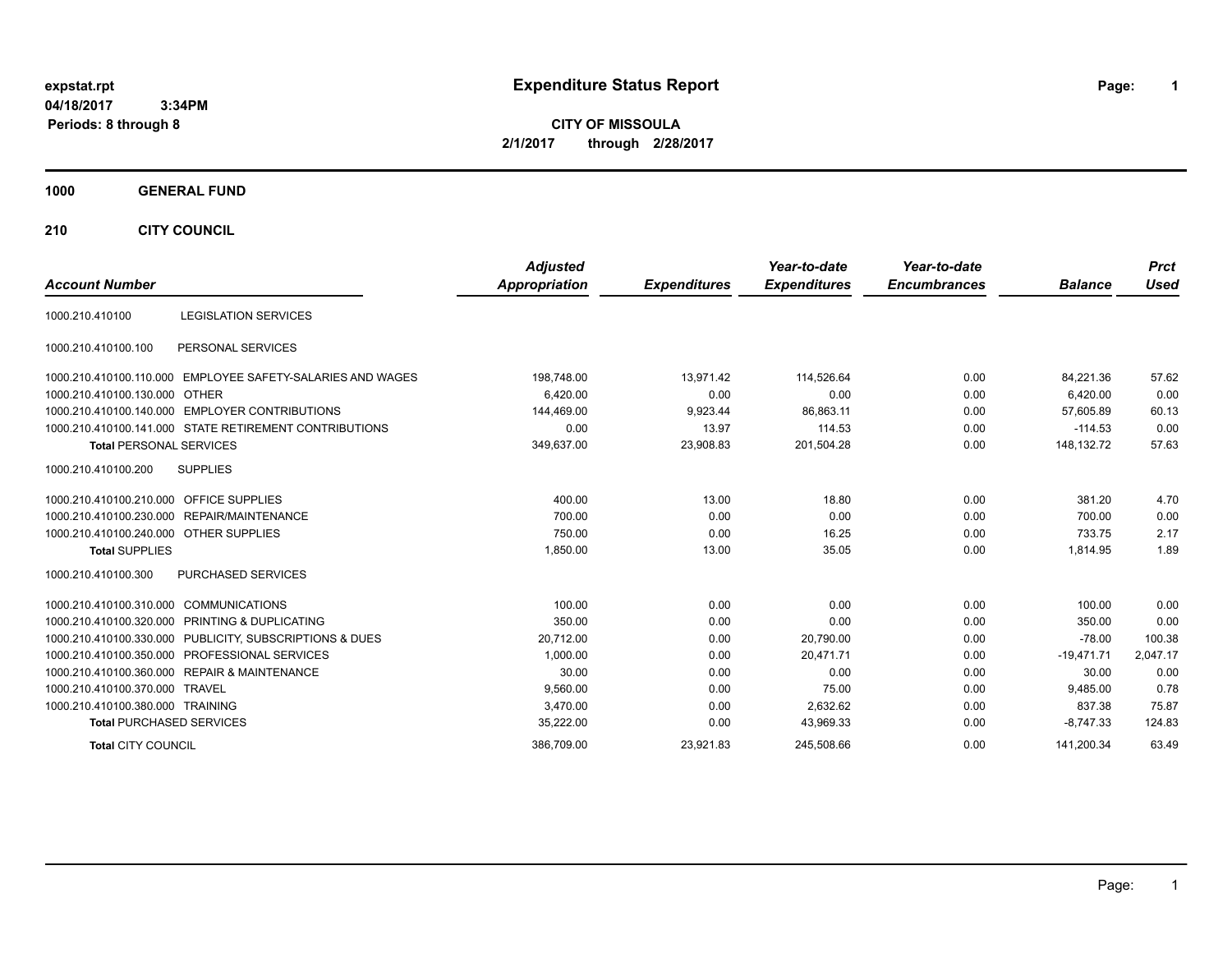**2**

**CITY OF MISSOULA 2/1/2017 through 2/28/2017**

**1000 GENERAL FUND**

**220 MAYOR**

| <b>Account Number</b>                   |                                                         | <b>Adjusted</b><br><b>Appropriation</b> | <b>Expenditures</b> | Year-to-date<br><b>Expenditures</b> | Year-to-date<br><b>Encumbrances</b> | <b>Balance</b> | <b>Prct</b><br><b>Used</b> |
|-----------------------------------------|---------------------------------------------------------|-----------------------------------------|---------------------|-------------------------------------|-------------------------------------|----------------|----------------------------|
| 1000.220.410210                         | <b>ADMINISTRATION</b>                                   |                                         |                     |                                     |                                     |                |                            |
| 1000.220.410210.100                     | PERSONAL SERVICES                                       |                                         |                     |                                     |                                     |                |                            |
|                                         | 1000.220.410210.110.000 SALARIES AND WAGES              | 309,096.00                              | 24,269.52           | 201,235.19                          | 0.00                                | 107.860.81     | 65.10                      |
|                                         | 1000.220.410210.120.000 OVERTIME/TERMINATION            | 500.00                                  | 0.00                | 0.00                                | 0.00                                | 500.00         | 0.00                       |
| 1000.220.410210.130.000 OTHER           |                                                         | 6,600.00                                | 0.00                | 0.00                                | 0.00                                | 6,600.00       | 0.00                       |
|                                         | 1000.220.410210.140.000 EMPLOYER CONTRIBUTIONS          | 94,567.00                               | 7,477.30            | 63,912.82                           | 0.00                                | 30,654.18      | 67.58                      |
|                                         | 1000.220.410210.141.000 STATE RETIREMENT CONTRIBUTIONS  | 0.00                                    | 30.64               | 253.87                              | 0.00                                | $-253.87$      | 0.00                       |
| <b>Total PERSONAL SERVICES</b>          |                                                         | 410,763.00                              | 31.777.46           | 265,401.88                          | 0.00                                | 145,361.12     | 64.61                      |
| 1000.220.410210.200                     | <b>SUPPLIES</b>                                         |                                         |                     |                                     |                                     |                |                            |
| 1000.220.410210.210.000 OFFICE SUPPLIES |                                                         | 1,004.00                                | 12.00               | 602.79                              | 0.00                                | 401.21         | 60.04                      |
|                                         | 1000.220.410210.220.000 OPERATING SUPPLIES              | 1,120.00                                | 0.00                | 450.39                              | 0.00                                | 669.61         | 40.21                      |
| 1000.220.410210.230.000                 | REPAIR/MAINTENANCE                                      | 100.00                                  | 0.00                | 0.00                                | 0.00                                | 100.00         | 0.00                       |
| 1000.220.410210.231.000 GASOLINE        |                                                         | 107.00                                  | 0.00                | 33.76                               | 0.00                                | 73.24          | 31.55                      |
| <b>Total SUPPLIES</b>                   |                                                         | 2,331.00                                | 12.00               | 1,086.94                            | 0.00                                | 1,244.06       | 46.63                      |
| 1000.220.410210.300                     | PURCHASED SERVICES                                      |                                         |                     |                                     |                                     |                |                            |
| 1000.220.410210.310.000 COMMUNICATIONS  |                                                         | 890.00                                  | 4.82                | 428.73                              | 0.00                                | 461.27         | 48.17                      |
| 1000.220.410210.320.000                 | PRINTING & DUPLICATING                                  | 956.00                                  | 0.00                | 0.00                                | 0.00                                | 956.00         | 0.00                       |
|                                         | 1000.220.410210.330.000 PUBLICITY, SUBSCRIPTIONS & DUES | 8,214.00                                | 269.72              | 8,763.07                            | 0.00                                | $-549.07$      | 106.68                     |
|                                         | 1000.220.410210.344.000 TELEPHONE SERVICE               | 4,124.00                                | 195.71              | 1,416.30                            | 0.00                                | 2,707.70       | 34.34                      |
|                                         | 1000.220.410210.350.000 PROFESSIONAL SERVICES           | 2,072.00                                | 260.00              | 738.74                              | 0.00                                | 1,333.26       | 35.65                      |
|                                         | 1000.220.410210.360.000 REPAIR & MAINTENANCE            | 605.00                                  | 16.51               | 205.52                              | 0.00                                | 399.48         | 33.97                      |
| 1000.220.410210.370.000 TRAVEL          |                                                         | 2.508.00                                | 0.00                | 626.79                              | 0.00                                | 1,881.21       | 24.99                      |
| 1000.220.410210.380.000 TRAINING        |                                                         | 1,900.00                                | 275.00              | 1,025.00                            | 0.00                                | 875.00         | 53.95                      |
|                                         | 1000.220.410210.390.000 OTHER PURCHASED SERVICES        | 1,050.00                                | 250.00              | 362.00                              | 0.00                                | 688.00         | 34.48                      |
| <b>Total PURCHASED SERVICES</b>         |                                                         | 22,319.00                               | 1,271.76            | 13,566.15                           | 0.00                                | 8,752.85       | 60.78                      |
| <b>Total ADMINISTRATION</b>             |                                                         | 435,413.00                              | 33,061.22           | 280,054.97                          | 0.00                                | 155,358.03     | 64.32                      |
| 1000000110000                           | BURLIO BEL ITIOHO                                       |                                         |                     |                                     |                                     |                |                            |

1000.220.410225 PUBLIC RELATIONS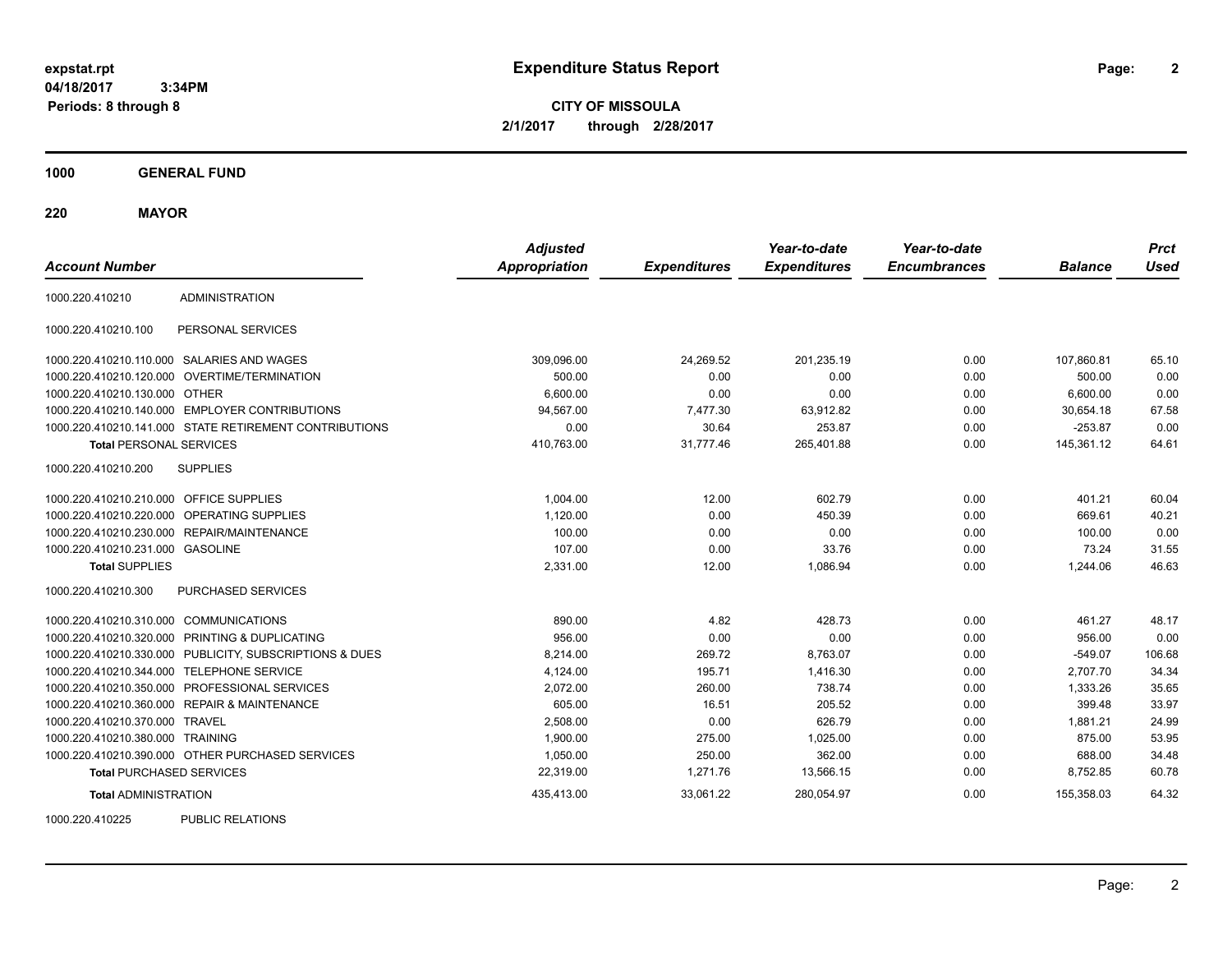**3**

**CITY OF MISSOULA 2/1/2017 through 2/28/2017**

**1000 GENERAL FUND**

**220 MAYOR**

| <b>Account Number</b>                                   | <b>Adjusted</b><br><b>Appropriation</b> | <b>Expenditures</b> | Year-to-date<br><b>Expenditures</b> | Year-to-date<br><b>Encumbrances</b> | <b>Balance</b> | <b>Prct</b><br><b>Used</b> |
|---------------------------------------------------------|-----------------------------------------|---------------------|-------------------------------------|-------------------------------------|----------------|----------------------------|
| PERSONAL SERVICES<br>1000.220.410225.100                |                                         |                     |                                     |                                     |                |                            |
| 1000.220.410225.110.000 SALARIES AND WAGES              | 6,308.00                                | 495.31              | 4.106.81                            | 0.00                                | 2.201.19       | 65.10                      |
| 1000.220.410225.140.000 EMPLOYER CONTRIBUTIONS          | 1,928.00                                | 152.54              | 844.05                              | 0.00                                | 1,083.95       | 43.78                      |
| <b>Total PERSONAL SERVICES</b>                          | 8,236.00                                | 647.85              | 4,950.86                            | 0.00                                | 3,285.14       | 60.11                      |
| 1000.220.410225.200<br><b>SUPPLIES</b>                  |                                         |                     |                                     |                                     |                |                            |
| 1000.220.410225.240.000 OTHER SUPPLIES                  | 400.00                                  | 0.00                | 0.00                                | 0.00                                | 400.00         | 0.00                       |
| <b>Total SUPPLIES</b>                                   | 400.00                                  | 0.00                | 0.00                                | 0.00                                | 400.00         | 0.00                       |
| PURCHASED SERVICES<br>1000.220.410225.300               |                                         |                     |                                     |                                     |                |                            |
| 1000.220.410225.330.000 PUBLICITY, SUBSCRIPTIONS & DUES | 1.982.00                                | 16.00               | 1,902.00                            | 0.00                                | 80.00          | 95.96                      |
| 1000.220.410225.390.000 OTHER PURCHASED SERVICES        | 200.00                                  | 0.00                | 0.00                                | 0.00                                | 200.00         | 0.00                       |
| <b>Total PURCHASED SERVICES</b>                         | 2,182.00                                | 16.00               | 1,902.00                            | 0.00                                | 280.00         | 87.17                      |
| <b>Total PUBLIC RELATIONS</b>                           | 10,818.00                               | 663.85              | 6.852.86                            | 0.00                                | 3,965.14       | 63.35                      |
| 1000.220.410250<br><b>ADMINISTRATION</b>                |                                         |                     |                                     |                                     |                |                            |
| 1000.220.410250.100<br>PERSONAL SERVICES                |                                         |                     |                                     |                                     |                |                            |
| 1000.220.410250.110.000 SALARIES AND WAGES              | 76,368.00                               | 5,871.65            | 48,522.78                           | 0.00                                | 27,845.22      | 63.54                      |
| 1000.220.410250.140.000 EMPLOYER CONTRIBUTIONS          | 22,059.00                               | 1,765.53            | 15,104.93                           | 0.00                                | 6,954.07       | 68.48                      |
| <b>Total PERSONAL SERVICES</b>                          | 98,427.00                               | 7,637.18            | 63,627.71                           | 0.00                                | 34,799.29      | 64.64                      |
| PURCHASED SERVICES<br>1000.220.410250.300               |                                         |                     |                                     |                                     |                |                            |
| 1000.220.410250.320.000 PRINTING & DUPLICATING          | 2,100.00                                | 0.00                | 0.00                                | 0.00                                | 2,100.00       | 0.00                       |
| 1000.220.410250.344.000 TELEPHONE SERVICE               | 1,952.00                                | 115.20              | 824.90                              | 0.00                                | 1,127.10       | 42.26                      |
| 1000.220.410250.350.000 PROFESSIONAL SERVICES           | 1,235.00                                | 0.00                | 0.00                                | 0.00                                | 1,235.00       | 0.00                       |
| 1000.220.410250.380.000 TRAINING                        | 420.00                                  | 0.00                | 0.00                                | 0.00                                | 420.00         | 0.00                       |
| <b>Total PURCHASED SERVICES</b>                         | 5,707.00                                | 115.20              | 824.90                              | 0.00                                | 4,882.10       | 14.45                      |
| <b>Total ADMINISTRATION</b>                             | 104,134.00                              | 7,752.38            | 64,452.61                           | 0.00                                | 39,681.39      | 61.89                      |
| <b>Total MAYOR</b>                                      | 550,365.00                              | 41,477.45           | 351,360.44                          | 0.00                                | 199.004.56     | 63.84                      |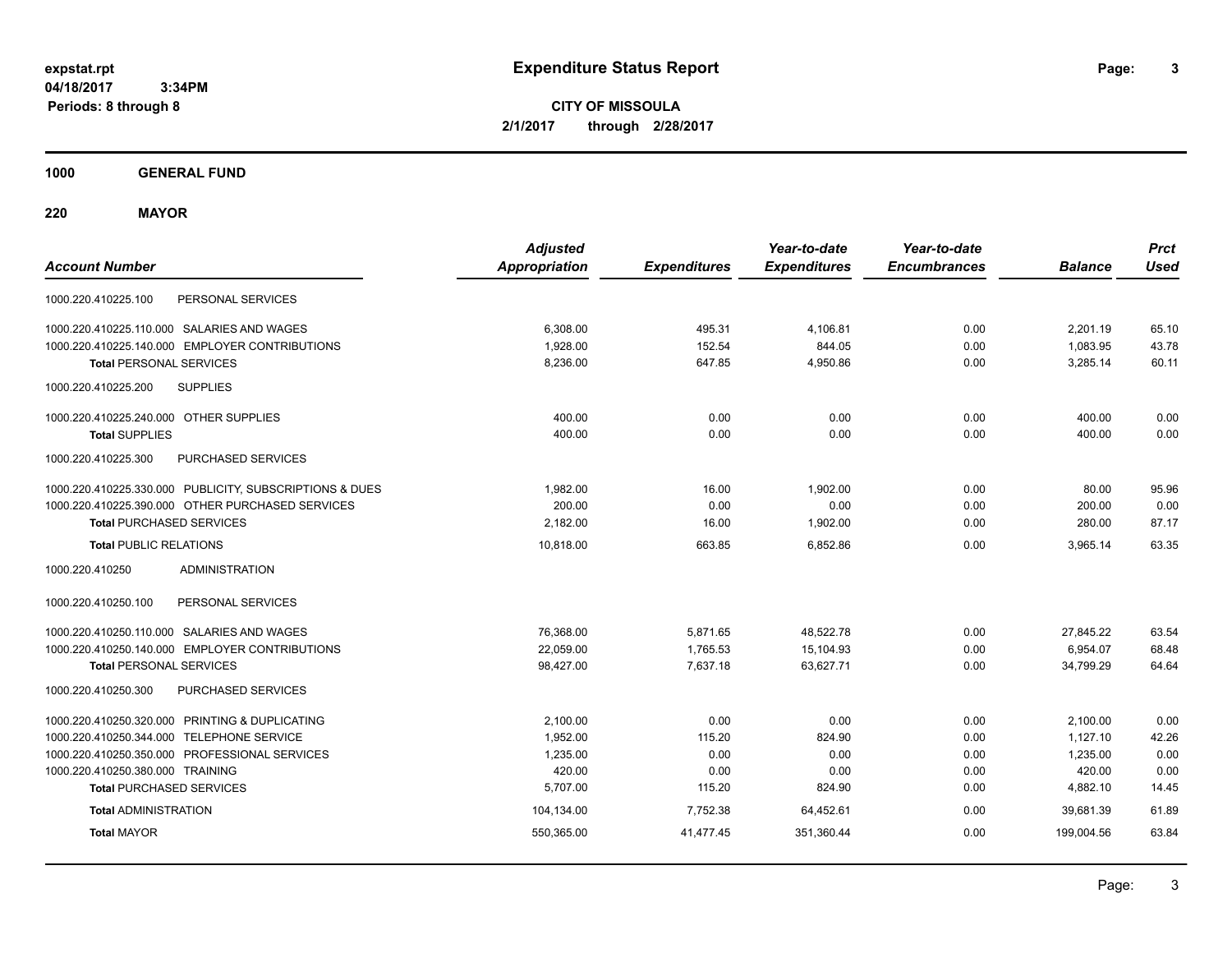**CITY OF MISSOULA 2/1/2017 through 2/28/2017**

**1000 GENERAL FUND**

|                                                         | <b>Adjusted</b>      |                     | Year-to-date        | Year-to-date        |                | <b>Prct</b> |
|---------------------------------------------------------|----------------------|---------------------|---------------------|---------------------|----------------|-------------|
| <b>Account Number</b>                                   | <b>Appropriation</b> | <b>Expenditures</b> | <b>Expenditures</b> | <b>Encumbrances</b> | <b>Balance</b> | <b>Used</b> |
| <b>ADMINISTRATION</b><br>1000.221.410810                |                      |                     |                     |                     |                |             |
| PERSONAL SERVICES<br>1000.221.410810.100                |                      |                     |                     |                     |                |             |
| 1000.221.410810.110.000 SALARIES AND WAGES              | 95,811.00            | 6,991.24            | 57,987.43           | 0.00                | 37,823.57      | 60.52       |
| 1000.221.410810.140.000 EMPLOYER CONTRIBUTIONS          | 33,311.00            | 2,506.37            | 21,586.81           | 0.00                | 11,724.19      | 64.80       |
| 1000.221.410810.141.000 STATE RETIREMENT CONTRIBUTIONS  | 0.00                 | 16.13               | 133.77              | 0.00                | $-133.77$      | 0.00        |
| <b>Total PERSONAL SERVICES</b>                          | 129,122.00           | 9,513.74            | 79,708.01           | 0.00                | 49,413.99      | 61.73       |
| 1000.221.410810.200<br><b>SUPPLIES</b>                  |                      |                     |                     |                     |                |             |
| 1000.221.410810.210.000 OFFICE SUPPLIES                 | 1.000.00             | 634.74              | 892.85              | 0.00                | 107.15         | 89.29       |
| <b>Total SUPPLIES</b>                                   | 1,000.00             | 634.74              | 892.85              | 0.00                | 107.15         | 89.29       |
| 1000.221.410810.300<br>PURCHASED SERVICES               |                      |                     |                     |                     |                |             |
| 1000.221.410810.310.000 COMMUNICATIONS                  | 450.00               | 16.86               | 131.89              | 0.00                | 318.11         | 29.31       |
| 1000.221.410810.320.000 PRINTING & DUPLICATING          | 417.00               | 0.00                | 282.28              | 0.00                | 134.72         | 67.69       |
| 1000.221.410810.330.000 PUBLICITY, SUBSCRIPTIONS & DUES | 750.00               | 280.00              | 818.00              | 0.00                | $-68.00$       | 109.07      |
| 1000.221.410810.344.000 TELEPHONE SERVICE               | 45.00                | 0.00                | 44.90               | 0.00                | 0.10           | 99.78       |
| 1000.221.410810.360.000 REPAIR & MAINTENANCE            | 1,260.00             | 0.00                | 18.99               | 0.00                | 1,241.01       | 1.51        |
| 1000.221.410810.370.000 TRAVEL                          | 995.00               | 0.00                | 0.00                | 0.00                | 995.00         | 0.00        |
| 1000.221.410810.380.000 TRAINING                        | 1,225.00             | 79.60               | 503.60              | 0.00                | 721.40         | 41.11       |
| <b>Total PURCHASED SERVICES</b>                         | 5,142.00             | 376.46              | 1,799.66            | 0.00                | 3,342.34       | 35.00       |
| <b>Total ADMINISTRATION</b>                             | 135,264.00           | 10,524.94           | 82,400.52           | 0.00                | 52.863.48      | 60.92       |
| 1000.221.410820<br><b>TRAINING</b>                      |                      |                     |                     |                     |                |             |
| 1000.221.410820.100<br>PERSONAL SERVICES                |                      |                     |                     |                     |                |             |
| 1000.221.410820.110.000 SALARIES AND WAGES              | 4,823.00             | 184.97              | 1,533.72            | 0.00                | 3,289.28       | 31.80       |
| 1000.221.410820.140.000 EMPLOYER CONTRIBUTIONS          | 1,732.00             | 69.77               | 603.19              | 0.00                | 1,128.81       | 34.83       |
| <b>Total PERSONAL SERVICES</b>                          | 6,555.00             | 254.74              | 2,136.91            | 0.00                | 4,418.09       | 32.60       |
| <b>SUPPLIES</b><br>1000.221.410820.200                  |                      |                     |                     |                     |                |             |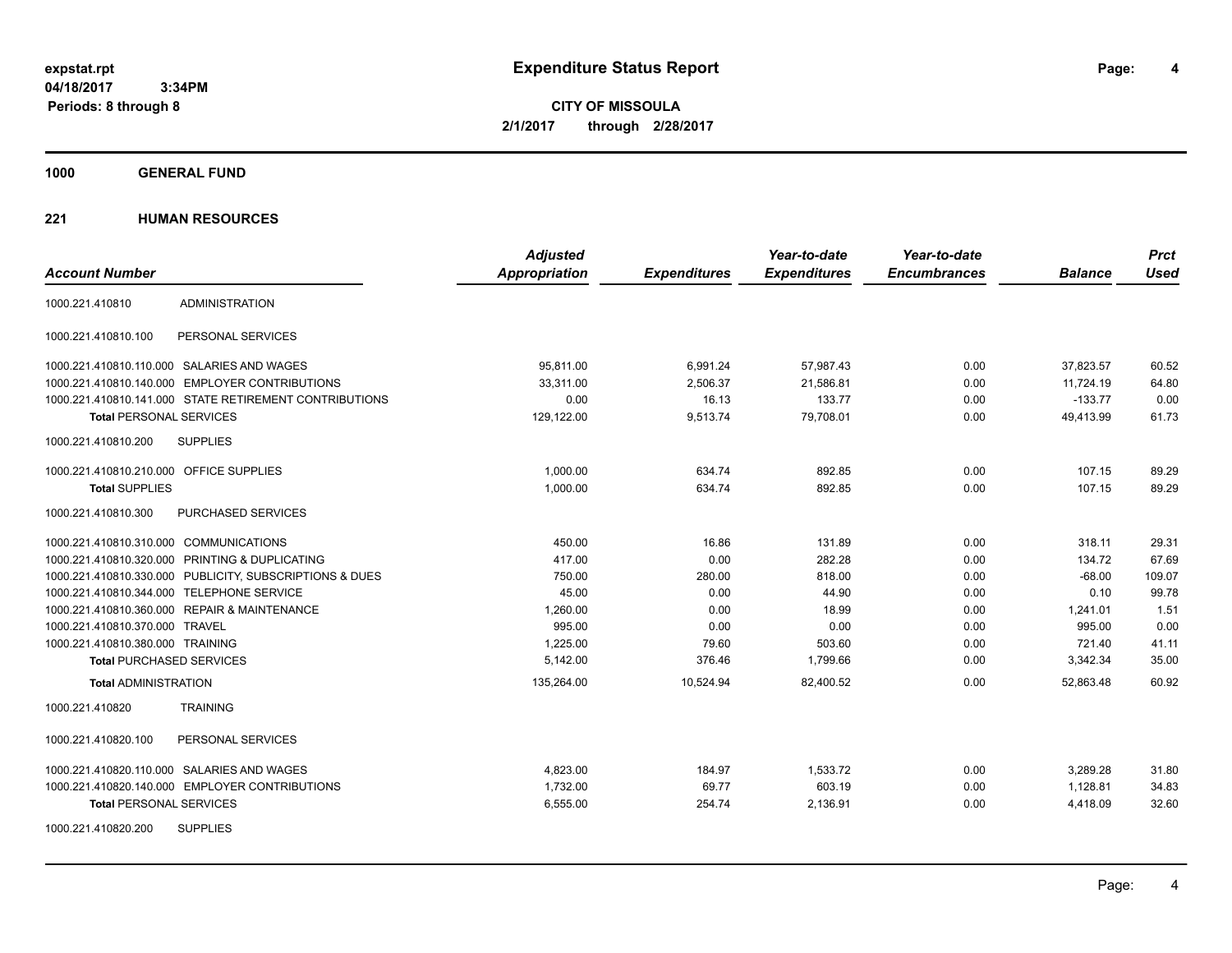**CITY OF MISSOULA 2/1/2017 through 2/28/2017**

### **1000 GENERAL FUND**

|                                                         | <b>Adjusted</b> |                     | Year-to-date        | Year-to-date        |                | <b>Prct</b> |
|---------------------------------------------------------|-----------------|---------------------|---------------------|---------------------|----------------|-------------|
| <b>Account Number</b>                                   | Appropriation   | <b>Expenditures</b> | <b>Expenditures</b> | <b>Encumbrances</b> | <b>Balance</b> | <b>Used</b> |
| 1000.221.410820.210.000 OFFICE SUPPLIES                 | 405.00          | 0.00                | 0.00                | 0.00                | 405.00         | 0.00        |
| <b>Total SUPPLIES</b>                                   | 405.00          | 0.00                | 0.00                | 0.00                | 405.00         | 0.00        |
| 1000.221.410820.300<br><b>PURCHASED SERVICES</b>        |                 |                     |                     |                     |                |             |
| 1000.221.410820.320.000 PRINTING & DUPLICATING          | 500.00          | 26.31               | 81.31               | 0.00                | 418.69         | 16.26       |
| 1000.221.410820.330.000 PUBLICITY, SUBSCRIPTIONS & DUES | 26.00           | 0.00                | 89.00               | 0.00                | $-63.00$       | 342.31      |
| 1000.221.410820.344.000 TELEPHONE SERVICE               | 34.00           | 0.00                | 0.00                | 0.00                | 34.00          | 0.00        |
| 1000.221.410820.350.000 PROFESSIONAL SERVICES           | 2,000.00        | 0.00                | 0.00                | 0.00                | 2,000.00       | 0.00        |
| 1000.221.410820.360.000 REPAIR & MAINTENANCE            | 1,556.00        | 0.00                | 0.00                | 0.00                | 1,556.00       | 0.00        |
| 1000.221.410820.370.000 TRAVEL                          | 600.00          | 0.00                | 30.00               | 0.00                | 570.00         | 5.00        |
| 1000.221.410820.380.000 TRAINING                        | 1,250.00        | 0.00                | 1,034.90            | 0.00                | 215.10         | 82.79       |
| <b>Total PURCHASED SERVICES</b>                         | 5,966.00        | 26.31               | 1,235.21            | 0.00                | 4,730.79       | 20.70       |
| <b>Total TRAINING</b>                                   | 12,926.00       | 281.05              | 3,372.12            | 0.00                | 9,553.88       | 26.09       |
| 1000.221.410840<br><b>LABOR RELATIONS</b>               |                 |                     |                     |                     |                |             |
| 1000.221.410840.100<br>PERSONAL SERVICES                |                 |                     |                     |                     |                |             |
| 1000.221.410840.110.000 SALARIES AND WAGES              | 43,660.00       | 3,173.25            | 26,318.18           | 0.00                | 17,341.82      | 60.28       |
| 1000.221.410840.140.000 EMPLOYER CONTRIBUTIONS          | 17.824.00       | 1.363.88            | 11.836.21           | 0.00                | 5.987.79       | 66.41       |
| <b>Total PERSONAL SERVICES</b>                          | 61,484.00       | 4,537.13            | 38,154.39           | 0.00                | 23,329.61      | 62.06       |
| <b>SUPPLIES</b><br>1000.221.410840.200                  |                 |                     |                     |                     |                |             |
| 1000.221.410840.210.000 OFFICE SUPPLIES                 | 950.00          | 13.97               | 13.97               | 0.00                | 936.03         | 1.47        |
| <b>Total SUPPLIES</b>                                   | 950.00          | 13.97               | 13.97               | 0.00                | 936.03         | 1.47        |
| PURCHASED SERVICES<br>1000.221.410840.300               |                 |                     |                     |                     |                |             |
| 1000.221.410840.320.000 PRINTING & DUPLICATING          | 350.00          | 0.00                | 249.02              | 0.00                | 100.98         | 71.15       |
| 1000.221.410840.330.000 PUBLICITY, SUBSCRIPTIONS & DUES | 450.00          | 190.00              | 190.00              | 0.00                | 260.00         | 42.22       |
| 1000.221.410840.344.000 TELEPHONE SERVICE               | 24.00           | 0.00                | 0.00                | 0.00                | 24.00          | 0.00        |
| 1000.221.410840.360.000 REPAIR & MAINTENANCE            | 526.00          | 0.00                | 0.00                | 0.00                | 526.00         | 0.00        |
|                                                         |                 |                     |                     |                     |                |             |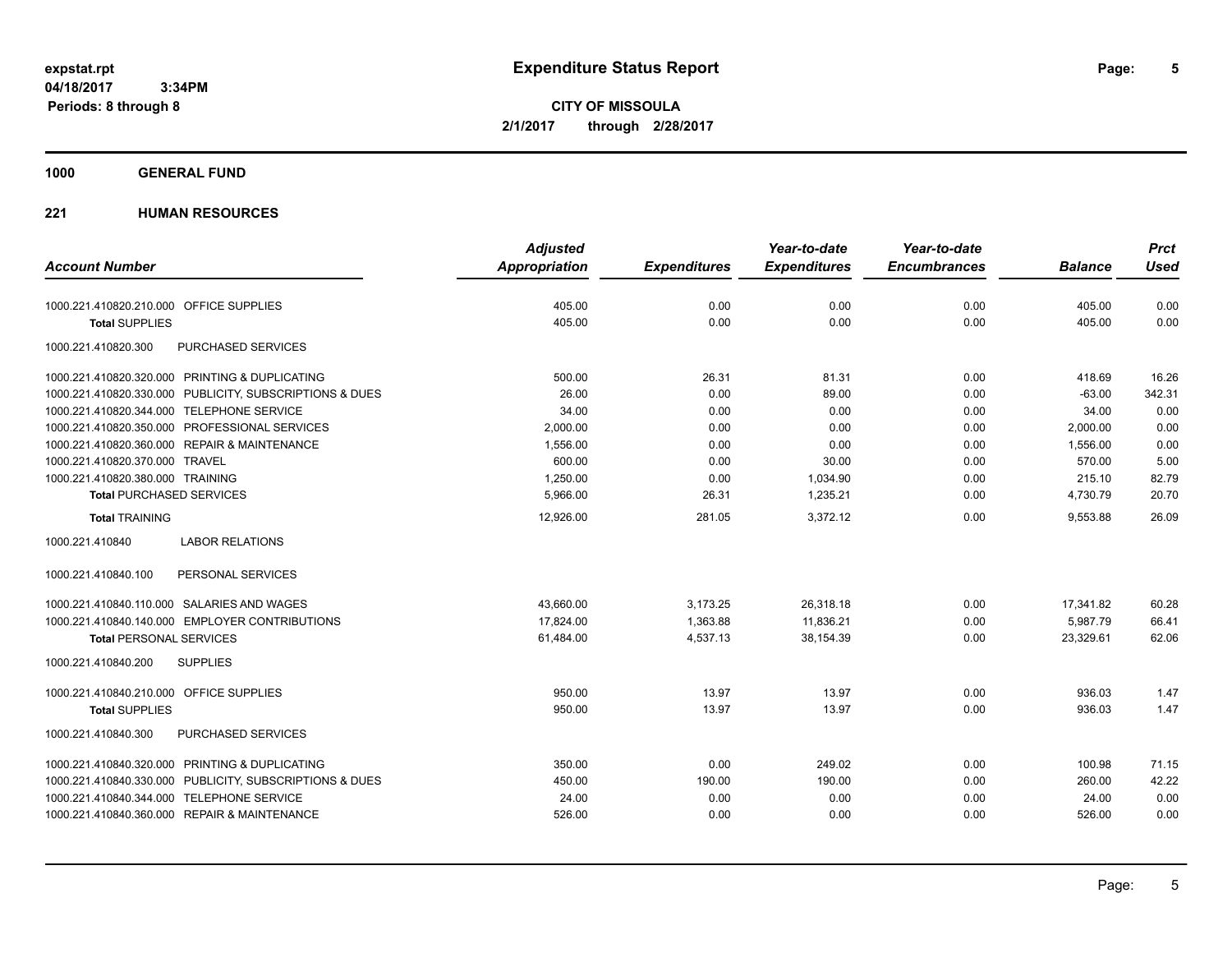**CITY OF MISSOULA 2/1/2017 through 2/28/2017**

**1000 GENERAL FUND**

| <b>Account Number</b>                          | <b>Adjusted</b><br>Appropriation | <b>Expenditures</b> | Year-to-date<br><b>Expenditures</b> | Year-to-date<br><b>Encumbrances</b> | <b>Balance</b> | <b>Prct</b><br><b>Used</b> |
|------------------------------------------------|----------------------------------|---------------------|-------------------------------------|-------------------------------------|----------------|----------------------------|
| 1000.221.410840.370.000 TRAVEL                 | 815.00                           | 0.00                | 348.37                              | 0.00                                | 466.63         | 42.74                      |
| 1000.221.410840.380.000 TRAINING               | 300.00                           | 0.00                | 264.50                              | 0.00                                | 35.50          | 88.17                      |
| <b>Total PURCHASED SERVICES</b>                | 2,465.00                         | 190.00              | 1,051.89                            | 0.00                                | 1,413.11       | 42.67                      |
| <b>Total LABOR RELATIONS</b>                   | 64,899.00                        | 4,741.10            | 39,220.25                           | 0.00                                | 25,678.75      | 60.43                      |
| <b>EEO COMPLIANCE</b><br>1000.221.410850       |                                  |                     |                                     |                                     |                |                            |
| PERSONAL SERVICES<br>1000.221.410850.100       |                                  |                     |                                     |                                     |                |                            |
| 1000.221.410850.110.000 SALARIES AND WAGES     | 38.742.00                        | 3,128.63            | 25,952.97                           | 0.00                                | 12,789.03      | 66.99                      |
| 1000.221.410850.140.000 EMPLOYER CONTRIBUTIONS | 13,364.00                        | 1,118.41            | 9,629.65                            | 0.00                                | 3,734.35       | 72.06                      |
| <b>Total PERSONAL SERVICES</b>                 | 52,106.00                        | 4,247.04            | 35,582.62                           | 0.00                                | 16,523.38      | 68.29                      |
| 1000.221.410850.200<br><b>SUPPLIES</b>         |                                  |                     |                                     |                                     |                |                            |
| <b>Total SUPPLIES</b>                          | 0.00                             | 0.00                | 0.00                                | 0.00                                | 0.00           | 0.00                       |
| 1000.221.410850.300<br>PURCHASED SERVICES      |                                  |                     |                                     |                                     |                |                            |
| 1000.221.410850.350.000 PROFESSIONAL SERVICES  | 9,000.00                         | 0.00                | 0.00                                | 0.00                                | 9,000.00       | 0.00                       |
| <b>Total PURCHASED SERVICES</b>                | 9,000.00                         | 0.00                | 0.00                                | 0.00                                | 9,000.00       | 0.00                       |
| 1000.221.410850.900<br><b>CAPITAL OUTLAY</b>   |                                  |                     |                                     |                                     |                |                            |
| <b>Total CAPITAL OUTLAY</b>                    | 0.00                             | 0.00                | 0.00                                | 0.00                                | 0.00           | 0.00                       |
| <b>Total EEO COMPLIANCE</b>                    | 61,106.00                        | 4,247.04            | 35,582.62                           | 0.00                                | 25,523.38      | 58.23                      |
| <b>EMPLOYEE BENEFITS</b><br>1000.221.410860    |                                  |                     |                                     |                                     |                |                            |
| 1000.221.410860.100<br>PERSONAL SERVICES       |                                  |                     |                                     |                                     |                |                            |
| 1000.221.410860.110.000 SALARIES AND WAGES     | 26,202.00                        | 2,647.73            | 21,965.09                           | 0.00                                | 4,236.91       | 83.83                      |
| 1000.221.410860.140.000 EMPLOYER CONTRIBUTIONS | 8,861.00                         | 936.74              | 8,059.26                            | 0.00                                | 801.74         | 90.95                      |
| <b>Total PERSONAL SERVICES</b>                 | 35,063.00                        | 3,584.47            | 30,024.35                           | 0.00                                | 5,038.65       | 85.63                      |
| <b>SUPPLIES</b><br>1000.221.410860.200         |                                  |                     |                                     |                                     |                |                            |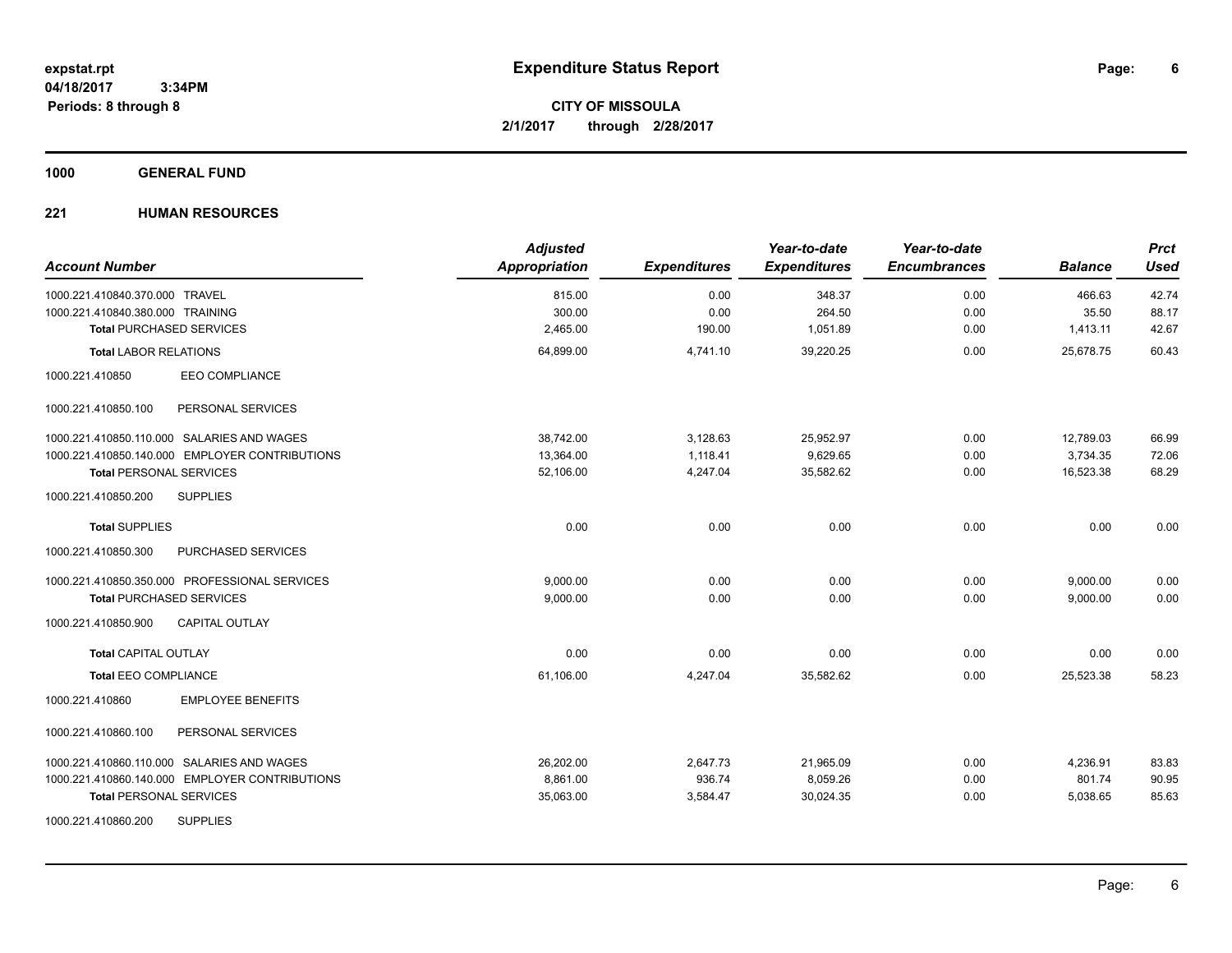**CITY OF MISSOULA 2/1/2017 through 2/28/2017**

### **1000 GENERAL FUND**

|                                                         | <b>Adjusted</b> |                     | Year-to-date        | Year-to-date        |                | <b>Prct</b> |
|---------------------------------------------------------|-----------------|---------------------|---------------------|---------------------|----------------|-------------|
| <b>Account Number</b>                                   | Appropriation   | <b>Expenditures</b> | <b>Expenditures</b> | <b>Encumbrances</b> | <b>Balance</b> | <b>Used</b> |
| <b>OFFICE SUPPLIES</b><br>1000.221.410860.210.000       | 760.00          | 0.00                | 198.93              | 0.00                | 561.07         | 26.18       |
| <b>Total SUPPLIES</b>                                   | 760.00          | 0.00                | 198.93              | 0.00                | 561.07         | 26.18       |
| <b>PURCHASED SERVICES</b><br>1000.221.410860.300        |                 |                     |                     |                     |                |             |
| 1000.221.410860.320.000 PRINTING & DUPLICATING          | 365.00          | 0.00                | 135.25              | 0.00                | 229.75         | 37.05       |
| 1000.221.410860.330.000 PUBLICITY, SUBSCRIPTIONS & DUES | 865.00          | 0.00                | 858.00              | 0.00                | 7.00           | 99.19       |
| 1000.221.410860.344.000 TELEPHONE SERVICE               | 87.00           | 0.00                | 0.00                | 0.00                | 87.00          | 0.00        |
| 1000.221.410860.360.000 REPAIR & MAINTENANCE            | 650.00          | 0.00                | 363.80              | 0.00                | 286.20         | 55.97       |
| 1000.221.410860.370.000 TRAVEL                          | 678.00          | 0.00                | 0.00                | 0.00                | 678.00         | 0.00        |
| 1000.221.410860.380.000 TRAINING                        | 275.00          | 0.00                | 0.00                | 0.00                | 275.00         | 0.00        |
| 1000.221.410860.390.000 OTHER PURCHASED SERVICES        | 17,490.00       | 25.00               | 15,318.40           | 0.00                | 2,171.60       | 87.58       |
| <b>Total PURCHASED SERVICES</b>                         | 20,410.00       | 25.00               | 16,675.45           | 0.00                | 3,734.55       | 81.70       |
| <b>Total EMPLOYEE BENEFITS</b>                          | 56,233.00       | 3,609.47            | 46,898.73           | 0.00                | 9,334.27       | 83.40       |
| <b>Total HUMAN RESOURCES</b>                            | 330,428.00      | 23,403.60           | 207.474.24          | 0.00                | 122.953.76     | 62.79       |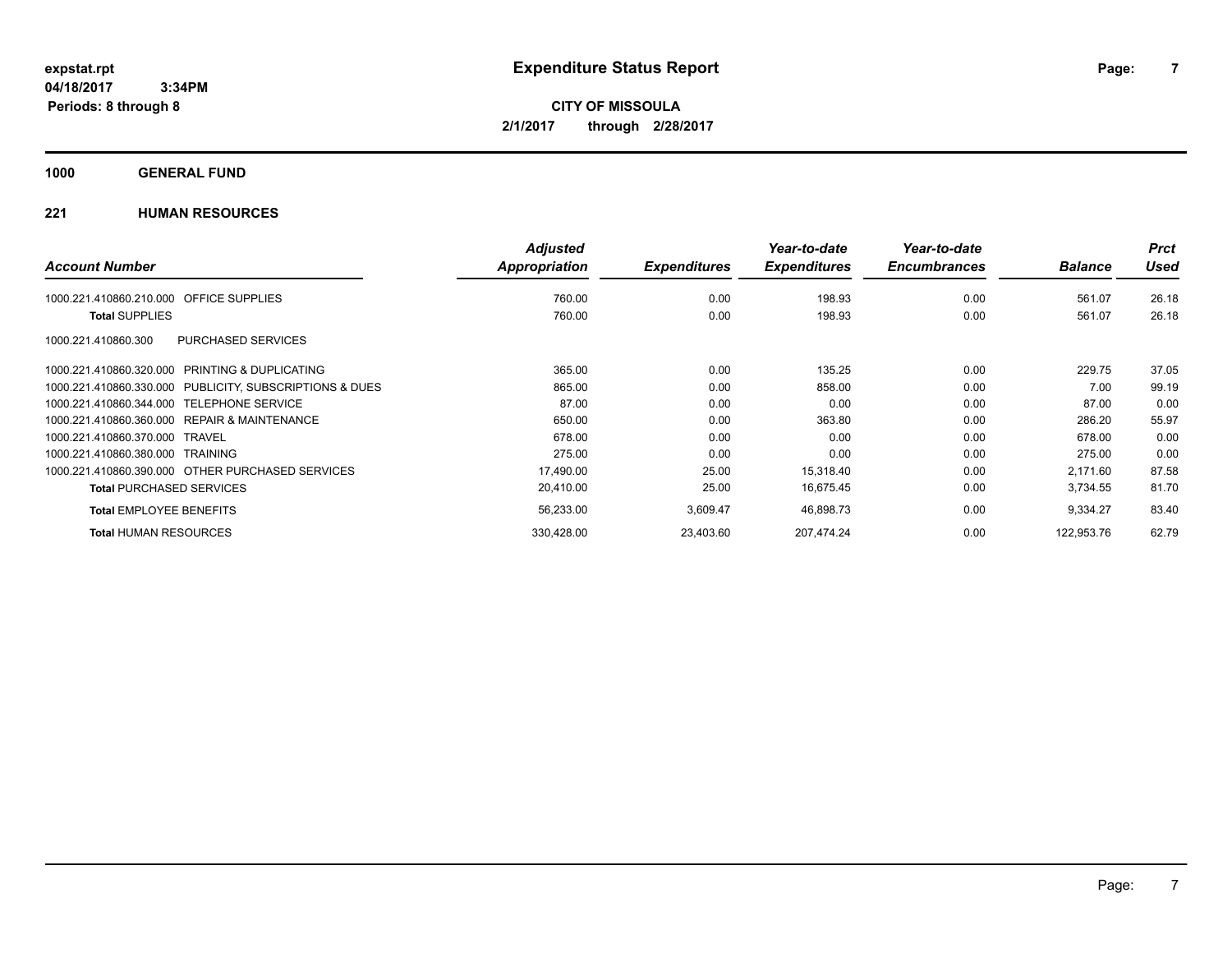**8**

**CITY OF MISSOULA 2/1/2017 through 2/28/2017**

**1000 GENERAL FUND**

| <b>Account Number</b>                                                     |                                                                                             | <b>Adjusted</b><br><b>Appropriation</b> | <b>Expenditures</b> | Year-to-date<br><b>Expenditures</b> | Year-to-date<br><b>Encumbrances</b> | <b>Balance</b>       | <b>Prct</b><br><b>Used</b> |
|---------------------------------------------------------------------------|---------------------------------------------------------------------------------------------|-----------------------------------------|---------------------|-------------------------------------|-------------------------------------|----------------------|----------------------------|
| 1000.223.410101                                                           | <b>NC-GRANT CREEK</b>                                                                       |                                         |                     |                                     |                                     |                      |                            |
| 1000.223.410101.300                                                       | PURCHASED SERVICES                                                                          |                                         |                     |                                     |                                     |                      |                            |
|                                                                           | 1000.223.410101.310.000 GRANT CREEK NC/COMMUNICATIONS<br><b>Total PURCHASED SERVICES</b>    | 328.00<br>328.00                        | 0.00<br>0.00        | 401.83<br>401.83                    | 0.00<br>0.00                        | $-73.83$<br>$-73.83$ | 122.51<br>122.51           |
| 1000.223.410101.700                                                       | <b>GRANTS &amp; CONTRIBUTIONS</b>                                                           |                                         |                     |                                     |                                     |                      |                            |
|                                                                           | 1000.223.410101.700.000 GRANTS & CONTRIBUTIONS<br><b>Total GRANTS &amp; CONTRIBUTIONS</b>   | 800.00<br>800.00                        | 0.00<br>0.00        | 168.80<br>168.80                    | 0.00<br>0.00                        | 631.20<br>631.20     | 21.10<br>21.10             |
| <b>Total NC-GRANT CREEK</b>                                               |                                                                                             | 1,128.00                                | 0.00                | 570.63                              | 0.00                                | 557.37               | 50.59                      |
| 1000.223.410102                                                           | NC-UPPER RATTLESNAKE                                                                        |                                         |                     |                                     |                                     |                      |                            |
| 1000.223.410102.300                                                       | PURCHASED SERVICES                                                                          |                                         |                     |                                     |                                     |                      |                            |
|                                                                           | 1000.223.410102.310.000 UPPER RATTLESNAKE/COMMUNICATIONS<br><b>Total PURCHASED SERVICES</b> | 753.00<br>753.00                        | 0.00<br>0.00        | 408.42<br>408.42                    | 0.00<br>0.00                        | 344.58<br>344.58     | 54.24<br>54.24             |
| 1000.223.410102.700                                                       | <b>GRANTS &amp; CONTRIBUTIONS</b>                                                           |                                         |                     |                                     |                                     |                      |                            |
|                                                                           | 1000.223.410102.700.000 GRANTS & CONTRIBUTIONS<br><b>Total GRANTS &amp; CONTRIBUTIONS</b>   | 800.00<br>800.00                        | 5.70<br>5.70        | 40.65<br>40.65                      | 0.00<br>0.00                        | 759.35<br>759.35     | 5.08<br>5.08               |
|                                                                           | Total NC-UPPER RATTLESNAKE                                                                  | 1.553.00                                | 5.70                | 449.07                              | 0.00                                | 1.103.93             | 28.92                      |
| 1000.223.410103                                                           | <b>NC-LOWER RATTLESNAKE</b>                                                                 |                                         |                     |                                     |                                     |                      |                            |
| 1000.223.410103.300                                                       | PURCHASED SERVICES                                                                          |                                         |                     |                                     |                                     |                      |                            |
| 1000.223.410103.310.000 COMMUNICATIONS<br><b>Total PURCHASED SERVICES</b> |                                                                                             | 413.00<br>413.00                        | 0.00<br>0.00        | 385.66<br>385.66                    | 0.00<br>0.00                        | 27.34<br>27.34       | 93.38<br>93.38             |
| 1000.223.410103.700                                                       | <b>GRANTS &amp; CONTRIBUTIONS</b>                                                           |                                         |                     |                                     |                                     |                      |                            |
|                                                                           | 1000.223.410103.700.000 GRANTS & CONTRIBUTIONS                                              | 800.00                                  | 5.70                | 168.20                              | 0.00                                | 631.80               | 21.03                      |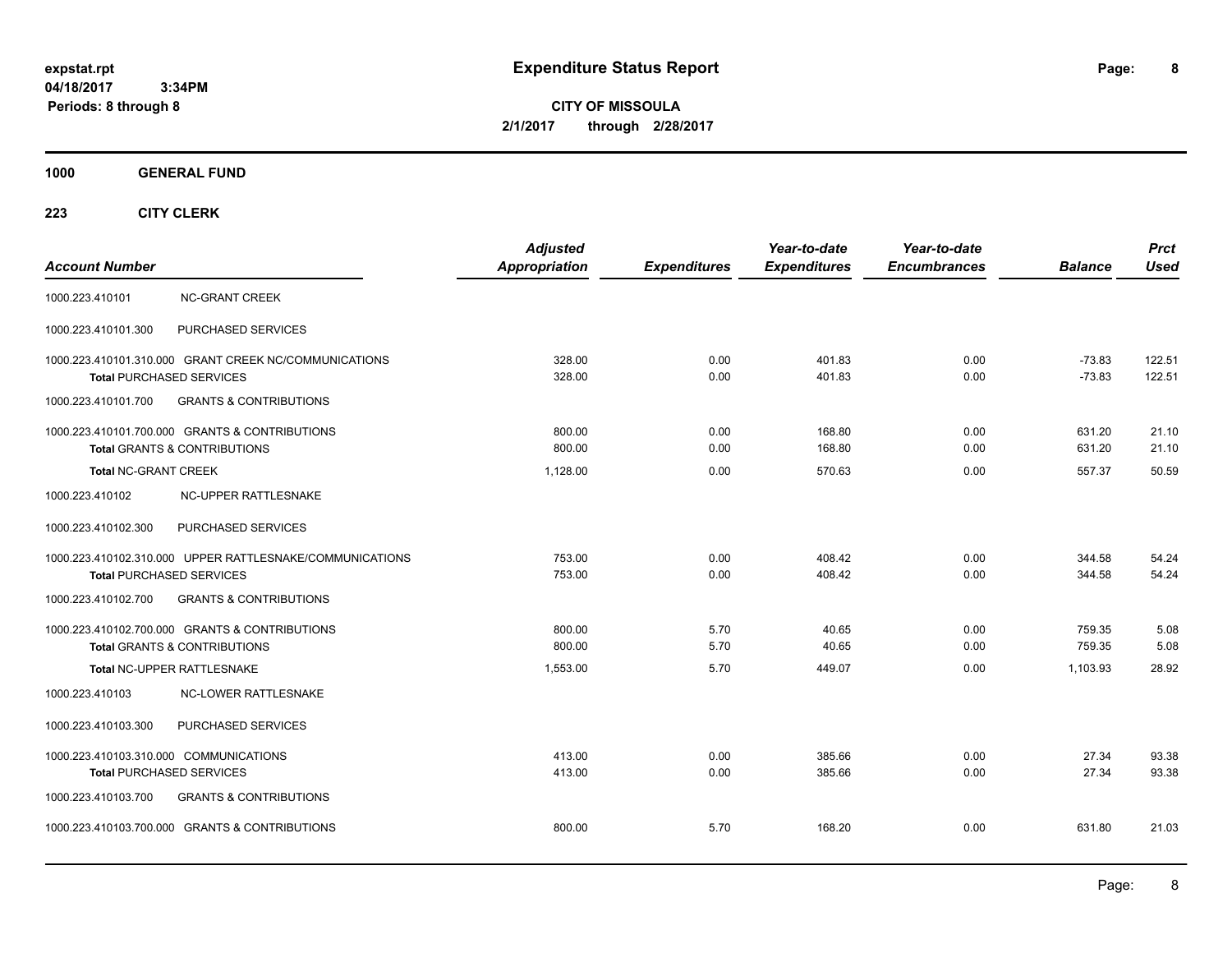**CITY OF MISSOULA 2/1/2017 through 2/28/2017**

**1000 GENERAL FUND**

| <b>Account Number</b>                  |                                                | <b>Adjusted</b><br>Appropriation | <b>Expenditures</b> | Year-to-date<br><b>Expenditures</b> | Year-to-date<br><b>Encumbrances</b> | <b>Balance</b> | <b>Prct</b><br><b>Used</b> |
|----------------------------------------|------------------------------------------------|----------------------------------|---------------------|-------------------------------------|-------------------------------------|----------------|----------------------------|
|                                        | <b>Total GRANTS &amp; CONTRIBUTIONS</b>        | 800.00                           | 5.70                | 168.20                              | 0.00                                | 631.80         | 21.03                      |
|                                        | Total NC-LOWER RATTLESNAKE                     | 1,213.00                         | 5.70                | 553.86                              | 0.00                                | 659.14         | 45.66                      |
| 1000.223.410104                        | <b>NC-NORTHSIDE</b>                            |                                  |                     |                                     |                                     |                |                            |
| 1000.223.410104.300                    | PURCHASED SERVICES                             |                                  |                     |                                     |                                     |                |                            |
| 1000.223.410104.310.000 COMMUNICATIONS |                                                | 627.00                           | 0.00                | 575.67                              | 0.00                                | 51.33          | 91.81                      |
| <b>Total PURCHASED SERVICES</b>        |                                                | 627.00                           | 0.00                | 575.67                              | 0.00                                | 51.33          | 91.81                      |
| 1000.223.410104.700                    | <b>GRANTS &amp; CONTRIBUTIONS</b>              |                                  |                     |                                     |                                     |                |                            |
|                                        | 1000.223.410104.700.000 GRANTS & CONTRIBUTIONS | 800.00                           | 0.00                | 122.57                              | 0.00                                | 677.43         | 15.32                      |
|                                        | <b>Total GRANTS &amp; CONTRIBUTIONS</b>        | 800.00                           | 0.00                | 122.57                              | 0.00                                | 677.43         | 15.32                      |
| Total NC-NORTHSIDE                     |                                                | 1,427.00                         | 0.00                | 698.24                              | 0.00                                | 728.76         | 48.93                      |
| 1000.223.410105                        | NC-WESTSIDE                                    |                                  |                     |                                     |                                     |                |                            |
| 1000.223.410105.300                    | PURCHASED SERVICES                             |                                  |                     |                                     |                                     |                |                            |
| 1000.223.410105.310.000 COMMUNICATIONS |                                                | 1,183.00                         | 0.00                | 575.68                              | 0.00                                | 607.32         | 48.66                      |
| <b>Total PURCHASED SERVICES</b>        |                                                | 1,183.00                         | 0.00                | 575.68                              | 0.00                                | 607.32         | 48.66                      |
| 1000.223.410105.700                    | <b>GRANTS &amp; CONTRIBUTIONS</b>              |                                  |                     |                                     |                                     |                |                            |
|                                        | 1000.223.410105.700.000 GRANTS & CONTRIBUTIONS | 800.00                           | 0.00                | 122.57                              | 0.00                                | 677.43         | 15.32                      |
|                                        | Total GRANTS & CONTRIBUTIONS                   | 800.00                           | 0.00                | 122.57                              | 0.00                                | 677.43         | 15.32                      |
| <b>Total NC-WESTSIDE</b>               |                                                | 1,983.00                         | 0.00                | 698.25                              | 0.00                                | 1,284.75       | 35.21                      |
| 1000.223.410106                        | NC-HEART OF MISSOULA                           |                                  |                     |                                     |                                     |                |                            |
| 1000.223.410106.300                    | PURCHASED SERVICES                             |                                  |                     |                                     |                                     |                |                            |
| 1000.223.410106.310.000 COMMUNICATIONS |                                                | 637.00                           | 0.00                | 0.00                                | 0.00                                | 637.00         | 0.00                       |
| <b>Total PURCHASED SERVICES</b>        |                                                | 637.00                           | 0.00                | 0.00                                | 0.00                                | 637.00         | 0.00                       |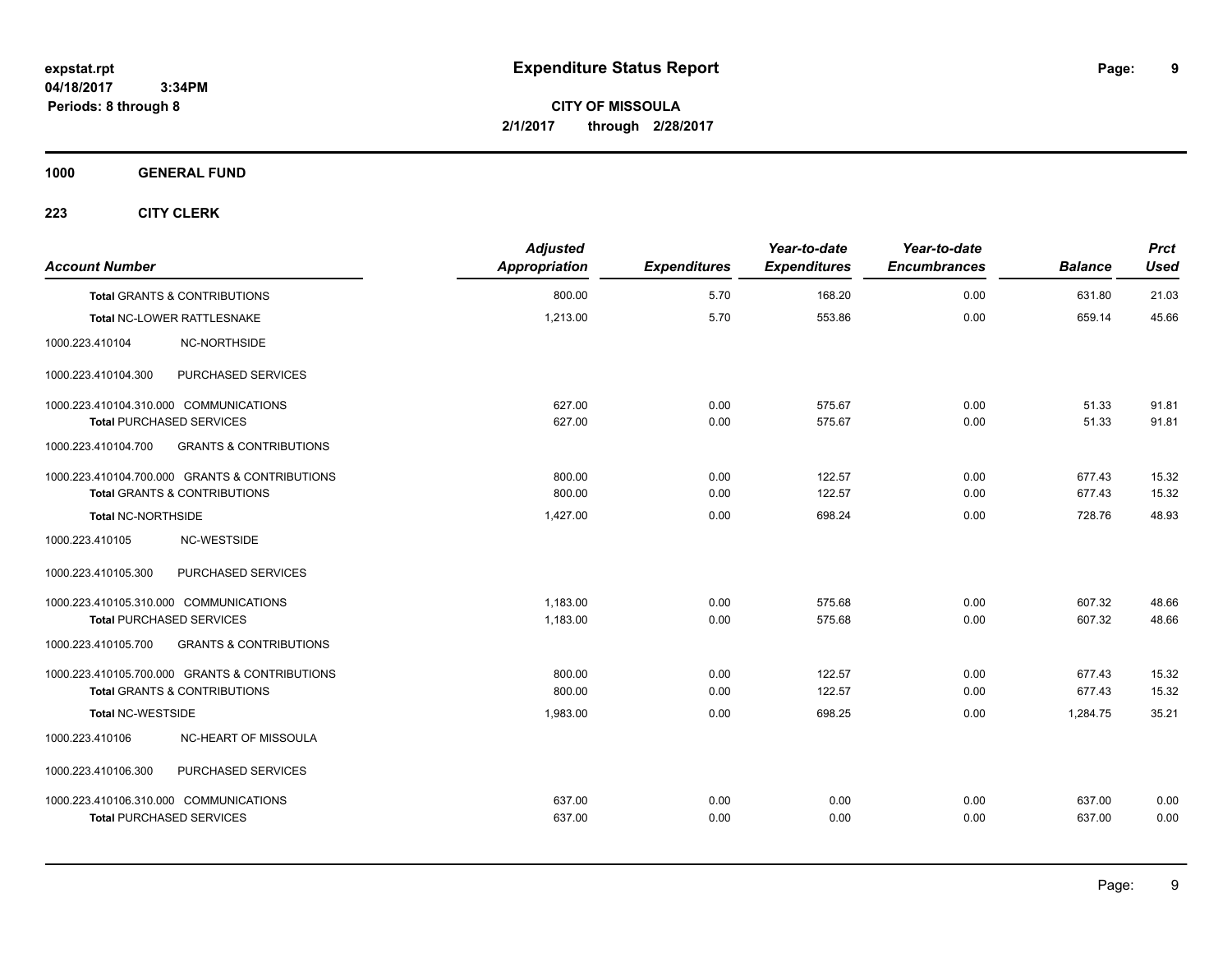**CITY OF MISSOULA 2/1/2017 through 2/28/2017**

**1000 GENERAL FUND**

**223 CITY CLERK**

| <b>Account Number</b>                                                                     | <b>Adjusted</b><br><b>Appropriation</b> | <b>Expenditures</b> | Year-to-date<br><b>Expenditures</b> | Year-to-date<br><b>Encumbrances</b> | <b>Balance</b>         | <b>Prct</b><br><b>Used</b> |
|-------------------------------------------------------------------------------------------|-----------------------------------------|---------------------|-------------------------------------|-------------------------------------|------------------------|----------------------------|
| 1000.223.410106.700<br><b>GRANTS &amp; CONTRIBUTIONS</b>                                  |                                         |                     |                                     |                                     |                        |                            |
| 1000.223.410106.700.000 GRANTS & CONTRIBUTIONS<br><b>Total GRANTS &amp; CONTRIBUTIONS</b> | 800.00<br>800.00                        | 0.00<br>0.00        | 0.00<br>0.00                        | 0.00<br>0.00                        | 800.00<br>800.00       | 0.00<br>0.00               |
| Total NC-HEART OF MISSOULA                                                                | 1,437.00                                | 0.00                | 0.00                                | 0.00                                | 1,437.00               | 0.00                       |
| 1000.223.410107<br>NC-UNIVERSITY DISTRICT                                                 |                                         |                     |                                     |                                     |                        |                            |
| PURCHASED SERVICES<br>1000.223.410107.300                                                 |                                         |                     |                                     |                                     |                        |                            |
| 1000.223.410107.310.000 COMMUNICATIONS<br><b>Total PURCHASED SERVICES</b>                 | 1.683.00<br>1,683.00                    | 0.00<br>0.00        | 0.00<br>0.00                        | 0.00<br>0.00                        | 1.683.00<br>1,683.00   | 0.00<br>0.00               |
| 1000.223.410107.700<br><b>GRANTS &amp; CONTRIBUTIONS</b>                                  |                                         |                     |                                     |                                     |                        |                            |
| 1000.223.410107.700.000 GRANTS & CONTRIBUTIONS<br><b>Total GRANTS &amp; CONTRIBUTIONS</b> | 800.00<br>800.00                        | 0.00<br>0.00        | 1.376.67<br>1,376.67                | 0.00<br>0.00                        | $-576.67$<br>$-576.67$ | 172.08<br>172.08           |
| Total NC-UNIVERSITY DISTRICT                                                              | 2,483.00                                | 0.00                | 1,376.67                            | 0.00                                | 1,106.33               | 55.44                      |
| NC-RIVERFRONT<br>1000.223.410108                                                          |                                         |                     |                                     |                                     |                        |                            |
| 1000.223.410108.300<br>PURCHASED SERVICES                                                 |                                         |                     |                                     |                                     |                        |                            |
| 1000.223.410108.310.000 COMMUNICATIONS<br><b>Total PURCHASED SERVICES</b>                 | 587.00<br>587.00                        | 0.00<br>0.00        | 233.15<br>233.15                    | 0.00<br>0.00                        | 353.85<br>353.85       | 39.72<br>39.72             |
| <b>GRANTS &amp; CONTRIBUTIONS</b><br>1000.223.410108.700                                  |                                         |                     |                                     |                                     |                        |                            |
| 1000.223.410108.700.000 GRANTS & CONTRIBUTIONS<br><b>Total GRANTS &amp; CONTRIBUTIONS</b> | 800.00<br>800.00                        | 0.00<br>0.00        | 208.78<br>208.78                    | 0.00<br>0.00                        | 591.22<br>591.22       | 26.10<br>26.10             |
| Total NC-RIVERFRONT                                                                       | 1.387.00                                | 0.00                | 441.93                              | 0.00                                | 945.07                 | 31.86                      |
| <b>NC-EMMA DICKENSON &amp; ORCHARD HOMES</b><br>1000.223.410109                           |                                         |                     |                                     |                                     |                        |                            |

1000.223.410109.300 PURCHASED SERVICES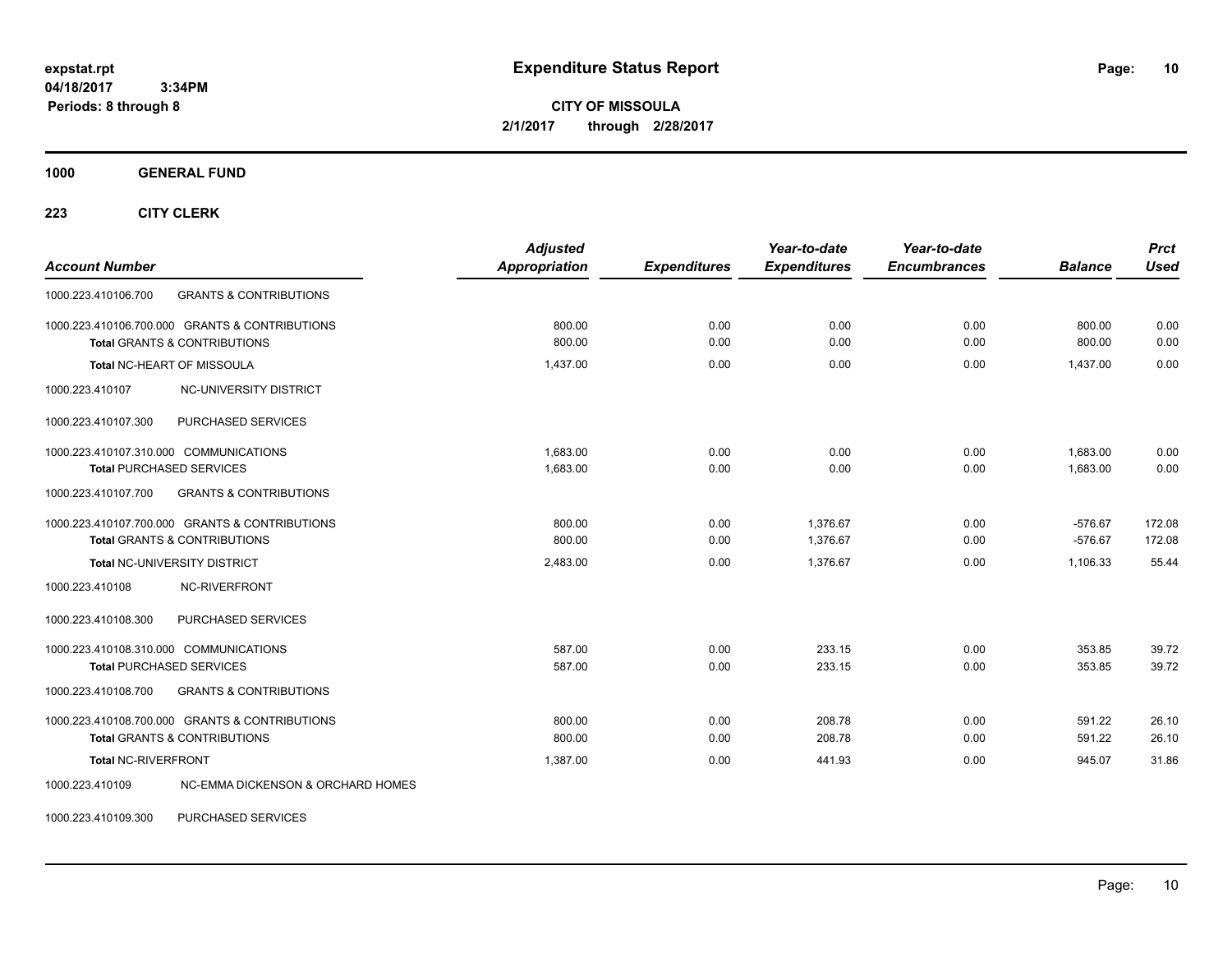**CITY OF MISSOULA 2/1/2017 through 2/28/2017**

### **1000 GENERAL FUND**

| <b>Account Number</b>                  |                                                                                           | <b>Adjusted</b><br><b>Appropriation</b> | <b>Expenditures</b> | Year-to-date<br><b>Expenditures</b> | Year-to-date<br><b>Encumbrances</b> | <b>Balance</b>       | <b>Prct</b><br><b>Used</b> |
|----------------------------------------|-------------------------------------------------------------------------------------------|-----------------------------------------|---------------------|-------------------------------------|-------------------------------------|----------------------|----------------------------|
| 1000.223.410109.310.000 COMMUNICATIONS | <b>Total PURCHASED SERVICES</b>                                                           | 723.00<br>723.00                        | 0.00<br>0.00        | 467.78<br>467.78                    | 0.00<br>0.00                        | 255.22<br>255.22     | 64.70<br>64.70             |
| 1000.223.410109.700                    | <b>GRANTS &amp; CONTRIBUTIONS</b>                                                         |                                         |                     |                                     |                                     |                      |                            |
|                                        | 1000.223.410109.700.000 GRANTS & CONTRIBUTIONS<br><b>Total GRANTS &amp; CONTRIBUTIONS</b> | 800.00<br>800.00                        | 0.00<br>0.00        | 184.68<br>184.68                    | 0.00<br>0.00                        | 615.32<br>615.32     | 23.09<br>23.09             |
|                                        | Total NC-EMMA DICKENSON & ORCHARD HOMES                                                   | 1,523.00                                | 0.00                | 652.46                              | 0.00                                | 870.54               | 42.84                      |
| 1000.223.410110                        | <b>NC-FRANKLIN TO FORT</b>                                                                |                                         |                     |                                     |                                     |                      |                            |
| 1000.223.410110.300                    | PURCHASED SERVICES                                                                        |                                         |                     |                                     |                                     |                      |                            |
| 1000.223.410110.310.000 COMMUNICATIONS | <b>Total PURCHASED SERVICES</b>                                                           | 1,735.00<br>1,735.00                    | 0.00<br>0.00        | 1,710.00<br>1.710.00                | 0.00<br>0.00                        | 25.00<br>25.00       | 98.56<br>98.56             |
| 1000.223.410110.700                    | <b>GRANTS &amp; CONTRIBUTIONS</b>                                                         |                                         |                     |                                     |                                     |                      |                            |
|                                        | 1000.223.410110.700.000 GRANTS & CONTRIBUTIONS<br><b>Total GRANTS &amp; CONTRIBUTIONS</b> | 800.00<br>800.00                        | 16.81<br>16.81      | 866.81<br>866.81                    | 0.00<br>0.00                        | $-66.81$<br>$-66.81$ | 108.35<br>108.35           |
|                                        | Total NC-FRANKLIN TO FORT                                                                 | 2,535.00                                | 16.81               | 2,576.81                            | 0.00                                | $-41.81$             | 101.65                     |
| 1000.223.410111                        | <b>NC-ROSE PARK</b>                                                                       |                                         |                     |                                     |                                     |                      |                            |
| 1000.223.410111.300                    | PURCHASED SERVICES                                                                        |                                         |                     |                                     |                                     |                      |                            |
| 1000.223.410111.310.000 COMMUNICATIONS | <b>Total PURCHASED SERVICES</b>                                                           | 1,081.00<br>1,081.00                    | 0.00<br>0.00        | 0.00<br>0.00                        | 0.00<br>0.00                        | 1,081.00<br>1.081.00 | 0.00<br>0.00               |
| 1000.223.410111.700                    | <b>GRANTS &amp; CONTRIBUTIONS</b>                                                         |                                         |                     |                                     |                                     |                      |                            |
|                                        | 1000.223.410111.700.000 GRANTS & CONTRIBUTIONS<br><b>Total GRANTS &amp; CONTRIBUTIONS</b> | 800.00<br>800.00                        | 0.00<br>0.00        | 0.00<br>0.00                        | 0.00<br>0.00                        | 800.00<br>800.00     | 0.00<br>0.00               |
| <b>Total NC-ROSE PARK</b>              |                                                                                           | 1,881.00                                | 0.00                | 0.00                                | 0.00                                | 1,881.00             | 0.00                       |
| 1000.223.410112                        | NC-FARVIEWS & PATTEE CANYON                                                               |                                         |                     |                                     |                                     |                      |                            |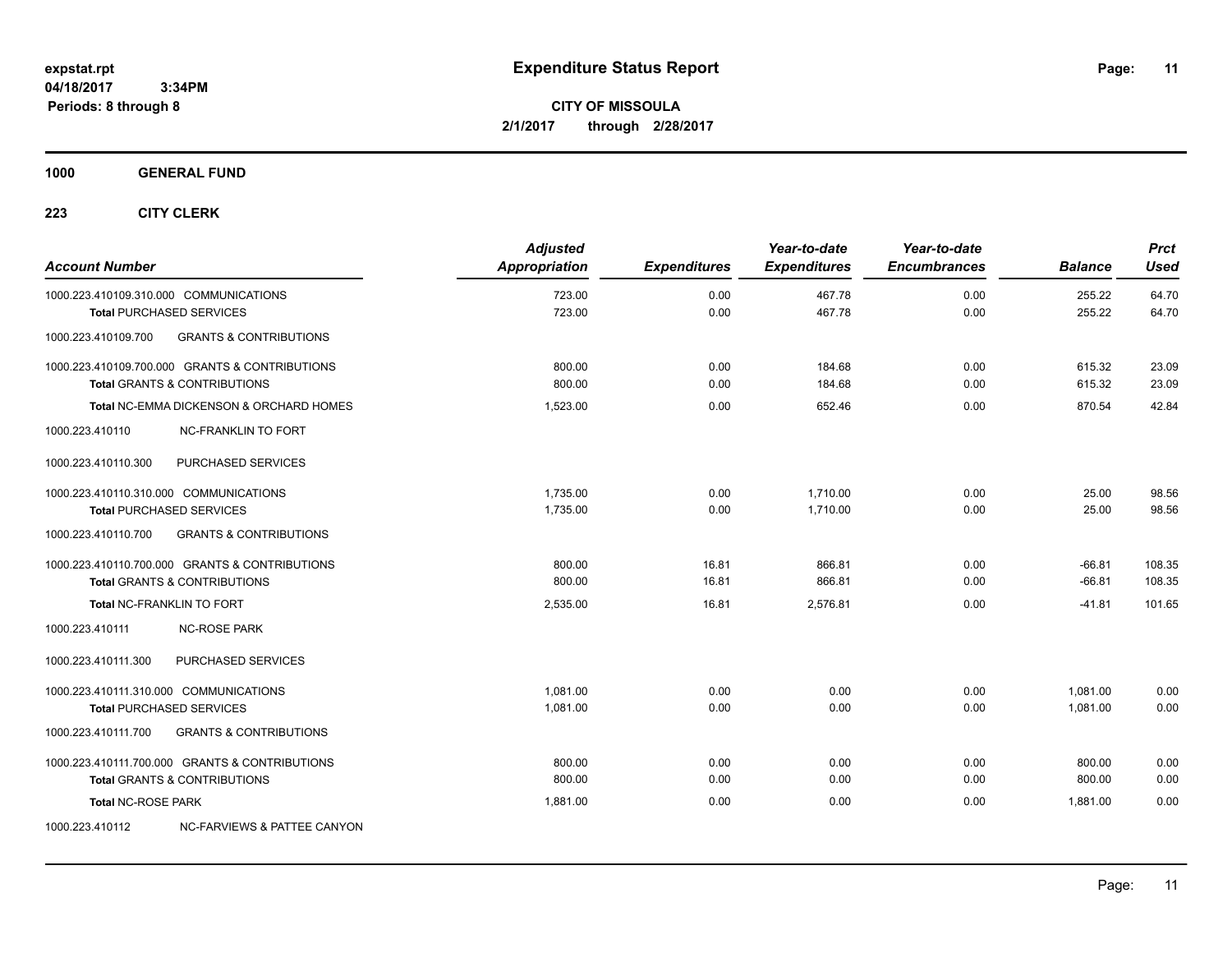**12**

**CITY OF MISSOULA 2/1/2017 through 2/28/2017**

### **1000 GENERAL FUND**

| <b>Adjusted</b>      |                     | Year-to-date        | Year-to-date        |                | <b>Prct</b> |
|----------------------|---------------------|---------------------|---------------------|----------------|-------------|
| <b>Appropriation</b> | <b>Expenditures</b> | <b>Expenditures</b> | <b>Encumbrances</b> | <b>Balance</b> | <b>Used</b> |
|                      |                     |                     |                     |                |             |
| 716.00               | 0.00                | 0.00                | 0.00                | 716.00         | 0.00        |
| 716.00               | 0.00                | 0.00                | 0.00                | 716.00         | 0.00        |
|                      |                     |                     |                     |                |             |
| 800.00               | 0.00                | 230.21              | 0.00                | 569.79         | 28.78       |
|                      |                     |                     |                     |                | 28.78       |
| 1,516.00             | 0.00                | 230.21              | 0.00                | 1.285.79       | 15.19       |
|                      |                     |                     |                     |                |             |
|                      |                     |                     |                     |                |             |
| 625.00               | 0.00                | 0.00                | 0.00                | 625.00         | 0.00        |
| 625.00               | 0.00                | 0.00                | 0.00                | 625.00         | 0.00        |
|                      |                     |                     |                     |                |             |
| 800.00               | 0.00                | 320.13              | 0.00                | 479.87         | 40.02       |
| 800.00               | 0.00                | 320.13              | 0.00                | 479.87         | 40.02       |
| 1,425.00             | 0.00                | 320.13              | 0.00                | 1,104.87       | 22.47       |
|                      |                     |                     |                     |                |             |
|                      |                     |                     |                     |                |             |
| 669.00               | 0.00                | 0.00                | 0.00                | 669.00         | 0.00        |
| 669.00               | 0.00                | 0.00                | 0.00                | 669.00         | 0.00        |
|                      |                     |                     |                     |                |             |
| 800.00               | 0.00                | 0.00                | 0.00                | 800.00         | 0.00        |
| 800.00               | 0.00                | 0.00                | 0.00                | 800.00         | 0.00        |
|                      | 800.00              | 0.00                | 230.21              | 0.00           | 569.79      |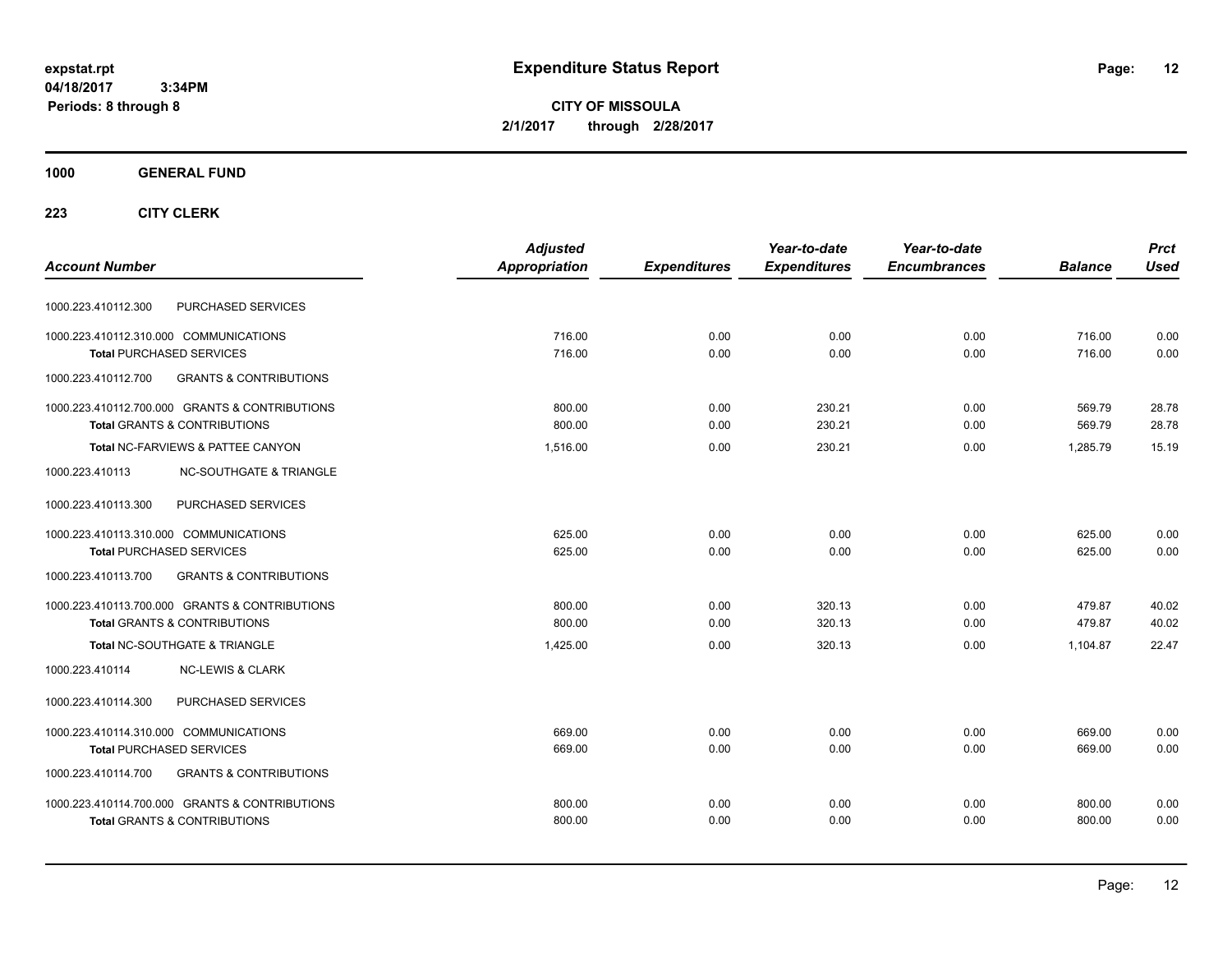**13**

**CITY OF MISSOULA 2/1/2017 through 2/28/2017**

**1000 GENERAL FUND**

| <b>Account Number</b>  |                                                | <b>Adjusted</b><br><b>Appropriation</b> | <b>Expenditures</b> | Year-to-date<br><b>Expenditures</b> | Year-to-date<br><b>Encumbrances</b> | <b>Balance</b> | <b>Prct</b><br><b>Used</b> |
|------------------------|------------------------------------------------|-----------------------------------------|---------------------|-------------------------------------|-------------------------------------|----------------|----------------------------|
| Total NC-LEWIS & CLARK |                                                | 1,469.00                                | 0.00                | 0.00                                | 0.00                                | 1,469.00       | 0.00                       |
| 1000.223.410115        | NC-S 39TH                                      |                                         |                     |                                     |                                     |                |                            |
| 1000.223.410115.300    | PURCHASED SERVICES                             |                                         |                     |                                     |                                     |                |                            |
|                        | 1000.223.410115.310.000 COMMUNICATIONS         | 548.00                                  | 0.00                | 333.02                              | 0.00                                | 214.98         | 60.77                      |
|                        | <b>Total PURCHASED SERVICES</b>                | 548.00                                  | 0.00                | 333.02                              | 0.00                                | 214.98         | 60.77                      |
| 1000.223.410115.700    | <b>GRANTS &amp; CONTRIBUTIONS</b>              |                                         |                     |                                     |                                     |                |                            |
|                        | 1000.223.410115.700.000 GRANTS & CONTRIBUTIONS | 800.00                                  | 0.00                | 177.48                              | 0.00                                | 622.52         | 22.19                      |
|                        | <b>Total GRANTS &amp; CONTRIBUTIONS</b>        | 800.00                                  | 0.00                | 177.48                              | 0.00                                | 622.52         | 22.19                      |
| Total NC-S 39TH        |                                                | 1,348.00                                | 0.00                | 510.50                              | 0.00                                | 837.50         | 37.87                      |
| 1000.223.410116        | NC-MOOSE CAN GULLY                             |                                         |                     |                                     |                                     |                |                            |
| 1000.223.410116.300    | PURCHASED SERVICES                             |                                         |                     |                                     |                                     |                |                            |
|                        | 1000.223.410116.310.000 COMMUNICATIONS         | 983.00                                  | 0.00                | 0.00                                | 0.00                                | 983.00         | 0.00                       |
|                        | <b>Total PURCHASED SERVICES</b>                | 983.00                                  | 0.00                | 0.00                                | 0.00                                | 983.00         | 0.00                       |
| 1000.223.410116.700    | <b>GRANTS &amp; CONTRIBUTIONS</b>              |                                         |                     |                                     |                                     |                |                            |
|                        | 1000.223.410116.700.000 GRANTS & CONTRIBUTIONS | 800.00                                  | 0.00                | 55.99                               | 0.00                                | 744.01         | 7.00                       |
|                        | <b>Total GRANTS &amp; CONTRIBUTIONS</b>        | 800.00                                  | 0.00                | 55.99                               | 0.00                                | 744.01         | 7.00                       |
|                        | Total NC-MOOSE CAN GULLY                       | 1,783.00                                | 0.00                | 55.99                               | 0.00                                | 1,727.01       | 3.14                       |
| 1000.223.410117        | <b>NC-MILLER CREEK</b>                         |                                         |                     |                                     |                                     |                |                            |
| 1000.223.410117.300    | PURCHASED SERVICES                             |                                         |                     |                                     |                                     |                |                            |
|                        | 1000.223.410117.310.000 COMMUNICATIONS         | 704.00                                  | 0.00                | 394.06                              | 0.00                                | 309.94         | 55.97                      |
|                        | <b>Total PURCHASED SERVICES</b>                | 704.00                                  | 0.00                | 394.06                              | 0.00                                | 309.94         | 55.97                      |
| 1000.223.410117.700    | <b>GRANTS &amp; CONTRIBUTIONS</b>              |                                         |                     |                                     |                                     |                |                            |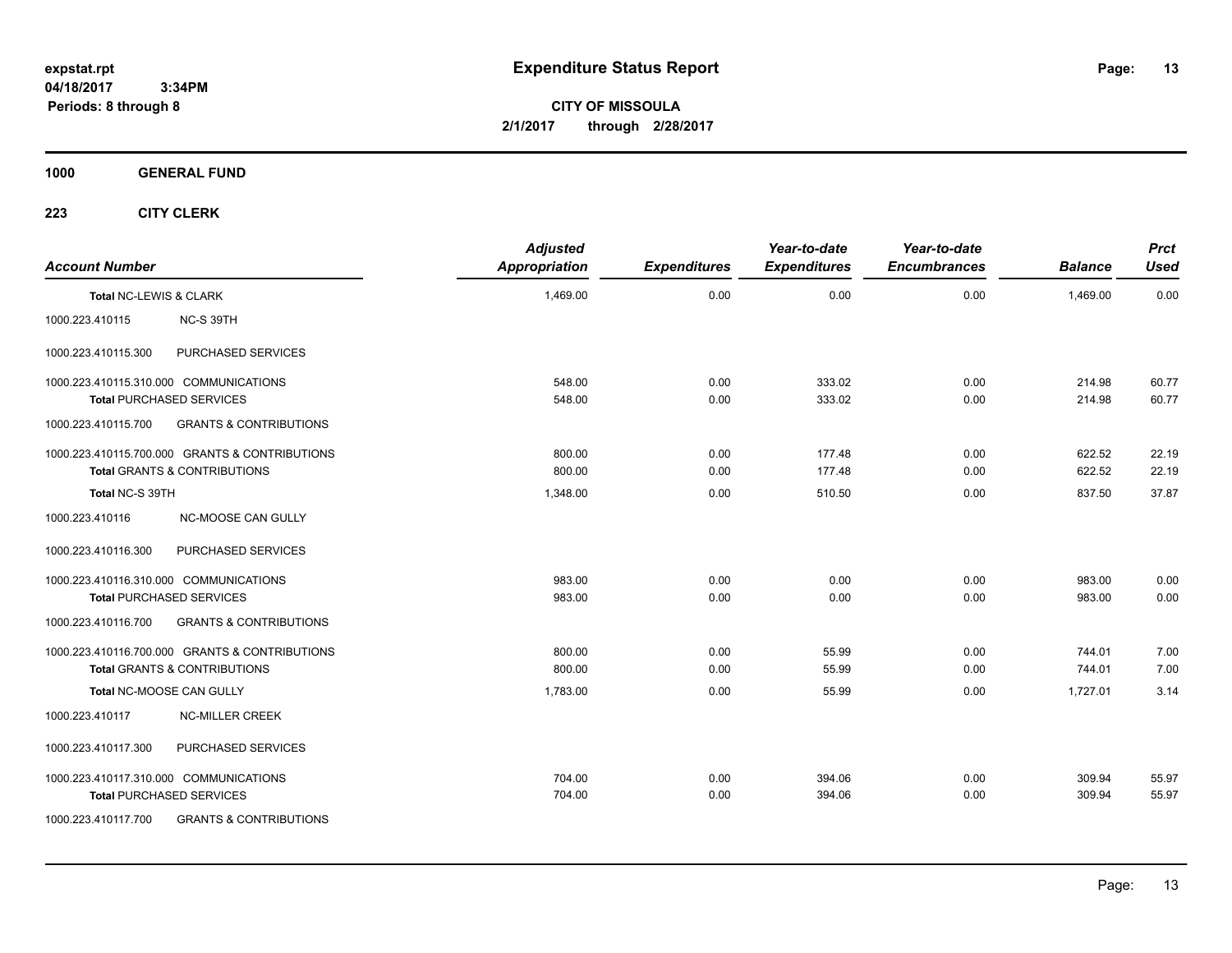**CITY OF MISSOULA 2/1/2017 through 2/28/2017**

**1000 GENERAL FUND**

| <b>Account Number</b>                                                                     | <b>Adjusted</b><br><b>Appropriation</b> | <b>Expenditures</b> | Year-to-date<br><b>Expenditures</b> | Year-to-date<br><b>Encumbrances</b> | <b>Balance</b>   | <b>Prct</b><br><b>Used</b> |
|-------------------------------------------------------------------------------------------|-----------------------------------------|---------------------|-------------------------------------|-------------------------------------|------------------|----------------------------|
| 1000.223.410117.700.000 GRANTS & CONTRIBUTIONS<br><b>Total GRANTS &amp; CONTRIBUTIONS</b> | 800.00<br>800.00                        | 0.00<br>0.00        | 368.49<br>368.49                    | 0.00<br>0.00                        | 431.51<br>431.51 | 46.06<br>46.06             |
|                                                                                           |                                         |                     |                                     |                                     |                  |                            |
| <b>Total NC-MILLER CREEK</b>                                                              | 1,504.00                                | 0.00                | 762.55                              | 0.00                                | 741.45           | 50.70                      |
| MULLAN ROAD NC<br>1000.223.410118                                                         |                                         |                     |                                     |                                     |                  |                            |
| PURCHASED SERVICES<br>1000.223.410118.300                                                 |                                         |                     |                                     |                                     |                  |                            |
| 1000.223.410118.310.000 COMMUNICATIONS                                                    | 724.00                                  | 0.00                | 714.00                              | 0.00                                | 10.00            | 98.62                      |
| <b>Total PURCHASED SERVICES</b>                                                           | 724.00                                  | 0.00                | 714.00                              | 0.00                                | 10.00            | 98.62                      |
| 1000.223.410118.700<br><b>GRANTS &amp; CONTRIBUTIONS</b>                                  |                                         |                     |                                     |                                     |                  |                            |
| 1000.223.410118.700.000 GRANTS & CONTRIBUTIONS                                            | 800.00                                  | 0.00                | 391.65                              | 0.00                                | 408.35           | 48.96                      |
| Total GRANTS & CONTRIBUTIONS                                                              | 800.00                                  | 0.00                | 391.65                              | 0.00                                | 408.35           | 48.96                      |
| <b>Total MULLAN ROAD NC</b>                                                               | 1,524.00                                | 0.00                | 1,105.65                            | 0.00                                | 418.35           | 72.55                      |
| 1000.223.410119<br>EAST MISSOULA NC                                                       |                                         |                     |                                     |                                     |                  |                            |
| 1000.223.410119.300<br>PURCHASED SERVICES                                                 |                                         |                     |                                     |                                     |                  |                            |
| 1000.223.410119.310.000 COMMUNICATIONS                                                    | 12.00                                   | 0.00                | 0.00                                | 0.00                                | 12.00            | 0.00                       |
| <b>Total PURCHASED SERVICES</b>                                                           | 12.00                                   | 0.00                | 0.00                                | 0.00                                | 12.00            | 0.00                       |
| <b>GRANTS &amp; CONTRIBUTIONS</b><br>1000.223.410119.700                                  |                                         |                     |                                     |                                     |                  |                            |
| 1000.223.410119.700.000 EAST MISSOULA NEIGHBORHOOD COUNCIL                                | 800.00                                  | 0.00                | 0.00                                | 0.00                                | 800.00           | 0.00                       |
| <b>Total GRANTS &amp; CONTRIBUTIONS</b>                                                   | 800.00                                  | 0.00                | 0.00                                | 0.00                                | 800.00           | 0.00                       |
| <b>Total EAST MISSOULA NC</b>                                                             | 812.00                                  | 0.00                | 0.00                                | 0.00                                | 812.00           | 0.00                       |
| 1000.223.410120<br><b>COMMUNITY FORUM/NC LIAISON</b>                                      |                                         |                     |                                     |                                     |                  |                            |
| PURCHASED SERVICES<br>1000.223.410120.300                                                 |                                         |                     |                                     |                                     |                  |                            |
| 1000.223.410120.320.000 PRINTING & DUPLICATING                                            | 500.00                                  | 0.00                | 146.14                              | 0.00                                | 353.86           | 29.23                      |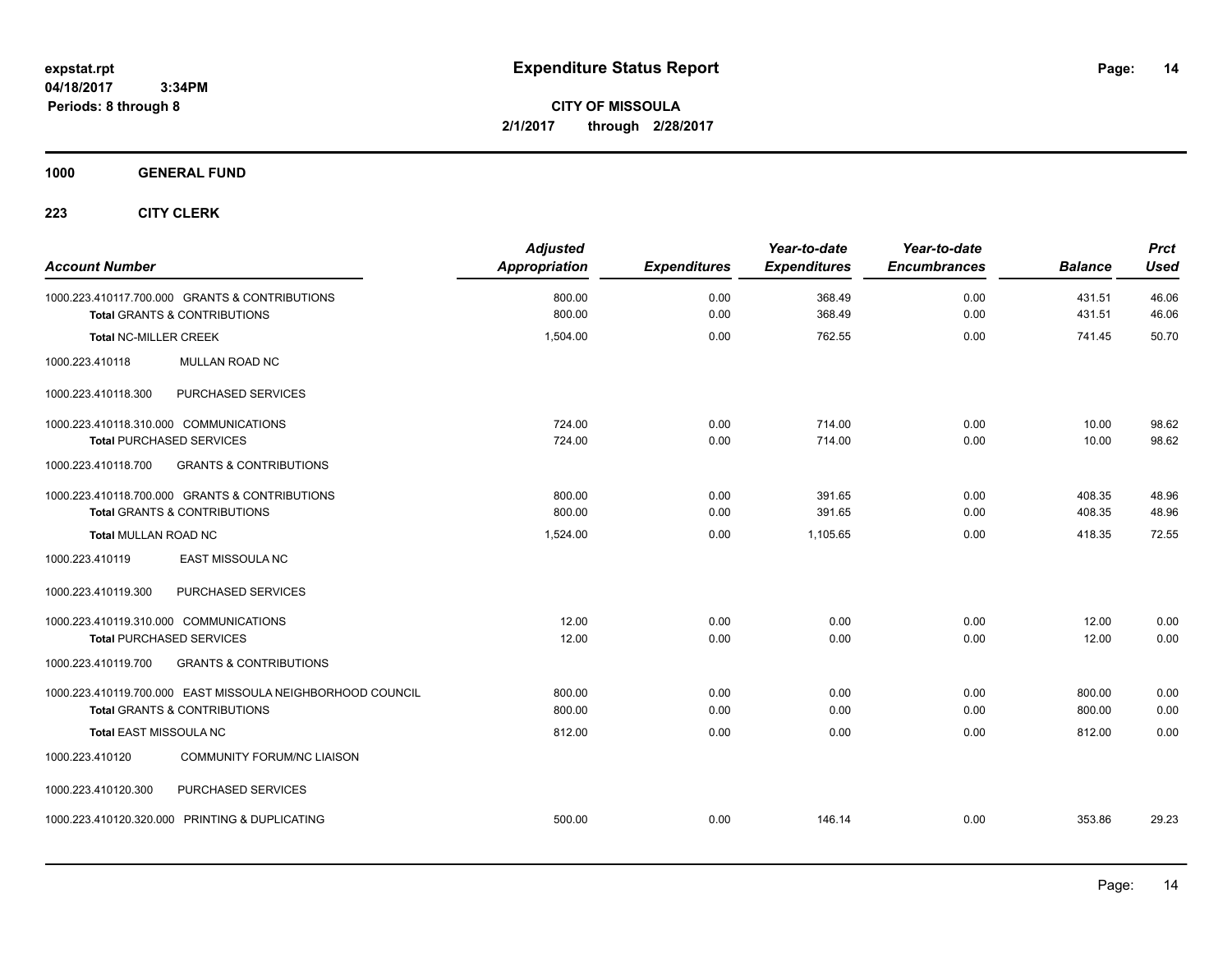**CITY OF MISSOULA 2/1/2017 through 2/28/2017**

**1000 GENERAL FUND**

| <b>Account Number</b>                                                     |                                                                                                                                                   | <b>Adjusted</b><br><b>Appropriation</b> | <b>Expenditures</b>              | Year-to-date<br><b>Expenditures</b> | Year-to-date<br><b>Encumbrances</b> | <b>Balance</b>                  | <b>Prct</b><br><b>Used</b> |
|---------------------------------------------------------------------------|---------------------------------------------------------------------------------------------------------------------------------------------------|-----------------------------------------|----------------------------------|-------------------------------------|-------------------------------------|---------------------------------|----------------------------|
| <b>Total PURCHASED SERVICES</b>                                           |                                                                                                                                                   | 500.00                                  | 0.00                             | 146.14                              | 0.00                                | 353.86                          | 29.23                      |
| 1000.223.410120.700                                                       | <b>GRANTS &amp; CONTRIBUTIONS</b>                                                                                                                 |                                         |                                  |                                     |                                     |                                 |                            |
|                                                                           | 1000.223.410120.700.000 GRANTS & CONTRIBUTIONS<br>1000.223.410120.700.799 GRANTS & CONTRIBUTIONS<br><b>Total GRANTS &amp; CONTRIBUTIONS</b>       | 1.700.00<br>0.00<br>1,700.00            | 83.19<br>14.88<br>98.07          | 270.85<br>735.88<br>1,006.73        | 0.00<br>0.00<br>0.00                | 1.429.15<br>$-735.88$<br>693.27 | 15.93<br>0.00<br>59.22     |
|                                                                           | <b>Total COMMUNITY FORUM/NC LIAISON</b>                                                                                                           | 2,200.00                                | 98.07                            | 1,152.87                            | 0.00                                | 1,047.13                        | 52.40                      |
| 1000.223.410121                                                           | NEIGHBORHOOD PROJECT                                                                                                                              |                                         |                                  |                                     |                                     |                                 |                            |
| 1000.223.410121.700                                                       | <b>GRANTS &amp; CONTRIBUTIONS</b>                                                                                                                 |                                         |                                  |                                     |                                     |                                 |                            |
|                                                                           | 1000.223.410121.700.000 NEIGHBORHOOD PROJECT<br>Total NEIGHBORHOOD PROJECT                                                                        | 21,000.00<br>21,000.00                  | 0.00<br>0.00                     | 2,425.00<br>2,425.00                | 0.00<br>0.00                        | 18,575.00<br>18,575.00          | 11.55<br>11.55             |
| 1000.223.410122                                                           | ORCHARD HOMES NEIGHBORHOOD COUNCIL                                                                                                                |                                         |                                  |                                     |                                     |                                 |                            |
| 1000.223.410122.300                                                       | PURCHASED SERVICES                                                                                                                                |                                         |                                  |                                     |                                     |                                 |                            |
| 1000.223.410122.310.000 COMMUNICATIONS<br><b>Total PURCHASED SERVICES</b> |                                                                                                                                                   | 242.00<br>242.00                        | 0.00<br>0.00                     | 238.00<br>238.00                    | 0.00<br>0.00                        | 4.00<br>4.00                    | 98.35<br>98.35             |
| 1000.223.410122.700                                                       | <b>GRANTS &amp; CONTRIBUTIONS</b>                                                                                                                 |                                         |                                  |                                     |                                     |                                 |                            |
|                                                                           | 1000.223.410122.700.000 ORCHARD HOMES NEIGHBORHOOD COUNCIL<br><b>Total GRANTS &amp; CONTRIBUTIONS</b><br>Total ORCHARD HOMES NEIGHBORHOOD COUNCIL | 800.00<br>800.00<br>1,042.00            | 0.00<br>0.00<br>0.00             | 295.96<br>295.96<br>533.96          | 0.00<br>0.00<br>0.00                | 504.04<br>504.04<br>508.04      | 37.00<br>37.00<br>51.24    |
| 1000.223.410125                                                           | NEIGHBORHOOD OFFICE                                                                                                                               |                                         |                                  |                                     |                                     |                                 |                            |
| 1000.223.410125.100                                                       | PERSONAL SERVICES                                                                                                                                 |                                         |                                  |                                     |                                     |                                 |                            |
|                                                                           | 1000.223.410125.110.000 SALARIES AND WAGES<br>1000.223.410125.120.000 OVERTIME/TERMINATION<br>1000.223.410125.140.000 EMPLOYER CONTRIBUTIONS      | 80,194.00<br>0.00<br>32,160.00          | 5,534.98<br>$-55.39$<br>1,708.03 | 47,815.35<br>$-55.39$<br>20,451.83  | 0.00<br>0.00<br>0.00                | 32,378.65<br>55.39<br>11,708.17 | 59.62<br>0.00<br>63.59     |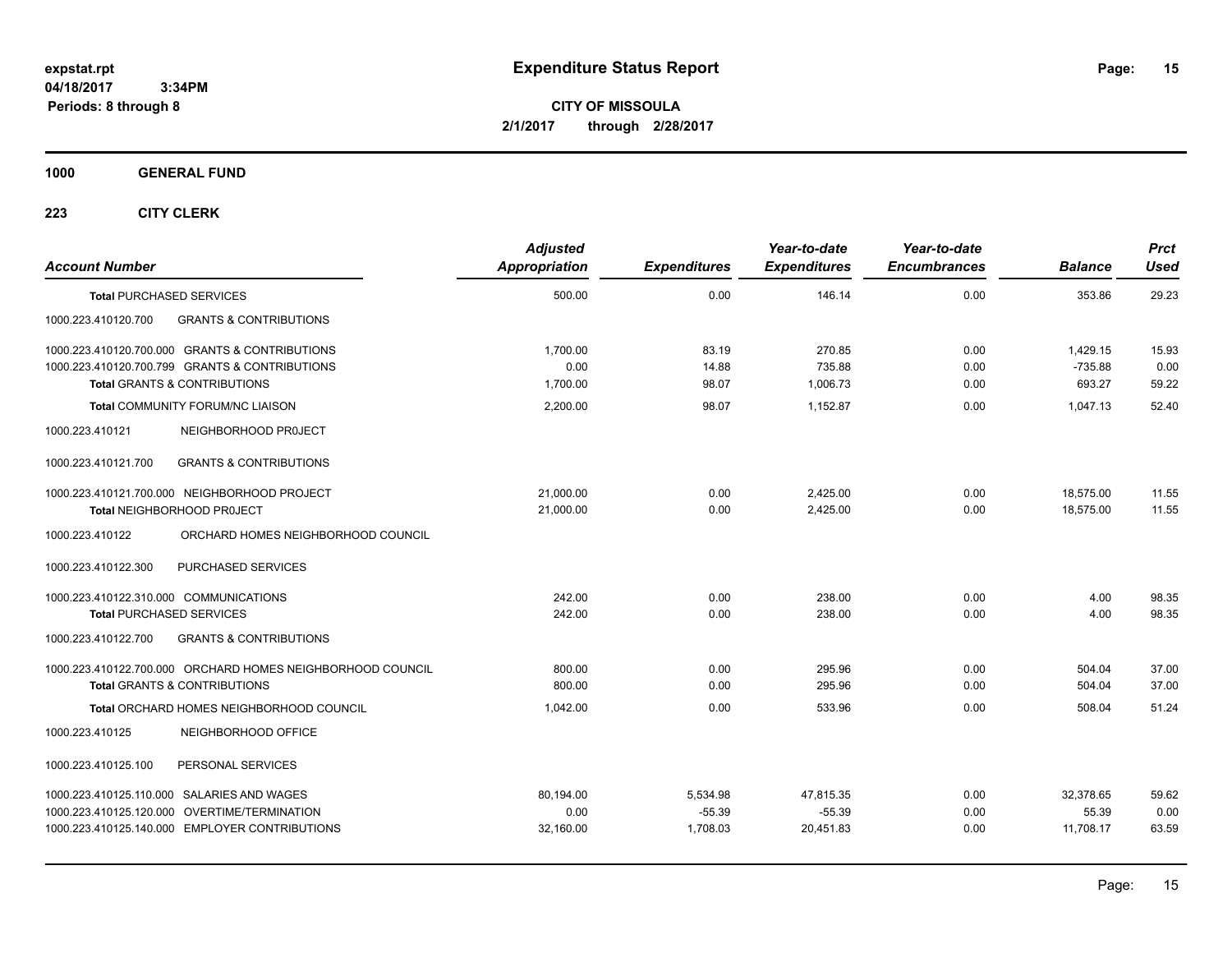**CITY OF MISSOULA 2/1/2017 through 2/28/2017**

### **1000 GENERAL FUND**

| <b>Account Number</b>                   |                                                         | <b>Adjusted</b><br><b>Appropriation</b> | <b>Expenditures</b> | Year-to-date<br><b>Expenditures</b> | Year-to-date<br><b>Encumbrances</b> | <b>Balance</b> | <b>Prct</b><br><b>Used</b> |
|-----------------------------------------|---------------------------------------------------------|-----------------------------------------|---------------------|-------------------------------------|-------------------------------------|----------------|----------------------------|
| <b>Total PERSONAL SERVICES</b>          |                                                         | 112,354.00                              | 7,187.62            | 68,211.79                           | 0.00                                | 44,142.21      | 60.71                      |
| 1000.223.410125.200                     | <b>SUPPLIES</b>                                         |                                         |                     |                                     |                                     |                |                            |
| 1000.223.410125.210.000 OFFICE SUPPLIES |                                                         | 210.00                                  | 0.00                | 300.00                              | 0.00                                | $-90.00$       | 142.86                     |
|                                         | 1000.223.410125.220.000 OPERATING SUPPLIES              | 150.00                                  | 0.00                | 0.00                                | 0.00                                | 150.00         | 0.00                       |
| 1000.223.410125.231.000 GASOLINE        |                                                         | 100.00                                  | 0.00                | 41.73                               | 0.00                                | 58.27          | 41.73                      |
| 1000.223.410125.240.000 OTHER SUPPLIES  |                                                         | 65.00                                   | 0.00                | 0.00                                | 0.00                                | 65.00          | 0.00                       |
| <b>Total SUPPLIES</b>                   |                                                         | 525.00                                  | 0.00                | 341.73                              | 0.00                                | 183.27         | 65.09                      |
| 1000.223.410125.300                     | PURCHASED SERVICES                                      |                                         |                     |                                     |                                     |                |                            |
| 1000.223.410125.310.000 COMMUNICATIONS  |                                                         | 135.00                                  | 2.52                | 98.90                               | 0.00                                | 36.10          | 73.26                      |
|                                         | 1000.223.410125.320.000 PRINTING & DUPLICATING          | 100.00                                  | 7.00                | 7.00                                | 0.00                                | 93.00          | 7.00                       |
|                                         | 1000.223.410125.330.000 PUBLICITY, SUBSCRIPTIONS & DUES | 200.00                                  | 288.80              | 288.80                              | 0.00                                | $-88.80$       | 144.40                     |
|                                         | 1000.223.410125.344.000 TELEPHONE SERVICE               | 100.00                                  | 0.00                | 0.00                                | 0.00                                | 100.00         | 0.00                       |
|                                         | 1000.223.410125.350.000 PROFESSIONAL SERVICES           | 3,000.00                                | 0.00                | 0.00                                | 0.00                                | 3,000.00       | 0.00                       |
|                                         | 1000.223.410125.360.000 REPAIR & MAINTENANCE            | 350.00                                  | 0.00                | 309.39                              | 0.00                                | 40.61          | 88.40                      |
| 1000.223.410125.370.000 TRAVEL          |                                                         | 1,460.00                                | 0.00                | 0.00                                | 0.00                                | 1,460.00       | 0.00                       |
| 1000.223.410125.380.000 TRAINING        |                                                         | 1,550.00                                | 15.32               | 15.32                               | 0.00                                | 1,534.68       | 0.99                       |
|                                         | <b>Total PURCHASED SERVICES</b>                         | 6,895.00                                | 313.64              | 719.41                              | 0.00                                | 6,175.59       | 10.43                      |
| 1000.223.410125.900                     | <b>CAPITAL OUTLAY</b>                                   |                                         |                     |                                     |                                     |                |                            |
| <b>Total CAPITAL OUTLAY</b>             |                                                         | 0.00                                    | 0.00                | 0.00                                | 0.00                                | 0.00           | 0.00                       |
|                                         | Total NEIGHBORHOOD OFFICE                               | 119,774.00                              | 7,501.26            | 69,272.93                           | 0.00                                | 50,501.07      | 57.84                      |
| 1000.223.410600                         | <b>ELECTIONS</b>                                        |                                         |                     |                                     |                                     |                |                            |
| 1000.223.410600.300                     | PURCHASED SERVICES                                      |                                         |                     |                                     |                                     |                |                            |
| <b>Total ELECTIONS</b>                  |                                                         | 0.00                                    | 0.00                | 0.00                                | 0.00                                | 0.00           | 0.00                       |
| 1000.223.410900                         | <b>RECORDS ADMINISTRATION</b>                           |                                         |                     |                                     |                                     |                |                            |
| 1000.223.410900.100                     | PERSONAL SERVICES                                       |                                         |                     |                                     |                                     |                |                            |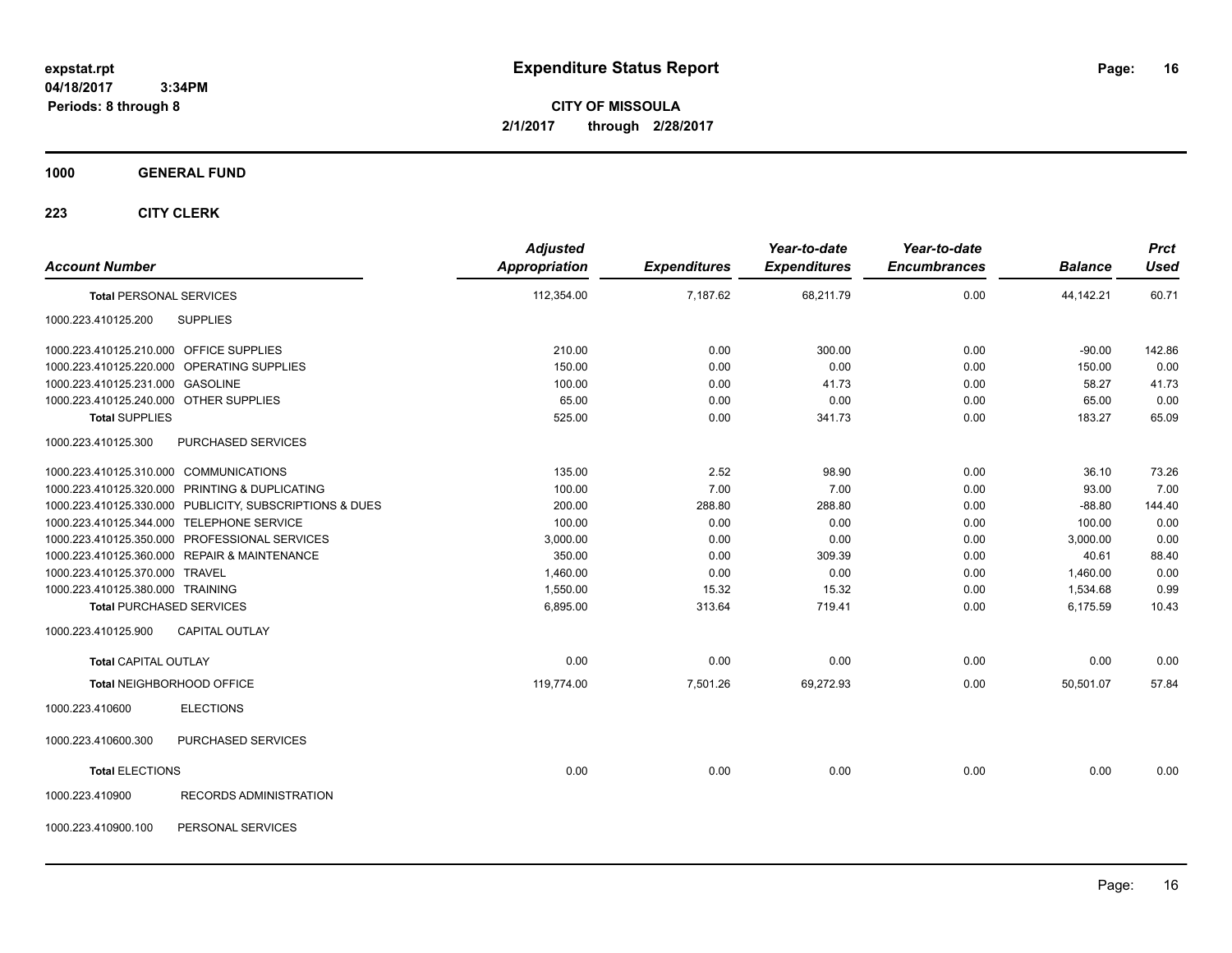**CITY OF MISSOULA 2/1/2017 through 2/28/2017**

**1000 GENERAL FUND**

| <b>Account Number</b>                                   | <b>Adjusted</b><br><b>Appropriation</b> | <b>Expenditures</b> | Year-to-date<br><b>Expenditures</b> | Year-to-date<br><b>Encumbrances</b> | <b>Balance</b> | <b>Prct</b><br><b>Used</b> |
|---------------------------------------------------------|-----------------------------------------|---------------------|-------------------------------------|-------------------------------------|----------------|----------------------------|
|                                                         |                                         |                     |                                     |                                     |                |                            |
| 1000.223.410900.141.000 STATE RETIREMENT CONTRIBUTIONS  | 0.00                                    | 17.11               | 144.01                              | 0.00                                | $-144.01$      | 0.00                       |
| <b>Total RECORDS ADMINISTRATION</b>                     | 0.00                                    | 17.11               | 144.01                              | 0.00                                | $-144.01$      | 0.00                       |
| 1000.223.410910<br><b>ADMINISTRATION</b>                |                                         |                     |                                     |                                     |                |                            |
| PERSONAL SERVICES<br>1000.223.410910.100                |                                         |                     |                                     |                                     |                |                            |
| 1000.223.410910.110.000 SALARIES AND WAGES              | 150,101.00                              | 11,576.97           | 96,206.41                           | 0.00                                | 53,894.59      | 64.09                      |
| 1000.223.410910.140.000 EMPLOYER CONTRIBUTIONS          | 56,286.00                               | 4,556.93            | 39,301.03                           | 0.00                                | 16,984.97      | 69.82                      |
| <b>Total PERSONAL SERVICES</b>                          | 206,387.00                              | 16,133.90           | 135,507.44                          | 0.00                                | 70.879.56      | 65.66                      |
| 1000.223.410910.200<br><b>SUPPLIES</b>                  |                                         |                     |                                     |                                     |                |                            |
| 1000.223.410910.210.000 OFFICE SUPPLIES                 | 5,091.00                                | 0.00                | 401.47                              | 0.00                                | 4,689.53       | 7.89                       |
| 1000.223.410910.220.000 OPERATING SUPPLIES              | 100.00                                  | 0.00                | 0.00                                | 0.00                                | 100.00         | 0.00                       |
| 1000.223.410910.231.000 GASOLINE                        | 150.00                                  | 0.00                | 0.00                                | 0.00                                | 150.00         | 0.00                       |
| 1000.223.410910.240.000 OTHER SUPPLIES                  | 160.00                                  | 0.00                | 0.00                                | 0.00                                | 160.00         | 0.00                       |
| <b>Total SUPPLIES</b>                                   | 5,501.00                                | 0.00                | 401.47                              | 0.00                                | 5,099.53       | 7.30                       |
| 1000.223.410910.300<br>PURCHASED SERVICES               |                                         |                     |                                     |                                     |                |                            |
| 1000.223.410910.310.000 COMMUNICATIONS                  | 4,446.00                                | $-2,355.70$         | 5,748.92                            | 0.00                                | $-1,302.92$    | 129.31                     |
| 1000.223.410910.320.000 PRINTING & DUPLICATING          | 100.00                                  | 0.00                | 0.00                                | 0.00                                | 100.00         | 0.00                       |
| 1000.223.410910.330.000 PUBLICITY, SUBSCRIPTIONS & DUES | 1,725.00                                | 56.00               | 1,367.00                            | 0.00                                | 358.00         | 79.25                      |
| 1000.223.410910.344.000 TELEPHONE SERVICE               | 100.00                                  | 0.00                | 20.36                               | 0.00                                | 79.64          | 20.36                      |
| 1000.223.410910.350.000 PROFESSIONAL SERVICES           | 17,300.00                               | 390.00              | 4,830.25                            | 0.00                                | 12,469.75      | 27.92                      |
| 1000.223.410910.360.000 REPAIR & MAINTENANCE            | 1,100.00                                | 0.00                | 349.56                              | 0.00                                | 750.44         | 31.78                      |
| 1000.223.410910.370.000 TRAVEL                          | 3.690.00                                | 264.38              | 264.38                              | 0.00                                | 3.425.62       | 7.16                       |
| 1000.223.410910.380.000 TRAINING                        | 3.070.00                                | 995.00              | 1,145.00                            | 0.00                                | 1,925.00       | 37.30                      |
| 1000.223.410910.390.000 OTHER PURCHASED SERVICES        | 3,500.00                                | 364.00              | 3,249.75                            | 0.00                                | 250.25         | 92.85                      |
| <b>Total PURCHASED SERVICES</b>                         | 35,031.00                               | $-286.32$           | 16.975.22                           | 0.00                                | 18.055.78      | 48.46                      |
| 1000.223.410910.500<br><b>FIXED CHARGES</b>             |                                         |                     |                                     |                                     |                |                            |
| <b>Total FIXED CHARGES</b>                              | 0.00                                    | 0.00                | 0.00                                | 0.00                                | 0.00           | 0.00                       |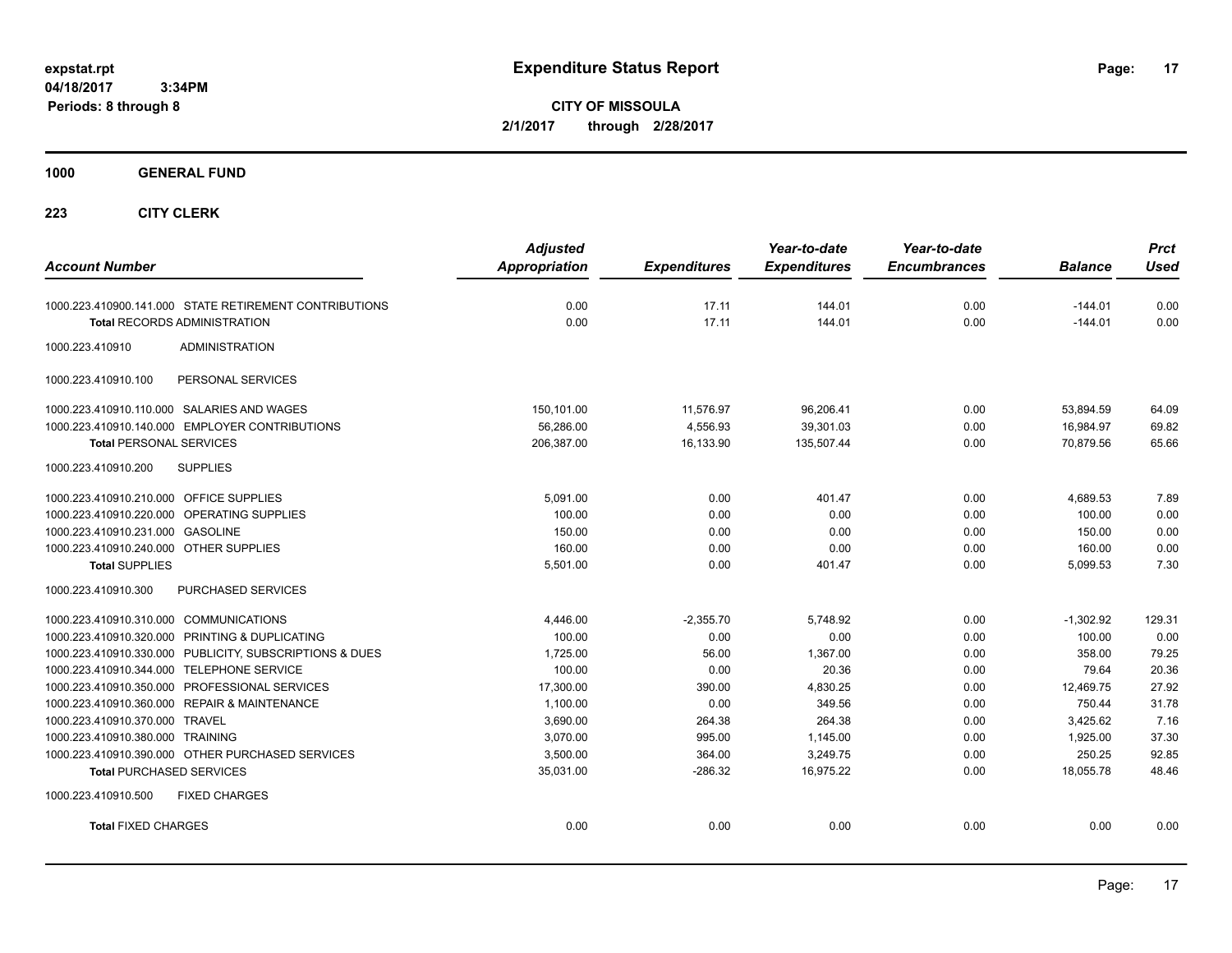**CITY OF MISSOULA 2/1/2017 through 2/28/2017**

**1000 GENERAL FUND**

| <b>Account Number</b>         |                                                | <b>Adjusted</b><br><b>Appropriation</b> | <b>Expenditures</b> | Year-to-date<br><b>Expenditures</b> | Year-to-date<br><b>Encumbrances</b> | <b>Balance</b> | <b>Prct</b><br><b>Used</b> |
|-------------------------------|------------------------------------------------|-----------------------------------------|---------------------|-------------------------------------|-------------------------------------|----------------|----------------------------|
| 1000.223.410910.800           | OTHER OBJECTS                                  |                                         |                     |                                     |                                     |                |                            |
| <b>Total OTHER OBJECTS</b>    |                                                | 0.00                                    | 0.00                | 0.00                                | 0.00                                | 0.00           | 0.00                       |
| 1000.223.410910.900           | CAPITAL OUTLAY                                 |                                         |                     |                                     |                                     |                |                            |
| <b>Total CAPITAL OUTLAY</b>   |                                                | 0.00                                    | 0.00                | 0.00                                | 0.00                                | 0.00           | 0.00                       |
| <b>Total ADMINISTRATION</b>   |                                                | 246,919.00                              | 15,847.58           | 152,884.13                          | 0.00                                | 94,034.87      | 61.92                      |
| 1000.223.411802               | <b>VOLUNTEER MISSOULA</b>                      |                                         |                     |                                     |                                     |                |                            |
| 1000.223.411802.700           | <b>GRANTS &amp; CONTRIBUTIONS</b>              |                                         |                     |                                     |                                     |                |                            |
|                               | 1000.223.411802.700.000 GRANTS & CONTRIBUTIONS | 10,000.00                               | 0.00                | 10,000.00                           | 0.00                                | 0.00           | 100.00                     |
|                               | <b>Total VOLUNTEER MISSOULA</b>                | 10,000.00                               | 0.00                | 10,000.00                           | 0.00                                | 0.00           | 100.00                     |
| 1000.223.411854               | NEIGHBORHOOD AMBASSADOR                        |                                         |                     |                                     |                                     |                |                            |
| 1000.223.411854.700           | <b>GRANTS &amp; CONTRIBUTIONS</b>              |                                         |                     |                                     |                                     |                |                            |
|                               | 1000.223.411854.700.000 GRANTS & CONTRIBUTIONS | 10.000.00                               | 0.00                | 0.00                                | 0.00                                | 10.000.00      | 0.00                       |
|                               | Total NEIGHBORHOOD AMBASSADOR                  | 10,000.00                               | 0.00                | 0.00                                | 0.00                                | 10,000.00      | 0.00                       |
| 1000.223.460451               | *** Title Not Found ***                        |                                         |                     |                                     |                                     |                |                            |
| 1000.223.460451.700           | <b>GRANTS &amp; CONTRIBUTIONS</b>              |                                         |                     |                                     |                                     |                |                            |
|                               | 1000.223.460451.700.000 GRANTS & CONTRIBUTIONS | 5,880.00                                | 0.00                | 5.875.36                            | 0.00                                | 4.64           | 99.92                      |
| Total *** Title Not Found *** |                                                | 5,880.00                                | 0.00                | 5,875.36                            | 0.00                                | 4.64           | 99.92                      |
| <b>Total CITY CLERK</b>       |                                                | 446,746.00                              | 23,492.23           | 253,291.21                          | 0.00                                | 193,454.79     | 56.70                      |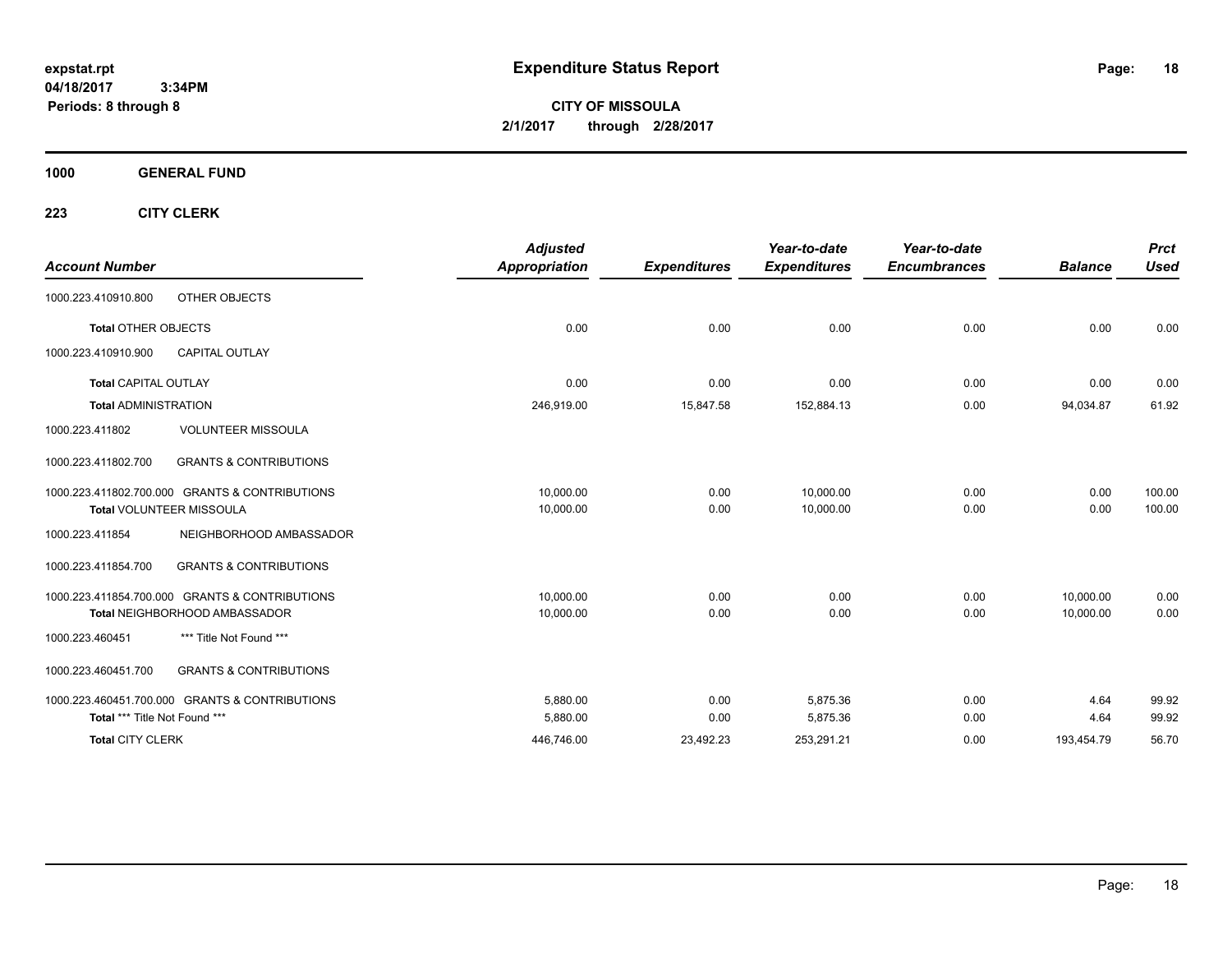**CITY OF MISSOULA 2/1/2017 through 2/28/2017**

**1000 GENERAL FUND**

### **224 INFORMATION SERVICES**

|                                         |                                                        | <b>Adjusted</b>      |                     | Year-to-date        | Year-to-date        |                | <b>Prct</b> |
|-----------------------------------------|--------------------------------------------------------|----------------------|---------------------|---------------------|---------------------|----------------|-------------|
| <b>Account Number</b>                   |                                                        | <b>Appropriation</b> | <b>Expenditures</b> | <b>Expenditures</b> | <b>Encumbrances</b> | <b>Balance</b> | <b>Used</b> |
| 1000.224.410580                         | <b>INFORMATION TECHNOLOGIES</b>                        |                      |                     |                     |                     |                |             |
| 1000.224.410580.100                     | PERSONAL SERVICES                                      |                      |                     |                     |                     |                |             |
|                                         | 1000.224.410580.110.000 SALARIES AND WAGES             | 344,500.00           | 26.787.87           | 221.786.83          | 0.00                | 122,713.17     | 64.38       |
| 1000.224.410580.130.000 OTHER           |                                                        | 5.400.00             | 0.00                | 0.00                | 0.00                | 5.400.00       | 0.00        |
|                                         | 1000.224.410580.140.000 EMPLOYER CONTRIBUTIONS         | 117,907.00           | 9,408.42            | 80,975.37           | 0.00                | 36,931.63      | 68.68       |
|                                         | 1000.224.410580.141.000 STATE RETIREMENT CONTRIBUTIONS | 0.00                 | 34.71               | 287.47              | 0.00                | $-287.47$      | 0.00        |
| <b>Total PERSONAL SERVICES</b>          |                                                        | 467,807.00           | 36,231.00           | 303,049.67          | 0.00                | 164,757.33     | 64.78       |
| 1000.224.410580.200                     | <b>SUPPLIES</b>                                        |                      |                     |                     |                     |                |             |
| 1000.224.410580.210.000 OFFICE SUPPLIES |                                                        | 1,735.00             | 0.00                | 832.17              | 0.00                | 902.83         | 47.96       |
| 1000.224.410580.220.000                 | OPERATING SUPPLIES                                     | 12,525.00            | 68.64               | 3,094.30            | 0.00                | 9,430.70       | 24.70       |
|                                         | 1000.224.410580.230.000 REPAIR/MAINTENANCE             | 3,000.00             | 63.97               | 731.51              | 0.00                | 2,268.49       | 24.38       |
| 1000.224.410580.231.000 GASOLINE        |                                                        | 250.00               | 0.00                | 27.67               | 0.00                | 222.33         | 11.07       |
| 1000.224.410580.240.000 OTHER SUPPLIES  |                                                        | 1,900.00             | 0.00                | 0.00                | 0.00                | 1.900.00       | 0.00        |
| <b>Total SUPPLIES</b>                   |                                                        | 19,410.00            | 132.61              | 4,685.65            | 0.00                | 14,724.35      | 24.14       |
| 1000.224.410580.300                     | PURCHASED SERVICES                                     |                      |                     |                     |                     |                |             |
| 1000.224.410580.310.000                 | <b>COMMUNICATIONS</b>                                  | 100.00               | 0.00                | 0.00                | 0.00                | 100.00         | 0.00        |
| 1000.224.410580.320.000                 | PRINTING & DUPLICATING                                 | 350.00               | 0.00                | 0.00                | 0.00                | 350.00         | 0.00        |
| 1000.224.410580.344.000                 | <b>TELEPHONE SERVICE</b>                               | 129,675.00           | 307.88              | 83,761.60           | 0.00                | 45,913.40      | 64.59       |
| 1000.224.410580.350.000                 | PROFESSIONAL SERVICES                                  | 4,000.00             | 311.88              | 483.26              | 0.00                | 3,516.74       | 12.08       |
|                                         | 1000.224.410580.360.000 REPAIR & MAINTENANCE           | 247,649.00           | 0.00                | 223,808.02          | 0.00                | 23,840.98      | 90.37       |
| 1000.224.410580.370.000 TRAVEL          |                                                        | 6,809.00             | 0.00                | 1.827.82            | 0.00                | 4.981.18       | 26.84       |
| 1000.224.410580.380.000 TRAINING        |                                                        | 11.981.00            | 0.00                | 775.00              | 0.00                | 11.206.00      | 6.47        |
|                                         | 1000.224.410580.390.000 OTHER PURCHASED SERVICES       | 2,150.00             | 0.00                | 0.00                | 0.00                | 2,150.00       | 0.00        |
| <b>Total PURCHASED SERVICES</b>         |                                                        | 402,714.00           | 619.76              | 310,655.70          | 0.00                | 92.058.30      | 77.14       |
| 1000.224.410580.500                     | <b>FIXED CHARGES</b>                                   |                      |                     |                     |                     |                |             |
| <b>Total FIXED CHARGES</b>              |                                                        | 0.00                 | 0.00                | 0.00                | 0.00                | 0.00           | 0.00        |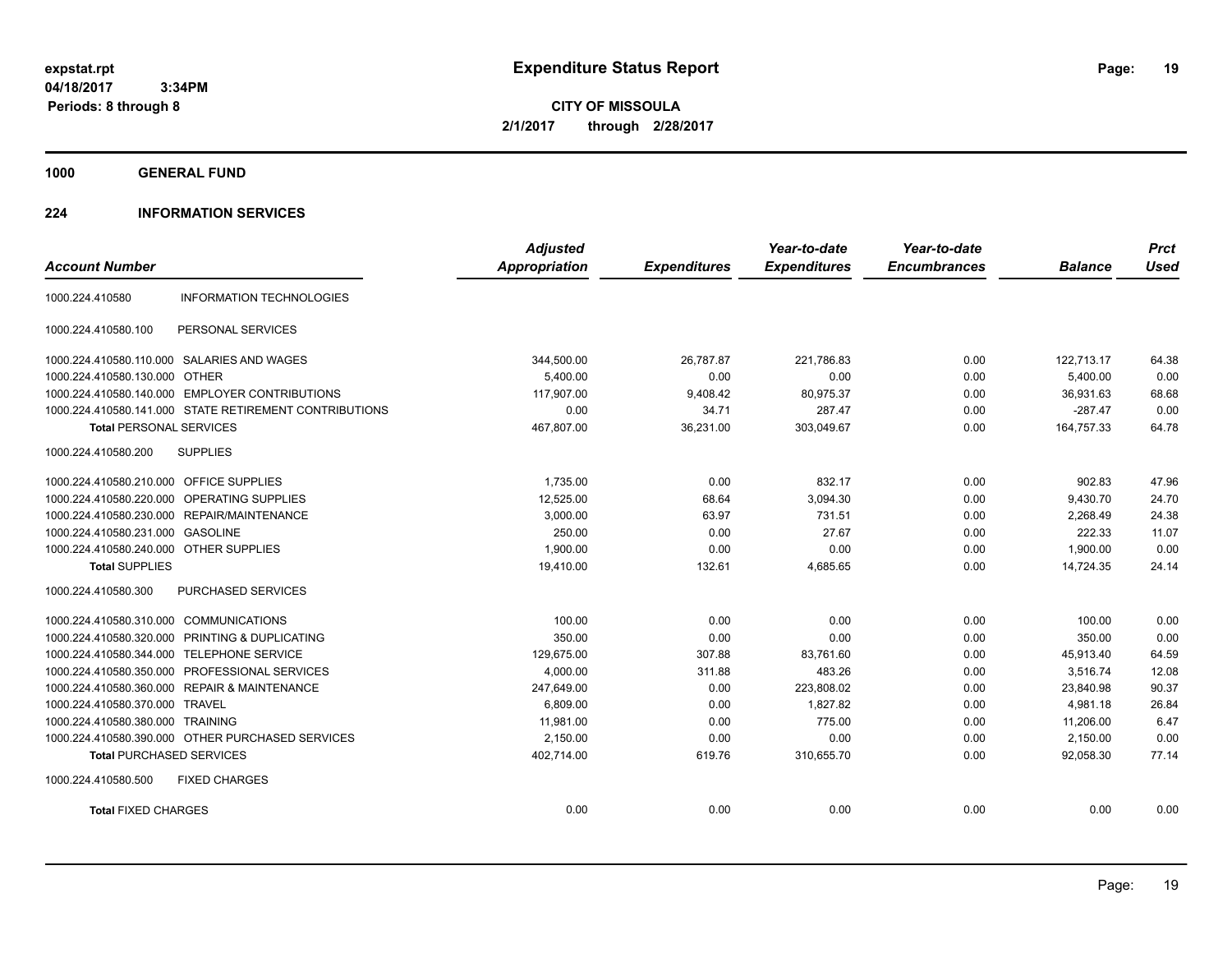**CITY OF MISSOULA 2/1/2017 through 2/28/2017**

**1000 GENERAL FUND**

### **224 INFORMATION SERVICES**

|                                         |                                                         | <b>Adjusted</b>      |                     | Year-to-date        | Year-to-date        |                | <b>Prct</b> |
|-----------------------------------------|---------------------------------------------------------|----------------------|---------------------|---------------------|---------------------|----------------|-------------|
| <b>Account Number</b>                   |                                                         | <b>Appropriation</b> | <b>Expenditures</b> | <b>Expenditures</b> | <b>Encumbrances</b> | <b>Balance</b> | <b>Used</b> |
| 1000.224.410580.900                     | <b>CAPITAL OUTLAY</b>                                   |                      |                     |                     |                     |                |             |
| <b>Total CAPITAL OUTLAY</b>             |                                                         | 0.00                 | 0.00                | 0.00                | 0.00                | 0.00           | 0.00        |
|                                         | <b>Total INFORMATION TECHNOLOGIES</b>                   | 889,931.00           | 36,983.37           | 618,391.02          | 0.00                | 271,539.98     | 69.49       |
| 1000.224.411060                         | GIS                                                     |                      |                     |                     |                     |                |             |
| 1000.224.411060.100                     | PERSONAL SERVICES                                       |                      |                     |                     |                     |                |             |
|                                         | 1000.224.411060.110.000 SALARIES AND WAGES              | 102,950.00           | 7,921.00            | 65,668.35           | 0.00                | 37,281.65      | 63.79       |
|                                         | 1000.224.411060.140.000 GIS-EMPLOYER CONTRIBUTIONS      | 38,501.00            | 3,102.03            | 26,716.21           | 0.00                | 11,784.79      | 69.39       |
| <b>Total PERSONAL SERVICES</b>          |                                                         | 141,451.00           | 11,023.03           | 92,384.56           | 0.00                | 49,066.44      | 65.31       |
| 1000.224.411060.200                     | <b>SUPPLIES</b>                                         |                      |                     |                     |                     |                |             |
| 1000.224.411060.210.000 OFFICE SUPPLIES |                                                         | 3,500.00             | 0.00                | 3,044.60            | 0.00                | 455.40         | 86.99       |
|                                         | 1000.224.411060.220.000 OPERATING SUPPLIES              | 684.00               | 0.00                | 496.31              | 0.00                | 187.69         | 72.56       |
|                                         | 1000.224.411060.230.000 REPAIR/MAINTENANCE              | 2,140.00             | 0.00                | 0.00                | 0.00                | 2,140.00       | 0.00        |
| 1000.224.411060.231.000 GASOLINE        |                                                         | 500.00               | 0.00                | 27.67               | 0.00                | 472.33         | 5.53        |
| 1000.224.411060.240.000 OTHER SUPPLIES  |                                                         | 1,000.00             | 0.00                | 1,000.00            | 0.00                | 0.00           | 100.00      |
| <b>Total SUPPLIES</b>                   |                                                         | 7,824.00             | 0.00                | 4,568.58            | 0.00                | 3,255.42       | 58.39       |
| 1000.224.411060.300                     | PURCHASED SERVICES                                      |                      |                     |                     |                     |                |             |
|                                         | 1000.224.411060.330.000 PUBLICITY, SUBSCRIPTIONS & DUES | 500.00               | 0.00                | 0.00                | 0.00                | 500.00         | 0.00        |
|                                         | 1000.224.411060.344.000 TELEPHONE SERVICE               | 1,370.00             | 0.00                | 331.48              | 0.00                | 1,038.52       | 24.20       |
|                                         | 1000.224.411060.350.000 PROFESSIONAL SERVICES           | 380.00               | 0.00                | 310.85              | 0.00                | 69.15          | 81.80       |
|                                         | 1000.224.411060.360.000 REPAIR & MAINTENANCE            | 172,800.00           | 4,680.00            | 138,962.93          | 0.00                | 33,837.07      | 80.42       |
| 1000.224.411060.370.000 TRAVEL          |                                                         | 2,450.00             | 0.00                | 0.00                | 0.00                | 2,450.00       | 0.00        |
| 1000.224.411060.380.000 TRAINING        |                                                         | 2,425.00             | 0.00                | 0.00                | 0.00                | 2,425.00       | 0.00        |
|                                         | 1000.224.411060.390.000 OTHER PURCHASED SERVICES        | 1,550.00             | 0.00                | 1,550.00            | 0.00                | 0.00           | 100.00      |
| <b>Total PURCHASED SERVICES</b>         |                                                         | 181,475.00           | 4,680.00            | 141,155.26          | 0.00                | 40,319.74      | 77.78       |
| <b>Total GIS</b>                        |                                                         | 330,750.00           | 15,703.03           | 238,108.40          | 0.00                | 92.641.60      | 71.99       |
|                                         | <b>Total INFORMATION SERVICES</b>                       | 1,220,681.00         | 52,686.40           | 856,499.42          | 0.00                | 364,181.58     | 70.17       |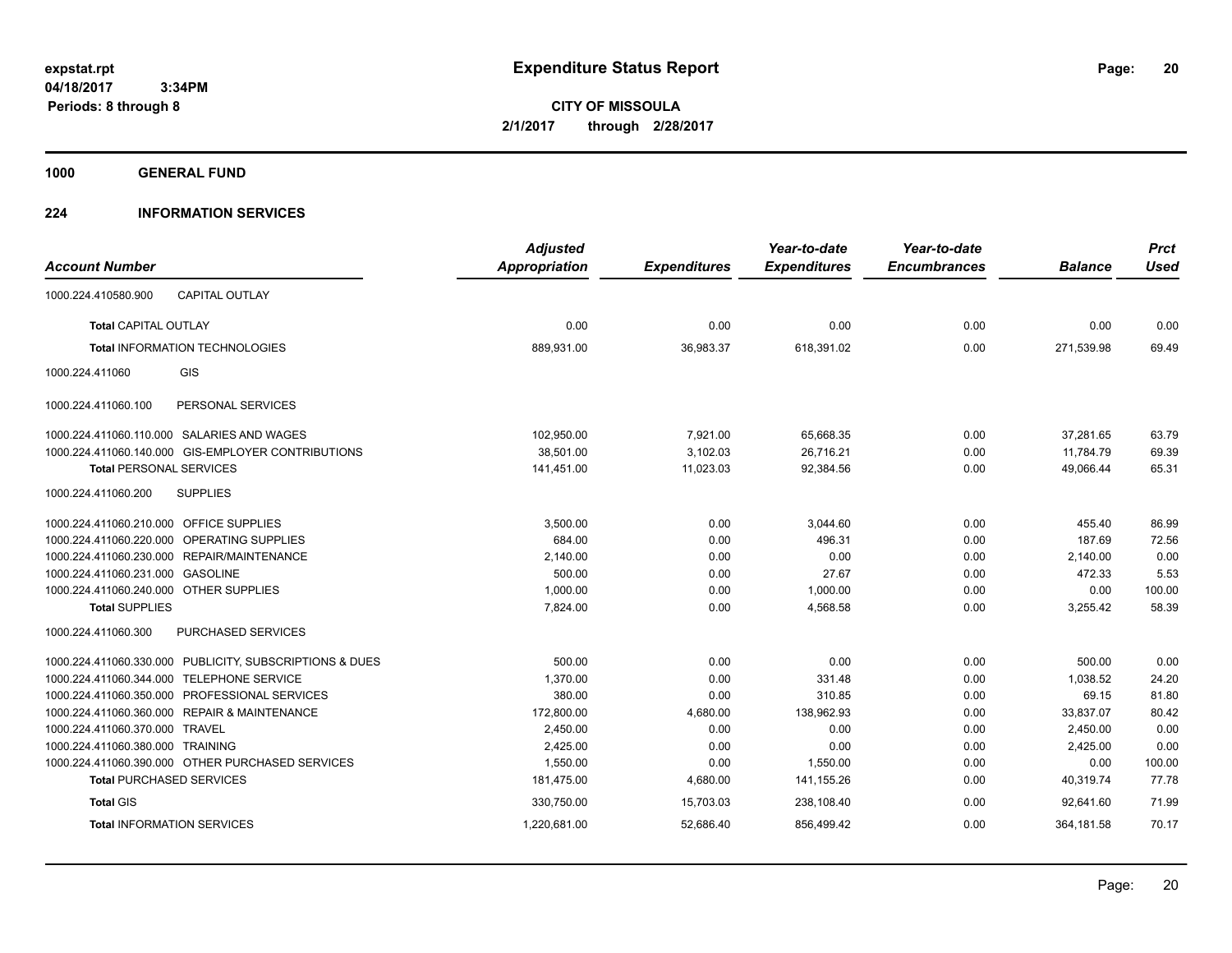**21**

**CITY OF MISSOULA 2/1/2017 through 2/28/2017**

**1000 GENERAL FUND**

**230 MUNICIPAL COURT**

| <b>Account Number</b>                                      | <b>Adjusted</b><br>Appropriation | <b>Expenditures</b> | Year-to-date<br><b>Expenditures</b> | Year-to-date<br><b>Encumbrances</b> | <b>Balance</b> | <b>Prct</b><br><b>Used</b> |
|------------------------------------------------------------|----------------------------------|---------------------|-------------------------------------|-------------------------------------|----------------|----------------------------|
|                                                            |                                  |                     |                                     |                                     |                |                            |
| CITY/MUNICIPAL COURT<br>1000.230.410360                    |                                  |                     |                                     |                                     |                |                            |
| 1000.230.410360.100<br>PERSONAL SERVICES                   |                                  |                     |                                     |                                     |                |                            |
| 1000.230.410360.110.000 SALARIES AND WAGES                 | 853,094.00                       | 59,085.32           | 496,075.47                          | 0.00                                | 357,018.53     | 58.15                      |
| OVERTIME/TERMINATION<br>1000.230.410360.120.000            | 10,000.00                        | 713.91              | 5,507.34                            | 0.00                                | 4,492.66       | 55.07                      |
| 1000.230.410360.140.000 EMPLOYER CONTRIBUTIONS             | 334,107.00                       | 26,713.75           | 207,265.93                          | 0.00                                | 126,841.07     | 62.04                      |
| 1000.230.410360.141.000 STATE RETIREMENT CONTRIBUTIONS     | 0.00                             | 59.09               | 496.09                              | 0.00                                | $-496.09$      | 0.00                       |
| <b>Total PERSONAL SERVICES</b>                             | 1,197,201.00                     | 86,572.07           | 709,344.83                          | 0.00                                | 487,856.17     | 59.25                      |
| 1000.230.410360.200<br><b>SUPPLIES</b>                     |                                  |                     |                                     |                                     |                |                            |
| 1000.230.410360.210.000 OFFICE SUPPLIES                    | 6,181.00                         | 184.83              | 3,380.05                            | 0.00                                | 2,800.95       | 54.68                      |
| <b>OPERATING SUPPLIES</b><br>1000.230.410360.220.000       | 4,972.00                         | 0.00                | 1,047.26                            | 0.00                                | 3,924.74       | 21.06                      |
| 1000.230.410360.240.000 OTHER SUPPLIES                     | 6,496.00                         | 10.98               | 3,430.87                            | 0.00                                | 3,065.13       | 52.82                      |
| <b>Total SUPPLIES</b>                                      | 17,649.00                        | 195.81              | 7,858.18                            | 0.00                                | 9,790.82       | 44.52                      |
| 1000.230.410360.300<br><b>PURCHASED SERVICES</b>           |                                  |                     |                                     |                                     |                |                            |
| 1000.230.410360.310.000 COMMUNICATIONS                     | 11.911.00                        | 625.25              | 8.849.15                            | 0.00                                | 3.061.85       | 74.29                      |
| 1000.230.410360.320.000 PRINTING & DUPLICATING             | 1,187.00                         | 0.00                | 51.28                               | 0.00                                | 1,135.72       | 4.32                       |
| 1000.230.410360.330.000 PUBLICITY, SUBSCRIPTIONS & DUES    | 10,196.00                        | 732.91              | 5.573.56                            | 0.00                                | 4,622.44       | 54.66                      |
| 1000.230.410360.344.000 TELEPHONE SERVICE                  | 1,584.00                         | 392.81              | 2,317.46                            | 0.00                                | $-733.46$      | 146.30                     |
| 1000.230.410360.350.000 PROFESSIONAL SERVICES              | 188.969.00                       | 50.00               | 30.063.00                           | 0.00                                | 158.906.00     | 15.91                      |
| 1000.230.410360.350.005 PROFESSIONAL SERVICES              | 0.00                             | 0.00                | 10,744.65                           | 0.00                                | $-10,744.65$   | 0.00                       |
| 1000.230.410360.350.006 PROFESSIONAL SERVICES              | 0.00                             | 1,392.00            | 5.070.00                            | 0.00                                | $-5,070.00$    | 0.00                       |
| <b>REPAIR &amp; MAINTENANCE</b><br>1000.230.410360.360.000 | 3,790.00                         | 215.80              | 215.80                              | 0.00                                | 3,574.20       | 5.69                       |
| 1000.230.410360.370.000 TRAVEL                             | 5,174.00                         | 102.65              | 8,083.49                            | 0.00                                | $-2,909.49$    | 156.23                     |
| 1000.230.410360.380.000 TRAINING                           | 9,000.00                         | 0.00                | 3,229.58                            | 0.00                                | 5,770.42       | 35.88                      |
| 1000.230.410360.390.000 OTHER PURCHASED SERVICES           | 6,263.00                         | 56.60               | 1,931.44                            | 0.00                                | 4,331.56       | 30.84                      |
| <b>Total PURCHASED SERVICES</b>                            | 238,074.00                       | 3,568.02            | 76,129.41                           | 0.00                                | 161,944.59     | 31.98                      |
| 1000.230.410360.500<br><b>FIXED CHARGES</b>                |                                  |                     |                                     |                                     |                |                            |
| 1000.230.410360.500.000 FIXED CHARGES                      | 0.00                             | 0.00                | 29,889.40                           | 0.00                                | $-29,889.40$   | 0.00                       |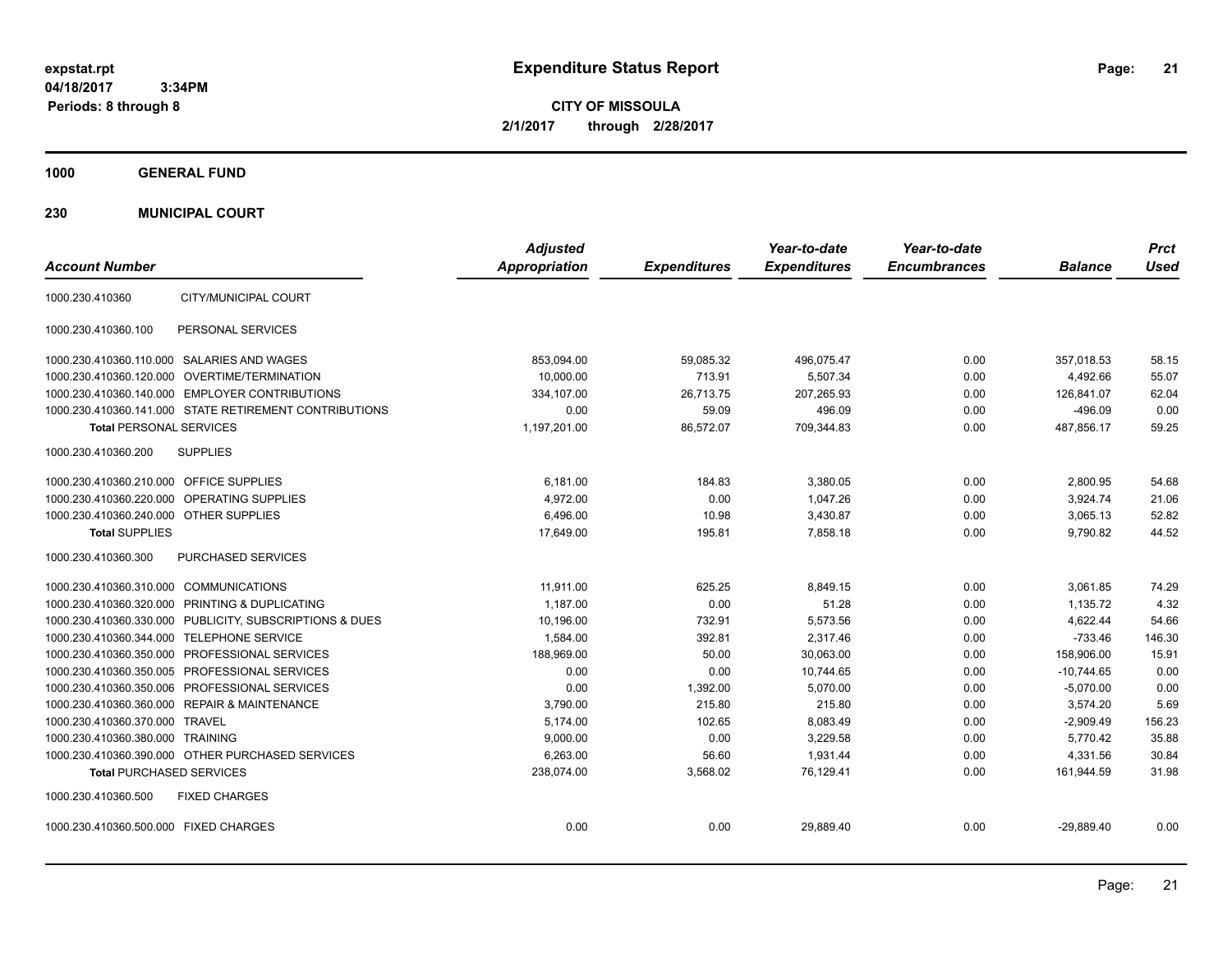**CITY OF MISSOULA 2/1/2017 through 2/28/2017**

**1000 GENERAL FUND**

**230 MUNICIPAL COURT**

| <b>Account Number</b>                                                                     | <b>Adjusted</b><br>Appropriation | <b>Expenditures</b> | Year-to-date<br><b>Expenditures</b> | Year-to-date<br><b>Encumbrances</b> | <b>Balance</b>             | <b>Prct</b><br><b>Used</b> |
|-------------------------------------------------------------------------------------------|----------------------------------|---------------------|-------------------------------------|-------------------------------------|----------------------------|----------------------------|
| <b>Total FIXED CHARGES</b>                                                                | 0.00                             | 0.00                | 29,889.40                           | 0.00                                | $-29,889.40$               | 0.00                       |
| <b>GRANTS &amp; CONTRIBUTIONS</b><br>1000.230.410360.700                                  |                                  |                     |                                     |                                     |                            |                            |
| 1000.230.410360.700.000 GRANTS & CONTRIBUTIONS<br><b>Total GRANTS &amp; CONTRIBUTIONS</b> | 2,500.00<br>2,500.00             | 0.00<br>0.00        | 0.00<br>0.00                        | 0.00<br>0.00                        | 2.500.00<br>2,500.00       | 0.00<br>0.00               |
| 1000.230.410360.800<br>OTHER OBJECTS                                                      |                                  |                     |                                     |                                     |                            |                            |
| 1000.230.410360.820.000 TRANSFERS TO OTHER FUNDS<br><b>Total OTHER OBJECTS</b>            | 0.00<br>0.00                     | 0.00<br>0.00        | 1,250.00<br>1,250.00                | 0.00<br>0.00                        | $-1,250.00$<br>$-1,250.00$ | 0.00<br>0.00               |
| 1000.230.410360.900<br><b>CAPITAL OUTLAY</b>                                              |                                  |                     |                                     |                                     |                            |                            |
| <b>Total CAPITAL OUTLAY</b>                                                               | 0.00                             | 0.00                | 0.00                                | 0.00                                | 0.00                       | 0.00                       |
| Total CITY/MUNICIPAL COURT                                                                | 1,455,424.00                     | 90,335.90           | 824,471.82                          | 0.00                                | 630,952.18                 | 56.65                      |
| <b>MCS</b><br>1000.230.411853                                                             |                                  |                     |                                     |                                     |                            |                            |
| <b>PURCHASED SERVICES</b><br>1000.230.411853.300                                          |                                  |                     |                                     |                                     |                            |                            |
| 1000.230.411853.390.000 MCS-OTHER PURCHASED SERVICES<br><b>Total MCS</b>                  | 68,400.00<br>68,400.00           | 0.00<br>0.00        | 22,799.84<br>22,799.84              | 0.00<br>0.00                        | 45.600.16<br>45,600.16     | 33.33<br>33.33             |
| <b>Total MUNICIPAL COURT</b>                                                              | 1,523,824.00                     | 90,335.90           | 847,271.66                          | 0.00                                | 676,552.34                 | 55.60                      |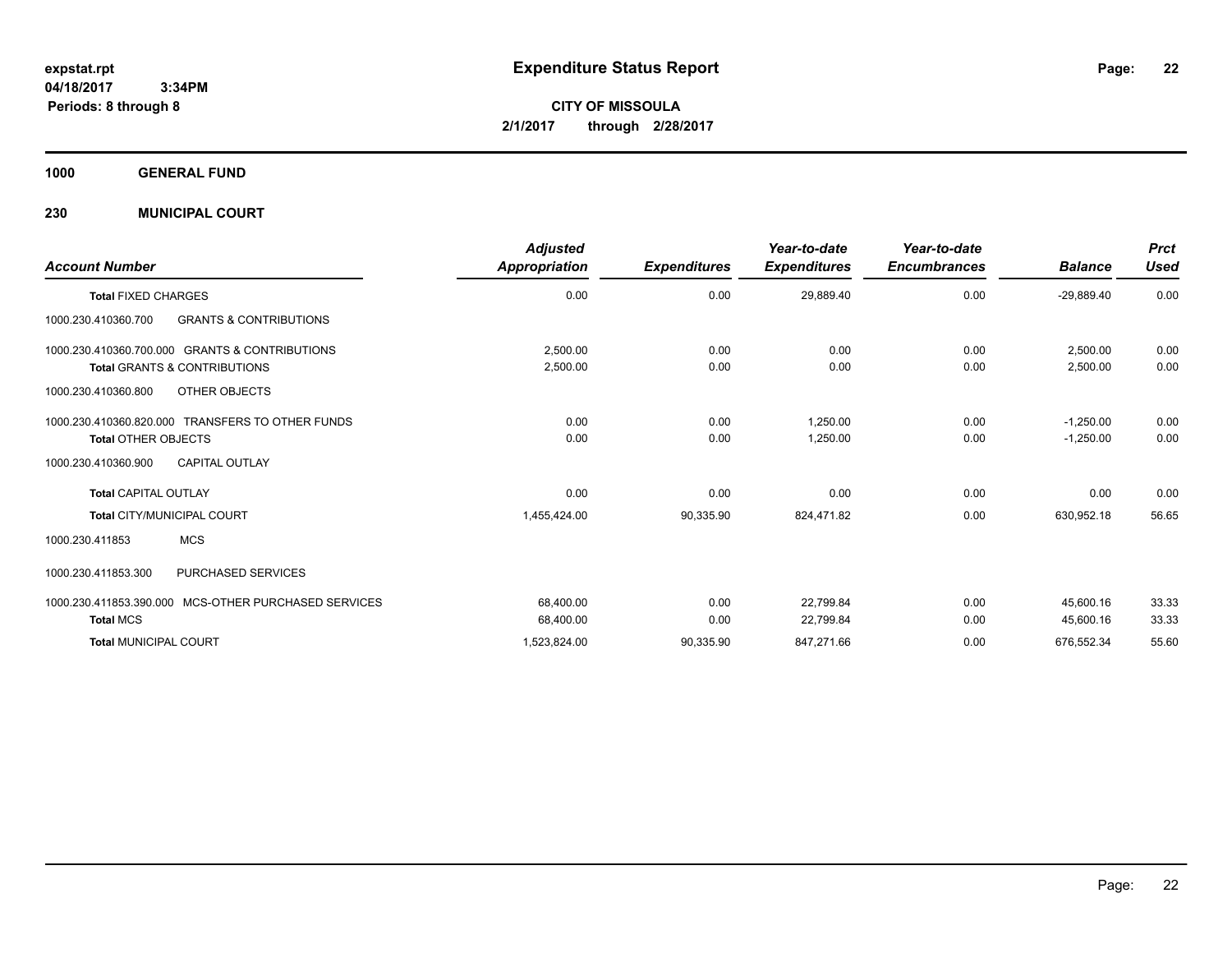**CITY OF MISSOULA 2/1/2017 through 2/28/2017**

**1000 GENERAL FUND**

| <b>Account Number</b>                                | <b>Adjusted</b><br><b>Appropriation</b> | <b>Expenditures</b> | Year-to-date<br><b>Expenditures</b> | Year-to-date<br><b>Encumbrances</b> | <b>Balance</b> | <b>Prct</b><br><b>Used</b> |
|------------------------------------------------------|-----------------------------------------|---------------------|-------------------------------------|-------------------------------------|----------------|----------------------------|
| <b>BUDGETING</b><br>1000.240.410520                  |                                         |                     |                                     |                                     |                |                            |
| PERSONAL SERVICES<br>1000.240.410520.100             |                                         |                     |                                     |                                     |                |                            |
| 1000.240.410520.110.000 SALARIES AND WAGES           | 85,237.00                               | 4,999.66            | 50,849.43                           | 0.00                                | 34,387.57      | 59.66                      |
| 1000.240.410520.140.000 EMPLOYER CONTRIBUTIONS       | 29.176.00                               | 1,638.90            | 17,282.65                           | 0.00                                | 11,893.35      | 59.24                      |
| <b>Total PERSONAL SERVICES</b>                       | 114,413.00                              | 6,638.56            | 68,132.08                           | 0.00                                | 46,280.92      | 59.55                      |
| 1000.240.410520.200<br><b>SUPPLIES</b>               |                                         |                     |                                     |                                     |                |                            |
| <b>OFFICE SUPPLIES</b><br>1000.240.410520.210.000    | 160.00                                  | 0.00                | 15.48                               | 0.00                                | 144.52         | 9.68                       |
| 1000.240.410520.220.000<br><b>OPERATING SUPPLIES</b> | 285.00                                  | 0.00                | 0.00                                | 0.00                                | 285.00         | 0.00                       |
| <b>Total SUPPLIES</b>                                | 445.00                                  | 0.00                | 15.48                               | 0.00                                | 429.52         | 3.48                       |
| PURCHASED SERVICES<br>1000.240.410520.300            |                                         |                     |                                     |                                     |                |                            |
| 1000.240.410520.320.000 PRINTING & DUPLICATING       | 823.00                                  | 71.68               | 378.64                              | 0.00                                | 444.36         | 46.01                      |
| 1000.240.410520.350.000 PROFESSIONAL SERVICES        | 148.289.00                              | 0.00                | 0.00                                | 0.00                                | 148.289.00     | 0.00                       |
| <b>Total PURCHASED SERVICES</b>                      | 149,112.00                              | 71.68               | 378.64                              | 0.00                                | 148,733.36     | 0.25                       |
| <b>Total BUDGETING</b>                               | 263,970.00                              | 6,710.24            | 68.526.20                           | 0.00                                | 195.443.80     | 25.96                      |
| <b>TREASURY</b><br>1000.240.410540                   |                                         |                     |                                     |                                     |                |                            |
| 1000.240.410540.100<br>PERSONAL SERVICES             |                                         |                     |                                     |                                     |                |                            |
| 1000.240.410540.110.000 SALARIES AND WAGES           | 266,276.00                              | 14,037.55           | 101,579.83                          | 0.00                                | 164,696.17     | 38.15                      |
| 1000.240.410540.140.000 EMPLOYER CONTRIBUTIONS       | 98,231.00                               | 5,347.64            | 42,874.75                           | 0.00                                | 55,356.25      | 43.65                      |
| <b>Total PERSONAL SERVICES</b>                       | 364.507.00                              | 19.385.19           | 144.454.58                          | 0.00                                | 220.052.42     | 39.63                      |
| <b>SUPPLIES</b><br>1000.240.410540.200               |                                         |                     |                                     |                                     |                |                            |
| <b>OFFICE SUPPLIES</b><br>1000.240.410540.210.000    | 1,402.00                                | 147.90              | 1,333.29                            | 0.00                                | 68.71          | 95.10                      |
| 1000.240.410540.220.000<br>OPERATING SUPPLIES        | 303.00                                  | 263.84              | 1.140.54                            | 0.00                                | $-837.54$      | 376.42                     |
| <b>Total SUPPLIES</b>                                | 1,705.00                                | 411.74              | 2,473.83                            | 0.00                                | $-768.83$      | 145.09                     |
| 1000.240.410540.300<br>PURCHASED SERVICES            |                                         |                     |                                     |                                     |                |                            |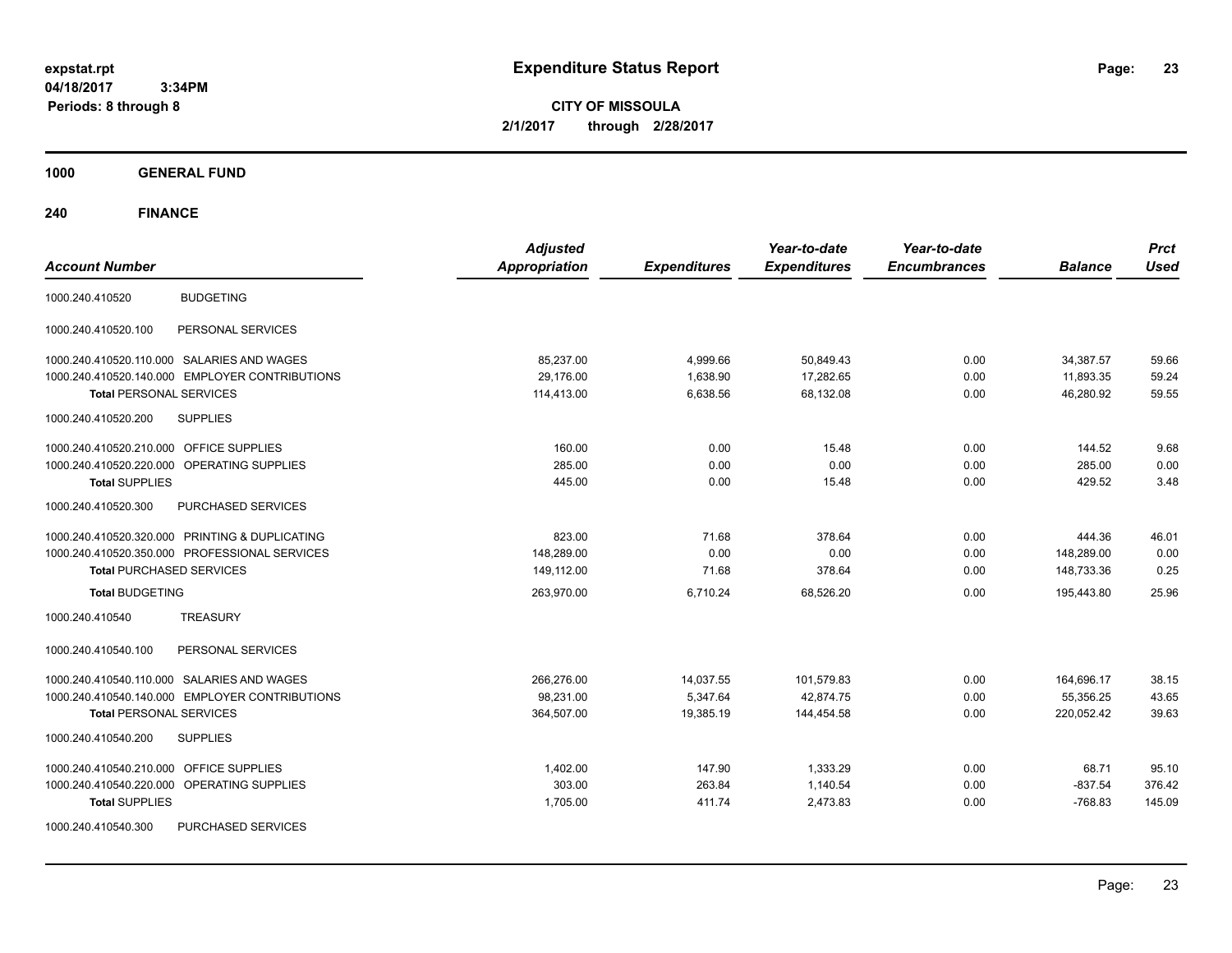**CITY OF MISSOULA 2/1/2017 through 2/28/2017**

**1000 GENERAL FUND**

| <b>Account Number</b>                                                                    | <b>Adjusted</b><br><b>Appropriation</b> | <b>Expenditures</b> | Year-to-date<br><b>Expenditures</b> | Year-to-date<br><b>Encumbrances</b> | <b>Balance</b>     | <b>Prct</b><br><b>Used</b> |
|------------------------------------------------------------------------------------------|-----------------------------------------|---------------------|-------------------------------------|-------------------------------------|--------------------|----------------------------|
|                                                                                          |                                         |                     |                                     | 0.00                                |                    |                            |
| 1000.240.410540.310.000 COMMUNICATIONS<br>1000.240.410540.320.000 PRINTING & DUPLICATING | 5,518.00<br>448.00                      | 562.46<br>0.00      | 3,191.74<br>133.40                  | 0.00                                | 2,326.26<br>314.60 | 57.84<br>29.78             |
| 1000.240.410540.330.000 PUBLICITY, SUBSCRIPTIONS & DUES                                  | 10.00                                   | 4.80                | 28.80                               | 0.00                                | $-18.80$           | 288.00                     |
| 1000.240.410540.344.000 TELEPHONE SERVICE                                                | 25.00                                   | 0.00                | 0.00                                | 0.00                                | 25.00              | 0.00                       |
| 1000.240.410540.350.000 PROFESSIONAL SERVICES                                            | 12,511.00                               | 871.63              | 3,115.37                            | 0.00                                | 9,395.63           | 24.90                      |
| 1000.240.410540.360.000 REPAIR & MAINTENANCE                                             | 26.00                                   | 0.00                | 0.00                                | 0.00                                | 26.00              | 0.00                       |
| 1000.240.410540.370.000 TRAVEL                                                           | 4,125.00                                | 0.00                | 0.00                                | 0.00                                | 4,125.00           | 0.00                       |
| 1000.240.410540.380.000 TRAINING                                                         | 2,000.00                                | 120.96              | 670.56                              | 0.00                                | 1,329.44           | 33.53                      |
| 1000.240.410540.390.000 OTHER PURCHASED SERVICES                                         | 0.00                                    | 0.00                | 480.98                              | 0.00                                | $-480.98$          | 0.00                       |
| <b>Total PURCHASED SERVICES</b>                                                          | 24,663.00                               | 1,559.85            | 7,620.85                            | 0.00                                | 17,042.15          | 30.90                      |
| <b>FIXED CHARGES</b><br>1000.240.410540.500                                              |                                         |                     |                                     |                                     |                    |                            |
| 1000.240.410540.500.000 FIXED CHARGES                                                    | 500.00                                  | 0.00                | 0.00                                | 0.00                                | 500.00             | 0.00                       |
| <b>Total FIXED CHARGES</b>                                                               | 500.00                                  | 0.00                | 0.00                                | 0.00                                | 500.00             | 0.00                       |
| 1000.240.410540.900<br><b>CAPITAL OUTLAY</b>                                             |                                         |                     |                                     |                                     |                    |                            |
| <b>Total CAPITAL OUTLAY</b>                                                              | 0.00                                    | 0.00                | 0.00                                | 0.00                                | 0.00               | 0.00                       |
| <b>Total TREASURY</b>                                                                    | 391,375.00                              | 21,356.78           | 154,549.26                          | 0.00                                | 236,825.74         | 39.49                      |
| 1000.240.410550<br><b>ACCOUNTING</b>                                                     |                                         |                     |                                     |                                     |                    |                            |
| 1000.240.410550.100<br>PERSONAL SERVICES                                                 |                                         |                     |                                     |                                     |                    |                            |
| 1000.240.410550.110.000 SALARIES AND WAGES                                               | 341,365.00                              | 25,900.92           | 257, 143. 17                        | 0.00                                | 84.221.83          | 75.33                      |
| 1000.240.410550.120.000 OVERTIME/TERMINATION                                             | 1,000.00                                | 0.00                | 0.00                                | 0.00                                | 1,000.00           | 0.00                       |
| 1000.240.410550.140.000 EMPLOYER CONTRIBUTIONS                                           | 134,888.00                              | 10,642.85           | 100,829.86                          | 0.00                                | 34,058.14          | 74.75                      |
| 1000.240.410550.141.000 STATE RETIREMENT CONTRIBUTIONS                                   | 0.00                                    | 50.10               | 443.44                              | 0.00                                | $-443.44$          | 0.00                       |
| <b>Total PERSONAL SERVICES</b>                                                           | 477,253.00                              | 36,593.87           | 358,416.47                          | 0.00                                | 118,836.53         | 75.10                      |
| 1000.240.410550.200<br><b>SUPPLIES</b>                                                   |                                         |                     |                                     |                                     |                    |                            |
| 1000.240.410550.210.000 OFFICE SUPPLIES                                                  | 2.374.00                                | 221.84              | 2,752.13                            | 0.00                                | $-378.13$          | 115.93                     |
| 1000.240.410550.220.000 OPERATING SUPPLIES                                               | 2,064.00                                | 395.76              | 2,222.36                            | 0.00                                | $-158.36$          | 107.67                     |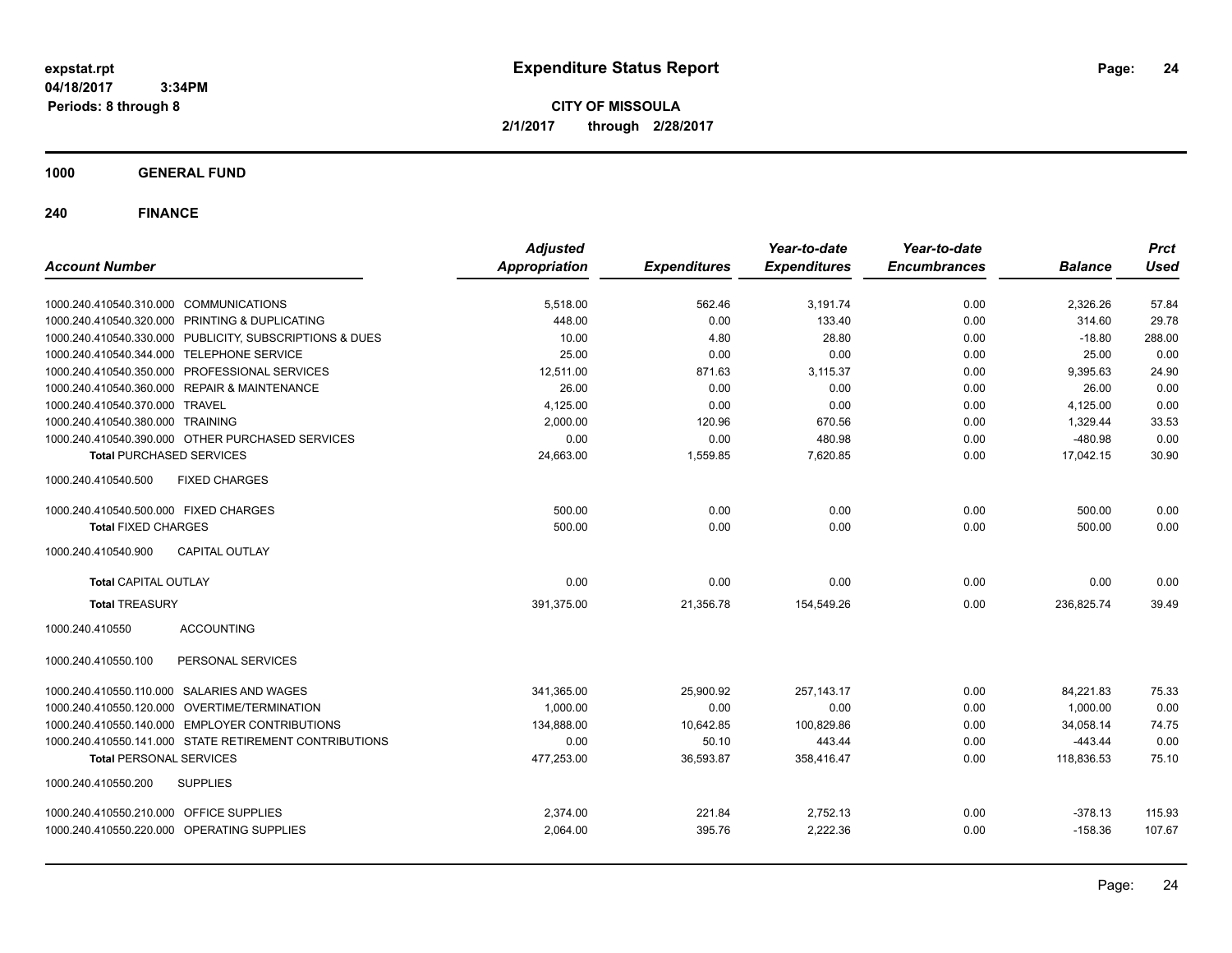**CITY OF MISSOULA 2/1/2017 through 2/28/2017**

### **1000 GENERAL FUND**

|                                                         | <b>Adjusted</b>      |                     | Year-to-date        | Year-to-date        |                | <b>Prct</b> |
|---------------------------------------------------------|----------------------|---------------------|---------------------|---------------------|----------------|-------------|
| <b>Account Number</b>                                   | <b>Appropriation</b> | <b>Expenditures</b> | <b>Expenditures</b> | <b>Encumbrances</b> | <b>Balance</b> | <b>Used</b> |
| 1000.240.410550.230.000 REPAIR/MAINTENANCE              | 300.00               | 0.00                | 0.00                | 0.00                | 300.00         | 0.00        |
| 1000.240.410550.231.000 GASOLINE                        | 92.00                | 0.00                | 94.06               | 0.00                | $-2.06$        | 102.24      |
| 1000.240.410550.240.000 OTHER SUPPLIES                  | 500.00               | 0.00                | 0.00                | 0.00                | 500.00         | 0.00        |
| <b>Total SUPPLIES</b>                                   | 5,330.00             | 617.60              | 5,068.55            | 0.00                | 261.45         | 95.09       |
| 1000.240.410550.300<br>PURCHASED SERVICES               |                      |                     |                     |                     |                |             |
| 1000.240.410550.310.000 COMMUNICATIONS                  | 36,270.00            | 2.26                | 33,620.49           | 0.00                | 2,649.51       | 92.70       |
| 1000.240.410550.320.000 PRINTING & DUPLICATING          | 2,014.00             | 0.00                | 317.71              | 0.00                | 1,696.29       | 15.78       |
| 1000.240.410550.330.000 PUBLICITY, SUBSCRIPTIONS & DUES | 3,400.00             | 172.20              | 3,735.04            | 0.00                | $-335.04$      | 109.85      |
| 1000.240.410550.344.000 TELEPHONE SERVICE               | 1,200.00             | 0.00                | 52.22               | 0.00                | 1.147.78       | 4.35        |
| 1000.240.410550.350.000 PROFESSIONAL SERVICES           | 144,665.00           | 14,536.75           | 144.112.60          | 0.00                | 552.40         | 99.62       |
| 1000.240.410550.360.000 REPAIR & MAINTENANCE            | 674.00               | 0.00                | 0.00                | 0.00                | 674.00         | 0.00        |
| 1000.240.410550.370.000 TRAVEL                          | 3,520.00             | 0.00                | 0.00                | 0.00                | 3,520.00       | 0.00        |
| 1000.240.410550.380.000 TRAINING                        | 3,805.00             | 141.64              | 816.04              | 0.00                | 2,988.96       | 21.45       |
| 1000.240.410550.390.000 OTHER PURCHASED SERVICES        | 0.00                 | 0.00                | 721.46              | 0.00                | $-721.46$      | 0.00        |
| <b>Total PURCHASED SERVICES</b>                         | 195,548.00           | 14,852.85           | 183,375.56          | 0.00                | 12,172.44      | 93.78       |
| 1000.240.410550.500<br><b>FIXED CHARGES</b>             |                      |                     |                     |                     |                |             |
| <b>Total FIXED CHARGES</b>                              | 0.00                 | 0.00                | 0.00                | 0.00                | 0.00           | 0.00        |
| 1000.240.410550.900<br><b>CAPITAL OUTLAY</b>            |                      |                     |                     |                     |                |             |
| <b>Total CAPITAL OUTLAY</b>                             | 0.00                 | 0.00                | 0.00                | 0.00                | 0.00           | 0.00        |
| <b>Total ACCOUNTING</b>                                 | 678,131.00           | 52,064.32           | 546,860.58          | 0.00                | 131,270.42     | 80.64       |
| <b>FINANCIAL REPORTING</b><br>1000.240.410552           |                      |                     |                     |                     |                |             |
| 1000.240.410552.100<br>PERSONAL SERVICES                |                      |                     |                     |                     |                |             |
| 1000.240.410552.110.000 SALARIES AND WAGES              | 49,218.00            | 5,161.14            | 33,874.50           | 0.00                | 15,343.50      | 68.83       |
| 1000.240.410552.140.000 EMPLOYER CONTRIBUTIONS          | 17,599.00            | 2,067.06            | 12,426.11           | 0.00                | 5,172.89       | 70.61       |
| <b>Total PERSONAL SERVICES</b>                          | 66,817.00            | 7,228.20            | 46,300.61           | 0.00                | 20,516.39      | 69.29       |
| <b>SUPPLIES</b><br>1000.240.410552.200                  |                      |                     |                     |                     |                |             |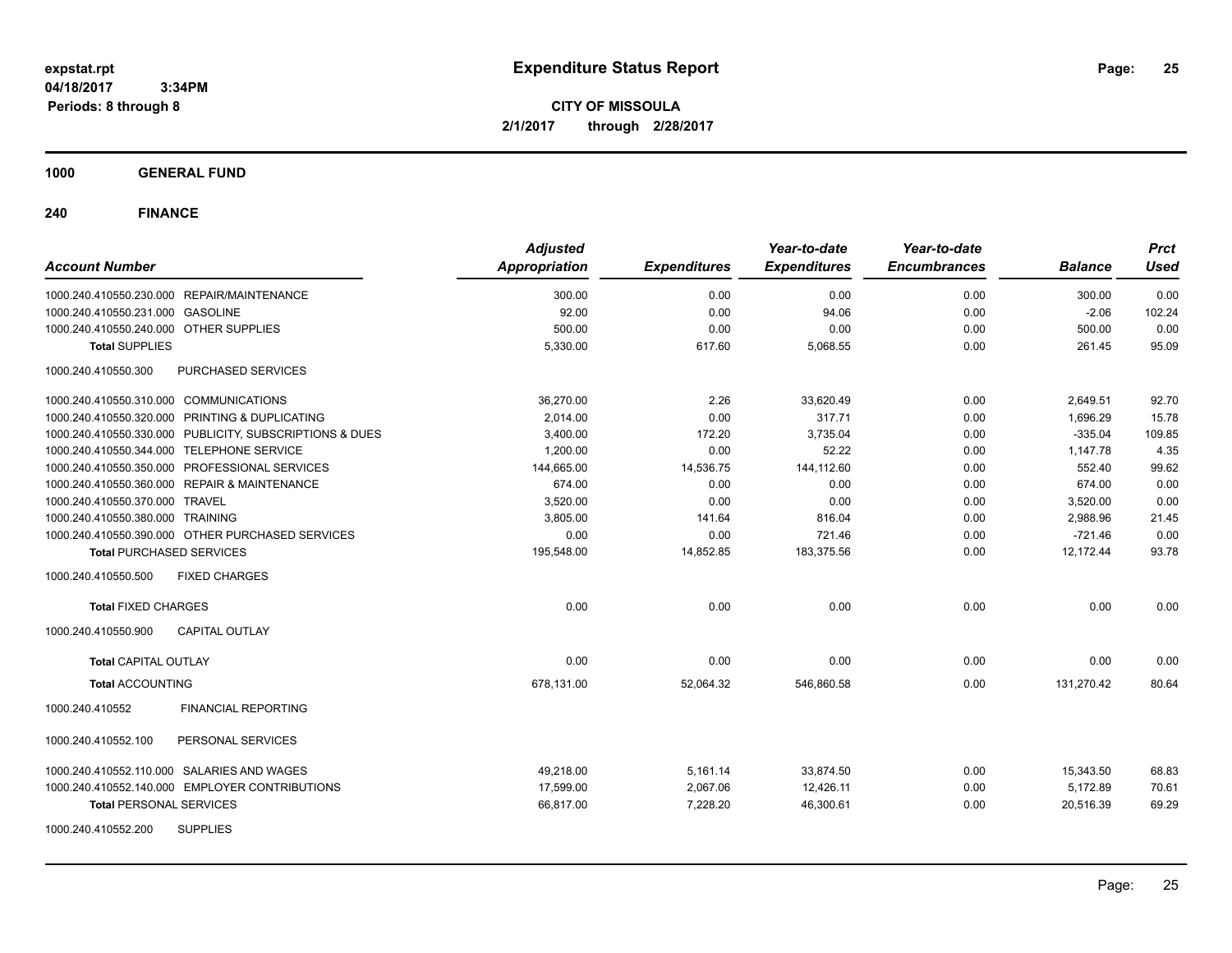**CITY OF MISSOULA 2/1/2017 through 2/28/2017**

**1000 GENERAL FUND**

|                                                         | <b>Adjusted</b>      |                     | Year-to-date        | Year-to-date        |                | <b>Prct</b> |
|---------------------------------------------------------|----------------------|---------------------|---------------------|---------------------|----------------|-------------|
| <b>Account Number</b>                                   | <b>Appropriation</b> | <b>Expenditures</b> | <b>Expenditures</b> | <b>Encumbrances</b> | <b>Balance</b> | <b>Used</b> |
|                                                         |                      |                     |                     |                     |                |             |
| 1000.240.410552.210.000 OFFICE SUPPLIES                 | 129.00               | 15.40               | 15.40               | 0.00                | 113.60         | 11.94       |
| 1000.240.410552.220.000 OPERATING SUPPLIES              | 390.00               | 0.00                | 0.00                | 0.00                | 390.00         | 0.00        |
| <b>Total SUPPLIES</b>                                   | 519.00               | 15.40               | 15.40               | 0.00                | 503.60         | 2.97        |
| <b>PURCHASED SERVICES</b><br>1000.240.410552.300        |                      |                     |                     |                     |                |             |
| 1000.240.410552.310.000 COMMUNICATIONS                  | 321.00               | 0.00                | 0.00                | 0.00                | 321.00         | 0.00        |
| 1000.240.410552.320.000 PRINTING & DUPLICATING          | 2,195.00             | 0.00                | 451.37              | 0.00                | 1,743.63       | 20.56       |
| 1000.240.410552.330.000 PUBLICITY, SUBSCRIPTIONS & DUES | 0.00                 | 3,000.00            | 3,000.00            | 0.00                | $-3,000.00$    | 0.00        |
| <b>PROFESSIONAL SERVICES</b><br>1000.240.410552.350.000 | 10,530.00            | 0.00                | 0.00                | 0.00                | 10,530.00      | 0.00        |
| 1000.240.410552.370.000 TRAVEL                          | 600.00               | 0.00                | 0.00                | 0.00                | 600.00         | 0.00        |
| 1000.240.410552.380.000 TRAINING                        | 1,525.00             | 0.00                | 0.00                | 0.00                | 1,525.00       | 0.00        |
| <b>Total PURCHASED SERVICES</b>                         | 15,171.00            | 3,000.00            | 3,451.37            | 0.00                | 11,719.63      | 22.75       |
| <b>CAPITAL OUTLAY</b><br>1000.240.410552.900            |                      |                     |                     |                     |                |             |
| <b>Total CAPITAL OUTLAY</b>                             | 0.00                 | 0.00                | 0.00                | 0.00                | 0.00           | 0.00        |
| <b>Total FINANCIAL REPORTING</b>                        | 82,507.00            | 10,243.60           | 49,767.38           | 0.00                | 32,739.62      | 60.32       |
| <b>Total FINANCE</b>                                    | 1,415,983.00         | 90,374.94           | 819,703.42          | 0.00                | 596,279.58     | 57.89       |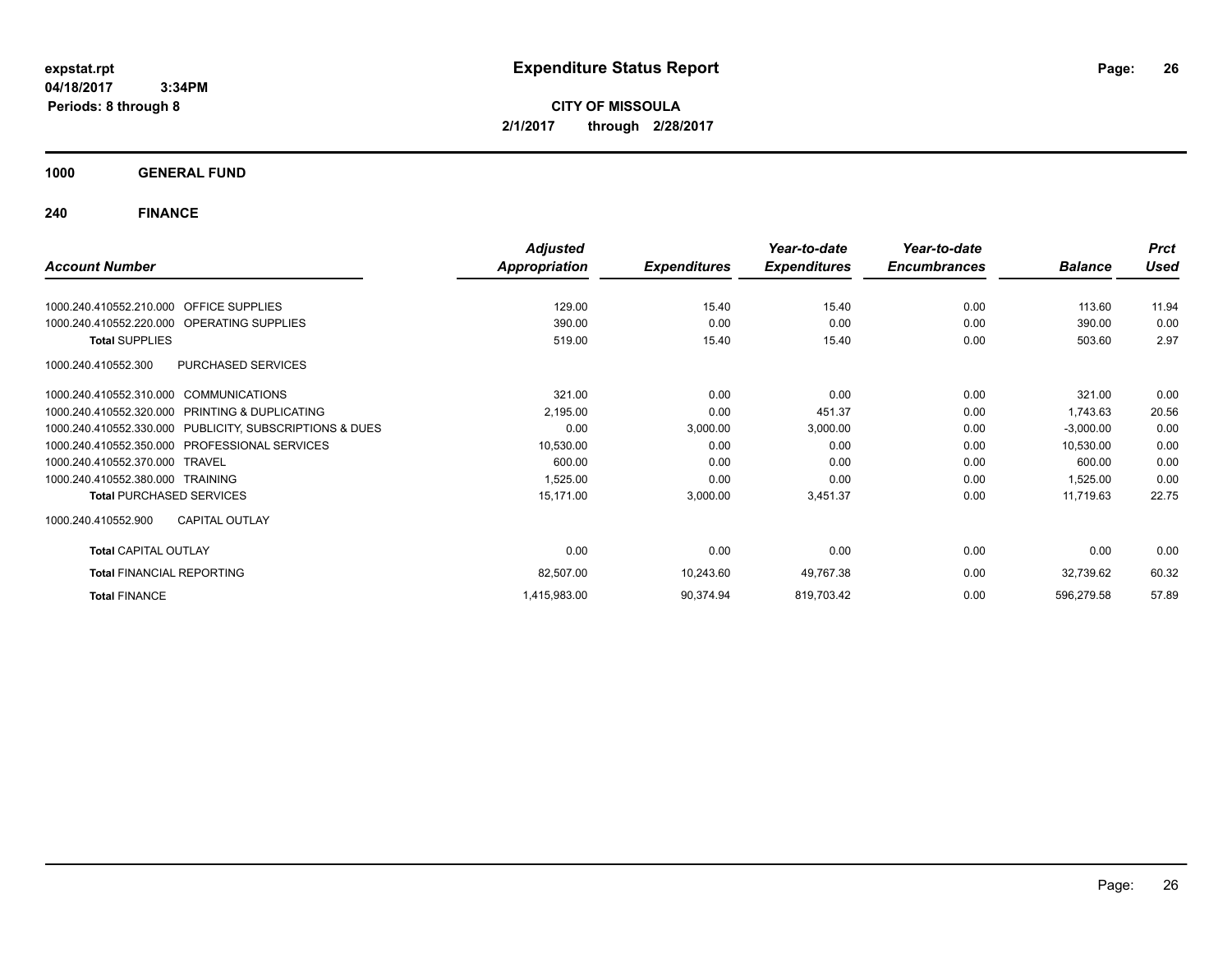**CITY OF MISSOULA 2/1/2017 through 2/28/2017**

**1000 GENERAL FUND**

### **245 CENTRALIZED SERVICES**

| <b>Account Number</b>                   |                                                         | <b>Adjusted</b><br><b>Appropriation</b> | <b>Expenditures</b> | Year-to-date<br><b>Expenditures</b> | Year-to-date<br><b>Encumbrances</b> | <b>Balance</b> | <b>Prct</b><br><b>Used</b> |
|-----------------------------------------|---------------------------------------------------------|-----------------------------------------|---------------------|-------------------------------------|-------------------------------------|----------------|----------------------------|
|                                         |                                                         |                                         |                     |                                     |                                     |                |                            |
| 1000.245.410810                         | <b>ADMINISTRATION</b>                                   |                                         |                     |                                     |                                     |                |                            |
| 1000.245.410810.100                     | PERSONAL SERVICES                                       |                                         |                     |                                     |                                     |                |                            |
| 1000.245.410810.110.000                 | CENTRALIZED SERVICES/SALARIES AND WAGES                 | 123,332.00                              | 9,487.03            | 78,722.73                           | 0.00                                | 44,609.27      | 63.83                      |
| 1000.245.410810.140.000                 | <b>EMPLOYER CONTRIBUTIONS</b>                           | 34,477.00                               | 2,686.05            | 22,796.45                           | 0.00                                | 11,680.55      | 66.12                      |
|                                         | 1000.245.410810.141.000 STATE RETIREMENT CONTRIBUTIONS  | 0.00                                    | 13.51               | 196.99                              | 0.00                                | $-196.99$      | 0.00                       |
| <b>Total PERSONAL SERVICES</b>          |                                                         | 157,809.00                              | 12,186.59           | 101,716.17                          | 0.00                                | 56,092.83      | 64.46                      |
| 1000.245.410810.200                     | <b>SUPPLIES</b>                                         |                                         |                     |                                     |                                     |                |                            |
| 1000.245.410810.210.000 OFFICE SUPPLIES |                                                         | 500.00                                  | 0.00                | 0.00                                | 0.00                                | 500.00         | 0.00                       |
|                                         | 1000.245.410810.220.000 OPERATING SUPPLIES              | 350.00                                  | 0.00                | 0.00                                | 0.00                                | 350.00         | 0.00                       |
| 1000.245.410810.231.000 GASOLINE        |                                                         | 175.00                                  | 0.00                | 0.00                                | 0.00                                | 175.00         | 0.00                       |
| <b>Total SUPPLIES</b>                   |                                                         | 1,025.00                                | 0.00                | 0.00                                | 0.00                                | 1,025.00       | 0.00                       |
| 1000.245.410810.300                     | <b>PURCHASED SERVICES</b>                               |                                         |                     |                                     |                                     |                |                            |
| 1000.245.410810.310.000 COMMUNICATIONS  |                                                         | 100.00                                  | 0.00                | 0.00                                | 0.00                                | 100.00         | 0.00                       |
|                                         | 1000.245.410810.320.000 PRINTING & DUPLICATING          | 200.00                                  | 0.00                | 20.16                               | 0.00                                | 179.84         | 10.08                      |
|                                         | 1000.245.410810.330.000 PUBLICITY, SUBSCRIPTIONS & DUES | 200.00                                  | 0.00                | 0.00                                | 0.00                                | 200.00         | 0.00                       |
|                                         | 1000.245.410810.344.000 TELEPHONE SERVICE               | 500.00                                  | 0.00                | 28.84                               | 0.00                                | 471.16         | 5.77                       |
|                                         | 1000.245.410810.350.000 PROFESSIONAL SERVICES           | 40,000.00                               | 0.00                | 0.00                                | 0.00                                | 40,000.00      | 0.00                       |
| 1000.245.410810.370.000 TRAVEL          |                                                         | 1,000.00                                | 0.00                | 0.00                                | 0.00                                | 1,000.00       | 0.00                       |
| 1000.245.410810.380.000 TRAINING        |                                                         | 1,500.00                                | 0.00                | 0.00                                | 0.00                                | 1,500.00       | 0.00                       |
| <b>Total PURCHASED SERVICES</b>         |                                                         | 43,500.00                               | 0.00                | 49.00                               | 0.00                                | 43,451.00      | 0.11                       |
| 1000.245.410810.700                     | <b>GRANTS &amp; CONTRIBUTIONS</b>                       |                                         |                     |                                     |                                     |                |                            |
|                                         | 1000.245.410810.700.000 GRANTS & CONTRIBUTIONS          | 5,000.00                                | 0.00                | 0.00                                | 0.00                                | 5,000.00       | 0.00                       |
|                                         | <b>Total GRANTS &amp; CONTRIBUTIONS</b>                 | 5,000.00                                | 0.00                | 0.00                                | 0.00                                | 5,000.00       | 0.00                       |
| <b>Total ADMINISTRATION</b>             |                                                         | 207,334.00                              | 12,186.59           | 101,765.17                          | 0.00                                | 105.568.83     | 49.08                      |
| 1000.245.410835                         | *** Title Not Found ***                                 |                                         |                     |                                     |                                     |                |                            |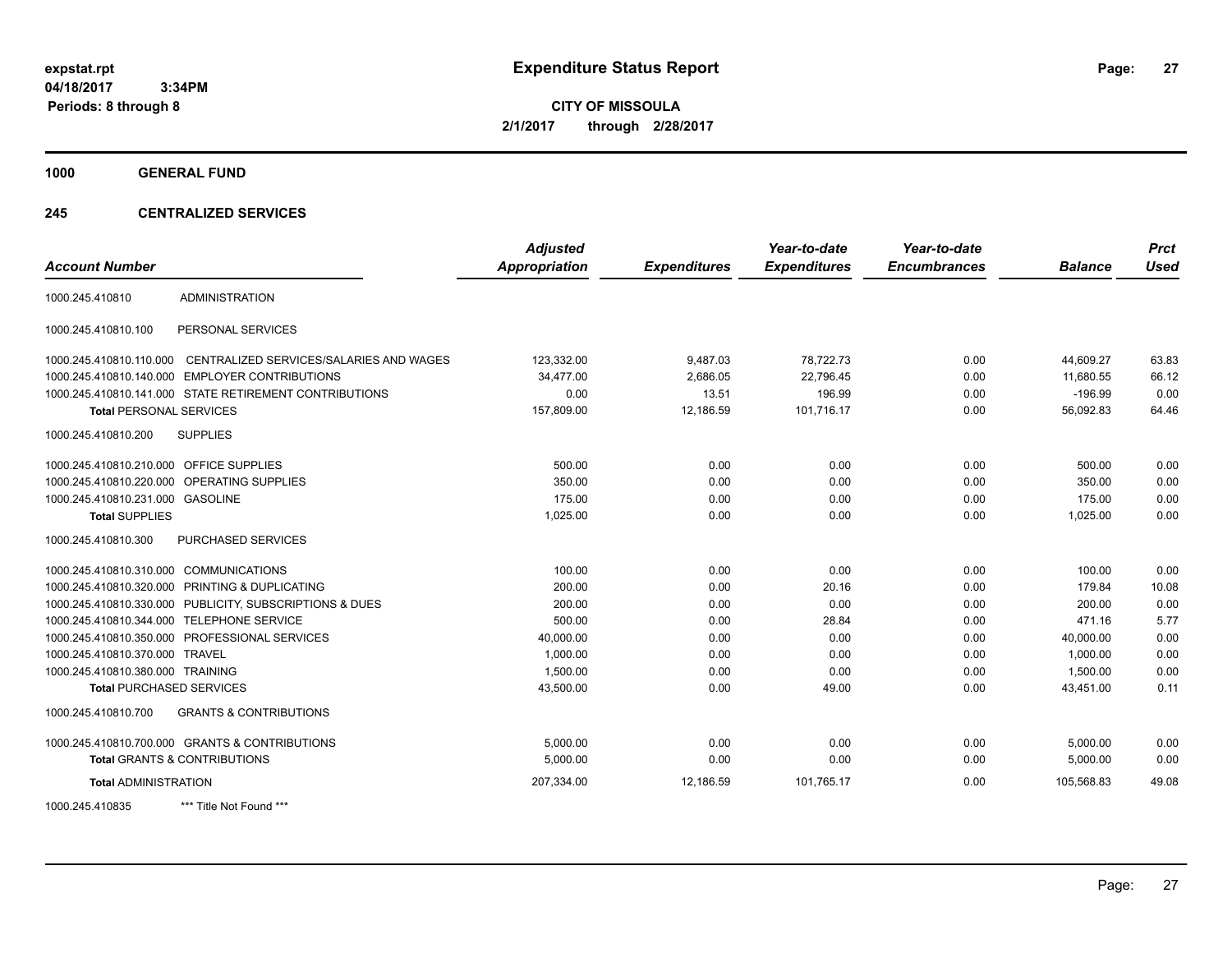**CITY OF MISSOULA 2/1/2017 through 2/28/2017**

**1000 GENERAL FUND**

### **245 CENTRALIZED SERVICES**

| <b>Account Number</b>                                            | <b>Adjusted</b><br>Appropriation | <b>Expenditures</b> | Year-to-date<br><b>Expenditures</b> | Year-to-date<br><b>Encumbrances</b> | <b>Balance</b> | <b>Prct</b><br><b>Used</b> |
|------------------------------------------------------------------|----------------------------------|---------------------|-------------------------------------|-------------------------------------|----------------|----------------------------|
| PERSONAL SERVICES<br>1000.245.410835.100                         |                                  |                     |                                     |                                     |                |                            |
|                                                                  |                                  |                     |                                     |                                     |                |                            |
| 1000.245.410835.110.000 SALARIES AND WAGES                       | 66,812.00                        | 0.00                | 84,916.69                           | 0.00                                | $-18,104.69$   | 127.10                     |
| 1000.245.410835.140.000 EMPLOYER CONTRIBUTIONS                   | 22.895.00                        | 0.00                | 22,024.59                           | 0.00                                | 870.41         | 96.20                      |
| <b>Total PERSONAL SERVICES</b>                                   | 89,707.00                        | 0.00                | 106,941.28                          | 0.00                                | $-17,234.28$   | 119.21                     |
| <b>SUPPLIES</b><br>1000.245.410835.200                           |                                  |                     |                                     |                                     |                |                            |
| 1000.245.410835.210.000 OFFICE SUPPLIES                          | 200.00                           | 0.00                | 0.00                                | 0.00                                | 200.00         | 0.00                       |
| <b>OPERATING SUPPLIES</b><br>1000.245.410835.220.000             | 300.00                           | 0.00                | 0.00                                | 0.00                                | 300.00         | 0.00                       |
| 1000.245.410835.231.000 GASOLINE                                 | 172.00                           | 0.00                | 0.00                                | 0.00                                | 172.00         | 0.00                       |
| <b>Total SUPPLIES</b>                                            | 672.00                           | 0.00                | 0.00                                | 0.00                                | 672.00         | 0.00                       |
| PURCHASED SERVICES<br>1000.245.410835.300                        |                                  |                     |                                     |                                     |                |                            |
| 1000.245.410835.310.000 COMMUNICATIONS                           | 100.00                           | 0.00                | 0.00                                | 0.00                                | 100.00         | 0.00                       |
| 1000.245.410835.320.000 PRINTING & DUPLICATING                   | 100.00                           | 0.00                | 0.00                                | 0.00                                | 100.00         | 0.00                       |
| 1000.245.410835.330.000 PUBLICITY, SUBSCRIPTIONS & DUES          | 150.00                           | 0.00                | 0.00                                | 0.00                                | 150.00         | 0.00                       |
| 1000.245.410835.344.000 TELEPHONE SERVICE                        | 145.00                           | $-12.70$            | 360.07                              | 0.00                                | $-215.07$      | 248.32                     |
| <b>Total PURCHASED SERVICES</b>                                  | 495.00                           | $-12.70$            | 360.07                              | 0.00                                | 134.93         | 72.74                      |
| Total *** Title Not Found ***                                    | 90,874.00                        | $-12.70$            | 107,301.35                          | 0.00                                | $-16,427.35$   | 118.08                     |
| *** Title Not Found ***<br>1000.245.411010                       |                                  |                     |                                     |                                     |                |                            |
| PERSONAL SERVICES<br>1000.245.411010.100                         |                                  |                     |                                     |                                     |                |                            |
| Total *** Title Not Found ***                                    | 0.00                             | 0.00                | 0.00                                | 0.00                                | 0.00           | 0.00                       |
| <b>ENERGY CONSERVATION</b><br>1000.245.411231                    |                                  |                     |                                     |                                     |                |                            |
| 1000.245.411231.100<br>PERSONAL SERVICES                         |                                  |                     |                                     |                                     |                |                            |
| ENERGY COORDINATOR/SALARIES AND WAGES<br>1000.245.411231.110.000 | 52,397.00                        | 4,019.64            | 33,348.76                           | 0.00                                | 19,048.24      | 63.65                      |
| 1000.245.411231.140.000 EMPLOYER CONTRIBUTIONS                   | 21,027.00                        | 1,662.09            | 14,295.93                           | 0.00                                | 6,731.07       | 67.99                      |
| <b>Total PERSONAL SERVICES</b>                                   | 73,424.00                        | 5,681.73            | 47,644.69                           | 0.00                                | 25,779.31      | 64.89                      |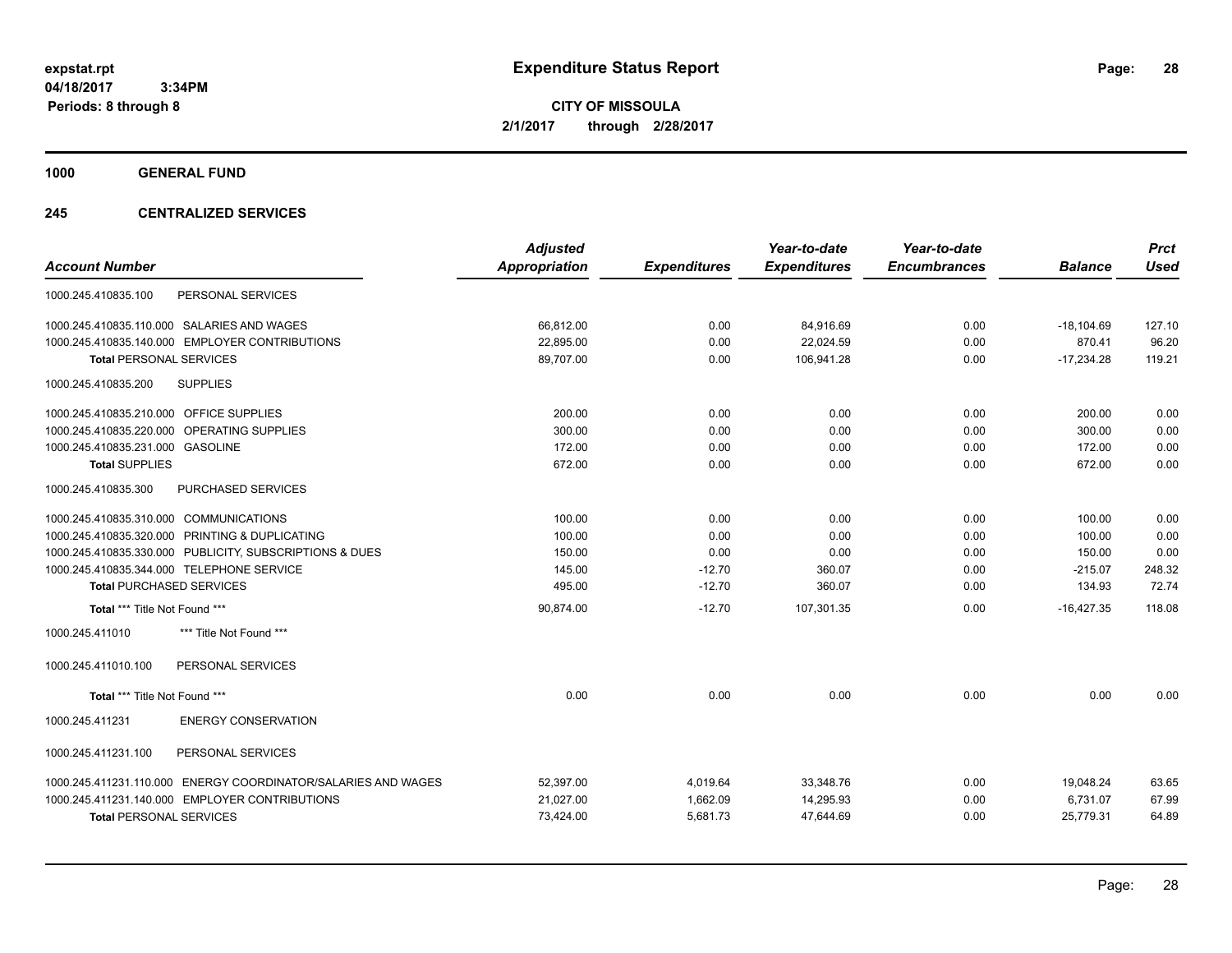**CITY OF MISSOULA 2/1/2017 through 2/28/2017**

**1000 GENERAL FUND**

### **245 CENTRALIZED SERVICES**

|                                                         | <b>Adjusted</b>      |                     | Year-to-date        | Year-to-date        |                | <b>Prct</b> |
|---------------------------------------------------------|----------------------|---------------------|---------------------|---------------------|----------------|-------------|
| <b>Account Number</b>                                   | <b>Appropriation</b> | <b>Expenditures</b> | <b>Expenditures</b> | <b>Encumbrances</b> | <b>Balance</b> | Used        |
| <b>SUPPLIES</b><br>1000.245.411231.200                  |                      |                     |                     |                     |                |             |
| 1000.245.411231.210.000 OFFICE SUPPLIES                 | 500.00               | 0.00                | 248.29              | 0.00                | 251.71         | 49.66       |
| 1000.245.411231.220.000 OPERATING SUPPLIES              | 350.00               | 0.00                | 0.00                | 0.00                | 350.00         | 0.00        |
| 1000.245.411231.231.000<br>GASOLINE                     | 175.00               | 0.00                | 14.59               | 0.00                | 160.41         | 8.34        |
| <b>Total SUPPLIES</b>                                   | 1,025.00             | 0.00                | 262.88              | 0.00                | 762.12         | 25.65       |
| PURCHASED SERVICES<br>1000.245.411231.300               |                      |                     |                     |                     |                |             |
| 1000.245.411231.310.000 COMMUNICATIONS                  | 200.00               | 0.00                | 0.00                | 0.00                | 200.00         | 0.00        |
| 1000.245.411231.320.000 PRINTING & DUPLICATING          | 250.00               | 5.56                | 50.00               | 0.00                | 200.00         | 20.00       |
| 1000.245.411231.330.000 PUBLICITY, SUBSCRIPTIONS & DUES | 200.00               | 18.34               | 1,188.34            | 0.00                | $-988.34$      | 594.17      |
| <b>TELEPHONE SERVICE</b><br>1000.245.411231.344.000     | 200.00               | 0.00                | 0.00                | 0.00                | 200.00         | 0.00        |
| 1000.245.411231.350.000 PROFESSIONAL SERVICES           | 11,500.00            | 0.00                | 11,500.00           | 0.00                | 0.00           | 100.00      |
| 1000.245.411231.370.000 TRAVEL                          | 1,000.00             | 0.00                | 375.64              | 0.00                | 624.36         | 37.56       |
| 1000.245.411231.380.000 TRAINING                        | 1,500.00             | 0.00                | 0.00                | 0.00                | 1,500.00       | 0.00        |
| <b>Total PURCHASED SERVICES</b>                         | 14,850.00            | 23.90               | 13,113.98           | 0.00                | 1,736.02       | 88.31       |
| <b>Total ENERGY CONSERVATION</b>                        | 89,299.00            | 5,705.63            | 61,021.55           | 0.00                | 28,277.45      | 68.33       |
| <b>Total CENTRALIZED SERVICES</b>                       | 387,507.00           | 17,879.52           | 270,088.07          | 0.00                | 117,418.93     | 69.70       |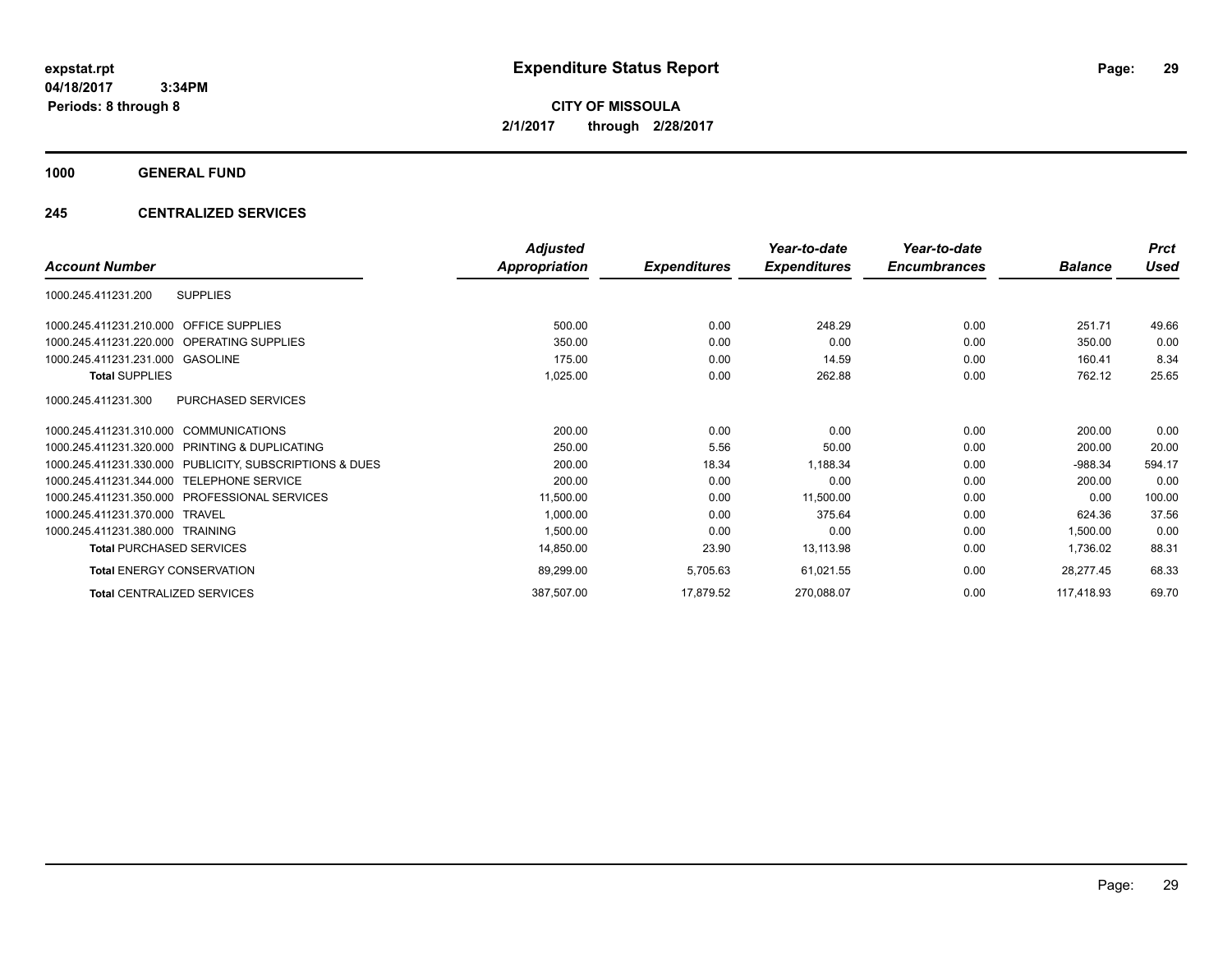**CITY OF MISSOULA 2/1/2017 through 2/28/2017**

**1000 GENERAL FUND**

|                                             |                                                              | <b>Adjusted</b> |                     | Year-to-date        | Year-to-date        |                | <b>Prct</b> |
|---------------------------------------------|--------------------------------------------------------------|-----------------|---------------------|---------------------|---------------------|----------------|-------------|
| <b>Account Number</b>                       |                                                              | Appropriation   | <b>Expenditures</b> | <b>Expenditures</b> | <b>Encumbrances</b> | <b>Balance</b> | <b>Used</b> |
| 1000.250.411000                             | *** Title Not Found ***                                      |                 |                     |                     |                     |                |             |
| 1000.250.411000.700                         | <b>GRANTS &amp; CONTRIBUTIONS</b>                            |                 |                     |                     |                     |                |             |
| 1000.250.411000.700.000 MISSOULA RAVALI TMA |                                                              | 10,780.00       | 0.00                | 10,780.00           | 0.00                | 0.00           | 100.00      |
| Total *** Title Not Found ***               |                                                              | 10,780.00       | 0.00                | 10,780.00           | 0.00                | 0.00           | 100.00      |
| 1000.250.411010                             | <b>ADMINISTRATION</b>                                        |                 |                     |                     |                     |                |             |
| 1000.250.411010.100                         | PERSONAL SERVICES                                            |                 |                     |                     |                     |                |             |
|                                             | 1000.250.411010.110.000 ADMIN/SALARIES AND WAGES             | 111,905.00      | 15,749.51           | 70,971.20           | 0.00                | 40,933.80      | 63.42       |
|                                             | 1000.250.411010.120.000 ADMIN-OVERTIME/TERMINATION           | 1,155.00        | 0.00                | 0.00                | 0.00                | 1,155.00       | 0.00        |
|                                             | 1000.250.411010.140.000 ADMIN/EMPLOYER CONTRIBUTIONS         | 40,111.00       | 5,807.92            | 34,865.55           | 0.00                | 5,245.45       | 86.92       |
|                                             | 1000.250.411010.141.000 ADMIN-STATE RETIREMENT CONTRIBUTIONS | 0.00            | 111.67              | 889.78              | 0.00                | $-889.78$      | 0.00        |
| <b>Total PERSONAL SERVICES</b>              |                                                              | 153,171.00      | 21,669.10           | 106,726.53          | 0.00                | 46,444.47      | 69.68       |
| 1000.250.411010.200                         | <b>SUPPLIES</b>                                              |                 |                     |                     |                     |                |             |
| 1000.250.411010.210.000 OFFICE SUPPLIES     |                                                              | 7,100.00        | 1,755.92            | 5,924.35            | 0.00                | 1,175.65       | 83.44       |
| 1000.250.411010.210.301 OFFICE SUPPLIES     |                                                              | 0.00            | 1.14                | 12.70               | 0.00                | $-12.70$       | 0.00        |
|                                             | 1000.250.411010.220.000 ADMIN-OPERATING SUPPLIES             | 181.00          | 0.00                | 65.27               | 0.00                | 115.73         | 36.06       |
| 1000.250.411010.230.000 REPAIR/MAINTENANCE  |                                                              | 50.00           | 0.00                | 225.14              | 0.00                | $-175.14$      | 450.28      |
| 1000.250.411010.231.000 GASOLINE            |                                                              | 916.00          | 0.00                | 0.00                | 0.00                | 916.00         | 0.00        |
| 1000.250.411010.240.000 OTHER SUPPLIES      |                                                              | 100.00          | 0.00                | 0.00                | 0.00                | 100.00         | 0.00        |
| <b>Total SUPPLIES</b>                       |                                                              | 8,347.00        | 1,757.06            | 6,227.46            | 0.00                | 2,119.54       | 74.61       |
| 1000.250.411010.300                         | <b>PURCHASED SERVICES</b>                                    |                 |                     |                     |                     |                |             |
| 1000.250.411010.310.000 COMMUNICATIONS      |                                                              | 3,343.00        | 0.00                | 0.00                | 0.00                | 3,343.00       | 0.00        |
| 1000.250.411010.310.351 COMMUNICATIONS      |                                                              | 0.00            | 0.00                | 7.43                | 0.00                | $-7.43$        | 0.00        |
|                                             | 1000.250.411010.320.000 PRINTING & DUPLICATING               | 1,365.00        | 103.50              | 646.10              | 0.00                | 718.90         | 47.33       |
|                                             | 1000.250.411010.330.000 PUBLICITY, SUBSCRIPTIONS & DUES      | 1,370.00        | 0.00                | 758.28              | 0.00                | 611.72         | 55.35       |
| 1000.250.411010.344.000 TELEPHONE SERVICE   |                                                              | 700.00          | 52.08               | 370.80              | 0.00                | 329.20         | 52.97       |
|                                             | 1000.250.411010.350.000 PROFESSIONAL SERVICES                | 110,500.00      | 0.00                | 5,982.04            | 0.00                | 104,517.96     | 5.41        |
|                                             |                                                              |                 |                     |                     |                     |                |             |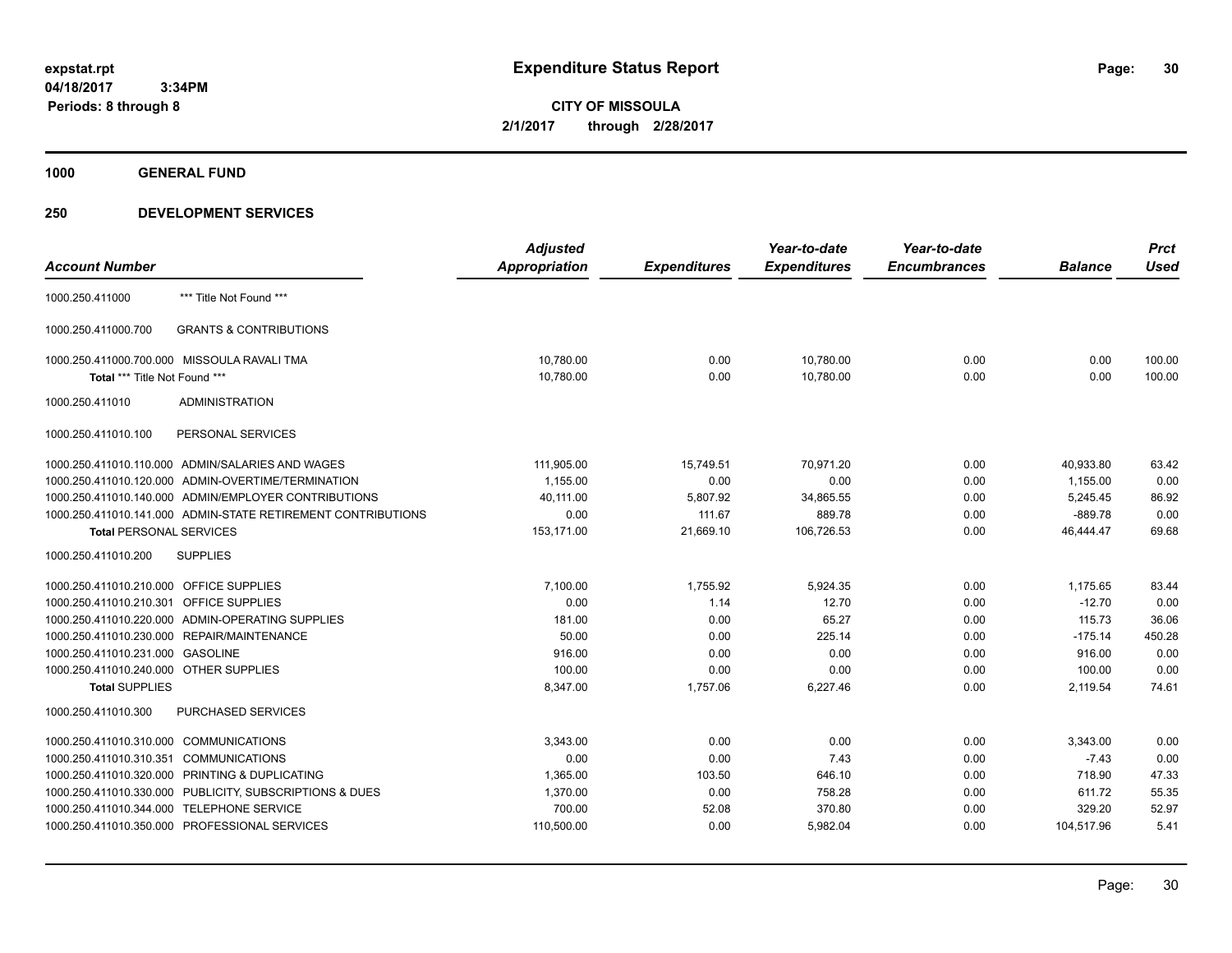**CITY OF MISSOULA 2/1/2017 through 2/28/2017**

**1000 GENERAL FUND**

| <b>Account Number</b>                                                                                                                                                                                                                        | <b>Adjusted</b><br>Appropriation                 | <b>Expenditures</b>                         | Year-to-date<br><b>Expenditures</b>            | Year-to-date<br><b>Encumbrances</b> | <b>Balance</b>                                  | <b>Prct</b><br><b>Used</b>      |
|----------------------------------------------------------------------------------------------------------------------------------------------------------------------------------------------------------------------------------------------|--------------------------------------------------|---------------------------------------------|------------------------------------------------|-------------------------------------|-------------------------------------------------|---------------------------------|
| 1000.250.411010.360.000 REPAIR & MAINTENANCE<br>1000.250.411010.370.000<br><b>TRAVEL</b><br>1000.250.411010.380.000 TRAINING<br><b>Total PURCHASED SERVICES</b>                                                                              | 650.00<br>1,500.00<br>1,300.00<br>120,728.00     | 0.00<br>0.00<br>238.80<br>394.38            | 18.99<br>215.36<br>848.80<br>8,847.80          | 0.00<br>0.00<br>0.00<br>0.00        | 631.01<br>1,284.64<br>451.20<br>111,880.20      | 2.92<br>14.36<br>65.29<br>7.33  |
| <b>Total ADMINISTRATION</b>                                                                                                                                                                                                                  | 282,246.00                                       | 23,820.54                                   | 121,801.79                                     | 0.00                                | 160,444.21                                      | 43.15                           |
| <b>GRANTS &amp; COMMUNITY PROGRAM CONTRIBUTIONS</b><br>1000.250.411030<br>PURCHASED SERVICES<br>1000.250.411030.300<br>1000.250.411030.390.000 GCP CONTRIBUTION                                                                              | 169,309.00                                       | 4,074.49                                    | 71,093.83                                      | 0.00                                | 98,215.17                                       | 41.99                           |
| <b>Total GRANTS &amp; COMMUNITY PROGRAM CONTRIBUTIONS</b>                                                                                                                                                                                    | 169,309.00                                       | 4,074.49                                    | 71,093.83                                      | 0.00                                | 98,215.17                                       | 41.99                           |
| 1000.250.411031<br>PLANNING SUBSIDY<br>OTHER OBJECTS<br>1000.250.411031.800<br>1000.250.411031.820.000 PLANNING SUBSIDY<br><b>Total PLANNING SUBSIDY</b><br>1000.250.411050<br>DEVELOPMENT & PERMIT REVIEWS                                  | 18,900.00<br>18,900.00                           | 0.00<br>0.00                                | 9,450.00<br>9,450.00                           | 0.00<br>0.00                        | 9,450.00<br>9,450.00                            | 50.00<br>50.00                  |
| 1000.250.411050.100<br>PERSONAL SERVICES                                                                                                                                                                                                     |                                                  |                                             |                                                |                                     |                                                 |                                 |
| 1000.250.411050.110.000 DEV & PERMIT REVIEW/SALARIES AND WAGES<br>1000.250.411050.120.000 OVERTIME/TERMINATION<br>1000.250.411050.140.000 EMPLOYER CONTRIBUTIONS<br><b>Total PERSONAL SERVICES</b><br>1000.250.411050.200<br><b>SUPPLIES</b> | 700.118.00<br>684.00<br>236,773.00<br>937,575.00 | 59.965.35<br>0.00<br>21,237.07<br>81,202.42 | 445.900.51<br>0.00<br>174,460.20<br>620,360.71 | 0.00<br>0.00<br>0.00<br>0.00        | 254.217.49<br>684.00<br>62,312.80<br>317,214.29 | 63.69<br>0.00<br>73.68<br>66.17 |
| 1000.250.411050.210.000 DEV & PERMIT REVIEW-OFFICE SUPPLIES<br>1000.250.411050.210.301 OFFICE SUPPLIES<br>1000.250.411050.220.000 OPERATING SUPPLIES<br>1000.250.411050.230.000 REPAIR/MAINTENANCE                                           | 4,998.00<br>0.00<br>700.00<br>1,300.00           | 1,153.71<br>0.03<br>84.93<br>0.00           | 3,605.06<br>33.86<br>599.84<br>1,002.16        | 0.00<br>0.00<br>0.00<br>0.00        | 1,392.94<br>$-33.86$<br>100.16<br>297.84        | 72.13<br>0.00<br>85.69<br>77.09 |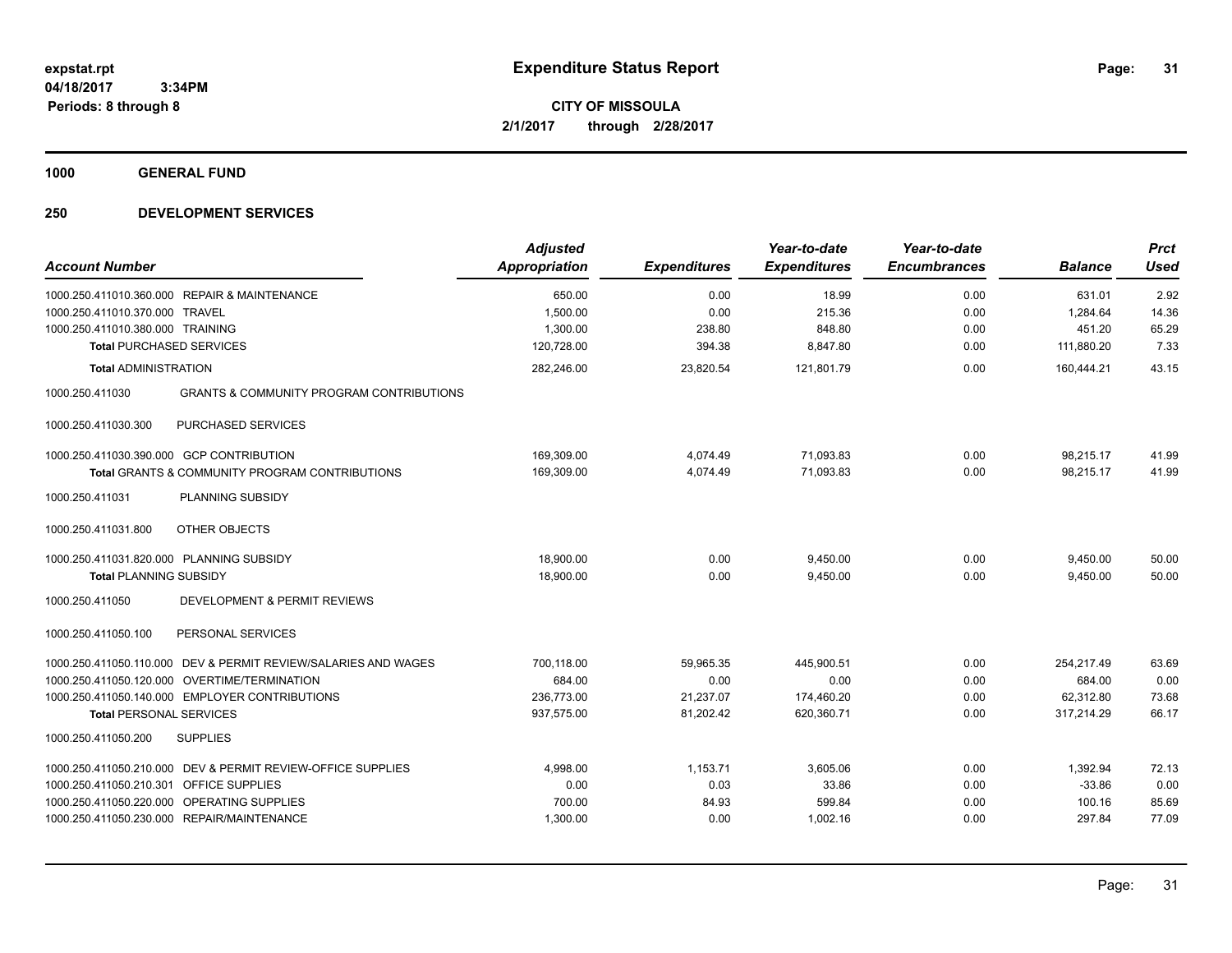**CITY OF MISSOULA 2/1/2017 through 2/28/2017**

**1000 GENERAL FUND**

| <b>Account Number</b>                          |                                                         | <b>Adjusted</b><br><b>Appropriation</b> | <b>Expenditures</b> | Year-to-date<br><b>Expenditures</b> | Year-to-date<br><b>Encumbrances</b> | <b>Balance</b> | <b>Prct</b><br><b>Used</b> |
|------------------------------------------------|---------------------------------------------------------|-----------------------------------------|---------------------|-------------------------------------|-------------------------------------|----------------|----------------------------|
|                                                | 1000.250.411050.231.000 DEV & PERMIT REVIEW-GASOLINE    | 4,841.00                                | 0.00                | 1,113.70                            | 0.00                                | 3,727.30       | 23.01                      |
| 1000.250.411050.240.000 OTHER SUPPLIES         |                                                         | 505.00                                  | 0.00                | 69.66                               | 0.00                                | 435.34         | 13.79                      |
| <b>Total SUPPLIES</b>                          |                                                         | 12,344.00                               | 1,238.67            | 6,424.28                            | 0.00                                | 5,919.72       | 52.04                      |
| 1000.250.411050.300                            | <b>PURCHASED SERVICES</b>                               |                                         |                     |                                     |                                     |                |                            |
| 1000.250.411050.310.000 COMMUNICATIONS         |                                                         | 7.750.00                                | 0.00                | 63.63                               | 0.00                                | 7,686.37       | 0.82                       |
| 1000.250.411050.310.351 COMMUNICATIONS         |                                                         | 0.00                                    | 300.71              | 3,091.81                            | 0.00                                | $-3,091.81$    | 0.00                       |
| 1000.250.411050.320.000 PRINTING & DUPLICATING |                                                         | 5,189.00                                | 122.99              | 1,317.00                            | 0.00                                | 3,872.00       | 25.38                      |
|                                                | 1000.250.411050.330.000 PUBLICITY, SUBSCRIPTIONS & DUES | 3,980.00                                | 2,021.04            | 15,614.02                           | 0.00                                | $-11,634.02$   | 392.31                     |
| 1000.250.411050.344.000 TELEPHONE SERVICE      |                                                         | 5,345.00                                | 435.14              | 3,543.25                            | 0.00                                | 1,801.75       | 66.29                      |
|                                                | 1000.250.411050.350.000 PROFESSIONAL SERVICES           | 24,856.00                               | 2,249.67            | 14,846.43                           | 0.00                                | 10,009.57      | 59.73                      |
| 1000.250.411050.360.000 REPAIR & MAINTENANCE   |                                                         | 1,275.00                                | 0.00                | 0.00                                | 0.00                                | 1,275.00       | 0.00                       |
|                                                | 1000.250.411050.370.000 DEV & PERMIT REVIEW-TRAVEL      | 9,373.00                                | 115.50              | 566.73                              | 0.00                                | 8,806.27       | 6.05                       |
| 1000.250.411050.380.000 TRAINING               |                                                         | 7,839.00                                | 0.00                | 335.00                              | 0.00                                | 7,504.00       | 4.27                       |
|                                                | 1000.250.411050.390.000 OTHER PURCHASED SERVICES        | 400.00                                  | 0.00                | 0.00                                | 0.00                                | 400.00         | 0.00                       |
| <b>Total PURCHASED SERVICES</b>                |                                                         | 66,007.00                               | 5,245.05            | 39,377.87                           | 0.00                                | 26,629.13      | 59.66                      |
|                                                | <b>Total DEVELOPMENT &amp; PERMIT REVIEWS</b>           | 1,015,926.00                            | 87,686.14           | 666,162.86                          | 0.00                                | 349,763.14     | 65.57                      |
| 1000.250.411055                                | <b>CODE COMPLIANCE</b>                                  |                                         |                     |                                     |                                     |                |                            |
| 1000.250.411055.100                            | PERSONAL SERVICES                                       |                                         |                     |                                     |                                     |                |                            |
|                                                | 1000.250.411055.140.000 EMPLOYER CONTRIBUTIONS          | 0.00                                    | 0.00                | 0.01                                | 0.00                                | $-0.01$        | 0.00                       |
| <b>Total PERSONAL SERVICES</b>                 |                                                         | 0.00                                    | 0.00                | 0.01                                | 0.00                                | $-0.01$        | 0.00                       |
| 1000.250.411055.300                            | PURCHASED SERVICES                                      |                                         |                     |                                     |                                     |                |                            |
| <b>Total PURCHASED SERVICES</b>                |                                                         | 0.00                                    | 0.00                | 0.00                                | 0.00                                | 0.00           | 0.00                       |
| <b>Total CODE COMPLIANCE</b>                   |                                                         | 0.00                                    | 0.00                | 0.01                                | 0.00                                | $-0.01$        | 0.00                       |
| 1000.250.411071                                | MOUNTAIN LINE SUBSIDY                                   |                                         |                     |                                     |                                     |                |                            |
| 1000.250.411071.700                            | <b>GRANTS &amp; CONTRIBUTIONS</b>                       |                                         |                     |                                     |                                     |                |                            |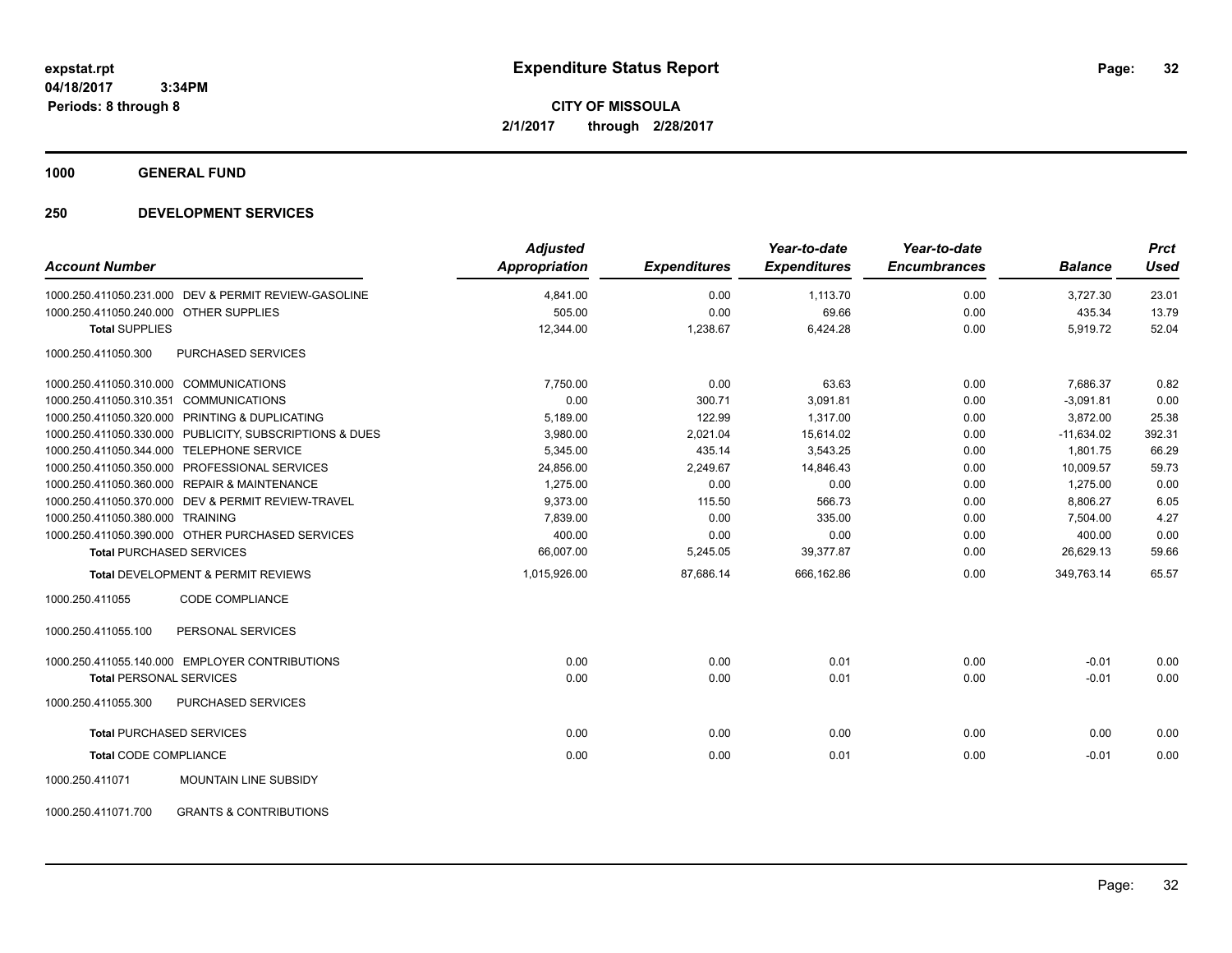**CITY OF MISSOULA 2/1/2017 through 2/28/2017**

**1000 GENERAL FUND**

| <b>Account Number</b>      |                                                                               | <b>Adjusted</b><br>Appropriation | <b>Expenditures</b>    | Year-to-date<br><b>Expenditures</b> | Year-to-date<br><b>Encumbrances</b> | <b>Balance</b> | <b>Prct</b><br><b>Used</b> |
|----------------------------|-------------------------------------------------------------------------------|----------------------------------|------------------------|-------------------------------------|-------------------------------------|----------------|----------------------------|
|                            | 1000.250.411071.700.000 GRANTS & CONTRIBUTIONS<br>Total MOUNTAIN LINE SUBSIDY | 100,000.00<br>100,000.00         | 50,000.00<br>50,000.00 | 100,000.00<br>100,000.00            | 0.00<br>0.00                        | 0.00<br>0.00   | 100.00<br>100.00           |
| 1000.250.411080            | <b>MIM MDT</b>                                                                |                                  |                        |                                     |                                     |                |                            |
| 1000.250.411080.800        | OTHER OBJECTS                                                                 |                                  |                        |                                     |                                     |                |                            |
| <b>Total MIM MDT</b>       | 1000.250.411080.820.000 MIM & BIKE PED SUBSIDY                                | 9,900.00<br>9,900.00             | 0.00<br>0.00           | 9,900.00<br>9,900.00                | 0.00<br>0.00                        | 0.00<br>0.00   | 100.00<br>100.00           |
| 1000.250.411081            | <b>MIM-TRANSIT</b>                                                            |                                  |                        |                                     |                                     |                |                            |
| 1000.250.411081.100        | PERSONAL SERVICES                                                             |                                  |                        |                                     |                                     |                |                            |
|                            | <b>Total PERSONAL SERVICES</b>                                                | 0.00                             | 0.00                   | 0.00                                | 0.00                                | 0.00           | 0.00                       |
| 1000.250.411081.200        | <b>SUPPLIES</b>                                                               |                                  |                        |                                     |                                     |                |                            |
| <b>Total SUPPLIES</b>      |                                                                               | 0.00                             | 0.00                   | 0.00                                | 0.00                                | 0.00           | 0.00                       |
| 1000.250.411081.300        | PURCHASED SERVICES                                                            |                                  |                        |                                     |                                     |                |                            |
|                            | <b>Total PURCHASED SERVICES</b>                                               | 0.00                             | 0.00                   | 0.00                                | 0.00                                | 0.00           | 0.00                       |
| 1000.250.411081.500        | <b>FIXED CHARGES</b>                                                          |                                  |                        |                                     |                                     |                |                            |
| <b>Total FIXED CHARGES</b> |                                                                               | 0.00                             | 0.00                   | 0.00                                | 0.00                                | 0.00           | 0.00                       |
| 1000.250.411081.700        | <b>GRANTS &amp; CONTRIBUTIONS</b>                                             |                                  |                        |                                     |                                     |                |                            |
|                            | Total GRANTS & CONTRIBUTIONS                                                  | 0.00                             | 0.00                   | 0.00                                | 0.00                                | 0.00           | 0.00                       |
| 1000.250.411081.900        | CAPITAL OUTLAY                                                                |                                  |                        |                                     |                                     |                |                            |
| <b>Total MIM-TRANSIT</b>   |                                                                               | 0.00                             | 0.00                   | 0.00                                | 0.00                                | 0.00           | 0.00                       |
| 1000.250.411084            | *** Title Not Found ***                                                       |                                  |                        |                                     |                                     |                |                            |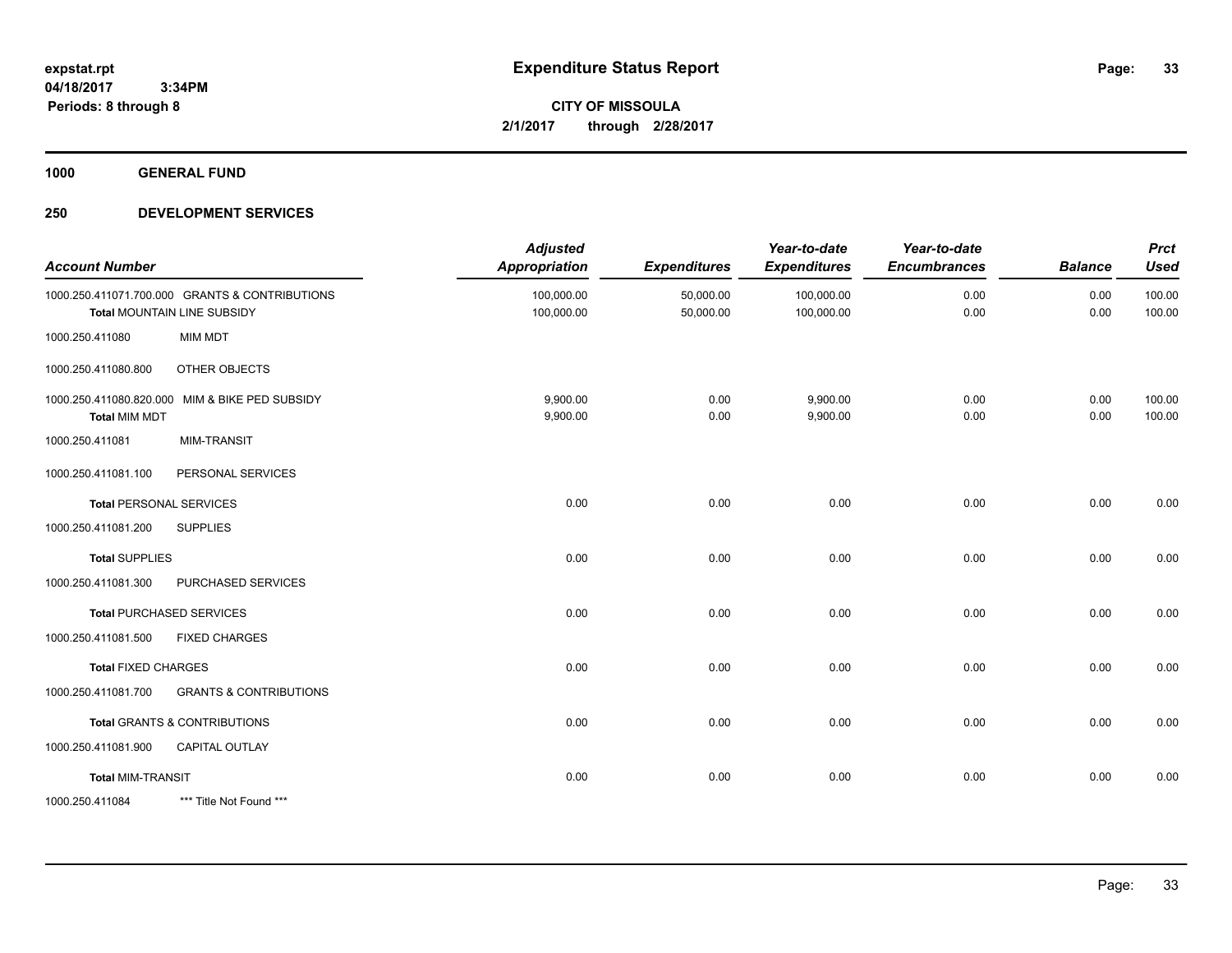**CITY OF MISSOULA 2/1/2017 through 2/28/2017**

**1000 GENERAL FUND**

|                                |                                                  | <b>Adjusted</b>      |                     | Year-to-date        | Year-to-date        |                | <b>Prct</b> |
|--------------------------------|--------------------------------------------------|----------------------|---------------------|---------------------|---------------------|----------------|-------------|
| <b>Account Number</b>          |                                                  | <b>Appropriation</b> | <b>Expenditures</b> | <b>Expenditures</b> | <b>Encumbrances</b> | <b>Balance</b> | <b>Used</b> |
| 1000.250.411084.800            | OTHER OBJECTS                                    |                      |                     |                     |                     |                |             |
|                                | 1000.250.411084.820.000 TRANSFERS TO OTHER FUNDS | 82,086.00            | 0.00                | 41,043.00           | 0.00                | 41,043.00      | 50.00       |
| Total *** Title Not Found ***  |                                                  | 82,086.00            | 0.00                | 41,043.00           | 0.00                | 41,043.00      | 50.00       |
| 1000.250.430255                | <b>BIKE-PED PROGRAM</b>                          |                      |                     |                     |                     |                |             |
| 1000.250.430255.100            | PERSONAL SERVICES                                |                      |                     |                     |                     |                |             |
| <b>Total PERSONAL SERVICES</b> |                                                  | 0.00                 | 0.00                | 0.00                | 0.00                | 0.00           | 0.00        |
| 1000.250.430255.200            | <b>SUPPLIES</b>                                  |                      |                     |                     |                     |                |             |
| Total BIKE-PED PROGRAM         |                                                  | 0.00                 | 0.00                | 0.00                | 0.00                | 0.00           | 0.00        |
| 1000.250.430256                | SAFE ROUTES TO SCHOOLS                           |                      |                     |                     |                     |                |             |
| 1000.250.430256.100            | PERSONAL SERVICES                                |                      |                     |                     |                     |                |             |
| <b>Total PERSONAL SERVICES</b> |                                                  | 0.00                 | 0.00                | 0.00                | 0.00                | 0.00           | 0.00        |
| 1000.250.430256.300            | PURCHASED SERVICES                               |                      |                     |                     |                     |                |             |
|                                | Total SAFE ROUTES TO SCHOOLS                     | 0.00                 | 0.00                | 0.00                | 0.00                | 0.00           | 0.00        |
| 1000.250.430262                | <b>SIDEWALKS</b>                                 |                      |                     |                     |                     |                |             |
| 1000.250.430262.300            | PURCHASED SERVICES                               |                      |                     |                     |                     |                |             |
| <b>Total SIDEWALKS</b>         |                                                  | 0.00                 | 0.00                | 0.00                | 0.00                | 0.00           | 0.00        |
| 1000.250.430267                | <b>CMAQ GRANT</b>                                |                      |                     |                     |                     |                |             |
| 1000.250.430267.100            | PERSONAL SERVICES                                |                      |                     |                     |                     |                |             |
| <b>Total PERSONAL SERVICES</b> |                                                  | 0.00                 | 0.00                | 0.00                | 0.00                | 0.00           | 0.00        |
| 1000.250.430267.200            | <b>SUPPLIES</b>                                  |                      |                     |                     |                     |                |             |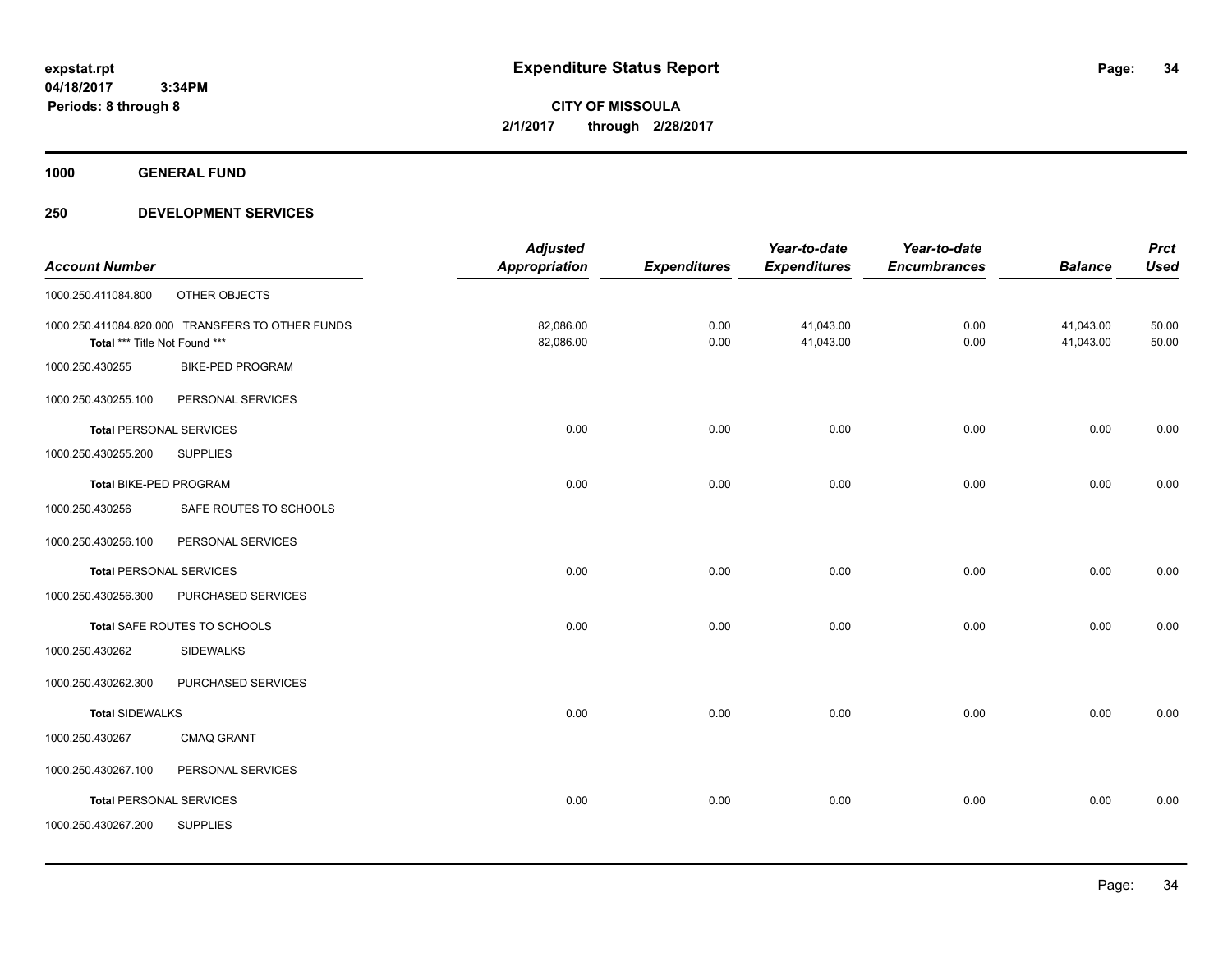**CITY OF MISSOULA 2/1/2017 through 2/28/2017**

**1000 GENERAL FUND**

|                                              |                                                         | <b>Adjusted</b> |                     | Year-to-date        | Year-to-date        |                | <b>Prct</b> |
|----------------------------------------------|---------------------------------------------------------|-----------------|---------------------|---------------------|---------------------|----------------|-------------|
| <b>Account Number</b>                        |                                                         | Appropriation   | <b>Expenditures</b> | <b>Expenditures</b> | <b>Encumbrances</b> | <b>Balance</b> | <b>Used</b> |
| <b>Total SUPPLIES</b>                        |                                                         | 0.00            | 0.00                | 0.00                | 0.00                | 0.00           | 0.00        |
| 1000.250.430267.300                          | <b>PURCHASED SERVICES</b>                               |                 |                     |                     |                     |                |             |
| <b>Total PURCHASED SERVICES</b>              |                                                         | 0.00            | 0.00                | 0.00                | 0.00                | 0.00           | 0.00        |
| 1000.250.430267.500                          | <b>FIXED CHARGES</b>                                    |                 |                     |                     |                     |                |             |
| <b>Total CMAQ GRANT</b>                      |                                                         | 0.00            | 0.00                | 0.00                | 0.00                | 0.00           | 0.00        |
| 1000.250.431400                              | <b>ENGINEERING</b>                                      |                 |                     |                     |                     |                |             |
| 1000.250.431400.100                          | PERSONAL SERVICES                                       |                 |                     |                     |                     |                |             |
|                                              | 1000.250.431400.110.000 ENGINEERING/SALARIES AND WAGES  | 459,224.00      | 35,956.25           | 286,540.93          | 0.00                | 172,683.07     | 62.40       |
| 1000.250.431400.120.00 OVERTIME/TERMINATION  |                                                         | 2,437.00        | 0.00                | 0.00                | 0.00                | 2,437.00       | 0.00        |
| 1000.250.431400.120.000 OVERTIME/TERMINATION |                                                         | 0.00            | 0.00                | 89.58               | 0.00                | $-89.58$       | 0.00        |
|                                              | 1000.250.431400.140.000 EMPLOYER CONTRIBUTIONS          | 154,334.00      | 12,609.35           | 101,098.09          | 0.00                | 53,235.91      | 65.51       |
| <b>Total PERSONAL SERVICES</b>               |                                                         | 615,995.00      | 48,565.60           | 387,728.60          | 0.00                | 228,266.40     | 62.94       |
| 1000.250.431400.200                          | <b>SUPPLIES</b>                                         |                 |                     |                     |                     |                |             |
|                                              | 1000.250.431400.210.000 ENGINEERING-OFFICE SUPPLIES     | 1,423.00        | 33.24               | 1,069.98            | 0.00                | 353.02         | 75.19       |
| 1000.250.431400.210.301 OFFICE SUPPLIES      |                                                         | 0.00            | 69.81               | 407.67              | 0.00                | $-407.67$      | 0.00        |
| 1000.250.431400.220.000 OPERATING SUPPLIES   |                                                         | 525.00          | 0.00                | 283.96              | 0.00                | 241.04         | 54.09       |
| 1000.250.431400.230.000 REPAIR/MAINTENANCE   |                                                         | 1,650.00        | 64.54               | 652.44              | 0.00                | 997.56         | 39.54       |
| 1000.250.431400.231.000 ENGINEERING-GASOLINE |                                                         | 8,568.00        | 0.00                | 2,600.50            | 0.00                | 5,967.50       | 30.35       |
| 1000.250.431400.240.000 OTHER SUPPLIES       |                                                         | 650.00          | 47.45               | 260.71              | 0.00                | 389.29         | 40.11       |
| <b>Total SUPPLIES</b>                        |                                                         | 12,816.00       | 215.04              | 5,275.26            | 0.00                | 7,540.74       | 41.16       |
| 1000.250.431400.300                          | PURCHASED SERVICES                                      |                 |                     |                     |                     |                |             |
| 1000.250.431400.310.000 COMMUNICATIONS       |                                                         | 4,395.00        | 0.00                | 0.00                | 0.00                | 4,395.00       | 0.00        |
| 1000.250.431400.310.351                      | <b>COMMUNICATIONS</b>                                   | 0.00            | 99.04               | 332.62              | 0.00                | $-332.62$      | 0.00        |
|                                              | 1000.250.431400.320.000 PRINTING & DUPLICATING          | 770.00          | 75.16               | 213.95              | 0.00                | 556.05         | 27.79       |
|                                              | 1000.250.431400.330.000 PUBLICITY, SUBSCRIPTIONS & DUES | 6,025.00        | 0.00                | 9,950.00            | 0.00                | $-3,925.00$    | 165.15      |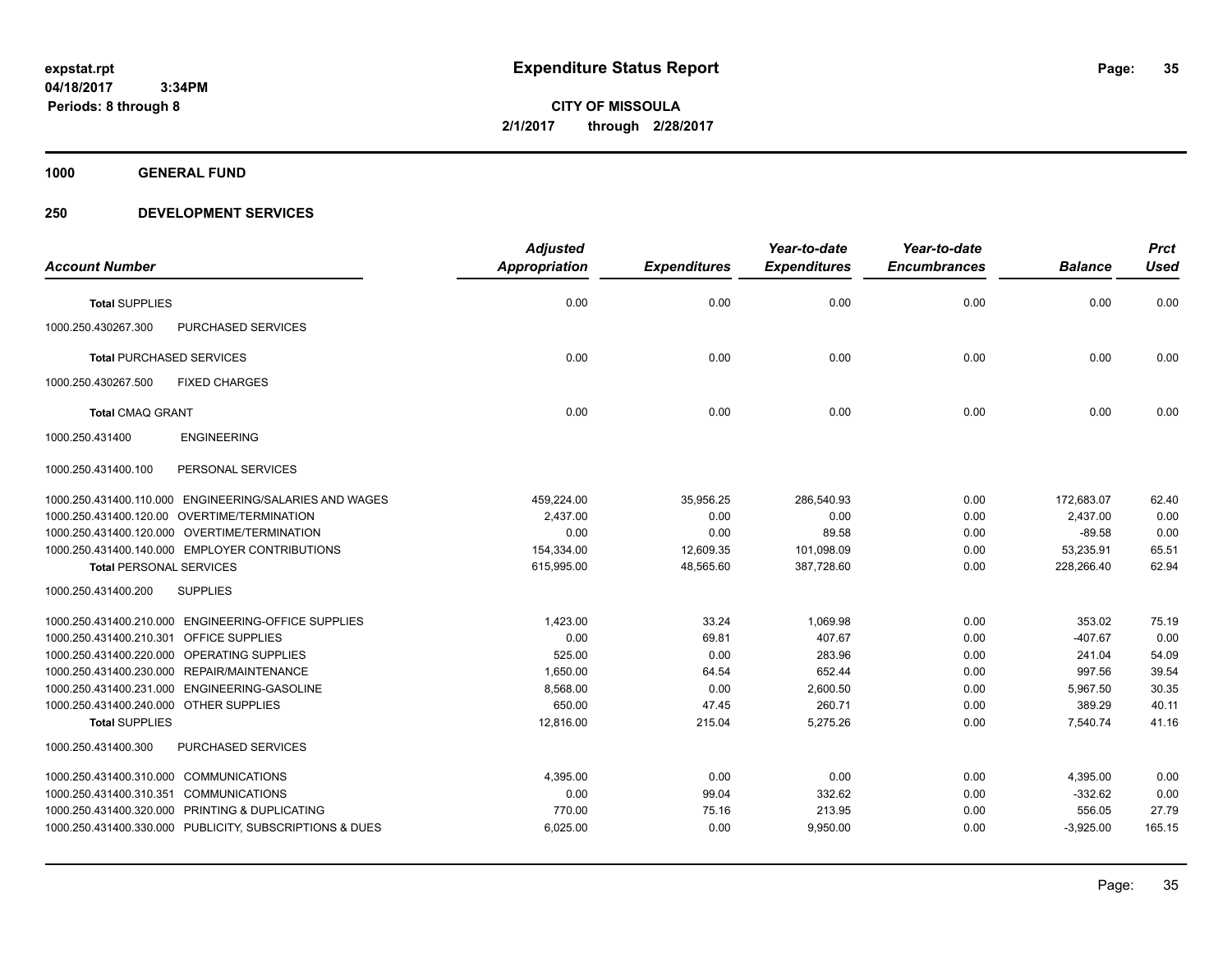**CITY OF MISSOULA 2/1/2017 through 2/28/2017**

**1000 GENERAL FUND**

|                                |                                                       | <b>Adjusted</b>      |                     | Year-to-date        | Year-to-date        |                | <b>Prct</b> |
|--------------------------------|-------------------------------------------------------|----------------------|---------------------|---------------------|---------------------|----------------|-------------|
| <b>Account Number</b>          |                                                       | <b>Appropriation</b> | <b>Expenditures</b> | <b>Expenditures</b> | <b>Encumbrances</b> | <b>Balance</b> | <b>Used</b> |
| 1000.250.431400.344.000        | <b>TELEPHONE SERVICE</b>                              | 5,425.00             | 717.93              | 4,885.13            | 0.00                | 539.87         | 90.05       |
| 1000.250.431400.350.000        | <b>PROFESSIONAL SERVICES</b>                          | 63,580.00            | 1,154.00            | 84,956.16           | 0.00                | $-21,376.16$   | 133.62      |
| 1000.250.431400.360.000        | <b>ENGINEERING-REPAIR &amp; MAINTENANCE</b>           | 730.00               | 0.00                | 0.00                | 0.00                | 730.00         | 0.00        |
| 1000.250.431400.370.000        | ENGINEERING-TRAVEL                                    | 2,850.00             | 0.00                | 24.50               | 0.00                | 2,825.50       | 0.86        |
| 1000.250.431400.380.000        | <b>TRAINING</b>                                       | 3,100.00             | 0.00                | 410.00              | 0.00                | 2.690.00       | 13.23       |
|                                | 1000.250.431400.390.000 OTHER PURCHASED SERVICES      | 550.00               | 0.00                | 0.00                | 0.00                | 550.00         | 0.00        |
|                                | <b>Total PURCHASED SERVICES</b>                       | 87,425.00            | 2,046.13            | 100,772.36          | 0.00                | $-13,347.36$   | 115.27      |
| 1000.250.431400.900            | <b>CAPITAL OUTLAY</b>                                 |                      |                     |                     |                     |                |             |
| <b>Total CAPITAL OUTLAY</b>    |                                                       | 0.00                 | 0.00                | 0.00                | 0.00                | 0.00           | 0.00        |
| <b>Total ENGINEERING</b>       |                                                       | 716,236.00           | 50,826.77           | 493,776.22          | 0.00                | 222,459.78     | 68.94       |
| 1000.250.460460                | <b>HISTORIC PRESERVATION</b>                          |                      |                     |                     |                     |                |             |
| 1000.250.460460.800            | OTHER OBJECTS                                         |                      |                     |                     |                     |                |             |
|                                | 1000.250.460460.820.000 HISTORIC PRESERVATION SUBSIDY | 64,834.00            | 0.00                | 32.417.00           | 0.00                | 32,417.00      | 50.00       |
|                                | <b>Total HISTORIC PRESERVATION</b>                    | 64,834.00            | 0.00                | 32,417.00           | 0.00                | 32,417.00      | 50.00       |
| 1000.250.510110                | <b>MERCHANT SERVICES</b>                              |                      |                     |                     |                     |                |             |
| 1000.250.510110.500            | <b>FIXED CHARGES</b>                                  |                      |                     |                     |                     |                |             |
| <b>Total MERCHANT SERVICES</b> |                                                       | 0.00                 | 0.00                | 0.00                | 0.00                | 0.00           | 0.00        |
|                                | <b>Total DEVELOPMENT SERVICES</b>                     | 2,470,217.00         | 216,407.94          | 1,556,424.71        | 0.00                | 913,792.29     | 63.01       |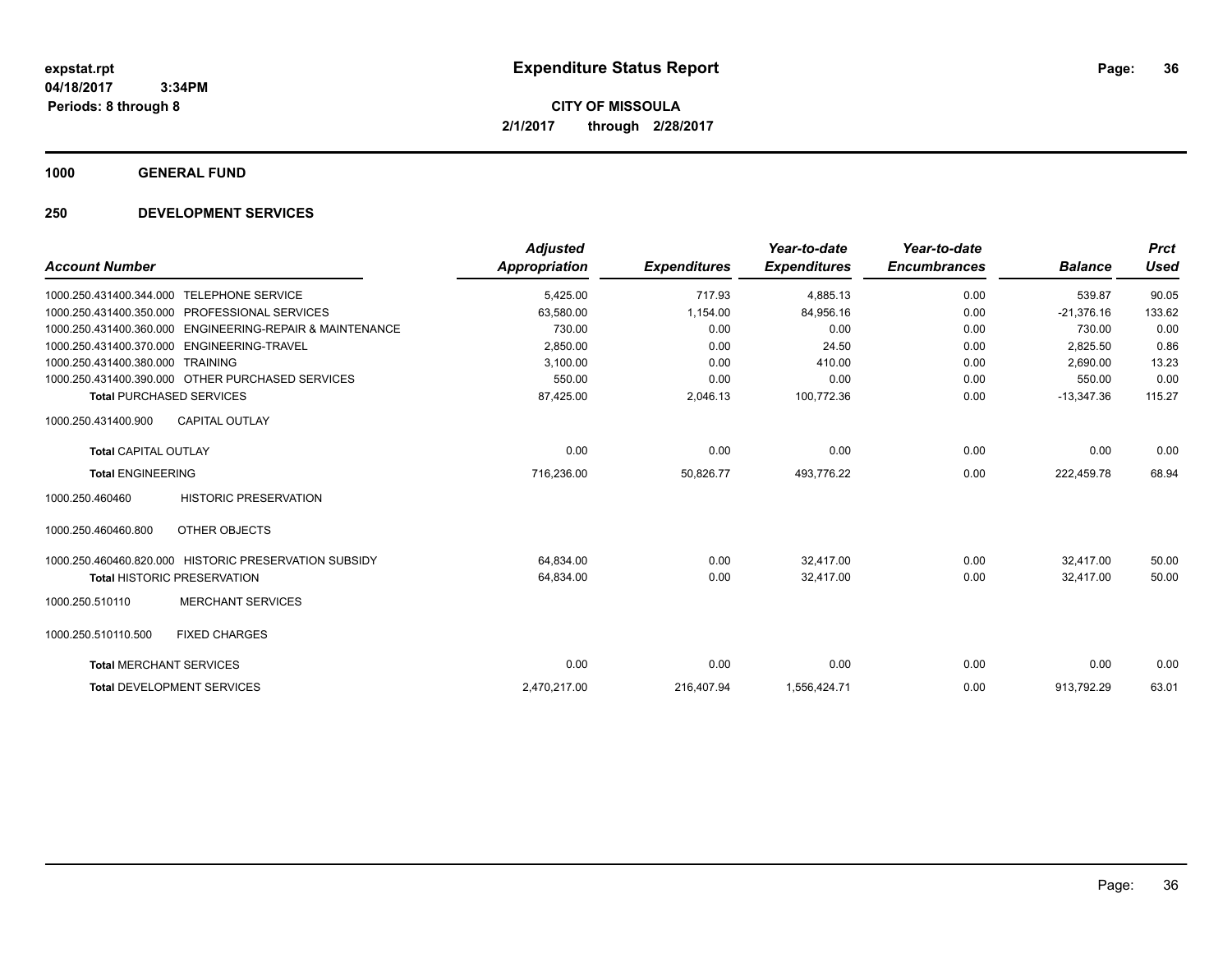**37**

**04/18/2017 3:34PM Periods: 8 through 8**

**CITY OF MISSOULA 2/1/2017 through 2/28/2017**

**1000 GENERAL FUND**

### **255 HOUSING & COMMUNITY DEVELOPMENT**

| <b>Account Number</b>                         |                                                                                                        | <b>Adjusted</b><br><b>Appropriation</b> | <b>Expenditures</b>  | Year-to-date<br><b>Expenditures</b> | Year-to-date<br><b>Encumbrances</b> | <b>Balance</b>                 | <b>Prct</b><br><b>Used</b> |
|-----------------------------------------------|--------------------------------------------------------------------------------------------------------|-----------------------------------------|----------------------|-------------------------------------|-------------------------------------|--------------------------------|----------------------------|
| 1000.255.411850                               | ECONOMIC DEVELOPMENT                                                                                   |                                         |                      |                                     |                                     |                                |                            |
| 1000.255.411850.700                           | <b>GRANTS &amp; CONTRIBUTIONS</b>                                                                      |                                         |                      |                                     |                                     |                                |                            |
|                                               | 1000.255.411850.700.000 ECONOMIC PARTNERSHIP CONTRIBUTION<br>Total ECONOMIC DEVELOPMENT                | 0.00<br>0.00                            | 0.00<br>0.00         | 100,000.00<br>100,000.00            | 0.00<br>0.00                        | $-100,000.00$<br>$-100,000.00$ | 0.00<br>0.00               |
| 1000.255.440191                               | PARTNERSHIP HEALTH                                                                                     |                                         |                      |                                     |                                     |                                |                            |
| 1000.255.440191.700                           | <b>GRANTS &amp; CONTRIBUTIONS</b>                                                                      |                                         |                      |                                     |                                     |                                |                            |
|                                               | <b>Total PARTNERSHIP HEALTH</b>                                                                        | 0.00                                    | 0.00                 | 0.00                                | 0.00                                | 0.00                           | 0.00                       |
| 1000.255.450131                               | <b>GENERAL ASSISTANCE</b>                                                                              |                                         |                      |                                     |                                     |                                |                            |
| 1000.255.450131.700                           | <b>GRANTS &amp; CONTRIBUTIONS</b>                                                                      |                                         |                      |                                     |                                     |                                |                            |
|                                               | 1000.255.450131.700.000 REACHING HOME - 10 YR PLAN END HOMLESS<br><b>Total GENERAL ASSISTANCE</b>      | 0.00<br>0.00                            | 0.00<br>0.00         | 35,000.00<br>35,000.00              | 0.00<br>0.00                        | $-35,000.00$<br>$-35,000.00$   | 0.00<br>0.00               |
| 1000.255.460300                               | OTHER COMMUNITY EVENTS                                                                                 |                                         |                      |                                     |                                     |                                |                            |
| 1000.255.460300.700                           | <b>GRANTS &amp; CONTRIBUTIONS</b>                                                                      |                                         |                      |                                     |                                     |                                |                            |
|                                               | 1000.255.460300.700.000 CULTURAL COUNCIL/GRANTS & CONTRIBUTIONS<br><b>Total OTHER COMMUNITY EVENTS</b> | 0.00<br>0.00                            | 0.00<br>0.00         | 116,000.00<br>116,000.00            | 0.00<br>0.00                        | $-116,000.00$<br>$-116,000.00$ | 0.00<br>0.00               |
| 1000.255.460453                               | <b>BANDS</b>                                                                                           |                                         |                      |                                     |                                     |                                |                            |
| 1000.255.460453.700                           | <b>GRANTS &amp; CONTRIBUTIONS</b>                                                                      |                                         |                      |                                     |                                     |                                |                            |
| 1000.255.460453.700.000<br><b>Total BANDS</b> | <b>INTL CHORAL FESTIVAL</b>                                                                            | 0.00<br>0.00                            | 6,000.00<br>6,000.00 | 12,000.00<br>12,000.00              | 0.00<br>0.00                        | $-12,000.00$<br>$-12,000.00$   | 0.00<br>0.00               |
| 1000.255.470210                               | <b>ADMINISTRATION</b>                                                                                  |                                         |                      |                                     |                                     |                                |                            |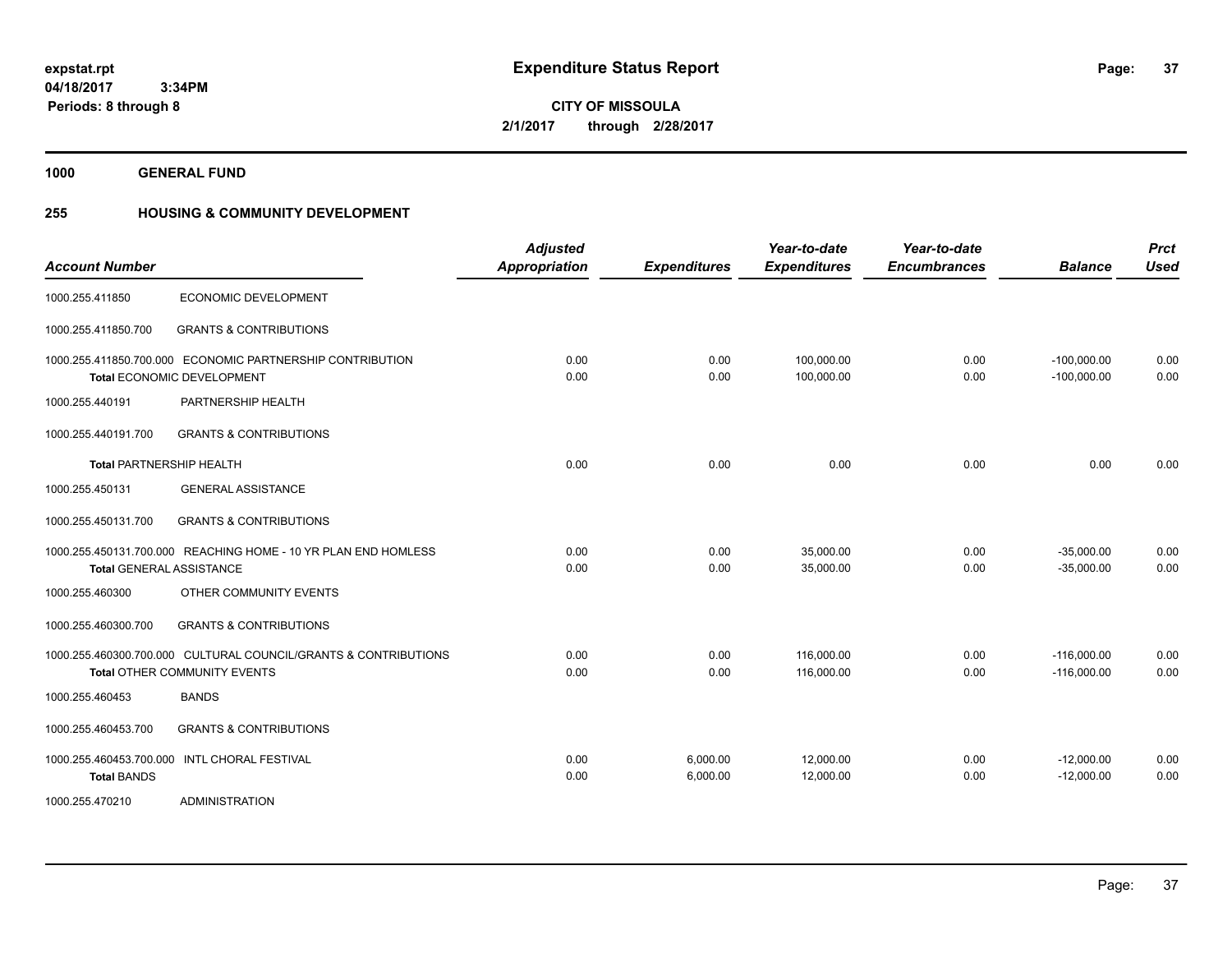**CITY OF MISSOULA 2/1/2017 through 2/28/2017**

**1000 GENERAL FUND**

### **255 HOUSING & COMMUNITY DEVELOPMENT**

|                                                          | <b>Adjusted</b>      |                     | Year-to-date        | Year-to-date        |                | <b>Prct</b> |
|----------------------------------------------------------|----------------------|---------------------|---------------------|---------------------|----------------|-------------|
| <b>Account Number</b>                                    | <b>Appropriation</b> | <b>Expenditures</b> | <b>Expenditures</b> | <b>Encumbrances</b> | <b>Balance</b> | <b>Used</b> |
| PERSONAL SERVICES<br>1000.255.470210.100                 |                      |                     |                     |                     |                |             |
| 1000.255.470210.110.000 SALARIES AND WAGES               | 151,749.00           | 10,074.44           | 57,835.12           | 0.00                | 93,913.88      | 38.11       |
| 1000.255.470210.140.000 EMPLOYER CONTRIBUTIONS           | 56,154.00            | 3,207.70            | 14,863.67           | 0.00                | 41,290.33      | 26.47       |
| 1000.255.470210.141.000 STATE RETIREMENT CONTRIBUTIONS   | 152.00               | 10.07               | 57.83               | 0.00                | 94.17          | 38.05       |
| <b>Total PERSONAL SERVICES</b>                           | 208,055.00           | 13,292.21           | 72,756.62           | 0.00                | 135,298.38     | 34.97       |
| <b>SUPPLIES</b><br>1000.255.470210.200                   |                      |                     |                     |                     |                |             |
| 1000.255.470210.210.000 OFFICE SUPPLIES                  | 3,466.00             | 0.00                | 7.497.65            | 0.00                | $-4,031.65$    | 216.32      |
| 1000.255.470210.220.000 OPERATING SUPPLIES               | 200.00               | 0.00                | 0.00                | 0.00                | 200.00         | 0.00        |
| 1000.255.470210.230.000 REPAIR/MAINTENANCE               | 0.00                 | 0.00                | 225.00              | 0.00                | $-225.00$      | 0.00        |
| <b>Total SUPPLIES</b>                                    | 3,666.00             | 0.00                | 7,722.65            | 0.00                | $-4,056.65$    | 210.66      |
| 1000.255.470210.300<br>PURCHASED SERVICES                |                      |                     |                     |                     |                |             |
| 1000.255.470210.310.000 COMMUNICATIONS                   | 320.00               | 0.00                | 465.78              | 0.00                | $-145.78$      | 145.56      |
| 1000.255.470210.320.000 PRINTING & DUPLICATING           | 4,535.00             | 0.00                | 257.49              | 0.00                | 4,277.51       | 5.68        |
| 1000.255.470210.330.000 PUBLICITY, SUBSCRIPTIONS & DUES  | 1,700.00             | 0.00                | 248.74              | 0.00                | 1,451.26       | 14.63       |
| 1000.255.470210.344.000 TELEPHONE SERVICE                | 2,150.00             | 0.00                | 345.74              | 0.00                | 1,804.26       | 16.08       |
| 1000.255.470210.350.000 PROFESSIONAL SERVICES            | 110,652.00           | 0.00                | 1.292.16            | 0.00                | 109,359.84     | 1.17        |
| 1000.255.470210.360.000 REPAIR & MAINTENANCE             | 2,350.00             | 0.00                | 0.00                | 0.00                | 2,350.00       | 0.00        |
| 1000.255.470210.370.000 TRAVEL                           | 8.077.00             | 421.60              | 2,740.35            | 0.00                | 5,336.65       | 33.93       |
| 1000.255.470210.380.000 TRAINING                         | 1,250.00             | 1,237.50            | 1,862.50            | 0.00                | $-612.50$      | 149.00      |
| 1000.255.470210.390.000 OTHER PURCHASED SERVICES         | 2,822.00             | 1,000.00            | 2,035.20            | 0.00                | 786.80         | 72.12       |
| <b>Total PURCHASED SERVICES</b>                          | 133,856.00           | 2,659.10            | 9,247.96            | 0.00                | 124,608.04     | 6.91        |
| 1000.255.470210.500<br><b>FIXED CHARGES</b>              |                      |                     |                     |                     |                |             |
| 1000.255.470210.500.000 FIXED CHARGES                    | 13,500.00            | 1,060.21            | 8,710.54            | 0.00                | 4,789.46       | 64.52       |
| <b>Total FIXED CHARGES</b>                               | 13,500.00            | 1,060.21            | 8,710.54            | 0.00                | 4,789.46       | 64.52       |
| <b>GRANTS &amp; CONTRIBUTIONS</b><br>1000.255.470210.700 |                      |                     |                     |                     |                |             |
| 1000.255.470210.700.000 GRANTS & CONTRIBUTIONS           | 305,532.00           | 1,200.00            | 2,900.00            | 0.00                | 302,632.00     | 0.95        |
| <b>Total GRANTS &amp; CONTRIBUTIONS</b>                  | 305,532.00           | 1.200.00            | 2.900.00            | 0.00                | 302.632.00     | 0.95        |
|                                                          |                      |                     |                     |                     |                |             |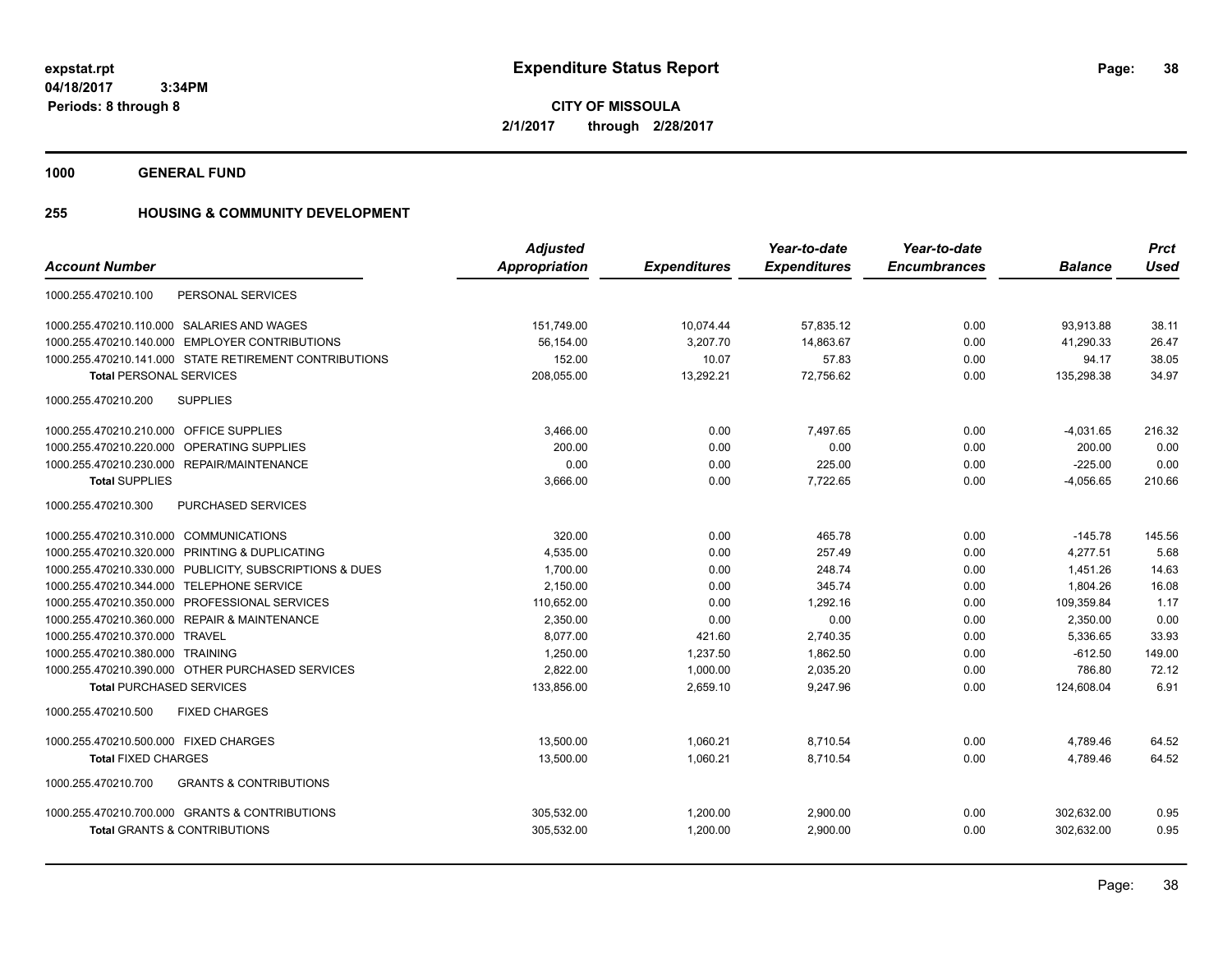# **CITY OF MISSOULA 2/1/2017 through 2/28/2017**

**1000 GENERAL FUND**

## **255 HOUSING & COMMUNITY DEVELOPMENT**

| <b>Account Number</b>                                                        | <b>Adjusted</b><br>Appropriation | <b>Expenditures</b> | Year-to-date<br><b>Expenditures</b> | Year-to-date<br><b>Encumbrances</b> | <b>Balance</b>       | <b>Prct</b><br>Used |
|------------------------------------------------------------------------------|----------------------------------|---------------------|-------------------------------------|-------------------------------------|----------------------|---------------------|
| 1000.255.470210.900<br>CAPITAL OUTLAY                                        |                                  |                     |                                     |                                     |                      |                     |
| 1000.255.470210.940.000 MACHINERY & EQUIPMENT<br><b>Total CAPITAL OUTLAY</b> | 8.500.00<br>8,500.00             | 0.00<br>0.00        | 0.00<br>0.00                        | 0.00<br>0.00                        | 8.500.00<br>8,500.00 | 0.00<br>0.00        |
| <b>Total ADMINISTRATION</b>                                                  | 673,109.00                       | 18.211.52           | 101,337.77                          | 0.00                                | 571.771.23           | 15.06               |
| <b>Total HOUSING &amp; COMMUNITY DEVELOPMENT</b>                             | 673,109.00                       | 24.211.52           | 364,337.77                          | 0.00                                | 308.771.23           | 54.13               |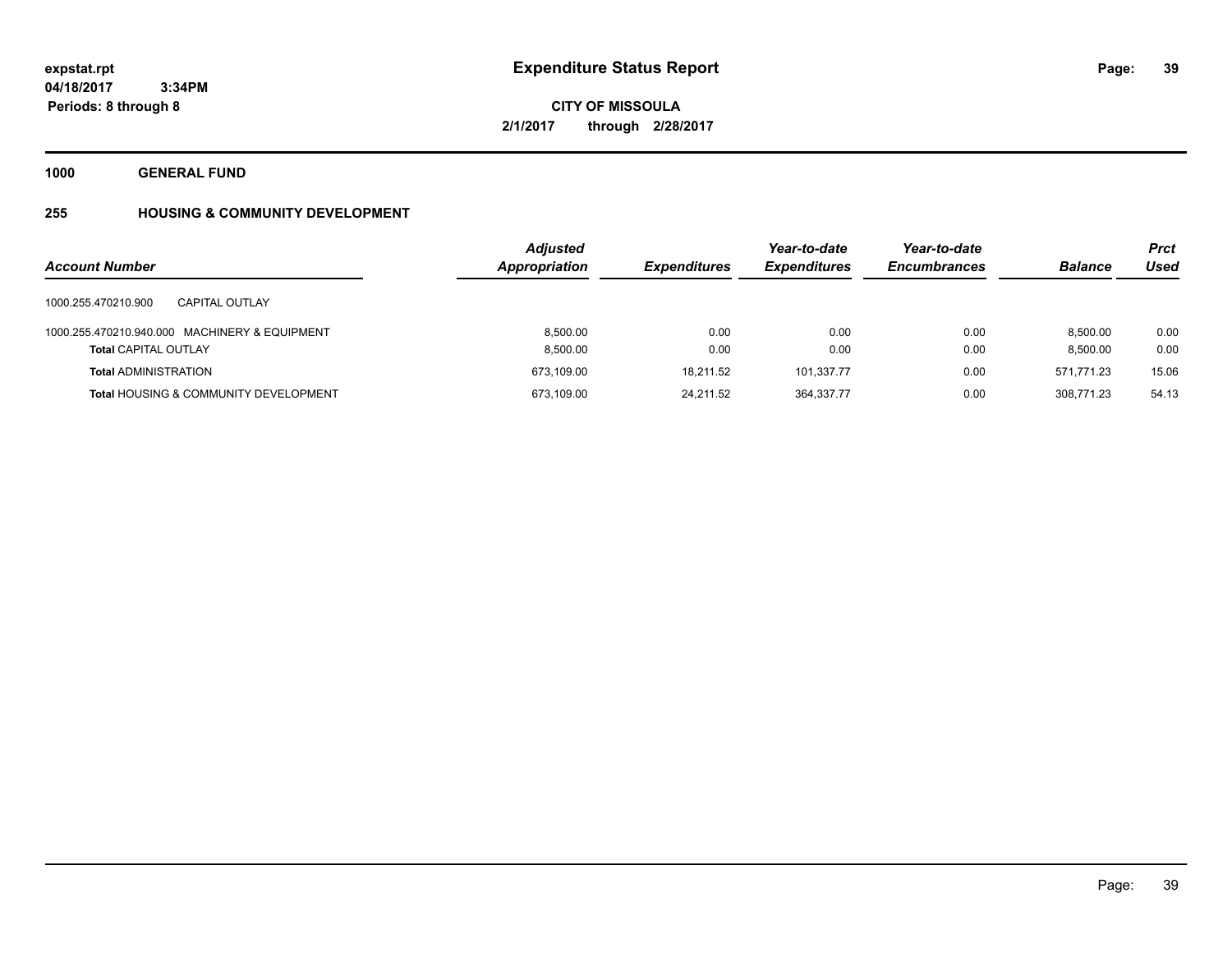**CITY OF MISSOULA 2/1/2017 through 2/28/2017**

**1000 GENERAL FUND**

**270 CITY ATTORNEY**

| <b>Account Number</b>          |                                                                                                                                                        | <b>Adjusted</b><br><b>Appropriation</b> | <b>Expenditures</b>   | Year-to-date<br><b>Expenditures</b> | Year-to-date<br><b>Encumbrances</b> | <b>Balance</b>                       | <b>Prct</b><br><b>Used</b> |
|--------------------------------|--------------------------------------------------------------------------------------------------------------------------------------------------------|-----------------------------------------|-----------------------|-------------------------------------|-------------------------------------|--------------------------------------|----------------------------|
| 1000.270.410360                | ALTERNATIVE DISPUTE RESOLUTION                                                                                                                         |                                         |                       |                                     |                                     |                                      |                            |
| 1000.270.410360.700            | <b>GRANTS &amp; CONTRIBUTIONS</b>                                                                                                                      |                                         |                       |                                     |                                     |                                      |                            |
|                                | 1000.270.410360.700.000 ALTERNATIVE DISPUTE RESOLUTION<br><b>Total ALTERNATIVE DISPUTE RESOLUTION</b>                                                  | 7,200.00<br>7,200.00                    | 0.00<br>0.00          | 0.00<br>0.00                        | 0.00<br>0.00                        | 7,200.00<br>7,200.00                 | 0.00<br>0.00               |
| 1000.270.410371                | SEXUAL ASSUALT PREVENTION CAMPAIGN                                                                                                                     |                                         |                       |                                     |                                     |                                      |                            |
| 1000.270.410371.700            | <b>GRANTS &amp; CONTRIBUTIONS</b>                                                                                                                      |                                         |                       |                                     |                                     |                                      |                            |
|                                | 1000.270.410371.700.000 SEXUAL ASSUAL PREVENTION CAMPAIGN<br>Total SEXUAL ASSUALT PREVENTION CAMPAIGN                                                  | 160.618.00<br>160.618.00                | 0.00<br>0.00          | 80,309.00<br>80.309.00              | 0.00<br>0.00                        | 80.309.00<br>80.309.00               | 50.00<br>50.00             |
| 1000.270.411115                | <b>VICTIM SERVICES</b>                                                                                                                                 |                                         |                       |                                     |                                     |                                      |                            |
| 1000.270.411115.100            | PERSONAL SERVICES                                                                                                                                      |                                         |                       |                                     |                                     |                                      |                            |
|                                | 1000.270.411115.110.000 SALARIES AND WAGES<br>1000.270.411115.140.000 EMPLOYER CONTRIBUTIONS<br>1000.270.411115.141.000 STATE RETIREMENT CONTRIBUTIONS | 17,911.00<br>5,837.00<br>0.00           | 0.00<br>0.00<br>74.21 | 0.00<br>0.00<br>1,500.59            | 0.00<br>0.00<br>0.00                | 17,911.00<br>5,837.00<br>$-1,500.59$ | 0.00<br>0.00<br>0.00       |
| <b>Total PERSONAL SERVICES</b> |                                                                                                                                                        | 23,748.00                               | 74.21                 | 1.500.59                            | 0.00                                | 22,247.41                            | 6.32                       |
| 1000.270.411115.300            | PURCHASED SERVICES                                                                                                                                     |                                         |                       |                                     |                                     |                                      |                            |
|                                | <b>Total PURCHASED SERVICES</b>                                                                                                                        | 0.00                                    | 0.00                  | 0.00                                | 0.00                                | 0.00                                 | 0.00                       |
| 1000.270.411115.900            | <b>CAPITAL OUTLAY</b>                                                                                                                                  |                                         |                       |                                     |                                     |                                      |                            |
| <b>Total CAPITAL OUTLAY</b>    |                                                                                                                                                        | 0.00                                    | 0.00                  | 0.00                                | 0.00                                | 0.00                                 | 0.00                       |
| <b>Total VICTIM SERVICES</b>   |                                                                                                                                                        | 23,748.00                               | 74.21                 | 1,500.59                            | 0.00                                | 22,247.41                            | 6.32                       |
| 1000.270.411120                | ADMINISTRATION & CIVIL LAW                                                                                                                             |                                         |                       |                                     |                                     |                                      |                            |

1000.270.411120.100 PERSONAL SERVICES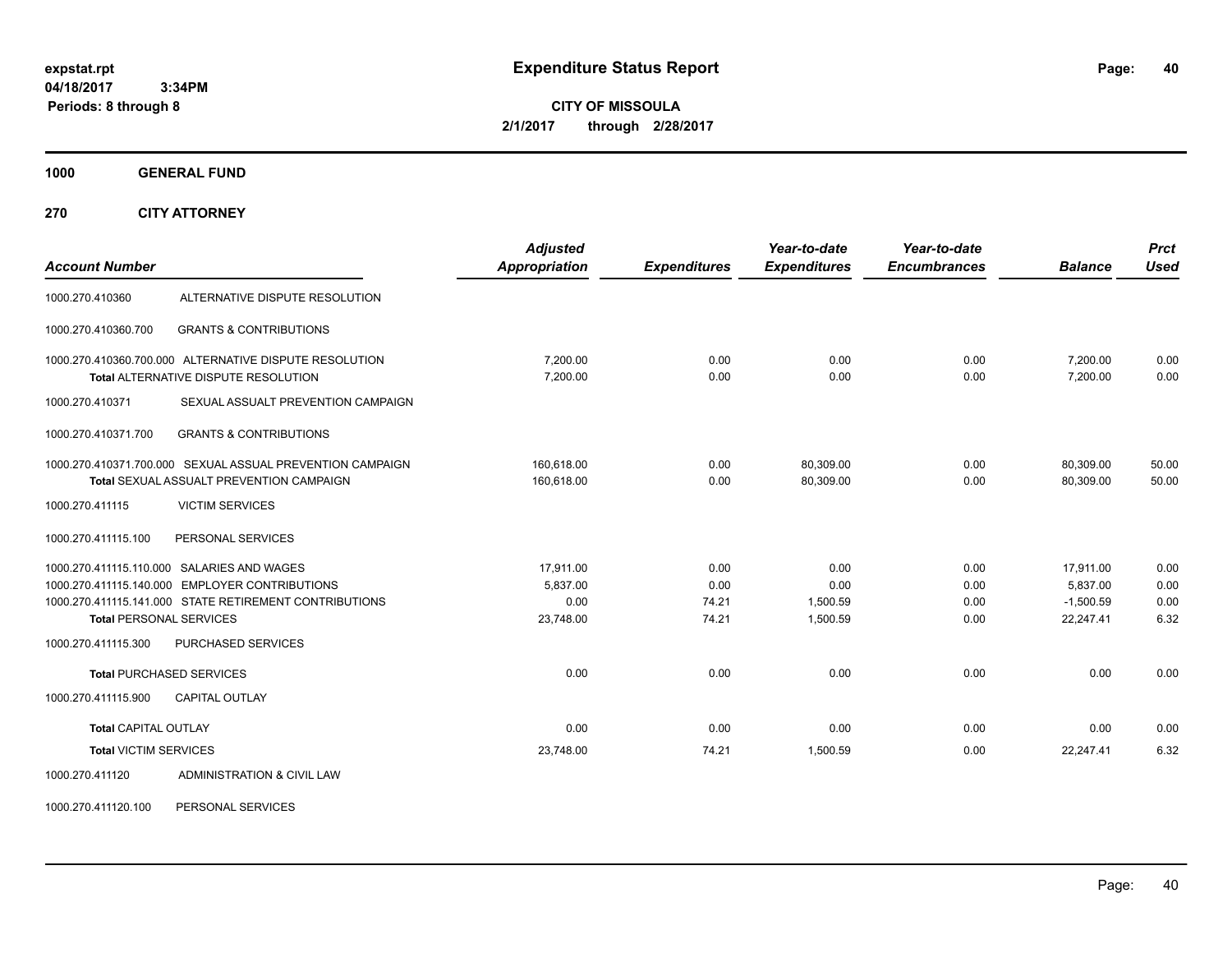**CITY OF MISSOULA 2/1/2017 through 2/28/2017**

**1000 GENERAL FUND**

**270 CITY ATTORNEY**

| <b>Account Number</b>                                   | <b>Adjusted</b><br><b>Appropriation</b> | <b>Expenditures</b> | Year-to-date<br><b>Expenditures</b> | Year-to-date<br><b>Encumbrances</b> | <b>Balance</b> | <b>Prct</b><br><b>Used</b> |
|---------------------------------------------------------|-----------------------------------------|---------------------|-------------------------------------|-------------------------------------|----------------|----------------------------|
| 1000.270.411120.110.000 SALARIES AND WAGES              | 341,611.00                              | 39,217.40           | 325,909.70                          | 0.00                                | 15,701.30      | 95.40                      |
| 1000.270.411120.120.000 OVERTIME/TERMINATION            | 5,000.00                                | 616.15              | 4,062.64                            | 0.00                                | 937.36         | 81.25                      |
| 1000.270.411120.140.000 EMPLOYER CONTRIBUTIONS          | 101,401.00                              | 12,287.34           | 104,252.54                          | 0.00                                | $-2,851.54$    | 102.81                     |
| <b>Total PERSONAL SERVICES</b>                          | 448,012.00                              | 52.120.89           | 434.224.88                          | 0.00                                | 13.787.12      | 96.92                      |
| 1000.270.411120.200<br><b>SUPPLIES</b>                  |                                         |                     |                                     |                                     |                |                            |
| 1000.270.411120.210.000 OFFICE SUPPLIES                 | 2,959.00                                | 113.91              | 1,761.20                            | 0.00                                | 1,197.80       | 59.52                      |
| 1000.270.411120.220.000 OPERATING SUPPLIES              | 550.00                                  | 0.00                | 400.00                              | 0.00                                | 150.00         | 72.73                      |
| 1000.270.411120.231.000 GASOLINE                        | 163.00                                  | 0.00                | 56.84                               | 0.00                                | 106.16         | 34.87                      |
| <b>Total SUPPLIES</b>                                   | 3,672.00                                | 113.91              | 2,218.04                            | 0.00                                | 1,453.96       | 60.40                      |
| 1000.270.411120.300<br><b>PURCHASED SERVICES</b>        |                                         |                     |                                     |                                     |                |                            |
| 1000.270.411120.310.000 COMMUNICATIONS                  | 500.00                                  | 0.00                | 6.93                                | 0.00                                | 493.07         | 1.39                       |
| 1000.270.411120.320.000 PRINTING & DUPLICATING          | 275.00                                  | 0.00                | 300.30                              | 0.00                                | $-25.30$       | 109.20                     |
| 1000.270.411120.330.000 PUBLICITY, SUBSCRIPTIONS & DUES | 7,605.00                                | 12.00               | 3,730.00                            | 0.00                                | 3,875.00       | 49.05                      |
| 1000.270.411120.344.000 TELEPHONE SERVICE               | 132.00                                  | 0.00                | 88.79                               | 0.00                                | 43.21          | 67.27                      |
| 1000.270.411120.350.000 PROFESSIONAL SERVICES           | 900.00                                  | 0.00                | 64.85                               | 0.00                                | 835.15         | 7.21                       |
| 1000.270.411120.360.000 REPAIR & MAINTENANCE            | 1,258.00                                | 81.70               | 405.04                              | 0.00                                | 852.96         | 32.20                      |
| 1000.270.411120.370.000 TRAVEL                          | 2,200.00                                | 0.00                | 0.00                                | 0.00                                | 2,200.00       | 0.00                       |
| 1000.270.411120.380.000 TRAINING                        | 3,511.00                                | 1,347.00            | 2,944.00                            | 0.00                                | 567.00         | 83.85                      |
| <b>Total PURCHASED SERVICES</b>                         | 16,381.00                               | 1,440.70            | 7,539.91                            | 0.00                                | 8,841.09       | 46.03                      |
| 1000.270.411120.800<br><b>OTHER OBJECTS</b>             |                                         |                     |                                     |                                     |                |                            |
| <b>Total OTHER OBJECTS</b>                              | 0.00                                    | 0.00                | 0.00                                | 0.00                                | 0.00           | 0.00                       |
| 1000.270.411120.900<br><b>CAPITAL OUTLAY</b>            |                                         |                     |                                     |                                     |                |                            |
| <b>Total CAPITAL OUTLAY</b>                             | 0.00                                    | 0.00                | 0.00                                | 0.00                                | 0.00           | 0.00                       |
| Total ADMINISTRATION & CIVIL LAW                        | 468,065.00                              | 53,675.50           | 443,982.83                          | 0.00                                | 24,082.17      | 94.85                      |
| 1000.270.411125<br><b>CRIMINAL LAW</b>                  |                                         |                     |                                     |                                     |                |                            |

1000.270.411125.100 PERSONAL SERVICES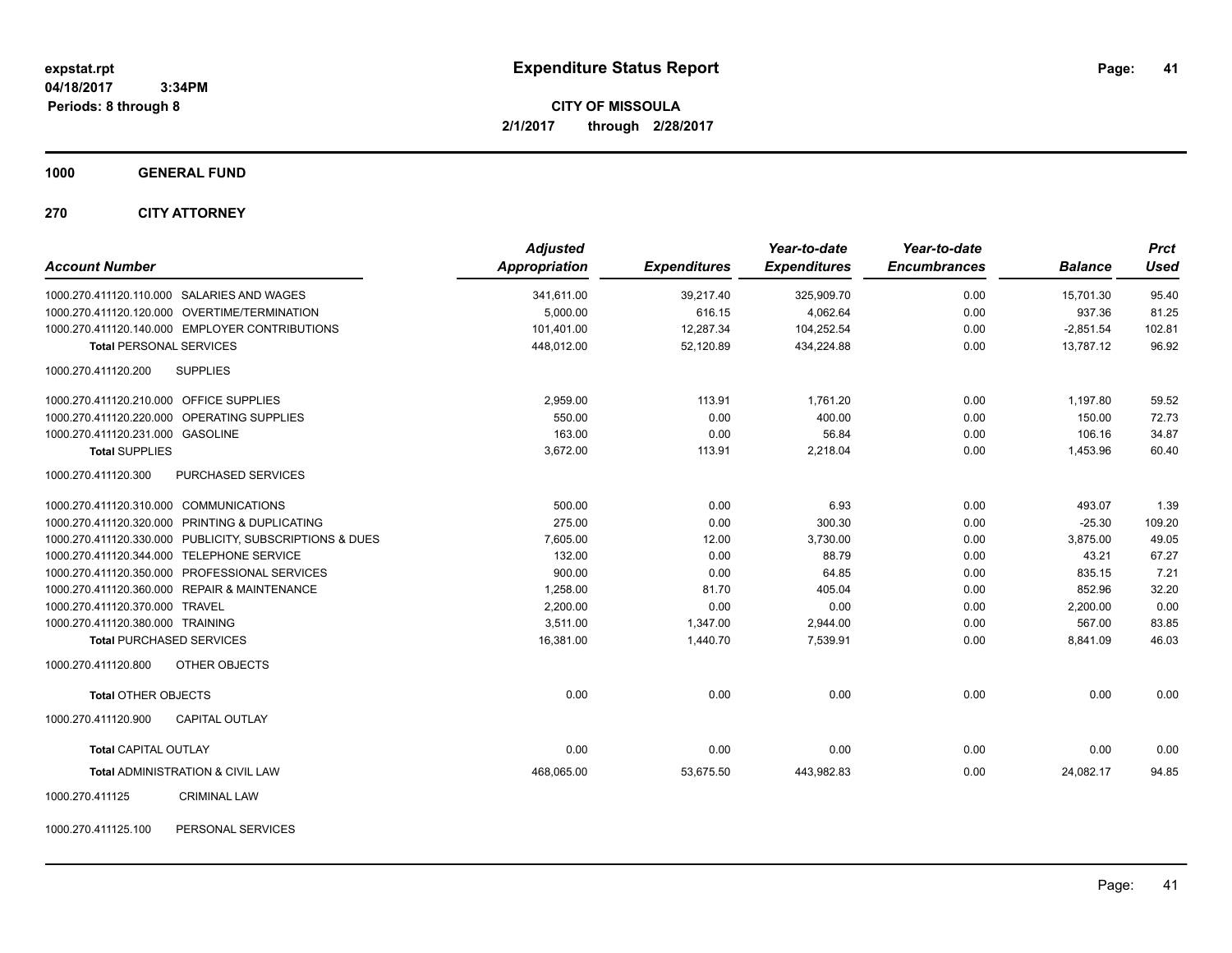**CITY OF MISSOULA 2/1/2017 through 2/28/2017**

**1000 GENERAL FUND**

**270 CITY ATTORNEY**

| <b>Account Number</b>                                      | <b>Adjusted</b><br><b>Appropriation</b> | <b>Expenditures</b> | Year-to-date<br><b>Expenditures</b> | Year-to-date<br><b>Encumbrances</b> | <b>Balance</b> | <b>Prct</b><br><b>Used</b> |
|------------------------------------------------------------|-----------------------------------------|---------------------|-------------------------------------|-------------------------------------|----------------|----------------------------|
| 1000.270.411125.110.000 SALARIES AND WAGES                 | 607,744.00                              | 34,989.10           | 280,313.37                          | 0.00                                | 327,430.63     | 46.12                      |
| 1000.270.411125.120.000 OVERTIME/TERMINATION               | 0.00                                    | 68.46               | 843.57                              | 0.00                                | $-843.57$      | 0.00                       |
| 1000.270.411125.140.000 EMPLOYER CONTRIBUTIONS             | 211,044.00                              | 13,192.33           | 106,693.30                          | 0.00                                | 104,350.70     | 50.56                      |
| <b>Total PERSONAL SERVICES</b>                             | 818.788.00                              | 48.249.89           | 387,850.24                          | 0.00                                | 430,937.76     | 47.37                      |
| 1000.270.411125.200<br><b>SUPPLIES</b>                     |                                         |                     |                                     |                                     |                |                            |
| 1000.270.411125.210.000 OFFICE SUPPLIES                    | 3,159.00                                | 319.64              | 2,067.97                            | 0.00                                | 1,091.03       | 65.46                      |
| 1000.270.411125.220.000 OPERATING SUPPLIES                 | 700.00                                  | 0.00                | 673.68                              | 0.00                                | 26.32          | 96.24                      |
| 1000.270.411125.231.000 GASOLINE                           | 100.00                                  | 0.00                | 0.00                                | 0.00                                | 100.00         | 0.00                       |
| <b>Total SUPPLIES</b>                                      | 3,959.00                                | 319.64              | 2,741.65                            | 0.00                                | 1,217.35       | 69.25                      |
| 1000.270.411125.300<br><b>PURCHASED SERVICES</b>           |                                         |                     |                                     |                                     |                |                            |
| 1000.270.411125.310.000 COMMUNICATIONS                     | 850.00                                  | 113.04              | 827.02                              | 0.00                                | 22.98          | 97.30                      |
| 1000.270.411125.320.000 PRINTING & DUPLICATING             | 275.00                                  | 0.00                | 0.00                                | 0.00                                | 275.00         | 0.00                       |
| 1000.270.411125.330.000 PUBLICITY, SUBSCRIPTIONS & DUES    | 5,395.00                                | 0.00                | 243.92                              | 0.00                                | 5,151.08       | 4.52                       |
| 1000.270.411125.344.000<br><b>TELEPHONE SERVICE</b>        | 132.00                                  | 0.00                | 0.00                                | 0.00                                | 132.00         | 0.00                       |
| 1000.270.411125.350.000 PROFESSIONAL SERVICES              | 2,350.00                                | 5.00                | 438.97                              | 0.00                                | 1.911.03       | 18.68                      |
| 1000.270.411125.360.000<br><b>REPAIR &amp; MAINTENANCE</b> | 18,189.00                               | 0.00                | 17,977.00                           | 0.00                                | 212.00         | 98.83                      |
| 1000.270.411125.370.000<br><b>TRAVEL</b>                   | 3,800.00                                | 0.00                | 440.50                              | 0.00                                | 3,359.50       | 11.59                      |
| 1000.270.411125.380.000 TRAINING                           | 5,489.00                                | 0.00                | 873.00                              | 0.00                                | 4,616.00       | 15.90                      |
| <b>Total PURCHASED SERVICES</b>                            | 36,480.00                               | 118.04              | 20,800.41                           | 0.00                                | 15,679.59      | 57.02                      |
| 1000.270.411125.500<br><b>FIXED CHARGES</b>                |                                         |                     |                                     |                                     |                |                            |
| <b>Total FIXED CHARGES</b>                                 | 0.00                                    | 0.00                | 0.00                                | 0.00                                | 0.00           | 0.00                       |
| 1000.270.411125.900<br><b>CAPITAL OUTLAY</b>               |                                         |                     |                                     |                                     |                |                            |
| <b>Total CAPITAL OUTLAY</b>                                | 0.00                                    | 0.00                | 0.00                                | 0.00                                | 0.00           | 0.00                       |
| <b>Total CRIMINAL LAW</b>                                  | 859,227.00                              | 48,687.57           | 411,392.30                          | 0.00                                | 447,834.70     | 47.88                      |
| <b>Total CITY ATTORNEY</b>                                 | 1,518,858.00                            | 102,437.28          | 937,184.72                          | 0.00                                | 581,673.28     | 61.70                      |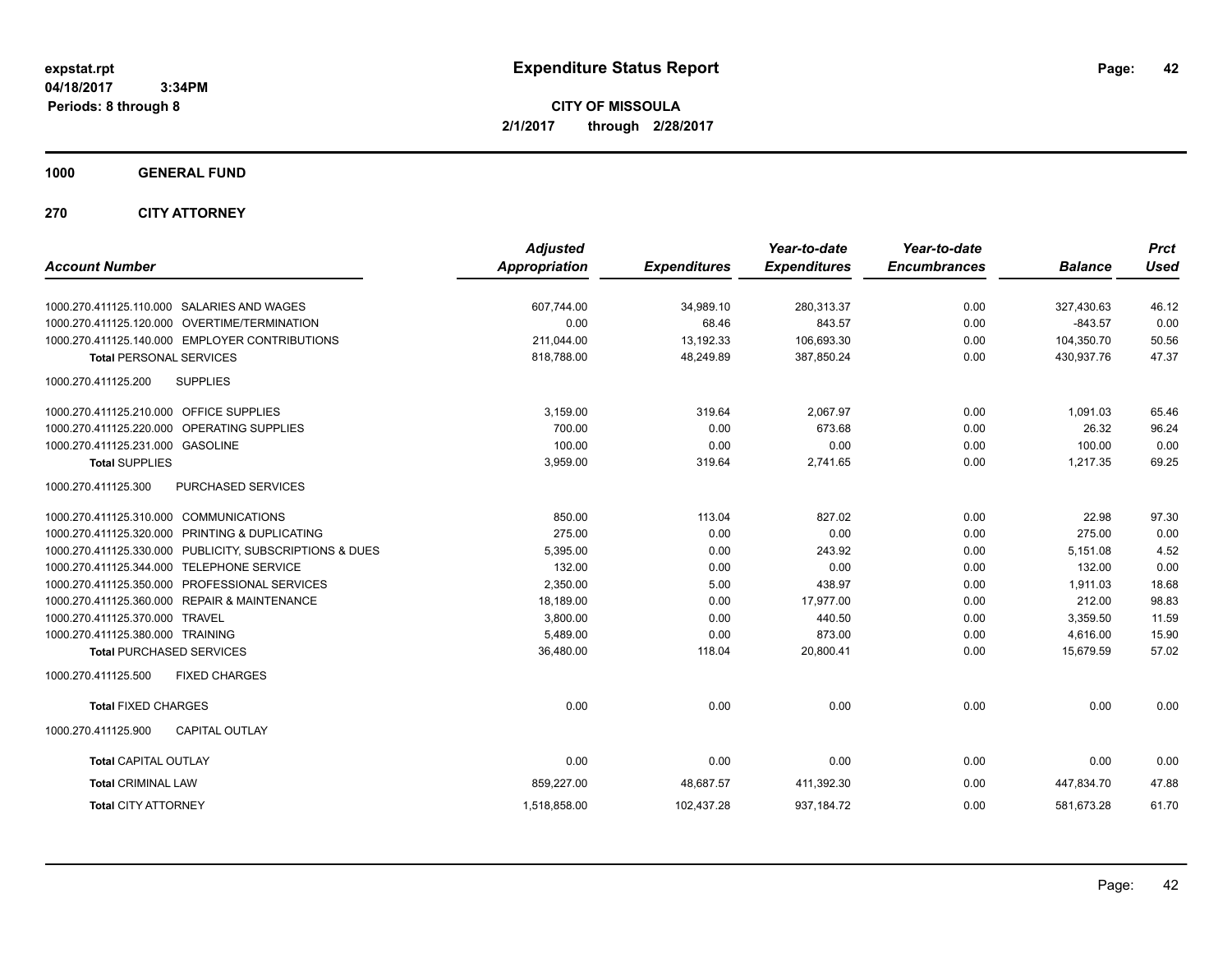**CITY OF MISSOULA 2/1/2017 through 2/28/2017**

**1000 GENERAL FUND**

| <b>Account Number</b>                   |                                                         | <b>Adjusted</b><br>Appropriation | <b>Expenditures</b> | Year-to-date<br><b>Expenditures</b> | Year-to-date<br><b>Encumbrances</b> | <b>Balance</b> | <b>Prct</b><br><b>Used</b> |
|-----------------------------------------|---------------------------------------------------------|----------------------------------|---------------------|-------------------------------------|-------------------------------------|----------------|----------------------------|
|                                         |                                                         |                                  |                     |                                     |                                     |                |                            |
| 1000.280.430100                         | PUBLIC WORKS ADMINISTRATION                             |                                  |                     |                                     |                                     |                |                            |
| 1000.280.430100.100                     | PERSONAL SERVICES                                       |                                  |                     |                                     |                                     |                |                            |
|                                         | 1000.280.430100.110.000 SALARIES AND WAGES              | 116,829.00                       | 11,670.87           | 96,305.46                           | 0.00                                | 20,523.54      | 82.43                      |
| 1000.280.430100.120.000                 | OVERTIME/TERMINATION                                    | 477.00                           | 0.00                | 0.00                                | 0.00                                | 477.00         | 0.00                       |
|                                         | 1000.280.430100.140.000 EMPLOYER CONTRIBUTIONS          | 33,262.00                        | 3,051.91            | 25,730.69                           | 0.00                                | 7.531.31       | 77.36                      |
|                                         | 1000.280.430100.141.000 STATE RETIREMENT CONTRIBUTIONS  | 0.00                             | 39.12               | 355.29                              | 0.00                                | $-355.29$      | 0.00                       |
| <b>Total PERSONAL SERVICES</b>          |                                                         | 150,568.00                       | 14,761.90           | 122,391.44                          | 0.00                                | 28,176.56      | 81.29                      |
| 1000.280.430100.200                     | <b>SUPPLIES</b>                                         |                                  |                     |                                     |                                     |                |                            |
| 1000.280.430100.210.000 OFFICE SUPPLIES |                                                         | 450.00                           | 24.98               | 469.60                              | 0.00                                | $-19.60$       | 104.36                     |
|                                         | 1000.280.430100.230.000 REPAIR/MAINTENANCE              | 50.00                            | 0.00                | 0.00                                | 0.00                                | 50.00          | 0.00                       |
| 1000.280.430100.231.000 GASOLINE        |                                                         | 249.00                           | 0.00                | 0.00                                | 0.00                                | 249.00         | 0.00                       |
| <b>Total SUPPLIES</b>                   |                                                         | 749.00                           | 24.98               | 469.60                              | 0.00                                | 279.40         | 62.70                      |
| 1000.280.430100.300                     | PURCHASED SERVICES                                      |                                  |                     |                                     |                                     |                |                            |
| 1000.280.430100.310.000                 | <b>COMMUNICATIONS</b>                                   | 300.00                           | 0.00                | 30.94                               | 0.00                                | 269.06         | 10.31                      |
| 1000.280.430100.310.351                 | COMMUNICATIONS~POSTAGE                                  | 0.00                             | 1.98                | 43.58                               | 0.00                                | $-43.58$       | 0.00                       |
| 1000.280.430100.320.000                 | PRINTING & DUPLICATING                                  | 200.00                           | 0.00                | 0.00                                | 0.00                                | 200.00         | 0.00                       |
|                                         | 1000.280.430100.330.000 PUBLICITY, SUBSCRIPTIONS & DUES | 920.00                           | 0.00                | 198.00                              | 0.00                                | 722.00         | 21.52                      |
| 1000.280.430100.344.000                 | <b>TELEPHONE SERVICE</b>                                | 733.00                           | 92.67               | 806.13                              | 0.00                                | $-73.13$       | 109.98                     |
| 1000.280.430100.344.391                 | <b>TELEPHONE SERVICE</b>                                | 0.00                             | 0.00                | 39.76                               | 0.00                                | $-39.76$       | 0.00                       |
|                                         | 1000.280.430100.360.000 REPAIR & MAINTENANCE            | 100.00                           | 0.00                | 0.00                                | 0.00                                | 100.00         | 0.00                       |
| 1000.280.430100.370.000 TRAVEL          |                                                         | 700.00                           | 0.00                | 140.40                              | 0.00                                | 559.60         | 20.06                      |
| 1000.280.430100.380.000 TRAINING        |                                                         | 800.00                           | 0.00                | 150.00                              | 0.00                                | 650.00         | 18.75                      |
| <b>Total PURCHASED SERVICES</b>         |                                                         | 3,753.00                         | 94.65               | 1,408.81                            | 0.00                                | 2,344.19       | 37.54                      |
| 1000.280.430100.500                     | <b>FIXED CHARGES</b>                                    |                                  |                     |                                     |                                     |                |                            |
| <b>Total FIXED CHARGES</b>              |                                                         | 0.00                             | 0.00                | 0.00                                | 0.00                                | 0.00           | 0.00                       |
| 1000.280.430100.800                     | OTHER OBJECTS                                           |                                  |                     |                                     |                                     |                |                            |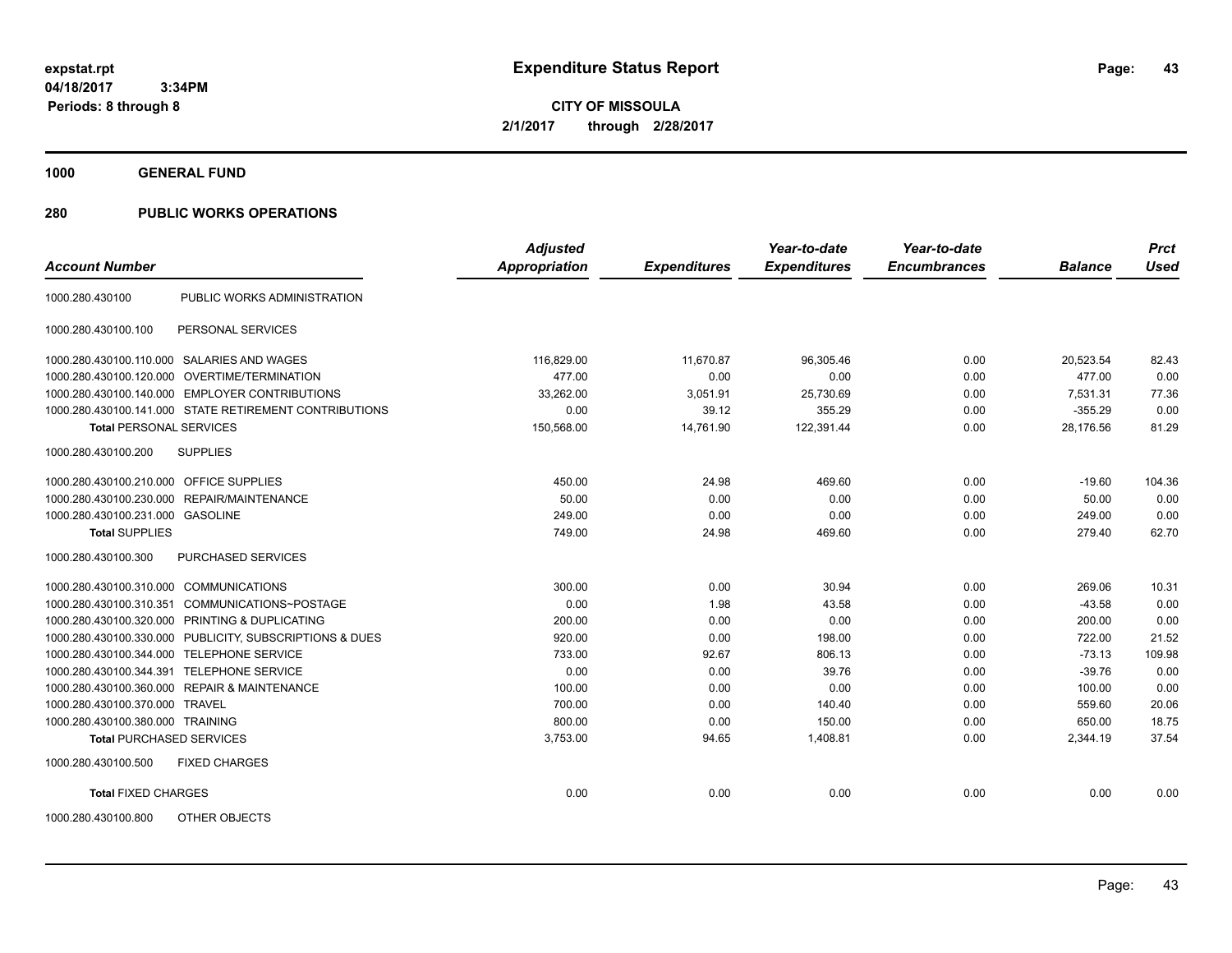**CITY OF MISSOULA 2/1/2017 through 2/28/2017**

**1000 GENERAL FUND**

| <b>Account Number</b>                             | <b>Adjusted</b><br>Appropriation | <b>Expenditures</b> | Year-to-date<br><b>Expenditures</b> | Year-to-date<br><b>Encumbrances</b> | <b>Balance</b> | <b>Prct</b><br><b>Used</b> |
|---------------------------------------------------|----------------------------------|---------------------|-------------------------------------|-------------------------------------|----------------|----------------------------|
| <b>Total OTHER OBJECTS</b>                        | 0.00                             | 0.00                | 0.00                                | 0.00                                | 0.00           | 0.00                       |
| <b>Total PUBLIC WORKS ADMINISTRATION</b>          | 155,070.00                       | 14,881.53           | 124,269.85                          | 0.00                                | 30,800.15      | 80.14                      |
| 1000.280.430250<br>REIMBURSABLE SERVICES          |                                  |                     |                                     |                                     |                |                            |
| <b>SUPPLIES</b><br>1000.280.430250.200            |                                  |                     |                                     |                                     |                |                            |
| 1000.280.430250.230.000 REPAIR/MAINTENANCE        | 10.000.00                        | 0.00                | 0.00                                | 0.00                                | 10,000.00      | 0.00                       |
| <b>Total SUPPLIES</b>                             | 10,000.00                        | 0.00                | 0.00                                | 0.00                                | 10,000.00      | 0.00                       |
| 1000.280.430250.300<br>PURCHASED SERVICES         |                                  |                     |                                     |                                     |                |                            |
| 1000.280.430250.360.000 REPAIR & MAINTENANCE      | 10,000.00                        | 0.00                | 0.00                                | 0.00                                | 10,000.00      | 0.00                       |
| 1000.280.430250.360.300 REPAIR & MAINTENANCE      | 0.00                             | 0.00                | 14,765.00                           | 0.00                                | $-14,765.00$   | 0.00                       |
| <b>Total PURCHASED SERVICES</b>                   | 10,000.00                        | 0.00                | 14,765.00                           | 0.00                                | $-4,765.00$    | 147.65                     |
| <b>Total REIMBURSABLE SERVICES</b>                | 20,000.00                        | 0.00                | 14,765.00                           | 0.00                                | 5,235.00       | 73.83                      |
| <b>STREET LIGHTING</b><br>1000.280.430263         |                                  |                     |                                     |                                     |                |                            |
| 1000.280.430263.100<br>PERSONAL SERVICES          |                                  |                     |                                     |                                     |                |                            |
| 1000.280.430263.110.000 SALARIES AND WAGES        | 3,833.00                         | 253.34              | 2,099.84                            | 0.00                                | 1,733.16       | 54.78                      |
| 1000.280.430263.120.000 OVERTIME/TERMINATION      | 624.00                           | 0.00                | 2.47                                | 0.00                                | 621.53         | 0.40                       |
| 1000.280.430263.130.000 OTHER                     | 256.00                           | 0.00                | 0.00                                | 0.00                                | 256.00         | 0.00                       |
| 1000.280.430263.140.000 EMPLOYER CONTRIBUTIONS    | 2,090.00                         | 100.58              | 863.17                              | 0.00                                | 1,226.83       | 41.30                      |
| <b>Total PERSONAL SERVICES</b>                    | 6,803.00                         | 353.92              | 2,965.48                            | 0.00                                | 3,837.52       | 43.59                      |
| 1000.280.430263.300<br>PURCHASED SERVICES         |                                  |                     |                                     |                                     |                |                            |
| 1000.280.430263.341.000 ELECTRICITY & NATURAL GAS | 123,400.00                       | 10,953.15           | 76,020.88                           | 0.00                                | 47,379.12      | 61.61                      |
| <b>Total PURCHASED SERVICES</b>                   | 123,400.00                       | 10,953.15           | 76,020.88                           | 0.00                                | 47,379.12      | 61.61                      |
| <b>Total STREET LIGHTING</b>                      | 130,203.00                       | 11,307.07           | 78,986.36                           | 0.00                                | 51,216.64      | 60.66                      |
| 1000.280.430264<br>TRAFFIC SIGNAL MAINTENANCE     |                                  |                     |                                     |                                     |                |                            |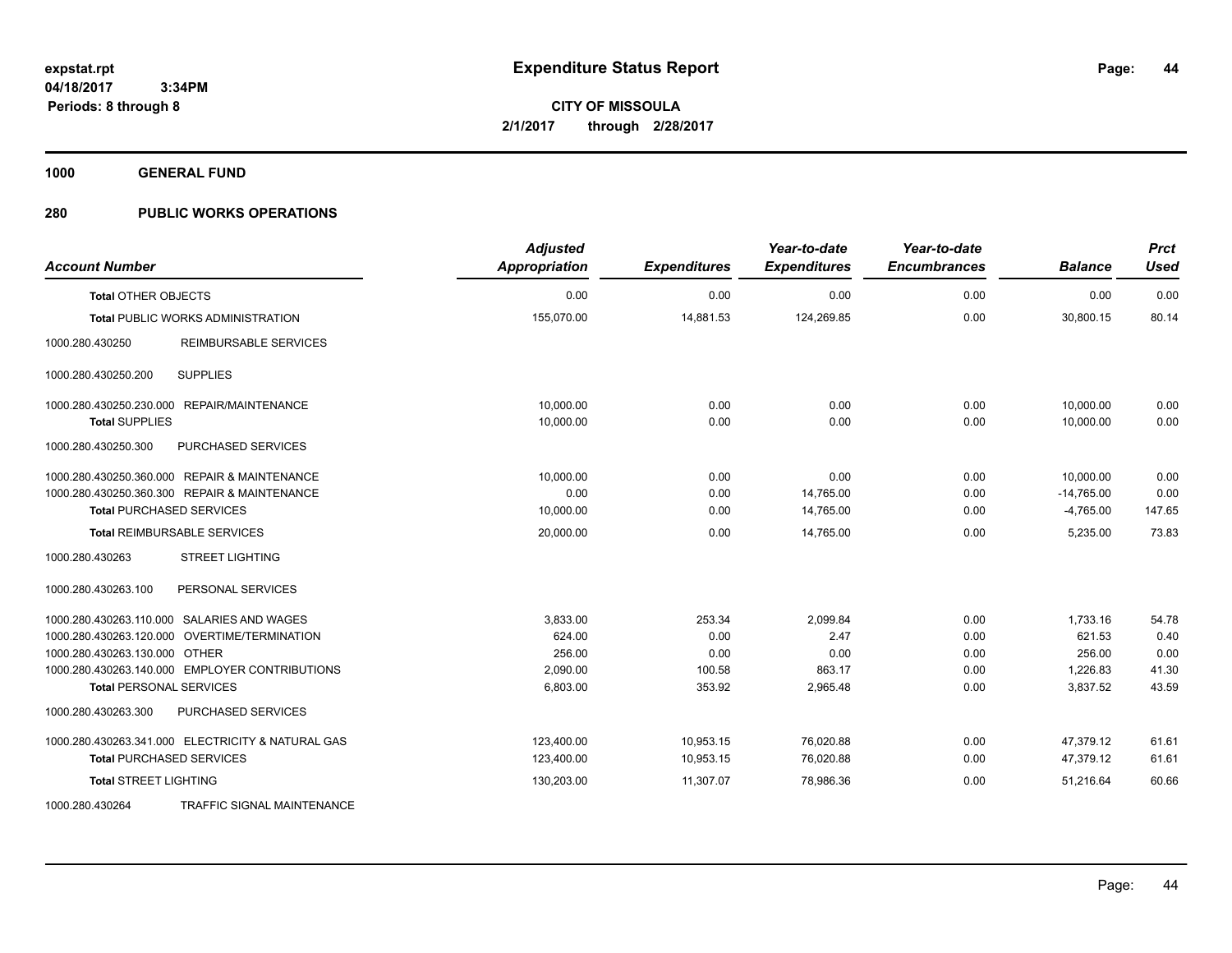**CITY OF MISSOULA 2/1/2017 through 2/28/2017**

**1000 GENERAL FUND**

|                                                             | <b>Adjusted</b>      |                     | Year-to-date        | Year-to-date        |                | <b>Prct</b> |
|-------------------------------------------------------------|----------------------|---------------------|---------------------|---------------------|----------------|-------------|
| <b>Account Number</b>                                       | <b>Appropriation</b> | <b>Expenditures</b> | <b>Expenditures</b> | <b>Encumbrances</b> | <b>Balance</b> | <b>Used</b> |
| PERSONAL SERVICES<br>1000.280.430264.100                    |                      |                     |                     |                     |                |             |
| 1000.280.430264.110.000 SALARIES AND WAGES                  | 86,250.00            | 5,699.81            | 47,244.77           | 0.00                | 39,005.23      | 54.78       |
| 1000.280.430264.120.000 OVERTIME/TERMINATION                | 2,017.00             | 0.00                | 55.62               | 0.00                | 1,961.38       | 2.76        |
| 1000.280.430264.130.000 OTHER                               | 5,758.00             | 0.00                | 0.00                | 0.00                | 5,758.00       | 0.00        |
| 1000.280.430264.140.000 EMPLOYER CONTRIBUTIONS              | 44,095.00            | 2,262.01            | 19,420.11           | 0.00                | 24,674.89      | 44.04       |
| <b>Total PERSONAL SERVICES</b>                              | 138,120.00           | 7,961.82            | 66,720.50           | 0.00                | 71,399.50      | 48.31       |
| <b>SUPPLIES</b><br>1000.280.430264.200                      |                      |                     |                     |                     |                |             |
| 1000.280.430264.210.000 OFFICE SUPPLIES                     | 350.00               | 0.00                | 0.00                | 0.00                | 350.00         | 0.00        |
| 1000.280.430264.220.000 OPERATING SUPPLIES                  | 235.00               | 0.00                | 193.81              | 0.00                | 41.19          | 82.47       |
| 1000.280.430264.220.311 OPERATING SUPPLIES                  | 0.00                 | 0.00                | 149.98              | 0.00                | $-149.98$      | 0.00        |
| 1000.280.430264.230.000 REPAIR/MAINTENANCE                  | 1,060.00             | 0.00                | 541.88              | 0.00                | 518.12         | 51.12       |
| 1000.280.430264.230.321<br>REPAIR/MAINTENANCE~VEHICLE PARTS | 0.00                 | 589.60              | 589.60              | 0.00                | $-589.60$      | 0.00        |
| <b>GASOLINE</b><br>1000.280.430264.231.000                  | 2,799.00             | 0.00                | 639.84              | 0.00                | 2,159.16       | 22.86       |
| 1000.280.430264.240.000 OTHER SUPPLIES                      | 9,880.00             | 476.94              | 11,213.84           | 0.00                | $-1,333.84$    | 113.50      |
| <b>Total SUPPLIES</b>                                       | 14,324.00            | 1,066.54            | 13,328.95           | 0.00                | 995.05         | 93.05       |
| PURCHASED SERVICES<br>1000.280.430264.300                   |                      |                     |                     |                     |                |             |
| 1000.280.430264.341.000 ELECTRICITY & NATURAL GAS           | 15,236.00            | 1,155.44            | 5,809.13            | 0.00                | 9,426.87       | 38.13       |
| 1000.280.430264.350.000 PROFESSIONAL SERVICES               | 200.00               | 0.00                | 110.00              | 0.00                | 90.00          | 55.00       |
| 1000.280.430264.360.000 REPAIR & MAINTENANCE                | 1,100.00             | 0.00                | 657.80              | 0.00                | 442.20         | 59.80       |
| 1000.280.430264.370.000 TRAVEL                              | 150.00               | 0.00                | 0.00                | 0.00                | 150.00         | 0.00        |
| 1000.280.430264.380.000 TRAINING                            | 450.00               | 0.00                | 0.00                | 0.00                | 450.00         | 0.00        |
| <b>Total PURCHASED SERVICES</b>                             | 17,136.00            | 1,155.44            | 6,576.93            | 0.00                | 10,559.07      | 38.38       |
| <b>Total TRAFFIC SIGNAL MAINTENANCE</b>                     | 169,580.00           | 10,183.80           | 86.626.38           | 0.00                | 82.953.62      | 51.08       |
| 1000.280.430265<br><b>SIGNING &amp; STRIPING</b>            |                      |                     |                     |                     |                |             |
| PERSONAL SERVICES<br>1000.280.430265.100                    |                      |                     |                     |                     |                |             |
| 1000.280.430265.110.000 SALARIES AND WAGES                  | 200,051.00           | 14,786.75           | 154,002.76          | 0.00                | 46,048.24      | 76.98       |
| 1000.280.430265.120.000 OVERTIME/TERMINATION                | 110.00               | 259.68              | 1,603.53            | 0.00                | $-1,493.53$    | 1,457.75    |
|                                                             |                      |                     |                     |                     |                |             |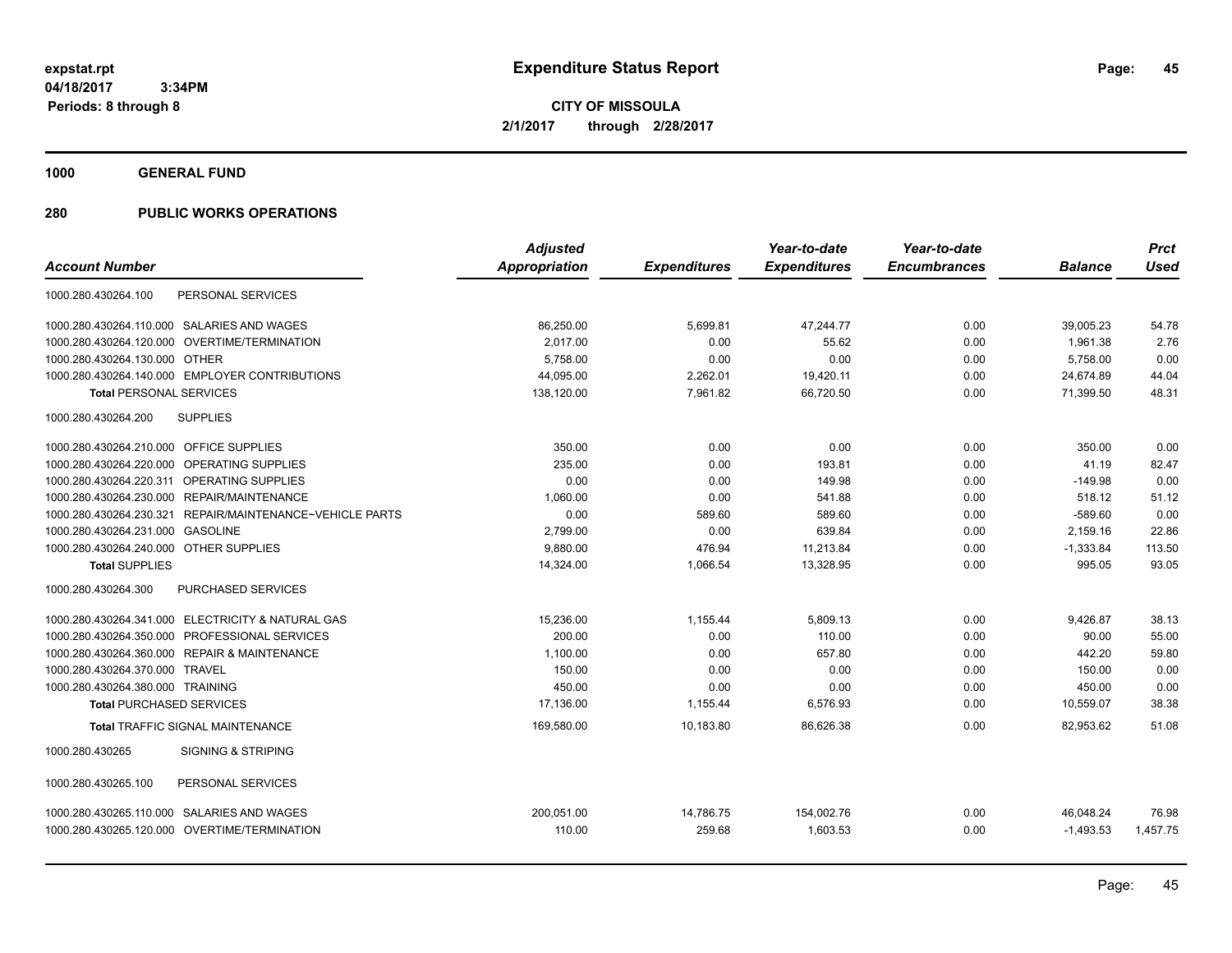**CITY OF MISSOULA 2/1/2017 through 2/28/2017**

**1000 GENERAL FUND**

### **280 PUBLIC WORKS OPERATIONS**

| <b>Account Number</b>                                     | <b>Adjusted</b><br><b>Appropriation</b> | <b>Expenditures</b> | Year-to-date<br><b>Expenditures</b> | Year-to-date<br><b>Encumbrances</b> | <b>Balance</b> | <b>Prct</b><br><b>Used</b> |
|-----------------------------------------------------------|-----------------------------------------|---------------------|-------------------------------------|-------------------------------------|----------------|----------------------------|
| 1000.280.430265.130.000 OTHER                             | 2,440.00                                | 35.00               | 371.00                              | 0.00                                | 2,069.00       | 15.20                      |
| 1000.280.430265.140.000 EMPLOYER CONTRIBUTIONS            | 101.110.00                              | 8,464.27            | 81,832.64                           | 0.00                                | 19,277.36      | 80.93                      |
| <b>Total PERSONAL SERVICES</b>                            | 303,711.00                              | 23,545.70           | 237,809.93                          | 0.00                                | 65,901.07      | 78.30                      |
| <b>SUPPLIES</b><br>1000.280.430265.200                    |                                         |                     |                                     |                                     |                |                            |
| 1000.280.430265.210.000 OFFICE SUPPLIES                   | 350.00                                  | 0.00                | 193.29                              | 0.00                                | 156.71         | 55.23                      |
| 1000.280.430265.220.000 OPERATING SUPPLIES                | 1,700.00                                | 0.00                | 5,502.49                            | 0.00                                | $-3,802.49$    | 323.68                     |
| 1000.280.430265.220.311 OPERATING SUPPLIES~CLOTHING ALLOW | 0.00                                    | 0.00                | 950.90                              | 0.00                                | $-950.90$      | 0.00                       |
| 1000.280.430265.230.000 REPAIR/MAINTENANCE                | 40,700.00                               | 0.00                | 2,152.89                            | 0.00                                | 38,547.11      | 5.29                       |
| 1000.280.430265.230.321 REPAIR/MAINTENANCE~VEHICLE PARTS  | 0.00                                    | 79.12               | 288.72                              | 0.00                                | $-288.72$      | 0.00                       |
| 1000.280.430265.231.000 GASOLINE                          | 3,739.00                                | 285.77              | 2,477.48                            | 0.00                                | 1,261.52       | 66.26                      |
| 1000.280.430265.240.000 OTHER SUPPLIES                    | 21,210.00                               | 0.00                | 10,991.07                           | 0.00                                | 10,218.93      | 51.82                      |
| <b>Total SUPPLIES</b>                                     | 67,699.00                               | 364.89              | 22,556.84                           | 0.00                                | 45,142.16      | 33.32                      |
| 1000.280.430265.300<br>PURCHASED SERVICES                 |                                         |                     |                                     |                                     |                |                            |
| 1000.280.430265.344.000 TELEPHONE SERVICE                 | 558.00                                  | 0.00                | 2.96                                | 0.00                                | 555.04         | 0.53                       |
| 1000.280.430265.344.399 TELEPHONE SERVICE                 | 0.00                                    | 0.00                | 550.12                              | 0.00                                | $-550.12$      | 0.00                       |
| 1000.280.430265.345.000 GARBAGE                           | 475.00                                  | 15.60               | 124.80                              | 0.00                                | 350.20         | 26.27                      |
| 1000.280.430265.350.000 PROFESSIONAL SERVICES             | 457.00                                  | 0.00                | 0.00                                | 0.00                                | 457.00         | 0.00                       |
| 1000.280.430265.360.000 REPAIR & MAINTENANCE              | 1,700.00                                | 0.00                | 0.00                                | 0.00                                | 1,700.00       | 0.00                       |
| 1000.280.430265.370.000 TRAVEL                            | 700.00                                  | 0.00                | 0.00                                | 0.00                                | 700.00         | 0.00                       |
| 1000.280.430265.380.000 TRAINING                          | 950.00                                  | 0.00                | 330.90                              | 0.00                                | 619.10         | 34.83                      |
| <b>Total PURCHASED SERVICES</b>                           | 4,840.00                                | 15.60               | 1,008.78                            | 0.00                                | 3,831.22       | 20.84                      |
| CAPITAL OUTLAY<br>1000.280.430265.900                     |                                         |                     |                                     |                                     |                |                            |
| <b>Total CAPITAL OUTLAY</b>                               | 0.00                                    | 0.00                | 0.00                                | 0.00                                | 0.00           | 0.00                       |
| <b>Total SIGNING &amp; STRIPING</b>                       | 376,250.00                              | 23,926.19           | 261,375.55                          | 0.00                                | 114,874.45     | 69.47                      |
| COMMITINICATIONS<br>1000 280 430270                       |                                         |                     |                                     |                                     |                |                            |

1000.280.430270 COMMUNICATIONS

1000.280.430270.100 PERSONAL SERVICES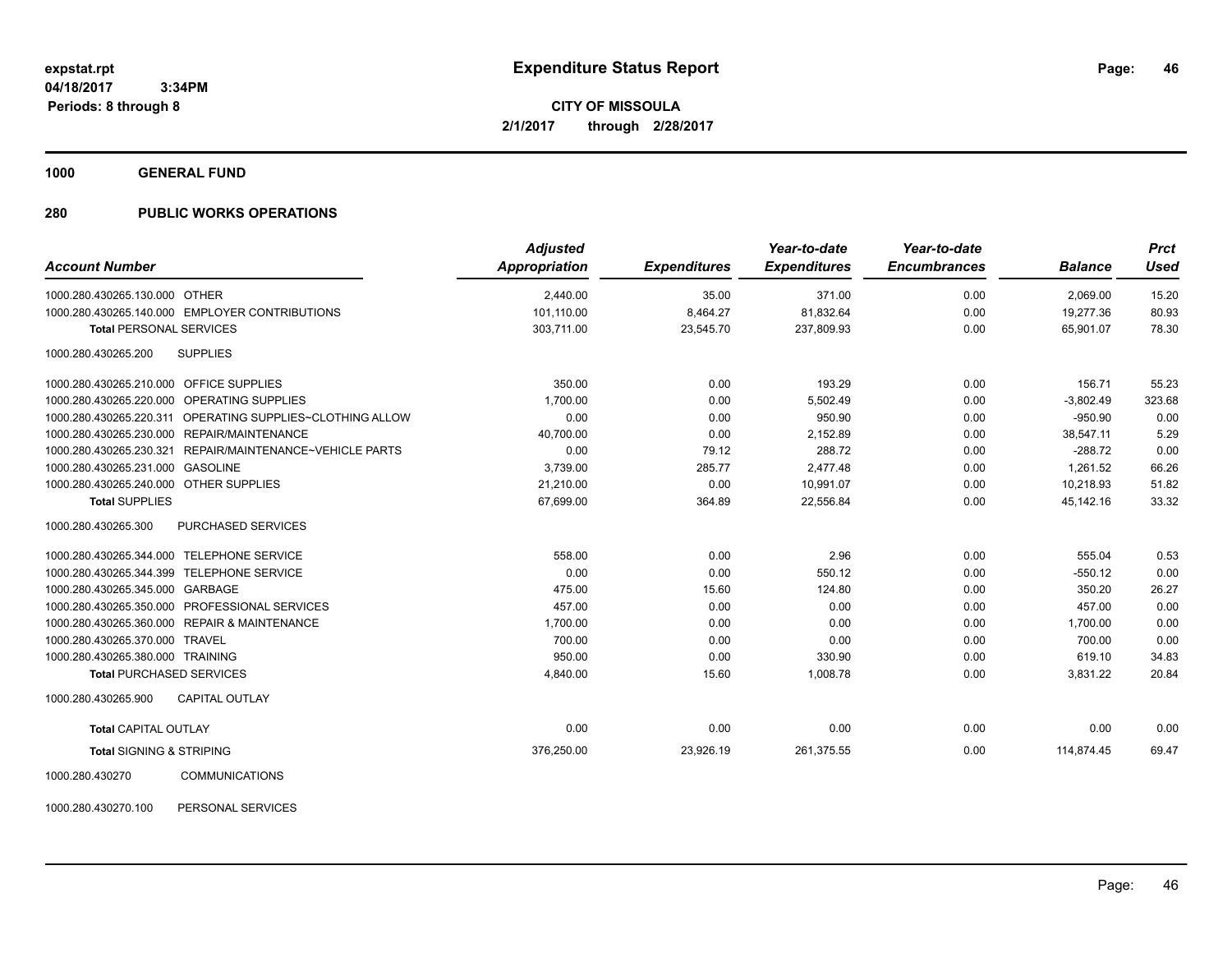**CITY OF MISSOULA 2/1/2017 through 2/28/2017**

**1000 GENERAL FUND**

| <b>Account Number</b>                                           | <b>Adjusted</b><br><b>Appropriation</b> | <b>Expenditures</b> | Year-to-date<br><b>Expenditures</b> | Year-to-date<br><b>Encumbrances</b> | <b>Balance</b> | <b>Prct</b><br><b>Used</b> |
|-----------------------------------------------------------------|-----------------------------------------|---------------------|-------------------------------------|-------------------------------------|----------------|----------------------------|
| 1000.280.430270.110.000 SALARIES AND WAGES                      | 101.583.00                              | 6,713.01            | 55,643.16                           | 0.00                                | 45.939.84      | 54.78                      |
| 1000.280.430270.120.000 OVERTIME/TERMINATION                    | 440.00                                  | 0.00                | 65.51                               | 0.00                                | 374.49         | 14.89                      |
| 1000.280.430270.130.000 OTHER                                   | 6,782.00                                | 0.00                | 0.00                                | 0.00                                | 6,782.00       | 0.00                       |
| 1000.280.430270.140.000 EMPLOYER CONTRIBUTIONS                  | 51,456.00                               | 2,664.27            | 22,689.42                           | 0.00                                | 28,766.58      | 44.09                      |
| <b>Total PERSONAL SERVICES</b>                                  | 160,261.00                              | 9.377.28            | 78,398.09                           | 0.00                                | 81.862.91      | 48.92                      |
| 1000.280.430270.200<br><b>SUPPLIES</b>                          |                                         |                     |                                     |                                     |                |                            |
| 1000.280.430270.230.000 REPAIR/MAINTENANCE                      | 8,050.00                                | 604.91              | 5,785.31                            | 0.00                                | 2,264.69       | 71.87                      |
| 1000.280.430270.231.000<br>GASOLINE                             | 2,493.00                                | 102.04              | 213.46                              | 0.00                                | 2.279.54       | 8.56                       |
| <b>Total SUPPLIES</b>                                           | 10,543.00                               | 706.95              | 5,998.77                            | 0.00                                | 4,544.23       | 56.90                      |
| 1000.280.430270.300<br><b>PURCHASED SERVICES</b>                |                                         |                     |                                     |                                     |                |                            |
| 1000.280.430270.330.000 PUBLICITY, SUBSCRIPTIONS & DUES         | 180.00                                  | 220.00              | 220.00                              | 0.00                                | $-40.00$       | 122.22                     |
| <b>ELECTRICITY &amp; NATURAL GAS</b><br>1000.280.430270.341.000 | 2,573.00                                | 333.38              | 1,578.75                            | 0.00                                | 994.25         | 61.36                      |
| <b>TELEPHONE SERVICE</b><br>1000.280.430270.344.000             | 513.00                                  | 0.00                | 23.23                               | 0.00                                | 489.77         | 4.53                       |
| 1000.280.430270.344.400<br><b>TELEPHONE SERVICE</b>             | 0.00                                    | 0.00                | 367.38                              | 0.00                                | $-367.38$      | 0.00                       |
| 1000.280.430270.350.000 PROFESSIONAL SERVICES                   | 100.00                                  | 75.00               | 120.00                              | 0.00                                | $-20.00$       | 120.00                     |
| 1000.280.430270.360.000 REPAIR & MAINTENANCE                    | 3,000.00                                | 0.00                | 0.00                                | 0.00                                | 3,000.00       | 0.00                       |
| <b>Total PURCHASED SERVICES</b>                                 | 6,366.00                                | 628.38              | 2,309.36                            | 0.00                                | 4,056.64       | 36.28                      |
| <b>Total COMMUNICATIONS</b>                                     | 177,170.00                              | 10,712.61           | 86,706.22                           | 0.00                                | 90,463.78      | 48.94                      |
| <b>Total PUBLIC WORKS OPERATIONS</b>                            | 1,028,273.00                            | 71.011.20           | 652,729.36                          | 0.00                                | 375.543.64     | 63.48                      |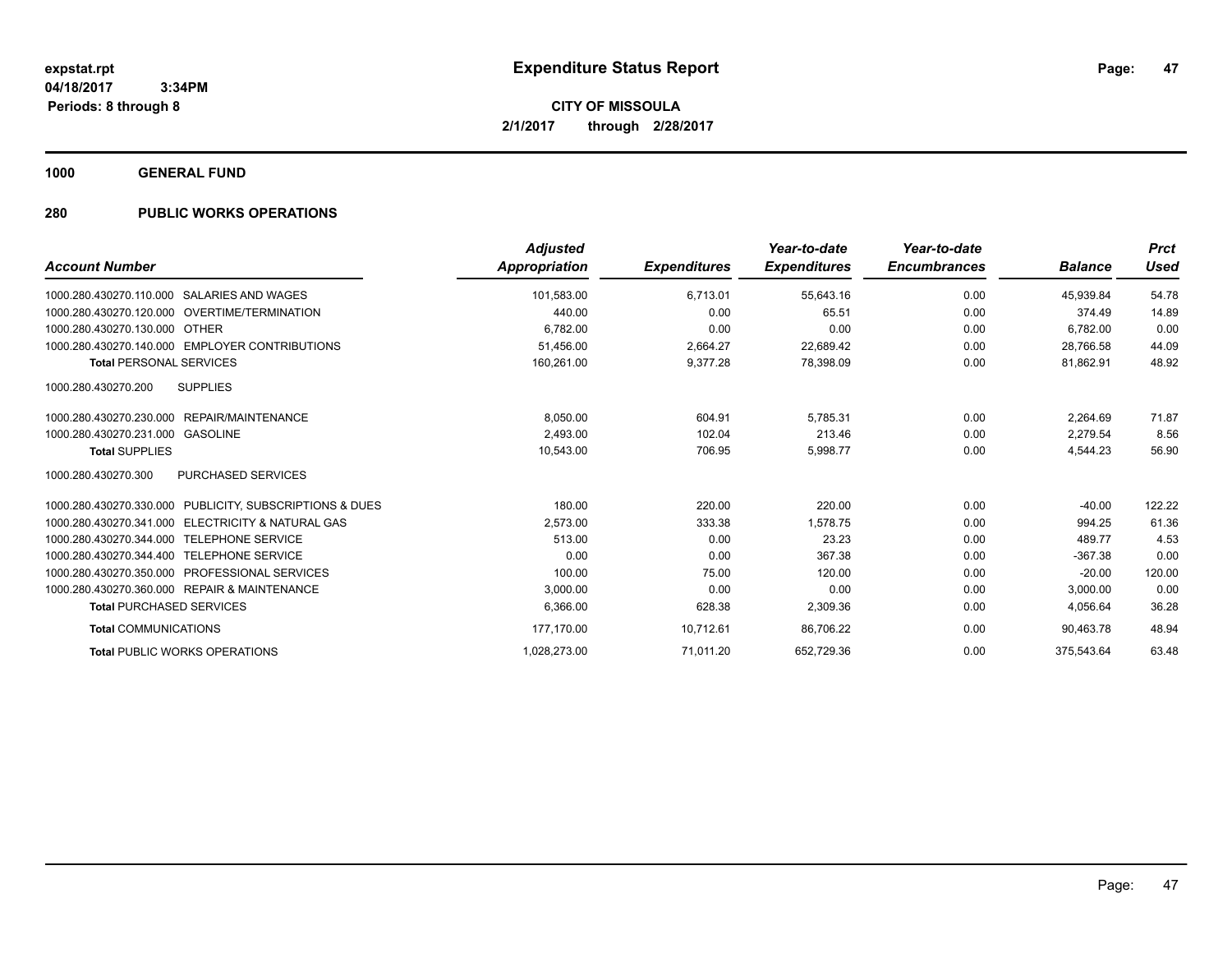**CITY OF MISSOULA 2/1/2017 through 2/28/2017**

**1000 GENERAL FUND**

| <b>Account Number</b>                   |                                                        | <b>Adjusted</b><br><b>Appropriation</b> | <b>Expenditures</b> | Year-to-date<br><b>Expenditures</b> | Year-to-date<br><b>Encumbrances</b> | <b>Balance</b> | <b>Prct</b><br>Used |
|-----------------------------------------|--------------------------------------------------------|-----------------------------------------|---------------------|-------------------------------------|-------------------------------------|----------------|---------------------|
| 1000.290.420110                         | <b>ADMINISTRATION</b>                                  |                                         |                     |                                     |                                     |                |                     |
| 1000.290.420110.100                     | PERSONAL SERVICES                                      |                                         |                     |                                     |                                     |                |                     |
|                                         | 1000.290.420110.110.000 SALARIES AND WAGES             | 747,373.00                              | 55,382.12           | 457,949.42                          | 0.00                                | 289,423.58     | 61.27               |
| 1000.290.420110.115.000                 | SALARIES/HEALTH INSURANCE BENEFIT                      | 0.00                                    | 3,510.00            | 25,623.00                           | 0.00                                | $-25,623.00$   | 0.00                |
|                                         | 1000.290.420110.120.000 OVERTIME/TERMINATION           | 9,246.00                                | 374.69              | 1,948.43                            | 0.00                                | 7.297.57       | 21.07               |
|                                         | 1000.290.420110.121.000 OUTSIDE HIRE OVERTIME          | 75,000.00                               | 3,712.52            | 72,538.06                           | 0.00                                | 2,461.94       | 96.72               |
|                                         | 1000.290.420110.123.000 CELL PHONE OVERTIME            | 60,690.00                               | 2,139.58            | 7,551.46                            | 0.00                                | 53,138.54      | 12.44               |
| 1000.290.420110.130.000 OTHER           |                                                        | 4,994.00                                | 0.00                | 3,500.00                            | 0.00                                | 1,494.00       | 70.08               |
|                                         | 1000.290.420110.133.000 EDUCATION COMPENSATION         | 0.00                                    | 50.00               | 415.00                              | 0.00                                | $-415.00$      | 0.00                |
| 1000.290.420110.140.000                 | <b>EMPLOYER CONTRIBUTIONS</b>                          | 432,448.00                              | 16,712.73           | 143,245.66                          | 0.00                                | 289,202.34     | 33.12               |
|                                         | 1000.290.420110.141.000 STATE RETIREMENT CONTRIBUTIONS | 0.00                                    | 12,940.70           | 98,925.50                           | 0.00                                | $-98,925.50$   | 0.00                |
| <b>Total PERSONAL SERVICES</b>          |                                                        | 1,329,751.00                            | 94,822.34           | 811,696.53                          | 0.00                                | 518,054.47     | 61.04               |
| 1000.290.420110.200                     | <b>SUPPLIES</b>                                        |                                         |                     |                                     |                                     |                |                     |
| 1000.290.420110.210.000 OFFICE SUPPLIES |                                                        | 11,650.00                               | 217.51              | 3,541.39                            | 0.00                                | 8,108.61       | 30.40               |
|                                         | 1000.290.420110.220.000 OPERATING SUPPLIES             | 22,750.00                               | 7,016.45            | 26,972.75                           | 0.00                                | $-4,222.75$    | 118.56              |
|                                         | 1000.290.420110.230.000 REPAIR/MAINTENANCE             | 900.00                                  | 193.89              | 853.40                              | 0.00                                | 46.60          | 94.82               |
| 1000.290.420110.231.000 GASOLINE        |                                                        | 3,515.00                                | 425.32              | 2,778.28                            | 0.00                                | 736.72         | 79.04               |
| <b>Total SUPPLIES</b>                   |                                                        | 38,815.00                               | 7,853.17            | 34,145.82                           | 0.00                                | 4,669.18       | 87.97               |
| 1000.290.420110.300                     | PURCHASED SERVICES                                     |                                         |                     |                                     |                                     |                |                     |
| 1000.290.420110.310.000 COMMUNICATIONS  |                                                        | 4,712.00                                | 378.21              | 2,935.20                            | 0.00                                | 1.776.80       | 62.29               |
| 1000.290.420110.320.000                 | PRINTING & DUPLICATING                                 | 500.00                                  | 0.00                | 371.69                              | 0.00                                | 128.31         | 74.34               |
| 1000.290.420110.330.000                 | PUBLICITY, SUBSCRIPTIONS & DUES                        | 12,538.00                               | 595.00              | 11,642.50                           | 0.00                                | 895.50         | 92.86               |
| 1000.290.420110.344.000                 | <b>TELEPHONE SERVICE</b>                               | 47,692.00                               | 3,790.32            | 30,370.39                           | 0.00                                | 17,321.61      | 63.68               |
|                                         | 1000.290.420110.350.000 PROFESSIONAL SERVICES          | 7,920.00                                | 755.60              | 8,974.20                            | 0.00                                | $-1,054.20$    | 113.31              |
| 1000.290.420110.360.000                 | <b>REPAIR &amp; MAINTENANCE</b>                        | 66,700.00                               | 0.00                | 75,506.08                           | 0.00                                | $-8,806.08$    | 113.20              |
|                                         | 1000.290.420110.392.000 DONATIONS AND SALES            | 0.00                                    | 0.00                | 1,749.48                            | 0.00                                | $-1,749.48$    | 0.00                |
| <b>Total PURCHASED SERVICES</b>         |                                                        | 140.062.00                              | 5.519.13            | 131.549.54                          | 0.00                                | 8.512.46       | 93.92               |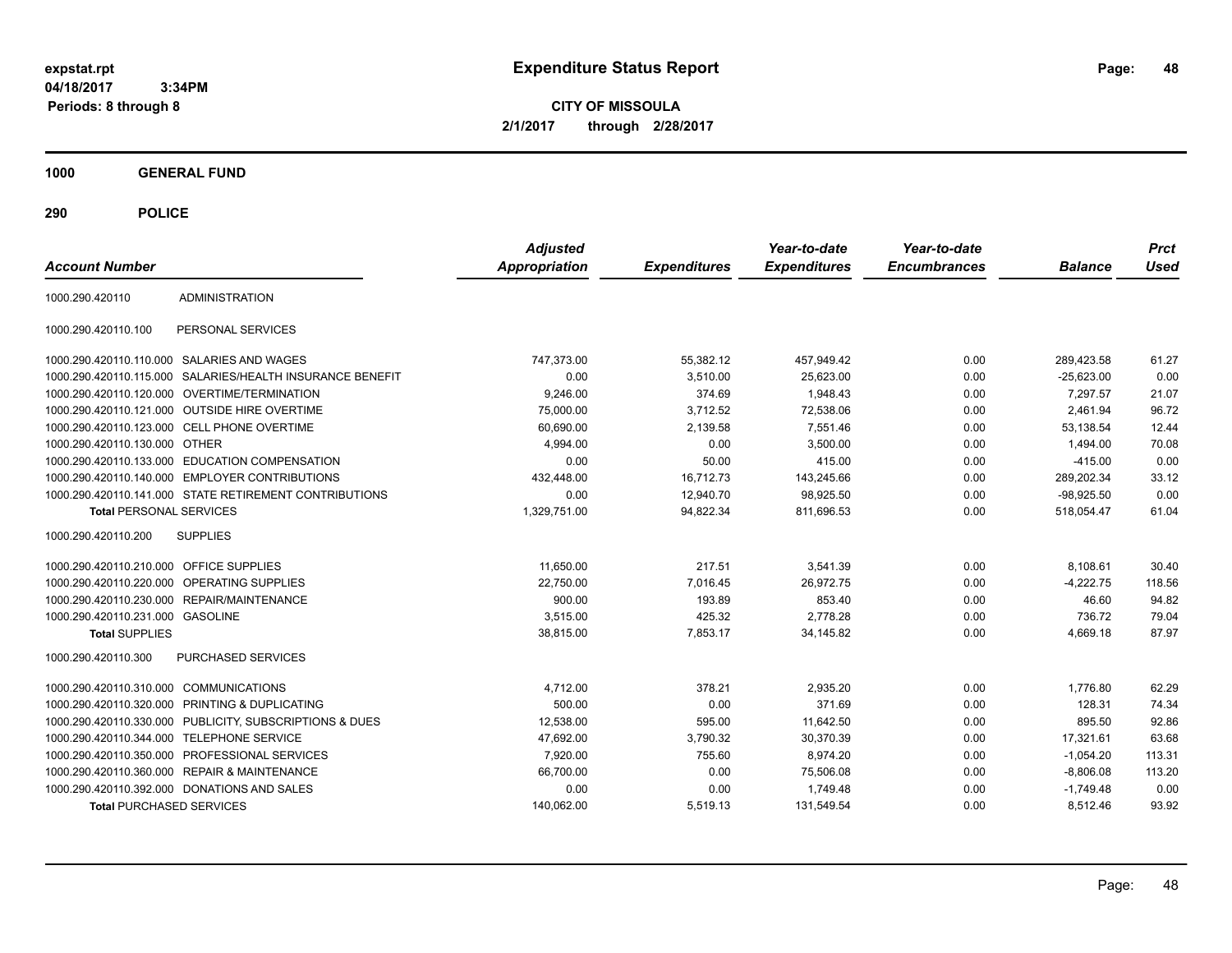**CITY OF MISSOULA 2/1/2017 through 2/28/2017**

**1000 GENERAL FUND**

| <b>Account Number</b>                                                                                    | <b>Adjusted</b><br><b>Appropriation</b> | <b>Expenditures</b>  | Year-to-date<br><b>Expenditures</b> | Year-to-date<br><b>Encumbrances</b> | <b>Balance</b>            | <b>Prct</b><br><b>Used</b> |
|----------------------------------------------------------------------------------------------------------|-----------------------------------------|----------------------|-------------------------------------|-------------------------------------|---------------------------|----------------------------|
| <b>FIXED CHARGES</b><br>1000.290.420110.500                                                              |                                         |                      |                                     |                                     |                           |                            |
| 1000.290.420110.500.000 FIXED CHARGES                                                                    | 71.214.00                               | 5,904.97             | 53,556.73                           | 0.00                                | 17.657.27                 | 75.21                      |
| <b>Total FIXED CHARGES</b>                                                                               | 71,214.00                               | 5,904.97             | 53,556.73                           | 0.00                                | 17,657.27                 | 75.21                      |
| 1000.290.420110.700<br><b>GRANTS &amp; CONTRIBUTIONS</b>                                                 |                                         |                      |                                     |                                     |                           |                            |
| 1000.290.420110.700.000 GRANTS & CONTRIBUTIONS                                                           | 4,000.00                                | 0.00                 | 0.00                                | 0.00                                | 4,000.00                  | 0.00                       |
| <b>Total GRANTS &amp; CONTRIBUTIONS</b>                                                                  | 4,000.00                                | 0.00                 | 0.00                                | 0.00                                | 4,000.00                  | 0.00                       |
| 1000.290.420110.800<br><b>OTHER OBJECTS</b>                                                              |                                         |                      |                                     |                                     |                           |                            |
| 1000.290.420110.820.000 TRANSFERS TO LAW ENFORCEMENT BLOCK GRANT                                         | 6,000.00                                | 0.00                 | 6,000.00                            | 0.00                                | 0.00                      | 100.00                     |
| <b>Total OTHER OBJECTS</b>                                                                               | 6,000.00                                | 0.00                 | 6,000.00                            | 0.00                                | 0.00                      | 100.00                     |
| <b>CAPITAL OUTLAY</b><br>1000.290.420110.900                                                             |                                         |                      |                                     |                                     |                           |                            |
| <b>Total CAPITAL OUTLAY</b>                                                                              | 0.00                                    | 0.00                 | 0.00                                | 0.00                                | 0.00                      | 0.00                       |
| <b>Total ADMINISTRATION</b>                                                                              | 1,589,842.00                            | 114,099.61           | 1,036,948.62                        | 0.00                                | 552,893.38                | 65.22                      |
| 1000.290.420130<br>PERSONNEL TRAINING                                                                    |                                         |                      |                                     |                                     |                           |                            |
| 1000.290.420130.100<br>PERSONAL SERVICES                                                                 |                                         |                      |                                     |                                     |                           |                            |
| 1000.290.420130.110.000 SALARIES AND WAGES                                                               | 70.063.00                               | 5,313.38             | 44,093.40                           | 0.00                                | 25.969.60                 | 62.93                      |
| 1000.290.420130.115.000 SALARIES/HEALTH INSURANCE BENEFIT                                                | 0.00                                    | 702.00               | 5,124.60                            | 0.00                                | $-5,124.60$               | 0.00                       |
| 1000.290.420130.120.000 OVERTIME/TERMINATION                                                             | 1,168.00                                | 247.10               | 345.94                              | 0.00                                | 822.06                    | 29.62                      |
| 1000.290.420130.130.000 OTHER                                                                            | 713.00                                  | 0.00                 | 700.00                              | 0.00                                | 13.00                     | 98.18                      |
| 1000.290.420130.133.000 EDUCATION COMPENSATION                                                           | 0.00                                    | 20.00                | 166.00                              | 0.00                                | $-166.00$                 | 0.00                       |
| 1000.290.420130.140.000 EMPLOYER CONTRIBUTIONS<br>1000.290.420130.141.000 STATE RETIREMENT CONTRIBUTIONS | 48,796.00<br>0.00                       | 1,373.94<br>1,766.72 | 11,113.76<br>13,793.90              | 0.00<br>0.00                        | 37,682.24<br>$-13,793.90$ | 22.78<br>0.00              |
| <b>Total PERSONAL SERVICES</b>                                                                           | 120,740.00                              | 9,423.14             | 75.337.60                           | 0.00                                | 45.402.40                 | 62.40                      |
| 1000.290.420130.200<br><b>SUPPLIES</b>                                                                   |                                         |                      |                                     |                                     |                           |                            |
| 1000.290.420130.210.000 OFFICE SUPPLIES                                                                  | 200.00                                  | 0.00                 | 81.41                               | 0.00                                | 118.59                    | 40.71                      |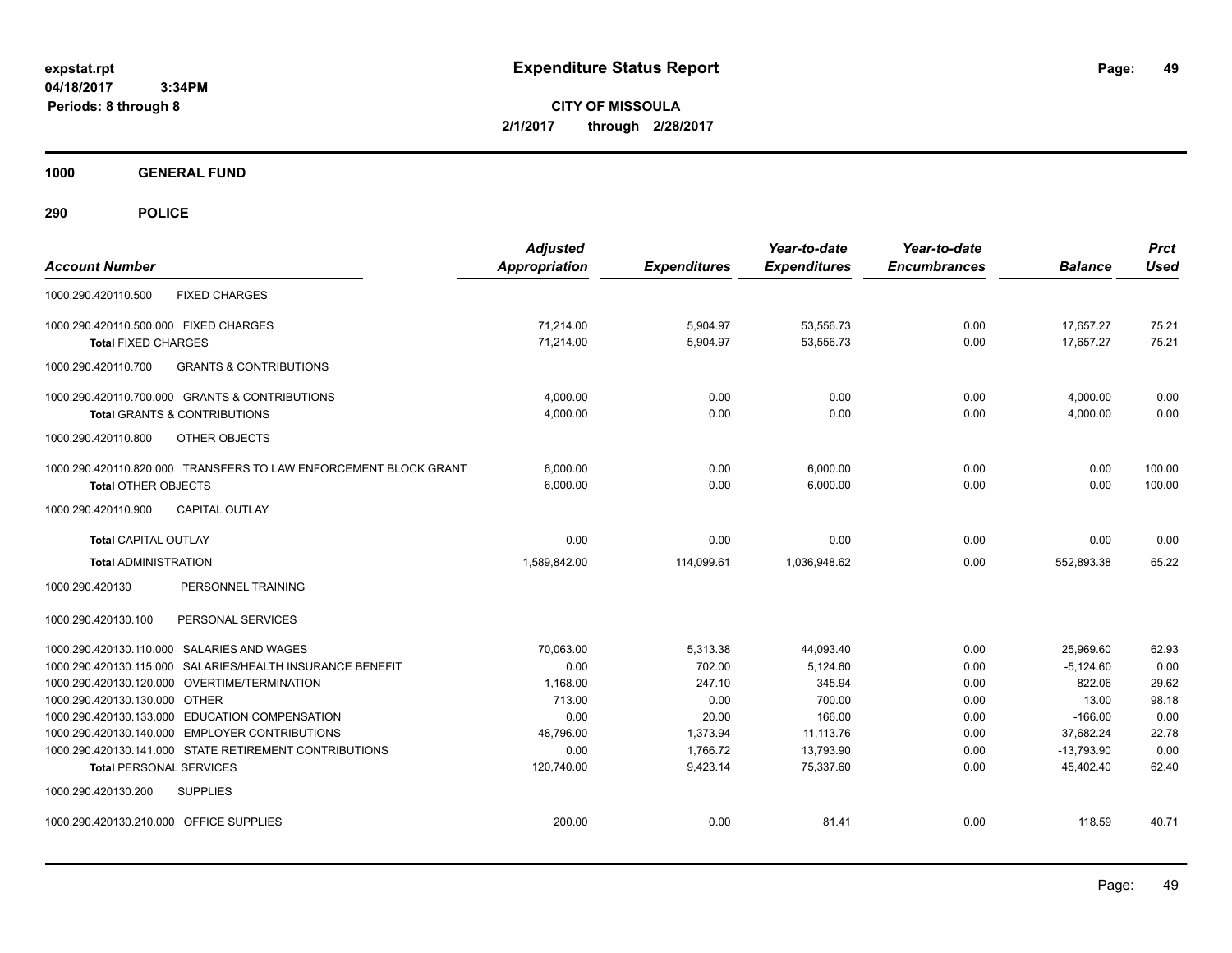**CITY OF MISSOULA 2/1/2017 through 2/28/2017**

**1000 GENERAL FUND**

| <b>Account Number</b>                                     | <b>Adjusted</b><br><b>Appropriation</b> | <b>Expenditures</b> | Year-to-date<br><b>Expenditures</b> | Year-to-date<br><b>Encumbrances</b> | <b>Balance</b> | <b>Prct</b><br><b>Used</b> |
|-----------------------------------------------------------|-----------------------------------------|---------------------|-------------------------------------|-------------------------------------|----------------|----------------------------|
| 1000.290.420130.220.000 OPERATING SUPPLIES                | 28,485.00                               | 5,710.98            | 25,053.65                           | 0.00                                | 3,431.35       | 87.95                      |
| <b>Total SUPPLIES</b>                                     | 28,685.00                               | 5,710.98            | 25,135.06                           | 0.00                                | 3,549.94       | 87.62                      |
| 1000.290.420130.300<br>PURCHASED SERVICES                 |                                         |                     |                                     |                                     |                |                            |
| 1000.290.420130.320.000 PRINTING & DUPLICATING            | 350.00                                  | 0.00                | 0.00                                | 0.00                                | 350.00         | 0.00                       |
| 1000.290.420130.360.000 REPAIR & MAINTENANCE              | 100.00                                  | 205.00              | 205.00                              | 0.00                                | $-105.00$      | 205.00                     |
| 1000.290.420130.370.000 TRAVEL                            | 29,500.00                               | 1.487.21            | 16.648.45                           | 0.00                                | 12.851.55      | 56.44                      |
| 1000.290.420130.380.000 TRAINING                          | 35,200.00                               | 1.100.00            | 26,429.00                           | 0.00                                | 8.771.00       | 75.08                      |
| 1000.290.420130.390.000 OTHER PURCHASED SERVICES          | 25,000.00                               | 741.11              | 2,559.17                            | 0.00                                | 22,440.83      | 10.24                      |
| 1000.290.420130.390.031 MISC TRAINING/TRAVEL EXPENSES     | 0.00                                    | 0.00                | 1,440.50                            | 0.00                                | $-1,440.50$    | 0.00                       |
| <b>Total PURCHASED SERVICES</b>                           | 90,150.00                               | 3,533.32            | 47,282.12                           | 0.00                                | 42,867.88      | 52.45                      |
| <b>Total PERSONNEL TRAINING</b>                           | 239,575.00                              | 18,667.44           | 147,754.78                          | 0.00                                | 91,820.22      | 61.67                      |
| <b>CRIMINAL INVESTIGATION</b><br>1000.290.420141          |                                         |                     |                                     |                                     |                |                            |
| 1000.290.420141.100<br>PERSONAL SERVICES                  |                                         |                     |                                     |                                     |                |                            |
| 1000.290.420141.110.000 SALARIES AND WAGES                | 1,291,963.00                            | 90.545.28           | 779.639.18                          | 0.00                                | 512.323.82     | 60.35                      |
| 1000.290.420141.115.000 SALARIES/HEALTH INSURANCE BENEFIT | 0.00                                    | 10,530.00           | 77,922.00                           | 0.00                                | $-77,922.00$   | 0.00                       |
| 1000.290.420141.120.000 OVERTIME/TERMINATION              | 50,611.00                               | 9,220.70            | 49,652.18                           | 0.00                                | 958.82         | 98.11                      |
| 1000.290.420141.122.000 COURT & CELL PHONE OT             | 4,129.00                                | 0.00                | 0.00                                | 0.00                                | 4,129.00       | 0.00                       |
| 1000.290.420141.130.000 OTHER                             | 10,702.00                               | 0.00                | 10,500.00                           | 0.00                                | 202.00         | 98.11                      |
| 1000.290.420141.133.000 EDUCATION COMPENSATION            | 0.00                                    | 240.00              | 1.790.00                            | 0.00                                | $-1.790.00$    | 0.00                       |
| 1000.290.420141.140.000 EMPLOYER CONTRIBUTIONS            | 858.863.00                              | 24,215.63           | 201,743.44                          | 0.00                                | 657.119.56     | 23.49                      |
| 1000.290.420141.141.000 STATE RETIREMENT CONTRIBUTIONS    | 0.00                                    | 27,847.50           | 224,089.38                          | 0.00                                | $-224,089.38$  | 0.00                       |
| <b>Total PERSONAL SERVICES</b>                            | 2,216,268.00                            | 162,599.11          | 1,345,336.18                        | 0.00                                | 870,931.82     | 60.70                      |
| 1000.290.420141.200<br><b>SUPPLIES</b>                    |                                         |                     |                                     |                                     |                |                            |
| 1000.290.420141.210.000 OFFICE SUPPLIES                   | 2,500.00                                | 0.00                | 1,104.88                            | 0.00                                | 1,395.12       | 44.20                      |
| 1000.290.420141.220.000 OPERATING SUPPLIES                | 3,500.00                                | 618.07              | 1,915.63                            | 0.00                                | 1,584.37       | 54.73                      |
| 1000.290.420141.230.000 REPAIR/MAINTENANCE                | 3,900.00                                | 249.53              | 1,385.57                            | 0.00                                | 2,514.43       | 35.53                      |
| 1000.290.420141.231.000 GASOLINE                          | 7,744.00                                | 855.64              | 5,586.55                            | 0.00                                | 2,157.45       | 72.14                      |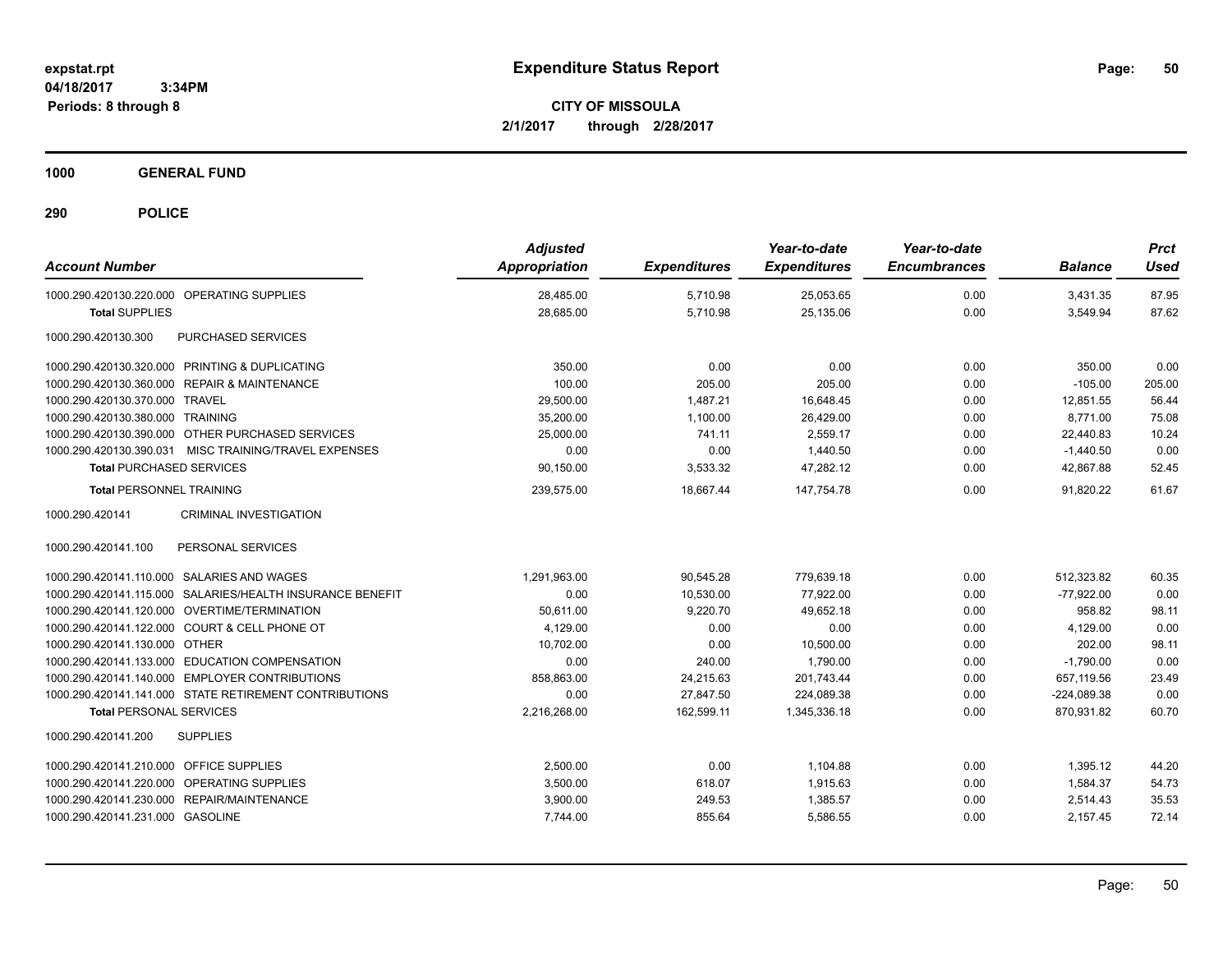**CITY OF MISSOULA 2/1/2017 through 2/28/2017**

**1000 GENERAL FUND**

| <b>Account Number</b>                                     | <b>Adjusted</b><br><b>Appropriation</b> | <b>Expenditures</b> | Year-to-date<br><b>Expenditures</b> | Year-to-date<br><b>Encumbrances</b> | <b>Balance</b> | <b>Prct</b><br><b>Used</b> |
|-----------------------------------------------------------|-----------------------------------------|---------------------|-------------------------------------|-------------------------------------|----------------|----------------------------|
| <b>Total SUPPLIES</b>                                     | 17,644.00                               | 1,723.24            | 9,992.63                            | 0.00                                | 7,651.37       | 56.63                      |
| PURCHASED SERVICES<br>1000.290.420141.300                 |                                         |                     |                                     |                                     |                |                            |
| 1000.290.420141.310.000 COMMUNICATIONS                    | 200.00                                  | 0.00                | 0.00                                | 0.00                                | 200.00         | 0.00                       |
| 1000.290.420141.320.000 PRINTING & DUPLICATING            | 1,300.00                                | 0.00                | 0.00                                | 0.00                                | 1,300.00       | 0.00                       |
| 1000.290.420141.350.000 PROFESSIONAL SERVICES             | 2,500.00                                | 6.74                | 256.74                              | 0.00                                | 2,243.26       | 10.27                      |
| 1000.290.420141.360.000 REPAIR & MAINTENANCE              | 1,500.00                                | 269.00              | 269.00                              | 0.00                                | 1.231.00       | 17.93                      |
| <b>Total PURCHASED SERVICES</b>                           | 5,500.00                                | 275.74              | 525.74                              | 0.00                                | 4,974.26       | 9.56                       |
| 1000.290.420141.900<br><b>CAPITAL OUTLAY</b>              |                                         |                     |                                     |                                     |                |                            |
| <b>Total CAPITAL OUTLAY</b>                               | 0.00                                    | 0.00                | 0.00                                | 0.00                                | 0.00           | 0.00                       |
| <b>Total CRIMINAL INVESTIGATION</b>                       | 2,239,412.00                            | 164,598.09          | 1.355.854.55                        | 0.00                                | 883,557.45     | 60.55                      |
| <b>NARCOTICS</b><br>1000.290.420142                       |                                         |                     |                                     |                                     |                |                            |
| PERSONAL SERVICES<br>1000.290.420142.100                  |                                         |                     |                                     |                                     |                |                            |
| 1000.290.420142.110.000 SALARIES AND WAGES                | 287.614.00                              | 17,180.31           | 135,854.67                          | 0.00                                | 151,759.33     | 47.24                      |
| 1000.290.420142.115.000 SALARIES/HEALTH INSURANCE BENEFIT | 0.00                                    | 2,106.00            | 15,022.80                           | 0.00                                | $-15,022.80$   | 0.00                       |
| 1000.290.420142.120.000 OVERTIME/TERMINATION              | 5,061.00                                | 587.54              | 5.237.68                            | 0.00                                | $-176.68$      | 103.49                     |
| 1000.290.420142.122.000 COURT & CELL PHONE OT             | 924.00                                  | 0.00                | 0.00                                | 0.00                                | 924.00         | 0.00                       |
| 1000.290.420142.130.000 OTHER                             | 2.854.00                                | 0.00                | 2.100.00                            | 0.00                                | 754.00         | 73.58                      |
| 1000.290.420142.133.000 EDUCATION COMPENSATION            | 0.00                                    | 0.00                | 106.00                              | 0.00                                | $-106.00$      | 0.00                       |
| 1000.290.420142.140.000 EMPLOYER CONTRIBUTIONS            | 199,016.00                              | 4,280.08            | 33,810.47                           | 0.00                                | 165,205.53     | 16.99                      |
| 1000.290.420142.141.000 STATE RETIREMENT CONTRIBUTIONS    | 0.00                                    | 5,664.39            | 42,172.02                           | 0.00                                | $-42,172.02$   | 0.00                       |
| <b>Total PERSONAL SERVICES</b>                            | 495,469.00                              | 29,818.32           | 234,303.64                          | 0.00                                | 261,165.36     | 47.29                      |
| 1000.290.420142.200<br><b>SUPPLIES</b>                    |                                         |                     |                                     |                                     |                |                            |
| 1000.290.420142.210.000 OFFICE SUPPLIES                   | 100.00                                  | 0.00                | 7.78                                | 0.00                                | 92.22          | 7.78                       |
| 1000.290.420142.220.000 OPERATING SUPPLIES                | 200.00                                  | 0.00                | 0.00                                | 0.00                                | 200.00         | 0.00                       |
| 1000.290.420142.230.000 REPAIR/MAINTENANCE                | 700.00                                  | 0.00                | 0.00                                | 0.00                                | 700.00         | 0.00                       |
| 1000.290.420142.231.000 GASOLINE                          | 2,674.00                                | 62.32               | 565.96                              | 0.00                                | 2,108.04       | 21.17                      |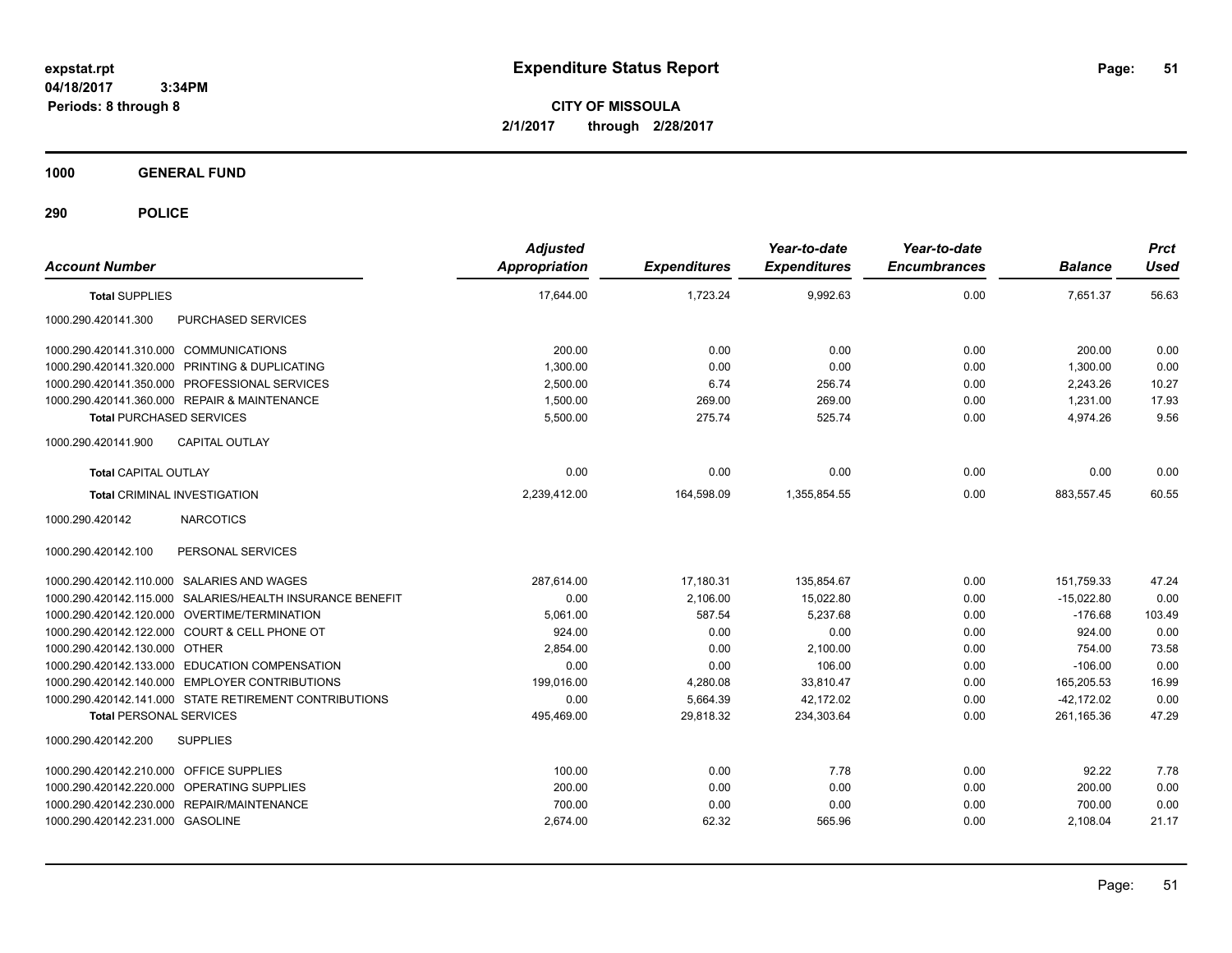**CITY OF MISSOULA 2/1/2017 through 2/28/2017**

**1000 GENERAL FUND**

| <b>Account Number</b>                                           | <b>Adjusted</b><br><b>Appropriation</b> | <b>Expenditures</b> | Year-to-date<br><b>Expenditures</b> | Year-to-date<br><b>Encumbrances</b> | <b>Balance</b> | <b>Prct</b><br><b>Used</b> |
|-----------------------------------------------------------------|-----------------------------------------|---------------------|-------------------------------------|-------------------------------------|----------------|----------------------------|
| <b>Total SUPPLIES</b>                                           | 3,674.00                                | 62.32               | 573.74                              | 0.00                                | 3,100.26       | 15.62                      |
| 1000.290.420142.300<br>PURCHASED SERVICES                       |                                         |                     |                                     |                                     |                |                            |
| 1000.290.420142.320.000 PRINTING & DUPLICATING                  | 100.00                                  | 0.00                | 0.00                                | 0.00                                | 100.00         | 0.00                       |
| 1000.290.420142.350.000 PROFESSIONAL SERVICES                   | 300.00                                  | 0.00                | 100.00                              | 0.00                                | 200.00         | 33.33                      |
| 1000.290.420142.360.000 REPAIR & MAINTENANCE                    | 300.00                                  | 0.00                | 0.00                                | 0.00                                | 300.00         | 0.00                       |
| <b>Total PURCHASED SERVICES</b>                                 | 700.00                                  | 0.00                | 100.00                              | 0.00                                | 600.00         | 14.29                      |
| <b>Total NARCOTICS</b>                                          | 499,843.00                              | 29,880.64           | 234,977.38                          | 0.00                                | 264,865.62     | 47.01                      |
| 1000.290.420143<br>REIMBURSABLE SERVICES/COMPLIANCE CHECKS      |                                         |                     |                                     |                                     |                |                            |
| 1000.290.420143.100<br>PERSONAL SERVICES                        |                                         |                     |                                     |                                     |                |                            |
| 1000.290.420143.120.000 REIMBURSABLE SVS/COMPLIANCE CHECKS      | 0.00                                    | 0.00                | 497.35                              | 0.00                                | $-497.35$      | 0.00                       |
| 1000.290.420143.140.000 REIMBURSABLE SVS/EMPLOYER CONTRIBUTIONS | 0.00                                    | 0.00                | 34.31                               | 0.00                                | $-34.31$       | 0.00                       |
| <b>Total PERSONAL SERVICES</b>                                  | 0.00                                    | 0.00                | 531.66                              | 0.00                                | $-531.66$      | 0.00                       |
| 1000.290.420143.300<br>PURCHASED SERVICES                       |                                         |                     |                                     |                                     |                |                            |
| <b>Total PURCHASED SERVICES</b>                                 | 0.00                                    | 0.00                | 0.00                                | 0.00                                | 0.00           | 0.00                       |
| Total REIMBURSABLE SERVICES/COMPLIANCE CHECKS                   | 0.00                                    | 0.00                | 531.66                              | 0.00                                | $-531.66$      | 0.00                       |
| 1000.290.420150<br>TRAFFIC POLICING-UNIFORM                     |                                         |                     |                                     |                                     |                |                            |
| 1000.290.420150.100<br>PERSONAL SERVICES                        |                                         |                     |                                     |                                     |                |                            |
| 1000.290.420150.110.000 SALARIES AND WAGES                      | 4,255,923.00                            | 329.368.46          | 2,619,365.25                        | 0.00                                | 1,636,557.75   | 61.55                      |
| 1000.290.420150.115.000 SALARIES/HEALTH INSURANCE BENEFIT       | 0.00                                    | 43,524.00           | 308,809.80                          | 0.00                                | $-308,809.80$  | 0.00                       |
| 1000.290.420150.120.000 OVERTIME/TERMINATION                    | 168.267.00                              | 17.440.59           | 137,508.78                          | 0.00                                | 30,758.22      | 81.72                      |
| 1000.290.420150.122.000 COURT & CELL PHONE OT                   | 13,986.00                               | 3,063.31            | 22,369.83                           | 0.00                                | $-8,383.83$    | 159.94                     |
| 1000.290.420150.130.000 OTHER                                   | 44.948.00                               | 0.00                | 39.626.75                           | 0.00                                | 5.321.25       | 88.16                      |
| 1000.290.420150.133.000 EDUCATION COMPENSATION                  | 0.00                                    | 940.00              | 7.501.00                            | 0.00                                | $-7,501.00$    | 0.00                       |
| 1000.290.420150.140.000 EMPLOYER CONTRIBUTIONS                  | 3,021,519.00                            | 81,039.22           | 655,947.20                          | 0.00                                | 2,365,571.80   | 21.71                      |
| 1000.290.420150.141.000 STATE RETIREMENT CONTRIBUTIONS          | 0.00                                    | 109,518.52          | 816,405.04                          | 0.00                                | $-816,405.04$  | 0.00                       |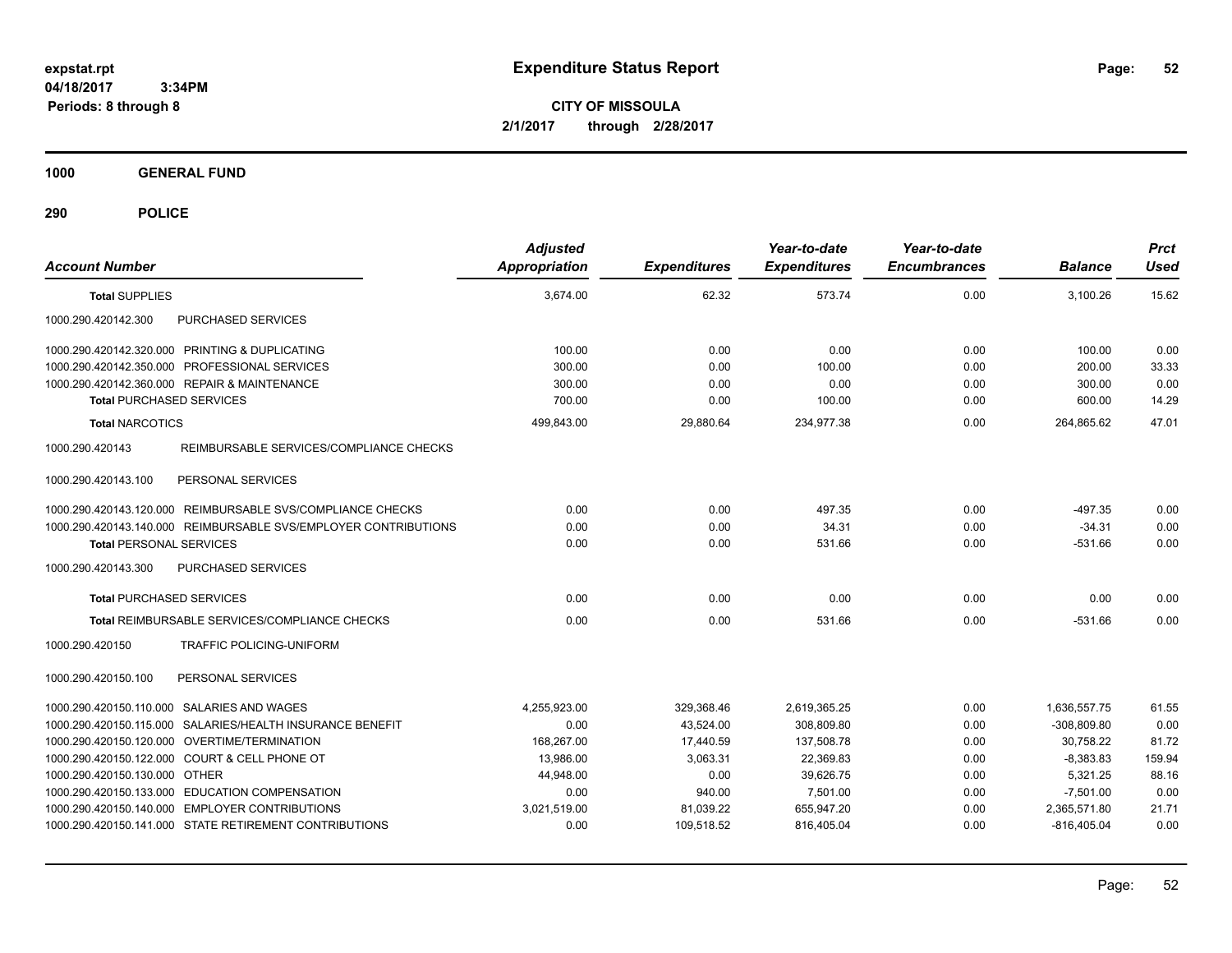**CITY OF MISSOULA 2/1/2017 through 2/28/2017**

**1000 GENERAL FUND**

| <b>Account Number</b>                                     | <b>Adjusted</b><br><b>Appropriation</b> | <b>Expenditures</b> | Year-to-date<br><b>Expenditures</b> | Year-to-date<br><b>Encumbrances</b> | <b>Balance</b> | <b>Prct</b><br><b>Used</b> |
|-----------------------------------------------------------|-----------------------------------------|---------------------|-------------------------------------|-------------------------------------|----------------|----------------------------|
| <b>Total PERSONAL SERVICES</b>                            | 7,504,643.00                            | 584.894.10          | 4,607,533.65                        | 0.00                                | 2,897,109.35   | 61.40                      |
| 1000.290.420150.200<br><b>SUPPLIES</b>                    |                                         |                     |                                     |                                     |                |                            |
| 1000.290.420150.210.000 OFFICE SUPPLIES                   | 2,494.00                                | 0.00                | 256.84                              | 0.00                                | 2,237.16       | 10.30                      |
| 1000.290.420150.220.000 OPERATING SUPPLIES                | 23,524.00                               | 229.36              | 16,329.13                           | 0.00                                | 7,194.87       | 69.41                      |
| 1000.290.420150.230.000 REPAIR/MAINTENANCE                | 35,784.00                               | 3,985.78            | 20,242.37                           | 0.00                                | 15,541.63      | 56.57                      |
| 1000.290.420150.231.000 GASOLINE                          | 145,486.00                              | 10,428.76           | 68.128.57                           | 0.00                                | 77,357.43      | 46.83                      |
| <b>Total SUPPLIES</b>                                     | 207,288.00                              | 14.643.90           | 104.956.91                          | 0.00                                | 102.331.09     | 50.63                      |
| 1000.290.420150.300<br>PURCHASED SERVICES                 |                                         |                     |                                     |                                     |                |                            |
| 1000.290.420150.320.000 PRINTING & DUPLICATING            | 6,209.00                                | 0.00                | 1.676.11                            | 0.00                                | 4,532.89       | 26.99                      |
| 1000.290.420150.344.000 TELEPHONE SERVICE                 | 680.00                                  | 0.00                | 0.00                                | 0.00                                | 680.00         | 0.00                       |
| 1000.290.420150.350.000 PROFESSIONAL SERVICES             | 4.425.00                                | 0.00                | 825.61                              | 0.00                                | 3,599.39       | 18.66                      |
| 1000.290.420150.360.000 REPAIR & MAINTENANCE              | 15,130.00                               | 261.50              | 18,407.36                           | 0.00                                | $-3,277.36$    | 121.66                     |
| <b>Total PURCHASED SERVICES</b>                           | 26.444.00                               | 261.50              | 20.909.08                           | 0.00                                | 5,534.92       | 79.07                      |
| CAPITAL OUTLAY<br>1000.290.420150.900                     |                                         |                     |                                     |                                     |                |                            |
| <b>Total CAPITAL OUTLAY</b>                               | 0.00                                    | 0.00                | 0.00                                | 0.00                                | 0.00           | 0.00                       |
| <b>Total TRAFFIC POLICING-UNIFORM</b>                     | 7,738,375.00                            | 599,799.50          | 4,733,399.64                        | 0.00                                | 3,004,975.36   | 61.17                      |
| <b>ACCIDENT INVESTIGATION</b><br>1000.290.420151          |                                         |                     |                                     |                                     |                |                            |
| 1000.290.420151.100<br>PERSONAL SERVICES                  |                                         |                     |                                     |                                     |                |                            |
| 1000.290.420151.110.000 SALARIES AND WAGES                | 557.541.00                              | 51.867.58           | 420.873.47                          | 0.00                                | 136,667.53     | 75.49                      |
| 1000.290.420151.115.000 SALARIES/HEALTH INSURANCE BENEFIT | 0.00                                    | 5.616.00            | 40.435.20                           | 0.00                                | $-40.435.20$   | 0.00                       |
| 1000.290.420151.120.000 OVERTIME/TERMINATION              | 14,599.00                               | 1,804.36            | 21,031.13                           | 0.00                                | $-6,432.13$    | 144.06                     |
| 1000.290.420151.122.000 COURT & CELL PHONE OT             | 1,740.00                                | 0.00                | 0.00                                | 0.00                                | 1,740.00       | 0.00                       |
| 1000.290.420151.130.000 OTHER                             | 3,567.00                                | 0.00                | 5,600.00                            | 0.00                                | $-2,033.00$    | 156.99                     |
| 1000.290.420151.133.000 EDUCATION COMPENSATION            | 0.00                                    | 100.00              | 804.00                              | 0.00                                | $-804.00$      | 0.00                       |
| 1000.290.420151.140.000 EMPLOYER CONTRIBUTIONS            | 356,036.00                              | 14,952.93           | 124,745.82                          | 0.00                                | 231,290.18     | 35.04                      |
| 1000.290.420151.141.000 STATE RETIREMENT CONTRIBUTIONS    | 0.00                                    | 14,121.69           | 118,041.23                          | 0.00                                | $-118,041.23$  | 0.00                       |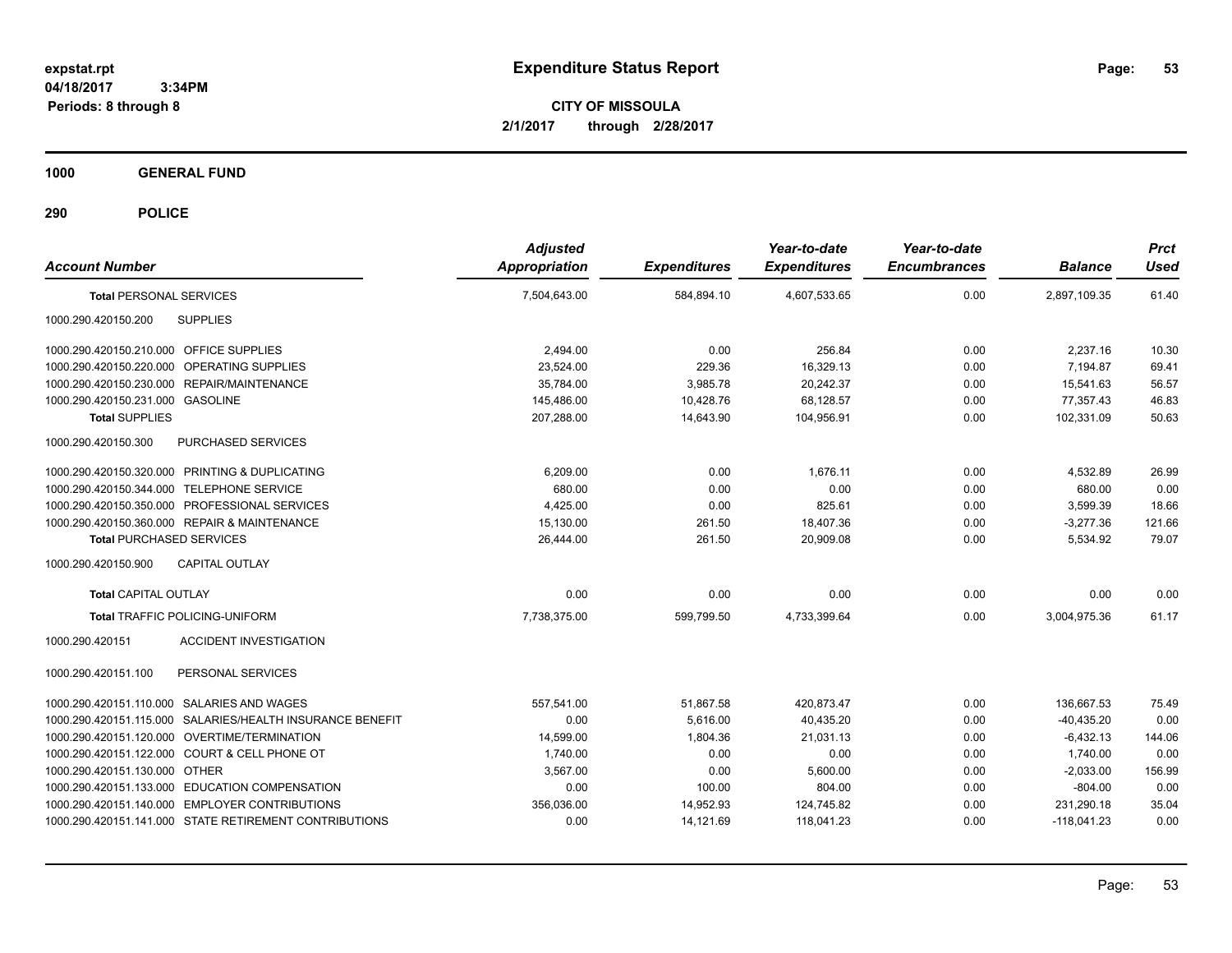**CITY OF MISSOULA 2/1/2017 through 2/28/2017**

**1000 GENERAL FUND**

| <b>Account Number</b>                                     | <b>Adjusted</b><br><b>Appropriation</b> | <b>Expenditures</b> | Year-to-date<br><b>Expenditures</b> | Year-to-date<br><b>Encumbrances</b> | <b>Balance</b> | <b>Prct</b><br><b>Used</b> |
|-----------------------------------------------------------|-----------------------------------------|---------------------|-------------------------------------|-------------------------------------|----------------|----------------------------|
| <b>Total PERSONAL SERVICES</b>                            | 933,483.00                              | 88,462.56           | 731,530.85                          | 0.00                                | 201,952.15     | 78.37                      |
| 1000.290.420151.200<br><b>SUPPLIES</b>                    |                                         |                     |                                     |                                     |                |                            |
| 1000.290.420151.210.000 OFFICE SUPPLIES                   | 200.00                                  | 0.00                | 3.89                                | 0.00                                | 196.11         | 1.95                       |
| 1000.290.420151.220.000 OPERATING SUPPLIES                | 2,966.00                                | 390.75              | 3,706.45                            | 0.00                                | $-740.45$      | 124.96                     |
| 1000.290.420151.230.000 REPAIR/MAINTENANCE                | 4.151.00                                | 264.44              | 963.43                              | 0.00                                | 3,187.57       | 23.21                      |
| 1000.290.420151.231.000 GASOLINE                          | 13,423.00                               | 2,663.63            | 10.745.79                           | 0.00                                | 2,677.21       | 80.06                      |
| <b>Total SUPPLIES</b>                                     | 20.740.00                               | 3,318.82            | 15.419.56                           | 0.00                                | 5,320.44       | 74.35                      |
| 1000.290.420151.300<br>PURCHASED SERVICES                 |                                         |                     |                                     |                                     |                |                            |
| 1000.290.420151.320.000 PRINTING & DUPLICATING            | 207.00                                  | 0.00                | 278.78                              | 0.00                                | $-71.78$       | 134.68                     |
| 1000.290.420151.350.000 PROFESSIONAL SERVICES             | 300.00                                  | 0.00                | 65.00                               | 0.00                                | 235.00         | 21.67                      |
| 1000.290.420151.360.000 REPAIR & MAINTENANCE              | 5.615.00                                | 360.00              | 6,645.29                            | 0.00                                | $-1,030.29$    | 118.35                     |
| <b>Total PURCHASED SERVICES</b>                           | 6,122.00                                | 360.00              | 6,989.07                            | 0.00                                | $-867.07$      | 114.16                     |
| 1000.290.420151.900<br><b>CAPITAL OUTLAY</b>              |                                         |                     |                                     |                                     |                |                            |
| <b>Total CAPITAL OUTLAY</b>                               | 0.00                                    | 0.00                | 0.00                                | 0.00                                | 0.00           | 0.00                       |
| <b>Total ACCIDENT INVESTIGATION</b>                       | 960,345.00                              | 92,141.38           | 753,939.48                          | 0.00                                | 206,405.52     | 78.51                      |
| <b>PLANS UNIT</b><br>1000.290.420152                      |                                         |                     |                                     |                                     |                |                            |
| PERSONAL SERVICES<br>1000.290.420152.100                  |                                         |                     |                                     |                                     |                |                            |
| 1000.290.420152.110.000 SALARIES AND WAGES                | 237,505.00                              | 12,559.54           | 103,713.68                          | 0.00                                | 133,791.32     | 43.67                      |
| 1000.290.420152.115.000 SALARIES/HEALTH INSURANCE BENEFIT | 0.00                                    | 1,404.00            | 10,249.20                           | 0.00                                | $-10,249.20$   | 0.00                       |
| 1000.290.420152.120.000 OVERTIME/TERMINATION              | 2,920.00                                | 695.13              | 5,043.43                            | 0.00                                | $-2,123.43$    | 172.72                     |
| 1000.290.420152.122.000 COURT & CELL PHONE OT             | 752.00                                  | 0.00                | 0.00                                | 0.00                                | 752.00         | 0.00                       |
| 1000.290.420152.130.000 OTHER                             | 2,140.00                                | 0.00                | 1,400.00                            | 0.00                                | 740.00         | 65.42                      |
| 1000.290.420152.140.000 EMPLOYER CONTRIBUTIONS            | 160,217.00                              | 3,081.26            | 25,092.86                           | 0.00                                | 135, 124. 14   | 15.66                      |
| 1000.290.420152.141.000 STATE RETIREMENT CONTRIBUTIONS    | 0.00                                    | 4,101.09            | 33,683.63                           | 0.00                                | $-33,683.63$   | 0.00                       |
| <b>Total PERSONAL SERVICES</b>                            | 403,534.00                              | 21,841.02           | 179,182.80                          | 0.00                                | 224,351.20     | 44.40                      |
| <b>SUPPLIES</b><br>1000.290.420152.200                    |                                         |                     |                                     |                                     |                |                            |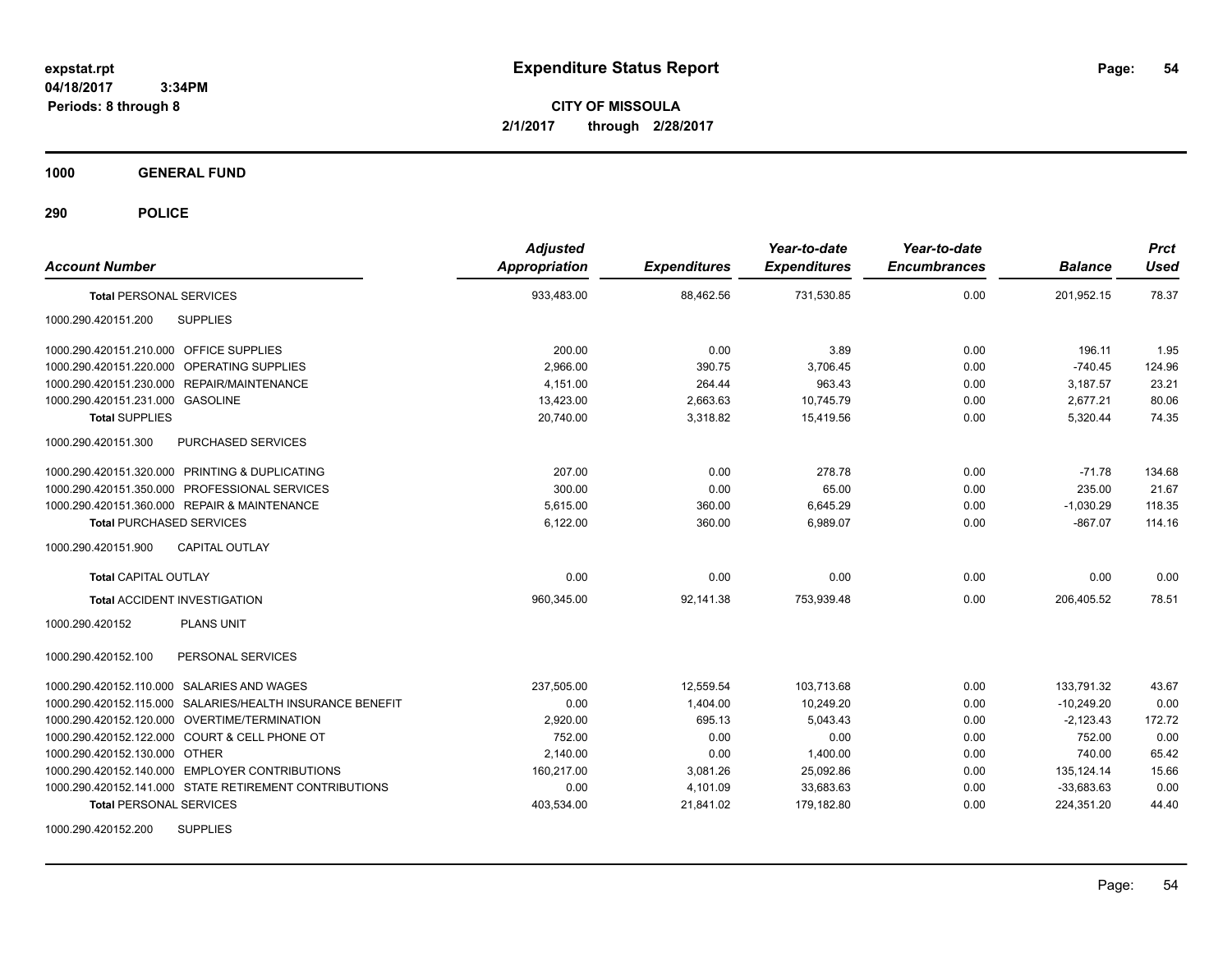**CITY OF MISSOULA 2/1/2017 through 2/28/2017**

**1000 GENERAL FUND**

| <b>Account Number</b>                                     | <b>Adjusted</b><br><b>Appropriation</b> | <b>Expenditures</b> | Year-to-date<br><b>Expenditures</b> | Year-to-date<br><b>Encumbrances</b> | <b>Balance</b> | <b>Prct</b><br><b>Used</b> |
|-----------------------------------------------------------|-----------------------------------------|---------------------|-------------------------------------|-------------------------------------|----------------|----------------------------|
| 1000.290.420152.210.000 OFFICE SUPPLIES                   | 200.00                                  | 0.00                | 0.00                                | 0.00                                | 200.00         | 0.00                       |
| OPERATING SUPPLIES<br>1000.290.420152.220.000             | 2,000.00                                | 0.00                | 620.75                              | 0.00                                | 1,379.25       | 31.04                      |
| <b>Total SUPPLIES</b>                                     | 2,200.00                                | 0.00                | 620.75                              | 0.00                                | 1,579.25       | 28.22                      |
| 1000.290.420152.300<br>PURCHASED SERVICES                 |                                         |                     |                                     |                                     |                |                            |
| 1000.290.420152.320.000 PRINTING & DUPLICATING            | 200.00                                  | 0.00                | 0.00                                | 0.00                                | 200.00         | 0.00                       |
| 1000.290.420152.350.000 PROFESSIONAL SERVICES             | 150.00                                  | 0.00                | 0.00                                | 0.00                                | 150.00         | 0.00                       |
| 1000.290.420152.360.000 REPAIR & MAINTENANCE              | 500.00                                  | 0.00                | 0.00                                | 0.00                                | 500.00         | 0.00                       |
| <b>Total PURCHASED SERVICES</b>                           | 850.00                                  | 0.00                | 0.00                                | 0.00                                | 850.00         | 0.00                       |
| <b>Total PLANS UNIT</b>                                   | 406,584.00                              | 21,841.02           | 179,803.55                          | 0.00                                | 226,780.45     | 44.22                      |
| 1000.290.420153<br><b>COMMUNITY RESOURCE</b>              |                                         |                     |                                     |                                     |                |                            |
| 1000.290.420153.100<br>PERSONAL SERVICES                  |                                         |                     |                                     |                                     |                |                            |
| 1000.290.420153.110.000 CRO/SALARIES AND WAGES            | 579.787.00                              | 44,444.63           | 366,453.11                          | 0.00                                | 213.333.89     | 63.20                      |
| 1000.290.420153.115.000 SALARIES/HEALTH INSURANCE BENEFIT | 0.00                                    | 4,914.00            | 35,872.20                           | 0.00                                | $-35,872.20$   | 0.00                       |
| 1000.290.420153.120.000 OVERTIME/TERMINATION              | 3.893.00                                | 1,084.58            | 9.394.48                            | 0.00                                | $-5.501.48$    | 241.32                     |
| 1000.290.420153.122.000 COURT & CELL PHONE OT             | 1,811.00                                | 0.00                | 0.00                                | 0.00                                | 1,811.00       | 0.00                       |
| 1000.290.420153.130.000 OTHER                             | 4,281.00                                | 0.00                | 4,900.00                            | 0.00                                | $-619.00$      | 114.46                     |
| 1000.290.420153.133.000 EDUCATION COMPENSATION            | 0.00                                    | 50.00               | 415.00                              | 0.00                                | $-415.00$      | 0.00                       |
| 1000.290.420153.140.000 EMPLOYER CONTRIBUTIONS            | 386.633.00                              | 12,645.64           | 103,092.68                          | 0.00                                | 283.540.32     | 26.66                      |
| 1000.290.420153.141.000 STATE RETIREMENT CONTRIBUTIONS    | 0.00                                    | 13,012.85           | 107,700.38                          | 0.00                                | $-107,700.38$  | 0.00                       |
| <b>Total PERSONAL SERVICES</b>                            | 976,405.00                              | 76,151.70           | 627,827.85                          | 0.00                                | 348,577.15     | 64.30                      |
| 1000.290.420153.200<br><b>SUPPLIES</b>                    |                                         |                     |                                     |                                     |                |                            |
| 1000.290.420153.210.000<br><b>OFFICE SUPPLIES</b>         | 1,340.00                                | 0.00                | 0.00                                | 0.00                                | 1,340.00       | 0.00                       |
| <b>OPERATING SUPPLIES</b><br>1000.290.420153.220.000      | 3,500.00                                | 0.00                | 3,039.43                            | 0.00                                | 460.57         | 86.84                      |
| 1000.290.420153.230.000 REPAIR/MAINTENANCE                | 1,100.00                                | 0.00                | 5.50                                | 0.00                                | 1,094.50       | 0.50                       |
| 1000.290.420153.231.000 GASOLINE                          | 3,561.00                                | 61.46               | 248.87                              | 0.00                                | 3,312.13       | 6.99                       |
| <b>Total SUPPLIES</b>                                     | 9,501.00                                | 61.46               | 3,293.80                            | 0.00                                | 6,207.20       | 34.67                      |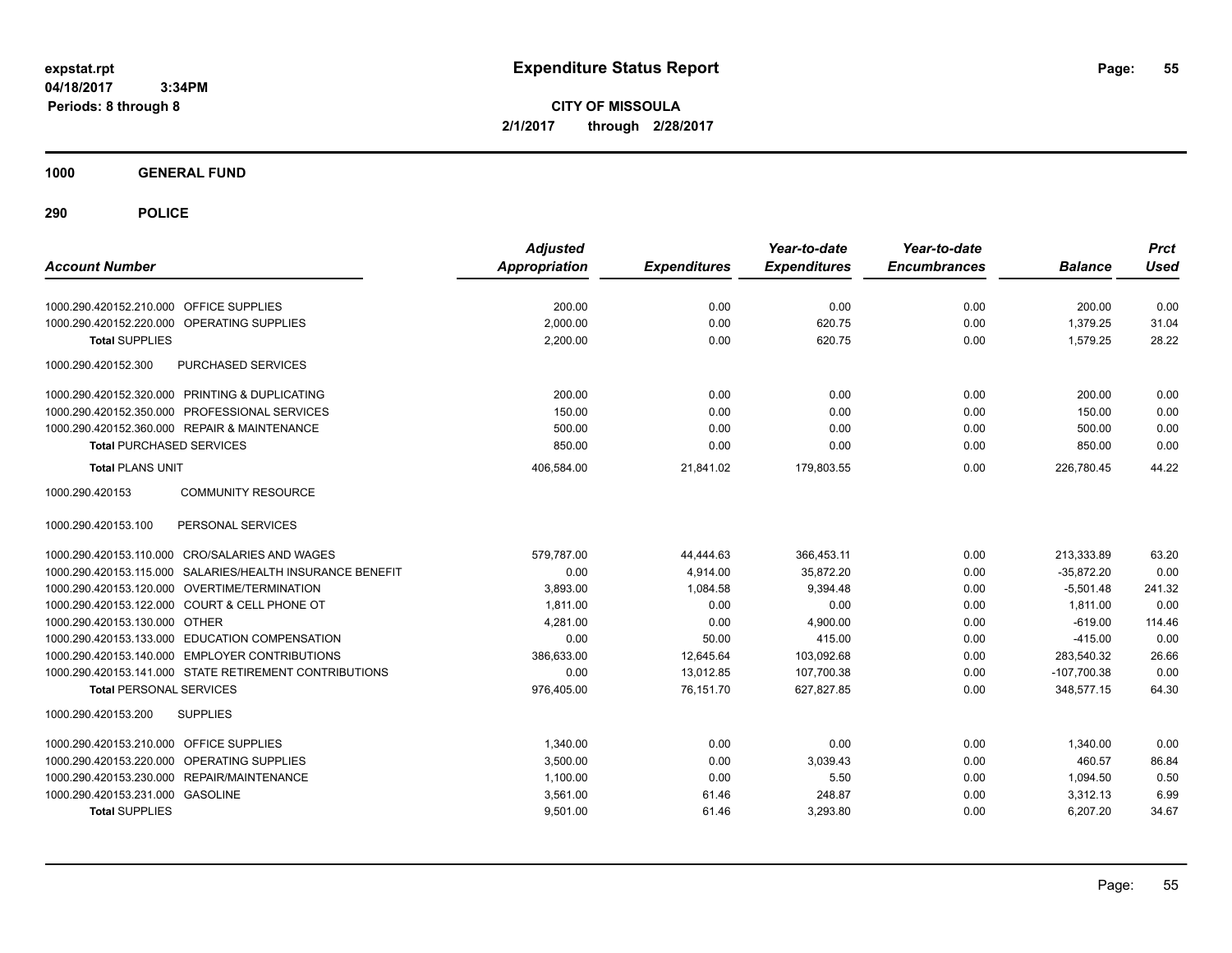**CITY OF MISSOULA 2/1/2017 through 2/28/2017**

**1000 GENERAL FUND**

| <b>Account Number</b>                          |                                 | <b>Adjusted</b><br><b>Appropriation</b> | <b>Expenditures</b> | Year-to-date<br><b>Expenditures</b> | Year-to-date<br><b>Encumbrances</b> | <b>Balance</b> | <b>Prct</b><br><b>Used</b> |
|------------------------------------------------|---------------------------------|-----------------------------------------|---------------------|-------------------------------------|-------------------------------------|----------------|----------------------------|
| 1000.290.420153.300                            | <b>PURCHASED SERVICES</b>       |                                         |                     |                                     |                                     |                |                            |
| 1000.290.420153.320.000 PRINTING & DUPLICATING |                                 | 580.00                                  | 0.00                | 0.00                                | 0.00                                | 580.00         | 0.00                       |
| 1000.290.420153.360.000 REPAIR & MAINTENANCE   |                                 | 500.00                                  | 0.00                | 180.00                              | 0.00                                | 320.00         | 36.00                      |
| <b>Total PURCHASED SERVICES</b>                |                                 | 1,080.00                                | 0.00                | 180.00                              | 0.00                                | 900.00         | 16.67                      |
| 1000.290.420153.900                            | <b>CAPITAL OUTLAY</b>           |                                         |                     |                                     |                                     |                |                            |
| <b>Total CAPITAL OUTLAY</b>                    |                                 | 0.00                                    | 0.00                | 0.00                                | 0.00                                | 0.00           | 0.00                       |
| <b>Total COMMUNITY RESOURCE</b>                |                                 | 986,986.00                              | 76,213.16           | 631,301.65                          | 0.00                                | 355.684.35     | 63.96                      |
| 1000.290.420154                                | ABANDONED VEHICLE PROGRAM       |                                         |                     |                                     |                                     |                |                            |
| 1000.290.420154.100                            | PERSONAL SERVICES               |                                         |                     |                                     |                                     |                |                            |
| 1000.290.420154.110.000 SALARIES AND WAGES     |                                 | 38,119.00                               | 2,943.89            | 24,396.27                           | 0.00                                | 13,722.73      | 64.00                      |
| 1000.290.420154.120.000                        | OVERTIME/TERMINATION            | 973.00                                  | 0.00                | 57.50                               | 0.00                                | 915.50         | 5.91                       |
| 1000.290.420154.140.000 EMPLOYER CONTRIBUTIONS |                                 | 16,199.00                               | 1,307.43            | 11,313.40                           | 0.00                                | 4,885.60       | 69.84                      |
| <b>Total PERSONAL SERVICES</b>                 |                                 | 55,291.00                               | 4,251.32            | 35,767.17                           | 0.00                                | 19,523.83      | 64.69                      |
| 1000.290.420154.200                            | <b>SUPPLIES</b>                 |                                         |                     |                                     |                                     |                |                            |
| 1000.290.420154.210.000 OFFICE SUPPLIES        |                                 | 240.00                                  | 0.00                | 65.45                               | 0.00                                | 174.55         | 27.27                      |
| 1000.290.420154.220.000 OPERATING SUPPLIES     |                                 | 400.00                                  | 0.00                | 41.27                               | 0.00                                | 358.73         | 10.32                      |
| <b>Total SUPPLIES</b>                          |                                 | 640.00                                  | 0.00                | 106.72                              | 0.00                                | 533.28         | 16.68                      |
| 1000.290.420154.300                            | PURCHASED SERVICES              |                                         |                     |                                     |                                     |                |                            |
| 1000.290.420154.310.000 COMMUNICATIONS         |                                 | 2,484.00                                | 122.72              | 297.68                              | 0.00                                | 2,186.32       | 11.98                      |
| 1000.290.420154.320.000                        | PRINTING & DUPLICATING          | 768.00                                  | 0.00                | 676.21                              | 0.00                                | 91.79          | 88.05                      |
| 1000.290.420154.330.000                        | PUBLICITY, SUBSCRIPTIONS & DUES | 2,400.00                                | 0.00                | 254.00                              | 0.00                                | 2,146.00       | 10.58                      |
| 1000.290.420154.350.000 PROFESSIONAL SERVICES  |                                 | 12,429.00                               | 36.00               | 154.84                              | 0.00                                | 12,274.16      | 1.25                       |
| 1000.290.420154.350.011 PROFESSIONAL SERVICES  |                                 | 0.00                                    | 0.00                | 2,082.00                            | 0.00                                | $-2,082.00$    | 0.00                       |
| 1000.290.420154.350.012 PROFESSIONAL SERVICES  |                                 | 0.00                                    | 0.00                | 3,500.00                            | 0.00                                | $-3,500.00$    | 0.00                       |
| <b>Total PURCHASED SERVICES</b>                |                                 | 18,081.00                               | 158.72              | 6,964.73                            | 0.00                                | 11,116.27      | 38.52                      |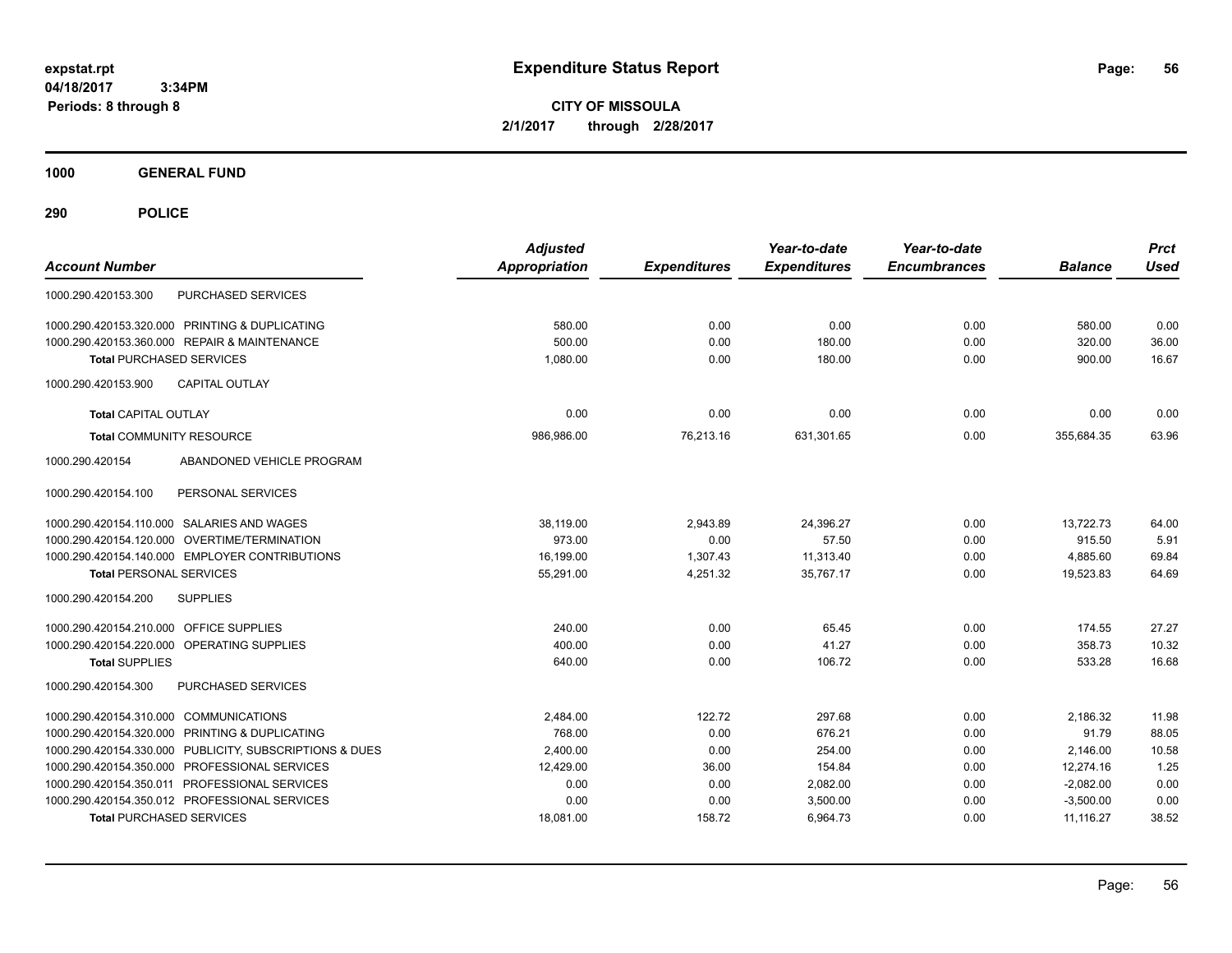**CITY OF MISSOULA 2/1/2017 through 2/28/2017**

**1000 GENERAL FUND**

| <b>Account Number</b>                          | <b>Adjusted</b><br>Appropriation | <b>Expenditures</b> | Year-to-date<br><b>Expenditures</b> | Year-to-date<br><b>Encumbrances</b> | <b>Balance</b> | <b>Prct</b><br><b>Used</b> |
|------------------------------------------------|----------------------------------|---------------------|-------------------------------------|-------------------------------------|----------------|----------------------------|
| Total ABANDONED VEHICLE PROGRAM                | 74,012.00                        | 4,410.04            | 42,838.62                           | 0.00                                | 31,173.38      | 57.88                      |
| 1000.290.420160<br><b>COMMUNICATIONS</b>       |                                  |                     |                                     |                                     |                |                            |
| PERSONAL SERVICES<br>1000.290.420160.100       |                                  |                     |                                     |                                     |                |                            |
| 1000.290.420160.110.000 SALARIES AND WAGES     | 257,927.00                       | 16,926.66           | 155,350.57                          | 0.00                                | 102,576.43     | 60.23                      |
| 1000.290.420160.120.000 OVERTIME/TERMINATION   | 9,733.00                         | 260.00              | 3,943.73                            | 0.00                                | 5,789.27       | 40.52                      |
| 1000.290.420160.140.000 EMPLOYER CONTRIBUTIONS | 102,210.00                       | 6,877.47            | 67,693.19                           | 0.00                                | 34.516.81      | 66.23                      |
| <b>Total PERSONAL SERVICES</b>                 | 369,870.00                       | 24,064.13           | 226,987.49                          | 0.00                                | 142,882.51     | 61.37                      |
| 1000.290.420160.200<br><b>SUPPLIES</b>         |                                  |                     |                                     |                                     |                |                            |
| 1000.290.420160.210.000 OFFICE SUPPLIES        | 400.00                           | 0.00                | 734.48                              | 0.00                                | $-334.48$      | 183.62                     |
| 1000.290.420160.220.000 OPERATING SUPPLIES     | 800.00                           | 19.00               | 96.00                               | 0.00                                | 704.00         | 12.00                      |
| <b>Total SUPPLIES</b>                          | 1,200.00                         | 19.00               | 830.48                              | 0.00                                | 369.52         | 69.21                      |
| 1000.290.420160.300<br>PURCHASED SERVICES      |                                  |                     |                                     |                                     |                |                            |
| 1000.290.420160.310.000 COMMUNICATIONS         | 14,200.00                        | 0.00                | 16,772.48                           | 0.00                                | $-2,572.48$    | 118.12                     |
| 1000.290.420160.320.000 PRINTING & DUPLICATING | 150.00                           | 0.00                | 78.72                               | 0.00                                | 71.28          | 52.48                      |
| <b>Total PURCHASED SERVICES</b>                | 14,350.00                        | 0.00                | 16,851.20                           | 0.00                                | $-2,501.20$    | 117.43                     |
| <b>Total COMMUNICATIONS</b>                    | 385,420.00                       | 24,083.13           | 244,669.17                          | 0.00                                | 140,750.83     | 63.48                      |
| 1000.290.420170<br><b>RECORDS</b>              |                                  |                     |                                     |                                     |                |                            |
| PERSONAL SERVICES<br>1000.290.420170.100       |                                  |                     |                                     |                                     |                |                            |
| 1000.290.420170.110.000 SALARIES AND WAGES     | 147,886.00                       | 11,407.60           | 94,510.18                           | 0.00                                | 53.375.82      | 63.91                      |
| 1000.290.420170.120.000 OVERTIME/TERMINATION   | 779.00                           | 51.04               | 412.52                              | 0.00                                | 366.48         | 52.96                      |
| 1000.290.420170.140.000 EMPLOYER CONTRIBUTIONS | 63,593.00                        | 5,156.67            | 44,670.73                           | 0.00                                | 18.922.27      | 70.24                      |
| <b>Total PERSONAL SERVICES</b>                 | 212,258.00                       | 16,615.31           | 139,593.43                          | 0.00                                | 72,664.57      | 65.77                      |
| <b>SUPPLIES</b><br>1000.290.420170.200         |                                  |                     |                                     |                                     |                |                            |
| 1000.290.420170.210.000 OFFICE SUPPLIES        | 800.00                           | 13.59               | 24.87                               | 0.00                                | 775.13         | 3.11                       |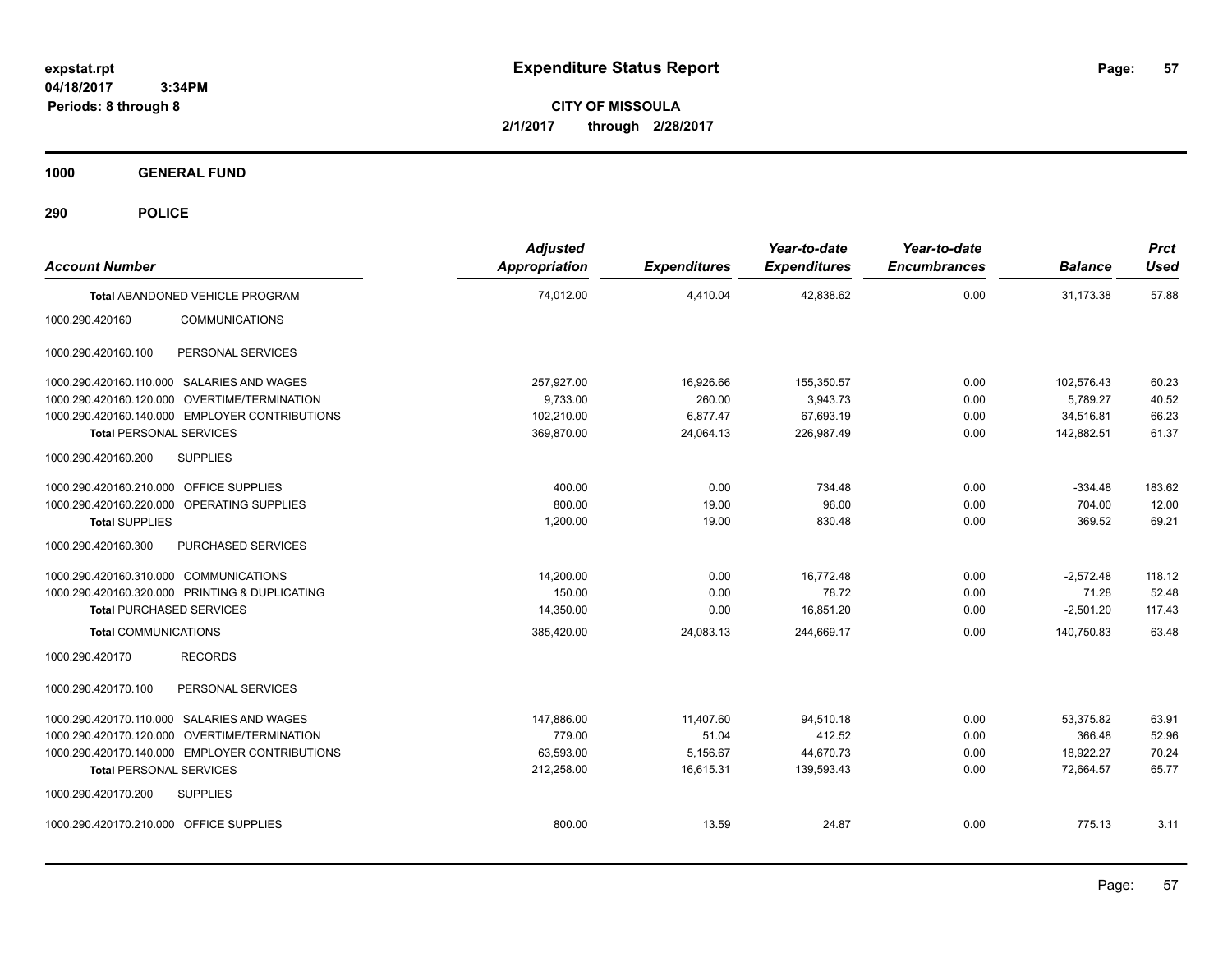**CITY OF MISSOULA 2/1/2017 through 2/28/2017**

**1000 GENERAL FUND**

| <b>Account Number</b>                          | <b>Adjusted</b><br><b>Appropriation</b> | <b>Expenditures</b> | Year-to-date<br><b>Expenditures</b> | Year-to-date<br><b>Encumbrances</b> | <b>Balance</b> | <b>Prct</b><br><b>Used</b> |
|------------------------------------------------|-----------------------------------------|---------------------|-------------------------------------|-------------------------------------|----------------|----------------------------|
| 1000.290.420170.220.000 OPERATING SUPPLIES     | 850.00                                  | 129.68              | 155.62                              | 0.00                                | 694.38         | 18.31                      |
| <b>Total SUPPLIES</b>                          | 1,650.00                                | 143.27              | 180.49                              | 0.00                                | 1,469.51       | 10.94                      |
| PURCHASED SERVICES<br>1000.290.420170.300      |                                         |                     |                                     |                                     |                |                            |
| <b>Total PURCHASED SERVICES</b>                | 0.00                                    | 0.00                | 0.00                                | 0.00                                | 0.00           | 0.00                       |
| 1000.290.420170.500<br><b>FIXED CHARGES</b>    |                                         |                     |                                     |                                     |                |                            |
| <b>Total FIXED CHARGES</b>                     | 0.00                                    | 0.00                | 0.00                                | 0.00                                | 0.00           | 0.00                       |
| <b>CAPITAL OUTLAY</b><br>1000.290.420170.900   |                                         |                     |                                     |                                     |                |                            |
| <b>Total CAPITAL OUTLAY</b>                    | 0.00                                    | 0.00                | 0.00                                | 0.00                                | 0.00           | 0.00                       |
| <b>Total RECORDS</b>                           | 213,908.00                              | 16,758.58           | 139,773.92                          | 0.00                                | 74,134.08      | 65.34                      |
| 1000.290.420182<br><b>EVIDENCE</b>             |                                         |                     |                                     |                                     |                |                            |
| 1000.290.420182.100<br>PERSONAL SERVICES       |                                         |                     |                                     |                                     |                |                            |
| 1000.290.420182.110.000 SALARIES AND WAGES     | 115,324.00                              | 8,904.96            | 73,839.42                           | 0.00                                | 41,484.58      | 64.03                      |
| 1000.290.420182.120.000 OVERTIME/TERMINATION   | 2,433.00                                | 354.10              | 1.245.45                            | 0.00                                | 1,187.55       | 51.19                      |
| 1000.290.420182.140.000 EMPLOYER CONTRIBUTIONS | 47,691.00                               | 3,898.71            | 33,538.62                           | 0.00                                | 14,152.38      | 70.32                      |
| <b>Total PERSONAL SERVICES</b>                 | 165,448.00                              | 13,157.77           | 108,623.49                          | 0.00                                | 56,824.51      | 65.65                      |
| 1000.290.420182.200<br><b>SUPPLIES</b>         |                                         |                     |                                     |                                     |                |                            |
| 1000.290.420182.210.000 OFFICE SUPPLIES        | 800.00                                  | 0.00                | 17.05                               | 0.00                                | 782.95         | 2.13                       |
| 1000.290.420182.220.000 OPERATING SUPPLIES     | 5,800.00                                | 653.08              | 5,494.98                            | 0.00                                | 305.02         | 94.74                      |
| 1000.290.420182.230.000 REPAIR/MAINTENANCE     | 500.00                                  | 0.00                | 0.00                                | 0.00                                | 500.00         | 0.00                       |
| 1000.290.420182.231.000 GASOLINE               | 479.00                                  | 48.10               | 437.77                              | 0.00                                | 41.23          | 91.39                      |
| <b>Total SUPPLIES</b>                          | 7,579.00                                | 701.18              | 5,949.80                            | 0.00                                | 1,629.20       | 78.50                      |
| 1000.290.420182.300<br>PURCHASED SERVICES      |                                         |                     |                                     |                                     |                |                            |
| 1000.290.420182.310.000 COMMUNICATIONS         | 300.00                                  | 0.00                | 0.00                                | 0.00                                | 300.00         | 0.00                       |
| 1000.290.420182.320.000 PRINTING & DUPLICATING | 1,000.00                                | 0.00                | 22.61                               | 0.00                                | 977.39         | 2.26                       |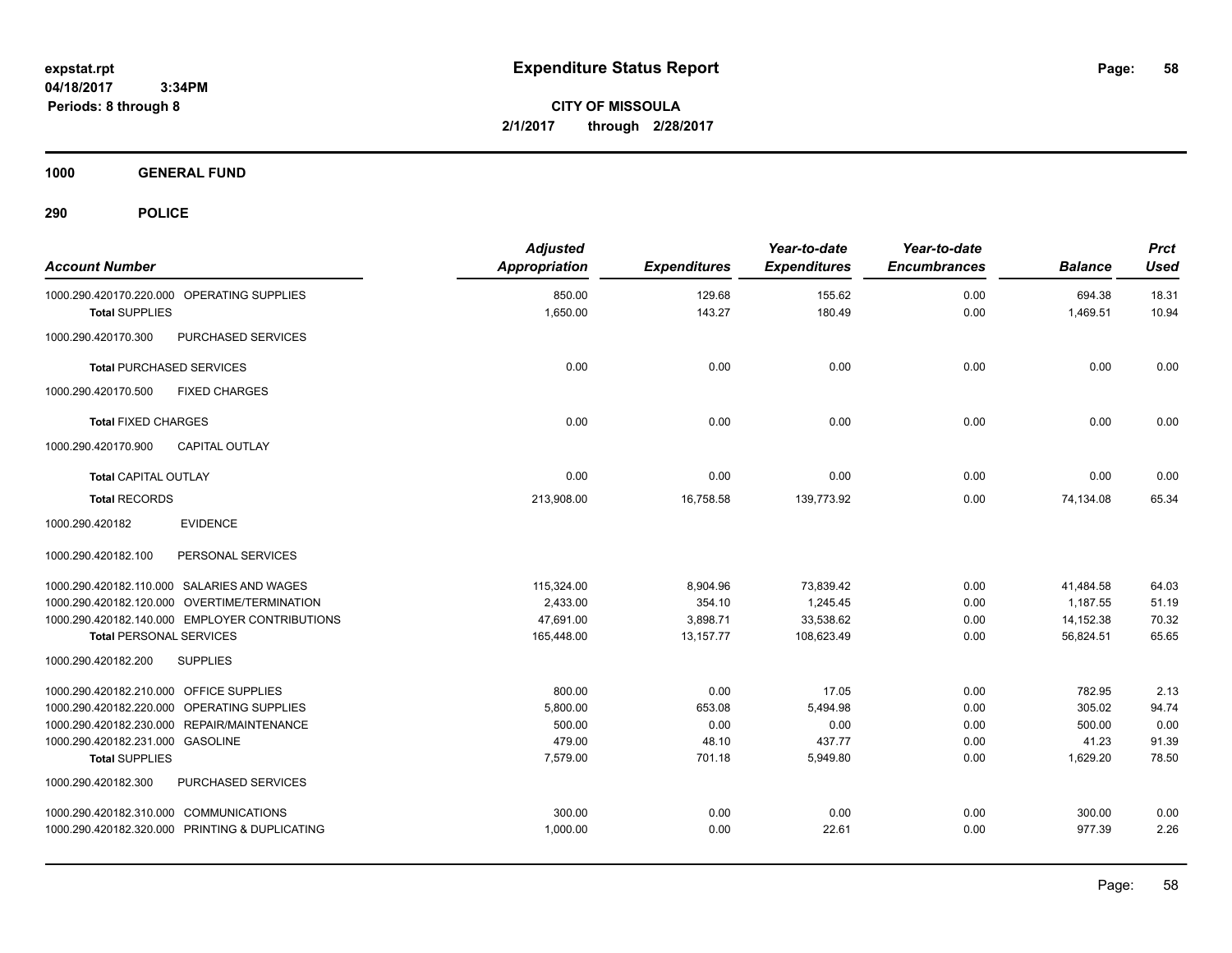**CITY OF MISSOULA 2/1/2017 through 2/28/2017**

**1000 GENERAL FUND**

| <b>Account Number</b>                            | <b>Adjusted</b><br>Appropriation | <b>Expenditures</b> | Year-to-date<br><b>Expenditures</b> | Year-to-date<br><b>Encumbrances</b> | <b>Balance</b> | <b>Prct</b><br><b>Used</b> |
|--------------------------------------------------|----------------------------------|---------------------|-------------------------------------|-------------------------------------|----------------|----------------------------|
| 1000.290.420182.350.000 PROFESSIONAL SERVICES    | 42,956.00                        | 1,470.00            | 15,367.50                           | 0.00                                | 27,588.50      | 35.77                      |
| 1000.290.420182.360.000 REPAIR & MAINTENANCE     | 150.00                           | 0.00                | 63.99                               | 0.00                                | 86.01          | 42.66                      |
| <b>Total PURCHASED SERVICES</b>                  | 44,406.00                        | 1,470.00            | 15,454.10                           | 0.00                                | 28,951.90      | 34.80                      |
| <b>FIXED CHARGES</b><br>1000.290.420182.500      |                                  |                     |                                     |                                     |                |                            |
| 1000.290.420182.500.000 FIXED CHARGES            | 650.00                           | 0.00                | 412.00                              | 0.00                                | 238.00         | 63.38                      |
| <b>Total FIXED CHARGES</b>                       | 650.00                           | 0.00                | 412.00                              | 0.00                                | 238.00         | 63.38                      |
| <b>Total EVIDENCE</b>                            | 218,083.00                       | 15,328.95           | 130,439.39                          | 0.00                                | 87,643.61      | 59.81                      |
| <b>SPECIAL TEAMS</b><br>1000.290.420185          |                                  |                     |                                     |                                     |                |                            |
| 1000.290.420185.100<br>PERSONAL SERVICES         |                                  |                     |                                     |                                     |                |                            |
| <b>Total PERSONAL SERVICES</b>                   | 0.00                             | 0.00                | 0.00                                | 0.00                                | 0.00           | 0.00                       |
| 1000.290.420185.200<br><b>SUPPLIES</b>           |                                  |                     |                                     |                                     |                |                            |
| 1000.290.420185.220.000 OPERATING SUPPLIES       | 19,112.00                        | 3,480.62            | 12,370.55                           | 0.00                                | 6,741.45       | 64.73                      |
| 1000.290.420185.230.000 REPAIR/MAINTENANCE       | 200.00                           | 186.88              | 1,034.87                            | 0.00                                | $-834.87$      | 517.44                     |
| 1000.290.420185.231.000 GASOLINE                 | 239.00                           | 28.69               | 217.26                              | 0.00                                | 21.74          | 90.90                      |
| <b>Total SUPPLIES</b>                            | 19,551.00                        | 3,696.19            | 13,622.68                           | 0.00                                | 5,928.32       | 69.68                      |
| PURCHASED SERVICES<br>1000.290.420185.300        |                                  |                     |                                     |                                     |                |                            |
| 1000.290.420185.350.000 PROFESSIONAL SERVICES    | 175.00                           | 0.00                | 0.00                                | 0.00                                | 175.00         | 0.00                       |
| 1000.290.420185.360.000 REPAIR & MAINTENANCE     | 350.00                           | 0.00                | 0.00                                | 0.00                                | 350.00         | 0.00                       |
| <b>Total PURCHASED SERVICES</b>                  | 525.00                           | 0.00                | 0.00                                | 0.00                                | 525.00         | 0.00                       |
| <b>Total SPECIAL TEAMS</b>                       | 20,076.00                        | 3,696.19            | 13,622.68                           | 0.00                                | 6,453.32       | 67.86                      |
| 1000.290.420199<br>CONTINGENCY-NEW AWARD FUNDING |                                  |                     |                                     |                                     |                |                            |
| 1000.290.420199.100<br>PERSONAL SERVICES         |                                  |                     |                                     |                                     |                |                            |
| <b>Total PERSONAL SERVICES</b>                   | 0.00                             | 0.00                | 0.00                                | 0.00                                | 0.00           | 0.00                       |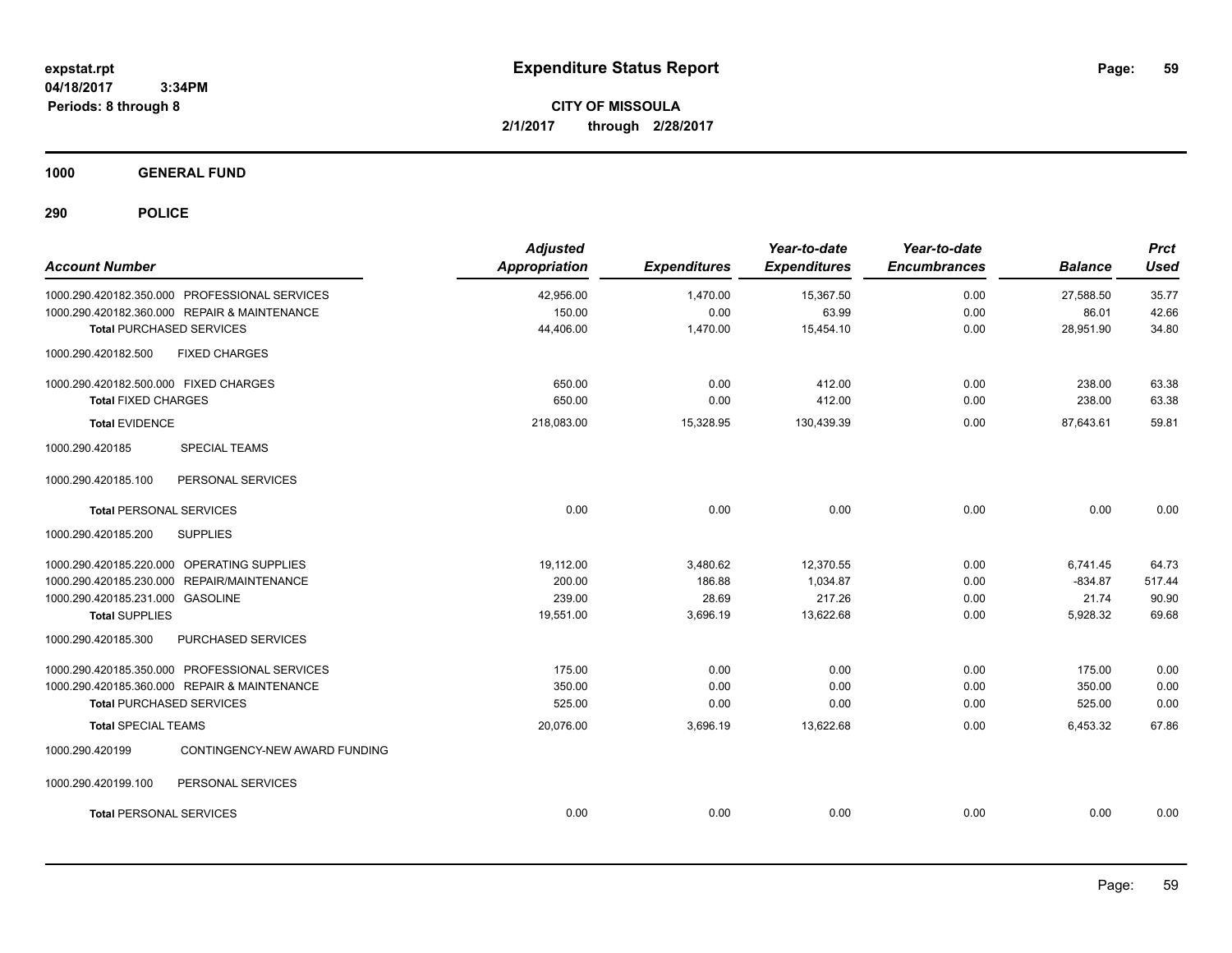**CITY OF MISSOULA 2/1/2017 through 2/28/2017**

**1000 GENERAL FUND**

|                               |                                            | <b>Adjusted</b>      |                     | Year-to-date        | Year-to-date        |                | <b>Prct</b> |
|-------------------------------|--------------------------------------------|----------------------|---------------------|---------------------|---------------------|----------------|-------------|
| <b>Account Number</b>         |                                            | <b>Appropriation</b> | <b>Expenditures</b> | <b>Expenditures</b> | <b>Encumbrances</b> | <b>Balance</b> | <b>Used</b> |
| 1000.290.420199.200           | <b>SUPPLIES</b>                            |                      |                     |                     |                     |                |             |
| <b>Total SUPPLIES</b>         |                                            | 0.00                 | 0.00                | 0.00                | 0.00                | 0.00           | 0.00        |
| 1000.290.420199.300           | PURCHASED SERVICES                         |                      |                     |                     |                     |                |             |
|                               | <b>Total PURCHASED SERVICES</b>            | 0.00                 | 0.00                | 0.00                | 0.00                | 0.00           | 0.00        |
| 1000.290.420199.900           | <b>CAPITAL OUTLAY</b>                      |                      |                     |                     |                     |                |             |
|                               | <b>Total CONTINGENCY-NEW AWARD FUNDING</b> | 0.00                 | 0.00                | 0.00                | 0.00                | 0.00           | 0.00        |
| 1000.290.420256               | *** Title Not Found ***                    |                      |                     |                     |                     |                |             |
| 1000.290.420256.100           | PERSONAL SERVICES                          |                      |                     |                     |                     |                |             |
| Total *** Title Not Found *** |                                            | 0.00                 | 0.00                | 0.00                | 0.00                | 0.00           | 0.00        |
| <b>Total POLICE</b>           |                                            | 15,572,461.00        | 1,181,517.73        | 9,645,855.09        | 0.00                | 5,926,605.91   | 61.94       |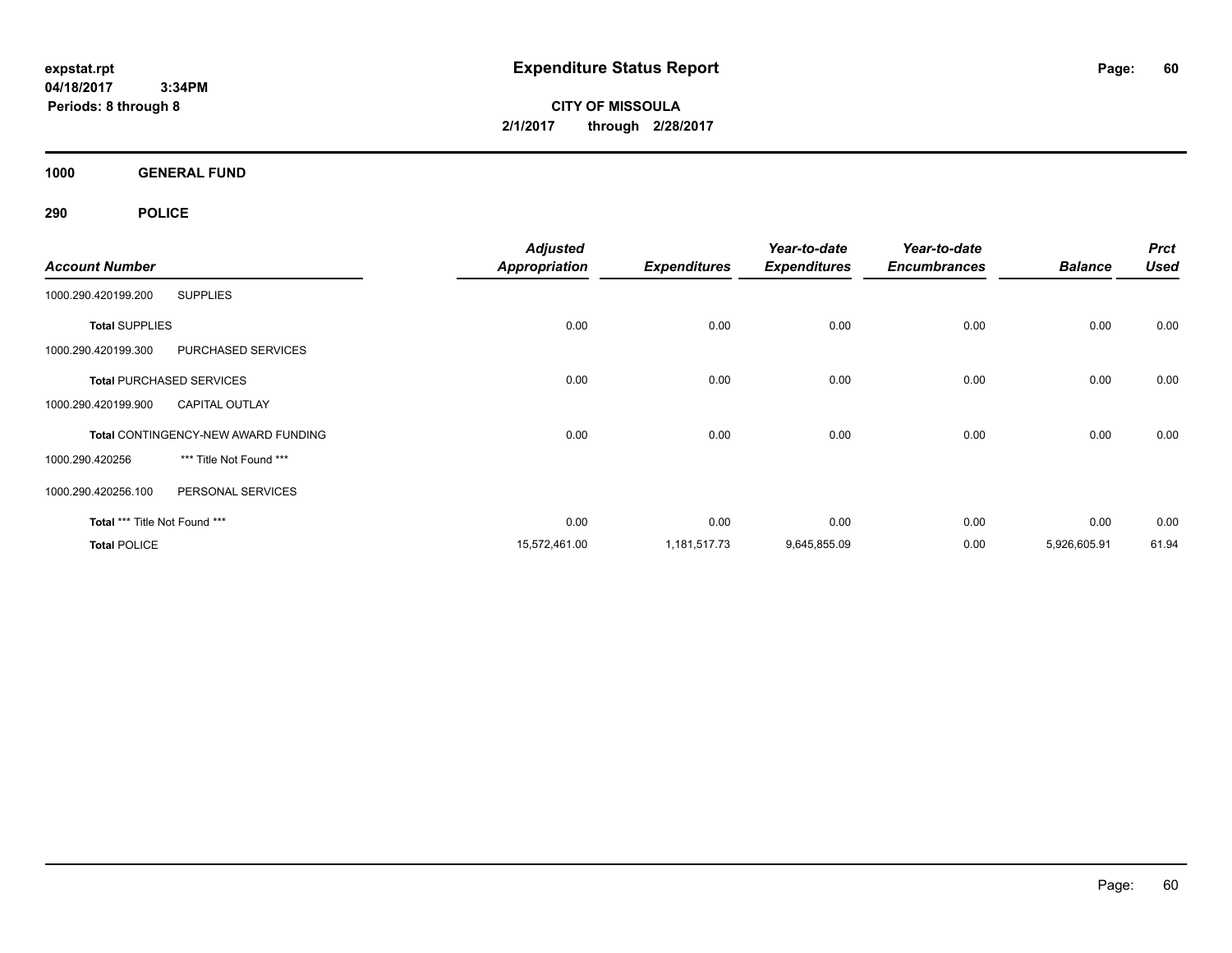**CITY OF MISSOULA 2/1/2017 through 2/28/2017**

**1000 GENERAL FUND**

|                                         |                                                        | <b>Adjusted</b>      |                     | Year-to-date        | Year-to-date        |                | <b>Prct</b> |
|-----------------------------------------|--------------------------------------------------------|----------------------|---------------------|---------------------|---------------------|----------------|-------------|
| <b>Account Number</b>                   |                                                        | <b>Appropriation</b> | <b>Expenditures</b> | <b>Expenditures</b> | <b>Encumbrances</b> | <b>Balance</b> | <b>Used</b> |
| 1000.300.420410                         | <b>ADMINISTRATION</b>                                  |                      |                     |                     |                     |                |             |
| 1000.300.420410.100                     | PERSONAL SERVICES                                      |                      |                     |                     |                     |                |             |
|                                         | 1000.300.420410.110.000 SALARIES AND WAGES             | 462,190.00           | 35,762.96           | 295,474.38          | 0.00                | 166,715.62     | 63.93       |
| 1000.300.420410.115.000                 | SALARIES/HEALTH INSURANCE BENEFIT                      | 25,695.00            | 2,106.00            | 15,373.80           | 0.00                | 10,321.20      | 59.83       |
| 1000.300.420410.130.000                 | <b>OTHER</b>                                           | 0.00                 | 0.00                | 1,875.00            | 0.00                | $-1,875.00$    | 0.00        |
| 1000.300.420410.140.000                 | <b>EMPLOYER CONTRIBUTIONS</b>                          | 125,417.00           | 9,965.41            | 83,777.54           | 0.00                | 41,639.46      | 66.80       |
|                                         | 1000.300.420410.141.000 STATE RETIREMENT CONTRIBUTIONS | 119,128.00           | 10,845.56           | 71,891.51           | 0.00                | 47,236.49      | 60.35       |
| <b>Total PERSONAL SERVICES</b>          |                                                        | 732,430.00           | 58,679.93           | 468,392.23          | 0.00                | 264,037.77     | 63.95       |
| 1000.300.420410.200                     | <b>SUPPLIES</b>                                        |                      |                     |                     |                     |                |             |
| 1000.300.420410.210.000 OFFICE SUPPLIES |                                                        | 8,471.00             | 399.14              | 3.315.22            | 0.00                | 5,155.78       | 39.14       |
| 1000.300.420410.220.000                 | OPERATING SUPPLIES                                     | 2.822.00             | 205.94              | 1.491.16            | 0.00                | 1.330.84       | 52.84       |
| 1000.300.420410.230.000                 | <b>REPAIR/MAINTENANCE</b>                              | 300.00               | 68.19               | 1,128.44            | 0.00                | $-828.44$      | 376.15      |
| 1000.300.420410.240.000 OTHER SUPPLIES  |                                                        | 593.00               | 0.00                | 0.00                | 0.00                | 593.00         | 0.00        |
| <b>Total SUPPLIES</b>                   |                                                        | 12,186.00            | 673.27              | 5,934.82            | 0.00                | 6,251.18       | 48.70       |
| 1000.300.420410.300                     | PURCHASED SERVICES                                     |                      |                     |                     |                     |                |             |
| 1000.300.420410.310.000                 | COMMUNICATIONS                                         | 577.00               | 53.44               | 367.80              | 0.00                | 209.20         | 63.74       |
| 1000.300.420410.320.000                 | PRINTING & DUPLICATING                                 | 240.00               | 0.00                | 53.36               | 0.00                | 186.64         | 22.23       |
| 1000.300.420410.330.000                 | PUBLICITY, SUBSCRIPTIONS & DUES                        | 1,238.00             | 254.00              | 404.00              | 0.00                | 834.00         | 32.63       |
| 1000.300.420410.350.000                 | PROFESSIONAL SERVICES                                  | 192.00               | 0.00                | 192.00              | 0.00                | 0.00           | 100.00      |
| 1000.300.420410.360.000                 | <b>REPAIR &amp; MAINTENANCE</b>                        | 12,177.00            | 12,177.00           | 12,177.00           | 0.00                | 0.00           | 100.00      |
| 1000.300.420410.370.000                 | <b>TRAVEL</b>                                          | 4,240.00             | 0.00                | 0.00                | 0.00                | 4,240.00       | 0.00        |
| 1000.300.420410.380.000 TRAINING        |                                                        | 1,054.00             | 0.00                | 0.00                | 0.00                | 1,054.00       | 0.00        |
| <b>Total PURCHASED SERVICES</b>         |                                                        | 19,718.00            | 12,484.44           | 13,194.16           | 0.00                | 6,523.84       | 66.91       |
| 1000.300.420410.700                     | <b>GRANTS &amp; CONTRIBUTIONS</b>                      |                      |                     |                     |                     |                |             |
|                                         | 1000.300.420410.700.000 GRANTS & CONTRIBUTIONS         | 2,700.00             | 0.00                | 0.00                | 0.00                | 2,700.00       | 0.00        |
|                                         | <b>Total GRANTS &amp; CONTRIBUTIONS</b>                | 2,700.00             | 0.00                | 0.00                | 0.00                | 2,700.00       | 0.00        |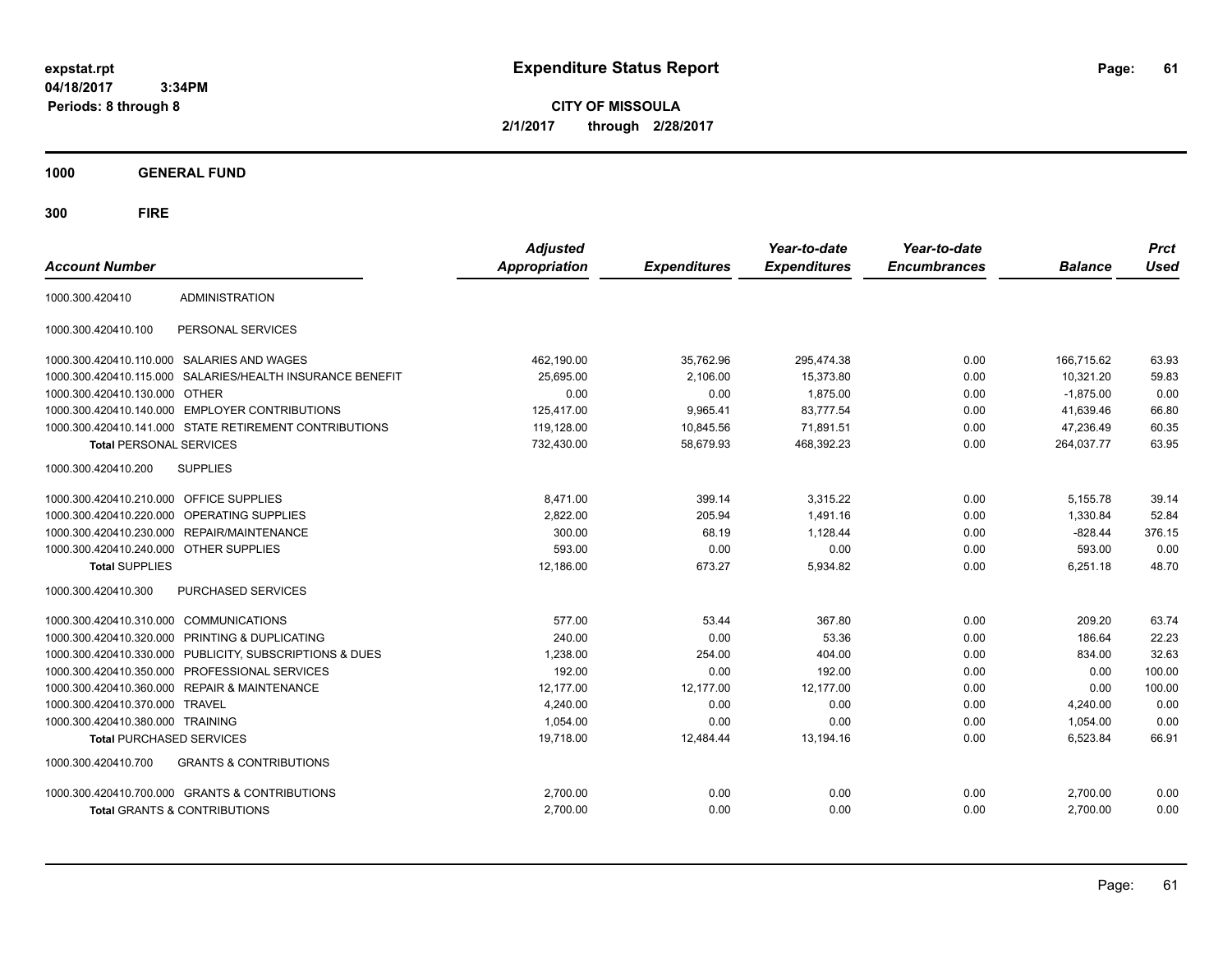**CITY OF MISSOULA 2/1/2017 through 2/28/2017**

**1000 GENERAL FUND**

**300 FIRE**

| <b>Account Number</b>                             | <b>Adjusted</b><br><b>Appropriation</b> | <b>Expenditures</b> | Year-to-date<br><b>Expenditures</b> | Year-to-date<br><b>Encumbrances</b> | <b>Balance</b> | <b>Prct</b><br><b>Used</b> |
|---------------------------------------------------|-----------------------------------------|---------------------|-------------------------------------|-------------------------------------|----------------|----------------------------|
| OTHER OBJECTS<br>1000.300.420410.800              |                                         |                     |                                     |                                     |                |                            |
| <b>Total OTHER OBJECTS</b>                        | 0.00                                    | 0.00                | 0.00                                | 0.00                                | 0.00           | 0.00                       |
| <b>Total ADMINISTRATION</b>                       | 767,034.00                              | 71,837.64           | 487,521.21                          | 0.00                                | 279,512.79     | 63.56                      |
| 1000.300.420420<br><b>FACILITY</b>                |                                         |                     |                                     |                                     |                |                            |
| PERSONAL SERVICES<br>1000.300.420420.100          |                                         |                     |                                     |                                     |                |                            |
| <b>Total PERSONAL SERVICES</b>                    | 0.00                                    | 0.00                | 0.00                                | 0.00                                | 0.00           | 0.00                       |
| <b>SUPPLIES</b><br>1000.300.420420.200            |                                         |                     |                                     |                                     |                |                            |
| 1000.300.420420.210.000 OFFICE SUPPLIES           | 7,245.00                                | 0.00                | 2,853.00                            | 0.00                                | 4,392.00       | 39.38                      |
| 1000.300.420420.220.000 OPERATING SUPPLIES        | 6,448.00                                | 0.00                | 3,668.75                            | 0.00                                | 2,779.25       | 56.90                      |
| 1000.300.420420.230.000 REPAIR/MAINTENANCE        | 14,000.00                               | 604.41              | 4,674.02                            | 0.00                                | 9,325.98       | 33.39                      |
| <b>Total SUPPLIES</b>                             | 27,693.00                               | 604.41              | 11,195.77                           | 0.00                                | 16,497.23      | 40.43                      |
| 1000.300.420420.300<br>PURCHASED SERVICES         |                                         |                     |                                     |                                     |                |                            |
| 1000.300.420420.340.000 SEWER                     | 1,429.00                                | 0.00                | 1,186.72                            | 0.00                                | 242.28         | 83.05                      |
| 1000.300.420420.341.000 ELECTRICITY & NATURAL GAS | 69,567.00                               | 10,539.35           | 44,735.82                           | 0.00                                | 24,831.18      | 64.31                      |
| 1000.300.420420.343.000 WATER CHARGES             | 14,677.00                               | 578.76              | 7,491.62                            | 0.00                                | 7,185.38       | 51.04                      |
| 1000.300.420420.344.000 TELEPHONE SERVICE         | 19,484.00                               | 1,365.74            | 10,532.21                           | 0.00                                | 8,951.79       | 54.06                      |
| 1000.300.420420.345.000 GARBAGE                   | 5,680.00                                | 454.55              | 3,636.40                            | 0.00                                | 2,043.60       | 64.02                      |
| 1000.300.420420.360.000 REPAIR & MAINTENANCE      | 26,258.00                               | 1,495.48            | 22,912.69                           | 0.00                                | 3,345.31       | 87.26                      |
| <b>Total PURCHASED SERVICES</b>                   | 137,095.00                              | 14,433.88           | 90,495.46                           | 0.00                                | 46,599.54      | 66.01                      |
| 1000.300.420420.500<br><b>FIXED CHARGES</b>       |                                         |                     |                                     |                                     |                |                            |
| 1000.300.420420.500.000 FIXED CHARGES             | 226.00                                  | 0.00                | 0.00                                | 0.00                                | 226.00         | 0.00                       |
| <b>Total FIXED CHARGES</b>                        | 226.00                                  | 0.00                | 0.00                                | 0.00                                | 226.00         | 0.00                       |
| <b>Total FACILITY</b>                             | 165,014.00                              | 15,038.29           | 101,691.23                          | 0.00                                | 63,322.77      | 61.63                      |
| PERSONNEL TRAINING<br>1000.300.420430             |                                         |                     |                                     |                                     |                |                            |

Page: 62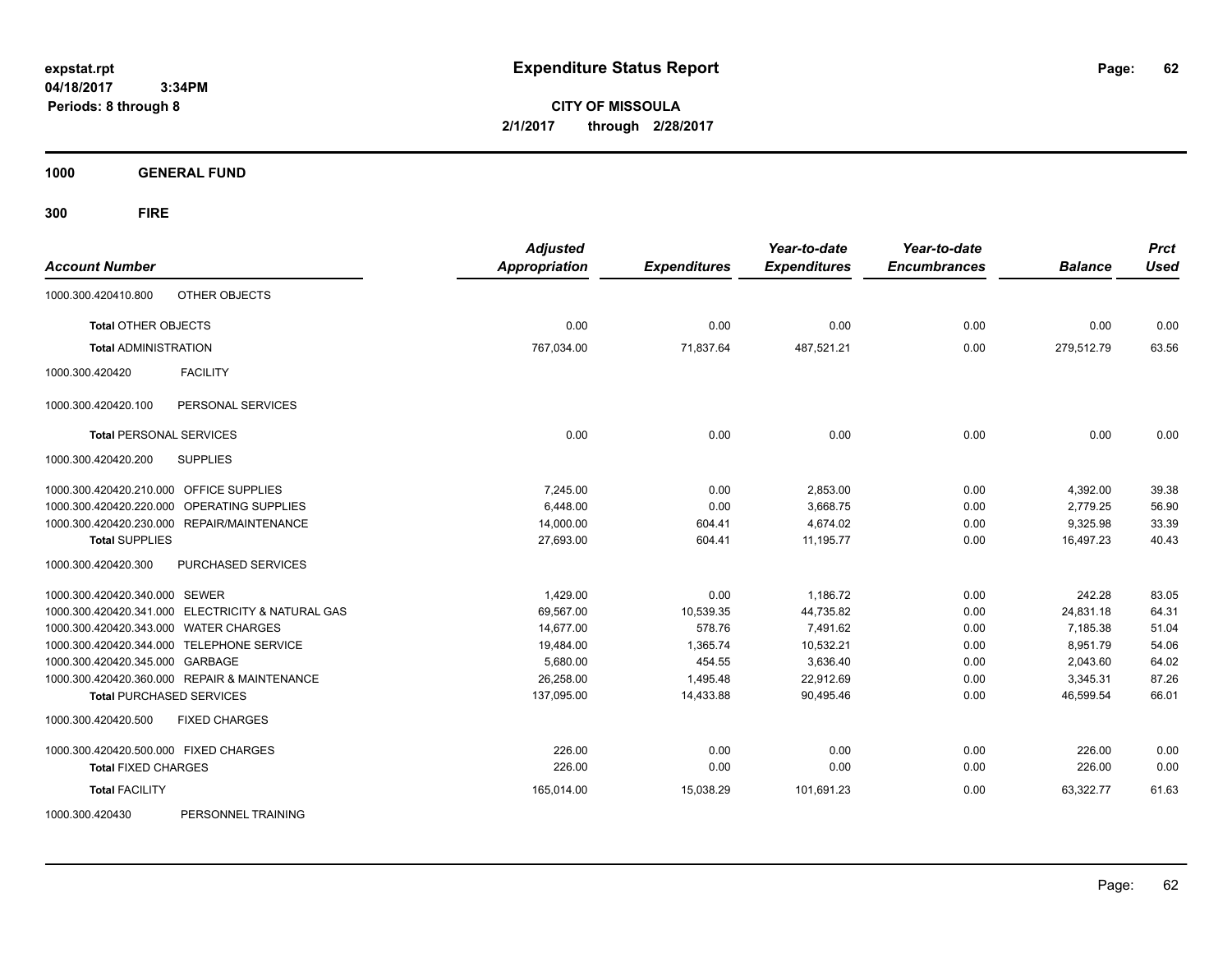**CITY OF MISSOULA 2/1/2017 through 2/28/2017**

**1000 GENERAL FUND**

| <b>Account Number</b>                                        | <b>Adjusted</b><br>Appropriation | <b>Expenditures</b> | Year-to-date<br><b>Expenditures</b> | Year-to-date<br><b>Encumbrances</b> | <b>Balance</b> | <b>Prct</b><br><b>Used</b> |
|--------------------------------------------------------------|----------------------------------|---------------------|-------------------------------------|-------------------------------------|----------------|----------------------------|
| 1000.300.420430.100<br>PERSONAL SERVICES                     |                                  |                     |                                     |                                     |                |                            |
| <b>SALARIES AND WAGES</b><br>1000.300.420430.110.000         | 90,817.00                        | 6,988.46            | 58,120.52                           | 0.00                                | 32,696.48      | 64.00                      |
| SALARIES/HEALTH INSURANCE BENEFIT<br>1000.300.420430.115.000 | 8,424.00                         | 702.00              | 5,265.00                            | 0.00                                | 3,159.00       | 62.50                      |
| 1000.300.420430.120.000 OVERTIME/TERMINATION                 | 5,288.00                         | 0.00                | 556.90                              | 0.00                                | 4,731.10       | 10.53                      |
| 1000.300.420430.130.000 OTHER                                | 0.00                             | 0.00                | 625.00                              | 0.00                                | $-625.00$      | 0.00                       |
| 1000.300.420430.140.000 EMPLOYER CONTRIBUTIONS               | 20,845.00                        | 1,501.89            | 12,631.30                           | 0.00                                | 8,213.70       | 60.60                      |
| 1000.300.420430.141.000 STATE RETIREMENT CONTRIBUTIONS       | 32,362.00                        | 2,507.86            | 19,712.81                           | 0.00                                | 12,649.19      | 60.91                      |
| <b>Total PERSONAL SERVICES</b>                               | 157,736.00                       | 11,700.21           | 96,911.53                           | 0.00                                | 60,824.47      | 61.44                      |
| <b>SUPPLIES</b><br>1000.300.420430.200                       |                                  |                     |                                     |                                     |                |                            |
| 1000.300.420430.210.000 OFFICE SUPPLIES                      | 96.00                            | 0.00                | 0.00                                | 0.00                                | 96.00          | 0.00                       |
| 1000.300.420430.220.000<br>OPERATING SUPPLIES                | 3,701.00                         | 162.11              | 1,464.41                            | 0.00                                | 2,236.59       | 39.57                      |
| 1000.300.420430.230.000 REPAIR/MAINTENANCE                   | 320.00                           | 0.00                | 0.00                                | 0.00                                | 320.00         | 0.00                       |
| <b>Total SUPPLIES</b>                                        | 4,117.00                         | 162.11              | 1,464.41                            | 0.00                                | 2,652.59       | 35.57                      |
| <b>PURCHASED SERVICES</b><br>1000.300.420430.300             |                                  |                     |                                     |                                     |                |                            |
| 1000.300.420430.320.000 PRINTING & DUPLICATING               | 192.00                           | 0.00                | 0.00                                | 0.00                                | 192.00         | 0.00                       |
| 1000.300.420430.330.000 PUBLICITY, SUBSCRIPTIONS & DUES      | 322.00                           | 0.00                | 0.00                                | 0.00                                | 322.00         | 0.00                       |
| 1000.300.420430.370.000 TRAVEL                               | 1,148.00                         | 0.00                | 0.00                                | 0.00                                | 1,148.00       | 0.00                       |
| 1000.300.420430.380.000 TRAINING                             | 480.00                           | 0.00                | 0.00                                | 0.00                                | 480.00         | 0.00                       |
| <b>Total PURCHASED SERVICES</b>                              | 2,142.00                         | 0.00                | 0.00                                | 0.00                                | 2,142.00       | 0.00                       |
| <b>Total PERSONNEL TRAINING</b>                              | 163,995.00                       | 11.862.32           | 98,375.94                           | 0.00                                | 65.619.06      | 59.99                      |
| 1000.300.420440<br><b>FIRE PREVENTION</b>                    |                                  |                     |                                     |                                     |                |                            |
| PERSONAL SERVICES<br>1000.300.420440.100                     |                                  |                     |                                     |                                     |                |                            |
| <b>SALARIES AND WAGES</b><br>1000.300.420440.110.000         | 422,496.00                       | 31,943.11           | 265,484.33                          | 0.00                                | 157,011.67     | 62.84                      |
| SALARIES/HEALTH INSURANCE BENEFIT<br>1000.300.420440.115.000 | 42,120.00                        | 3,510.00            | 26,325.00                           | 0.00                                | 15,795.00      | 62.50                      |
| OVERTIME/TERMINATION<br>1000.300.420440.120.000              | 22,749.00                        | 198.27              | 5,329.45                            | 0.00                                | 17,419.55      | 23.43                      |
| <b>OTHER</b><br>1000.300.420440.130.000                      | 0.00                             | 0.00                | 3,125.00                            | 0.00                                | $-3,125.00$    | 0.00                       |
| 1000.300.420440.140.000 EMPLOYER CONTRIBUTIONS               | 97,835.00                        | 7,447.48            | 59,771.69                           | 0.00                                | 38,063.31      | 61.09                      |
|                                                              |                                  |                     |                                     |                                     |                |                            |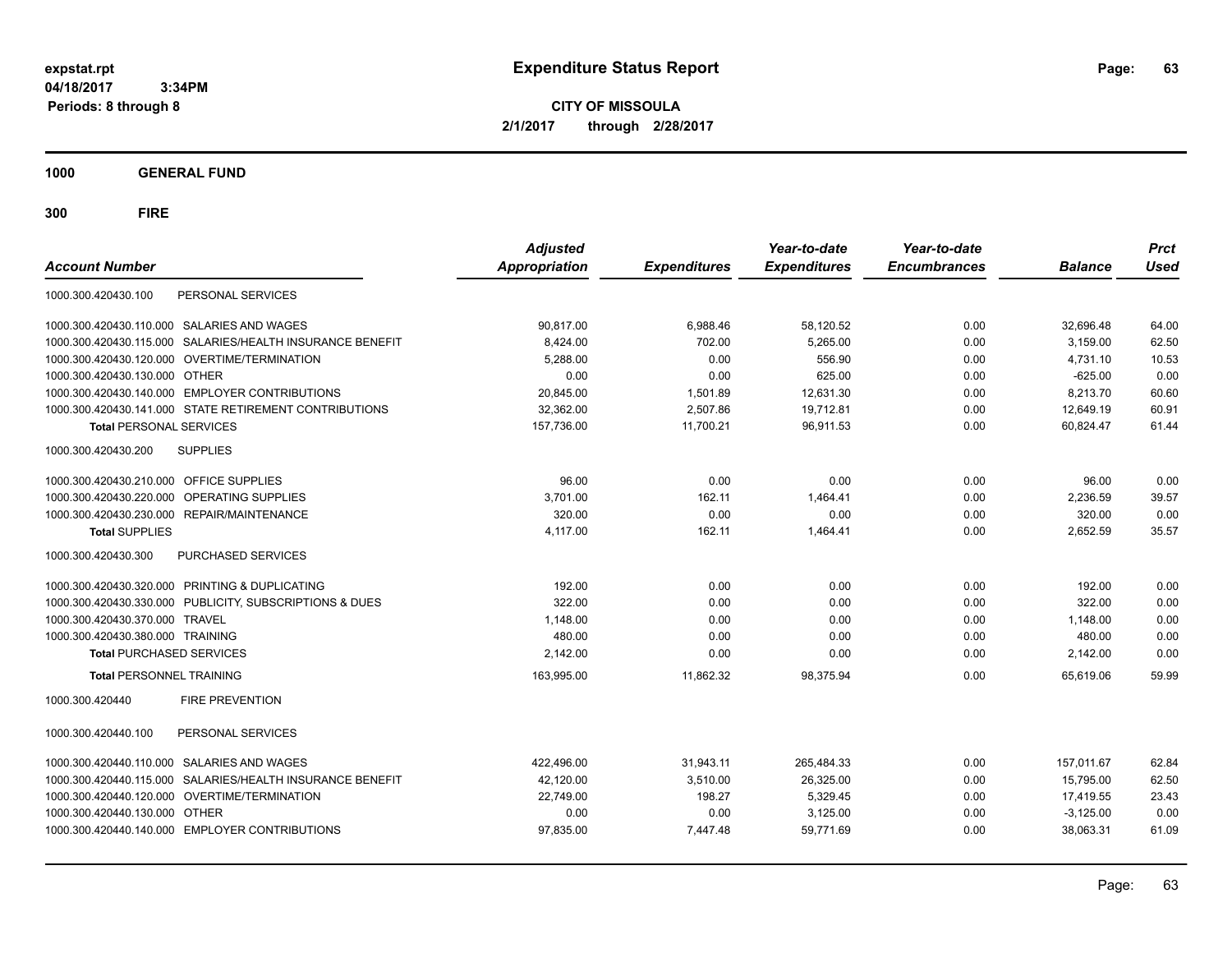**CITY OF MISSOULA 2/1/2017 through 2/28/2017**

**1000 GENERAL FUND**

| <b>Account Number</b>                   |                                                         | <b>Adjusted</b><br><b>Appropriation</b> | <b>Expenditures</b> | Year-to-date<br><b>Expenditures</b> | Year-to-date<br><b>Encumbrances</b> | <b>Balance</b> | <b>Prct</b><br><b>Used</b> |
|-----------------------------------------|---------------------------------------------------------|-----------------------------------------|---------------------|-------------------------------------|-------------------------------------|----------------|----------------------------|
|                                         | 1000.300.420440.141.000 STATE RETIREMENT CONTRIBUTIONS  | 151,511.00                              | 11,561.26           | 90,829.33                           | 0.00                                | 60,681.67      | 59.95                      |
| <b>Total PERSONAL SERVICES</b>          |                                                         | 736,711.00                              | 54,660.12           | 450,864.80                          | 0.00                                | 285,846.20     | 61.20                      |
| 1000.300.420440.200                     | <b>SUPPLIES</b>                                         |                                         |                     |                                     |                                     |                |                            |
| 1000.300.420440.210.000 OFFICE SUPPLIES |                                                         | 144.00                                  | 0.00                | 2.19                                | 0.00                                | 141.81         | 1.52                       |
| 1000.300.420440.220.000                 | OPERATING SUPPLIES                                      | 4,956.00                                | 0.00                | 538.93                              | 0.00                                | 4,417.07       | 10.87                      |
|                                         | 1000.300.420440.230.000 REPAIR/MAINTENANCE              | 1,540.00                                | 3.27                | 108.89                              | 0.00                                | 1,431.11       | 7.07                       |
| <b>Total SUPPLIES</b>                   |                                                         | 6,640.00                                | 3.27                | 650.01                              | 0.00                                | 5,989.99       | 9.79                       |
| 1000.300.420440.300                     | PURCHASED SERVICES                                      |                                         |                     |                                     |                                     |                |                            |
|                                         | 1000.300.420440.320.000 PRINTING & DUPLICATING          | 192.00                                  | 0.00                | 73.76                               | 0.00                                | 118.24         | 38.42                      |
|                                         | 1000.300.420440.330.000 PUBLICITY, SUBSCRIPTIONS & DUES | 4,916.00                                | 0.00                | 2,469.00                            | 0.00                                | 2,447.00       | 50.22                      |
| 1000.300.420440.370.000 TRAVEL          |                                                         | 5,448.00                                | 296.00              | 958.01                              | 0.00                                | 4,489.99       | 17.58                      |
| 1000.300.420440.380.000 TRAINING        |                                                         | 2.506.00                                | 0.00                | 195.00                              | 0.00                                | 2,311.00       | 7.78                       |
| <b>Total PURCHASED SERVICES</b>         |                                                         | 13.062.00                               | 296.00              | 3,695.77                            | 0.00                                | 9.366.23       | 28.29                      |
| <b>Total FIRE PREVENTION</b>            |                                                         | 756,413.00                              | 54,959.39           | 455,210.58                          | 0.00                                | 301,202.42     | 60.18                      |
| 1000.300.420450                         | <b>FIRE GRANTS</b>                                      |                                         |                     |                                     |                                     |                |                            |
| 1000.300.420450.300                     | PURCHASED SERVICES                                      |                                         |                     |                                     |                                     |                |                            |
| <b>Total FIRE GRANTS</b>                |                                                         | 0.00                                    | 0.00                | 0.00                                | 0.00                                | 0.00           | 0.00                       |
| 1000.300.420455                         | <b>EMS</b>                                              |                                         |                     |                                     |                                     |                |                            |
| 1000.300.420455.100                     | PERSONAL SERVICES                                       |                                         |                     |                                     |                                     |                |                            |
| 1000.300.420455.110.000                 | SALARIES AND WAGES                                      | 86,575.00                               | 6,747.22            | 56,066.16                           | 0.00                                | 30,508.84      | 64.76                      |
| 1000.300.420455.115.000                 | SALARIES/HEALTH INSURANCE BENEFIT                       | 8,424.00                                | 702.00              | 5,265.00                            | 0.00                                | 3.159.00       | 62.50                      |
|                                         | 1000.300.420455.120.000 OVERTIME/TERMINATION            | 5,132.00                                | 0.00                | 0.00                                | 0.00                                | 5,132.00       | 0.00                       |
| 1000.300.420455.130.000 OTHER           |                                                         | 0.00                                    | 0.00                | 625.00                              | 0.00                                | $-625.00$      | 0.00                       |
|                                         | 1000.300.420455.140.000 EMPLOYER CONTRIBUTIONS          | 19,987.00                               | 1,576.85            | 12,252.66                           | 0.00                                | 7,734.34       | 61.30                      |
|                                         | 1000.300.420455.141.000 STATE RETIREMENT CONTRIBUTIONS  | 30,979.00                               | 2,429.19            | 19.072.62                           | 0.00                                | 11.906.38      | 61.57                      |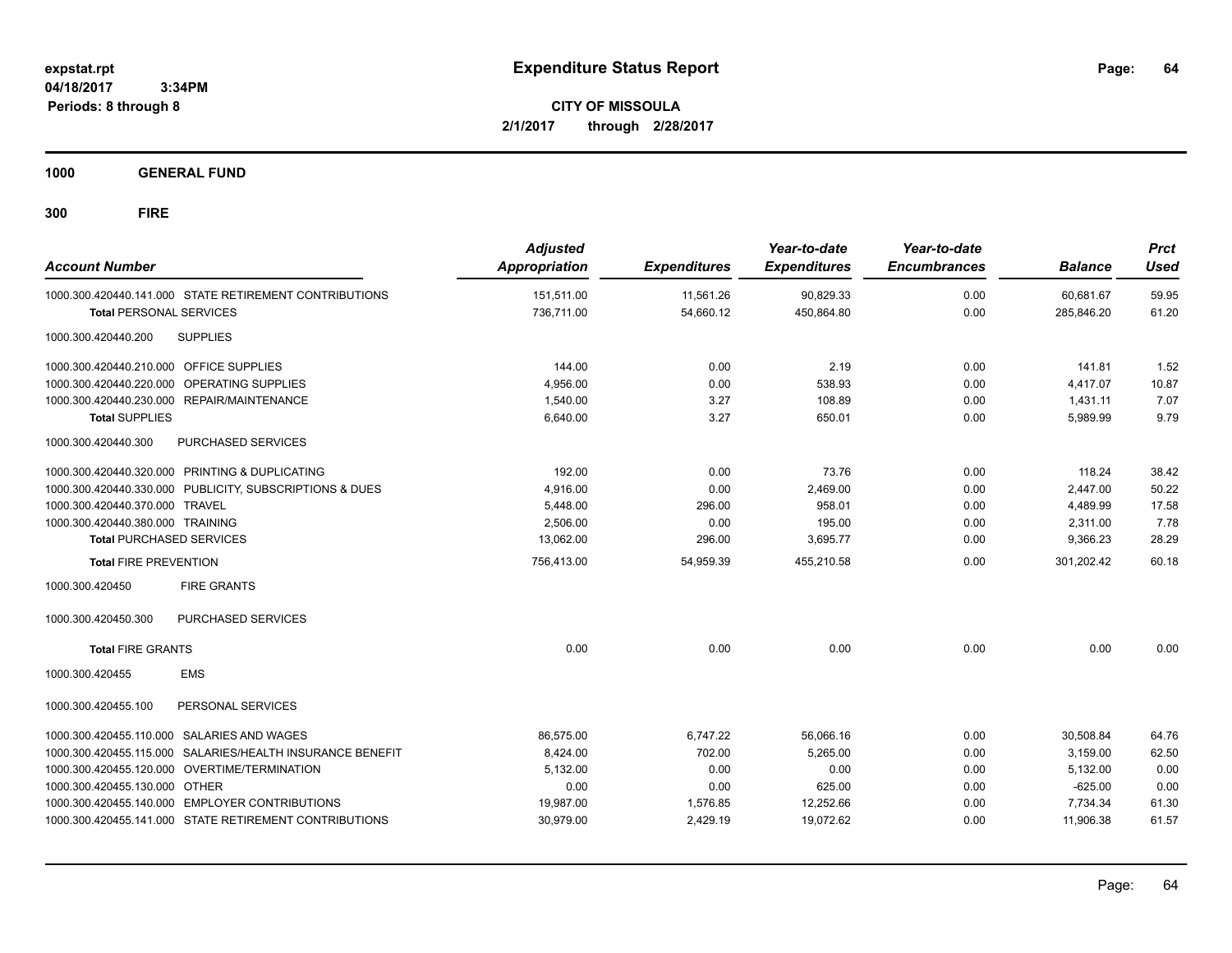**CITY OF MISSOULA 2/1/2017 through 2/28/2017**

**1000 GENERAL FUND**

| <b>Account Number</b>                                     | <b>Adjusted</b><br>Appropriation | <b>Expenditures</b> | Year-to-date<br><b>Expenditures</b> | Year-to-date<br><b>Encumbrances</b> | <b>Balance</b> | <b>Prct</b><br><b>Used</b> |
|-----------------------------------------------------------|----------------------------------|---------------------|-------------------------------------|-------------------------------------|----------------|----------------------------|
| <b>Total PERSONAL SERVICES</b>                            | 151,097.00                       | 11,455.26           | 93,281.44                           | 0.00                                | 57,815.56      | 61.74                      |
| 1000.300.420455.200<br><b>SUPPLIES</b>                    |                                  |                     |                                     |                                     |                |                            |
| 1000.300.420455.220.000 OPERATING SUPPLIES                | 18.581.00                        | 0.00                | 12.153.24                           | 0.00                                | 6.427.76       | 65.41                      |
| 1000.300.420455.230.000<br>REPAIR/MAINTENANCE             | 320.00                           | 182.68              | 182.68                              | 0.00                                | 137.32         | 57.09                      |
| <b>Total SUPPLIES</b>                                     | 18,901.00                        | 182.68              | 12,335.92                           | 0.00                                | 6,565.08       | 65.27                      |
| PURCHASED SERVICES<br>1000.300.420455.300                 |                                  |                     |                                     |                                     |                |                            |
| 1000.300.420455.330.000 PUBLICITY, SUBSCRIPTIONS & DUES   | 3,984.00                         | 0.00                | 1.435.00                            | 0.00                                | 2,549.00       | 36.02                      |
| 1000.300.420455.350.000 PROFESSIONAL SERVICES             | 5,000.00                         | 0.00                | 0.00                                | 0.00                                | 5,000.00       | 0.00                       |
| 1000.300.420455.360.000 REPAIR & MAINTENANCE              | 4,500.00                         | 0.00                | 3,024.46                            | 0.00                                | 1,475.54       | 67.21                      |
| 1000.300.420455.370.000 TRAVEL                            | 1,023.00                         | 0.00                | 352.88                              | 0.00                                | 670.12         | 34.49                      |
| 1000.300.420455.380.000 TRAINING                          | 1,920.00                         | 238.07              | 782.28                              | 0.00                                | 1,137.72       | 40.74                      |
| 1000.300.420455.390.000 OTHER PURCHASED SERVICES          | 10,080.00                        | 505.00              | 924.20                              | 0.00                                | 9,155.80       | 9.17                       |
| <b>Total PURCHASED SERVICES</b>                           | 26,507.00                        | 743.07              | 6,518.82                            | 0.00                                | 19,988.18      | 24.59                      |
| <b>Total EMS</b>                                          | 196.505.00                       | 12,381.01           | 112.136.18                          | 0.00                                | 84.368.82      | 57.07                      |
| 1000.300.420460<br><b>OPERATIONS</b>                      |                                  |                     |                                     |                                     |                |                            |
| PERSONAL SERVICES<br>1000.300.420460.100                  |                                  |                     |                                     |                                     |                |                            |
| 1000.300.420460.110.000 SALARIES AND WAGES                | 5,629,678.00                     | 428,684.19          | 3,543,852.98                        | 0.00                                | 2,085,825.02   | 62.95                      |
| 1000.300.420460.115.000 SALARIES/HEALTH INSURANCE BENEFIT | 673,920.00                       | 54,756.00           | 413,829.00                          | 0.00                                | 260,091.00     | 61.41                      |
| 1000.300.420460.120.000 OVERTIME/TERMINATION              | 787,235.00                       | 30.435.19           | 576.148.27                          | 0.00                                | 211.086.73     | 73.19                      |
| 1000.300.420460.130.000 OTHER                             | 57,500.00                        | 0.00                | 49,375.00                           | 0.00                                | 8,125.00       | 85.87                      |
| 1000.300.420460.140.000 EMPLOYER CONTRIBUTIONS            | 1,384,955.00                     | 103,801.24          | 860.051.70                          | 0.00                                | 524,903.30     | 62.10                      |
| 1000.300.420460.141.000 STATE RETIREMENT CONTRIBUTIONS    | 2,046,640.00                     | 157,649.85          | 1,230,241.25                        | 0.00                                | 816,398.75     | 60.11                      |
| <b>Total PERSONAL SERVICES</b>                            | 10,579,928.00                    | 775.326.47          | 6,673,498.20                        | 0.00                                | 3,906,429.80   | 63.08                      |
| 1000.300.420460.200<br><b>SUPPLIES</b>                    |                                  |                     |                                     |                                     |                |                            |
| 1000.300.420460.220.000 OPERATING SUPPLIES                | 180,436.00                       | 2,514.85            | 72,598.54                           | 0.00                                | 107,837.46     | 40.24                      |
| 1000.300.420460.230.000 REPAIR/MAINTENANCE                | 41,420.00                        | 4,478.57            | 23,932.34                           | 0.00                                | 17,487.66      | 57.78                      |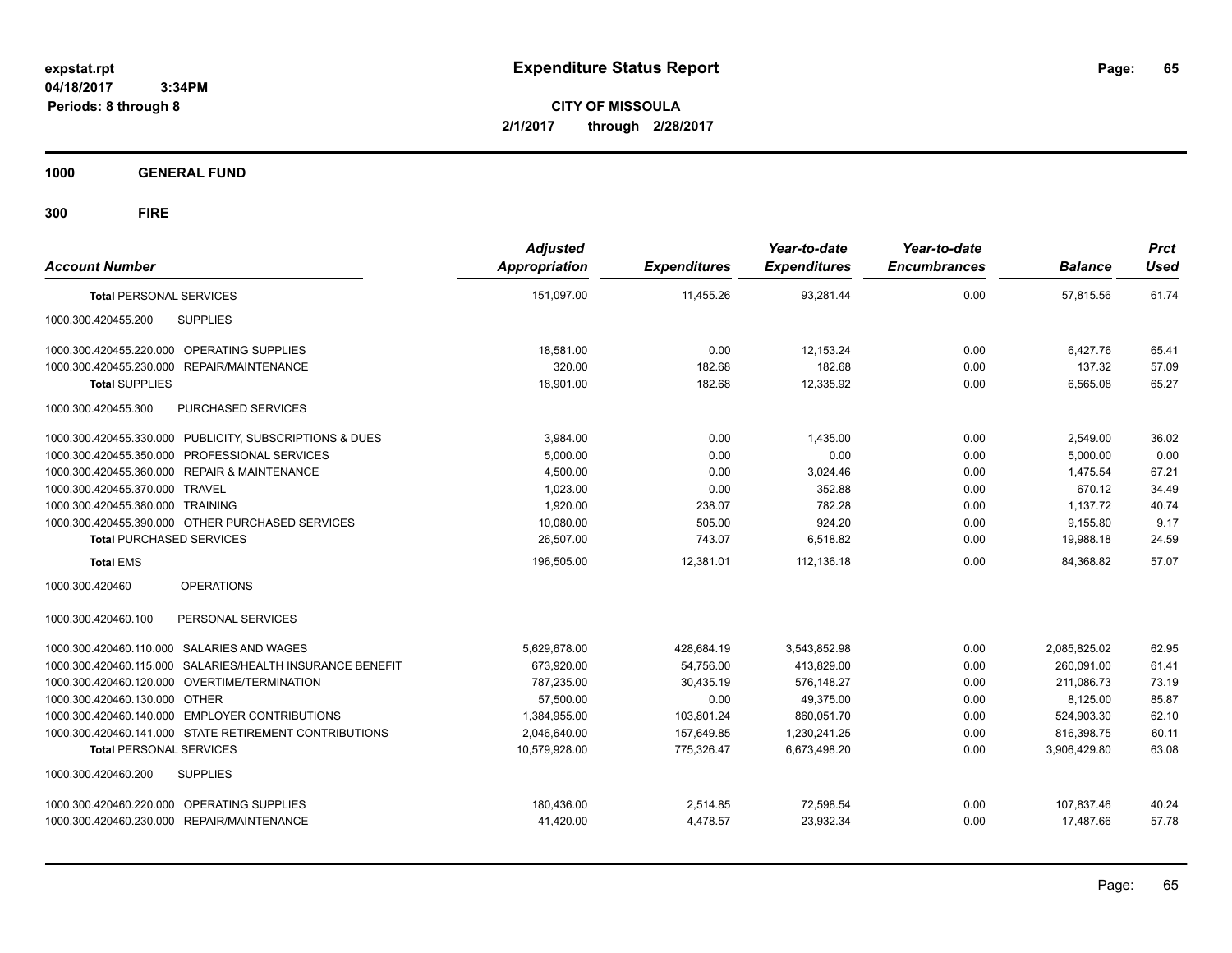**CITY OF MISSOULA 2/1/2017 through 2/28/2017**

**1000 GENERAL FUND**

| <b>Account Number</b>                                     | <b>Adjusted</b><br><b>Appropriation</b> | <b>Expenditures</b> | Year-to-date<br><b>Expenditures</b> | Year-to-date<br><b>Encumbrances</b> | <b>Balance</b> | <b>Prct</b><br><b>Used</b> |
|-----------------------------------------------------------|-----------------------------------------|---------------------|-------------------------------------|-------------------------------------|----------------|----------------------------|
| 1000.300.420460.231.000 GASOLINE                          | 61,827.00                               | 3,815.68            | 25,036.54                           | 0.00                                | 36,790.46      | 40.49                      |
| <b>Total SUPPLIES</b>                                     | 283,683.00                              | 10,809.10           | 121,567.42                          | 0.00                                | 162,115.58     | 42.85                      |
| 1000.300.420460.300<br><b>PURCHASED SERVICES</b>          |                                         |                     |                                     |                                     |                |                            |
| 1000.300.420460.320.000 PRINTING & DUPLICATING            | 864.00                                  | 0.00                | 460.25                              | 0.00                                | 403.75         | 53.27                      |
| 1000.300.420460.330.000 PUBLICITY, SUBSCRIPTIONS & DUES   | 312.00                                  | 0.00                | 0.00                                | 0.00                                | 312.00         | 0.00                       |
| 1000.300.420460.350.000 PROFESSIONAL SERVICES             | 19,080.00                               | 0.00                | 21,085.00                           | 0.00                                | $-2,005.00$    | 110.51                     |
| 1000.300.420460.360.000 REPAIR & MAINTENANCE              | 22,400.00                               | 1,223.87            | 9,497.05                            | 0.00                                | 12,902.95      | 42.40                      |
| 1000.300.420460.370.000 TRAVEL                            | 6,158.00                                | 736.00              | 1,985.26                            | 0.00                                | 4.172.74       | 32.24                      |
| 1000.300.420460.380.000 TRAINING                          | 6.556.00                                | 40.05               | 443.86                              | 0.00                                | 6.112.14       | 6.77                       |
| 1000.300.420460.390.000 OTHER PURCHASED SERVICES          | 1.500.00                                | 0.00                | 7.18                                | 0.00                                | 1.492.82       | 0.48                       |
| <b>Total PURCHASED SERVICES</b>                           | 56,870.00                               | 1,999.92            | 33,478.60                           | 0.00                                | 23,391.40      | 58.87                      |
| <b>CAPITAL OUTLAY</b><br>1000.300.420460.900              |                                         |                     |                                     |                                     |                |                            |
| <b>Total CAPITAL OUTLAY</b>                               | 0.00                                    | 0.00                | 0.00                                | 0.00                                | 0.00           | 0.00                       |
| <b>Total OPERATIONS</b>                                   | 10,920,481.00                           | 788,135.49          | 6,828,544.22                        | 0.00                                | 4,091,936.78   | 62.53                      |
| 1000.300.420490<br><b>MAINTENANCE</b>                     |                                         |                     |                                     |                                     |                |                            |
| PERSONAL SERVICES<br>1000.300.420490.100                  |                                         |                     |                                     |                                     |                |                            |
| 1000.300.420490.110.000 SALARIES AND WAGES                | 163,504.00                              | 12,462.68           | 103,606.06                          | 0.00                                | 59,897.94      | 63.37                      |
| 1000.300.420490.115.000 SALARIES/HEALTH INSURANCE BENEFIT | 16,848.00                               | 1,404.00            | 10,530.00                           | 0.00                                | 6,318.00       | 62.50                      |
| 1000.300.420490.120.000 OVERTIME/TERMINATION              | 10.568.00                               | 996.00              | 3,981.93                            | 0.00                                | 6.586.07       | 37.68                      |
| 1000.300.420490.130.000 OTHER                             | 0.00                                    | 0.00                | 1,250.00                            | 0.00                                | $-1,250.00$    | 0.00                       |
| 1000.300.420490.140.000 EMPLOYER CONTRIBUTIONS            | 38,024.00                               | 2,998.98            | 23,934.95                           | 0.00                                | 14,089.05      | 62.95                      |
| 1000.300.420490.141.000 STATE RETIREMENT CONTRIBUTIONS    | 58,813.00                               | 4,521.92            | 35,615.10                           | 0.00                                | 23,197.90      | 60.56                      |
| <b>Total PERSONAL SERVICES</b>                            | 287.757.00                              | 22.383.58           | 178.918.04                          | 0.00                                | 108.838.96     | 62.18                      |
| 1000.300.420490.200<br><b>SUPPLIES</b>                    |                                         |                     |                                     |                                     |                |                            |
| 1000.300.420490.210.000 OFFICE SUPPLIES                   | 48.00                                   | 0.00                | 0.00                                | 0.00                                | 48.00          | 0.00                       |
| 1000.300.420490.230.000 REPAIR/MAINTENANCE                | 3,600.00                                | 0.00                | 6,057.80                            | 0.00                                | $-2,457.80$    | 168.27                     |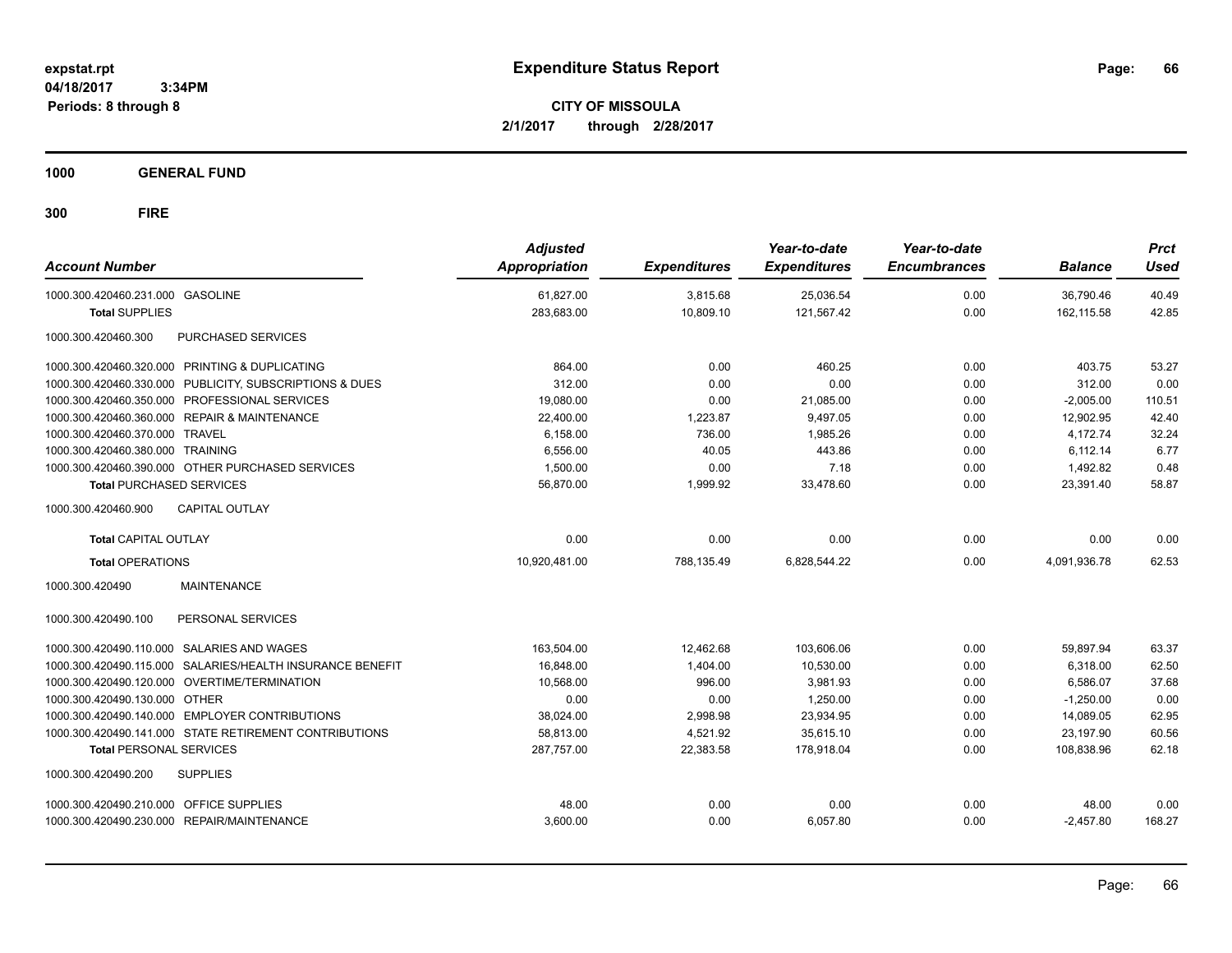**CITY OF MISSOULA 2/1/2017 through 2/28/2017**

**1000 GENERAL FUND**

| <b>Account Number</b>                                   | <b>Adjusted</b><br><b>Appropriation</b> | <b>Expenditures</b> | Year-to-date<br><b>Expenditures</b> | Year-to-date<br><b>Encumbrances</b> | <b>Balance</b> | <b>Prct</b><br>Used |
|---------------------------------------------------------|-----------------------------------------|---------------------|-------------------------------------|-------------------------------------|----------------|---------------------|
| <b>Total SUPPLIES</b>                                   | 3.648.00                                | 0.00                | 6.057.80                            | 0.00                                | $-2,409.80$    | 166.06              |
| PURCHASED SERVICES<br>1000.300.420490.300               |                                         |                     |                                     |                                     |                |                     |
| 1000.300.420490.330.000 PUBLICITY, SUBSCRIPTIONS & DUES | 91.00                                   | 0.00                | 0.00                                | 0.00                                | 91.00          | 0.00                |
| 1000.300.420490.360.000 REPAIR & MAINTENANCE            | 1,700.00                                | 0.00                | 1.695.00                            | 0.00                                | 5.00           | 99.71               |
| 1000.300.420490.370.000 TRAVEL                          | 2.000.00                                | 0.00                | 0.00                                | 0.00                                | 2.000.00       | 0.00                |
| 1000.300.420490.380.000 TRAINING                        | 1.500.00                                | 0.00                | 0.00                                | 0.00                                | 1,500.00       | 0.00                |
| <b>Total PURCHASED SERVICES</b>                         | 5.291.00                                | 0.00                | 1.695.00                            | 0.00                                | 3.596.00       | 32.04               |
| <b>Total MAINTENANCE</b>                                | 296.696.00                              | 22.383.58           | 186.670.84                          | 0.00                                | 110.025.16     | 62.92               |
| <b>Total FIRE</b>                                       | 13,266,138.00                           | 976.597.72          | 8.270.150.20                        | 0.00                                | 4.995.987.80   | 62.34               |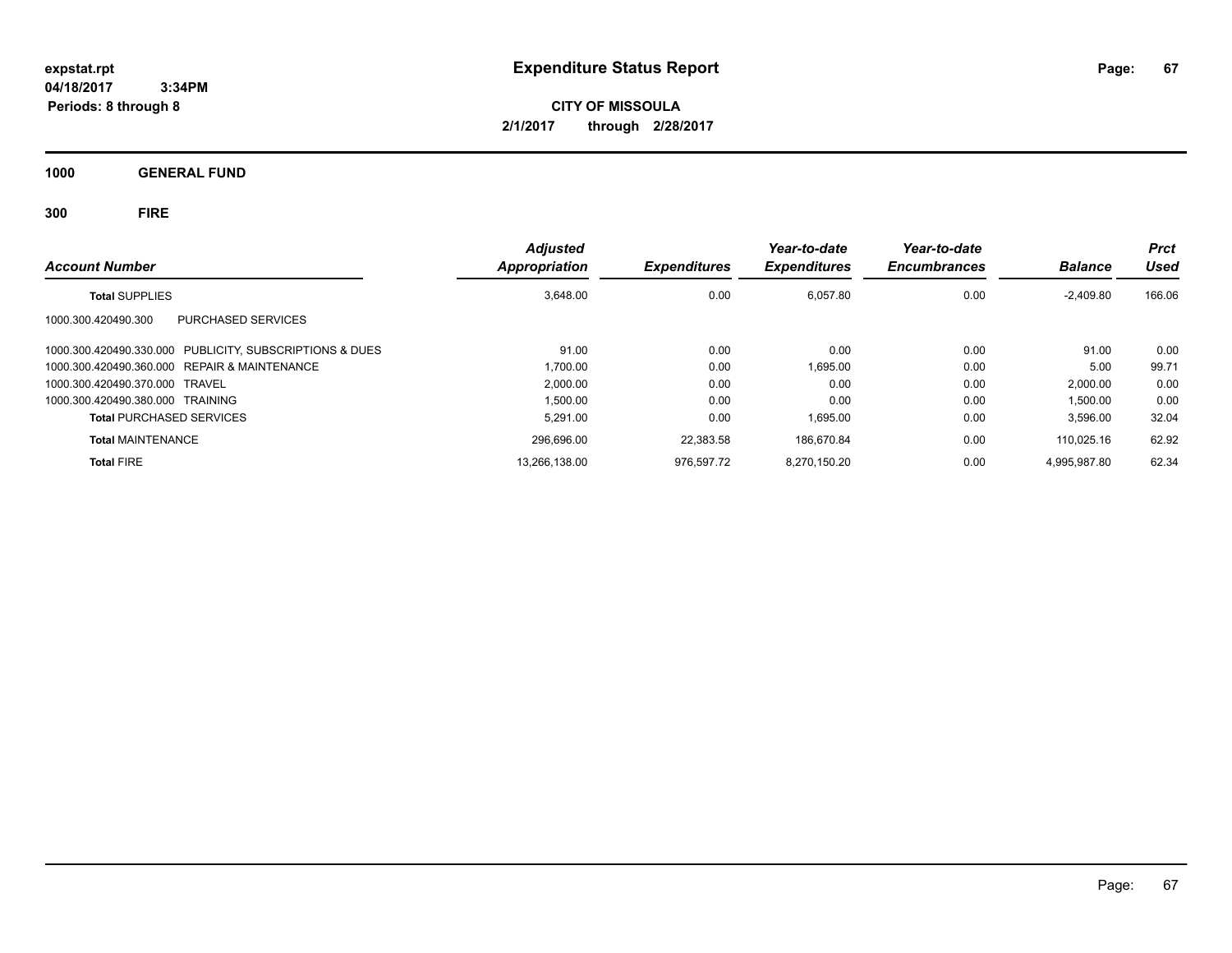**CITY OF MISSOULA 2/1/2017 through 2/28/2017**

**1000 GENERAL FUND**

### **320 STREET MAINTENANCE**

| <b>Account Number</b>                                   | <b>Adjusted</b><br><b>Appropriation</b> | <b>Expenditures</b> | Year-to-date<br><b>Expenditures</b> | Year-to-date<br><b>Encumbrances</b> | <b>Balance</b> | <b>Prct</b><br><b>Used</b> |
|---------------------------------------------------------|-----------------------------------------|---------------------|-------------------------------------|-------------------------------------|----------------|----------------------------|
|                                                         |                                         |                     |                                     |                                     |                |                            |
| <b>OPERATIONS</b><br>1000.320.420460                    |                                         |                     |                                     |                                     |                |                            |
| PERSONAL SERVICES<br>1000.320.420460.100                |                                         |                     |                                     |                                     |                |                            |
| <b>Total OPERATIONS</b>                                 | 0.00                                    | 0.00                | 0.00                                | 0.00                                | 0.00           | 0.00                       |
| 1000.320.430210<br><b>ADMINISTRATION</b>                |                                         |                     |                                     |                                     |                |                            |
| PERSONAL SERVICES<br>1000.320.430210.100                |                                         |                     |                                     |                                     |                |                            |
| 1000.320.430210.110.000 SALARIES AND WAGES              | 107,914.00                              | 7,838.82            | 65,764.41                           | 0.00                                | 42,149.59      | 60.94                      |
| 1000.320.430210.120.000 OVERTIME/TERMINATION            | 0.00                                    | 793.68              | 1,913.08                            | 0.00                                | $-1,913.08$    | 0.00                       |
| 1000.320.430210.130.000 OTHER                           | 0.00                                    | 32.50               | 254.28                              | 0.00                                | $-254.28$      | 0.00                       |
| 1000.320.430210.140.000 EMPLOYER CONTRIBUTIONS          | 59.685.00                               | 4,756.61            | 39,181.54                           | 0.00                                | 20.503.46      | 65.65                      |
| 1000.320.430210.141.000 STATE RETIREMENT CONTRIBUTIONS  | 0.00                                    | 105.79              | 887.52                              | 0.00                                | $-887.52$      | 0.00                       |
| <b>Total PERSONAL SERVICES</b>                          | 167,599.00                              | 13,527.40           | 108,000.83                          | 0.00                                | 59,598.17      | 64.44                      |
| 1000.320.430210.200<br><b>SUPPLIES</b>                  |                                         |                     |                                     |                                     |                |                            |
| 1000.320.430210.210.000 OFFICE SUPPLIES                 | 1.600.00                                | 0.00                | 0.00                                | 0.00                                | 1,600.00       | 0.00                       |
| 1000.320.430210.220.000 OPERATING SUPPLIES              | 8,440.00                                | 496.72              | 5,686.89                            | 0.00                                | 2,753.11       | 67.38                      |
| <b>Total SUPPLIES</b>                                   | 10,040.00                               | 496.72              | 5,686.89                            | 0.00                                | 4,353.11       | 56.64                      |
| PURCHASED SERVICES<br>1000.320.430210.300               |                                         |                     |                                     |                                     |                |                            |
| 1000.320.430210.310.000 COMMUNICATIONS                  | 0.00                                    | 5.87                | 5.87                                | 0.00                                | $-5.87$        | 0.00                       |
| 1000.320.430210.320.000 PRINTING & DUPLICATING          | 7,000.00                                | 0.00                | 4,148.71                            | 0.00                                | 2,851.29       | 59.27                      |
| 1000.320.430210.330.000 PUBLICITY, SUBSCRIPTIONS & DUES | 3,000.00                                | 0.00                | 1,305.68                            | 0.00                                | 1,694.32       | 43.52                      |
| 1000.320.430210.370.000 TRAVEL                          | 2,300.00                                | 0.00                | 935.09                              | 0.00                                | 1,364.91       | 40.66                      |
| 1000.320.430210.380.000 TRAINING                        | 1,500.00                                | 0.00                | 490.00                              | 0.00                                | 1,010.00       | 32.67                      |
| <b>Total PURCHASED SERVICES</b>                         | 13,800.00                               | 5.87                | 6,885.35                            | 0.00                                | 6,914.65       | 49.89                      |
| CAPITAL OUTLAY<br>1000.320.430210.900                   |                                         |                     |                                     |                                     |                |                            |
| <b>Total CAPITAL OUTLAY</b>                             | 0.00                                    | 0.00                | 0.00                                | 0.00                                | 0.00           | 0.00                       |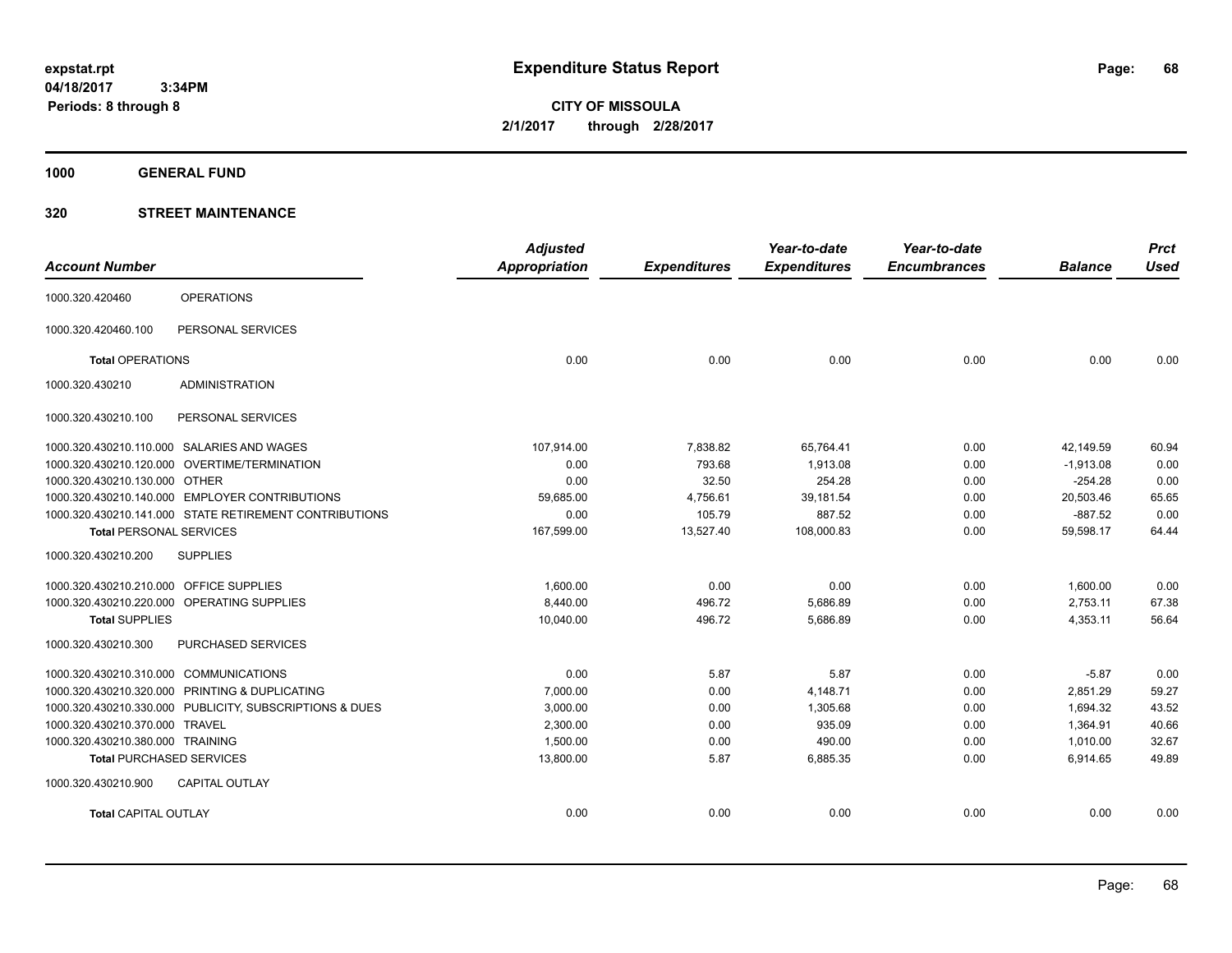**CITY OF MISSOULA 2/1/2017 through 2/28/2017**

**1000 GENERAL FUND**

### **320 STREET MAINTENANCE**

| <b>Account Number</b>                         |                                                | <b>Adjusted</b><br>Appropriation | <b>Expenditures</b> | Year-to-date<br><b>Expenditures</b> | Year-to-date<br><b>Encumbrances</b> | <b>Balance</b> | <b>Prct</b><br><b>Used</b> |
|-----------------------------------------------|------------------------------------------------|----------------------------------|---------------------|-------------------------------------|-------------------------------------|----------------|----------------------------|
| <b>Total ADMINISTRATION</b>                   |                                                | 191,439.00                       | 14,029.99           | 120,573.07                          | 0.00                                | 70,865.93      | 62.98                      |
| 1000.320.430220                               | <b>FACILITY</b>                                |                                  |                     |                                     |                                     |                |                            |
| 1000.320.430220.100                           | PERSONAL SERVICES                              |                                  |                     |                                     |                                     |                |                            |
| 1000.320.430220.110.000 SALARIES AND WAGES    |                                                | 49,692.00                        | 3,607.37            | 30,264.64                           | 0.00                                | 19,427.36      | 60.90                      |
| 1000.320.430220.120.000 OVERTIME/TERMINATION  |                                                | 0.00                             | 365.25              | 880.46                              | 0.00                                | $-880.46$      | 0.00                       |
| 1000.320.430220.130.000 OTHER                 |                                                | 0.00                             | 15.00               | 117.36                              | 0.00                                | $-117.36$      | 0.00                       |
|                                               | 1000.320.430220.140.000 EMPLOYER CONTRIBUTIONS | 27,484.00                        | 2,189.22            | 18,034.31                           | 0.00                                | 9,449.69       | 65.62                      |
| <b>Total PERSONAL SERVICES</b>                |                                                | 77,176.00                        | 6,176.84            | 49,296.77                           | 0.00                                | 27,879.23      | 63.88                      |
| 1000.320.430220.200                           | <b>SUPPLIES</b>                                |                                  |                     |                                     |                                     |                |                            |
| 1000.320.430220.220.000 OPERATING SUPPLIES    |                                                | 8,000.00                         | 5,950.90            | 6,387.89                            | 0.00                                | 1,612.11       | 79.85                      |
| <b>Total SUPPLIES</b>                         |                                                | 8.000.00                         | 5,950.90            | 6.387.89                            | 0.00                                | 1.612.11       | 79.85                      |
| 1000.320.430220.300                           | PURCHASED SERVICES                             |                                  |                     |                                     |                                     |                |                            |
| 1000.320.430220.343.000 WATER CHARGES         |                                                | 0.00                             | 377.46              | 6.647.16                            | 0.00                                | $-6.647.16$    | 0.00                       |
| 1000.320.430220.344.000 TELEPHONE SERVICE     |                                                | 7,000.00                         | 183.22              | 1,042.95                            | 0.00                                | 5,957.05       | 14.90                      |
| 1000.320.430220.345.000 GARBAGE               |                                                | 1,821.00                         | 0.00                | 189.25                              | 0.00                                | 1,631.75       | 10.39                      |
| 1000.320.430220.350.000 PROFESSIONAL SERVICES |                                                | 0.00                             | 0.00                | 3,422.46                            | 0.00                                | $-3,422.46$    | 0.00                       |
| 1000.320.430220.360.000 REPAIR & MAINTENANCE  |                                                | 1,650.00                         | 0.00                | 0.00                                | 0.00                                | 1,650.00       | 0.00                       |
| <b>Total PURCHASED SERVICES</b>               |                                                | 10,471.00                        | 560.68              | 11,301.82                           | 0.00                                | $-830.82$      | 107.93                     |
| 1000.320.430220.500                           | <b>FIXED CHARGES</b>                           |                                  |                     |                                     |                                     |                |                            |
| 1000.320.430220.500.000 FIXED CHARGES         |                                                | 9.000.00                         | 684.40              | 684.40                              | 0.00                                | 8,315.60       | 7.60                       |
| <b>Total FIXED CHARGES</b>                    |                                                | 9,000.00                         | 684.40              | 684.40                              | 0.00                                | 8,315.60       | 7.60                       |
| <b>Total FACILITY</b>                         |                                                | 104,647.00                       | 13,372.82           | 67,670.88                           | 0.00                                | 36,976.12      | 64.67                      |
| 1000.320.430230                               | <b>STREET RESTORATION</b>                      |                                  |                     |                                     |                                     |                |                            |

1000.320.430230.100 PERSONAL SERVICES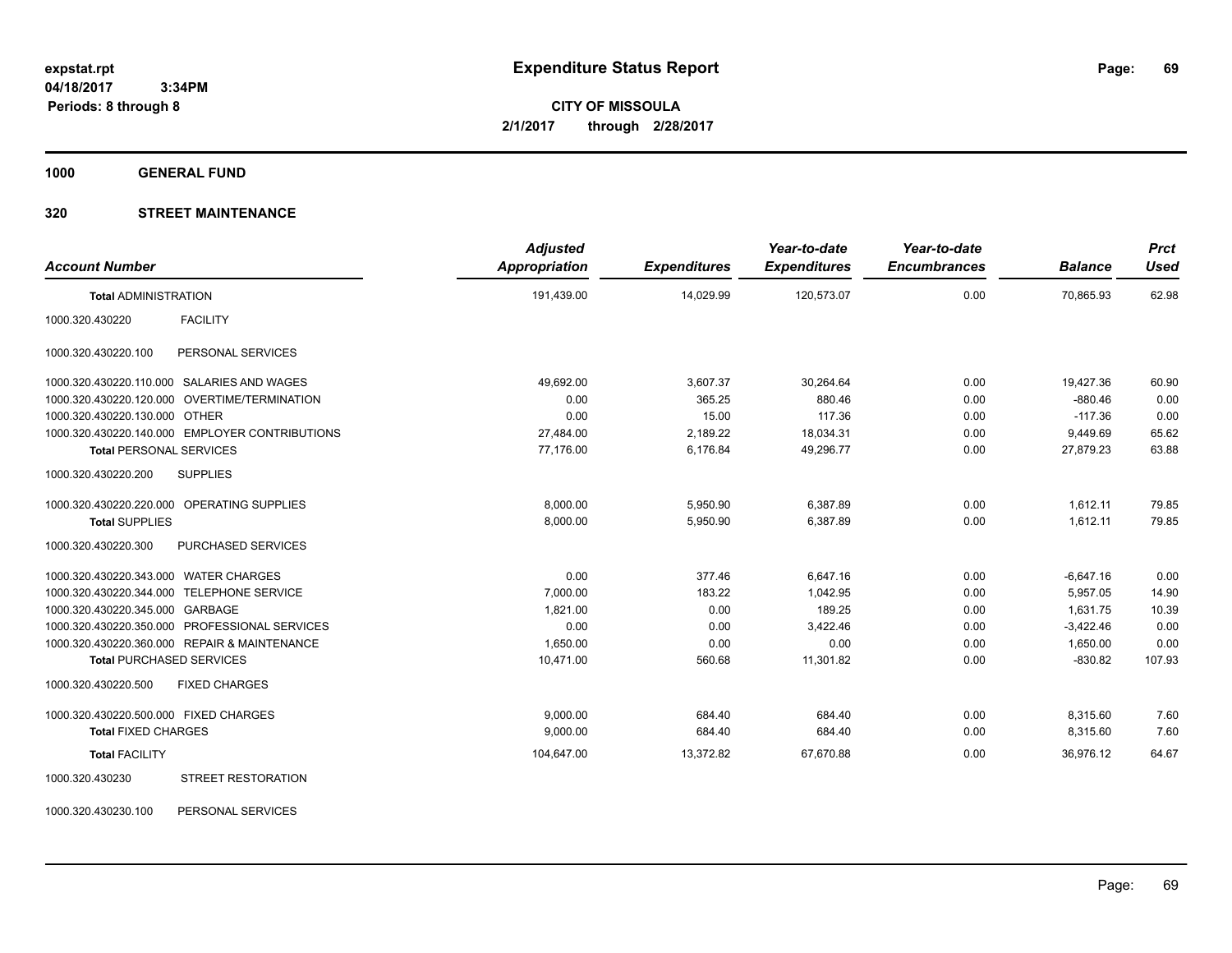**CITY OF MISSOULA 2/1/2017 through 2/28/2017**

**1000 GENERAL FUND**

### **320 STREET MAINTENANCE**

| <b>Account Number</b>                            | <b>Adjusted</b><br><b>Appropriation</b> | <b>Expenditures</b> | Year-to-date<br><b>Expenditures</b> | Year-to-date<br><b>Encumbrances</b> | <b>Balance</b> | <b>Prct</b><br><b>Used</b> |
|--------------------------------------------------|-----------------------------------------|---------------------|-------------------------------------|-------------------------------------|----------------|----------------------------|
| 1000.320.430230.110.000 SALARIES AND WAGES       | 323,245.00                              | 23,707.31           | 198,895.50                          | 0.00                                | 124,349.50     | 61.53                      |
| 1000.320.430230.120.000 OVERTIME/TERMINATION     | 3,000.00                                | 2,400.36            | 5,786.09                            | 0.00                                | $-2,786.09$    | 192.87                     |
| 1000.320.430230.130.000 OTHER                    | 0.00                                    | 98.00               | 766.70                              | 0.00                                | $-766.70$      | 0.00                       |
| 1000.320.430230.140.000 EMPLOYER CONTRIBUTIONS   | 180,441.00                              | 14,384.44           | 118,489.67                          | 0.00                                | 61,951.33      | 65.67                      |
| <b>Total PERSONAL SERVICES</b>                   | 506,686.00                              | 40,590.11           | 323,937.96                          | 0.00                                | 182,748.04     | 63.93                      |
| 1000.320.430230.200<br><b>SUPPLIES</b>           |                                         |                     |                                     |                                     |                |                            |
| 1000.320.430230.220.000 OPERATING SUPPLIES       | 1,599.00                                | 0.00                | 0.00                                | 0.00                                | 1,599.00       | 0.00                       |
| 1000.320.430230.230.000 REPAIR/MAINTENANCE       | 25,009.00                               | 7,541.62            | 8,988.57                            | 0.00                                | 16,020.43      | 35.94                      |
| 1000.320.430230.231.000 GASOLINE                 | 74,487.00                               | 35,959.74           | 88,727.84                           | 0.00                                | $-14,240.84$   | 119.12                     |
| <b>Total SUPPLIES</b>                            | 101,095.00                              | 43,501.36           | 97,716.41                           | 0.00                                | 3,378.59       | 96.66                      |
| 1000.320.430230.300<br>PURCHASED SERVICES        |                                         |                     |                                     |                                     |                |                            |
| 1000.320.430230.345.000 GARBAGE                  | 5,408.00                                | 0.00                | 0.00                                | 0.00                                | 5,408.00       | 0.00                       |
| 1000.320.430230.350.000 PROFESSIONAL SERVICES    | 1,000.00                                | 0.00                | 0.00                                | 0.00                                | 1,000.00       | 0.00                       |
| 1000.320.430230.360.000 REPAIR & MAINTENANCE     | 2,000.00                                | 422.99              | 422.99                              | 0.00                                | 1,577.01       | 21.15                      |
| <b>Total PURCHASED SERVICES</b>                  | 8,408.00                                | 422.99              | 422.99                              | 0.00                                | 7,985.01       | 5.03                       |
| <b>BUILDING MATERIALS</b><br>1000.320.430230.400 |                                         |                     |                                     |                                     |                |                            |
| 1000.320.430230.400.000 BUILDING MATERIALS       | 17.598.00                               | 0.00                | 29,797.36                           | 0.00                                | $-12,199.36$   | 169.32                     |
| <b>Total BUILDING MATERIALS</b>                  | 17.598.00                               | 0.00                | 29.797.36                           | 0.00                                | $-12.199.36$   | 169.32                     |
| 1000.320.430230.500<br><b>FIXED CHARGES</b>      |                                         |                     |                                     |                                     |                |                            |
| 1000.320.430230.500.000 FIXED CHARGES            | 5,500.00                                | 0.00                | 6,068.00                            | 0.00                                | $-568.00$      | 110.33                     |
| <b>Total FIXED CHARGES</b>                       | 5,500.00                                | 0.00                | 6,068.00                            | 0.00                                | $-568.00$      | 110.33                     |
| <b>CAPITAL OUTLAY</b><br>1000.320.430230.900     |                                         |                     |                                     |                                     |                |                            |
| <b>Total CAPITAL OUTLAY</b>                      | 0.00                                    | 0.00                | 0.00                                | 0.00                                | 0.00           | 0.00                       |
| <b>Total STREET RESTORATION</b>                  | 639,287.00                              | 84,514.46           | 457,942.72                          | 0.00                                | 181,344.28     | 71.63                      |
| <b>STREET MAINTENANCE</b><br>1000.320.430240     |                                         |                     |                                     |                                     |                |                            |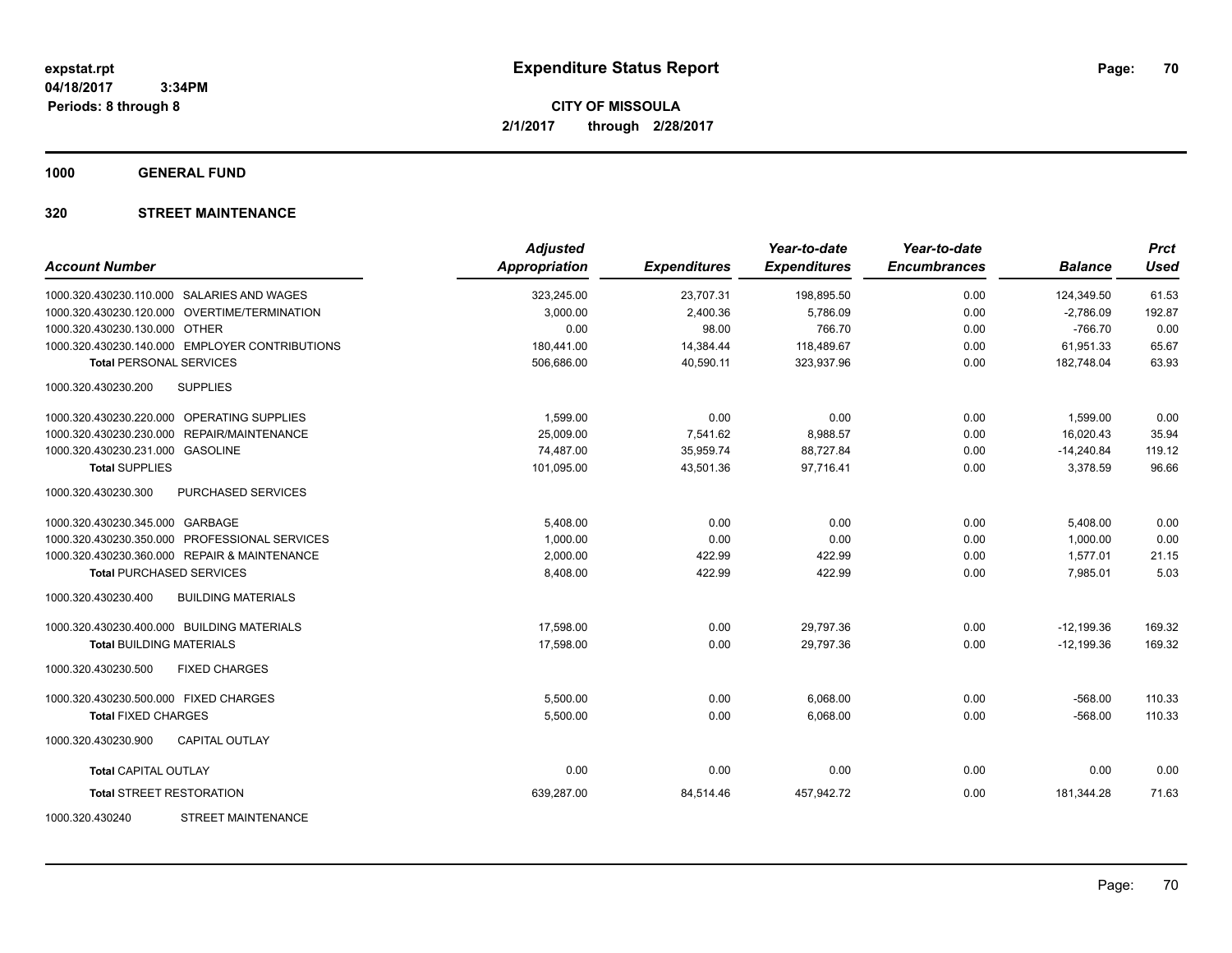**CITY OF MISSOULA 2/1/2017 through 2/28/2017**

**1000 GENERAL FUND**

### **320 STREET MAINTENANCE**

|                                                  | <b>Adjusted</b>      |                     | Year-to-date        | Year-to-date        |                | <b>Prct</b> |
|--------------------------------------------------|----------------------|---------------------|---------------------|---------------------|----------------|-------------|
| <b>Account Number</b>                            | <b>Appropriation</b> | <b>Expenditures</b> | <b>Expenditures</b> | <b>Encumbrances</b> | <b>Balance</b> | <b>Used</b> |
| PERSONAL SERVICES<br>1000.320.430240.100         |                      |                     |                     |                     |                |             |
| 1000.320.430240.110.000 SALARIES AND WAGES       | 437,588.00           | 32,181.07           | 269,986.73          | 0.00                | 167,601.27     | 61.70       |
| 1000.320.430240.120.000 OVERTIME/TERMINATION     | 2.100.00             | 3,258.35            | 7,854.24            | 0.00                | $-5.754.24$    | 374.01      |
| 1000.320.430240.130.000 OTHER                    | 3,000.00             | 133.00              | 1,040.54            | 0.00                | 1.959.46       | 34.68       |
| 1000.320.430240.140.000 EMPLOYER CONTRIBUTIONS   | 244,844.00           | 19,525.70           | 160,592.50          | 0.00                | 84,251.50      | 65.59       |
| <b>Total PERSONAL SERVICES</b>                   | 687,532.00           | 55,098.12           | 439,474.01          | 0.00                | 248,057.99     | 63.92       |
| <b>SUPPLIES</b><br>1000.320.430240.200           |                      |                     |                     |                     |                |             |
| 1000.320.430240.220.000 OPERATING SUPPLIES       | 1,599.00             | 0.00                | 0.00                | 0.00                | 1,599.00       | 0.00        |
| 1000.320.430240.230.000 REPAIR/MAINTENANCE       | 19,455.00            | 2,795.56            | 3,266.23            | 0.00                | 16.188.77      | 16.79       |
| 1000.320.430240.231.000 GASOLINE                 | 14,132.00            | 164.93              | 1,263.52            | 0.00                | 12,868.48      | 8.94        |
| <b>Total SUPPLIES</b>                            | 35,186.00            | 2,960.49            | 4,529.75            | 0.00                | 30,656.25      | 12.87       |
| 1000.320.430240.300<br>PURCHASED SERVICES        |                      |                     |                     |                     |                |             |
| 1000.320.430240.345.000 GARBAGE                  | 2,163.00             | 0.00                | 0.00                | 0.00                | 2,163.00       | 0.00        |
| 1000.320.430240.350.000 PROFESSIONAL SERVICES    | 2,000.00             | 0.00                | 0.00                | 0.00                | 2,000.00       | 0.00        |
| <b>Total PURCHASED SERVICES</b>                  | 4,163.00             | 0.00                | 0.00                | 0.00                | 4,163.00       | 0.00        |
| 1000.320.430240.400<br><b>BUILDING MATERIALS</b> |                      |                     |                     |                     |                |             |
| 1000.320.430240.400.000 BUILDING MATERIALS       | 44,665.00            | 0.00                | 3,573.50            | 0.00                | 41,091.50      | 8.00        |
| <b>Total BUILDING MATERIALS</b>                  | 44,665.00            | 0.00                | 3,573.50            | 0.00                | 41,091.50      | 8.00        |
| 1000.320.430240.500<br><b>FIXED CHARGES</b>      |                      |                     |                     |                     |                |             |
| 1000.320.430240.500.000 FIXED CHARGES            | 5,000.00             | 0.00                | 2.876.25            | 0.00                | 2,123.75       | 57.53       |
| <b>Total FIXED CHARGES</b>                       | 5,000.00             | 0.00                | 2,876.25            | 0.00                | 2,123.75       | 57.53       |
| 1000.320.430240.900<br><b>CAPITAL OUTLAY</b>     |                      |                     |                     |                     |                |             |
| <b>Total CAPITAL OUTLAY</b>                      | 0.00                 | 0.00                | 0.00                | 0.00                | 0.00           | 0.00        |
| <b>Total STREET MAINTENANCE</b>                  | 776,546.00           | 58,058.61           | 450,453.51          | 0.00                | 326,092.49     | 58.01       |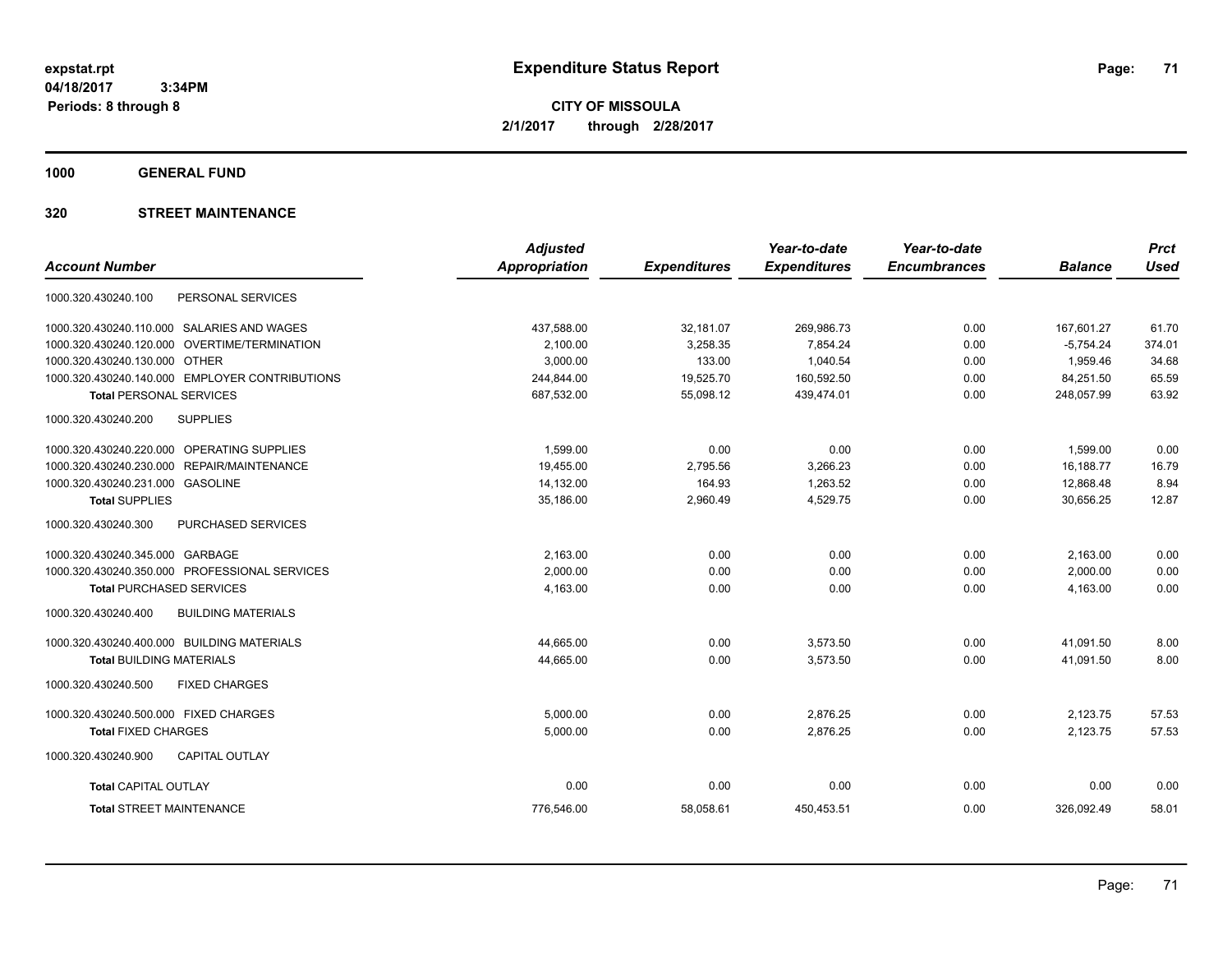**CITY OF MISSOULA 2/1/2017 through 2/28/2017**

**1000 GENERAL FUND**

### **320 STREET MAINTENANCE**

|                                                | <b>Adjusted</b>      |                     | Year-to-date        | Year-to-date        |                | <b>Prct</b> |
|------------------------------------------------|----------------------|---------------------|---------------------|---------------------|----------------|-------------|
| <b>Account Number</b>                          | <b>Appropriation</b> | <b>Expenditures</b> | <b>Expenditures</b> | <b>Encumbrances</b> | <b>Balance</b> | <b>Used</b> |
| ICE & SNOW REMOVAL<br>1000.320.430251          |                      |                     |                     |                     |                |             |
| PERSONAL SERVICES<br>1000.320.430251.100       |                      |                     |                     |                     |                |             |
| 1000.320.430251.110.000 SALARIES AND WAGES     | 146,630.00           | 11,023.31           | 92,480.87           | 0.00                | 54,149.13      | 63.07       |
| 1000.320.430251.120.000 OVERTIME/TERMINATION   | 4,950.00             | 1,116.11            | 2,690.41            | 0.00                | 2,259.59       | 54.35       |
| 1000.320.430251.130.000 OTHER                  | 0.00                 | 45.50               | 355.94              | 0.00                | $-355.94$      | 0.00        |
| 1000.320.430251.140.000 EMPLOYER CONTRIBUTIONS | 83,836.00            | 6,686.52            | 55,081.57           | 0.00                | 28,754.43      | 65.70       |
| <b>Total PERSONAL SERVICES</b>                 | 235,416.00           | 18,871.44           | 150,608.79          | 0.00                | 84,807.21      | 63.98       |
| 1000.320.430251.200<br><b>SUPPLIES</b>         |                      |                     |                     |                     |                |             |
| 1000.320.430251.220.000 OPERATING SUPPLIES     | 148,548.00           | 113,704.27          | 175,013.48          | 0.00                | $-26,465.48$   | 117.82      |
| 1000.320.430251.230.000<br>REPAIR/MAINTENANCE  | 14,316.00            | 15, 154. 45         | 16,303.86           | 0.00                | $-1.987.86$    | 113.89      |
| 1000.320.430251.231.000 GASOLINE               | 86,170.00            | 0.00                | 0.00                | 0.00                | 86,170.00      | 0.00        |
| <b>Total SUPPLIES</b>                          | 249,034.00           | 128,858.72          | 191,317.34          | 0.00                | 57,716.66      | 76.82       |
| 1000.320.430251.300<br>PURCHASED SERVICES      |                      |                     |                     |                     |                |             |
| 1000.320.430251.360.000 REPAIR & MAINTENANCE   | 5,000.00             | 571.94              | 571.94              | 0.00                | 4,428.06       | 11.44       |
| <b>Total PURCHASED SERVICES</b>                | 5,000.00             | 571.94              | 571.94              | 0.00                | 4,428.06       | 11.44       |
| 1000.320.430251.500<br><b>FIXED CHARGES</b>    |                      |                     |                     |                     |                |             |
| 1000.320.430251.500.000 FIXED CHARGES          | 2.000.00             | 250.00              | 250.00              | 0.00                | 1,750.00       | 12.50       |
| <b>Total FIXED CHARGES</b>                     | 2,000.00             | 250.00              | 250.00              | 0.00                | 1,750.00       | 12.50       |
| 1000.320.430251.900<br><b>CAPITAL OUTLAY</b>   |                      |                     |                     |                     |                |             |
| <b>Total CAPITAL OUTLAY</b>                    | 0.00                 | 0.00                | 0.00                | 0.00                | 0.00           | 0.00        |
| Total ICE & SNOW REMOVAL                       | 491,450.00           | 148,552.10          | 342,748.07          | 0.00                | 148,701.93     | 69.74       |
| <b>STREET CLEANING</b><br>1000.320.430252      |                      |                     |                     |                     |                |             |
|                                                |                      |                     |                     |                     |                |             |

1000.320.430252.100 PERSONAL SERVICES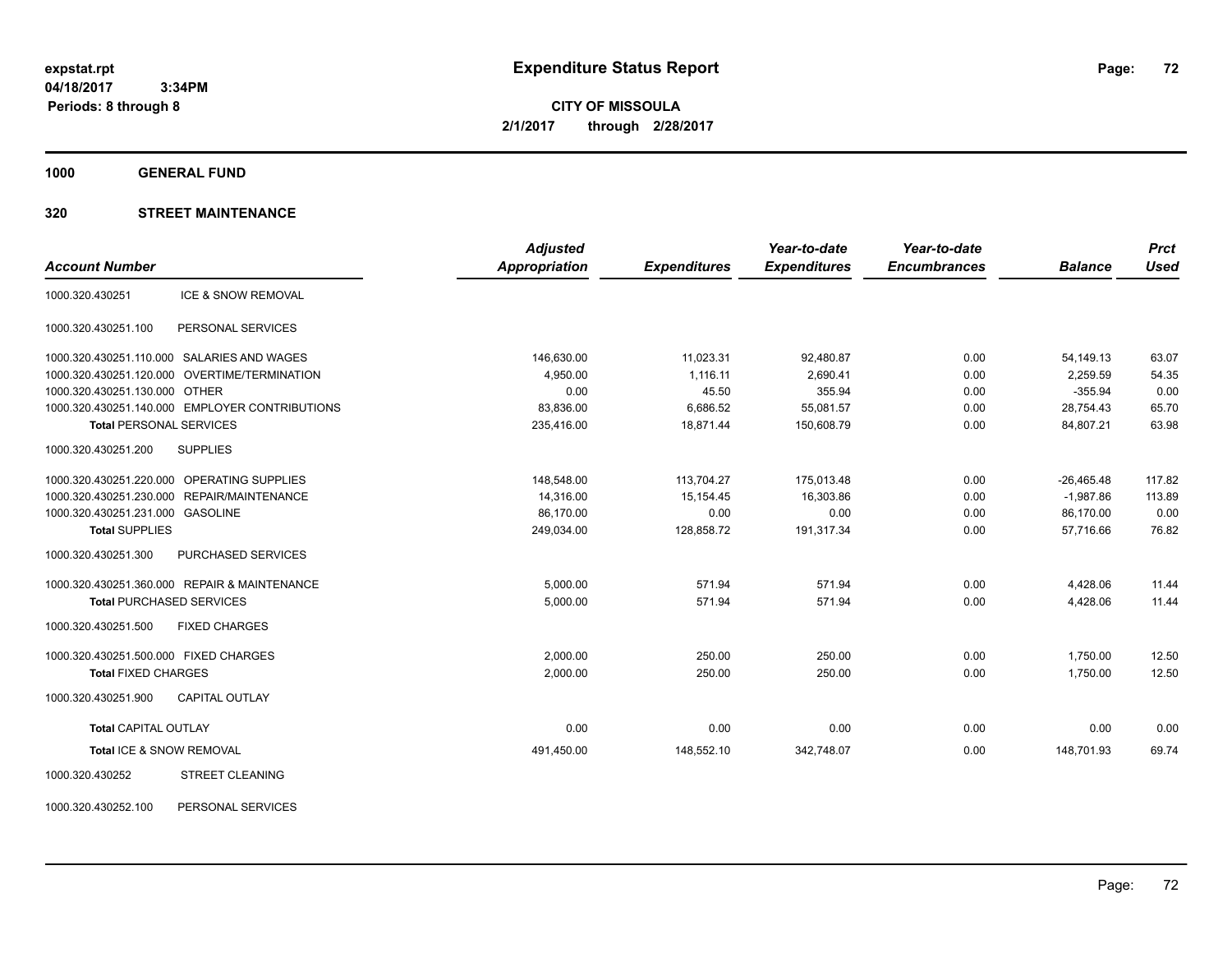**1000 GENERAL FUND**

## **320 STREET MAINTENANCE**

| <b>Account Number</b>                 |                                                | <b>Adjusted</b><br>Appropriation | <b>Expenditures</b> | Year-to-date<br><b>Expenditures</b> | Year-to-date<br><b>Encumbrances</b> | <b>Balance</b> | <b>Prct</b><br><b>Used</b> |
|---------------------------------------|------------------------------------------------|----------------------------------|---------------------|-------------------------------------|-------------------------------------|----------------|----------------------------|
|                                       | 1000.320.430252.110.000 SALARIES AND WAGES     | 369,472.00                       | 27,430.84           | 230,133.36                          | 0.00                                | 139,338.64     | 62.29                      |
|                                       | 1000.320.430252.120.000 OVERTIME/TERMINATION   | 4,950.00                         | 2,777.37            | 6,694.73                            | 0.00                                | $-1,744.73$    | 135.25                     |
| 1000.320.430252.130.000 OTHER         |                                                | 3,000.00                         | 113.50              | 887.92                              | 0.00                                | 2,112.08       | 29.60                      |
|                                       | 1000.320.430252.140.000 EMPLOYER CONTRIBUTIONS | 208,746.00                       | 16,642.30           | 136,485.08                          | 0.00                                | 72,260.92      | 65.38                      |
| <b>Total PERSONAL SERVICES</b>        |                                                | 586,168.00                       | 46,964.01           | 374,201.09                          | 0.00                                | 211.966.91     | 63.84                      |
| 1000.320.430252.200                   | <b>SUPPLIES</b>                                |                                  |                     |                                     |                                     |                |                            |
|                                       | 1000.320.430252.220.000 OPERATING SUPPLIES     | 2,132.00                         | 0.00                | 0.00                                | 0.00                                | 2,132.00       | 0.00                       |
|                                       | 1000.320.430252.230.000 REPAIR/MAINTENANCE     | 25,435.00                        | 1,288.02            | 1,896.60                            | 0.00                                | 23,538.40      | 7.46                       |
| 1000.320.430252.231.000 GASOLINE      |                                                | 43,814.00                        | 0.00                | 0.00                                | 0.00                                | 43,814.00      | 0.00                       |
| <b>Total SUPPLIES</b>                 |                                                | 71,381.00                        | 1,288.02            | 1,896.60                            | 0.00                                | 69,484.40      | 2.66                       |
| 1000.320.430252.300                   | PURCHASED SERVICES                             |                                  |                     |                                     |                                     |                |                            |
|                                       | 1000.320.430252.350.000 PROFESSIONAL SERVICES  | 500.00                           | 0.00                | 0.00                                | 0.00                                | 500.00         | 0.00                       |
|                                       | 1000.320.430252.360.000 REPAIR & MAINTENANCE   | 14,000.00                        | 0.00                | 0.00                                | 0.00                                | 14,000.00      | 0.00                       |
|                                       | <b>Total PURCHASED SERVICES</b>                | 14,500.00                        | 0.00                | 0.00                                | 0.00                                | 14,500.00      | 0.00                       |
| 1000.320.430252.400                   | <b>BUILDING MATERIALS</b>                      |                                  |                     |                                     |                                     |                |                            |
| <b>Total BUILDING MATERIALS</b>       |                                                | 0.00                             | 0.00                | 0.00                                | 0.00                                | 0.00           | 0.00                       |
| 1000.320.430252.500                   | <b>FIXED CHARGES</b>                           |                                  |                     |                                     |                                     |                |                            |
| 1000.320.430252.500.000 FIXED CHARGES |                                                | 9.000.00                         | 0.00                | 1.755.00                            | 0.00                                | 7,245.00       | 19.50                      |
| <b>Total FIXED CHARGES</b>            |                                                | 9,000.00                         | 0.00                | 1,755.00                            | 0.00                                | 7,245.00       | 19.50                      |
| <b>Total STREET CLEANING</b>          |                                                | 681.049.00                       | 48,252.03           | 377.852.69                          | 0.00                                | 303.196.31     | 55.48                      |
| 1000.320.430270                       | <b>COMMUNICATIONS MAINTENANCE</b>              |                                  |                     |                                     |                                     |                |                            |
| 1000.320.430270.100                   | PERSONAL SERVICES                              |                                  |                     |                                     |                                     |                |                            |
| <b>Total PERSONAL SERVICES</b>        |                                                | 0.00                             | 0.00                | 0.00                                | 0.00                                | 0.00           | 0.00                       |
| 1000.320.430270.200                   | <b>SUPPLIES</b>                                |                                  |                     |                                     |                                     |                |                            |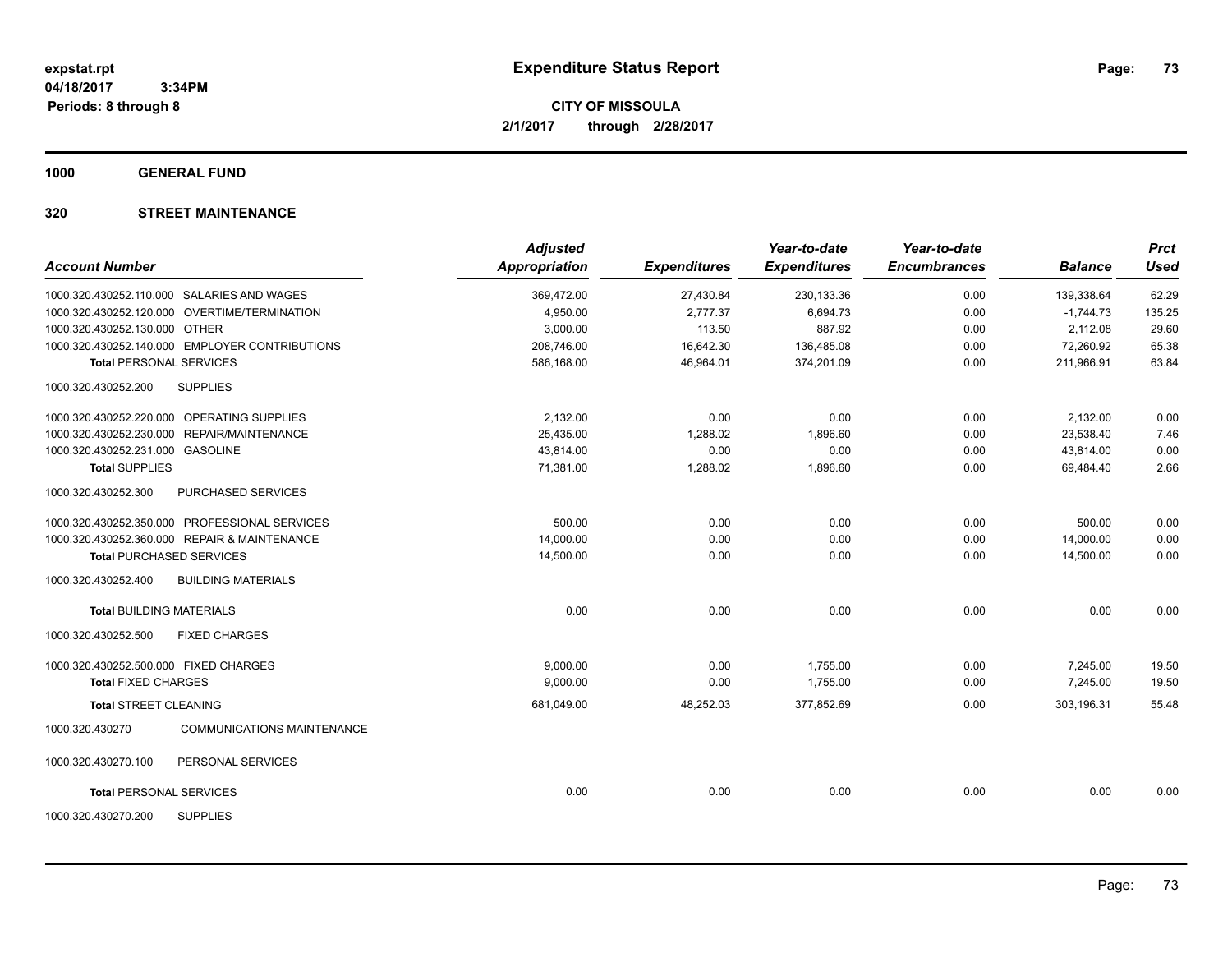**1000 GENERAL FUND**

## **320 STREET MAINTENANCE**

| <b>Account Number</b>                   |                       | <b>Adjusted</b><br><b>Appropriation</b> | <b>Expenditures</b> | Year-to-date<br><b>Expenditures</b> | Year-to-date<br><b>Encumbrances</b> | <b>Balance</b> | <b>Prct</b><br>Used |
|-----------------------------------------|-----------------------|-----------------------------------------|---------------------|-------------------------------------|-------------------------------------|----------------|---------------------|
| <b>Total SUPPLIES</b>                   |                       | 0.00                                    | 0.00                | 0.00                                | 0.00                                | 0.00           | 0.00                |
| 1000.320.430270.900                     | <b>CAPITAL OUTLAY</b> |                                         |                     |                                     |                                     |                |                     |
| 1000.320.430270.930.000 IMPROVEMENTS    |                       | 104.814.00                              | 0.00                | 42,755.71                           | 0.00                                | 62.058.29      | 40.79               |
| <b>Total COMMUNICATIONS MAINTENANCE</b> |                       | 104.814.00                              | 0.00                | 42,755.71                           | 0.00                                | 62,058.29      | 40.79               |
| 1000.320.490504                         | <b>DEBT SERVICE</b>   |                                         |                     |                                     |                                     |                |                     |
| 1000.320.490504.600                     | <b>DEBT SERVICE</b>   |                                         |                     |                                     |                                     |                |                     |
| <b>Total DEBT SERVICE</b>               |                       | 0.00                                    | 0.00                | 0.00                                | 0.00                                | 0.00           | 0.00                |
| <b>Total STREET MAINTENANCE</b>         |                       | 2,989,232.00                            | 366,780.01          | 1,859,996.65                        | 0.00                                | 1,129,235.35   | 62.22               |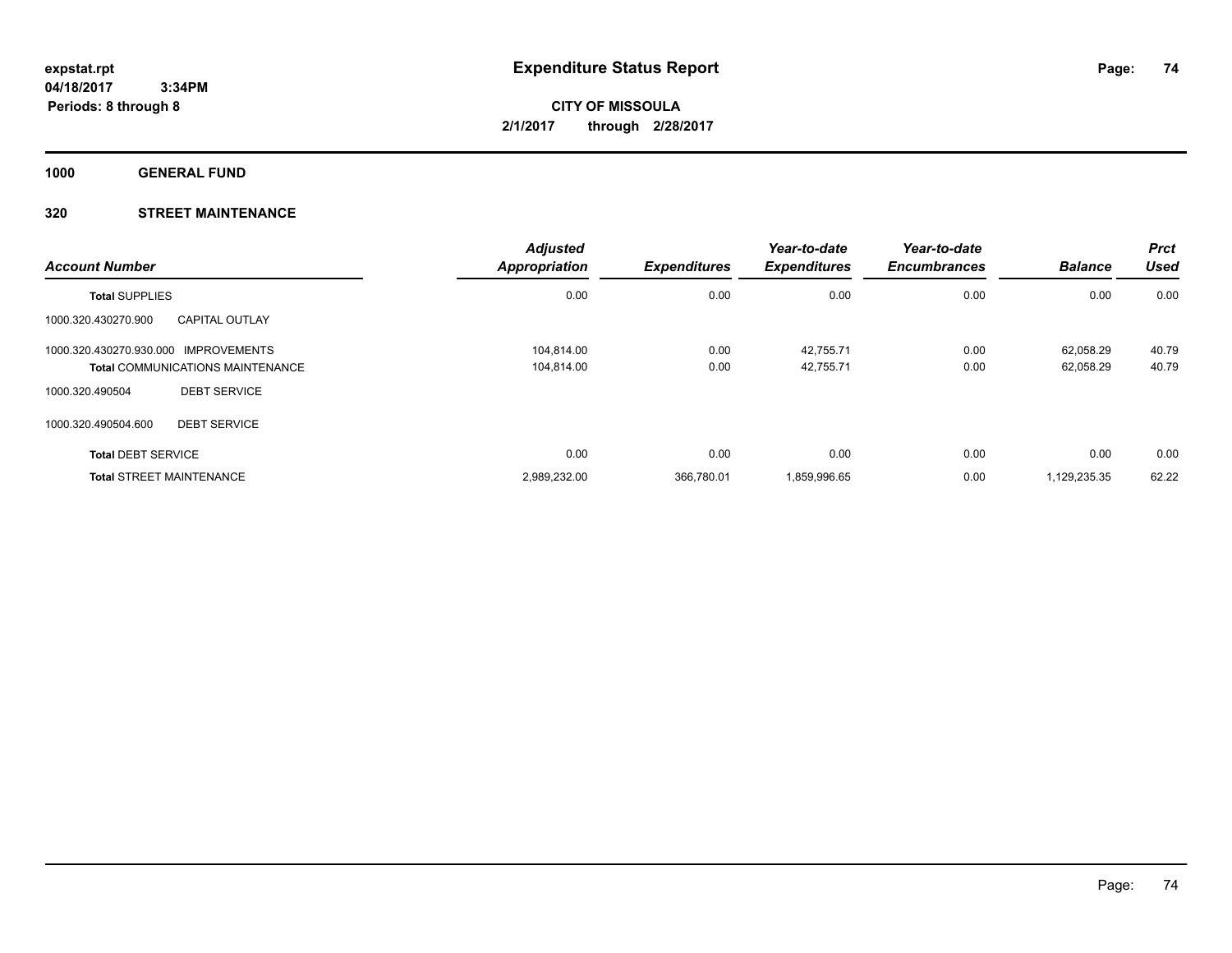**CITY OF MISSOULA 2/1/2017 through 2/28/2017**

**1000 GENERAL FUND**

## **321 FACIITIES MAINTENANCE**

| <b>Account Number</b>                  |                                                   | <b>Adjusted</b><br><b>Appropriation</b> | <b>Expenditures</b> | Year-to-date<br><b>Expenditures</b> | Year-to-date<br><b>Encumbrances</b> | <b>Balance</b> | <b>Prct</b><br><b>Used</b> |
|----------------------------------------|---------------------------------------------------|-----------------------------------------|---------------------|-------------------------------------|-------------------------------------|----------------|----------------------------|
|                                        |                                                   |                                         |                     |                                     |                                     |                |                            |
| 1000.321.411810                        | <b>FACILITY MAINTENANCE</b>                       |                                         |                     |                                     |                                     |                |                            |
| 1000.321.411810.100                    | PERSONAL SERVICES                                 |                                         |                     |                                     |                                     |                |                            |
|                                        | 1000.321.411810.110.000 SALARIES AND WAGES        | 52,283.00                               | 3,048.14            | 29,034.87                           | 0.00                                | 23,248.13      | 55.53                      |
|                                        | 1000.321.411810.120.000 OVERTIME/TERMINATION      | 0.00                                    | 29.17               | 77.21                               | 0.00                                | $-77.21$       | 0.00                       |
| 1000.321.411810.130.000 OTHER          |                                                   | 1,040.00                                | 8.61                | 63.73                               | 0.00                                | 976.27         | 6.13                       |
|                                        | 1000.321.411810.140.000 EMPLOYER CONTRIBUTIONS    | 22,275.00                               | 1,307.49            | 12,609.99                           | 0.00                                | 9,665.01       | 56.61                      |
| <b>Total PERSONAL SERVICES</b>         |                                                   | 75,598.00                               | 4,393.41            | 41,785.80                           | 0.00                                | 33,812.20      | 55.27                      |
| 1000.321.411810.200                    | <b>SUPPLIES</b>                                   |                                         |                     |                                     |                                     |                |                            |
|                                        | 1000.321.411810.220.000 OPERATING SUPPLIES        | 450.00                                  | 0.00                | 52.39                               | 0.00                                | 397.61         | 11.64                      |
| 1000.321.411810.231.000 GASOLINE       |                                                   | 170.00                                  | 0.00                | 0.00                                | 0.00                                | 170.00         | 0.00                       |
| 1000.321.411810.240.000 OTHER SUPPLIES |                                                   | 6,070.00                                | 221.22              | 227.37                              | 0.00                                | 5,842.63       | 3.75                       |
| <b>Total SUPPLIES</b>                  |                                                   | 6,690.00                                | 221.22              | 279.76                              | 0.00                                | 6,410.24       | 4.18                       |
| 1000.321.411810.300                    | PURCHASED SERVICES                                |                                         |                     |                                     |                                     |                |                            |
| 1000.321.411810.340.000 SEWER          |                                                   | 767.00                                  | 0.00                | 0.00                                | 0.00                                | 767.00         | 0.00                       |
|                                        | 1000.321.411810.341.000 ELECTRICITY & NATURAL GAS | 26,886.00                               | 35.04               | 2,592.31                            | 0.00                                | 24.293.69      | 9.64                       |
| 1000.321.411810.343.000 WATER CHARGES  |                                                   | 957.00                                  | 0.00                | 0.00                                | 0.00                                | 957.00         | 0.00                       |
|                                        | 1000.321.411810.360.000 REPAIR & MAINTENANCE      | 10,020.00                               | 0.00                | 0.00                                | 0.00                                | 10,020.00      | 0.00                       |
| 1000.321.411810.370.000 TRAVEL         |                                                   | 150.00                                  | 0.00                | 0.00                                | 0.00                                | 150.00         | 0.00                       |
| <b>Total PURCHASED SERVICES</b>        |                                                   | 38,780.00                               | 35.04               | 2,592.31                            | 0.00                                | 36,187.69      | 6.68                       |
| 1000.321.411810.900                    | <b>CAPITAL OUTLAY</b>                             |                                         |                     |                                     |                                     |                |                            |
| <b>Total CAPITAL OUTLAY</b>            |                                                   | 0.00                                    | 0.00                | 0.00                                | 0.00                                | 0.00           | 0.00                       |
| <b>Total FACILITY MAINTENANCE</b>      |                                                   | 121,068.00                              | 4,649.67            | 44,657.87                           | 0.00                                | 76,410.13      | 36.89                      |
| 1000.321.430220                        | <b>CITY HALL UTILITIES</b>                        |                                         |                     |                                     |                                     |                |                            |

1000.321.430220.200 SUPPLIES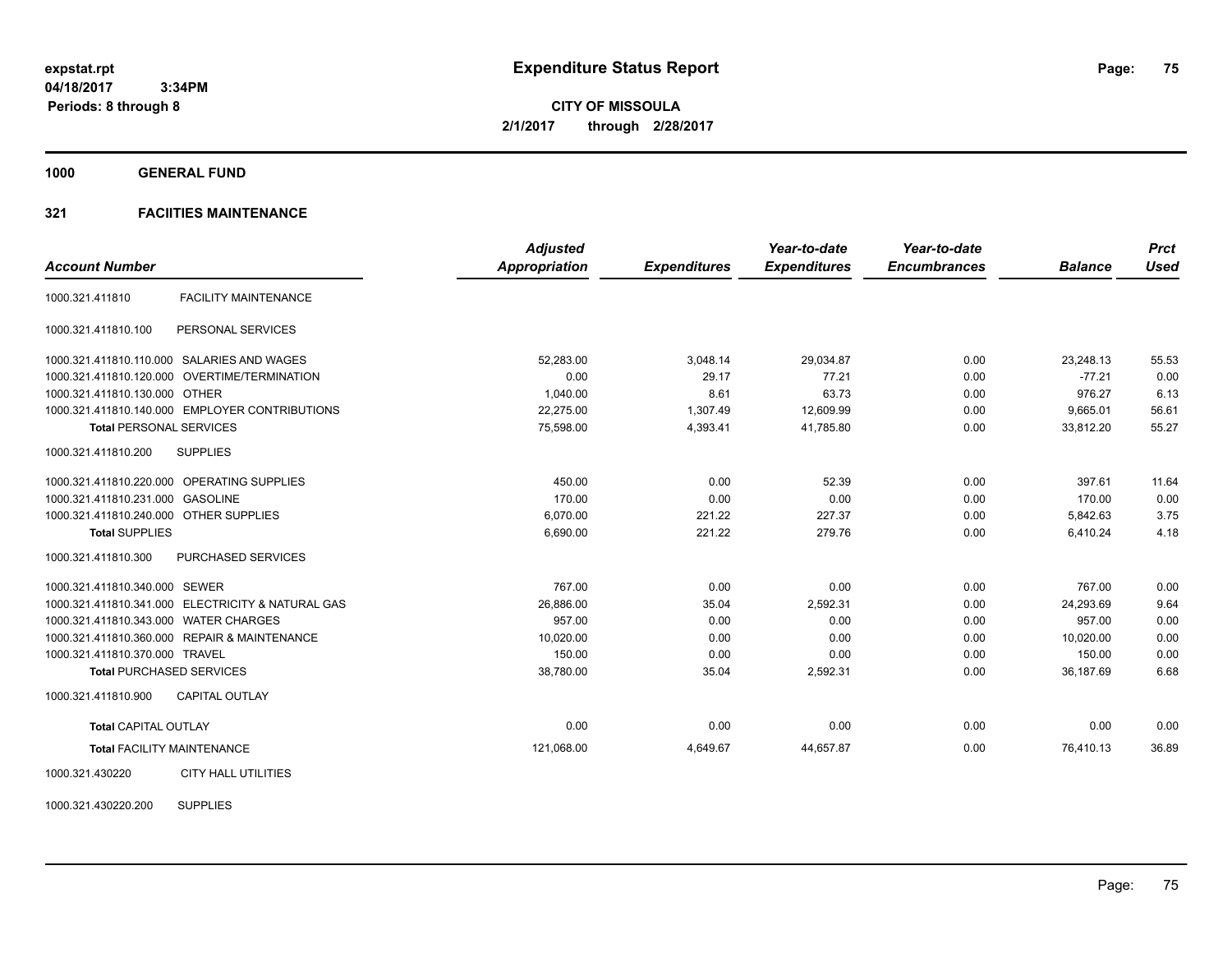**1000 GENERAL FUND**

|                                                            | <b>Adjusted</b>      |                     | Year-to-date        | Year-to-date        |                | <b>Prct</b> |
|------------------------------------------------------------|----------------------|---------------------|---------------------|---------------------|----------------|-------------|
| <b>Account Number</b>                                      | <b>Appropriation</b> | <b>Expenditures</b> | <b>Expenditures</b> | <b>Encumbrances</b> | <b>Balance</b> | <b>Used</b> |
| 1000.321.430220.220.000 OPERATING SUPPLIES                 | 0.00                 | 0.00                | 175.16              | 0.00                | $-175.16$      | 0.00        |
| 1000.321.430220.240.000 CITY HALL UTILITIES/OTHER SUPPLIES | 2,340.00             | 57.55               | 472.01              | 0.00                | 1,867.99       | 20.17       |
| <b>Total SUPPLIES</b>                                      | 2,340.00             | 57.55               | 647.17              | 0.00                | 1,692.83       | 27.66       |
| 1000.321.430220.300<br>PURCHASED SERVICES                  |                      |                     |                     |                     |                |             |
| 1000.321.430220.340.000 CITY HALL/SEWER                    | 1,269.00             | 0.00                | 1,123.79            | 0.00                | 145.21         | 88.56       |
| 1000.321.430220.341.000 CITYHALL/ELECTRICITY & NATURAL GAS | 82,108.00            | 120.54              | 76,168.45           | 0.00                | 5,939.55       | 92.77       |
| 1000.321.430220.343.000 CITYHALL/WATER CHARGES             | 7,677.00             | 318.28              | 2,633.10            | 0.00                | 5,043.90       | 34.30       |
| 1000.321.430220.344.000 CITYHALL/TELEPHONE SERVICE         | 637.00               | 0.00                | 0.00                | 0.00                | 637.00         | 0.00        |
| 1000.321.430220.345.000 CITY HALL/GARBAGE                  | 9,022.00             | 408.10              | 3,656.38            | 0.00                | 5,365.62       | 40.53       |
| 1000.321.430220.350.000 PROFESSIONAL SERVICES              | 1,720.00             | 0.00                | 598.00              | 0.00                | 1,122.00       | 34.77       |
| 1000.321.430220.360.000 CITY HALL/REPAIR & MAINTENANCE     | 170,086.00           | 4,203.66            | 100,178.47          | 0.00                | 69,907.53      | 58.90       |
| <b>Total PURCHASED SERVICES</b>                            | 272,519.00           | 5,050.58            | 184,358.19          | 0.00                | 88,160.81      | 67.65       |
| 1000.321.430220.900<br><b>CAPITAL OUTLAY</b>               |                      |                     |                     |                     |                |             |
| <b>Total CAPITAL OUTLAY</b>                                | 0.00                 | 0.00                | 0.00                | 0.00                | 0.00           | 0.00        |
| <b>Total CITY HALL UTILITIES</b>                           | 274,859.00           | 5,108.13            | 185,005.36          | 0.00                | 89,853.64      | 67.31       |
| <b>ADMINISTRATION</b><br>1000.321.431310                   |                      |                     |                     |                     |                |             |
| 1000.321.431310.100<br>PERSONAL SERVICES                   |                      |                     |                     |                     |                |             |
| 1000.321.431310.110.000 SALARIES AND WAGES                 | 114.514.00           | 6.967.10            | 66.365.15           | 0.00                | 48.148.85      | 57.95       |
| 1000.321.431310.120.000 OVERTIME/TERMINATION               | 0.00                 | 66.66               | 176.45              | 0.00                | $-176.45$      | 0.00        |
| 1000.321.431310.130.000 OTHER                              | 0.00                 | 19.59               | 144.96              | 0.00                | $-144.96$      | 0.00        |
| 1000.321.431310.140.000 EMPLOYER CONTRIBUTIONS             | 46,902.00            | 2,989.30            | 28,932.09           | 0.00                | 17,969.91      | 61.69       |
| <b>Total PERSONAL SERVICES</b>                             | 161,416.00           | 10,042.65           | 95.618.65           | 0.00                | 65.797.35      | 59.24       |
| <b>SUPPLIES</b><br>1000.321.431310.200                     |                      |                     |                     |                     |                |             |
| 1000.321.431310.210.000 OFFICE SUPPLIES                    | 1,000.00             | 0.00                | 893.78              | 0.00                | 106.22         | 89.38       |
| 1000.321.431310.220.000 OPERATING SUPPLIES                 | 150.00               | 0.00                | 0.00                | 0.00                | 150.00         | 0.00        |
| <b>Total SUPPLIES</b>                                      | 1,150.00             | 0.00                | 893.78              | 0.00                | 256.22         | 77.72       |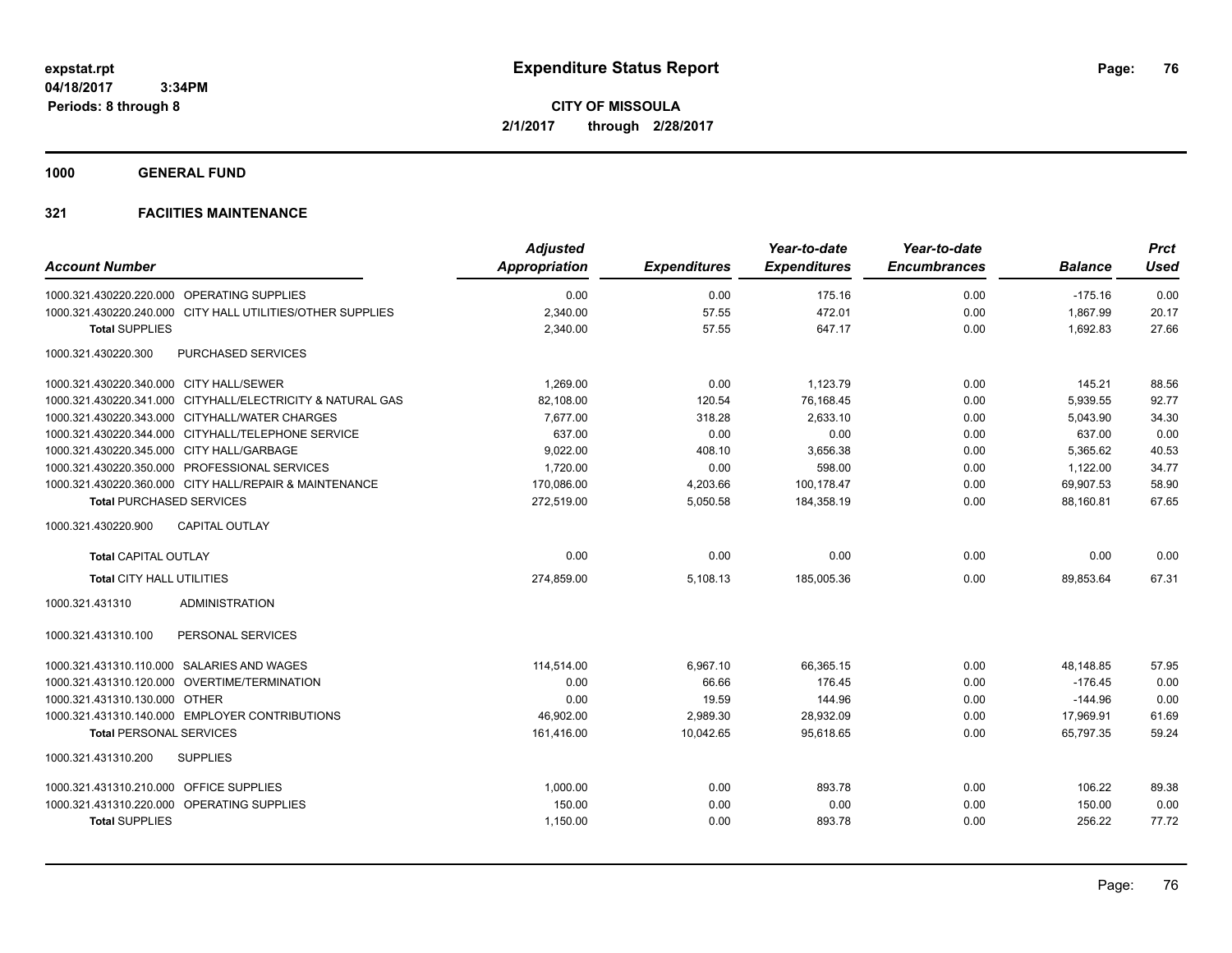**1000 GENERAL FUND**

|                                                         | <b>Adjusted</b> |                     | Year-to-date        | Year-to-date        |                | <b>Prct</b> |
|---------------------------------------------------------|-----------------|---------------------|---------------------|---------------------|----------------|-------------|
| <b>Account Number</b>                                   | Appropriation   | <b>Expenditures</b> | <b>Expenditures</b> | <b>Encumbrances</b> | <b>Balance</b> | <b>Used</b> |
| <b>PURCHASED SERVICES</b><br>1000.321.431310.300        |                 |                     |                     |                     |                |             |
| 1000.321.431310.310.000 COMMUNICATIONS                  | 150.00          | 0.00                | 0.00                | 0.00                | 150.00         | 0.00        |
| 1000.321.431310.320.000 PRINTING & DUPLICATING          | 100.00          | 0.00                | 79.90               | 0.00                | 20.10          | 79.90       |
| 1000.321.431310.330.000 PUBLICITY, SUBSCRIPTIONS & DUES | 230.00          | 0.00                | 281.74              | 0.00                | $-51.74$       | 122.50      |
| <b>Total PURCHASED SERVICES</b>                         | 480.00          | 0.00                | 361.64              | 0.00                | 118.36         | 75.34       |
| OTHER OBJECTS<br>1000.321.431310.800                    |                 |                     |                     |                     |                |             |
| <b>Total OTHER OBJECTS</b>                              | 0.00            | 0.00                | 0.00                | 0.00                | 0.00           | 0.00        |
| <b>Total ADMINISTRATION</b>                             | 163,046.00      | 10,042.65           | 96,874.07           | 0.00                | 66,171.93      | 59.42       |
| 1000.321.431330<br><b>EQUIPMENT MAINTENANCE</b>         |                 |                     |                     |                     |                |             |
| PERSONAL SERVICES<br>1000.321.431330.100                |                 |                     |                     |                     |                |             |
| 1000.321.431330.110.000 SALARIES AND WAGES              | 483,904.00      | 33,529.14           | 319,381.80          | 0.00                | 164,522.20     | 66.00       |
| 1000.321.431330.120.000 OVERTIME/TERMINATION            | 2,000.00        | 320.84              | 849.19              | 0.00                | 1,150.81       | 42.46       |
| 1000.321.431330.130.000 OTHER                           | 1,440.00        | 94.30               | 697.81              | 0.00                | 742.19         | 48.46       |
| 1000.321.431330.140.000 EMPLOYER CONTRIBUTIONS          | 221,602.00      | 15,175.59           | 140,581.98          | 0.00                | 81,020.02      | 63.44       |
| 1000.321.431330.141.000 STATE RETIREMENT CONTRIBUTIONS  | 0.00            | 43.54               | 414.80              | 0.00                | $-414.80$      | 0.00        |
| <b>Total PERSONAL SERVICES</b>                          | 708,946.00      | 49,163.41           | 461,925.58          | 0.00                | 247,020.42     | 65.16       |
| 1000.321.431330.200<br><b>SUPPLIES</b>                  |                 |                     |                     |                     |                |             |
| 1000.321.431330.220.000 OPERATING SUPPLIES              | 17.600.00       | 755.66              | 18.192.43           | 0.00                | $-592.43$      | 103.37      |
| 1000.321.431330.230.000 REPAIR/MAINTENANCE              | 39,399.00       | 5,725.41            | 22,890.05           | 0.00                | 16,508.95      | 58.10       |
| 1000.321.431330.231.000<br><b>GASOLINE</b>              | 3,032.00        | 339.55              | 1,990.91            | 0.00                | 1,041.09       | 65.66       |
| 1000.321.431330.240.000 OTHER SUPPLIES                  | 2,600.00        | 422.32              | 457.92              | 0.00                | 2,142.08       | 17.61       |
| <b>Total SUPPLIES</b>                                   | 62,631.00       | 7,242.94            | 43,531.31           | 0.00                | 19,099.69      | 69.50       |
| PURCHASED SERVICES<br>1000.321.431330.300               |                 |                     |                     |                     |                |             |
| 1000.321.431330.320.000 PRINTING & DUPLICATING          | 250.00          | 0.00                | 0.00                | 0.00                | 250.00         | 0.00        |
| 1000.321.431330.350.000 PROFESSIONAL SERVICES           | 7,624.00        | 0.00                | 4,214.46            | 0.00                | 3,409.54       | 55.28       |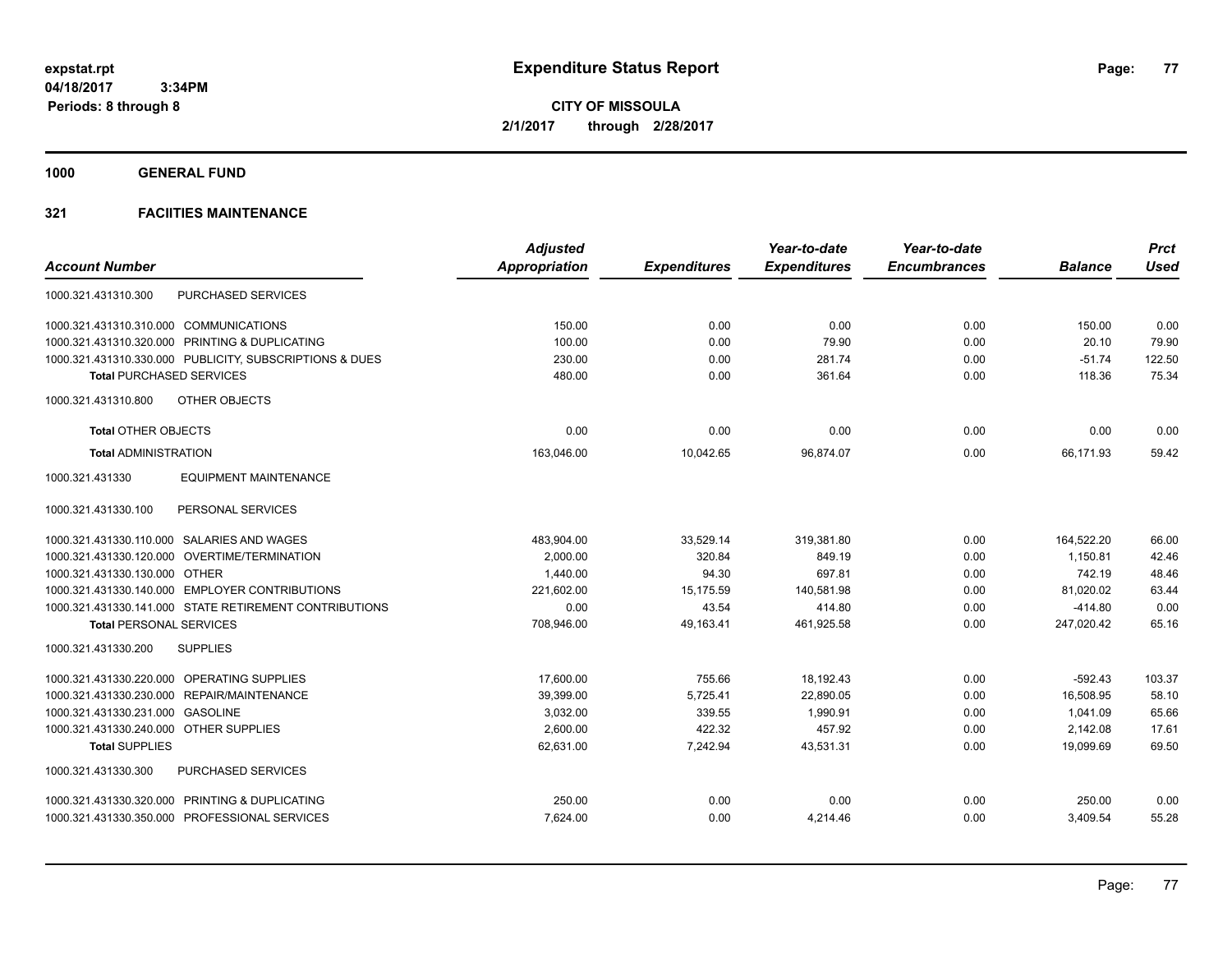**1000 GENERAL FUND**

| <b>Account Number</b>                   |                                                   | <b>Adjusted</b><br><b>Appropriation</b> | <b>Expenditures</b> | Year-to-date<br><b>Expenditures</b> | Year-to-date<br><b>Encumbrances</b> | <b>Balance</b> | <b>Prct</b><br><b>Used</b> |
|-----------------------------------------|---------------------------------------------------|-----------------------------------------|---------------------|-------------------------------------|-------------------------------------|----------------|----------------------------|
|                                         | 1000.321.431330.360.000 REPAIR & MAINTENANCE      | 15,920.00                               | 0.00                | 1,853.09                            | 0.00                                | 14,066.91      | 11.64                      |
| 1000.321.431330.370.000 TRAVEL          |                                                   | 900.00                                  | 0.00                | 0.00                                | 0.00                                | 900.00         | 0.00                       |
| 1000.321.431330.380.000 TRAINING        |                                                   | 850.00                                  | 0.00                | 0.00                                | 0.00                                | 850.00         | 0.00                       |
|                                         | <b>Total PURCHASED SERVICES</b>                   | 25,544.00                               | 0.00                | 6,067.55                            | 0.00                                | 19,476.45      | 23.75                      |
| 1000.321.431330.900                     | <b>CAPITAL OUTLAY</b>                             |                                         |                     |                                     |                                     |                |                            |
| <b>Total CAPITAL OUTLAY</b>             |                                                   | 0.00                                    | 0.00                | 0.00                                | 0.00                                | 0.00           | 0.00                       |
|                                         | <b>Total EQUIPMENT MAINTENANCE</b>                | 797,121.00                              | 56,406.35           | 511,524.44                          | 0.00                                | 285,596.56     | 64.17                      |
| 1000.321.431350                         | <b>VEHICLE FACILITY</b>                           |                                         |                     |                                     |                                     |                |                            |
| 1000.321.431350.100                     | PERSONAL SERVICES                                 |                                         |                     |                                     |                                     |                |                            |
| <b>Total PERSONAL SERVICES</b>          |                                                   | 0.00                                    | 0.00                | 0.00                                | 0.00                                | 0.00           | 0.00                       |
| 1000.321.431350.200                     | <b>SUPPLIES</b>                                   |                                         |                     |                                     |                                     |                |                            |
| 1000.321.431350.210.000 OFFICE SUPPLIES |                                                   | 0.00                                    | 0.00                | 70.22                               | 0.00                                | $-70.22$       | 0.00                       |
|                                         | 1000.321.431350.220.000 OPERATING SUPPLIES        | 16,692.00                               | 0.00                | 140.00                              | 0.00                                | 16,552.00      | 0.84                       |
| <b>Total SUPPLIES</b>                   |                                                   | 16,692.00                               | 0.00                | 210.22                              | 0.00                                | 16,481.78      | 1.26                       |
| 1000.321.431350.300                     | PURCHASED SERVICES                                |                                         |                     |                                     |                                     |                |                            |
| 1000.321.431350.340.000 SEWER           |                                                   | 767.00                                  | 0.00                | 376.18                              | 0.00                                | 390.82         | 49.05                      |
|                                         | 1000.321.431350.341.000 ELECTRICITY & NATURAL GAS | 100,439.00                              | 6,232.05            | 23,242.31                           | 0.00                                | 77,196.69      | 23.14                      |
| 1000.321.431350.343.000 WATER CHARGES   |                                                   | 3,722.00                                | 105.56              | 1,080.71                            | 0.00                                | 2,641.29       | 29.04                      |
|                                         | 1000.321.431350.344.000 TELEPHONE SERVICE         | 1,953.00                                | 0.00                | 1,387.78                            | 0.00                                | 565.22         | 71.06                      |
| 1000.321.431350.345.000 GARBAGE         |                                                   | 4,231.00                                | 0.00                | 1,749.30                            | 0.00                                | 2.481.70       | 41.34                      |
|                                         | 1000.321.431350.350.000 PROFESSIONAL SERVICES     | 5,300.00                                | 0.00                | 670.01                              | 0.00                                | 4,629.99       | 12.64                      |
|                                         | 1000.321.431350.360.000 REPAIR & MAINTENANCE      | 28,795.00                               | 0.00                | 15,360.70                           | 0.00                                | 13,434.30      | 53.35                      |
|                                         | <b>Total PURCHASED SERVICES</b>                   | 145,207.00                              | 6,337.61            | 43,866.99                           | 0.00                                | 101,340.01     | 30.21                      |
| 1000.321.431350.900                     | CAPITAL OUTLAY                                    |                                         |                     |                                     |                                     |                |                            |
| <b>Total CAPITAL OUTLAY</b>             |                                                   | 0.00                                    | 0.00                | 0.00                                | 0.00                                | 0.00           | 0.00                       |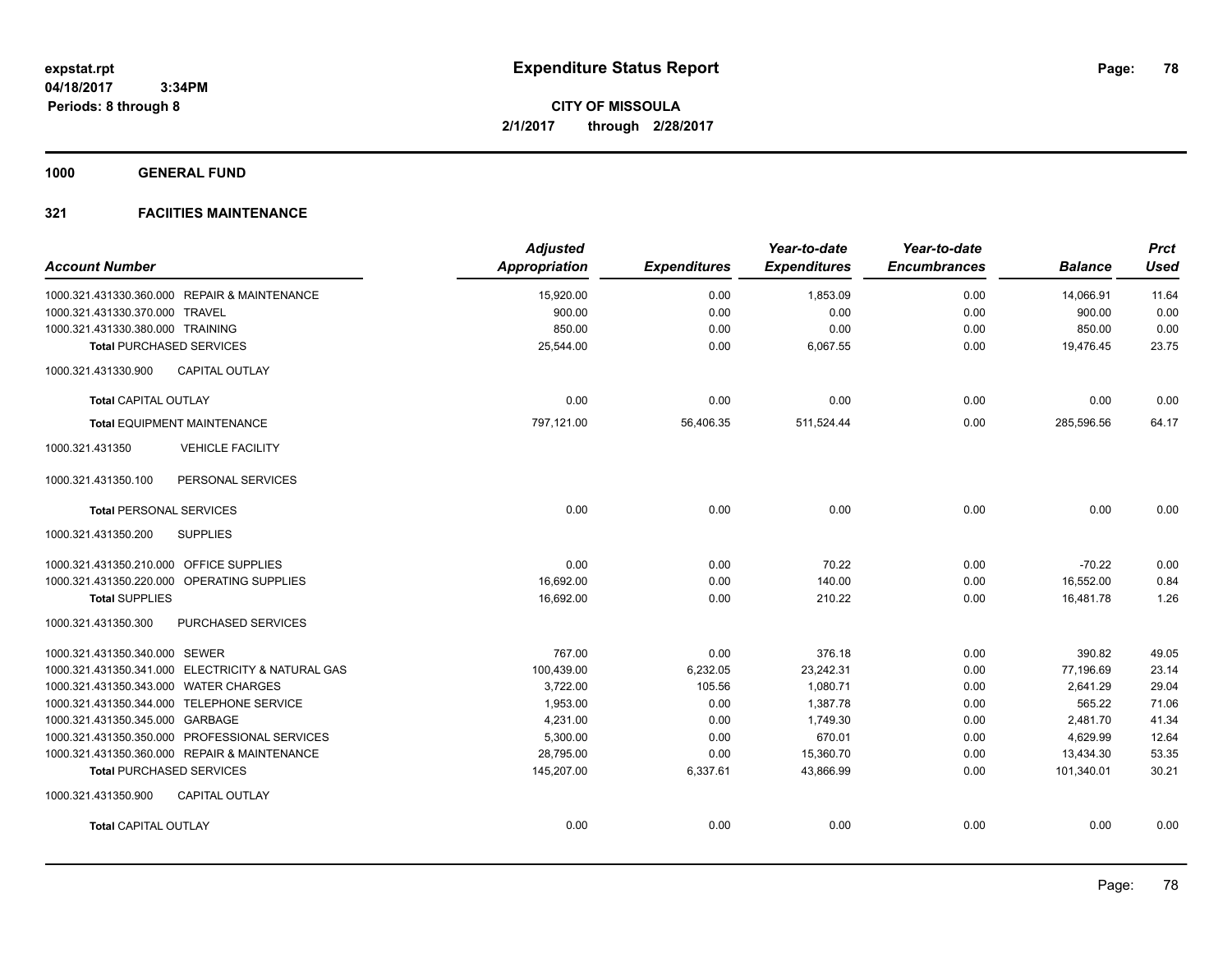**1000 GENERAL FUND**

| <b>Account Number</b>                                    | <b>Adjusted</b><br>Appropriation | <b>Expenditures</b> | Year-to-date<br><b>Expenditures</b> | Year-to-date<br><b>Encumbrances</b> | <b>Balance</b> | <b>Prct</b><br><b>Used</b> |
|----------------------------------------------------------|----------------------------------|---------------------|-------------------------------------|-------------------------------------|----------------|----------------------------|
| <b>Total VEHICLE FACILITY</b>                            | 161,899.00                       | 6,337.61            | 44,077.21                           | 0.00                                | 117,821.79     | 27.23                      |
| <b>ART MUSEUM</b><br>1000.321.460452                     |                                  |                     |                                     |                                     |                |                            |
| <b>SUPPLIES</b><br>1000.321.460452.200                   |                                  |                     |                                     |                                     |                |                            |
| <b>Total SUPPLIES</b>                                    | 0.00                             | 0.00                | 0.00                                | 0.00                                | 0.00           | 0.00                       |
| <b>PURCHASED SERVICES</b><br>1000.321.460452.300         |                                  |                     |                                     |                                     |                |                            |
| 1000.321.460452.360.000 ART MUSEUM-REPAIR & MAINTENANCE  | 44,525.00                        | $-26,325.61$        | 0.00                                | 0.00                                | 44,525.00      | 0.00                       |
| <b>Total PURCHASED SERVICES</b>                          | 44,525.00                        | $-26,325.61$        | 0.00                                | 0.00                                | 44,525.00      | 0.00                       |
| <b>GRANTS &amp; CONTRIBUTIONS</b><br>1000.321.460452.700 |                                  |                     |                                     |                                     |                |                            |
| 1000.321.460452.700.000 ART MUSEUM CONTRIBUTIONS         | 0.00                             | 31,009.57           | 31,009.57                           | 0.00                                | $-31,009.57$   | 0.00                       |
| <b>Total GRANTS &amp; CONTRIBUTIONS</b>                  | 0.00                             | 31,009.57           | 31,009.57                           | 0.00                                | $-31,009.57$   | 0.00                       |
| <b>Total ART MUSEUM</b>                                  | 44,525.00                        | 4,683.96            | 31,009.57                           | 0.00                                | 13,515.43      | 69.65                      |
| <b>Total FACIITIES MAINTENANCE</b>                       | 1,562,518.00                     | 87,228.37           | 913,148.52                          | 0.00                                | 649,369.48     | 58.44                      |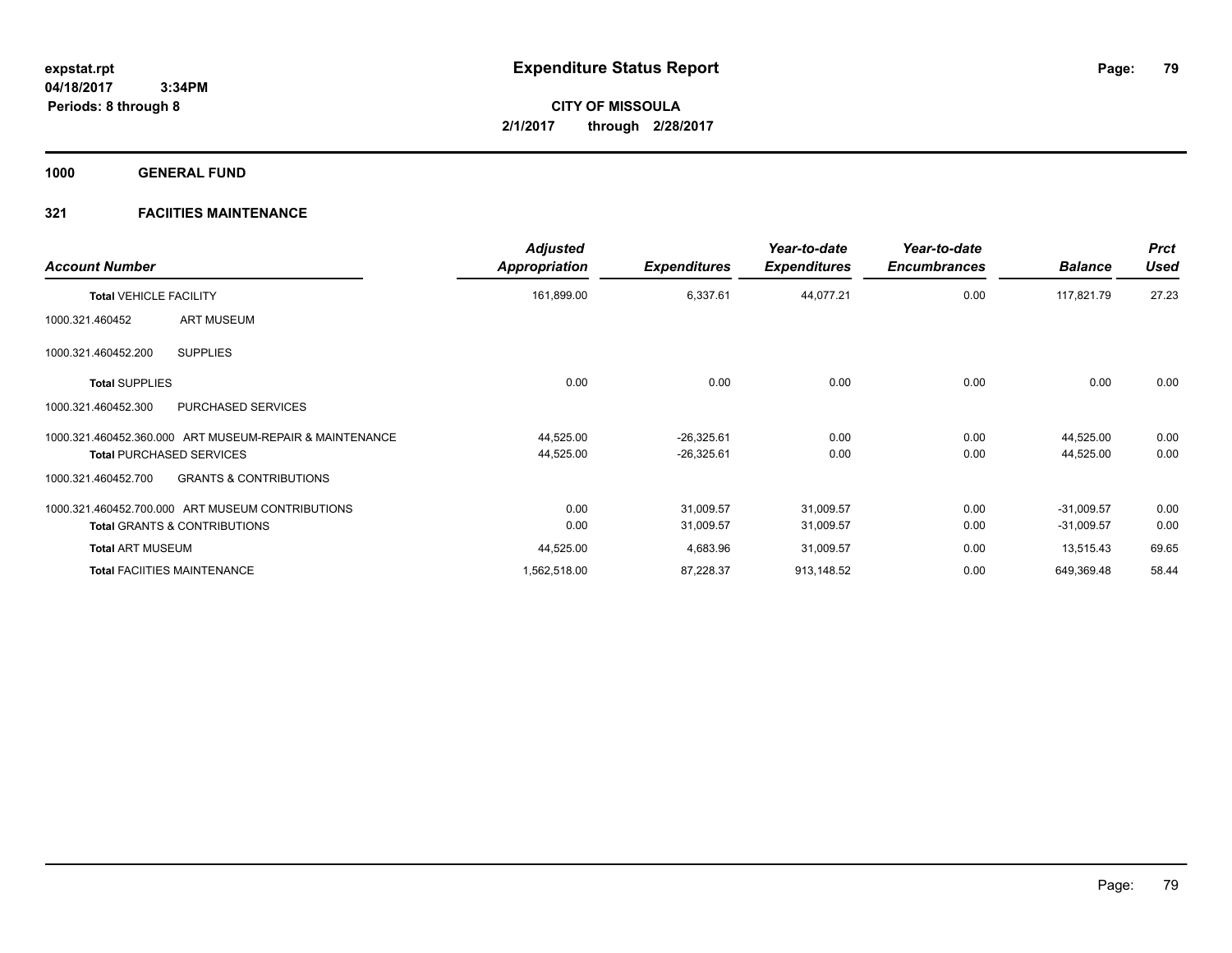**80**

**CITY OF MISSOULA 2/1/2017 through 2/28/2017**

**1000 GENERAL FUND**

**340 CEMETERY**

| <b>Account Number</b>                   |                                                         | <b>Adjusted</b><br><b>Appropriation</b> | <b>Expenditures</b> | Year-to-date<br><b>Expenditures</b> | Year-to-date<br><b>Encumbrances</b> | <b>Balance</b> | <b>Prct</b><br><b>Used</b> |
|-----------------------------------------|---------------------------------------------------------|-----------------------------------------|---------------------|-------------------------------------|-------------------------------------|----------------|----------------------------|
| 1000.340.430910                         | <b>ADMINISTRATION</b>                                   |                                         |                     |                                     |                                     |                |                            |
| 1000.340.430910.100                     | PERSONAL SERVICES                                       |                                         |                     |                                     |                                     |                |                            |
|                                         | 1000.340.430910.110.000 SALARIES AND WAGES              | 89,190.00                               | 7,272.52            | 52,136.53                           | 0.00                                | 37,053.47      | 58.46                      |
|                                         | 1000.340.430910.120.000 OVERTIME/TERMINATION            | 5,000.00                                | 57.33               | 740.33                              | 0.00                                | 4,259.67       | 14.81                      |
|                                         | 1000.340.430910.140.000 EMPLOYER CONTRIBUTIONS          | 33.066.00                               | 2,782.41            | 20,183.41                           | 0.00                                | 12,882.59      | 61.04                      |
|                                         | 1000.340.430910.141.000 STATE RETIREMENT CONTRIBUTIONS  | 0.00                                    | 26.05               | 226.07                              | 0.00                                | $-226.07$      | 0.00                       |
| <b>Total PERSONAL SERVICES</b>          |                                                         | 127,256.00                              | 10,138.31           | 73,286.34                           | 0.00                                | 53,969.66      | 57.59                      |
| 1000.340.430910.200                     | <b>SUPPLIES</b>                                         |                                         |                     |                                     |                                     |                |                            |
| 1000.340.430910.210.000 OFFICE SUPPLIES |                                                         | 2,770.00                                | 0.00                | 1,814.58                            | 0.00                                | 955.42         | 65.51                      |
| <b>Total SUPPLIES</b>                   |                                                         | 2,770.00                                | 0.00                | 1,814.58                            | 0.00                                | 955.42         | 65.51                      |
| 1000.340.430910.300                     | PURCHASED SERVICES                                      |                                         |                     |                                     |                                     |                |                            |
| 1000.340.430910.310.000 COMMUNICATIONS  |                                                         | 1,933.00                                | 42.26               | 1,328.91                            | 0.00                                | 604.09         | 68.75                      |
|                                         | 1000.340.430910.320.000 PRINTING & DUPLICATING          | 775.00                                  | 0.00                | 202.26                              | 0.00                                | 572.74         | 26.10                      |
|                                         | 1000.340.430910.330.000 PUBLICITY, SUBSCRIPTIONS & DUES | 813.00                                  | 0.00                | 248.74                              | 0.00                                | 564.26         | 30.60                      |
|                                         | 1000.340.430910.344.000 TELEPHONE SERVICE               | 2,100.00                                | 575.42              | 1,110.89                            | 0.00                                | 989.11         | 52.90                      |
|                                         | 1000.340.430910.350.000 PROFESSIONAL SERVICES           | 600.00                                  | 0.00                | 0.00                                | 0.00                                | 600.00         | 0.00                       |
|                                         | 1000.340.430910.360.000 REPAIR & MAINTENANCE            | 600.00                                  | 38.15               | 1,027.75                            | 0.00                                | $-427.75$      | 171.29                     |
| 1000.340.430910.370.000 TRAVEL          |                                                         | 500.00                                  | 0.00                | 0.00                                | 0.00                                | 500.00         | 0.00                       |
| 1000.340.430910.380.000 TRAINING        |                                                         | 1,006.00                                | 0.00                | 310.00                              | 0.00                                | 696.00         | 30.82                      |
| <b>Total PURCHASED SERVICES</b>         |                                                         | 8,327.00                                | 655.83              | 4,228.55                            | 0.00                                | 4,098.45       | 50.78                      |
| 1000.340.430910.800                     | OTHER OBJECTS                                           |                                         |                     |                                     |                                     |                |                            |
| <b>Total OTHER OBJECTS</b>              |                                                         | 0.00                                    | 0.00                | 0.00                                | 0.00                                | 0.00           | 0.00                       |
| 1000.340.430910.900                     | <b>CAPITAL OUTLAY</b>                                   |                                         |                     |                                     |                                     |                |                            |
| <b>Total CAPITAL OUTLAY</b>             |                                                         | 0.00                                    | 0.00                | 0.00                                | 0.00                                | 0.00           | 0.00                       |
| <b>Total ADMINISTRATION</b>             |                                                         | 138,353.00                              | 10,794.14           | 79,329.47                           | 0.00                                | 59,023.53      | 57.34                      |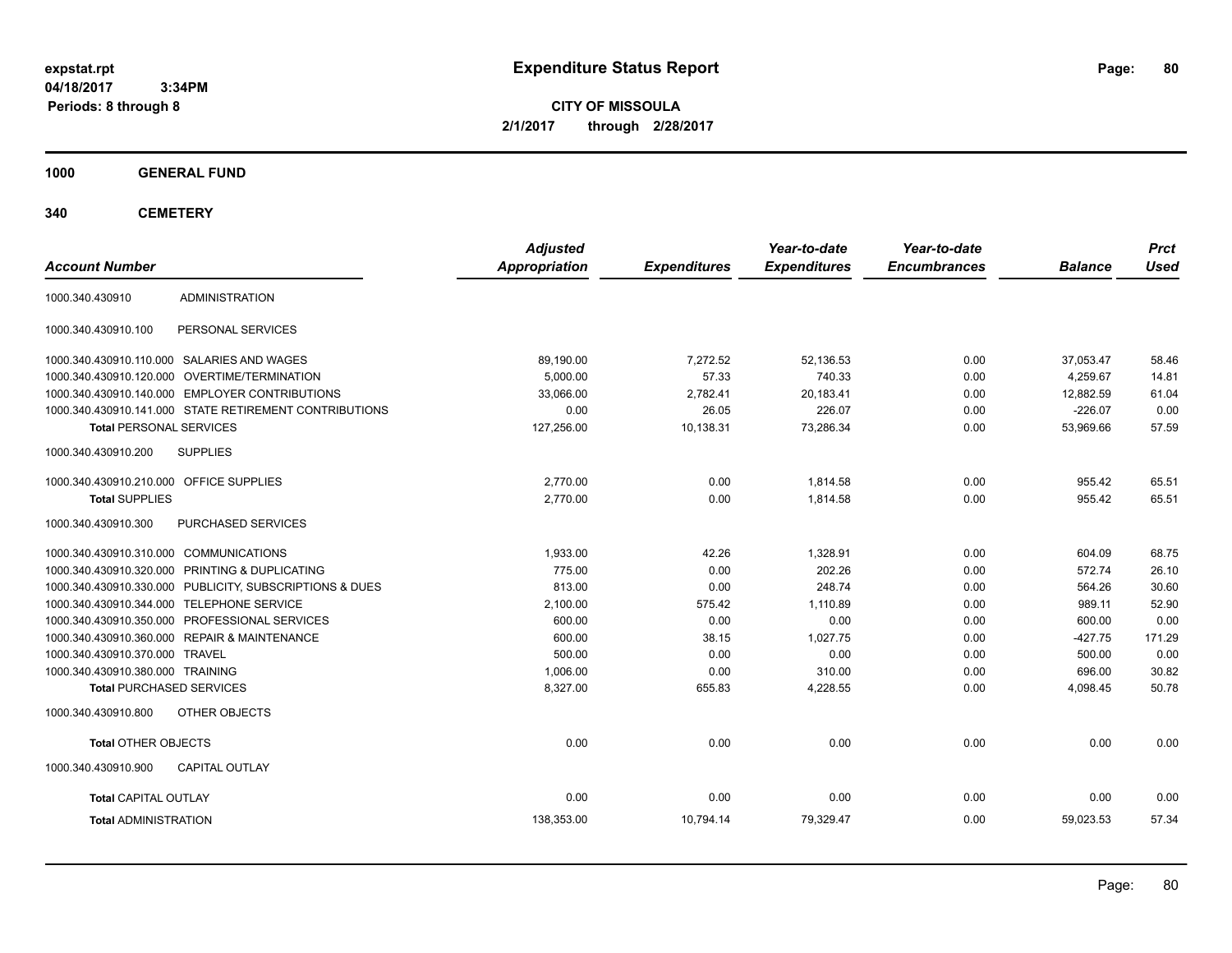**CITY OF MISSOULA 2/1/2017 through 2/28/2017**

**1000 GENERAL FUND**

**340 CEMETERY**

| <b>Account Number</b>                 |                                                   | <b>Adjusted</b><br><b>Appropriation</b> | <b>Expenditures</b> | Year-to-date<br><b>Expenditures</b> | Year-to-date<br><b>Encumbrances</b> | <b>Balance</b> | <b>Prct</b><br><b>Used</b> |
|---------------------------------------|---------------------------------------------------|-----------------------------------------|---------------------|-------------------------------------|-------------------------------------|----------------|----------------------------|
|                                       |                                                   |                                         |                     |                                     |                                     |                |                            |
| 1000.340.430920                       | <b>FACILITIES</b>                                 |                                         |                     |                                     |                                     |                |                            |
| 1000.340.430920.100                   | PERSONAL SERVICES                                 |                                         |                     |                                     |                                     |                |                            |
|                                       | 1000.340.430920.110.000 SALARIES AND WAGES        | 6.738.00                                | 785.02              | 6,356.72                            | 0.00                                | 381.28         | 94.34                      |
|                                       | 1000.340.430920.120.000 OVERTIME/TERMINATION      | 0.00                                    | 57.33               | 265.84                              | 0.00                                | $-265.84$      | 0.00                       |
|                                       | 1000.340.430920.140.000 EMPLOYER CONTRIBUTIONS    | 2.957.00                                | 359.14              | 2,931.60                            | 0.00                                | 25.40          | 99.14                      |
| <b>Total PERSONAL SERVICES</b>        |                                                   | 9,695.00                                | 1,201.49            | 9,554.16                            | 0.00                                | 140.84         | 98.55                      |
| 1000.340.430920.200                   | <b>SUPPLIES</b>                                   |                                         |                     |                                     |                                     |                |                            |
|                                       | 1000.340.430920.220.000 OPERATING SUPPLIES        | 2,050.00                                | 0.00                | 928.54                              | 0.00                                | 1,121.46       | 45.29                      |
|                                       | 1000.340.430920.230.000 REPAIR/MAINTENANCE        | 500.00                                  | 0.00                | 0.00                                | 0.00                                | 500.00         | 0.00                       |
| <b>Total SUPPLIES</b>                 |                                                   | 2,550.00                                | 0.00                | 928.54                              | 0.00                                | 1,621.46       | 36.41                      |
| 1000.340.430920.300                   | <b>PURCHASED SERVICES</b>                         |                                         |                     |                                     |                                     |                |                            |
|                                       | 1000.340.430920.341.000 ELECTRICITY & NATURAL GAS | 10,617.00                               | 911.90              | 3,529.11                            | 0.00                                | 7,087.89       | 33.24                      |
| 1000.340.430920.343.000 WATER CHARGES |                                                   | 1,082.00                                | 57.57               | 432.11                              | 0.00                                | 649.89         | 39.94                      |
| 1000.340.430920.345.000 GARBAGE       |                                                   | 984.00                                  | 81.15               | 649.20                              | 0.00                                | 334.80         | 65.98                      |
|                                       | 1000.340.430920.350.000 PROFESSIONAL SERVICES     | 400.00                                  | 0.00                | 0.00                                | 0.00                                | 400.00         | 0.00                       |
|                                       | 1000.340.430920.360.000 REPAIR & MAINTENANCE      | 2,145.00                                | 0.00                | 238.50                              | 0.00                                | 1,906.50       | 11.12                      |
| <b>Total PURCHASED SERVICES</b>       |                                                   | 15,228.00                               | 1,050.62            | 4,848.92                            | 0.00                                | 10,379.08      | 31.84                      |
| 1000.340.430920.400                   | <b>BUILDING MATERIALS</b>                         |                                         |                     |                                     |                                     |                |                            |
| <b>Total BUILDING MATERIALS</b>       |                                                   | 0.00                                    | 0.00                | 0.00                                | 0.00                                | 0.00           | 0.00                       |
| 1000.340.430920.900                   | <b>CAPITAL OUTLAY</b>                             |                                         |                     |                                     |                                     |                |                            |
| <b>Total CAPITAL OUTLAY</b>           |                                                   | 0.00                                    | 0.00                | 0.00                                | 0.00                                | 0.00           | 0.00                       |
| <b>Total FACILITIES</b>               |                                                   | 27,473.00                               | 2,252.11            | 15,331.62                           | 0.00                                | 12,141.38      | 55.81                      |
| 1000.340.430930                       | <b>GROUNDS MAINTENANCE</b>                        |                                         |                     |                                     |                                     |                |                            |

1000.340.430930.100 PERSONAL SERVICES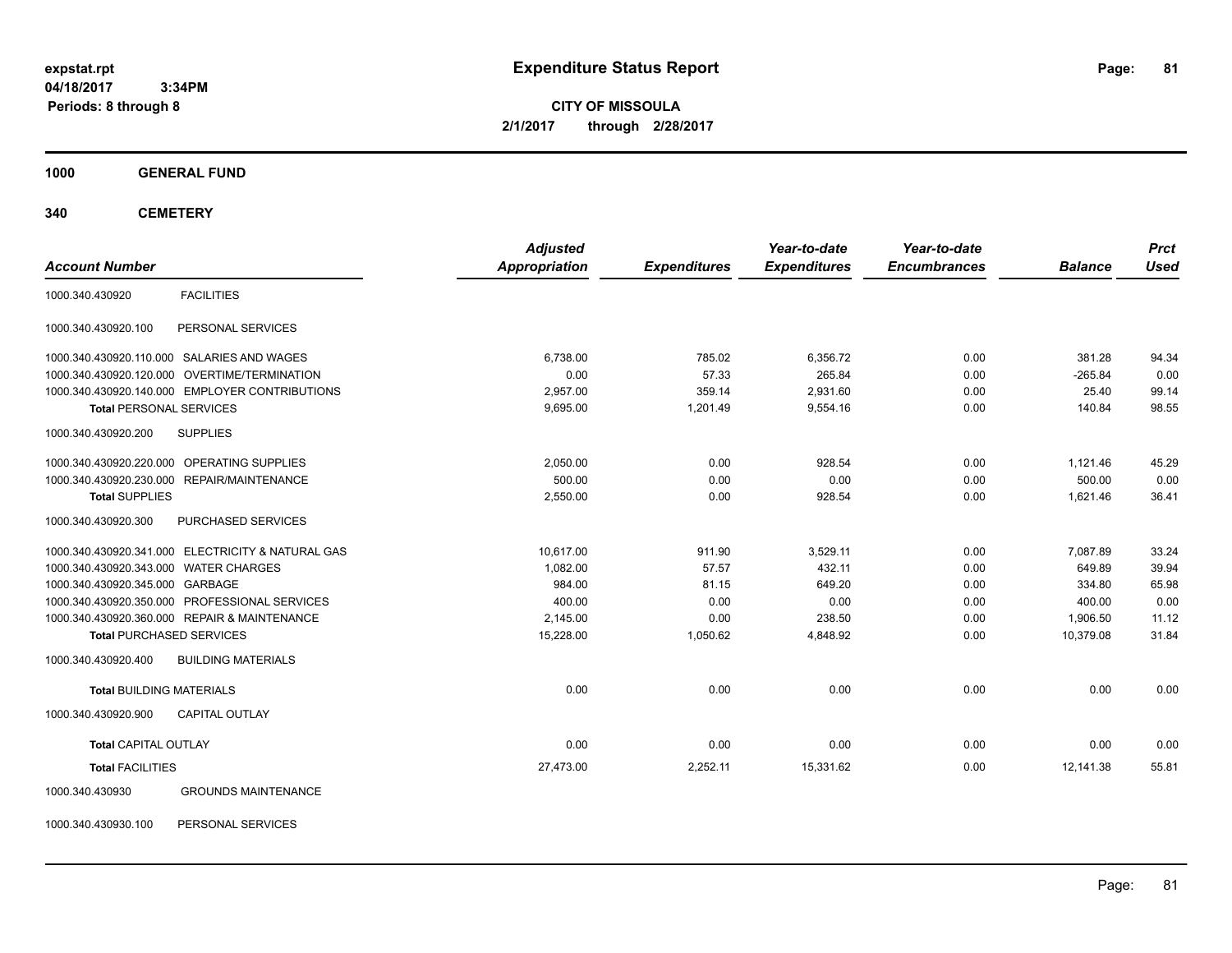**CITY OF MISSOULA 2/1/2017 through 2/28/2017**

**1000 GENERAL FUND**

**340 CEMETERY**

| <b>Account Number</b>                             | <b>Adjusted</b><br><b>Appropriation</b> | <b>Expenditures</b> | Year-to-date<br><b>Expenditures</b> | Year-to-date<br><b>Encumbrances</b> | <b>Balance</b> | <b>Prct</b><br><b>Used</b> |
|---------------------------------------------------|-----------------------------------------|---------------------|-------------------------------------|-------------------------------------|----------------|----------------------------|
| 1000.340.430930.110.000 SALARIES AND WAGES        | 198,640.00                              | 12,182.71           | 117,961.04                          | 0.00                                | 80,678.96      | 59.38                      |
| 1000.340.430930.120.000 OVERTIME/TERMINATION      | 0.00                                    | 229.31              | 2,479.54                            | 0.00                                | $-2,479.54$    | 0.00                       |
| 1000.340.430930.140.000 EMPLOYER CONTRIBUTIONS    | 90,397.00                               | 5,846.77            | 57,183.85                           | 0.00                                | 33,213.15      | 63.26                      |
| <b>Total PERSONAL SERVICES</b>                    | 289,037.00                              | 18,258.79           | 177,624.43                          | 0.00                                | 111,412.57     | 61.45                      |
| 1000.340.430930.200<br><b>SUPPLIES</b>            |                                         |                     |                                     |                                     |                |                            |
| 1000.340.430930.220.000 OPERATING SUPPLIES        | 32.252.00                               | 1.111.03            | 13,348.39                           | 0.00                                | 18,903.61      | 41.39                      |
| 1000.340.430930.230.000 REPAIR/MAINTENANCE        | 19,620.00                               | 815.49              | 10,043.82                           | 0.00                                | 9,576.18       | 51.19                      |
| 1000.340.430930.231.000 GASOLINE                  | 14,398.00                               | 688.10              | 6,017.15                            | 0.00                                | 8,380.85       | 41.79                      |
| <b>Total SUPPLIES</b>                             | 66,270.00                               | 2,614.62            | 29,409.36                           | 0.00                                | 36,860.64      | 44.38                      |
| PURCHASED SERVICES<br>1000.340.430930.300         |                                         |                     |                                     |                                     |                |                            |
| 1000.340.430930.341.000 ELECTRICITY & NATURAL GAS | 7.963.00                                | 0.00                | 5.909.45                            | 0.00                                | 2,053.55       | 74.21                      |
| 1000.340.430930.344.000 TELEPHONE SERVICE         | 300.00                                  | 117.67              | 426.05                              | 0.00                                | $-126.05$      | 142.02                     |
| 1000.340.430930.345.000 GARBAGE                   | 302.00                                  | 0.00                | 70.00                               | 0.00                                | 232.00         | 23.18                      |
| 1000.340.430930.360.000 REPAIR & MAINTENANCE      | 955.00                                  | 0.00                | 130.00                              | 0.00                                | 825.00         | 13.61                      |
| 1000.340.430930.390.000 OTHER PURCHASED SERVICES  | 3.342.00                                | 296.25              | 2,007.08                            | 0.00                                | 1,334.92       | 60.06                      |
| <b>Total PURCHASED SERVICES</b>                   | 12,862.00                               | 413.92              | 8,542.58                            | 0.00                                | 4,319.42       | 66.42                      |
| <b>BUILDING MATERIALS</b><br>1000.340.430930.400  |                                         |                     |                                     |                                     |                |                            |
| <b>Total BUILDING MATERIALS</b>                   | 0.00                                    | 0.00                | 0.00                                | 0.00                                | 0.00           | 0.00                       |
| 1000.340.430930.500<br><b>FIXED CHARGES</b>       |                                         |                     |                                     |                                     |                |                            |
| 1000.340.430930.530.000 EQUIPMENT RENTAL          | 500.00                                  | 10.50               | 308.50                              | 0.00                                | 191.50         | 61.70                      |
| <b>Total FIXED CHARGES</b>                        | 500.00                                  | 10.50               | 308.50                              | 0.00                                | 191.50         | 61.70                      |
| <b>CAPITAL OUTLAY</b><br>1000.340.430930.900      |                                         |                     |                                     |                                     |                |                            |
| <b>Total CAPITAL OUTLAY</b>                       | 0.00                                    | 0.00                | 0.00                                | 0.00                                | 0.00           | 0.00                       |
| <b>Total GROUNDS MAINTENANCE</b>                  | 368,669.00                              | 21,297.83           | 215,884.87                          | 0.00                                | 152,784.13     | 58.56                      |
| <b>BURIALS</b><br>1000.340.430940                 |                                         |                     |                                     |                                     |                |                            |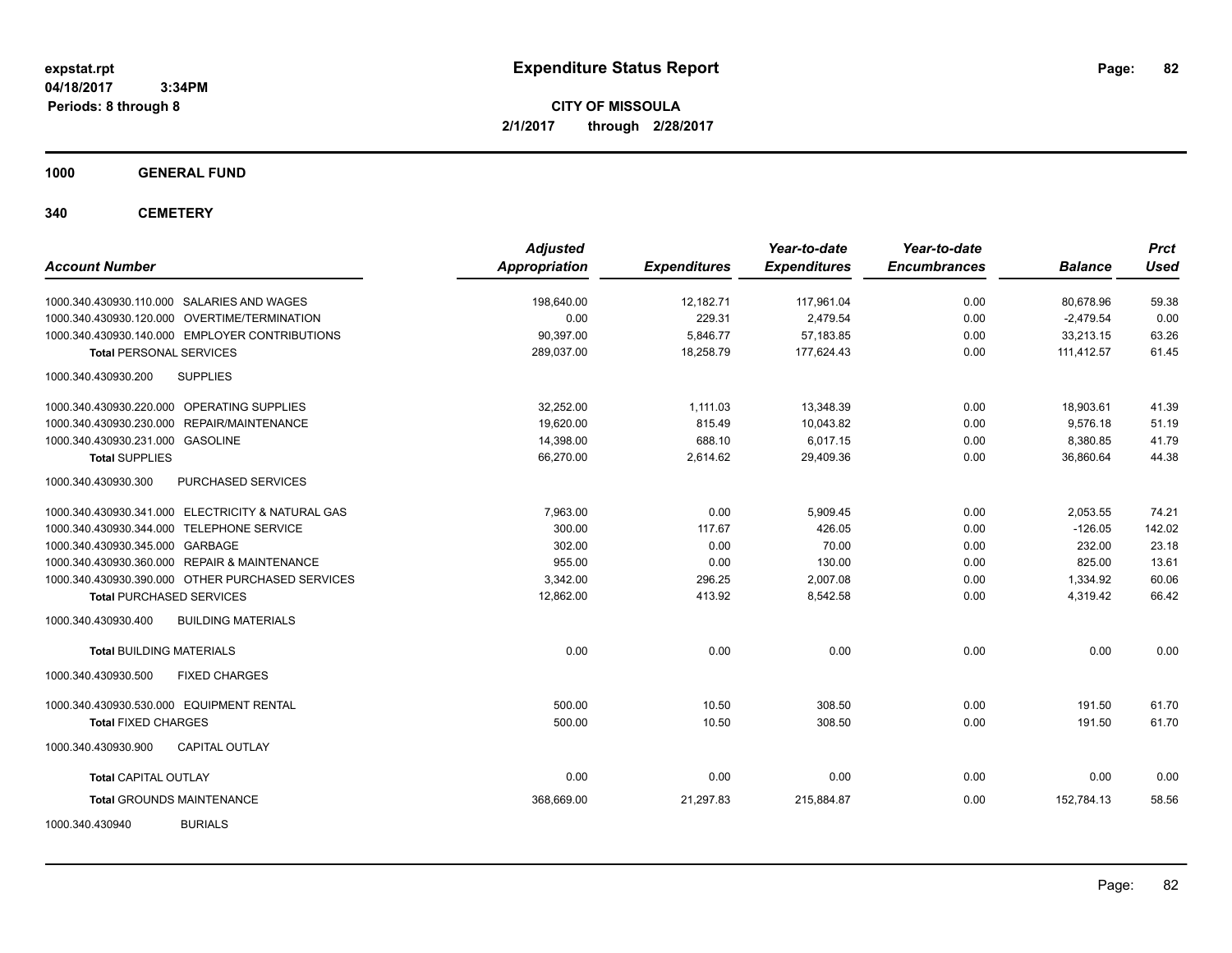**CITY OF MISSOULA 2/1/2017 through 2/28/2017**

**1000 GENERAL FUND**

**340 CEMETERY**

| <b>Account Number</b>                            | <b>Adjusted</b><br><b>Appropriation</b> | <b>Expenditures</b> | Year-to-date<br><b>Expenditures</b> | Year-to-date<br><b>Encumbrances</b> | <b>Balance</b> | <b>Prct</b><br><b>Used</b> |
|--------------------------------------------------|-----------------------------------------|---------------------|-------------------------------------|-------------------------------------|----------------|----------------------------|
|                                                  |                                         |                     |                                     |                                     |                |                            |
| 1000.340.430940.100<br>PERSONAL SERVICES         |                                         |                     |                                     |                                     |                |                            |
| 1000.340.430940.110.000 SALARIES AND WAGES       | 73,736.00                               | 5,814.44            | 49,619.24                           | 0.00                                | 24,116.76      | 67.29                      |
| 1000.340.430940.120.000 OVERTIME/TERMINATION     | 0.00                                    | 229.31              | 1,380.47                            | 0.00                                | $-1,380.47$    | 0.00                       |
| 1000.340.430940.140.000 EMPLOYER CONTRIBUTIONS   | 32,199.00                               | 3,436.61            | 29,019.30                           | 0.00                                | 3,179.70       | 90.12                      |
| <b>Total PERSONAL SERVICES</b>                   | 105,935.00                              | 9,480.36            | 80,019.01                           | 0.00                                | 25,915.99      | 75.54                      |
| <b>SUPPLIES</b><br>1000.340.430940.200           |                                         |                     |                                     |                                     |                |                            |
| 1000.340.430940.220.000 OPERATING SUPPLIES       | 1.500.00                                | 0.00                | 0.00                                | 0.00                                | 1.500.00       | 0.00                       |
| <b>Total SUPPLIES</b>                            | 1,500.00                                | 0.00                | 0.00                                | 0.00                                | 1,500.00       | 0.00                       |
| 1000.340.430940.300<br>PURCHASED SERVICES        |                                         |                     |                                     |                                     |                |                            |
| 1000.340.430940.370.000 TRAVEL                   | 0.00                                    | 0.00                | 2.301.60                            | 0.00                                | $-2,301.60$    | 0.00                       |
| 1000.340.430940.380.000 TRAINING                 | 5,000.00                                | 0.00                | 4,500.00                            | 0.00                                | 500.00         | 90.00                      |
| <b>Total PURCHASED SERVICES</b>                  | 5,000.00                                | 0.00                | 6,801.60                            | 0.00                                | $-1,801.60$    | 136.03                     |
| 1000.340.430940.400<br><b>BUILDING MATERIALS</b> |                                         |                     |                                     |                                     |                |                            |
| <b>Total BUILDING MATERIALS</b>                  | 0.00                                    | 0.00                | 0.00                                | 0.00                                | 0.00           | 0.00                       |
| 1000.340.430940.800<br>OTHER OBJECTS             |                                         |                     |                                     |                                     |                |                            |
| 1000.340.430940.845.000 CONTINGENCY              | 8.185.00                                | 0.00                | 5.720.00                            | 0.00                                | 2,465.00       | 69.88                      |
| <b>Total OTHER OBJECTS</b>                       | 8,185.00                                | 0.00                | 5,720.00                            | 0.00                                | 2,465.00       | 69.88                      |
| CAPITAL OUTLAY<br>1000.340.430940.900            |                                         |                     |                                     |                                     |                |                            |
| <b>Total CAPITAL OUTLAY</b>                      | 0.00                                    | 0.00                | 0.00                                | 0.00                                | 0.00           | 0.00                       |
| <b>Total BURIALS</b>                             | 120,620.00                              | 9,480.36            | 92,540.61                           | 0.00                                | 28.079.39      | 76.72                      |
| <b>Total CEMETERY</b>                            | 655,115.00                              | 43,824.44           | 403,086.57                          | 0.00                                | 252,028.43     | 61.53                      |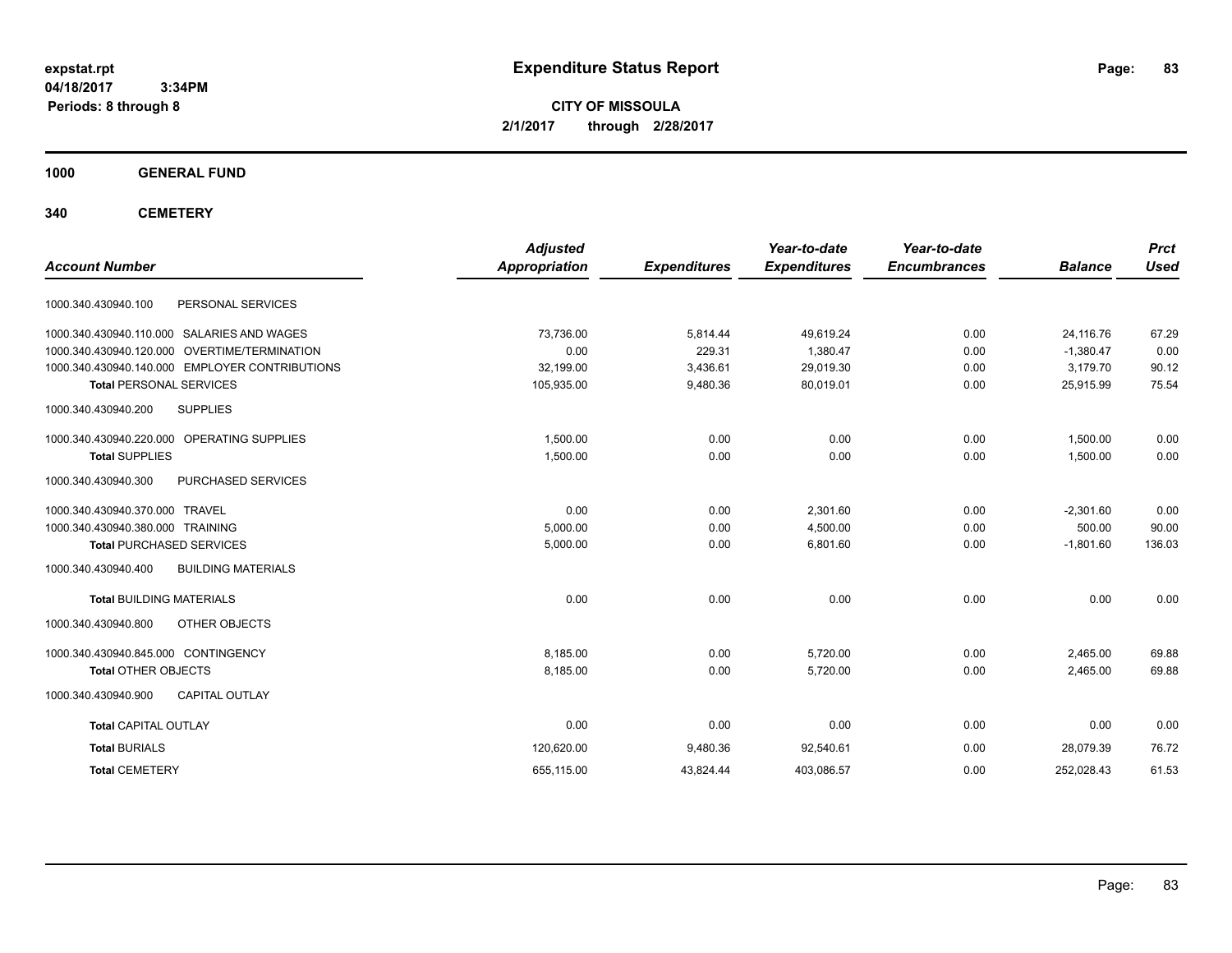**CITY OF MISSOULA 2/1/2017 through 2/28/2017**

**1000 GENERAL FUND**

|                                         |                                                         | <b>Adjusted</b>      |                     | Year-to-date        | Year-to-date        |                | <b>Prct</b> |
|-----------------------------------------|---------------------------------------------------------|----------------------|---------------------|---------------------|---------------------|----------------|-------------|
| <b>Account Number</b>                   |                                                         | <b>Appropriation</b> | <b>Expenditures</b> | <b>Expenditures</b> | <b>Encumbrances</b> | <b>Balance</b> | <b>Used</b> |
| 1000.370.460410                         | PARKS & RECREATION ADMINISTRATION                       |                      |                     |                     |                     |                |             |
| 1000.370.460410.100                     | PERSONAL SERVICES                                       |                      |                     |                     |                     |                |             |
|                                         | 1000.370.460410.110.000 SALARIES AND WAGES              | 261,011.00           | 21,179.42           | 176,371.58          | 0.00                | 84,639.42      | 67.57       |
| 1000.370.460410.120.000                 | <b>OVERTIME/TERMINATION</b>                             | 700.00               | 0.00                | 0.00                | 0.00                | 700.00         | 0.00        |
|                                         | 1000.370.460410.140.000 EMPLOYER CONTRIBUTIONS          | 86,105.00            | 7,007.47            | 59,138.47           | 0.00                | 26,966.53      | 68.68       |
|                                         | 1000.370.460410.141.000 STATE RETIREMENT CONTRIBUTIONS  | 0.00                 | 133.50              | 1,375.03            | 0.00                | $-1,375.03$    | 0.00        |
| <b>Total PERSONAL SERVICES</b>          |                                                         | 347,816.00           | 28,320.39           | 236,885.08          | 0.00                | 110,930.92     | 68.11       |
| 1000.370.460410.200                     | <b>SUPPLIES</b>                                         |                      |                     |                     |                     |                |             |
| 1000.370.460410.210.000 OFFICE SUPPLIES |                                                         | 2,095.00             | 106.16              | 1,035.34            | 0.00                | 1,059.66       | 49.42       |
|                                         | 1000.370.460410.220.000 OPERATING SUPPLIES              | 1,500.00             | 1,283.54            | 2,735.24            | 0.00                | $-1,235.24$    | 182.35      |
| <b>Total SUPPLIES</b>                   |                                                         | 3,595.00             | 1,389.70            | 3,770.58            | 0.00                | $-175.58$      | 104.88      |
| 1000.370.460410.300                     | PURCHASED SERVICES                                      |                      |                     |                     |                     |                |             |
| 1000.370.460410.310.000 COMMUNICATIONS  |                                                         | 3,463.00             | 229.98              | 2,138.70            | 0.00                | 1,324.30       | 61.76       |
| 1000.370.460410.320.000                 | PRINTING & DUPLICATING                                  | 900.00               | 94.90               | 94.90               | 0.00                | 805.10         | 10.54       |
|                                         | 1000.370.460410.330.000 PUBLICITY, SUBSCRIPTIONS & DUES | 550.00               | 0.00                | 168.03              | 0.00                | 381.97         | 30.55       |
|                                         | 1000.370.460410.341.000 ELECTRICITY & NATURAL GAS       | 15,834.00            | 0.00                | 6,918.78            | 0.00                | 8,915.22       | 43.70       |
| 1000.370.460410.343.000                 | <b>WATER CHARGES</b>                                    | 3,396.00             | 0.00                | 0.00                | 0.00                | 3,396.00       | 0.00        |
| 1000.370.460410.344.000                 | <b>TELEPHONE SERVICE</b>                                | 1,319.00             | 83.80               | 497.39              | 0.00                | 821.61         | 37.71       |
| 1000.370.460410.350.000                 | PROFESSIONAL SERVICES                                   | 18,725.00            | 0.00                | 2,025.75            | 0.00                | 16,699.25      | 10.82       |
|                                         | 1000.370.460410.360.000 REPAIR & MAINTENANCE            | 4,867.00             | 266.51              | 2,160.84            | 0.00                | 2,706.16       | 44.40       |
| 1000.370.460410.370.000 TRAVEL          |                                                         | 350.00               | 0.00                | 212.38              | 0.00                | 137.62         | 60.68       |
| 1000.370.460410.380.000 TRAINING        |                                                         | 800.00               | 100.00              | 298.00              | 0.00                | 502.00         | 37.25       |
| <b>Total PURCHASED SERVICES</b>         |                                                         | 50,204.00            | 775.19              | 14,514.77           | 0.00                | 35,689.23      | 28.91       |
| 1000.370.460410.800                     | OTHER OBJECTS                                           |                      |                     |                     |                     |                |             |
|                                         | 1000.370.460410.820.000 TRANSFERS TO OTHER FUNDS        | 7,810.00             | 0.00                | 7,810.00            | 0.00                | 0.00           | 100.00      |
| <b>Total OTHER OBJECTS</b>              |                                                         | 7,810.00             | 0.00                | 7,810.00            | 0.00                | 0.00           | 100.00      |
|                                         | <b>Total PARKS &amp; RECREATION ADMINISTRATION</b>      | 409,425.00           | 30,485.28           | 262,980.43          | 0.00                | 146,444.57     | 64.23       |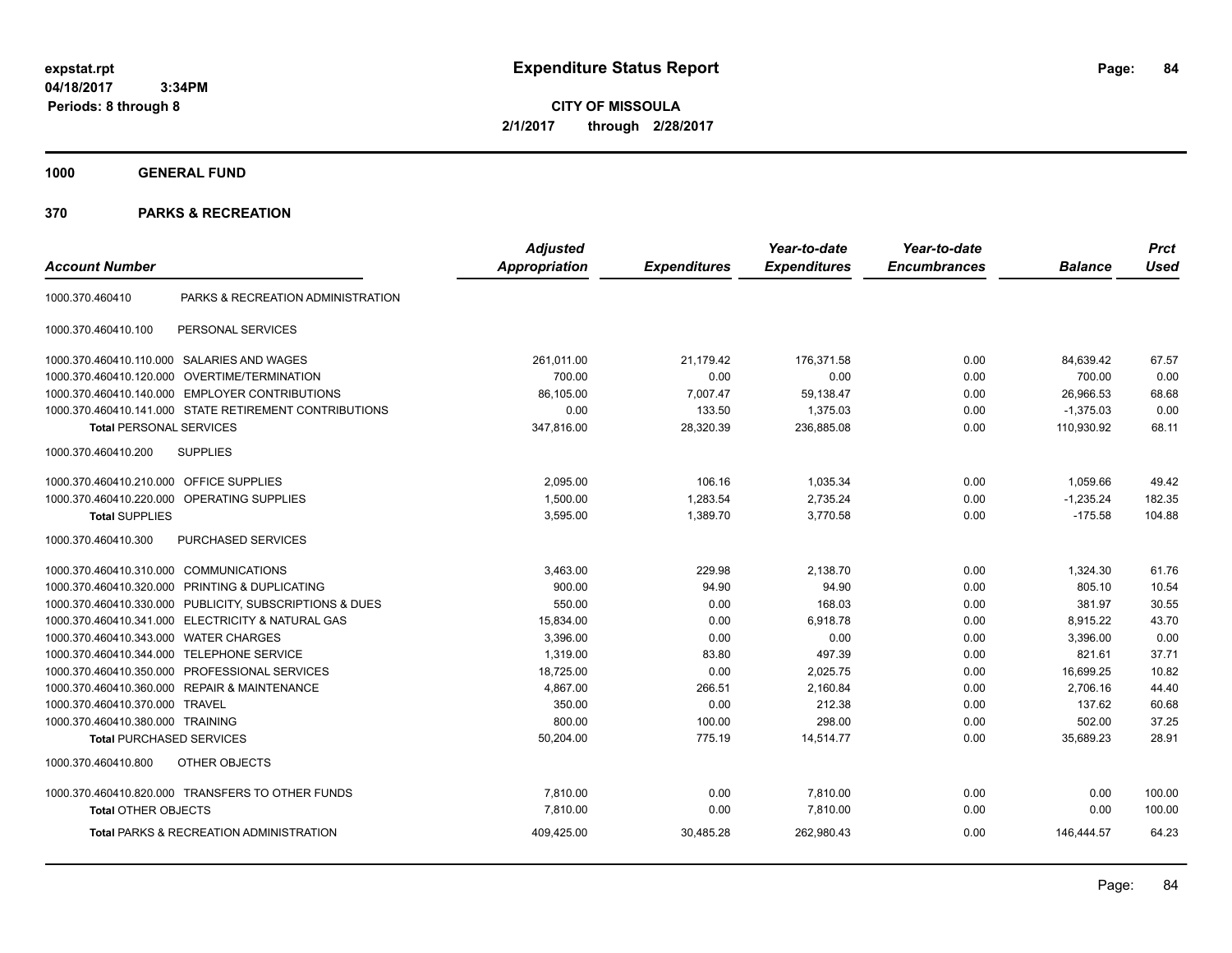**CITY OF MISSOULA 2/1/2017 through 2/28/2017**

# **1000 GENERAL FUND**

|                                         |                                                         | <b>Adjusted</b>      |                     | Year-to-date        | Year-to-date        |                | <b>Prct</b> |
|-----------------------------------------|---------------------------------------------------------|----------------------|---------------------|---------------------|---------------------|----------------|-------------|
| <b>Account Number</b>                   |                                                         | <b>Appropriation</b> | <b>Expenditures</b> | <b>Expenditures</b> | <b>Encumbrances</b> | <b>Balance</b> | <b>Used</b> |
| 1000.370.460411                         | <b>NMT ADMIN</b>                                        |                      |                     |                     |                     |                |             |
| 1000.370.460411.100                     | PERSONAL SERVICES                                       |                      |                     |                     |                     |                |             |
|                                         | 1000.370.460411.110.000 SALARIES AND WAGES              | 51.116.00            | 4,177.59            | 34,594.32           | 0.00                | 16,521.68      | 67.68       |
|                                         | 1000.370.460411.140.000 EMPLOYER CONTRIBUTIONS          | 17,807.00            | 1,430.25            | 12,552.13           | 0.00                | 5,254.87       | 70.49       |
| <b>Total PERSONAL SERVICES</b>          |                                                         | 68,923.00            | 5,607.84            | 47,146.45           | 0.00                | 21,776.55      | 68.40       |
| 1000.370.460411.200                     | <b>SUPPLIES</b>                                         |                      |                     |                     |                     |                |             |
| 1000.370.460411.210.000 OFFICE SUPPLIES |                                                         | 300.00               | 0.00                | 0.00                | 0.00                | 300.00         | 0.00        |
|                                         | 1000.370.460411.220.000 OPERATING SUPPLIES              | 400.00               | 0.00                | 375.00              | 0.00                | 25.00          | 93.75       |
| <b>Total SUPPLIES</b>                   |                                                         | 700.00               | 0.00                | 375.00              | 0.00                | 325.00         | 53.57       |
| 1000.370.460411.300                     | PURCHASED SERVICES                                      |                      |                     |                     |                     |                |             |
| 1000.370.460411.310.000 COMMUNICATIONS  |                                                         | 150.00               | 0.00                | 0.00                | 0.00                | 150.00         | 0.00        |
|                                         | 1000.370.460411.320.000 PRINTING & DUPLICATING          | 350.00               | 242.60              | 374.96              | 0.00                | $-24.96$       | 107.13      |
|                                         | 1000.370.460411.330.000 PUBLICITY, SUBSCRIPTIONS & DUES | 1,150.00             | 0.00                | 0.00                | 0.00                | 1,150.00       | 0.00        |
|                                         | 1000.370.460411.344.000 TELEPHONE SERVICE               | 795.00               | 91.26               | 344.33              | 0.00                | 450.67         | 43.31       |
|                                         | 1000.370.460411.350.000 PROFESSIONAL SERVICES           | 1,436.00             | 0.00                | 79.99               | 0.00                | 1,356.01       | 5.57        |
|                                         | 1000.370.460411.360.000 REPAIR & MAINTENANCE            | 1,346.00             | 0.00                | 0.00                | 0.00                | 1.346.00       | 0.00        |
| 1000.370.460411.370.000 TRAVEL          |                                                         | 300.00               | 0.00                | 0.00                | 0.00                | 300.00         | 0.00        |
| 1000.370.460411.380.000 TRAINING        |                                                         | 200.00               | 0.00                | 0.00                | 0.00                | 200.00         | 0.00        |
|                                         | 1000.370.460411.390.000 OTHER PURCHASED SERVICES        | 8.497.00             | 0.00                | 0.00                | 0.00                | 8,497.00       | 0.00        |
| <b>Total PURCHASED SERVICES</b>         |                                                         | 14,224.00            | 333.86              | 799.28              | 0.00                | 13,424.72      | 5.62        |
| <b>Total NMT ADMIN</b>                  |                                                         | 83,847.00            | 5,941.70            | 48,320.73           | 0.00                | 35.526.27      | 57.63       |
| 1000.370.460413                         | PARKS PROJECTS                                          |                      |                     |                     |                     |                |             |
| 1000.370.460413.100                     | PERSONAL SERVICES                                       |                      |                     |                     |                     |                |             |
|                                         | 1000.370.460413.110.000 SALARIES AND WAGES              | 57,397.00            | 0.00                | 11,697.02           | 0.00                | 45,699.98      | 20.38       |
|                                         | 1000.370.460413.140.000 EMPLOYER CONTRIBUTIONS          | 18,864.00            | 0.00                | 4,214.01            | 0.00                | 14,649.99      | 22.34       |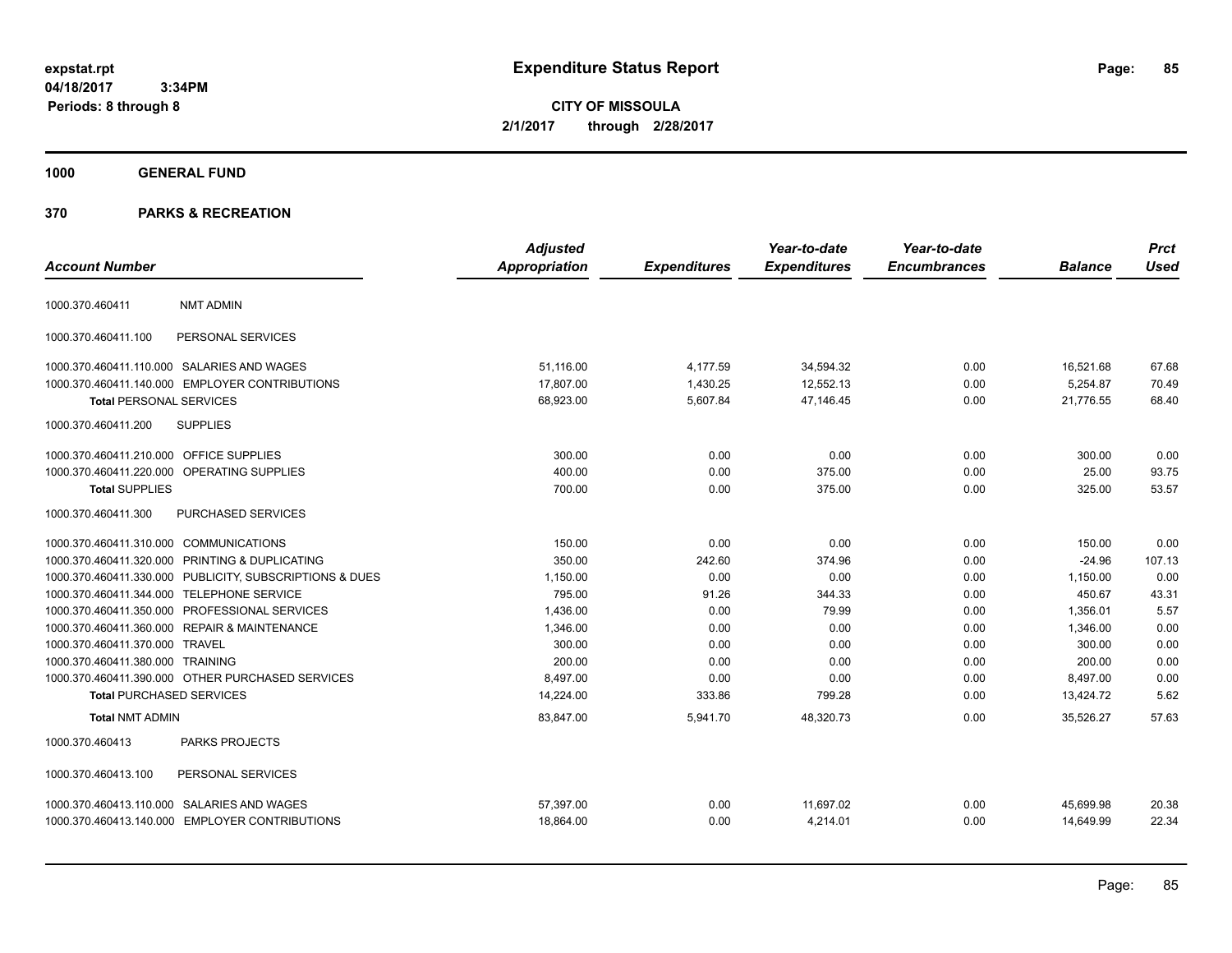**CITY OF MISSOULA 2/1/2017 through 2/28/2017**

**1000 GENERAL FUND**

| <b>Account Number</b>                            | <b>Adjusted</b><br>Appropriation | <b>Expenditures</b> | Year-to-date<br><b>Expenditures</b> | Year-to-date<br><b>Encumbrances</b> | <b>Balance</b> | <b>Prct</b><br><b>Used</b> |
|--------------------------------------------------|----------------------------------|---------------------|-------------------------------------|-------------------------------------|----------------|----------------------------|
| <b>Total PERSONAL SERVICES</b>                   | 76,261.00                        | 0.00                | 15,911.03                           | 0.00                                | 60,349.97      | 20.86                      |
| <b>SUPPLIES</b><br>1000.370.460413.200           |                                  |                     |                                     |                                     |                |                            |
| 1000.370.460413.210.000 OFFICE SUPPLIES          | 100.00                           | 0.00                | 0.00                                | 0.00                                | 100.00         | 0.00                       |
| 1000.370.460413.220.000 OPERATING SUPPLIES       | 550.00                           | 0.00                | 0.00                                | 0.00                                | 550.00         | 0.00                       |
| <b>Total SUPPLIES</b>                            | 650.00                           | 0.00                | 0.00                                | 0.00                                | 650.00         | 0.00                       |
| 1000.370.460413.300<br>PURCHASED SERVICES        |                                  |                     |                                     |                                     |                |                            |
| 1000.370.460413.320.000 PRINTING & DUPLICATING   | 150.00                           | 0.00                | 0.00                                | 0.00                                | 150.00         | 0.00                       |
| 1000.370.460413.344.000 TELEPHONE SERVICE        | 700.00                           | 159.72              | 277.16                              | 0.00                                | 422.84         | 39.59                      |
| 1000.370.460413.350.000 PROFESSIONAL SERVICES    | 150.00                           | 0.00                | 0.00                                | 0.00                                | 150.00         | 0.00                       |
| 1000.370.460413.360.000 REPAIR & MAINTENANCE     | 1,500.00                         | 0.00                | 0.00                                | 0.00                                | 1,500.00       | 0.00                       |
| 1000.370.460413.370.000 TRAVEL                   | 300.00                           | 0.00                | 0.00                                | 0.00                                | 300.00         | 0.00                       |
| 1000.370.460413.380.000 TRAINING                 | 200.00                           | 0.00                | 0.00                                | 0.00                                | 200.00         | 0.00                       |
| 1000.370.460413.390.000 OTHER PURCHASED SERVICES | 137.00                           | 0.00                | 0.00                                | 0.00                                | 137.00         | 0.00                       |
| <b>Total PURCHASED SERVICES</b>                  | 3,137.00                         | 159.72              | 277.16                              | 0.00                                | 2,859.84       | 8.84                       |
| <b>Total PARKS PROJECTS</b>                      | 80,048.00                        | 159.72              | 16.188.19                           | 0.00                                | 63.859.81      | 20.22                      |
| 1000.370.460431<br><b>OPEN SPACE</b>             |                                  |                     |                                     |                                     |                |                            |
| 1000.370.460431.100<br>PERSONAL SERVICES         |                                  |                     |                                     |                                     |                |                            |
| 1000.370.460431.110.000 SALARIES AND WAGES       | 58,088.00                        | 4,468.27            | 37,063.38                           | 0.00                                | 21,024.62      | 63.81                      |
| 1000.370.460431.140.000 EMPLOYER CONTRIBUTIONS   | 18,981.00                        | 1,510.05            | 13,015.21                           | 0.00                                | 5,965.79       | 68.57                      |
| <b>Total PERSONAL SERVICES</b>                   | 77,069.00                        | 5,978.32            | 50,078.59                           | 0.00                                | 26,990.41      | 64.98                      |
| 1000.370.460431.200<br><b>SUPPLIES</b>           |                                  |                     |                                     |                                     |                |                            |
| 1000.370.460431.210.000 OFFICE SUPPLIES          | 200.00                           | 0.00                | 0.00                                | 0.00                                | 200.00         | 0.00                       |
| 1000.370.460431.220.000 OPERATING SUPPLIES       | 300.00                           | 0.00                | 75.52                               | 0.00                                | 224.48         | 25.17                      |
| <b>Total SUPPLIES</b>                            | 500.00                           | 0.00                | 75.52                               | 0.00                                | 424.48         | 15.10                      |
| 1000.370.460431.300<br><b>PURCHASED SERVICES</b> |                                  |                     |                                     |                                     |                |                            |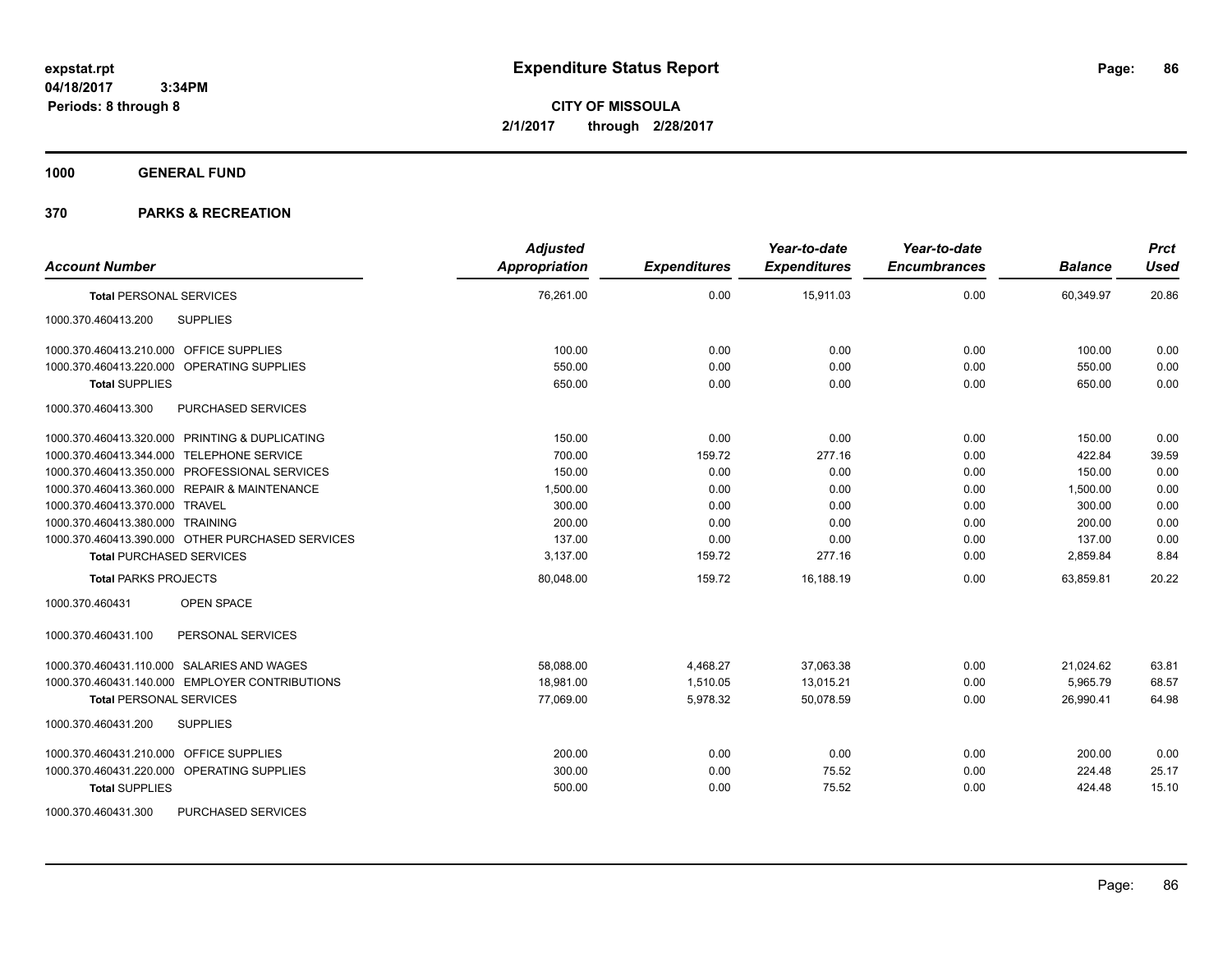**CITY OF MISSOULA 2/1/2017 through 2/28/2017**

**1000 GENERAL FUND**

|                                                         | <b>Adjusted</b> |                     | Year-to-date        | Year-to-date        |                | <b>Prct</b> |
|---------------------------------------------------------|-----------------|---------------------|---------------------|---------------------|----------------|-------------|
| <b>Account Number</b>                                   | Appropriation   | <b>Expenditures</b> | <b>Expenditures</b> | <b>Encumbrances</b> | <b>Balance</b> | <b>Used</b> |
| 1000.370.460431.320.000 PRINTING & DUPLICATING          | 300.00          | 0.00                | 0.00                | 0.00                | 300.00         | 0.00        |
| 1000.370.460431.330.000 PUBLICITY, SUBSCRIPTIONS & DUES | 400.00          | 0.00                | 0.00                | 0.00                | 400.00         | 0.00        |
| 1000.370.460431.344.000 TELEPHONE SERVICE               | 425.00          | 74.90               | 248.73              | 0.00                | 176.27         | 58.52       |
| 1000.370.460431.350.000 PROFESSIONAL SERVICES           | 2,200.00        | 206.56              | 1,281.32            | 0.00                | 918.68         | 58.24       |
| 1000.370.460431.370.000 TRAVEL                          | 300.00          | 0.00                | 0.00                | 0.00                | 300.00         | 0.00        |
| 1000.370.460431.380.000 TRAINING                        | 200.00          | 0.00                | 350.00              | 0.00                | $-150.00$      | 175.00      |
| <b>Total PURCHASED SERVICES</b>                         | 3,825.00        | 281.46              | 1,880.05            | 0.00                | 1,944.95       | 49.15       |
| <b>Total OPEN SPACE</b>                                 | 81,394.00       | 6,259.78            | 52,034.16           | 0.00                | 29.359.84      | 63.93       |
| 1000.370.460432<br>PARK ADMIN                           |                 |                     |                     |                     |                |             |
| PERSONAL SERVICES<br>1000.370.460432.100                |                 |                     |                     |                     |                |             |
| 1000.370.460432.110.000 SALARIES AND WAGES              | 97,990.00       | 8,134.75            | 57,188.03           | 0.00                | 40,801.97      | 58.36       |
| <b>OTHER</b><br>1000.370.460432.130.000                 | 7,880.00        | 0.00                | 0.00                | 0.00                | 7,880.00       | 0.00        |
| 1000.370.460432.140.000 EMPLOYER CONTRIBUTIONS          | 46,769.00       | 3,757.12            | 27,003.17           | 0.00                | 19,765.83      | 57.74       |
| <b>Total PERSONAL SERVICES</b>                          | 152,639.00      | 11,891.87           | 84,191.20           | 0.00                | 68,447.80      | 55.16       |
| 1000.370.460432.200<br><b>SUPPLIES</b>                  |                 |                     |                     |                     |                |             |
| 1000.370.460432.210.000 OFFICE SUPPLIES                 | 1,520.00        | 79.64               | 840.09              | 0.00                | 679.91         | 55.27       |
| 1000.370.460432.220.000 OPERATING SUPPLIES              | 6,650.00        | 74.06               | 5,030.53            | 0.00                | 1,619.47       | 75.65       |
| <b>Total SUPPLIES</b>                                   | 8,170.00        | 153.70              | 5,870.62            | 0.00                | 2,299.38       | 71.86       |
| PURCHASED SERVICES<br>1000.370.460432.300               |                 |                     |                     |                     |                |             |
| 1000.370.460432.310.000 COMMUNICATIONS                  | 100.00          | 0.00                | 0.00                | 0.00                | 100.00         | 0.00        |
| 1000.370.460432.320.000 PRINTING & DUPLICATING          | 150.00          | 0.00                | 0.00                | 0.00                | 150.00         | 0.00        |
| 1000.370.460432.330.000 PUBLICITY, SUBSCRIPTIONS & DUES | 500.00          | 0.00                | 0.00                | 0.00                | 500.00         | 0.00        |
| 1000.370.460432.340.000 SEWER                           | 2,208.00        | 1,214.12            | 2,157.04            | 0.00                | 50.96          | 97.69       |
| 1000.370.460432.344.000 TELEPHONE SERVICE               | 14,429.00       | 793.76              | 6,956.03            | 0.00                | 7.472.97       | 48.21       |
| 1000.370.460432.350.000 PROFESSIONAL SERVICES           | 20,112.00       | 575.00              | 680.91              | 0.00                | 19,431.09      | 3.39        |
| 1000.370.460432.390.000 OTHER PURCHASED SERVICES        | 2,345.00        | 0.00                | 0.00                | 0.00                | 2,345.00       | 0.00        |
| <b>Total PURCHASED SERVICES</b>                         | 39,844.00       | 2,582.88            | 9,793.98            | 0.00                | 30,050.02      | 24.58       |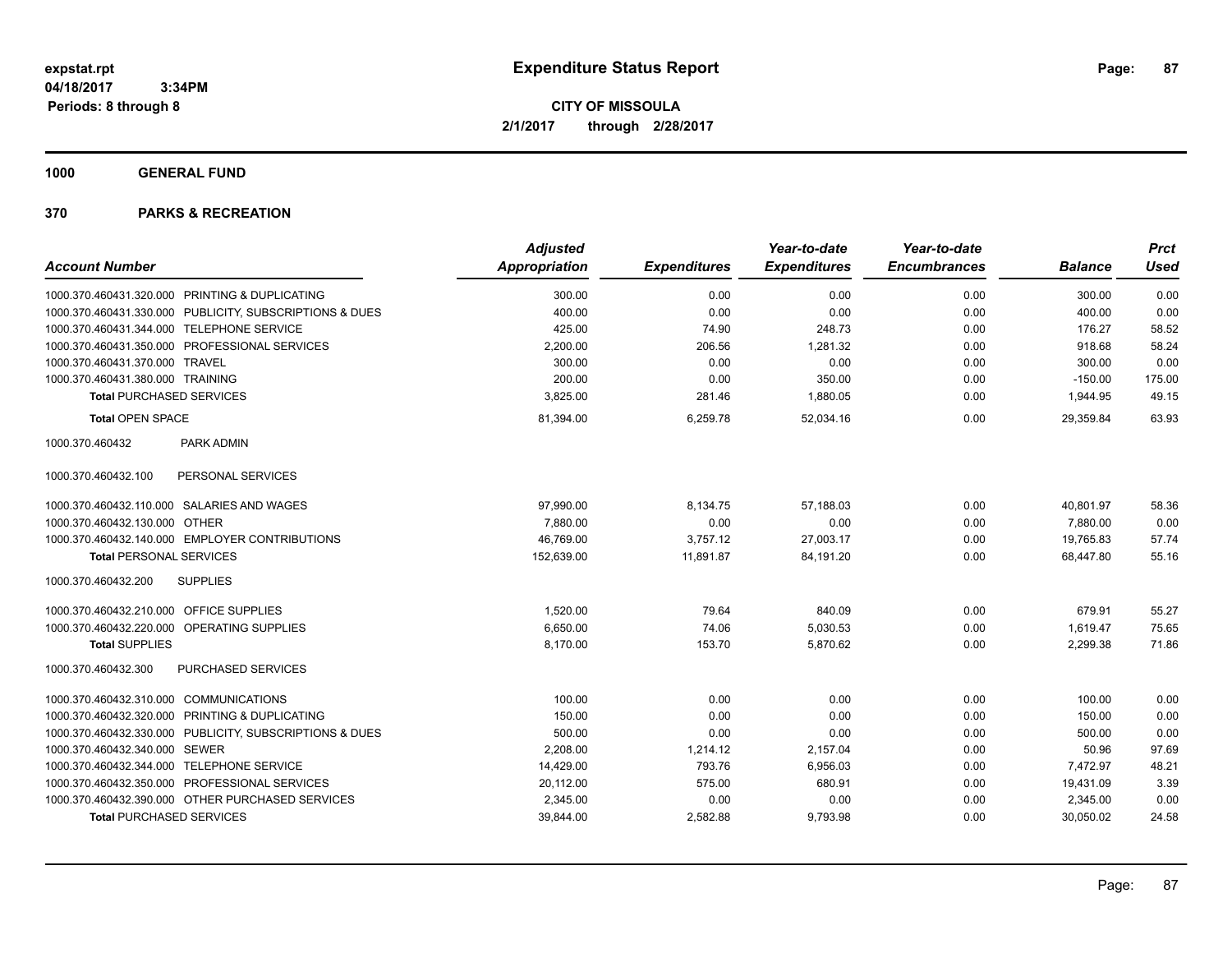**CITY OF MISSOULA 2/1/2017 through 2/28/2017**

**1000 GENERAL FUND**

|                                                        | <b>Adjusted</b>      |                     | Year-to-date        | Year-to-date        |                | <b>Prct</b> |
|--------------------------------------------------------|----------------------|---------------------|---------------------|---------------------|----------------|-------------|
| <b>Account Number</b>                                  | <b>Appropriation</b> | <b>Expenditures</b> | <b>Expenditures</b> | <b>Encumbrances</b> | <b>Balance</b> | <b>Used</b> |
| <b>CAPITAL OUTLAY</b><br>1000.370.460432.900           |                      |                     |                     |                     |                |             |
| <b>Total CAPITAL OUTLAY</b>                            | 0.00                 | 0.00                | 0.00                | 0.00                | 0.00           | 0.00        |
| <b>Total PARK ADMIN</b>                                | 200,653.00           | 14,628.45           | 99,855.80           | 0.00                | 100,797.20     | 49.77       |
| 1000.370.460434<br><b>GREENWAYS &amp; HORTICULTURE</b> |                      |                     |                     |                     |                |             |
| PERSONAL SERVICES<br>1000.370.460434.100               |                      |                     |                     |                     |                |             |
| 1000.370.460434.110.000 SALARIES AND WAGES             | 149.345.00           | 6,755.10            | 62,209.61           | 0.00                | 87,135.39      | 41.65       |
| 1000.370.460434.140.000 EMPLOYER CONTRIBUTIONS         | 50.541.00            | 3,089.92            | 23,810.76           | 0.00                | 26,730.24      | 47.11       |
| <b>Total PERSONAL SERVICES</b>                         | 199,886.00           | 9,845.02            | 86,020.37           | 0.00                | 113,865.63     | 43.03       |
| 1000.370.460434.300<br>PURCHASED SERVICES              |                      |                     |                     |                     |                |             |
| 1000.370.460434.380.000 TRAINING                       | 0.00                 | 0.00                | 51.24               | 0.00                | $-51.24$       | 0.00        |
| <b>Total PURCHASED SERVICES</b>                        | 0.00                 | 0.00                | 51.24               | 0.00                | $-51.24$       | 0.00        |
| Total GREENWAYS & HORTICULTURE                         | 199,886.00           | 9,845.02            | 86,071.61           | 0.00                | 113,814.39     | 43.06       |
| <b>URBAN FORESTRY</b><br>1000.370.460439               |                      |                     |                     |                     |                |             |
| PERSONAL SERVICES<br>1000.370.460439.100               |                      |                     |                     |                     |                |             |
| 1000.370.460439.110.000 SALARIES AND WAGES             | 191.744.00           | 9,894.01            | 104,638.16          | 0.00                | 87,105.84      | 54.57       |
| 1000.370.460439.120.000 OVERTIME/TERMINATION           | 1,750.00             | 0.00                | 0.00                | 0.00                | 1,750.00       | 0.00        |
| 1000.370.460439.140.000 EMPLOYER CONTRIBUTIONS         | 77.344.00            | 3,516.56            | 46,726.56           | 0.00                | 30.617.44      | 60.41       |
| <b>Total PERSONAL SERVICES</b>                         | 270,838.00           | 13,410.57           | 151,364.72          | 0.00                | 119.473.28     | 55.89       |
| <b>SUPPLIES</b><br>1000.370.460439.200                 |                      |                     |                     |                     |                |             |
| <b>OPERATING SUPPLIES</b><br>1000.370.460439.220.000   | 2,132.00             | 0.00                | 0.00                | 0.00                | 2,132.00       | 0.00        |
| 1000.370.460439.230.000 REPAIR/MAINTENANCE             | 581.00               | 0.00                | 0.00                | 0.00                | 581.00         | 0.00        |
| <b>Total SUPPLIES</b>                                  | 2,713.00             | 0.00                | 0.00                | 0.00                | 2,713.00       | 0.00        |
| PURCHASED SERVICES<br>1000.370.460439.300              |                      |                     |                     |                     |                |             |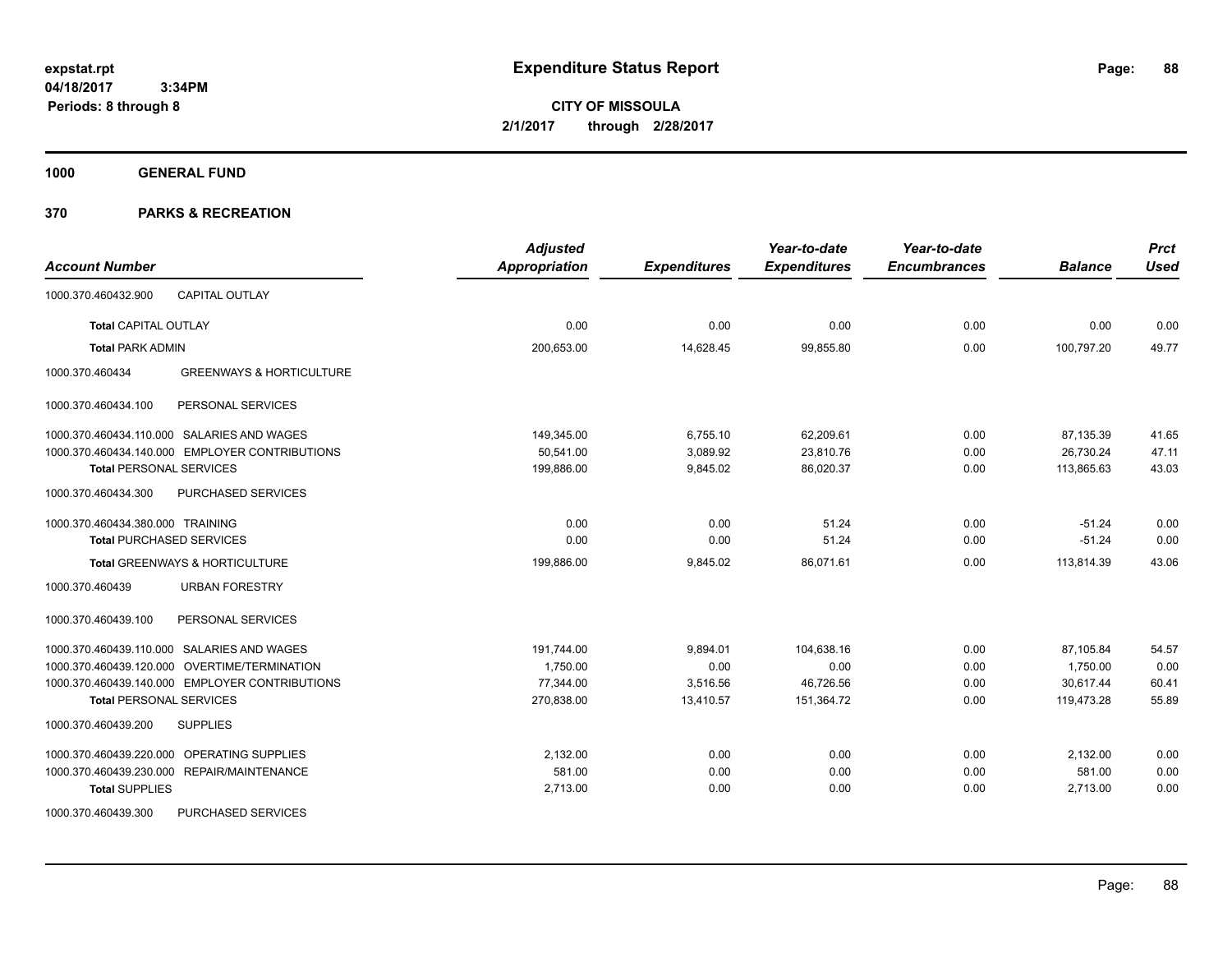**CITY OF MISSOULA 2/1/2017 through 2/28/2017**

**1000 GENERAL FUND**

|                                                         | <b>Adjusted</b> |                     | Year-to-date        | Year-to-date        |                | <b>Prct</b> |
|---------------------------------------------------------|-----------------|---------------------|---------------------|---------------------|----------------|-------------|
| <b>Account Number</b>                                   | Appropriation   | <b>Expenditures</b> | <b>Expenditures</b> | <b>Encumbrances</b> | <b>Balance</b> | <b>Used</b> |
| 1000.370.460439.310.000<br><b>COMMUNICATIONS</b>        | 145.00          | 0.00                | 0.00                | 0.00                | 145.00         | 0.00        |
| 1000.370.460439.320.000 PRINTING & DUPLICATING          | 100.00          | 0.00                | 0.00                | 0.00                | 100.00         | 0.00        |
| 1000.370.460439.330.000 PUBLICITY, SUBSCRIPTIONS & DUES | 700.00          | 0.00                | 78.50               | 0.00                | 621.50         | 11.21       |
| 1000.370.460439.350.000 PROFESSIONAL SERVICES           | 525.00          | 185.07              | 275.07              | 0.00                | 249.93         | 52.39       |
| 1000.370.460439.360.000 REPAIR & MAINTENANCE            | 22,382.00       | 0.00                | 0.00                | 0.00                | 22,382.00      | 0.00        |
| 1000.370.460439.380.000 TRAINING                        | 0.00            | 0.00                | 1,224.00            | 0.00                | $-1,224.00$    | 0.00        |
| <b>Total PURCHASED SERVICES</b>                         | 23,852.00       | 185.07              | 1,577.57            | 0.00                | 22,274.43      | 6.61        |
| <b>Total URBAN FORESTRY</b>                             | 297,403.00      | 13,595.64           | 152,942.29          | 0.00                | 144,460.71     | 51.43       |
| <b>RECREATION</b><br>1000.370.460441                    |                 |                     |                     |                     |                |             |
| PERSONAL SERVICES<br>1000.370.460441.100                |                 |                     |                     |                     |                |             |
| 1000.370.460441.110.000 SALARIES AND WAGES              | 135,685.00      | 10,995.19           | 89,399.74           | 0.00                | 46,285.26      | 65.89       |
| 1000.370.460441.120.000 OVERTIME/TERMINATION            | 700.00          | 118.38              | 118.38              | 0.00                | 581.62         | 16.91       |
| 1000.370.460441.130.000 OTHER                           | 4,880.00        | 0.00                | 0.00                | 0.00                | 4,880.00       | 0.00        |
| 1000.370.460441.140.000 EMPLOYER CONTRIBUTIONS          | 52,322.00       | 4,251.71            | 36,303.65           | 0.00                | 16,018.35      | 69.39       |
| <b>Total PERSONAL SERVICES</b>                          | 193,587.00      | 15,365.28           | 125,821.77          | 0.00                | 67,765.23      | 64.99       |
| 1000.370.460441.200<br><b>SUPPLIES</b>                  |                 |                     |                     |                     |                |             |
| 1000.370.460441.210.000 OFFICE SUPPLIES                 | 300.00          | 0.00                | 55.21               | 0.00                | 244.79         | 18.40       |
| <b>Total SUPPLIES</b>                                   | 300.00          | 0.00                | 55.21               | 0.00                | 244.79         | 18.40       |
| PURCHASED SERVICES<br>1000.370.460441.300               |                 |                     |                     |                     |                |             |
| 1000.370.460441.320.000 PRINTING & DUPLICATING          | 2,150.00        | 0.00                | 391.65              | 0.00                | 1,758.35       | 18.22       |
| 1000.370.460441.330.000 PUBLICITY, SUBSCRIPTIONS & DUES | 1,490.00        | 2,500.00            | 2,755.00            | 0.00                | $-1,265.00$    | 184.90      |
| <b>TELEPHONE SERVICE</b><br>1000.370.460441.344.000     | 696.00          | 124.69              | 284.28              | 0.00                | 411.72         | 40.84       |
| 1000.370.460441.350.000 PROFESSIONAL SERVICES           | 1,360.00        | 2,500.00            | 2,500.00            | 0.00                | $-1,140.00$    | 183.82      |
| 1000.370.460441.360.000 REPAIR & MAINTENANCE            | 1,200.00        | 0.00                | 1,400.05            | 0.00                | $-200.05$      | 116.67      |
| 1000.370.460441.370.000 TRAVEL                          | 1,200.00        | 0.00                | 178.00              | 0.00                | 1,022.00       | 14.83       |
| 1000.370.460441.380.000 TRAINING                        | 900.00          | 0.00                | 993.00              | 0.00                | $-93.00$       | 110.33      |
| <b>Total PURCHASED SERVICES</b>                         | 8,996.00        | 5,124.69            | 8,501.98            | 0.00                | 494.02         | 94.51       |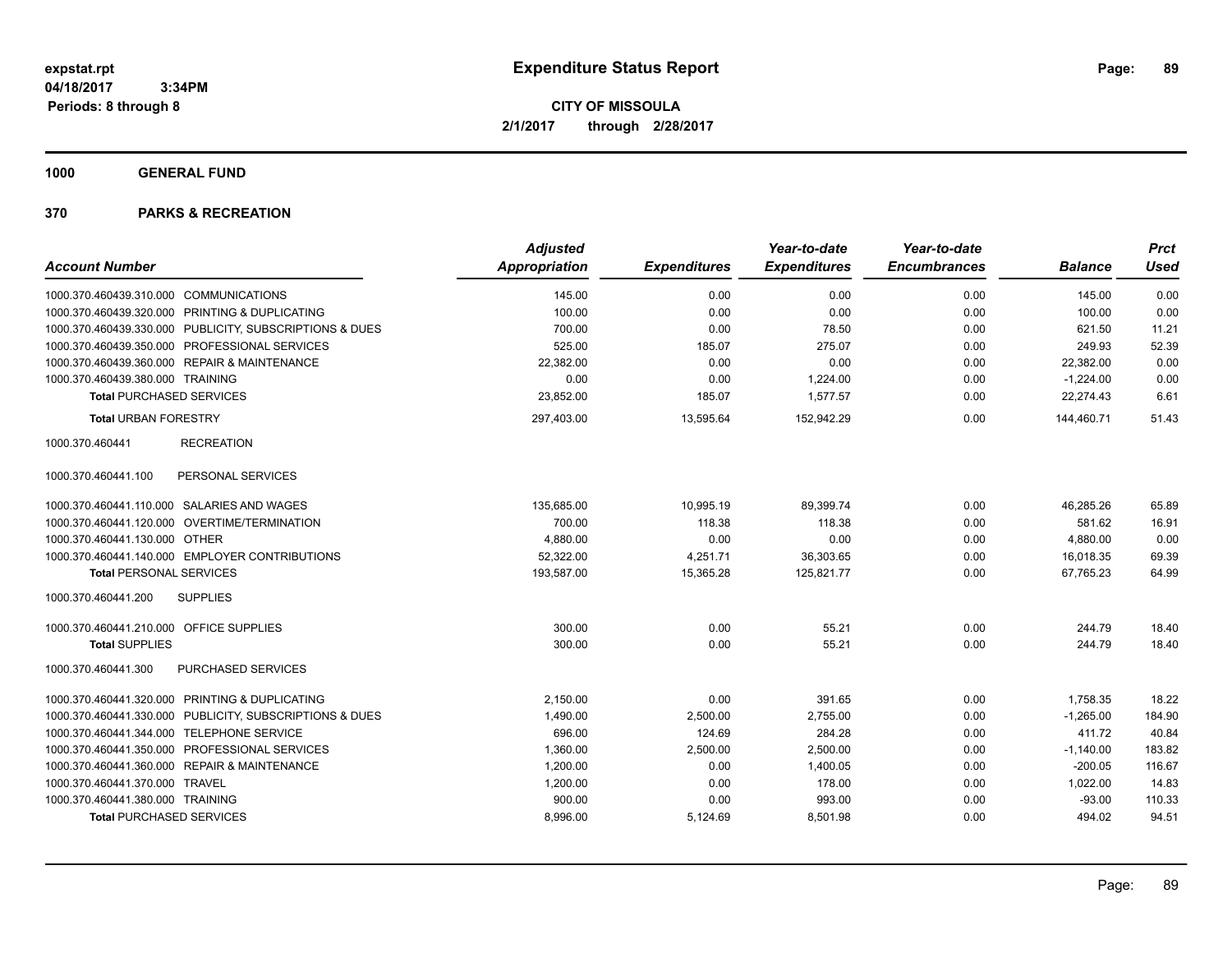**CITY OF MISSOULA 2/1/2017 through 2/28/2017**

**1000 GENERAL FUND**

## **370 PARKS & RECREATION**

| <b>Account Number</b>                                   | <b>Adjusted</b><br><b>Appropriation</b> | <b>Expenditures</b> | Year-to-date<br><b>Expenditures</b> | Year-to-date<br><b>Encumbrances</b> | <b>Balance</b> | <b>Prct</b><br><b>Used</b> |
|---------------------------------------------------------|-----------------------------------------|---------------------|-------------------------------------|-------------------------------------|----------------|----------------------------|
|                                                         |                                         |                     |                                     |                                     |                |                            |
| OTHER OBJECTS<br>1000.370.460441.800                    |                                         |                     |                                     |                                     |                |                            |
| 1000.370.460441.820.000 TRANSFERS TO OTHER FUNDS        | 10,000.00                               | 0.00                | 10,000.00                           | 0.00                                | 0.00           | 100.00                     |
| <b>Total OTHER OBJECTS</b>                              | 10,000.00                               | 0.00                | 10,000.00                           | 0.00                                | 0.00           | 100.00                     |
| <b>Total RECREATION</b>                                 | 212,883.00                              | 20,489.97           | 144,378.96                          | 0.00                                | 68,504.04      | 67.82                      |
| <b>RECREATION MORE</b><br>1000.370.460470               |                                         |                     |                                     |                                     |                |                            |
| PERSONAL SERVICES<br>1000.370.460470.100                |                                         |                     |                                     |                                     |                |                            |
| 1000.370.460470.110.000 SALARIES AND WAGES              | 154,948.00                              | 12.014.59           | 126.686.54                          | 0.00                                | 28.261.46      | 81.76                      |
| 1000.370.460470.120.000<br><b>OVERTIME/TERMINATION</b>  | 0.00                                    | 51.61               | 1,424.74                            | 0.00                                | $-1,424.74$    | 0.00                       |
| 1000.370.460470.140.000 EMPLOYER CONTRIBUTIONS          | 47.721.00                               | 3,930.07            | 37,421.25                           | 0.00                                | 10.299.75      | 78.42                      |
| <b>Total PERSONAL SERVICES</b>                          | 202,669.00                              | 15,996.27           | 165,532.53                          | 0.00                                | 37,136.47      | 81.68                      |
| 1000.370.460470.200<br><b>SUPPLIES</b>                  |                                         |                     |                                     |                                     |                |                            |
| 1000.370.460470.210.000 OFFICE SUPPLIES                 | 100.00                                  | 27.33               | 148.96                              | 0.00                                | $-48.96$       | 148.96                     |
| OPERATING SUPPLIES<br>1000.370.460470.220.000           | 8.567.00                                | 341.64              | 10,988.71                           | 0.00                                | $-2,421.71$    | 128.27                     |
| 1000.370.460470.220.159 OPERATING SUPPLIES              | 0.00                                    | 0.00                | 44.57                               | 0.00                                | $-44.57$       | 0.00                       |
| <b>Total SUPPLIES</b>                                   | 8,667.00                                | 368.97              | 11,182.24                           | 0.00                                | $-2,515.24$    | 129.02                     |
| 1000.370.460470.300<br><b>PURCHASED SERVICES</b>        |                                         |                     |                                     |                                     |                |                            |
| 1000.370.460470.320.000 PRINTING & DUPLICATING          | 1.200.00                                | 0.00                | 363.25                              | 0.00                                | 836.75         | 30.27                      |
| 1000.370.460470.330.000 PUBLICITY, SUBSCRIPTIONS & DUES | 780.00                                  | 0.00                | 152.08                              | 0.00                                | 627.92         | 19.50                      |
| 1000.370.460470.330.190 PUBLICITY, SUBSCRIPTIONS & DUES | 0.00                                    | 37.50               | 37.50                               | 0.00                                | $-37.50$       | 0.00                       |
| 1000.370.460470.344.000 TELEPHONE SERVICE               | 428.00                                  | 68.49               | 181.40                              | 0.00                                | 246.60         | 42.38                      |
| 1000.370.460470.390.000 OTHER PURCHASED SERVICES        | 21,372.00                               | 436.25              | 15,170.14                           | 0.00                                | 6,201.86       | 70.98                      |
| <b>Total PURCHASED SERVICES</b>                         | 23,780.00                               | 542.24              | 15,904.37                           | 0.00                                | 7,875.63       | 66.88                      |
| <b>Total RECREATION MORE</b>                            | 235.116.00                              | 16,907.48           | 192,619.14                          | 0.00                                | 42.496.86      | 81.93                      |
| <b>RECREATION ADULTS</b><br>1000.370.460471             |                                         |                     |                                     |                                     |                |                            |

1000.370.460471.100 PERSONAL SERVICES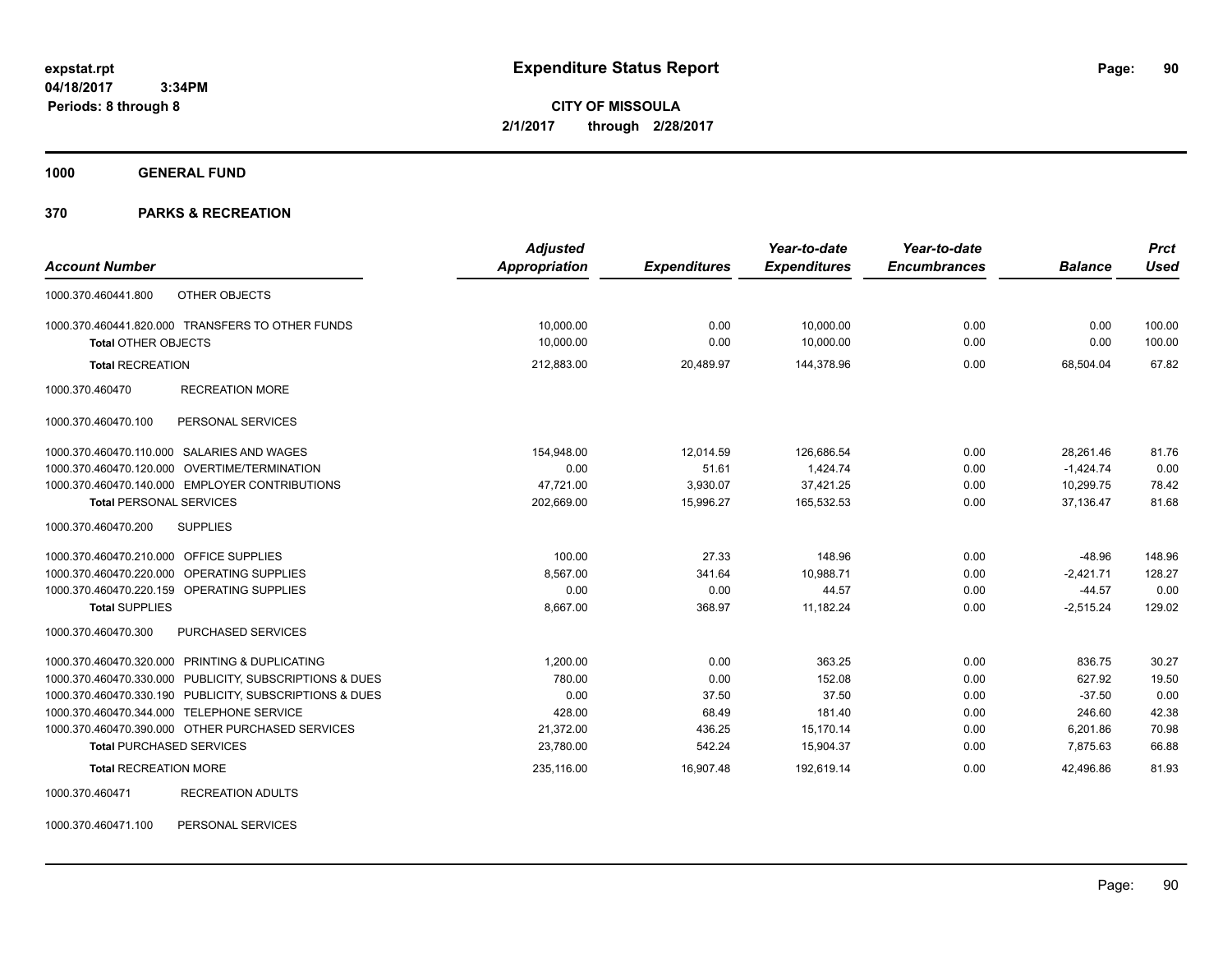**CITY OF MISSOULA 2/1/2017 through 2/28/2017**

**1000 GENERAL FUND**

|                                                            | <b>Adjusted</b>      |                     | Year-to-date        | Year-to-date        |                | <b>Prct</b> |
|------------------------------------------------------------|----------------------|---------------------|---------------------|---------------------|----------------|-------------|
| <b>Account Number</b>                                      | <b>Appropriation</b> | <b>Expenditures</b> | <b>Expenditures</b> | <b>Encumbrances</b> | <b>Balance</b> | <b>Used</b> |
| 1000.370.460471.110.000 SALARIES AND WAGES                 | 110,718.00           | 7,054.97            | 63,965.48           | 0.00                | 46,752.52      | 57.77       |
| 1000.370.460471.140.000 EMPLOYER CONTRIBUTIONS             | 32.586.00            | 2,382.29            | 19,766.68           | 0.00                | 12,819.32      | 60.66       |
| <b>Total PERSONAL SERVICES</b>                             | 143,304.00           | 9,437.26            | 83,732.16           | 0.00                | 59,571.84      | 58.43       |
| <b>SUPPLIES</b><br>1000.370.460471.200                     |                      |                     |                     |                     |                |             |
| 1000.370.460471.210.000 OFFICE SUPPLIES                    | 600.00               | 80.84               | 114.25              | 0.00                | 485.75         | 19.04       |
| 1000.370.460471.210.147<br>OFFICE SUPPLIES                 | 0.00                 | 82.56               | 253.65              | 0.00                | $-253.65$      | 0.00        |
| OPERATING SUPPLIES<br>1000.370.460471.220.000              | 8,892.00             | 67.44               | 527.58              | 0.00                | 8,364.42       | 5.93        |
| 1000.370.460471.220.143 OPERATING SUPPLIES                 | 0.00                 | 47.58               | 47.58               | 0.00                | $-47.58$       | 0.00        |
| 1000.370.460471.220.144 OPERATING SUPPLIES                 | 0.00                 | 0.00                | 297.64              | 0.00                | $-297.64$      | 0.00        |
| <b>OPERATING SUPPLIES</b><br>1000.370.460471.220.147       | 0.00                 | 1,244.62            | 8,468.29            | 0.00                | $-8,468.29$    | 0.00        |
| OPERATING SUPPLIES<br>1000.370.460471.220.191              | 0.00                 | 0.00                | 15.96               | 0.00                | $-15.96$       | 0.00        |
| OPERATING SUPPLIES<br>1000.370.460471.220.193              | 0.00                 | 0.00                | 187.50              | 0.00                | $-187.50$      | 0.00        |
| <b>Total SUPPLIES</b>                                      | 9,492.00             | 1,523.04            | 9,912.45            | 0.00                | $-420.45$      | 104.43      |
| 1000.370.460471.300<br><b>PURCHASED SERVICES</b>           |                      |                     |                     |                     |                |             |
| 1000.370.460471.310.000 COMMUNICATIONS                     | 460.00               | 0.00                | 0.00                | 0.00                | 460.00         | 0.00        |
| PRINTING & DUPLICATING<br>1000.370.460471.320.000          | 1,800.00             | 0.00                | 360.00              | 0.00                | 1,440.00       | 20.00       |
| 1000.370.460471.330.000<br>PUBLICITY, SUBSCRIPTIONS & DUES | 1.220.00             | 0.00                | 317.01              | 0.00                | 902.99         | 25.98       |
| 1000.370.460471.344.000 TELEPHONE SERVICE                  | 567.00               | 88.76               | 395.52              | 0.00                | 171.48         | 69.76       |
| 1000.370.460471.350.147 PROFESSIONAL SERVICES              | 0.00                 | 0.00                | 100.00              | 0.00                | $-100.00$      | 0.00        |
| 1000.370.460471.390.000 OTHER PURCHASED SERVICES           | 10,000.00            | 1,250.00            | 2,160.00            | 0.00                | 7,840.00       | 21.60       |
| 1000.370.460471.390.143 OTHER PURCHASED SERVICES           | 0.00                 | 350.00              | 1,375.00            | 0.00                | $-1,375.00$    | 0.00        |
| 1000.370.460471.390.147 OTHER PURCHASED SERVICES           | 0.00                 | 825.00              | 1,185.00            | 0.00                | $-1,185.00$    | 0.00        |
| <b>Total PURCHASED SERVICES</b>                            | 14.047.00            | 2,513.76            | 5,892.53            | 0.00                | 8,154.47       | 41.95       |
| <b>Total RECREATION ADULTS</b>                             | 166,843.00           | 13,474.06           | 99,537.14           | 0.00                | 67,305.86      | 59.66       |
| <b>RECREATION YOUTH</b><br>1000.370.460472                 |                      |                     |                     |                     |                |             |
| PERSONAL SERVICES<br>1000.370.460472.100                   |                      |                     |                     |                     |                |             |
| 1000.370.460472.110.000 SALARIES AND WAGES                 | 105,185.00           | 5,428.12            | 62,983.77           | 0.00                | 42,201.23      | 59.88       |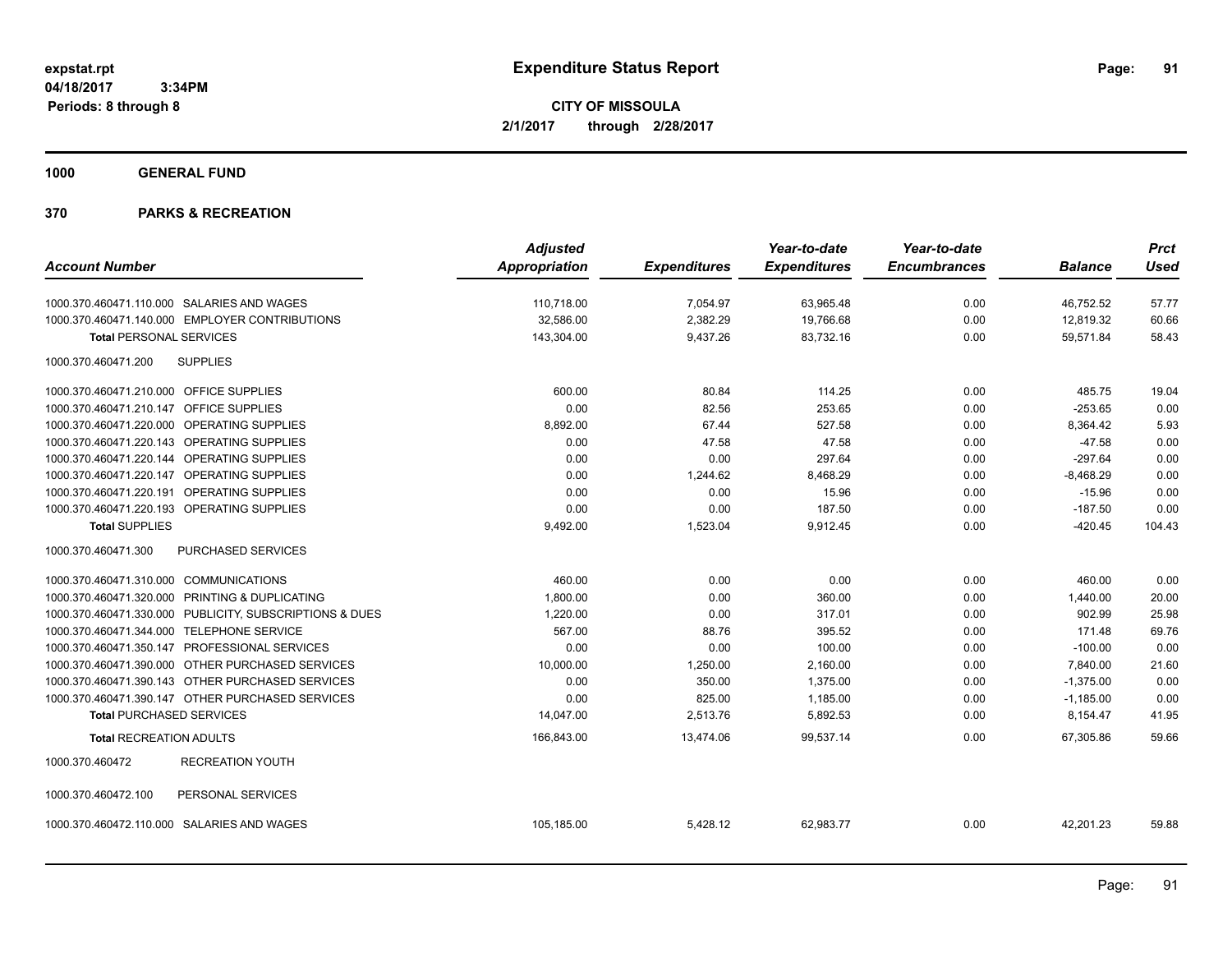**CITY OF MISSOULA 2/1/2017 through 2/28/2017**

**1000 GENERAL FUND**

| <b>Account Number</b>                                   | <b>Adjusted</b><br><b>Appropriation</b> | <b>Expenditures</b> | Year-to-date<br><b>Expenditures</b> | Year-to-date<br><b>Encumbrances</b> | <b>Balance</b> | <b>Prct</b><br><b>Used</b> |
|---------------------------------------------------------|-----------------------------------------|---------------------|-------------------------------------|-------------------------------------|----------------|----------------------------|
| 1000.370.460472.120.000 OVERTIME/TERMINATION            | 0.00                                    | 0.00                | 16.83                               | 0.00                                | $-16.83$       | 0.00                       |
| 1000.370.460472.140.000 EMPLOYER CONTRIBUTIONS          | 26,260.00                               | 1,734.37            | 17,230.77                           | 0.00                                | 9,029.23       | 65.62                      |
| <b>Total PERSONAL SERVICES</b>                          | 131,445.00                              | 7,162.49            | 80,231.37                           | 0.00                                | 51,213.63      | 61.04                      |
| 1000.370.460472.200<br><b>SUPPLIES</b>                  |                                         |                     |                                     |                                     |                |                            |
| <b>OFFICE SUPPLIES</b><br>1000.370.460472.210.000       | 100.00                                  | 0.00                | 0.00                                | 0.00                                | 100.00         | 0.00                       |
| <b>OFFICE SUPPLIES</b><br>1000.370.460472.210.190       | 0.00                                    | 0.00                | 100.00                              | 0.00                                | $-100.00$      | 0.00                       |
| 1000.370.460472.220.000 OPERATING SUPPLIES              | 16,006.00                               | 67.44               | 257.69                              | 0.00                                | 15,748.31      | 1.61                       |
| 1000.370.460472.220.145 OPERATING SUPPLIES              | 0.00                                    | 0.00                | 219.87                              | 0.00                                | $-219.87$      | 0.00                       |
| OPERATING SUPPLIES<br>1000.370.460472.220.147           | 0.00                                    | 0.00                | 187.50                              | 0.00                                | $-187.50$      | 0.00                       |
| OPERATING SUPPLIES<br>1000.370.460472.220.190           | 0.00                                    | 0.00                | 1,661.58                            | 0.00                                | $-1,661.58$    | 0.00                       |
| 1000.370.460472.220.191<br>OPERATING SUPPLIES           | 0.00                                    | 0.00                | 8,606.68                            | 0.00                                | $-8,606.68$    | 0.00                       |
| 1000.370.460472.220.192 OPERATING SUPPLIES              | 0.00                                    | 0.00                | 409.65                              | 0.00                                | $-409.65$      | 0.00                       |
| 1000.370.460472.220.193 OPERATING SUPPLIES              | 0.00                                    | 0.00                | 980.26                              | 0.00                                | $-980.26$      | 0.00                       |
| <b>Total SUPPLIES</b>                                   | 16,106.00                               | 67.44               | 12,423.23                           | 0.00                                | 3,682.77       | 77.13                      |
| 1000.370.460472.300<br>PURCHASED SERVICES               |                                         |                     |                                     |                                     |                |                            |
| 1000.370.460472.310.000 COMMUNICATIONS                  | 0.00                                    | 0.00                | 90.76                               | 0.00                                | $-90.76$       | 0.00                       |
| 1000.370.460472.320.000 PRINTING & DUPLICATING          | 1,300.00                                | 0.00                | 0.00                                | 0.00                                | 1,300.00       | 0.00                       |
| 1000.370.460472.330.000 PUBLICITY, SUBSCRIPTIONS & DUES | 1,500.00                                | 25.00               | 287.50                              | 0.00                                | 1,212.50       | 19.17                      |
| 1000.370.460472.330.190 PUBLICITY, SUBSCRIPTIONS & DUES | 0.00                                    | 37.50               | 37.50                               | 0.00                                | $-37.50$       | 0.00                       |
| 1000.370.460472.341.000 ELECTRICITY & NATURAL GAS       | 1,225.00                                | 0.00                | 0.00                                | 0.00                                | 1,225.00       | 0.00                       |
| 1000.370.460472.343.000 WATER CHARGES                   | 601.00                                  | 0.00                | 0.00                                | 0.00                                | 601.00         | 0.00                       |
| 1000.370.460472.344.000 TELEPHONE SERVICE               | 662.00                                  | 143.82              | 477.84                              | 0.00                                | 184.16         | 72.18                      |
| 1000.370.460472.345.000<br>GARBAGE                      | 468.00                                  | 0.00                | 450.00                              | 0.00                                | 18.00          | 96.15                      |
| 1000.370.460472.350.000 PROFESSIONAL SERVICES           | 2,487.00                                | 0.00                | 150.00                              | 0.00                                | 2,337.00       | 6.03                       |
| 1000.370.460472.350.190 PROFESSIONAL SERVICES           | 0.00                                    | 0.00                | 2,349.40                            | 0.00                                | $-2,349.40$    | 0.00                       |
| PROFESSIONAL SERVICES-TENNIS<br>1000.370.460472.350.191 | 0.00                                    | 0.00                | 40.00                               | 0.00                                | $-40.00$       | 0.00                       |
| 1000.370.460472.390.000 OTHER PURCHASED SERVICES        | 500.00                                  | 0.00                | 0.00                                | 0.00                                | 500.00         | 0.00                       |
| 1000.370.460472.390.190 OTHER PURCHASED SERVICES        | 0.00                                    | 0.00                | 465.00                              | 0.00                                | $-465.00$      | 0.00                       |
| 1000.370.460472.390.191 OTHER PURCHASED SERVICES        | 0.00                                    | 150.00              | 3,600.00                            | 0.00                                | $-3,600.00$    | 0.00                       |
| <b>Total PURCHASED SERVICES</b>                         | 8.743.00                                | 356.32              | 7.948.00                            | 0.00                                | 795.00         | 90.91                      |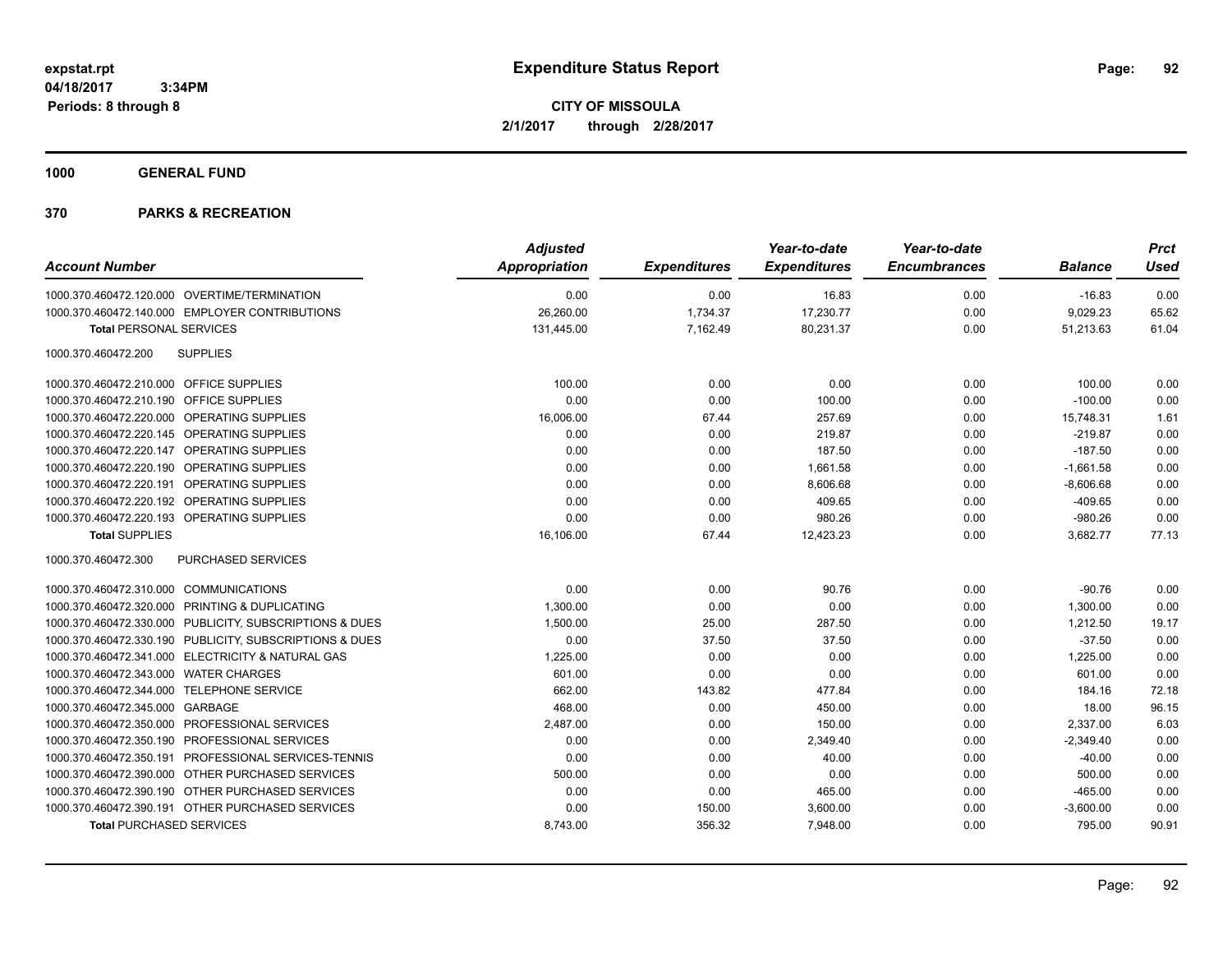**CITY OF MISSOULA 2/1/2017 through 2/28/2017**

**1000 GENERAL FUND**

| <b>Account Number</b>                            |                                                         | <b>Adjusted</b><br><b>Appropriation</b> | <b>Expenditures</b> | Year-to-date<br><b>Expenditures</b> | Year-to-date<br><b>Encumbrances</b> | <b>Balance</b> | <b>Prct</b><br><b>Used</b> |
|--------------------------------------------------|---------------------------------------------------------|-----------------------------------------|---------------------|-------------------------------------|-------------------------------------|----------------|----------------------------|
| <b>Total RECREATION YOUTH</b>                    |                                                         | 156,294.00                              | 7,586.25            | 100,602.60                          | 0.00                                | 55,691.40      | 64.37                      |
| 1000.370.460473                                  | <b>RECREATION SPECIAL EVENTS</b>                        |                                         |                     |                                     |                                     |                |                            |
| <b>SUPPLIES</b><br>1000.370.460473.200           |                                                         |                                         |                     |                                     |                                     |                |                            |
| 1000.370.460473.220.000 OPERATING SUPPLIES       |                                                         | 2,328.00                                | 134.99              | 1,753.97                            | 0.00                                | 574.03         | 75.34                      |
| 1000.370.460473.220.147 OPERATING SUPPLIES       |                                                         | 0.00                                    | 0.00                | 25.00                               | 0.00                                | $-25.00$       | 0.00                       |
| 1000.370.460473.220.193 OPERATING SUPPLIES       |                                                         | 0.00                                    | 0.00                | 48.37                               | 0.00                                | $-48.37$       | 0.00                       |
| <b>Total SUPPLIES</b>                            |                                                         | 2,328.00                                | 134.99              | 1,827.34                            | 0.00                                | 500.66         | 78.49                      |
| 1000.370.460473.300                              | PURCHASED SERVICES                                      |                                         |                     |                                     |                                     |                |                            |
| 1000.370.460473.390.000 OTHER PURCHASED SERVICES |                                                         | 0.00                                    | 0.00                | 31.93                               | 0.00                                | $-31.93$       | 0.00                       |
| <b>Total PURCHASED SERVICES</b>                  |                                                         | 0.00                                    | 0.00                | 31.93                               | 0.00                                | $-31.93$       | 0.00                       |
| <b>Total RECREATION SPECIAL EVENTS</b>           |                                                         | 2,328.00                                | 134.99              | 1,859.27                            | 0.00                                | 468.73         | 79.87                      |
| 1000.370.460474                                  | <b>SPRAY DECKS</b>                                      |                                         |                     |                                     |                                     |                |                            |
| 1000.370.460474.100                              | PERSONAL SERVICES                                       |                                         |                     |                                     |                                     |                |                            |
| 1000.370.460474.110.000 SALARIES AND WAGES       |                                                         | 8.106.00                                | 0.00                | 0.00                                | 0.00                                | 8,106.00       | 0.00                       |
| 1000.370.460474.140.000 EMPLOYER CONTRIBUTIONS   |                                                         | 1,145.00                                | 0.00                | 0.00                                | 0.00                                | 1,145.00       | 0.00                       |
| <b>Total PERSONAL SERVICES</b>                   |                                                         | 9,251.00                                | 0.00                | 0.00                                | 0.00                                | 9,251.00       | 0.00                       |
| <b>SUPPLIES</b><br>1000.370.460474.200           |                                                         |                                         |                     |                                     |                                     |                |                            |
| 1000.370.460474.220.000 OPERATING SUPPLIES       |                                                         | 1,535.00                                | 0.00                | 0.00                                | 0.00                                | 1,535.00       | 0.00                       |
| 1000.370.460474.230.000 REPAIR/MAINTENANCE       |                                                         | 5,424.00                                | 0.00                | 3,384.55                            | 0.00                                | 2,039.45       | 62.40                      |
| <b>Total SUPPLIES</b>                            |                                                         | 6,959.00                                | 0.00                | 3,384.55                            | 0.00                                | 3,574.45       | 48.64                      |
| 1000.370.460474.300                              | PURCHASED SERVICES                                      |                                         |                     |                                     |                                     |                |                            |
|                                                  | 1000.370.460474.330.000 PUBLICITY, SUBSCRIPTIONS & DUES | 750.00                                  | 0.00                | 525.00                              | 0.00                                | 225.00         | 70.00                      |
| 1000.370.460474.360.000 REPAIR & MAINTENANCE     |                                                         | 2,050.00                                | 0.00                | 669.51                              | 0.00                                | 1,380.49       | 32.66                      |
| <b>Total PURCHASED SERVICES</b>                  |                                                         | 2,800.00                                | 0.00                | 1,194.51                            | 0.00                                | 1,605.49       | 42.66                      |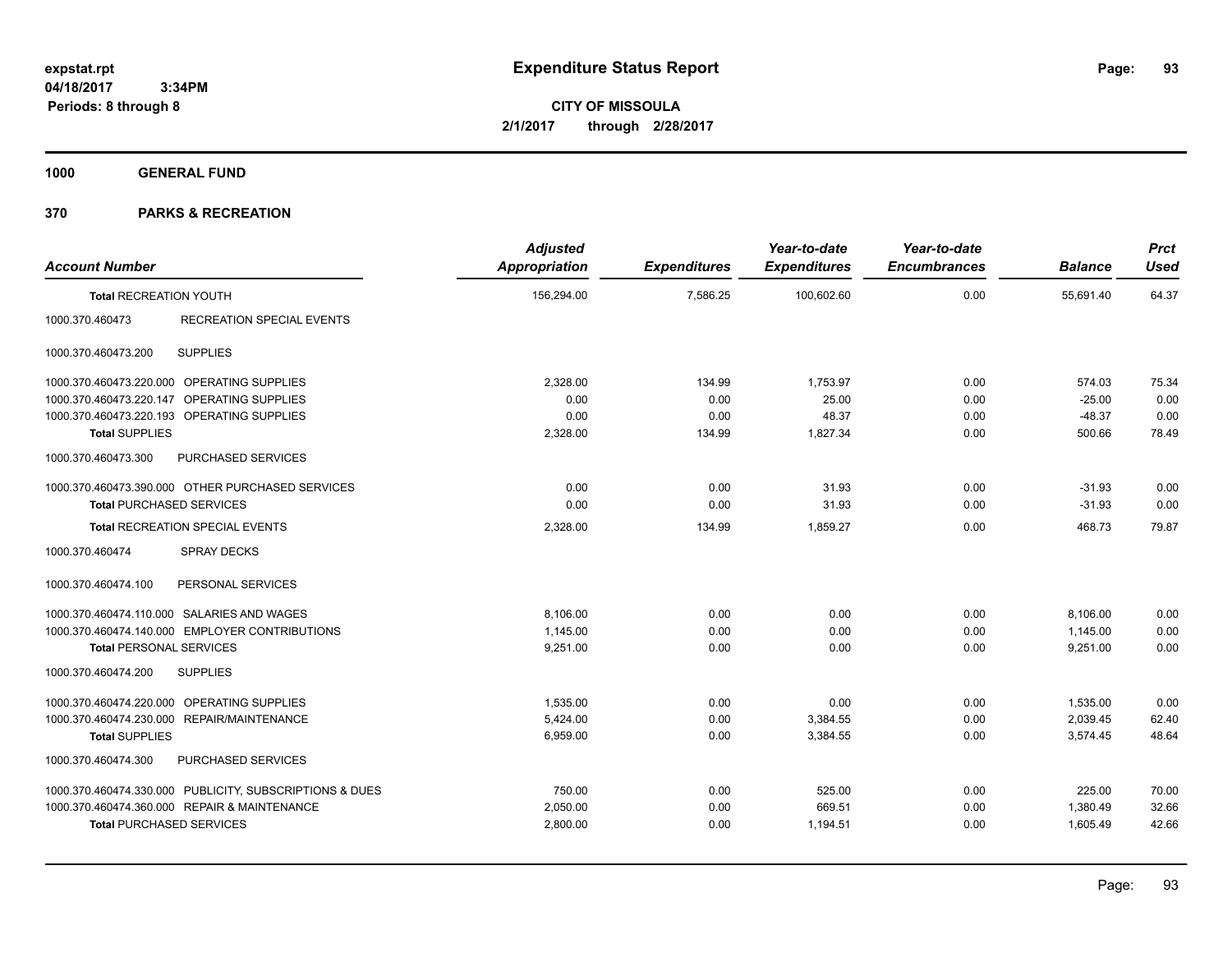**CITY OF MISSOULA 2/1/2017 through 2/28/2017**

**1000 GENERAL FUND**

| <b>Adjusted</b> |                     | Year-to-date        | Year-to-date        |                | <b>Prct</b> |
|-----------------|---------------------|---------------------|---------------------|----------------|-------------|
| Appropriation   | <b>Expenditures</b> | <b>Expenditures</b> | <b>Encumbrances</b> | <b>Balance</b> | <b>Used</b> |
|                 |                     |                     |                     |                |             |
| 0.00            | 0.00                | 0.00                | 0.00                | 0.00           | 0.00        |
| 19,010.00       | 0.00                | 4,579.06            | 0.00                | 14,430.94      | 24.09       |
|                 |                     |                     |                     |                |             |
|                 |                     |                     |                     |                |             |
| 9,446.00        | 291.46              | 875.38              | 0.00                | 8,570.62       | 9.27        |
| 1,339.00        | 41.08               | 123.37              | 0.00                | 1,215.63       | 9.21        |
| 10,785.00       | 332.54              | 998.75              | 0.00                | 9,786.25       | 9.26        |
|                 |                     |                     |                     |                |             |
| 150.00          | 0.00                | 16.27               | 0.00                | 133.73         | 10.85       |
| 2.200.00        | 0.00                | 2,153.20            | 0.00                | 46.80          | 97.87       |
| 2,350.00        | 0.00                | 2,169.47            | 0.00                | 180.53         | 92.32       |
|                 |                     |                     |                     |                |             |
| 250.00          | 0.00                | 0.00                | 0.00                | 250.00         | 0.00        |
| 100.00          | 0.00                | 0.00                | 0.00                | 100.00         | 0.00        |
| 1,200.00        | 0.00                | 0.00                | 0.00                | 1,200.00       | 0.00        |
| 0.00            | 6.00                | 6.00                | 0.00                | $-6.00$        | 0.00        |
| 1,550.00        | 6.00                | 6.00                | 0.00                | 1,544.00       | 0.39        |
| 14,685.00       | 338.54              | 3,174.22            | 0.00                | 11,510.78      | 21.62       |
|                 |                     |                     |                     |                |             |
|                 |                     |                     |                     |                |             |
| 12,754.00       | 0.00                | 5,364.01            | 0.00                | 7,389.99       | 42.06       |
| 29,102.00       | 1,893.26            | 27,305.79           | 0.00                | 1,796.21       | 93.83       |
| 41,856.00       | 1,893.26            | 32,669.80           | 0.00                | 9,186.20       | 78.05       |
|                 |                     |                     |                     |                |             |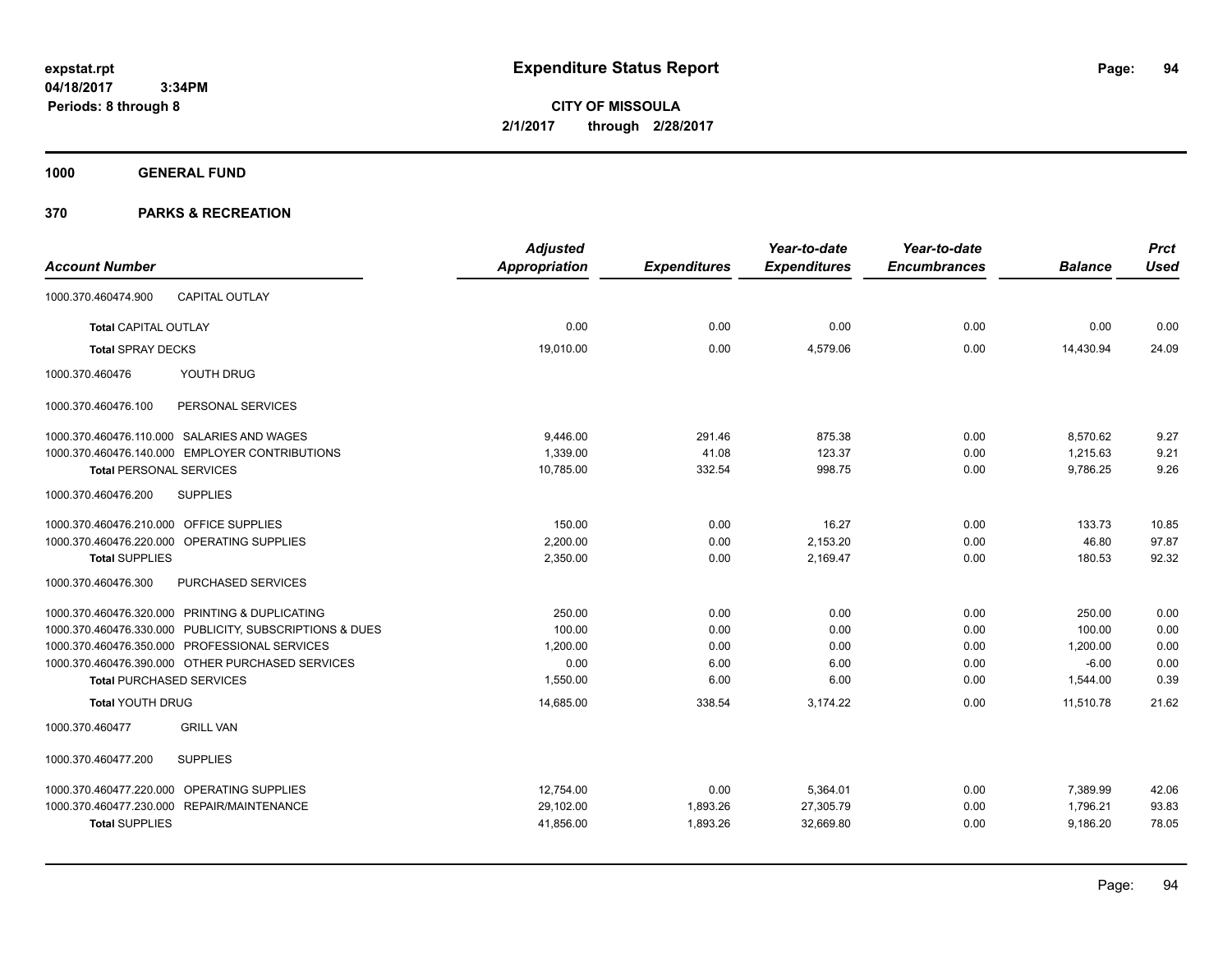**CITY OF MISSOULA 2/1/2017 through 2/28/2017**

**1000 GENERAL FUND**

| <b>Account Number</b>                             | <b>Adjusted</b><br><b>Appropriation</b> | <b>Expenditures</b> | Year-to-date<br><b>Expenditures</b> | Year-to-date<br><b>Encumbrances</b> | <b>Balance</b> | <b>Prct</b><br><b>Used</b> |
|---------------------------------------------------|-----------------------------------------|---------------------|-------------------------------------|-------------------------------------|----------------|----------------------------|
| <b>PURCHASED SERVICES</b><br>1000.370.460477.300  |                                         |                     |                                     |                                     |                |                            |
| 1000.370.460477.350.000 PROFESSIONAL SERVICES     | 900.00                                  | 0.00                | 679.80                              | 0.00                                | 220.20         | 75.53                      |
| 1000.370.460477.360.000 REPAIR & MAINTENANCE      | 5.228.00                                | 75.00               | 2,485.46                            | 0.00                                | 2,742.54       | 47.54                      |
| <b>Total PURCHASED SERVICES</b>                   | 6,128.00                                | 75.00               | 3,165.26                            | 0.00                                | 2,962.74       | 51.65                      |
| <b>Total GRILL VAN</b>                            | 47,984.00                               | 1,968.26            | 35,835.06                           | 0.00                                | 12,148.94      | 74.68                      |
| 1000.370.460484<br><b>CONSERVATION LANDS MGMT</b> |                                         |                     |                                     |                                     |                |                            |
| 1000.370.460484.100<br>PERSONAL SERVICES          |                                         |                     |                                     |                                     |                |                            |
| 1000.370.460484.110.000 SALARIES AND WAGES        | 190,912.00                              | $-19,620.82$        | 100.251.49                          | 0.00                                | 90.660.51      | 52.51                      |
| 1000.370.460484.120.000 OVERTIME/TERMINATION      | 1,750.00                                | 0.00                | 202.59                              | 0.00                                | 1,547.41       | 11.58                      |
| 1000.370.460484.140.000 EMPLOYER CONTRIBUTIONS    | 69,519.00                               | $-8,316.77$         | 43,307.77                           | 0.00                                | 26,211.23      | 62.30                      |
| <b>Total PERSONAL SERVICES</b>                    | 262,181.00                              | $-27,937.59$        | 143,761.85                          | 0.00                                | 118,419.15     | 54.83                      |
| 1000.370.460484.200<br><b>SUPPLIES</b>            |                                         |                     |                                     |                                     |                |                            |
| 1000.370.460484.220.000 OPERATING SUPPLIES        | 6.337.00                                | 33.48               | 1.283.89                            | 0.00                                | 5,053.11       | 20.26                      |
| 1000.370.460484.230.000 REPAIR/MAINTENANCE        | 10,364.00                               | 59.96               | 642.73                              | 0.00                                | 9.721.27       | 6.20                       |
| <b>Total SUPPLIES</b>                             | 16,701.00                               | 93.44               | 1,926.62                            | 0.00                                | 14,774.38      | 11.54                      |
| PURCHASED SERVICES<br>1000.370.460484.300         |                                         |                     |                                     |                                     |                |                            |
| 1000.370.460484.350.000 PROFESSIONAL SERVICES     | 6,228.00                                | 0.00                | 200.00                              | 0.00                                | 6,028.00       | 3.21                       |
| 1000.370.460484.380.000 TRAINING                  | 0.00                                    | 0.00                | 51.25                               | 0.00                                | $-51.25$       | 0.00                       |
| 1000.370.460484.390.000 OTHER PURCHASED SERVICES  | 520.00                                  | 225.08              | 225.08                              | 0.00                                | 294.92         | 43.28                      |
| <b>Total PURCHASED SERVICES</b>                   | 6,748.00                                | 225.08              | 476.33                              | 0.00                                | 6,271.67       | 7.06                       |
| <b>Total CONSERVATION LANDS MGMT</b>              | 285,630.00                              | $-27,619.07$        | 146,164.80                          | 0.00                                | 139,465.20     | 51.17                      |
| <b>SAFETY &amp; TRAINING</b><br>1000.370.460485   |                                         |                     |                                     |                                     |                |                            |
| <b>SUPPLIES</b><br>1000.370.460485.200            |                                         |                     |                                     |                                     |                |                            |
| 1000.370.460485.220.000 OPERATING SUPPLIES        | 5,980.00                                | 641.08              | 3,503.28                            | 0.00                                | 2,476.72       | 58.58                      |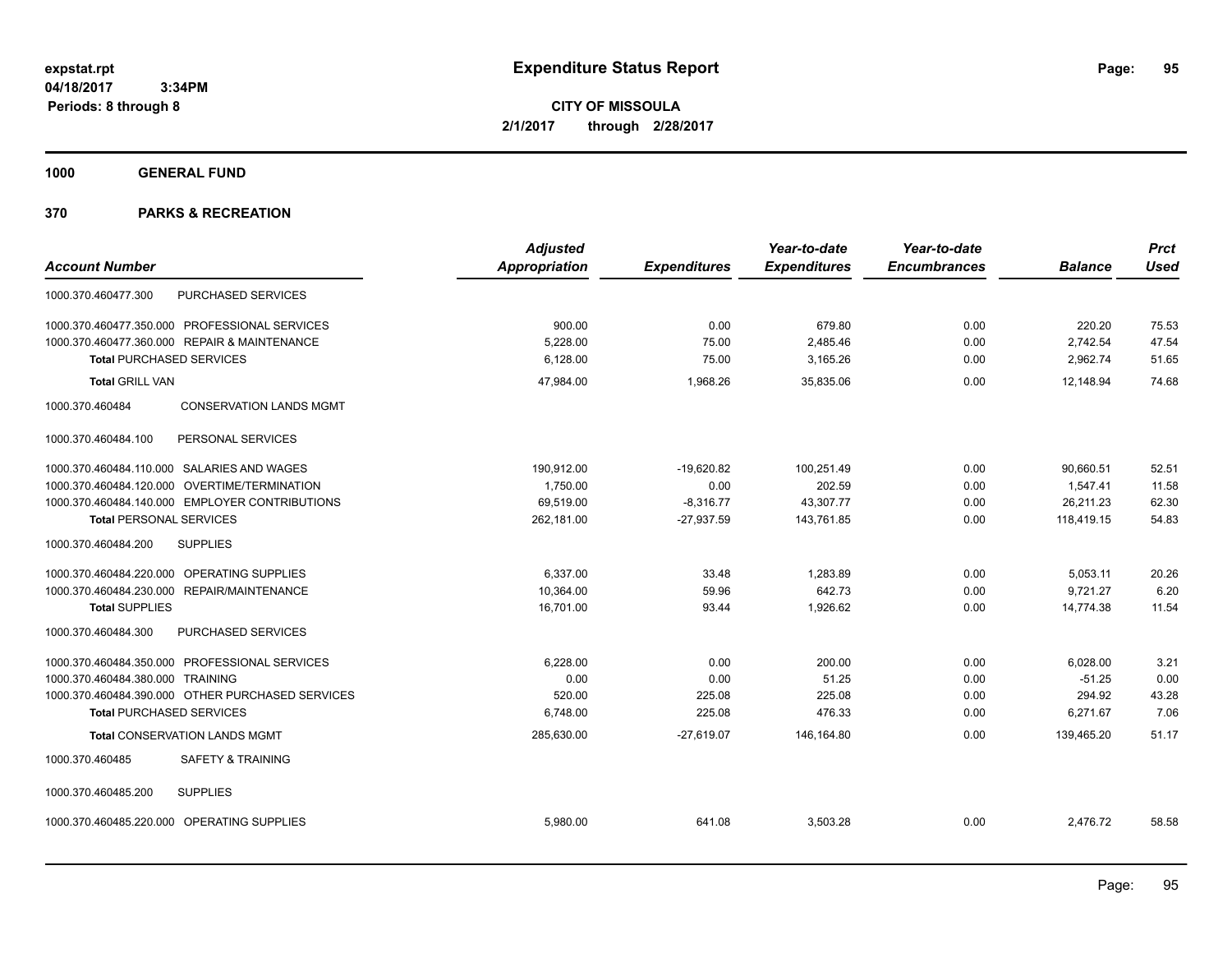**CITY OF MISSOULA 2/1/2017 through 2/28/2017**

**1000 GENERAL FUND**

| <b>Account Number</b>                            |                            | <b>Adjusted</b><br>Appropriation | <b>Expenditures</b> | Year-to-date<br><b>Expenditures</b> | Year-to-date<br><b>Encumbrances</b> | <b>Balance</b> | <b>Prct</b><br><b>Used</b> |
|--------------------------------------------------|----------------------------|----------------------------------|---------------------|-------------------------------------|-------------------------------------|----------------|----------------------------|
| <b>Total SUPPLIES</b>                            |                            | 5,980.00                         | 641.08              | 3,503.28                            | 0.00                                | 2,476.72       | 58.58                      |
| PURCHASED SERVICES<br>1000.370.460485.300        |                            |                                  |                     |                                     |                                     |                |                            |
| 1000.370.460485.310.000 COMMUNICATIONS           |                            | 50.00                            | 0.00                | 0.00                                | 0.00                                | 50.00          | 0.00                       |
| 1000.370.460485.320.000 PRINTING & DUPLICATING   |                            | 50.00                            | 0.00                | 48.50                               | 0.00                                | 1.50           | 97.00                      |
| 1000.370.460485.370.000 TRAVEL                   |                            | 3,744.00                         | 259.40              | 948.03                              | 0.00                                | 2,795.97       | 25.32                      |
| 1000.370.460485.380.000 TRAINING                 |                            | 2,936.00                         | 0.00                | 2,138.95                            | 0.00                                | 797.05         | 72.85                      |
| <b>Total PURCHASED SERVICES</b>                  |                            | 6,780.00                         | 259.40              | 3,135.48                            | 0.00                                | 3,644.52       | 46.25                      |
| <b>Total SAFETY &amp; TRAINING</b>               |                            | 12.760.00                        | 900.48              | 6.638.76                            | 0.00                                | 6,121.24       | 52.03                      |
| 1000.370.460490<br><b>CURRENTS POOL EXPENSES</b> |                            |                                  |                     |                                     |                                     |                |                            |
| <b>SUPPLIES</b><br>1000.370.460490.200           |                            |                                  |                     |                                     |                                     |                |                            |
| Total CURRENTS POOL EXPENSES                     |                            | 0.00                             | 0.00                | 0.00                                | 0.00                                | 0.00           | 0.00                       |
| 1000.370.460500                                  | PARK MAINTENANCE CONTRACTS |                                  |                     |                                     |                                     |                |                            |
| 1000.370.460500.200<br><b>SUPPLIES</b>           |                            |                                  |                     |                                     |                                     |                |                            |
| 1000.370.460500.220.000 OPERATING SUPPLIES       |                            | 6.540.00                         | 0.00                | 0.00                                | 0.00                                | 6,540.00       | 0.00                       |
| 1000.370.460500.230.000 REPAIR/MAINTENANCE       |                            | 3,939.00                         | 0.00                | 188.68                              | 0.00                                | 3,750.32       | 4.79                       |
| <b>Total SUPPLIES</b>                            |                            | 10,479.00                        | 0.00                | 188.68                              | 0.00                                | 10,290.32      | 1.80                       |
| 1000.370.460500.300<br>PURCHASED SERVICES        |                            |                                  |                     |                                     |                                     |                |                            |
| <b>Total PURCHASED SERVICES</b>                  |                            | 0.00                             | 0.00                | 0.00                                | 0.00                                | 0.00           | 0.00                       |
| <b>Total PARK MAINTENANCE CONTRACTS</b>          |                            | 10,479.00                        | 0.00                | 188.68                              | 0.00                                | 10,290.32      | 1.80                       |
| 1000.370.460501                                  | PARK MAINTENANCE ROUTINE   |                                  |                     |                                     |                                     |                |                            |
| 1000.370.460501.100<br>PERSONAL SERVICES         |                            |                                  |                     |                                     |                                     |                |                            |
| 1000.370.460501.110.000 SALARIES AND WAGES       |                            | 619,633.00                       | 52,984.26           | 414,769.51                          | 0.00                                | 204,863.49     | 66.94                      |
| 1000.370.460501.120.000 OVERTIME/TERMINATION     |                            | 2,100.00                         | 129.68              | 561.50                              | 0.00                                | 1,538.50       | 26.74                      |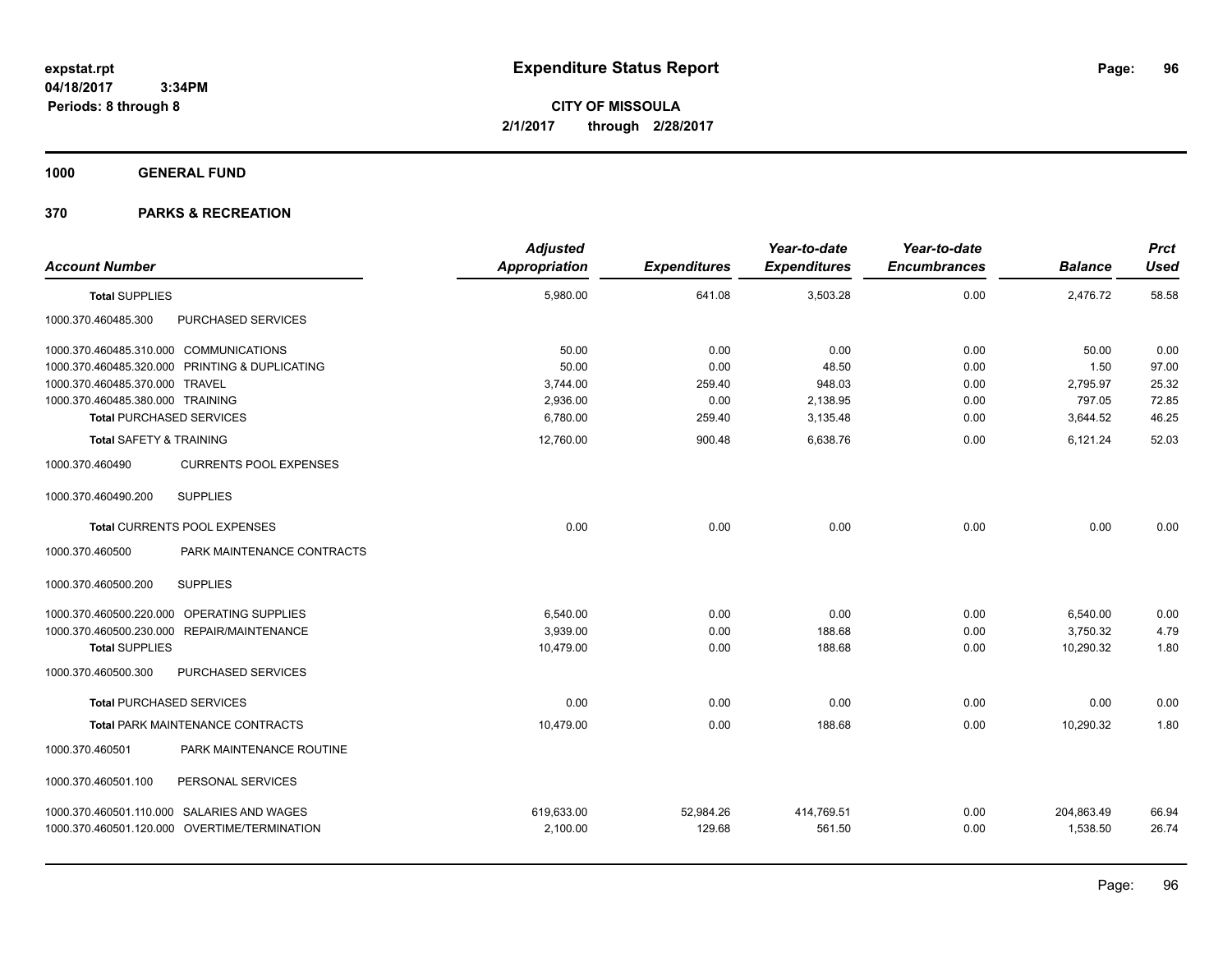**1000 GENERAL FUND**

| <b>Account Number</b>                                  | <b>Adjusted</b><br>Appropriation | <b>Expenditures</b> | Year-to-date<br><b>Expenditures</b> | Year-to-date<br><b>Encumbrances</b> | <b>Balance</b> | <b>Prct</b><br><b>Used</b> |
|--------------------------------------------------------|----------------------------------|---------------------|-------------------------------------|-------------------------------------|----------------|----------------------------|
| 1000.370.460501.140.000 EMPLOYER CONTRIBUTIONS         | 227,628.00                       | 25,232.70           | 180,451.34                          | 0.00                                | 47,176.66      | 79.27                      |
| <b>Total PERSONAL SERVICES</b>                         | 849,361.00                       | 78,346.64           | 595,782.35                          | 0.00                                | 253,578.65     | 70.14                      |
| <b>SUPPLIES</b><br>1000.370.460501.200                 |                                  |                     |                                     |                                     |                |                            |
| 1000.370.460501.220.000 OPERATING SUPPLIES             | 5,319.00                         | 221.04              | 1,640.04                            | 0.00                                | 3,678.96       | 30.83                      |
| 1000.370.460501.230.000 REPAIR/MAINTENANCE             | 5,275.00                         | 88.84               | 192.94                              | 0.00                                | 5,082.06       | 3.66                       |
| 1000.370.460501.231.000 GASOLINE                       | 79,836.00                        | 2,874.89            | 32,608.65                           | 0.00                                | 47,227.35      | 40.84                      |
| <b>Total SUPPLIES</b>                                  | 90,430.00                        | 3,184.77            | 34,441.63                           | 0.00                                | 55,988.37      | 38.09                      |
| 1000.370.460501.300<br>PURCHASED SERVICES              |                                  |                     |                                     |                                     |                |                            |
| 1000.370.460501.341.000 ELECTRICITY & NATURAL GAS      | 92,573.00                        | 2,105.55            | 28,961.36                           | 0.00                                | 63,611.64      | 31.28                      |
| 1000.370.460501.343.000 WATER CHARGES                  | 152,803.00                       | 0.00                | 131,063.62                          | 0.00                                | 21,739.38      | 85.77                      |
| 1000.370.460501.345.000 GARBAGE                        | 28,946.00                        | 789.25              | 17,914.36                           | 0.00                                | 11,031.64      | 61.89                      |
| 1000.370.460501.350.000 PROFESSIONAL SERVICES          | 2,347.00                         | 439.49              | 3,634.48                            | 0.00                                | $-1,287.48$    | 154.86                     |
| 1000.370.460501.360.000 REPAIR & MAINTENANCE           | 3,183.00                         | 0.00                | 0.00                                | 0.00                                | 3,183.00       | 0.00                       |
| 1000.370.460501.380.000 TRAINING                       | 0.00                             | 26.75               | 53.00                               | 0.00                                | $-53.00$       | 0.00                       |
| <b>Total PURCHASED SERVICES</b>                        | 279,852.00                       | 3,361.04            | 181,626.82                          | 0.00                                | 98,225.18      | 64.90                      |
| OTHER OBJECTS<br>1000.370.460501.800                   |                                  |                     |                                     |                                     |                |                            |
| <b>Total OTHER OBJECTS</b>                             | 0.00                             | 0.00                | 0.00                                | 0.00                                | 0.00           | 0.00                       |
| Total PARK MAINTENANCE ROUTINE                         | 1,219,643.00                     | 84,892.45           | 811,850.80                          | 0.00                                | 407,792.20     | 66.56                      |
| <b>HICKORY FACILITY MAINTENANCE</b><br>1000.370.460502 |                                  |                     |                                     |                                     |                |                            |
| 1000.370.460502.100<br>PERSONAL SERVICES               |                                  |                     |                                     |                                     |                |                            |
| <b>Total PERSONAL SERVICES</b>                         | 0.00                             | 0.00                | 0.00                                | 0.00                                | 0.00           | 0.00                       |
| 1000.370.460502.200<br><b>SUPPLIES</b>                 |                                  |                     |                                     |                                     |                |                            |
| 1000.370.460502.220.000 OPERATING SUPPLIES             | 3,200.00                         | 511.94              | 1,174.76                            | 0.00                                | 2.025.24       | 36.71                      |
| 1000.370.460502.230.000 REPAIR/MAINTENANCE             | 1,500.00                         | 0.00                | 0.00                                | 0.00                                | 1,500.00       | 0.00                       |
| <b>Total SUPPLIES</b>                                  | 4,700.00                         | 511.94              | 1,174.76                            | 0.00                                | 3,525.24       | 24.99                      |
|                                                        |                                  |                     |                                     |                                     |                |                            |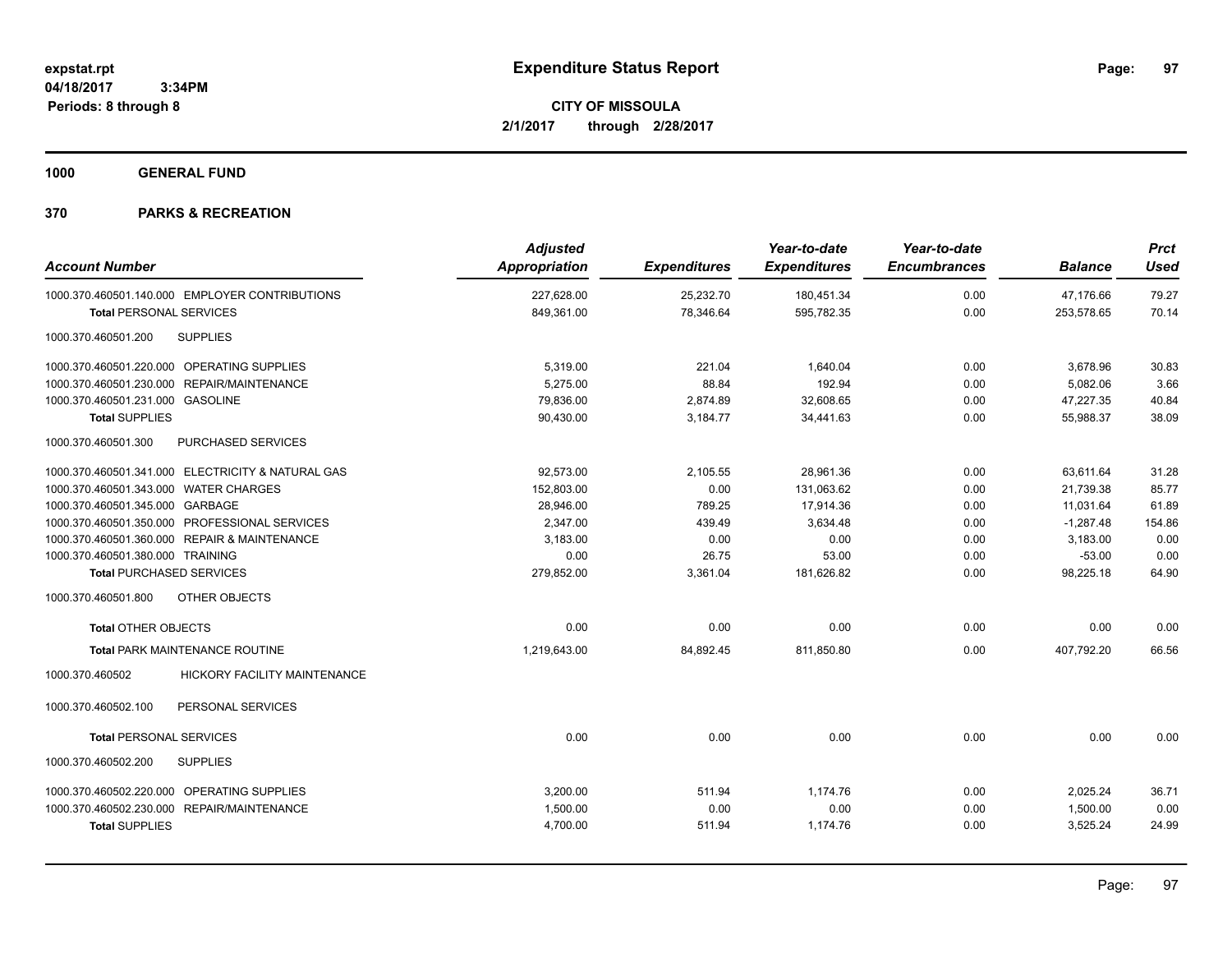**CITY OF MISSOULA 2/1/2017 through 2/28/2017**

**1000 GENERAL FUND**

|                                                  | <b>Adjusted</b> |                     | Year-to-date        | Year-to-date        |                | <b>Prct</b> |
|--------------------------------------------------|-----------------|---------------------|---------------------|---------------------|----------------|-------------|
| <b>Account Number</b>                            | Appropriation   | <b>Expenditures</b> | <b>Expenditures</b> | <b>Encumbrances</b> | <b>Balance</b> | <b>Used</b> |
| PURCHASED SERVICES<br>1000.370.460502.300        |                 |                     |                     |                     |                |             |
| 1000.370.460502.350.000 PROFESSIONAL SERVICES    | 3,080.00        | 0.00                | 15.00               | 0.00                | 3,065.00       | 0.49        |
| 1000.370.460502.360.000 REPAIR & MAINTENANCE     | 6,000.00        | 0.00                | 3,451.00            | 0.00                | 2,549.00       | 57.52       |
| <b>Total PURCHASED SERVICES</b>                  | 9,080.00        | 0.00                | 3,466.00            | 0.00                | 5,614.00       | 38.17       |
| Total HICKORY FACILITY MAINTENANCE               | 13,780.00       | 511.94              | 4,640.76            | 0.00                | 9,139.24       | 33.68       |
| SPORTS FACILITIES MAINTENANCE<br>1000.370.460503 |                 |                     |                     |                     |                |             |
| PERSONAL SERVICES<br>1000.370.460503.100         |                 |                     |                     |                     |                |             |
| 1000.370.460503.110.000 SALARIES AND WAGES       | 35,191.00       | 0.00                | 22.591.88           | 0.00                | 12,599.12      | 64.20       |
| 1000.370.460503.120.000 OVERTIME/TERMINATION     | 0.00            | 0.00                | 4.39                | 0.00                | $-4.39$        | 0.00        |
| 1000.370.460503.140.000 EMPLOYER CONTRIBUTIONS   | 7,940.00        | 0.00                | 5,075.73            | 0.00                | 2,864.27       | 63.93       |
| <b>Total PERSONAL SERVICES</b>                   | 43,131.00       | 0.00                | 27,672.00           | 0.00                | 15,459.00      | 64.16       |
| 1000.370.460503.200<br><b>SUPPLIES</b>           |                 |                     |                     |                     |                |             |
| 1000.370.460503.220.000 OPERATING SUPPLIES       | 10.211.00       | 0.00                | 11,161.90           | 0.00                | $-950.90$      | 109.31      |
| 1000.370.460503.230.000 REPAIR/MAINTENANCE       | 12,464.00       | 0.00                | 831.90              | 0.00                | 11,632.10      | 6.67        |
| <b>Total SUPPLIES</b>                            | 22,675.00       | 0.00                | 11,993.80           | 0.00                | 10,681.20      | 52.89       |
| PURCHASED SERVICES<br>1000.370.460503.300        |                 |                     |                     |                     |                |             |
| <b>Total PURCHASED SERVICES</b>                  | 0.00            | 0.00                | 0.00                | 0.00                | 0.00           | 0.00        |
| Total SPORTS FACILITIES MAINTENANCE              | 65,806.00       | 0.00                | 39,665.80           | 0.00                | 26,140.20      | 60.28       |
| PARK SPECIAL DISTRICTS<br>1000.370.460504        |                 |                     |                     |                     |                |             |
| 1000.370.460504.100<br>PERSONAL SERVICES         |                 |                     |                     |                     |                |             |
| <b>Total PERSONAL SERVICES</b>                   | 0.00            | 0.00                | 0.00                | 0.00                | 0.00           | 0.00        |
| 1000.370.460504.200<br><b>SUPPLIES</b>           |                 |                     |                     |                     |                |             |
| <b>Total PARK SPECIAL DISTRICTS</b>              | 0.00            | 0.00                | 0.00                | 0.00                | 0.00           | 0.00        |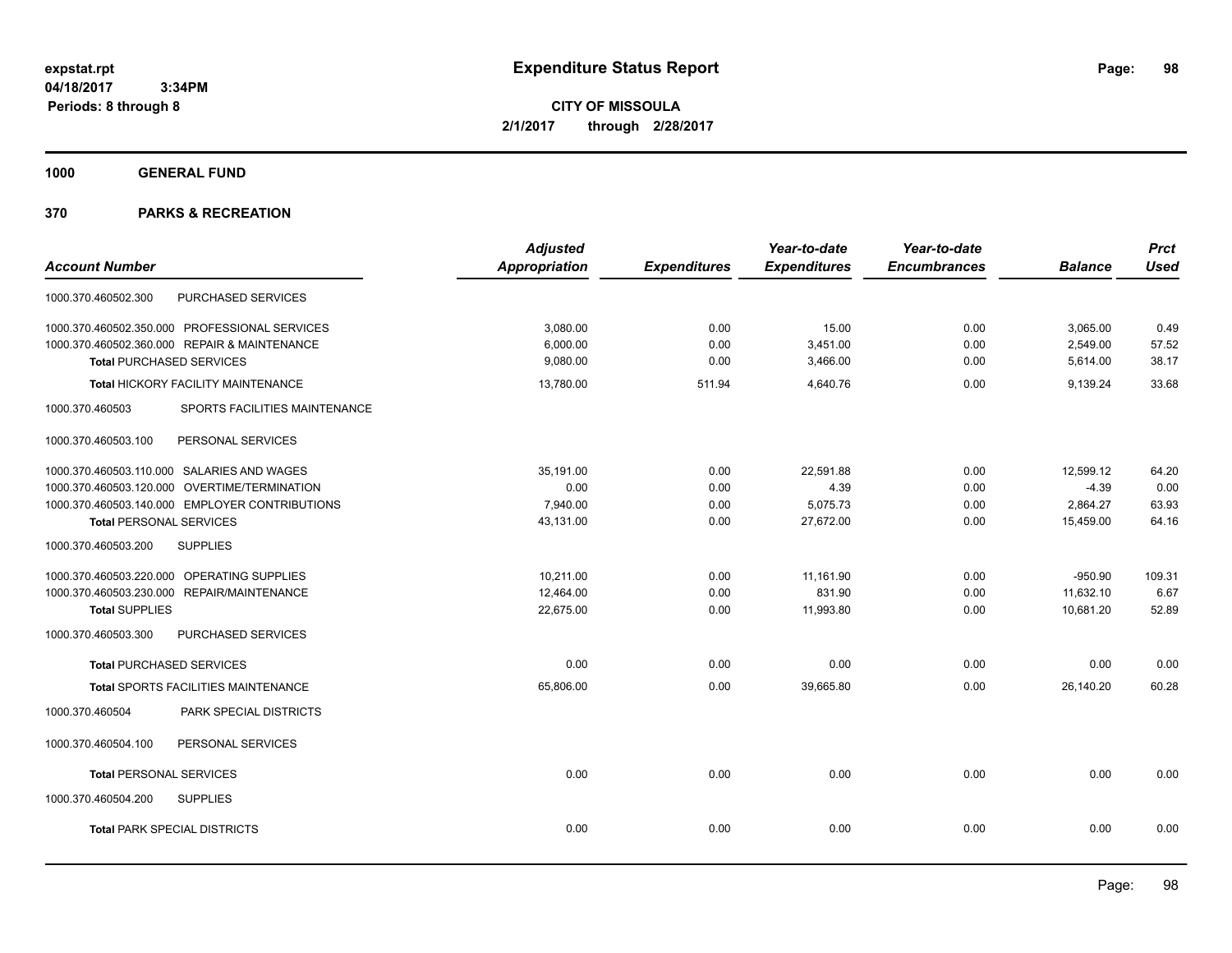**CITY OF MISSOULA 2/1/2017 through 2/28/2017**

**1000 GENERAL FUND**

| <b>Account Number</b>               | <b>Adjusted</b><br>Appropriation | <b>Expenditures</b> | Year-to-date<br><b>Expenditures</b> | Year-to-date<br>Encumbrances | Balance      | Prct<br>Used |
|-------------------------------------|----------------------------------|---------------------|-------------------------------------|------------------------------|--------------|--------------|
| <b>Total PARKS &amp; RECREATION</b> | 3,815,897.00                     | 200.500.94          | 2.310.128.26                        | 0.00                         | 1.505.768.74 | 60.54        |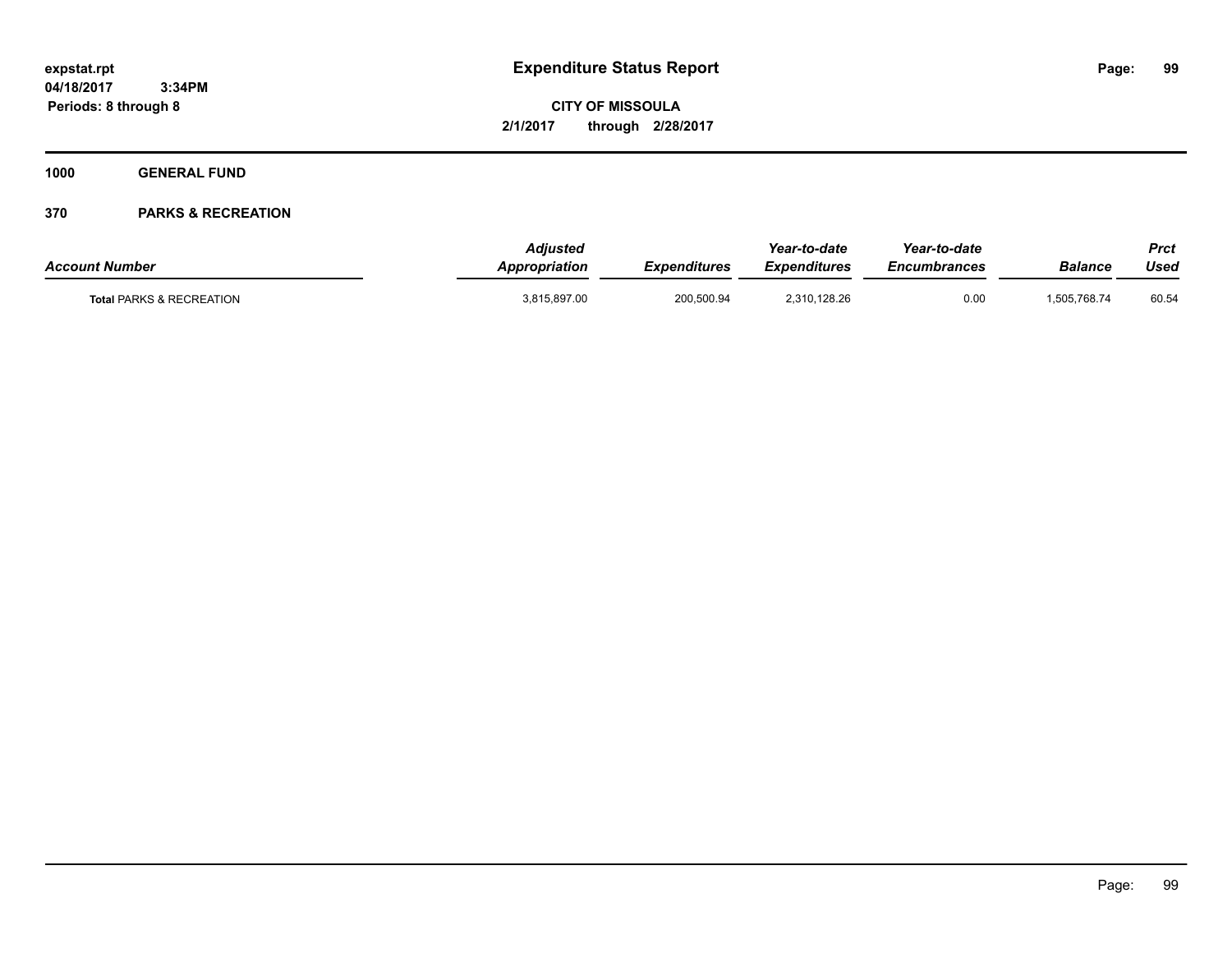**CITY OF MISSOULA 2/1/2017 through 2/28/2017**

**1000 GENERAL FUND**

| <b>Account Number</b>                  |                                                                                          | <b>Adjusted</b><br><b>Appropriation</b> | <b>Expenditures</b>  | Year-to-date<br><b>Expenditures</b> | Year-to-date<br><b>Encumbrances</b> | <b>Balance</b>         | <b>Prct</b><br><b>Used</b> |
|----------------------------------------|------------------------------------------------------------------------------------------|-----------------------------------------|----------------------|-------------------------------------|-------------------------------------|------------------------|----------------------------|
| 1000.390.410123                        | <b>LEGISLATIVE PROGRAM</b>                                                               |                                         |                      |                                     |                                     |                        |                            |
| 1000.390.410123.300                    | PURCHASED SERVICES                                                                       |                                         |                      |                                     |                                     |                        |                            |
|                                        | 1000.390.410123.350.000 LEGISLATIVE PROGRAM/PROF SVS<br><b>Total LEGISLATIVE PROGRAM</b> | 33,000.00<br>33,000.00                  | 7,749.00<br>7,749.00 | 9,998.00<br>9,998.00                | 0.00<br>0.00                        | 23,002.00<br>23,002.00 | 30.30<br>30.30             |
| 1000.390.410550                        | <b>ACCOUNTING</b>                                                                        |                                         |                      |                                     |                                     |                        |                            |
| 1000.390.410550.500                    | <b>FIXED CHARGES</b>                                                                     |                                         |                      |                                     |                                     |                        |                            |
| <b>Total ACCOUNTING</b>                |                                                                                          | 0.00                                    | 0.00                 | 0.00                                | 0.00                                | 0.00                   | 0.00                       |
| 1000.390.410551                        | RESERVE FOR SALARY INCREASES                                                             |                                         |                      |                                     |                                     |                        |                            |
| 1000.390.410551.100                    | PERSONAL SERVICES                                                                        |                                         |                      |                                     |                                     |                        |                            |
| 1000.390.410551.110.000 SALARY RESERVE |                                                                                          | 223,805.00                              | 0.00                 | 0.00                                | 0.00                                | 223,805.00             | 0.00                       |
|                                        | 1000.390.410551.120.000 OVERTIME/TERMINATION                                             | $-2,730.00$                             | 0.00                 | 0.00                                | 0.00                                | $-2,730.00$            | 0.00                       |
|                                        | 1000.390.410551.140.000 EMPLOYER CONTRIBUTIONS                                           | $-46,092.00$                            | $-2.10$              | $-515.00$                           | 0.00                                | $-45,577.00$           | 1.12                       |
|                                        | Total RESERVE FOR SALARY INCREASES                                                       | 174,983.00                              | $-2.10$              | $-515.00$                           | 0.00                                | 175,498.00             | 0.00                       |
| 1000.390.411810                        | <b>TERMINATION PAY</b>                                                                   |                                         |                      |                                     |                                     |                        |                            |
| 1000.390.411810.100                    | PERSONAL SERVICES                                                                        |                                         |                      |                                     |                                     |                        |                            |
|                                        | 1000.390.411810.120.000 OVERTIME/TERMINATION                                             | 25,000.00                               | 0.00                 | 0.00                                | 0.00                                | 25,000.00              | 0.00                       |
| <b>Total TERMINATION PAY</b>           |                                                                                          | 25,000.00                               | 0.00                 | 0.00                                | 0.00                                | 25,000.00              | 0.00                       |
| 1000.390.411860                        | SPECIAL IMPROVEMENT ASSESSMENTS                                                          |                                         |                      |                                     |                                     |                        |                            |
| 1000.390.411860.500                    | <b>FIXED CHARGES</b>                                                                     |                                         |                      |                                     |                                     |                        |                            |
|                                        | 1000.390.411860.500.000 SID ASSESSMENTS-FIXED CHARGES                                    | 116,000.00                              | 0.00                 | 52,946.25                           | 0.00                                | 63,053.75              | 45.64                      |
|                                        | <b>Total SPECIAL IMPROVEMENT ASSESSMENTS</b>                                             | 116,000.00                              | 0.00                 | 52,946.25                           | 0.00                                | 63,053.75              | 45.64                      |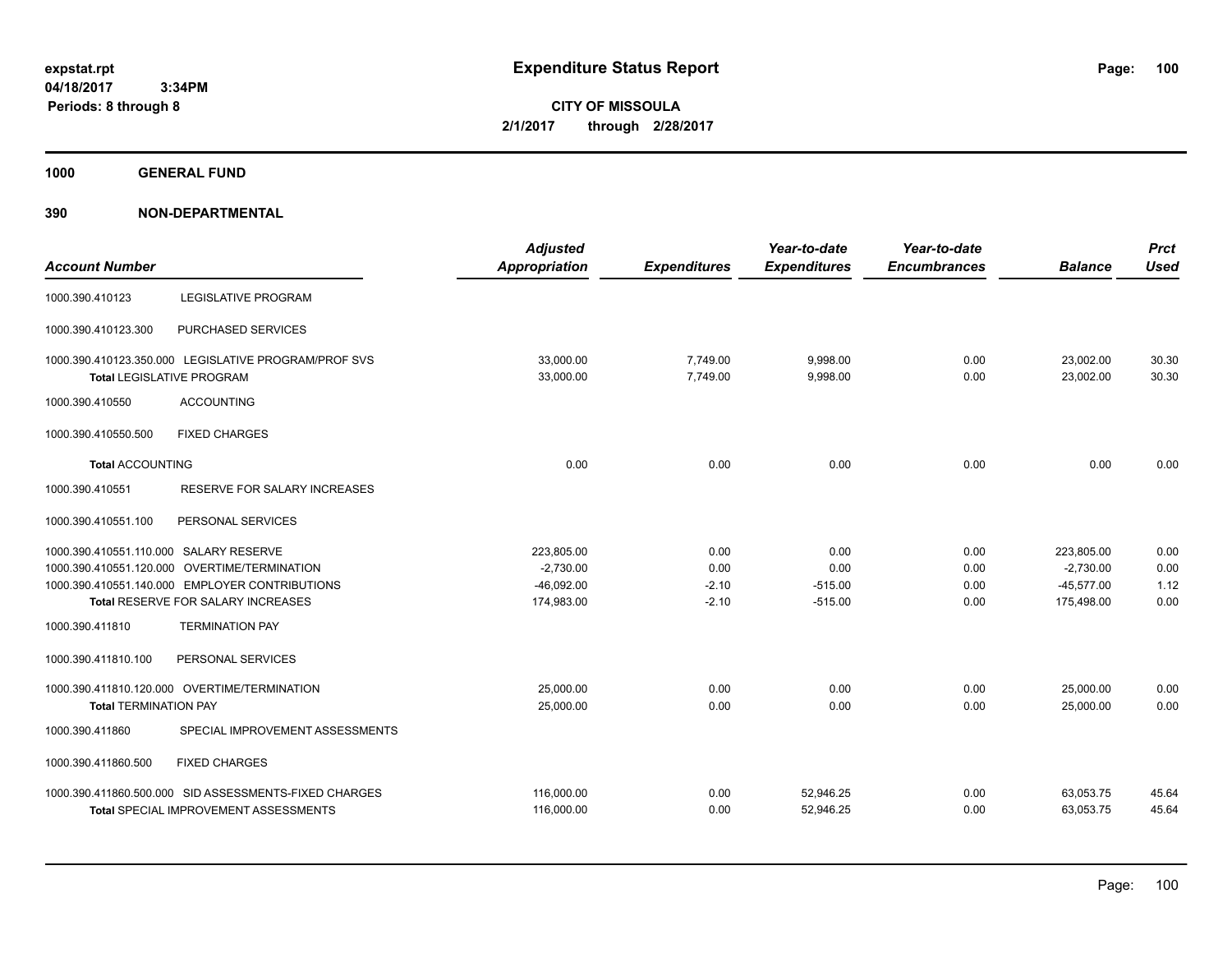**CITY OF MISSOULA 2/1/2017 through 2/28/2017**

**1000 GENERAL FUND**

| <b>Account Number</b>                  |                                                                                               | <b>Adjusted</b><br><b>Appropriation</b> | <b>Expenditures</b> | Year-to-date<br><b>Expenditures</b> | Year-to-date<br><b>Encumbrances</b> | <b>Balance</b>           | <b>Prct</b><br><b>Used</b> |
|----------------------------------------|-----------------------------------------------------------------------------------------------|-----------------------------------------|---------------------|-------------------------------------|-------------------------------------|--------------------------|----------------------------|
| 1000.390.420183                        | CELL PHONE EDUCATION CAMPAIGN                                                                 |                                         |                     |                                     |                                     |                          |                            |
| 1000.390.420183.200                    | <b>SUPPLIES</b>                                                                               |                                         |                     |                                     |                                     |                          |                            |
| 1000.390.420183.240.000 OTHER SUPPLIES | Total CELL PHONE EDUCATION CAMPAIGN                                                           | 65,000.00<br>65,000.00                  | 0.00<br>0.00        | 0.00<br>0.00                        | 0.00<br>0.00                        | 65,000.00<br>65,000.00   | 0.00<br>0.00               |
| 1000.390.420500                        | PROTECTIVE INSPECTIONS                                                                        |                                         |                     |                                     |                                     |                          |                            |
| 1000.390.420500.500                    | <b>FIXED CHARGES</b>                                                                          |                                         |                     |                                     |                                     |                          |                            |
|                                        | 1000.390.420500.500.000 BLDG DEPT REIMB FOR GENERAL FUND TIME<br>Total PROTECTIVE INSPECTIONS | 5,000.00<br>5,000.00                    | 0.00<br>0.00        | 0.00<br>0.00                        | 0.00<br>0.00                        | 5,000.00<br>5,000.00     | 0.00<br>0.00               |
| 1000.390.440190                        | <b>HEALTH DEPT CONTRIBUTIONS</b>                                                              |                                         |                     |                                     |                                     |                          |                            |
| 1000.390.440190.700                    | <b>GRANTS &amp; CONTRIBUTIONS</b>                                                             |                                         |                     |                                     |                                     |                          |                            |
|                                        | 1000.390.440190.700.000 HEALTH DEPT CONTRIBUTIONS<br>Total HEALTH DEPT CONTRIBUTIONS          | 1.420.333.00<br>1,420,333.00            | 0.00<br>0.00        | 704.780.00<br>704,780.00            | 0.00<br>0.00                        | 715,553.00<br>715,553.00 | 49.62<br>49.62             |
| 1000.390.440600                        | ANIMAL CONTROL SERVICES                                                                       |                                         |                     |                                     |                                     |                          |                            |
| 1000.390.440600.700                    | <b>GRANTS &amp; CONTRIBUTIONS</b>                                                             |                                         |                     |                                     |                                     |                          |                            |
|                                        | 1000.390.440600.700.000 ANIMAL CONTROL TRANSFER<br><b>Total ANIMAL CONTROL SERVICES</b>       | 334,186.00<br>334,186.00                | 0.00<br>0.00        | 168,221.50<br>168.221.50            | 0.00<br>0.00                        | 165,964.50<br>165,964.50 | 50.34<br>50.34             |
| 1000.390.450000                        | <b>AGING SERVICES</b>                                                                         |                                         |                     |                                     |                                     |                          |                            |
| 1000.390.450000.700                    | <b>GRANTS &amp; CONTRIBUTIONS</b>                                                             |                                         |                     |                                     |                                     |                          |                            |
| <b>Total AGING SERVICES</b>            | 1000.390.450000.700.000 AGING SERVICES - GRANTS & CONTRIBUTIONS                               | 175,000.00<br>175,000.00                | 0.00<br>0.00        | 0.00<br>0.00                        | 0.00<br>0.00                        | 175,000.00<br>175,000.00 | 0.00<br>0.00               |
| 1000.390.460433                        | <b>AQUATICS SUBSIDY</b>                                                                       |                                         |                     |                                     |                                     |                          |                            |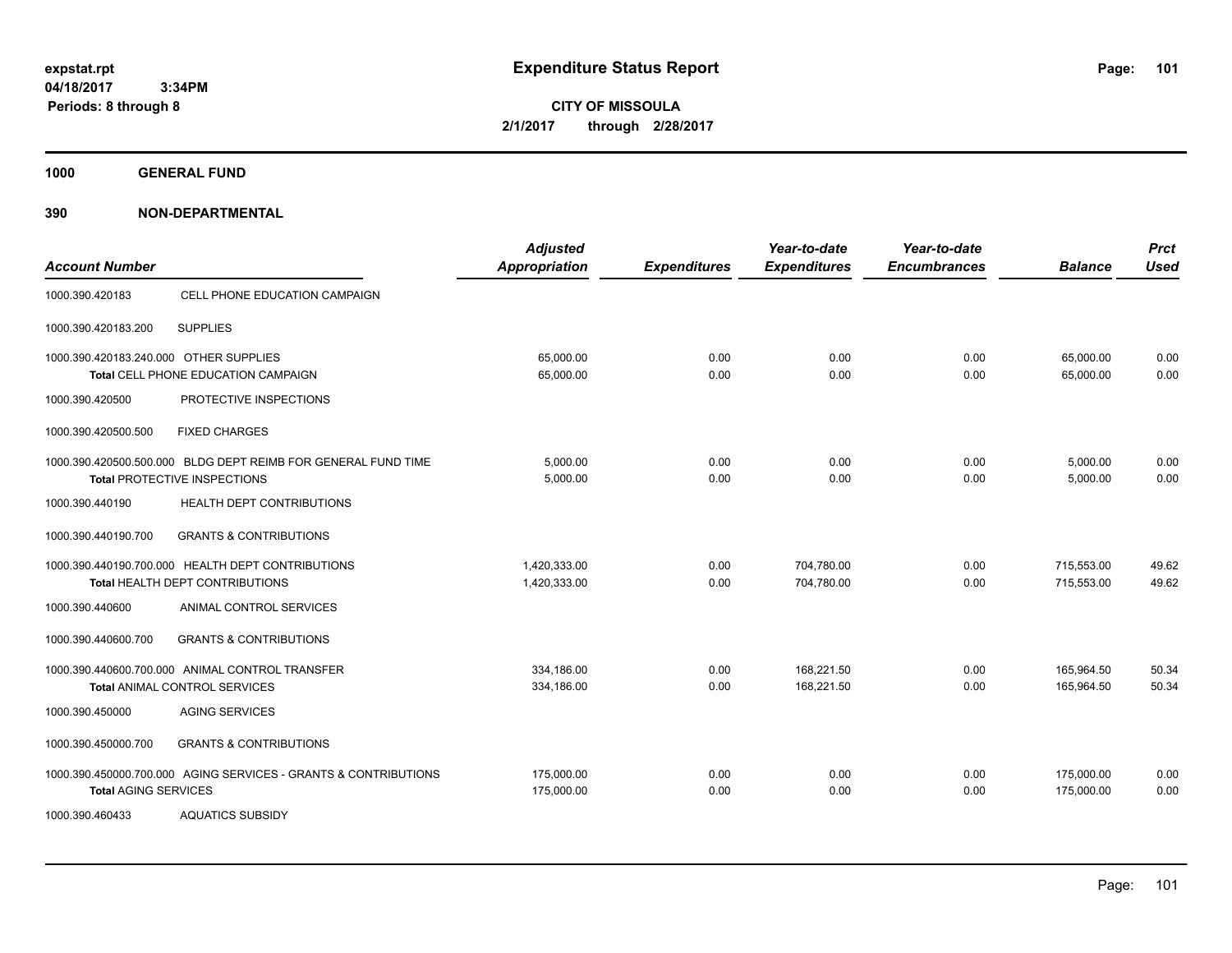**CITY OF MISSOULA 2/1/2017 through 2/28/2017**

**1000 GENERAL FUND**

|                               |                                                               | <b>Adjusted</b>      |                     | Year-to-date        | Year-to-date        |                | <b>Prct</b> |
|-------------------------------|---------------------------------------------------------------|----------------------|---------------------|---------------------|---------------------|----------------|-------------|
| <b>Account Number</b>         |                                                               | <b>Appropriation</b> | <b>Expenditures</b> | <b>Expenditures</b> | <b>Encumbrances</b> | <b>Balance</b> | <b>Used</b> |
| 1000.390.460433.800           | OTHER OBJECTS                                                 |                      |                     |                     |                     |                |             |
|                               | 1000.390.460433.820.000 AQUATICS SUBSIDY/TRANS TO OTHER FUNDS | 203,000.00           | 0.00                | 203,000.00          | 0.00                | 0.00           | 100.00      |
| <b>Total AQUATICS SUBSIDY</b> |                                                               | 203,000.00           | 0.00                | 203,000.00          | 0.00                | 0.00           | 100.00      |
| 1000.390.460451               | *** Title Not Found ***                                       |                      |                     |                     |                     |                |             |
| 1000.390.460451.700           | <b>GRANTS &amp; CONTRIBUTIONS</b>                             |                      |                     |                     |                     |                |             |
| Total *** Title Not Found *** |                                                               | 0.00                 | 0.00                | 0.00                | 0.00                | 0.00           | 0.00        |
| 1000.390.460455               | <b>MUSIC RIGHTS</b>                                           |                      |                     |                     |                     |                |             |
| 1000.390.460455.500           | <b>FIXED CHARGES</b>                                          |                      |                     |                     |                     |                |             |
|                               | 1000.390.460455.500.000 MUSIC RIGHTS/MUSICAL VENUES           | 1,300.00             | 0.00                | 1,281.50            | 0.00                | 18.50          | 98.58       |
| <b>Total MUSIC RIGHTS</b>     |                                                               | 1,300.00             | 0.00                | 1,281.50            | 0.00                | 18.50          | 98.58       |
| 1000.390.460460               | <b>HISTORIC PRESERVATION</b>                                  |                      |                     |                     |                     |                |             |
| 1000.390.460460.800           | OTHER OBJECTS                                                 |                      |                     |                     |                     |                |             |
|                               | <b>Total HISTORIC PRESERVATION</b>                            | 0.00                 | 0.00                | 0.00                | 0.00                | 0.00           | 0.00        |
| 1000.390.470324               | BIG SKY TRUST FUND SUPPORT                                    |                      |                     |                     |                     |                |             |
| 1000.390.470324.700           | <b>GRANTS &amp; CONTRIBUTIONS</b>                             |                      |                     |                     |                     |                |             |
|                               | Total BIG SKY TRUST FUND SUPPORT                              | 0.00                 | 0.00                | 0.00                | 0.00                | 0.00           | 0.00        |
| 1000.390.480400               | REC/GREEN TAG PROGRAM                                         |                      |                     |                     |                     |                |             |
| 1000.390.480400.300           | PURCHASED SERVICES                                            |                      |                     |                     |                     |                |             |
|                               | Total REC/GREEN TAG PROGRAM                                   | 0.00                 | 0.00                | 0.00                | 0.00                | 0.00           | 0.00        |
| 1000.390.490504               | OPERATING EQUIPMENT DEBT SERVICE                              |                      |                     |                     |                     |                |             |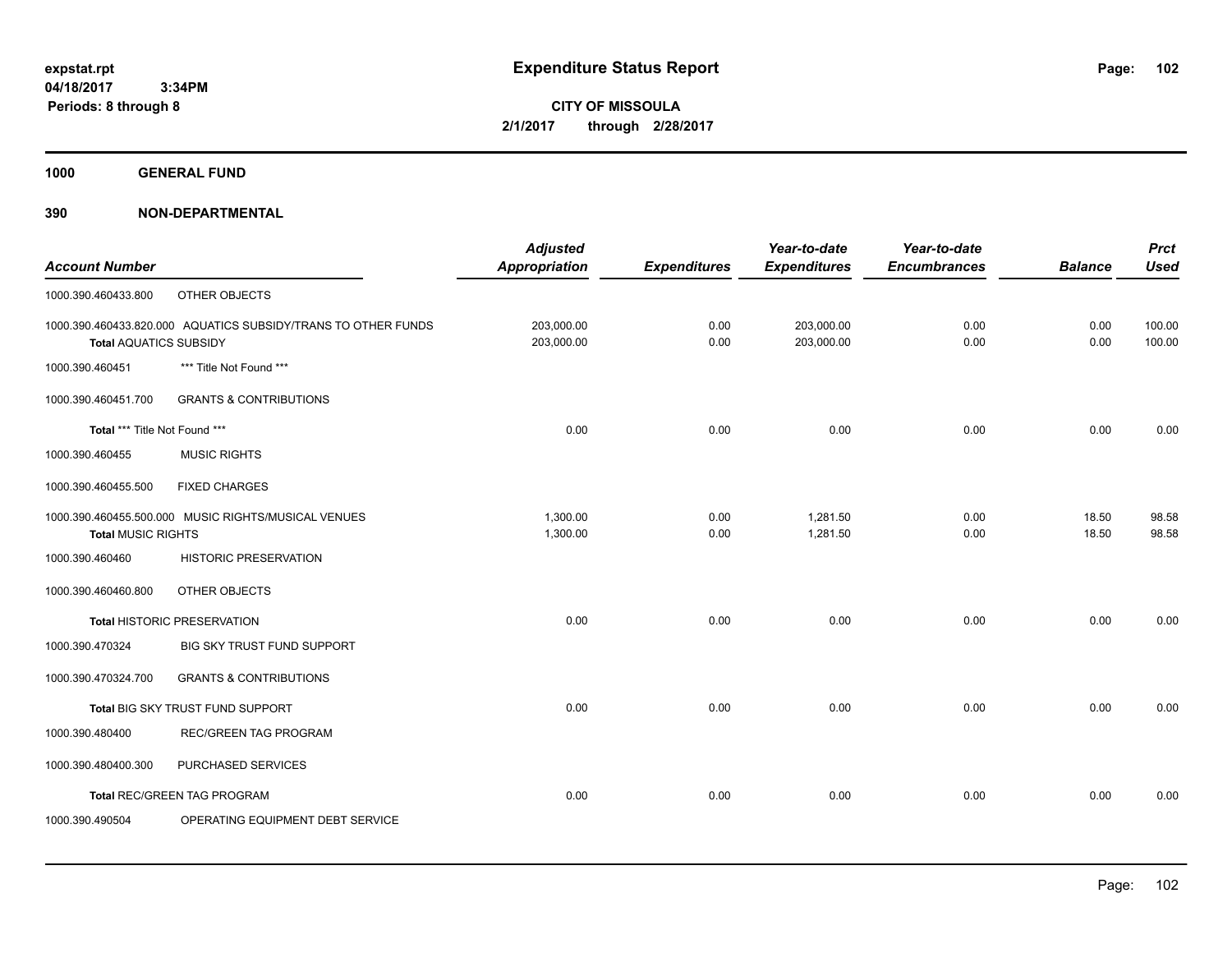**CITY OF MISSOULA 2/1/2017 through 2/28/2017**

**1000 GENERAL FUND**

## **390 NON-DEPARTMENTAL**

| <b>Account Number</b>                            |                                                                                                                                                                   | <b>Adjusted</b><br><b>Appropriation</b> | <b>Expenditures</b>  | Year-to-date<br><b>Expenditures</b>  | Year-to-date<br><b>Encumbrances</b> | <b>Balance</b>                     | <b>Prct</b><br><b>Used</b> |
|--------------------------------------------------|-------------------------------------------------------------------------------------------------------------------------------------------------------------------|-----------------------------------------|----------------------|--------------------------------------|-------------------------------------|------------------------------------|----------------------------|
| 1000.390.490504.600                              | <b>DEBT SERVICE</b>                                                                                                                                               |                                         |                      |                                      |                                     |                                    |                            |
|                                                  | 1000.390.490504.610.000 OPERATING EQUIP DEBT SVS-PRINCIPAL<br>1000.390.490504.620.000 OPERATING EQUIP DEBT SVS-INTEREST<br>Total OPERATING EQUIPMENT DEBT SERVICE | 482,433.00<br>7,466.00<br>489,899.00    | 0.00<br>0.00<br>0.00 | 438,691.52<br>5,591.61<br>444,283.13 | 0.00<br>0.00<br>0.00                | 43,741.48<br>1,874.39<br>45,615.87 | 90.93<br>74.89<br>90.69    |
| 1000.390.490505                                  | ACCELA LOAN DEBT SERVICE                                                                                                                                          |                                         |                      |                                      |                                     |                                    |                            |
| 1000.390.490505.600                              | <b>DEBT SERVICE</b>                                                                                                                                               |                                         |                      |                                      |                                     |                                    |                            |
| 1000.390.490505.610.000 ACCELA/PRINCIPAL         | 1000.390.490505.620.000 INTEREST / SERVICE FEES<br><b>Total ACCELA LOAN DEBT SERVICE</b>                                                                          | 93,368.00<br>7,058.00<br>100,426.00     | 0.00<br>0.00<br>0.00 | 93,367.77<br>7,058.25<br>100,426.02  | 0.00<br>0.00<br>0.00                | 0.23<br>$-0.25$<br>$-0.02$         | 100.00<br>100.00<br>100.00 |
| 1000.390.510110                                  | <b>MERCHANT SERVICES</b>                                                                                                                                          |                                         |                      |                                      |                                     |                                    |                            |
| 1000.390.510110.500                              | <b>FIXED CHARGES</b>                                                                                                                                              |                                         |                      |                                      |                                     |                                    |                            |
| <b>Total MERCHANT SERVICES</b>                   | 1000.390.510110.550.000 MERCHANT SERVICE FEES                                                                                                                     | 29,700.00<br>29,700.00                  | 0.00<br>0.00         | 0.00<br>0.00                         | 0.00<br>0.00                        | 29,700.00<br>29,700.00             | 0.00<br>0.00               |
| 1000.390.510210                                  | *** Title Not Found ***                                                                                                                                           |                                         |                      |                                      |                                     |                                    |                            |
| 1000.390.510210.200                              | <b>SUPPLIES</b>                                                                                                                                                   |                                         |                      |                                      |                                     |                                    |                            |
| Total *** Title Not Found ***                    |                                                                                                                                                                   | 0.00                                    | 0.00                 | 0.00                                 | 0.00                                | 0.00                               | 0.00                       |
| 1000.390.510250                                  | <b>REIMBURSABLE LOSSES</b>                                                                                                                                        |                                         |                      |                                      |                                     |                                    |                            |
| 1000.390.510250.200                              | <b>SUPPLIES</b>                                                                                                                                                   |                                         |                      |                                      |                                     |                                    |                            |
| 1000.390.510250.230.000<br><b>Total SUPPLIES</b> | REIMBURSEABLE LOSSES-REPAIR/MAINTENANCE                                                                                                                           | 50,000.00<br>50,000.00                  | 0.00<br>0.00         | 0.00<br>0.00                         | 0.00<br>0.00                        | 50,000.00<br>50,000.00             | 0.00<br>0.00               |

1000.390.510250.300 PURCHASED SERVICES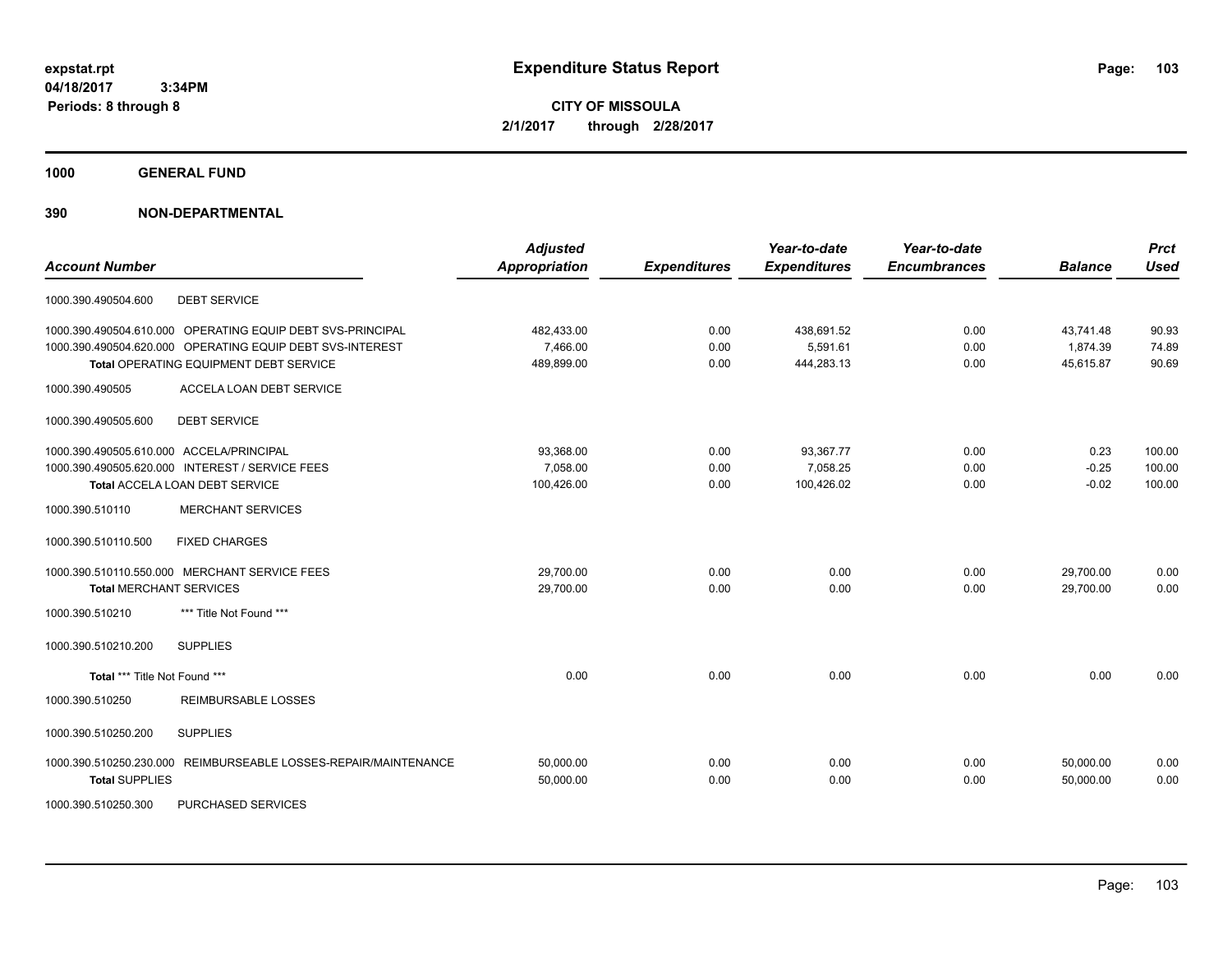**1000 GENERAL FUND**

| <b>Account Number</b>               |                                                | <b>Adjusted</b><br><b>Appropriation</b> | <b>Expenditures</b> | Year-to-date<br><b>Expenditures</b> | Year-to-date<br><b>Encumbrances</b> | <b>Balance</b> | <b>Prct</b><br><b>Used</b> |
|-------------------------------------|------------------------------------------------|-----------------------------------------|---------------------|-------------------------------------|-------------------------------------|----------------|----------------------------|
|                                     | <b>Total PURCHASED SERVICES</b>                | 0.00                                    | 0.00                | 0.00                                | 0.00                                | 0.00           | 0.00                       |
|                                     | <b>Total REIMBURSABLE LOSSES</b>               | 50,000.00                               | 0.00                | 0.00                                | 0.00                                | 50,000.00      | 0.00                       |
| 1000.390.510300                     | CONTINGENCY                                    |                                         |                     |                                     |                                     |                |                            |
| 1000.390.510300.300                 | PURCHASED SERVICES                             |                                         |                     |                                     |                                     |                |                            |
| 1000.390.510300.342.000 STORM WATER |                                                | 22,023.00                               | 0.00                | 0.00                                | 0.00                                | 22,023.00      | 0.00                       |
|                                     | 1000.390.510300.360.000 REPAIR & MAINTENANCE   | 0.00                                    | 0.00                | 1,762.00                            | 0.00                                | $-1,762.00$    | 0.00                       |
|                                     | <b>Total PURCHASED SERVICES</b>                | 22,023.00                               | 0.00                | 1,762.00                            | 0.00                                | 20,261.00      | 8.00                       |
| 1000.390.510300.800                 | OTHER OBJECTS                                  |                                         |                     |                                     |                                     |                |                            |
| 1000.390.510300.845.000 CONTINGENCY |                                                | 78,496.00                               | 0.00                | 11,358.04                           | 0.00                                | 67,137.96      | 14.47                      |
| <b>Total OTHER OBJECTS</b>          |                                                | 78,496.00                               | 0.00                | 11,358.04                           | 0.00                                | 67,137.96      | 14.47                      |
| <b>Total CONTINGENCY</b>            |                                                | 100,519.00                              | 0.00                | 13,120.04                           | 0.00                                | 87,398.96      | 13.05                      |
| 1000.390.510301                     | <b>EMERGENCY RESPONSE OVERTIME</b>             |                                         |                     |                                     |                                     |                |                            |
| 1000.390.510301.800                 | OTHER OBJECTS                                  |                                         |                     |                                     |                                     |                |                            |
|                                     | 1000.390.510301.845.000 EMERGENCY RESPONSE     | 50,000.00                               | 0.00                | 0.00                                | 0.00                                | 50,000.00      | 0.00                       |
|                                     | Total EMERGENCY RESPONSE OVERTIME              | 50,000.00                               | 0.00                | 0.00                                | 0.00                                | 50,000.00      | 0.00                       |
| 1000.390.510303                     | <b>VEHICLE TRANSFERS</b>                       |                                         |                     |                                     |                                     |                |                            |
| 1000.390.510303.900                 | <b>CAPITAL OUTLAY</b>                          |                                         |                     |                                     |                                     |                |                            |
| <b>Total VEHICLE TRANSFERS</b>      |                                                | 0.00                                    | 0.00                | 0.00                                | 0.00                                | 0.00           | 0.00                       |
| 1000.390.510304                     | RESERVE-INSURANCE PREMIUM SAVINGS              |                                         |                     |                                     |                                     |                |                            |
| 1000.390.510304.500                 | <b>FIXED CHARGES</b>                           |                                         |                     |                                     |                                     |                |                            |
|                                     | <b>Total RESERVE-INSURANCE PREMIUM SAVINGS</b> | 0.00                                    | 0.00                | 0.00                                | 0.00                                | 0.00           | 0.00                       |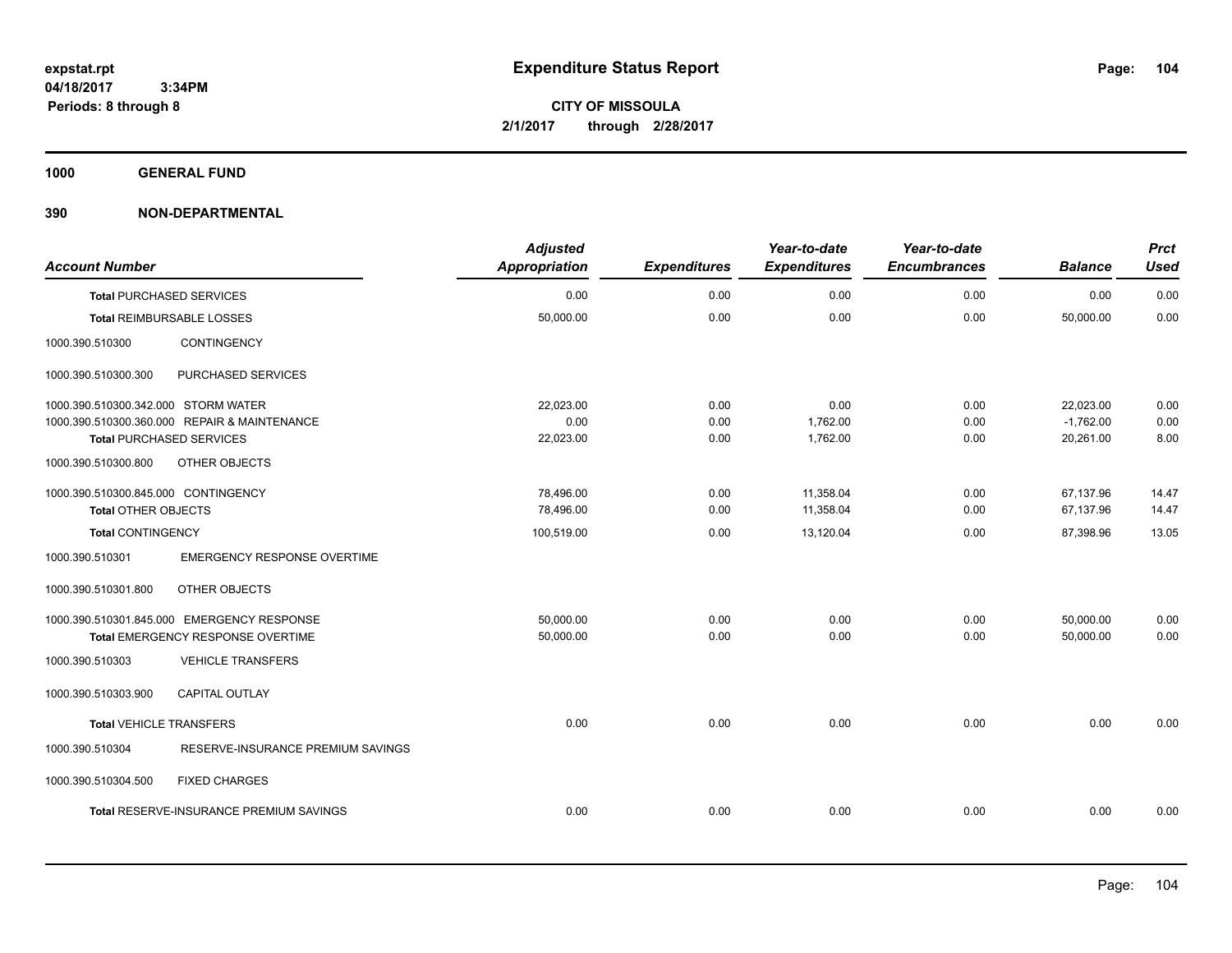**CITY OF MISSOULA 2/1/2017 through 2/28/2017**

**1000 GENERAL FUND**

| <b>Account Number</b>      |                                                                                                  | <b>Adjusted</b><br>Appropriation | <b>Expenditures</b>  | Year-to-date<br><b>Expenditures</b> | Year-to-date<br><b>Encumbrances</b> | <b>Balance</b>                 | <b>Prct</b><br><b>Used</b> |
|----------------------------|--------------------------------------------------------------------------------------------------|----------------------------------|----------------------|-------------------------------------|-------------------------------------|--------------------------------|----------------------------|
| 1000.390.510305            | <b>BASELINE CUTS/CONTINGENCY</b>                                                                 |                                  |                      |                                     |                                     |                                |                            |
| 1000.390.510305.300        | PURCHASED SERVICES                                                                               |                                  |                      |                                     |                                     |                                |                            |
|                            | 1000.390.510305.341.000 UTILIITES & GAS/DIESEL RESERVE<br><b>Total PURCHASED SERVICES</b>        | 0.00<br>0.00                     | 0.00<br>0.00         | 885.50<br>885.50                    | 0.00<br>0.00                        | $-885.50$<br>$-885.50$         | 0.00<br>0.00               |
| 1000.390.510305.800        | OTHER OBJECTS                                                                                    |                                  |                      |                                     |                                     |                                |                            |
| <b>Total OTHER OBJECTS</b> |                                                                                                  | 0.00                             | 0.00                 | 0.00                                | 0.00                                | 0.00                           | 0.00                       |
|                            | <b>Total BASELINE CUTS/CONTINGENCY</b>                                                           | 0.00                             | 0.00                 | 885.50                              | 0.00                                | $-885.50$                      | 0.00                       |
| 1000.390.510311            | <b>BASELINE CUTS</b>                                                                             |                                  |                      |                                     |                                     |                                |                            |
| 1000.390.510311.800        | OTHER OBJECTS                                                                                    |                                  |                      |                                     |                                     |                                |                            |
| <b>Total BASELINE CUTS</b> | 1000.390.510311.850.000 BASELINE CUTS-SALARY SAVINGS                                             | $-135,000.00$<br>$-135,000.00$   | 0.00<br>0.00         | 0.00<br>0.00                        | 0.00<br>0.00                        | $-135,000.00$<br>$-135,000.00$ | 0.00<br>0.00               |
| 1000.390.510330            | <b>COMPREHENSIVE LIABILITY INSURANCE</b>                                                         |                                  |                      |                                     |                                     |                                |                            |
| 1000.390.510330.500        | <b>FIXED CHARGES</b>                                                                             |                                  |                      |                                     |                                     |                                |                            |
|                            | 1000.390.510330.500.000 COMPREHENSIVE INSURANCE-FIXED<br>Total COMPREHENSIVE LIABILITY INSURANCE | 907,563.00<br>907,563.00         | 1,504.87<br>1,504.87 | 449,465.96<br>449,465.96            | 0.00<br>0.00                        | 458.097.04<br>458,097.04       | 49.52<br>49.52             |
| 1000.390.521000            | INTERFUND OPERATING TRANSFERS                                                                    |                                  |                      |                                     |                                     |                                |                            |
| 1000.390.521000.800        | OTHER OBJECTS                                                                                    |                                  |                      |                                     |                                     |                                |                            |
|                            | <b>Total INTERFUND OPERATING TRANSFERS</b>                                                       | 0.00                             | 0.00                 | 0.00                                | 0.00                                | 0.00                           | 0.00                       |
| 1000.390.521001            | <b>TRANSFER TO CIP</b>                                                                           |                                  |                      |                                     |                                     |                                |                            |
| 1000.390.521001.800        | OTHER OBJECTS                                                                                    |                                  |                      |                                     |                                     |                                |                            |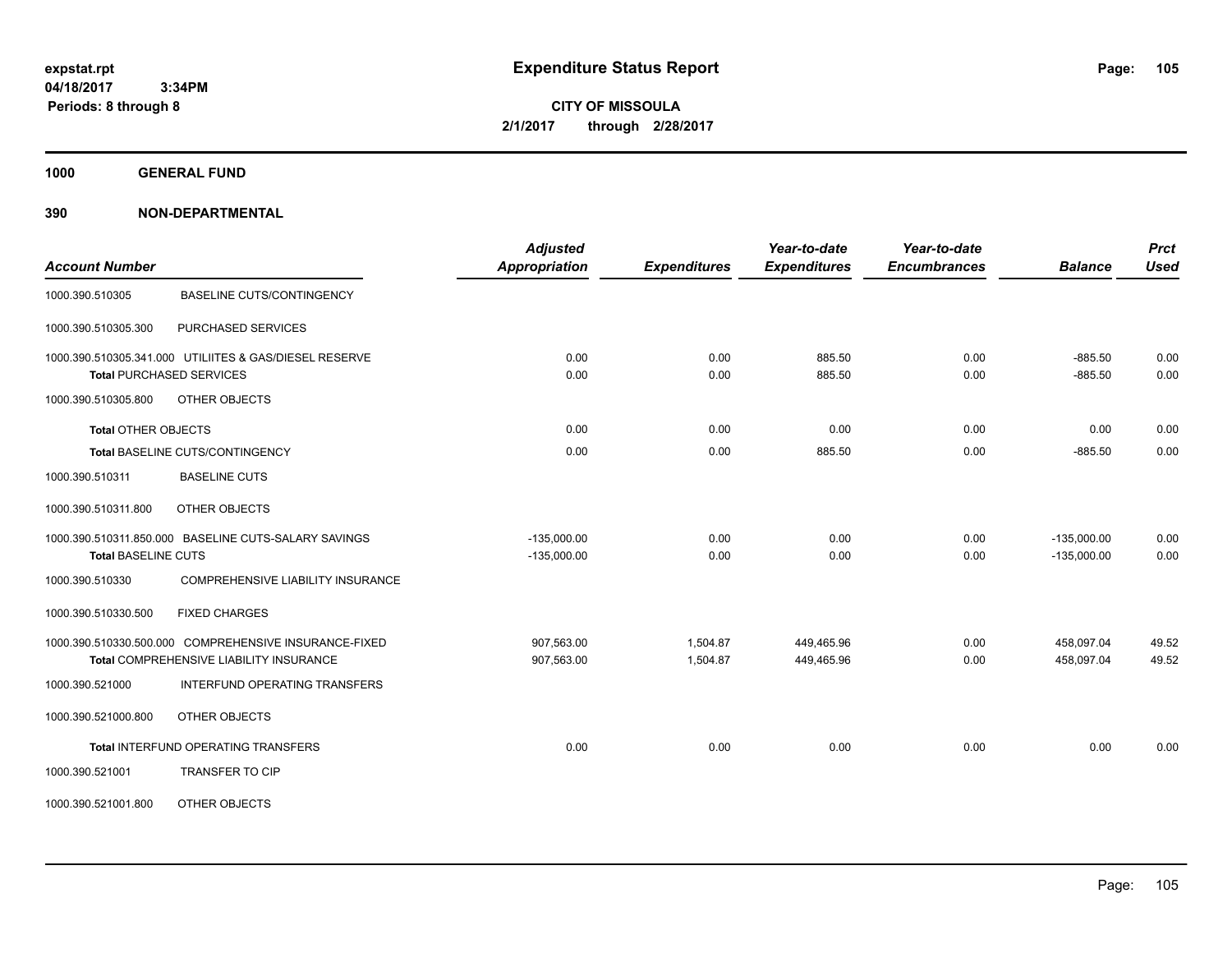**Periods: 8 through 8**

**CITY OF MISSOULA 2/1/2017 through 2/28/2017**

**1000 GENERAL FUND**

|                                                     | <b>Adjusted</b> |                     | Year-to-date        | Year-to-date        |                | <b>Prct</b> |
|-----------------------------------------------------|-----------------|---------------------|---------------------|---------------------|----------------|-------------|
| <b>Account Number</b>                               | Appropriation   | <b>Expenditures</b> | <b>Expenditures</b> | <b>Encumbrances</b> | <b>Balance</b> | Used        |
| 1000.390.521001.820.000 TRANSFERS TO CIP            | 1.328.341.00    | 0.00                | 664.171.00          | 0.00                | 664.170.00     | 50.00       |
| <b>Total TRANSFER TO CIP</b>                        | 1,328,341.00    | 0.00                | 664,171.00          | 0.00                | 664.170.00     | 50.00       |
| 1000.390.521006<br><b>HEALTH INSURANCE TRANSFER</b> |                 |                     |                     |                     |                |             |
| 1000.390.521006.800<br>OTHER OBJECTS                |                 |                     |                     |                     |                |             |
| 1000.390.521006.820.000 HEALTH INSURANCE TRANSFER   | 442.000.00      | 6.093.96            | 421.920.60          | 0.00                | 20.079.40      | 95.46       |
| <b>Total HEALTH INSURANCE TRANSFER</b>              | 442.000.00      | 6,093.96            | 421.920.60          | 0.00                | 20.079.40      | 95.46       |
| <b>Total NON-DEPARTMENTAL</b>                       | 5,916,250.00    | 15,345.73           | 3.233.984.50        | 0.00                | 2,682,265.50   | 54.66       |
| <b>Total GENERAL FUND</b>                           | 55.730.311.00   | 3.649.434.75        | 33.998.223.47       | 0.00                | 21.732.087.53  | 61.00       |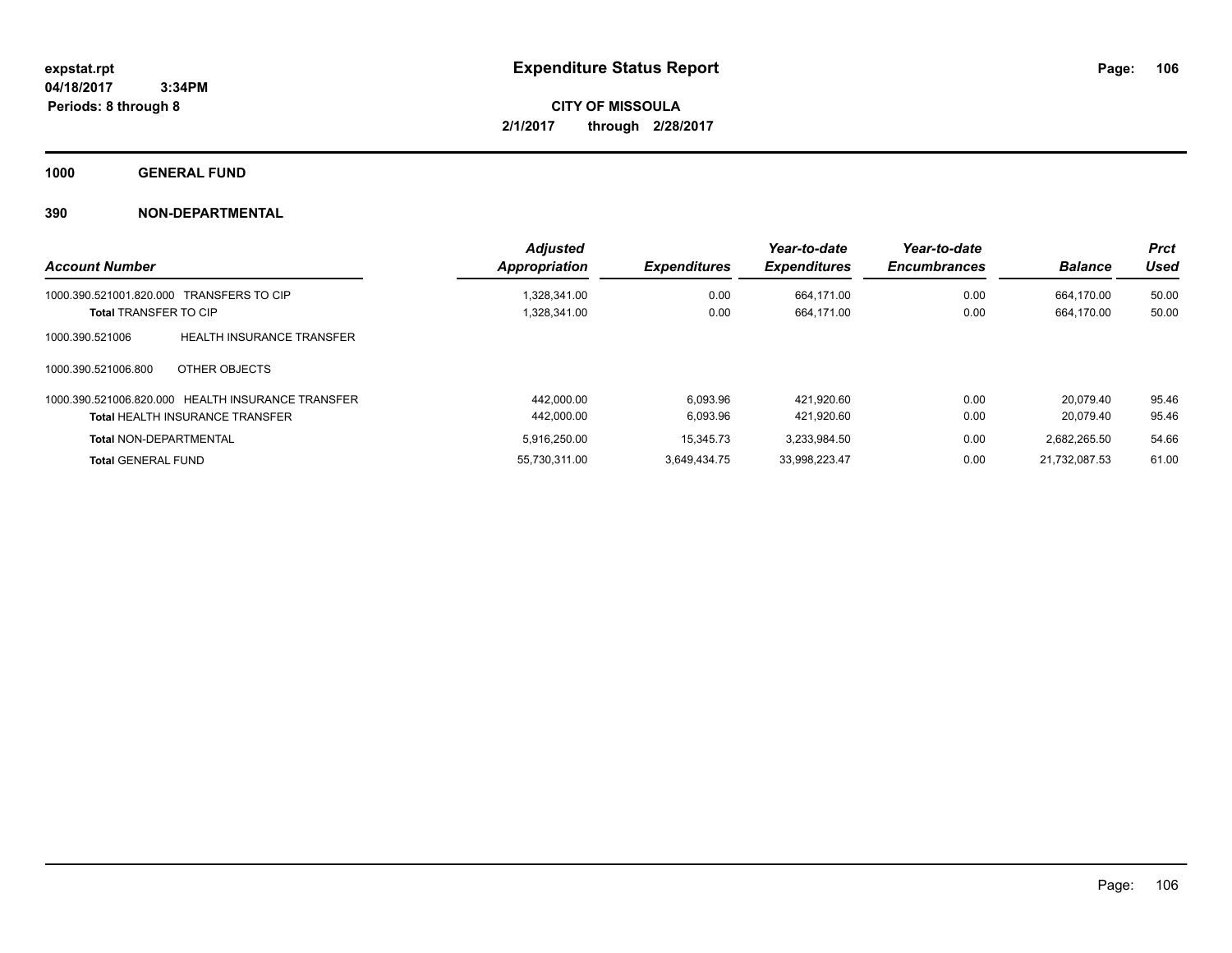## **1211 PARK ACQUISITION & DEVELOPMENT**

|                                              |                                                  | <b>Adjusted</b>      |                     | Year-to-date        | Year-to-date        |                | <b>Prct</b> |
|----------------------------------------------|--------------------------------------------------|----------------------|---------------------|---------------------|---------------------|----------------|-------------|
| <b>Account Number</b>                        |                                                  | <b>Appropriation</b> | <b>Expenditures</b> | <b>Expenditures</b> | <b>Encumbrances</b> | <b>Balance</b> | <b>Used</b> |
| 1211.370.460433                              | *** Title Not Found ***                          |                      |                     |                     |                     |                |             |
| 1211.370.460433.200                          | <b>SUPPLIES</b>                                  |                      |                     |                     |                     |                |             |
| <b>Total SUPPLIES</b>                        |                                                  | 0.00                 | 0.00                | 0.00                | 0.00                | 0.00           | 0.00        |
| 1211.370.460433.300                          | PURCHASED SERVICES                               |                      |                     |                     |                     |                |             |
| Total *** Title Not Found ***                |                                                  | 0.00                 | 0.00                | 0.00                | 0.00                | 0.00           | 0.00        |
| 1211.370.460510                              | PARK ACQUISITION & DEV                           |                      |                     |                     |                     |                |             |
| 1211.370.460510.200                          | <b>SUPPLIES</b>                                  |                      |                     |                     |                     |                |             |
|                                              | 1211.370.460510.220.000 OPERATING SUPPLIES       | 10,000.00            | 0.00                | 0.00                | 0.00                | 10,000.00      | 0.00        |
| <b>Total SUPPLIES</b><br>1211.370.460510.300 | PURCHASED SERVICES                               | 10,000.00            | 0.00                | 0.00                | 0.00                | 10,000.00      | 0.00        |
|                                              | 1211.370.460510.350.000 PROFESSIONAL SERVICES    | 25,000.00            | 0.00                | 0.00                | 0.00                | 25,000.00      | 0.00        |
|                                              | 1211.370.460510.390.000 OTHER PURCHASED SERVICES | 10,000.00            | 0.00                | 0.00                | 0.00                | 10,000.00      | 0.00        |
|                                              | <b>Total PURCHASED SERVICES</b>                  | 35,000.00            | 0.00                | 0.00                | 0.00                | 35,000.00      | 0.00        |
| 1211.370.460510.800                          | <b>OTHER OBJECTS</b>                             |                      |                     |                     |                     |                |             |
| <b>Total OTHER OBJECTS</b>                   |                                                  | 0.00                 | 0.00                | 0.00                | 0.00                | 0.00           | 0.00        |
| 1211.370.460510.900                          | <b>CAPITAL OUTLAY</b>                            |                      |                     |                     |                     |                |             |
| 1211.370.460510.930.000 IMPROVEMENTS         |                                                  | 168,578.00           | 0.00                | 0.00                | 0.00                | 168,578.00     | 0.00        |
|                                              | 1211.370.460510.940.000 MACHINERY & EQUIPMENT    | 29,650.00            | 0.00                | 0.00                | 0.00                | 29,650.00      | 0.00        |
| <b>Total CAPITAL OUTLAY</b>                  |                                                  | 198,228.00           | 0.00                | 0.00                | 0.00                | 198,228.00     | 0.00        |
|                                              | Total PARK ACQUISITION & DEV                     | 243,228.00           | 0.00                | 0.00                | 0.00                | 243,228.00     | 0.00        |
| 1211.370.460511                              | <b>PARK ENTERPRISE</b>                           |                      |                     |                     |                     |                |             |
| 1211.370.460511.900                          | CAPITAL OUTLAY                                   |                      |                     |                     |                     |                |             |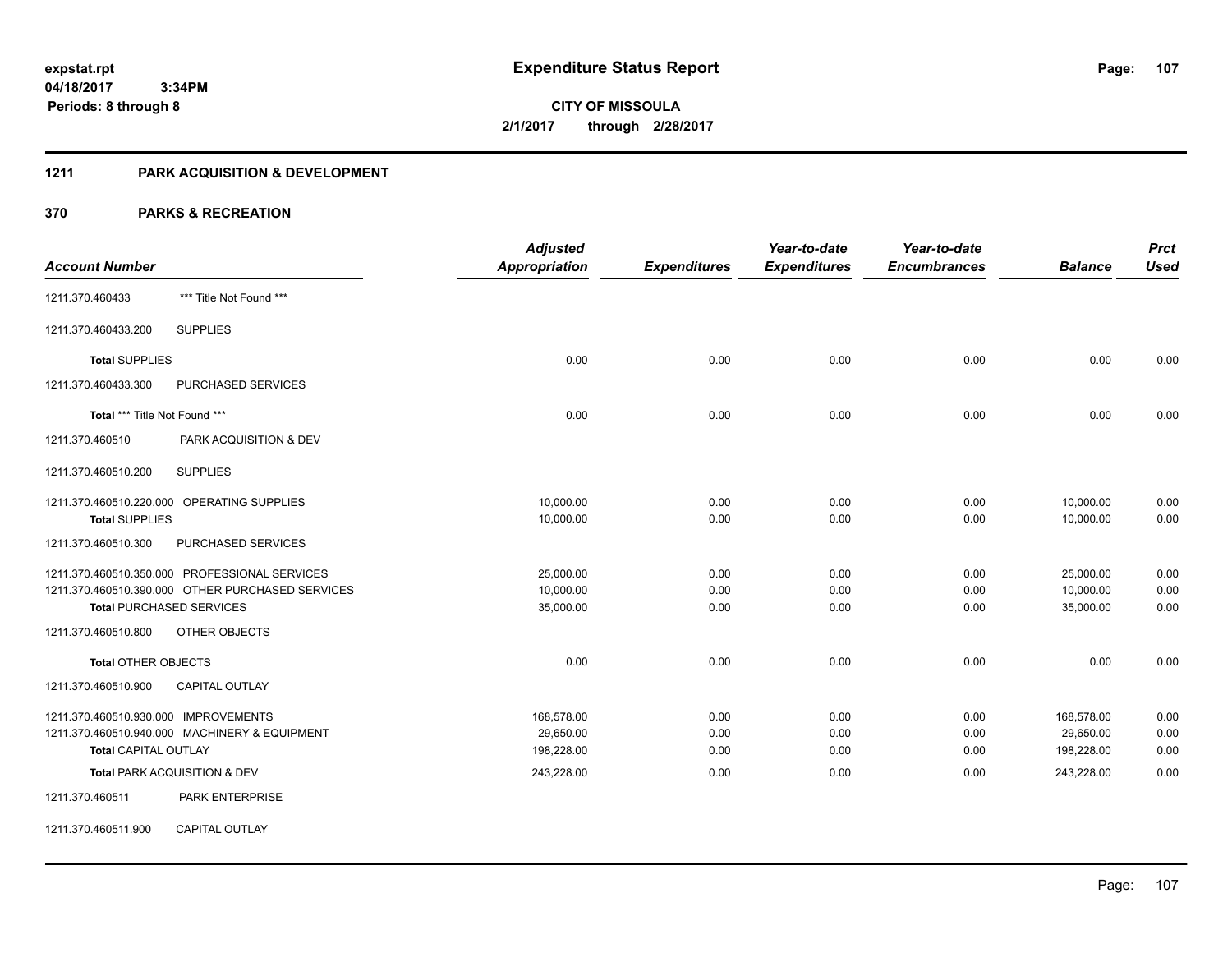#### **04/18/2017 3:34PM**

**Periods: 8 through 8**

**CITY OF MISSOULA 2/1/2017 through 2/28/2017**

## **1211 PARK ACQUISITION & DEVELOPMENT**

| <b>Account Number</b>        |                                                 | <b>Adjusted</b><br><b>Appropriation</b> | <b>Expenditures</b> | Year-to-date<br><b>Expenditures</b> | Year-to-date<br><b>Encumbrances</b> | <b>Balance</b> | <b>Prct</b><br><b>Used</b> |
|------------------------------|-------------------------------------------------|-----------------------------------------|---------------------|-------------------------------------|-------------------------------------|----------------|----------------------------|
| <b>Total PARK ENTERPRISE</b> |                                                 | 0.00                                    | 0.00                | 0.00                                | 0.00                                | 0.00           | 0.00                       |
| 1211.370.510110              | <b>MERCHANT SERVICES</b>                        |                                         |                     |                                     |                                     |                |                            |
| 1211.370.510110.500          | <b>FIXED CHARGES</b>                            |                                         |                     |                                     |                                     |                |                            |
|                              | <b>Total MERCHANT SERVICES</b>                  | 0.00                                    | 0.00                | 0.00                                | 0.00                                | 0.00           | 0.00                       |
|                              | <b>Total PARK ACQUISITION &amp; DEVELOPMENT</b> | 243,228.00                              | 0.00                | 0.00                                | 0.00                                | 243.228.00     | 0.00                       |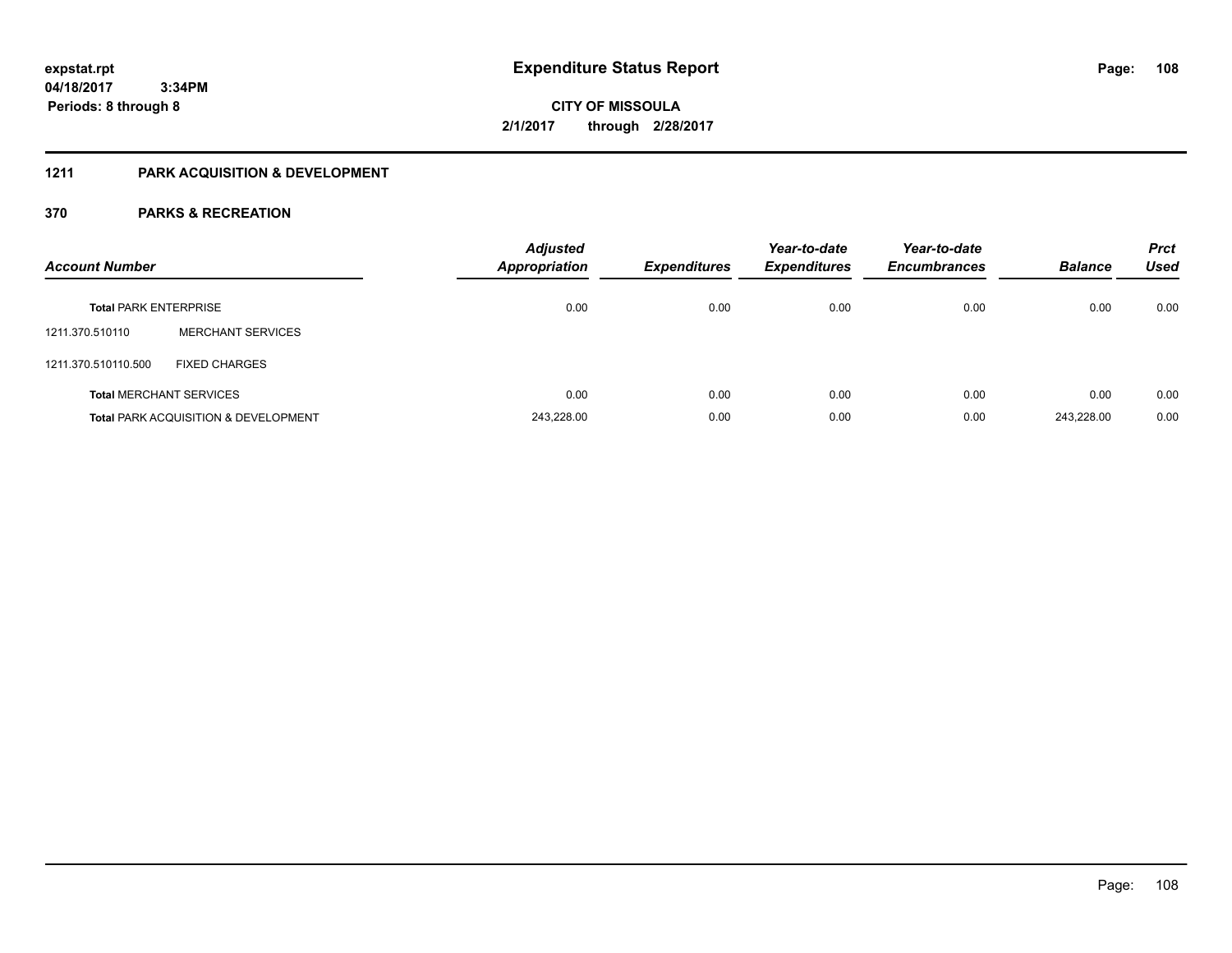#### **1212 PARK ENTERPRISE FUND**

| <b>Account Number</b> |                                            | <b>Adjusted</b><br><b>Appropriation</b> | <b>Expenditures</b> | Year-to-date<br><b>Expenditures</b> | Year-to-date<br><b>Encumbrances</b> | <b>Balance</b> | <b>Prct</b><br><b>Used</b> |
|-----------------------|--------------------------------------------|-----------------------------------------|---------------------|-------------------------------------|-------------------------------------|----------------|----------------------------|
| 1212.370.460433       | SILVER SUMMIT PICNIC AREA                  |                                         |                     |                                     |                                     |                |                            |
| 1212.370.460433.200   | <b>SUPPLIES</b>                            |                                         |                     |                                     |                                     |                |                            |
| <b>Total SUPPLIES</b> |                                            | 0.00                                    | 0.00                | 0.00                                | 0.00                                | 0.00           | 0.00                       |
| 1212.370.460433.300   | PURCHASED SERVICES                         |                                         |                     |                                     |                                     |                |                            |
|                       | <b>Total SILVER SUMMIT PICNIC AREA</b>     | 0.00                                    | 0.00                | 0.00                                | 0.00                                | 0.00           | 0.00                       |
| 1212.370.460443       | <b>TRAINING</b>                            |                                         |                     |                                     |                                     |                |                            |
| 1212.370.460443.200   | <b>SUPPLIES</b>                            |                                         |                     |                                     |                                     |                |                            |
| <b>Total TRAINING</b> |                                            | 0.00                                    | 0.00                | 0.00                                | 0.00                                | 0.00           | 0.00                       |
| 1212.370.460510       | PARK ACQUISITION & DEV                     |                                         |                     |                                     |                                     |                |                            |
| 1212.370.460510.200   | <b>SUPPLIES</b>                            |                                         |                     |                                     |                                     |                |                            |
| <b>Total SUPPLIES</b> |                                            | 0.00                                    | 0.00                | 0.00                                | 0.00                                | 0.00           | 0.00                       |
| 1212.370.460510.300   | PURCHASED SERVICES                         |                                         |                     |                                     |                                     |                |                            |
|                       | Total PARK ACQUISITION & DEV               | 0.00                                    | 0.00                | 0.00                                | 0.00                                | 0.00           | 0.00                       |
| 1212.370.460511       | PARK ENTERPRISE                            |                                         |                     |                                     |                                     |                |                            |
| 1212.370.460511.200   | <b>SUPPLIES</b>                            |                                         |                     |                                     |                                     |                |                            |
|                       | 1212.370.460511.220.000 OPERATING SUPPLIES | 20,000.00                               | 0.00                | 3,472.57                            | 0.00                                | 16,527.43      | 17.36                      |
|                       | 1212.370.460511.220.300 OPERATING SUPPLIES | 0.00                                    | 0.00                | 813.53                              | 0.00                                | $-813.53$      | 0.00                       |
|                       | 1212.370.460511.230.000 REPAIR/MAINTENANCE | 15,000.00                               | 0.00                | 0.00                                | 0.00                                | 15,000.00      | 0.00                       |
| <b>Total SUPPLIES</b> |                                            | 35,000.00                               | 0.00                | 4,286.10                            | 0.00                                | 30,713.90      | 12.25                      |
| 1212.370.460511.300   | PURCHASED SERVICES                         |                                         |                     |                                     |                                     |                |                            |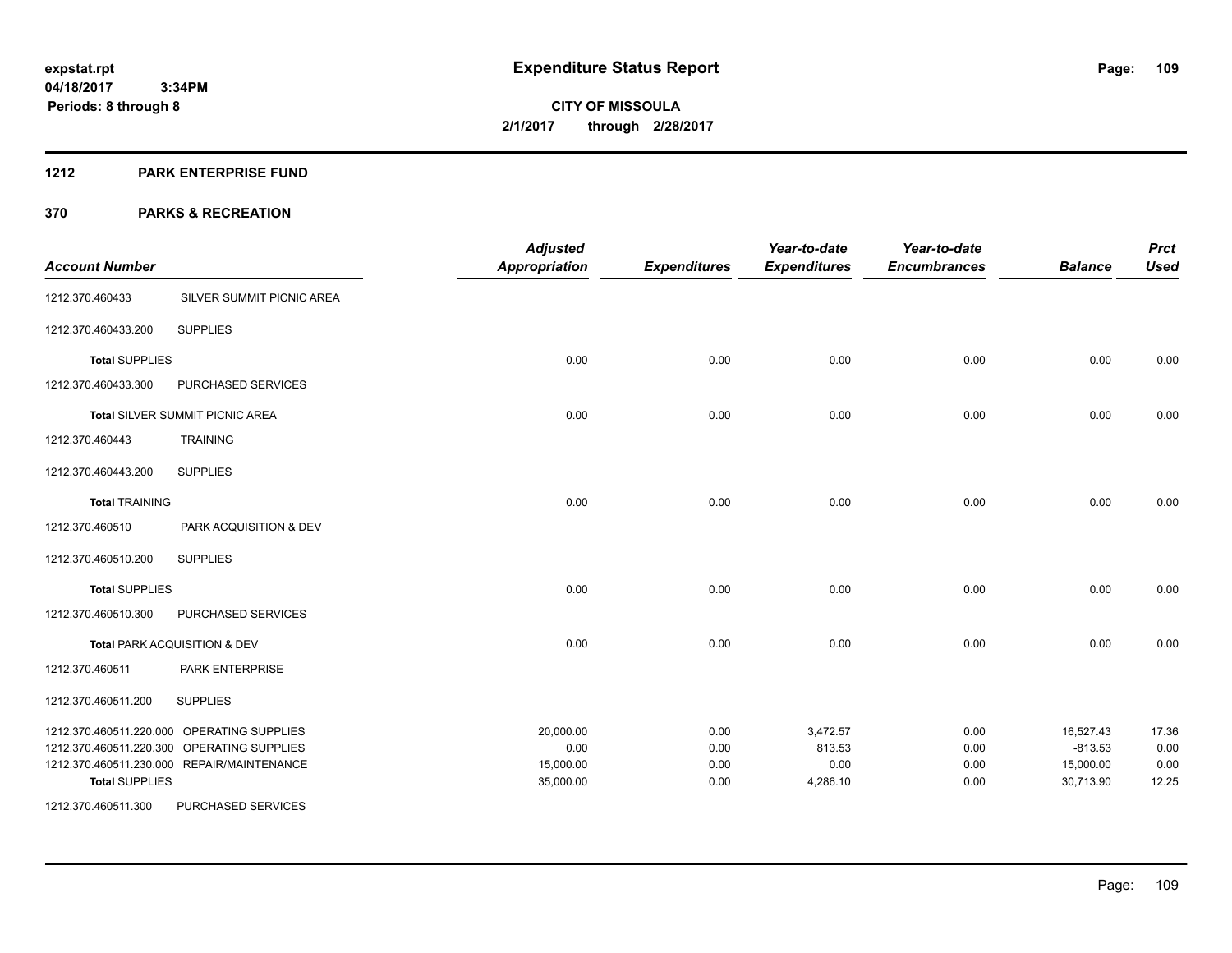#### **1212 PARK ENTERPRISE FUND**

| <b>Account Number</b>                                   | <b>Adjusted</b><br>Appropriation | <b>Expenditures</b> | Year-to-date<br><b>Expenditures</b> | Year-to-date<br><b>Encumbrances</b> | <b>Balance</b> | <b>Prct</b><br><b>Used</b> |
|---------------------------------------------------------|----------------------------------|---------------------|-------------------------------------|-------------------------------------|----------------|----------------------------|
| <b>PROFESSIONAL SERVICES</b><br>1212.370.460511.350.000 | 10,000.00                        | 0.00                | 140.40                              | 0.00                                | 9,859.60       | 1.40                       |
| 1212.370.460511.390.000 OTHER PURCHASED SERVICES        | 20,000.00                        | 0.00                | 4,162.00                            | 0.00                                | 15,838.00      | 20.81                      |
| <b>Total PURCHASED SERVICES</b>                         | 30,000.00                        | 0.00                | 4,302.40                            | 0.00                                | 25,697.60      | 14.34                      |
| OTHER OBJECTS<br>1212.370.460511.800                    |                                  |                     |                                     |                                     |                |                            |
| <b>Total OTHER OBJECTS</b>                              | 0.00                             | 0.00                | 0.00                                | 0.00                                | 0.00           | 0.00                       |
| <b>CAPITAL OUTLAY</b><br>1212.370.460511.900            |                                  |                     |                                     |                                     |                |                            |
| 1212.370.460511.930.000 IMPROVEMENTS                    | 180,150.00                       | 0.00                | 0.00                                | 0.00                                | 180,150.00     | 0.00                       |
| 1212.370.460511.940.000 MACHINERY & EQUIPMENT           | 85,415.00                        | 0.00                | 0.00                                | 0.00                                | 85,415.00      | 0.00                       |
| <b>Total CAPITAL OUTLAY</b>                             | 265,565.00                       | 0.00                | 0.00                                | 0.00                                | 265,565.00     | 0.00                       |
| <b>Total PARK ENTERPRISE</b>                            | 330,565.00                       | 0.00                | 8,588.50                            | 0.00                                | 321,976.50     | 2.60                       |
| <b>MERCHANT SERVICES</b><br>1212.370.510110             |                                  |                     |                                     |                                     |                |                            |
| 1212.370.510110.500<br><b>FIXED CHARGES</b>             |                                  |                     |                                     |                                     |                |                            |
| <b>Total MERCHANT SERVICES</b>                          | 0.00                             | 0.00                | 0.00                                | 0.00                                | 0.00           | 0.00                       |
| <b>Total PARK ENTERPRISE FUND</b>                       | 330,565.00                       | 0.00                | 8,588.50                            | 0.00                                | 321,976.50     | 2.60                       |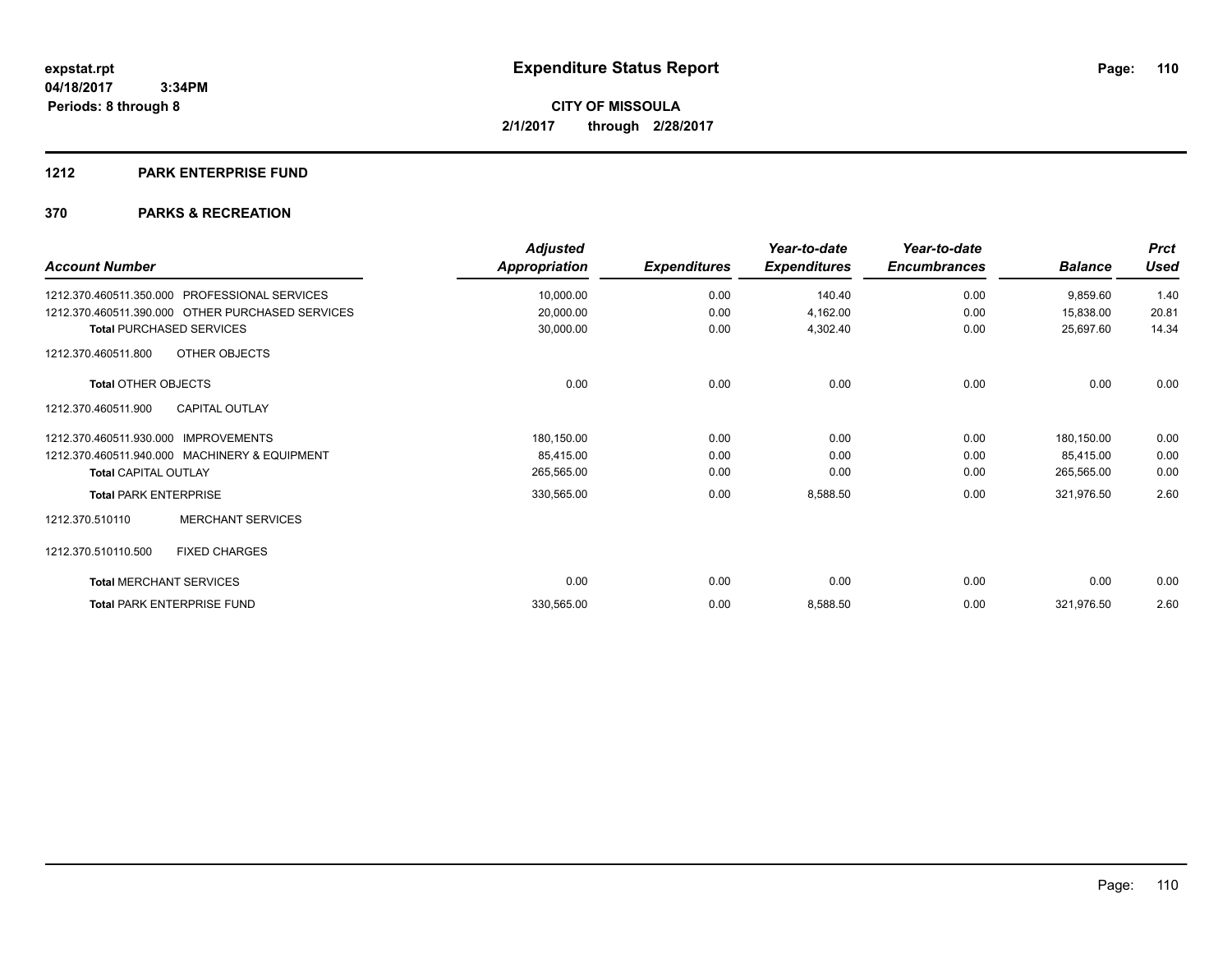# **1216 PARKS & REC TRAILS, DEV**

| <b>Account Number</b>           |                                                        | <b>Adjusted</b><br><b>Appropriation</b> | <b>Expenditures</b>  | Year-to-date<br><b>Expenditures</b> | Year-to-date<br><b>Encumbrances</b> | <b>Balance</b>               | <b>Prct</b><br><b>Used</b> |
|---------------------------------|--------------------------------------------------------|-----------------------------------------|----------------------|-------------------------------------|-------------------------------------|------------------------------|----------------------------|
| 1216.370.460403                 | PARK DEVELOPMENT & EXPANSION                           |                                         |                      |                                     |                                     |                              |                            |
| 1216.370.460403.900             | <b>CAPITAL OUTLAY</b>                                  |                                         |                      |                                     |                                     |                              |                            |
|                                 | Total PARK DEVELOPMENT & EXPANSION                     | 0.00                                    | 0.00                 | 0.00                                | 0.00                                | 0.00                         | 0.00                       |
| 1216.370.460433                 | TRAILHEAD MAPS FOR WAYFINDING                          |                                         |                      |                                     |                                     |                              |                            |
| 1216.370.460433.100             | PERSONAL SERVICES                                      |                                         |                      |                                     |                                     |                              |                            |
| <b>Total PERSONAL SERVICES</b>  |                                                        | 0.00                                    | 0.00                 | 0.00                                | 0.00                                | 0.00                         | 0.00                       |
| 1216.370.460433.200             | <b>SUPPLIES</b>                                        |                                         |                      |                                     |                                     |                              |                            |
| <b>Total SUPPLIES</b>           | 1216.370.460433.220.000 OPERATING SUPPLIES             | 0.00<br>0.00                            | 3,300.58<br>3,300.58 | 17,066.43<br>17,066.43              | 0.00<br>0.00                        | $-17,066.43$<br>$-17,066.43$ | 0.00<br>0.00               |
| 1216.370.460433.300             | PURCHASED SERVICES                                     |                                         |                      |                                     |                                     |                              |                            |
| <b>Total PURCHASED SERVICES</b> |                                                        | 0.00                                    | 0.00                 | 0.00                                | 0.00                                | 0.00                         | 0.00                       |
|                                 | Total TRAILHEAD MAPS FOR WAYFINDING                    | 0.00                                    | 3,300.58             | 17,066.43                           | 0.00                                | $-17,066.43$                 | 0.00                       |
| 1216.370.460434                 | <b>GREENWAYS &amp; HORTICULTURE</b>                    |                                         |                      |                                     |                                     |                              |                            |
| 1216.370.460434.200             | <b>SUPPLIES</b>                                        |                                         |                      |                                     |                                     |                              |                            |
|                                 | 1216.370.460434.220.000 OPERATING SUPPLIES             | 12,000.00                               | 0.00                 | 0.00                                | 0.00                                | 12,000.00                    | 0.00                       |
| <b>Total SUPPLIES</b>           |                                                        | 12,000.00                               | 0.00                 | 0.00                                | 0.00                                | 12,000.00                    | 0.00                       |
| 1216.370.460434.300             | PURCHASED SERVICES                                     |                                         |                      |                                     |                                     |                              |                            |
|                                 | 1216.370.460434.350.000 RECREATION TRAIL PROGRAM GRANT | 15,000.00                               | 0.00                 | 0.00                                | 0.00                                | 15,000.00                    | 0.00                       |
| <b>Total PURCHASED SERVICES</b> |                                                        | 15,000.00                               | 0.00                 | 0.00                                | 0.00                                | 15,000.00                    | 0.00                       |
| 1216.370.460434.800             | OTHER OBJECTS                                          |                                         |                      |                                     |                                     |                              |                            |
| <b>Total OTHER OBJECTS</b>      |                                                        | 0.00                                    | 0.00                 | 0.00                                | 0.00                                | 0.00                         | 0.00                       |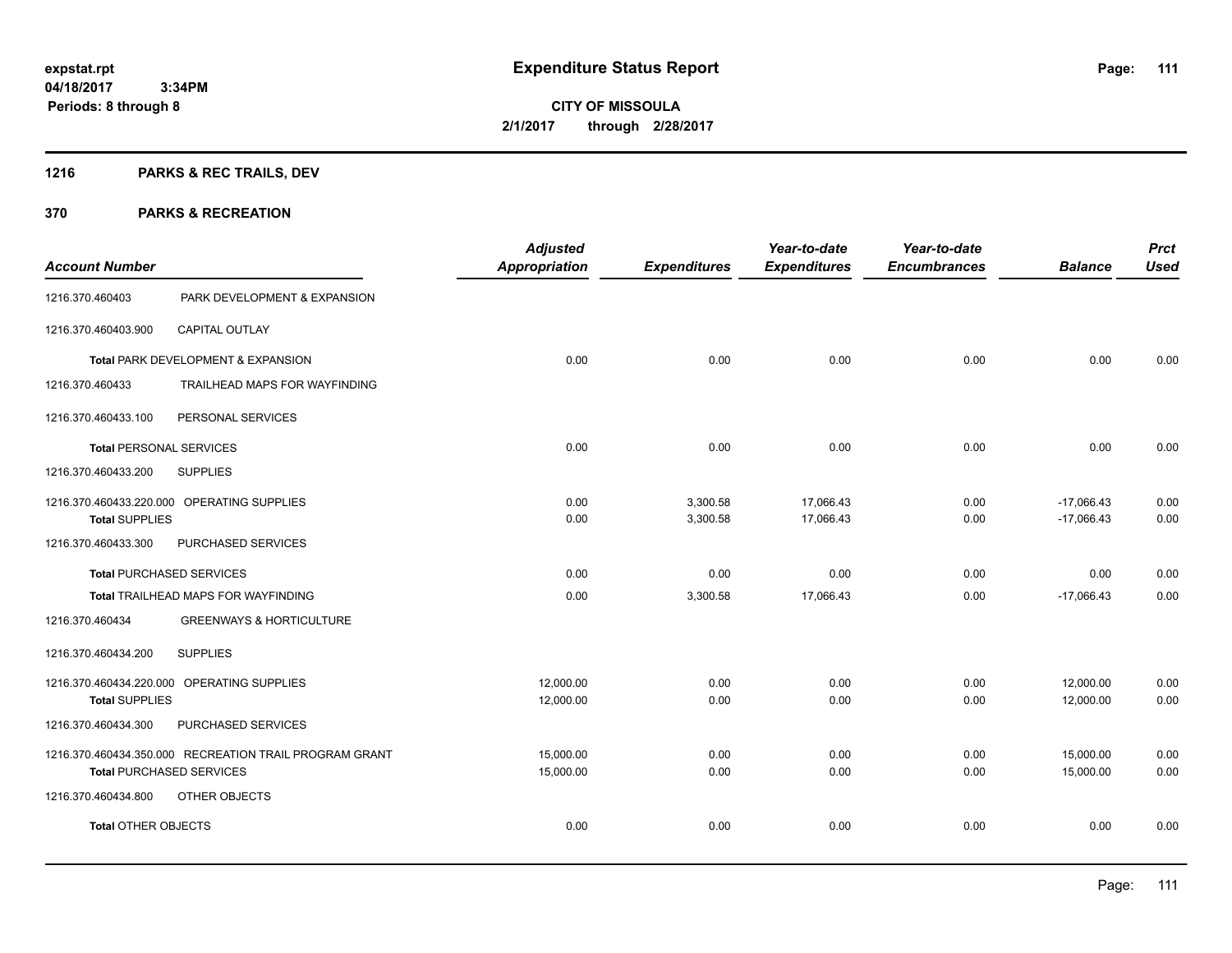# **1216 PARKS & REC TRAILS, DEV**

| <b>Account Number</b>          |                                                                                                | <b>Adjusted</b><br><b>Appropriation</b> | <b>Expenditures</b> | Year-to-date<br><b>Expenditures</b> | Year-to-date<br><b>Encumbrances</b> | <b>Balance</b>         | <b>Prct</b><br><b>Used</b> |
|--------------------------------|------------------------------------------------------------------------------------------------|-----------------------------------------|---------------------|-------------------------------------|-------------------------------------|------------------------|----------------------------|
| 1216.370.460434.900            | CAPITAL OUTLAY                                                                                 |                                         |                     |                                     |                                     |                        |                            |
| <b>Total CAPITAL OUTLAY</b>    |                                                                                                | 0.00                                    | 0.00                | 0.00                                | 0.00                                | 0.00                   | 0.00                       |
|                                | Total GREENWAYS & HORTICULTURE                                                                 | 27,000.00                               | 0.00                | 0.00                                | 0.00                                | 27,000.00              | 0.00                       |
| 1216.370.460437                | TREE INVENTORY DNRC GRANT                                                                      |                                         |                     |                                     |                                     |                        |                            |
| 1216.370.460437.100            | PERSONAL SERVICES                                                                              |                                         |                     |                                     |                                     |                        |                            |
| <b>Total PERSONAL SERVICES</b> |                                                                                                | 0.00                                    | 0.00                | 0.00                                | 0.00                                | 0.00                   | 0.00                       |
| 1216.370.460437.200            | <b>SUPPLIES</b>                                                                                |                                         |                     |                                     |                                     |                        |                            |
|                                | Total TREE INVENTORY DNRC GRANT                                                                | 0.00                                    | 0.00                | 0.00                                | 0.00                                | 0.00                   | 0.00                       |
| 1216.370.460438                | MCCORMICK PARK SITE PLAN                                                                       |                                         |                     |                                     |                                     |                        |                            |
| 1216.370.460438.200            | <b>SUPPLIES</b>                                                                                |                                         |                     |                                     |                                     |                        |                            |
| <b>Total SUPPLIES</b>          |                                                                                                | 0.00                                    | 0.00                | 0.00                                | 0.00                                | 0.00                   | 0.00                       |
| 1216.370.460438.300            | PURCHASED SERVICES                                                                             |                                         |                     |                                     |                                     |                        |                            |
|                                | Total MCCORMICK PARK SITE PLAN                                                                 | 0.00                                    | 0.00                | 0.00                                | 0.00                                | 0.00                   | 0.00                       |
| 1216.370.460439                | CLARK FORK RIVER ACCESS GRANT                                                                  |                                         |                     |                                     |                                     |                        |                            |
| 1216.370.460439.300            | PURCHASED SERVICES                                                                             |                                         |                     |                                     |                                     |                        |                            |
|                                | 1216.370.460439.350.000 CLARK FORK RIVER ACCESS PROJECT<br>Total CLARK FORK RIVER ACCESS GRANT | 50,000.00<br>50,000.00                  | 0.00<br>0.00        | 0.00<br>0.00                        | 0.00<br>0.00                        | 50,000.00<br>50,000.00 | 0.00<br>0.00               |
| 1216.370.460443                | <b>TRAINING</b>                                                                                |                                         |                     |                                     |                                     |                        |                            |
| 1216.370.460443.200            | <b>SUPPLIES</b>                                                                                |                                         |                     |                                     |                                     |                        |                            |
| <b>Total SUPPLIES</b>          |                                                                                                | 0.00                                    | 0.00                | 0.00                                | 0.00                                | 0.00                   | 0.00                       |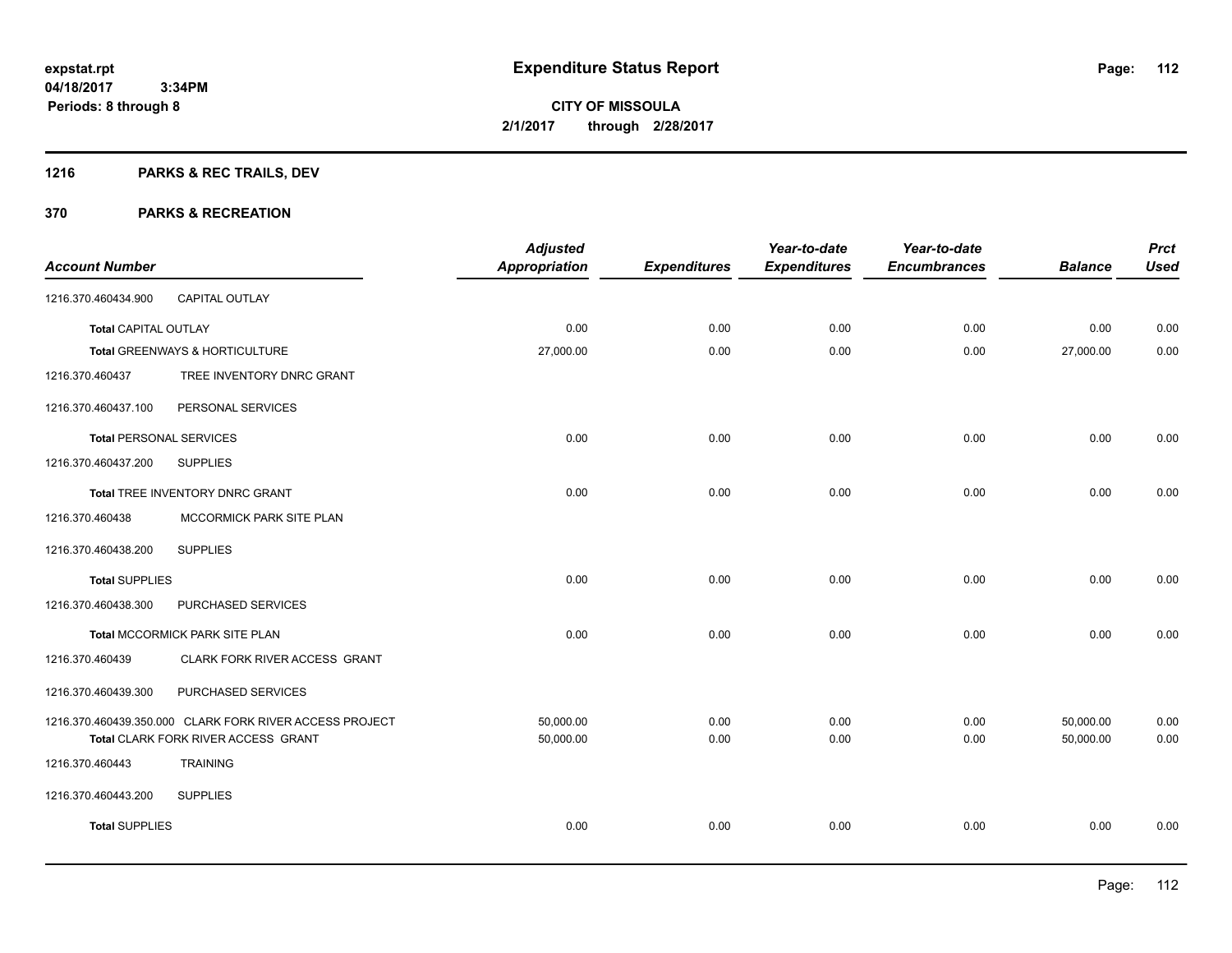# **1216 PARKS & REC TRAILS, DEV**

#### **370 PARKS & RECREATION**

|                              |                                                    | <b>Adjusted</b>      |                     | Year-to-date        | Year-to-date        |                | <b>Prct</b> |
|------------------------------|----------------------------------------------------|----------------------|---------------------|---------------------|---------------------|----------------|-------------|
| <b>Account Number</b>        |                                                    | <b>Appropriation</b> | <b>Expenditures</b> | <b>Expenditures</b> | <b>Encumbrances</b> | <b>Balance</b> | <b>Used</b> |
| 1216.370.460443.300          | PURCHASED SERVICES                                 |                      |                     |                     |                     |                |             |
| <b>Total TRAINING</b>        |                                                    | 0.00                 | 0.00                | 0.00                | 0.00                | 0.00           | 0.00        |
| 1216.370.460444              | <b>PLAYGROUNDS</b>                                 |                      |                     |                     |                     |                |             |
| 1216.370.460444.300          | PURCHASED SERVICES                                 |                      |                     |                     |                     |                |             |
|                              | <b>Total PURCHASED SERVICES</b>                    | 0.00                 | 0.00                | 0.00                | 0.00                | 0.00           | 0.00        |
| 1216.370.460444.900          | <b>CAPITAL OUTLAY</b>                              |                      |                     |                     |                     |                |             |
| <b>Total PLAYGROUNDS</b>     |                                                    | 0.00                 | 0.00                | 0.00                | 0.00                | 0.00           | 0.00        |
| 1216.370.460470              | <b>RECREATION MORE</b>                             |                      |                     |                     |                     |                |             |
| 1216.370.460470.200          | <b>SUPPLIES</b>                                    |                      |                     |                     |                     |                |             |
|                              | 1216.370.460470.220.000 MORE/OPERATING SUPPLIES    | 5,000.00             | 3,584.04            | 6,711.58            | 0.00                | $-1,711.58$    | 134.23      |
|                              | 1216.370.460470.230.000 MORE/REPAI & MAINTENANCE   | 5.000.00             | 0.00                | 0.00                | 0.00                | 5,000.00       | 0.00        |
| <b>Total SUPPLIES</b>        |                                                    | 10,000.00            | 3,584.04            | 6,711.58            | 0.00                | 3,288.42       | 67.12       |
| 1216.370.460470.300          | PURCHASED SERVICES                                 |                      |                     |                     |                     |                |             |
|                              | 1216.370.460470.350.000 MORE/PROFESSIONAL SERVICES | 10,000.00            | 0.00                | 0.00                | 0.00                | 10,000.00      | 0.00        |
|                              | 1216.370.460470.390.000 OTHER PURCHASED SERVICES   | 10,000.00            | 0.00                | 19.00               | 0.00                | 9,981.00       | 0.19        |
|                              | <b>Total PURCHASED SERVICES</b>                    | 20,000.00            | 0.00                | 19.00               | 0.00                | 19,981.00      | 0.10        |
| 1216.370.460470.900          | <b>CAPITAL OUTLAY</b>                              |                      |                     |                     |                     |                |             |
| <b>Total CAPITAL OUTLAY</b>  |                                                    | 0.00                 | 0.00                | 0.00                | 0.00                | 0.00           | 0.00        |
| <b>Total RECREATION MORE</b> |                                                    | 30,000.00            | 3,584.04            | 6,730.58            | 0.00                | 23,269.42      | 22.44       |
| 1216.370.460471              | <b>RECREATION ADULTS</b>                           |                      |                     |                     |                     |                |             |

1216.370.460471.200 SUPPLIES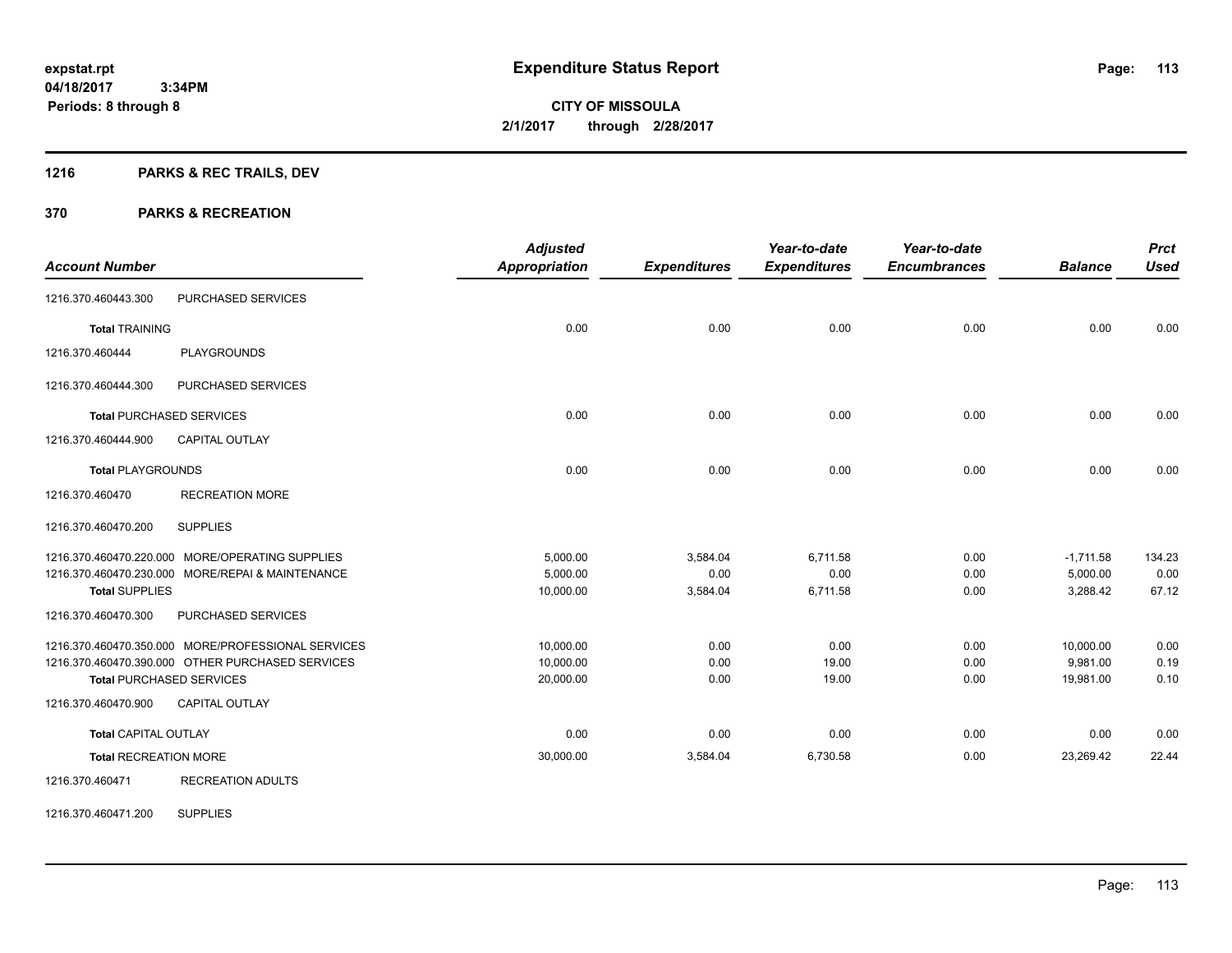# **1216 PARKS & REC TRAILS, DEV**

| <b>Account Number</b>          |                                                      | <b>Adjusted</b><br>Appropriation | <b>Expenditures</b> | Year-to-date<br><b>Expenditures</b> | Year-to-date<br><b>Encumbrances</b> | <b>Balance</b>       | <b>Prct</b><br><b>Used</b> |
|--------------------------------|------------------------------------------------------|----------------------------------|---------------------|-------------------------------------|-------------------------------------|----------------------|----------------------------|
| <b>Total SUPPLIES</b>          | 1216.370.460471.220.000 REC ADULT/OPERATING SUPPLIES | 5,000.00<br>5,000.00             | 0.00<br>0.00        | 0.00<br>0.00                        | 0.00<br>0.00                        | 5,000.00<br>5,000.00 | 0.00<br>0.00               |
| 1216.370.460471.300            | PURCHASED SERVICES                                   |                                  |                     |                                     |                                     |                      |                            |
|                                | <b>Total PURCHASED SERVICES</b>                      | 0.00                             | 0.00                | 0.00                                | 0.00                                | 0.00                 | 0.00                       |
| 1216.370.460471.800            | OTHER OBJECTS                                        |                                  |                     |                                     |                                     |                      |                            |
| <b>Total OTHER OBJECTS</b>     |                                                      | 0.00                             | 0.00                | 0.00                                | 0.00                                | 0.00                 | 0.00                       |
| 1216.370.460471.900            | <b>CAPITAL OUTLAY</b>                                |                                  |                     |                                     |                                     |                      |                            |
| <b>Total CAPITAL OUTLAY</b>    |                                                      | 0.00                             | 0.00                | 0.00                                | 0.00                                | 0.00                 | 0.00                       |
| <b>Total RECREATION ADULTS</b> |                                                      | 5,000.00                         | 0.00                | 0.00                                | 0.00                                | 5,000.00             | 0.00                       |
| 1216.370.460472                | <b>RECREATION YOUTH</b>                              |                                  |                     |                                     |                                     |                      |                            |
| 1216.370.460472.200            | <b>SUPPLIES</b>                                      |                                  |                     |                                     |                                     |                      |                            |
|                                | 1216.370.460472.220.000 REC YOUTH/OPERATING SUPPLIES | 5.000.00                         | 0.00                | 0.00                                | 0.00                                | 5,000.00             | 0.00                       |
| <b>Total SUPPLIES</b>          |                                                      | 5,000.00                         | 0.00                | 0.00                                | 0.00                                | 5,000.00             | 0.00                       |
| 1216.370.460472.300            | PURCHASED SERVICES                                   |                                  |                     |                                     |                                     |                      |                            |
|                                | <b>Total PURCHASED SERVICES</b>                      | 0.00                             | 0.00                | 0.00                                | 0.00                                | 0.00                 | 0.00                       |
| 1216.370.460472.700            | <b>GRANTS &amp; CONTRIBUTIONS</b>                    |                                  |                     |                                     |                                     |                      |                            |
|                                | <b>Total GRANTS &amp; CONTRIBUTIONS</b>              | 0.00                             | 0.00                | 0.00                                | 0.00                                | 0.00                 | 0.00                       |
| 1216.370.460472.800            | OTHER OBJECTS                                        |                                  |                     |                                     |                                     |                      |                            |
| <b>Total OTHER OBJECTS</b>     |                                                      | 0.00                             | 0.00                | 0.00                                | 0.00                                | 0.00                 | 0.00                       |
| 1216.370.460472.900            | <b>CAPITAL OUTLAY</b>                                |                                  |                     |                                     |                                     |                      |                            |
| <b>Total CAPITAL OUTLAY</b>    |                                                      | 0.00                             | 0.00                | 0.00                                | 0.00                                | 0.00                 | 0.00                       |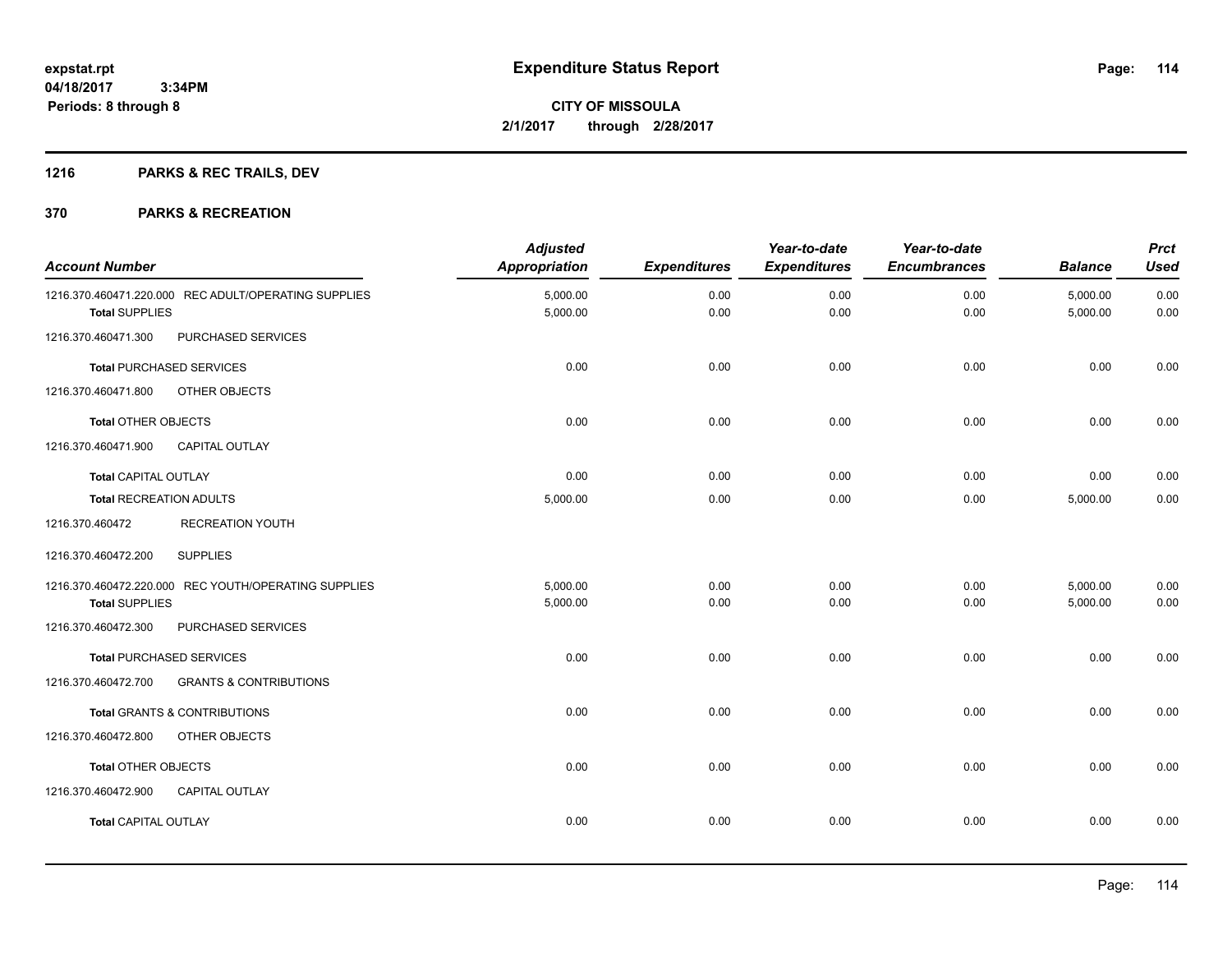# **1216 PARKS & REC TRAILS, DEV**

| <b>Account Number</b>                  |                                                              | <b>Adjusted</b><br><b>Appropriation</b> | <b>Expenditures</b> | Year-to-date<br><b>Expenditures</b> | Year-to-date<br><b>Encumbrances</b> | <b>Balance</b> | <b>Prct</b><br><b>Used</b> |
|----------------------------------------|--------------------------------------------------------------|-----------------------------------------|---------------------|-------------------------------------|-------------------------------------|----------------|----------------------------|
| <b>Total RECREATION YOUTH</b>          |                                                              | 5,000.00                                | 0.00                | 0.00                                | 0.00                                | 5,000.00       | 0.00                       |
| 1216.370.460506                        | <b>CARAS PARK</b>                                            |                                         |                     |                                     |                                     |                |                            |
| 1216.370.460506.200                    | <b>SUPPLIES</b>                                              |                                         |                     |                                     |                                     |                |                            |
| <b>Total SUPPLIES</b>                  |                                                              | 0.00                                    | 0.00                | 0.00                                | 0.00                                | 0.00           | 0.00                       |
| 1216.370.460506.300                    | PURCHASED SERVICES                                           |                                         |                     |                                     |                                     |                |                            |
|                                        | <b>Total PURCHASED SERVICES</b>                              | 0.00                                    | 0.00                | 0.00                                | 0.00                                | 0.00           | 0.00                       |
| 1216.370.460506.900                    | <b>CAPITAL OUTLAY</b>                                        |                                         |                     |                                     |                                     |                |                            |
| <b>Total CARAS PARK</b>                |                                                              | 0.00                                    | 0.00                | 0.00                                | 0.00                                | 0.00           | 0.00                       |
| 1216.370.460507                        | <b>COMMUNITY TRAILS</b>                                      |                                         |                     |                                     |                                     |                |                            |
| 1216.370.460507.200                    | <b>SUPPLIES</b>                                              |                                         |                     |                                     |                                     |                |                            |
|                                        | 1216.370.460507.220.000 COMM TRAILS/OPERATING SUPPLIES       | 5,000.00                                | 0.00                | 0.00                                | 0.00                                | 5,000.00       | 0.00                       |
|                                        | 1216.370.460507.230.000 COMM TRAILS/REPAIR/MAINTENANCE       | 5.000.00                                | 0.00                | 0.00                                | 0.00                                | 5,000.00       | 0.00                       |
| 1216.370.460507.240.000 OTHER SUPPLIES |                                                              | 1.100.00                                | 0.00                | 0.00                                | 0.00                                | 1,100.00       | 0.00                       |
| <b>Total SUPPLIES</b>                  |                                                              | 11,100.00                               | 0.00                | 0.00                                | 0.00                                | 11,100.00      | 0.00                       |
| 1216.370.460507.300                    | PURCHASED SERVICES                                           |                                         |                     |                                     |                                     |                |                            |
|                                        | 1216.370.460507.350.000 COMM TRAILS/PROFESSIONAL SERVICES    | 10,000.00                               | 0.00                | 0.00                                | 0.00                                | 10,000.00      | 0.00                       |
|                                        | 1216.370.460507.360.000 COMM TRAILS/REPAIR & MAINTENANCE     | 10,000.00                               | 0.00                | 0.00                                | 0.00                                | 10,000.00      | 0.00                       |
|                                        | 1216.370.460507.390.000 COMM TRAILS/OTHER PURCHASED SERVICES | 40,000.00                               | 0.00                | 0.00                                | 0.00                                | 40,000.00      | 0.00                       |
|                                        | <b>Total PURCHASED SERVICES</b>                              | 60,000.00                               | 0.00                | 0.00                                | 0.00                                | 60,000.00      | 0.00                       |
| 1216.370.460507.900                    | <b>CAPITAL OUTLAY</b>                                        |                                         |                     |                                     |                                     |                |                            |
|                                        | 1216.370.460507.930.000 COMM TRAILS/IMPROVEMENTS             | 50,000.00                               | 0.00                | 0.00                                | 0.00                                | 50,000.00      | 0.00                       |
| <b>Total CAPITAL OUTLAY</b>            |                                                              | 50,000.00                               | 0.00                | 0.00                                | 0.00                                | 50,000.00      | 0.00                       |
| <b>Total COMMUNITY TRAILS</b>          |                                                              | 121,100.00                              | 0.00                | 0.00                                | 0.00                                | 121,100.00     | 0.00                       |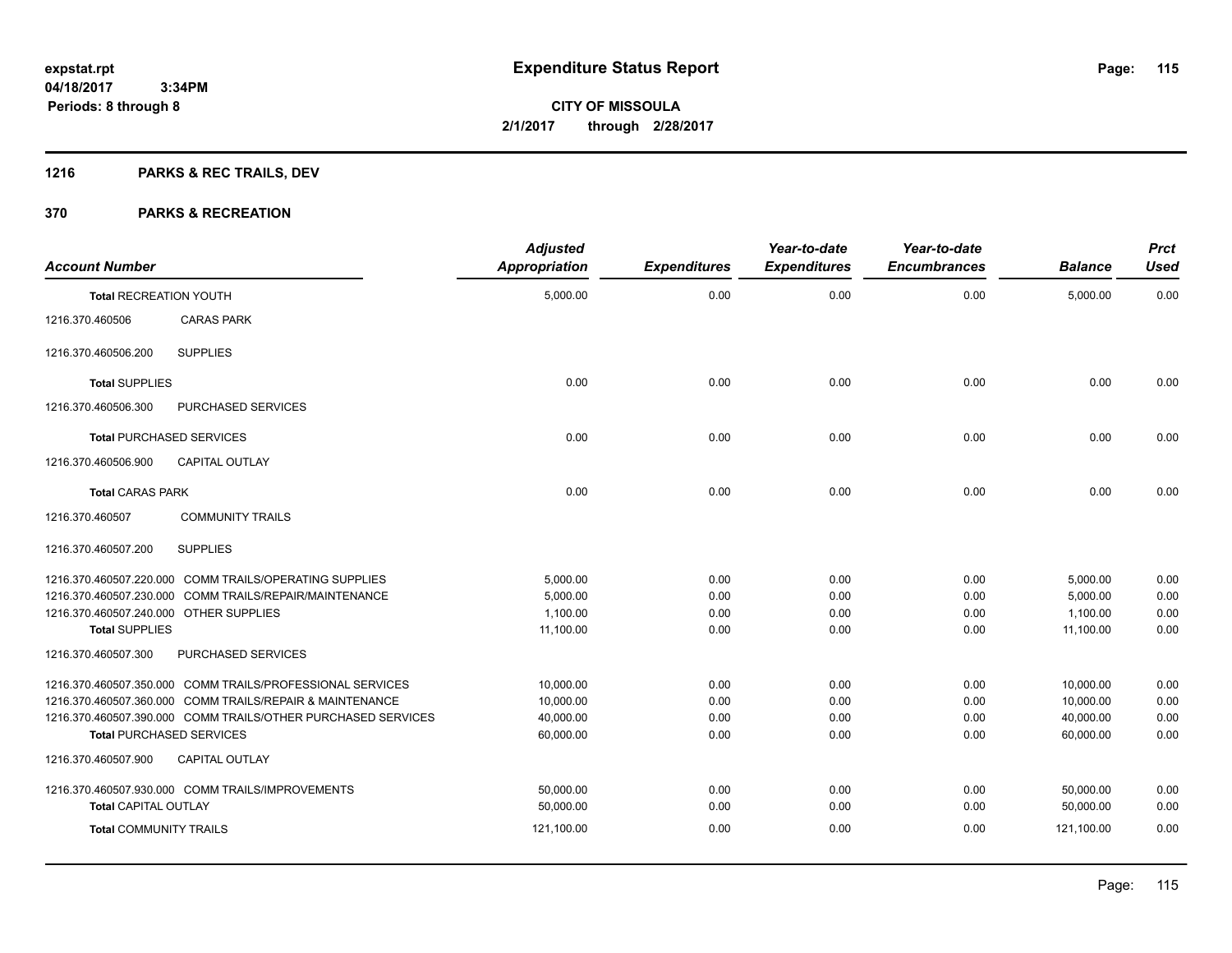# **1216 PARKS & REC TRAILS, DEV**

| <b>Account Number</b>           |                                                           | <b>Adjusted</b><br><b>Appropriation</b> | <b>Expenditures</b> | Year-to-date<br><b>Expenditures</b> | Year-to-date<br><b>Encumbrances</b> | <b>Balance</b>                 | <b>Prct</b><br><b>Used</b> |
|---------------------------------|-----------------------------------------------------------|-----------------------------------------|---------------------|-------------------------------------|-------------------------------------|--------------------------------|----------------------------|
| 1216.370.460508                 | <b>KIWANIS PARK</b>                                       |                                         |                     |                                     |                                     |                                |                            |
| 1216.370.460508.900             | CAPITAL OUTLAY                                            |                                         |                     |                                     |                                     |                                |                            |
| <b>Total KIWANIS PARK</b>       | 1216.370.460508.930.000 KIWANIS PARK IMPROVEMENTS         | 0.00<br>0.00                            | 0.00<br>0.00        | 169,833.70<br>169,833.70            | 0.00<br>0.00                        | $-169,833.70$<br>$-169,833.70$ | 0.00<br>0.00               |
| 1216.370.460509                 | <b>KIM WILLIAMS TRAIL</b>                                 |                                         |                     |                                     |                                     |                                |                            |
| 1216.370.460509.900             | CAPITAL OUTLAY                                            |                                         |                     |                                     |                                     |                                |                            |
| <b>Total KIM WILLIAMS TRAIL</b> |                                                           | 0.00                                    | 0.00                | 0.00                                | 0.00                                | 0.00                           | 0.00                       |
| 1216.370.460511                 | PARK ENTERPRISE                                           |                                         |                     |                                     |                                     |                                |                            |
| 1216.370.460511.200             | <b>SUPPLIES</b>                                           |                                         |                     |                                     |                                     |                                |                            |
| <b>Total SUPPLIES</b>           |                                                           | 0.00                                    | 0.00                | 0.00                                | 0.00                                | 0.00                           | 0.00                       |
| 1216.370.460511.300             | PURCHASED SERVICES                                        |                                         |                     |                                     |                                     |                                |                            |
| <b>Total PARK ENTERPRISE</b>    |                                                           | 0.00                                    | 0.00                | 0.00                                | 0.00                                | 0.00                           | 0.00                       |
| 1216.370.460512                 | PARK MEMORIALS                                            |                                         |                     |                                     |                                     |                                |                            |
| 1216.370.460512.200             | <b>SUPPLIES</b>                                           |                                         |                     |                                     |                                     |                                |                            |
| <b>Total SUPPLIES</b>           | 1216.370.460512.220.000 PARK MEMORIALS/OPERATING SUPPLIES | 0.00<br>0.00                            | 0.00<br>0.00        | 60.00<br>60.00                      | 0.00<br>0.00                        | $-60.00$<br>$-60.00$           | 0.00<br>0.00               |
| 1216.370.460512.300             | PURCHASED SERVICES                                        |                                         |                     |                                     |                                     |                                |                            |
|                                 | <b>Total PURCHASED SERVICES</b>                           | 0.00                                    | 0.00                | 0.00                                | 0.00                                | 0.00                           | 0.00                       |
| 1216.370.460512.800             | OTHER OBJECTS                                             |                                         |                     |                                     |                                     |                                |                            |
| <b>Total OTHER OBJECTS</b>      |                                                           | 0.00                                    | 0.00                | 0.00                                | 0.00                                | 0.00                           | 0.00                       |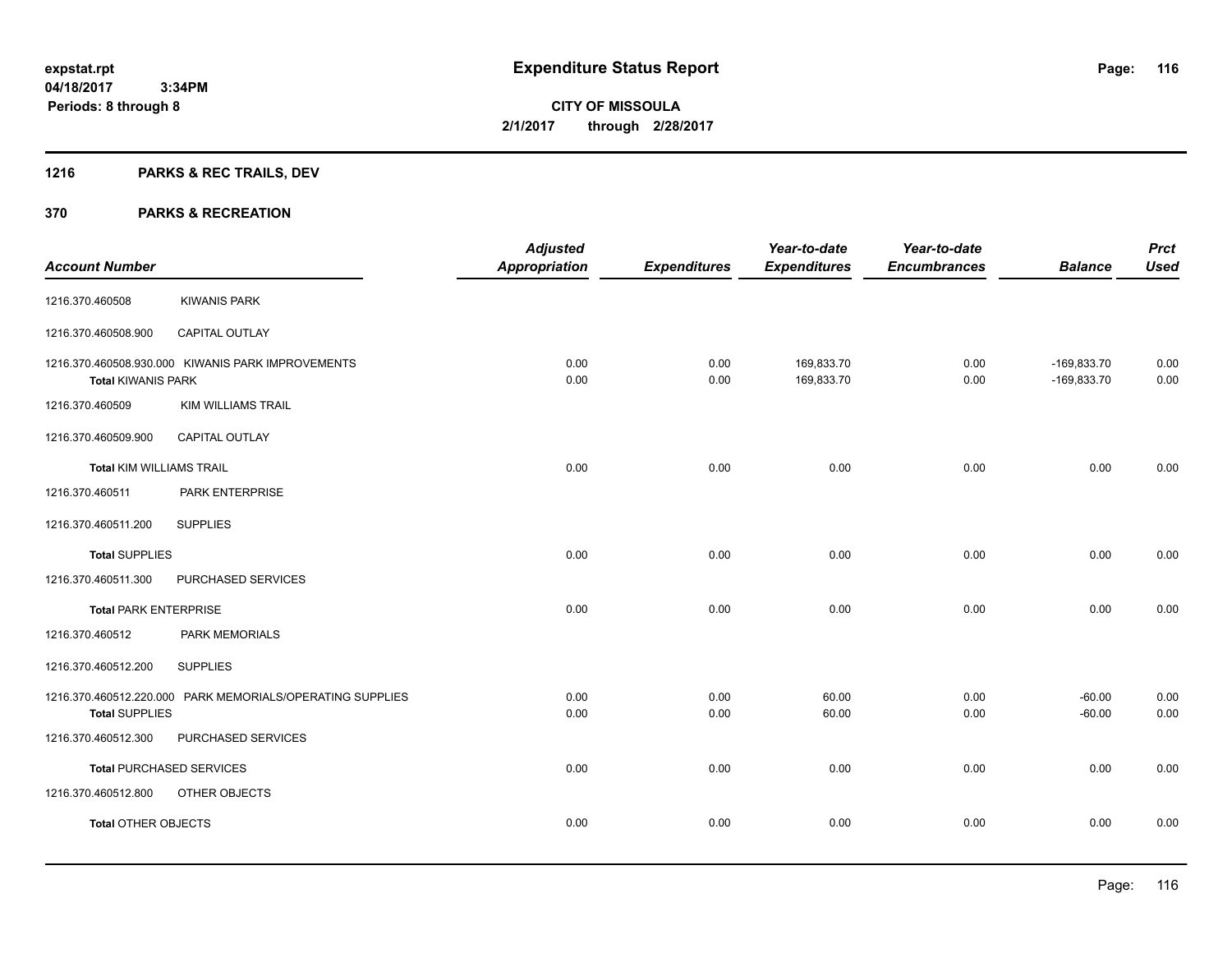# **1216 PARKS & REC TRAILS, DEV**

| <b>Account Number</b>                                          | <b>Adjusted</b><br><b>Appropriation</b> | <b>Expenditures</b> | Year-to-date<br><b>Expenditures</b> | Year-to-date<br><b>Encumbrances</b> | <b>Balance</b> | <b>Prct</b><br><b>Used</b> |
|----------------------------------------------------------------|-----------------------------------------|---------------------|-------------------------------------|-------------------------------------|----------------|----------------------------|
|                                                                |                                         |                     |                                     |                                     |                |                            |
| <b>CAPITAL OUTLAY</b><br>1216.370.460512.900                   |                                         |                     |                                     |                                     |                |                            |
| 1216.370.460512.920.000 PARK MEMORIALS/BUILDINGS               | 100,000.00                              | 0.00                | 0.00                                | 0.00                                | 100,000.00     | 0.00                       |
| 1216.370.460512.930.000 PARK MEMORIALS/IMPROVEMENTS            | 50,000.00                               | 762.35              | 762.35                              | 0.00                                | 49,237.65      | 1.52                       |
| <b>Total CAPITAL OUTLAY</b>                                    | 150,000.00                              | 762.35              | 762.35                              | 0.00                                | 149,237.65     | 0.51                       |
| <b>Total PARK MEMORIALS</b>                                    | 150,000.00                              | 762.35              | 822.35                              | 0.00                                | 149,177.65     | 0.55                       |
| 1216.370.460513<br>RECREATIONAL DONATIONS SPEC EVENTS          |                                         |                     |                                     |                                     |                |                            |
| <b>SUPPLIES</b><br>1216.370.460513.200                         |                                         |                     |                                     |                                     |                |                            |
| 1216.370.460513.220.000 REC DONATIONS/OPERATING SUPPLIES       | 20,000.00                               | 57.46               | 8,155.80                            | 0.00                                | 11,844.20      | 40.78                      |
| 1216.370.460513.230.000 REC DONATIONS-REPAIR/MAINTENANCE       | 5,000.00                                | 0.00                | 0.00                                | 0.00                                | 5,000.00       | 0.00                       |
| <b>Total SUPPLIES</b>                                          | 25,000.00                               | 57.46               | 8,155.80                            | 0.00                                | 16,844.20      | 32.62                      |
| 1216.370.460513.300<br><b>PURCHASED SERVICES</b>               |                                         |                     |                                     |                                     |                |                            |
| 1216.370.460513.350.000 REC DONATIONS/PROFESSIONAL SERVICES    | 5.000.00                                | 0.00                | 0.00                                | 0.00                                | 5,000.00       | 0.00                       |
| 1216.370.460513.390.000 REC DONATIONS/OTHER PURCHASED SERVICES | 40,000.00                               | 0.00                | 0.00                                | 0.00                                | 40,000.00      | 0.00                       |
| <b>Total PURCHASED SERVICES</b>                                | 45,000.00                               | 0.00                | 0.00                                | 0.00                                | 45,000.00      | 0.00                       |
| 1216.370.460513.800<br>OTHER OBJECTS                           |                                         |                     |                                     |                                     |                |                            |
| <b>Total OTHER OBJECTS</b>                                     | 0.00                                    | 0.00                | 0.00                                | 0.00                                | 0.00           | 0.00                       |
| 1216.370.460513.900<br><b>CAPITAL OUTLAY</b>                   |                                         |                     |                                     |                                     |                |                            |
| <b>Total CAPITAL OUTLAY</b>                                    | 0.00                                    | 0.00                | 0.00                                | 0.00                                | 0.00           | 0.00                       |
| <b>Total RECREATIONAL DONATIONS SPEC EVENTS</b>                | 70,000.00                               | 57.46               | 8.155.80                            | 0.00                                | 61.844.20      | 11.65                      |
| 1216.370.460514<br><b>URBAN FORESTRY</b>                       |                                         |                     |                                     |                                     |                |                            |
| 1216.370.460514.100<br>PERSONAL SERVICES                       |                                         |                     |                                     |                                     |                |                            |
| <b>Total PERSONAL SERVICES</b>                                 | 0.00                                    | 0.00                | 0.00                                | 0.00                                | 0.00           | 0.00                       |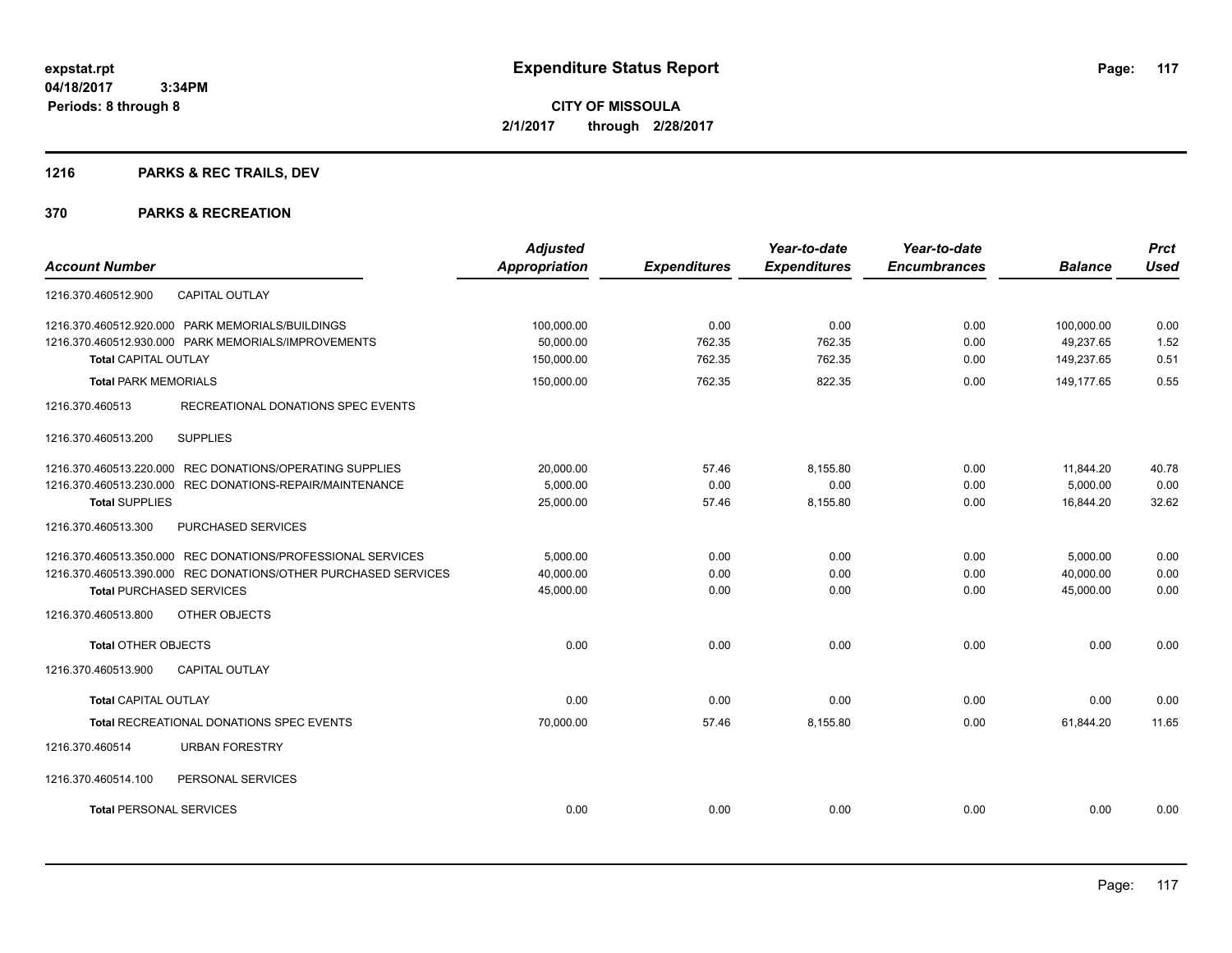**Periods: 8 through 8**

**CITY OF MISSOULA 2/1/2017 through 2/28/2017**

# **1216 PARKS & REC TRAILS, DEV**

|                                                              | <b>Adjusted</b> |                     | Year-to-date        | Year-to-date        |                | <b>Prct</b> |
|--------------------------------------------------------------|-----------------|---------------------|---------------------|---------------------|----------------|-------------|
| <b>Account Number</b>                                        | Appropriation   | <b>Expenditures</b> | <b>Expenditures</b> | <b>Encumbrances</b> | <b>Balance</b> | <b>Used</b> |
| 1216.370.460514.200<br><b>SUPPLIES</b>                       |                 |                     |                     |                     |                |             |
| 1216.370.460514.220.000 URBAN FORESTRY/OPERATING SUPPLIES    | 10,000.00       | 0.00                | 324.66              | 0.00                | 9.675.34       | 3.25        |
| <b>OPERATING SUPPLIES</b><br>1216.370.460514.220.081         | 0.00            | 0.00                | 2,804.50            | 0.00                | $-2,804.50$    | 0.00        |
| 1216.370.460514.220.191 OPERATING SUPPLIES                   | 0.00            | 331.50              | 331.50              | 0.00                | $-331.50$      | 0.00        |
| 1216.370.460514.230.000 URBAN FORESTRY-REPAIR/MAINTENANCE    | 5,000.00        | 0.00                | 0.00                | 0.00                | 5,000.00       | 0.00        |
| <b>Total SUPPLIES</b>                                        | 15,000.00       | 331.50              | 3,460.66            | 0.00                | 11,539.34      | 23.07       |
| 1216.370.460514.300<br>PURCHASED SERVICES                    |                 |                     |                     |                     |                |             |
| 1216.370.460514.350.000 URBAN FORESTRY/PROFESSIONAL SERVICES | 20.000.00       | 0.00                | 0.00                | 0.00                | 20.000.00      | 0.00        |
| 1216.370.460514.350.085 FOREST HEALTH GRANT                  | 20,000.00       | 0.00                | 0.00                | 0.00                | 20,000.00      | 0.00        |
| <b>Total PURCHASED SERVICES</b>                              | 40,000.00       | 0.00                | 0.00                | 0.00                | 40,000.00      | 0.00        |
| <b>CAPITAL OUTLAY</b><br>1216.370.460514.900                 |                 |                     |                     |                     |                |             |
| 1216.370.460514.930.000 IMPROVEMENTS                         | 20,000.00       | 0.00                | 0.00                | 0.00                | 20,000.00      | 0.00        |
| 1216.370.460514.940.000 MACHINERY & EQUIPMENT                | 0.00            | 0.00                | 9,150.00            | 0.00                | $-9,150.00$    | 0.00        |
| <b>Total CAPITAL OUTLAY</b>                                  | 20,000.00       | 0.00                | 9,150.00            | 0.00                | 10,850.00      | 45.75       |
| <b>Total URBAN FORESTRY</b>                                  | 75,000.00       | 331.50              | 12,610.66           | 0.00                | 62,389.34      | 16.81       |
| PARK REVOLVING<br>1216.370.460516                            |                 |                     |                     |                     |                |             |
| <b>OTHER OBJECTS</b><br>1216.370.460516.800                  |                 |                     |                     |                     |                |             |
| 1216.370.460516.845.000 CONTINGENCY                          | 25.000.00       | 0.00                | 0.00                | 0.00                | 25.000.00      | 0.00        |
| <b>Total PARK REVOLVING</b>                                  | 25,000.00       | 0.00                | 0.00                | 0.00                | 25.000.00      | 0.00        |
| OPEN SPACE PURCHASE & DONATIONS<br>1216.370.460517           |                 |                     |                     |                     |                |             |
| <b>SUPPLIES</b><br>1216.370.460517.200                       |                 |                     |                     |                     |                |             |
| <b>Total SUPPLIES</b>                                        | 0.00            | 0.00                | 0.00                | 0.00                | 0.00           | 0.00        |
| PURCHASED SERVICES<br>1216.370.460517.300                    |                 |                     |                     |                     |                |             |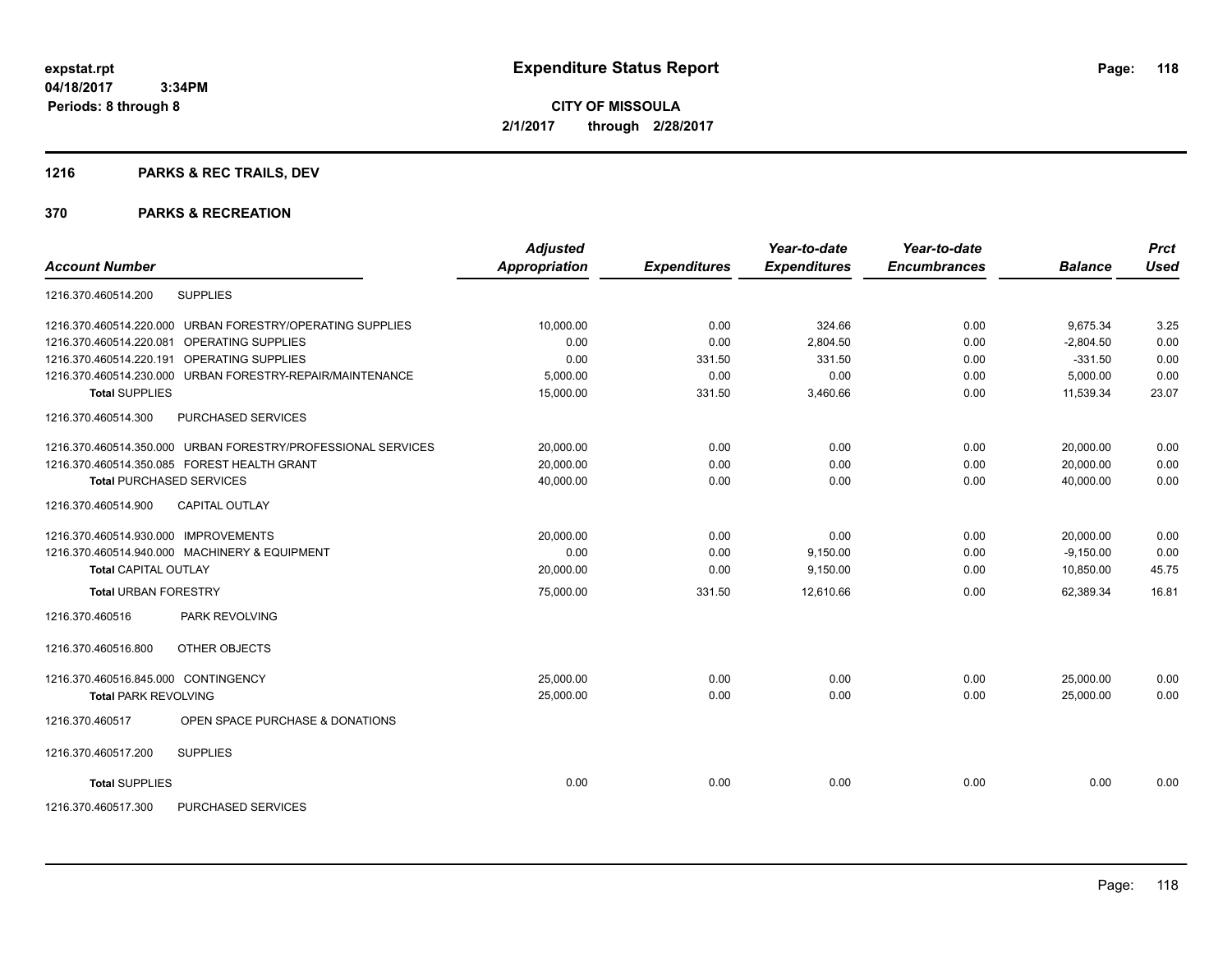# **1216 PARKS & REC TRAILS, DEV**

| <b>Account Number</b>         |                                                                                     | <b>Adjusted</b><br><b>Appropriation</b> | <b>Expenditures</b> | Year-to-date<br><b>Expenditures</b> | Year-to-date<br><b>Encumbrances</b> | <b>Balance</b>         | <b>Prct</b><br><b>Used</b> |
|-------------------------------|-------------------------------------------------------------------------------------|-----------------------------------------|---------------------|-------------------------------------|-------------------------------------|------------------------|----------------------------|
|                               | 1216.370.460517.390.000 OTHER PURCHASED SERVICES<br><b>Total PURCHASED SERVICES</b> | 10,000.00<br>10,000.00                  | 0.00<br>0.00        | 0.00<br>0.00                        | 0.00<br>0.00                        | 10,000.00<br>10,000.00 | 0.00<br>0.00               |
| 1216.370.460517.900           | CAPITAL OUTLAY                                                                      |                                         |                     |                                     |                                     |                        |                            |
| <b>Total CAPITAL OUTLAY</b>   |                                                                                     | 0.00                                    | 0.00                | 0.00                                | 0.00                                | 0.00                   | 0.00                       |
|                               | Total OPEN SPACE PURCHASE & DONATIONS                                               | 10,000.00                               | 0.00                | 0.00                                | 0.00                                | 10,000.00              | $0.00\,$                   |
| 1216.370.460518               | SILVERS LAGOON                                                                      |                                         |                     |                                     |                                     |                        |                            |
| 1216.370.460518.900           | <b>CAPITAL OUTLAY</b>                                                               |                                         |                     |                                     |                                     |                        |                            |
| <b>Total SILVERS LAGOON</b>   |                                                                                     | 0.00                                    | 0.00                | 0.00                                | 0.00                                | 0.00                   | 0.00                       |
| 1216.370.460519               | <b>AQUATICS CAPITAL</b>                                                             |                                         |                     |                                     |                                     |                        |                            |
| 1216.370.460519.200           | <b>SUPPLIES</b>                                                                     |                                         |                     |                                     |                                     |                        |                            |
| <b>Total SUPPLIES</b>         |                                                                                     | 0.00                                    | 0.00                | 0.00                                | 0.00                                | 0.00                   | 0.00                       |
| 1216.370.460519.300           | PURCHASED SERVICES                                                                  |                                         |                     |                                     |                                     |                        |                            |
|                               | <b>Total PURCHASED SERVICES</b>                                                     | 0.00                                    | 0.00                | 0.00                                | 0.00                                | 0.00                   | 0.00                       |
| 1216.370.460519.900           | <b>CAPITAL OUTLAY</b>                                                               |                                         |                     |                                     |                                     |                        |                            |
| <b>Total AQUATICS CAPITAL</b> |                                                                                     | 0.00                                    | 0.00                | 0.00                                | 0.00                                | 0.00                   | 0.00                       |
| 1216.370.460520               | *** Title Not Found ***                                                             |                                         |                     |                                     |                                     |                        |                            |
| 1216.370.460520.200           | <b>SUPPLIES</b>                                                                     |                                         |                     |                                     |                                     |                        |                            |
| <b>Total SUPPLIES</b>         |                                                                                     | 0.00                                    | 0.00                | 0.00                                | 0.00                                | 0.00                   | 0.00                       |
| 1216.370.460520.300           | PURCHASED SERVICES                                                                  |                                         |                     |                                     |                                     |                        |                            |
|                               | <b>Total PURCHASED SERVICES</b>                                                     | 0.00                                    | 0.00                | 0.00                                | 0.00                                | 0.00                   | 0.00                       |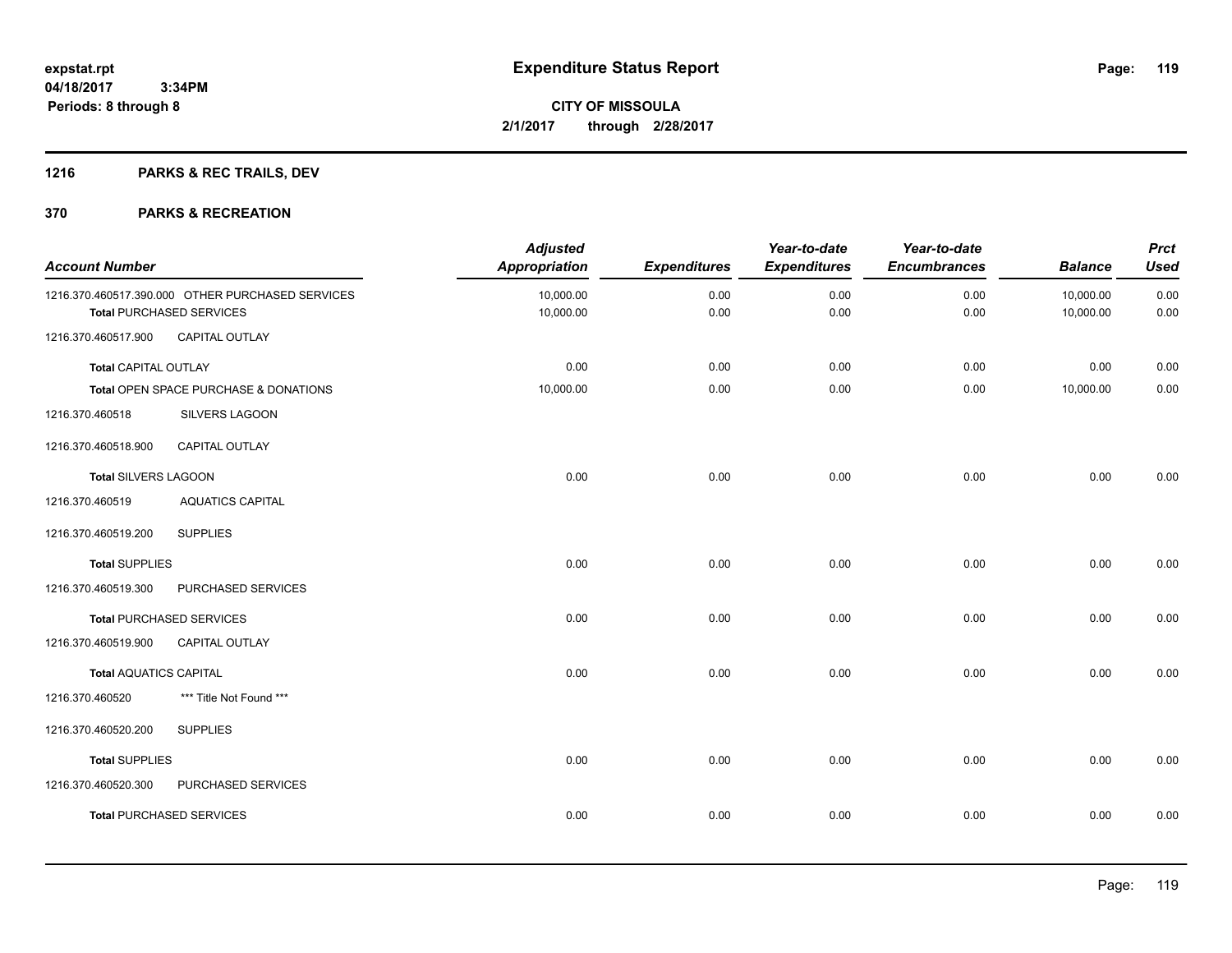# **1216 PARKS & REC TRAILS, DEV**

|                                      |                                                                 | <b>Adjusted</b>      |                     | Year-to-date        | Year-to-date        |                | <b>Prct</b> |
|--------------------------------------|-----------------------------------------------------------------|----------------------|---------------------|---------------------|---------------------|----------------|-------------|
| <b>Account Number</b>                |                                                                 | <b>Appropriation</b> | <b>Expenditures</b> | <b>Expenditures</b> | <b>Encumbrances</b> | <b>Balance</b> | <b>Used</b> |
| 1216.370.460520.900                  | <b>CAPITAL OUTLAY</b>                                           |                      |                     |                     |                     |                |             |
| Total *** Title Not Found ***        |                                                                 | 0.00                 | 0.00                | 0.00                | 0.00                | 0.00           | 0.00        |
| 1216.370.460521                      | <b>CONSERVATION LANDS DONATIONS</b>                             |                      |                     |                     |                     |                |             |
| 1216.370.460521.100                  | PERSONAL SERVICES                                               |                      |                     |                     |                     |                |             |
|                                      | 1216.370.460521.110.000 CONSV LANDS MGMT GRANTS                 | 11.291.00            | 0.00                | 5.568.48            | 0.00                | 5,722.52       | 49.32       |
| 1216.370.460521.140.000              | <b>CONSERVATION LAND MGMT GRANT/EMP CONTRI</b>                  | 1.909.00             | 0.00                | 784.76              | 0.00                | 1.124.24       | 41.11       |
|                                      | 1216.370.460521.141.000 STATE RETIREMENT CONTRIBUTIONS          | 0.00                 | 0.00                | 5.57                | 0.00                | $-5.57$        | 0.00        |
| <b>Total PERSONAL SERVICES</b>       |                                                                 | 13,200.00            | 0.00                | 6,358.81            | 0.00                | 6,841.19       | 48.17       |
| 1216.370.460521.200                  | <b>SUPPLIES</b>                                                 |                      |                     |                     |                     |                |             |
|                                      | 1216.370.460521.220.000 CONSVERVATION LANDS GRANT/OPER SUPPLIES | 10,000.00            | 0.00                | 0.00                | 0.00                | 10,000.00      | 0.00        |
|                                      | 1216.370.460521.220.086 OPERATING SUPPLIES~WEED PROGRAM         | 0.00                 | 0.00                | 8,630.00            | 0.00                | $-8,630.00$    | 0.00        |
|                                      | 1216.370.460521.230.000 CONSERVATION LANDS MGMT GRANT           | 5,000.00             | 0.00                | 0.00                | 0.00                | 5,000.00       | 0.00        |
|                                      | 1216.370.460521.230.086 REPAIR/MAINTENANCE                      | 0.00                 | 0.00                | 10,000.00           | 0.00                | $-10,000.00$   | 0.00        |
| <b>Total SUPPLIES</b>                |                                                                 | 15,000.00            | 0.00                | 18,630.00           | 0.00                | $-3,630.00$    | 124.20      |
| 1216.370.460521.300                  | PURCHASED SERVICES                                              |                      |                     |                     |                     |                |             |
|                                      | 1216.370.460521.350.000 CONSERVATION LANDS                      | 9,700.00             | 0.00                | 0.00                | 0.00                | 9,700.00       | 0.00        |
|                                      | 1216.370.460521.350.086 PROFESSIONAL SERVICES~WEED PROGRAM      | 15,000.00            | 0.00                | 2,160.32            | 0.00                | 12,839.68      | 14.40       |
| 1216.370.460521.370.000 TRAVEL       |                                                                 | 150.00               | 0.00                | 0.00                | 0.00                | 150.00         | 0.00        |
| 1216.370.460521.380.000 TRAINING     |                                                                 | 150.00               | 0.00                | 0.00                | 0.00                | 150.00         | 0.00        |
| <b>Total PURCHASED SERVICES</b>      |                                                                 | 25,000.00            | 0.00                | 2,160.32            | 0.00                | 22,839.68      | 8.64        |
| 1216.370.460521.900                  | CAPITAL OUTLAY                                                  |                      |                     |                     |                     |                |             |
| 1216.370.460521.930.000 IMPROVEMENTS |                                                                 | 6,800.00             | 0.00                | 0.00                | 0.00                | 6,800.00       | 0.00        |
| <b>Total CAPITAL OUTLAY</b>          |                                                                 | 6.800.00             | 0.00                | 0.00                | 0.00                | 6,800.00       | 0.00        |
|                                      | Total CONSERVATION LANDS DONATIONS                              | 60,000.00            | 0.00                | 27,149.13           | 0.00                | 32,850.87      | 45.25       |
| 1216.370.460522                      | CONVERSATION LAND DONATIONS                                     |                      |                     |                     |                     |                |             |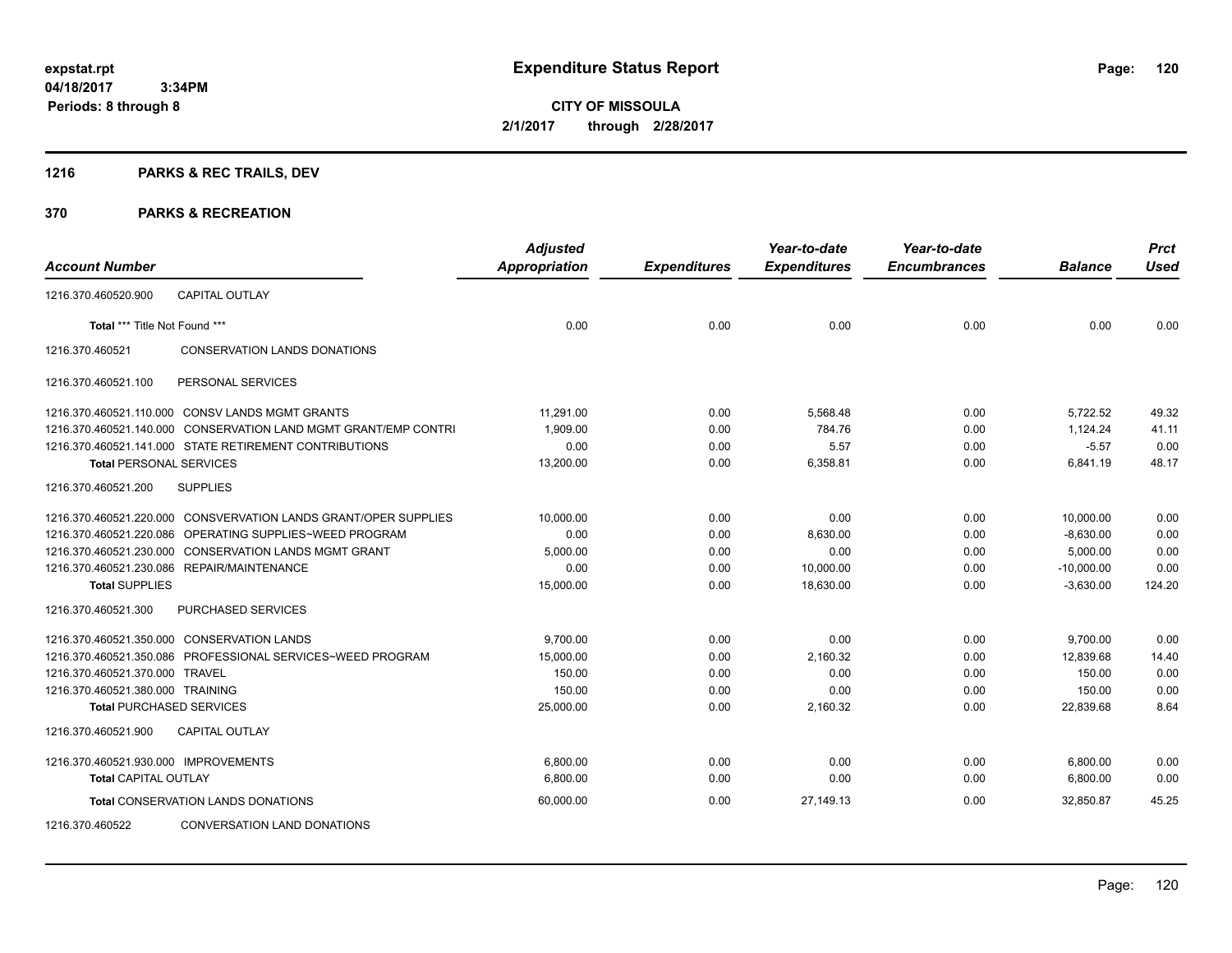**Periods: 8 through 8**

**CITY OF MISSOULA 2/1/2017 through 2/28/2017**

# **1216 PARKS & REC TRAILS, DEV**

 **3:34PM**

|                                              | <b>Adjusted</b>      |                     | Year-to-date        | Year-to-date        |                | <b>Prct</b> |
|----------------------------------------------|----------------------|---------------------|---------------------|---------------------|----------------|-------------|
| <b>Account Number</b>                        | <b>Appropriation</b> | <b>Expenditures</b> | <b>Expenditures</b> | <b>Encumbrances</b> | <b>Balance</b> | <b>Used</b> |
| <b>SUPPLIES</b><br>1216.370.460522.200       |                      |                     |                     |                     |                |             |
| 1216.370.460522.230.000 REPAIR/MAINTENANCE   | 10,000.00            | 0.00                | 0.00                | 0.00                | 10,000.00      | 0.00        |
| <b>Total SUPPLIES</b>                        | 10,000.00            | 0.00                | 0.00                | 0.00                | 10,000.00      | 0.00        |
| 1216.370.460522.900<br><b>CAPITAL OUTLAY</b> |                      |                     |                     |                     |                |             |
| 1216.370.460522.930.000 IMPROVEMENTS         | 10,000.00            | 0.00                | 0.00                | 0.00                | 10,000.00      | 0.00        |
| <b>Total CAPITAL OUTLAY</b>                  | 10,000.00            | 0.00                | 0.00                | 0.00                | 10,000.00      | 0.00        |
| <b>Total CONVERSATION LAND DONATIONS</b>     | 20,000.00            | 0.00                | 0.00                | 0.00                | 20,000.00      | 0.00        |
| *** Title Not Found ***<br>1216.370.460523   |                      |                     |                     |                     |                |             |
| 1216.370.460523.100<br>PERSONAL SERVICES     |                      |                     |                     |                     |                |             |
| <b>Total PERSONAL SERVICES</b>               | 0.00                 | 0.00                | 0.00                | 0.00                | 0.00           | 0.00        |
| 1216.370.460523.300<br>PURCHASED SERVICES    |                      |                     |                     |                     |                |             |
| <b>Total PURCHASED SERVICES</b>              | 0.00                 | 0.00                | 0.00                | 0.00                | 0.00           | 0.00        |
| 1216.370.460523.900<br><b>CAPITAL OUTLAY</b> |                      |                     |                     |                     |                |             |
| Total *** Title Not Found ***                | 0.00                 | 0.00                | 0.00                | 0.00                | 0.00           | 0.00        |
| 1216.370.460524<br>*** Title Not Found ***   |                      |                     |                     |                     |                |             |
| 1216.370.460524.100<br>PERSONAL SERVICES     |                      |                     |                     |                     |                |             |
| <b>Total PERSONAL SERVICES</b>               | 0.00                 | 0.00                | 0.00                | 0.00                | 0.00           | 0.00        |
| <b>SUPPLIES</b><br>1216.370.460524.200       |                      |                     |                     |                     |                |             |
| <b>Total SUPPLIES</b>                        | 0.00                 | 0.00                | 0.00                | 0.00                | 0.00           | 0.00        |
| PURCHASED SERVICES<br>1216.370.460524.300    |                      |                     |                     |                     |                |             |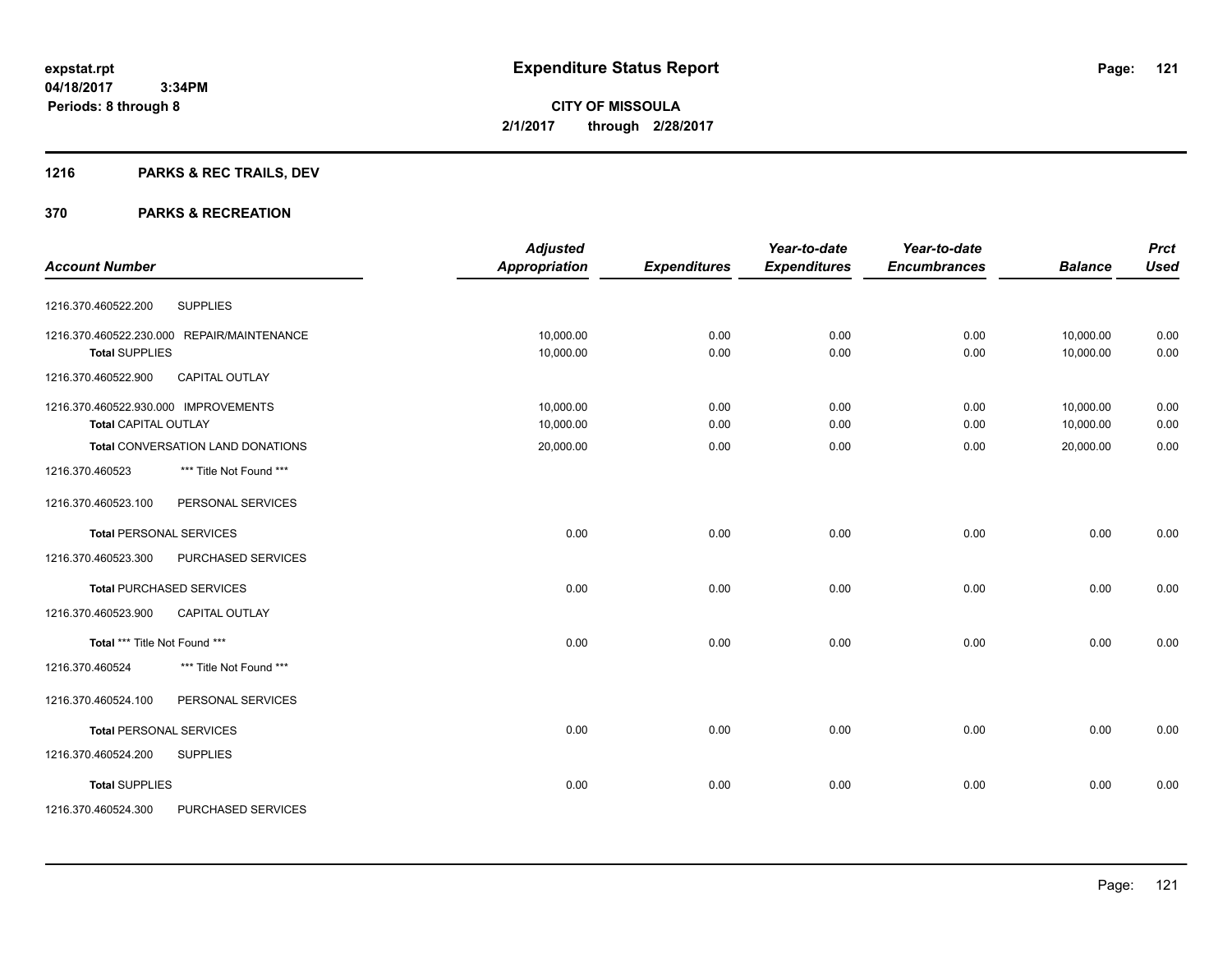# **1216 PARKS & REC TRAILS, DEV**

| <b>Account Number</b>                |                               | <b>Adjusted</b><br><b>Appropriation</b> | Expenditures | Year-to-date<br><b>Expenditures</b> | Year-to-date<br><b>Encumbrances</b> | <b>Balance</b> | <b>Prct</b><br><b>Used</b> |
|--------------------------------------|-------------------------------|-----------------------------------------|--------------|-------------------------------------|-------------------------------------|----------------|----------------------------|
| <b>Total *** Title Not Found ***</b> |                               | 0.00                                    | 0.00         | 0.00                                | 0.00                                | 0.00           | 0.00                       |
| 1216.370.510110                      | <b>MERCHANT SERVICES</b>      |                                         |              |                                     |                                     |                |                            |
| 1216.370.510110.500                  | <b>FIXED CHARGES</b>          |                                         |              |                                     |                                     |                |                            |
| <b>Total MERCHANT SERVICES</b>       |                               | 0.00                                    | 0.00         | 0.00                                | 0.00                                | 0.00           | 0.00                       |
|                                      | Total PARKS & REC TRAILS, DEV | 648,100.00                              | 8,035.93     | 242,368.65                          | 0.00                                | 405,731.35     | 37.40                      |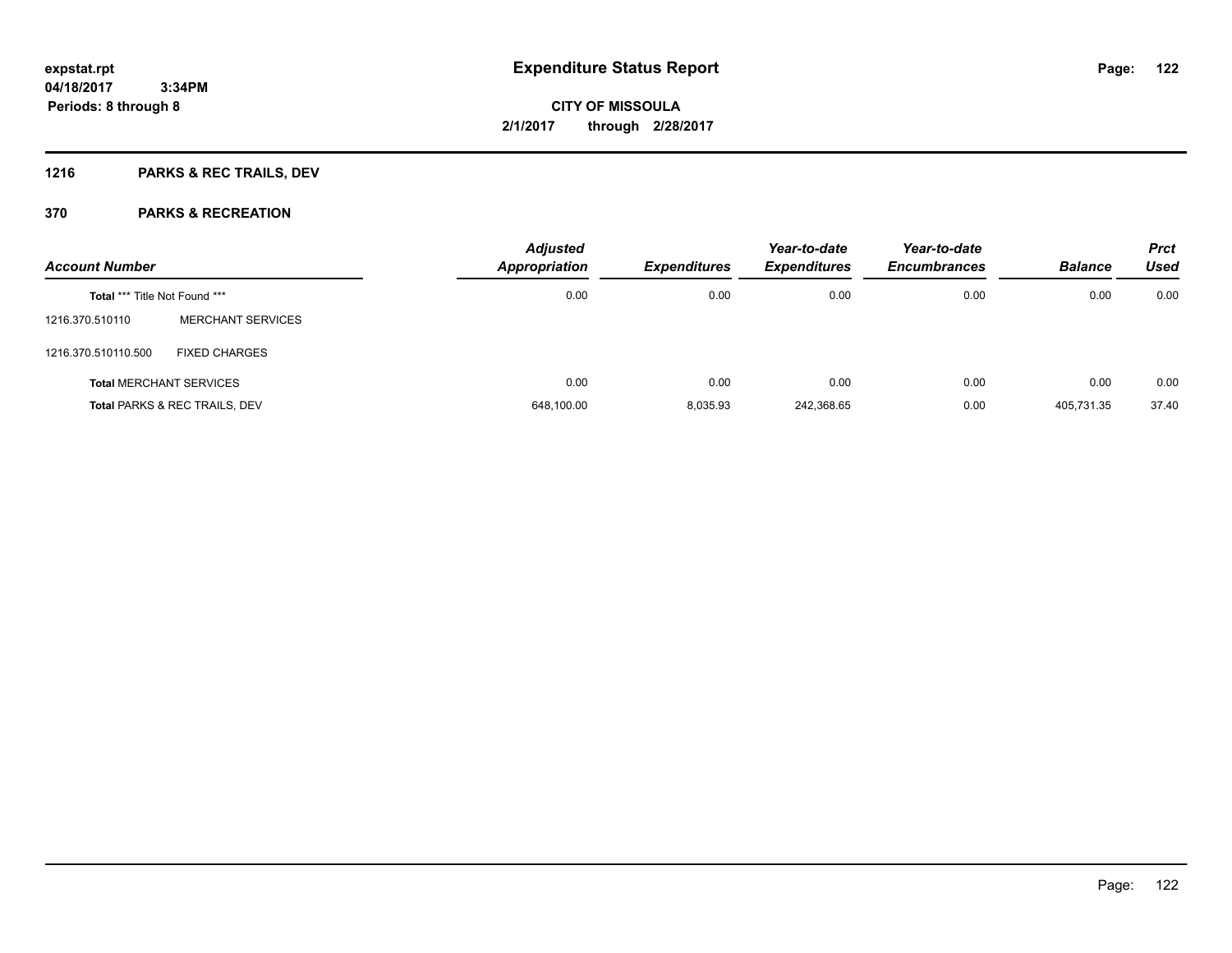#### **1217 PARKS CITY LIFE GYM LEASE**

|                                                         | <b>Adjusted</b>      |                     | Year-to-date        | Year-to-date        |                | <b>Prct</b> |
|---------------------------------------------------------|----------------------|---------------------|---------------------|---------------------|----------------|-------------|
| <b>Account Number</b>                                   | <b>Appropriation</b> | <b>Expenditures</b> | <b>Expenditures</b> | <b>Encumbrances</b> | <b>Balance</b> | <b>Used</b> |
| CITY LIFE GYM LEASE<br>1217.370.460440                  |                      |                     |                     |                     |                |             |
| 1217.370.460440.100<br>PERSONAL SERVICES                |                      |                     |                     |                     |                |             |
| 1217.370.460440.110.000 SALARIES AND WAGES              | 12,000.00            | 0.00                | 0.00                | 0.00                | 12,000.00      | 0.00        |
| <b>Total PERSONAL SERVICES</b>                          | 12,000.00            | 0.00                | 0.00                | 0.00                | 12,000.00      | 0.00        |
| 1217.370.460440.200<br><b>SUPPLIES</b>                  |                      |                     |                     |                     |                |             |
| 1217.370.460440.220.000 OPERATING SUPPLIES              | 2,500.00             | 403.81              | 632.81              | 0.00                | 1,867.19       | 25.31       |
| 1217.370.460440.220.147 OPERATING SUPPLIES              | 0.00                 | 0.00                | 123.35              | 0.00                | $-123.35$      | 0.00        |
| 1217.370.460440.230.000 REPAIR/MAINTENANCE              | 3,500.00             | 0.00                | 0.00                | 0.00                | 3,500.00       | 0.00        |
| <b>Total SUPPLIES</b>                                   | 6,000.00             | 403.81              | 756.16              | 0.00                | 5,243.84       | 12.60       |
| 1217.370.460440.300<br>PURCHASED SERVICES               |                      |                     |                     |                     |                |             |
| 1217.370.460440.320.000 PRINTING & DUPLICATING          | 1,000.00             | 0.00                | 0.00                | 0.00                | 1,000.00       | 0.00        |
| 1217.370.460440.330.000 PUBLICITY, SUBSCRIPTIONS & DUES | 1,000.00             | 0.00                | 0.00                | 0.00                | 1,000.00       | 0.00        |
| <b>Total PURCHASED SERVICES</b>                         | 2,000.00             | 0.00                | 0.00                | 0.00                | 2,000.00       | 0.00        |
| <b>FIXED CHARGES</b><br>1217.370.460440.500             |                      |                     |                     |                     |                |             |
| 1217.370.460440.500.000 LEASE/FIXED CHARGES             | 24,000.00            | 2,000.00            | 16,000.00           | 0.00                | 8,000.00       | 66.67       |
| <b>Total FIXED CHARGES</b>                              | 24,000.00            | 2,000.00            | 16,000.00           | 0.00                | 8,000.00       | 66.67       |
| CAPITAL OUTLAY<br>1217.370.460440.900                   |                      |                     |                     |                     |                |             |
| 1217.370.460440.930.000 IMPROVEMENTS                    | 0.00                 | 0.00                | 4,992.00            | 0.00                | $-4,992.00$    | 0.00        |
| <b>Total CAPITAL OUTLAY</b>                             | 0.00                 | 0.00                | 4,992.00            | 0.00                | $-4,992.00$    | 0.00        |
| Total CITY LIFE GYM LEASE                               | 44,000.00            | 2,403.81            | 21,748.16           | 0.00                | 22,251.84      | 49.43       |
| <b>RECREATION ADULTS</b><br>1217.370.460471             |                      |                     |                     |                     |                |             |
| <b>SUPPLIES</b><br>1217.370.460471.200                  |                      |                     |                     |                     |                |             |
| <b>Total RECREATION ADULTS</b>                          | 0.00                 | 0.00                | 0.00                | 0.00                | 0.00           | 0.00        |
|                                                         |                      |                     |                     |                     |                |             |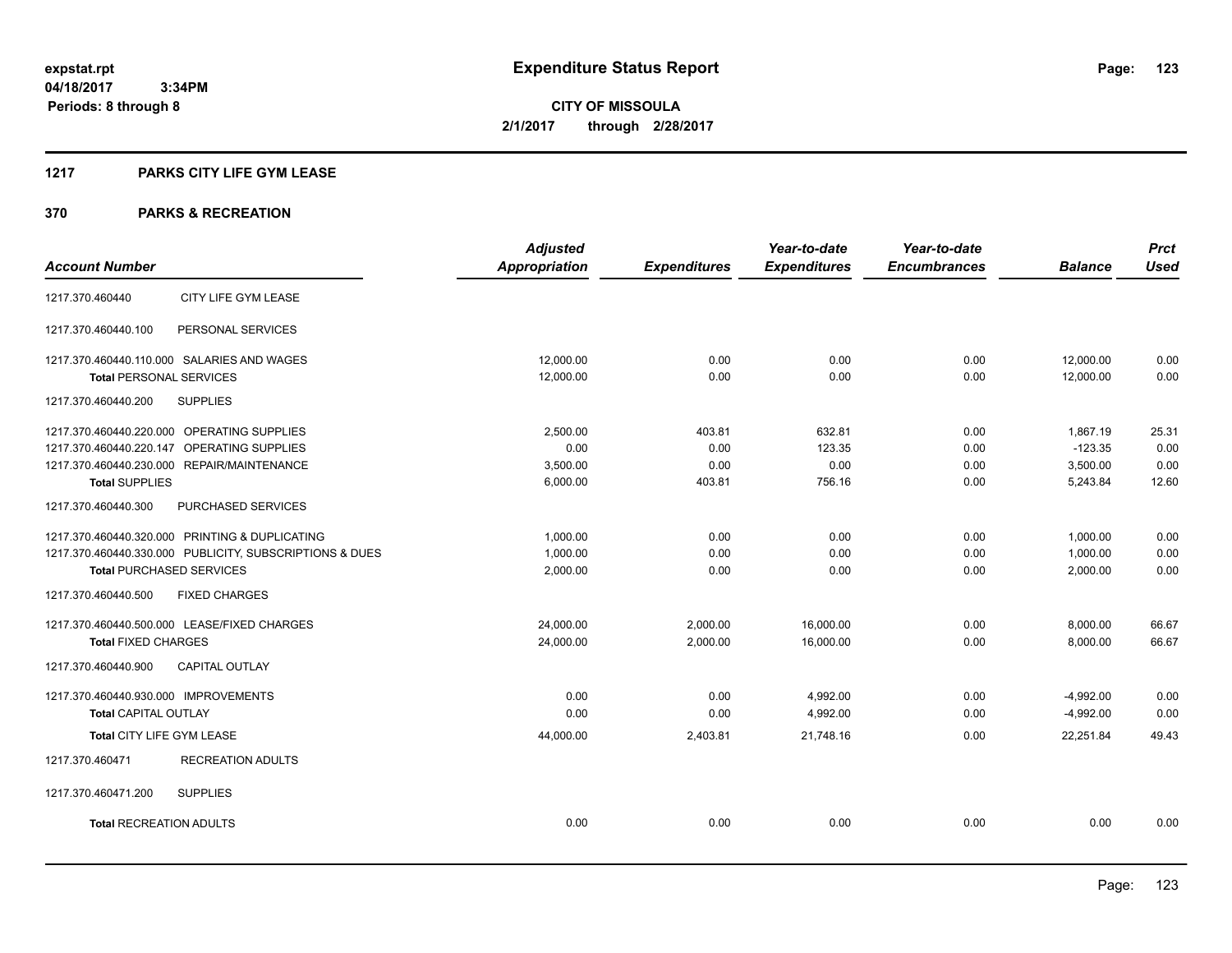### **1217 PARKS CITY LIFE GYM LEASE**

| <b>Account Number</b> |                                        | <b>Adjusted</b><br><b>Appropriation</b> | <b>Expenditures</b> | Year-to-date<br><b>Expenditures</b> | Year-to-date<br><b>Encumbrances</b> | <b>Balance</b> | <b>Prct</b><br>Used |
|-----------------------|----------------------------------------|-----------------------------------------|---------------------|-------------------------------------|-------------------------------------|----------------|---------------------|
| 1217.370.510110       | <b>MERCHANT SERVICES</b>               |                                         |                     |                                     |                                     |                |                     |
| 1217.370.510110.500   | <b>FIXED CHARGES</b>                   |                                         |                     |                                     |                                     |                |                     |
|                       | <b>Total MERCHANT SERVICES</b>         | 0.00                                    | 0.00                | 0.00                                | 0.00                                | 0.00           | 0.00                |
|                       | <b>Total PARKS CITY LIFE GYM LEASE</b> | 44,000.00                               | 2,403.81            | 21.748.16                           | 0.00                                | 22,251.84      | 49.43               |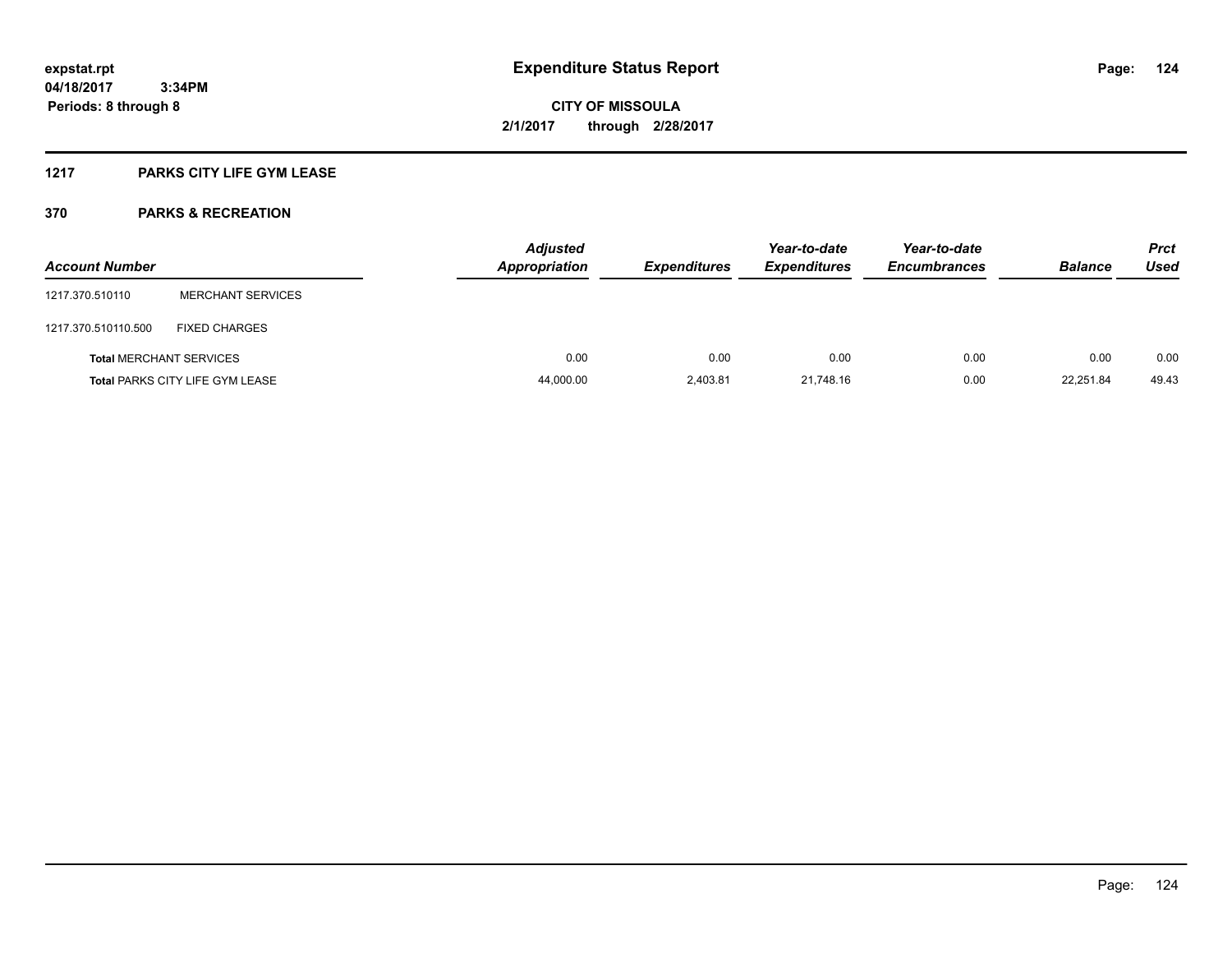#### **1218 ALL ABILITIES PLAYGROUND**

| <b>Account Number</b>    |                                 | <b>Adjusted</b><br><b>Appropriation</b> | <b>Expenditures</b> | Year-to-date<br><b>Expenditures</b> | Year-to-date<br><b>Encumbrances</b> | <b>Balance</b> | <b>Prct</b><br><b>Used</b> |
|--------------------------|---------------------------------|-----------------------------------------|---------------------|-------------------------------------|-------------------------------------|----------------|----------------------------|
| 1218.370.460444          | <b>PLAYGROUNDS</b>              |                                         |                     |                                     |                                     |                |                            |
| 1218.370.460444.300      | PURCHASED SERVICES              |                                         |                     |                                     |                                     |                |                            |
|                          | <b>Total PURCHASED SERVICES</b> | 0.00                                    | 0.00                | 0.00                                | 0.00                                | 0.00           | 0.00                       |
| 1218.370.460444.900      | <b>CAPITAL OUTLAY</b>           |                                         |                     |                                     |                                     |                |                            |
| <b>Total PLAYGROUNDS</b> |                                 | 0.00                                    | 0.00                | 0.00                                | 0.00                                | 0.00           | 0.00                       |
| 1218.370.510110          | <b>MERCHANT SERVICES</b>        |                                         |                     |                                     |                                     |                |                            |
| 1218.370.510110.500      | <b>FIXED CHARGES</b>            |                                         |                     |                                     |                                     |                |                            |
|                          | <b>Total MERCHANT SERVICES</b>  | 0.00                                    | 0.00                | 0.00                                | 0.00                                | 0.00           | 0.00                       |
|                          | Total ALL ABILITIES PLAYGROUND  | 0.00                                    | 0.00                | 0.00                                | 0.00                                | 0.00           | 0.00                       |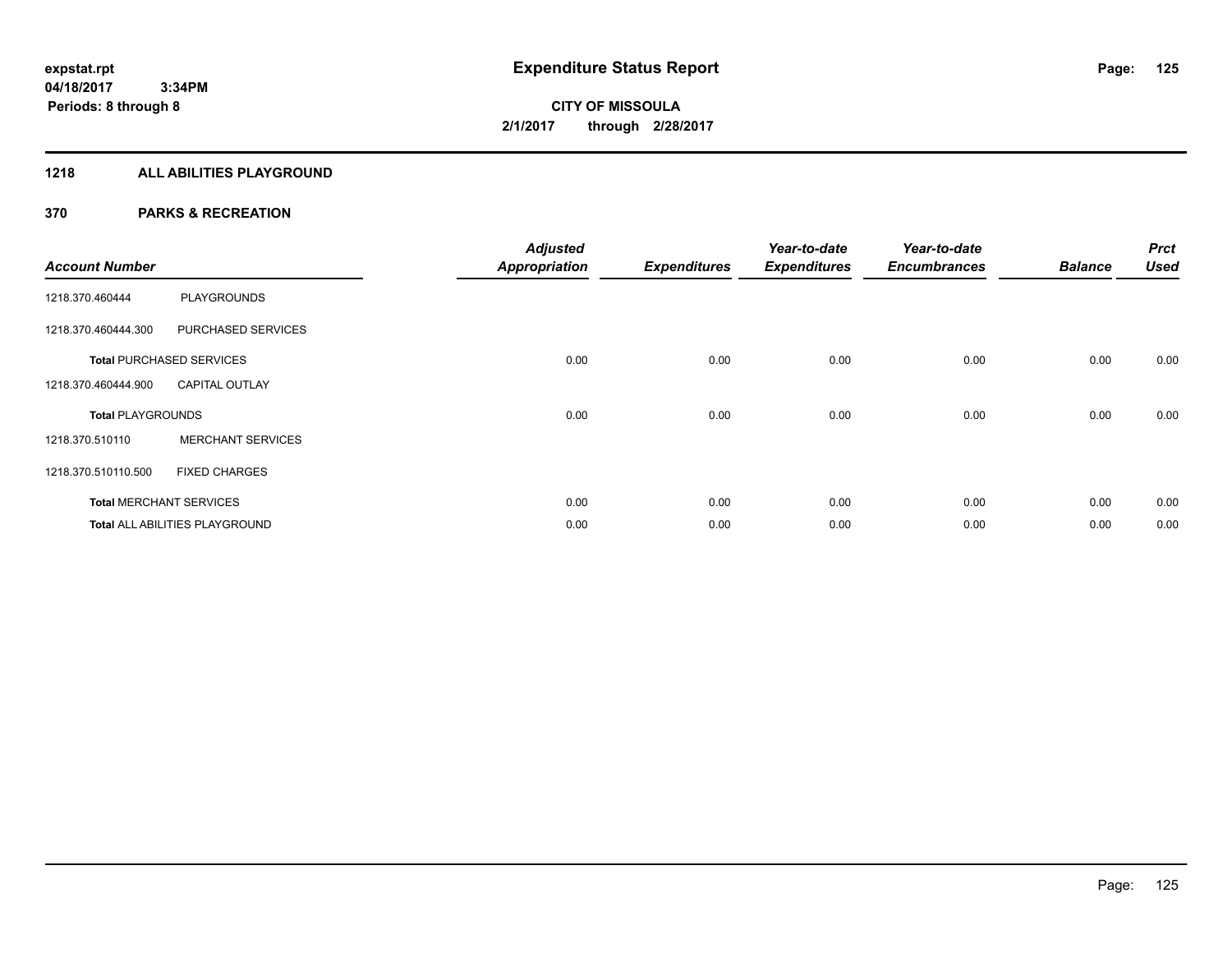#### **1219 FT MISSOULA REGIONAL PARK**

|                                           |                                                        | <b>Adjusted</b> |                     | Year-to-date        | Year-to-date        |                | <b>Prct</b> |
|-------------------------------------------|--------------------------------------------------------|-----------------|---------------------|---------------------|---------------------|----------------|-------------|
| <b>Account Number</b>                     |                                                        | Appropriation   | <b>Expenditures</b> | <b>Expenditures</b> | <b>Encumbrances</b> | <b>Balance</b> | <b>Used</b> |
| 1219.370.460401                           | <b>CONSTRUCTION</b>                                    |                 |                     |                     |                     |                |             |
| 1219.370.460401.100                       | PERSONAL SERVICES                                      |                 |                     |                     |                     |                |             |
|                                           | 1219.370.460401.110.000 SALARIES AND WAGES             | 18,630.00       | 0.00                | 22,370.21           | 0.00                | $-3,740.21$    | 120.08      |
|                                           | 1219.370.460401.140.000 EMPLOYER CONTRIBUTIONS         | 4,620.00        | 0.00                | 2,944.37            | 0.00                | 1,675.63       | 63.73       |
|                                           | 1219.370.460401.141.000 STATE RETIREMENT CONTRIBUTIONS | 0.00            | 4.62                | 54.01               | 0.00                | $-54.01$       | 0.00        |
| <b>Total PERSONAL SERVICES</b>            |                                                        | 23,250.00       | 4.62                | 25,368.59           | 0.00                | $-2,118.59$    | 109.11      |
| 1219.370.460401.200                       | <b>SUPPLIES</b>                                        |                 |                     |                     |                     |                |             |
|                                           | 1219.370.460401.220.000 OPERATING SUPPLIES             | 1.100.00        | 0.00                | 504.43              | 0.00                | 595.57         | 45.86       |
| 1219.370.460401.231.000 GASOLINE          |                                                        | 1.012.00        | 0.00                | 0.00                | 0.00                | 1.012.00       | 0.00        |
| <b>Total SUPPLIES</b>                     |                                                        | 2,112.00        | 0.00                | 504.43              | 0.00                | 1,607.57       | 23.88       |
| 1219.370.460401.300                       | PURCHASED SERVICES                                     |                 |                     |                     |                     |                |             |
| 1219.370.460401.344.000 TELEPHONE SERVICE |                                                        | 400.00          | 106.86              | 361.06              | 0.00                | 38.94          | 90.27       |
|                                           | 1219.370.460401.350.000 PROFESSIONAL SERVICES          | 1.500.00        | 0.00                | 0.00                | 0.00                | 1,500.00       | 0.00        |
| <b>Total PURCHASED SERVICES</b>           |                                                        | 1,900.00        | 106.86              | 361.06              | 0.00                | 1,538.94       | 19.00       |
| 1219.370.460401.900                       | <b>CAPITAL OUTLAY</b>                                  |                 |                     |                     |                     |                |             |
| 1219.370.460401.930.000 IMPROVEMENTS      |                                                        | 0.00            | 35,079.06           | 285,783.74          | 0.00                | $-285,783.74$  | 0.00        |
|                                           | 1219.370.460401.940.000 MACHINERY & EQUIPMENT          | 0.00            | 0.00                | 145,685.00          | 0.00                | $-145,685.00$  | 0.00        |
| <b>Total CAPITAL OUTLAY</b>               |                                                        | 0.00            | 35,079.06           | 431,468.74          | 0.00                | -431,468.74    | 0.00        |
| <b>Total CONSTRUCTION</b>                 |                                                        | 27,262.00       | 35,190.54           | 457,702.82          | 0.00                | -430,440.82    | 1,678.90    |
| 1219.370.460441                           | <b>RECREATION</b>                                      |                 |                     |                     |                     |                |             |
| 1219.370.460441.100                       | PERSONAL SERVICES                                      |                 |                     |                     |                     |                |             |
|                                           | 1219.370.460441.110.000 SALARIES AND WAGES             | 80,844.00       | 4,623.12            | 31,647.42           | 0.00                | 49,196.58      | 39.15       |
|                                           | 1219.370.460441.140.000 EMPLOYER CONTRIBUTIONS         | 29,621.00       | 2,470.04            | 14,099.89           | 0.00                | 15,521.11      | 47.60       |
| <b>Total PERSONAL SERVICES</b>            |                                                        | 110,465.00      | 7,093.16            | 45,747.31           | 0.00                | 64,717.69      | 41.41       |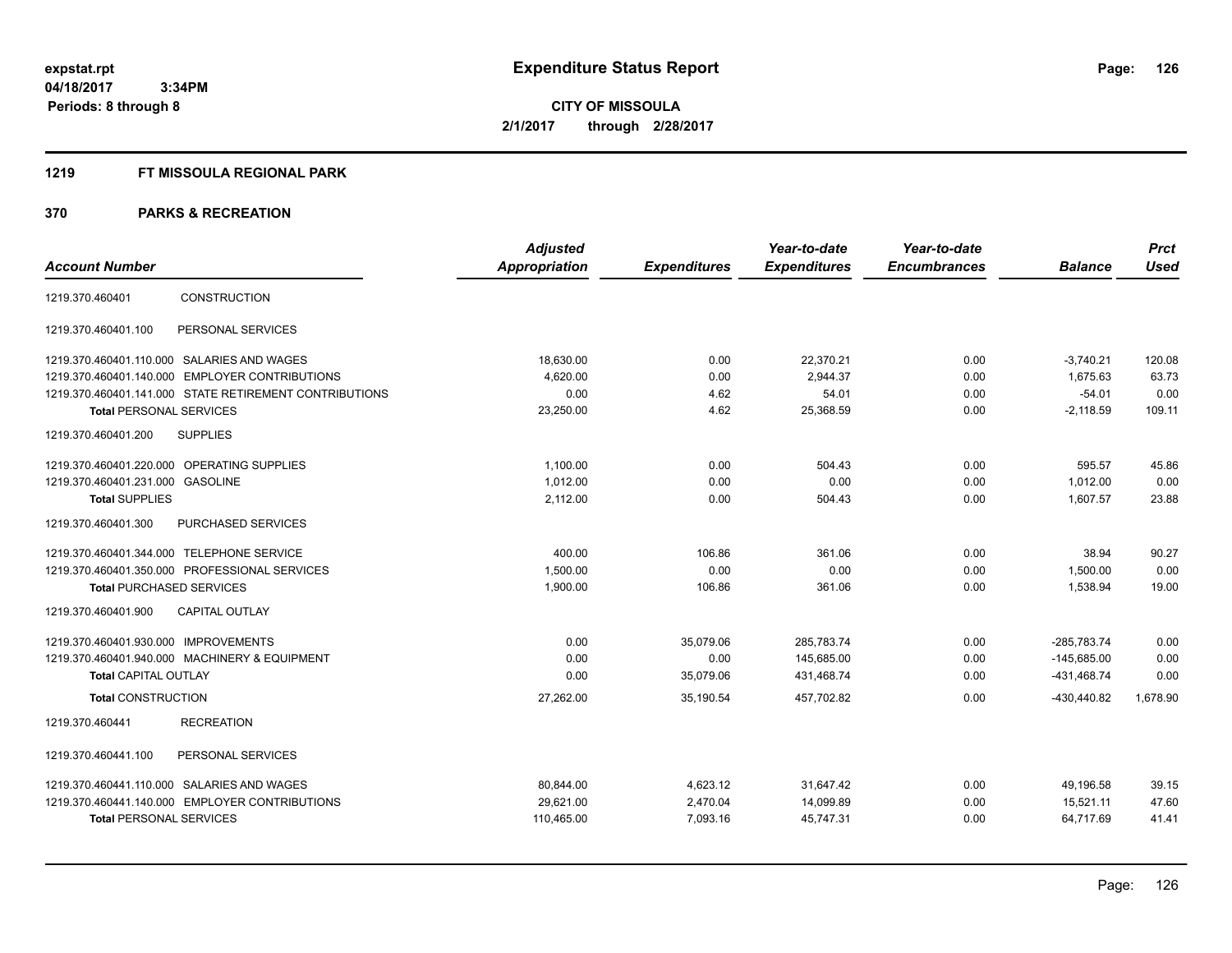#### **1219 FT MISSOULA REGIONAL PARK**

|                                       |                                                         | <b>Adjusted</b> |                     | Year-to-date        | Year-to-date        |                | <b>Prct</b> |
|---------------------------------------|---------------------------------------------------------|-----------------|---------------------|---------------------|---------------------|----------------|-------------|
| <b>Account Number</b>                 |                                                         | Appropriation   | <b>Expenditures</b> | <b>Expenditures</b> | <b>Encumbrances</b> | <b>Balance</b> | <b>Used</b> |
| 1219.370.460441.200                   | <b>SUPPLIES</b>                                         |                 |                     |                     |                     |                |             |
|                                       | 1219.370.460441.220.000 OPERATING SUPPLIES              | 2,000.00        | $-59.34$            | 1,312.44            | 0.00                | 687.56         | 65.62       |
| <b>Total SUPPLIES</b>                 |                                                         | 2,000.00        | $-59.34$            | 1,312.44            | 0.00                | 687.56         | 65.62       |
| 1219.370.460441.300                   | PURCHASED SERVICES                                      |                 |                     |                     |                     |                |             |
|                                       | 1219.370.460441.310.000 COMMUNICATIONS                  | 2,000.00        | 0.00                | 0.00                | 0.00                | 2,000.00       | 0.00        |
|                                       | 1219.370.460441.320.000 PRINTING & DUPLICATING          | 2.000.00        | 0.00                | 0.00                | 0.00                | 2.000.00       | 0.00        |
|                                       | 1219.370.460441.330.000 PUBLICITY, SUBSCRIPTIONS & DUES | 5,000.00        | 0.00                | 0.00                | 0.00                | 5,000.00       | 0.00        |
| 1219.370.460441.340.000 SEWER         |                                                         | 500.00          | 0.00                | 0.00                | 0.00                | 500.00         | 0.00        |
|                                       | 1219.370.460441.341.000 ELECTRICITY & NATURAL GAS       | 5,000.00        | 0.00                | 0.00                | 0.00                | 5,000.00       | 0.00        |
| 1219.370.460441.343.000 WATER CHARGES |                                                         | 1,350.00        | 0.00                | 0.00                | 0.00                | 1,350.00       | 0.00        |
|                                       | 1219.370.460441.344.000 TELEPHONE SERVICE               | 1,000.00        | 0.00                | 0.00                | 0.00                | 1,000.00       | 0.00        |
| 1219.370.460441.370.000 TRAVEL        |                                                         | 1,000.00        | 0.00                | 0.00                | 0.00                | 1,000.00       | 0.00        |
| 1219.370.460441.380.000 TRAINING      |                                                         | 1,500.00        | 0.00                | 0.00                | 0.00                | 1,500.00       | 0.00        |
|                                       | <b>Total PURCHASED SERVICES</b>                         | 19,350.00       | 0.00                | 0.00                | 0.00                | 19,350.00      | 0.00        |
| <b>Total RECREATION</b>               |                                                         | 131,815.00      | 7,033.82            | 47,059.75           | 0.00                | 84,755.25      | 35.70       |
| 1219.370.460444                       | <b>PLAYGROUNDS</b>                                      |                 |                     |                     |                     |                |             |
| 1219.370.460444.200                   | <b>SUPPLIES</b>                                         |                 |                     |                     |                     |                |             |
| <b>Total SUPPLIES</b>                 |                                                         | 0.00            | 0.00                | 0.00                | 0.00                | 0.00           | 0.00        |
| 1219.370.460444.300                   | PURCHASED SERVICES                                      |                 |                     |                     |                     |                |             |
|                                       | <b>Total PURCHASED SERVICES</b>                         | 0.00            | 0.00                | 0.00                | 0.00                | 0.00           | 0.00        |
| 1219.370.460444.900                   | <b>CAPITAL OUTLAY</b>                                   |                 |                     |                     |                     |                |             |
| <b>Total PLAYGROUNDS</b>              |                                                         | 0.00            | 0.00                | 0.00                | 0.00                | 0.00           | 0.00        |
| 1219.370.460501                       | PARK MAINTENANCE ROUTINE                                |                 |                     |                     |                     |                |             |
| 1219.370.460501.100                   | PERSONAL SERVICES                                       |                 |                     |                     |                     |                |             |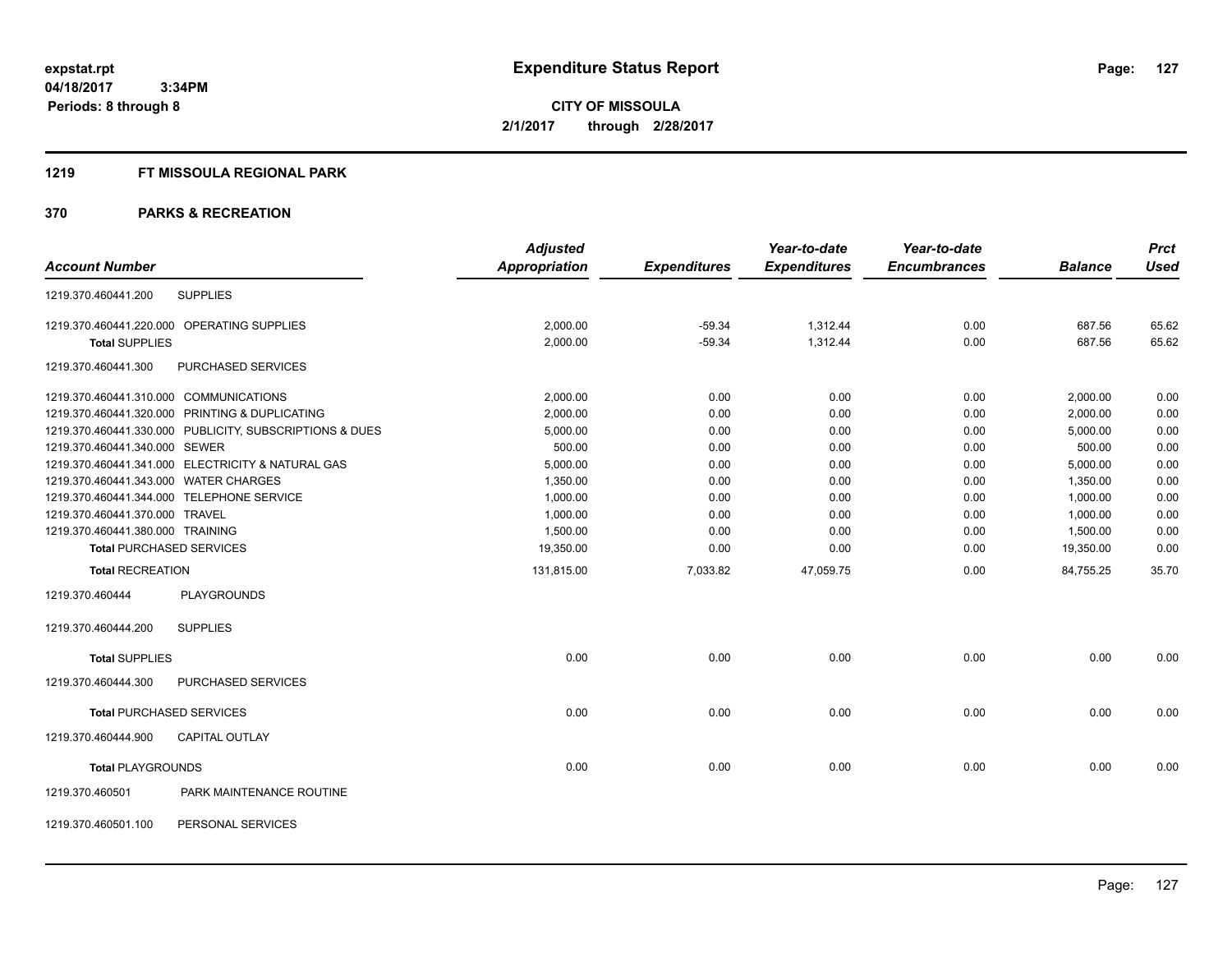#### **1219 FT MISSOULA REGIONAL PARK**

|                                                   | <b>Adjusted</b>      |                     | Year-to-date        | Year-to-date        |                | <b>Prct</b> |
|---------------------------------------------------|----------------------|---------------------|---------------------|---------------------|----------------|-------------|
| <b>Account Number</b>                             | <b>Appropriation</b> | <b>Expenditures</b> | <b>Expenditures</b> | <b>Encumbrances</b> | <b>Balance</b> | <b>Used</b> |
| 1219.370.460501.110.000 SALARIES AND WAGES        | 57,430.00            | 6,925.20            | 6,925.20            | 0.00                | 50,504.80      | 12.06       |
| 1219.370.460501.140.000 EMPLOYER CONTRIBUTIONS    | 26,685.00            | 3,122.83            | 3,122.83            | 0.00                | 23,562.17      | 11.70       |
| <b>Total PERSONAL SERVICES</b>                    | 84,115.00            | 10,048.03           | 10,048.03           | 0.00                | 74,066.97      | 11.95       |
| <b>SUPPLIES</b><br>1219.370.460501.200            |                      |                     |                     |                     |                |             |
| 1219.370.460501.220.000 OPERATING SUPPLIES        | 64,150.00            | 0.00                | 0.00                | 0.00                | 64,150.00      | 0.00        |
| 1219.370.460501.230.000 REPAIR/MAINTENANCE        | 11,373.00            | 0.00                | 0.00                | 0.00                | 11,373.00      | 0.00        |
| <b>Total SUPPLIES</b>                             | 75,523.00            | 0.00                | 0.00                | 0.00                | 75,523.00      | 0.00        |
| 1219.370.460501.300<br>PURCHASED SERVICES         |                      |                     |                     |                     |                |             |
| 1219.370.460501.341.000 ELECTRICITY & NATURAL GAS | 21.431.00            | 0.00                | 0.00                | 0.00                | 21.431.00      | 0.00        |
| 1219.370.460501.350.000 PROFESSIONAL SERVICES     | 19,058.00            | 0.00                | 0.00                | 0.00                | 19,058.00      | 0.00        |
| <b>Total PURCHASED SERVICES</b>                   | 40,489.00            | 0.00                | 0.00                | 0.00                | 40,489.00      | 0.00        |
| Total PARK MAINTENANCE ROUTINE                    | 200,127.00           | 10,048.03           | 10,048.03           | 0.00                | 190,078.97     | 5.02        |
| <b>MERCHANT SERVICES</b><br>1219.370.510110       |                      |                     |                     |                     |                |             |
| <b>FIXED CHARGES</b><br>1219.370.510110.500       |                      |                     |                     |                     |                |             |
| <b>Total MERCHANT SERVICES</b>                    | 0.00                 | 0.00                | 0.00                | 0.00                | 0.00           | 0.00        |
| *** Title Not Found ***<br>1219.370.640444        |                      |                     |                     |                     |                |             |
| 1219.370.640444.200<br><b>SUPPLIES</b>            |                      |                     |                     |                     |                |             |
| Total *** Title Not Found ***                     | 0.00                 | 0.00                | 0.00                | 0.00                | 0.00           | 0.00        |
| <b>Total FT MISSOULA REGIONAL PARK</b>            | 359,204.00           | 52.272.39           | 514,810.60          | 0.00                | $-155.606.60$  | 143.32      |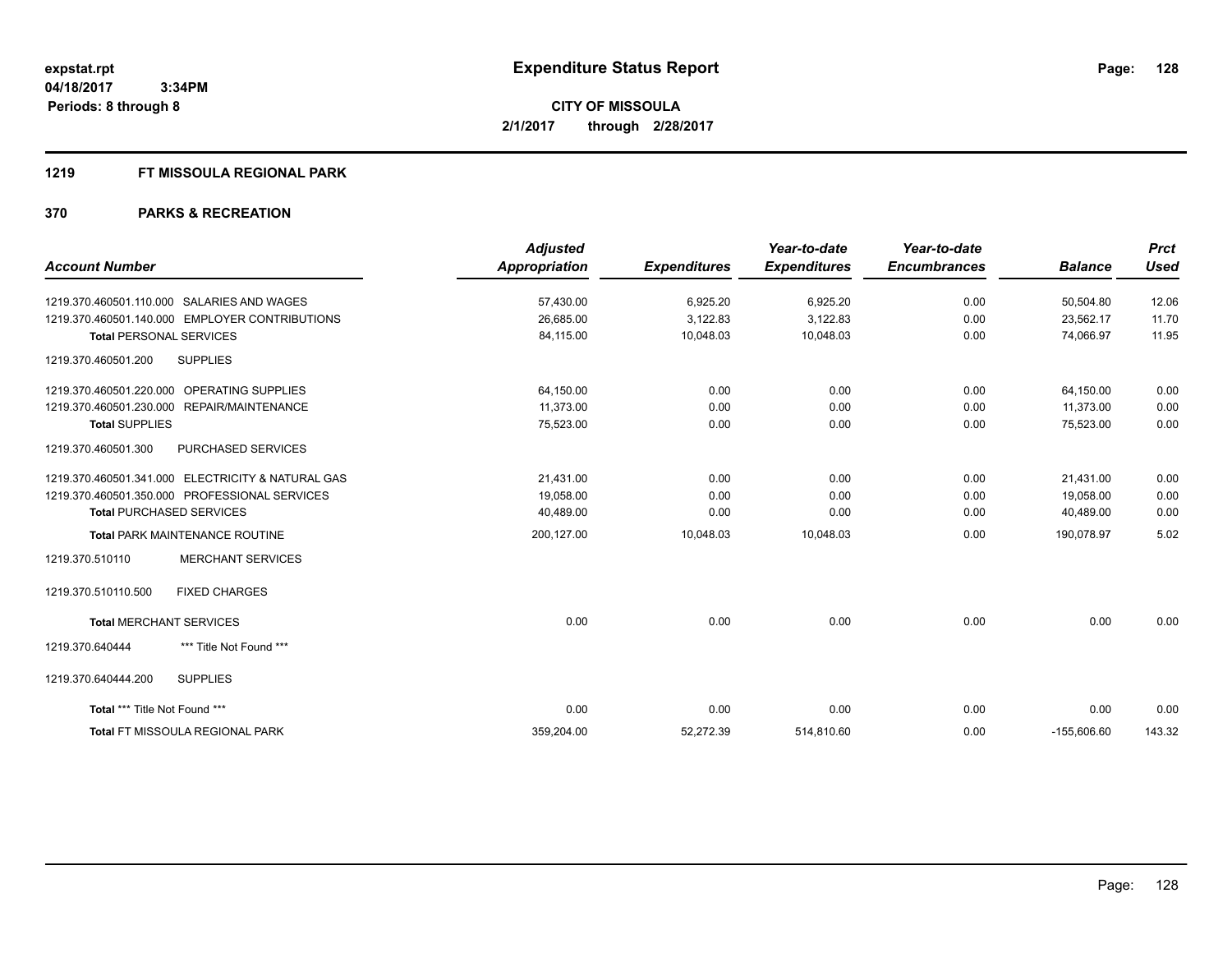**04/18/2017 3:34PM Periods: 8 through 8**

**CITY OF MISSOULA 2/1/2017 through 2/28/2017**

#### **1241 CREMAIN WALL & CEMETERY DONATIONS FUND**

**340 CEMETERY**

| <b>Account Number</b>                                           |                                              | <b>Adjusted</b><br><b>Appropriation</b> | <b>Expenditures</b> | Year-to-date<br><b>Expenditures</b> | Year-to-date<br><b>Encumbrances</b> | <b>Balance</b>       | <b>Prct</b><br><b>Used</b> |
|-----------------------------------------------------------------|----------------------------------------------|-----------------------------------------|---------------------|-------------------------------------|-------------------------------------|----------------------|----------------------------|
| 1241.340.430920                                                 | <b>FACILITIES</b>                            |                                         |                     |                                     |                                     |                      |                            |
| 1241.340.430920.900                                             | <b>CAPITAL OUTLAY</b>                        |                                         |                     |                                     |                                     |                      |                            |
| 1241.340.430920.930.000 IMPROVEMENTS<br><b>Total FACILITIES</b> |                                              | 2,500.00<br>2,500.00                    | 0.00<br>0.00        | 0.00<br>0.00                        | 0.00<br>0.00                        | 2,500.00<br>2,500.00 | 0.00<br>0.00               |
| 1241.340.430921                                                 | <b>CEMETERY MEMORIAL</b>                     |                                         |                     |                                     |                                     |                      |                            |
| 1241.340.430921.900                                             | <b>CAPITAL OUTLAY</b>                        |                                         |                     |                                     |                                     |                      |                            |
| <b>Total CEMETERY MEMORIAL</b>                                  |                                              | 0.00                                    | 0.00                | 0.00                                | 0.00                                | 0.00                 | 0.00                       |
| 1241.340.430930                                                 | <b>GROUNDS MAINTENANCE</b>                   |                                         |                     |                                     |                                     |                      |                            |
| 1241.340.430930.900                                             | <b>CAPITAL OUTLAY</b>                        |                                         |                     |                                     |                                     |                      |                            |
| 1241.340.430930.930.000 IMPROVEMENTS                            |                                              | 0.00                                    | 283.00              | 1,161.00                            | 0.00                                | $-1,161.00$          | 0.00                       |
|                                                                 | <b>Total GROUNDS MAINTENANCE</b>             | 0.00                                    | 283.00              | 1,161.00                            | 0.00                                | $-1,161.00$          | 0.00                       |
| 1241.340.510110                                                 | <b>MERCHANT SERVICES</b>                     |                                         |                     |                                     |                                     |                      |                            |
| 1241.340.510110.500                                             | <b>FIXED CHARGES</b>                         |                                         |                     |                                     |                                     |                      |                            |
| <b>Total MERCHANT SERVICES</b>                                  |                                              | 0.00                                    | 0.00                | 0.00                                | 0.00                                | 0.00                 | 0.00                       |
|                                                                 | Total CREMAIN WALL & CEMETERY DONATIONS FUND | 2,500.00                                | 283.00              | 1,161.00                            | 0.00                                | 1,339.00             | 46.44                      |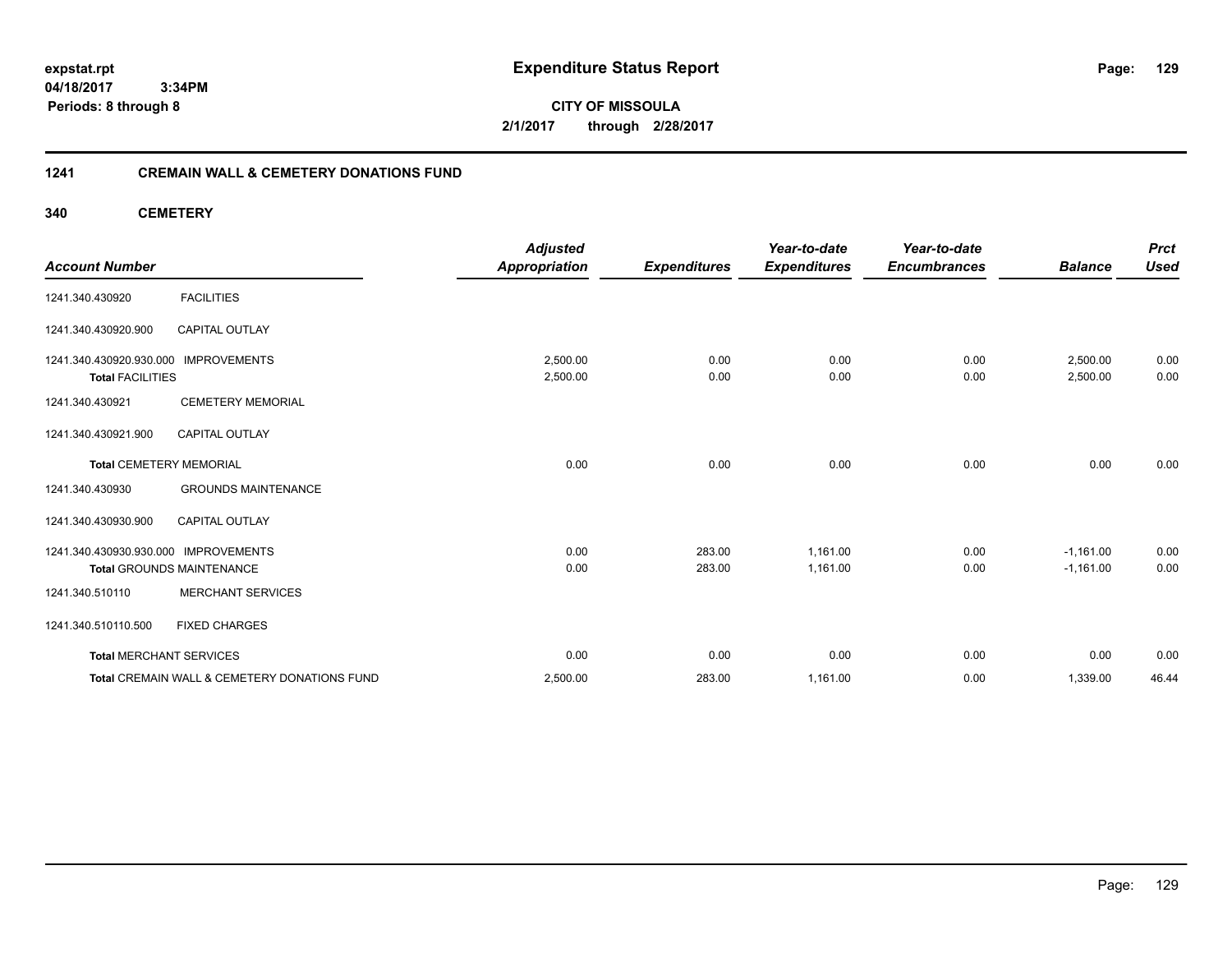**04/18/2017 3:34PM Periods: 8 through 8**

**CITY OF MISSOULA 2/1/2017 through 2/28/2017**

#### **1242 CEMETERY CARE FUND**

#### **340 CEMETERY**

| <b>Account Number</b>                         | <b>Adjusted</b><br><b>Appropriation</b> | <b>Expenditures</b> | Year-to-date<br><b>Expenditures</b> | Year-to-date<br><b>Encumbrances</b> | <b>Balance</b> | <b>Prct</b><br><b>Used</b> |
|-----------------------------------------------|-----------------------------------------|---------------------|-------------------------------------|-------------------------------------|----------------|----------------------------|
|                                               |                                         |                     |                                     |                                     |                |                            |
| <b>FACILITIES</b><br>1242.340.430920          |                                         |                     |                                     |                                     |                |                            |
| OTHER OBJECTS<br>1242.340.430920.800          |                                         |                     |                                     |                                     |                |                            |
| 1242.340.430920.845.000 CONTINGENCY           | 10,000.00                               | 0.00                | 0.00                                | 0.00                                | 10,000.00      | 0.00                       |
| <b>Total OTHER OBJECTS</b>                    | 10,000.00                               | 0.00                | 0.00                                | 0.00                                | 10,000.00      | 0.00                       |
| 1242.340.430920.900<br><b>CAPITAL OUTLAY</b>  |                                         |                     |                                     |                                     |                |                            |
| 1242.340.430920.940.000 MACHINERY & EQUIPMENT | 60,000.00                               | 0.00                | 0.00                                | 0.00                                | 60,000.00      | 0.00                       |
| <b>Total CAPITAL OUTLAY</b>                   | 60,000.00                               | 0.00                | 0.00                                | 0.00                                | 60,000.00      | 0.00                       |
| <b>Total FACILITIES</b>                       | 70,000.00                               | 0.00                | 0.00                                | 0.00                                | 70,000.00      | 0.00                       |
| 1242.340.430930<br><b>GROUNDS MAINTENANCE</b> |                                         |                     |                                     |                                     |                |                            |
| 1242.340.430930.300<br>PURCHASED SERVICES     |                                         |                     |                                     |                                     |                |                            |
| 1242.340.430930.370.000 TRAVEL                | 0.00                                    | 487.00              | 1,205.40                            | 0.00                                | $-1,205.40$    | 0.00                       |
| 1242.340.430930.380.000 TRAINING              | 0.00                                    | 0.00                | 940.00                              | 0.00                                | $-940.00$      | 0.00                       |
| <b>Total PURCHASED SERVICES</b>               | 0.00                                    | 487.00              | 2,145.40                            | 0.00                                | $-2,145.40$    | 0.00                       |
| 1242.340.430930.900<br><b>CAPITAL OUTLAY</b>  |                                         |                     |                                     |                                     |                |                            |
| 1242.340.430930.930.000 IMPROVEMENTS          | 0.00                                    | 0.00                | 16,091.40                           | 0.00                                | $-16,091.40$   | 0.00                       |
| <b>Total CAPITAL OUTLAY</b>                   | 0.00                                    | 0.00                | 16,091.40                           | 0.00                                | $-16,091.40$   | 0.00                       |
| <b>Total GROUNDS MAINTENANCE</b>              | 0.00                                    | 487.00              | 18,236.80                           | 0.00                                | $-18,236.80$   | 0.00                       |
| <b>MERCHANT SERVICES</b><br>1242.340.510110   |                                         |                     |                                     |                                     |                |                            |
| 1242.340.510110.500<br><b>FIXED CHARGES</b>   |                                         |                     |                                     |                                     |                |                            |
| <b>Total MERCHANT SERVICES</b>                | 0.00                                    | 0.00                | 0.00                                | 0.00                                | 0.00           | 0.00                       |
| <b>Total CEMETERY CARE FUND</b>               | 70,000.00                               | 487.00              | 18,236.80                           | 0.00                                | 51,763.20      | 26.05                      |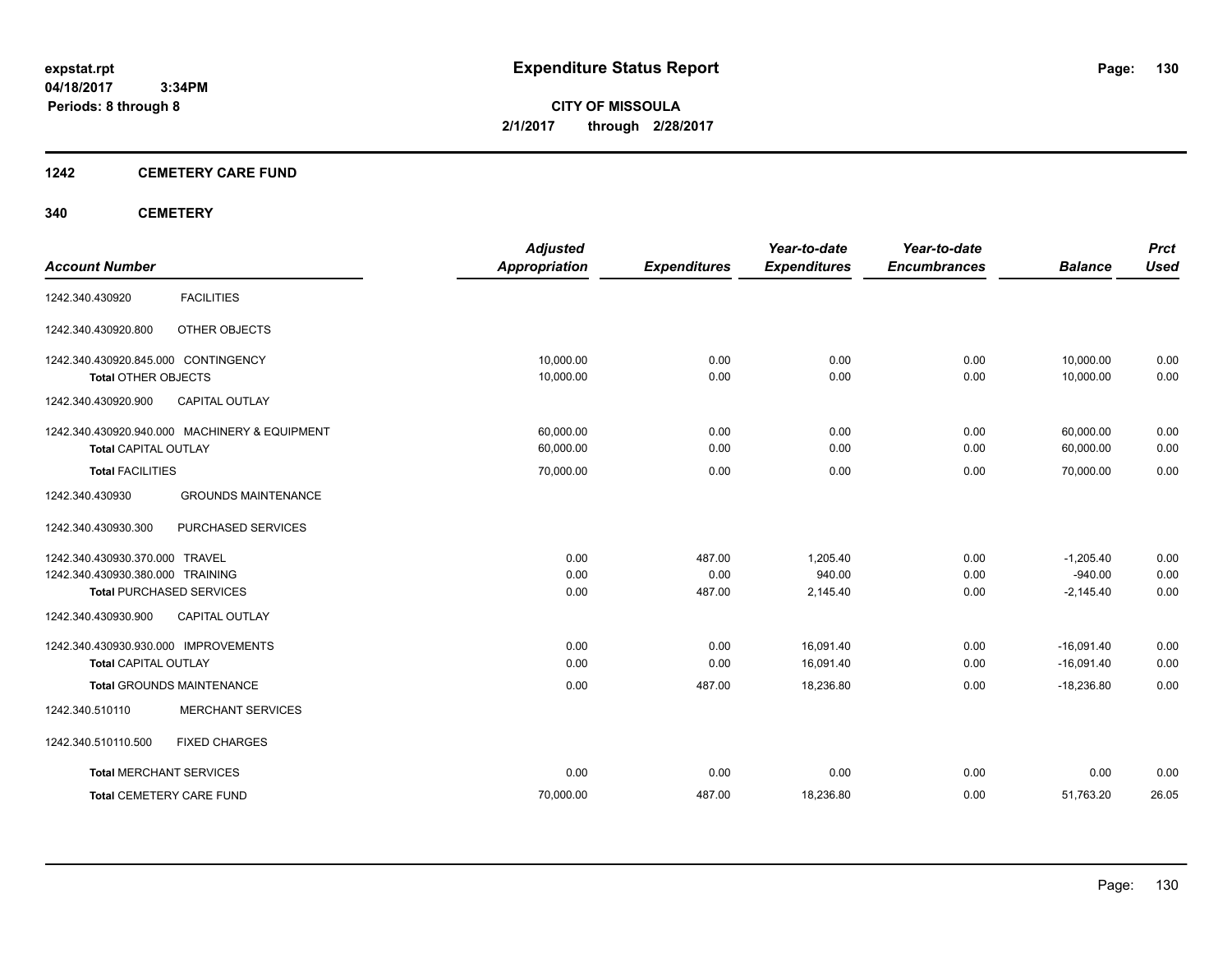#### **1243 CEMETERY MEMORIAL FUND**

#### **340 CEMETERY**

|                                      |                                     | <b>Adjusted</b>      |                     | Year-to-date        | Year-to-date        |                | <b>Prct</b> |
|--------------------------------------|-------------------------------------|----------------------|---------------------|---------------------|---------------------|----------------|-------------|
| <b>Account Number</b>                |                                     | <b>Appropriation</b> | <b>Expenditures</b> | <b>Expenditures</b> | <b>Encumbrances</b> | <b>Balance</b> | <b>Used</b> |
| 1243.340.430921                      | <b>CEMETERY MEMORIAL</b>            |                      |                     |                     |                     |                |             |
| 1243.340.430921.900                  | <b>CAPITAL OUTLAY</b>               |                      |                     |                     |                     |                |             |
| 1243.340.430921.930.000 IMPROVEMENTS |                                     | 500.00               | 0.00                | 0.00                | 0.00                | 500.00         | 0.00        |
| <b>Total CEMETERY MEMORIAL</b>       |                                     | 500.00               | 0.00                | 0.00                | 0.00                | 500.00         | 0.00        |
| 1243.340.430930                      | <b>GROUNDS MAINTENANCE</b>          |                      |                     |                     |                     |                |             |
| 1243.340.430930.900                  | <b>CAPITAL OUTLAY</b>               |                      |                     |                     |                     |                |             |
| 1243.340.430930.930.000              | <b>IMPROVEMENTS</b>                 | 0.00                 | 0.00                | 163.63              | 0.00                | $-163.63$      | 0.00        |
|                                      | <b>Total GROUNDS MAINTENANCE</b>    | 0.00                 | 0.00                | 163.63              | 0.00                | $-163.63$      | 0.00        |
| 1243.340.510110                      | <b>MERCHANT SERVICES</b>            |                      |                     |                     |                     |                |             |
| 1243.340.510110.500                  | <b>FIXED CHARGES</b>                |                      |                     |                     |                     |                |             |
| <b>Total MERCHANT SERVICES</b>       |                                     | 0.00                 | 0.00                | 0.00                | 0.00                | 0.00           | 0.00        |
|                                      | <b>Total CEMETERY MEMORIAL FUND</b> | 500.00               | 0.00                | 163.63              | 0.00                | 336.37         | 32.73       |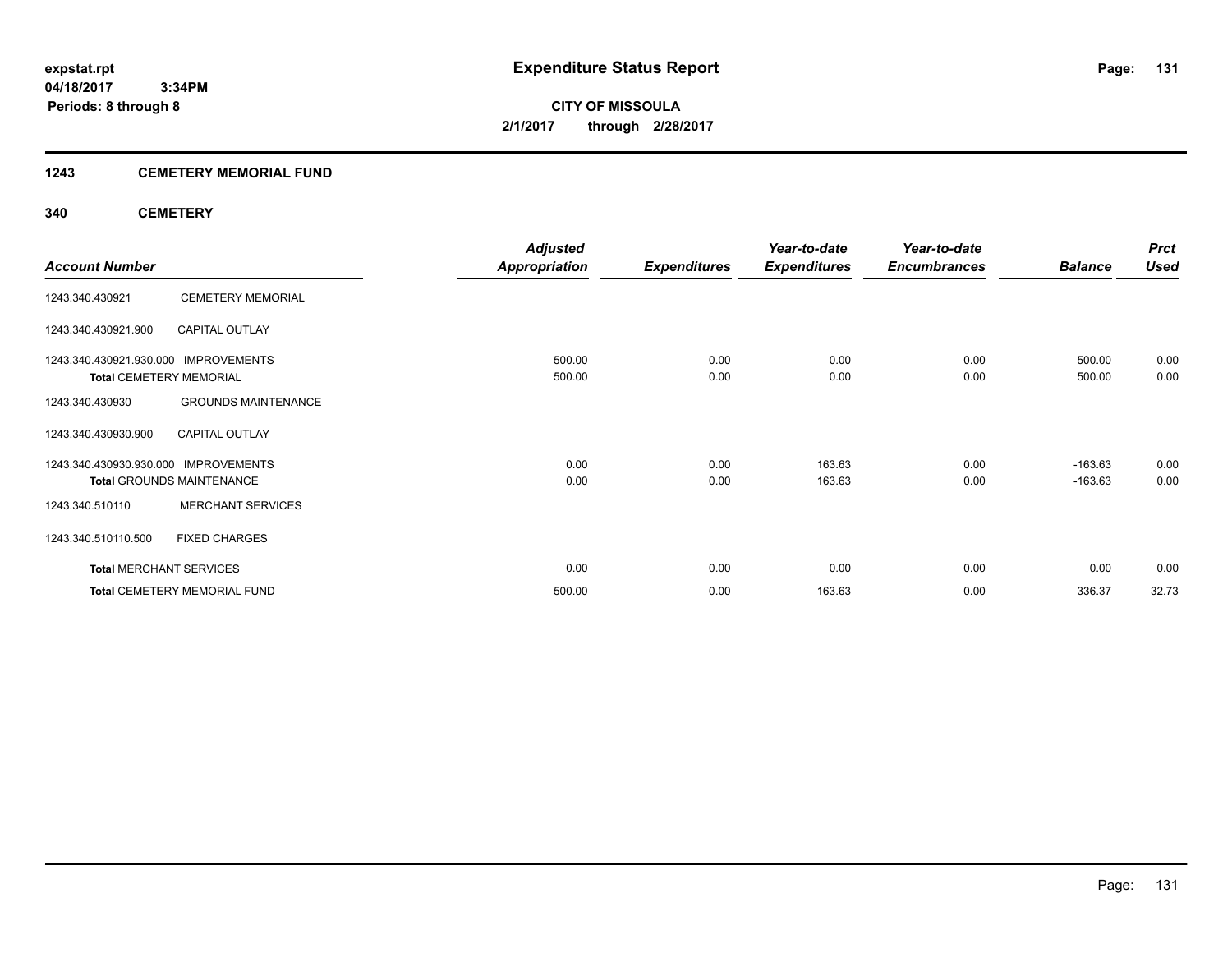**04/18/2017 3:34PM Periods: 8 through 8**

**CITY OF MISSOULA 2/1/2017 through 2/28/2017**

#### **1265 TITLE 1 PROJECTS FUND**

# **240 FINANCE**

| <b>Account Number</b>         |                                                                                           | <b>Adjusted</b><br><b>Appropriation</b> | <b>Expenditures</b> | Year-to-date<br><b>Expenditures</b> | Year-to-date<br><b>Encumbrances</b> | <b>Balance</b>           | <b>Prct</b><br><b>Used</b> |
|-------------------------------|-------------------------------------------------------------------------------------------|-----------------------------------------|---------------------|-------------------------------------|-------------------------------------|--------------------------|----------------------------|
| 1265.240.411850               | ECONOMIC DEVELOPMENT                                                                      |                                         |                     |                                     |                                     |                          |                            |
| 1265.240.411850.500           | <b>FIXED CHARGES</b>                                                                      |                                         |                     |                                     |                                     |                          |                            |
| <b>Total FIXED CHARGES</b>    |                                                                                           | 0.00                                    | 0.00                | 0.00                                | 0.00                                | 0.00                     | 0.00                       |
| 1265.240.411850.700           | <b>GRANTS &amp; CONTRIBUTIONS</b>                                                         |                                         |                     |                                     |                                     |                          |                            |
|                               | 1265.240.411850.700.000 GRANTS & CONTRIBUTIONS<br><b>Total GRANTS &amp; CONTRIBUTIONS</b> | 146.924.00<br>146,924.00                | 0.00<br>0.00        | 0.00<br>0.00                        | 0.00<br>0.00                        | 146.924.00<br>146,924.00 | 0.00<br>0.00               |
| 1265.240.411850.800           | OTHER OBJECTS                                                                             |                                         |                     |                                     |                                     |                          |                            |
| <b>Total OTHER OBJECTS</b>    |                                                                                           | 0.00                                    | 0.00                | 0.00                                | 0.00                                | 0.00                     | 0.00                       |
|                               | Total ECONOMIC DEVELOPMENT                                                                | 146,924.00                              | 0.00                | 0.00                                | 0.00                                | 146,924.00               | 0.00                       |
| 1265.240.440150               | *** Title Not Found ***                                                                   |                                         |                     |                                     |                                     |                          |                            |
| 1265.240.440150.800           | OTHER OBJECTS                                                                             |                                         |                     |                                     |                                     |                          |                            |
| Total *** Title Not Found *** |                                                                                           | 0.00                                    | 0.00                | 0.00                                | 0.00                                | 0.00                     | 0.00                       |
| 1265.240.470343               | MISSOULA HOUSING CORPORATION                                                              |                                         |                     |                                     |                                     |                          |                            |
| 1265.240.470343.700           | <b>GRANTS &amp; CONTRIBUTIONS</b>                                                         |                                         |                     |                                     |                                     |                          |                            |
|                               | Total MISSOULA HOUSING CORPORATION                                                        | 0.00                                    | 0.00                | 0.00                                | 0.00                                | 0.00                     | 0.00                       |
| 1265.240.510110               | <b>MERCHANT SERVICES</b>                                                                  |                                         |                     |                                     |                                     |                          |                            |
| 1265.240.510110.500           | <b>FIXED CHARGES</b>                                                                      |                                         |                     |                                     |                                     |                          |                            |
|                               | <b>Total MERCHANT SERVICES</b>                                                            | 0.00                                    | 0.00                | 0.00                                | 0.00                                | 0.00                     | 0.00                       |
|                               | <b>Total TITLE 1 PROJECTS FUND</b>                                                        | 146,924.00                              | 0.00                | 0.00                                | 0.00                                | 146.924.00               | 0.00                       |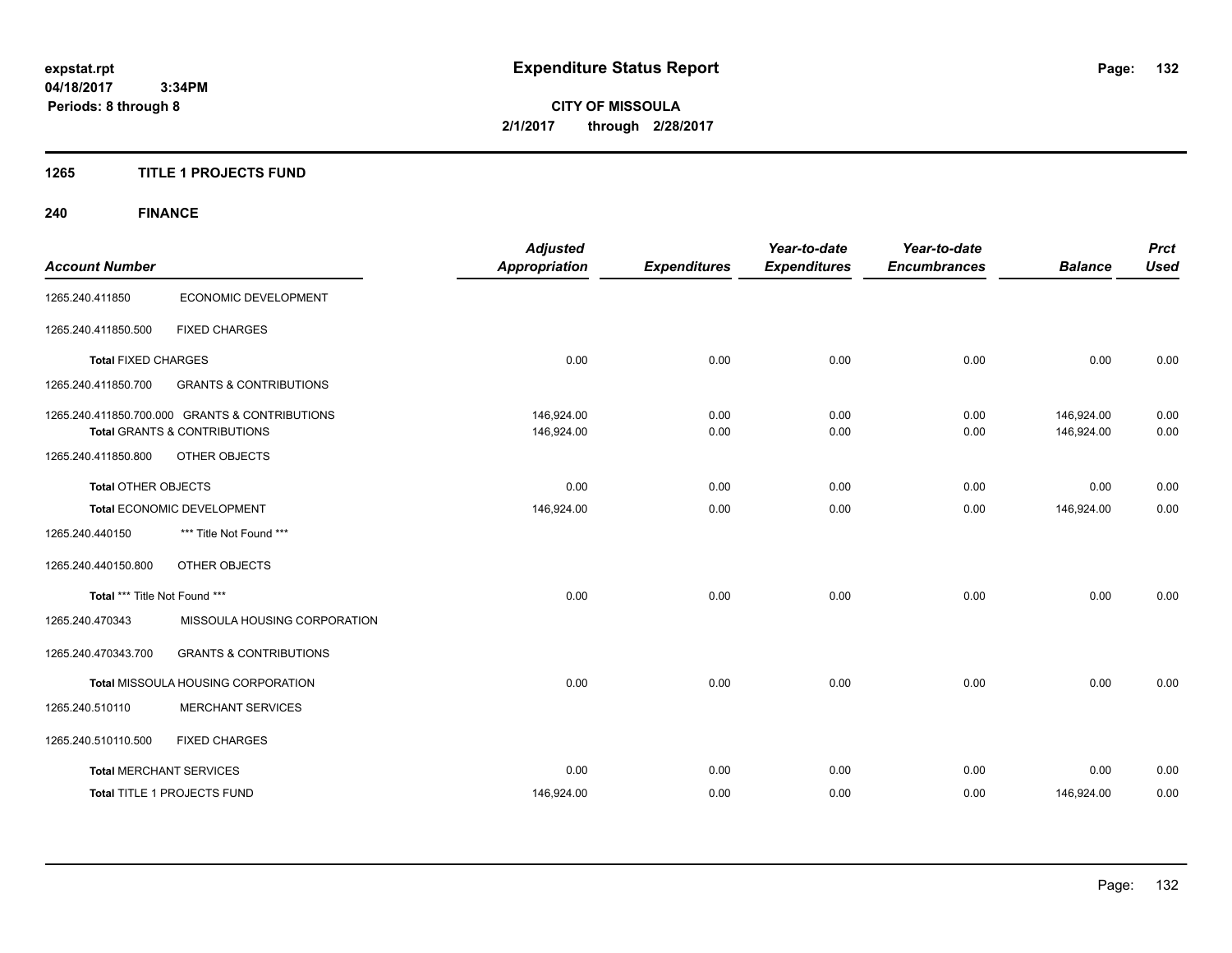### **1396 PROGRAM INCOME REVOLVING LOAN PROGRAM**

|                            |                                             | <b>Adjusted</b>      |                     | Year-to-date        | Year-to-date        |                | <b>Prct</b> |
|----------------------------|---------------------------------------------|----------------------|---------------------|---------------------|---------------------|----------------|-------------|
| <b>Account Number</b>      |                                             | <b>Appropriation</b> | <b>Expenditures</b> | <b>Expenditures</b> | <b>Encumbrances</b> | <b>Balance</b> | <b>Used</b> |
| 1396.390.470200            | <b>HOUSING REHAB</b>                        |                      |                     |                     |                     |                |             |
| 1396.390.470200.700        | <b>GRANTS &amp; CONTRIBUTIONS</b>           |                      |                     |                     |                     |                |             |
| 1396.390.470200.700.000    | <b>RENTAL REHAB GRANTS</b>                  | 62,439.00            | 0.00                | 0.00                | 0.00                | 62,439.00      | 0.00        |
| <b>Total HOUSING REHAB</b> |                                             | 62,439.00            | 0.00                | 0.00                | 0.00                | 62,439.00      | 0.00        |
| 1396.390.470401            | <b>WORD GRANT</b>                           |                      |                     |                     |                     |                |             |
| 1396.390.470401.300        | PURCHASED SERVICES                          |                      |                     |                     |                     |                |             |
| <b>Total WORD GRANT</b>    |                                             | 0.00                 | 0.00                | 0.00                | 0.00                | 0.00           | 0.00        |
| 1396.390.510110            | <b>MERCHANT SERVICES</b>                    |                      |                     |                     |                     |                |             |
| 1396.390.510110.500        | <b>FIXED CHARGES</b>                        |                      |                     |                     |                     |                |             |
|                            | <b>Total MERCHANT SERVICES</b>              | 0.00                 | 0.00                | 0.00                | 0.00                | 0.00           | 0.00        |
|                            | Total PROGRAM INCOME REVOLVING LOAN PROGRAM | 62,439.00            | 0.00                | 0.00                | 0.00                | 62,439.00      | 0.00        |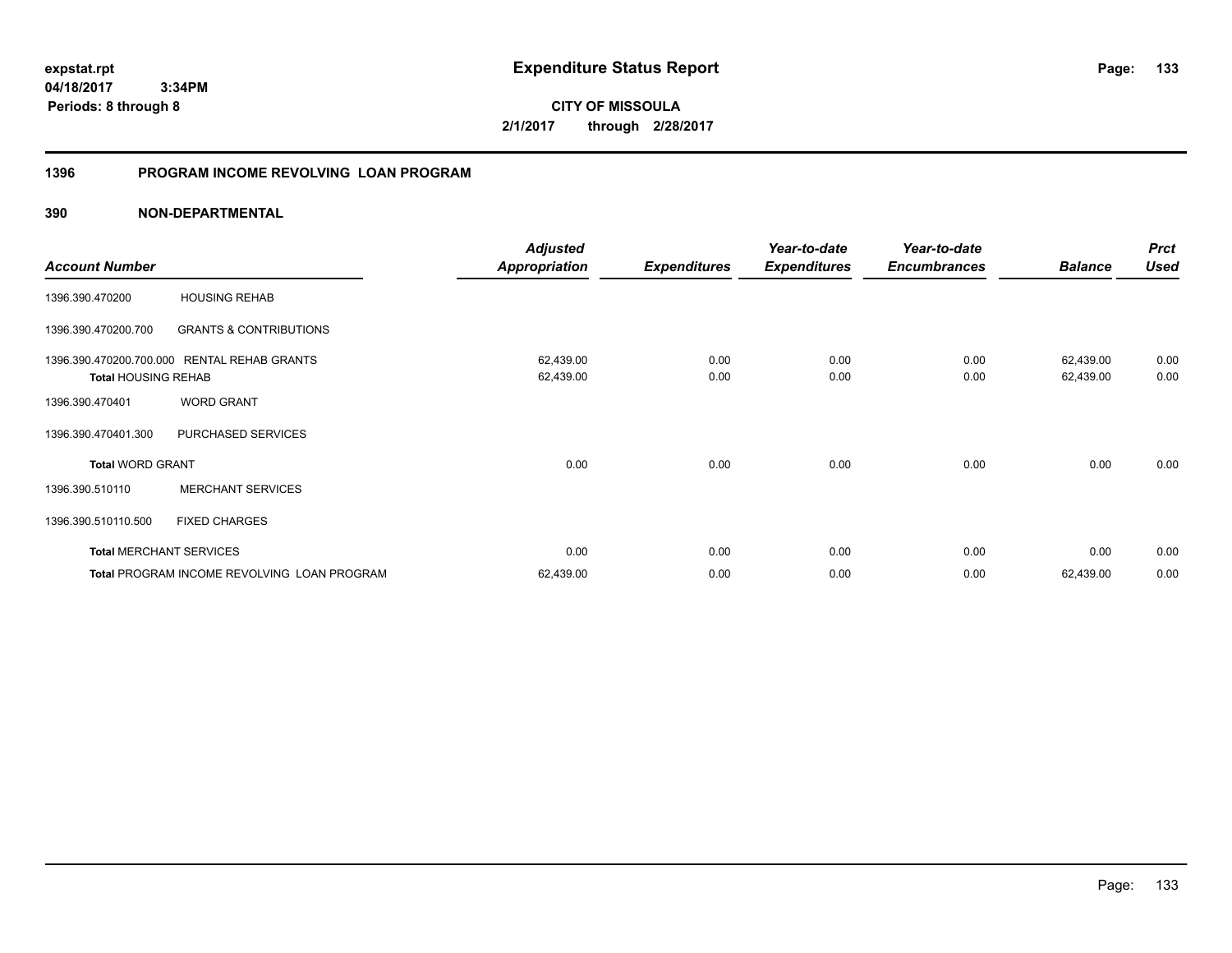#### **1397 STATE HOME PROGRAM INCOME**

|                                |                                                                | <b>Adjusted</b>      |                     | Year-to-date        | Year-to-date        |                | <b>Prct</b> |
|--------------------------------|----------------------------------------------------------------|----------------------|---------------------|---------------------|---------------------|----------------|-------------|
| <b>Account Number</b>          |                                                                | <b>Appropriation</b> | <b>Expenditures</b> | <b>Expenditures</b> | <b>Encumbrances</b> | <b>Balance</b> | <b>Used</b> |
| 1397.390.470200                | <b>HOUSING REHAB</b>                                           |                      |                     |                     |                     |                |             |
| 1397.390.470200.300            | PURCHASED SERVICES                                             |                      |                     |                     |                     |                |             |
|                                | 1397.390.470200.350.000 STATE HOME PROGRAM INCOME/CONTRACT SVS | 600,000.00           | 0.00                | 0.00                | 0.00                | 600,000.00     | 0.00        |
|                                | <b>Total PURCHASED SERVICES</b>                                | 600,000.00           | 0.00                | 0.00                | 0.00                | 600,000.00     | 0.00        |
| 1397.390.470200.700            | <b>GRANTS &amp; CONTRIBUTIONS</b>                              |                      |                     |                     |                     |                |             |
|                                | 1397.390.470200.700.000 GRANTS & CONTRIBUTIONS                 | 0.00                 | 37,950.00           | 151,732.37          | 0.00                | $-151,732.37$  | 0.00        |
|                                | <b>Total GRANTS &amp; CONTRIBUTIONS</b>                        | 0.00                 | 37,950.00           | 151,732.37          | 0.00                | $-151,732.37$  | 0.00        |
| <b>Total HOUSING REHAB</b>     |                                                                | 600,000.00           | 37,950.00           | 151,732.37          | 0.00                | 448,267.63     | 25.29       |
| 1397.390.510110                | <b>MERCHANT SERVICES</b>                                       |                      |                     |                     |                     |                |             |
| 1397.390.510110.500            | <b>FIXED CHARGES</b>                                           |                      |                     |                     |                     |                |             |
| <b>Total MERCHANT SERVICES</b> |                                                                | 0.00                 | 0.00                | 0.00                | 0.00                | 0.00           | 0.00        |
|                                | <b>Total STATE HOME PROGRAM INCOME</b>                         | 600,000.00           | 37,950.00           | 151,732.37          | 0.00                | 448,267.63     | 25.29       |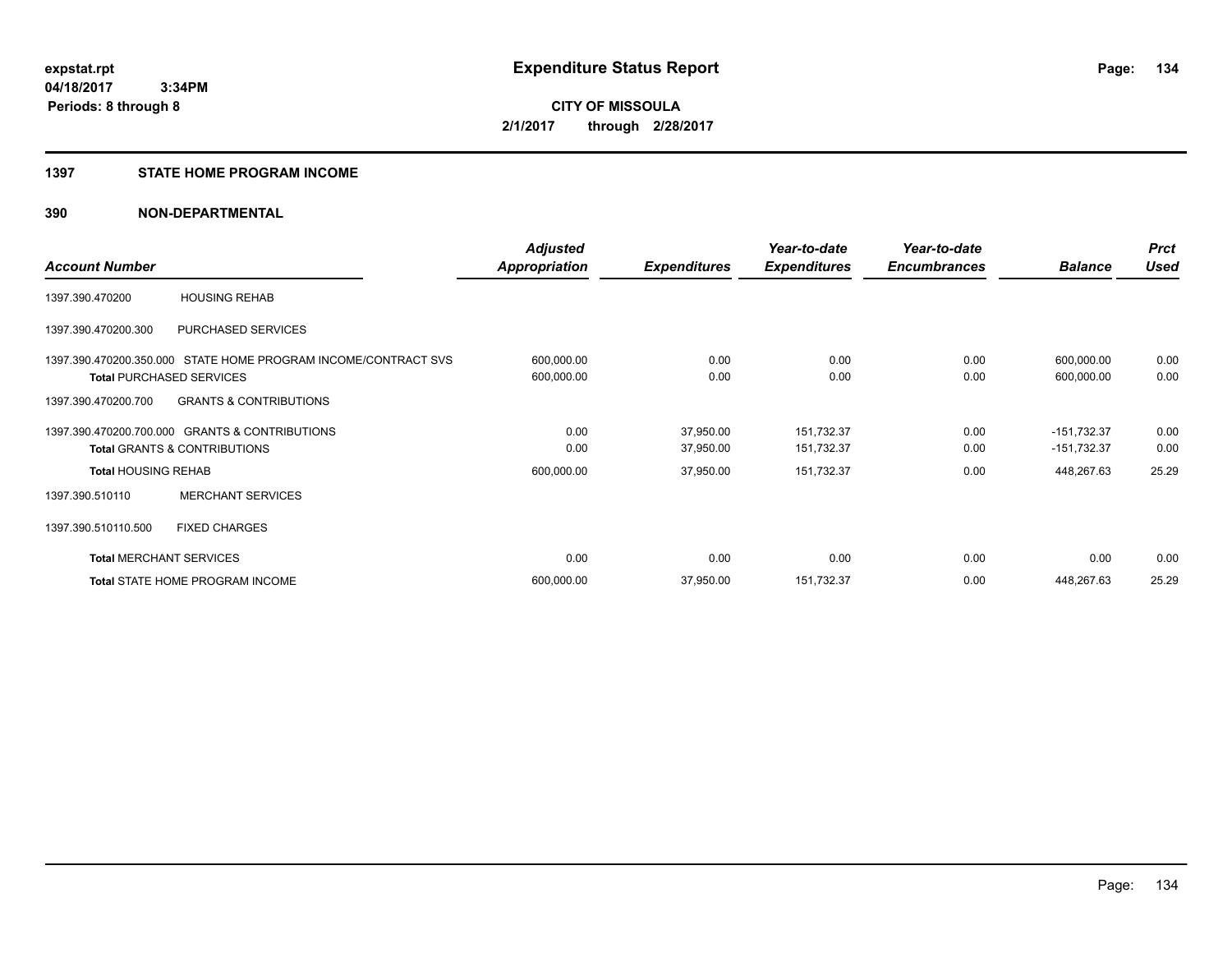**04/18/2017 3:34PM Periods: 8 through 8**

**CITY OF MISSOULA 2/1/2017 through 2/28/2017**

#### **2250 PLANNING FUND**

#### **250 DEVELOPMENT SERVICES**

|                                                            | <b>Adjusted</b> |                     | Year-to-date        | Year-to-date        |                | <b>Prct</b> |
|------------------------------------------------------------|-----------------|---------------------|---------------------|---------------------|----------------|-------------|
| <b>Account Number</b>                                      | Appropriation   | <b>Expenditures</b> | <b>Expenditures</b> | <b>Encumbrances</b> | <b>Balance</b> | <b>Used</b> |
| <b>PLANNING</b><br>2250.250.411030                         |                 |                     |                     |                     |                |             |
| PERSONAL SERVICES<br>2250.250.411030.100                   |                 |                     |                     |                     |                |             |
| 2250.250.411030.110.000 SALARIES AND WAGES                 | 258,526.00      | 19,976.26           | 166,666.53          | 0.00                | 91.859.47      | 64.47       |
| 2250.250.411030.140.000 EMPLOYER CONTRIBUTIONS             | 85,082.00       | 7,437.58            | 64,343.74           | 0.00                | 20,738.26      | 75.63       |
| 2250.250.411030.141.000 STATE RETIREMENT CONTRIBUTIONS     | 0.00            | 19.91               | 166.59              | 0.00                | $-166.59$      | 0.00        |
| <b>Total PERSONAL SERVICES</b>                             | 343,608.00      | 27,433.75           | 231,176.86          | 0.00                | 112,431.14     | 67.28       |
| <b>SUPPLIES</b><br>2250.250.411030.200                     |                 |                     |                     |                     |                |             |
| 2250.250.411030.210.000 OFFICE SUPPLIES                    | 2,050.00        | 0.00                | 1,690.14            | 0.00                | 359.86         | 82.45       |
| 2250.250.411030.210.301 OFFICE SUPPLIES                    | 0.00            | 29.12               | 132.92              | 0.00                | $-132.92$      | 0.00        |
| OPERATING SUPPLIES<br>2250.250.411030.220.000              | 900.00          | 0.00                | 260.80              | 0.00                | 639.20         | 28.98       |
| 2250.250.411030.231.000<br><b>GASOLINE</b>                 | 100.00          | 0.00                | 79.63               | 0.00                | 20.37          | 79.63       |
| 2250.250.411030.240.000 OTHER SUPPLIES                     | 800.00          | 0.00                | 0.00                | 0.00                | 800.00         | 0.00        |
| <b>Total SUPPLIES</b>                                      | 3,850.00        | 29.12               | 2,163.49            | 0.00                | 1,686.51       | 56.19       |
| PURCHASED SERVICES<br>2250.250.411030.300                  |                 |                     |                     |                     |                |             |
| 2250.250.411030.310.000 COMMUNICATIONS                     | 1,000.00        | 0.00                | 253.43              | 0.00                | 746.57         | 25.34       |
| 2250.250.411030.310.351 COMMUNICATIONS                     | 0.00            | 6.22                | 155.08              | 0.00                | $-155.08$      | 0.00        |
| 2250.250.411030.320.000 PRINTING & DUPLICATING             | 5,500.00        | 74.81               | 761.75              | 0.00                | 4,738.25       | 13.85       |
| 2250.250.411030.330.000 PUBLICITY, SUBSCRIPTIONS & DUES    | 4,100.00        | 608.00              | 1,653.75            | 0.00                | 2,446.25       | 40.34       |
| 2250.250.411030.344.000 TELEPHONE SERVICE                  | 125.00          | 0.00                | 16.30               | 0.00                | 108.70         | 13.04       |
| 2250.250.411030.350.000 PROFESSIONAL SERVICES              | 50,000.00       | 37.27               | 172.27              | 0.00                | 49,827.73      | 0.34        |
| 2250.250.411030.360.000<br><b>REPAIR &amp; MAINTENANCE</b> | 1,200.00        | 0.00                | 0.00                | 0.00                | 1,200.00       | 0.00        |
| 2250.250.411030.370.000 TRAVEL                             | 5,185.00        | 0.00                | 888.19              | 0.00                | 4,296.81       | 17.13       |
| 2250.250.411030.380.000 TRAINING                           | 5,200.00        | 0.00                | 605.00              | 0.00                | 4,595.00       | 11.63       |
| 2250.250.411030.390.000 OTHER PURCHASED SERVICES           | 8,000.00        | 0.00                | 0.00                | 0.00                | 8,000.00       | 0.00        |
| <b>Total PURCHASED SERVICES</b>                            | 80,310.00       | 726.30              | 4,505.77            | 0.00                | 75,804.23      | 5.61        |
| 2250.250.411030.500<br><b>FIXED CHARGES</b>                |                 |                     |                     |                     |                |             |
| 2250.250.411030.500.000 FIXED CHARGES                      | 24,000.00       | 0.00                | 12,731.00           | 0.00                | 11,269.00      | 53.05       |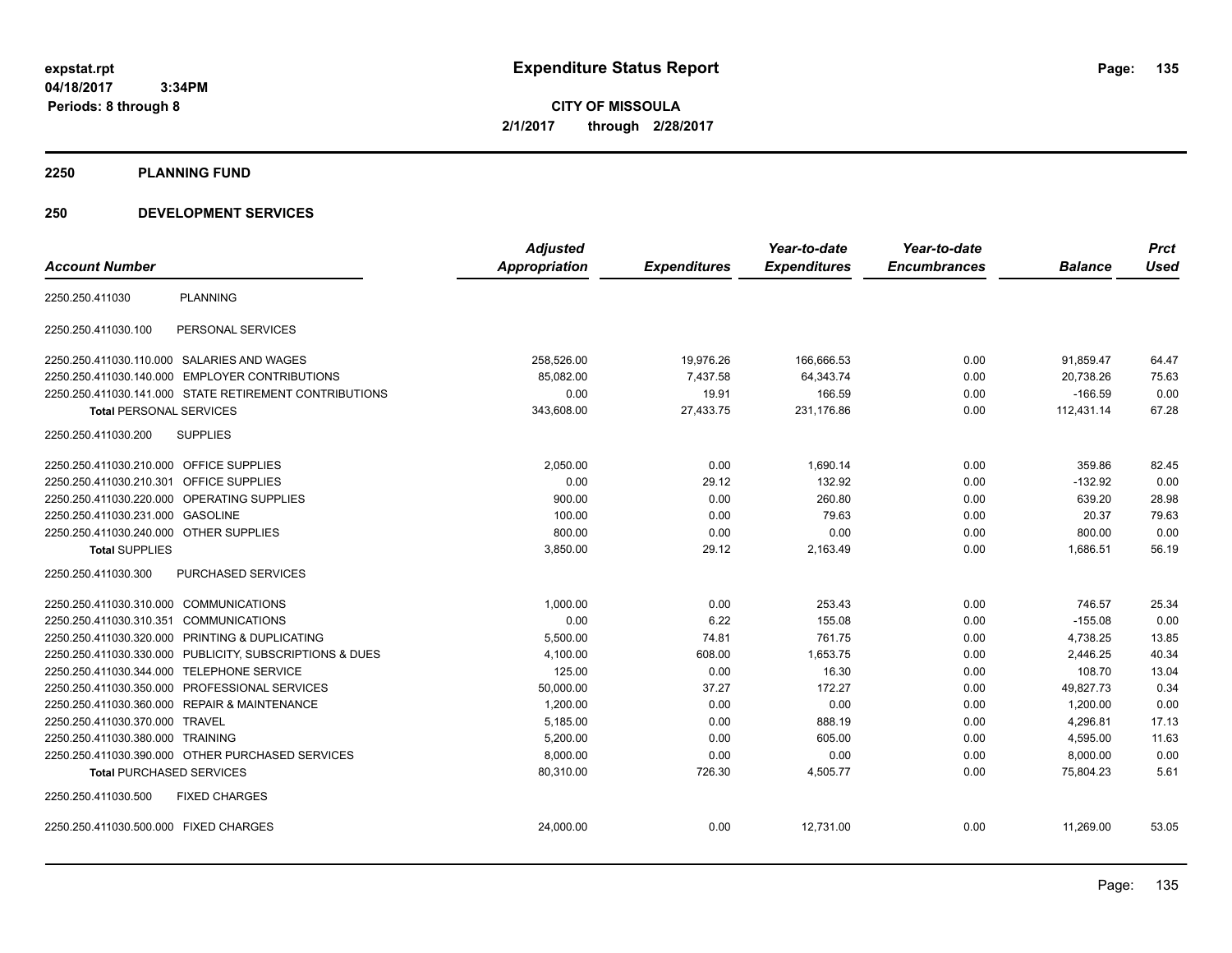**2250 PLANNING FUND**

#### **250 DEVELOPMENT SERVICES**

| <b>Account Number</b>         |                                                | <b>Adjusted</b><br><b>Appropriation</b> | <b>Expenditures</b> | Year-to-date<br><b>Expenditures</b> | Year-to-date<br><b>Encumbrances</b> | <b>Balance</b> | <b>Prct</b><br><b>Used</b> |
|-------------------------------|------------------------------------------------|-----------------------------------------|---------------------|-------------------------------------|-------------------------------------|----------------|----------------------------|
| <b>Total FIXED CHARGES</b>    |                                                | 24,000.00                               | 0.00                | 12,731.00                           | 0.00                                | 11,269.00      | 53.05                      |
| 2250.250.411030.800           | OTHER OBJECTS                                  |                                         |                     |                                     |                                     |                |                            |
| <b>Total OTHER OBJECTS</b>    |                                                | 0.00                                    | 0.00                | 0.00                                | 0.00                                | 0.00           | 0.00                       |
| <b>Total PLANNING</b>         |                                                | 451,768.00                              | 28,189.17           | 250,577.12                          | 0.00                                | 201,190.88     | 55.47                      |
| 2250.250.411050               | DEVELOPMENT & PERMIT REVIEWS                   |                                         |                     |                                     |                                     |                |                            |
| 2250.250.411050.200           | <b>SUPPLIES</b>                                |                                         |                     |                                     |                                     |                |                            |
|                               | Total DEVELOPMENT & PERMIT REVIEWS             | 0.00                                    | 0.00                | 0.00                                | 0.00                                | 0.00           | 0.00                       |
| 2250.250.430255               | <b>BIKE-PED PROGRAM</b>                        |                                         |                     |                                     |                                     |                |                            |
| 2250.250.430255.300           | PURCHASED SERVICES                             |                                         |                     |                                     |                                     |                |                            |
| <b>Total BIKE-PED PROGRAM</b> |                                                | 0.00                                    | 0.00                | 0.00                                | 0.00                                | 0.00           | 0.00                       |
| 2250.250.510110               | <b>MERCHANT SERVICES</b>                       |                                         |                     |                                     |                                     |                |                            |
| 2250.250.510110.500           | <b>FIXED CHARGES</b>                           |                                         |                     |                                     |                                     |                |                            |
|                               | <b>Total MERCHANT SERVICES</b>                 | 0.00                                    | 0.00                | 0.00                                | 0.00                                | 0.00           | 0.00                       |
| 2250.250.510306               | <b>SALARY RESERVE</b>                          |                                         |                     |                                     |                                     |                |                            |
| 2250.250.510306.100           | PERSONAL SERVICES                              |                                         |                     |                                     |                                     |                |                            |
|                               | 2250.250.510306.110.000 SALARIES AND WAGES     | 891.00                                  | 0.00                | 0.00                                | 0.00                                | 891.00         | 0.00                       |
|                               | 2250.250.510306.140.000 EMPLOYER CONTRIBUTIONS | 1,026.00                                | 0.00                | 0.00                                | 0.00                                | 1,026.00       | 0.00                       |
| <b>Total SALARY RESERVE</b>   |                                                | 1,917.00                                | 0.00                | 0.00                                | 0.00                                | 1,917.00       | 0.00                       |
| 2250.250.521000               | INTERFUND OPERATING TRANSFERS                  |                                         |                     |                                     |                                     |                |                            |
| 2250.250.521000.800           | OTHER OBJECTS                                  |                                         |                     |                                     |                                     |                |                            |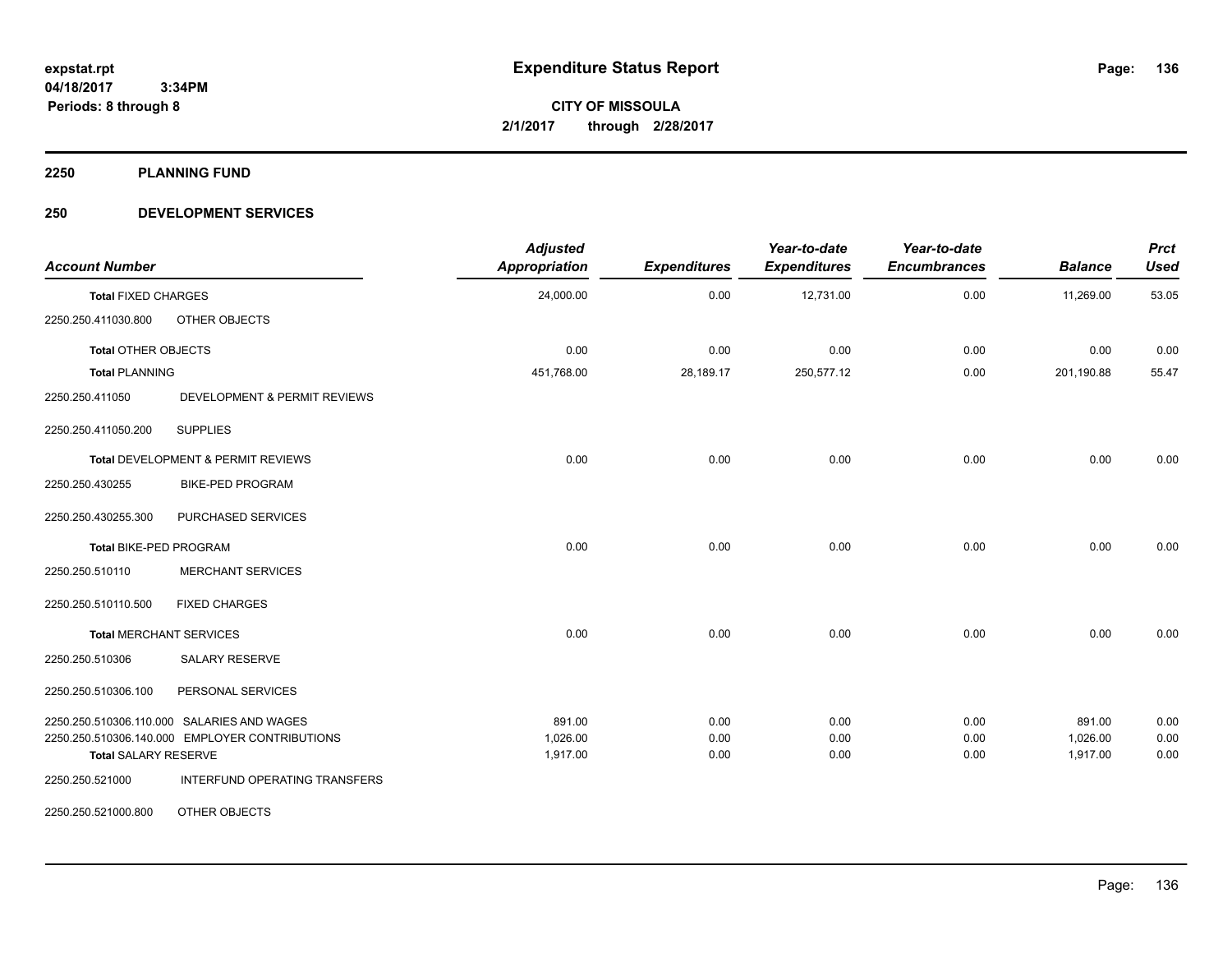#### **2250 PLANNING FUND**

#### **250 DEVELOPMENT SERVICES**

| <b>Account Number</b>                      | Adiusted<br><b>Appropriation</b> | <b>Expenditures</b> | Year-to-date<br><b>Expenditures</b> | Year-to-date<br><b>Encumbrances</b> | Balance    | Prct<br>Used |
|--------------------------------------------|----------------------------------|---------------------|-------------------------------------|-------------------------------------|------------|--------------|
| <b>Total INTERFUND OPERATING TRANSFERS</b> | 0.00                             | 0.00                | 0.00                                | 0.00                                | 0.00       | 0.00         |
| <b>Total PLANNING FUND</b>                 | 453,685.00                       | 28,189.17           | 250,577.12                          | 0.00                                | 203.107.88 | 55.23        |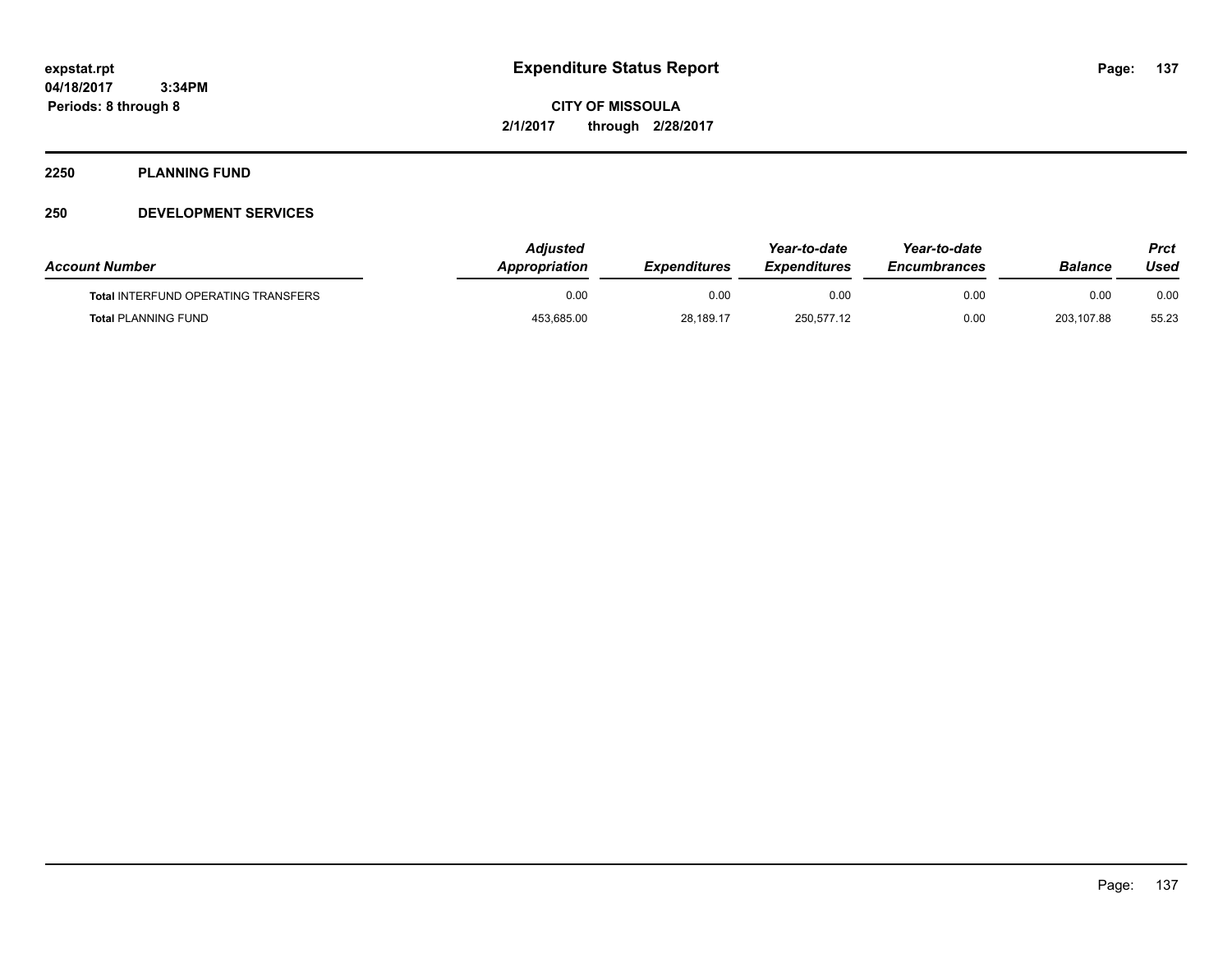**Periods: 8 through 8**

**CITY OF MISSOULA 2/1/2017 through 2/28/2017**

#### **2310 PUBLIC SAFETY INFORMATION SYSTEMS**

#### **310 BUILDING INSPECTION**

 **3:34PM**

| <b>Account Number</b>       |                                                | <b>Adjusted</b><br><b>Appropriation</b> | <b>Expenditures</b> | Year-to-date<br><b>Expenditures</b> | Year-to-date<br><b>Encumbrances</b> | <b>Balance</b> | <b>Prct</b><br><b>Used</b> |
|-----------------------------|------------------------------------------------|-----------------------------------------|---------------------|-------------------------------------|-------------------------------------|----------------|----------------------------|
| 2310.310.420510             | <b>ADMINISTRATION</b>                          |                                         |                     |                                     |                                     |                |                            |
| 2310.310.420510.200         | <b>SUPPLIES</b>                                |                                         |                     |                                     |                                     |                |                            |
| <b>Total SUPPLIES</b>       |                                                | 0.00                                    | 0.00                | 0.00                                | 0.00                                | 0.00           | 0.00                       |
| 2310.310.420510.800         | OTHER OBJECTS                                  |                                         |                     |                                     |                                     |                |                            |
| <b>Total OTHER OBJECTS</b>  |                                                | 0.00                                    | 0.00                | 0.00                                | 0.00                                | 0.00           | 0.00                       |
| 2310.310.420510.900         | <b>CAPITAL OUTLAY</b>                          |                                         |                     |                                     |                                     |                |                            |
| <b>Total ADMINISTRATION</b> |                                                | 0.00                                    | 0.00                | 0.00                                | 0.00                                | 0.00           | 0.00                       |
| 2310.310.510110             | <b>MERCHANT SERVICES</b>                       |                                         |                     |                                     |                                     |                |                            |
| 2310.310.510110.500         | <b>FIXED CHARGES</b>                           |                                         |                     |                                     |                                     |                |                            |
|                             | <b>Total PUBLIC SAFETY INFORMATION SYSTEMS</b> | 0.00                                    | 0.00                | 0.00                                | 0.00                                | 0.00           | 0.00                       |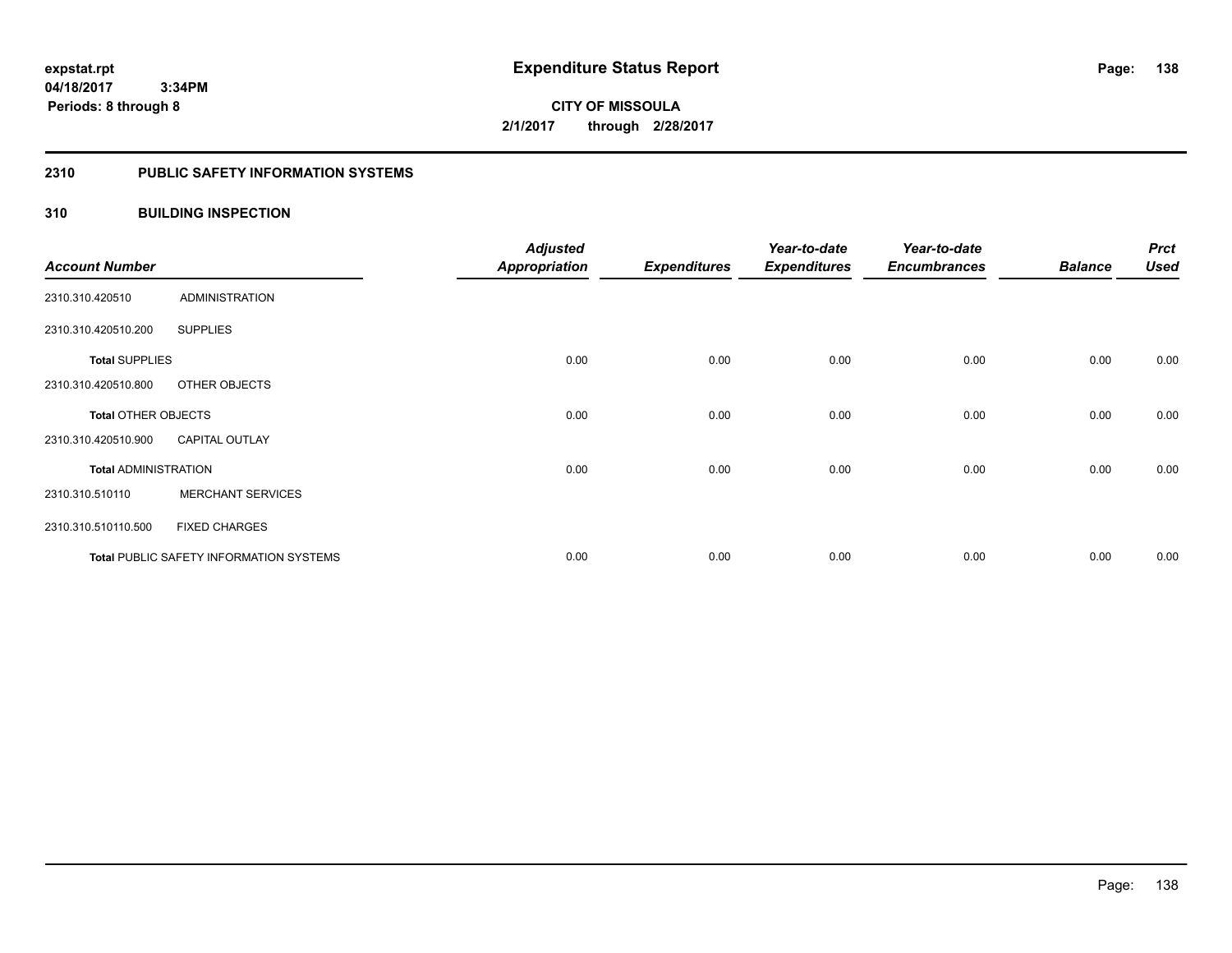**04/18/2017 3:34PM Periods: 8 through 8**

**CITY OF MISSOULA 2/1/2017 through 2/28/2017**

#### **2321 IMPACT FEE FUND**

|                                      |                                                      | <b>Adjusted</b>        |                     | Year-to-date           | Year-to-date        |                        | <b>Prct</b>    |
|--------------------------------------|------------------------------------------------------|------------------------|---------------------|------------------------|---------------------|------------------------|----------------|
| <b>Account Number</b>                |                                                      | <b>Appropriation</b>   | <b>Expenditures</b> | <b>Expenditures</b>    | <b>Encumbrances</b> | <b>Balance</b>         | <b>Used</b>    |
| 2321.390.410361                      | <b>IMPACT FEE STUDY</b>                              |                        |                     |                        |                     |                        |                |
| 2321.390.410361.300                  | PURCHASED SERVICES                                   |                        |                     |                        |                     |                        |                |
|                                      | <b>Total PURCHASED SERVICES</b>                      | 0.00                   | 0.00                | 0.00                   | 0.00                | 0.00                   | 0.00           |
| 2321.390.410361.800                  | OTHER OBJECTS                                        |                        |                     |                        |                     |                        |                |
| Total IMPACT FEE STUDY               | 2321.390.410361.820.000 TRANSFERS TO OTHER FUNDS     | 76,265.00<br>76,265.00 | 0.00<br>0.00        | 39,265.00<br>39,265.00 | 0.00<br>0.00        | 37,000.00<br>37,000.00 | 51.48<br>51.48 |
| 2321.390.411240                      | CITY HALL POLICE RESTROOMS                           |                        |                     |                        |                     |                        |                |
| 2321.390.411240.900                  | CAPITAL OUTLAY                                       |                        |                     |                        |                     |                        |                |
|                                      | Total CITY HALL POLICE RESTROOMS                     | 0.00                   | 0.00                | 0.00                   | 0.00                | 0.00                   | 0.00           |
| 2321.390.420400                      | FIRE PROTECTION & CONTROL                            |                        |                     |                        |                     |                        |                |
| 2321.390.420400.900                  | <b>CAPITAL OUTLAY</b>                                |                        |                     |                        |                     |                        |                |
|                                      | Total FIRE PROTECTION & CONTROL                      | 0.00                   | 0.00                | 0.00                   | 0.00                | 0.00                   | 0.00           |
| 2321.390.430230                      | <b>GRANT CREEK I-90 IMPROVEMENTS</b>                 |                        |                     |                        |                     |                        |                |
| 2321.390.430230.900                  | <b>CAPITAL OUTLAY</b>                                |                        |                     |                        |                     |                        |                |
|                                      | 2321.390.430230.930.000 GRANT CREEK I-90 MPROVEMENTS | 0.00                   | 0.00                | 2,779.77               | 0.00                | $-2,779.77$            | 0.00           |
|                                      | 2321.390.430230.930.460 GRANT CREEK TRAIL            | 0.00                   | 0.00                | 83,090.92              | 0.00                | $-83,090.92$           | 0.00           |
|                                      | Total GRANT CREEK I-90 IMPROVEMENTS                  | 0.00                   | 0.00                | 85,870.69              | 0.00                | $-85,870.69$           | 0.00           |
| 2321.390.430232                      | <b>RIGHT OF WAY</b>                                  |                        |                     |                        |                     |                        |                |
| 2321.390.430232.900                  | CAPITAL OUTLAY                                       |                        |                     |                        |                     |                        |                |
| 2321.390.430232.930.000 IMPROVEMENTS |                                                      | 3,000.00               | 0.00                | 4,423.24               | 0.00                | $-1,423.24$            | 147.44         |
| <b>Total RIGHT OF WAY</b>            |                                                      | 3,000.00               | 0.00                | 4,423.24               | 0.00                | $-1,423.24$            | 147.44         |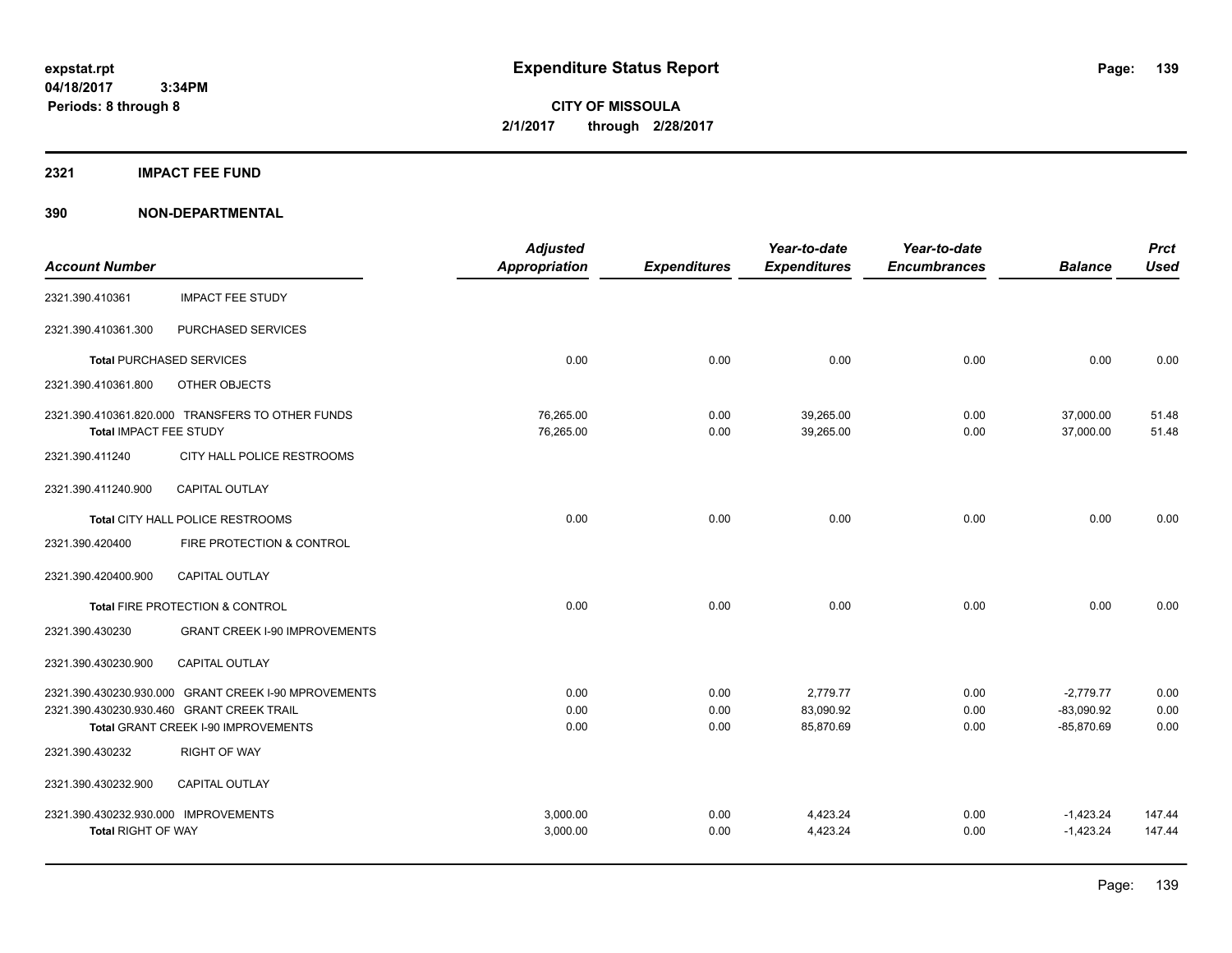**04/18/2017 3:34PM Periods: 8 through 8**

**CITY OF MISSOULA 2/1/2017 through 2/28/2017**

#### **2321 IMPACT FEE FUND**

| <b>Account Number</b> |                                                                                                                                              | <b>Adjusted</b><br><b>Appropriation</b> | <b>Expenditures</b>              | Year-to-date<br><b>Expenditures</b> | Year-to-date<br><b>Encumbrances</b> | <b>Balance</b>                          | <b>Prct</b><br><b>Used</b> |
|-----------------------|----------------------------------------------------------------------------------------------------------------------------------------------|-----------------------------------------|----------------------------------|-------------------------------------|-------------------------------------|-----------------------------------------|----------------------------|
| 2321.390.430233       | <b>CLARK FORK LN IIMPROVEMENTS</b>                                                                                                           |                                         |                                  |                                     |                                     |                                         |                            |
| 2321.390.430233.900   | <b>CAPITAL OUTLAY</b>                                                                                                                        |                                         |                                  |                                     |                                     |                                         |                            |
|                       | 2321.390.430233.930.000 Clark Fork Ln & South of Pacific Ave<br>Total CLARK FORK LN IIMPROVEMENTS                                            | 0.00<br>0.00                            | 15,737.96<br>15,737.96           | 15,737.96<br>15,737.96              | 0.00<br>0.00                        | $-15,737.96$<br>$-15,737.96$            | 0.00<br>0.00               |
| 2321.390.430247       | HILLVIEW WAY STREET IMPROVEMENTS                                                                                                             |                                         |                                  |                                     |                                     |                                         |                            |
| 2321.390.430247.900   | CAPITAL OUTLAY                                                                                                                               |                                         |                                  |                                     |                                     |                                         |                            |
|                       | 2321.390.430247.930.000 HILLVIEW WAY STREET IMPROVEMENTS<br>Total HILLVIEW WAY STREET IMPROVEMENTS                                           | 1,503,138.00<br>1,503,138.00            | 0.00<br>0.00                     | 0.00<br>0.00                        | 0.00<br>0.00                        | 1,503,138.00<br>1,503,138.00            | 0.00<br>0.00               |
| 2321.390.430248       | <b>CREGG LN IMPROVEMENTS</b>                                                                                                                 |                                         |                                  |                                     |                                     |                                         |                            |
| 2321.390.430248.900   | <b>CAPITAL OUTLAY</b>                                                                                                                        |                                         |                                  |                                     |                                     |                                         |                            |
|                       | 2321.390.430248.930.000 CREGG LN IMPROVEMENTS<br>2321.390.430248.930.394 CREGG LANE IMPROVEMENTS-PARKS<br><b>Total CREGG LN IMPROVEMENTS</b> | 215,380.00<br>0.00<br>215,380.00        | 1,354.05<br>1,300.95<br>2,655.00 | 6,979.89<br>6,706.16<br>13,686.05   | 0.00<br>0.00<br>0.00                | 208,400.11<br>$-6,706.16$<br>201,693.95 | 3.24<br>0.00<br>6.35       |
| 2321.390.430249       | OLD US HWY 93 IMPROVEMENTS                                                                                                                   |                                         |                                  |                                     |                                     |                                         |                            |
| 2321.390.430249.900   | <b>CAPITAL OUTLAY</b>                                                                                                                        |                                         |                                  |                                     |                                     |                                         |                            |
|                       | Total OLD US HWY 93 IMPROVEMENTS                                                                                                             | 0.00                                    | 0.00                             | 0.00                                | 0.00                                | 0.00                                    | 0.00                       |
| 2321.390.430255       | <b>GRANT CREEK CABLE RAIL</b>                                                                                                                |                                         |                                  |                                     |                                     |                                         |                            |
| 2321.390.430255.900   | <b>CAPITAL OUTLAY</b>                                                                                                                        |                                         |                                  |                                     |                                     |                                         |                            |
|                       | <b>Total GRANT CREEK CABLE RAIL</b>                                                                                                          | 0.00                                    | 0.00                             | 0.00                                | 0.00                                | 0.00                                    | 0.00                       |
| 2321.390.430260       | TRAFFIC & PEDESTRIAN SERVICES                                                                                                                |                                         |                                  |                                     |                                     |                                         |                            |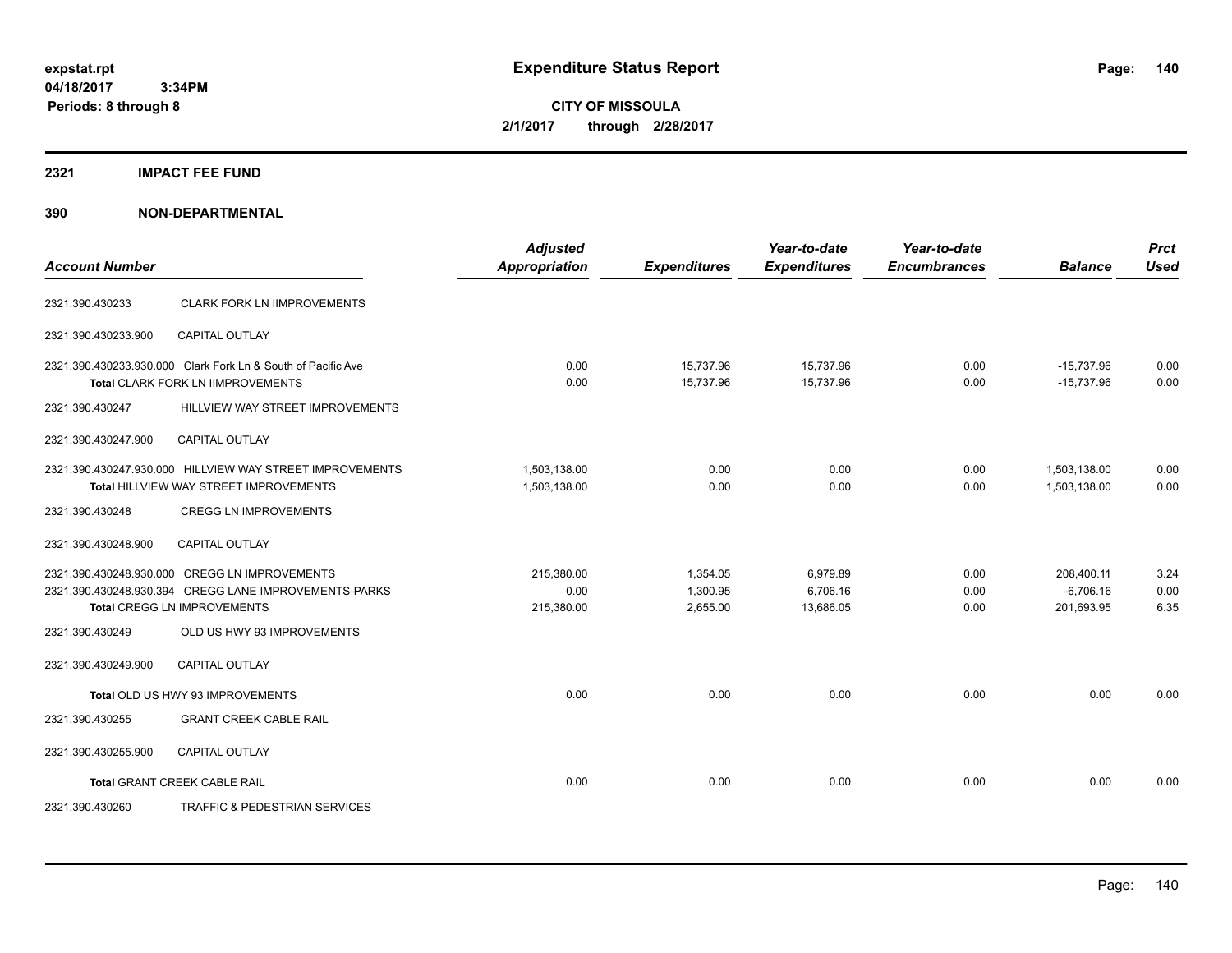#### **2321 IMPACT FEE FUND**

| <b>Account Number</b>                |                                                     | <b>Adjusted</b><br>Appropriation | <b>Expenditures</b> | Year-to-date<br><b>Expenditures</b> | Year-to-date<br><b>Encumbrances</b> | <b>Balance</b> | <b>Prct</b><br><b>Used</b> |
|--------------------------------------|-----------------------------------------------------|----------------------------------|---------------------|-------------------------------------|-------------------------------------|----------------|----------------------------|
|                                      |                                                     |                                  |                     |                                     |                                     |                |                            |
| 2321.390.430260.300                  | PURCHASED SERVICES                                  |                                  |                     |                                     |                                     |                |                            |
|                                      | 2321.390.430260.350.000 VAN BUREN ST RECONSTRUCTION | 0.00                             | 1,122.50            | 5,526.25                            | 0.00                                | $-5,526.25$    | 0.00                       |
|                                      | <b>Total PURCHASED SERVICES</b>                     | 0.00                             | 1,122.50            | 5,526.25                            | 0.00                                | $-5,526.25$    | 0.00                       |
| 2321.390.430260.900                  | <b>CAPITAL OUTLAY</b>                               |                                  |                     |                                     |                                     |                |                            |
|                                      | 2321.390.430260.930.000 VAN BUREN ST RECONSTRUCTION | 0.00                             | 0.00                | 6,931.50                            | 0.00                                | $-6,931.50$    | 0.00                       |
| Total CAPITAL OUTLAY                 |                                                     | 0.00                             | 0.00                | 6,931.50                            | 0.00                                | $-6,931.50$    | 0.00                       |
|                                      | Total TRAFFIC & PEDESTRIAN SERVICES                 | 0.00                             | 1,122.50            | 12,457.75                           | 0.00                                | $-12,457.75$   | 0.00                       |
| 2321.390.430264                      | MULLAN/GEO ELMER SIGNAL                             |                                  |                     |                                     |                                     |                |                            |
| 2321.390.430264.300                  | PURCHASED SERVICES                                  |                                  |                     |                                     |                                     |                |                            |
|                                      | Total MULLAN/GEO ELMER SIGNAL                       | 0.00                             | 0.00                | 0.00                                | 0.00                                | 0.00           | 0.00                       |
| 2321.390.430279                      | E BROADWAY IMPROV/MISSOULA COLLEGE                  |                                  |                     |                                     |                                     |                |                            |
| 2321.390.430279.900                  | <b>CAPITAL OUTLAY</b>                               |                                  |                     |                                     |                                     |                |                            |
| 2321.390.430279.930.000 IMPROVEMENTS |                                                     | 0.00                             | 0.00                | 78,700.25                           | 0.00                                | $-78,700.25$   | 0.00                       |
|                                      | Total E BROADWAY IMPROV/MISSOULA COLLEGE            | 0.00                             | 0.00                | 78,700.25                           | 0.00                                | $-78,700.25$   | 0.00                       |
| 2321.390.430280                      | MILLER CR: BRIGGS TO MOCKINGBIRD                    |                                  |                     |                                     |                                     |                |                            |
| 2321.390.430280.900                  | <b>CAPITAL OUTLAY</b>                               |                                  |                     |                                     |                                     |                |                            |
|                                      | Total MILLER CR: BRIGGS TO MOCKINGBIRD              | 0.00                             | 0.00                | 0.00                                | 0.00                                | 0.00           | 0.00                       |
| 2321.390.430281                      | SOUTH 3RD STREET PROJECT                            |                                  |                     |                                     |                                     |                |                            |
| 2321.390.430281.300                  | PURCHASED SERVICES                                  |                                  |                     |                                     |                                     |                |                            |
|                                      | <b>Total PURCHASED SERVICES</b>                     | 0.00                             | 0.00                | 0.00                                | 0.00                                | 0.00           | 0.00                       |
| 2321.390.430281.900                  | <b>CAPITAL OUTLAY</b>                               |                                  |                     |                                     |                                     |                |                            |
|                                      |                                                     |                                  |                     |                                     |                                     |                |                            |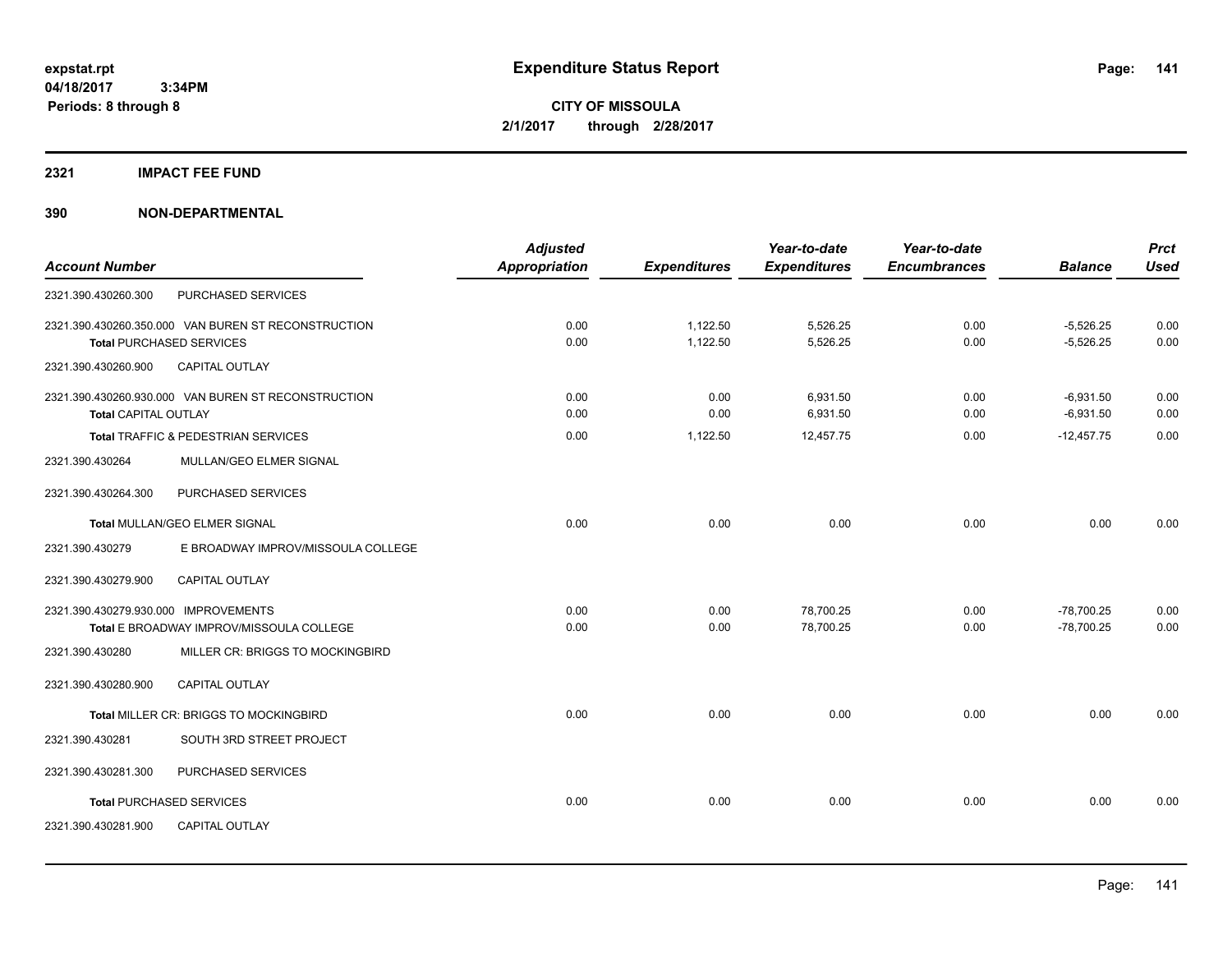#### **2321 IMPACT FEE FUND**

| <b>Account Number</b>                                                 |                                                                                  | <b>Adjusted</b><br><b>Appropriation</b> | <b>Expenditures</b>  | Year-to-date<br><b>Expenditures</b> | Year-to-date<br><b>Encumbrances</b> | <b>Balance</b>               | <b>Prct</b><br><b>Used</b> |
|-----------------------------------------------------------------------|----------------------------------------------------------------------------------|-----------------------------------------|----------------------|-------------------------------------|-------------------------------------|------------------------------|----------------------------|
|                                                                       | 2321.390.430281.930.000 SO 3RD ST/IMPROVEMENTS<br>Total SOUTH 3RD STREET PROJECT | 0.00<br>0.00                            | 0.00<br>0.00         | 19,594.44<br>19,594.44              | 0.00<br>0.00                        | $-19,594.44$<br>$-19,594.44$ | 0.00<br>0.00               |
| 2321.390.460305                                                       | <b>COMMUNITY CENTER</b>                                                          |                                         |                      |                                     |                                     |                              |                            |
| 2321.390.460305.900                                                   | CAPITAL OUTLAY                                                                   |                                         |                      |                                     |                                     |                              |                            |
| 2321.390.460305.930.000 IMPROVEMENTS<br><b>Total COMMUNITY CENTER</b> |                                                                                  | 70,000.00<br>70,000.00                  | 3,915.00<br>3,915.00 | 9,119.95<br>9,119.95                | 0.00<br>0.00                        | 60,880.05<br>60,880.05       | 13.03<br>13.03             |
| 2321.390.460401                                                       | <b>CONSTRUCTION</b>                                                              |                                         |                      |                                     |                                     |                              |                            |
| 2321.390.460401.900                                                   | CAPITAL OUTLAY                                                                   |                                         |                      |                                     |                                     |                              |                            |
| 2321.390.460401.930.000 FORT MISSOULA<br><b>Total CONSTRUCTION</b>    |                                                                                  | 0.00<br>0.00                            | 511.50<br>511.50     | 2,713.76<br>2,713.76                | 0.00<br>0.00                        | $-2,713.76$<br>$-2,713.76$   | 0.00<br>0.00               |
| 2321.390.460404                                                       | <b>EATON TRAIL</b>                                                               |                                         |                      |                                     |                                     |                              |                            |
| 2321.390.460404.100                                                   | PERSONAL SERVICES                                                                |                                         |                      |                                     |                                     |                              |                            |
| <b>Total PERSONAL SERVICES</b>                                        |                                                                                  | 0.00                                    | 0.00                 | 0.00                                | 0.00                                | 0.00                         | 0.00                       |
| 2321.390.460404.300                                                   | PURCHASED SERVICES                                                               |                                         |                      |                                     |                                     |                              |                            |
|                                                                       | <b>Total PURCHASED SERVICES</b>                                                  | 0.00                                    | 0.00                 | 0.00                                | 0.00                                | 0.00                         | 0.00                       |
| 2321.390.460404.900                                                   | CAPITAL OUTLAY                                                                   |                                         |                      |                                     |                                     |                              |                            |
| <b>Total EATON TRAIL</b>                                              |                                                                                  | 0.00                                    | 0.00                 | 0.00                                | 0.00                                | 0.00                         | 0.00                       |
| 2321.390.460406                                                       | <b>HELLGATE PARK</b>                                                             |                                         |                      |                                     |                                     |                              |                            |
| 2321.390.460406.100                                                   | PERSONAL SERVICES                                                                |                                         |                      |                                     |                                     |                              |                            |
| <b>Total PERSONAL SERVICES</b>                                        |                                                                                  | 0.00                                    | 0.00                 | 0.00                                | 0.00                                | 0.00                         | 0.00                       |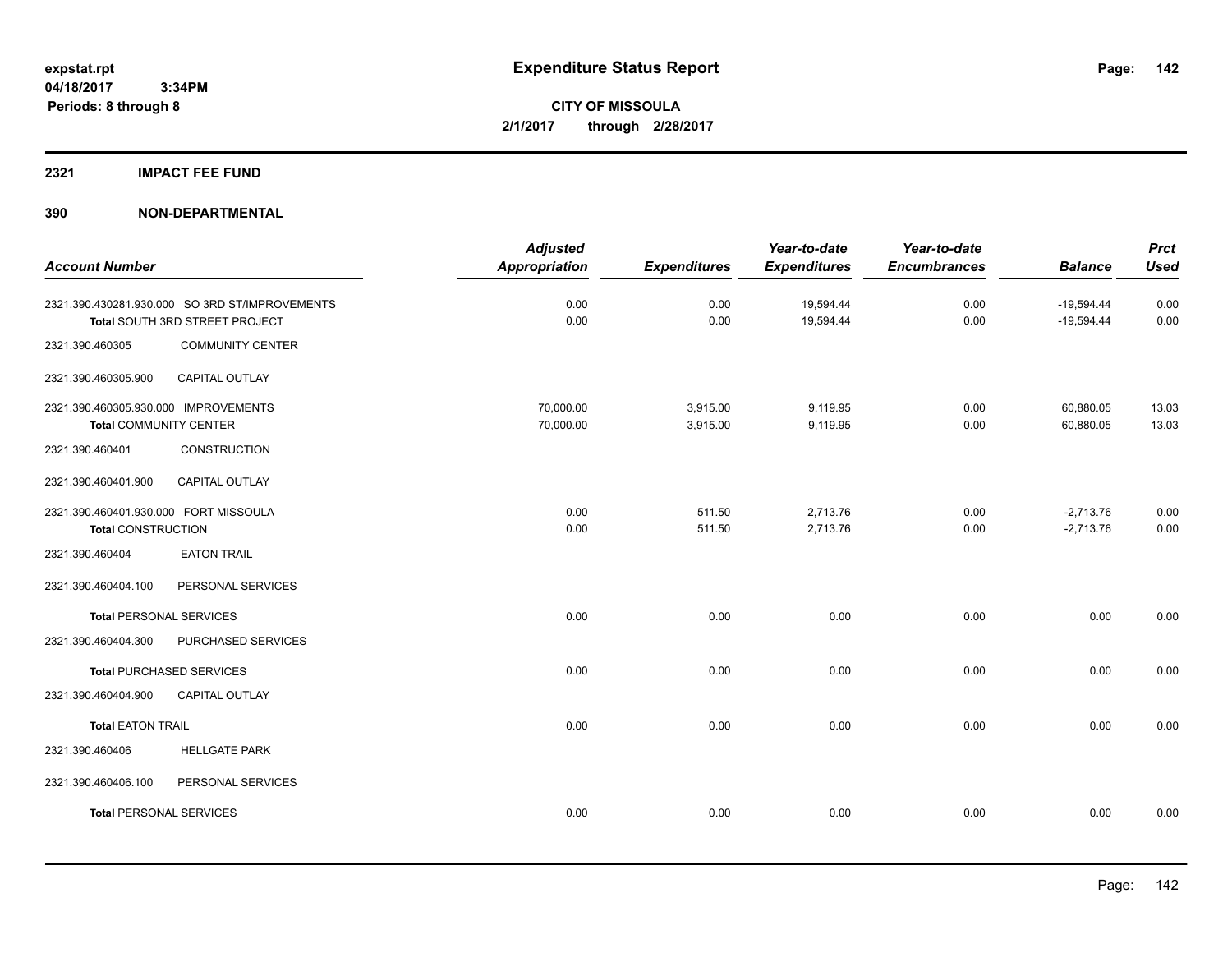#### **2321 IMPACT FEE FUND**

| <b>Account Number</b>                |                                                | <b>Adjusted</b><br><b>Appropriation</b> | <b>Expenditures</b> | Year-to-date<br><b>Expenditures</b> | Year-to-date<br><b>Encumbrances</b> | <b>Balance</b> | <b>Prct</b><br><b>Used</b> |
|--------------------------------------|------------------------------------------------|-----------------------------------------|---------------------|-------------------------------------|-------------------------------------|----------------|----------------------------|
| 2321.390.460406.300                  | PURCHASED SERVICES                             |                                         |                     |                                     |                                     |                |                            |
|                                      | <b>Total PURCHASED SERVICES</b>                | 0.00                                    | 0.00                | 0.00                                | 0.00                                | 0.00           | 0.00                       |
| 2321.390.460406.900                  | <b>CAPITAL OUTLAY</b>                          |                                         |                     |                                     |                                     |                |                            |
| 2321.390.460406.930.000 IMPROVEMENTS |                                                | 0.00                                    | 0.00                | 582.96                              | 0.00                                | $-582.96$      | 0.00                       |
| <b>Total HELLGATE PARK</b>           |                                                | 0.00                                    | 0.00                | 582.96                              | 0.00                                | $-582.96$      | 0.00                       |
| 2321.390.460408                      | <b>CONSERVATION LAND MANAGEMENT PLAN</b>       |                                         |                     |                                     |                                     |                |                            |
| 2321.390.460408.900                  | <b>CAPITAL OUTLAY</b>                          |                                         |                     |                                     |                                     |                |                            |
|                                      | Total CONSERVATION LAND MANAGEMENT PLAN        | 0.00                                    | 0.00                | 0.00                                | 0.00                                | 0.00           | 0.00                       |
| 2321.390.460409                      | MISSOULA TO LOLO TRAIL                         |                                         |                     |                                     |                                     |                |                            |
| 2321.390.460409.800                  | OTHER OBJECTS                                  |                                         |                     |                                     |                                     |                |                            |
| <b>Total OTHER OBJECTS</b>           |                                                | 0.00                                    | 0.00                | 0.00                                | 0.00                                | 0.00           | 0.00                       |
| 2321.390.460409.900                  | <b>CAPITAL OUTLAY</b>                          |                                         |                     |                                     |                                     |                |                            |
|                                      | 2321.390.460409.930.000 MISSOULA TO LOLO TRAIL | 0.00                                    | 0.00                | 25,895.26                           | 0.00                                | $-25,895.26$   | 0.00                       |
| 2321.390.460409.930.302 IMPROVEMENTS |                                                | 0.00                                    | 0.00                | 184,621.87                          | 0.00                                | $-184,621.87$  | 0.00                       |
|                                      | Total MISSOULA TO LOLO TRAIL                   | 0.00                                    | 0.00                | 210,517.13                          | 0.00                                | $-210,517.13$  | 0.00                       |
| 2321.390.460411                      | <b>44 RANCH IMPROVEMENTS</b>                   |                                         |                     |                                     |                                     |                |                            |
| 2321.390.460411.900                  | <b>CAPITAL OUTLAY</b>                          |                                         |                     |                                     |                                     |                |                            |
|                                      | Total 44 RANCH IMPROVEMENTS                    | 0.00                                    | 0.00                | 0.00                                | 0.00                                | 0.00           | 0.00                       |
| 2321.390.460412                      | PLEASANT VIEW PARK                             |                                         |                     |                                     |                                     |                |                            |
| 2321.390.460412.900                  | CAPITAL OUTLAY                                 |                                         |                     |                                     |                                     |                |                            |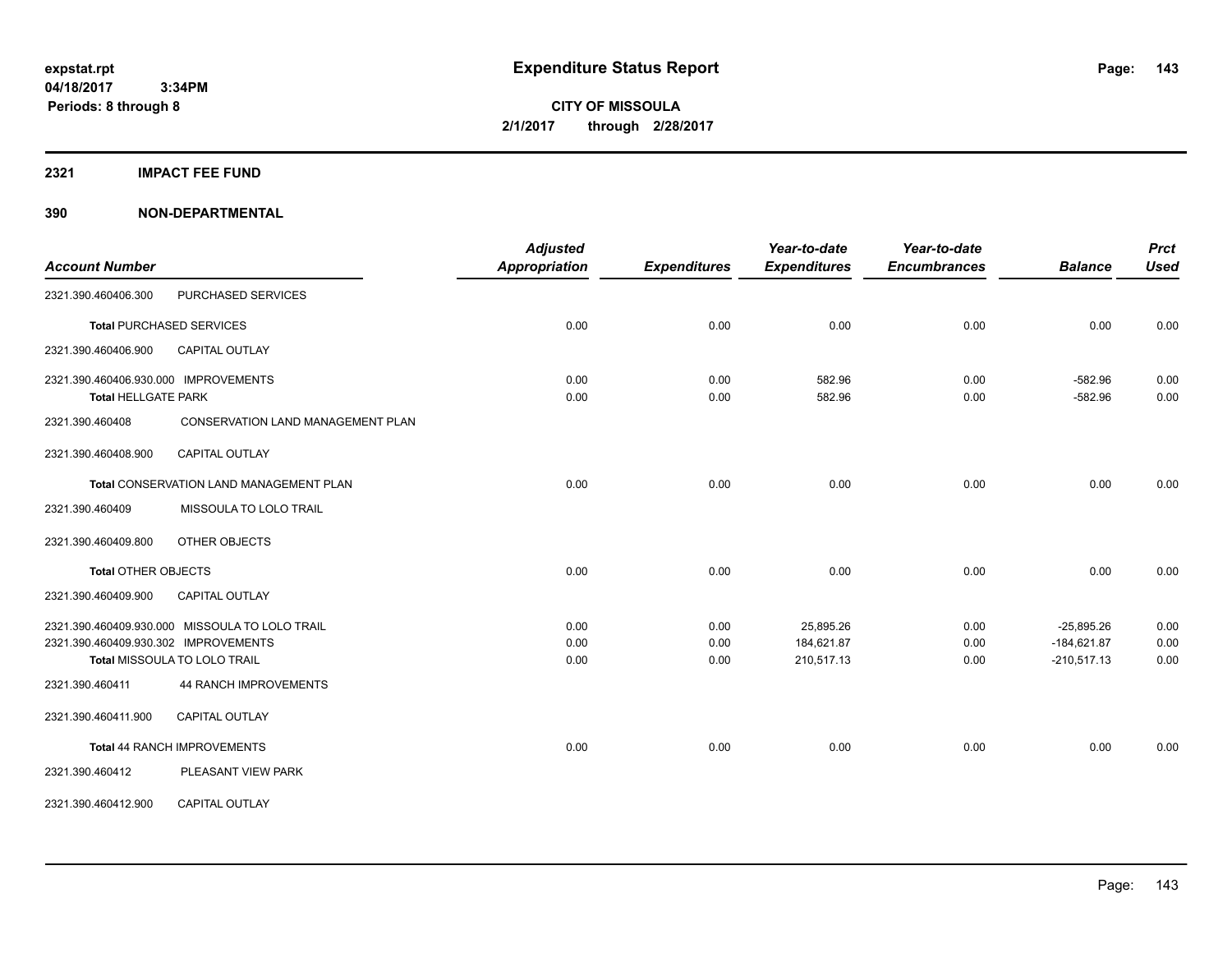#### **2321 IMPACT FEE FUND**

| <b>Account Number</b>                                                           | <b>Adjusted</b><br><b>Appropriation</b> | <b>Expenditures</b> | Year-to-date<br><b>Expenditures</b> | Year-to-date<br><b>Encumbrances</b> | <b>Balance</b>               | <b>Prct</b><br><b>Used</b> |
|---------------------------------------------------------------------------------|-----------------------------------------|---------------------|-------------------------------------|-------------------------------------|------------------------------|----------------------------|
| <b>Total PLEASANT VIEW PARK</b>                                                 | 0.00                                    | 0.00                | 0.00                                | 0.00                                | 0.00                         | 0.00                       |
| <b>PLAYGROUNDS</b><br>2321.390.460444                                           |                                         |                     |                                     |                                     |                              |                            |
| <b>CAPITAL OUTLAY</b><br>2321.390.460444.900                                    |                                         |                     |                                     |                                     |                              |                            |
| 2321.390.460444.930.000 PARK TRAIL BOND PLAYGROUNDS<br><b>Total PLAYGROUNDS</b> | 0.00<br>0.00                            | 0.00<br>0.00        | 75,345.13<br>75,345.13              | 0.00<br>0.00                        | $-75,345.13$<br>$-75,345.13$ | 0.00<br>0.00               |
| UNALLOCATED IMPACT FEES<br>2321.390.510000                                      |                                         |                     |                                     |                                     |                              |                            |
| 2321.390.510000.800<br>OTHER OBJECTS                                            |                                         |                     |                                     |                                     |                              |                            |
| Total OTHER OBJECTS                                                             | 0.00                                    | 0.00                | 0.00                                | 0.00                                | 0.00                         | 0.00                       |
| <b>CAPITAL OUTLAY</b><br>2321.390.510000.900                                    |                                         |                     |                                     |                                     |                              |                            |
| 2321.390.510000.930.000 IMPROVEMENTS<br>Total UNALLOCATED IMPACT FEES           | 534,482.00<br>534,482.00                | 0.00<br>0.00        | 0.00<br>0.00                        | 0.00<br>0.00                        | 534,482.00<br>534,482.00     | 0.00<br>0.00               |
| <b>MERCHANT SERVICES</b><br>2321.390.510110                                     |                                         |                     |                                     |                                     |                              |                            |
| 2321.390.510110.500<br><b>FIXED CHARGES</b>                                     |                                         |                     |                                     |                                     |                              |                            |
| <b>Total MERCHANT SERVICES</b>                                                  | 0.00                                    | 0.00                | 0.00                                | 0.00                                | 0.00                         | 0.00                       |
| Total IMPACT FEE FUND                                                           | 2,402,265.00                            | 23,941.96           | 568,014.31                          | 0.00                                | 1,834,250.69                 | 23.64                      |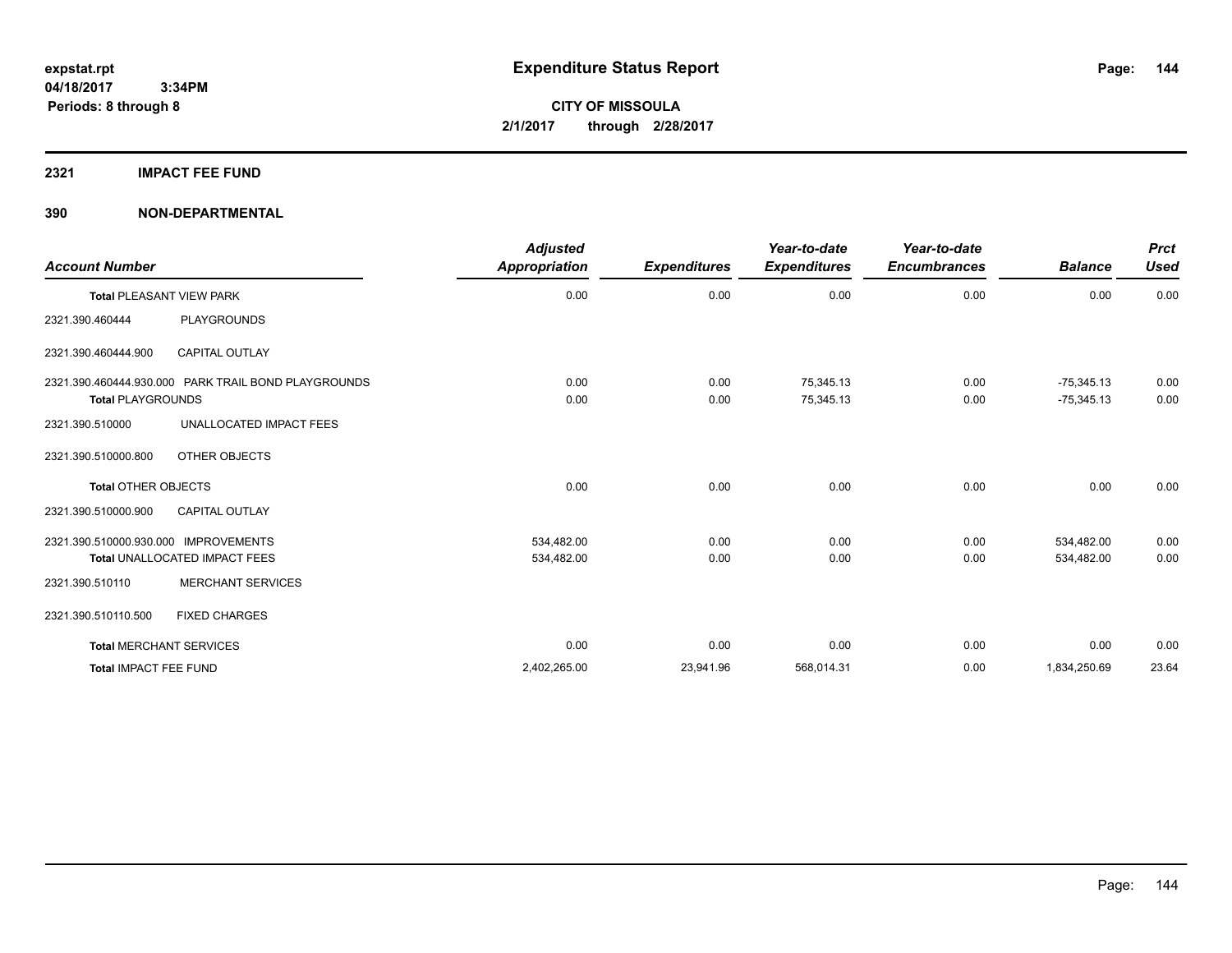**CITY OF MISSOULA 2/1/2017 through 2/28/2017**

# **2322 GEORGE ELMER/CATTLE DR INTERSECTION**

| <b>Account Number</b>       |                                               | Adjusted<br><b>Appropriation</b> | <b>Expenditures</b> | Year-to-date<br><b>Expenditures</b> | Year-to-date<br><b>Encumbrances</b> | <b>Balance</b> | <b>Prct</b><br><b>Used</b> |
|-----------------------------|-----------------------------------------------|----------------------------------|---------------------|-------------------------------------|-------------------------------------|----------------|----------------------------|
|                             |                                               |                                  |                     |                                     |                                     |                |                            |
| 2322.390.510100             | SPECIAL ASSESSMENTS                           |                                  |                     |                                     |                                     |                |                            |
| 2322.390.510100.300         | PURCHASED SERVICES                            |                                  |                     |                                     |                                     |                |                            |
|                             | 2322.390.510100.350.000 PROFESSIONAL SERVICES | 15,000.00                        | 0.00                | 0.00                                | 0.00                                | 15,000.00      | 0.00                       |
|                             | <b>Total PURCHASED SERVICES</b>               | 15,000.00                        | 0.00                | 0.00                                | 0.00                                | 15,000.00      | 0.00                       |
| 2322.390.510100.800         | OTHER OBJECTS                                 |                                  |                     |                                     |                                     |                |                            |
| <b>Total OTHER OBJECTS</b>  |                                               | 0.00                             | 0.00                | 0.00                                | 0.00                                | 0.00           | 0.00                       |
| 2322.390.510100.900         | <b>CAPITAL OUTLAY</b>                         |                                  |                     |                                     |                                     |                |                            |
| <b>Total CAPITAL OUTLAY</b> |                                               | 0.00                             | 0.00                | 0.00                                | 0.00                                | 0.00           | 0.00                       |
|                             | <b>Total SPECIAL ASSESSMENTS</b>              | 15,000.00                        | 0.00                | 0.00                                | 0.00                                | 15,000.00      | 0.00                       |
| 2322.390.510110             | <b>MERCHANT SERVICES</b>                      |                                  |                     |                                     |                                     |                |                            |
| 2322.390.510110.500         | <b>FIXED CHARGES</b>                          |                                  |                     |                                     |                                     |                |                            |
|                             | <b>Total MERCHANT SERVICES</b>                | 0.00                             | 0.00                | 0.00                                | 0.00                                | 0.00           | 0.00                       |
|                             | Total GEORGE ELMER/CATTLE DR INTERSECTION     | 15,000.00                        | 0.00                | 0.00                                | 0.00                                | 15,000.00      | 0.00                       |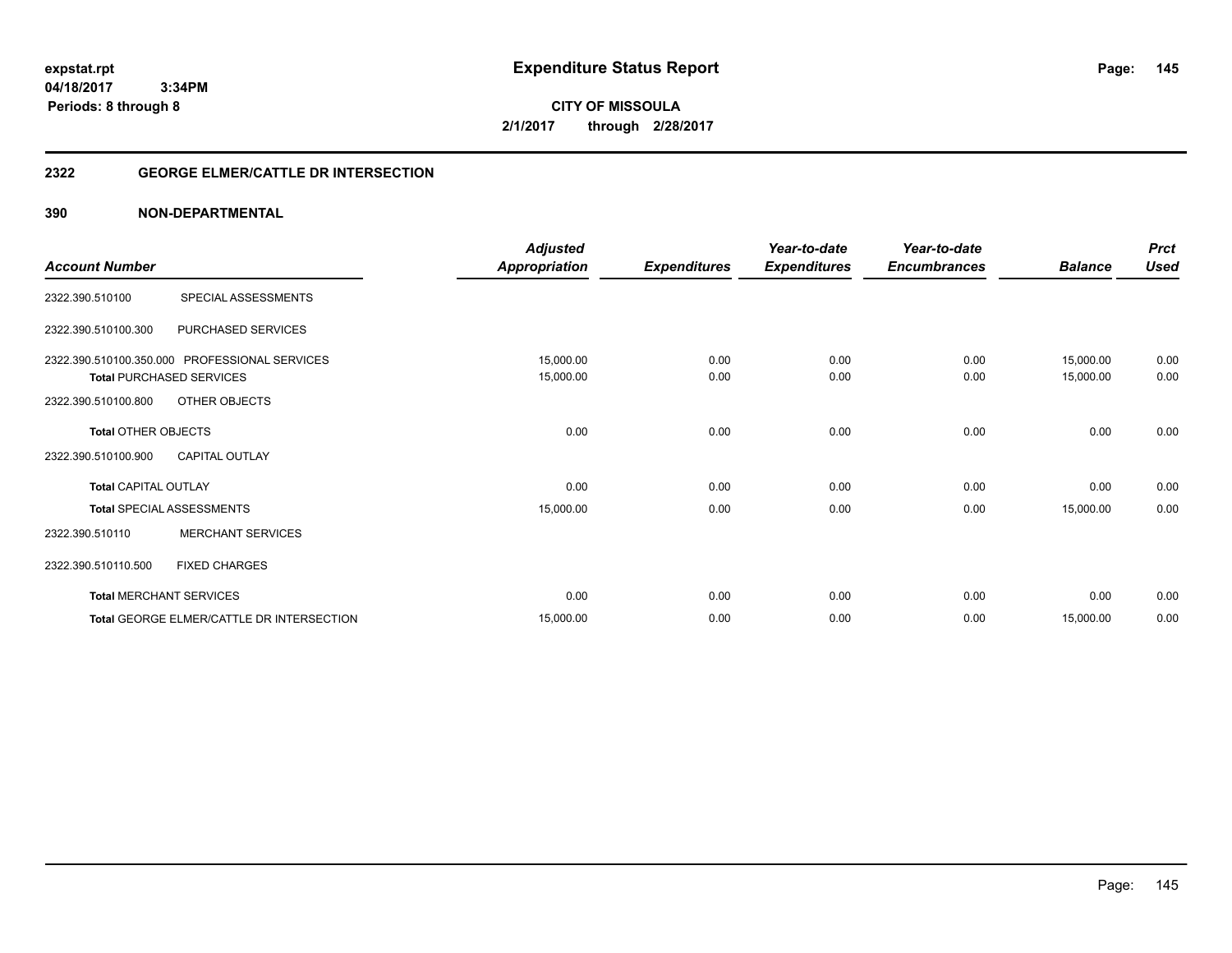**CITY OF MISSOULA 2/1/2017 through 2/28/2017**

# **2365 PUBLIC ART FUND**

# **220 MAYOR**

|                                      |                                                  | <b>Adjusted</b>      |                     | Year-to-date        | Year-to-date        |                | <b>Prct</b> |
|--------------------------------------|--------------------------------------------------|----------------------|---------------------|---------------------|---------------------|----------------|-------------|
| <b>Account Number</b>                |                                                  | <b>Appropriation</b> | <b>Expenditures</b> | <b>Expenditures</b> | <b>Encumbrances</b> | <b>Balance</b> | <b>Used</b> |
| 2365.220.460518                      | PUBLIC ART PROJECTS                              |                      |                     |                     |                     |                |             |
| 2365.220.460518.300                  | PURCHASED SERVICES                               |                      |                     |                     |                     |                |             |
|                                      | 2365.220.460518.320.000 PRINTING & DUPLICATING   | 3,000.00             | 0.00                | 0.00                | 0.00                | 3,000.00       | 0.00        |
| 2365.220.460518.350.000              | PROFESSIONAL SERVICES                            | 0.00                 | 267.17              | 267.17              | 0.00                | $-267.17$      | 0.00        |
|                                      | 2365.220.460518.390.000 OTHER PURCHASED SERVICES | 23,320.00            | 0.00                | 0.00                | 0.00                | 23,320.00      | 0.00        |
|                                      | <b>Total PURCHASED SERVICES</b>                  | 26,320.00            | 267.17              | 267.17              | 0.00                | 26,052.83      | 1.02        |
| 2365.220.460518.800                  | OTHER OBJECTS                                    |                      |                     |                     |                     |                |             |
| <b>Total OTHER OBJECTS</b>           |                                                  | 0.00                 | 0.00                | 0.00                | 0.00                | 0.00           | 0.00        |
| 2365.220.460518.900                  | <b>CAPITAL OUTLAY</b>                            |                      |                     |                     |                     |                |             |
| 2365.220.460518.930.000 IMPROVEMENTS |                                                  | 0.00                 | 0.00                | 5,000.00            | 0.00                | $-5,000.00$    | 0.00        |
| <b>Total CAPITAL OUTLAY</b>          |                                                  | 0.00                 | 0.00                | 5,000.00            | 0.00                | $-5,000.00$    | 0.00        |
|                                      | <b>Total PUBLIC ART PROJECTS</b>                 | 26,320.00            | 267.17              | 5,267.17            | 0.00                | 21,052.83      | 20.01       |
| 2365.220.510110                      | <b>MERCHANT SERVICES</b>                         |                      |                     |                     |                     |                |             |
| 2365.220.510110.500                  | <b>FIXED CHARGES</b>                             |                      |                     |                     |                     |                |             |
| <b>Total FIXED CHARGES</b>           |                                                  | 0.00                 | 0.00                | 0.00                | 0.00                | 0.00           | 0.00        |
| <b>Total MERCHANT SERVICES</b>       |                                                  | 0.00                 | 0.00                | 0.00                | 0.00                | 0.00           | 0.00        |
| <b>Total PUBLIC ART FUND</b>         |                                                  | 26,320.00            | 267.17              | 5,267.17            | 0.00                | 21,052.83      | 20.01       |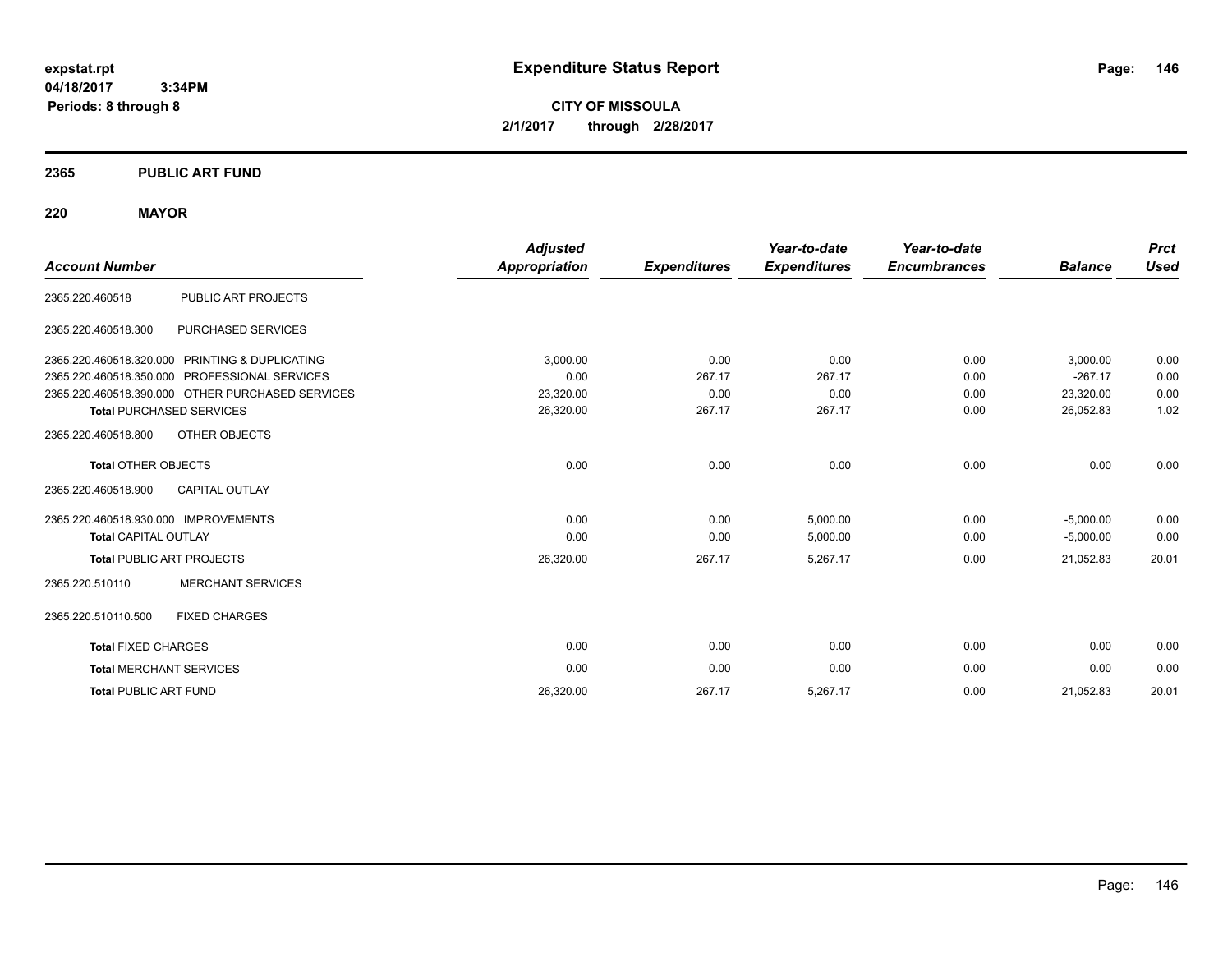**147**

**04/18/2017 3:34PM Periods: 8 through 8**

**CITY OF MISSOULA 2/1/2017 through 2/28/2017**

# **2371 EMPLOYEE HEALTH INSURANCE LEVY FUND**

| <b>Account Number</b>          |                                                  | <b>Adjusted</b><br><b>Appropriation</b> | <b>Expenditures</b> | Year-to-date<br><b>Expenditures</b> | Year-to-date<br><b>Encumbrances</b> | <b>Balance</b> | <b>Prct</b><br><b>Used</b> |
|--------------------------------|--------------------------------------------------|-----------------------------------------|---------------------|-------------------------------------|-------------------------------------|----------------|----------------------------|
| 2371.390.510110                | <b>MERCHANT SERVICES</b>                         |                                         |                     |                                     |                                     |                |                            |
| 2371.390.510110.500            | <b>FIXED CHARGES</b>                             |                                         |                     |                                     |                                     |                |                            |
| <b>Total MERCHANT SERVICES</b> |                                                  | 0.00                                    | 0.00                | 0.00                                | 0.00                                | 0.00           | 0.00                       |
| 2371.390.521000                | INTERFUND OPERATING TRANSFERS                    |                                         |                     |                                     |                                     |                |                            |
| 2371.390.521000.800            | OTHER OBJECTS                                    |                                         |                     |                                     |                                     |                |                            |
|                                | 2371.390.521000.820.000 TRANSFERS TO OTHER FUNDS | 4,525.00                                | 0.00                | 2,263.00                            | 0.00                                | 2,262.00       | 50.01                      |
|                                | <b>Total INTERFUND OPERATING TRANSFERS</b>       | 4,525.00                                | 0.00                | 2,263.00                            | 0.00                                | 2,262.00       | 50.01                      |
|                                | Total EMPLOYEE HEALTH INSURANCE LEVY FUND        | 4,525.00                                | 0.00                | 2,263.00                            | 0.00                                | 2.262.00       | 50.01                      |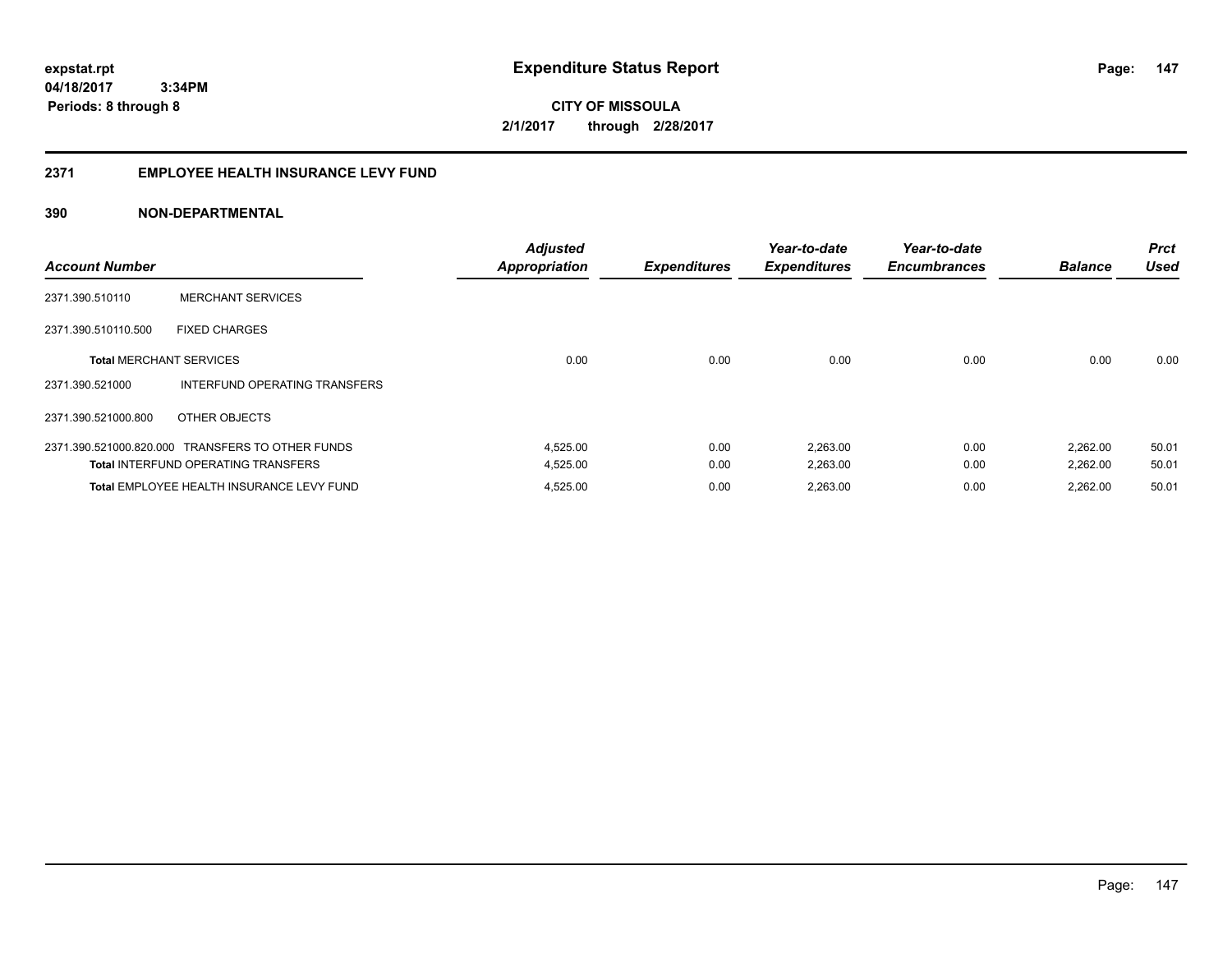#### **2372 PERMISSIVE MEDICAL LEVY**

| <b>Account Number</b>          |                                                  | <b>Adjusted</b><br><b>Appropriation</b> | <b>Expenditures</b> | Year-to-date<br><b>Expenditures</b> | Year-to-date<br><b>Encumbrances</b> | <b>Balance</b> | <b>Prct</b><br><b>Used</b> |
|--------------------------------|--------------------------------------------------|-----------------------------------------|---------------------|-------------------------------------|-------------------------------------|----------------|----------------------------|
| 2372.390.510110                | <b>MERCHANT SERVICES</b>                         |                                         |                     |                                     |                                     |                |                            |
| 2372.390.510110.500            | <b>FIXED CHARGES</b>                             |                                         |                     |                                     |                                     |                |                            |
| <b>Total MERCHANT SERVICES</b> |                                                  | 0.00                                    | 0.00                | 0.00                                | 0.00                                | 0.00           | 0.00                       |
| 2372.390.521000                | INTERFUND OPERATING TRANSFERS                    |                                         |                     |                                     |                                     |                |                            |
| 2372.390.521000.800            | OTHER OBJECTS                                    |                                         |                     |                                     |                                     |                |                            |
|                                | 2372.390.521000.820.000 TRANSFERS TO OTHER FUNDS | 4,774,150.00                            | 0.00                | 2,387,075.00                        | 0.00                                | 2,387,075.00   | 50.00                      |
|                                | <b>Total INTERFUND OPERATING TRANSFERS</b>       | 4,774,150.00                            | 0.00                | 2,387,075.00                        | 0.00                                | 2,387,075.00   | 50.00                      |
|                                | <b>Total PERMISSIVE MEDICAL LEVY</b>             | 4,774,150.00                            | 0.00                | 2.387.075.00                        | 0.00                                | 2.387.075.00   | 50.00                      |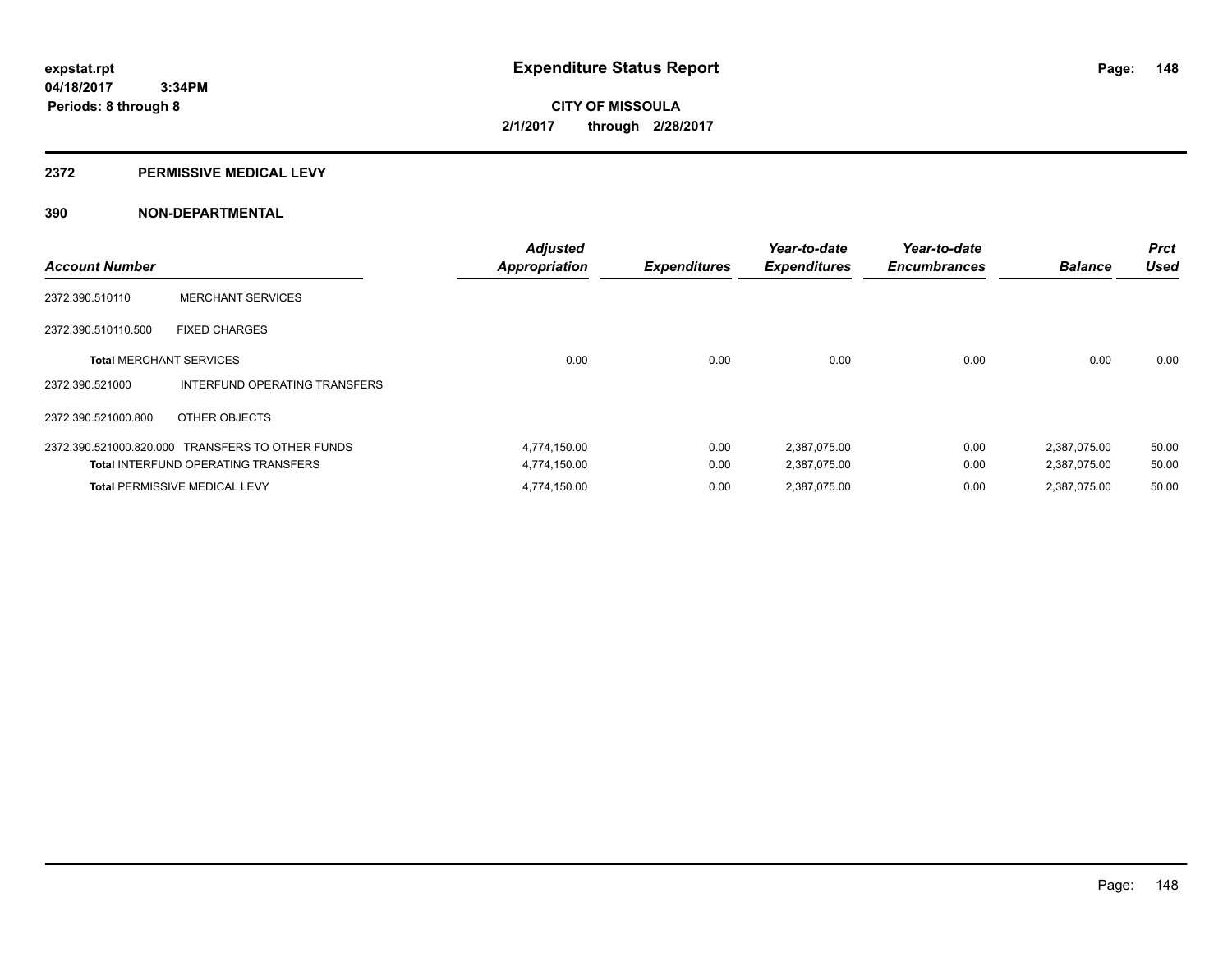**CITY OF MISSOULA 2/1/2017 through 2/28/2017**

# **2389 CABLE TELEVISION FRANCHISE FUND**

| <b>Account Number</b>            |                                                  | <b>Adjusted</b><br>Appropriation | <b>Expenditures</b> | Year-to-date<br><b>Expenditures</b> | Year-to-date<br><b>Encumbrances</b> | <b>Balance</b> | <b>Prct</b><br><b>Used</b> |
|----------------------------------|--------------------------------------------------|----------------------------------|---------------------|-------------------------------------|-------------------------------------|----------------|----------------------------|
|                                  |                                                  |                                  |                     |                                     |                                     |                |                            |
| 2389.390.411810                  | <b>CABLE TV FRANCHISE</b>                        |                                  |                     |                                     |                                     |                |                            |
| 2389.390.411810.300              | PURCHASED SERVICES                               |                                  |                     |                                     |                                     |                |                            |
|                                  | 2389.390.411810.350.000 PROFESSIONAL SERVICES    | 20,288.00                        | 0.00                | 12.900.00                           | 0.00                                | 7.388.00       | 63.58                      |
| 2389.390.411810.370.000 TRAVEL   |                                                  | 1.000.00                         | 0.00                | 0.00                                | 0.00                                | 1,000.00       | 0.00                       |
| 2389.390.411810.380.000 TRAINING |                                                  | 1,000.00                         | 0.00                | 0.00                                | 0.00                                | 1,000.00       | 0.00                       |
|                                  | <b>Total PURCHASED SERVICES</b>                  | 22,288.00                        | 0.00                | 12,900.00                           | 0.00                                | 9,388.00       | 57.88                      |
| 2389.390.411810.700              | <b>GRANTS &amp; CONTRIBUTIONS</b>                |                                  |                     |                                     |                                     |                |                            |
|                                  | 2389.390.411810.700.000 GRANTS & CONTRIBUTIONS   | 390,000.00                       | 0.00                | 240,000.00                          | 0.00                                | 150,000.00     | 61.54                      |
|                                  | <b>Total GRANTS &amp; CONTRIBUTIONS</b>          | 390,000.00                       | 0.00                | 240,000.00                          | 0.00                                | 150.000.00     | 61.54                      |
| 2389.390.411810.800              | OTHER OBJECTS                                    |                                  |                     |                                     |                                     |                |                            |
|                                  | 2389.390.411810.820.000 TRANSFERS TO OTHER FUNDS | 301,433.00                       | 0.00                | 150,717.00                          | 0.00                                | 150,716.00     | 50.00                      |
| <b>Total OTHER OBJECTS</b>       |                                                  | 301,433.00                       | 0.00                | 150,717.00                          | 0.00                                | 150.716.00     | 50.00                      |
| 2389.390.411810.900              | <b>CAPITAL OUTLAY</b>                            |                                  |                     |                                     |                                     |                |                            |
|                                  | 2389.390.411810.940.000 MACHINERY & EQUIPMENT    | 37,567.00                        | 11,701.76           | 11,701.76                           | 0.00                                | 25,865.24      | 31.15                      |
| <b>Total CAPITAL OUTLAY</b>      |                                                  | 37.567.00                        | 11.701.76           | 11.701.76                           | 0.00                                | 25.865.24      | 31.15                      |
| <b>Total CABLE TV FRANCHISE</b>  |                                                  | 751,288.00                       | 11,701.76           | 415,318.76                          | 0.00                                | 335,969.24     | 55.28                      |
| 2389.390.510110                  | <b>MERCHANT SERVICES</b>                         |                                  |                     |                                     |                                     |                |                            |
| 2389.390.510110.500              | <b>FIXED CHARGES</b>                             |                                  |                     |                                     |                                     |                |                            |
| <b>Total MERCHANT SERVICES</b>   |                                                  | 0.00                             | 0.00                | 0.00                                | 0.00                                | 0.00           | 0.00                       |
|                                  | <b>Total CABLE TELEVISION FRANCHISE FUND</b>     | 751.288.00                       | 11,701.76           | 415,318.76                          | 0.00                                | 335.969.24     | 55.28                      |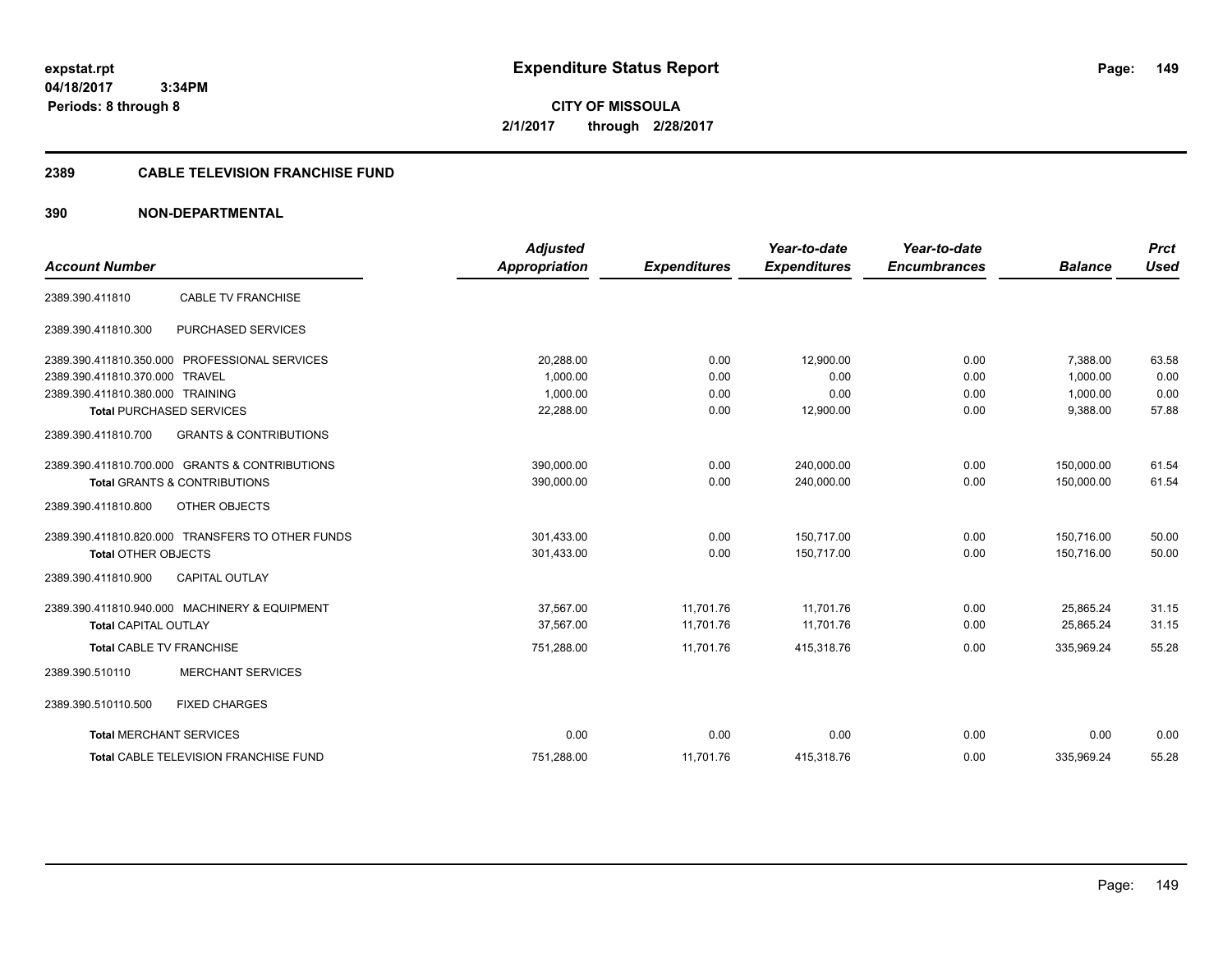**CITY OF MISSOULA 2/1/2017 through 2/28/2017**

# **2390 DRUG FORFEITURE FUND**

|                                                          | <b>Adjusted</b> |                     | Year-to-date        | Year-to-date        |                | <b>Prct</b> |
|----------------------------------------------------------|-----------------|---------------------|---------------------|---------------------|----------------|-------------|
| <b>Account Number</b>                                    | Appropriation   | <b>Expenditures</b> | <b>Expenditures</b> | <b>Encumbrances</b> | <b>Balance</b> | <b>Used</b> |
| <b>NARCOTICS</b><br>2390.290.420142                      |                 |                     |                     |                     |                |             |
| PERSONAL SERVICES<br>2390.290.420142.100                 |                 |                     |                     |                     |                |             |
| <b>Total PERSONAL SERVICES</b>                           | 0.00            | 0.00                | 0.00                | 0.00                | 0.00           | 0.00        |
| <b>SUPPLIES</b><br>2390.290.420142.200                   |                 |                     |                     |                     |                |             |
| 2390.290.420142.220.000 OPERATING SUPPLIES               | 3,000.00        | 144.87              | 2,957.53            | 0.00                | 42.47          | 98.58       |
| 2390.290.420142.230.000 REPAIR/MAINTENANCE               | 3,000.00        | 0.00                | 0.00                | 0.00                | 3,000.00       | 0.00        |
| 2390.290.420142.231.000 GASOLINE                         | 500.00          | 0.00                | 0.00                | 0.00                | 500.00         | 0.00        |
| <b>Total SUPPLIES</b>                                    | 6,500.00        | 144.87              | 2,957.53            | 0.00                | 3,542.47       | 45.50       |
| 2390.290.420142.300<br><b>PURCHASED SERVICES</b>         |                 |                     |                     |                     |                |             |
| 2390.290.420142.310.000 COMMUNICATIONS                   | 500.00          | 0.00                | 0.00                | 0.00                | 500.00         | 0.00        |
| 2390.290.420142.320.000 PRINTING & DUPLICATING           | 300.00          | 0.00                | 0.00                | 0.00                | 300.00         | 0.00        |
| 2390.290.420142.360.000 REPAIR & MAINTENANCE             | 500.00          | 0.00                | 0.00                | 0.00                | 500.00         | 0.00        |
| 2390.290.420142.370.000 TRAVEL                           | 2,000.00        | 0.00                | 1,500.00            | 0.00                | 500.00         | 75.00       |
| 2390.290.420142.380.000 TRAINING                         | 1,500.00        | 0.00                | 0.00                | 0.00                | 1,500.00       | 0.00        |
| 2390.290.420142.390.000 OTHER PURCHASED SERVICES         | 500.00          | 0.00                | 0.00                | 0.00                | 500.00         | 0.00        |
| <b>Total PURCHASED SERVICES</b>                          | 5,300.00        | 0.00                | 1,500.00            | 0.00                | 3,800.00       | 28.30       |
| 2390.290.420142.500<br><b>FIXED CHARGES</b>              |                 |                     |                     |                     |                |             |
| 2390.290.420142.500.000 FIXED CHARGES                    | 1,000.00        | 0.00                | 0.00                | 0.00                | 1,000.00       | 0.00        |
| <b>Total FIXED CHARGES</b>                               | 1,000.00        | 0.00                | 0.00                | 0.00                | 1,000.00       | 0.00        |
| <b>GRANTS &amp; CONTRIBUTIONS</b><br>2390.290.420142.700 |                 |                     |                     |                     |                |             |
| <b>Total GRANTS &amp; CONTRIBUTIONS</b>                  | 0.00            | 0.00                | 0.00                | 0.00                | 0.00           | 0.00        |
| 2390.290.420142.800<br>OTHER OBJECTS                     |                 |                     |                     |                     |                |             |
| <b>Total OTHER OBJECTS</b>                               | 0.00            | 0.00                | 0.00                | 0.00                | 0.00           | 0.00        |
| 2390.290.420142.900<br><b>CAPITAL OUTLAY</b>             |                 |                     |                     |                     |                |             |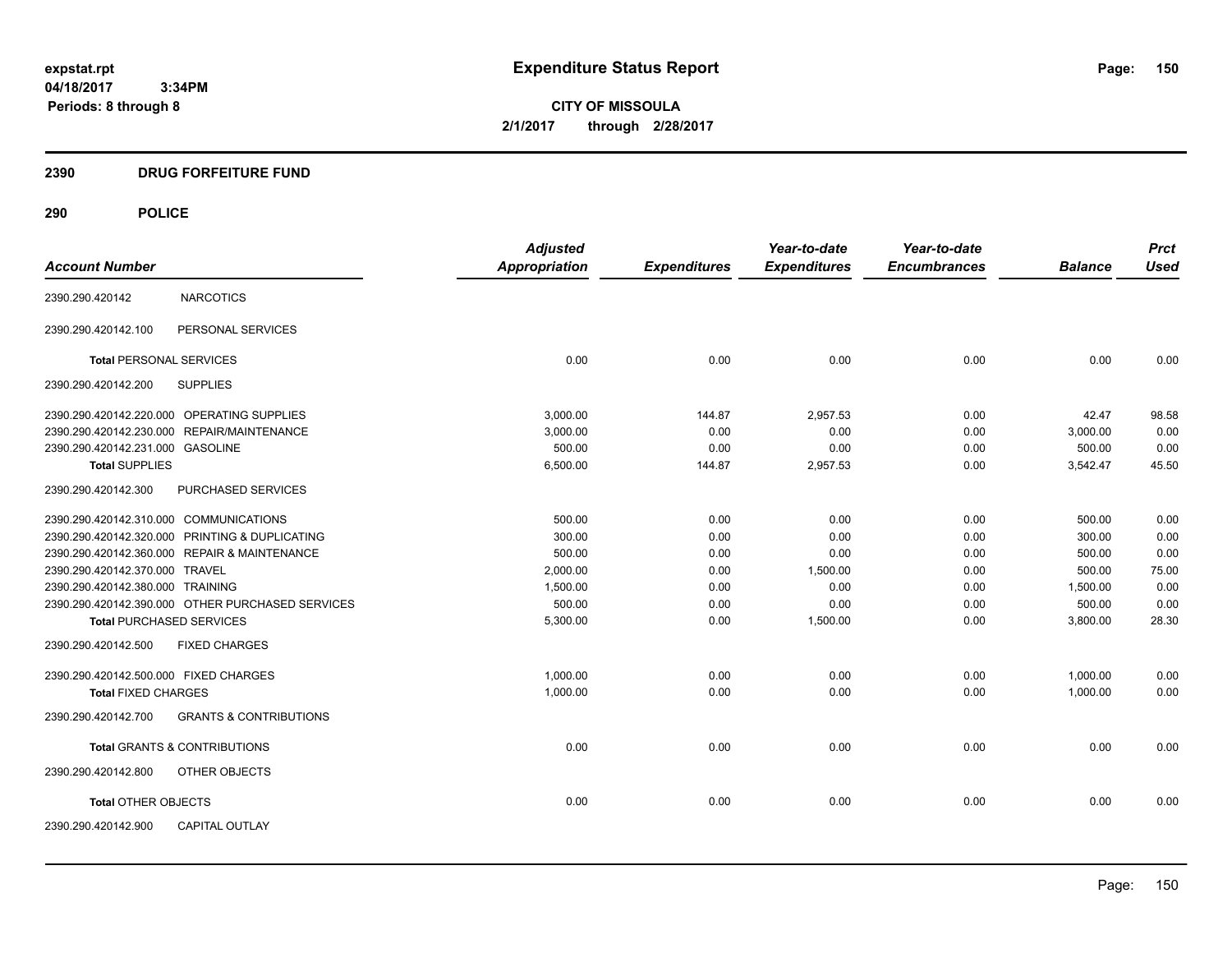**CITY OF MISSOULA 2/1/2017 through 2/28/2017**

# **2390 DRUG FORFEITURE FUND**

| <b>Account Number</b>                         | <b>Adjusted</b><br><b>Appropriation</b> | <b>Expenditures</b> | Year-to-date<br><b>Expenditures</b> | Year-to-date<br><b>Encumbrances</b> | <b>Balance</b> | <b>Prct</b><br>Used |
|-----------------------------------------------|-----------------------------------------|---------------------|-------------------------------------|-------------------------------------|----------------|---------------------|
| 2390.290.420142.940.000 MACHINERY & EQUIPMENT | 5.000.00                                | 0.00                | 0.00                                | 0.00                                | 5,000.00       | 0.00                |
| <b>Total CAPITAL OUTLAY</b>                   | 5,000.00                                | 0.00                | 0.00                                | 0.00                                | 5,000.00       | 0.00                |
| <b>Total NARCOTICS</b>                        | 17,800.00                               | 144.87              | 4,457.53                            | 0.00                                | 13,342.47      | 25.04               |
| <b>MERCHANT SERVICES</b><br>2390.290.510110   |                                         |                     |                                     |                                     |                |                     |
| 2390.290.510110.500<br><b>FIXED CHARGES</b>   |                                         |                     |                                     |                                     |                |                     |
| <b>Total MERCHANT SERVICES</b>                | 0.00                                    | 0.00                | 0.00                                | 0.00                                | 0.00           | 0.00                |
| <b>Total DRUG FORFEITURE FUND</b>             | 17,800.00                               | 144.87              | 4,457.53                            | 0.00                                | 13.342.47      | 25.04               |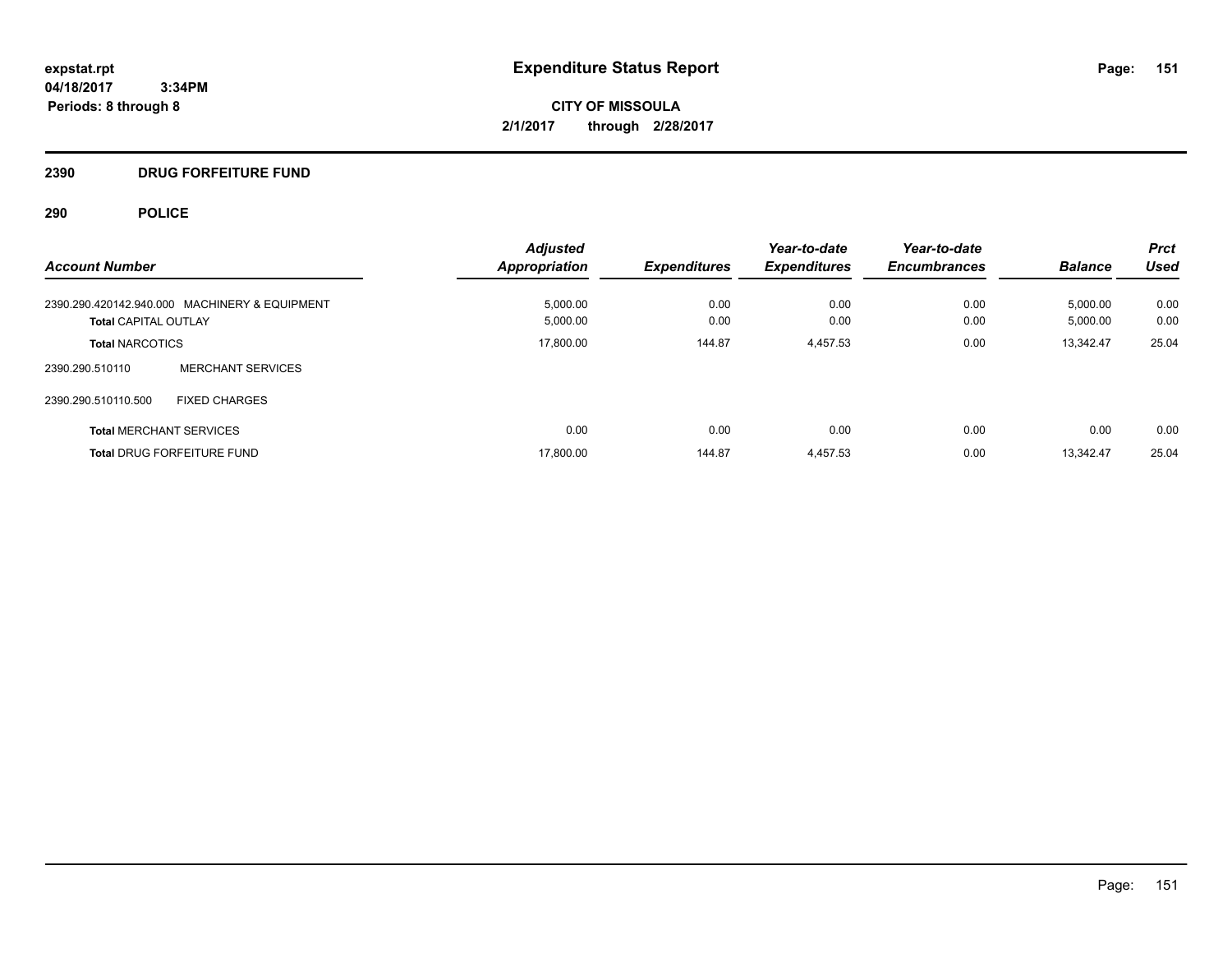**CITY OF MISSOULA 2/1/2017 through 2/28/2017**

#### **2394 BUILDING INSPECTION FUND**

# **310 BUILDING INSPECTION**

|                                           |                                                         | <b>Adjusted</b>      |                     | Year-to-date        | Year-to-date        |                | <b>Prct</b> |
|-------------------------------------------|---------------------------------------------------------|----------------------|---------------------|---------------------|---------------------|----------------|-------------|
| <b>Account Number</b>                     |                                                         | <b>Appropriation</b> | <b>Expenditures</b> | <b>Expenditures</b> | <b>Encumbrances</b> | <b>Balance</b> | <b>Used</b> |
| 2394.310.420500                           | PROTECTIVE INSPECTIONS                                  |                      |                     |                     |                     |                |             |
| 2394.310.420500.100                       | PERSONAL SERVICES                                       |                      |                     |                     |                     |                |             |
|                                           | 2394.310.420500.110.000 SALARIES AND WAGES              | 692,907.00           | 41,745.78           | 430,965.05          | 0.00                | 261.941.95     | 62.20       |
|                                           | 2394.310.420500.120.000 OVERTIME/TERMINATION            | 500.00               | 0.00                | 0.00                | 0.00                | 500.00         | 0.00        |
| 2394.310.420500.130.000 OTHER             |                                                         | 19,912.00            | 0.00                | 0.00                | 0.00                | 19,912.00      | 0.00        |
|                                           | 2394.310.420500.140.000 EMPLOYER CONTRIBUTIONS          | 240,012.00           | 15,668.95           | 162,156.77          | 0.00                | 77,855.23      | 67.56       |
|                                           | 2394.310.420500.141.000 STATE RETIREMENT CONTRIBUTIONS  | 0.00                 | 41.75               | 344.61              | 0.00                | $-344.61$      | 0.00        |
| <b>Total PERSONAL SERVICES</b>            |                                                         | 953,331.00           | 57,456.48           | 593,466.43          | 0.00                | 359,864.57     | 62.25       |
| 2394.310.420500.200                       | <b>SUPPLIES</b>                                         |                      |                     |                     |                     |                |             |
| 2394.310.420500.210.000 OFFICE SUPPLIES   |                                                         | 2,200.00             | 3,630.28            | 8.945.11            | 0.00                | $-6,745.11$    | 406.60      |
| 2394.310.420500.210.300                   | OFFICE SUPPLIES                                         | 5,500.00             | 0.00                | 0.00                | 0.00                | 5,500.00       | 0.00        |
| 2394.310.420500.220.000                   | OPERATING SUPPLIES                                      | 0.00                 | 0.00                | 3,239.00            | 0.00                | $-3,239.00$    | 0.00        |
|                                           | 2394.310.420500.230.000 REPAIR/MAINTENANCE              | 3,000.00             | 0.00                | 2,304.17            | 0.00                | 695.83         | 76.81       |
| 2394.310.420500.231.000 GASOLINE          |                                                         | 11,475.00            | 0.00                | 2,767.79            | 0.00                | 8,707.21       | 24.12       |
|                                           | 2394.310.420500.250.000 SUPPLIES FOR RESALE             | 500.00               | 0.00                | 0.00                | 0.00                | 500.00         | 0.00        |
| <b>Total SUPPLIES</b>                     |                                                         | 22,675.00            | 3,630.28            | 17,256.07           | 0.00                | 5,418.93       | 76.10       |
| 2394.310.420500.300                       | <b>PURCHASED SERVICES</b>                               |                      |                     |                     |                     |                |             |
| 2394.310.420500.310.000 COMMUNICATIONS    |                                                         | 1,000.00             | 0.00                | 414.78              | 0.00                | 585.22         | 41.48       |
|                                           | 2394.310.420500.320.000 PRINTING & DUPLICATING          | 7,600.00             | 0.00                | 68.80               | 0.00                | 7.531.20       | 0.91        |
|                                           | 2394.310.420500.330.000 PUBLICITY, SUBSCRIPTIONS & DUES | 2,100.00             | 580.00              | 13,075.36           | 0.00                | $-10,975.36$   | 622.64      |
| 2394.310.420500.344.000 TELEPHONE SERVICE |                                                         | 13,548.00            | 789.89              | 9,969.05            | 0.00                | 3,578.95       | 73.58       |
|                                           | 2394.310.420500.350.000 PROFESSIONAL SERVICES           | 14,600.00            | 1,277.72            | 21,489.74           | 0.00                | $-6,889.74$    | 147.19      |
|                                           | 2394.310.420500.360.000 REPAIR & MAINTENANCE            | 33,378.00            | 0.00                | 756.59              | 0.00                | 32,621.41      | 2.27        |
| 2394.310.420500.370.000 TRAVEL            |                                                         | 5,025.00             | 0.00                | 1,581.12            | 0.00                | 3,443.88       | 31.47       |
| 2394.310.420500.380.000 TRAINING          |                                                         | 6,500.00             | 75.00               | 610.00              | 0.00                | 5,890.00       | 9.38        |
| <b>Total PURCHASED SERVICES</b>           |                                                         | 83,751.00            | 2,722.61            | 47,965.44           | 0.00                | 35,785.56      | 57.27       |

2394.310.420500.500 FIXED CHARGES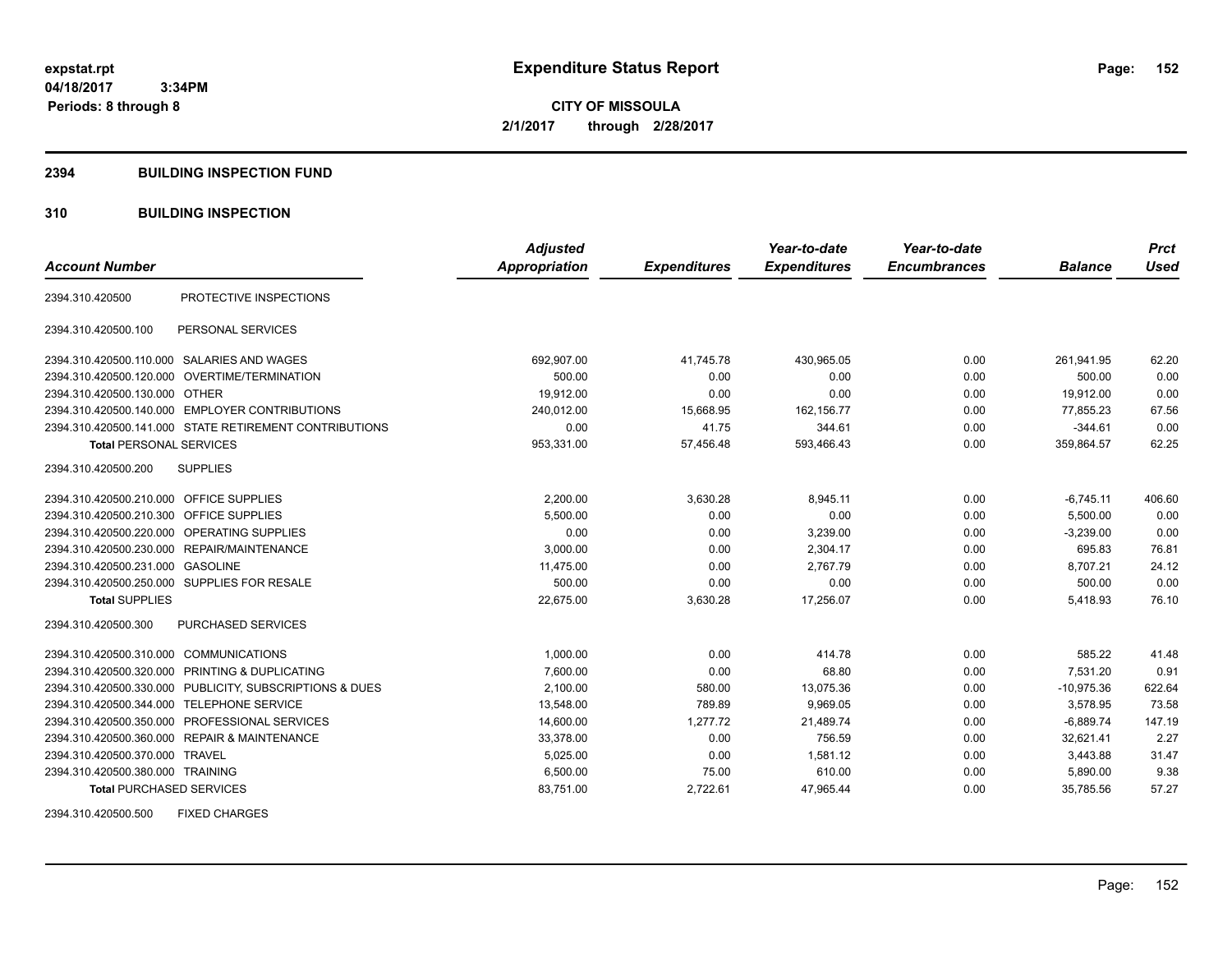# **2394 BUILDING INSPECTION FUND**

# **310 BUILDING INSPECTION**

| <b>Account Number</b>                          | <b>Adjusted</b><br>Appropriation | <b>Expenditures</b> | Year-to-date<br><b>Expenditures</b> | Year-to-date<br><b>Encumbrances</b> | <b>Balance</b> | <b>Prct</b><br><b>Used</b> |
|------------------------------------------------|----------------------------------|---------------------|-------------------------------------|-------------------------------------|----------------|----------------------------|
| 2394.310.420500.500.000 FIXED CHARGES          | 363,860.00                       | 0.00                | 185,588.52                          | 0.00                                | 178,271.48     | 51.01                      |
| <b>Total FIXED CHARGES</b>                     | 363,860.00                       | 0.00                | 185,588.52                          | 0.00                                | 178,271.48     | 51.01                      |
| 2394.310.420500.600<br><b>DEBT SERVICE</b>     |                                  |                     |                                     |                                     |                |                            |
| <b>Total DEBT SERVICE</b>                      | 0.00                             | 0.00                | 0.00                                | 0.00                                | 0.00           | 0.00                       |
| CAPITAL OUTLAY<br>2394.310.420500.900          |                                  |                     |                                     |                                     |                |                            |
| <b>Total CAPITAL OUTLAY</b>                    | 0.00                             | 0.00                | 0.00                                | 0.00                                | 0.00           | 0.00                       |
| <b>Total PROTECTIVE INSPECTIONS</b>            | 1,423,617.00                     | 63,809.37           | 844,276.46                          | 0.00                                | 579,340.54     | 59.31                      |
| <b>MERCHANT SERVICES</b><br>2394.310.510110    |                                  |                     |                                     |                                     |                |                            |
| <b>FIXED CHARGES</b><br>2394.310.510110.500    |                                  |                     |                                     |                                     |                |                            |
| 2394.310.510110.550.000 MERCHANT SERVICE FEES  | 15.400.00                        | 0.00                | 0.00                                | 0.00                                | 15.400.00      | 0.00                       |
| <b>Total MERCHANT SERVICES</b>                 | 15,400.00                        | 0.00                | 0.00                                | 0.00                                | 15.400.00      | 0.00                       |
| <b>SALARY RESERVE</b><br>2394.310.510306       |                                  |                     |                                     |                                     |                |                            |
| PERSONAL SERVICES<br>2394.310.510306.100       |                                  |                     |                                     |                                     |                |                            |
| 2394.310.510306.110.000 SALARIES AND WAGES     | 7,721.00                         | 0.00                | 0.00                                | 0.00                                | 7,721.00       | 0.00                       |
| 2394.310.510306.140.000 EMPLOYER CONTRIBUTIONS | 1,998.00                         | 0.00                | 0.00                                | 0.00                                | 1,998.00       | 0.00                       |
| <b>Total SALARY RESERVE</b>                    | 9,719.00                         | 0.00                | 0.00                                | 0.00                                | 9,719.00       | 0.00                       |
| Total BUILDING INSPECTION FUND                 | 1,448,736.00                     | 63,809.37           | 844,276.46                          | 0.00                                | 604,459.54     | 58.28                      |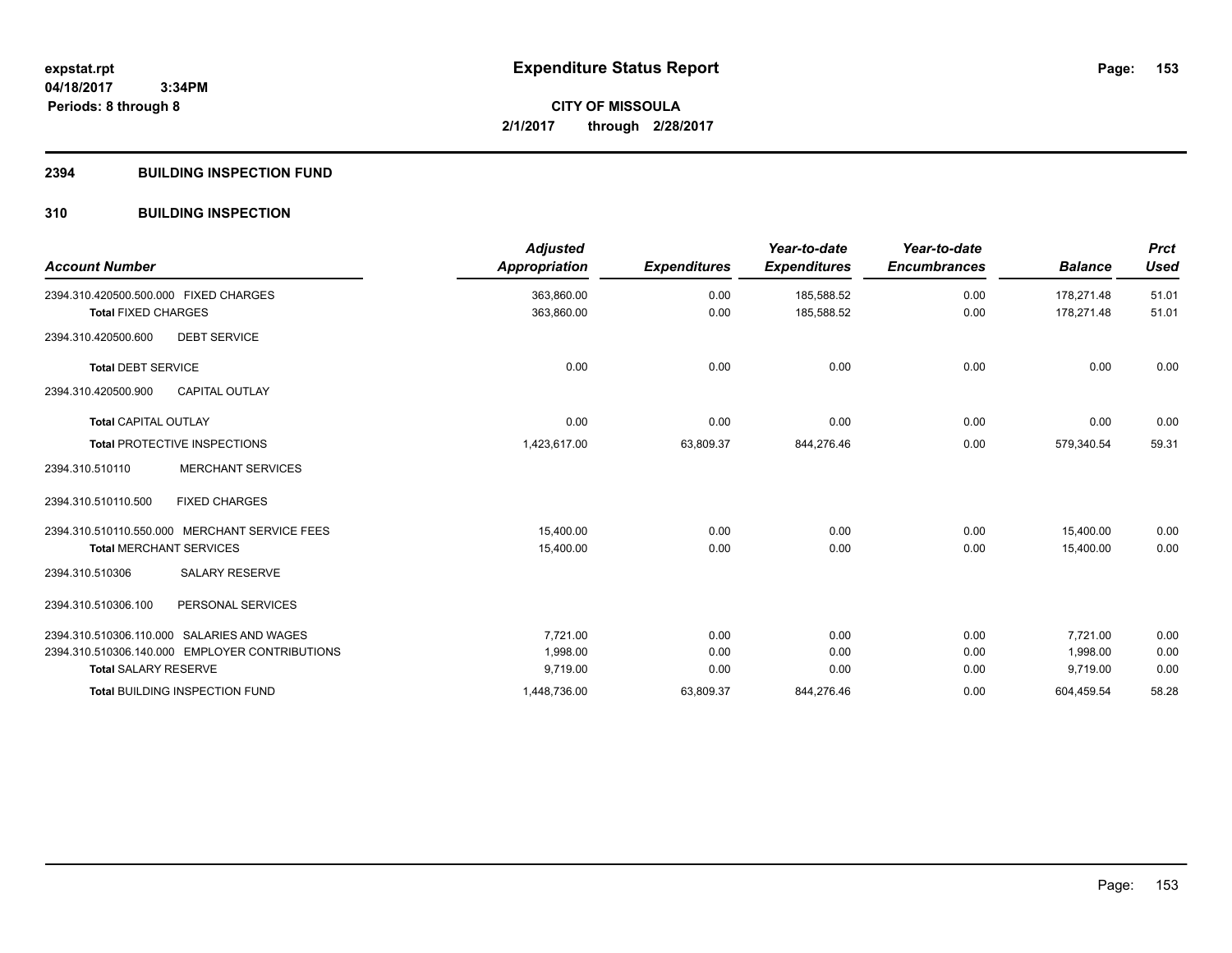**CITY OF MISSOULA 2/1/2017 through 2/28/2017**

# **2395 CITY GRANTS & PROGRAM INCOME FUND**

|                             |                                               | <b>Adjusted</b>      |                     | Year-to-date        | Year-to-date        |                | <b>Prct</b> |
|-----------------------------|-----------------------------------------------|----------------------|---------------------|---------------------|---------------------|----------------|-------------|
| <b>Account Number</b>       |                                               | <b>Appropriation</b> | <b>Expenditures</b> | <b>Expenditures</b> | <b>Encumbrances</b> | <b>Balance</b> | <b>Used</b> |
| 2395.390.470200             | <b>HOUSING REHAB</b>                          |                      |                     |                     |                     |                |             |
| 2395.390.470200.700         | <b>GRANTS &amp; CONTRIBUTIONS</b>             |                      |                     |                     |                     |                |             |
|                             | <b>Total GRANTS &amp; CONTRIBUTIONS</b>       | 0.00                 | 0.00                | 0.00                | 0.00                | 0.00           | 0.00        |
| 2395.390.470200.800         | OTHER OBJECTS                                 |                      |                     |                     |                     |                |             |
| <b>Total HOUSING REHAB</b>  |                                               | 0.00                 | 0.00                | 0.00                | 0.00                | 0.00           | 0.00        |
| 2395.390.470210             | <b>ADMINISTRATION</b>                         |                      |                     |                     |                     |                |             |
| 2395.390.470210.300         | PURCHASED SERVICES                            |                      |                     |                     |                     |                |             |
|                             | 2395.390.470210.350.000 PROFESSIONAL SERVICES | 2,105.00             | 0.00                | 0.00                | 0.00                | 2,105.00       | 0.00        |
|                             | <b>Total PURCHASED SERVICES</b>               | 2,105.00             | 0.00                | 0.00                | 0.00                | 2,105.00       | 0.00        |
| 2395.390.470210.800         | OTHER OBJECTS                                 |                      |                     |                     |                     |                |             |
| Total OTHER OBJECTS         |                                               | 0.00                 | 0.00                | 0.00                | 0.00                | 0.00           | 0.00        |
| <b>Total ADMINISTRATION</b> |                                               | 2,105.00             | 0.00                | 0.00                | 0.00                | 2,105.00       | 0.00        |
| 2395.390.470220             | PROPERTY ACQUISITION                          |                      |                     |                     |                     |                |             |
| 2395.390.470220.300         | PURCHASED SERVICES                            |                      |                     |                     |                     |                |             |
|                             | Total PROPERTY ACQUISITION                    | 0.00                 | 0.00                | 0.00                | 0.00                | 0.00           | 0.00        |
| 2395.390.470300             | ECONOMIC DEVELOPMENT                          |                      |                     |                     |                     |                |             |
| 2395.390.470300.700         | <b>GRANTS &amp; CONTRIBUTIONS</b>             |                      |                     |                     |                     |                |             |
|                             | <b>Total ECONOMIC DEVELOPMENT</b>             | 0.00                 | 0.00                | 0.00                | 0.00                | 0.00           | 0.00        |
| 2395.390.510110             | <b>MERCHANT SERVICES</b>                      |                      |                     |                     |                     |                |             |
| 2395.390.510110.500         | <b>FIXED CHARGES</b>                          |                      |                     |                     |                     |                |             |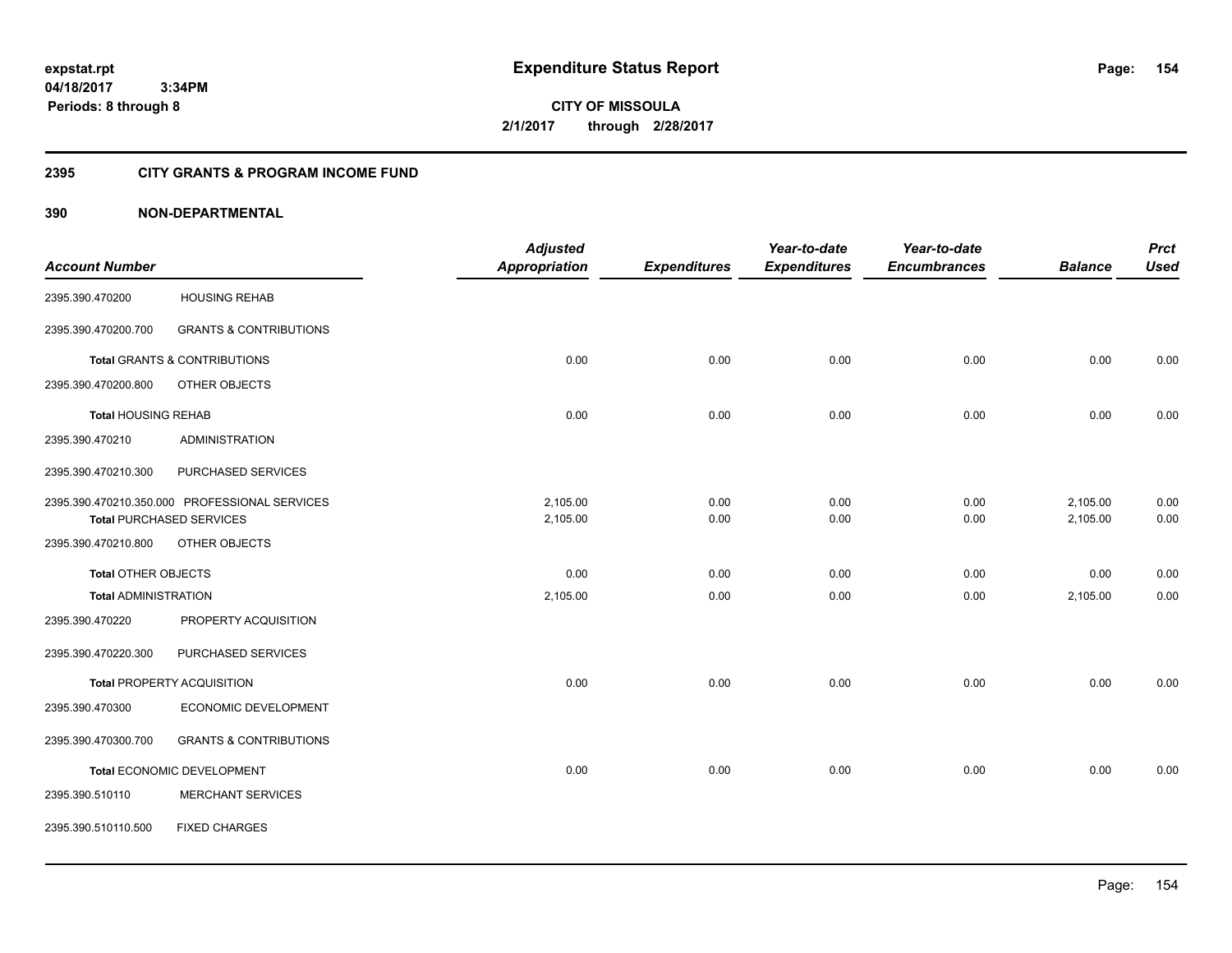**CITY OF MISSOULA 2/1/2017 through 2/28/2017**

# **2395 CITY GRANTS & PROGRAM INCOME FUND**

| <b>Account Number</b>                   | Adjusted<br><b>Appropriation</b> | <b>Expenditures</b> | Year-to-date<br><b>Expenditures</b> | Year-to-date<br><b>Encumbrances</b> | <b>Balance</b> | <b>Prct</b><br>Used |
|-----------------------------------------|----------------------------------|---------------------|-------------------------------------|-------------------------------------|----------------|---------------------|
| <b>Total MERCHANT SERVICES</b>          | 0.00                             | 0.00                | 0.00                                | 0.00                                | 0.00           | 0.00                |
| Total CITY GRANTS & PROGRAM INCOME FUND | 2,105.00                         | 0.00                | 0.00                                | 0.00                                | 2.105.00       | 0.00                |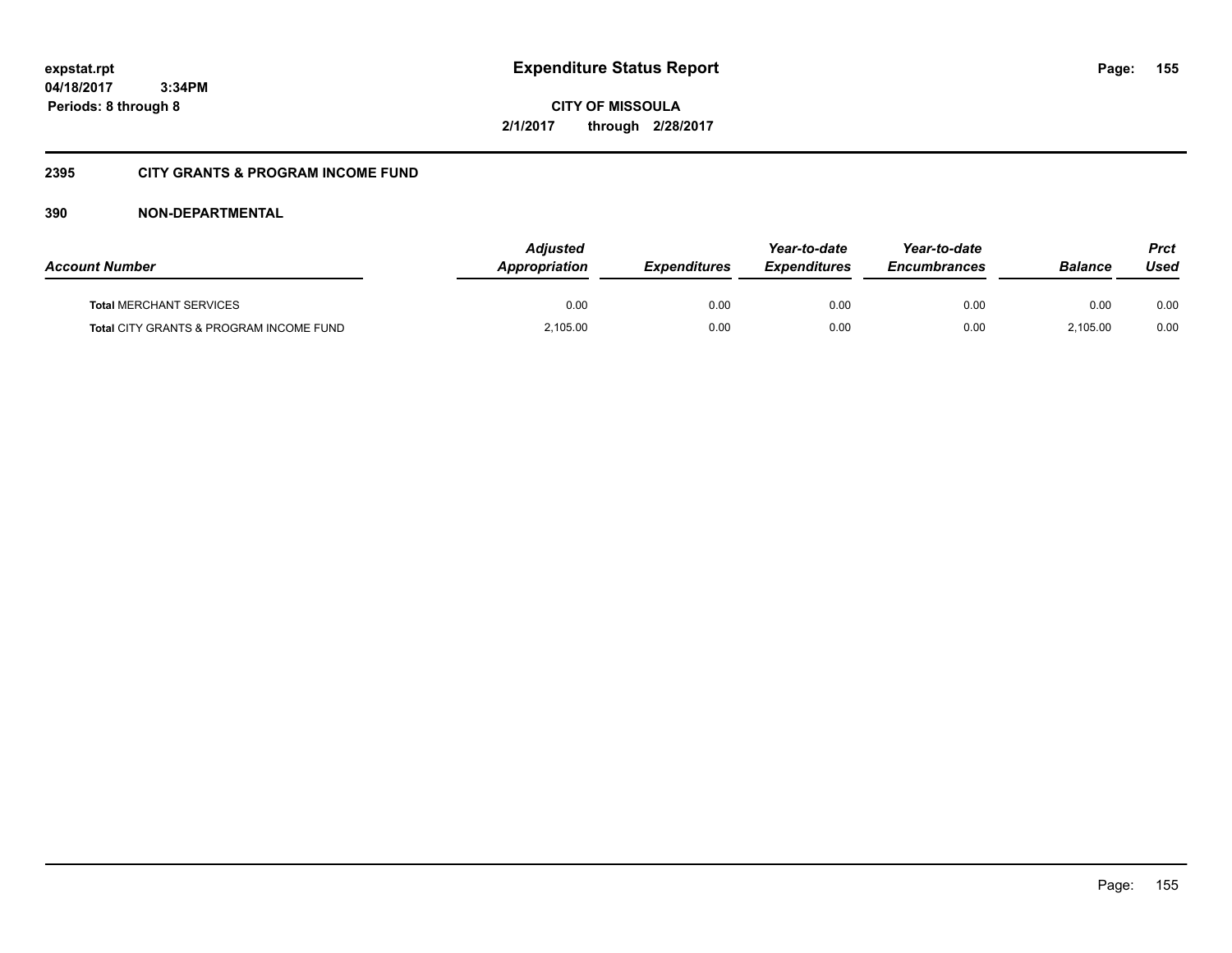**156**

**04/18/2017 3:34PM Periods: 8 through 8**

**CITY OF MISSOULA 2/1/2017 through 2/28/2017**

# **2396 ENERGY EFFICIENCY REVOLVING LOAN FUND**

| <b>Account Number</b> |                                             | <b>Adjusted</b><br>Appropriation | Expenditures | Year-to-date<br><b>Expenditures</b> | Year-to-date<br><b>Encumbrances</b> | <b>Balance</b> | <b>Prct</b><br>Used |
|-----------------------|---------------------------------------------|----------------------------------|--------------|-------------------------------------|-------------------------------------|----------------|---------------------|
| 2396.390.510001       | EECBG REVOLVING LOAN FUND                   |                                  |              |                                     |                                     |                |                     |
| 2396.390.510001.700   | <b>GRANTS &amp; CONTRIBUTIONS</b>           |                                  |              |                                     |                                     |                |                     |
|                       | Total ENERGY EFFICIENCY REVOLVING LOAN FUND | 0.00                             | 0.00         | 0.00                                | 0.00                                | 0.00           | 0.00                |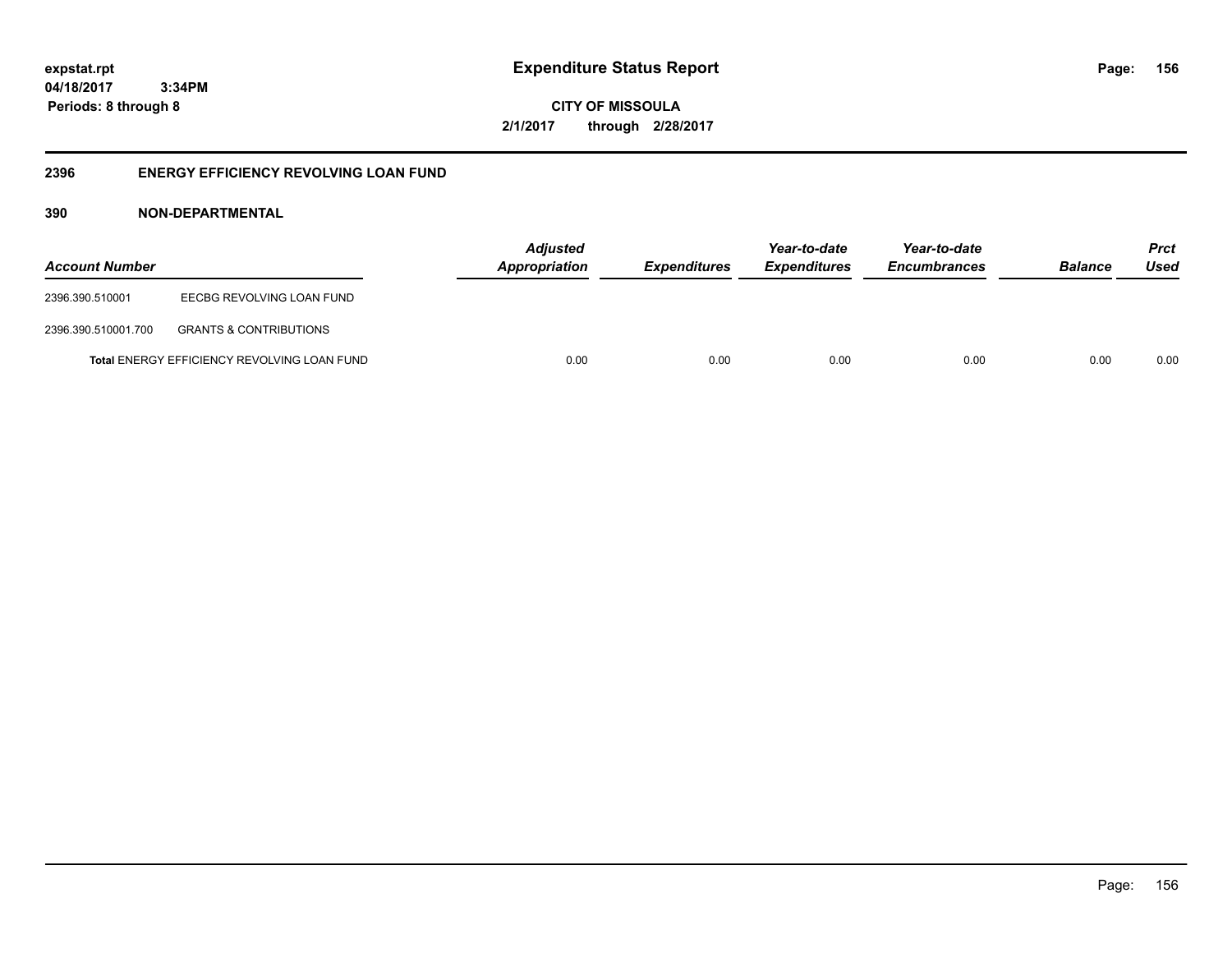**157**

**04/18/2017 3:34PM Periods: 8 through 8**

**CITY OF MISSOULA 2/1/2017 through 2/28/2017**

# **2399 DANGEROUS BUILDING DEMOLITION & REPAIR F**

# **310 BUILDING INSPECTION**

| <b>Account Number</b>                                              |                                                           | <b>Adjusted</b><br><b>Appropriation</b> | <b>Expenditures</b> | Year-to-date<br><b>Expenditures</b> | Year-to-date<br><b>Encumbrances</b> | <b>Balance</b>         | <b>Prct</b><br><b>Used</b> |
|--------------------------------------------------------------------|-----------------------------------------------------------|-----------------------------------------|---------------------|-------------------------------------|-------------------------------------|------------------------|----------------------------|
| 2399.310.420510                                                    | ADMINISTRATION                                            |                                         |                     |                                     |                                     |                        |                            |
| 2399.310.420510.800                                                | OTHER OBJECTS                                             |                                         |                     |                                     |                                     |                        |                            |
| 2399.310.420510.845.000 CONTINGENCY<br><b>Total ADMINISTRATION</b> |                                                           | 15,000.00<br>15,000.00                  | 0.00<br>0.00        | 0.00<br>0.00                        | 0.00<br>0.00                        | 15.000.00<br>15,000.00 | 0.00<br>0.00               |
| 2399.310.510110                                                    | <b>MERCHANT SERVICES</b>                                  |                                         |                     |                                     |                                     |                        |                            |
| 2399.310.510110.500                                                | <b>FIXED CHARGES</b>                                      |                                         |                     |                                     |                                     |                        |                            |
|                                                                    | <b>Total MERCHANT SERVICES</b>                            | 0.00                                    | 0.00                | 0.00                                | 0.00                                | 0.00                   | 0.00                       |
|                                                                    | <b>Total DANGEROUS BUILDING DEMOLITION &amp; REPAIR F</b> | 15,000.00                               | 0.00                | 0.00                                | 0.00                                | 15,000.00              | 0.00                       |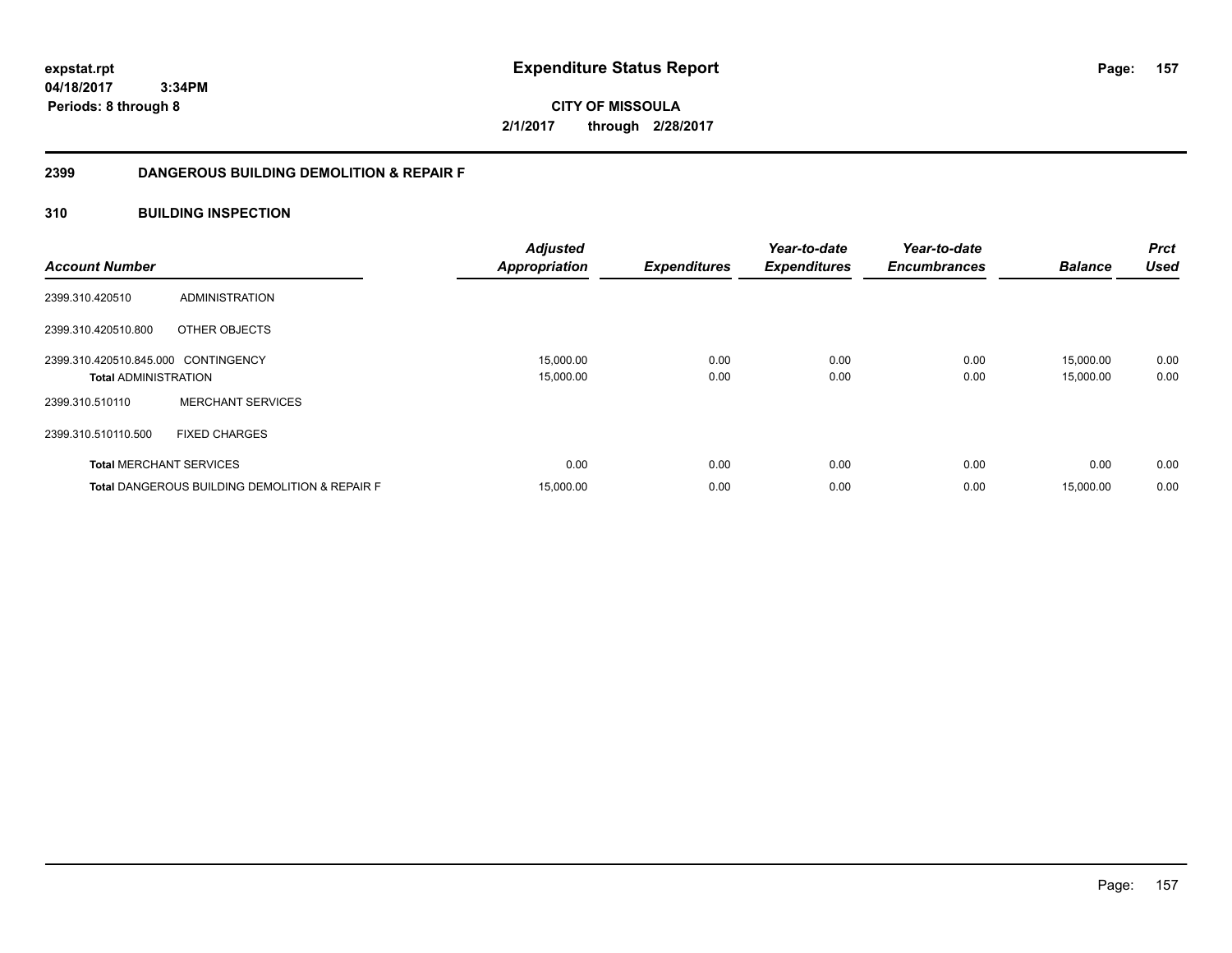**CITY OF MISSOULA 2/1/2017 through 2/28/2017**

#### **2400 STREET LIGHTING ASSESSMENTS FUND**

# **280 PUBLIC WORKS OPERATIONS**

| <b>Account Number</b>          |                                                   | <b>Adjusted</b><br>Appropriation | <b>Expenditures</b> | Year-to-date<br><b>Expenditures</b> | Year-to-date<br><b>Encumbrances</b> | <b>Balance</b> | <b>Prct</b><br><b>Used</b> |
|--------------------------------|---------------------------------------------------|----------------------------------|---------------------|-------------------------------------|-------------------------------------|----------------|----------------------------|
| 2400.280.430263                | <b>STREET LIGHTING</b>                            |                                  |                     |                                     |                                     |                |                            |
| 2400.280.430263.300            | PURCHASED SERVICES                                |                                  |                     |                                     |                                     |                |                            |
|                                | 2400.280.430263.341.000 ELECTRICITY & NATURAL GAS | 307,084.00                       | 28,839.45           | 193,456.83                          | 0.00                                | 113,627.17     | 63.00                      |
|                                | 2400.280.430263.350.000 PROFESSIONAL SERVICES     | 10,193.00                        | 0.00                | 7,958.00                            | 0.00                                | 2,235.00       | 78.07                      |
| <b>Total STREET LIGHTING</b>   |                                                   | 317,277.00                       | 28,839.45           | 201,414.83                          | 0.00                                | 115,862.17     | 63.48                      |
| 2400.280.510110                | <b>MERCHANT SERVICES</b>                          |                                  |                     |                                     |                                     |                |                            |
| 2400.280.510110.500            | <b>FIXED CHARGES</b>                              |                                  |                     |                                     |                                     |                |                            |
| <b>Total FIXED CHARGES</b>     |                                                   | 0.00                             | 0.00                | 0.00                                | 0.00                                | 0.00           | 0.00                       |
| <b>Total MERCHANT SERVICES</b> |                                                   | 0.00                             | 0.00                | 0.00                                | 0.00                                | 0.00           | 0.00                       |
|                                | <b>Total STREET LIGHTING ASSESSMENTS FUND</b>     | 317,277.00                       | 28,839.45           | 201,414.83                          | 0.00                                | 115,862.17     | 63.48                      |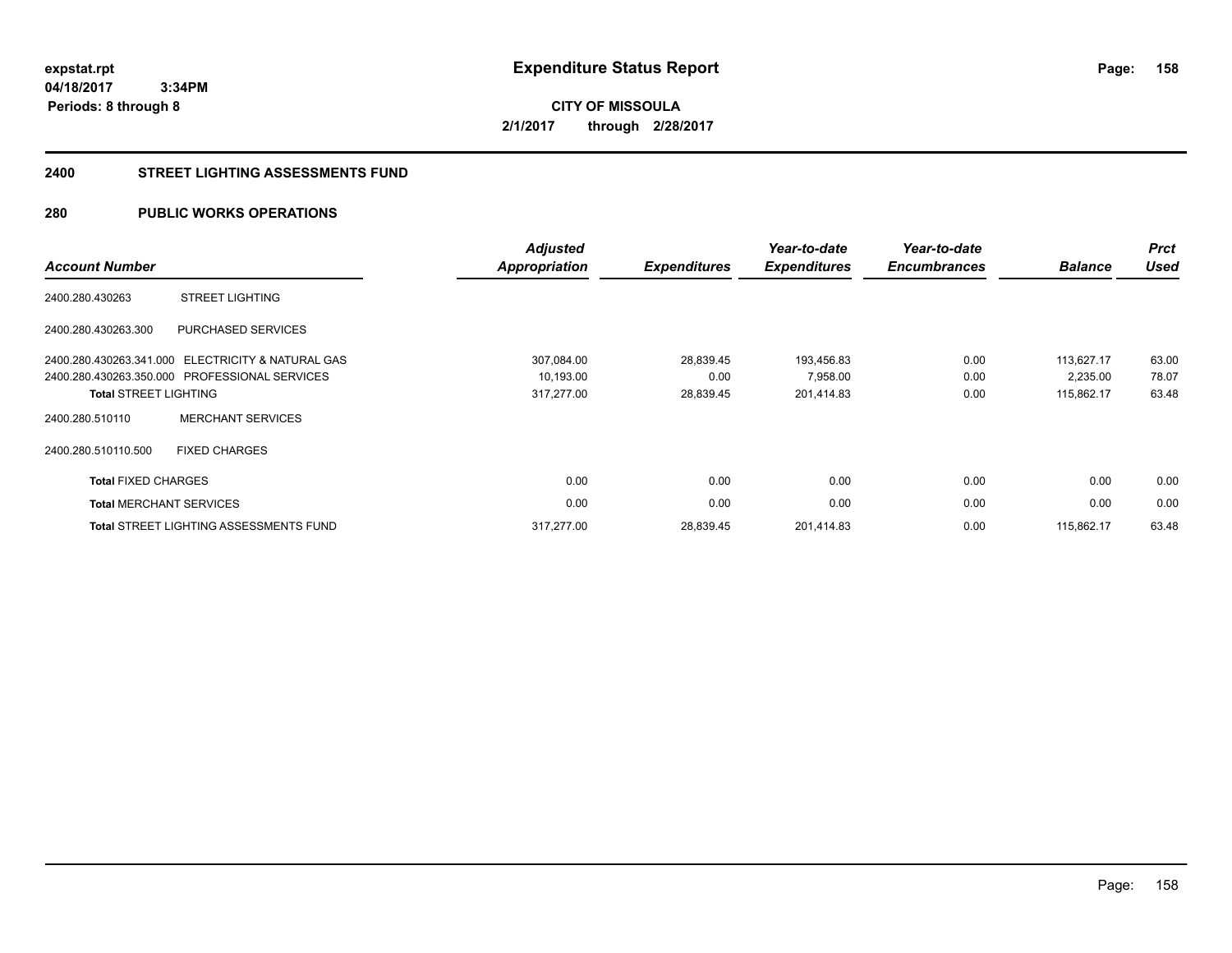**CITY OF MISSOULA 2/1/2017 through 2/28/2017**

#### **2500 STREET MAINTENANCE ASSESSMENT FUND**

| <b>Account Number</b>           |                                                  | <b>Adjusted</b><br><b>Appropriation</b> | <b>Expenditures</b> | Year-to-date<br><b>Expenditures</b> | Year-to-date<br><b>Encumbrances</b> | <b>Balance</b> | <b>Prct</b><br><b>Used</b> |
|---------------------------------|--------------------------------------------------|-----------------------------------------|---------------------|-------------------------------------|-------------------------------------|----------------|----------------------------|
| 2500.390.510110                 | <b>MERCHANT SERVICES</b>                         |                                         |                     |                                     |                                     |                |                            |
| 2500.390.510110.500             | <b>FIXED CHARGES</b>                             |                                         |                     |                                     |                                     |                |                            |
| <b>Total MERCHANT SERVICES</b>  |                                                  | 0.00                                    | 0.00                | 0.00                                | 0.00                                | 0.00           | 0.00                       |
| 2500.390.521000                 | INTERFUND OPERATING TRANSFERS                    |                                         |                     |                                     |                                     |                |                            |
| 2500.390.521000.300             | PURCHASED SERVICES                               |                                         |                     |                                     |                                     |                |                            |
| 2500.390.521000.345.000 GARBAGE |                                                  | 21,580.00                               | 1,332.59            | 13,377.44                           | 0.00                                | 8,202.56       | 61.99                      |
|                                 | <b>Total PURCHASED SERVICES</b>                  | 21,580.00                               | 1,332.59            | 13,377.44                           | 0.00                                | 8,202.56       | 61.99                      |
| 2500.390.521000.800             | OTHER OBJECTS                                    |                                         |                     |                                     |                                     |                |                            |
|                                 | 2500.390.521000.820.000 TRANSFERS TO OTHER FUNDS | 41,200.00                               | 0.00                | 20,600.00                           | 0.00                                | 20,600.00      | 50.00                      |
| <b>Total OTHER OBJECTS</b>      |                                                  | 41,200.00                               | 0.00                | 20,600.00                           | 0.00                                | 20,600.00      | 50.00                      |
|                                 | <b>Total STREET MAINTENANCE ASSESSMENT FUND</b>  | 62,780.00                               | 1,332.59            | 33,977.44                           | 0.00                                | 28,802.56      | 54.12                      |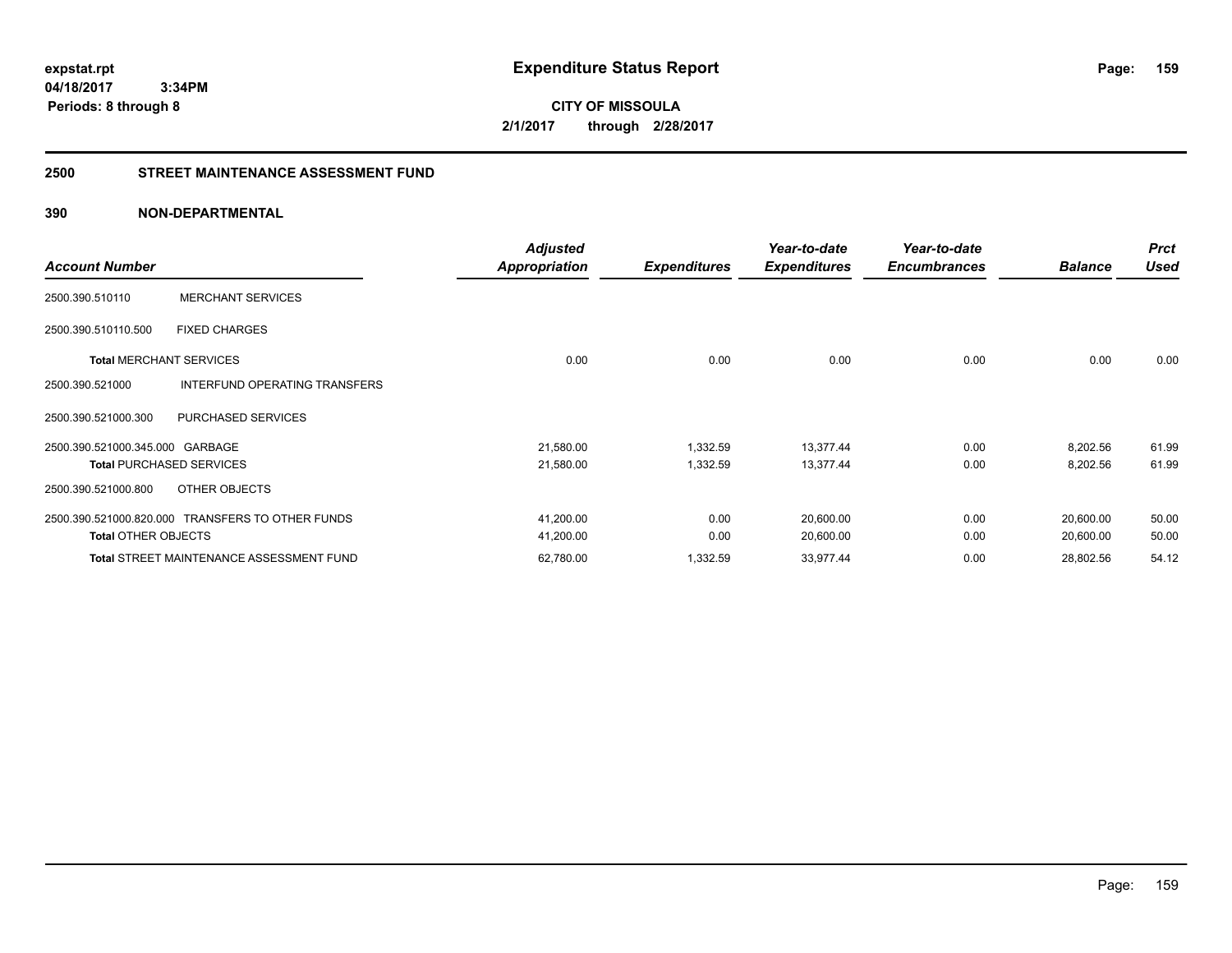**CITY OF MISSOULA 2/1/2017 through 2/28/2017**

#### **2512 ROAD DISTRICT #1**

|                                                        | <b>Adjusted</b> |                     | Year-to-date        | Year-to-date        |                | <b>Prct</b> |
|--------------------------------------------------------|-----------------|---------------------|---------------------|---------------------|----------------|-------------|
| <b>Account Number</b>                                  | Appropriation   | <b>Expenditures</b> | <b>Expenditures</b> | <b>Encumbrances</b> | <b>Balance</b> | <b>Used</b> |
| PUBLIC WORKS ADMINISTRATION<br>2512.320.430100         |                 |                     |                     |                     |                |             |
| 2512.320.430100.100<br>PERSONAL SERVICES               |                 |                     |                     |                     |                |             |
| 2512.320.430100.110.000 SALARIES AND WAGES             | 23,585.00       | 1,284.90            | 10,533.48           | 0.00                | 13,051.52      | 44.66       |
| 2512.320.430100.130.000 OTHER                          | 17,790.00       | 0.00                | 0.00                | 0.00                | 17,790.00      | 0.00        |
| 2512.320.430100.140.000 EMPLOYER CONTRIBUTIONS         | 9,824.00        | 226.56              | 1,857.38            | 0.00                | 7,966.62       | 18.91       |
| 2512.320.430100.141.000 STATE RETIREMENT CONTRIBUTIONS | 0.00            | 1.28                | 10.53               | 0.00                | $-10.53$       | 0.00        |
| <b>Total PERSONAL SERVICES</b>                         | 51,199.00       | 1,512.74            | 12,401.39           | 0.00                | 38,797.61      | 24.22       |
| <b>SUPPLIES</b><br>2512.320.430100.200                 |                 |                     |                     |                     |                |             |
| 2512.320.430100.210.000 OFFICE SUPPLIES                | 6,185.00        | 484.36              | 1,863.88            | 0.00                | 4,321.12       | 30.14       |
| <b>Total SUPPLIES</b>                                  | 6,185.00        | 484.36              | 1,863.88            | 0.00                | 4,321.12       | 30.14       |
| PURCHASED SERVICES<br>2512.320.430100.300              |                 |                     |                     |                     |                |             |
| 2512.320.430100.350.000 PROFESSIONAL SERVICES          | 19,500.00       | 0.00                | 11,422.00           | 0.00                | 8,078.00       | 58.57       |
| 2512.320.430100.370.000 TRAVEL                         | 1,450.00        | 0.00                | 1,403.48            | 0.00                | 46.52          | 96.79       |
| 2512.320.430100.380.000 TRAINING                       | 350.00          | 0.00                | 0.00                | 0.00                | 350.00         | 0.00        |
| <b>Total PURCHASED SERVICES</b>                        | 21,300.00       | 0.00                | 12,825.48           | 0.00                | 8,474.52       | 60.21       |
| <b>FIXED CHARGES</b><br>2512.320.430100.500            |                 |                     |                     |                     |                |             |
| 2512.320.430100.500.000 FIXED CHARGES                  | 105,199.00      | 0.00                | 0.00                | 0.00                | 105,199.00     | 0.00        |
| <b>Total FIXED CHARGES</b>                             | 105,199.00      | 0.00                | 0.00                | 0.00                | 105,199.00     | 0.00        |
| OTHER OBJECTS<br>2512.320.430100.800                   |                 |                     |                     |                     |                |             |
| 2512.320.430100.845.000 CONTINGENCY                    | 0.00            | 0.00                | 9,507.97            | 0.00                | $-9,507.97$    | 0.00        |
| <b>Total OTHER OBJECTS</b>                             | 0.00            | 0.00                | 9,507.97            | 0.00                | $-9,507.97$    | 0.00        |
| <b>Total PUBLIC WORKS ADMINISTRATION</b>               | 183,883.00      | 1,997.10            | 36,598.72           | 0.00                | 147,284.28     | 19.90       |
| <b>FACILITY</b><br>2512.320.430220                     |                 |                     |                     |                     |                |             |
| <b>SUPPLIES</b><br>2512.320.430220.200                 |                 |                     |                     |                     |                |             |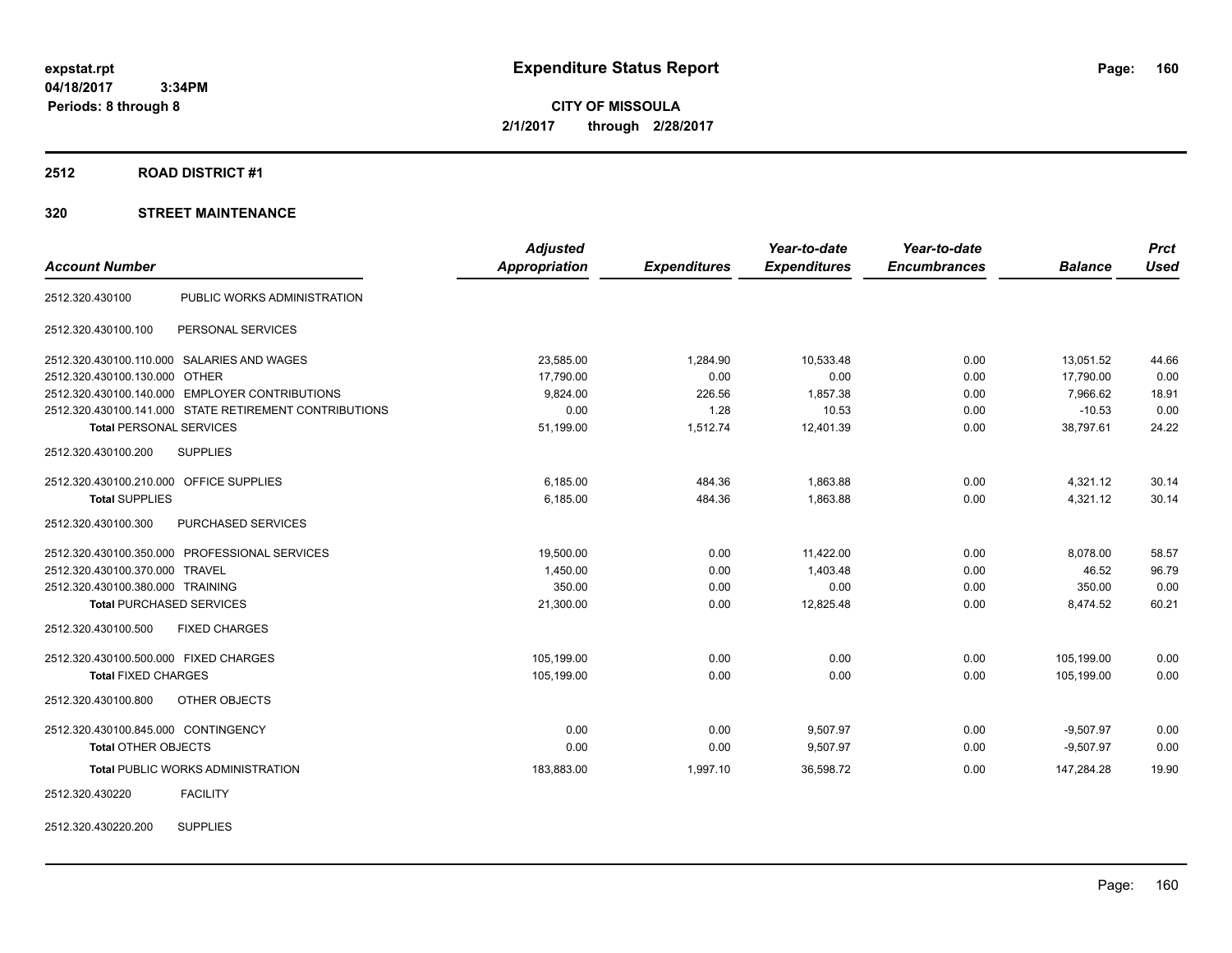**CITY OF MISSOULA 2/1/2017 through 2/28/2017**

#### **2512 ROAD DISTRICT #1**

|                                 |                                                           | <b>Adjusted</b> |                     | Year-to-date        | Year-to-date        |                | <b>Prct</b> |
|---------------------------------|-----------------------------------------------------------|-----------------|---------------------|---------------------|---------------------|----------------|-------------|
| <b>Account Number</b>           |                                                           | Appropriation   | <b>Expenditures</b> | <b>Expenditures</b> | <b>Encumbrances</b> | <b>Balance</b> | <b>Used</b> |
| <b>Total SUPPLIES</b>           |                                                           | 0.00            | 0.00                | 0.00                | 0.00                | 0.00           | 0.00        |
| 2512.320.430220.300             | PURCHASED SERVICES                                        |                 |                     |                     |                     |                |             |
| <b>Total FACILITY</b>           |                                                           | 0.00            | 0.00                | 0.00                | 0.00                | 0.00           | 0.00        |
| 2512.320.430230                 | <b>STREET RESTORATION</b>                                 |                 |                     |                     |                     |                |             |
| 2512.320.430230.200             | <b>SUPPLIES</b>                                           |                 |                     |                     |                     |                |             |
|                                 | 2512.320.430230.220.000 STREET RESTORATION/OPERATING SUPP | 1,401.00        | 0.00                | 16,995.02           | 0.00                | $-15,594.02$   | 1,213.06    |
|                                 | 2512.320.430230.230.000 STREET RESTORATION/MAINT & REPAIR | 31,739.00       | 0.00                | 37,539.90           | 0.00                | $-5,800.90$    | 118.28      |
| <b>Total SUPPLIES</b>           |                                                           | 33,140.00       | 0.00                | 54,534.92           | 0.00                | $-21,394.92$   | 164.56      |
| 2512.320.430230.400             | <b>BUILDING MATERIALS</b>                                 |                 |                     |                     |                     |                |             |
|                                 | 2512.320.430230.400.000 BUILDING MATERIALS                | 215,418.00      | 0.00                | 201,234.54          | 0.00                | 14,183.46      | 93.42       |
| <b>Total BUILDING MATERIALS</b> |                                                           | 215,418.00      | 0.00                | 201,234.54          | 0.00                | 14,183.46      | 93.42       |
| 2512.320.430230.800             | OTHER OBJECTS                                             |                 |                     |                     |                     |                |             |
| <b>Total OTHER OBJECTS</b>      |                                                           | 0.00            | 0.00                | 0.00                | 0.00                | 0.00           | 0.00        |
| 2512.320.430230.900             | <b>CAPITAL OUTLAY</b>                                     |                 |                     |                     |                     |                |             |
| <b>Total CAPITAL OUTLAY</b>     |                                                           | 0.00            | 0.00                | 0.00                | 0.00                | 0.00           | 0.00        |
| <b>Total STREET RESTORATION</b> |                                                           | 248,558.00      | 0.00                | 255,769.46          | 0.00                | $-7,211.46$    | 102.90      |
| 2512.320.430233                 | <b>CLARK FORK LN IMPROVEMENTS</b>                         |                 |                     |                     |                     |                |             |
| 2512.320.430233.900             | <b>CAPITAL OUTLAY</b>                                     |                 |                     |                     |                     |                |             |
|                                 | Total CLARK FORK LN IMPROVEMENTS                          | 0.00            | 0.00                | 0.00                | 0.00                | 0.00           | 0.00        |
| 2512.320.430234                 | <b>CURB &amp; GUTTERS</b>                                 |                 |                     |                     |                     |                |             |
| 2512.320.430234.900             | CAPITAL OUTLAY                                            |                 |                     |                     |                     |                |             |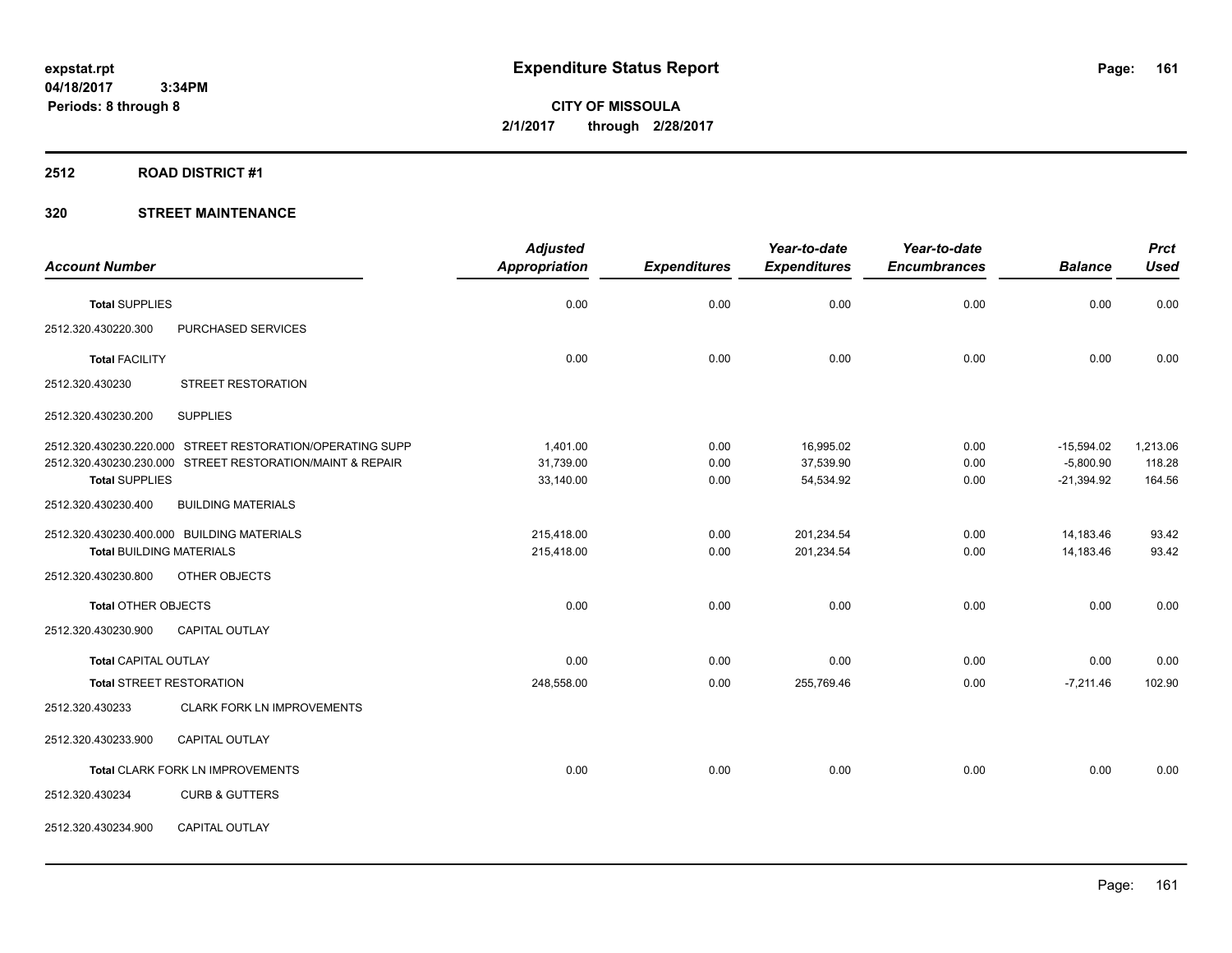**CITY OF MISSOULA 2/1/2017 through 2/28/2017**

#### **2512 ROAD DISTRICT #1**

|                                        |                                                     | <b>Adjusted</b>      |                     | Year-to-date        | Year-to-date        |                | <b>Prct</b> |
|----------------------------------------|-----------------------------------------------------|----------------------|---------------------|---------------------|---------------------|----------------|-------------|
| <b>Account Number</b>                  |                                                     | <b>Appropriation</b> | <b>Expenditures</b> | <b>Expenditures</b> | <b>Encumbrances</b> | <b>Balance</b> | <b>Used</b> |
|                                        | 2512.320.430234.930.000 ADA SIDEWALK ASSISTANCE     | 60,000.00            | 0.00                | 72,715.04           | 0.00                | $-12,715.04$   | 121.19      |
| Total CURB & GUTTERS                   |                                                     | 60,000.00            | 0.00                | 72,715.04           | 0.00                | $-12,715.04$   | 121.19      |
| 2512.320.430240                        | <b>STREET MAINTENANCE</b>                           |                      |                     |                     |                     |                |             |
| 2512.320.430240.100                    | PERSONAL SERVICES                                   |                      |                     |                     |                     |                |             |
|                                        | 2512.320.430240.110.000 SALARIES AND WAGES          | 62,738.00            | 0.00                | 0.00                | 0.00                | 62,738.00      | 0.00        |
|                                        | 2512.320.430240.140.000 EMPLOYER CONTRIBUTIONS      | 23,920.00            | 0.00                | 0.00                | 0.00                | 23,920.00      | 0.00        |
| <b>Total PERSONAL SERVICES</b>         |                                                     | 86,658.00            | 0.00                | 0.00                | 0.00                | 86.658.00      | 0.00        |
| 2512.320.430240.200                    | <b>SUPPLIES</b>                                     |                      |                     |                     |                     |                |             |
|                                        | 2512.320.430240.220.000 STREET MAINT/OPER SUPPLIES  | 1,401.00             | 0.00                | 0.00                | 0.00                | 1,401.00       | 0.00        |
|                                        | 2512.320.430240.230.000 STREET MAINT/REPAIR & MAINT | 17,045.00            | 0.00                | 20,611.12           | 0.00                | $-3,566.12$    | 120.92      |
| 2512.320.430240.240.000 OTHER SUPPLIES |                                                     | 549.00               | 549.00              | 549.00              | 0.00                | 0.00           | 100.00      |
| <b>Total SUPPLIES</b>                  |                                                     | 18,995.00            | 549.00              | 21,160.12           | 0.00                | $-2,165.12$    | 111.40      |
| 2512.320.430240.400                    | <b>BUILDING MATERIALS</b>                           |                      |                     |                     |                     |                |             |
|                                        | 2512.320.430240.400.000 BUILDING MATERIALS          | 59.783.00            | $-895.00$           | 35,632.45           | 0.00                | 24,150.55      | 59.60       |
| <b>Total BUILDING MATERIALS</b>        |                                                     | 59.783.00            | $-895.00$           | 35,632.45           | 0.00                | 24,150.55      | 59.60       |
| <b>Total STREET MAINTENANCE</b>        |                                                     | 165,436.00           | $-346.00$           | 56,792.57           | 0.00                | 108,643.43     | 34.33       |
| 2512.320.430247                        | TRANSFER CENTER IMPROVEMENTS                        |                      |                     |                     |                     |                |             |
| 2512.320.430247.900                    | <b>CAPITAL OUTLAY</b>                               |                      |                     |                     |                     |                |             |
|                                        | <b>Total TRANSFER CENTER IMPROVEMENTS</b>           | 0.00                 | 0.00                | 0.00                | 0.00                | 0.00           | 0.00        |
| 2512.320.430251                        | ICE & SNOW REMOVAL                                  |                      |                     |                     |                     |                |             |
| 2512.320.430251.100                    | PERSONAL SERVICES                                   |                      |                     |                     |                     |                |             |
|                                        | 2512.320.430251.110.000 SALARIES AND WAGES          | 11,367.00            | 0.00                | 0.00                | 0.00                | 11,367.00      | 0.00        |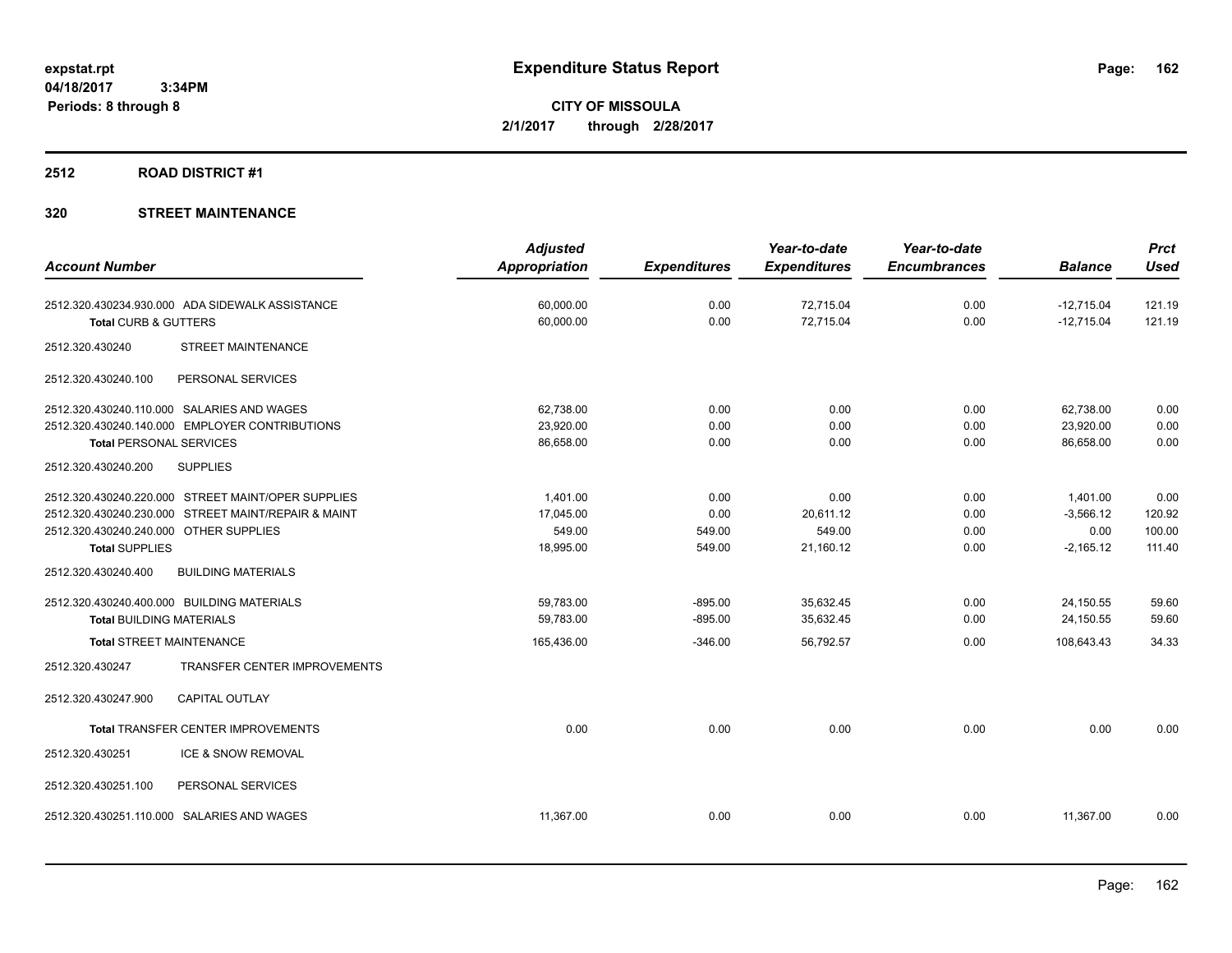# **2512 ROAD DISTRICT #1**

| <b>Account Number</b>                                                            | <b>Adjusted</b><br><b>Appropriation</b> | <b>Expenditures</b> | Year-to-date<br><b>Expenditures</b> | Year-to-date<br><b>Encumbrances</b> | <b>Balance</b>        | <b>Prct</b><br><b>Used</b> |
|----------------------------------------------------------------------------------|-----------------------------------------|---------------------|-------------------------------------|-------------------------------------|-----------------------|----------------------------|
|                                                                                  |                                         |                     |                                     |                                     |                       |                            |
| 2512.320.430251.140.000 EMPLOYER CONTRIBUTIONS<br><b>Total PERSONAL SERVICES</b> | 4,333.00<br>15,700.00                   | 0.00<br>0.00        | 0.00<br>0.00                        | 0.00<br>0.00                        | 4,333.00<br>15,700.00 | 0.00<br>0.00               |
| <b>SUPPLIES</b><br>2512.320.430251.200                                           |                                         |                     |                                     |                                     |                       |                            |
| 2512.320.430251.220.000 OPERATING SUPPLIES                                       | 86,343.00                               | 0.00                | 72,671.61                           | 0.00                                | 13,671.39             | 84.17                      |
| 2512.320.430251.230.000 SNOW/ICE CTRL REPAIR & MAINT                             | 12.544.00                               | 0.00                | 16,304.42                           | 0.00                                | $-3,760.42$           | 129.98                     |
| <b>Total SUPPLIES</b>                                                            | 98,887.00                               | 0.00                | 88,976.03                           | 0.00                                | 9,910.97              | 89.98                      |
| Total ICE & SNOW REMOVAL                                                         | 114,587.00                              | 0.00                | 88.976.03                           | 0.00                                | 25.610.97             | 77.65                      |
| 2512.320.430252<br><b>STREET CLEANING</b>                                        |                                         |                     |                                     |                                     |                       |                            |
| <b>SUPPLIES</b><br>2512.320.430252.200                                           |                                         |                     |                                     |                                     |                       |                            |
| 2512.320.430252.220.000 STREET CLEANING/OPERATING SUPPLIES                       | 1,869.00                                | 0.00                | 292.00                              | 0.00                                | 1,577.00              | 15.62                      |
| 2512.320.430252.230.000 STREET CLEANING/REPAIR & MAINT                           | 22,285.00                               | 0.00                | 12,393.86                           | 0.00                                | 9,891.14              | 55.62                      |
| <b>Total SUPPLIES</b>                                                            | 24,154.00                               | 0.00                | 12,685.86                           | 0.00                                | 11,468.14             | 52.52                      |
| 2512.320.430252.500<br><b>FIXED CHARGES</b>                                      |                                         |                     |                                     |                                     |                       |                            |
| 2512.320.430252.500.000 FIXED CHARGES                                            | 10,000.00                               | 0.00                | 0.00                                | 0.00                                | 10,000.00             | 0.00                       |
| <b>Total FIXED CHARGES</b>                                                       | 10,000.00                               | 0.00                | 0.00                                | 0.00                                | 10,000.00             | 0.00                       |
| <b>Total STREET CLEANING</b>                                                     | 34,154.00                               | 0.00                | 12,685.86                           | 0.00                                | 21,468.14             | 37.14                      |
| <b>SIDEWALKS</b><br>2512.320.430262                                              |                                         |                     |                                     |                                     |                       |                            |
| 2512.320.430262.300<br>PURCHASED SERVICES                                        |                                         |                     |                                     |                                     |                       |                            |
| 2512.320.430262.350.000 SIDEWALK & CURB-PROFESSIONAL SERVICES                    | 20,000.00                               | 0.00                | 0.00                                | 0.00                                | 20,000.00             | 0.00                       |
| <b>Total PURCHASED SERVICES</b>                                                  | 20,000.00                               | 0.00                | 0.00                                | 0.00                                | 20.000.00             | 0.00                       |
| <b>DEBT SERVICE</b><br>2512.320.430262.600                                       |                                         |                     |                                     |                                     |                       |                            |
| 2512.320.430262.610.000 PRINCIPAL                                                | 51,755.00                               | 0.00                | 0.00                                | 0.00                                | 51,755.00             | 0.00                       |
| <b>Total DEBT SERVICE</b>                                                        | 51,755.00                               | 0.00                | 0.00                                | 0.00                                | 51,755.00             | 0.00                       |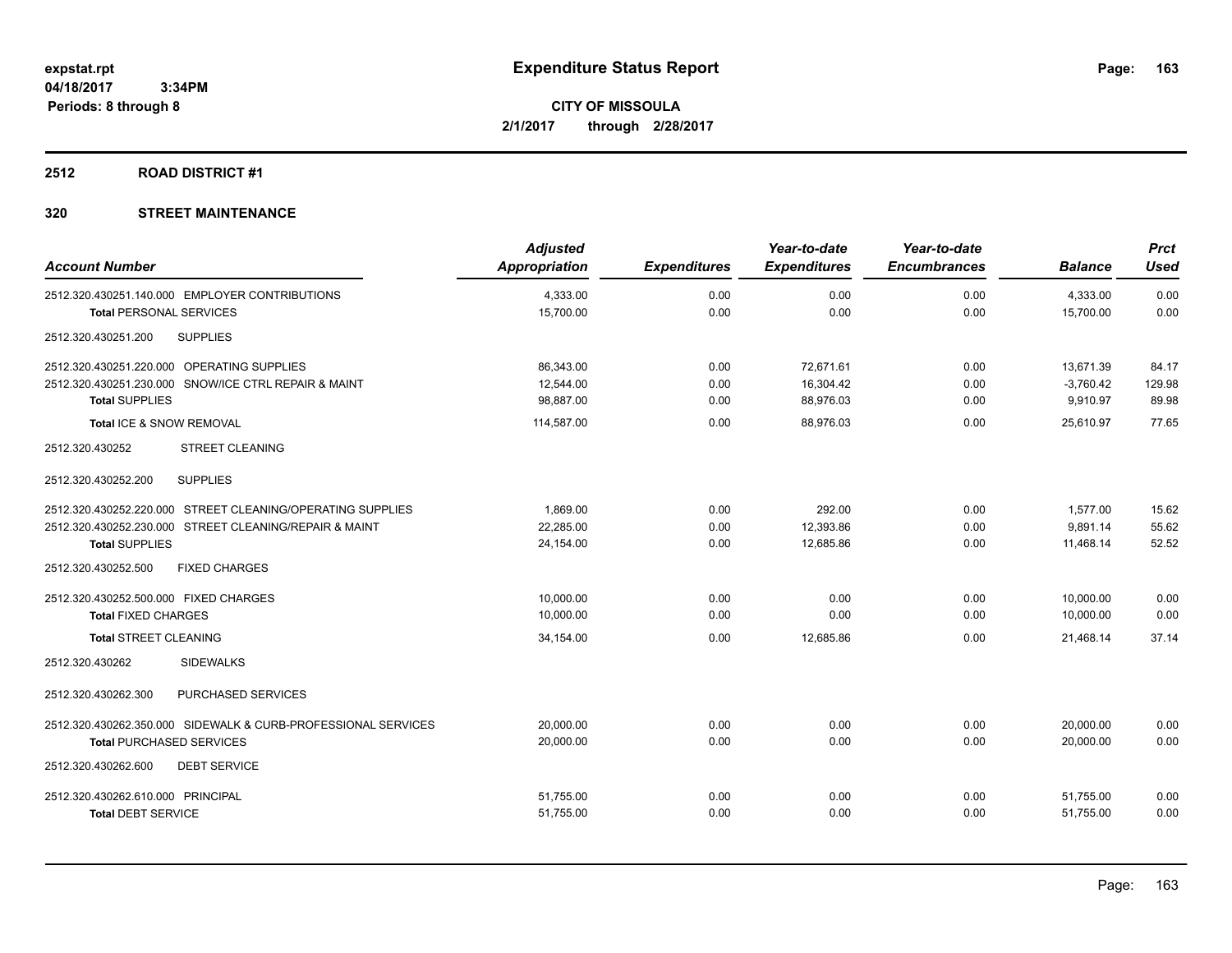#### **2512 ROAD DISTRICT #1**

|                                                               | <b>Adjusted</b> |                     | Year-to-date        | Year-to-date        |                | <b>Prct</b> |
|---------------------------------------------------------------|-----------------|---------------------|---------------------|---------------------|----------------|-------------|
| <b>Account Number</b>                                         | Appropriation   | <b>Expenditures</b> | <b>Expenditures</b> | <b>Encumbrances</b> | <b>Balance</b> | <b>Used</b> |
| 2512.320.430262.900<br><b>CAPITAL OUTLAY</b>                  |                 |                     |                     |                     |                |             |
| 2512.320.430262.930.000 SIDEWALK & CURB-MPROVEMENTS           | 465,480.00      | 0.00                | 0.00                | 0.00                | 465,480.00     | 0.00        |
| <b>Total CAPITAL OUTLAY</b>                                   | 465,480.00      | 0.00                | 0.00                | 0.00                | 465,480.00     | 0.00        |
| <b>Total SIDEWALKS</b>                                        | 537,235.00      | 0.00                | 0.00                | 0.00                | 537,235.00     | 0.00        |
| TRAFFIC SIGNAL MAINTENANCE<br>2512.320.430264                 |                 |                     |                     |                     |                |             |
| <b>GRANTS &amp; CONTRIBUTIONS</b><br>2512.320.430264.700      |                 |                     |                     |                     |                |             |
| 2512.320.430264.700.000 GRANTS & CONTRIBUTIONS                | 20,907.00       | 0.00                | 0.00                | 0.00                | 20,907.00      | 0.00        |
| <b>Total GRANTS &amp; CONTRIBUTIONS</b>                       | 20,907.00       | 0.00                | 0.00                | 0.00                | 20,907.00      | 0.00        |
| 2512.320.430264.900<br><b>CAPITAL OUTLAY</b>                  |                 |                     |                     |                     |                |             |
| 2512.320.430264.930.000 IMPROVEMENTS                          | 0.00            | 0.00                | 22,313.75           | 0.00                | $-22,313.75$   | 0.00        |
| <b>Total CAPITAL OUTLAY</b>                                   | 0.00            | 0.00                | 22,313.75           | 0.00                | $-22,313.75$   | 0.00        |
| Total TRAFFIC SIGNAL MAINTENANCE                              | 20,907.00       | 0.00                | 22,313.75           | 0.00                | $-1,406.75$    | 106.73      |
| 2512.320.430265<br><b>SIGNING &amp; STRIPING</b>              |                 |                     |                     |                     |                |             |
| 2512.320.430265.100<br>PERSONAL SERVICES                      |                 |                     |                     |                     |                |             |
| 2512.320.430265.110.000 SALARIES AND WAGES                    | 19,043.00       | 0.00                | 0.00                | 0.00                | 19,043.00      | 0.00        |
| 2512.320.430265.140.000 EMPLOYER CONTRIBUTIONS                | 7,287.00        | 0.00                | 0.00                | 0.00                | 7,287.00       | 0.00        |
| <b>Total PERSONAL SERVICES</b>                                | 26,330.00       | 0.00                | 0.00                | 0.00                | 26,330.00      | 0.00        |
| <b>SUPPLIES</b><br>2512.320.430265.200                        |                 |                     |                     |                     |                |             |
| 2512.320.430265.230.000 SIGNING & STRIPING-REPAIR/MAINTENANCE | 8,865.00        | 0.00                | 0.00                | 0.00                | 8,865.00       | 0.00        |
| 2512.320.430265.231.000 SIGNING & STRIPING/GASOLINE           | 1,135.00        | 0.00                | 0.00                | 0.00                | 1,135.00       | 0.00        |
| <b>Total SUPPLIES</b>                                         | 10,000.00       | 0.00                | 0.00                | 0.00                | 10,000.00      | 0.00        |
| <b>Total SIGNING &amp; STRIPING</b>                           | 36,330.00       | 0.00                | 0.00                | 0.00                | 36,330.00      | 0.00        |
| <b>COMMUNICATIONS MAINTENANCE</b><br>2512.320.430270          |                 |                     |                     |                     |                |             |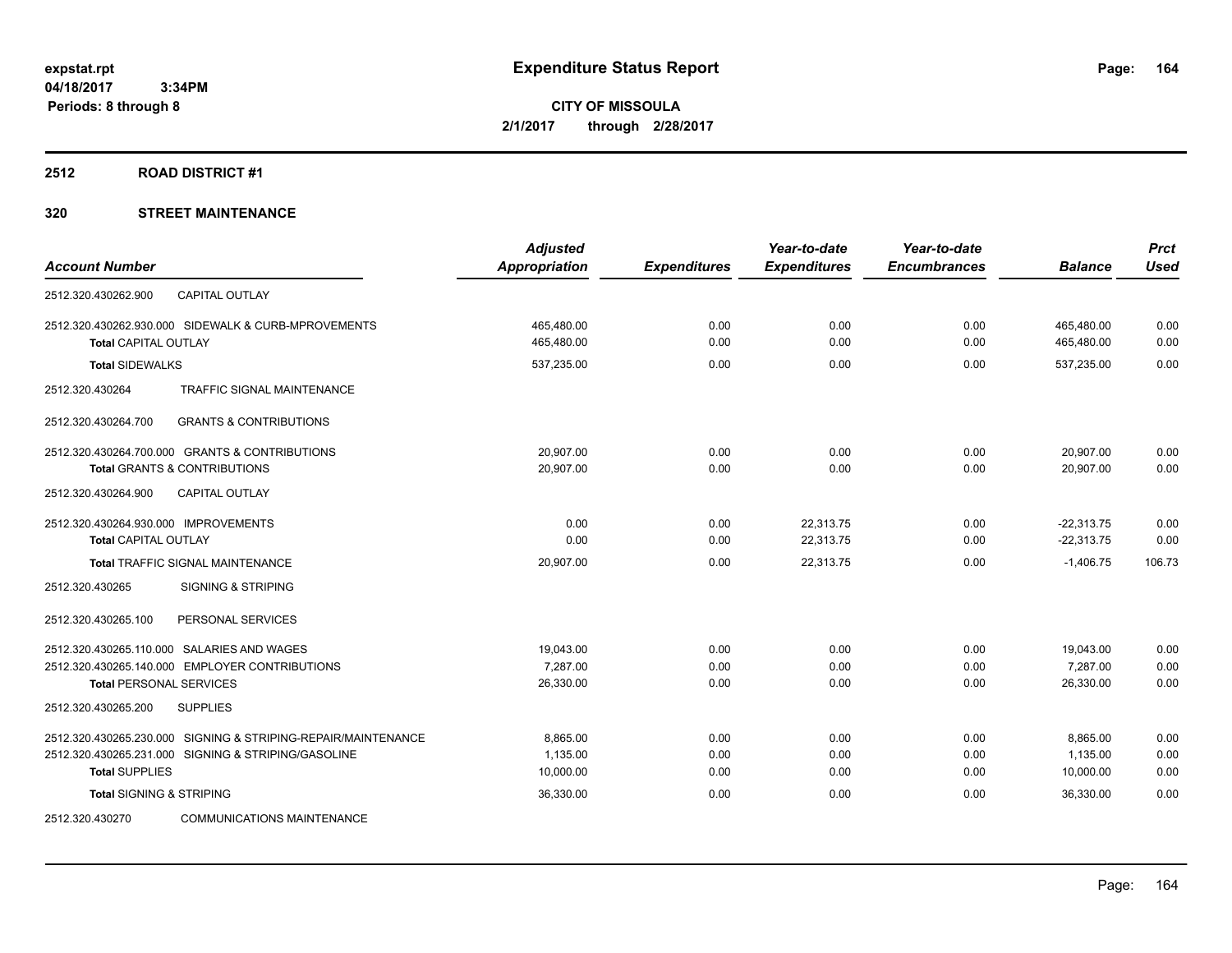#### **2512 ROAD DISTRICT #1**

|                                  |                                                         | <b>Adjusted</b>      |                     | Year-to-date        | Year-to-date        |                | <b>Prct</b> |
|----------------------------------|---------------------------------------------------------|----------------------|---------------------|---------------------|---------------------|----------------|-------------|
| <b>Account Number</b>            |                                                         | <b>Appropriation</b> | <b>Expenditures</b> | <b>Expenditures</b> | <b>Encumbrances</b> | <b>Balance</b> | <b>Used</b> |
| 2512.320.430270.100              | PERSONAL SERVICES                                       |                      |                     |                     |                     |                |             |
| <b>Total PERSONAL SERVICES</b>   |                                                         | 0.00                 | 0.00                | 0.00                | 0.00                | 0.00           | 0.00        |
| 2512.320.430270.900              | <b>CAPITAL OUTLAY</b>                                   |                      |                     |                     |                     |                |             |
|                                  | <b>Total COMMUNICATIONS MAINTENANCE</b>                 | 0.00                 | 0.00                | 0.00                | 0.00                | 0.00           | 0.00        |
| 2512.320.431200                  | FLOOD CONTROL                                           |                      |                     |                     |                     |                |             |
| 2512.320.431200.100              | PERSONAL SERVICES                                       |                      |                     |                     |                     |                |             |
| <b>Total PERSONAL SERVICES</b>   |                                                         | 0.00                 | 0.00                | 0.00                | 0.00                | 0.00           | 0.00        |
| 2512.320.431200.200              | <b>SUPPLIES</b>                                         |                      |                     |                     |                     |                |             |
| <b>Total SUPPLIES</b>            |                                                         | 0.00                 | 0.00                | 0.00                | 0.00                | 0.00           | 0.00        |
| 2512.320.431200.300              | PURCHASED SERVICES                                      |                      |                     |                     |                     |                |             |
| 2512.320.431200.380.000 TRAINING |                                                         | 0.00                 | 0.00                | 100.00              | 0.00                | $-100.00$      | 0.00        |
|                                  | <b>Total PURCHASED SERVICES</b>                         | 0.00                 | 0.00                | 100.00              | 0.00                | $-100.00$      | 0.00        |
| 2512.320.431200.900              | CAPITAL OUTLAY                                          |                      |                     |                     |                     |                |             |
|                                  | 2512.320.431200.930.000 FLOOD CONTROL MAINT/MPROVEMENTS | 30,000.00            | 276.30              | 2,832.99            | 0.00                | 27,167.01      | 9.44        |
| <b>Total CAPITAL OUTLAY</b>      |                                                         | 30,000.00            | 276.30              | 2,832.99            | 0.00                | 27,167.01      | 9.44        |
| Total FLOOD CONTROL              |                                                         | 30,000.00            | 276.30              | 2,932.99            | 0.00                | 27,067.01      | 9.78        |
| 2512.320.460434                  | <b>GREENWAYS &amp; HORTICULTURE</b>                     |                      |                     |                     |                     |                |             |
| 2512.320.460434.200              | <b>SUPPLIES</b>                                         |                      |                     |                     |                     |                |             |
|                                  | 2512.320.460434.230.000 ADOPT A TRAFFIC CIRCLE          | 2,500.00             | 0.00                | 671.09              | 0.00                | 1,828.91       | 26.84       |
|                                  | <b>Total GREENWAYS &amp; HORTICULTURE</b>               | 2,500.00             | 0.00                | 671.09              | 0.00                | 1,828.91       | 26.84       |
| 2512.320.490504                  | <b>DEBT SERVICE</b>                                     |                      |                     |                     |                     |                |             |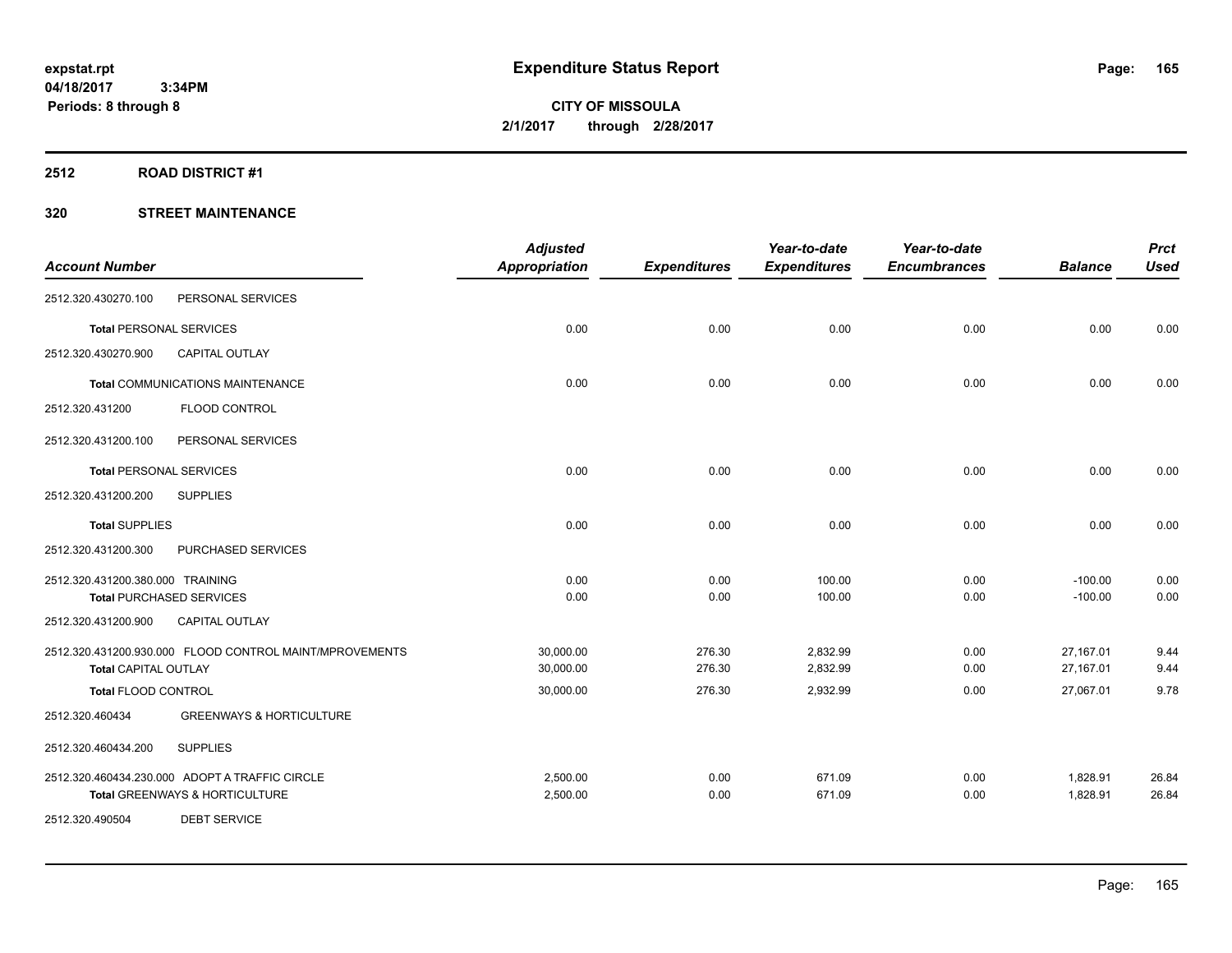# **2512 ROAD DISTRICT #1**

| <b>Account Number</b>                           | <b>Adjusted</b><br>Appropriation | <b>Expenditures</b> | Year-to-date<br><b>Expenditures</b> | Year-to-date<br><b>Encumbrances</b> | <b>Balance</b> | <b>Prct</b><br><b>Used</b> |
|-------------------------------------------------|----------------------------------|---------------------|-------------------------------------|-------------------------------------|----------------|----------------------------|
| <b>DEBT SERVICE</b><br>2512.320.490504.600      |                                  |                     |                                     |                                     |                |                            |
| 2512.320.490504.610.000 PRINCIPAL               | 516,398.00                       | 0.00                | 304,272.64                          | 0.00                                | 212,125.36     | 58.92                      |
| 2512.320.490504.620.000 INTEREST / SERVICE FEES | 51,053.00                        | 0.00                | 40,189.26                           | 0.00                                | 10,863.74      | 78.72                      |
| <b>Total DEBT SERVICE</b>                       | 567,451.00                       | 0.00                | 344,461.90                          | 0.00                                | 222,989.10     | 60.70                      |
| <b>MERCHANT SERVICES</b><br>2512.320.510110     |                                  |                     |                                     |                                     |                |                            |
| <b>FIXED CHARGES</b><br>2512.320.510110.500     |                                  |                     |                                     |                                     |                |                            |
| <b>Total MERCHANT SERVICES</b>                  | 0.00                             | 0.00                | 0.00                                | 0.00                                | 0.00           | 0.00                       |
| <b>JUDGMENT &amp; LOSSES</b><br>2512.320.510200 |                                  |                     |                                     |                                     |                |                            |
| 2512.320.510200.500<br><b>FIXED CHARGES</b>     |                                  |                     |                                     |                                     |                |                            |
| 2512.320.510200.500.000 FIXED CHARGES           | 91,949.00                        | 0.00                | 0.00                                | 0.00                                | 91,949.00      | 0.00                       |
| <b>Total FIXED CHARGES</b>                      | 91,949.00                        | 0.00                | 0.00                                | 0.00                                | 91,949.00      | 0.00                       |
| Total JUDGMENT & LOSSES                         | 91,949.00                        | 0.00                | 0.00                                | 0.00                                | 91,949.00      | 0.00                       |
| <b>Total STREET MAINTENANCE</b>                 | 2,092,990.00                     | 1,927.40            | 893,917.41                          | 0.00                                | 1,199,072.59   | 42.71                      |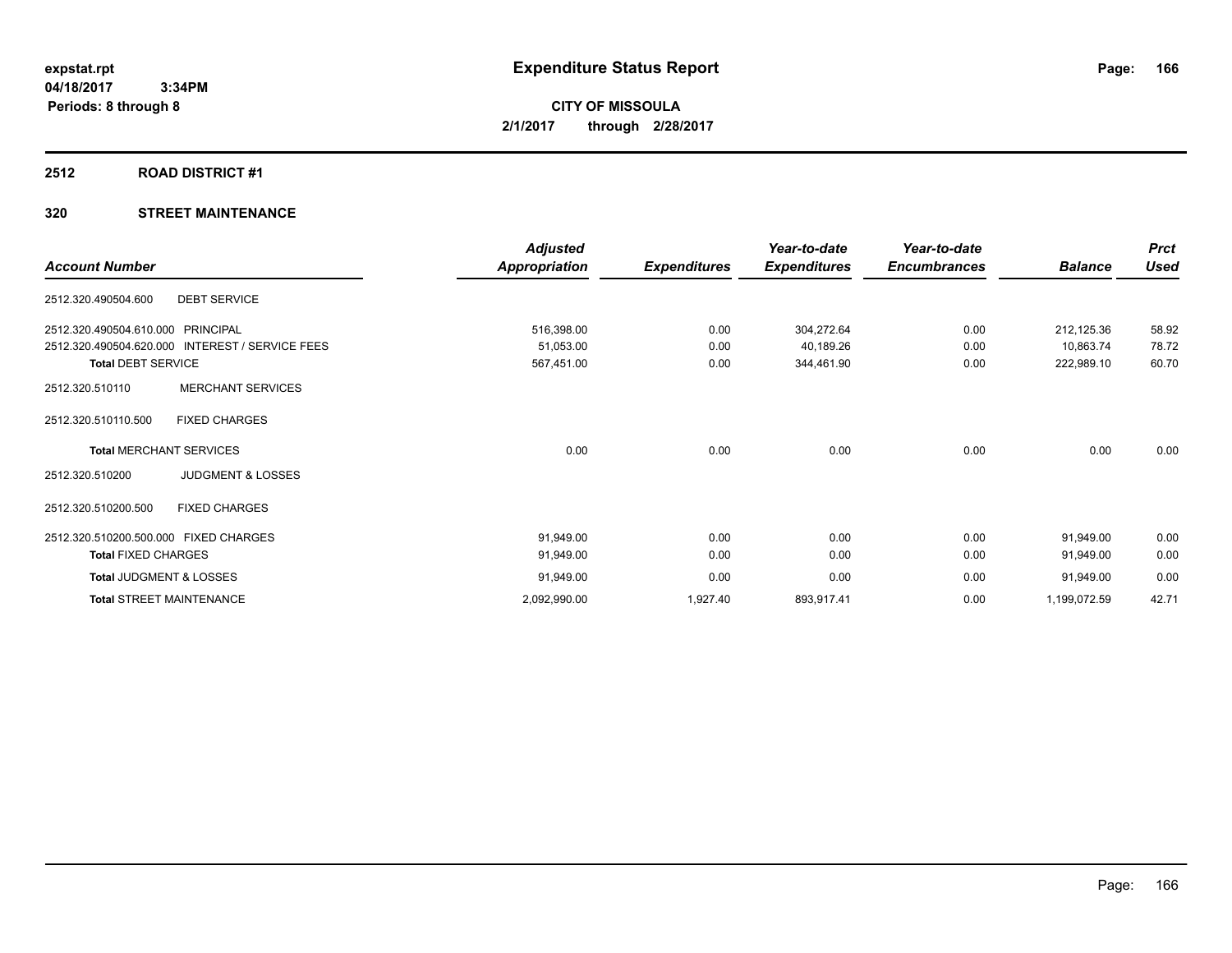**CITY OF MISSOULA 2/1/2017 through 2/28/2017**

#### **2512 ROAD DISTRICT #1**

| <b>Account Number</b>         |                              | <b>Adjusted</b><br><b>Appropriation</b> | <b>Expenditures</b> | Year-to-date<br><b>Expenditures</b> | Year-to-date<br><b>Encumbrances</b> | <b>Balance</b> | <b>Prct</b><br><b>Used</b> |
|-------------------------------|------------------------------|-----------------------------------------|---------------------|-------------------------------------|-------------------------------------|----------------|----------------------------|
| 2512.390.510200               | <b>JUDGMENT &amp; LOSSES</b> |                                         |                     |                                     |                                     |                |                            |
| 2512.390.510200.500           | <b>FIXED CHARGES</b>         |                                         |                     |                                     |                                     |                |                            |
| <b>Total NON-DEPARTMENTAL</b> |                              | 0.00                                    | 0.00                | 0.00                                | 0.00                                | 0.00           | 0.00                       |
| <b>Total ROAD DISTRICT #1</b> |                              | 2,092,990.00                            | 1.927.40            | 893.917.41                          | 0.00                                | 1,199,072.59   | 42.71                      |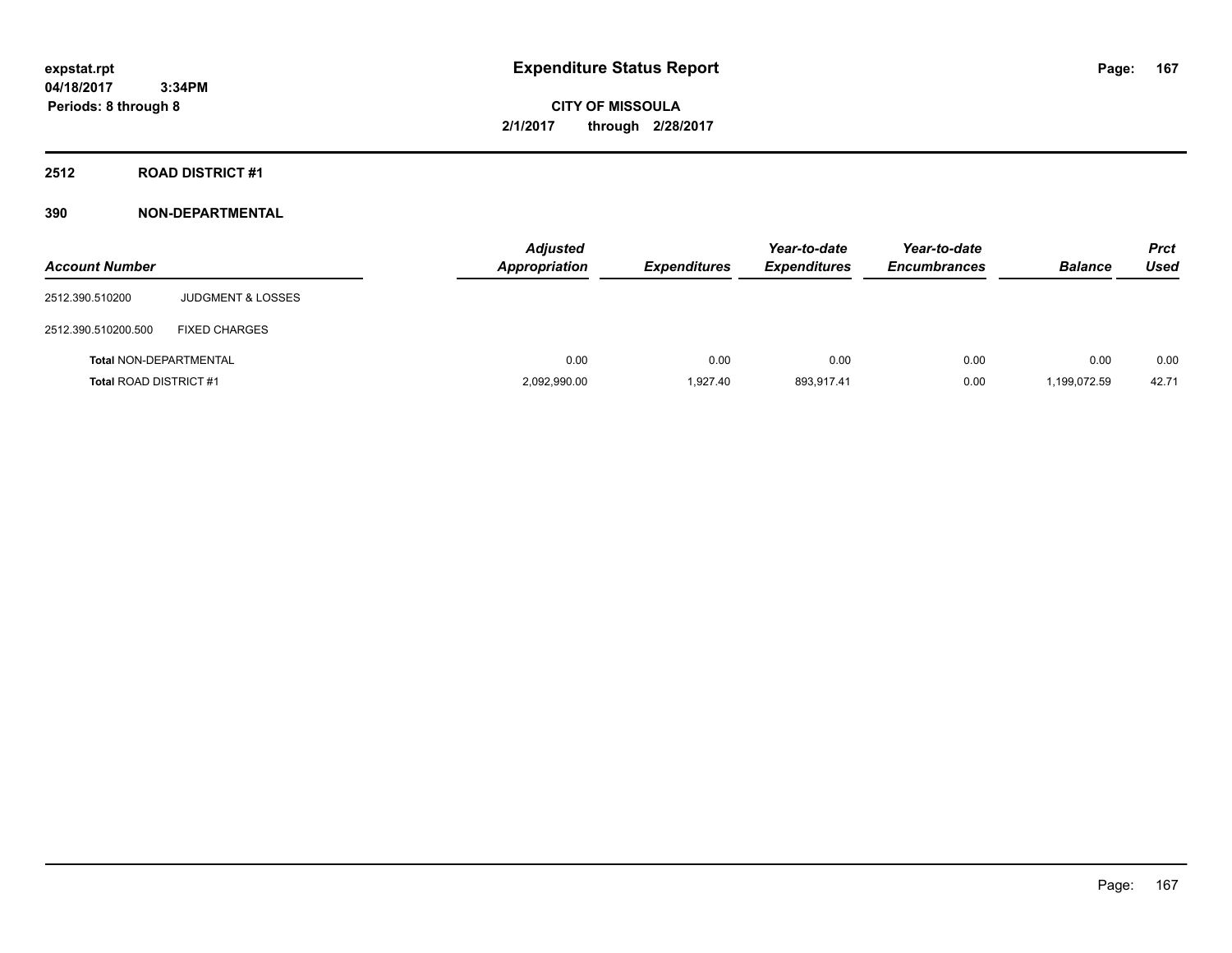**CITY OF MISSOULA 2/1/2017 through 2/28/2017**

#### **2513 PARK DISTRICT #1**

|                                  |                                                         | <b>Adjusted</b>      |                     | Year-to-date        | Year-to-date        |                | <b>Prct</b> |
|----------------------------------|---------------------------------------------------------|----------------------|---------------------|---------------------|---------------------|----------------|-------------|
| <b>Account Number</b>            |                                                         | <b>Appropriation</b> | <b>Expenditures</b> | <b>Expenditures</b> | <b>Encumbrances</b> | <b>Balance</b> | <b>Used</b> |
| 2513.370.460400                  | PARKS ASSET MANAGEMENT                                  |                      |                     |                     |                     |                |             |
| 2513.370.460400.300              | <b>PURCHASED SERVICES</b>                               |                      |                     |                     |                     |                |             |
|                                  | <b>Total PURCHASED SERVICES</b>                         | 0.00                 | 0.00                | 0.00                | 0.00                | 0.00           | 0.00        |
| 2513.370.460400.900              | <b>CAPITAL OUTLAY</b>                                   |                      |                     |                     |                     |                |             |
|                                  | 2513.370.460400.930.000 RENOVATE REPLACE IMPROVE        | 30,000.00            | 0.00                | 44,330.69           | 0.00                | $-14,330.69$   | 147.77      |
|                                  | 2513.370.460400.940.000 MACHINERY & EQUIPMENT           | 40.000.00            | 0.00                | 0.00                | 0.00                | 40,000.00      | 0.00        |
|                                  | <b>Total PARKS ASSET MANAGEMENT</b>                     | 70,000.00            | 0.00                | 44,330.69           | 0.00                | 25,669.31      | 63.33       |
| 2513.370.460432                  | PARK ADMIN                                              |                      |                     |                     |                     |                |             |
| 2513.370.460432.100              | PERSONAL SERVICES                                       |                      |                     |                     |                     |                |             |
|                                  | 2513.370.460432.110.000 SALARIES AND WAGES              | 48,827.00            | 4,626.27            | 10,684.78           | 0.00                | 38,142.22      | 21.88       |
|                                  | 2513.370.460432.140.000 EMPLOYER CONTRIBUTIONS          | 16,865.00            | 1,737.63            | 3,022.76            | 0.00                | 13,842.24      | 17.92       |
|                                  | 2513.370.460432.141.000 STATE RETIREMENT CONTRIBUTIONS  | 0.00                 | 14.14               | 114.69              | 0.00                | $-114.69$      | 0.00        |
| <b>Total PERSONAL SERVICES</b>   |                                                         | 65,692.00            | 6,378.04            | 13,822.23           | 0.00                | 51,869.77      | 21.04       |
| 2513.370.460432.200              | <b>SUPPLIES</b>                                         |                      |                     |                     |                     |                |             |
|                                  | 2513.370.460432.220.000 OPERATING SUPPLIES              | 3,665.00             | 206.85              | 1,210.83            | 0.00                | 2,454.17       | 33.04       |
| <b>Total SUPPLIES</b>            |                                                         | 3,665.00             | 206.85              | 1,210.83            | 0.00                | 2,454.17       | 33.04       |
| 2513.370.460432.300              | <b>PURCHASED SERVICES</b>                               |                      |                     |                     |                     |                |             |
|                                  | 2513.370.460432.330.000 PUBLICITY, SUBSCRIPTIONS & DUES | 3,000.00             | $-2,500.00$         | $-2,474.75$         | 0.00                | 5,474.75       | 82.49       |
|                                  | 2513.370.460432.344.000 TELEPHONE SERVICE               | 360.00               | 0.00                | 0.00                | 0.00                | 360.00         | 0.00        |
|                                  | 2513.370.460432.350.000 PROFESSIONAL SERVICES           | 14,000.00            | $-350.20$           | 6,612.23            | 0.00                | 7,387.77       | 47.23       |
|                                  | 2513.370.460432.360.000 REPAIR & MAINTENANCE            | 3,000.00             | 0.00                | 0.00                | 0.00                | 3,000.00       | 0.00        |
| 2513.370.460432.370.000 TRAVEL   |                                                         | 500.00               | 0.00                | 0.00                | 0.00                | 500.00         | 0.00        |
| 2513.370.460432.380.000 TRAINING |                                                         | 700.00               | 0.00                | 0.00                | 0.00                | 700.00         | 0.00        |
|                                  | <b>Total PURCHASED SERVICES</b>                         | 21,560.00            | $-2,850.20$         | 4,137.48            | 0.00                | 17,422.52      | 19.19       |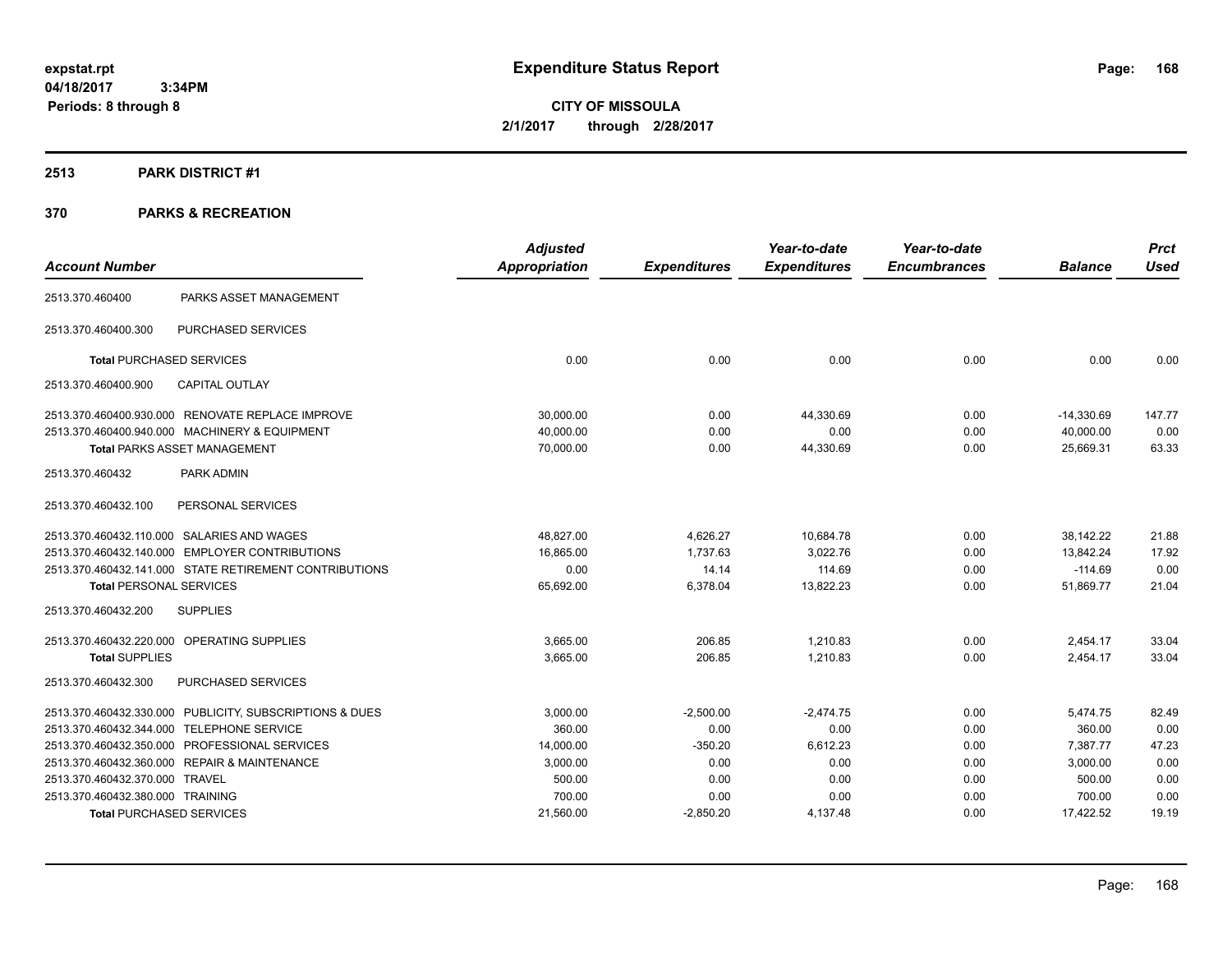**CITY OF MISSOULA 2/1/2017 through 2/28/2017**

#### **2513 PARK DISTRICT #1**

|                                                             | <b>Adjusted</b> |                     | Year-to-date        | Year-to-date        |                | <b>Prct</b> |
|-------------------------------------------------------------|-----------------|---------------------|---------------------|---------------------|----------------|-------------|
| <b>Account Number</b>                                       | Appropriation   | <b>Expenditures</b> | <b>Expenditures</b> | <b>Encumbrances</b> | <b>Balance</b> | <b>Used</b> |
| <b>DEBT SERVICE</b><br>2513.370.460432.600                  |                 |                     |                     |                     |                |             |
| <b>Total DEBT SERVICE</b>                                   | 0.00            | 0.00                | 0.00                | 0.00                | 0.00           | 0.00        |
| 2513.370.460432.700<br><b>GRANTS &amp; CONTRIBUTIONS</b>    |                 |                     |                     |                     |                |             |
| 2513.370.460432.700.000 GRANTS & CONTRIBUTIONS              | 5,000.00        | 0.00                | 0.00                | 0.00                | 5,000.00       | 0.00        |
| <b>Total GRANTS &amp; CONTRIBUTIONS</b>                     | 5,000.00        | 0.00                | 0.00                | 0.00                | 5,000.00       | 0.00        |
| <b>CAPITAL OUTLAY</b><br>2513.370.460432.900                |                 |                     |                     |                     |                |             |
| <b>Total CAPITAL OUTLAY</b>                                 | 0.00            | 0.00                | 0.00                | 0.00                | 0.00           | 0.00        |
| <b>Total PARK ADMIN</b>                                     | 95,917.00       | 3,734.69            | 19,170.54           | 0.00                | 76,746.46      | 19.99       |
| 2513.370.460434<br><b>GREENWAYS &amp; HORTICULTURE</b>      |                 |                     |                     |                     |                |             |
| PERSONAL SERVICES<br>2513.370.460434.100                    |                 |                     |                     |                     |                |             |
| 2513.370.460434.110.000 GREENWAYS & HORTCULTURE             | 38,216.00       | 1,407.65            | 22,077.21           | 0.00                | 16,138.79      | 57.77       |
| 2513.370.460434.140.000 GREENWAYS & HORTICLTURE-EMPL CONTRI | 8,624.00        | 1,105.28            | 12,718.62           | 0.00                | $-4,094.62$    | 147.48      |
| <b>Total PERSONAL SERVICES</b>                              | 46,840.00       | 2,512.93            | 34,795.83           | 0.00                | 12,044.17      | 74.29       |
| <b>SUPPLIES</b><br>2513.370.460434.200                      |                 |                     |                     |                     |                |             |
| 2513.370.460434.220.000 OPERATING SUPPLIES                  | 3,373.00        | 572.21              | 2.266.68            | 0.00                | 1,106.32       | 67.20       |
| 2513.370.460434.230.000 REPAIR/MAINTENANCE                  | 7,134.00        | 0.00                | 0.00                | 0.00                | 7,134.00       | 0.00        |
| 2513.370.460434.231.000 GASOLINE                            | 2,000.00        | 0.00                | 447.69              | 0.00                | 1,552.31       | 22.38       |
| <b>Total SUPPLIES</b>                                       | 12,507.00       | 572.21              | 2,714.37            | 0.00                | 9,792.63       | 21.70       |
| 2513.370.460434.300<br>PURCHASED SERVICES                   |                 |                     |                     |                     |                |             |
| 2513.370.460434.341.000 ELECTRICITY & NATURAL GAS           | 322.00          | 76.29               | 320.67              | 0.00                | 1.33           | 99.59       |
| 2513.370.460434.343.000 WATER CHARGES                       | 310.00          | 0.00                | 300.05              | 0.00                | 9.95           | 96.79       |
| 2513.370.460434.345.000 GARBAGE                             | 141.00          | 0.00                | 0.00                | 0.00                | 141.00         | 0.00        |
| 2513.370.460434.350.000 PROFESSIONAL SERVICES               | 5,000.00        | 0.00                | 5,084.50            | 0.00                | $-84.50$       | 101.69      |
| 2513.370.460434.360.000 REPAIR & MAINTENANCE                | 2,589.00        | 0.00                | 302.60              | 0.00                | 2,286.40       | 11.69       |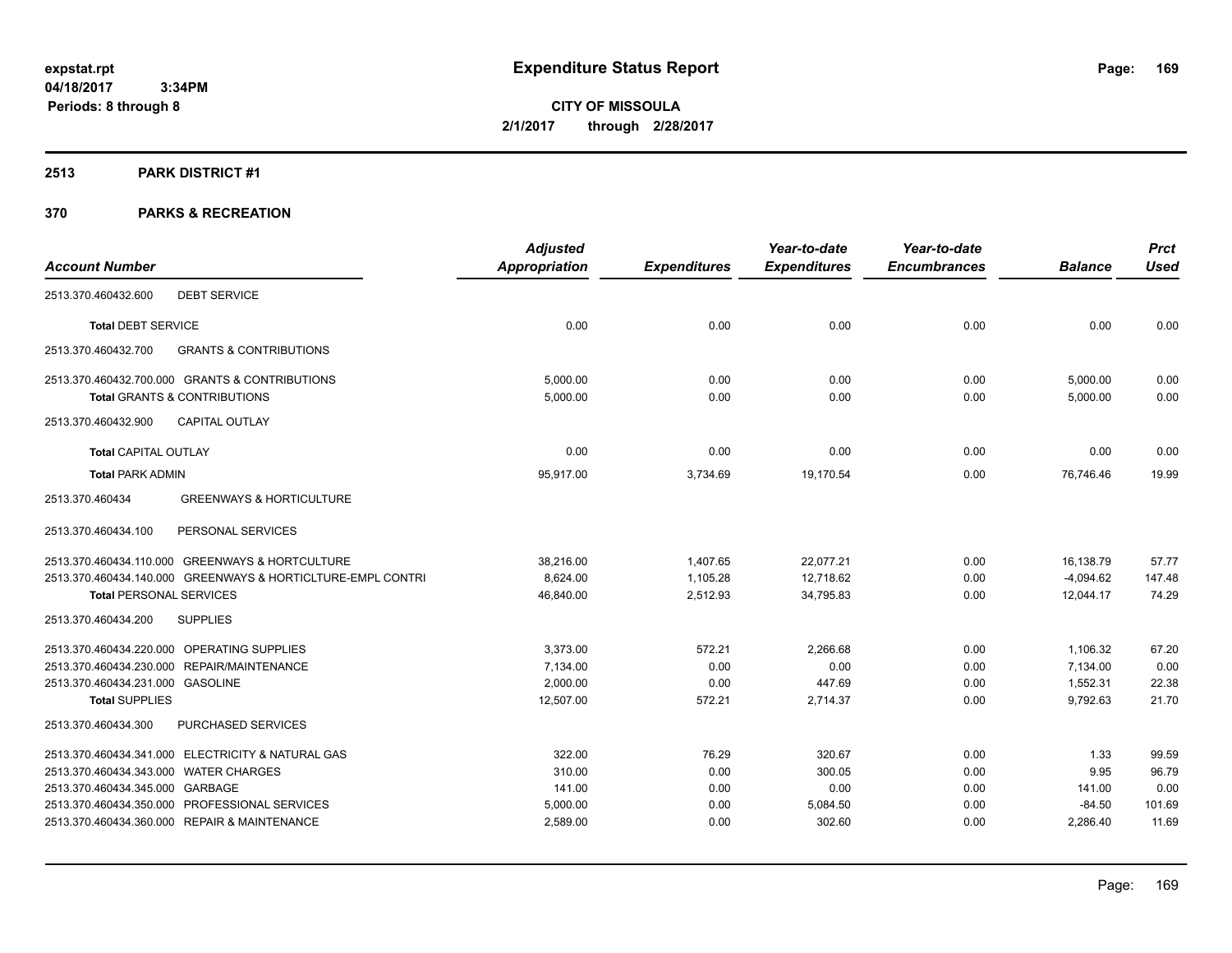# **2513 PARK DISTRICT #1**

| <b>Account Number</b>                                   | <b>Adjusted</b><br>Appropriation | <b>Expenditures</b> | Year-to-date<br><b>Expenditures</b> | Year-to-date<br><b>Encumbrances</b> | <b>Balance</b> | <b>Prct</b><br><b>Used</b> |
|---------------------------------------------------------|----------------------------------|---------------------|-------------------------------------|-------------------------------------|----------------|----------------------------|
|                                                         |                                  |                     |                                     |                                     |                |                            |
| 2513.370.460434.380.000 TRAINING                        | 95.00                            | 0.00                | 0.00                                | 0.00                                | 95.00          | 0.00                       |
| <b>Total PURCHASED SERVICES</b>                         | 8,457.00                         | 76.29               | 6,007.82                            | 0.00                                | 2,449.18       | 71.04                      |
| Total GREENWAYS & HORTICULTURE                          | 67,804.00                        | 3,161.43            | 43,518.02                           | 0.00                                | 24,285.98      | 64.18                      |
| 2513.370.460439<br><b>URBAN FORESTRY</b>                |                                  |                     |                                     |                                     |                |                            |
| PERSONAL SERVICES<br>2513.370.460439.100                |                                  |                     |                                     |                                     |                |                            |
| 2513.370.460439.110.000 SALARIES AND WAGES              | 66,189.00                        | 8,455.54            | 45,822.66                           | 0.00                                | 20,366.34      | 69.23                      |
| 2513.370.460439.140.000 EMPLOYER CONTRIBUTIONS          | 34,906.00                        | 5,302.08            | 24,515.65                           | 0.00                                | 10,390.35      | 70.23                      |
| <b>Total PERSONAL SERVICES</b>                          | 101,095.00                       | 13,757.62           | 70,338.31                           | 0.00                                | 30,756.69      | 69.58                      |
| 2513.370.460439.200<br><b>SUPPLIES</b>                  |                                  |                     |                                     |                                     |                |                            |
| 2513.370.460439.220.000 OPERATING SUPPLIES              | 24,352.00                        | 872.31              | 3.071.48                            | 0.00                                | 21,280.52      | 12.61                      |
| <b>REPAIR/MAINTENANCE</b><br>2513.370.460439.230.000    | 4.252.00                         | 0.00                | 19.98                               | 0.00                                | 4.232.02       | 0.47                       |
| <b>Total SUPPLIES</b>                                   | 28,604.00                        | 872.31              | 3,091.46                            | 0.00                                | 25,512.54      | 10.81                      |
| PURCHASED SERVICES<br>2513.370.460439.300               |                                  |                     |                                     |                                     |                |                            |
| 2513.370.460439.330.000 PUBLICITY, SUBSCRIPTIONS & DUES | 0.00                             | 0.00                | 100.00                              | 0.00                                | $-100.00$      | 0.00                       |
| 2513.370.460439.344.000 TELEPHONE SERVICE               | 240.00                           | 0.00                | 0.00                                | 0.00                                | 240.00         | 0.00                       |
| 2513.370.460439.350.000 PROFESSIONAL SERVICES           | 2,660.00                         | 55.21               | 3,212.37                            | 0.00                                | $-552.37$      | 120.77                     |
| 2513.370.460439.360.000 REPAIR & MAINTENANCE            | 60,000.00                        | 2,700.00            | 10,077.50                           | 0.00                                | 49,922.50      | 16.80                      |
| 2513.370.460439.380.000 TRAINING                        | 150.00                           | 0.00                | 251.13                              | 0.00                                | $-101.13$      | 167.42                     |
| <b>Total PURCHASED SERVICES</b>                         | 63,050.00                        | 2,755.21            | 13,641.00                           | 0.00                                | 49,409.00      | 21.64                      |
| <b>Total URBAN FORESTRY</b>                             | 192,749.00                       | 17,385.14           | 87,070.77                           | 0.00                                | 105,678.23     | 45.17                      |
| <b>RECREATION MORE</b><br>2513.370.460470               |                                  |                     |                                     |                                     |                |                            |
| PERSONAL SERVICES<br>2513.370.460470.100                |                                  |                     |                                     |                                     |                |                            |
| 2513.370.460470.110.000 SALARIES AND WAGES              | 5,108.00                         | 0.00                | 0.00                                | 0.00                                | 5,108.00       | 0.00                       |
| 2513.370.460470.140.000 EMPLOYER CONTRIBUTIONS          | 2,018.00                         | 0.00                | 0.00                                | 0.00                                | 2,018.00       | 0.00                       |
| <b>Total PERSONAL SERVICES</b>                          | 7,126.00                         | 0.00                | 0.00                                | 0.00                                | 7,126.00       | 0.00                       |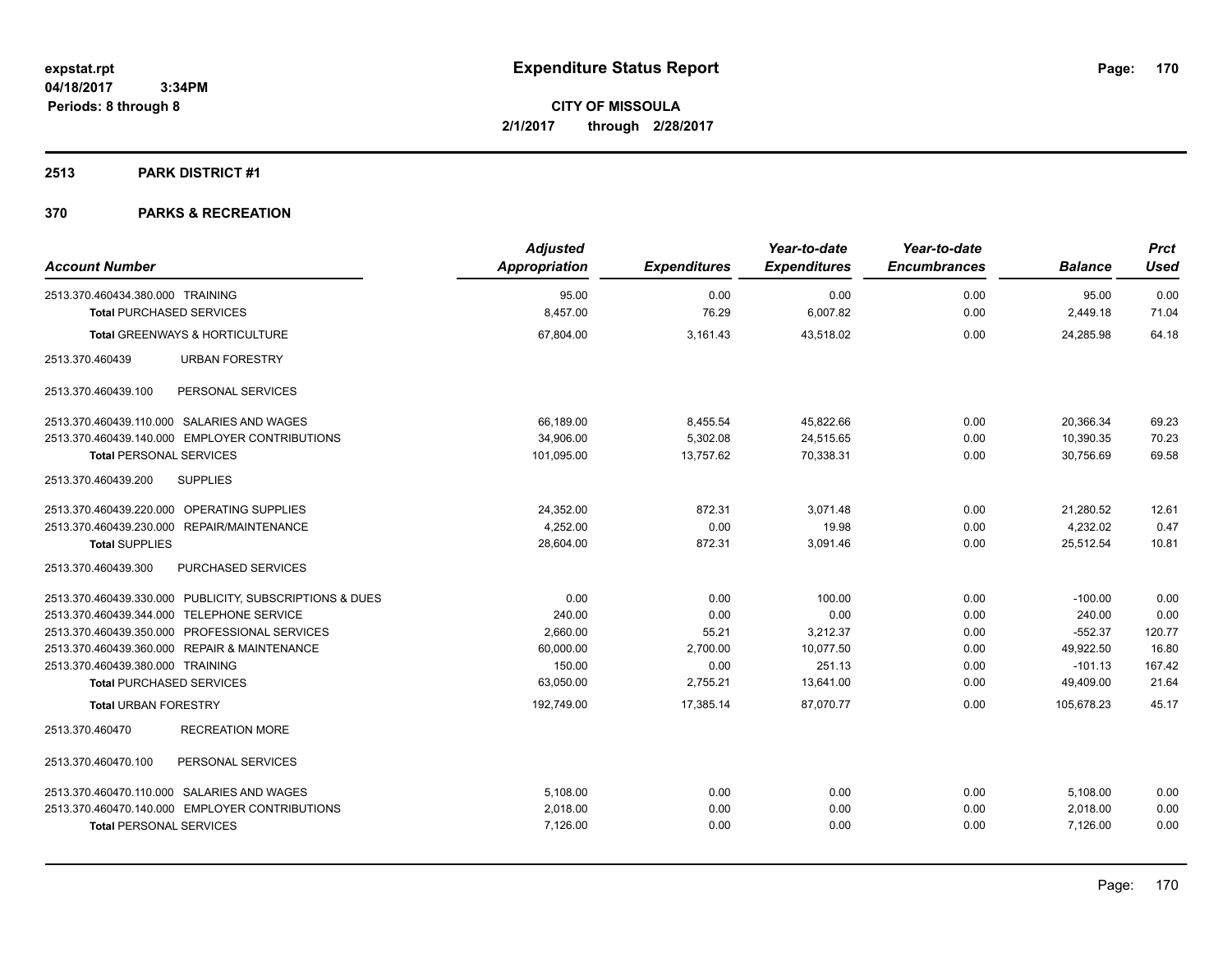**CITY OF MISSOULA 2/1/2017 through 2/28/2017**

#### **2513 PARK DISTRICT #1**

| <b>Account Number</b>        |                                                        | <b>Adjusted</b><br><b>Appropriation</b> | <b>Expenditures</b> | Year-to-date<br><b>Expenditures</b> | Year-to-date<br><b>Encumbrances</b> | <b>Balance</b> | <b>Prct</b><br><b>Used</b> |
|------------------------------|--------------------------------------------------------|-----------------------------------------|---------------------|-------------------------------------|-------------------------------------|----------------|----------------------------|
| 2513.370.460470.200          | <b>SUPPLIES</b>                                        |                                         |                     |                                     |                                     |                |                            |
| <b>Total SUPPLIES</b>        |                                                        | 0.00                                    | 0.00                | 0.00                                | 0.00                                | 0.00           | 0.00                       |
| 2513.370.460470.300          | PURCHASED SERVICES                                     |                                         |                     |                                     |                                     |                |                            |
|                              | 2513.370.460470.360.000 REPAIR & MAINTENANCE           | 3.000.00                                | 0.00                | 2,330.51                            | 0.00                                | 669.49         | 77.68                      |
|                              | <b>Total PURCHASED SERVICES</b>                        | 3,000.00                                | 0.00                | 2,330.51                            | 0.00                                | 669.49         | 77.68                      |
| <b>Total RECREATION MORE</b> |                                                        | 10,126.00                               | 0.00                | 2,330.51                            | 0.00                                | 7,795.49       | 23.02                      |
| 2513.370.460474              | SPRAY DECKS                                            |                                         |                     |                                     |                                     |                |                            |
| 2513.370.460474.200          | <b>SUPPLIES</b>                                        |                                         |                     |                                     |                                     |                |                            |
|                              | 2513.370.460474.230.000 SPRAY DECKS/REPAIR/MAINTENANCE | 1,600.00                                | 0.00                | 0.00                                | 0.00                                | 1,600.00       | 0.00                       |
| <b>Total SUPPLIES</b>        |                                                        | 1,600.00                                | 0.00                | 0.00                                | 0.00                                | 1,600.00       | 0.00                       |
| 2513.370.460474.300          | PURCHASED SERVICES                                     |                                         |                     |                                     |                                     |                |                            |
|                              | 2513.370.460474.341.000 ELECTRICITY & NATURAL GAS      | 2,184.00                                | 0.00                | 0.00                                | 0.00                                | 2,184.00       | 0.00                       |
|                              | 2513.370.460474.360.000 REPAIR & MAINTENANCE           | 6,300.00                                | 0.00                | 0.00                                | 0.00                                | 6,300.00       | 0.00                       |
|                              | <b>Total PURCHASED SERVICES</b>                        | 8,484.00                                | 0.00                | 0.00                                | 0.00                                | 8,484.00       | 0.00                       |
| <b>Total SPRAY DECKS</b>     |                                                        | 10,084.00                               | 0.00                | 0.00                                | 0.00                                | 10,084.00      | 0.00                       |
| 2513.370.460477              | <b>GRILL VAN</b>                                       |                                         |                     |                                     |                                     |                |                            |
| 2513.370.460477.200          | <b>SUPPLIES</b>                                        |                                         |                     |                                     |                                     |                |                            |
| <b>Total SUPPLIES</b>        |                                                        | 0.00                                    | 0.00                | 0.00                                | 0.00                                | 0.00           | 0.00                       |
| 2513.370.460477.300          | PURCHASED SERVICES                                     |                                         |                     |                                     |                                     |                |                            |
| <b>Total GRILL VAN</b>       |                                                        | 0.00                                    | 0.00                | 0.00                                | 0.00                                | 0.00           | 0.00                       |
| 2513.370.460484              | <b>CONSERVATION LANDS MGMT</b>                         |                                         |                     |                                     |                                     |                |                            |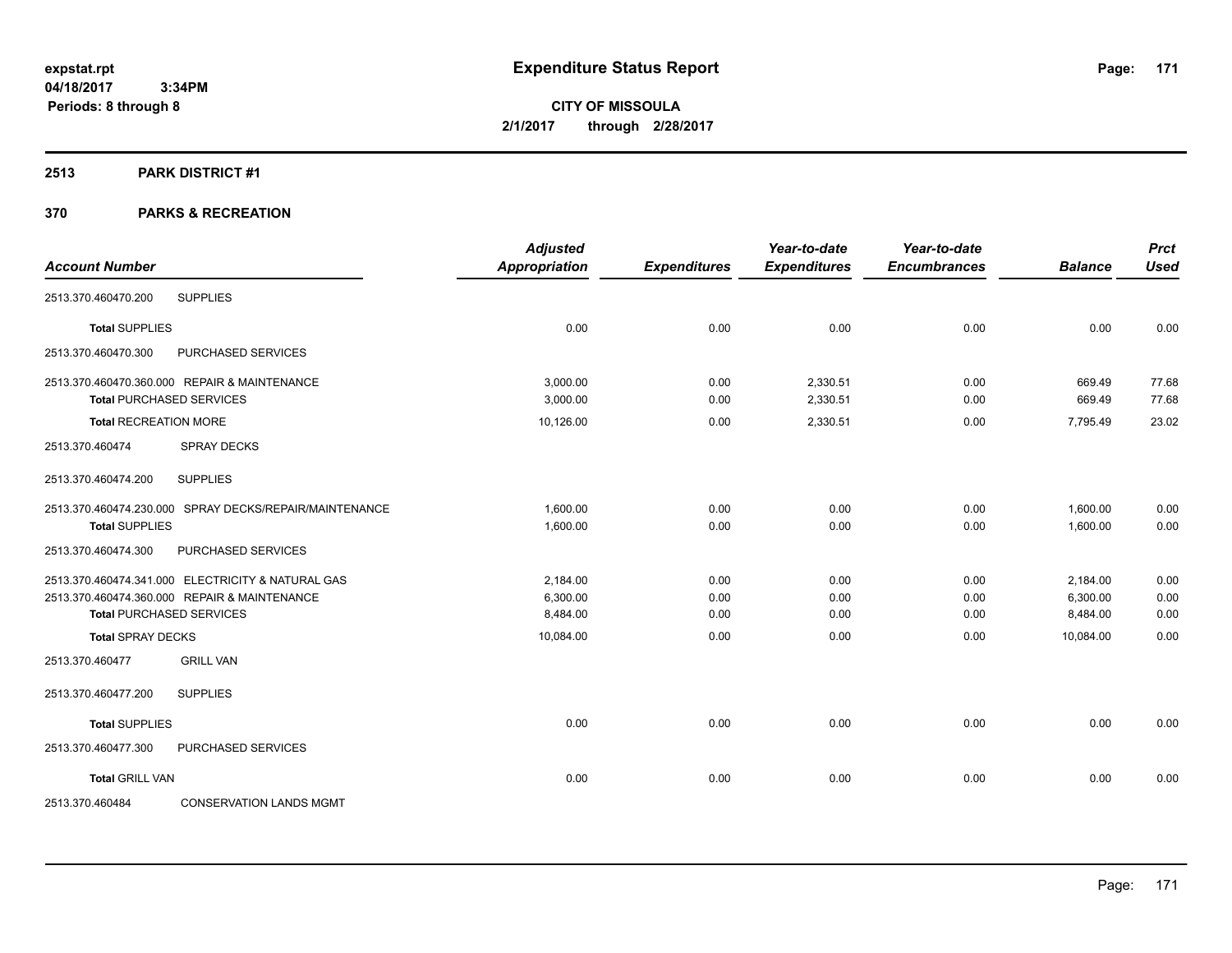**CITY OF MISSOULA 2/1/2017 through 2/28/2017**

# **2513 PARK DISTRICT #1**

|                                                               | <b>Adjusted</b>      |                     | Year-to-date        | Year-to-date        |                | <b>Prct</b> |
|---------------------------------------------------------------|----------------------|---------------------|---------------------|---------------------|----------------|-------------|
| <b>Account Number</b>                                         | <b>Appropriation</b> | <b>Expenditures</b> | <b>Expenditures</b> | <b>Encumbrances</b> | <b>Balance</b> | <b>Used</b> |
| PERSONAL SERVICES<br>2513.370.460484.100                      |                      |                     |                     |                     |                |             |
| 2513.370.460484.110.000 CONSRVTN LAND MGMT/WAGES              | 30.450.00            | 2,470.25            | 37,192.65           | 0.00                | $-6,742.65$    | 122.14      |
| 2513.370.460484.120.000 OVERTIME/TERMINATION                  | 0.00                 | 0.00                | 20.10               | 0.00                | $-20.10$       | 0.00        |
| 2513.370.460484.140.000 CONSRVTN LAND MGMT/EMP CONTRIBUTIONS  | 15,062.00            | 1,351.00            | 13,787.83           | 0.00                | 1,274.17       | 91.54       |
| <b>Total PERSONAL SERVICES</b>                                | 45,512.00            | 3,821.25            | 51,000.58           | 0.00                | $-5,488.58$    | 112.06      |
| <b>SUPPLIES</b><br>2513.370.460484.200                        |                      |                     |                     |                     |                |             |
| 2513.370.460484.220.000 OPERATING SUPPLIES                    | 6,000.00             | 0.00                | 13,534.94           | 0.00                | $-7,534.94$    | 225.58      |
| 2513.370.460484.230.000 REPAIR/MAINTENANCE                    | 8,000.00             | 0.00                | 8,499.27            | 0.00                | $-499.27$      | 106.24      |
| <b>Total SUPPLIES</b>                                         | 14,000.00            | 0.00                | 22,034.21           | 0.00                | $-8,034.21$    | 157.39      |
| 2513.370.460484.300<br>PURCHASED SERVICES                     |                      |                     |                     |                     |                |             |
| 2513.370.460484.350.000 PROFESSIONAL SERVICES                 | 44,127.00            | $-180.00$           | 14,788.88           | 0.00                | 29,338.12      | 33.51       |
| <b>Total PURCHASED SERVICES</b>                               | 44,127.00            | $-180.00$           | 14,788.88           | 0.00                | 29,338.12      | 33.51       |
| <b>Total CONSERVATION LANDS MGMT</b>                          | 103,639.00           | 3,641.25            | 87,823.67           | 0.00                | 15,815.33      | 84.74       |
| <b>SAFETY &amp; TRAINING</b><br>2513.370.460485               |                      |                     |                     |                     |                |             |
| 2513.370.460485.100<br>PERSONAL SERVICES                      |                      |                     |                     |                     |                |             |
| <b>Total PERSONAL SERVICES</b>                                | 0.00                 | 0.00                | 0.00                | 0.00                | 0.00           | 0.00        |
| PURCHASED SERVICES<br>2513.370.460485.300                     |                      |                     |                     |                     |                |             |
| <b>Total SAFETY &amp; TRAINING</b>                            | 0.00                 | 0.00                | 0.00                | 0.00                | 0.00           | 0.00        |
| 2513.370.460501<br>PARK MAINTENANCE ROUTINE                   |                      |                     |                     |                     |                |             |
| 2513.370.460501.100<br>PERSONAL SERVICES                      |                      |                     |                     |                     |                |             |
| 2513.370.460501.110.000 PARK MAINT ROUTINE/SALARIES AND WAGES | 39,986.00            | 0.00                | 1,733.54            | 0.00                | 38.252.46      | 4.34        |
| 2513.370.460501.140.000 PARK MAINT ROUTINE/WAGES              | 10,588.00            | 0.00                | 244.32              | 0.00                | 10.343.68      | 2.31        |
| <b>Total PERSONAL SERVICES</b>                                | 50,574.00            | 0.00                | 1,977.86            | 0.00                | 48,596.14      | 3.91        |
|                                                               |                      |                     |                     |                     |                |             |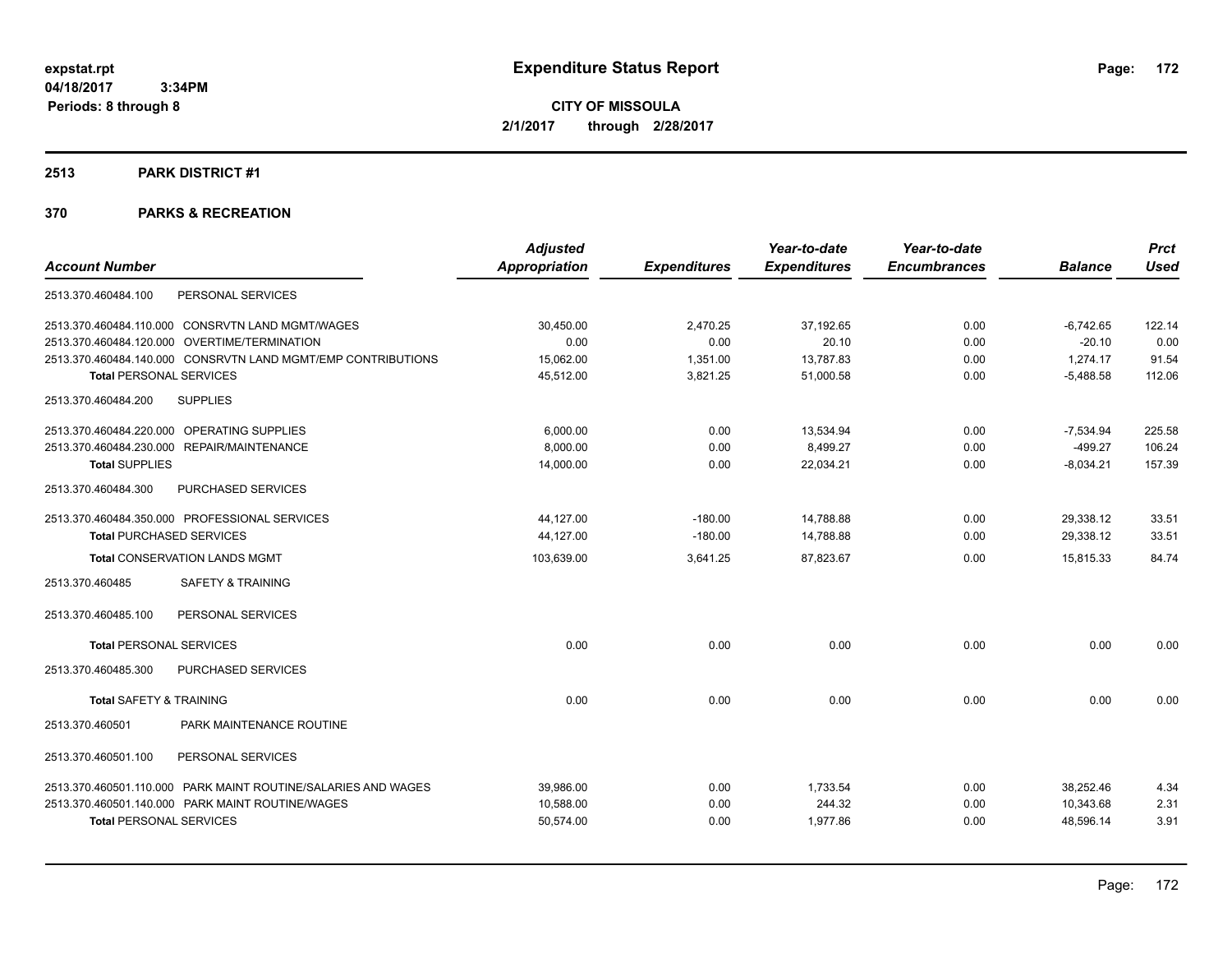**CITY OF MISSOULA 2/1/2017 through 2/28/2017**

#### **2513 PARK DISTRICT #1**

|                                                   | <b>Adjusted</b>      |                     | Year-to-date        | Year-to-date        |                | <b>Prct</b> |
|---------------------------------------------------|----------------------|---------------------|---------------------|---------------------|----------------|-------------|
| <b>Account Number</b>                             | <b>Appropriation</b> | <b>Expenditures</b> | <b>Expenditures</b> | <b>Encumbrances</b> | <b>Balance</b> | <b>Used</b> |
| <b>SUPPLIES</b><br>2513.370.460501.200            |                      |                     |                     |                     |                |             |
| 2513.370.460501.220.000 OPERATING SUPPLIES        | 41,566.00            | 3,641.04            | 58,129.93           | 0.00                | $-16,563.93$   | 139.85      |
| 2513.370.460501.230.000 REPAIR/MAINTENANCE        | 77,899.00            | $-617.61$           | 27,164.54           | 0.00                | 50,734.46      | 34.87       |
| 2513.370.460501.231.000 GASOLINE                  | 8,144.00             | 0.00                | 8,164.00            | 0.00                | $-20.00$       | 100.25      |
| <b>Total SUPPLIES</b>                             | 127,609.00           | 3,023.43            | 93,458.47           | 0.00                | 34,150.53      | 73.24       |
| 2513.370.460501.300<br>PURCHASED SERVICES         |                      |                     |                     |                     |                |             |
| 2513.370.460501.341.000 ELECTRICITY & NATURAL GAS | 41,260.00            | 4,882.69            | 31,090.09           | 0.00                | 10,169.91      | 75.35       |
| 2513.370.460501.343.000 WATER CHARGES             | 7,375.00             | 46.08               | 7,344.46            | 0.00                | 30.54          | 99.59       |
| 2513.370.460501.344.000 TELEPHONE SERVICE         | 60.00                | 0.00                | 0.00                | 0.00                | 60.00          | 0.00        |
| 2513.370.460501.345.000 GARBAGE                   | 3,072.00             | 0.00                | 2,610.04            | 0.00                | 461.96         | 84.96       |
| 2513.370.460501.350.000 PROFESSIONAL SERVICES     | 11,557.00            | 0.00                | 5,664.97            | 0.00                | 5,892.03       | 49.02       |
| 2513.370.460501.360.000 REPAIR & MAINTENANCE      | 56,076.00            | 0.00                | 64,558.15           | 0.00                | $-8,482.15$    | 115.13      |
| 2513.370.460501.380.000 TRAINING                  | 38.00                | 0.00                | 0.00                | 0.00                | 38.00          | 0.00        |
| <b>Total PURCHASED SERVICES</b>                   | 119,438.00           | 4,928.77            | 111,267.71          | 0.00                | 8,170.29       | 93.16       |
| <b>Total PARK MAINTENANCE ROUTINE</b>             | 297,621.00           | 7,952.20            | 206,704.04          | 0.00                | 90.916.96      | 69.45       |
| SPORTS FACILITIES MAINTENANCE<br>2513.370.460503  |                      |                     |                     |                     |                |             |
| <b>SUPPLIES</b><br>2513.370.460503.200            |                      |                     |                     |                     |                |             |
| <b>Total SPORTS FACILITIES MAINTENANCE</b>        | 0.00                 | 0.00                | 0.00                | 0.00                | 0.00           | 0.00        |
| <b>CARAS PARK IMPROVEMENTS</b><br>2513.370.460506 |                      |                     |                     |                     |                |             |
| CAPITAL OUTLAY<br>2513.370.460506.900             |                      |                     |                     |                     |                |             |
| <b>Total CARAS PARK IMPROVEMENTS</b>              | 0.00                 | 0.00                | 0.00                | 0.00                | 0.00           | 0.00        |
| <b>DEBT SERVICE</b><br>2513.370.490504            |                      |                     |                     |                     |                |             |
| <b>DEBT SERVICE</b><br>2513.370.490504.600        |                      |                     |                     |                     |                |             |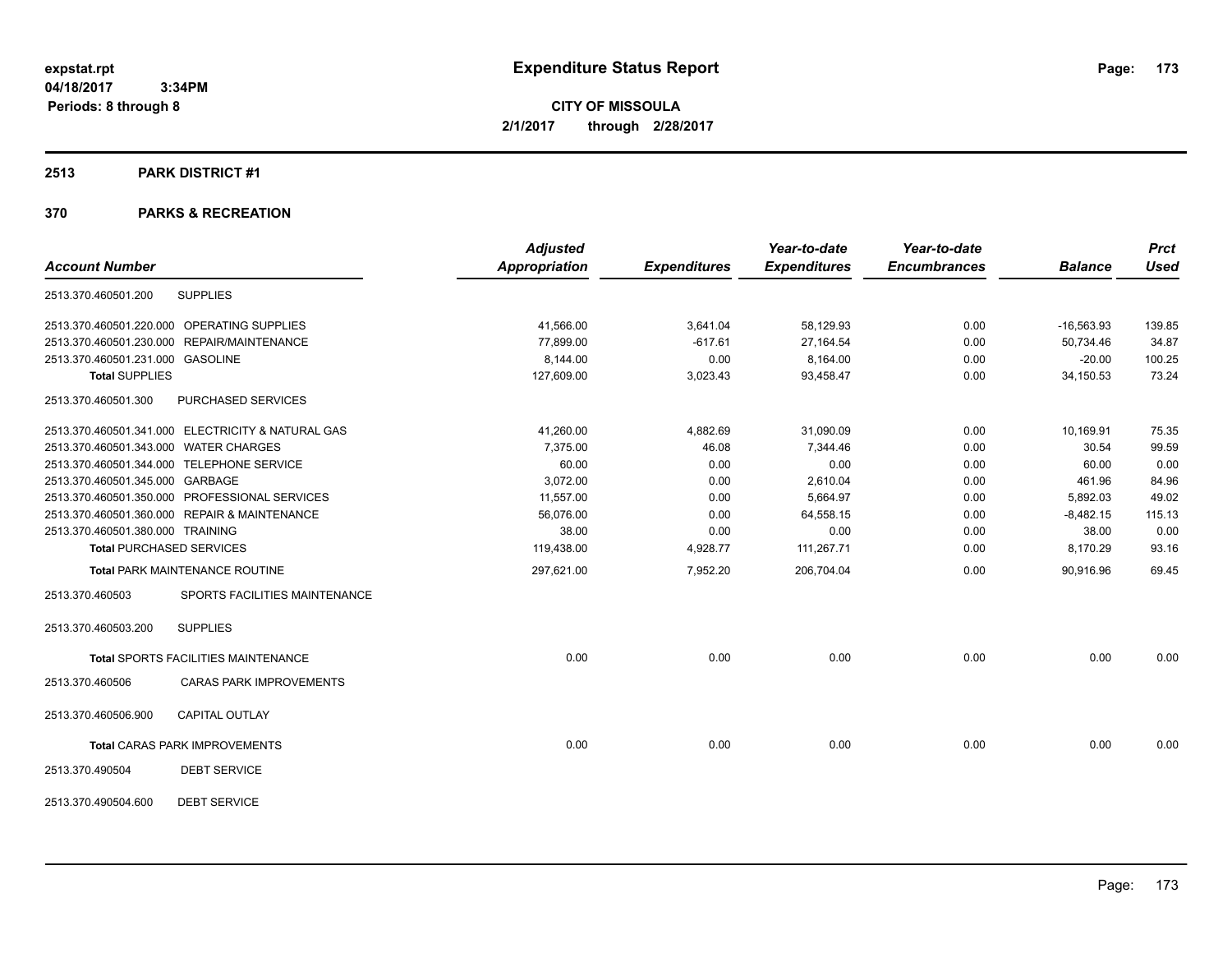# **2513 PARK DISTRICT #1**

| <b>Account Number</b>         |                                                  | <b>Adjusted</b><br><b>Appropriation</b> | <b>Expenditures</b> | Year-to-date<br><b>Expenditures</b> | Year-to-date<br><b>Encumbrances</b> | <b>Balance</b> | <b>Prct</b><br><b>Used</b> |
|-------------------------------|--------------------------------------------------|-----------------------------------------|---------------------|-------------------------------------|-------------------------------------|----------------|----------------------------|
| 2513.370.490504.610.000       | <b>PRINCIPAL</b>                                 | 294,977.00                              | 0.00                | 263,281.72                          | 0.00                                | 31,695.28      | 89.25                      |
|                               | 2513.370.490504.620.000 INTEREST / SERVICE FEES  | 6,569.00                                | 0.00                | 7,148.48                            | 0.00                                | $-579.48$      | 108.82                     |
| <b>Total DEBT SERVICE</b>     |                                                  | 301,546.00                              | 0.00                | 270,430.20                          | 0.00                                | 31,115.80      | 89.68                      |
| 2513.370.510110               | <b>MERCHANT SERVICES</b>                         |                                         |                     |                                     |                                     |                |                            |
| 2513.370.510110.500           | <b>FIXED CHARGES</b>                             |                                         |                     |                                     |                                     |                |                            |
|                               | <b>Total MERCHANT SERVICES</b>                   | 0.00                                    | 0.00                | 0.00                                | 0.00                                | 0.00           | 0.00                       |
| 2513.370.521003               | FORT MISSOULA REGIONAL PARK SUBSIDY              |                                         |                     |                                     |                                     |                |                            |
| 2513.370.521003.800           | OTHER OBJECTS                                    |                                         |                     |                                     |                                     |                |                            |
|                               | 2513.370.521003.820.000 TRANSFERS TO OTHER FUNDS | 163,214.00                              | 0.00                | 0.00                                | 0.00                                | 163,214.00     | 0.00                       |
|                               | <b>Total FORT MISSOULA REGIONAL PARK SUBSIDY</b> | 163,214.00                              | 0.00                | 0.00                                | 0.00                                | 163,214.00     | 0.00                       |
| <b>Total PARK DISTRICT #1</b> |                                                  | 1,312,700.00                            | 35,874.71           | 761,378.44                          | 0.00                                | 551,321.56     | 58.00                      |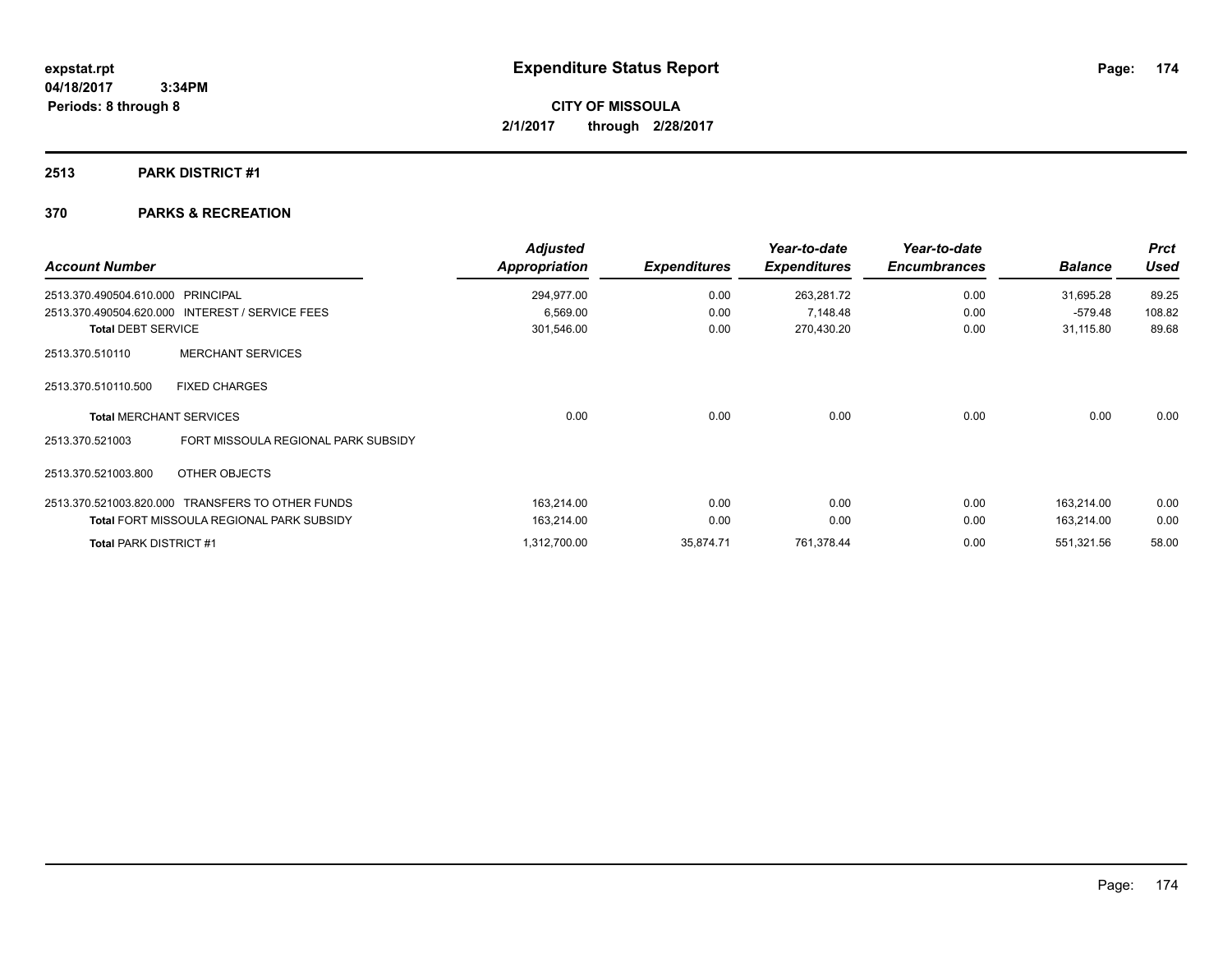#### **2820 STATE GAS TAX FUND**

# **280 PUBLIC WORKS OPERATIONS**

| <b>Account Number</b>                                               |                                                  | <b>Adjusted</b><br>Appropriation | <b>Expenditures</b> | Year-to-date<br><b>Expenditures</b> | Year-to-date<br><b>Encumbrances</b> | <b>Balance</b>           | <b>Prct</b><br><b>Used</b> |
|---------------------------------------------------------------------|--------------------------------------------------|----------------------------------|---------------------|-------------------------------------|-------------------------------------|--------------------------|----------------------------|
| 2820.280.430230                                                     | STREET RESTORATION                               |                                  |                     |                                     |                                     |                          |                            |
| 2820.280.430230.300                                                 | PURCHASED SERVICES                               |                                  |                     |                                     |                                     |                          |                            |
|                                                                     | <b>Total PURCHASED SERVICES</b>                  | 0.00                             | 0.00                | 0.00                                | 0.00                                | 0.00                     | 0.00                       |
| 2820.280.430230.500                                                 | <b>FIXED CHARGES</b>                             |                                  |                     |                                     |                                     |                          |                            |
| <b>Total FIXED CHARGES</b>                                          |                                                  | 0.00                             | 0.00                | 0.00                                | 0.00                                | 0.00                     | 0.00                       |
| 2820.280.430230.800                                                 | OTHER OBJECTS                                    |                                  |                     |                                     |                                     |                          |                            |
| <b>Total OTHER OBJECTS</b>                                          | 2820.280.430230.820.000 TRANSFERS TO OTHER FUNDS | 564,000.00<br>564,000.00         | 0.00<br>0.00        | 282,000.00<br>282,000.00            | 0.00<br>0.00                        | 282,000.00<br>282,000.00 | 50.00<br>50.00             |
| 2820.280.430230.900                                                 | <b>CAPITAL OUTLAY</b>                            |                                  |                     |                                     |                                     |                          |                            |
| 2820.280.430230.930.000 IMPROVEMENTS<br><b>Total CAPITAL OUTLAY</b> |                                                  | 391,200.00<br>391,200.00         | 0.00<br>0.00        | 133,258.67<br>133,258.67            | 0.00<br>0.00                        | 257,941.33<br>257,941.33 | 34.06<br>34.06             |
|                                                                     | <b>Total STREET RESTORATION</b>                  | 955,200.00                       | 0.00                | 415,258.67                          | 0.00                                | 539,941.33               | 43.47                      |
| 2820.280.510110                                                     | <b>MERCHANT SERVICES</b>                         |                                  |                     |                                     |                                     |                          |                            |
| 2820.280.510110.500                                                 | <b>FIXED CHARGES</b>                             |                                  |                     |                                     |                                     |                          |                            |
| <b>Total FIXED CHARGES</b>                                          |                                                  | 0.00                             | 0.00                | 0.00                                | 0.00                                | 0.00                     | 0.00                       |
|                                                                     | <b>Total MERCHANT SERVICES</b>                   | 0.00                             | 0.00                | 0.00                                | 0.00                                | 0.00                     | 0.00                       |
| <b>Total STATE GAS TAX FUND</b>                                     |                                                  | 955,200.00                       | 0.00                | 415,258.67                          | 0.00                                | 539,941.33               | 43.47                      |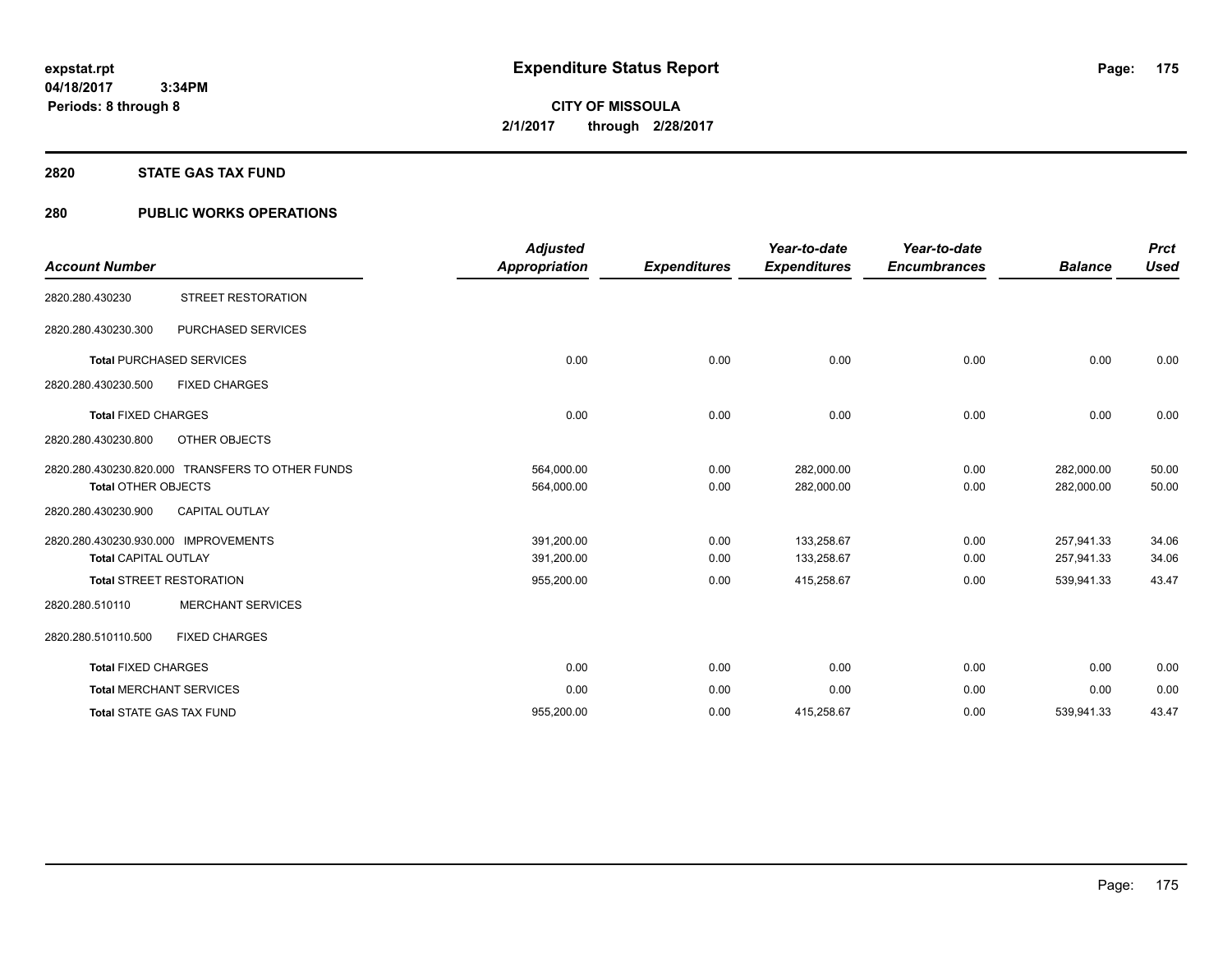#### **2917 CRIME VICTIM SURCHARGE**

| <b>Account Number</b> |                                     | <b>Adjusted</b><br>Appropriation | <b>Expenditures</b> | Year-to-date<br><b>Expenditures</b> | Year-to-date<br><b>Encumbrances</b> | <b>Balance</b> | Prct<br><b>Used</b> |
|-----------------------|-------------------------------------|----------------------------------|---------------------|-------------------------------------|-------------------------------------|----------------|---------------------|
| 2917.390.510110       | <b>MERCHANT SERVICES</b>            |                                  |                     |                                     |                                     |                |                     |
| 2917.390.510110.500   | <b>FIXED CHARGES</b>                |                                  |                     |                                     |                                     |                |                     |
|                       | <b>Total CRIME VICTIM SURCHARGE</b> | 0.00                             | 0.00                | 0.00                                | 0.00                                | 0.00           | 0.00                |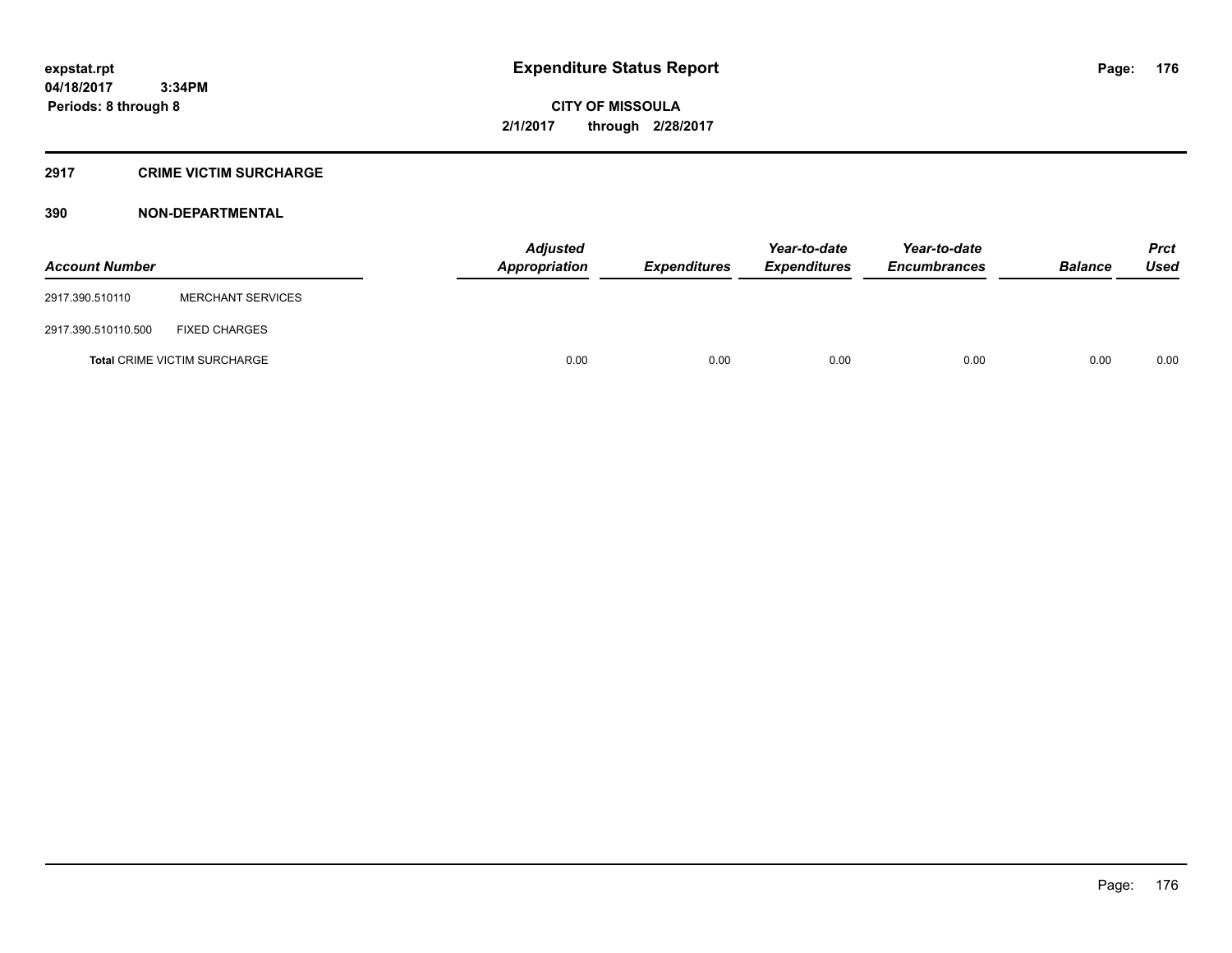**04/18/2017 3:34PM Periods: 8 through 8**

**CITY OF MISSOULA 2/1/2017 through 2/28/2017**

# **2918 LAW ENFORCEMENT BLOCK GRANT FUND**

| <b>Account Number</b> |                                   | <b>Adjusted</b><br>Appropriation | <b>Expenditures</b> | Year-to-date<br><b>Expenditures</b> | Year-to-date<br><b>Encumbrances</b> | <b>Balance</b> | <b>Prct</b><br><b>Used</b> |
|-----------------------|-----------------------------------|----------------------------------|---------------------|-------------------------------------|-------------------------------------|----------------|----------------------------|
| 2918.290.420170       | <b>JAG VIII GRANT</b>             |                                  |                     |                                     |                                     |                |                            |
| 2918.290.420170.200   | <b>SUPPLIES</b>                   |                                  |                     |                                     |                                     |                |                            |
| <b>Total SUPPLIES</b> |                                   | 0.00                             | 0.00                | 0.00                                | 0.00                                | 0.00           | 0.00                       |
| 2918.290.420170.300   | PURCHASED SERVICES                |                                  |                     |                                     |                                     |                |                            |
|                       | <b>Total PURCHASED SERVICES</b>   | 0.00                             | 0.00                | 0.00                                | 0.00                                | 0.00           | 0.00                       |
| 2918.290.420170.900   | CAPITAL OUTLAY                    |                                  |                     |                                     |                                     |                |                            |
| Total JAG VIII GRANT  |                                   | 0.00                             | 0.00                | 0.00                                | 0.00                                | 0.00           | 0.00                       |
| 2918.290.420171       | <b>JAG IX GRANT</b>               |                                  |                     |                                     |                                     |                |                            |
| 2918.290.420171.200   | <b>SUPPLIES</b>                   |                                  |                     |                                     |                                     |                |                            |
| <b>Total SUPPLIES</b> |                                   | 0.00                             | 0.00                | 0.00                                | 0.00                                | 0.00           | 0.00                       |
| 2918.290.420171.300   | PURCHASED SERVICES                |                                  |                     |                                     |                                     |                |                            |
|                       | <b>Total PURCHASED SERVICES</b>   | 0.00                             | 0.00                | 0.00                                | 0.00                                | 0.00           | 0.00                       |
| 2918.290.420171.700   | <b>GRANTS &amp; CONTRIBUTIONS</b> |                                  |                     |                                     |                                     |                |                            |
| Total JAG IX GRANT    |                                   | 0.00                             | 0.00                | 0.00                                | 0.00                                | 0.00           | 0.00                       |
| 2918.290.420172       | <b>JAG XII</b>                    |                                  |                     |                                     |                                     |                |                            |
| 2918.290.420172.300   | PURCHASED SERVICES                |                                  |                     |                                     |                                     |                |                            |
|                       | Total PURCHASED SERVICES          | 0.00                             | 0.00                | 0.00                                | 0.00                                | 0.00           | 0.00                       |
| 2918.290.420172.900   | CAPITAL OUTLAY                    |                                  |                     |                                     |                                     |                |                            |
| <b>Total JAG XII</b>  |                                   | 0.00                             | 0.00                | 0.00                                | 0.00                                | 0.00           | 0.00                       |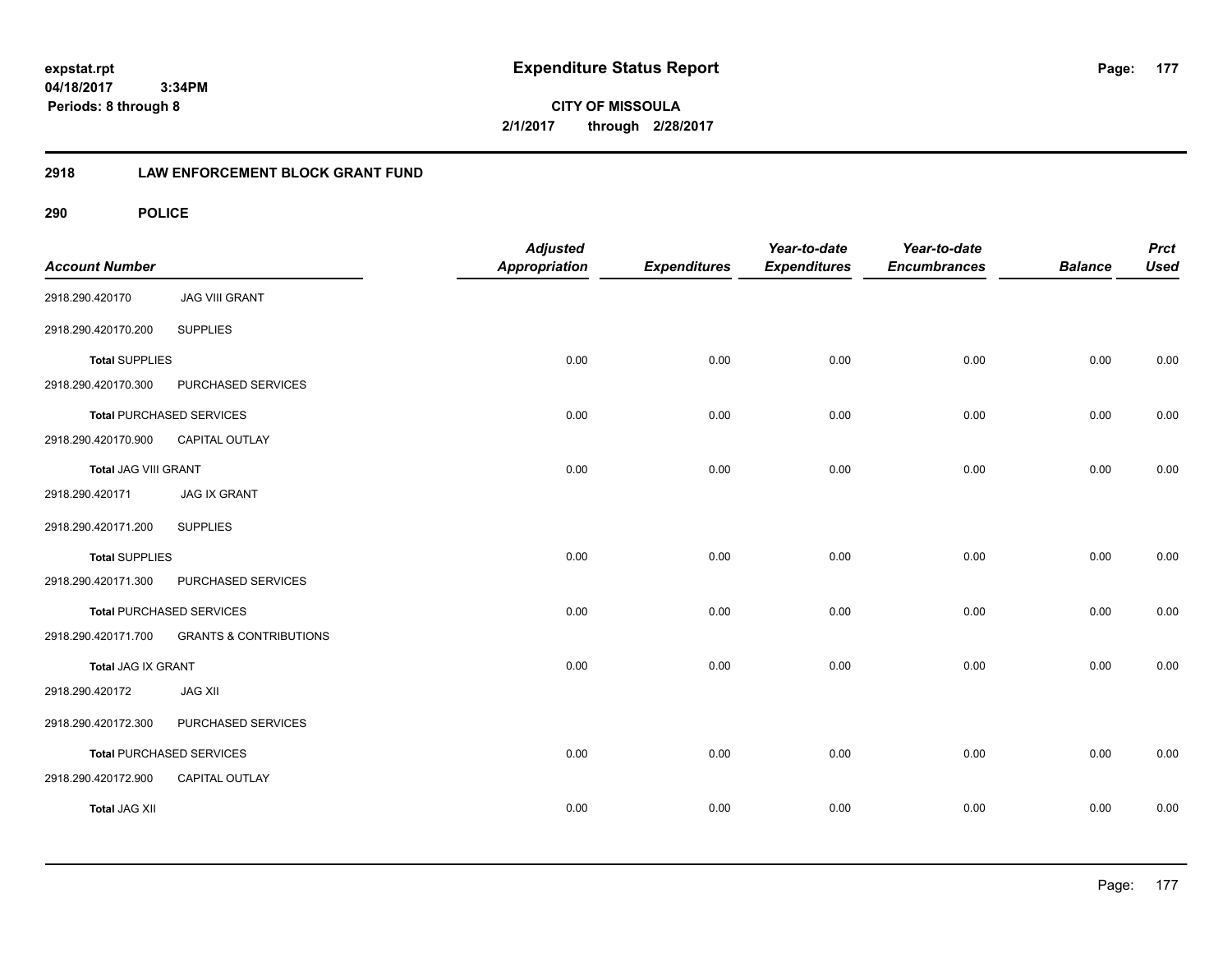**04/18/2017 3:34PM Periods: 8 through 8**

**CITY OF MISSOULA 2/1/2017 through 2/28/2017**

# **2918 LAW ENFORCEMENT BLOCK GRANT FUND**

| <b>Account Number</b>       |                                                        | <b>Adjusted</b><br><b>Appropriation</b> | <b>Expenditures</b> | Year-to-date<br><b>Expenditures</b> | Year-to-date<br><b>Encumbrances</b> | <b>Balance</b> | <b>Prct</b><br><b>Used</b> |
|-----------------------------|--------------------------------------------------------|-----------------------------------------|---------------------|-------------------------------------|-------------------------------------|----------------|----------------------------|
| 2918.290.420173             | <b>JAG XI</b>                                          |                                         |                     |                                     |                                     |                |                            |
| 2918.290.420173.200         | <b>SUPPLIES</b>                                        |                                         |                     |                                     |                                     |                |                            |
| <b>Total SUPPLIES</b>       |                                                        | 0.00                                    | 0.00                | 0.00                                | 0.00                                | 0.00           | 0.00                       |
| 2918.290.420173.300         | PURCHASED SERVICES                                     |                                         |                     |                                     |                                     |                |                            |
|                             | <b>Total PURCHASED SERVICES</b>                        | 0.00                                    | 0.00                | 0.00                                | 0.00                                | 0.00           | 0.00                       |
| 2918.290.420173.700         | <b>GRANTS &amp; CONTRIBUTIONS</b>                      |                                         |                     |                                     |                                     |                |                            |
|                             | Total GRANTS & CONTRIBUTIONS                           | 0.00                                    | 0.00                | 0.00                                | 0.00                                | 0.00           | 0.00                       |
| 2918.290.420173.900         | CAPITAL OUTLAY                                         |                                         |                     |                                     |                                     |                |                            |
| <b>Total JAG XI</b>         |                                                        | 0.00                                    | 0.00                | 0.00                                | 0.00                                | 0.00           | 0.00                       |
| 2918.290.420174             | <b>JAG V GRANT</b>                                     |                                         |                     |                                     |                                     |                |                            |
| 2918.290.420174.200         | <b>SUPPLIES</b>                                        |                                         |                     |                                     |                                     |                |                            |
|                             | 2918.290.420174.220.000 OPERATING SUPPLIES-JAG V       | 43,124.00                               | 0.00                | 43,124.00                           | 0.00                                | 0.00           | 100.00                     |
| <b>Total SUPPLIES</b>       |                                                        | 43,124.00                               | 0.00                | 43,124.00                           | 0.00                                | 0.00           | 100.00                     |
| 2918.290.420174.300         | PURCHASED SERVICES                                     |                                         |                     |                                     |                                     |                |                            |
|                             | <b>Total PURCHASED SERVICES</b>                        | 0.00                                    | 0.00                | 0.00                                | 0.00                                | 0.00           | 0.00                       |
| 2918.290.420174.700         | <b>GRANTS &amp; CONTRIBUTIONS</b>                      |                                         |                     |                                     |                                     |                |                            |
|                             | 2918.290.420174.700.000 JAG V / GRANTS & CONTRIBUTIONS | 17,249.00                               | 0.00                | 17,249.00                           | 0.00                                | 0.00           | 100.00                     |
|                             | <b>Total GRANTS &amp; CONTRIBUTIONS</b>                | 17,249.00                               | 0.00                | 17,249.00                           | 0.00                                | 0.00           | 100.00                     |
| 2918.290.420174.900         | CAPITAL OUTLAY                                         |                                         |                     |                                     |                                     |                |                            |
| <b>Total CAPITAL OUTLAY</b> |                                                        | 0.00                                    | 0.00                | 0.00                                | 0.00                                | 0.00           | 0.00                       |
| Total JAG V GRANT           |                                                        | 60,373.00                               | 0.00                | 60,373.00                           | 0.00                                | 0.00           | 100.00                     |
|                             |                                                        |                                         |                     |                                     |                                     |                |                            |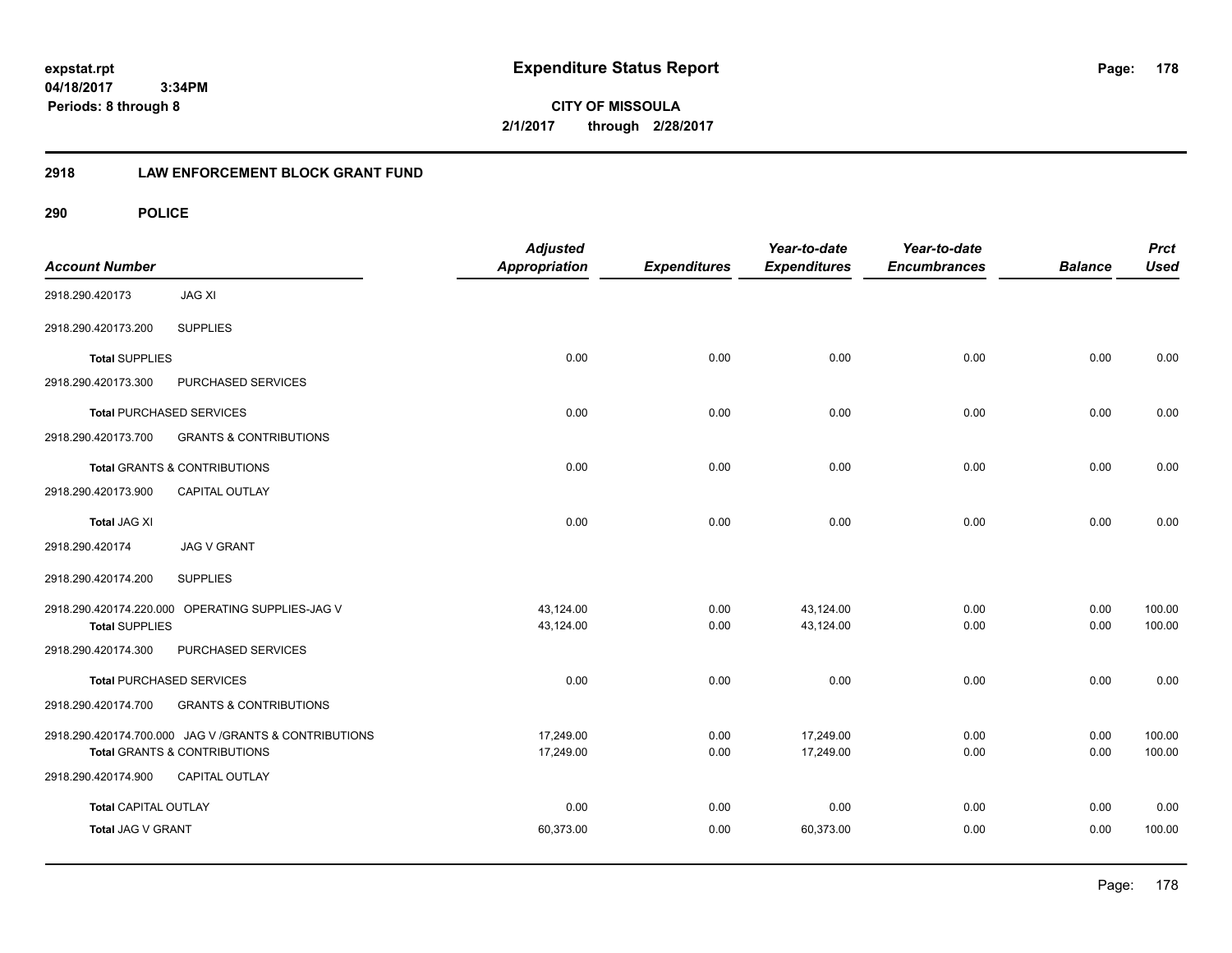**04/18/2017 3:34PM Periods: 8 through 8**

**CITY OF MISSOULA 2/1/2017 through 2/28/2017**

# **2918 LAW ENFORCEMENT BLOCK GRANT FUND**

| <b>Account Number</b>          |                                   | <b>Adjusted</b><br>Appropriation | <b>Expenditures</b> | Year-to-date<br><b>Expenditures</b> | Year-to-date<br><b>Encumbrances</b> | <b>Balance</b> | <b>Prct</b><br><b>Used</b> |
|--------------------------------|-----------------------------------|----------------------------------|---------------------|-------------------------------------|-------------------------------------|----------------|----------------------------|
| 2918.290.420175                | <b>JAG X GRANT</b>                |                                  |                     |                                     |                                     |                |                            |
| 2918.290.420175.200            | <b>SUPPLIES</b>                   |                                  |                     |                                     |                                     |                |                            |
| <b>Total SUPPLIES</b>          |                                   | 0.00                             | 0.00                | 0.00                                | 0.00                                | 0.00           | 0.00                       |
| 2918.290.420175.300            | PURCHASED SERVICES                |                                  |                     |                                     |                                     |                |                            |
| <b>Total JAG X GRANT</b>       |                                   | 0.00                             | 0.00                | 0.00                                | 0.00                                | 0.00           | 0.00                       |
| 2918.290.420176                | <b>JAG VII GRANT</b>              |                                  |                     |                                     |                                     |                |                            |
| 2918.290.420176.100            | PERSONAL SERVICES                 |                                  |                     |                                     |                                     |                |                            |
| <b>Total PERSONAL SERVICES</b> |                                   | 0.00                             | 0.00                | 0.00                                | 0.00                                | 0.00           | 0.00                       |
| 2918.290.420176.200            | <b>SUPPLIES</b>                   |                                  |                     |                                     |                                     |                |                            |
| <b>Total SUPPLIES</b>          |                                   | 0.00                             | 0.00                | 0.00                                | 0.00                                | 0.00           | 0.00                       |
| 2918.290.420176.300            | PURCHASED SERVICES                |                                  |                     |                                     |                                     |                |                            |
|                                | <b>Total PURCHASED SERVICES</b>   | 0.00                             | 0.00                | 0.00                                | 0.00                                | 0.00           | 0.00                       |
| 2918.290.420176.700            | <b>GRANTS &amp; CONTRIBUTIONS</b> |                                  |                     |                                     |                                     |                |                            |
|                                | Total GRANTS & CONTRIBUTIONS      | 0.00                             | 0.00                | 0.00                                | 0.00                                | 0.00           | 0.00                       |
| 2918.290.420176.900            | CAPITAL OUTLAY                    |                                  |                     |                                     |                                     |                |                            |
| Total JAG VII GRANT            |                                   | 0.00                             | 0.00                | 0.00                                | 0.00                                | 0.00           | 0.00                       |
| 2918.290.420177                | <b>SMART POLICING</b>             |                                  |                     |                                     |                                     |                |                            |
| 2918.290.420177.700            | <b>GRANTS &amp; CONTRIBUTIONS</b> |                                  |                     |                                     |                                     |                |                            |
| <b>Total SMART POLICING</b>    |                                   | 0.00                             | 0.00                | 0.00                                | 0.00                                | 0.00           | 0.00                       |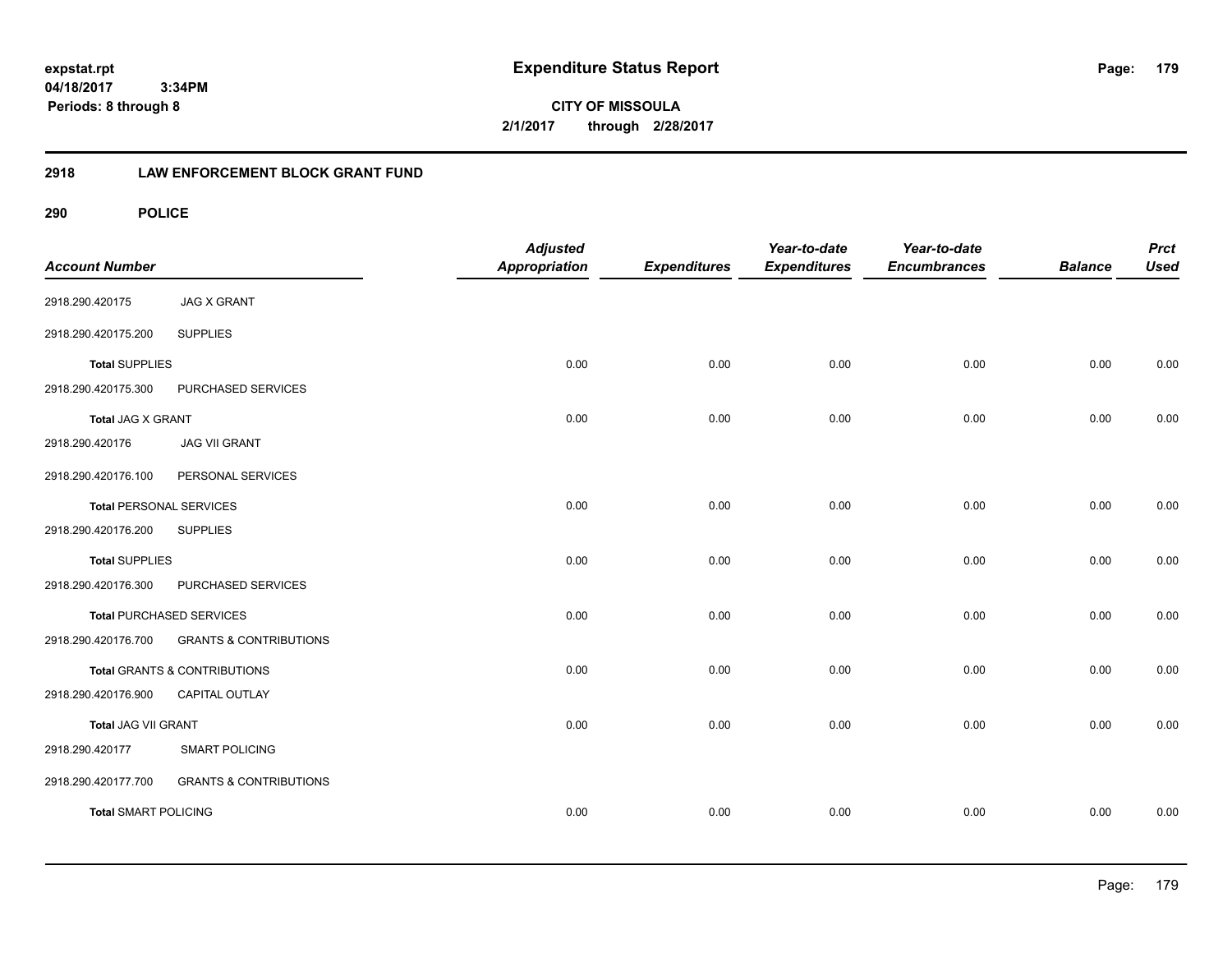**04/18/2017 3:34PM Periods: 8 through 8**

**CITY OF MISSOULA 2/1/2017 through 2/28/2017**

# **2918 LAW ENFORCEMENT BLOCK GRANT FUND**

| <b>Account Number</b>          |                                                                  | <b>Adjusted</b><br><b>Appropriation</b> | <b>Expenditures</b> | Year-to-date<br><b>Expenditures</b> | Year-to-date<br><b>Encumbrances</b> | <b>Balance</b> | <b>Prct</b><br><b>Used</b> |
|--------------------------------|------------------------------------------------------------------|-----------------------------------------|---------------------|-------------------------------------|-------------------------------------|----------------|----------------------------|
| 2918.290.420178                | COPS HIRING FY2011                                               |                                         |                     |                                     |                                     |                |                            |
| 2918.290.420178.100            | PERSONAL SERVICES                                                |                                         |                     |                                     |                                     |                |                            |
| <b>Total PERSONAL SERVICES</b> |                                                                  | 0.00                                    | 0.00                | 0.00                                | 0.00                                | 0.00           | 0.00                       |
| 2918.290.420178.200            | <b>SUPPLIES</b>                                                  |                                         |                     |                                     |                                     |                |                            |
| <b>Total SUPPLIES</b>          |                                                                  | 0.00                                    | 0.00                | 0.00                                | 0.00                                | 0.00           | 0.00                       |
| 2918.290.420178.300            | PURCHASED SERVICES                                               |                                         |                     |                                     |                                     |                |                            |
|                                | <b>Total PURCHASED SERVICES</b>                                  | 0.00                                    | 0.00                | 0.00                                | 0.00                                | 0.00           | 0.00                       |
| 2918.290.420178.900            | <b>CAPITAL OUTLAY</b>                                            |                                         |                     |                                     |                                     |                |                            |
| Total COPS HIRING FY2011       |                                                                  | 0.00                                    | 0.00                | 0.00                                | 0.00                                | 0.00           | 0.00                       |
| 2918.290.420179                | FY14 COPS HIRING GRANT                                           |                                         |                     |                                     |                                     |                |                            |
| 2918.290.420179.100            | PERSONAL SERVICES                                                |                                         |                     |                                     |                                     |                |                            |
|                                | 2918.290.420179.110.000 FY14COPS HIRING GRANT SALARIES AND WAGES | 29,390.00                               | 0.00                | 0.00                                | 0.00                                | 29,390.00      | 0.00                       |
|                                | 2918.290.420179.140.000 EMPLOYER CONTRIBUTIONS                   | 10,610.00                               | 0.00                | 0.00                                | 0.00                                | 10,610.00      | 0.00                       |
|                                | Total FY14 COPS HIRING GRANT                                     | 40,000.00                               | 0.00                | 0.00                                | 0.00                                | 40,000.00      | 0.00                       |
| 2918.290.420190                | LAW ENFORCEMENT BLOCK GRANT                                      |                                         |                     |                                     |                                     |                |                            |
| 2918.290.420190.900            | CAPITAL OUTLAY                                                   |                                         |                     |                                     |                                     |                |                            |
|                                | Total LAW ENFORCEMENT BLOCK GRANT                                | 0.00                                    | 0.00                | 0.00                                | 0.00                                | 0.00           | 0.00                       |
| 2918.290.510110                | <b>MERCHANT SERVICES</b>                                         |                                         |                     |                                     |                                     |                |                            |
| 2918.290.510110.500            | <b>FIXED CHARGES</b>                                             |                                         |                     |                                     |                                     |                |                            |
| <b>Total MERCHANT SERVICES</b> |                                                                  | 0.00                                    | 0.00                | 0.00                                | 0.00                                | 0.00           | 0.00                       |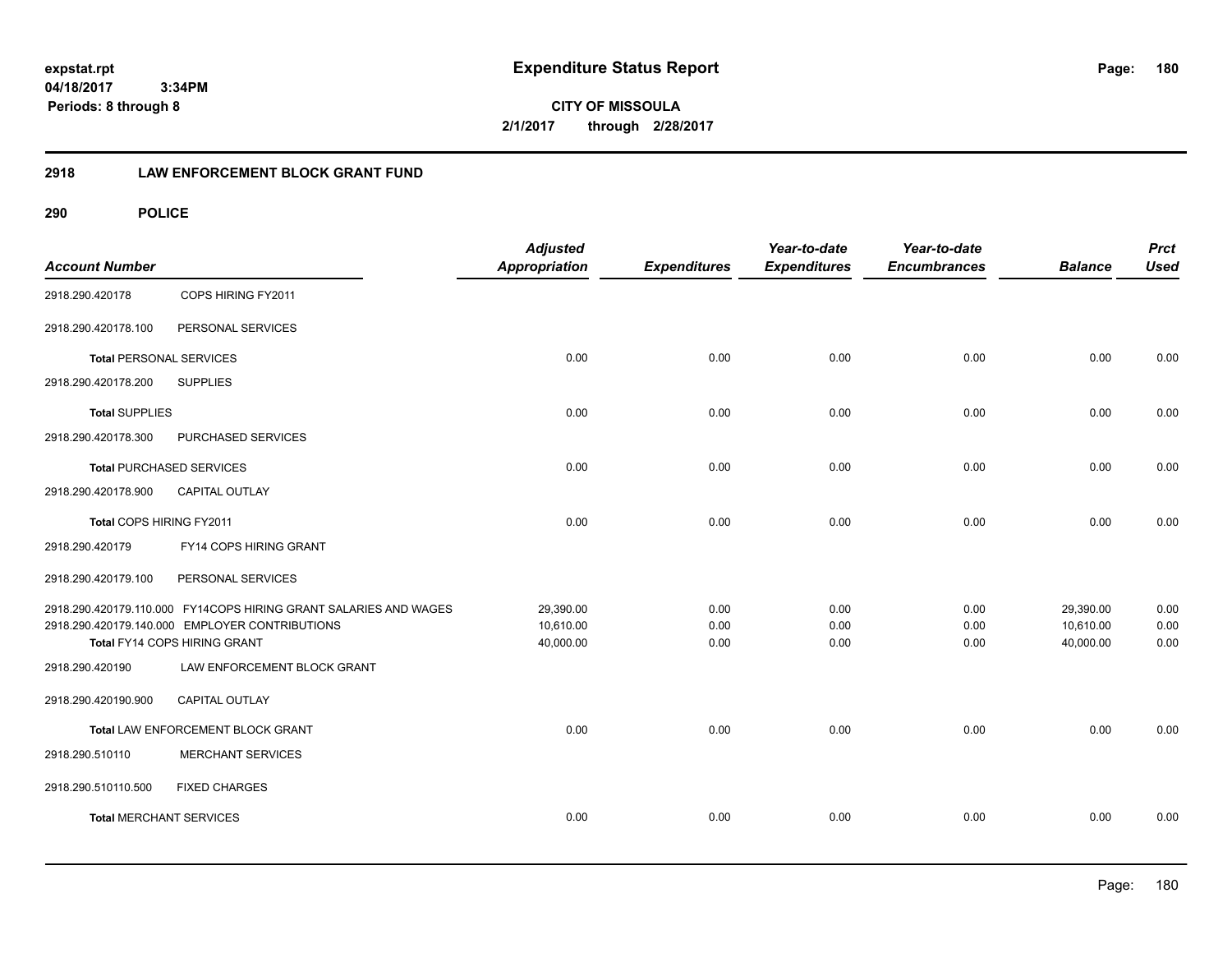**181**

**CITY OF MISSOULA 2/1/2017 through 2/28/2017**

| 2918                  | <b>LAW ENFORCEMENT BLOCK GRANT FUND</b> |                                         |                     |                                     |                                     |                |                            |
|-----------------------|-----------------------------------------|-----------------------------------------|---------------------|-------------------------------------|-------------------------------------|----------------|----------------------------|
| <b>Total POLICE</b>   |                                         | 100,373.00                              | 0.00                | 60,373.00                           | 0.00                                | 40,000.00      | 60.15                      |
| 390                   | <b>NON-DEPARTMENTAL</b>                 |                                         |                     |                                     |                                     |                |                            |
| <b>Account Number</b> |                                         | <b>Adjusted</b><br><b>Appropriation</b> | <b>Expenditures</b> | Year-to-date<br><b>Expenditures</b> | Year-to-date<br><b>Encumbrances</b> | <b>Balance</b> | <b>Prct</b><br><b>Used</b> |
| 2918.390.420172       | <b>JAG XII</b>                          |                                         |                     |                                     |                                     |                |                            |
| 2918.390.420172.300   | PURCHASED SERVICES                      |                                         |                     |                                     |                                     |                |                            |
| <b>Total JAG XII</b>  |                                         | 0.00                                    | 0.00                | 0.00                                | 0.00                                | 0.00           | 0.00                       |
| 2918.390.420191       | COPS TECHNOLOGY                         |                                         |                     |                                     |                                     |                |                            |
| 2918.390.420191.500   | <b>FIXED CHARGES</b>                    |                                         |                     |                                     |                                     |                |                            |
|                       | Total COPS TECHNOLOGY                   | 0.00                                    | 0.00                | 0.00                                | 0.00                                | 0.00           | 0.00                       |
| 2918.390.510110       | <b>MERCHANT SERVICES</b>                |                                         |                     |                                     |                                     |                |                            |
|                       | $0.010,000,010,10,000$ $0.000,000$      |                                         |                     |                                     |                                     |                |                            |

2918.390.510110.500 FIXED CHARGES

| Total NON-DEPARTMENTAL                 | 0.00       | 0.00 | 0.00      | 0.0  | 0.00      | 0.00  |
|----------------------------------------|------------|------|-----------|------|-----------|-------|
| Total LAW ENFORCEMENT BLOCK GRANT FUND | 100.373.00 | 0.00 | 60.373.00 | 0.00 | 40.000.00 | 60.15 |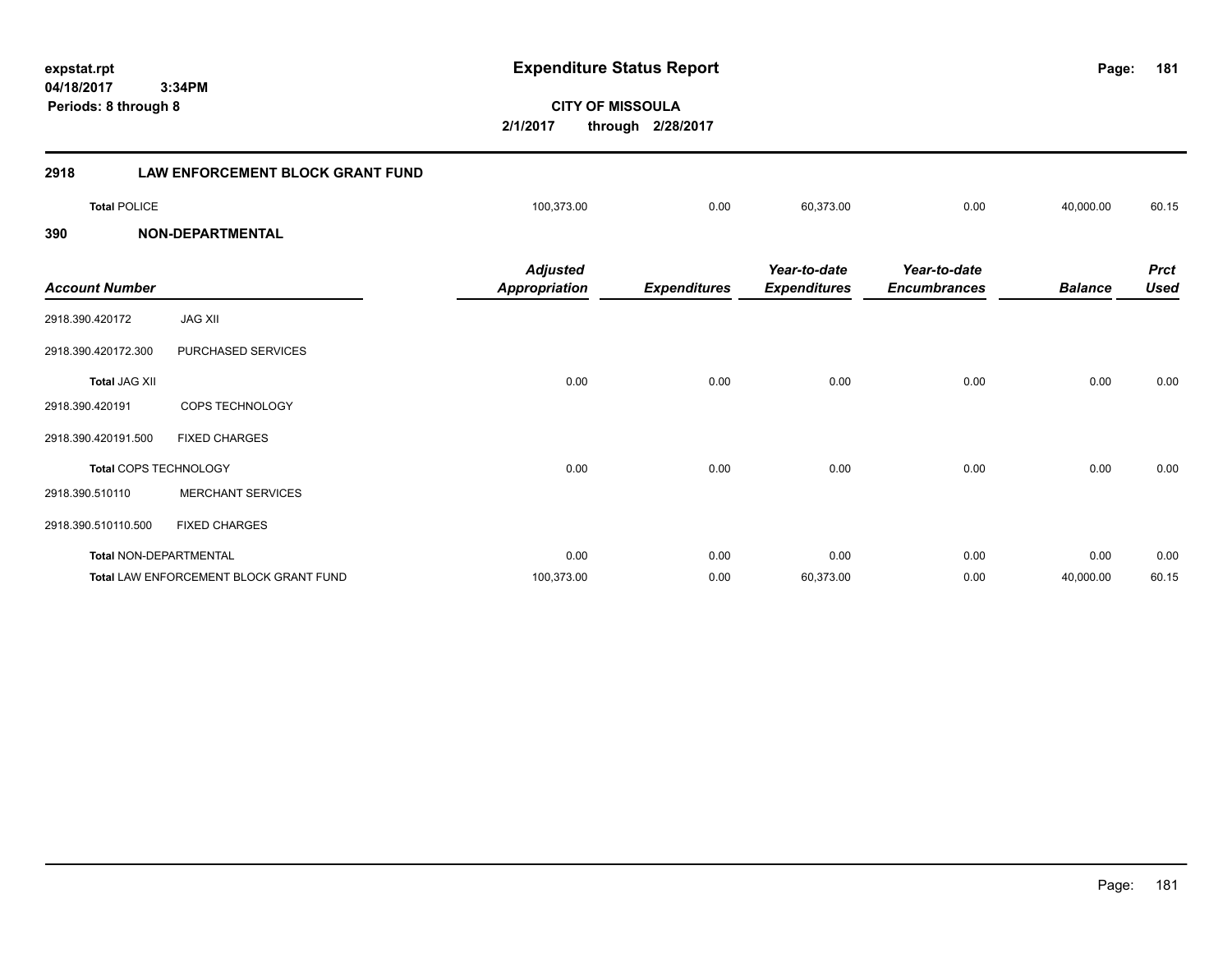**CITY OF MISSOULA 2/1/2017 through 2/28/2017**

# **2919 HIDTA FUND**

# **290 POLICE**

| <b>Account Number</b>                                         | <b>Adjusted</b><br><b>Appropriation</b> | <b>Expenditures</b> | Year-to-date<br><b>Expenditures</b> | Year-to-date<br><b>Encumbrances</b> | <b>Balance</b> | <b>Prct</b><br>Used |
|---------------------------------------------------------------|-----------------------------------------|---------------------|-------------------------------------|-------------------------------------|----------------|---------------------|
| HIDTA STATE FORFEITURES<br>2919.290.420142                    |                                         |                     |                                     |                                     |                |                     |
| PERSONAL SERVICES<br>2919.290.420142.100                      |                                         |                     |                                     |                                     |                |                     |
| 2919.290.420142.120.000 OVERTIME/TERMINATION                  | 15,000.00                               | 0.00                | 0.00                                | 0.00                                | 15,000.00      | 0.00                |
| 2919.290.420142.140.000 EMPLOYER CONTRIBUTIONS                | 1,350.00                                | 0.00                | 0.00                                | 0.00                                | 1,350.00       | 0.00                |
| <b>Total PERSONAL SERVICES</b>                                | 16,350.00                               | 0.00                | 0.00                                | 0.00                                | 16.350.00      | 0.00                |
| 2919.290.420142.200<br><b>SUPPLIES</b>                        |                                         |                     |                                     |                                     |                |                     |
| <b>OFFICE SUPPLIES</b><br>2919.290.420142.210.000             | 500.00                                  | 0.00                | 0.00                                | 0.00                                | 500.00         | 0.00                |
| OPERATING SUPPLIES<br>2919.290.420142.220.000                 | 500.00                                  | 3,202.36            | 3,318.75                            | 0.00                                | $-2,818.75$    | 663.75              |
| <b>Total SUPPLIES</b>                                         | 1,000.00                                | 3,202.36            | 3,318.75                            | 0.00                                | $-2,318.75$    | 331.88              |
| PURCHASED SERVICES<br>2919.290.420142.300                     |                                         |                     |                                     |                                     |                |                     |
| 2919.290.420142.341.000 ELECTRICITY & NATURAL GAS             | 4,600.00                                | 0.00                | 0.00                                | 0.00                                | 4,600.00       | 0.00                |
| 2919.290.420142.344.000 TELEPHONE SERVICE                     | 250.00                                  | 0.00                | 0.00                                | 0.00                                | 250.00         | 0.00                |
| 2919.290.420142.350.000 PROFESSIONAL SERVICES                 | 4,000.00                                | 8,024.00            | 8,524.74                            | 0.00                                | $-4,524.74$    | 213.12              |
| 2919.290.420142.350.011 TOWING/PROFESSIONAL SERVICES          | 0.00                                    | 0.00                | 1,795.00                            | 0.00                                | $-1,795.00$    | 0.00                |
| 2919.290.420142.350.012 STORAGE PROJECT/PROFESSIONAL SERVICES | 0.00                                    | 171.85              | 583.85                              | 0.00                                | $-583.85$      | 0.00                |
| 2919.290.420142.360.000 REPAIR & MAINTENANCE                  | 1,200.00                                | 0.00                | 0.00                                | 0.00                                | 1,200.00       | 0.00                |
| 2919.290.420142.370.000 TRAVEL                                | 1,500.00                                | 265.50              | 1.612.18                            | 0.00                                | $-112.18$      | 107.48              |
| 2919.290.420142.380.000 TRAINING                              | 1,500.00                                | 0.00                | 410.00                              | 0.00                                | 1.090.00       | 27.33               |
| 2919.290.420142.390.000 OTHER PURCHASED SERVICES              | 200.00                                  | 0.00                | 0.00                                | 0.00                                | 200.00         | 0.00                |
| <b>Total PURCHASED SERVICES</b>                               | 13,250.00                               | 8,461.35            | 12,925.77                           | 0.00                                | 324.23         | 97.55               |
| 2919.290.420142.500<br><b>FIXED CHARGES</b>                   |                                         |                     |                                     |                                     |                |                     |
| 2919.290.420142.500.000 FIXED CHARGES                         | 45,000.00                               | 1,719.87            | 15,478.83                           | 0.00                                | 29,521.17      | 34.40               |
| <b>Total FIXED CHARGES</b>                                    | 45,000.00                               | 1,719.87            | 15,478.83                           | 0.00                                | 29,521.17      | 34.40               |
| <b>GRANTS &amp; CONTRIBUTIONS</b><br>2919.290.420142.700      |                                         |                     |                                     |                                     |                |                     |
| 2919.290.420142.700.000 HIDTA STATE FORFEITURE                | 65.000.00                               | 0.00                | 727.74                              | 0.00                                | 64.272.26      | 1.12                |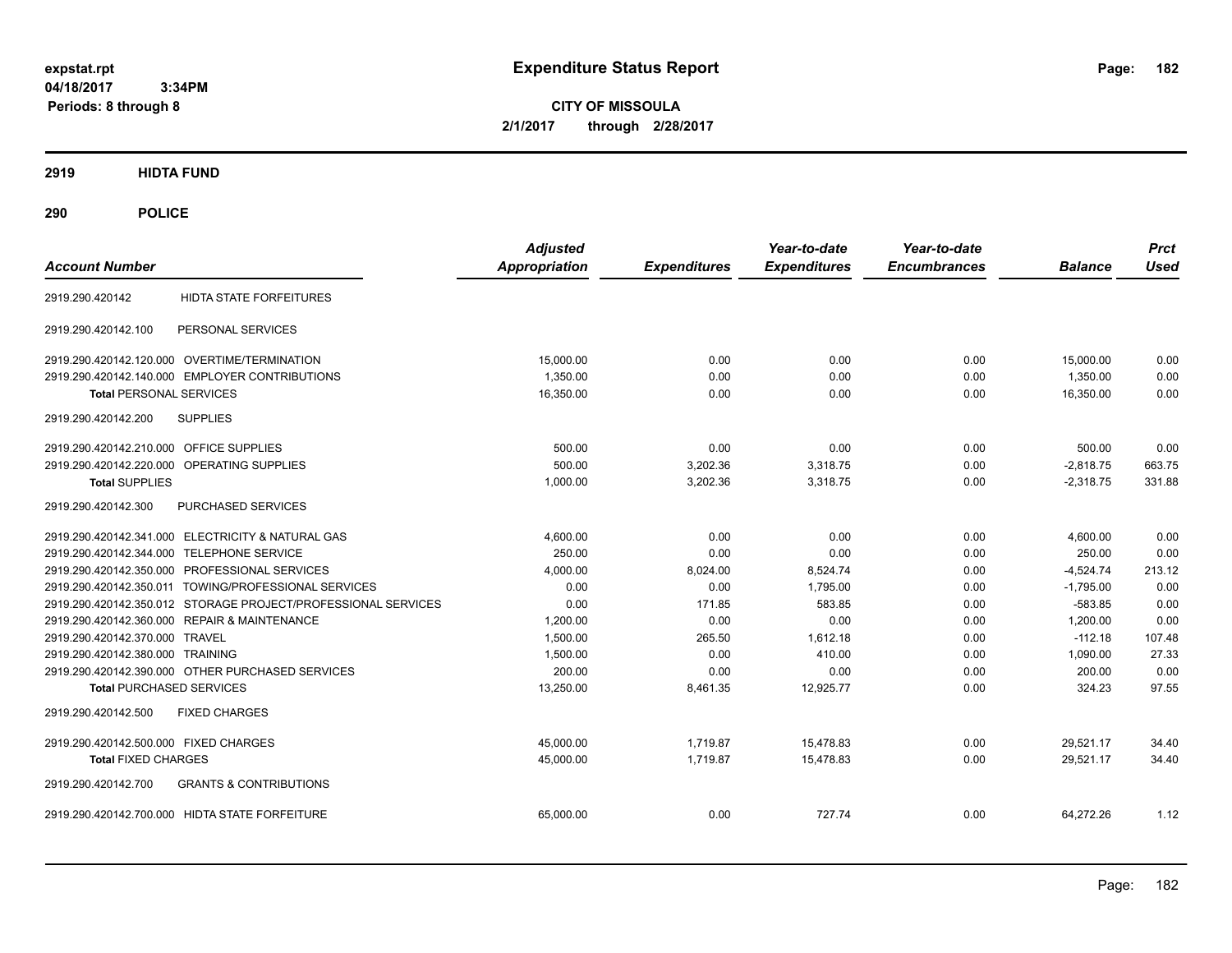**CITY OF MISSOULA 2/1/2017 through 2/28/2017**

**2919 HIDTA FUND**

**290 POLICE**

| <b>Account Number</b>                                | <b>Adjusted</b><br>Appropriation | <b>Expenditures</b> | Year-to-date<br><b>Expenditures</b> | Year-to-date<br><b>Encumbrances</b> | <b>Balance</b> | <b>Prct</b><br><b>Used</b> |
|------------------------------------------------------|----------------------------------|---------------------|-------------------------------------|-------------------------------------|----------------|----------------------------|
| 2919.290.420142.700.002 STATE/GRANTS & CONTRIBUTIONS | 0.00                             | 0.00                | 15,099.00                           | 0.00                                | $-15,099.00$   | 0.00                       |
| <b>Total GRANTS &amp; CONTRIBUTIONS</b>              | 65,000.00                        | 0.00                | 15,826.74                           | 0.00                                | 49,173.26      | 24.35                      |
| <b>CAPITAL OUTLAY</b><br>2919.290.420142.900         |                                  |                     |                                     |                                     |                |                            |
| 2919.290.420142.940.000 MACHINERY & EQUIPMENT        | 0.00                             | 0.00                | 14,240.00                           | 0.00                                | $-14.240.00$   | 0.00                       |
| <b>Total CAPITAL OUTLAY</b>                          | 0.00                             | 0.00                | 14,240.00                           | 0.00                                | $-14,240.00$   | 0.00                       |
| <b>Total HIDTA STATE FORFEITURES</b>                 | 140,600.00                       | 13,383.58           | 61,790.09                           | 0.00                                | 78,809.91      | 43.95                      |
| <b>MERCHANT SERVICES</b><br>2919.290.510110          |                                  |                     |                                     |                                     |                |                            |
| 2919.290.510110.500<br><b>FIXED CHARGES</b>          |                                  |                     |                                     |                                     |                |                            |
| <b>Total MERCHANT SERVICES</b>                       | 0.00                             | 0.00                | 0.00                                | 0.00                                | 0.00           | 0.00                       |
| <b>Total HIDTA FUND</b>                              | 140,600.00                       | 13,383.58           | 61,790.09                           | 0.00                                | 78.809.91      | 43.95                      |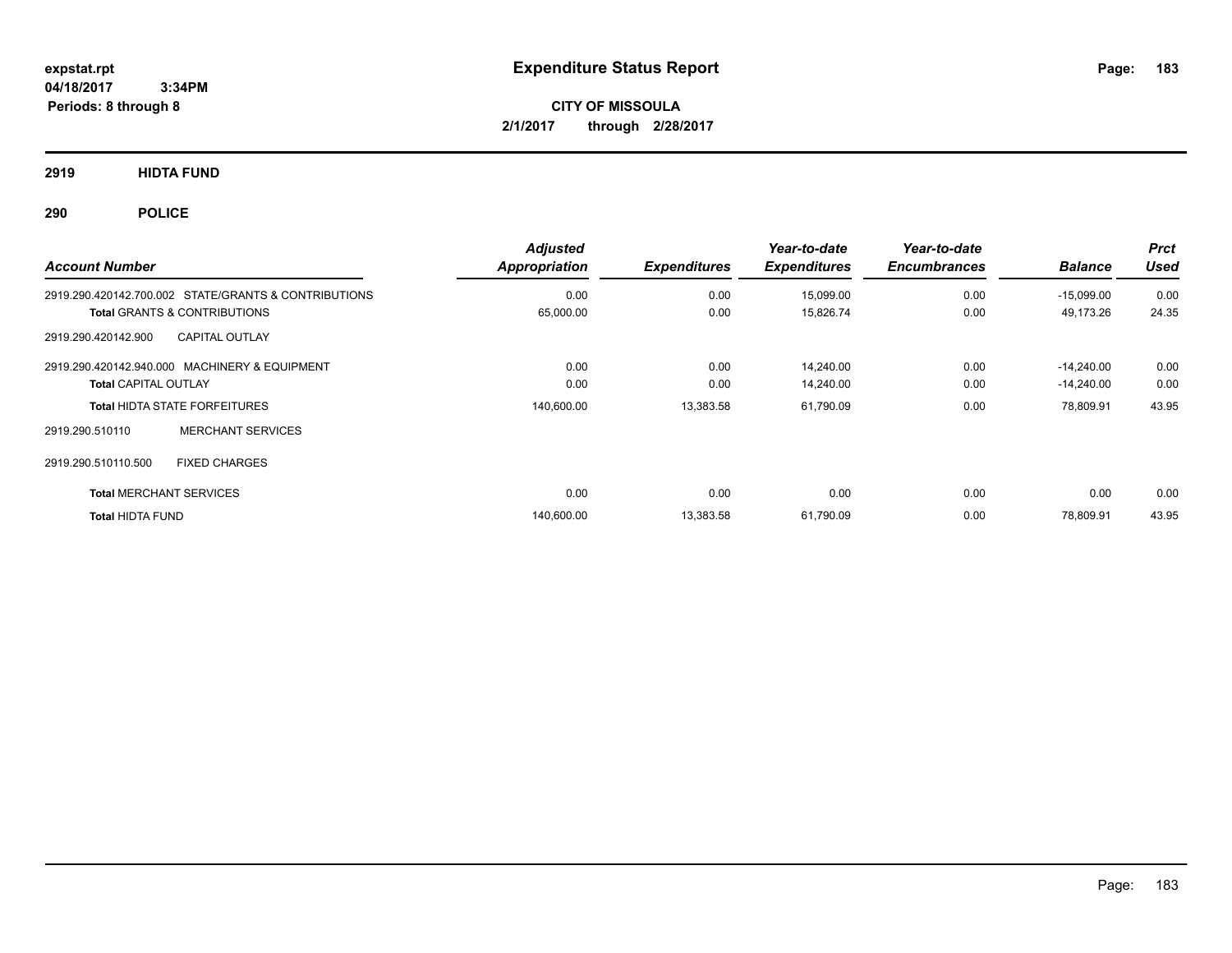**CITY OF MISSOULA 2/1/2017 through 2/28/2017**

# **2939 CDBG PROGRAM INCOME ACCOUNT**

| <b>Account Number</b>      |                                                  | <b>Adjusted</b><br><b>Appropriation</b> | <b>Expenditures</b> | Year-to-date<br><b>Expenditures</b> | Year-to-date<br><b>Encumbrances</b> | <b>Balance</b> | <b>Prct</b><br><b>Used</b> |
|----------------------------|--------------------------------------------------|-----------------------------------------|---------------------|-------------------------------------|-------------------------------------|----------------|----------------------------|
|                            |                                                  |                                         |                     |                                     |                                     |                |                            |
| 2939.400.470000            | HOUSING & COMMUNITY DEVELOPMENT                  |                                         |                     |                                     |                                     |                |                            |
| 2939.400.470000.300        | PURCHASED SERVICES                               |                                         |                     |                                     |                                     |                |                            |
|                            | 2939.400.470000.350.000 PROFESSIONAL SERVICES    | 14,383.00                               | 0.00                | 0.00                                | 0.00                                | 14,383.00      | 0.00                       |
|                            | <b>Total PURCHASED SERVICES</b>                  | 14,383.00                               | 0.00                | 0.00                                | 0.00                                | 14,383.00      | 0.00                       |
| 2939.400.470000.800        | OTHER OBJECTS                                    |                                         |                     |                                     |                                     |                |                            |
| <b>Total OTHER OBJECTS</b> |                                                  | 0.00                                    | 0.00                | 0.00                                | 0.00                                | 0.00           | 0.00                       |
|                            | <b>Total HOUSING &amp; COMMUNITY DEVELOPMENT</b> | 14,383.00                               | 0.00                | 0.00                                | 0.00                                | 14,383.00      | 0.00                       |
| 2939.400.510110            | <b>MERCHANT SERVICES</b>                         |                                         |                     |                                     |                                     |                |                            |
| 2939.400.510110.500        | <b>FIXED CHARGES</b>                             |                                         |                     |                                     |                                     |                |                            |
|                            | <b>Total MERCHANT SERVICES</b>                   | 0.00                                    | 0.00                | 0.00                                | 0.00                                | 0.00           | 0.00                       |
|                            | <b>Total CDBG PROGRAM INCOME ACCOUNT</b>         | 14,383.00                               | 0.00                | 0.00                                | 0.00                                | 14,383.00      | 0.00                       |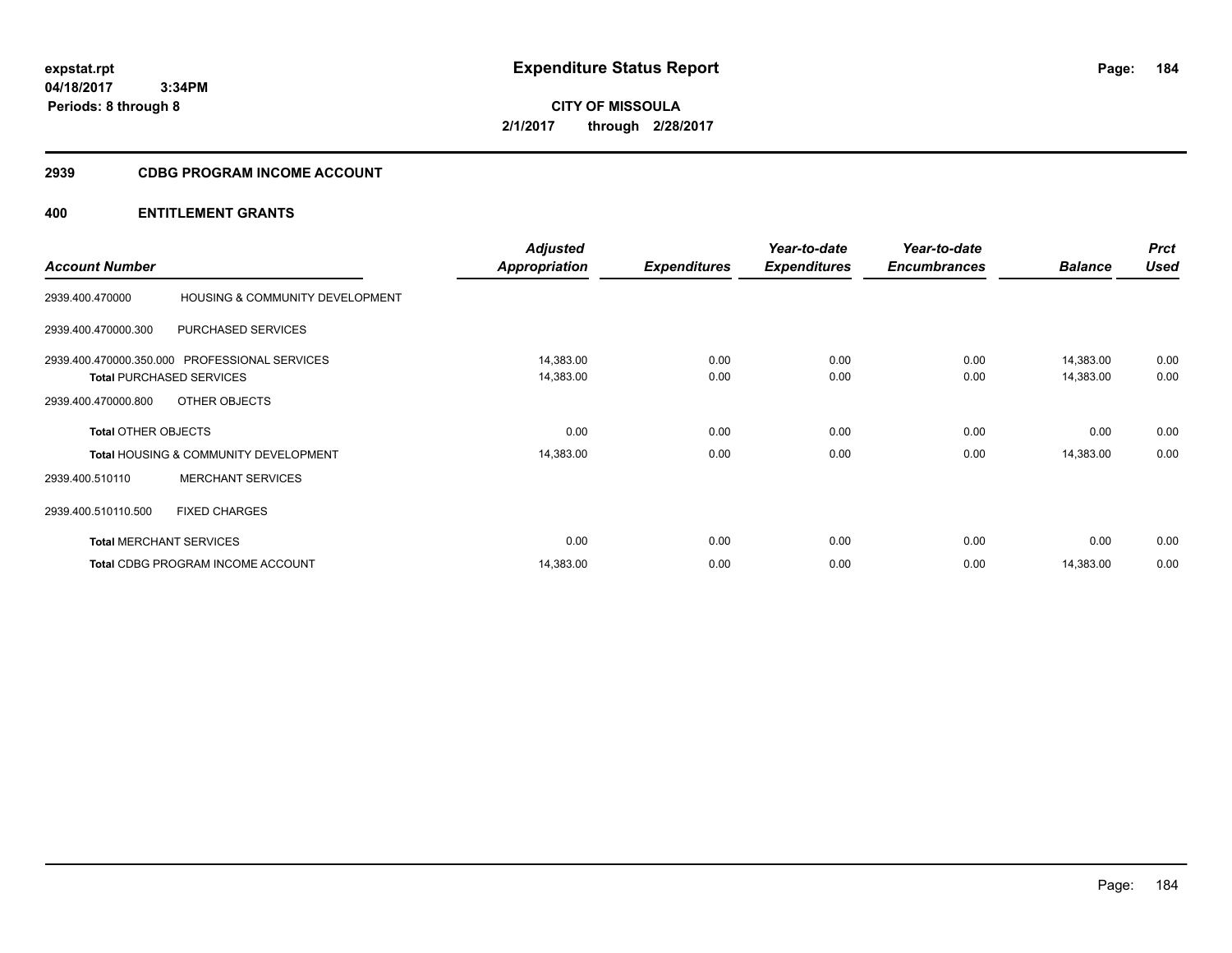**CITY OF MISSOULA 2/1/2017 through 2/28/2017**

**2940 CDBG FUND**

| <b>Account Number</b>         |                                               | <b>Adjusted</b><br>Appropriation | <b>Expenditures</b> | Year-to-date<br><b>Expenditures</b> | Year-to-date<br><b>Encumbrances</b> | <b>Balance</b>         | Prct<br><b>Used</b> |
|-------------------------------|-----------------------------------------------|----------------------------------|---------------------|-------------------------------------|-------------------------------------|------------------------|---------------------|
| 2940.390.331010               | *** Title Not Found ***                       |                                  |                     |                                     |                                     |                        |                     |
| 2940.390.331010.300           | PURCHASED SERVICES                            |                                  |                     |                                     |                                     |                        |                     |
| <b>Total NON-DEPARTMENTAL</b> | 2940.390.331010.350.000 PROFESSIONAL SERVICES | 0.00<br>0.00                     | 0.00<br>0.00        | 157.80<br>157.80                    | 0.00<br>0.00                        | $-157.80$<br>$-157.80$ | 0.00<br>0.00        |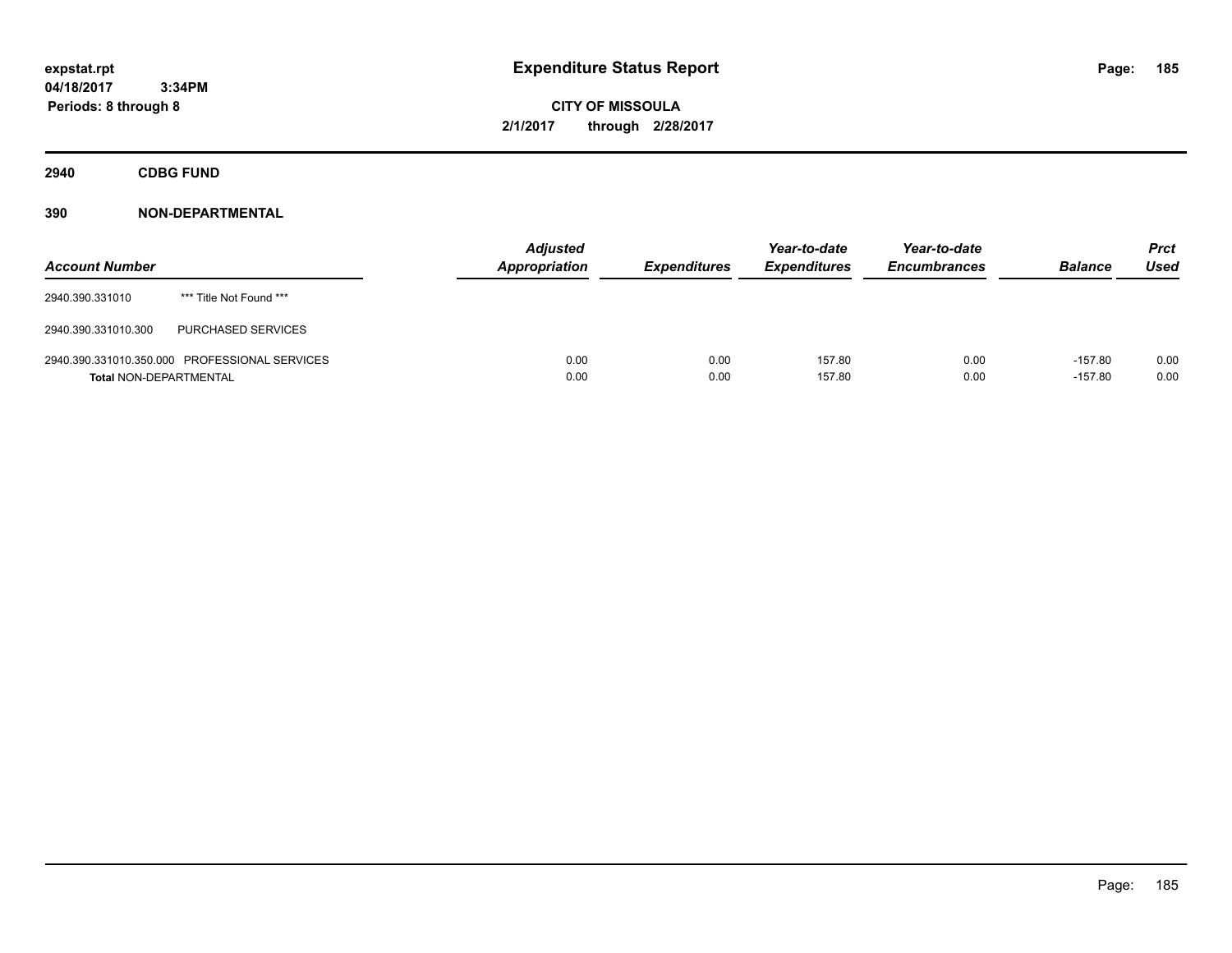**CITY OF MISSOULA 2/1/2017 through 2/28/2017**

**2940 CDBG FUND**

| <b>Account Number</b>                                                                       | <b>Adjusted</b><br><b>Appropriation</b> | <b>Expenditures</b> | Year-to-date<br><b>Expenditures</b> | Year-to-date<br><b>Encumbrances</b> | <b>Balance</b>               | <b>Prct</b><br><b>Used</b> |
|---------------------------------------------------------------------------------------------|-----------------------------------------|---------------------|-------------------------------------|-------------------------------------|------------------------------|----------------------------|
| HOUSING & COMMUNITY DEVELOPMENT<br>2940.400.470000                                          |                                         |                     |                                     |                                     |                              |                            |
| <b>GRANTS &amp; CONTRIBUTIONS</b><br>2940.400.470000.700                                    |                                         |                     |                                     |                                     |                              |                            |
| 2940.400.470000.700.000 TBD/GRANTS & CONTRIBUTIONS<br>Total HOUSING & COMMUNITY DEVELOPMENT | 690,143.00<br>690,143.00                | 0.00<br>0.00        | 0.00<br>0.00                        | 0.00<br>0.00                        | 690,143.00<br>690,143.00     | 0.00<br>0.00               |
| 2940.400.470001<br><b>FAIR HOUSING STUDY</b>                                                |                                         |                     |                                     |                                     |                              |                            |
| <b>GRANTS &amp; CONTRIBUTIONS</b><br>2940.400.470001.700                                    |                                         |                     |                                     |                                     |                              |                            |
| Total FAIR HOUSING STUDY                                                                    | 0.00                                    | 0.00                | 0.00                                | 0.00                                | 0.00                         | 0.00                       |
| 2940.400.470291<br><b>YWCA</b>                                                              |                                         |                     |                                     |                                     |                              |                            |
| <b>GRANTS &amp; CONTRIBUTIONS</b><br>2940.400.470291.700                                    |                                         |                     |                                     |                                     |                              |                            |
| 2940.400.470291.700.000 FY13 YWCA<br><b>Total YWCA</b>                                      | 0.00<br>0.00                            | 0.00<br>0.00        | 18,000.00<br>18,000.00              | 0.00<br>0.00                        | $-18,000.00$<br>$-18,000.00$ | 0.00<br>0.00               |
| FY12 homeWORD<br>2940.400.470292                                                            |                                         |                     |                                     |                                     |                              |                            |
| 2940.400.470292.700<br><b>GRANTS &amp; CONTRIBUTIONS</b>                                    |                                         |                     |                                     |                                     |                              |                            |
| 2940.400.470292.700.000 FY13 homeWORD/GRANTS & CONTRIBUTIONS<br>Total FY12 homeWORD         | 0.00<br>0.00                            | 0.00<br>0.00        | 7,000.00<br>7,000.00                | 0.00<br>0.00                        | $-7,000.00$<br>$-7,000.00$   | 0.00<br>0.00               |
| MISSOULA FOOD BANK<br>2940.400.470293                                                       |                                         |                     |                                     |                                     |                              |                            |
| <b>GRANTS &amp; CONTRIBUTIONS</b><br>2940.400.470293.700                                    |                                         |                     |                                     |                                     |                              |                            |
| 2940.400.470293.700.000 FY13 MSLA FOOD BANK<br>Total MISSOULA FOOD BANK                     | 0.00<br>0.00                            | 0.00<br>0.00        | 3,850.40<br>3,850.40                | 0.00<br>0.00                        | $-3,850.40$<br>$-3,850.40$   | 0.00<br>0.00               |
| 2940.400.470294<br>FY12 WORD                                                                |                                         |                     |                                     |                                     |                              |                            |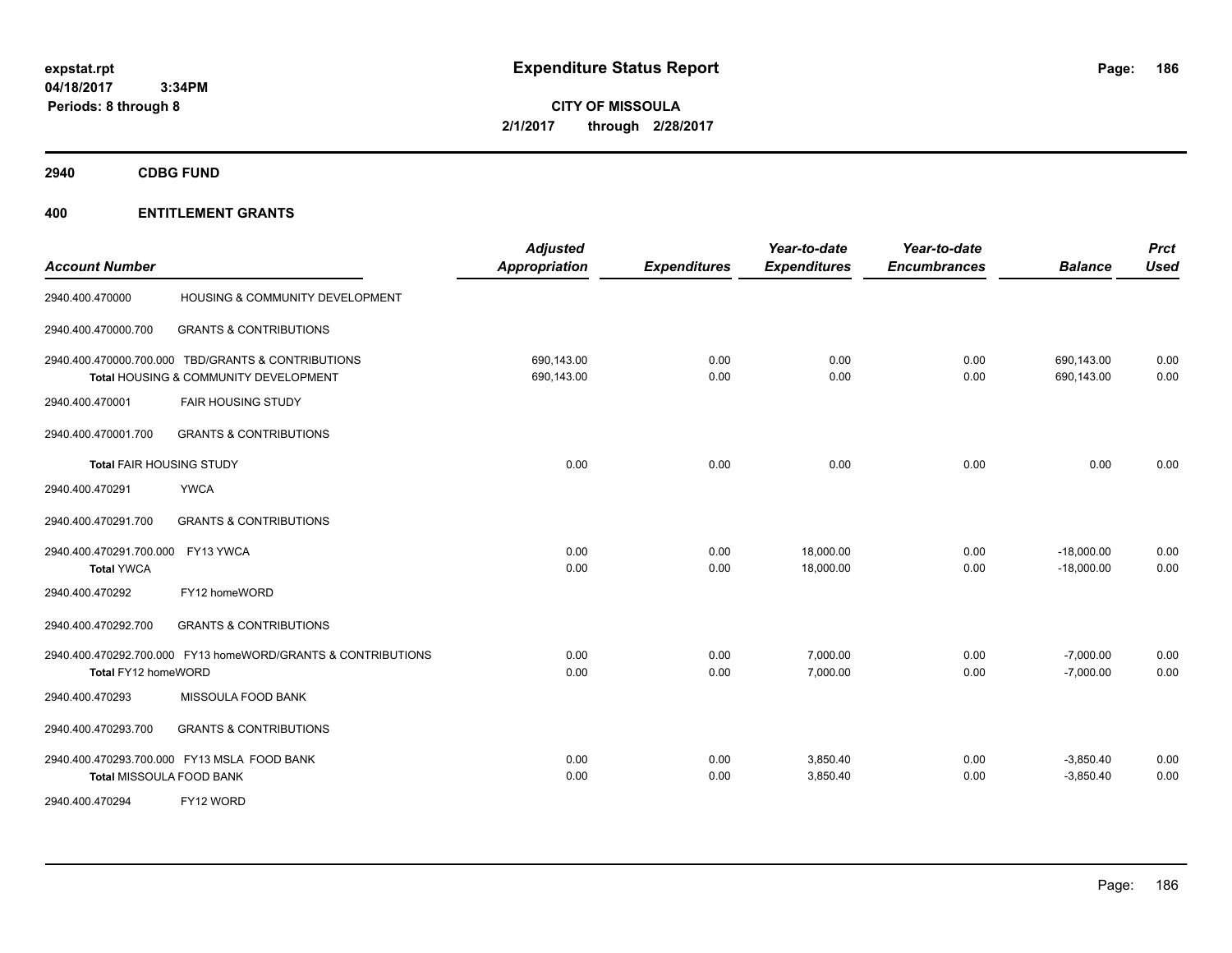**CITY OF MISSOULA 2/1/2017 through 2/28/2017**

**2940 CDBG FUND**

|                                   |                                                  | <b>Adjusted</b>      |                     | Year-to-date        | Year-to-date        |                | <b>Prct</b> |
|-----------------------------------|--------------------------------------------------|----------------------|---------------------|---------------------|---------------------|----------------|-------------|
| <b>Account Number</b>             |                                                  | <b>Appropriation</b> | <b>Expenditures</b> | <b>Expenditures</b> | <b>Encumbrances</b> | <b>Balance</b> | <b>Used</b> |
| 2940.400.470294.700               | <b>GRANTS &amp; CONTRIBUTIONS</b>                |                      |                     |                     |                     |                |             |
| 2940.400.470294.700.000 FY13 WORD |                                                  | 0.00                 | 0.00                | 8,032.60            | 0.00                | $-8,032.60$    | 0.00        |
| Total FY12 WORD                   |                                                  | 0.00                 | 0.00                | 8,032.60            | 0.00                | $-8,032.60$    | 0.00        |
| 2940.400.470296                   | MISSOULA AGING SERVICES                          |                      |                     |                     |                     |                |             |
| 2940.400.470296.700               | <b>GRANTS &amp; CONTRIBUTIONS</b>                |                      |                     |                     |                     |                |             |
|                                   | 2940.400.470296.700.000 GRANTS & CONTRIBUTIONS   | 0.00                 | 0.00                | 6,000.00            | 0.00                | $-6,000.00$    | 0.00        |
|                                   | <b>Total MISSOULA AGING SERVICES</b>             | 0.00                 | 0.00                | 6,000.00            | 0.00                | $-6,000.00$    | 0.00        |
| 2940.400.470298                   | FY12 RAMP                                        |                      |                     |                     |                     |                |             |
| 2940.400.470298.700               | <b>GRANTS &amp; CONTRIBUTIONS</b>                |                      |                     |                     |                     |                |             |
| 2940.400.470298.700.000 FY13 RAMP |                                                  | 0.00                 | 0.00                | 16,622.14           | 0.00                | $-16,622.14$   | 0.00        |
| Total FY12 RAMP                   |                                                  | 0.00                 | 0.00                | 16,622.14           | 0.00                | $-16,622.14$   | 0.00        |
| 2940.400.470313                   | MISSOULA SENIOR CENTER                           |                      |                     |                     |                     |                |             |
| 2940.400.470313.700               | <b>GRANTS &amp; CONTRIBUTIONS</b>                |                      |                     |                     |                     |                |             |
|                                   | <b>Total MISSOULA SENIOR CENTER</b>              | 0.00                 | 0.00                | 0.00                | 0.00                | 0.00           | 0.00        |
| 2940.400.470315                   | MISSOULA PARKS & REC                             |                      |                     |                     |                     |                |             |
| 2940.400.470315.700               | <b>GRANTS &amp; CONTRIBUTIONS</b>                |                      |                     |                     |                     |                |             |
|                                   | <b>Total GRANTS &amp; CONTRIBUTIONS</b>          | 0.00                 | 0.00                | 0.00                | 0.00                | 0.00           | 0.00        |
| 2940.400.470315.800               | <b>OTHER OBJECTS</b>                             |                      |                     |                     |                     |                |             |
|                                   | 2940.400.470315.820.000 TRANSFERS TO OTHER FUNDS | 0.00                 | 0.00                | 90,303.40           | 0.00                | $-90,303.40$   | 0.00        |
|                                   | Total MISSOULA PARKS & REC                       | 0.00                 | 0.00                | 90,303.40           | 0.00                | $-90,303.40$   | 0.00        |
| 2940.400.470318                   | FY12 POVERELLO FACILITY REPAIRS                  |                      |                     |                     |                     |                |             |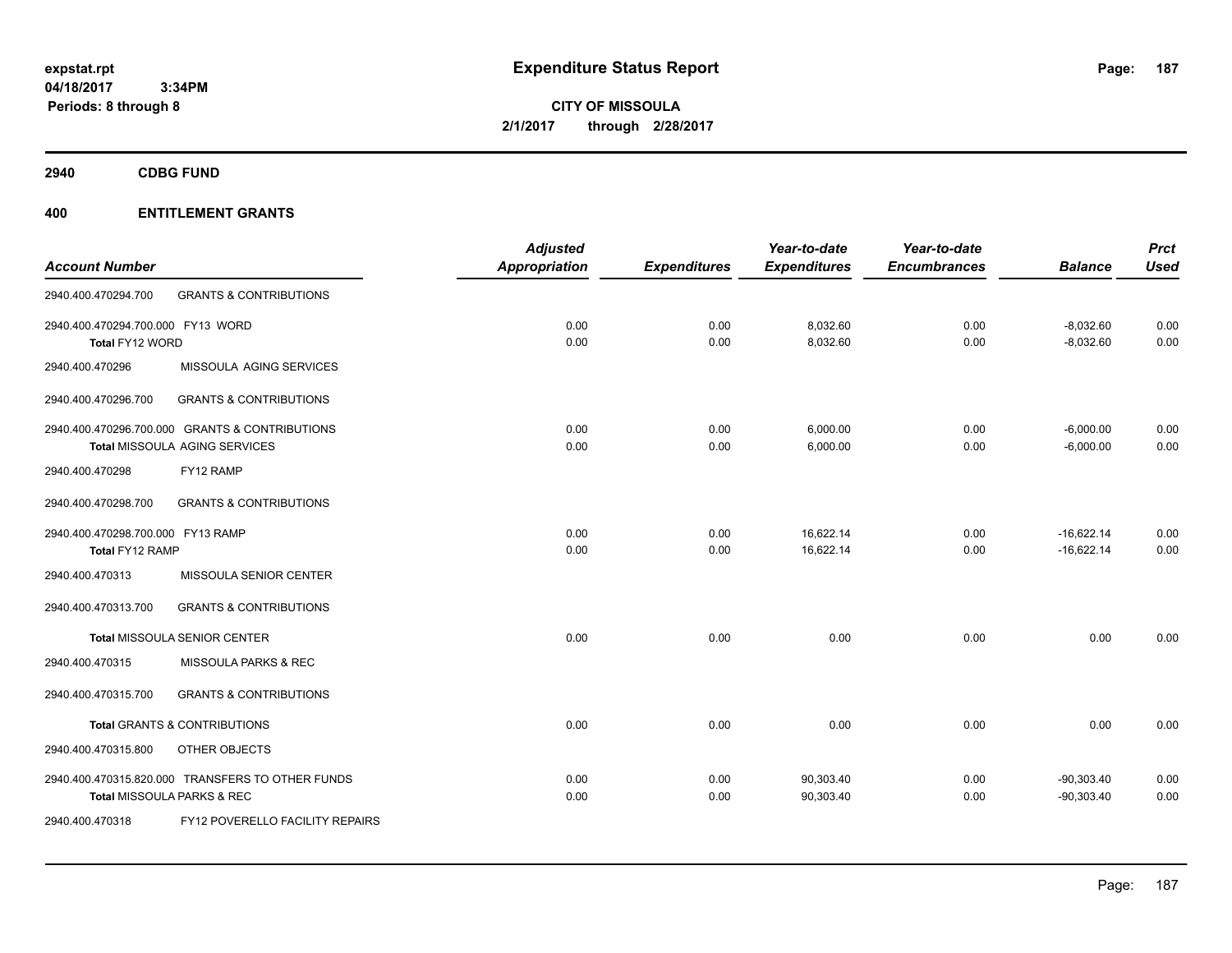**CITY OF MISSOULA 2/1/2017 through 2/28/2017**

**2940 CDBG FUND**

|                       |                                                  | <b>Adjusted</b>      |                     | Year-to-date        | Year-to-date        |                | <b>Prct</b> |
|-----------------------|--------------------------------------------------|----------------------|---------------------|---------------------|---------------------|----------------|-------------|
| <b>Account Number</b> |                                                  | <b>Appropriation</b> | <b>Expenditures</b> | <b>Expenditures</b> | <b>Encumbrances</b> | <b>Balance</b> | <b>Used</b> |
| 2940.400.470318.700   | <b>GRANTS &amp; CONTRIBUTIONS</b>                |                      |                     |                     |                     |                |             |
|                       | Total FY12 POVERELLO FACILITY REPAIRS            | 0.00                 | 0.00                | 0.00                | 0.00                | 0.00           | 0.00        |
| 2940.400.470335       | <b>GRANT &amp; COMMUNITY PROGRAMS</b>            |                      |                     |                     |                     |                |             |
| 2940.400.470335.300   | PURCHASED SERVICES                               |                      |                     |                     |                     |                |             |
|                       | <b>Total PURCHASED SERVICES</b>                  | 0.00                 | 0.00                | 0.00                | 0.00                | 0.00           | 0.00        |
| 2940.400.470335.700   | <b>GRANTS &amp; CONTRIBUTIONS</b>                |                      |                     |                     |                     |                |             |
|                       | Total GRANT & COMMUNITY PROGRAMS                 | 0.00                 | 0.00                | 0.00                | 0.00                | 0.00           | 0.00        |
| 2940.400.470372       | WESTERN MT MENTAL HEALTH CENTER                  |                      |                     |                     |                     |                |             |
| 2940.400.470372.700   | <b>GRANTS &amp; CONTRIBUTIONS</b>                |                      |                     |                     |                     |                |             |
|                       | Total WESTERN MT MENTAL HEALTH CENTER            | 0.00                 | 0.00                | 0.00                | 0.00                | 0.00           | 0.00        |
| 2940.400.470397       | FY12 GARDEN CITY HARVEST                         |                      |                     |                     |                     |                |             |
| 2940.400.470397.700   | <b>GRANTS &amp; CONTRIBUTIONS</b>                |                      |                     |                     |                     |                |             |
|                       | 2940.400.470397.700.000 FY13 GARDEN CITY HARVEST | 0.00                 | 0.00                | 12,000.00           | 0.00                | $-12,000.00$   | 0.00        |
|                       | Total FY12 GARDEN CITY HARVEST                   | 0.00                 | 0.00                | 12,000.00           | 0.00                | $-12,000.00$   | 0.00        |
| 2940.400.470403       | FY12 PARKS & RECREATION GRANTS                   |                      |                     |                     |                     |                |             |
| 2940.400.470403.700   | <b>GRANTS &amp; CONTRIBUTIONS</b>                |                      |                     |                     |                     |                |             |
|                       | Total FY12 PARKS & RECREATION GRANTS             | 0.00                 | 0.00                | 0.00                | 0.00                | 0.00           | 0.00        |
| 2940.400.470409       | NMCDC FRONT STREET                               |                      |                     |                     |                     |                |             |
| 2940.400.470409.700   | <b>GRANTS &amp; CONTRIBUTIONS</b>                |                      |                     |                     |                     |                |             |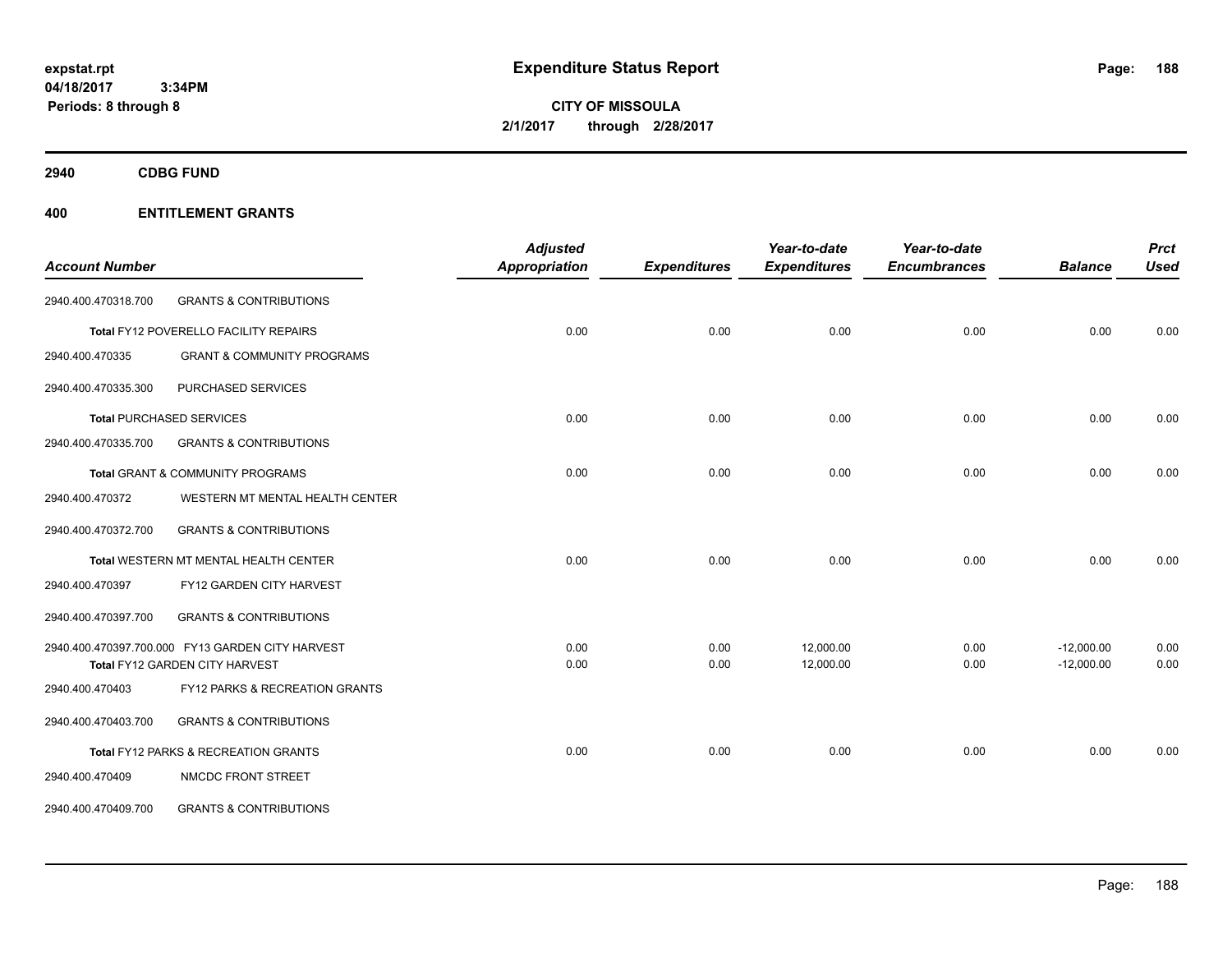**2940 CDBG FUND**

| <b>Account Number</b>  |                                                                                           | <b>Adjusted</b><br><b>Appropriation</b> | <b>Expenditures</b> | Year-to-date<br><b>Expenditures</b> | Year-to-date<br><b>Encumbrances</b> | <b>Balance</b>               | <b>Prct</b><br><b>Used</b> |
|------------------------|-------------------------------------------------------------------------------------------|-----------------------------------------|---------------------|-------------------------------------|-------------------------------------|------------------------------|----------------------------|
|                        | <b>Total NMCDC FRONT STREET</b>                                                           | 0.00                                    | 0.00                | 0.00                                | 0.00                                | 0.00                         | 0.00                       |
| 2940.400.470439        | FY16 HOMEWORD SWEETGRASS                                                                  |                                         |                     |                                     |                                     |                              |                            |
| 2940.400.470439.700    | <b>GRANTS &amp; CONTRIBUTIONS</b>                                                         |                                         |                     |                                     |                                     |                              |                            |
|                        | 2940.400.470439.700.000 FY16 HOMEWORD SWEETGRASS<br><b>Total FY16 HOMEWORD SWEETGRASS</b> | 0.00<br>0.00                            | 0.00<br>0.00        | 69.696.60<br>69,696.60              | 0.00<br>0.00                        | $-69,696.60$<br>$-69,696.60$ | 0.00<br>0.00               |
| 2940.400.470440        | FY10 DIST XI HRS/RESIDENCES REHAB                                                         |                                         |                     |                                     |                                     |                              |                            |
| 2940.400.470440.700    | <b>GRANTS &amp; CONTRIBUTIONS</b>                                                         |                                         |                     |                                     |                                     |                              |                            |
|                        | Total FY10 DIST XI HRS/RESIDENCES REHAB                                                   | 0.00                                    | 0.00                | 0.00                                | 0.00                                | 0.00                         | 0.00                       |
| 2940.400.510110        | <b>MERCHANT SERVICES</b>                                                                  |                                         |                     |                                     |                                     |                              |                            |
| 2940.400.510110.500    | <b>FIXED CHARGES</b>                                                                      |                                         |                     |                                     |                                     |                              |                            |
|                        | <b>Total MERCHANT SERVICES</b>                                                            | 0.00                                    | 0.00                | 0.00                                | 0.00                                | 0.00                         | 0.00                       |
| 2940.400.521000        | <b>INTERFUND OPERATING TRANSFERS</b>                                                      |                                         |                     |                                     |                                     |                              |                            |
| 2940.400.521000.800    | OTHER OBJECTS                                                                             |                                         |                     |                                     |                                     |                              |                            |
|                        | Total INTERFUND OPERATING TRANSFERS                                                       | 0.00                                    | 0.00                | 0.00                                | 0.00                                | 0.00                         | 0.00                       |
|                        | <b>Total ENTITLEMENT GRANTS</b>                                                           | 690,143.00                              | 0.00                | 231,505.14                          | 0.00                                | 458,637.86                   | 33.54                      |
| <b>Total CDBG FUND</b> |                                                                                           | 690,143.00                              | 0.00                | 231,662.94                          | 0.00                                | 458,480.06                   | 33.57                      |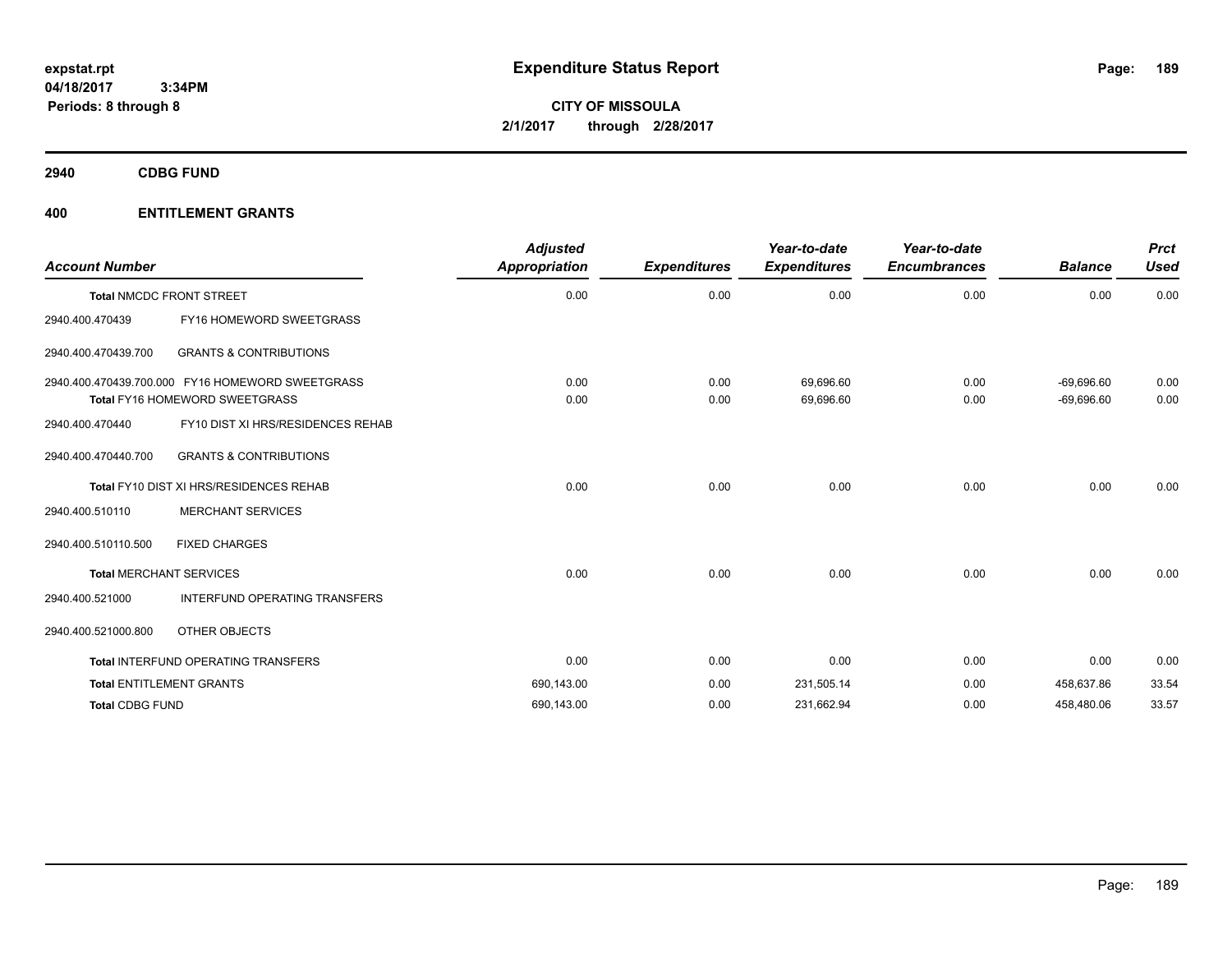**CITY OF MISSOULA 2/1/2017 through 2/28/2017**

**2941 HOME FUND**

| <b>Account Number</b>         |                                               | <b>Adjusted</b><br><b>Appropriation</b> | <b>Expenditures</b> | Year-to-date<br><b>Expenditures</b> | Year-to-date<br><b>Encumbrances</b> | <b>Balance</b>       | Prct<br><b>Used</b> |
|-------------------------------|-----------------------------------------------|-----------------------------------------|---------------------|-------------------------------------|-------------------------------------|----------------------|---------------------|
| 2941.390.330000               | *** Title Not Found ***                       |                                         |                     |                                     |                                     |                      |                     |
| 2941.390.330000.300           | PURCHASED SERVICES                            |                                         |                     |                                     |                                     |                      |                     |
| <b>Total NON-DEPARTMENTAL</b> | 2941.390.330000.350.000 PROFESSIONAL SERVICES | 0.00<br>0.00                            | 0.00<br>0.00        | 15.00<br>15.00                      | 0.00<br>0.00                        | $-15.00$<br>$-15.00$ | 0.00<br>0.00        |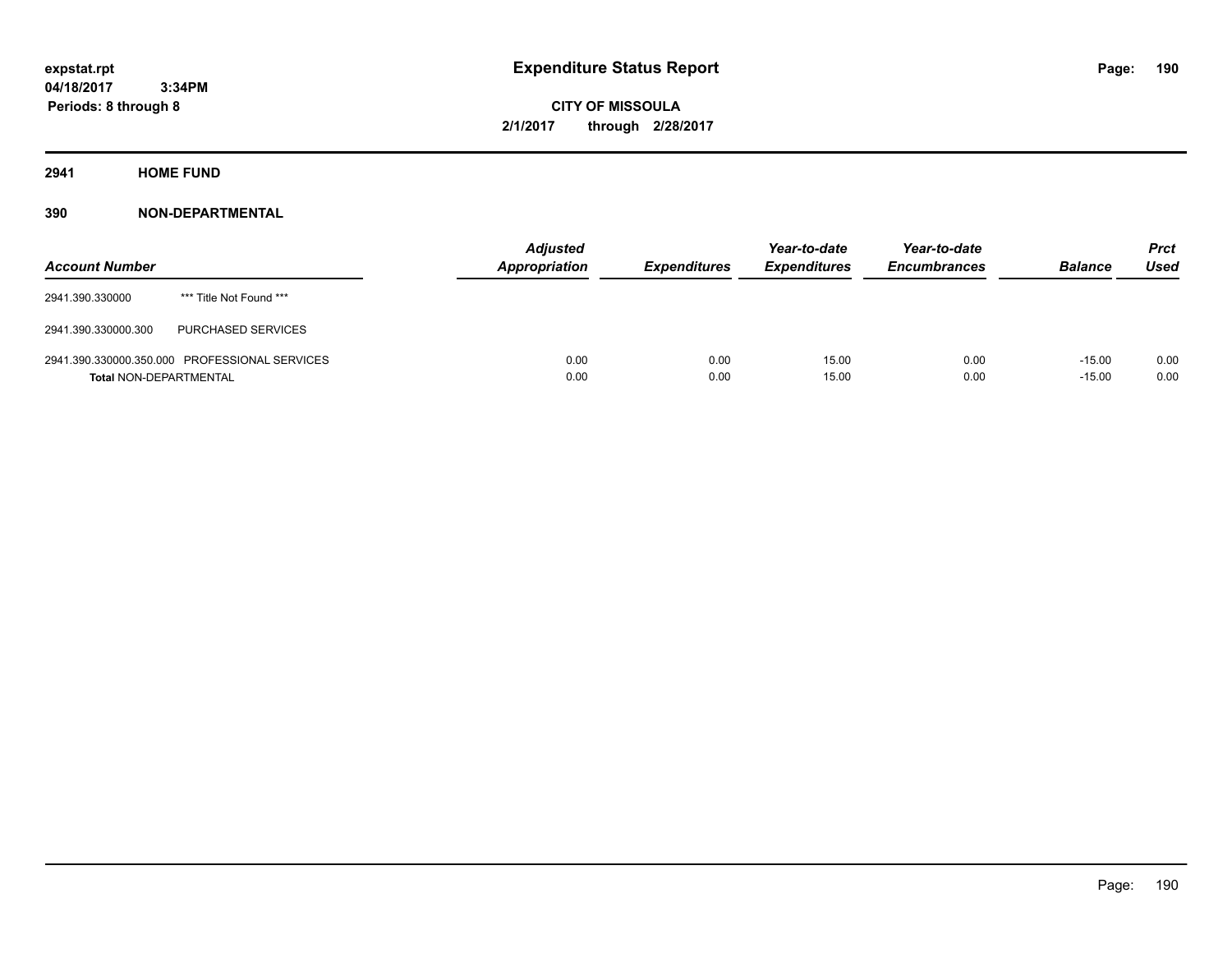**CITY OF MISSOULA 2/1/2017 through 2/28/2017**

**2941 HOME FUND**

| <b>Account Number</b>                                                                |                                                                             | <b>Adjusted</b><br><b>Appropriation</b> | <b>Expenditures</b>      | Year-to-date<br><b>Expenditures</b> | Year-to-date<br><b>Encumbrances</b> | <b>Balance</b>                 | <b>Prct</b><br><b>Used</b> |
|--------------------------------------------------------------------------------------|-----------------------------------------------------------------------------|-----------------------------------------|--------------------------|-------------------------------------|-------------------------------------|--------------------------------|----------------------------|
| 2941.400.470335                                                                      | <b>GRANT &amp; COMMUNITY PROGRAMS</b>                                       |                                         |                          |                                     |                                     |                                |                            |
| 2941.400.470335.300                                                                  | PURCHASED SERVICES                                                          |                                         |                          |                                     |                                     |                                |                            |
|                                                                                      | <b>Total PURCHASED SERVICES</b>                                             | 0.00                                    | 0.00                     | 0.00                                | 0.00                                | 0.00                           | 0.00                       |
| 2941.400.470335.800                                                                  | OTHER OBJECTS                                                               |                                         |                          |                                     |                                     |                                |                            |
|                                                                                      | <b>Total GRANT &amp; COMMUNITY PROGRAMS</b>                                 | 0.00                                    | 0.00                     | 0.00                                | 0.00                                | 0.00                           | 0.00                       |
| 2941.400.470385                                                                      | FY16 DISTRICT XI HRC TBRA                                                   |                                         |                          |                                     |                                     |                                |                            |
| 2941.400.470385.700                                                                  | <b>GRANTS &amp; CONTRIBUTIONS</b>                                           |                                         |                          |                                     |                                     |                                |                            |
| 2941.400.470385.700.000 FY16 DISTRICT XI HRC TBRA<br>Total FY16 DISTRICT XI HRC TBRA |                                                                             | 0.00<br>0.00                            | 0.00<br>0.00             | 3,287.31<br>3,287.31                | 0.00<br>0.00                        | $-3,287.31$<br>$-3,287.31$     | 0.00<br>0.00               |
| 2941.400.470405                                                                      | HOME PROGRAM INCOME                                                         |                                         |                          |                                     |                                     |                                |                            |
| 2941.400.470405.700                                                                  | <b>GRANTS &amp; CONTRIBUTIONS</b>                                           |                                         |                          |                                     |                                     |                                |                            |
|                                                                                      | 2941.400.470405.700.000 HOME PROGRAM INCOME<br>Total HOME PROGRAM INCOME    | 495,248.00<br>495,248.00                | 11,672.25<br>11,672.25   | 11,672.25<br>11,672.25              | 0.00<br>0.00                        | 483,575.75<br>483,575.75       | 2.36<br>2.36               |
| 2941.400.470407                                                                      | FY12 DIST XI HRC                                                            |                                         |                          |                                     |                                     |                                |                            |
| 2941.400.470407.700                                                                  | <b>GRANTS &amp; CONTRIBUTIONS</b>                                           |                                         |                          |                                     |                                     |                                |                            |
| Total FY12 DIST XI HRC                                                               |                                                                             | 0.00                                    | 0.00                     | 0.00                                | 0.00                                | 0.00                           | 0.00                       |
| 2941.400.470439                                                                      | HOMEWORD SWEETGRASS                                                         |                                         |                          |                                     |                                     |                                |                            |
| 2941.400.470439.700                                                                  | <b>GRANTS &amp; CONTRIBUTIONS</b>                                           |                                         |                          |                                     |                                     |                                |                            |
|                                                                                      | 2941.400.470439.700.000 GRANTS & CONTRIBUTIONS<br>Total HOMEWORD SWEETGRASS | 0.00<br>0.00                            | 102,627.00<br>102,627.00 | 102,627.00<br>102,627.00            | 0.00<br>0.00                        | $-102,627.00$<br>$-102,627.00$ | 0.00<br>0.00               |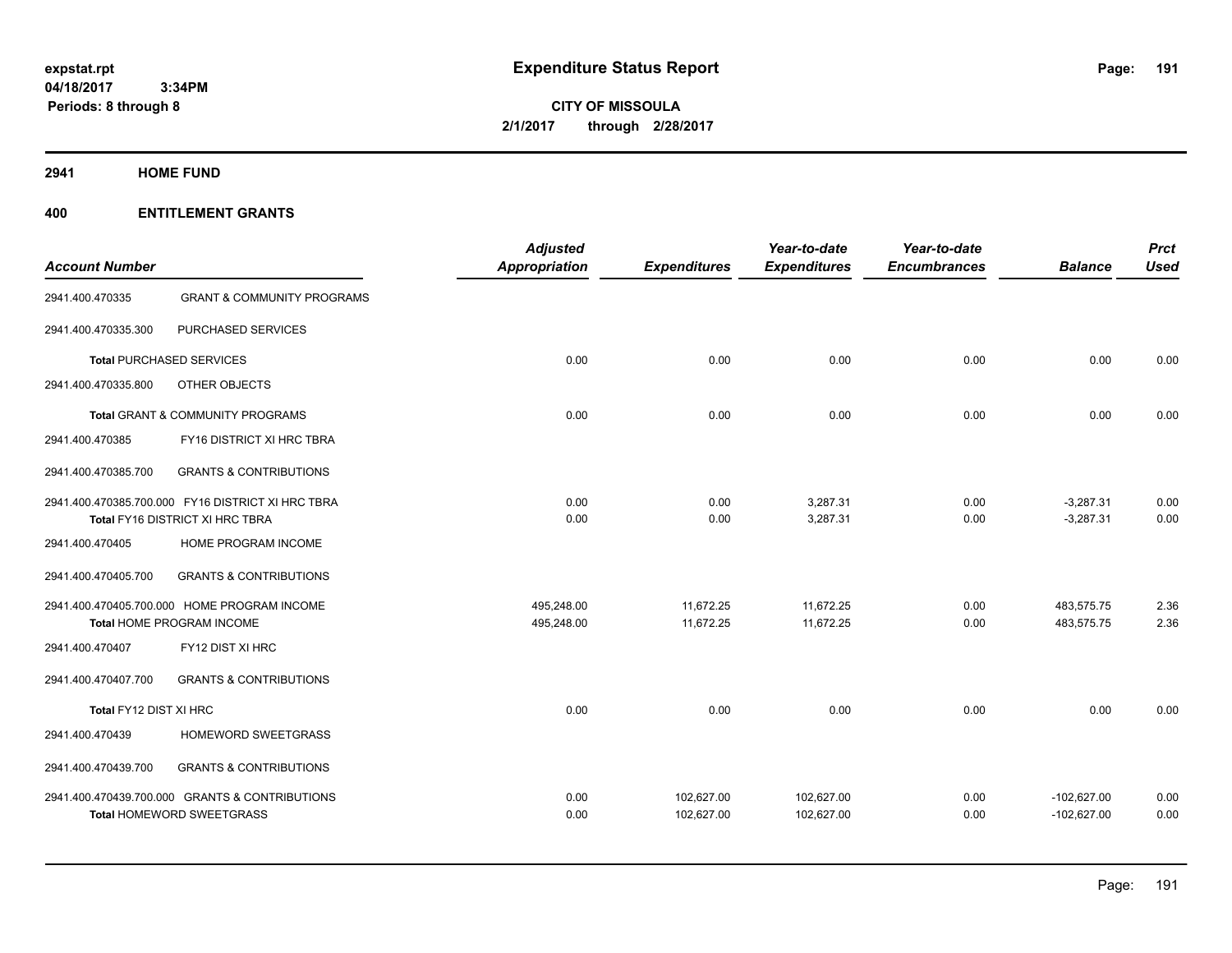**CITY OF MISSOULA 2/1/2017 through 2/28/2017**

**2941 HOME FUND**

| <b>Account Number</b>                                            |                                            | <b>Adjusted</b><br><b>Appropriation</b> | <b>Expenditures</b> | Year-to-date<br><b>Expenditures</b> | Year-to-date<br><b>Encumbrances</b> | <b>Balance</b>             | <b>Prct</b><br><b>Used</b> |
|------------------------------------------------------------------|--------------------------------------------|-----------------------------------------|---------------------|-------------------------------------|-------------------------------------|----------------------------|----------------------------|
| 2941.400.470500                                                  | <b>HOME GRANTS</b>                         |                                         |                     |                                     |                                     |                            |                            |
| 2941.400.470500.700                                              | <b>GRANTS &amp; CONTRIBUTIONS</b>          |                                         |                     |                                     |                                     |                            |                            |
| <b>Total HOME GRANTS</b>                                         |                                            | 0.00                                    | 0.00                | 0.00                                | 0.00                                | 0.00                       | 0.00                       |
| 2941.400.470520                                                  | FY16 WORD TBRA                             |                                         |                     |                                     |                                     |                            |                            |
| 2941.400.470520.700                                              | <b>GRANTS &amp; CONTRIBUTIONS</b>          |                                         |                     |                                     |                                     |                            |                            |
| 2941.400.470520.700.000 WORD TBRA<br><b>Total FY16 WORD TBRA</b> |                                            | 0.00<br>0.00                            | 0.00<br>0.00        | 5,456.24<br>5,456.24                | 0.00<br>0.00                        | $-5,456.24$<br>$-5,456.24$ | 0.00<br>0.00               |
| 2941.400.510110                                                  | <b>MERCHANT SERVICES</b>                   |                                         |                     |                                     |                                     |                            |                            |
| 2941.400.510110.500                                              | <b>FIXED CHARGES</b>                       |                                         |                     |                                     |                                     |                            |                            |
|                                                                  | <b>Total MERCHANT SERVICES</b>             | 0.00                                    | 0.00                | 0.00                                | 0.00                                | 0.00                       | 0.00                       |
| 2941.400.521000                                                  | INTERFUND OPERATING TRANSFERS              |                                         |                     |                                     |                                     |                            |                            |
| 2941.400.521000.800                                              | OTHER OBJECTS                              |                                         |                     |                                     |                                     |                            |                            |
|                                                                  | <b>Total INTERFUND OPERATING TRANSFERS</b> | 0.00                                    | 0.00                | 0.00                                | 0.00                                | 0.00                       | 0.00                       |
|                                                                  | <b>Total ENTITLEMENT GRANTS</b>            | 495,248.00                              | 114,299.25          | 123,042.80                          | 0.00                                | 372,205.20                 | 24.84                      |
| <b>Total HOME FUND</b>                                           |                                            | 495,248.00                              | 114,299.25          | 123,057.80                          | 0.00                                | 372,190.20                 | 24.85                      |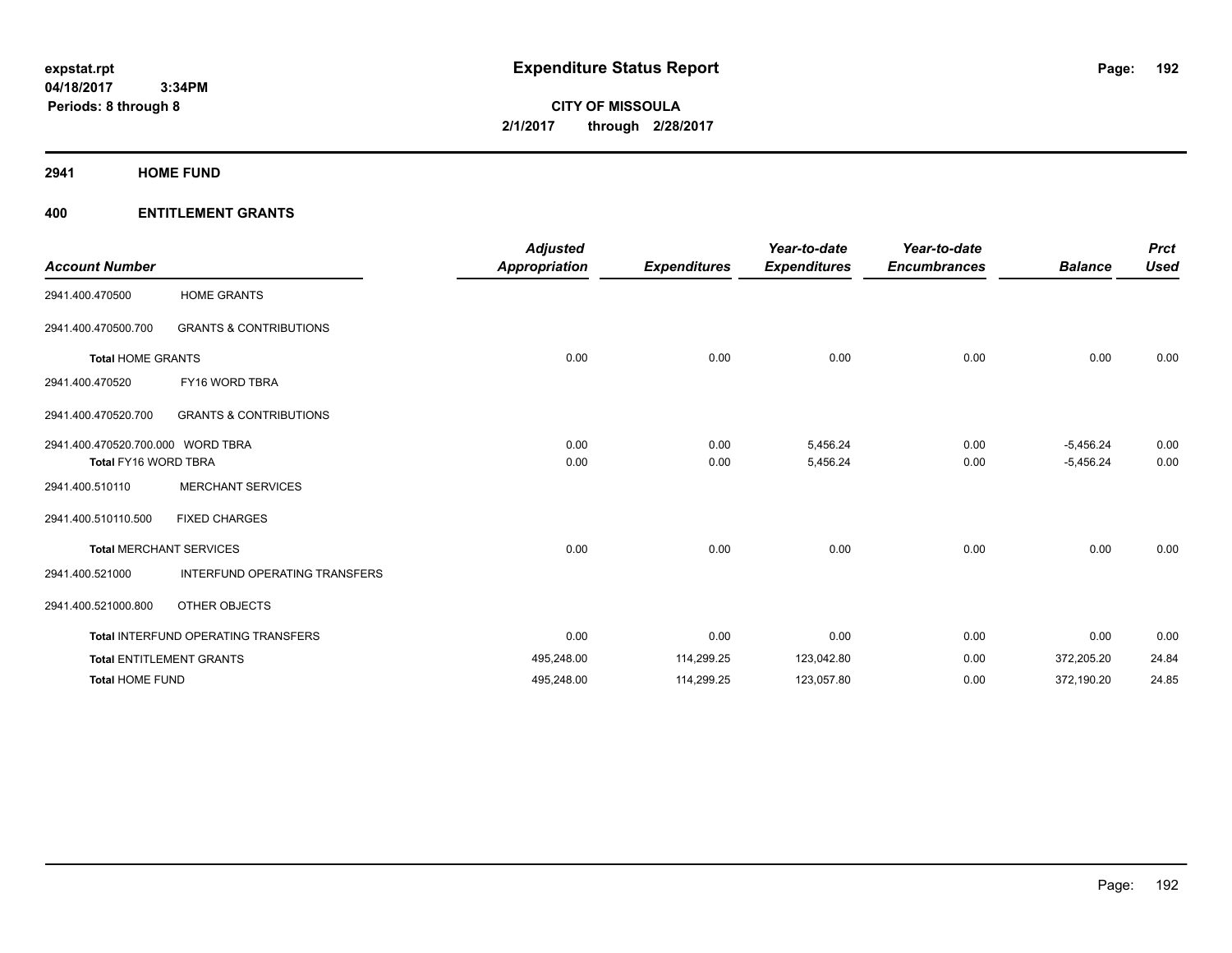#### **2943 CITY HOME PROGRAM INCOME**

| <b>Account Number</b>                                    | <b>Adjusted</b><br><b>Appropriation</b> | <b>Expenditures</b> | Year-to-date<br><b>Expenditures</b> | Year-to-date<br><b>Encumbrances</b> | <b>Balance</b> | <b>Prct</b><br><b>Used</b> |
|----------------------------------------------------------|-----------------------------------------|---------------------|-------------------------------------|-------------------------------------|----------------|----------------------------|
|                                                          |                                         |                     |                                     |                                     |                |                            |
| *** Title Not Found ***<br>2943.400.470405               |                                         |                     |                                     |                                     |                |                            |
| PURCHASED SERVICES<br>2943.400.470405.300                |                                         |                     |                                     |                                     |                |                            |
| 2943.400.470405.350.000 PROFESSIONAL SERVICES            | 25,000.00                               | 0.00                | 0.00                                | 0.00                                | 25,000.00      | 0.00                       |
| <b>Total PURCHASED SERVICES</b>                          | 25,000.00                               | 0.00                | 0.00                                | 0.00                                | 25,000.00      | 0.00                       |
| <b>GRANTS &amp; CONTRIBUTIONS</b><br>2943.400.470405.700 |                                         |                     |                                     |                                     |                |                            |
| <b>Total GRANTS &amp; CONTRIBUTIONS</b>                  | 0.00                                    | 0.00                | 0.00                                | 0.00                                | 0.00           | 0.00                       |
| <b>Total CITY HOME PROGRAM INCOME</b>                    | 25,000.00                               | 0.00                | 0.00                                | 0.00                                | 25,000.00      | 0.00                       |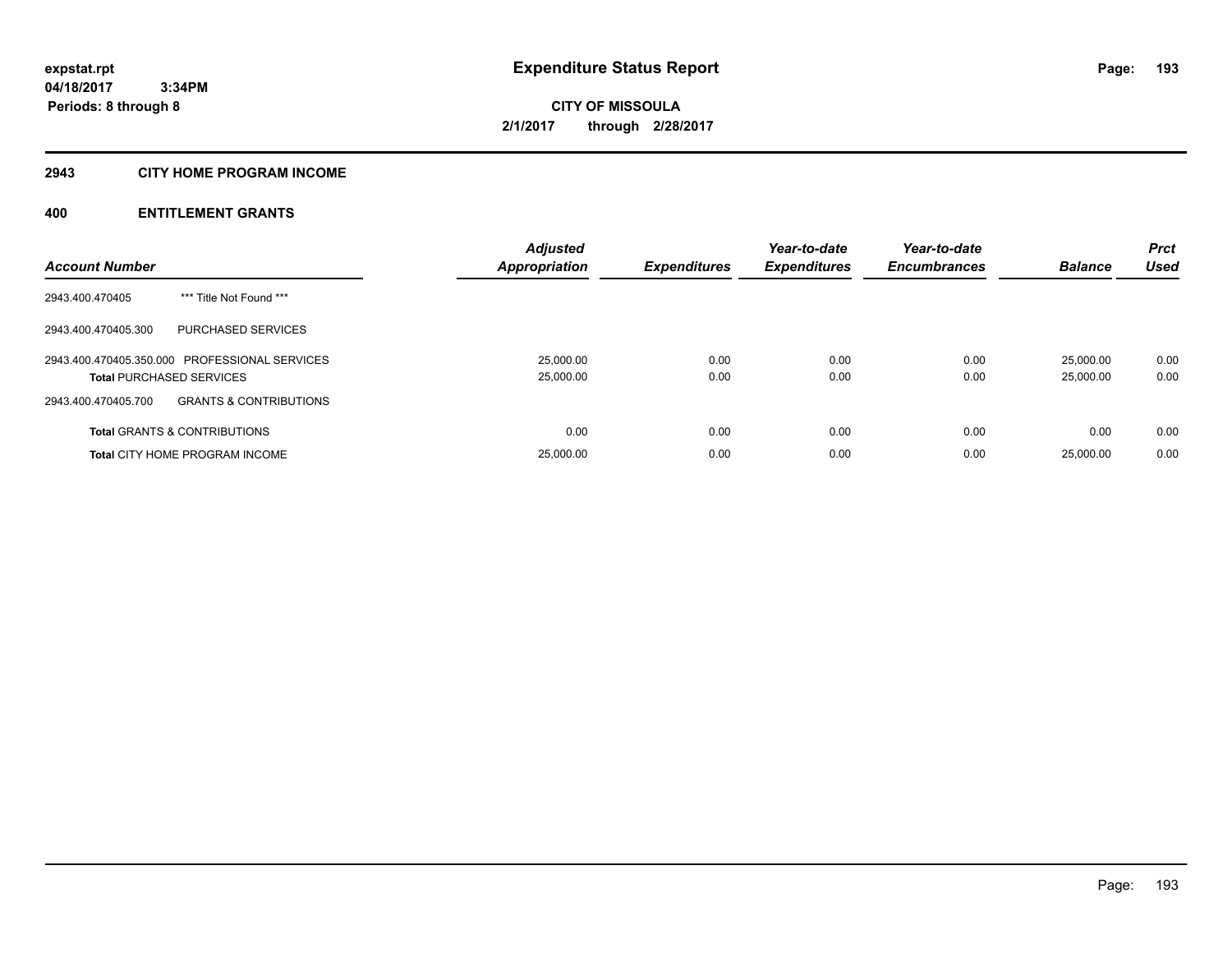**CITY OF MISSOULA 2/1/2017 through 2/28/2017**

#### **2955 TRANSPORTATION**

# **250 DEVELOPMENT SERVICES**

|                                                         | <b>Adjusted</b>      |                     | Year-to-date        | Year-to-date        |                | <b>Prct</b> |
|---------------------------------------------------------|----------------------|---------------------|---------------------|---------------------|----------------|-------------|
| <b>Account Number</b>                                   | <b>Appropriation</b> | <b>Expenditures</b> | <b>Expenditures</b> | <b>Encumbrances</b> | <b>Balance</b> | <b>Used</b> |
| <b>TRANSPORTATION</b><br>2955.250.411070                |                      |                     |                     |                     |                |             |
| PERSONAL SERVICES<br>2955.250.411070.100                |                      |                     |                     |                     |                |             |
| 2955.250.411070.110.000 SALARIES AND WAGES              | 249,730.00           | 18,181.35           | 158,739.64          | 0.00                | 90,990.36      | 63.56       |
| 2955.250.411070.140.000 EMPLOYER CONTRIBUTIONS          | 81,632.00            | 6,173.71            | 57,212.80           | 0.00                | 24,419.20      | 70.09       |
| 2955.250.411070.141.000 STATE RETIREMENT CONTRIBUTIONS  | 0.00                 | 32.27               | 260.06              | 0.00                | $-260.06$      | 0.00        |
| <b>Total PERSONAL SERVICES</b>                          | 331,362.00           | 24,387.33           | 216,212.50          | 0.00                | 115,149.50     | 65.25       |
| 2955.250.411070.200<br><b>SUPPLIES</b>                  |                      |                     |                     |                     |                |             |
| 2955.250.411070.210.000 OFFICE SUPPLIES                 | 6,000.00             | 11.95               | 790.03              | 0.00                | 5,209.97       | 13.17       |
| 2955.250.411070.220.000 OPERATING SUPPLIES              | 1,300.00             | 0.00                | 1,194.30            | 0.00                | 105.70         | 91.87       |
| 2955.250.411070.240.000 OTHER SUPPLIES                  | 360.00               | 0.00                | 0.00                | 0.00                | 360.00         | 0.00        |
| <b>Total SUPPLIES</b>                                   | 7,660.00             | 11.95               | 1,984.33            | 0.00                | 5,675.67       | 25.91       |
| 2955.250.411070.300<br>PURCHASED SERVICES               |                      |                     |                     |                     |                |             |
| 2955.250.411070.310.000 COMMUNICATIONS                  | 500.00               | 40.00               | 126.26              | 0.00                | 373.74         | 25.25       |
| 2955.250.411070.320.000 PRINTING & DUPLICATING          | 5,000.00             | 14.26               | 96.91               | 0.00                | 4,903.09       | 1.94        |
| 2955.250.411070.330.000 PUBLICITY, SUBSCRIPTIONS & DUES | 3,000.00             | 722.00              | 2,626.94            | 0.00                | 373.06         | 87.56       |
| 2955.250.411070.344.000 TELEPHONE SERVICE               | 500.00               | 0.00                | 85.53               | 0.00                | 414.47         | 17.11       |
| 2955.250.411070.350.000 PROFESSIONAL SERVICES           | 50,000.00            | 216.18              | 17,228.14           | 0.00                | 32.771.86      | 34.46       |
| 2955.250.411070.360.000 REPAIR & MAINTENANCE            | 8,900.00             | 1,200.00            | 1,871.97            | 0.00                | 7,028.03       | 21.03       |
| 2955.250.411070.370.000 TRAVEL                          | 9,000.00             | 0.00                | 310.19              | 0.00                | 8,689.81       | 3.45        |
| 2955.250.411070.380.000 TRAINING                        | 5,500.00             | 735.00              | 1,065.00            | 0.00                | 4,435.00       | 19.36       |
| 2955.250.411070.390.000 OTHER PURCHASED SERVICES        | 0.00                 | 0.00                | 12,595.90           | 0.00                | $-12,595.90$   | 0.00        |
| <b>Total PURCHASED SERVICES</b>                         | 82,400.00            | 2,927.44            | 36,006.84           | 0.00                | 46,393.16      | 43.70       |
| 2955.250.411070.500<br><b>FIXED CHARGES</b>             |                      |                     |                     |                     |                |             |
| 2955.250.411070.500.000 FIXED CHARGES                   | 24,000.00            | 0.00                | 12,360.00           | 0.00                | 11,640.00      | 51.50       |
| <b>Total FIXED CHARGES</b>                              | 24,000.00            | 0.00                | 12,360.00           | 0.00                | 11.640.00      | 51.50       |
|                                                         |                      |                     |                     |                     |                |             |

2955.250.411070.700 GRANTS & CONTRIBUTIONS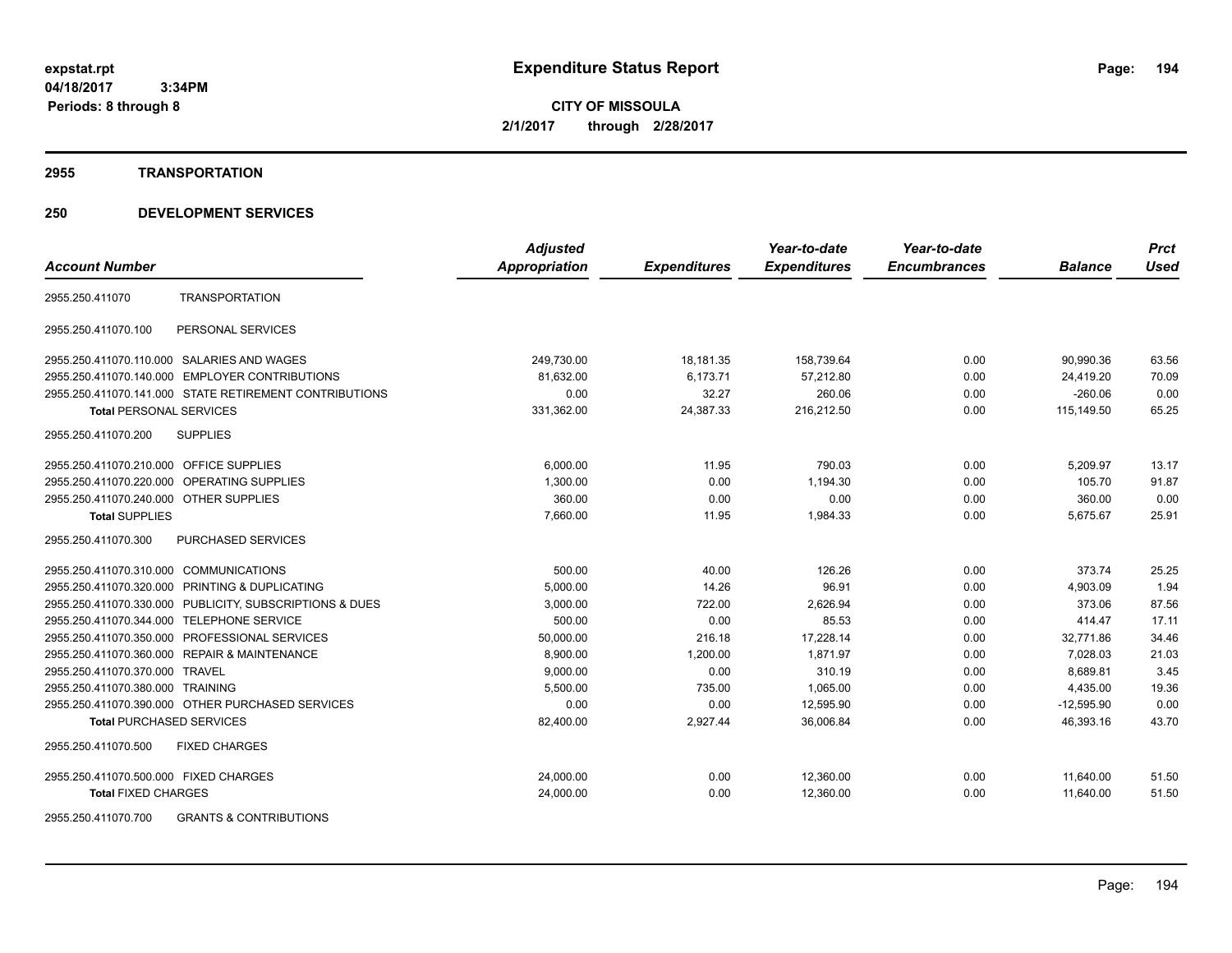#### **2955 TRANSPORTATION**

| <b>Account Number</b>                                                                     | <b>Adjusted</b><br>Appropriation | <b>Expenditures</b> | Year-to-date<br><b>Expenditures</b> | Year-to-date<br><b>Encumbrances</b> | <b>Balance</b>           | <b>Prct</b><br><b>Used</b> |
|-------------------------------------------------------------------------------------------|----------------------------------|---------------------|-------------------------------------|-------------------------------------|--------------------------|----------------------------|
| 2955.250.411070.700.000 GRANTS & CONTRIBUTIONS<br><b>Total GRANTS &amp; CONTRIBUTIONS</b> | 144,228.00<br>144,228.00         | 0.00<br>0.00        | 31,995.00<br>31,995.00              | 0.00<br>0.00                        | 112,233.00<br>112,233.00 | 22.18<br>22.18             |
| OTHER OBJECTS<br>2955.250.411070.800                                                      |                                  |                     |                                     |                                     |                          |                            |
| 2955.250.411070.845.000 CONTINGENCY                                                       | 207,937.00                       | 0.00                | 0.00                                | 0.00                                | 207,937.00               | 0.00                       |
| <b>Total OTHER OBJECTS</b>                                                                | 207,937.00                       | 0.00                | 0.00                                | 0.00                                | 207,937.00               | 0.00                       |
| <b>Total TRANSPORTATION</b>                                                               | 797,587.00                       | 27,326.72           | 298,558.67                          | 0.00                                | 499,028.33               | 37.43                      |
| <b>BIKE/PED MDT</b><br>2955.250.411079                                                    |                                  |                     |                                     |                                     |                          |                            |
| <b>SUPPLIES</b><br>2955.250.411079.200                                                    |                                  |                     |                                     |                                     |                          |                            |
| 2955.250.411079.220.000 OPERATING SUPPLIES                                                | 0.00                             | 0.00                | 5,700.00                            | 0.00                                | $-5,700.00$              | 0.00                       |
| <b>Total SUPPLIES</b>                                                                     | 0.00                             | 0.00                | 5,700.00                            | 0.00                                | $-5,700.00$              | 0.00                       |
| 2955.250.411079.300<br>PURCHASED SERVICES                                                 |                                  |                     |                                     |                                     |                          |                            |
| 2955.250.411079.330.000 PUBLICITY, SUBSCRIPTIONS & DUES                                   | 0.00                             | 343.50              | 1,285.00                            | 0.00                                | $-1,285.00$              | 0.00                       |
| 2955.250.411079.350.000 PROFESSIONAL SERVICES                                             | 0.00                             | 0.00                | 4,290.00                            | 0.00                                | $-4,290.00$              | 0.00                       |
| <b>Total PURCHASED SERVICES</b>                                                           | 0.00                             | 343.50              | 5,575.00                            | 0.00                                | $-5,575.00$              | 0.00                       |
| Total BIKE/PED MDT                                                                        | 0.00                             | 343.50              | 11.275.00                           | 0.00                                | $-11.275.00$             | 0.00                       |
| 2955.250.411080<br><b>MIM MDT</b>                                                         |                                  |                     |                                     |                                     |                          |                            |
| 2955.250.411080.100<br>PERSONAL SERVICES                                                  |                                  |                     |                                     |                                     |                          |                            |
| 2955.250.411080.110.000 CMAQ/MIM-SALARIES AND WAGES                                       | 161,379.00                       | 10,256.39           | 69,480.40                           | 0.00                                | 91,898.60                | 43.05                      |
| 2955.250.411080.120.000 OVERTIME/TERMINATION                                              | 0.00                             | 0.00                | 969.58                              | 0.00                                | $-969.58$                | 0.00                       |
| 2955.250.411080.140.000 EMPLOYER CONTRIBUTIONS                                            | 66,158.00                        | 4,352.54            | 29,431.77                           | 0.00                                | 36,726.23                | 44.49                      |
| <b>Total PERSONAL SERVICES</b>                                                            | 227,537.00                       | 14,608.93           | 99,881.75                           | 0.00                                | 127,655.25               | 43.90                      |
| 2955.250.411080.200<br><b>SUPPLIES</b>                                                    |                                  |                     |                                     |                                     |                          |                            |
| 2955.250.411080.210.000 OFFICE SUPPLIES                                                   | 1.000.00                         | 18.95               | 854.63                              | 0.00                                | 145.37                   | 85.46                      |
| 2955.250.411080.220.000 OPERATING SUPPLIES                                                | 35,000.00                        | 214.75              | 13.106.30                           | 0.00                                | 21.893.70                | 37.45                      |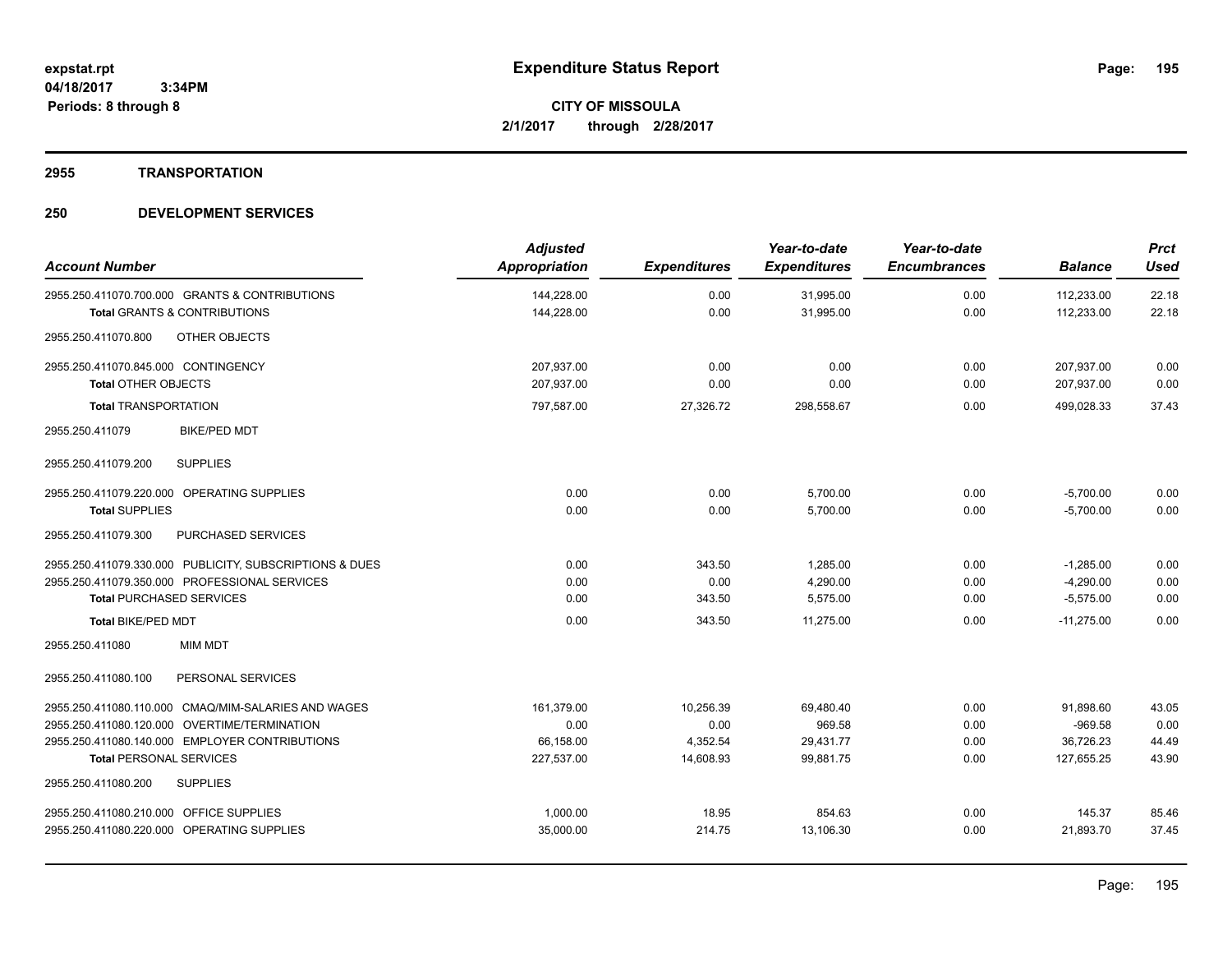**CITY OF MISSOULA 2/1/2017 through 2/28/2017**

#### **2955 TRANSPORTATION**

|                                                          | <b>Adjusted</b> |                     | Year-to-date        | Year-to-date        |                | <b>Prct</b> |
|----------------------------------------------------------|-----------------|---------------------|---------------------|---------------------|----------------|-------------|
| <b>Account Number</b>                                    | Appropriation   | <b>Expenditures</b> | <b>Expenditures</b> | <b>Encumbrances</b> | <b>Balance</b> | <b>Used</b> |
| <b>Total SUPPLIES</b>                                    | 36,000.00       | 233.70              | 13,960.93           | 0.00                | 22,039.07      | 38.78       |
| <b>PURCHASED SERVICES</b><br>2955.250.411080.300         |                 |                     |                     |                     |                |             |
| 2955.250.411080.310.000 COMMUNICATIONS                   | 1,200.00        | 85.00               | 1,184.91            | 0.00                | 15.09          | 98.74       |
| 2955.250.411080.320.000<br>PRINTING & DUPLICATING        | 5,000.00        | 30.69               | 3,557.15            | 0.00                | 1,442.85       | 71.14       |
| 2955.250.411080.330.000 PUBLICITY, SUBSCRIPTIONS & DUES  | 25,000.00       | 1,882.30            | 17,939.37           | 0.00                | 7.060.63       | 71.76       |
| 2955.250.411080.344.000 TELEPHONE SERVICE                | 50.00           | 0.00                | 16.08               | 0.00                | 33.92          | 32.16       |
| 2955.250.411080.350.000<br>PROFESSIONAL SERVICES         | 14,207.00       | 400.00              | 3,803.74            | 0.00                | 10,403.26      | 26.77       |
| 2955.250.411080.360.000 REPAIR & MAINTENANCE             | 0.00            | 0.00                | 12.00               | 0.00                | $-12.00$       | 0.00        |
| 2955.250.411080.370.000 TRAVEL                           | 3,000.00        | 0.00                | 1,374.31            | 0.00                | 1,625.69       | 45.81       |
| 2955.250.411080.380.000 TRAINING                         | 5,000.00        | 0.00                | 1,899.82            | 0.00                | 3,100.18       | 38.00       |
| 2955.250.411080.390.000 OTHER PURCHASED SERVICES         | 20,000.00       | 0.00                | 3,015.00            | 0.00                | 16,985.00      | 15.08       |
| <b>Total PURCHASED SERVICES</b>                          | 73,457.00       | 2,397.99            | 32,802.38           | 0.00                | 40,654.62      | 44.66       |
| 2955.250.411080.500<br><b>FIXED CHARGES</b>              |                 |                     |                     |                     |                |             |
| 2955.250.411080.500.000 FIXED CHARGES                    | 10,000.00       | 0.00                | 0.00                | 0.00                | 10,000.00      | 0.00        |
| <b>Total FIXED CHARGES</b>                               | 10.000.00       | 0.00                | 0.00                | 0.00                | 10.000.00      | 0.00        |
| 2955.250.411080.700<br><b>GRANTS &amp; CONTRIBUTIONS</b> |                 |                     |                     |                     |                |             |
| 2955.250.411080.700.000 GRANTS & CONTRIBUTIONS           | 2,500.00        | 0.00                | 500.00              | 0.00                | 2,000.00       | 20.00       |
| <b>Total GRANTS &amp; CONTRIBUTIONS</b>                  | 2,500.00        | 0.00                | 500.00              | 0.00                | 2,000.00       | 20.00       |
| 2955.250.411080.800<br>OTHER OBJECTS                     |                 |                     |                     |                     |                |             |
| <b>Total OTHER OBJECTS</b>                               | 0.00            | 0.00                | 0.00                | 0.00                | 0.00           | 0.00        |
| <b>Total MIM MDT</b>                                     | 349,494.00      | 17,240.62           | 147.145.06          | 0.00                | 202,348.94     | 42.10       |
| <b>BIKE-PED PROGRAM</b><br>2955.250.430255               |                 |                     |                     |                     |                |             |
| 2955.250.430255.100<br>PERSONAL SERVICES                 |                 |                     |                     |                     |                |             |
| SALARIES AND WAGES<br>2955.250.430255.110.000            | 49,884.00       | 3,837.16            | 31,841.81           | 0.00                | 18,042.19      | 63.83       |
| 2955.250.430255.140.000 EMPLOYER CONTRIBUTIONS           | 17,600.00       | 1,421.43            | 12,291.73           | 0.00                | 5,308.27       | 69.84       |
|                                                          |                 |                     |                     |                     |                |             |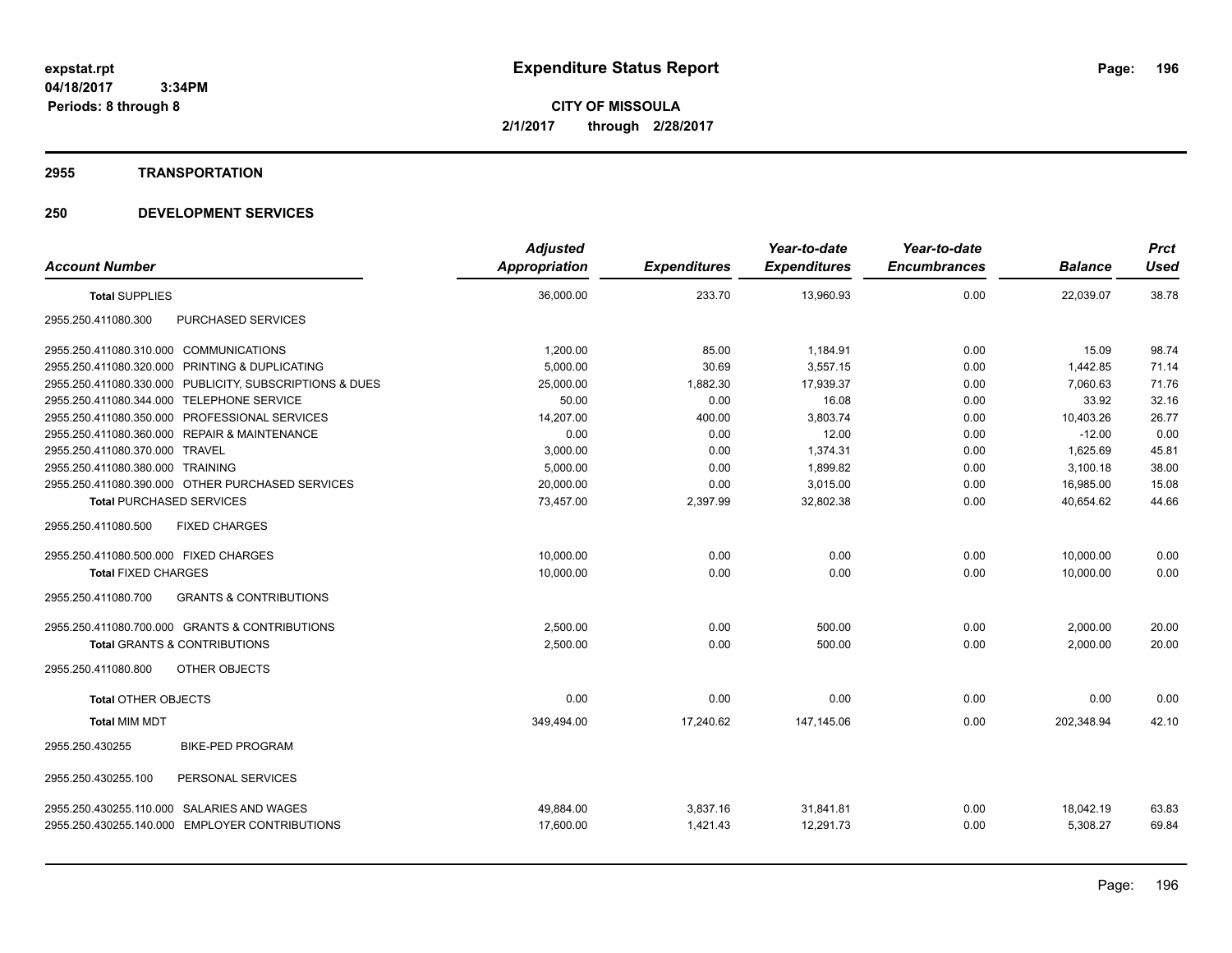#### **2955 TRANSPORTATION**

| <b>Account Number</b>                                   |                                 | <b>Adjusted</b><br>Appropriation | <b>Expenditures</b> | Year-to-date<br><b>Expenditures</b> | Year-to-date<br><b>Encumbrances</b> | <b>Balance</b> | <b>Prct</b><br><b>Used</b> |
|---------------------------------------------------------|---------------------------------|----------------------------------|---------------------|-------------------------------------|-------------------------------------|----------------|----------------------------|
| <b>Total PERSONAL SERVICES</b>                          |                                 | 67,484.00                        | 5,258.59            | 44,133.54                           | 0.00                                | 23,350.46      | 65.40                      |
| 2955.250.430255.200<br><b>SUPPLIES</b>                  |                                 |                                  |                     |                                     |                                     |                |                            |
| 2955.250.430255.210.000 OFFICE SUPPLIES                 |                                 | 1,000.00                         | 0.00                | 100.24                              | 0.00                                | 899.76         | 10.02                      |
| 2955.250.430255.220.000 OPERATING SUPPLIES              |                                 | 0.00                             | 0.00                | 92.97                               | 0.00                                | $-92.97$       | 0.00                       |
| <b>Total SUPPLIES</b>                                   |                                 | 1,000.00                         | 0.00                | 193.21                              | 0.00                                | 806.79         | 19.32                      |
| 2955.250.430255.300                                     | PURCHASED SERVICES              |                                  |                     |                                     |                                     |                |                            |
| 2955.250.430255.310.000 COMMUNICATIONS                  |                                 | 0.00                             | 1.45                | 74.09                               | 0.00                                | $-74.09$       | 0.00                       |
| 2955.250.430255.320.000 PRINTING & DUPLICATING          |                                 | 125.00                           | 0.18                | 382.61                              | 0.00                                | $-257.61$      | 306.09                     |
| 2955.250.430255.330.000 PUBLICITY, SUBSCRIPTIONS & DUES |                                 | 395.00                           | 0.00                | 0.00                                | 0.00                                | 395.00         | 0.00                       |
| 2955.250.430255.344.000 TELEPHONE SERVICE               |                                 | 29.00                            | 0.00                | 17.08                               | 0.00                                | 11.92          | 58.90                      |
| 2955.250.430255.350.000 PROFESSIONAL SERVICES           |                                 | 4,004.00                         | 0.00                | 0.00                                | 0.00                                | 4,004.00       | 0.00                       |
| 2955.250.430255.370.000 TRAVEL                          |                                 | 1,200.00                         | 0.00                | 1,677.43                            | 0.00                                | $-477.43$      | 139.79                     |
| 2955.250.430255.380.000 TRAINING                        |                                 | 800.00                           | 0.00                | 685.00                              | 0.00                                | 115.00         | 85.63                      |
| 2955.250.430255.390.000 OTHER PURCHASED SERVICES        |                                 | 4,500.00                         | 0.00                | 0.00                                | 0.00                                | 4,500.00       | 0.00                       |
| <b>Total PURCHASED SERVICES</b>                         |                                 | 11,053.00                        | 1.63                | 2,836.21                            | 0.00                                | 8,216.79       | 25.66                      |
| 2955.250.430255.500<br><b>FIXED CHARGES</b>             |                                 |                                  |                     |                                     |                                     |                |                            |
| 2955.250.430255.500.000 FIXED CHARGES                   |                                 | 4,592.00                         | 0.00                | 1,049.33                            | 0.00                                | 3,542.67       | 22.85                      |
| <b>Total FIXED CHARGES</b>                              |                                 | 4,592.00                         | 0.00                | 1,049.33                            | 0.00                                | 3,542.67       | 22.85                      |
| 2955.250.430255.900<br>CAPITAL OUTLAY                   |                                 |                                  |                     |                                     |                                     |                |                            |
| <b>Total CAPITAL OUTLAY</b>                             |                                 | 0.00                             | 0.00                | 0.00                                | 0.00                                | 0.00           | 0.00                       |
| Total BIKE-PED PROGRAM                                  |                                 | 84,129.00                        | 5,260.22            | 48,212.29                           | 0.00                                | 35,916.71      | 57.31                      |
| 2955.250.430257                                         | <b>BICYCLE COMMUTER NETWORK</b> |                                  |                     |                                     |                                     |                |                            |
| 2955.250.430257.200<br><b>SUPPLIES</b>                  |                                 |                                  |                     |                                     |                                     |                |                            |
| <b>Total SUPPLIES</b>                                   |                                 | 0.00                             | 0.00                | 0.00                                | 0.00                                | 0.00           | 0.00                       |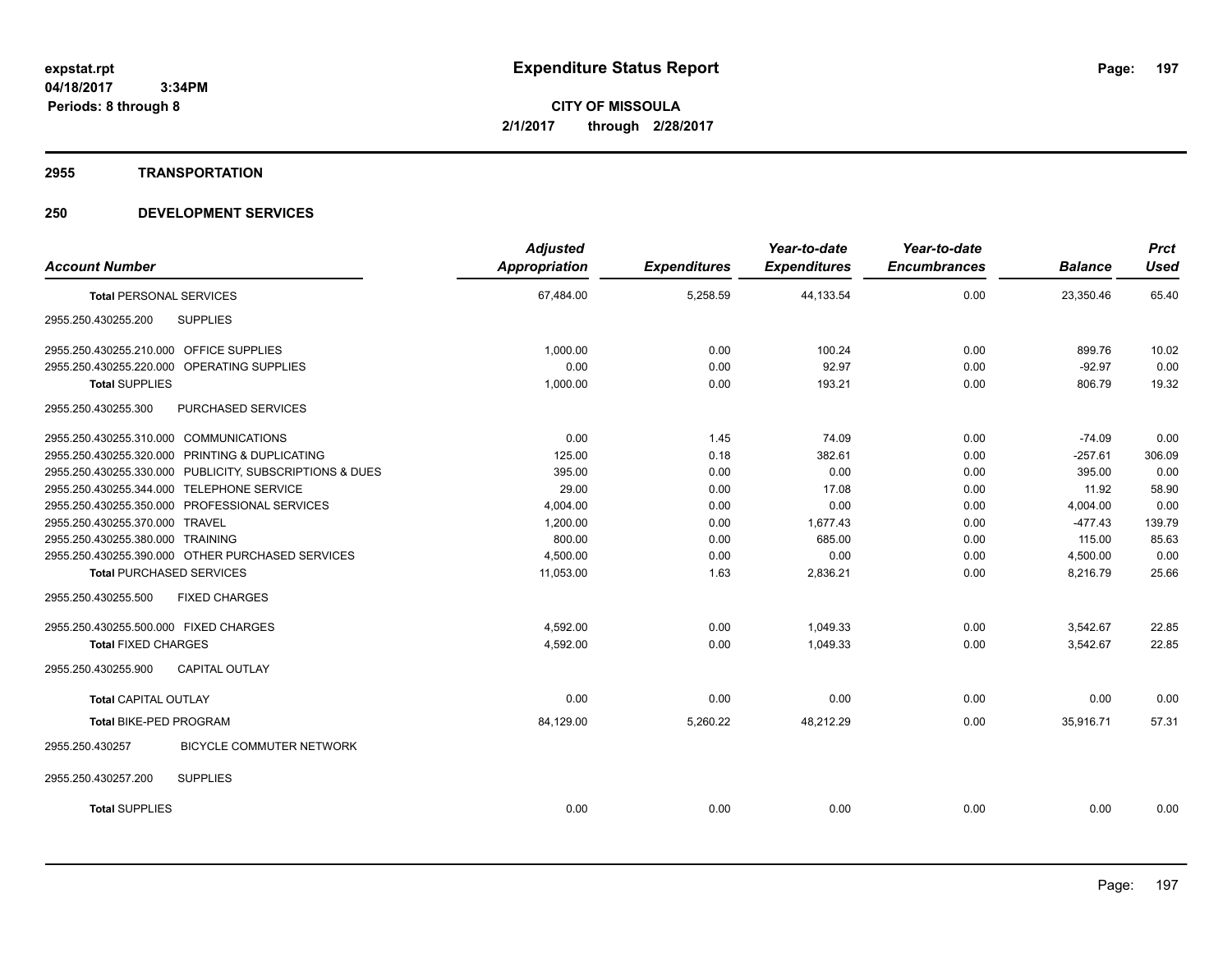**2955 TRANSPORTATION**

| <b>Account Number</b>       |                                     | <b>Adjusted</b><br><b>Appropriation</b> | <b>Expenditures</b> | Year-to-date<br><b>Expenditures</b> | Year-to-date<br><b>Encumbrances</b> | <b>Balance</b> | <b>Prct</b><br><b>Used</b> |
|-----------------------------|-------------------------------------|-----------------------------------------|---------------------|-------------------------------------|-------------------------------------|----------------|----------------------------|
| 2955.250.430257.300         | PURCHASED SERVICES                  |                                         |                     |                                     |                                     |                |                            |
|                             | <b>Total PURCHASED SERVICES</b>     | 0.00                                    | 0.00                | 0.00                                | 0.00                                | 0.00           | 0.00                       |
| 2955.250.430257.900         | <b>CAPITAL OUTLAY</b>               |                                         |                     |                                     |                                     |                |                            |
|                             | Total BICYCLE COMMUTER NETWORK      | 0.00                                    | 0.00                | 0.00                                | 0.00                                | 0.00           | 0.00                       |
| 2955.250.430267             | <b>CMAQ GRANT</b>                   |                                         |                     |                                     |                                     |                |                            |
| 2955.250.430267.200         | <b>SUPPLIES</b>                     |                                         |                     |                                     |                                     |                |                            |
| <b>Total CMAQ GRANT</b>     |                                     | 0.00                                    | 0.00                | 0.00                                | 0.00                                | 0.00           | 0.00                       |
| 2955.250.510110             | <b>MERCHANT SERVICES</b>            |                                         |                     |                                     |                                     |                |                            |
| 2955.250.510110.500         | <b>FIXED CHARGES</b>                |                                         |                     |                                     |                                     |                |                            |
|                             | <b>Total MERCHANT SERVICES</b>      | 0.00                                    | 0.00                | 0.00                                | 0.00                                | 0.00           | 0.00                       |
| 2955.250.510306             | <b>SALARY RESERVE</b>               |                                         |                     |                                     |                                     |                |                            |
| 2955.250.510306.100         | PERSONAL SERVICES                   |                                         |                     |                                     |                                     |                |                            |
| <b>Total SALARY RESERVE</b> |                                     | 0.00                                    | 0.00                | 0.00                                | 0.00                                | 0.00           | 0.00                       |
| 2955.250.521000             | INTERFUND OPERATING TRANSFERS       |                                         |                     |                                     |                                     |                |                            |
| 2955.250.521000.800         | OTHER OBJECTS                       |                                         |                     |                                     |                                     |                |                            |
|                             | Total INTERFUND OPERATING TRANSFERS | 0.00                                    | 0.00                | 0.00                                | 0.00                                | 0.00           | 0.00                       |
| <b>Total TRANSPORTATION</b> |                                     | 1,231,210.00                            | 50,171.06           | 505,191.02                          | 0.00                                | 726,018.98     | 41.03                      |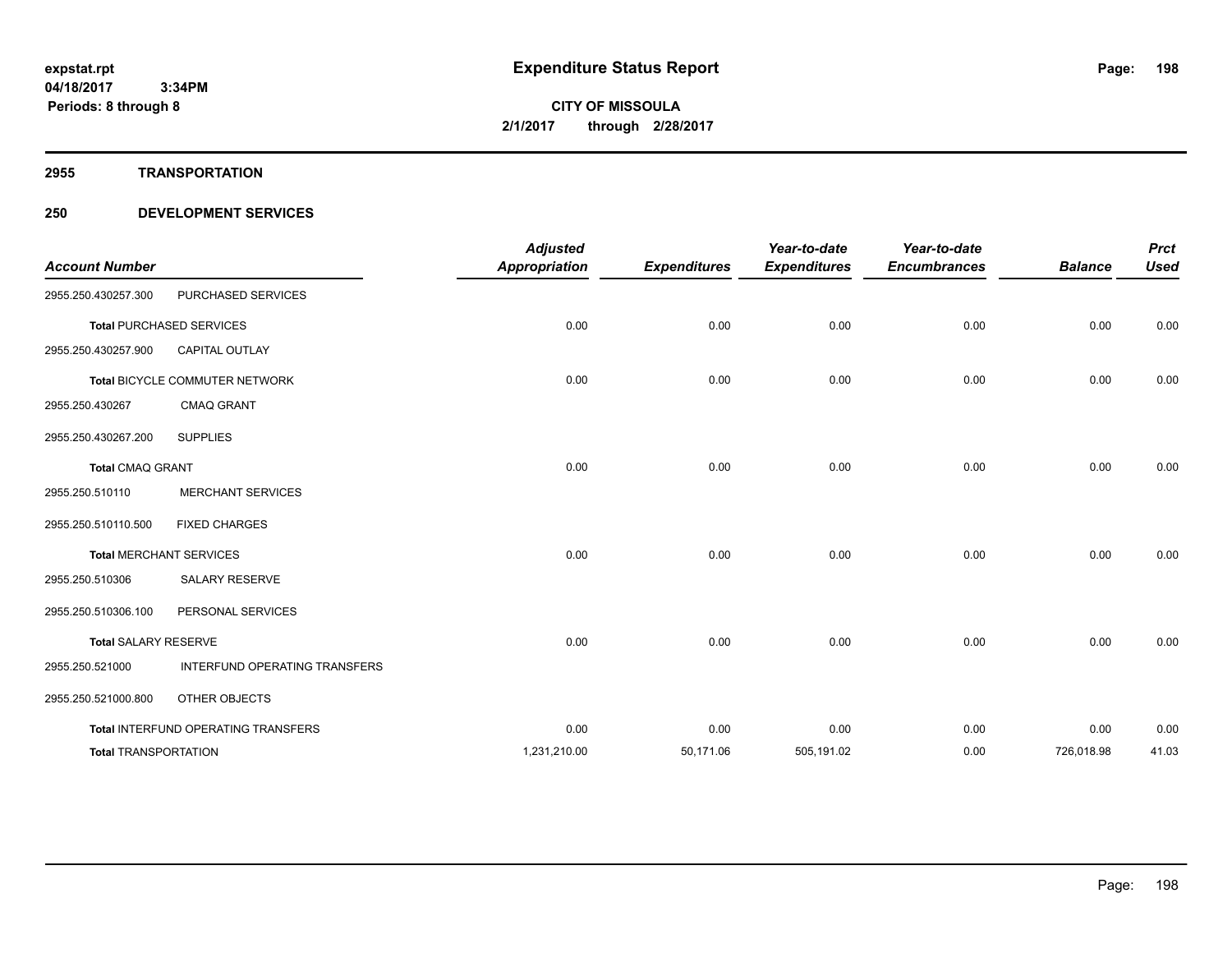**Periods: 8 through 8**

**CITY OF MISSOULA 2/1/2017 through 2/28/2017**

# **2987 FEDERAL TRANSPORTATION FUND**

# **370 PARKS & RECREATION**

| <b>Account Number</b>               |                                                | <b>Adjusted</b><br><b>Appropriation</b> | <b>Expenditures</b> | Year-to-date<br><b>Expenditures</b> | Year-to-date<br><b>Encumbrances</b> | <b>Balance</b> | <b>Prct</b><br><b>Used</b> |
|-------------------------------------|------------------------------------------------|-----------------------------------------|---------------------|-------------------------------------|-------------------------------------|----------------|----------------------------|
| 2987.370.430258                     | *** Title Not Found ***                        |                                         |                     |                                     |                                     |                |                            |
| 2987.370.430258.100                 | PERSONAL SERVICES                              |                                         |                     |                                     |                                     |                |                            |
|                                     | 2987.370.430258.140.000 EMPLOYER CONTRIBUTIONS | 0.00                                    | 0.00                | 0.48                                | 0.00                                | $-0.48$        | 0.00                       |
| Total *** Title Not Found ***       |                                                | 0.00                                    | 0.00                | 0.48                                | 0.00                                | $-0.48$        | 0.00                       |
| 2987.370.510110                     | <b>MERCHANT SERVICES</b>                       |                                         |                     |                                     |                                     |                |                            |
| 2987.370.510110.500                 | <b>FIXED CHARGES</b>                           |                                         |                     |                                     |                                     |                |                            |
| <b>Total MERCHANT SERVICES</b>      |                                                | 0.00                                    | 0.00                | 0.00                                | 0.00                                | 0.00           | 0.00                       |
| <b>Total PARKS &amp; RECREATION</b> |                                                | 0.00                                    | 0.00                | 0.48                                | 0.00                                | $-0.48$        | 0.00                       |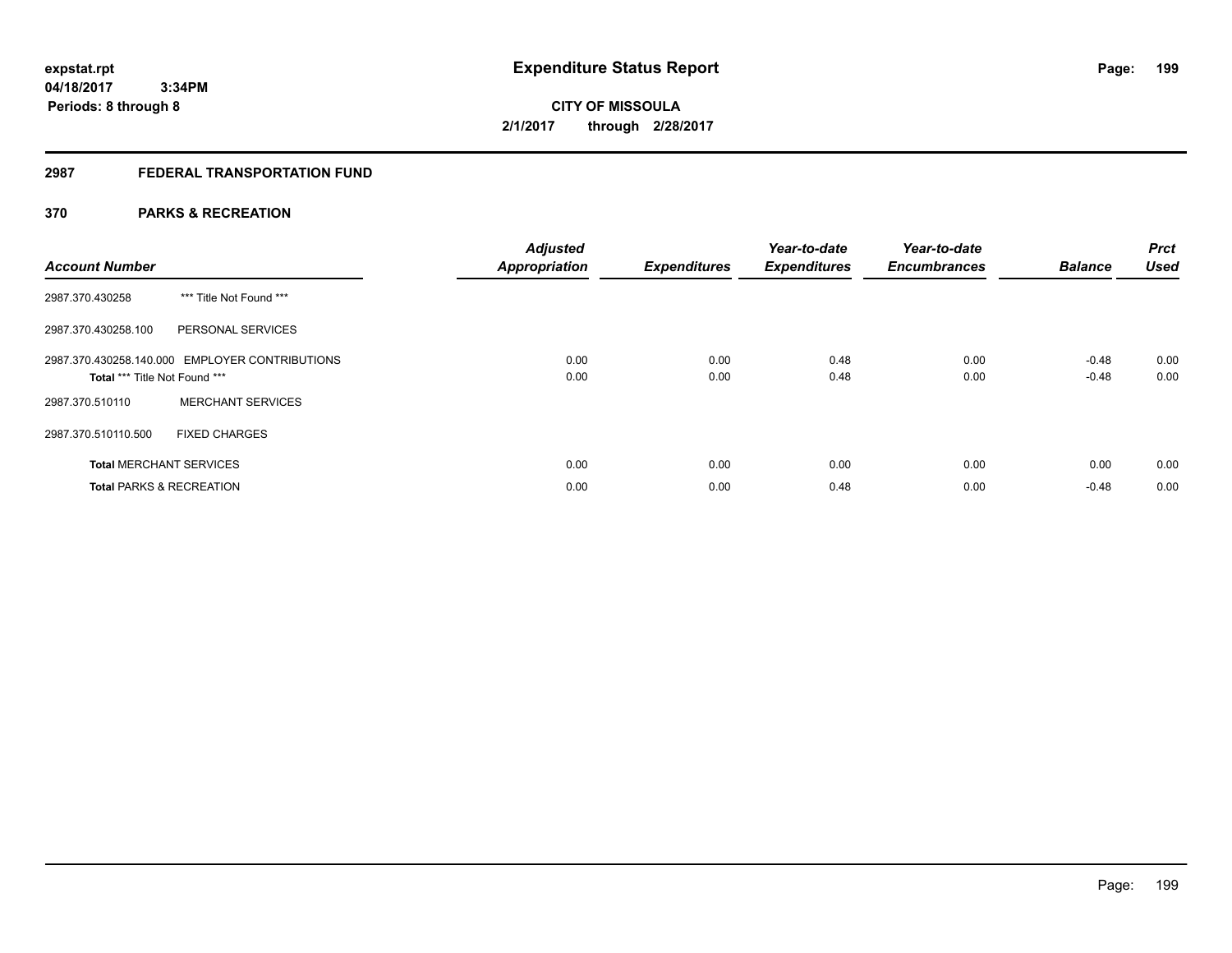# **2987 FEDERAL TRANSPORTATION FUND**

|                                |                                        | <b>Adjusted</b> |                     | Year-to-date        | Year-to-date        |                | <b>Prct</b> |
|--------------------------------|----------------------------------------|-----------------|---------------------|---------------------|---------------------|----------------|-------------|
| <b>Account Number</b>          |                                        | Appropriation   | <b>Expenditures</b> | <b>Expenditures</b> | <b>Encumbrances</b> | <b>Balance</b> | <b>Used</b> |
| 2987.390.430233                | *** Title Not Found ***                |                 |                     |                     |                     |                |             |
| 2987.390.430233.900            | CAPITAL OUTLAY                         |                 |                     |                     |                     |                |             |
| Total *** Title Not Found ***  |                                        | 0.00            | 0.00                | 0.00                | 0.00                | 0.00           | 0.00        |
| 2987.390.430256                | SAFE ROUTES TO SCHOOLS                 |                 |                     |                     |                     |                |             |
| 2987.390.430256.900            | CAPITAL OUTLAY                         |                 |                     |                     |                     |                |             |
|                                | Total SAFE ROUTES TO SCHOOLS           | 0.00            | 0.00                | 0.00                | 0.00                | 0.00           | 0.00        |
| 2987.390.430257                | BICYCLE COMMUTER NETWORK               |                 |                     |                     |                     |                |             |
| 2987.390.430257.900            | <b>CAPITAL OUTLAY</b>                  |                 |                     |                     |                     |                |             |
|                                | Total BICYCLE COMMUTER NETWORK         | 0.00            | 0.00                | 0.00                | 0.00                | 0.00           | 0.00        |
| 2987.390.430258                | <b>GRANT CREEK TRAIL BCN</b>           |                 |                     |                     |                     |                |             |
| 2987.390.430258.100            | PERSONAL SERVICES                      |                 |                     |                     |                     |                |             |
| <b>Total PERSONAL SERVICES</b> |                                        | 0.00            | 0.00                | 0.00                | 0.00                | 0.00           | 0.00        |
| 2987.390.430258.900            | <b>CAPITAL OUTLAY</b>                  |                 |                     |                     |                     |                |             |
|                                | Total GRANT CREEK TRAIL BCN            | 0.00            | 0.00                | 0.00                | 0.00                | 0.00           | 0.00        |
| 2987.390.430259                | RTLSNK CR/BRDWAY CROSSING              |                 |                     |                     |                     |                |             |
| 2987.390.430259.900            | CAPITAL OUTLAY                         |                 |                     |                     |                     |                |             |
|                                | <b>Total RTLSNK CR/BRDWAY CROSSING</b> | 0.00            | 0.00                | 0.00                | 0.00                | 0.00           | 0.00        |
| 2987.390.430262                | MASTER SIDEWALK PLAN                   |                 |                     |                     |                     |                |             |
| 2987.390.430262.900            | CAPITAL OUTLAY                         |                 |                     |                     |                     |                |             |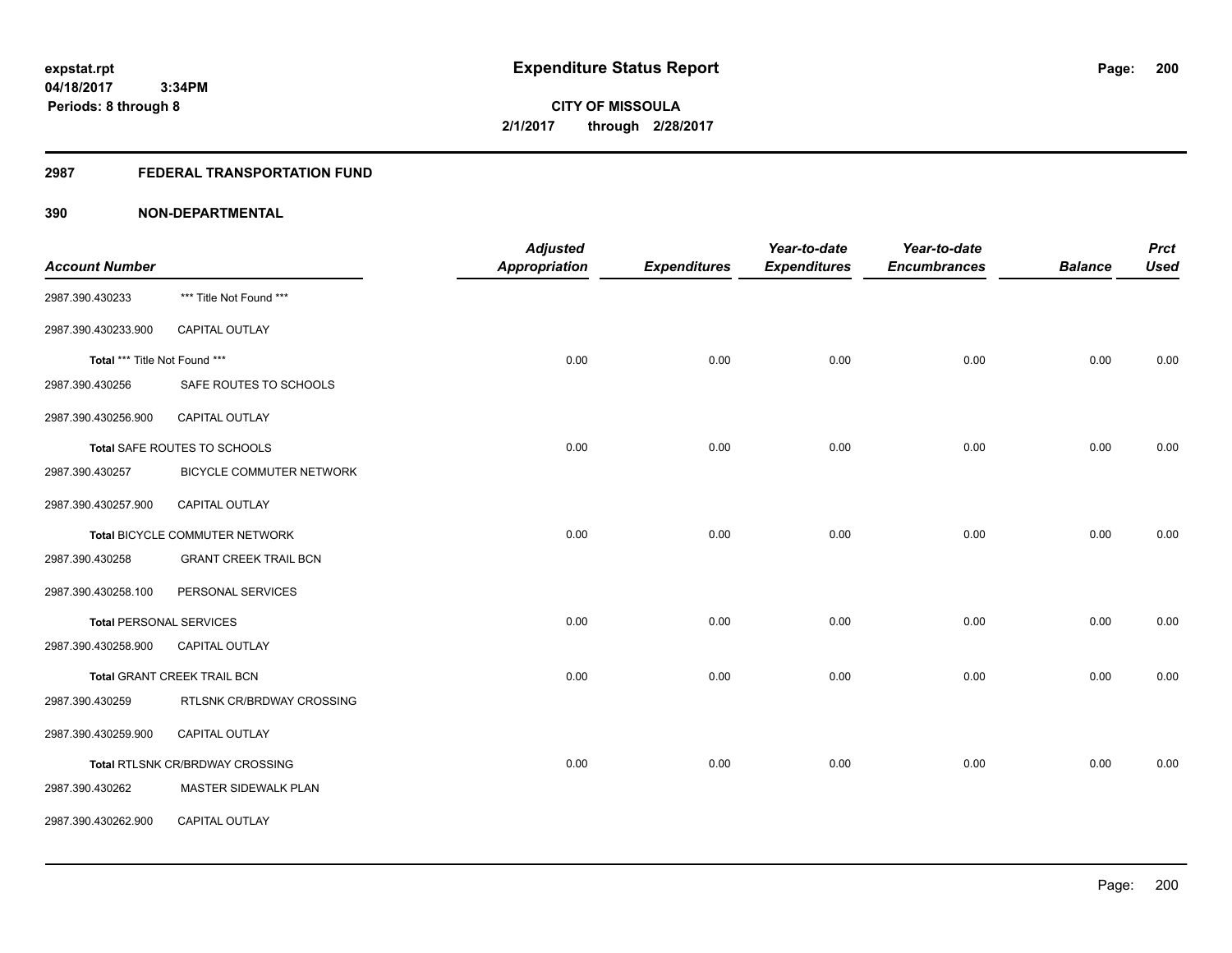# **2987 FEDERAL TRANSPORTATION FUND**

| <b>Account Number</b>      |                                            | <b>Adjusted</b><br><b>Appropriation</b> | <b>Expenditures</b> | Year-to-date<br><b>Expenditures</b> | Year-to-date<br><b>Encumbrances</b> | <b>Balance</b> | <b>Prct</b><br><b>Used</b> |
|----------------------------|--------------------------------------------|-----------------------------------------|---------------------|-------------------------------------|-------------------------------------|----------------|----------------------------|
|                            | Total MASTER SIDEWALK PLAN                 | 0.00                                    | 0.00                | 0.00                                | 0.00                                | 0.00           | 0.00                       |
| 2987.390.430271            | HIGGINS HILL/BECKWITH RECONSTRUCTION       |                                         |                     |                                     |                                     |                |                            |
| 2987.390.430271.900        | CAPITAL OUTLAY                             |                                         |                     |                                     |                                     |                |                            |
|                            | Total HIGGINS HILL/BECKWITH RECONSTRUCTION | 0.00                                    | 0.00                | 0.00                                | 0.00                                | 0.00           | 0.00                       |
| 2987.390.430272            | SIGNALIZATION                              |                                         |                     |                                     |                                     |                |                            |
| 2987.390.430272.900        | CAPITAL OUTLAY                             |                                         |                     |                                     |                                     |                |                            |
| <b>Total SIGNALIZATION</b> |                                            | 0.00                                    | 0.00                | 0.00                                | 0.00                                | 0.00           | 0.00                       |
| 2987.390.430276            | RUSSELL S 3RD IMPROVEMENTS                 |                                         |                     |                                     |                                     |                |                            |
| 2987.390.430276.900        | <b>CAPITAL OUTLAY</b>                      |                                         |                     |                                     |                                     |                |                            |
|                            | Total RUSSELL S 3RD IMPROVEMENTS           | 0.00                                    | 0.00                | 0.00                                | 0.00                                | 0.00           | 0.00                       |
| 2987.390.430278            | LOLO ST-BRIDGE TO DUNCAN S/C               |                                         |                     |                                     |                                     |                |                            |
| 2987.390.430278.900        | <b>CAPITAL OUTLAY</b>                      |                                         |                     |                                     |                                     |                |                            |
|                            | Total LOLO ST-BRIDGE TO DUNCAN S/C         | 0.00                                    | 0.00                | 0.00                                | 0.00                                | 0.00           | 0.00                       |
| 2987.390.430279            | E BROADWAY IMPROV/MISSOULA COLLEGE         |                                         |                     |                                     |                                     |                |                            |
| 2987.390.430279.900        | CAPITAL OUTLAY                             |                                         |                     |                                     |                                     |                |                            |
|                            | Total E BROADWAY IMPROV/MISSOULA COLLEGE   | 0.00                                    | 0.00                | 0.00                                | 0.00                                | 0.00           | 0.00                       |
| 2987.390.460405            | PLAYFAIR PARK - MINOR IMPROVEMENTS         |                                         |                     |                                     |                                     |                |                            |
| 2987.390.460405.900        | <b>CAPITAL OUTLAY</b>                      |                                         |                     |                                     |                                     |                |                            |
|                            | Total PLAYFAIR PARK - MINOR IMPROVEMENTS   | 0.00                                    | 0.00                | 0.00                                | 0.00                                | 0.00           | 0.00                       |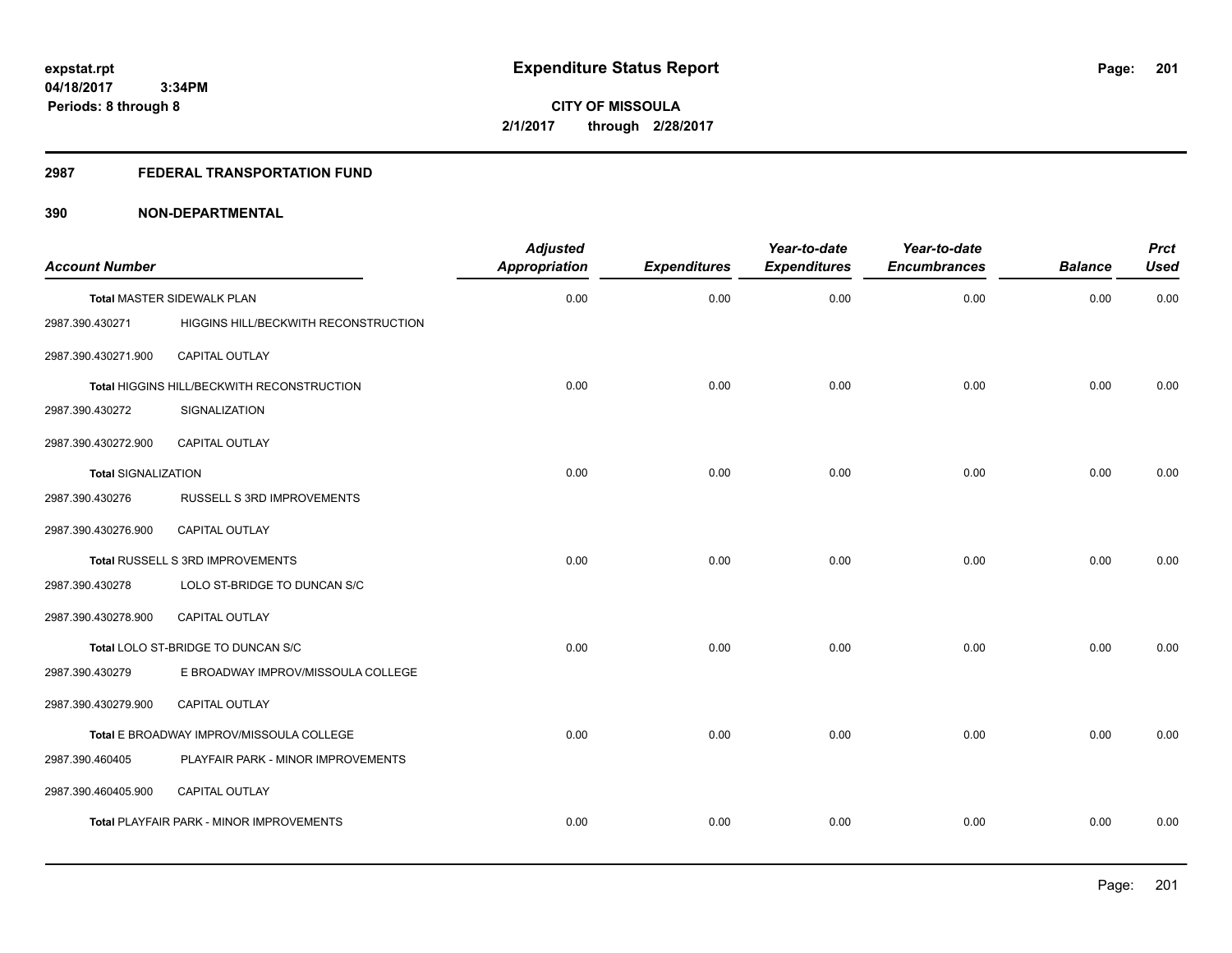**CITY OF MISSOULA 2/1/2017 through 2/28/2017**

# **2987 FEDERAL TRANSPORTATION FUND**

|                                 |                                           | <b>Adjusted</b>      |                     | Year-to-date        | Year-to-date        |                | <b>Prct</b> |
|---------------------------------|-------------------------------------------|----------------------|---------------------|---------------------|---------------------|----------------|-------------|
| <b>Account Number</b>           |                                           | <b>Appropriation</b> | <b>Expenditures</b> | <b>Expenditures</b> | <b>Encumbrances</b> | <b>Balance</b> | <b>Used</b> |
| 2987.390.460415                 | SOUTH HILLS TRAIL SYSTEM                  |                      |                     |                     |                     |                |             |
| 2987.390.460415.900             | <b>CAPITAL OUTLAY</b>                     |                      |                     |                     |                     |                |             |
|                                 | Total SOUTH HILLS TRAIL SYSTEM            | 0.00                 | 0.00                | 0.00                | 0.00                | 0.00           | 0.00        |
| 2987.390.460435                 | SILVER PARK MILL SITE                     |                      |                     |                     |                     |                |             |
| 2987.390.460435.900             | <b>CAPITAL OUTLAY</b>                     |                      |                     |                     |                     |                |             |
|                                 | Total SILVER PARK MILL SITE               | 0.00                 | 0.00                | 0.00                | 0.00                | 0.00           | 0.00        |
| 2987.390.460509                 | <b>KIM WILLIAMS TRAIL</b>                 |                      |                     |                     |                     |                |             |
| 2987.390.460509.900             | <b>CAPITAL OUTLAY</b>                     |                      |                     |                     |                     |                |             |
|                                 | 2987.390.460509.930.000 KIM WILLIAMS EAST | 371,738.00           | 0.00                | 97,360.54           | 0.00                | 274,377.46     | 26.19       |
| <b>Total KIM WILLIAMS TRAIL</b> |                                           | 371,738.00           | 0.00                | 97,360.54           | 0.00                | 274,377.46     | 26.19       |
| 2987.390.510000                 | <b>MISCELLANEOUS</b>                      |                      |                     |                     |                     |                |             |
| 2987.390.510000.800             | OTHER OBJECTS                             |                      |                     |                     |                     |                |             |
| <b>Total MISCELLANEOUS</b>      |                                           | 0.00                 | 0.00                | 0.00                | 0.00                | 0.00           | 0.00        |
| 2987.390.510110                 | <b>MERCHANT SERVICES</b>                  |                      |                     |                     |                     |                |             |
| 2987.390.510110.500             | <b>FIXED CHARGES</b>                      |                      |                     |                     |                     |                |             |
|                                 | <b>Total MERCHANT SERVICES</b>            | 0.00                 | 0.00                | 0.00                | 0.00                | 0.00           | 0.00        |
| <b>Total NON-DEPARTMENTAL</b>   |                                           | 371,738.00           | 0.00                | 97,360.54           | 0.00                | 274,377.46     | 26.19       |
|                                 | Total FEDERAL TRANSPORTATION FUND         | 371,738.00           | 0.00                | 97,361.02           | 0.00                | 274,376.98     | 26.19       |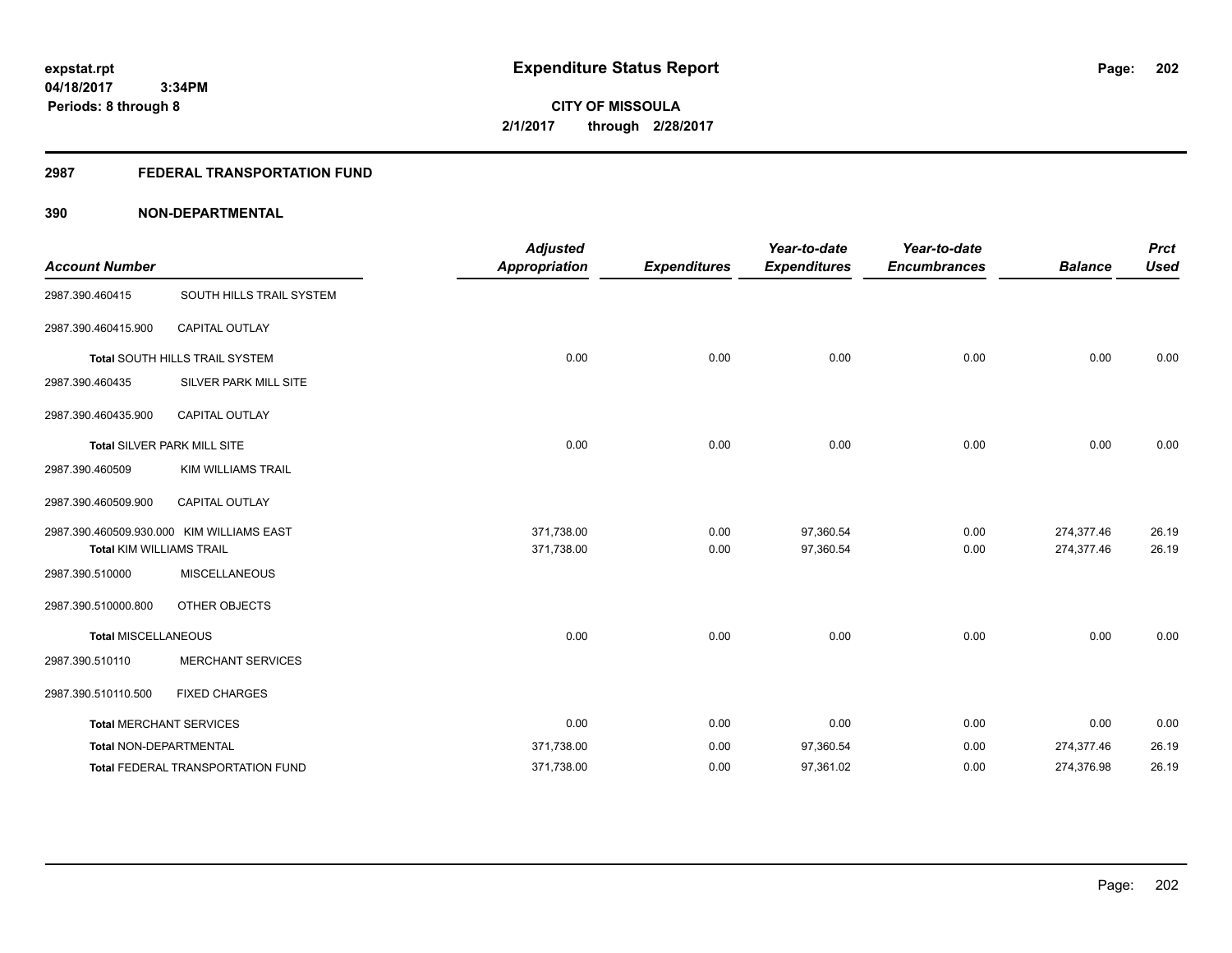#### **2988 GRANTS & DONATIONS FUND**

# **223 CITY CLERK**

| <b>Account Number</b>      |                          | <b>Adjusted</b><br><b>Appropriation</b> | <b>Expenditures</b> | Year-to-date<br><b>Expenditures</b> | Year-to-date<br><b>Encumbrances</b> | <b>Balance</b> | <b>Prct</b><br><b>Used</b> |
|----------------------------|--------------------------|-----------------------------------------|---------------------|-------------------------------------|-------------------------------------|----------------|----------------------------|
| 2988.223.420000            | <b>PUBLIC SAFETY</b>     |                                         |                     |                                     |                                     |                |                            |
| 2988.223.420000.200        | <b>SUPPLIES</b>          |                                         |                     |                                     |                                     |                |                            |
| <b>Total PUBLIC SAFETY</b> |                          | 0.00                                    | 0.00                | 0.00                                | 0.00                                | 0.00           | 0.00                       |
| 2988.223.510110            | <b>MERCHANT SERVICES</b> |                                         |                     |                                     |                                     |                |                            |
| 2988.223.510110.500        | <b>FIXED CHARGES</b>     |                                         |                     |                                     |                                     |                |                            |
| <b>Total CITY CLERK</b>    |                          | 0.00                                    | 0.00                | 0.00                                | 0.00                                | 0.00           | 0.00                       |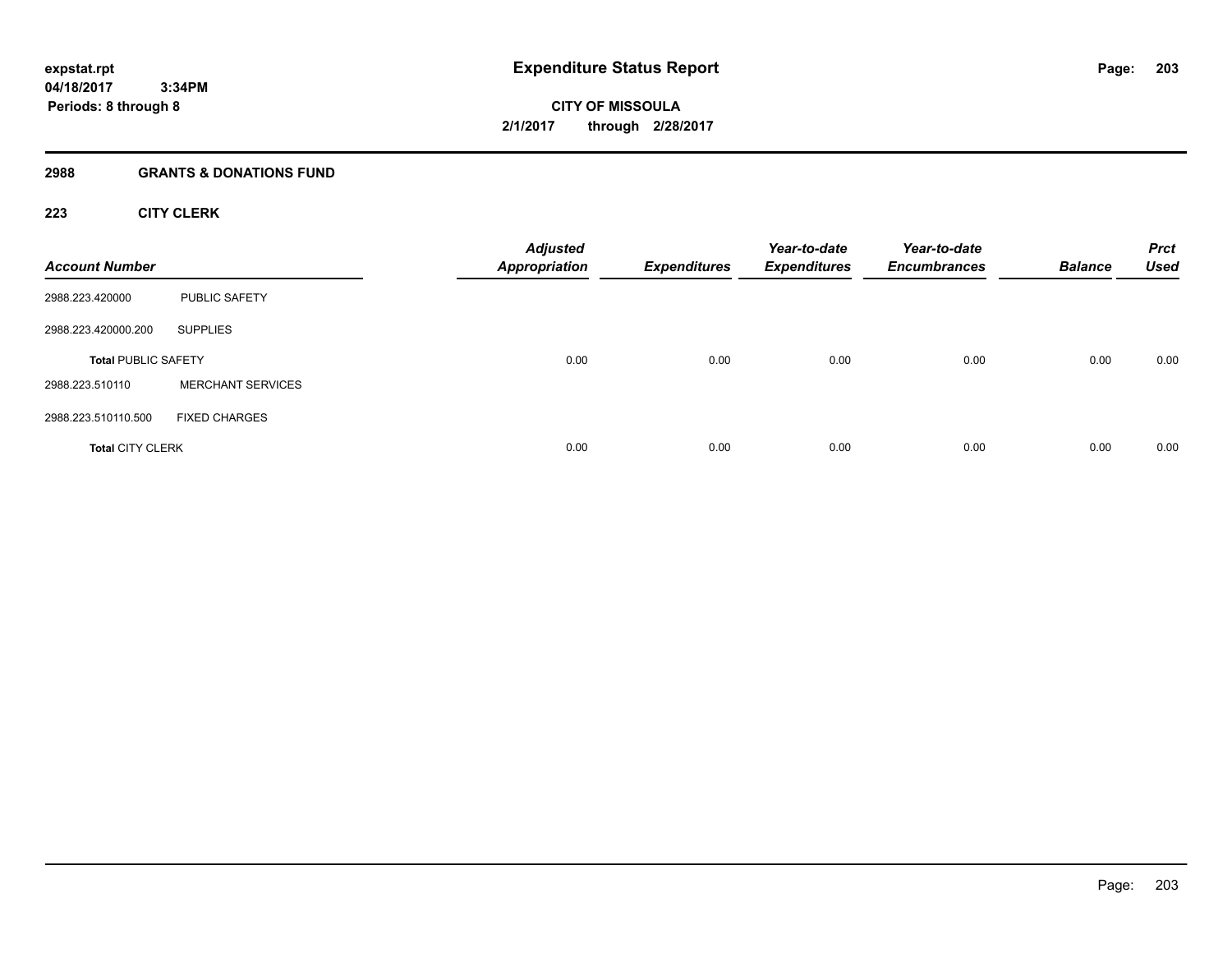# **2988 GRANTS & DONATIONS FUND**

# **270 CITY ATTORNEY**

| <b>Account Number</b>      |                                | <b>Adjusted</b><br><b>Appropriation</b> | <b>Expenditures</b> | Year-to-date<br><b>Expenditures</b> | Year-to-date<br><b>Encumbrances</b> | <b>Balance</b> | <b>Prct</b><br>Used |
|----------------------------|--------------------------------|-----------------------------------------|---------------------|-------------------------------------|-------------------------------------|----------------|---------------------|
| 2988.270.411121            | DV ACCOUNTABILITY GRANT        |                                         |                     |                                     |                                     |                |                     |
| 2988.270.411121.100        | PERSONAL SERVICES              |                                         |                     |                                     |                                     |                |                     |
|                            | <b>Total PERSONAL SERVICES</b> | 0.00                                    | 0.00                | 0.00                                | 0.00                                | 0.00           | 0.00                |
| 2988.270.411121.300        | PURCHASED SERVICES             |                                         |                     |                                     |                                     |                |                     |
| <b>Total CITY ATTORNEY</b> |                                | 0.00                                    | 0.00                | 0.00                                | 0.00                                | 0.00           | 0.00                |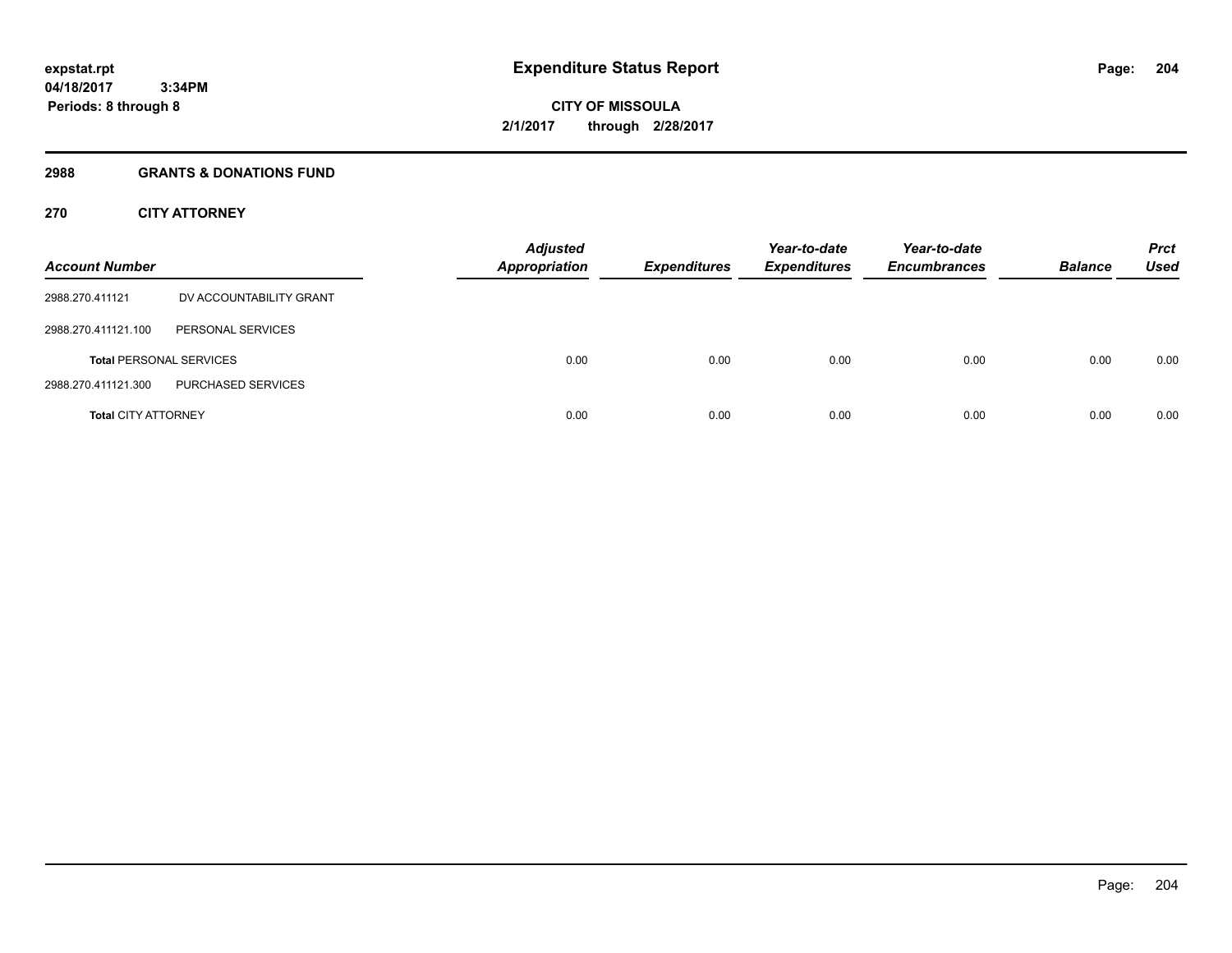# **2988 GRANTS & DONATIONS FUND**

# **290 POLICE**

| <b>Account Number</b> |                                | <b>Adjusted</b><br><b>Appropriation</b> | <b>Expenditures</b> | Year-to-date<br><b>Expenditures</b> | Year-to-date<br><b>Encumbrances</b> | <b>Balance</b> | <b>Prct</b><br><b>Used</b> |
|-----------------------|--------------------------------|-----------------------------------------|---------------------|-------------------------------------|-------------------------------------|----------------|----------------------------|
| 2988.290.420161       | <b>ICAC GOOGLE</b>             |                                         |                     |                                     |                                     |                |                            |
| 2988.290.420161.100   | PERSONAL SERVICES              |                                         |                     |                                     |                                     |                |                            |
|                       | <b>Total PERSONAL SERVICES</b> | 0.00                                    | 0.00                | 0.00                                | 0.00                                | 0.00           | 0.00                       |
| 2988.290.420161.900   | <b>CAPITAL OUTLAY</b>          |                                         |                     |                                     |                                     |                |                            |
| Total ICAC GOOGLE     |                                | 0.00                                    | 0.00                | 0.00                                | 0.00                                | 0.00           | 0.00                       |
| 2988.290.420186       | FY15 HITDA                     |                                         |                     |                                     |                                     |                |                            |
| 2988.290.420186.200   | <b>SUPPLIES</b>                |                                         |                     |                                     |                                     |                |                            |
| <b>Total SUPPLIES</b> |                                | 0.00                                    | 0.00                | 0.00                                | 0.00                                | 0.00           | 0.00                       |
| 2988.290.420186.300   | PURCHASED SERVICES             |                                         |                     |                                     |                                     |                |                            |
| Total FY15 HITDA      |                                | 0.00                                    | 0.00                | 0.00                                | 0.00                                | 0.00           | 0.00                       |
| 2988.290.420190       | LAW ENFORCEMENT BLOCK GRANT    |                                         |                     |                                     |                                     |                |                            |
| 2988.290.420190.100   | PERSONAL SERVICES              |                                         |                     |                                     |                                     |                |                            |
| <b>Total POLICE</b>   |                                | 0.00                                    | 0.00                | 0.00                                | 0.00                                | 0.00           | 0.00                       |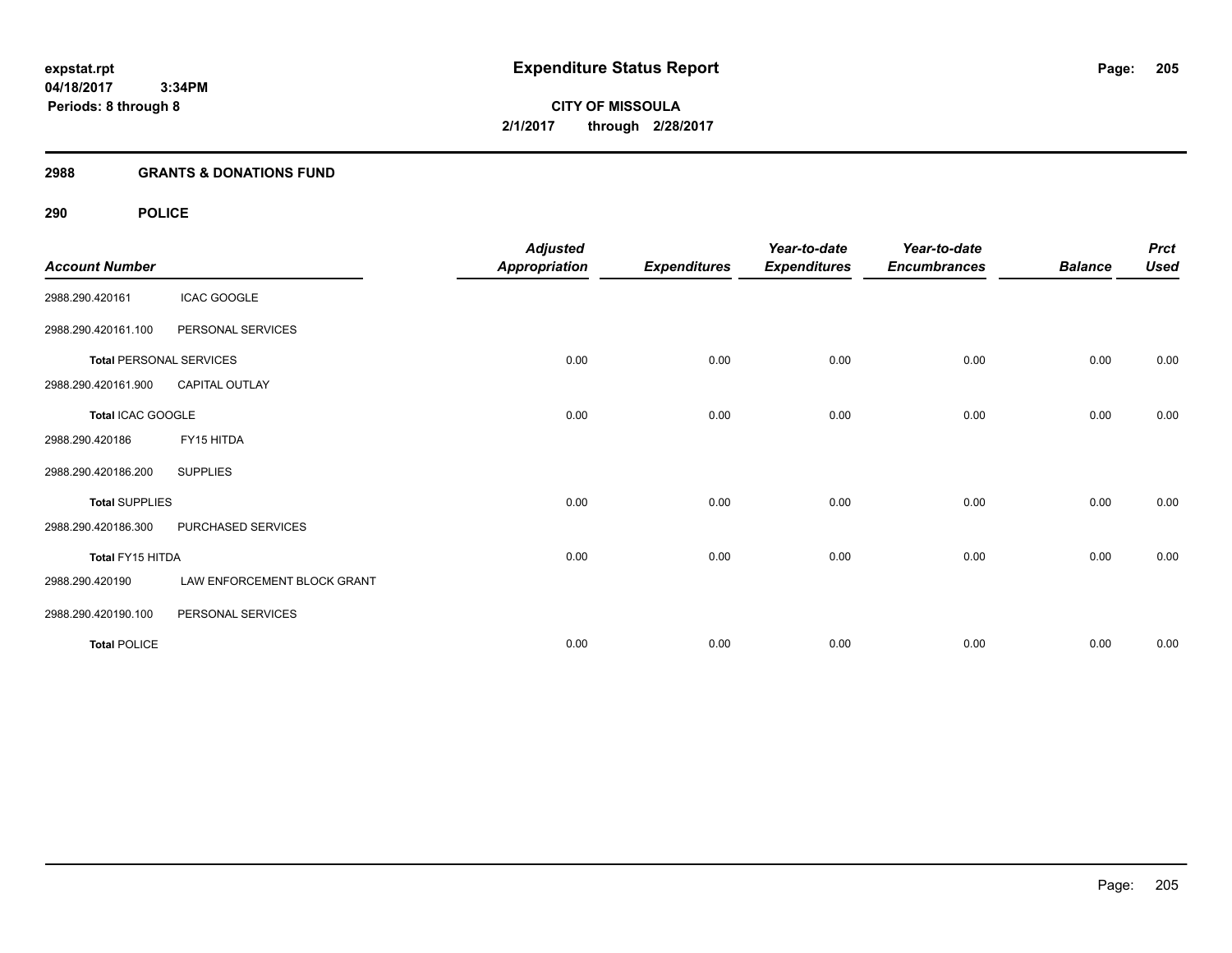**CITY OF MISSOULA 2/1/2017 through 2/28/2017**

# **2988 GRANTS & DONATIONS FUND**

**300 FIRE**

| <b>Account Number</b>         |                                                 | <b>Adjusted</b><br><b>Appropriation</b> | <b>Expenditures</b>  | Year-to-date<br><b>Expenditures</b> | Year-to-date<br><b>Encumbrances</b> | <b>Balance</b>           | <b>Prct</b><br><b>Used</b> |
|-------------------------------|-------------------------------------------------|-----------------------------------------|----------------------|-------------------------------------|-------------------------------------|--------------------------|----------------------------|
| 2988.300.420731               | AFG GRANT                                       |                                         |                      |                                     |                                     |                          |                            |
| 2988.300.420731.900           | <b>CAPITAL OUTLAY</b>                           |                                         |                      |                                     |                                     |                          |                            |
| <b>Total AFG GRANT</b>        | 2988.300.420731.940.000 AFG GRANT-LARYNGOSCOPES | 0.00<br>0.00                            | 3,529.59<br>3,529.59 | 60,544.22<br>60,544.22              | 0.00<br>0.00                        | -60.544.22<br>-60.544.22 | 0.00<br>0.00               |
| 2988.300.720731               | *** Title Not Found ***                         |                                         |                      |                                     |                                     |                          |                            |
| 2988.300.720731.900           | <b>CAPITAL OUTLAY</b>                           |                                         |                      |                                     |                                     |                          |                            |
| Total *** Title Not Found *** |                                                 | 0.00                                    | 0.00                 | 0.00                                | 0.00                                | 0.00                     | 0.00                       |
| <b>Total FIRE</b>             |                                                 | 0.00                                    | 3,529.59             | 60,544.22                           | 0.00                                | -60.544.22               | 0.00                       |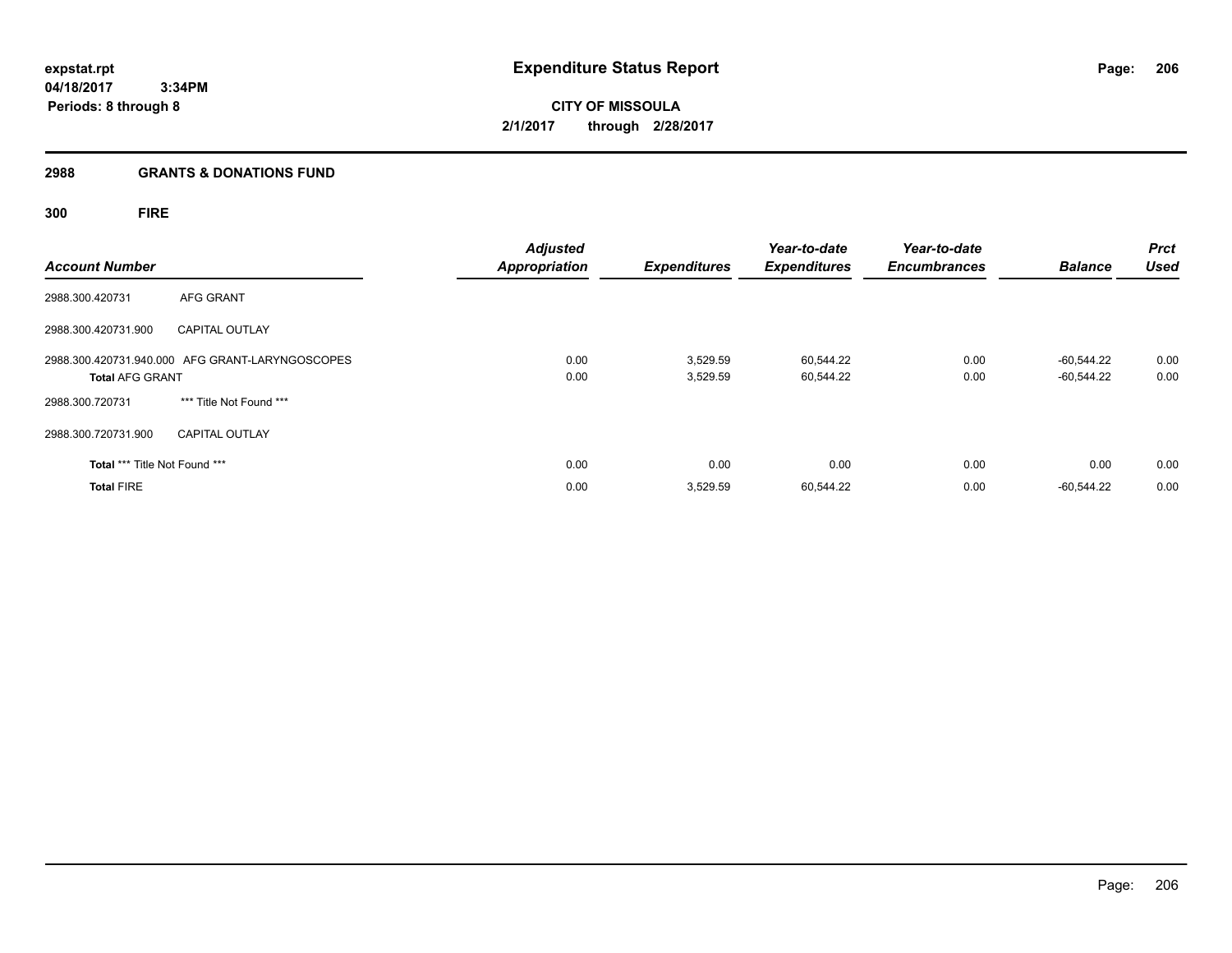#### **2988 GRANTS & DONATIONS FUND**

|                            |                                                | <b>Adjusted</b>      |                     | Year-to-date        | Year-to-date        |                | <b>Prct</b> |
|----------------------------|------------------------------------------------|----------------------|---------------------|---------------------|---------------------|----------------|-------------|
| <b>Account Number</b>      |                                                | <b>Appropriation</b> | <b>Expenditures</b> | <b>Expenditures</b> | <b>Encumbrances</b> | <b>Balance</b> | <b>Used</b> |
| 2988.390.410105            | WAPIKIYA HOMEOWNERS ASSN GRANT                 |                      |                     |                     |                     |                |             |
| 2988.390.410105.200        | <b>SUPPLIES</b>                                |                      |                     |                     |                     |                |             |
|                            | Total WAPIKIYA HOMEOWNERS ASSN GRANT           | 0.00                 | 0.00                | 0.00                | 0.00                | 0.00           | 0.00        |
| 2988.390.420000            | <b>MISC GRANTS</b>                             |                      |                     |                     |                     |                |             |
| 2988.390.420000.700        | <b>GRANTS &amp; CONTRIBUTIONS</b>              |                      |                     |                     |                     |                |             |
|                            | 2988.390.420000.700.000 GRANTS & CONTRIBUTIONS | 20,260.00            | 0.00                | 0.00                | 0.00                | 20,260.00      | 0.00        |
|                            | <b>Total GRANTS &amp; CONTRIBUTIONS</b>        | 20,260.00            | 0.00                | 0.00                | 0.00                | 20,260.00      | 0.00        |
| 2988.390.420000.800        | OTHER OBJECTS                                  |                      |                     |                     |                     |                |             |
| <b>Total OTHER OBJECTS</b> |                                                | 0.00                 | 0.00                | 0.00                | 0.00                | 0.00           | 0.00        |
| <b>Total MISC GRANTS</b>   |                                                | 20,260.00            | 0.00                | 0.00                | 0.00                | 20,260.00      | 0.00        |
| 2988.390.420110            | COPS TECHNOLOGY GRANT(D0J)                     |                      |                     |                     |                     |                |             |
| 2988.390.420110.900        | CAPITAL OUTLAY                                 |                      |                     |                     |                     |                |             |
|                            | Total COPS TECHNOLOGY GRANT(D0J)               | 0.00                 | 0.00                | 0.00                | 0.00                | 0.00           | 0.00        |
| 2988.390.420112            | COPS TECH GRANT X2 \$750,000                   |                      |                     |                     |                     |                |             |
| 2988.390.420112.300        | PURCHASED SERVICES                             |                      |                     |                     |                     |                |             |
|                            | <b>Total PURCHASED SERVICES</b>                | 0.00                 | 0.00                | 0.00                | 0.00                | 0.00           | 0.00        |
| 2988.390.420112.900        | <b>CAPITAL OUTLAY</b>                          |                      |                     |                     |                     |                |             |
|                            | Total COPS TECH GRANT X2 \$750,000             | 0.00                 | 0.00                | 0.00                | 0.00                | 0.00           | 0.00        |
| 2988.390.420143            | ANTI-GRAFFITI PROJECT                          |                      |                     |                     |                     |                |             |
| 2988.390.420143.200        | <b>SUPPLIES</b>                                |                      |                     |                     |                     |                |             |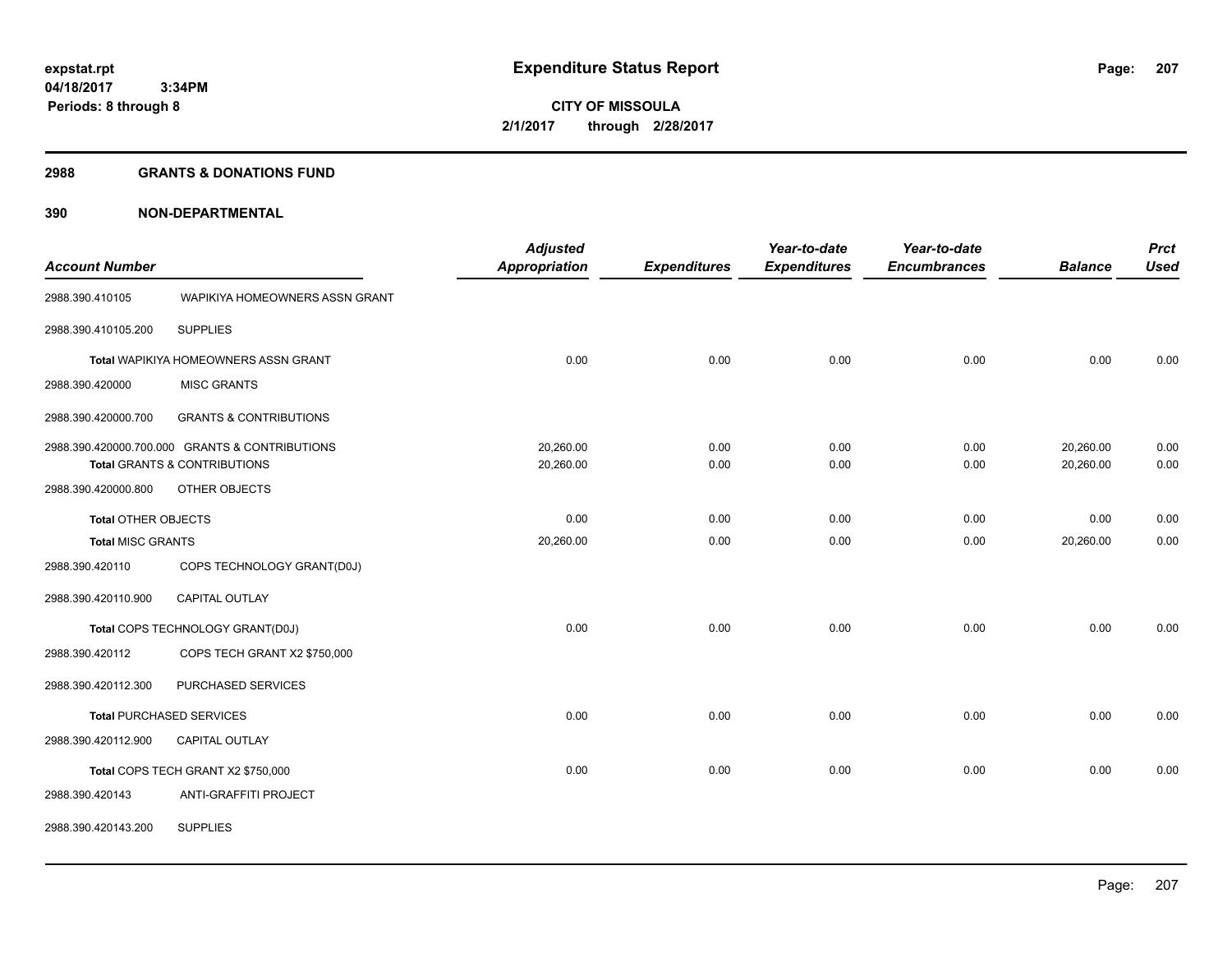#### **2988 GRANTS & DONATIONS FUND**

| <b>Account Number</b>           |                                    | <b>Adjusted</b><br><b>Appropriation</b> | <b>Expenditures</b> | Year-to-date<br><b>Expenditures</b> | Year-to-date<br><b>Encumbrances</b> | <b>Balance</b> | <b>Prct</b><br><b>Used</b> |
|---------------------------------|------------------------------------|-----------------------------------------|---------------------|-------------------------------------|-------------------------------------|----------------|----------------------------|
|                                 |                                    |                                         |                     |                                     |                                     |                |                            |
|                                 | Total ANTI-GRAFFITI PROJECT        | 0.00                                    | 0.00                | 0.00                                | 0.00                                | 0.00           | 0.00                       |
| 2988.390.420144                 | <b>BIAS CRIME CONTROL CAMPAIGN</b> |                                         |                     |                                     |                                     |                |                            |
| 2988.390.420144.300             | PURCHASED SERVICES                 |                                         |                     |                                     |                                     |                |                            |
|                                 | Total BIAS CRIME CONTROL CAMPAIGN  | 0.00                                    | 0.00                | 0.00                                | 0.00                                | 0.00           | 0.00                       |
| 2988.390.420145                 | FY10 UNDERAGE DRINKING             |                                         |                     |                                     |                                     |                |                            |
| 2988.390.420145.100             | PERSONAL SERVICES                  |                                         |                     |                                     |                                     |                |                            |
| <b>Total PERSONAL SERVICES</b>  |                                    | 0.00                                    | 0.00                | 0.00                                | 0.00                                | 0.00           | 0.00                       |
| 2988.390.420145.300             | PURCHASED SERVICES                 |                                         |                     |                                     |                                     |                |                            |
|                                 | Total FY10 UNDERAGE DRINKING       | 0.00                                    | 0.00                | 0.00                                | 0.00                                | 0.00           | 0.00                       |
| 2988.390.420150                 | TRAFFIC POLICING-UNIFORM           |                                         |                     |                                     |                                     |                |                            |
| 2988.390.420150.900             | CAPITAL OUTLAY                     |                                         |                     |                                     |                                     |                |                            |
|                                 | Total TRAFFIC POLICING-UNIFORM     | 0.00                                    | 0.00                | 0.00                                | 0.00                                | 0.00           | 0.00                       |
| 2988.390.420160                 | FY09 POLICE ICAC FEDERAL GRANT     |                                         |                     |                                     |                                     |                |                            |
| 2988.390.420160.100             | PERSONAL SERVICES                  |                                         |                     |                                     |                                     |                |                            |
| <b>Total PERSONAL SERVICES</b>  |                                    | 0.00                                    | 0.00                | 0.00                                | 0.00                                | 0.00           | 0.00                       |
| 2988.390.420160.200             | <b>SUPPLIES</b>                    |                                         |                     |                                     |                                     |                |                            |
| <b>Total SUPPLIES</b>           |                                    | 0.00                                    | 0.00                | 0.00                                | 0.00                                | 0.00           | 0.00                       |
| 2988.390.420160.300             | PURCHASED SERVICES                 |                                         |                     |                                     |                                     |                |                            |
| <b>Total PURCHASED SERVICES</b> |                                    | 0.00                                    | 0.00                | 0.00                                | 0.00                                | 0.00           | 0.00                       |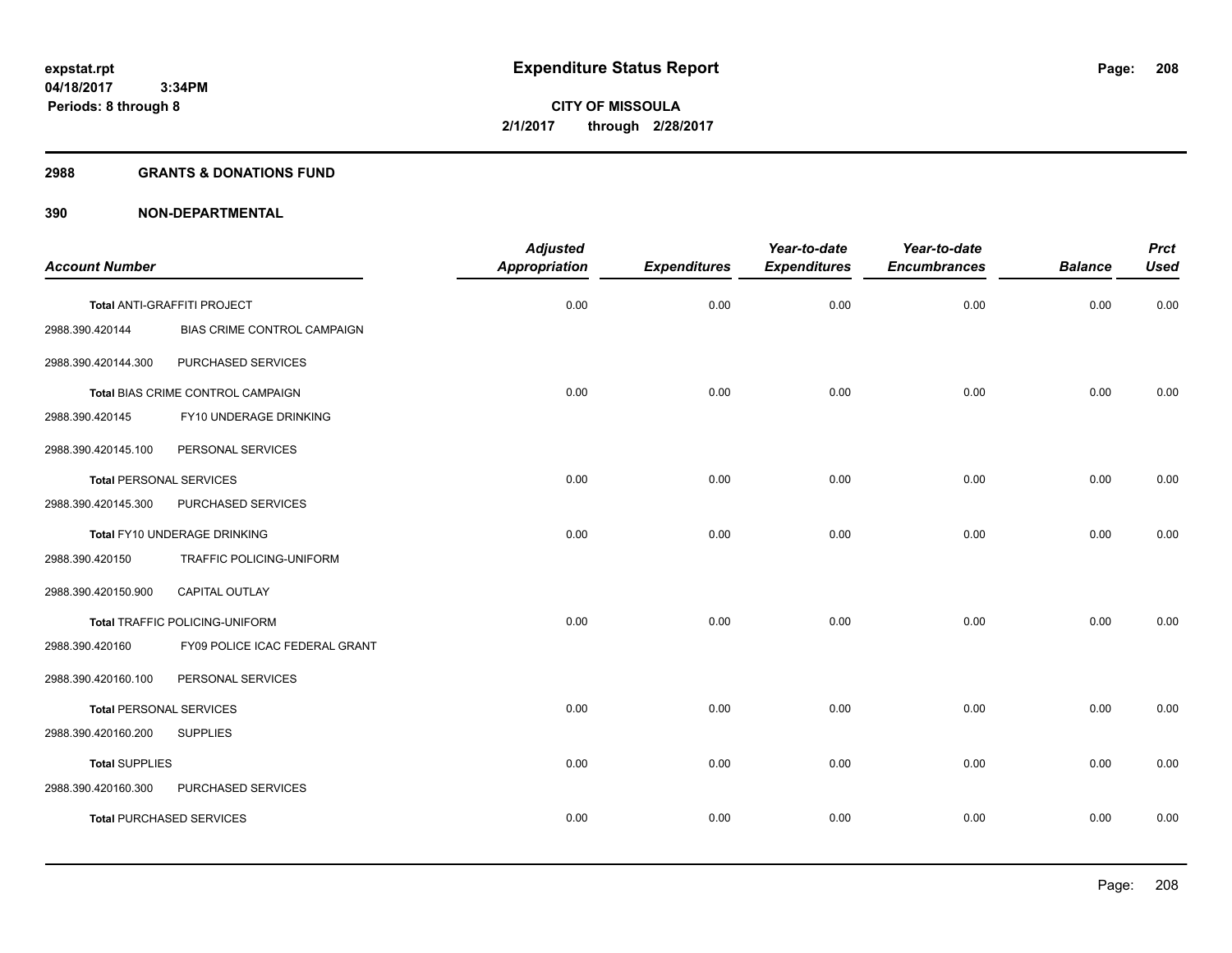#### **2988 GRANTS & DONATIONS FUND**

|                                 |                                                           | <b>Adjusted</b>      |                     | Year-to-date        | Year-to-date        |                | <b>Prct</b> |
|---------------------------------|-----------------------------------------------------------|----------------------|---------------------|---------------------|---------------------|----------------|-------------|
| <b>Account Number</b>           |                                                           | <b>Appropriation</b> | <b>Expenditures</b> | <b>Expenditures</b> | <b>Encumbrances</b> | <b>Balance</b> | <b>Used</b> |
| 2988.390.420160.400             | <b>BUILDING MATERIALS</b>                                 |                      |                     |                     |                     |                |             |
| <b>Total BUILDING MATERIALS</b> |                                                           | 0.00                 | 0.00                | 0.00                | 0.00                | 0.00           | 0.00        |
| 2988.390.420160.500             | <b>FIXED CHARGES</b>                                      |                      |                     |                     |                     |                |             |
| <b>Total FIXED CHARGES</b>      |                                                           | 0.00                 | 0.00                | 0.00                | 0.00                | 0.00           | 0.00        |
| 2988.390.420160.800             | OTHER OBJECTS                                             |                      |                     |                     |                     |                |             |
| <b>Total OTHER OBJECTS</b>      |                                                           | 0.00                 | 0.00                | 0.00                | 0.00                | 0.00           | 0.00        |
| 2988.390.420160.900             | <b>CAPITAL OUTLAY</b>                                     |                      |                     |                     |                     |                |             |
|                                 | Total FY09 POLICE ICAC FEDERAL GRANT                      | 0.00                 | 0.00                | 0.00                | 0.00                | 0.00           | 0.00        |
| 2988.390.420161                 | <b>FY09 POLICE TRAINING SIMULATOR GRANT</b>               |                      |                     |                     |                     |                |             |
| 2988.390.420161.100             | PERSONAL SERVICES                                         |                      |                     |                     |                     |                |             |
|                                 | 2988.390.420161.110.000 ICAC GOOGLE-SALARIES AND WAGES    | 0.00                 | 0.00                | 4,260.60            | 0.00                | $-4,260.60$    | 0.00        |
|                                 | 2988.390.420161.115.000 SALARIES/HEALTH INSURANCE BENEFIT | 0.00                 | 0.00                | 210.60              | 0.00                | $-210.60$      | 0.00        |
|                                 | 2988.390.420161.140.000 EMPLOYER CONTRIBUTIONS            | 0.00                 | 0.00                | 1.155.83            | 0.00                | $-1,155.83$    | 0.00        |
|                                 | 2988.390.420161.141.000 STATE RETIREMENT CONTRIBUTIONS    | 0.00                 | 0.00                | 4.26                | 0.00                | $-4.26$        | 0.00        |
| <b>Total PERSONAL SERVICES</b>  |                                                           | 0.00                 | 0.00                | 5,631.29            | 0.00                | $-5,631.29$    | 0.00        |
| 2988.390.420161.200             | <b>SUPPLIES</b>                                           |                      |                     |                     |                     |                |             |
| <b>Total SUPPLIES</b>           |                                                           | 0.00                 | 0.00                | 0.00                | 0.00                | 0.00           | 0.00        |
|                                 | <b>Total FY09 POLICE TRAINING SIMULATOR GRANT</b>         | 0.00                 | 0.00                | 5,631.29            | 0.00                | $-5,631.29$    | 0.00        |
| 2988.390.420180                 | <b>BULLETPROOF VEST PROGRAM</b>                           |                      |                     |                     |                     |                |             |
| 2988.390.420180.200             | <b>SUPPLIES</b>                                           |                      |                     |                     |                     |                |             |
|                                 | Total BULLETPROOF VEST PROGRAM                            | 0.00                 | 0.00                | 0.00                | 0.00                | 0.00           | 0.00        |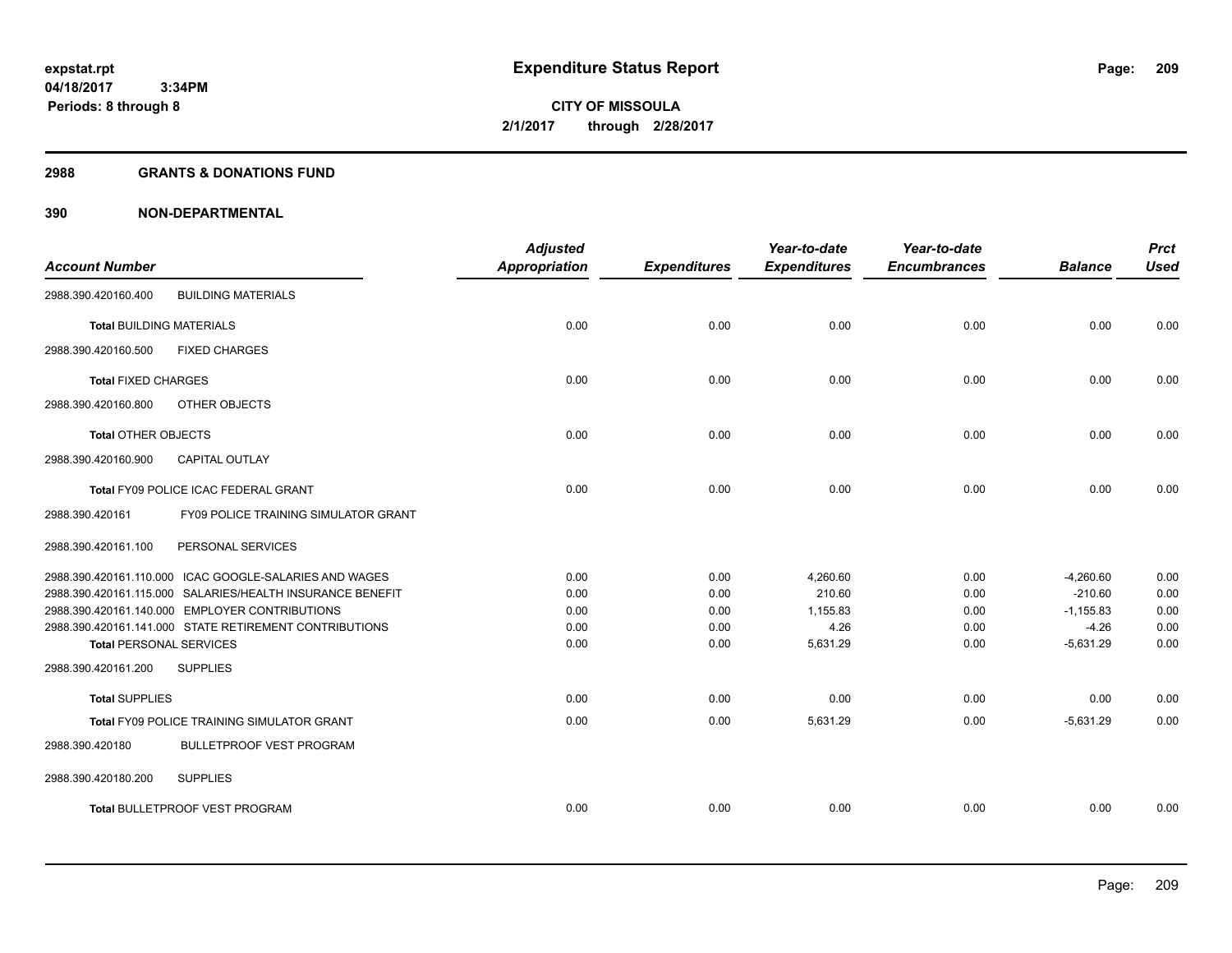**Periods: 8 through 8**

**CITY OF MISSOULA 2/1/2017 through 2/28/2017**

#### **2988 GRANTS & DONATIONS FUND**

 **3:34PM**

| <b>Account Number</b>           |                                                           | <b>Adjusted</b><br><b>Appropriation</b> | <b>Expenditures</b> | Year-to-date<br><b>Expenditures</b> | Year-to-date<br><b>Encumbrances</b> | <b>Balance</b> | <b>Prct</b><br><b>Used</b> |
|---------------------------------|-----------------------------------------------------------|-----------------------------------------|---------------------|-------------------------------------|-------------------------------------|----------------|----------------------------|
|                                 |                                                           |                                         |                     |                                     |                                     |                |                            |
| 2988.390.420181                 | FY16 HIDTA                                                |                                         |                     |                                     |                                     |                |                            |
| 2988.390.420181.100             | PERSONAL SERVICES                                         |                                         |                     |                                     |                                     |                |                            |
|                                 | 2988.390.420181.120.000 FY12 HIDTA-OVERTIME/TERMINATION   | 0.00                                    | 0.00                | 282.33                              | 0.00                                | $-282.33$      | 0.00                       |
|                                 | 2988.390.420181.140.000 FY12 HIDTA-EMPLOYER CONTRIBUTIONS | 0.00                                    | 0.00                | 19.14                               | 0.00                                | $-19.14$       | 0.00                       |
| <b>Total PERSONAL SERVICES</b>  |                                                           | 0.00                                    | 0.00                | 301.47                              | 0.00                                | $-301.47$      | 0.00                       |
| 2988.390.420181.200             | <b>SUPPLIES</b>                                           |                                         |                     |                                     |                                     |                |                            |
| <b>Total SUPPLIES</b>           |                                                           | 0.00                                    | 0.00                | 0.00                                | 0.00                                | 0.00           | 0.00                       |
| 2988.390.420181.300             | PURCHASED SERVICES                                        |                                         |                     |                                     |                                     |                |                            |
| <b>Total PURCHASED SERVICES</b> |                                                           | 0.00                                    | 0.00                | 0.00                                | 0.00                                | 0.00           | 0.00                       |
| 2988.390.420181.500             | <b>FIXED CHARGES</b>                                      |                                         |                     |                                     |                                     |                |                            |
| <b>Total FIXED CHARGES</b>      |                                                           | 0.00                                    | 0.00                | 0.00                                | 0.00                                | 0.00           | 0.00                       |
| 2988.390.420181.900             | <b>CAPITAL OUTLAY</b>                                     |                                         |                     |                                     |                                     |                |                            |
| <b>Total CAPITAL OUTLAY</b>     |                                                           | 0.00                                    | 0.00                | 0.00                                | 0.00                                | 0.00           | 0.00                       |
| Total FY16 HIDTA                |                                                           | 0.00                                    | 0.00                | 301.47                              | 0.00                                | $-301.47$      | 0.00                       |
| 2988.390.420184                 | DUI TASK FORCE GRANT                                      |                                         |                     |                                     |                                     |                |                            |
| 2988.390.420184.100             | PERSONAL SERVICES                                         |                                         |                     |                                     |                                     |                |                            |
| <b>Total PERSONAL SERVICES</b>  |                                                           | 0.00                                    | 0.00                | 0.00                                | 0.00                                | 0.00           | 0.00                       |
| 2988.390.420184.200             | <b>SUPPLIES</b>                                           |                                         |                     |                                     |                                     |                |                            |
|                                 | Total DUI TASK FORCE GRANT                                | 0.00                                    | 0.00                | 0.00                                | 0.00                                | 0.00           | 0.00                       |
| 2988.390.420185                 | DUI - COPS IN SHOPS                                       |                                         |                     |                                     |                                     |                |                            |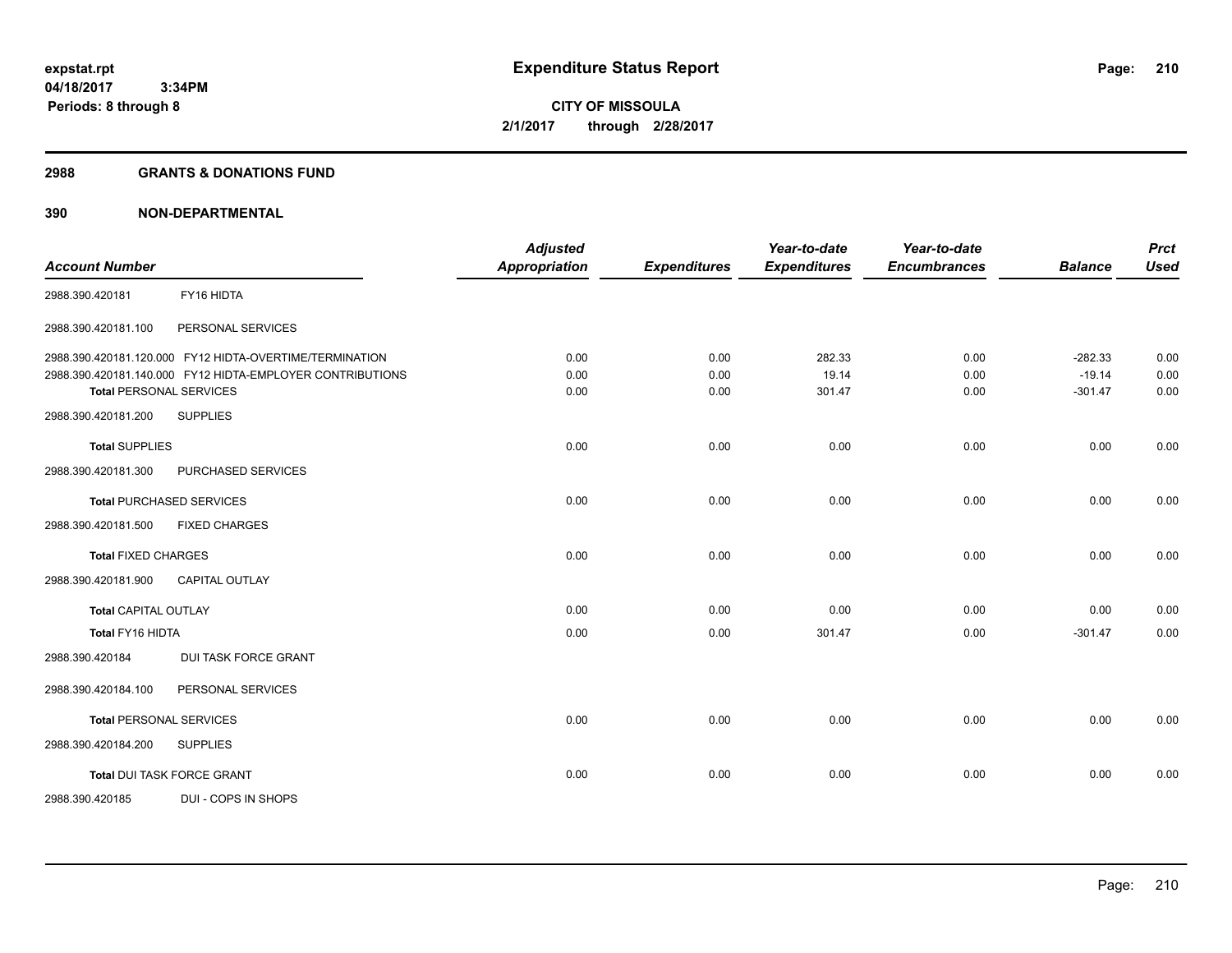#### **2988 GRANTS & DONATIONS FUND**

|                                |                                                              | <b>Adjusted</b>      |                     | Year-to-date        | Year-to-date        |                       | <b>Prct</b>  |
|--------------------------------|--------------------------------------------------------------|----------------------|---------------------|---------------------|---------------------|-----------------------|--------------|
| <b>Account Number</b>          |                                                              | <b>Appropriation</b> | <b>Expenditures</b> | <b>Expenditures</b> | <b>Encumbrances</b> | <b>Balance</b>        | <b>Used</b>  |
| 2988.390.420185.100            | PERSONAL SERVICES                                            |                      |                     |                     |                     |                       |              |
| <b>Total PERSONAL SERVICES</b> |                                                              | 0.00                 | 0.00                | 0.00                | 0.00                | 0.00                  | 0.00         |
| 2988.390.420185.200            | <b>SUPPLIES</b>                                              |                      |                     |                     |                     |                       |              |
| Total DUI - COPS IN SHOPS      |                                                              | 0.00                 | 0.00                | 0.00                | 0.00                | 0.00                  | 0.00         |
| 2988.390.420186                | FY15 HITDA                                                   |                      |                     |                     |                     |                       |              |
| 2988.390.420186.100            | PERSONAL SERVICES                                            |                      |                     |                     |                     |                       |              |
| <b>Total PERSONAL SERVICES</b> |                                                              | 0.00                 | 0.00                | 0.00                | 0.00                | 0.00                  | 0.00         |
| 2988.390.420186.200            | <b>SUPPLIES</b>                                              |                      |                     |                     |                     |                       |              |
| <b>Total SUPPLIES</b>          |                                                              | 0.00                 | 0.00                | 0.00                | 0.00                | 0.00                  | 0.00         |
| 2988.390.420186.300            | PURCHASED SERVICES                                           |                      |                     |                     |                     |                       |              |
|                                | <b>Total PURCHASED SERVICES</b>                              | 0.00                 | 0.00                | 0.00                | 0.00                | 0.00                  | 0.00         |
| 2988.390.420186.500            | <b>FIXED CHARGES</b>                                         |                      |                     |                     |                     |                       |              |
| Total FY15 HITDA               |                                                              | 0.00                 | 0.00                | 0.00                | 0.00                | 0.00                  | 0.00         |
| 2988.390.420190                | STATE OT SEAT BELT GRANT                                     |                      |                     |                     |                     |                       |              |
| 2988.390.420190.100            | PERSONAL SERVICES                                            |                      |                     |                     |                     |                       |              |
|                                | 2988.390.420190.120.000 OVERTIME/TERMINATION - MDOT/SEATBELT | 0.00                 | 0.00                | 393.49              | 0.00                | $-393.49$             | 0.00         |
| <b>Total PERSONAL SERVICES</b> | 2988.390.420190.140.000 EMPLOYER CONTRIBUTIONS-MDOT/SEATBELT | 0.00<br>0.00         | 0.00<br>0.00        | 25.64<br>419.13     | 0.00<br>0.00        | $-25.64$<br>$-419.13$ | 0.00<br>0.00 |
| 2988.390.420190.200            | <b>SUPPLIES</b>                                              |                      |                     |                     |                     |                       |              |
| <b>Total SUPPLIES</b>          |                                                              | 0.00                 | 0.00                | 0.00                | 0.00                | 0.00                  | 0.00         |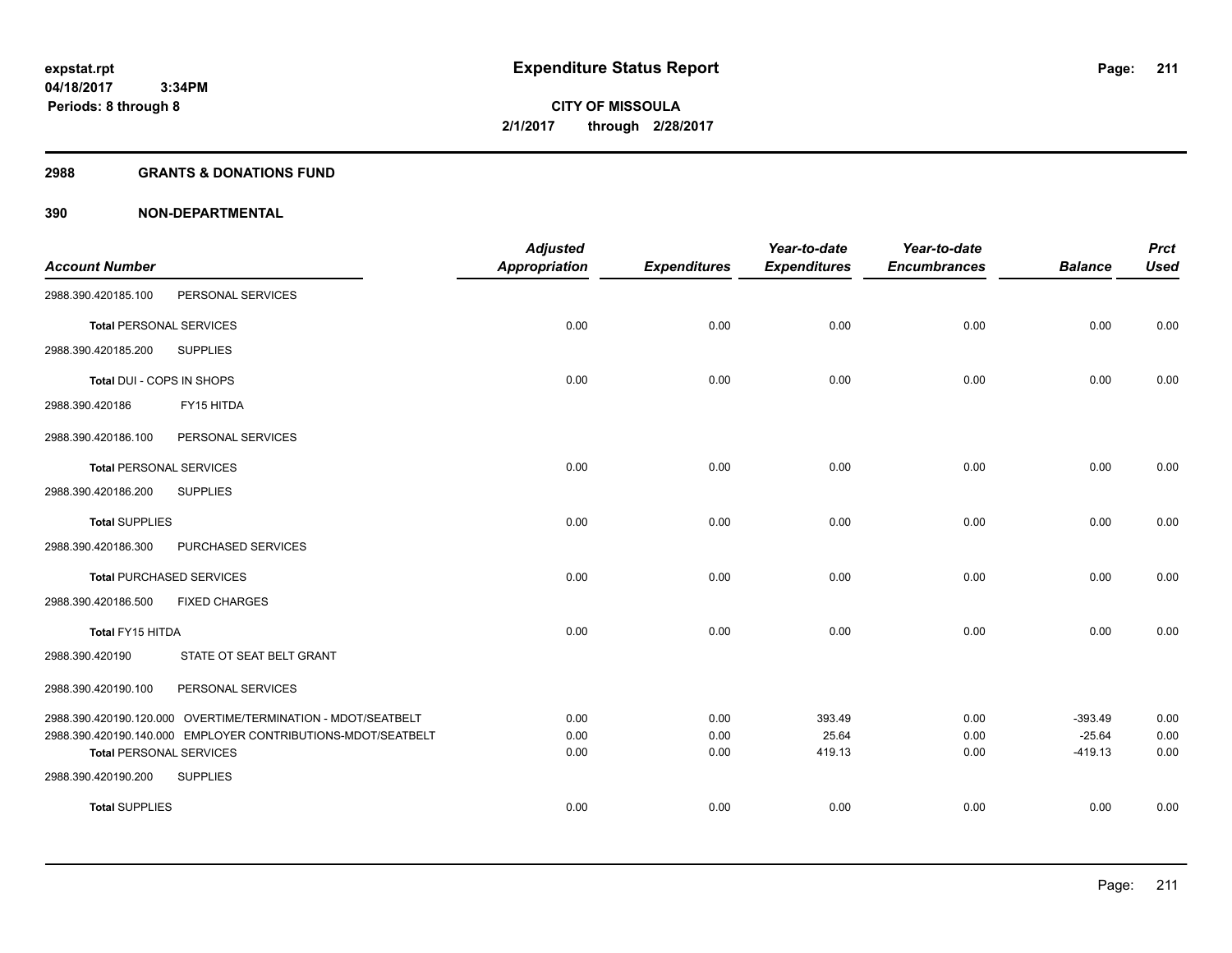#### **2988 GRANTS & DONATIONS FUND**

| <b>Account Number</b>         |                                 | <b>Adjusted</b><br><b>Appropriation</b> | <b>Expenditures</b> | Year-to-date<br><b>Expenditures</b> | Year-to-date<br><b>Encumbrances</b> | <b>Balance</b> | <b>Prct</b><br><b>Used</b> |
|-------------------------------|---------------------------------|-----------------------------------------|---------------------|-------------------------------------|-------------------------------------|----------------|----------------------------|
| 2988.390.420190.300           | PURCHASED SERVICES              |                                         |                     |                                     |                                     |                |                            |
|                               | <b>Total PURCHASED SERVICES</b> | 0.00                                    | 0.00                | 0.00                                | 0.00                                | 0.00           | 0.00                       |
|                               | Total STATE OT SEAT BELT GRANT  | 0.00                                    | 0.00                | 419.13                              | 0.00                                | $-419.13$      | 0.00                       |
| 2988.390.420191               | <b>HIDTA INITIATIVE</b>         |                                         |                     |                                     |                                     |                |                            |
| 2988.390.420191.100           | PERSONAL SERVICES               |                                         |                     |                                     |                                     |                |                            |
| <b>Total HIDTA INITIATIVE</b> |                                 | 0.00                                    | 0.00                | 0.00                                | 0.00                                | 0.00           | 0.00                       |
| 2988.390.420192               | UNDERAGE DRINKING GRANT         |                                         |                     |                                     |                                     |                |                            |
| 2988.390.420192.100           | PERSONAL SERVICES               |                                         |                     |                                     |                                     |                |                            |
|                               | Total UNDERAGE DRINKING GRANT   | 0.00                                    | 0.00                | 0.00                                | 0.00                                | 0.00           | 0.00                       |
| 2988.390.420193               | FY13 HIDTA                      |                                         |                     |                                     |                                     |                |                            |
| 2988.390.420193.100           | PERSONAL SERVICES               |                                         |                     |                                     |                                     |                |                            |
|                               | <b>Total PERSONAL SERVICES</b>  | 0.00                                    | 0.00                | 0.00                                | 0.00                                | 0.00           | 0.00                       |
| 2988.390.420193.200           | <b>SUPPLIES</b>                 |                                         |                     |                                     |                                     |                |                            |
| <b>Total SUPPLIES</b>         |                                 | 0.00                                    | 0.00                | 0.00                                | 0.00                                | 0.00           | 0.00                       |
| 2988.390.420193.300           | PURCHASED SERVICES              |                                         |                     |                                     |                                     |                |                            |
|                               | <b>Total PURCHASED SERVICES</b> | 0.00                                    | 0.00                | 0.00                                | 0.00                                | 0.00           | 0.00                       |
| 2988.390.420193.500           | <b>FIXED CHARGES</b>            |                                         |                     |                                     |                                     |                |                            |
| Total FY13 HIDTA              |                                 | 0.00                                    | 0.00                | 0.00                                | 0.00                                | 0.00           | 0.00                       |
| 2988.390.420194               | UNDERAGE DRINKING GRANT         |                                         |                     |                                     |                                     |                |                            |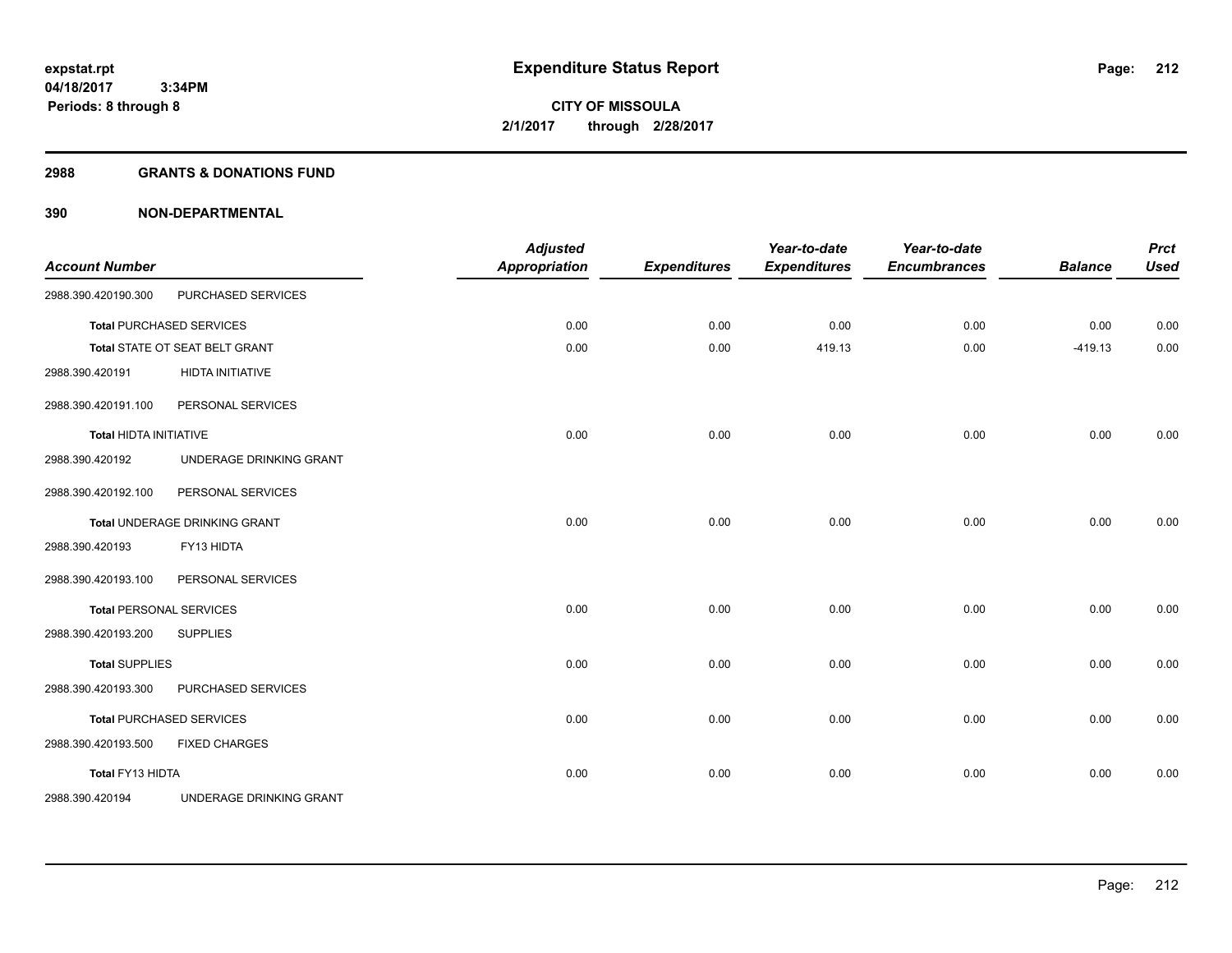#### **2988 GRANTS & DONATIONS FUND**

|                                |                                 | <b>Adjusted</b> |                     | Year-to-date        | Year-to-date        |                | <b>Prct</b> |
|--------------------------------|---------------------------------|-----------------|---------------------|---------------------|---------------------|----------------|-------------|
| <b>Account Number</b>          |                                 | Appropriation   | <b>Expenditures</b> | <b>Expenditures</b> | <b>Encumbrances</b> | <b>Balance</b> | <b>Used</b> |
| 2988.390.420194.100            | PERSONAL SERVICES               |                 |                     |                     |                     |                |             |
|                                | Total UNDERAGE DRINKING GRANT   | 0.00            | 0.00                | 0.00                | 0.00                | 0.00           | 0.00        |
| 2988.390.420195                | FY09 HIDTA                      |                 |                     |                     |                     |                |             |
| 2988.390.420195.100            | PERSONAL SERVICES               |                 |                     |                     |                     |                |             |
| <b>Total PERSONAL SERVICES</b> |                                 | 0.00            | 0.00                | 0.00                | 0.00                | 0.00           | 0.00        |
| 2988.390.420195.200            | <b>SUPPLIES</b>                 |                 |                     |                     |                     |                |             |
| <b>Total SUPPLIES</b>          |                                 | 0.00            | 0.00                | 0.00                | 0.00                | 0.00           | 0.00        |
| 2988.390.420195.300            | PURCHASED SERVICES              |                 |                     |                     |                     |                |             |
|                                | <b>Total PURCHASED SERVICES</b> | 0.00            | 0.00                | 0.00                | 0.00                | 0.00           | 0.00        |
| 2988.390.420195.500            | <b>FIXED CHARGES</b>            |                 |                     |                     |                     |                |             |
| Total FY09 HIDTA               |                                 | 0.00            | 0.00                | 0.00                | 0.00                | 0.00           | 0.00        |
| 2988.390.420196                | <b>HIDTA 2010</b>               |                 |                     |                     |                     |                |             |
| 2988.390.420196.100            | PERSONAL SERVICES               |                 |                     |                     |                     |                |             |
| <b>Total PERSONAL SERVICES</b> |                                 | 0.00            | 0.00                | 0.00                | 0.00                | 0.00           | 0.00        |
| 2988.390.420196.200            | <b>SUPPLIES</b>                 |                 |                     |                     |                     |                |             |
| <b>Total SUPPLIES</b>          |                                 | 0.00            | 0.00                | 0.00                | 0.00                | 0.00           | 0.00        |
| 2988.390.420196.300            | PURCHASED SERVICES              |                 |                     |                     |                     |                |             |
|                                | <b>Total PURCHASED SERVICES</b> | 0.00            | 0.00                | 0.00                | 0.00                | 0.00           | 0.00        |
| 2988.390.420196.500            | <b>FIXED CHARGES</b>            |                 |                     |                     |                     |                |             |
| <b>Total FIXED CHARGES</b>     |                                 | 0.00            | 0.00                | 0.00                | 0.00                | 0.00           | 0.00        |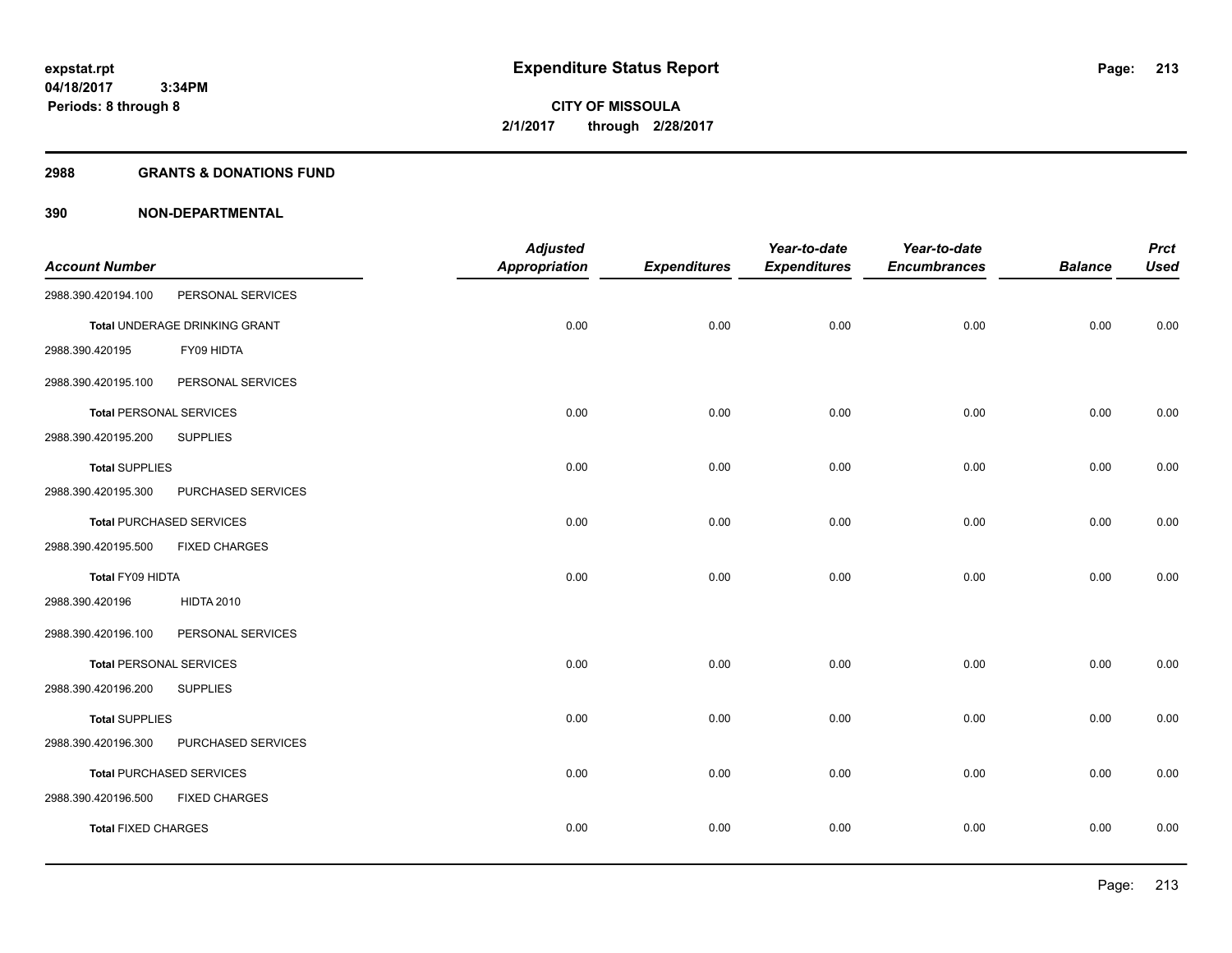#### **2988 GRANTS & DONATIONS FUND**

| <b>Account Number</b>         |                                                               | <b>Adjusted</b><br><b>Appropriation</b> | <b>Expenditures</b> | Year-to-date<br><b>Expenditures</b> | Year-to-date<br><b>Encumbrances</b> | <b>Balance</b>       | <b>Prct</b><br><b>Used</b> |
|-------------------------------|---------------------------------------------------------------|-----------------------------------------|---------------------|-------------------------------------|-------------------------------------|----------------------|----------------------------|
| 2988.390.420196.900           | <b>CAPITAL OUTLAY</b>                                         |                                         |                     |                                     |                                     |                      |                            |
| Total HIDTA 2010              |                                                               | 0.00                                    | 0.00                | 0.00                                | 0.00                                | 0.00                 | 0.00                       |
| 2988.390.420432               | <b>FIRE EXPLORERS</b>                                         |                                         |                     |                                     |                                     |                      |                            |
| 2988.390.420432.700           | <b>GRANTS &amp; CONTRIBUTIONS</b>                             |                                         |                     |                                     |                                     |                      |                            |
| <b>Total FIRE EXPLORERS</b>   | 2988.390.420432.700.000 FIRE EXPLORERS/GRANTS & CONTRIBUTIONS | 1,650.00<br>1,650.00                    | 0.00<br>0.00        | 0.00<br>0.00                        | 0.00<br>0.00                        | 1,650.00<br>1,650.00 | 0.00<br>0.00               |
| 2988.390.420433               | <b>COMBAT CHALLENGE</b>                                       |                                         |                     |                                     |                                     |                      |                            |
| 2988.390.420433.200           | <b>SUPPLIES</b>                                               |                                         |                     |                                     |                                     |                      |                            |
| <b>Total SUPPLIES</b>         |                                                               | 0.00                                    | 0.00                | 0.00                                | 0.00                                | 0.00                 | 0.00                       |
| 2988.390.420433.300           | PURCHASED SERVICES                                            |                                         |                     |                                     |                                     |                      |                            |
|                               | <b>Total PURCHASED SERVICES</b>                               | 0.00                                    | 0.00                | 0.00                                | 0.00                                | 0.00                 | 0.00                       |
| 2988.390.420433.700           | <b>GRANTS &amp; CONTRIBUTIONS</b>                             |                                         |                     |                                     |                                     |                      |                            |
| <b>Total COMBAT CHALLENGE</b> |                                                               | 0.00                                    | 0.00                | 0.00                                | 0.00                                | 0.00                 | 0.00                       |
| 2988.390.430100               | <b>GREEN BLOCKS PILOT PROJECT</b>                             |                                         |                     |                                     |                                     |                      |                            |
| 2988.390.430100.300           | PURCHASED SERVICES                                            |                                         |                     |                                     |                                     |                      |                            |
|                               | <b>Total PURCHASED SERVICES</b>                               | 0.00                                    | 0.00                | 0.00                                | 0.00                                | 0.00                 | 0.00                       |
| 2988.390.430100.700           | <b>GRANTS &amp; CONTRIBUTIONS</b>                             |                                         |                     |                                     |                                     |                      |                            |
|                               | Total GREEN BLOCKS PILOT PROJECT                              | 0.00                                    | 0.00                | 0.00                                | 0.00                                | 0.00                 | 0.00                       |
| 2988.390.430230               | <b>STREET RESTORATION</b>                                     |                                         |                     |                                     |                                     |                      |                            |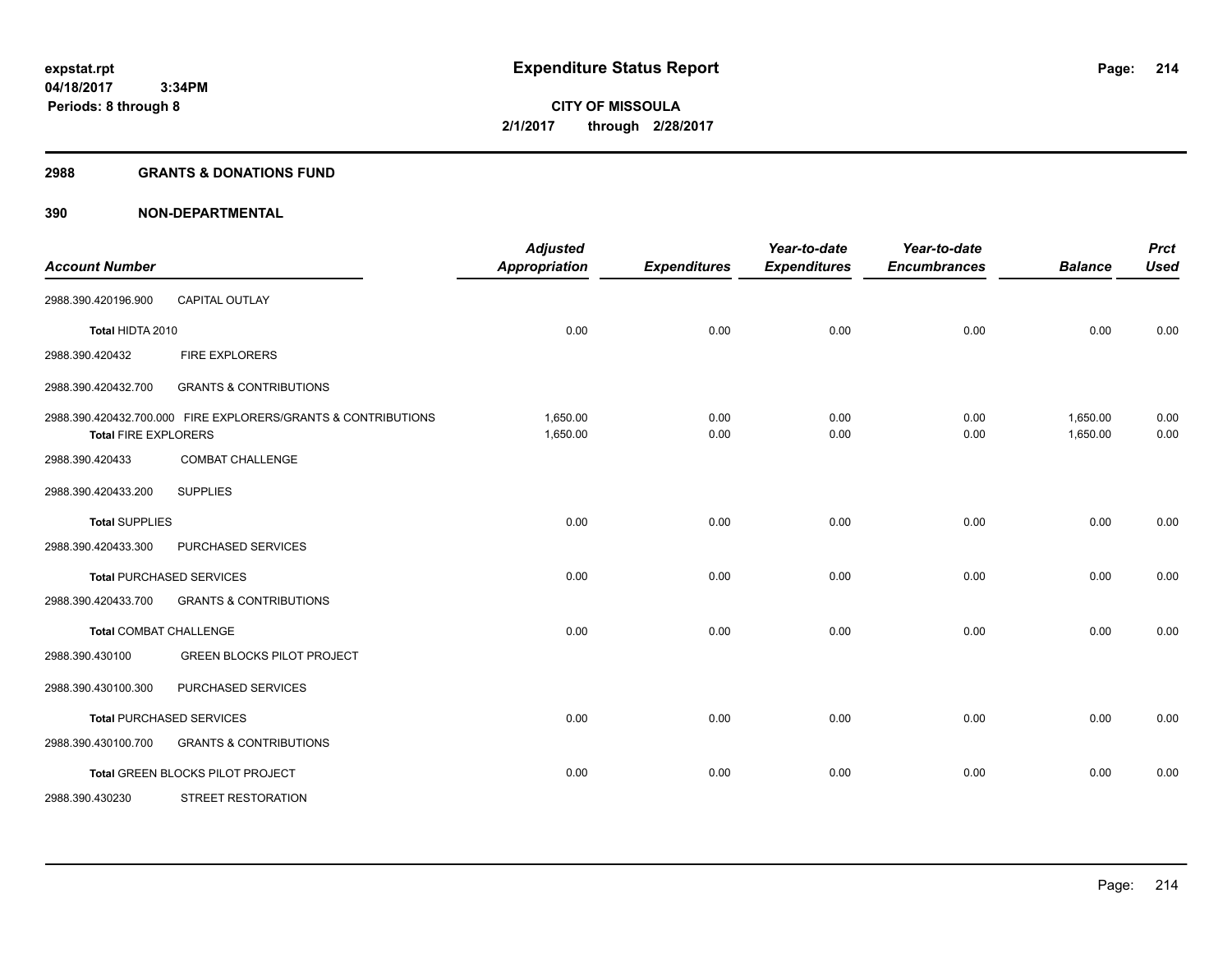#### **2988 GRANTS & DONATIONS FUND**

|                                      |                                                 | <b>Adjusted</b>      |                     | Year-to-date        | Year-to-date        |                | <b>Prct</b> |
|--------------------------------------|-------------------------------------------------|----------------------|---------------------|---------------------|---------------------|----------------|-------------|
| <b>Account Number</b>                |                                                 | <b>Appropriation</b> | <b>Expenditures</b> | <b>Expenditures</b> | <b>Encumbrances</b> | <b>Balance</b> | <b>Used</b> |
| 2988.390.430230.900                  | CAPITAL OUTLAY                                  |                      |                     |                     |                     |                |             |
| 2988.390.430230.930.000 IMPROVEMENTS |                                                 | 24,822.00            | 0.00                | 0.00                | 0.00                | 24,822.00      | 0.00        |
|                                      | <b>Total STREET RESTORATION</b>                 | 24,822.00            | 0.00                | 0.00                | 0.00                | 24,822.00      | 0.00        |
| 2988.390.430243                      | SCHILLING ST FOOT BRIDGE                        |                      |                     |                     |                     |                |             |
| 2988.390.430243.200                  | <b>SUPPLIES</b>                                 |                      |                     |                     |                     |                |             |
|                                      | Total SCHILLING ST FOOT BRIDGE                  | 0.00                 | 0.00                | 0.00                | 0.00                | 0.00           | 0.00        |
| 2988.390.430300                      | <b>EECBG</b>                                    |                      |                     |                     |                     |                |             |
| 2988.390.430300.300                  | PURCHASED SERVICES                              |                      |                     |                     |                     |                |             |
| <b>Total EECBG</b>                   |                                                 | 0.00                 | 0.00                | 0.00                | 0.00                | 0.00           | 0.00        |
| 2988.390.470404                      | <b>BROWNFIELDS CLEANUP RLF</b>                  |                      |                     |                     |                     |                |             |
| 2988.390.470404.300                  | PURCHASED SERVICES                              |                      |                     |                     |                     |                |             |
|                                      | 2988.390.470404.350.000 PROFESSIONAL SERVICES   | 0.00                 | 0.00                | 22,771.15           | 0.00                | $-22,771.15$   | 0.00        |
|                                      | <b>Total PURCHASED SERVICES</b>                 | 0.00                 | 0.00                | 22,771.15           | 0.00                | $-22,771.15$   | 0.00        |
| 2988.390.470404.700                  | <b>GRANTS &amp; CONTRIBUTIONS</b>               |                      |                     |                     |                     |                |             |
|                                      | 2988.390.470404.700.000 BROWNSFIELD RLF CLEANUP | 509,603.00           | 0.00                | 11,503.75           | 0.00                | 498,099.25     | 2.26        |
|                                      | <b>Total GRANTS &amp; CONTRIBUTIONS</b>         | 509,603.00           | 0.00                | 11,503.75           | 0.00                | 498,099.25     | 2.26        |
| 2988.390.470404.800                  | OTHER OBJECTS                                   |                      |                     |                     |                     |                |             |
| <b>Total OTHER OBJECTS</b>           |                                                 | 0.00                 | 0.00                | 0.00                | 0.00                | 0.00           | 0.00        |
|                                      | Total BROWNFIELDS CLEANUP RLF                   | 509,603.00           | 0.00                | 34,274.90           | 0.00                | 475,328.10     | 6.73        |
| 2988.390.470405                      | <b>BROWNFIELDS ASSESSMENT</b>                   |                      |                     |                     |                     |                |             |
| 2988.390.470405.300                  | PURCHASED SERVICES                              |                      |                     |                     |                     |                |             |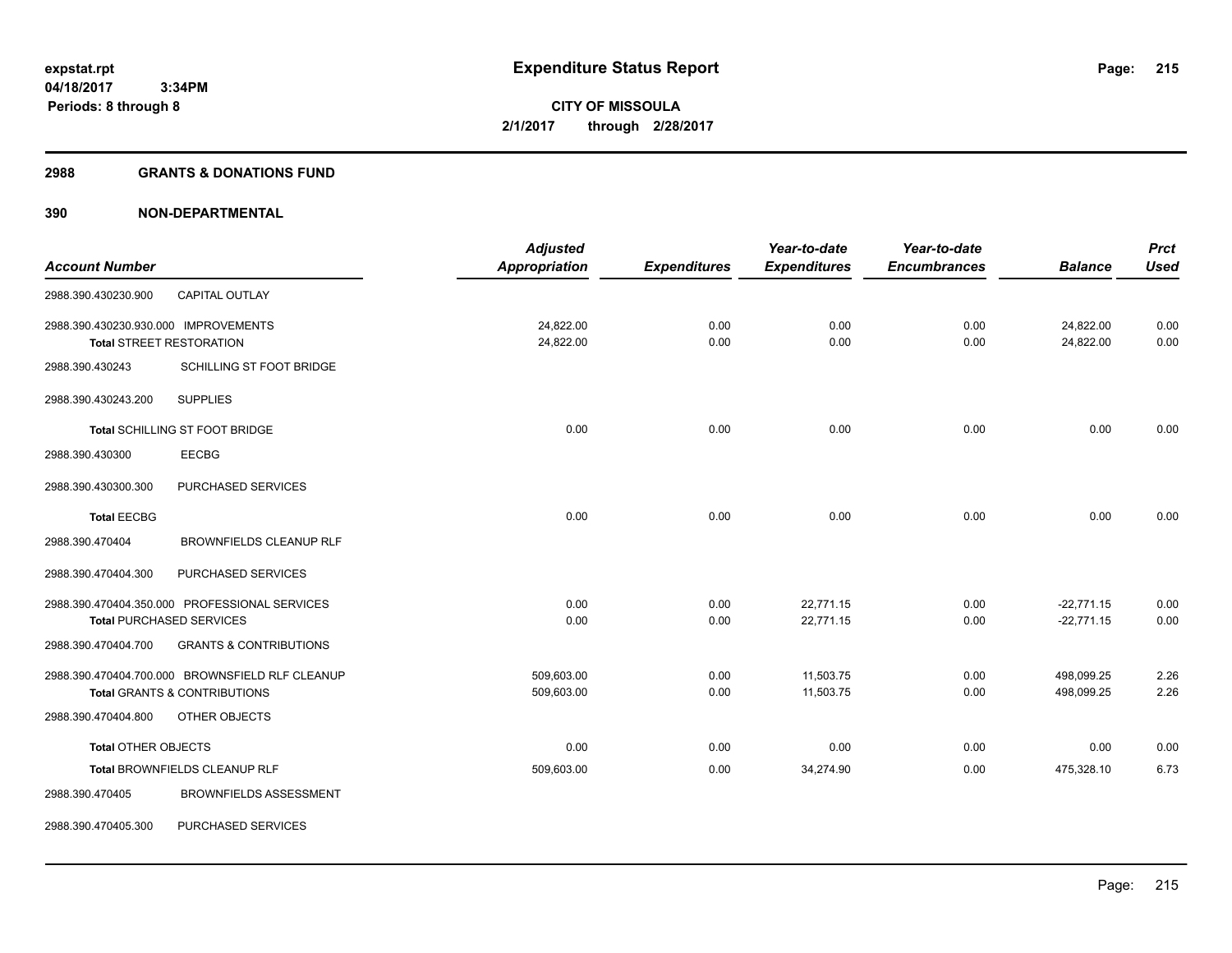#### **2988 GRANTS & DONATIONS FUND**

| <b>Account Number</b>                                        | <b>Adjusted</b><br><b>Appropriation</b> | <b>Expenditures</b> | Year-to-date<br><b>Expenditures</b> | Year-to-date<br><b>Encumbrances</b> | <b>Balance</b> | <b>Prct</b><br>Used |
|--------------------------------------------------------------|-----------------------------------------|---------------------|-------------------------------------|-------------------------------------|----------------|---------------------|
|                                                              |                                         |                     |                                     |                                     |                |                     |
| <b>Total PURCHASED SERVICES</b>                              | 0.00                                    | 0.00                | 3,402.60                            | 0.00                                | $-3.402.60$    | 0.00                |
| <b>GRANTS &amp; CONTRIBUTIONS</b><br>2988.390.470405.700     |                                         |                     |                                     |                                     |                |                     |
| 2988.390.470405.700.000 BROWNFIELDS AREA WIDE PLANNING GRANT | 378.075.00                              | 4,433.64            | 57.210.09                           | 0.00                                | 320.864.91     | 15.13               |
| <b>Total GRANTS &amp; CONTRIBUTIONS</b>                      | 378,075.00                              | 4,433.64            | 57,210.09                           | 0.00                                | 320,864.91     | 15.13               |
| OTHER OBJECTS<br>2988.390.470405.800                         |                                         |                     |                                     |                                     |                |                     |
| <b>Total OTHER OBJECTS</b>                                   | 0.00                                    | 0.00                | 0.00                                | 0.00                                | 0.00           | 0.00                |
| <b>Total BROWNFIELDS ASSESSMENT</b>                          | 378,075.00                              | 4,433.64            | 60,612.69                           | 0.00                                | 317.462.31     | 16.03               |
| <b>Total NON-DEPARTMENTAL</b>                                | 934.410.00                              | 4.433.64            | 101.239.48                          | 0.00                                | 833.170.52     | 10.83               |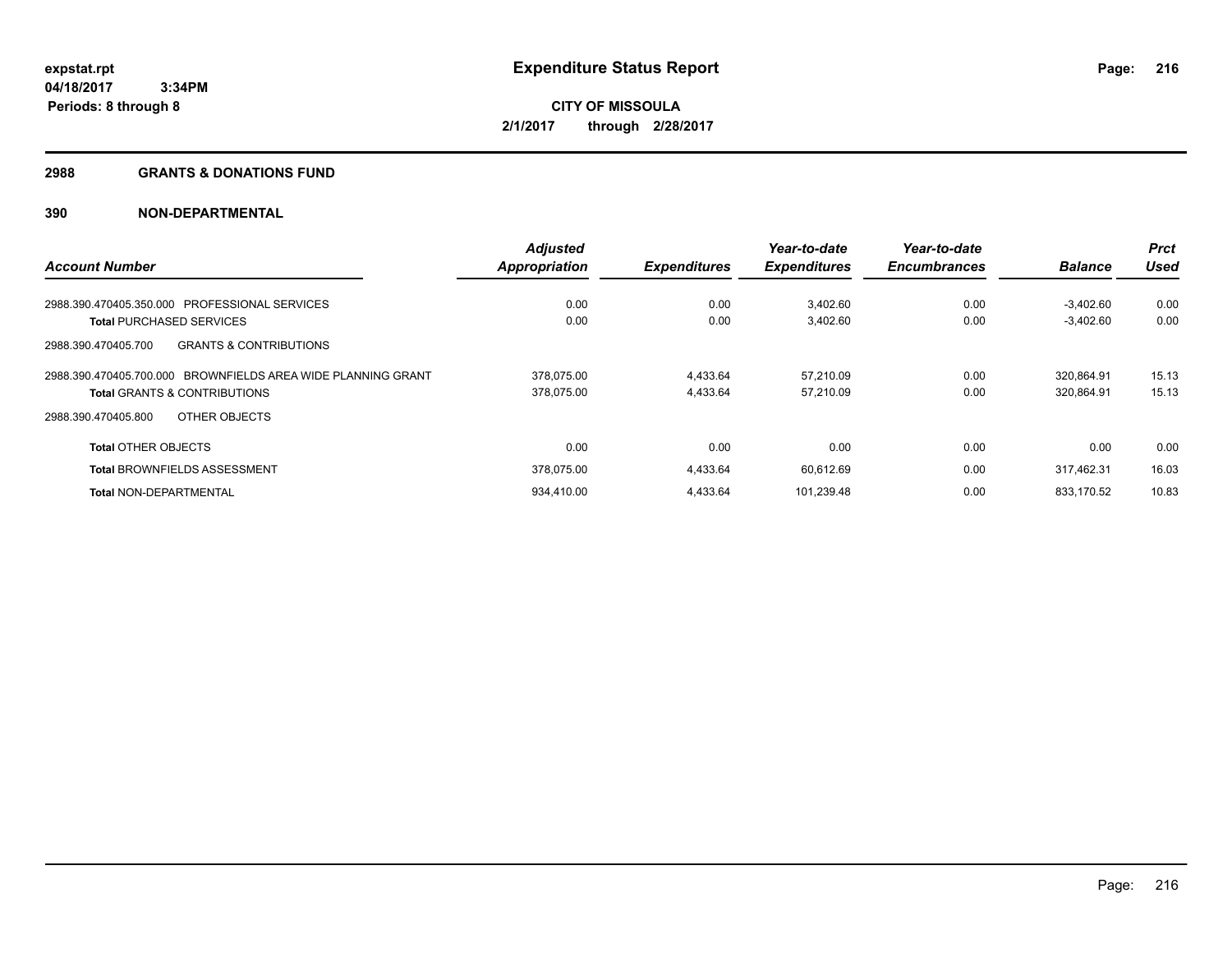## **2988 GRANTS & DONATIONS FUND**

# **400 ENTITLEMENT GRANTS**

| <b>Account Number</b>           |                                          | <b>Adjusted</b><br>Appropriation | <b>Expenditures</b> | Year-to-date<br><b>Expenditures</b> | Year-to-date<br><b>Encumbrances</b> | <b>Balance</b> | <b>Prct</b><br>Used |
|---------------------------------|------------------------------------------|----------------------------------|---------------------|-------------------------------------|-------------------------------------|----------------|---------------------|
| 2988.400.470322                 | RIVERTOP RENEWABLES/BSTFG                |                                  |                     |                                     |                                     |                |                     |
| 2988.400.470322.700             | <b>GRANTS &amp; CONTRIBUTIONS</b>        |                                  |                     |                                     |                                     |                |                     |
| <b>Total ENTITLEMENT GRANTS</b> |                                          | 0.00                             | 0.00                | 0.00                                | 0.00                                | 0.00           | 0.00                |
|                                 | <b>Total GRANTS &amp; DONATIONS FUND</b> | 934,410.00                       | 7.963.23            | 161.783.70                          | 0.00                                | 772.626.30     | 17.31               |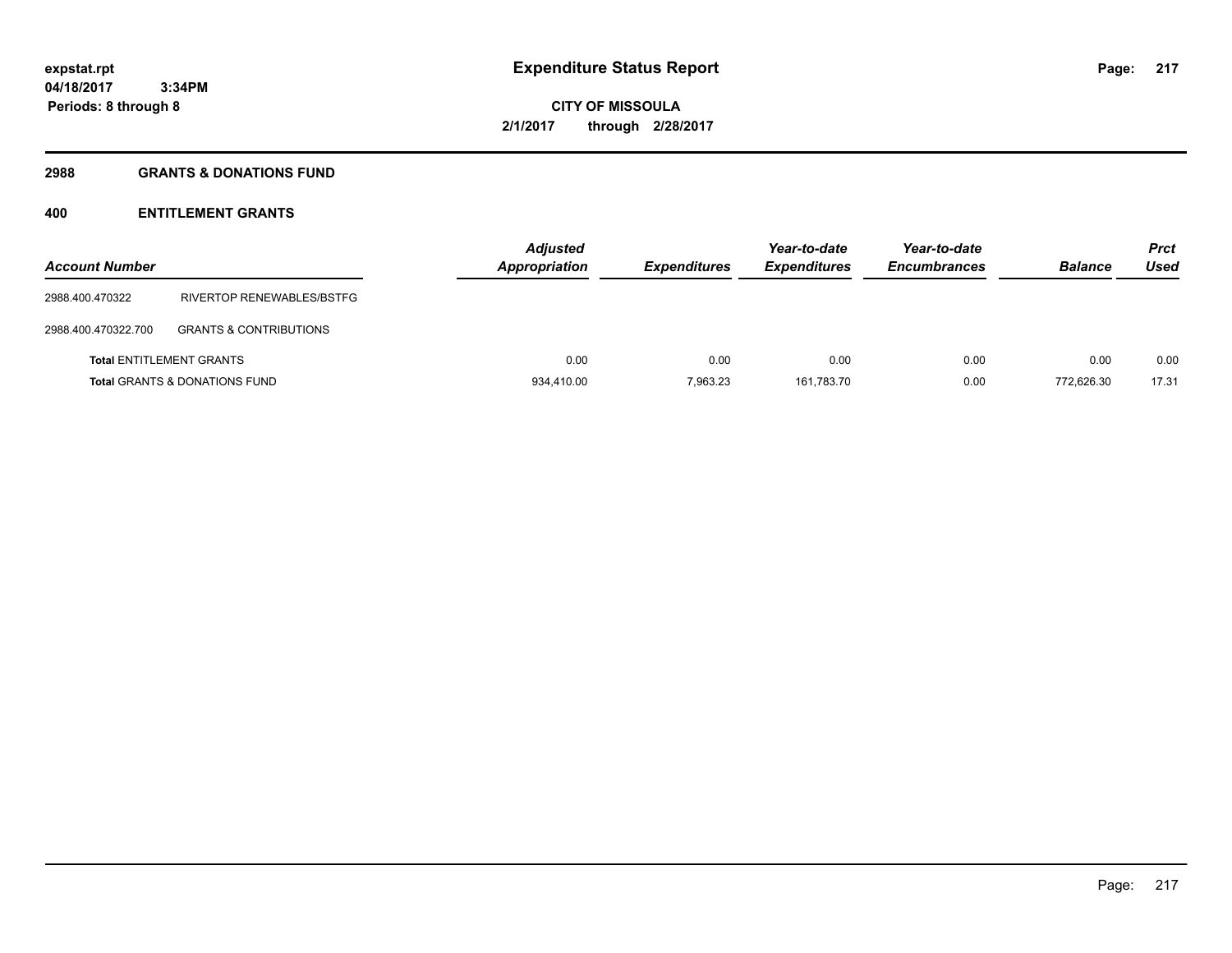**CITY OF MISSOULA 2/1/2017 through 2/28/2017**

# **2989 POLICE GRANTS & DONATIONS**

|                                         |                                                | <b>Adjusted</b>      |                     | Year-to-date        | Year-to-date        |                | <b>Prct</b> |
|-----------------------------------------|------------------------------------------------|----------------------|---------------------|---------------------|---------------------|----------------|-------------|
| <b>Account Number</b>                   |                                                | <b>Appropriation</b> | <b>Expenditures</b> | <b>Expenditures</b> | <b>Encumbrances</b> | <b>Balance</b> | <b>Used</b> |
| 2989.290.420000                         | <b>PUBLIC SAFETY</b>                           |                      |                     |                     |                     |                |             |
| 2989.290.420000.700                     | <b>GRANTS &amp; CONTRIBUTIONS</b>              |                      |                     |                     |                     |                |             |
|                                         | 2989.290.420000.700.000 GRANTS & CONTRIBUTIONS | 20,000.00            | 0.00                | 0.00                | 0.00                | 20,000.00      | 0.00        |
| <b>Total PUBLIC SAFETY</b>              |                                                | 20,000.00            | 0.00                | 0.00                | 0.00                | 20,000.00      | 0.00        |
| 2989.290.420143                         | <b>ANTI-GRAFFITI</b>                           |                      |                     |                     |                     |                |             |
| 2989.290.420143.200                     | <b>SUPPLIES</b>                                |                      |                     |                     |                     |                |             |
| 2989.290.420143.210.000 OFFICE SUPPLIES |                                                | 5,000.00             | 0.00                | 439.97              | 0.00                | 4,560.03       | 8.80        |
| <b>Total ANTI-GRAFFITI</b>              |                                                | 5,000.00             | 0.00                | 439.97              | 0.00                | 4,560.03       | 8.80        |
| 2989.290.420144                         | <b>BIAS CRIME CAMPAIGN</b>                     |                      |                     |                     |                     |                |             |
| 2989.290.420144.300                     | PURCHASED SERVICES                             |                      |                     |                     |                     |                |             |
|                                         | 2989.290.420144.350.000 PROFESSIONAL SERVICES  | 10,903.00            | 0.00                | 0.00                | 0.00                | 10,903.00      | 0.00        |
| <b>Total BIAS CRIME CAMPAIGN</b>        |                                                | 10,903.00            | 0.00                | 0.00                | 0.00                | 10,903.00      | 0.00        |
| 2989.290.420150                         | STATE EQUIPMENT GRANT                          |                      |                     |                     |                     |                |             |
| 2989.290.420150.200                     | <b>SUPPLIES</b>                                |                      |                     |                     |                     |                |             |
|                                         | 2989.290.420150.220.000 OPERATING SUPPLIES     | 44,100.00            | 0.00                | 0.00                | 0.00                | 44,100.00      | 0.00        |
|                                         | <b>Total STATE EQUIPMENT GRANT</b>             | 44,100.00            | 0.00                | 0.00                | 0.00                | 44,100.00      | 0.00        |
| 2989.290.420160                         | <b>ICAC</b>                                    |                      |                     |                     |                     |                |             |
| 2989.290.420160.100                     | PERSONAL SERVICES                              |                      |                     |                     |                     |                |             |
|                                         | 2989.290.420160.110.000 SALARIES AND WAGES     | 82,418.00            | 0.00                | 0.00                | 0.00                | 82,418.00      | 0.00        |
|                                         | 2989.290.420160.120.000 OVERTIME/TERMINATION   | 8,000.00             | 49.42               | 1,078.98            | 0.00                | 6,921.02       | 13.49       |
|                                         | 2989.290.420160.140.000 EMPLOYER CONTRIBUTIONS | 9,453.00             | 3.30                | 72.97               | 0.00                | 9,380.03       | 0.77        |
| <b>Total PERSONAL SERVICES</b>          |                                                | 99,871.00            | 52.72               | 1,151.95            | 0.00                | 98,719.05      | 1.15        |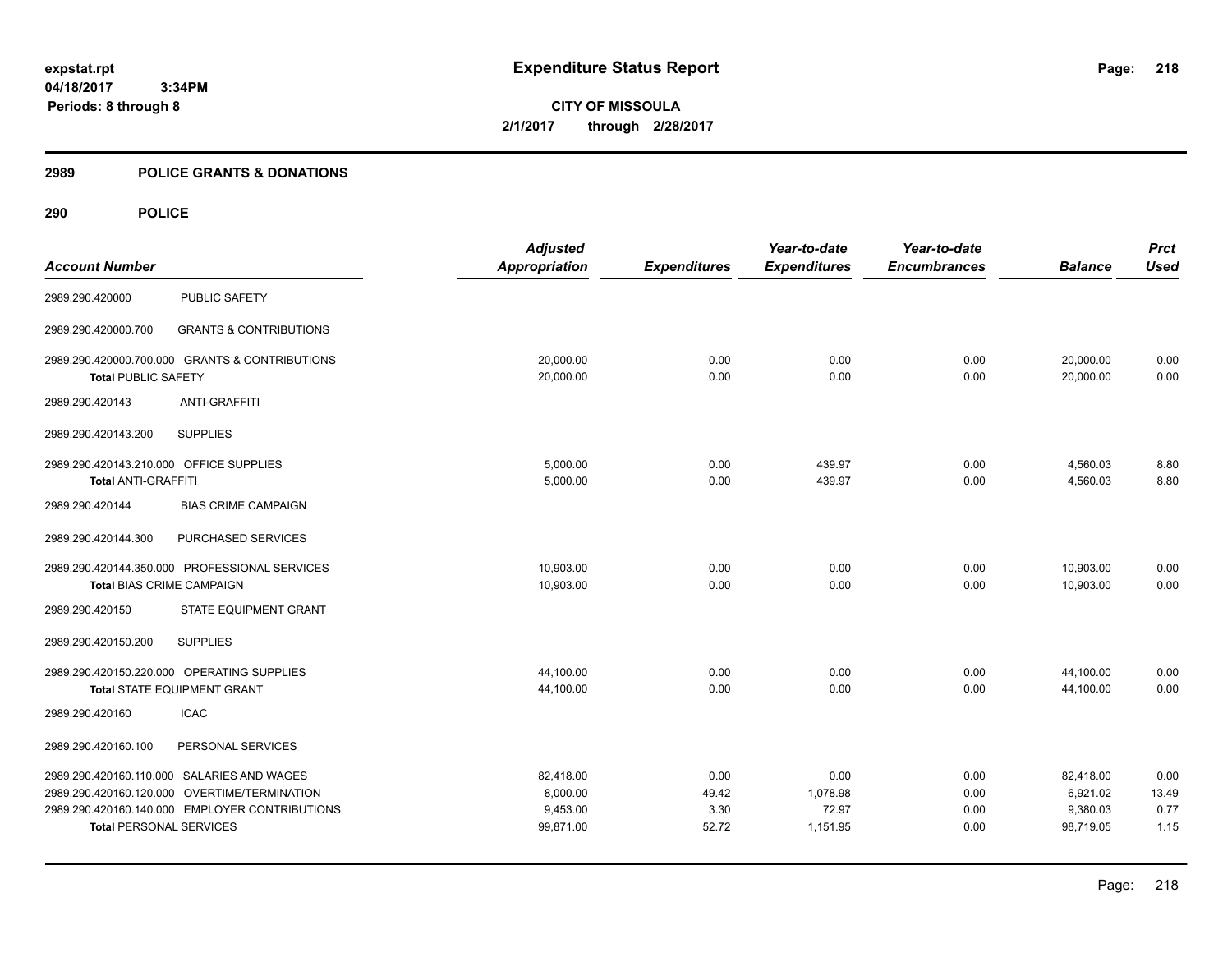**CITY OF MISSOULA 2/1/2017 through 2/28/2017**

# **2989 POLICE GRANTS & DONATIONS**

|                                 |                                                           | <b>Adjusted</b>      |                     | Year-to-date        | Year-to-date        |                | <b>Prct</b> |
|---------------------------------|-----------------------------------------------------------|----------------------|---------------------|---------------------|---------------------|----------------|-------------|
| <b>Account Number</b>           |                                                           | <b>Appropriation</b> | <b>Expenditures</b> | <b>Expenditures</b> | <b>Encumbrances</b> | <b>Balance</b> | <b>Used</b> |
| 2989.290.420160.300             | PURCHASED SERVICES                                        |                      |                     |                     |                     |                |             |
|                                 | 2989.290.420160.350.000 PROFESSIONAL SERVICES             | 540.00               | 134.97              | 844.79              | 0.00                | $-304.79$      | 156.44      |
| 2989.290.420160.370.000 TRAVEL  |                                                           | 5,000.00             | 0.00                | 2,745.19            | 0.00                | 2,254.81       | 54.90       |
| <b>Total PURCHASED SERVICES</b> |                                                           | 5,540.00             | 134.97              | 3,589.98            | 0.00                | 1,950.02       | 64.80       |
| <b>Total ICAC</b>               |                                                           | 105,411.00           | 187.69              | 4,741.93            | 0.00                | 100,669.07     | 4.50        |
| 2989.290.420161                 | <b>ICAC GOOGLE</b>                                        |                      |                     |                     |                     |                |             |
| 2989.290.420161.100             | PERSONAL SERVICES                                         |                      |                     |                     |                     |                |             |
|                                 | 2989.290.420161.110.000 SALARIES AND WAGES                | 0.00                 | 5,430.96            | 40,231.97           | 0.00                | $-40,231.97$   | 0.00        |
|                                 | 2989.290.420161.115.000 SALARIES/HEALTH INSURANCE BENEFIT | 0.00                 | 702.00              | 4,914.00            | 0.00                | $-4,914.00$    | 0.00        |
|                                 | 2989.290.420161.120.000 OVERTIME/TERMINATION              | 0.00                 | 0.00                | 1.226.49            | 0.00                | $-1,226.49$    | 0.00        |
| 2989.290.420161.130.000 OTHER   |                                                           | 0.00                 | 0.00                | 700.00              | 0.00                | $-700.00$      | 0.00        |
|                                 | 2989.290.420161.133.000 EDUCATION COMPENSATION            | 0.00                 | 20.00               | 150.00              | 0.00                | $-150.00$      | 0.00        |
|                                 | 2989.290.420161.140.000 EMPLOYER CONTRIBUTIONS            | 0.00                 | 1,369.46            | 10,020.01           | 0.00                | $-10,020.01$   | 0.00        |
| Total ICAC GOOGLE               |                                                           | 0.00                 | 7,522.42            | 57,242.47           | 0.00                | $-57,242.47$   | 0.00        |
| 2989.290.420180                 | <b>BULLETPROOF VEST PROGRAM</b>                           |                      |                     |                     |                     |                |             |
| 2989.290.420180.200             | <b>SUPPLIES</b>                                           |                      |                     |                     |                     |                |             |
|                                 | 2989.290.420180.220.000 OPERATING SUPPLIES                | 10,500.00            | 979.50              | 3,203.50            | 0.00                | 7,296.50       | 30.51       |
|                                 | <b>Total BULLETPROOF VEST PROGRAM</b>                     | 10,500.00            | 979.50              | 3,203.50            | 0.00                | 7,296.50       | 30.51       |
| 2989.290.420181                 | 2016 HIDTA                                                |                      |                     |                     |                     |                |             |
| 2989.290.420181.100             | PERSONAL SERVICES                                         |                      |                     |                     |                     |                |             |
|                                 | 2989.290.420181.120.000 OVERTIME/TERMINATION              | 25,000.00            | 0.00                | 14,935.30           | 0.00                | 10,064.70      | 59.74       |
|                                 | 2989.290.420181.140.000 EMPLOYER CONTRIBUTIONS            | 2,250.00             | 0.00                | 975.84              | 0.00                | 1,274.16       | 43.37       |
| <b>Total PERSONAL SERVICES</b>  |                                                           | 27,250.00            | 0.00                | 15,911.14           | 0.00                | 11,338.86      | 58.39       |
| 2989.290.420181.200             | <b>SUPPLIES</b>                                           |                      |                     |                     |                     |                |             |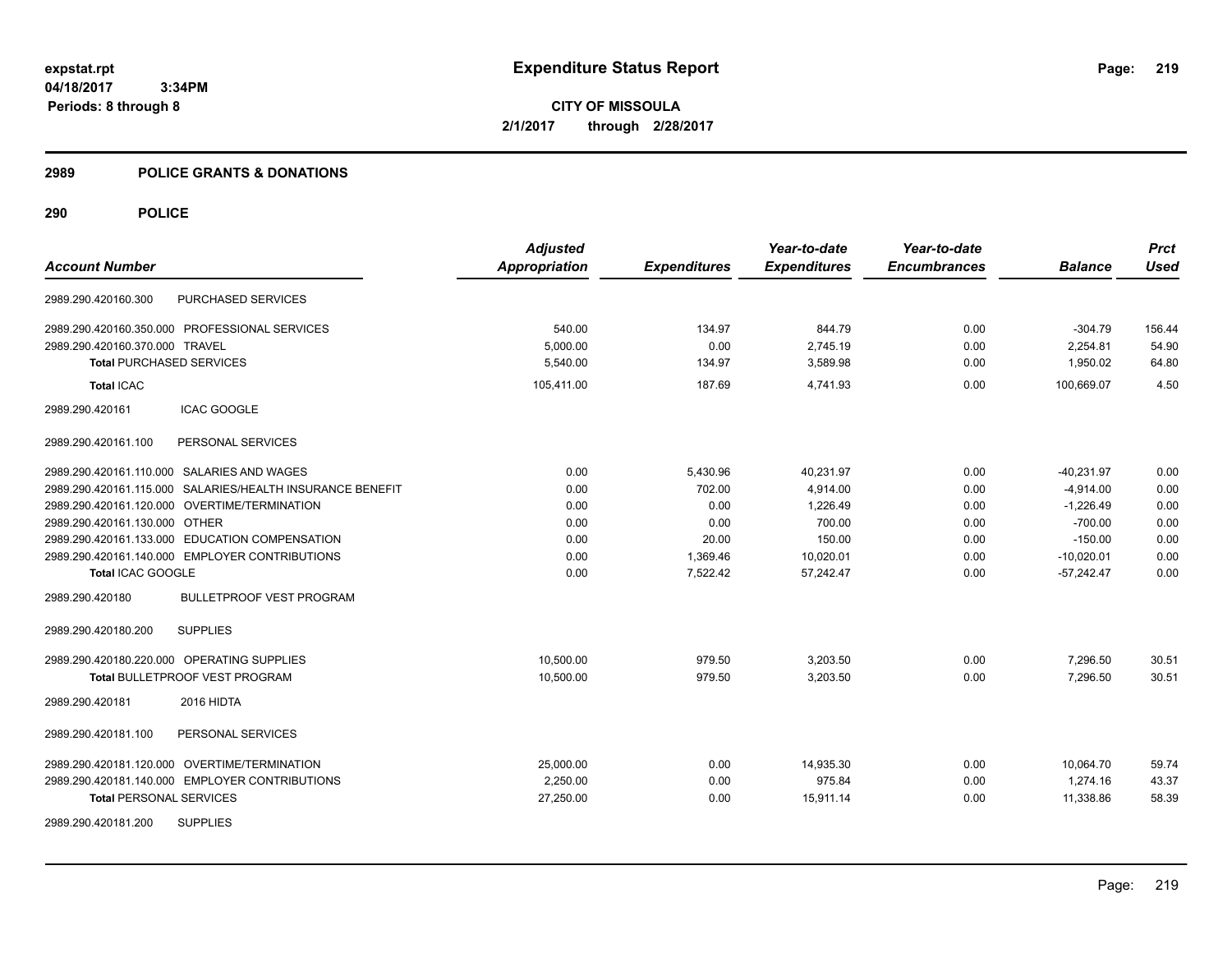**CITY OF MISSOULA 2/1/2017 through 2/28/2017**

## **2989 POLICE GRANTS & DONATIONS**

|                                                | <b>Adjusted</b>      |                     | Year-to-date        | Year-to-date        |                | <b>Prct</b> |
|------------------------------------------------|----------------------|---------------------|---------------------|---------------------|----------------|-------------|
| <b>Account Number</b>                          | <b>Appropriation</b> | <b>Expenditures</b> | <b>Expenditures</b> | <b>Encumbrances</b> | <b>Balance</b> | <b>Used</b> |
| 2989.290.420181.210.000 OFFICE SUPPLIES        | 688.00               | 104.95              | 470.27              | 0.00                | 217.73         | 68.35       |
| 2989.290.420181.220.000 OPERATING SUPPLIES     | 23.525.00            | 19.72               | 1,209.08            | 0.00                | 22.315.92      | 5.14        |
| 2989.290.420181.220.032 OPERATING SUPPLIES     | 0.00                 | 0.00                | 10,000.00           | 0.00                | $-10,000.00$   | 0.00        |
| <b>Total SUPPLIES</b>                          | 24,213.00            | 124.67              | 11,679.35           | 0.00                | 12,533.65      | 48.24       |
| PURCHASED SERVICES<br>2989.290.420181.300      |                      |                     |                     |                     |                |             |
| 2989.290.420181.344.000 TELEPHONE SERVICE      | 5.006.00             | 0.00                | 1,702.98            | 0.00                | 3,303.02       | 34.02       |
| 2989.290.420181.350.000 PROFESSIONAL SERVICES  | 39.100.00            | 0.00                | 3.465.00            | 0.00                | 35.635.00      | 8.86        |
| 2989.290.420181.350.039 PROFESSIONAL SERVICES  | 0.00                 | 0.00                | 27,011.20           | 0.00                | $-27,011.20$   | 0.00        |
| 2989.290.420181.350.040 PROFESSIONAL SERVICES  | 0.00                 | 553.95              | 9,917.17            | 0.00                | $-9.917.17$    | 0.00        |
| 2989.290.420181.360.000 REPAIR & MAINTENANCE   | 1,500.00             | 0.00                | 0.00                | 0.00                | 1,500.00       | 0.00        |
| 2989.290.420181.370.000 TRAVEL                 | 1,143.00             | 0.00                | 0.00                | 0.00                | 1,143.00       | 0.00        |
| <b>Total PURCHASED SERVICES</b>                | 46,749.00            | 553.95              | 42,096.35           | 0.00                | 4,652.65       | 90.05       |
| <b>FIXED CHARGES</b><br>2989.290.420181.500    |                      |                     |                     |                     |                |             |
| 2989.290.420181.500.000 FIXED CHARGES          | 40,399.00            | 0.00                | 34,018.20           | 0.00                | 6,380.80       | 84.21       |
| <b>Total FIXED CHARGES</b>                     | 40,399.00            | 0.00                | 34,018.20           | 0.00                | 6,380.80       | 84.21       |
| Total 2016 HIDTA                               | 138,611.00           | 678.62              | 103,705.04          | 0.00                | 34,905.96      | 74.82       |
| <b>DUI TASK FORCES</b><br>2989.290.420184      |                      |                     |                     |                     |                |             |
| 2989.290.420184.100<br>PERSONAL SERVICES       |                      |                     |                     |                     |                |             |
| 2989.290.420184.120.000 OVERTIME/TERMINATION   | 4,300.00             | 0.00                | 0.00                | 0.00                | 4,300.00       | 0.00        |
| 2989.290.420184.140.000 EMPLOYER CONTRIBUTIONS | 700.00               | 0.00                | 0.00                | 0.00                | 700.00         | 0.00        |
| <b>Total DUI TASK FORCES</b>                   | 5,000.00             | 0.00                | 0.00                | 0.00                | 5,000.00       | 0.00        |
| STATE OT SEAT BELT GRANT<br>2989.290.420190    |                      |                     |                     |                     |                |             |
| PERSONAL SERVICES<br>2989.290.420190.100       |                      |                     |                     |                     |                |             |
| 2989.290.420190.110.000 SALARIES AND WAGES     | 5,000.00             | 0.00                | 0.00                | 0.00                | 5,000.00       | 0.00        |
| 2989.290.420190.110.113 SALARIES AND WAGES     | 0.00                 | 0.00                | 3.727.98            | 0.00                | $-3.727.98$    | 0.00        |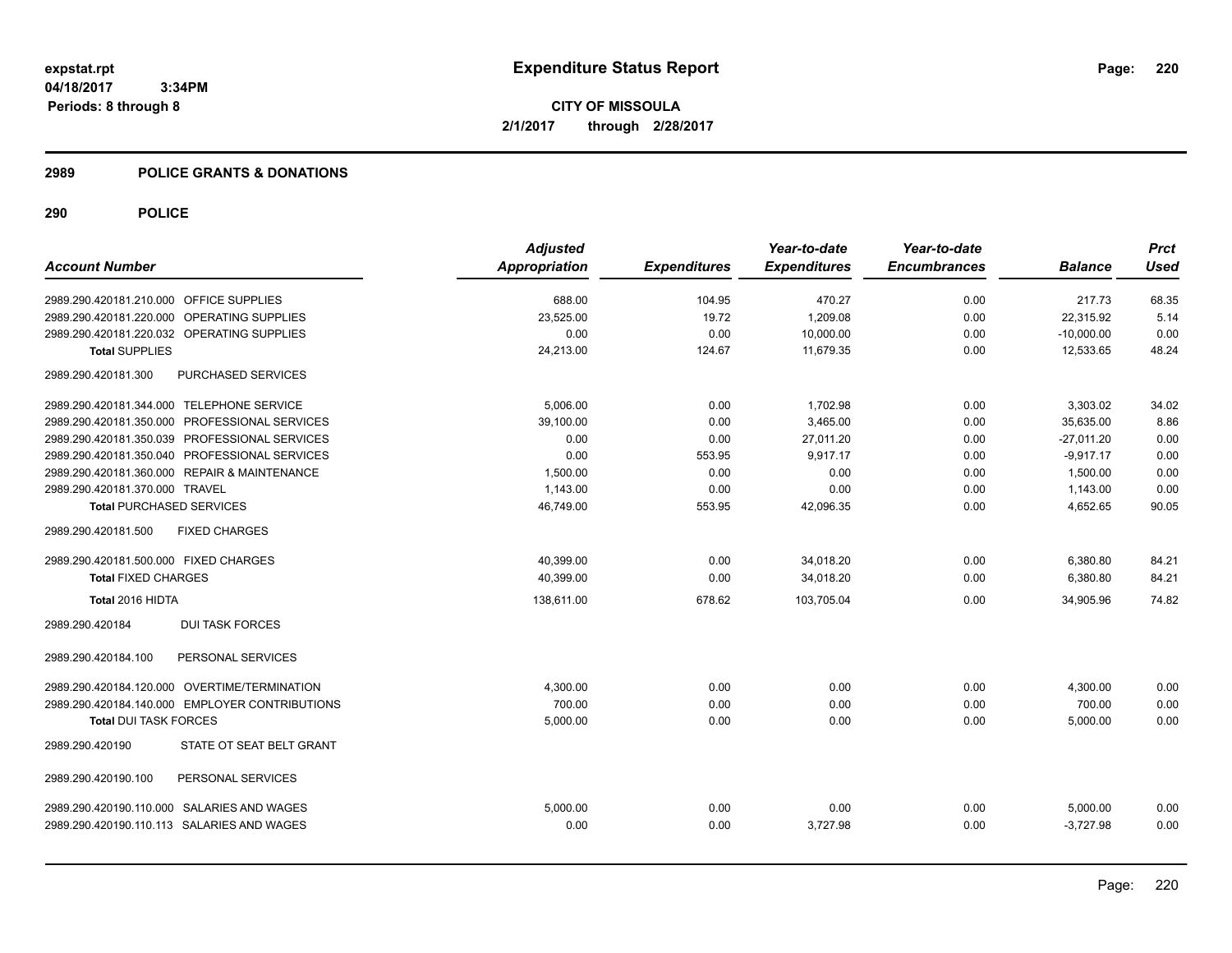## **2989 POLICE GRANTS & DONATIONS**

|                                              |                                                | <b>Adjusted</b>      |                     | Year-to-date        | Year-to-date        |                | <b>Prct</b> |
|----------------------------------------------|------------------------------------------------|----------------------|---------------------|---------------------|---------------------|----------------|-------------|
| <b>Account Number</b>                        |                                                | <b>Appropriation</b> | <b>Expenditures</b> | <b>Expenditures</b> | <b>Encumbrances</b> | <b>Balance</b> | <b>Used</b> |
| 2989.290.420190.120.000 OVERTIME/TERMINATION |                                                | 45,400.00            | 1,066.70            | 16,067.00           | 0.00                | 29,333.00      | 35.39       |
| 2989.290.420190.120.113 OVERTIME/TERMINATION |                                                | 0.00                 | 0.00                | 621.33              | 0.00                | $-621.33$      | 0.00        |
|                                              | 2989.290.420190.140.000 EMPLOYER CONTRIBUTIONS | 3,200.00             | 70.87               | 1,348.91            | 0.00                | 1,851.09       | 42.15       |
| <b>Total PERSONAL SERVICES</b>               |                                                | 53,600.00            | 1,137.57            | 21,765.22           | 0.00                | 31,834.78      | 40.61       |
| 2989.290.420190.300                          | PURCHASED SERVICES                             |                      |                     |                     |                     |                |             |
| 2989.290.420190.370.000 TRAVEL               |                                                | 0.00                 | 0.00                | 1.531.80            | 0.00                | $-1.531.80$    | 0.00        |
| <b>Total PURCHASED SERVICES</b>              |                                                | 0.00                 | 0.00                | 1,531.80            | 0.00                | $-1,531.80$    | 0.00        |
| Total STATE OT SEAT BELT GRANT               |                                                | 53,600.00            | 1,137.57            | 23,297.02           | 0.00                | 30,302.98      | 43.46       |
| 2989.290.420191                              | COPS TECHNOLOGY                                |                      |                     |                     |                     |                |             |
| 2989.290.420191.100                          | PERSONAL SERVICES                              |                      |                     |                     |                     |                |             |
| 2989.290.420191.110.000 SALARIES AND WAGES   |                                                | 0.00                 | 0.00                | 51.78               | 0.00                | $-51.78$       | 0.00        |
|                                              | 2989.290.420191.140.000 EMPLOYER CONTRIBUTIONS | 0.00                 | 0.00                | 3.45                | 0.00                | $-3.45$        | 0.00        |
| <b>Total COPS TECHNOLOGY</b>                 |                                                | 0.00                 | 0.00                | 55.23               | 0.00                | $-55.23$       | 0.00        |
| 2989.290.420195                              | 2017 HIDTA                                     |                      |                     |                     |                     |                |             |
| 2989.290.420195.100                          | PERSONAL SERVICES                              |                      |                     |                     |                     |                |             |
| 2989.290.420195.120.000 OVERTIME/TERMINATION |                                                | 25,000.00            | 2,771.94            | 4,524.00            | 0.00                | 20,476.00      | 18.10       |
|                                              | 2989.290.420195.140.000 EMPLOYER CONTRIBUTIONS | 2,250.00             | 181.00              | 297.01              | 0.00                | 1,952.99       | 13.20       |
| <b>Total PERSONAL SERVICES</b>               |                                                | 27.250.00            | 2,952.94            | 4,821.01            | 0.00                | 22.428.99      | 17.69       |
| 2989.290.420195.200                          | <b>SUPPLIES</b>                                |                      |                     |                     |                     |                |             |
| 2989.290.420195.210.000 OFFICE SUPPLIES      |                                                | 688.00               | 0.00                | 0.00                | 0.00                | 688.00         | 0.00        |
| 2989.290.420195.220.000 OPERATING SUPPLIES   |                                                | 23,525.00            | 234.00              | 234.00              | 0.00                | 23,291.00      | 0.99        |
| <b>Total SUPPLIES</b>                        |                                                | 24,213.00            | 234.00              | 234.00              | 0.00                | 23,979.00      | 0.97        |
| 2989.290.420195.300                          | PURCHASED SERVICES                             |                      |                     |                     |                     |                |             |
| 2989.290.420195.344.000 TELEPHONE SERVICE    |                                                | 5,006.00             | 1,216.04            | 1,487.17            | 0.00                | 3,518.83       | 29.71       |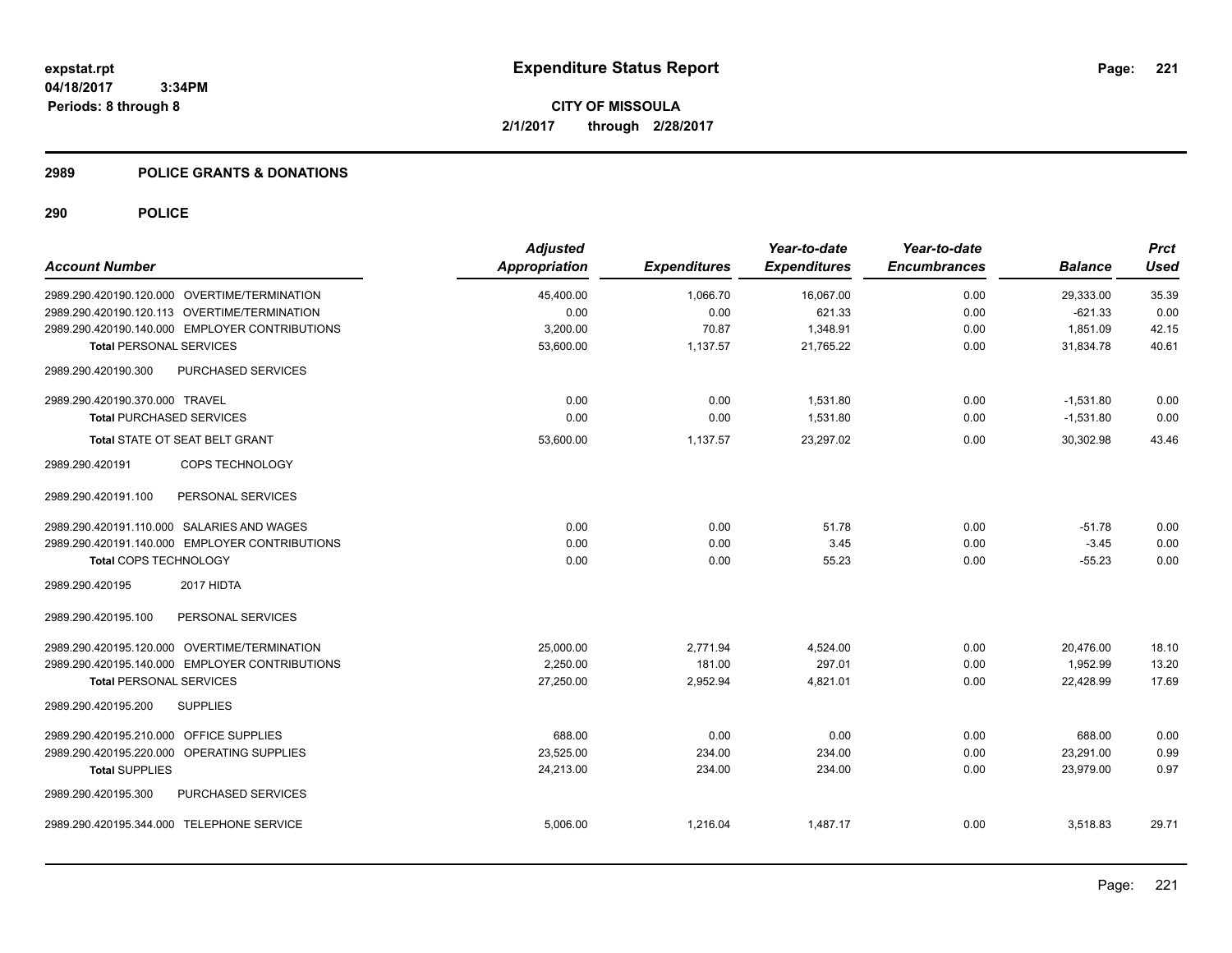# **2989 POLICE GRANTS & DONATIONS**

|                                               | <b>Adjusted</b> |                     | Year-to-date        | Year-to-date        |                | <b>Prct</b> |
|-----------------------------------------------|-----------------|---------------------|---------------------|---------------------|----------------|-------------|
| <b>Account Number</b>                         | Appropriation   | <b>Expenditures</b> | <b>Expenditures</b> | <b>Encumbrances</b> | <b>Balance</b> | Used        |
| 2989.290.420195.350.000 PROFESSIONAL SERVICES | 39,100.00       | 0.00                | 0.00                | 0.00                | 39,100.00      | 0.00        |
| 2989.290.420195.350.040 SO OVERTIME           | 0.00            | 4,817.26            | 4,817.26            | 0.00                | -4.817.26      | 0.00        |
| 2989.290.420195.360.000 REPAIR & MAINTENANCE  | 1,500.00        | 0.00                | 0.00                | 0.00                | 1,500.00       | 0.00        |
| 2989.290.420195.360.013 REPAIR & MAINTENANCE  | 0.00            | 1.468.10            | 1,468.10            | 0.00                | $-1,468.10$    | 0.00        |
| 2989.290.420195.370.000 TRAVEL                | 1.143.00        | 0.00                | 0.00                | 0.00                | 1.143.00       | 0.00        |
| <b>Total PURCHASED SERVICES</b>               | 46,749.00       | 7,501.40            | 7,772.53            | 0.00                | 38,976.47      | 16.63       |
| <b>FIXED CHARGES</b><br>2989.290.420195.500   |                 |                     |                     |                     |                |             |
| 2989.290.420195.500.000 FIXED CHARGES         | 42.419.00       | 6.220.70            | 18.011.10           | 0.00                | 24.407.90      | 42.46       |
| <b>Total FIXED CHARGES</b>                    | 42,419.00       | 6,220.70            | 18,011.10           | 0.00                | 24,407.90      | 42.46       |
| Total 2017 HIDTA                              | 140.631.00      | 16,909.04           | 30,838.64           | 0.00                | 109.792.36     | 21.93       |
| <b>Total POLICE GRANTS &amp; DONATIONS</b>    | 533.756.00      | 27.414.84           | 223.523.80          | 0.00                | 310.232.20     | 41.88       |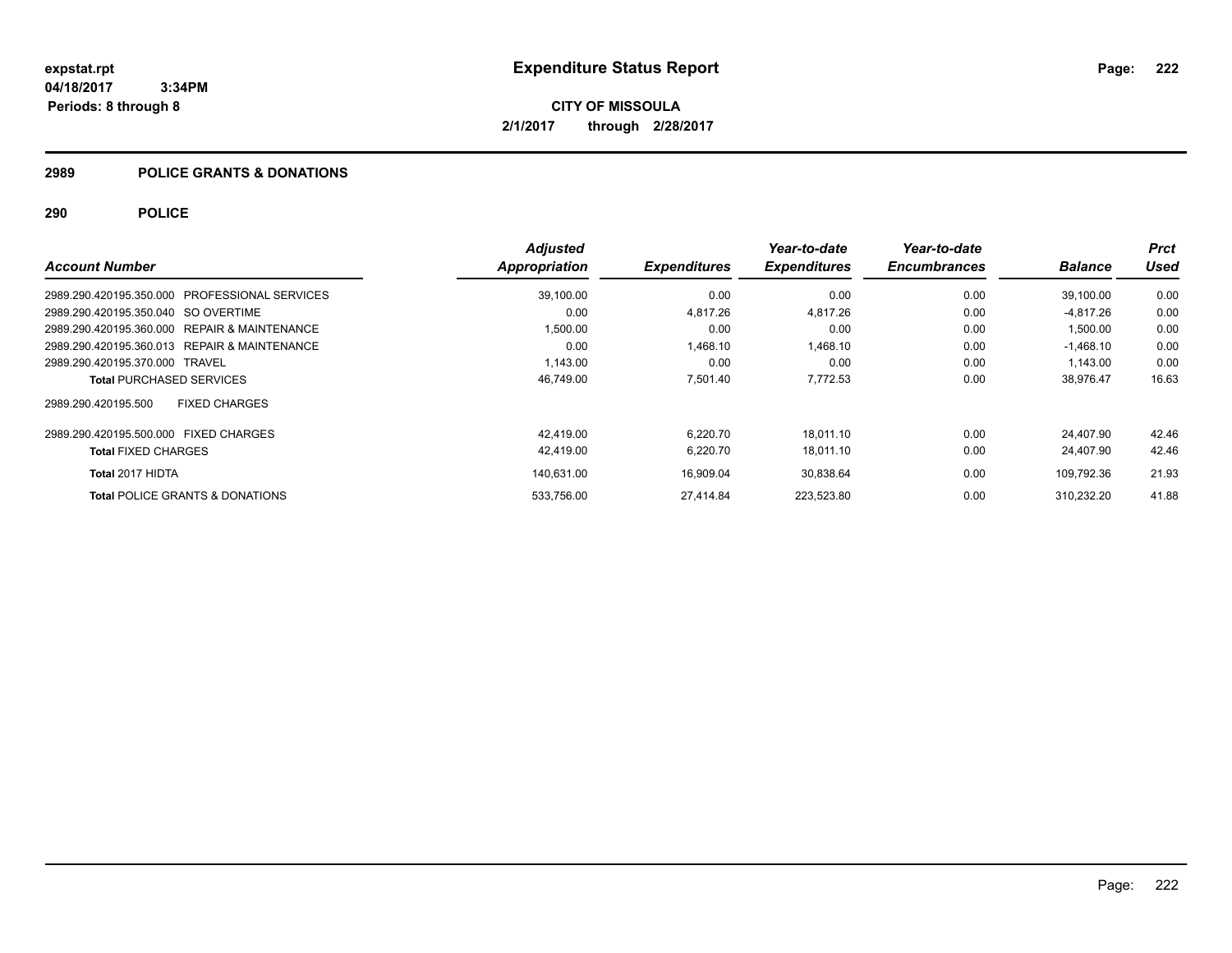**CITY OF MISSOULA 2/1/2017 through 2/28/2017**

**3000 SID REVOLVING FUND**

| <b>Account Number</b>           |                                                  | <b>Adjusted</b><br><b>Appropriation</b> | <b>Expenditures</b> | Year-to-date<br><b>Expenditures</b> | Year-to-date<br><b>Encumbrances</b> | <b>Balance</b> | <b>Prct</b><br><b>Used</b> |
|---------------------------------|--------------------------------------------------|-----------------------------------------|---------------------|-------------------------------------|-------------------------------------|----------------|----------------------------|
| 3000.390.510110                 | <b>MERCHANT SERVICES</b>                         |                                         |                     |                                     |                                     |                |                            |
| 3000.390.510110.500             | <b>FIXED CHARGES</b>                             |                                         |                     |                                     |                                     |                |                            |
| <b>Total MERCHANT SERVICES</b>  |                                                  | 0.00                                    | 0.00                | 0.00                                | 0.00                                | 0.00           | 0.00                       |
| 3000.390.521000                 | INTERFUND OPERATING TRANSFERS                    |                                         |                     |                                     |                                     |                |                            |
| 3000.390.521000.800             | OTHER OBJECTS                                    |                                         |                     |                                     |                                     |                |                            |
|                                 | 3000.390.521000.820.000 TRANSFERS TO OTHER FUNDS | 100,000.00                              | 0.00                | 0.00                                | 0.00                                | 100,000.00     | 0.00                       |
|                                 | <b>Total INTERFUND OPERATING TRANSFERS</b>       | 100,000.00                              | 0.00                | 0.00                                | 0.00                                | 100,000.00     | 0.00                       |
| <b>Total SID REVOLVING FUND</b> |                                                  | 100,000.00                              | 0.00                | 0.00                                | 0.00                                | 100.000.00     | 0.00                       |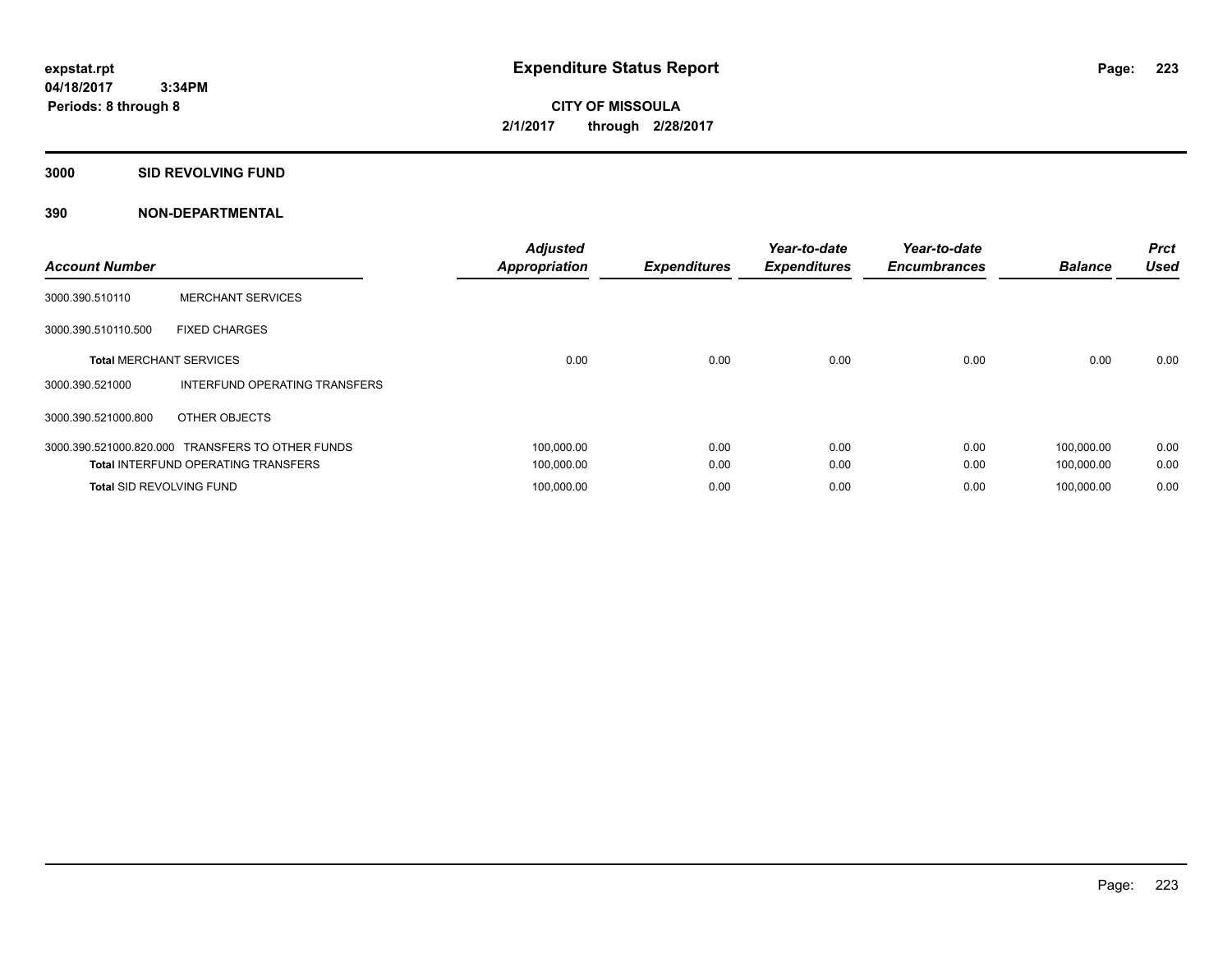**CITY OF MISSOULA 2/1/2017 through 2/28/2017**

**3005 SID REBATES**

| <b>Account Number</b>    |                          | <b>Adjusted</b><br>Appropriation | <b>Expenditures</b> | Year-to-date<br><i><b>Expenditures</b></i> | Year-to-date<br><b>Encumbrances</b> | <b>Balance</b> | <b>Prct</b><br>Used |
|--------------------------|--------------------------|----------------------------------|---------------------|--------------------------------------------|-------------------------------------|----------------|---------------------|
| 3005.390.510110          | <b>MERCHANT SERVICES</b> |                                  |                     |                                            |                                     |                |                     |
| 3005.390.510110.500      | <b>FIXED CHARGES</b>     |                                  |                     |                                            |                                     |                |                     |
| <b>Total SID REBATES</b> |                          | 0.00                             | 0.00                | 0.00                                       | 0.00                                | 0.00           | 0.00                |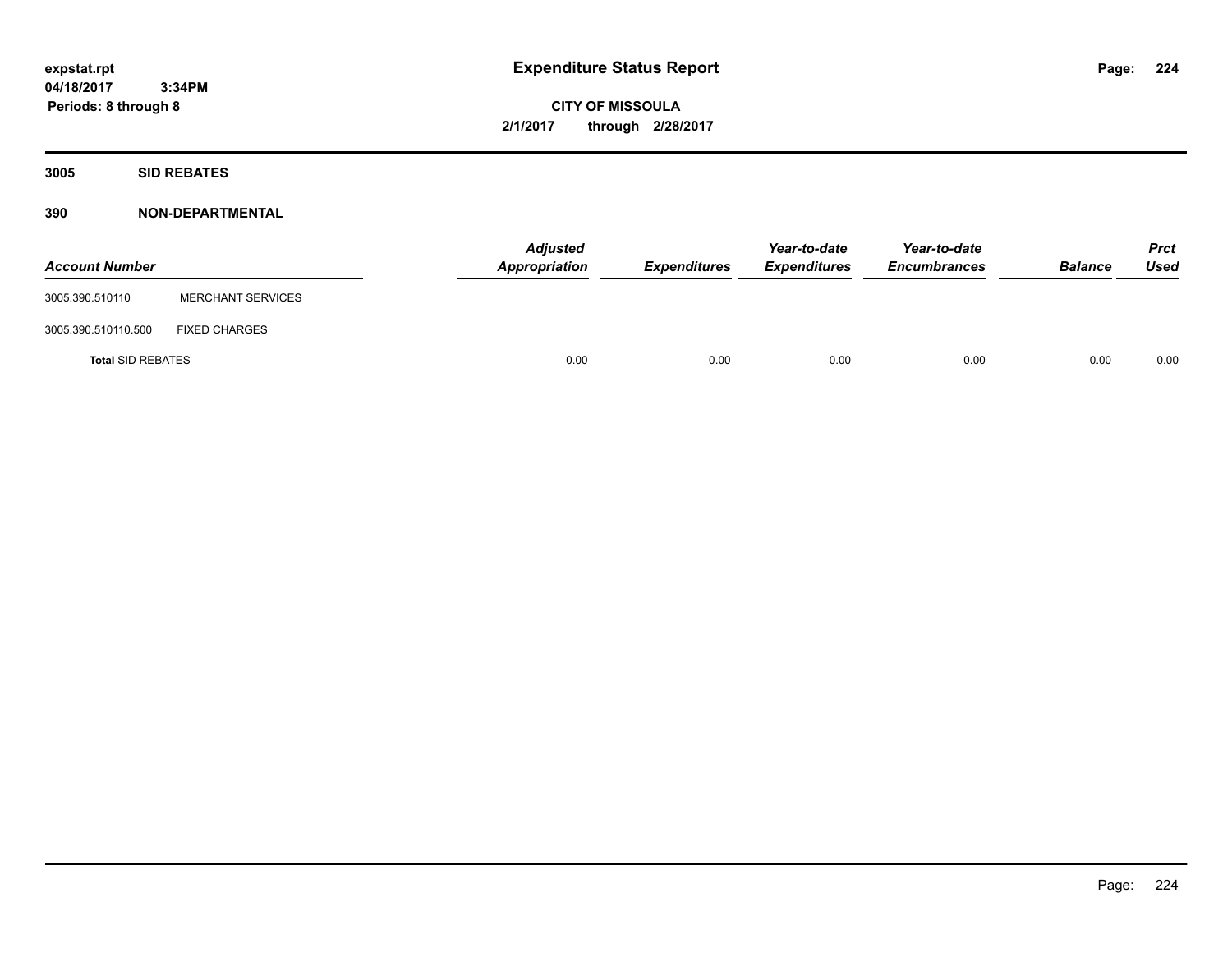**CITY OF MISSOULA 2/1/2017 through 2/28/2017**

# **3065 1998 PUBLIC SAFETY G O BONDS FUND**

**000 \*\*\* Title Not Found \*\*\***

| <b>Account Number</b>         |                         | <b>Adjusted</b><br>Appropriation | <b>Expenditures</b> | Year-to-date<br><b>Expenditures</b> | Year-to-date<br><b>Encumbrances</b> | <b>Balance</b> | <b>Prct</b><br>Used |
|-------------------------------|-------------------------|----------------------------------|---------------------|-------------------------------------|-------------------------------------|----------------|---------------------|
| 3065.000.520100               | *** Title Not Found *** |                                  |                     |                                     |                                     |                |                     |
| 3065.000.520100.800           | OTHER OBJECTS           |                                  |                     |                                     |                                     |                |                     |
| Total *** Title Not Found *** |                         | 0.00                             | 0.00                | 0.00                                | 0.00                                | 0.00           | 0.00                |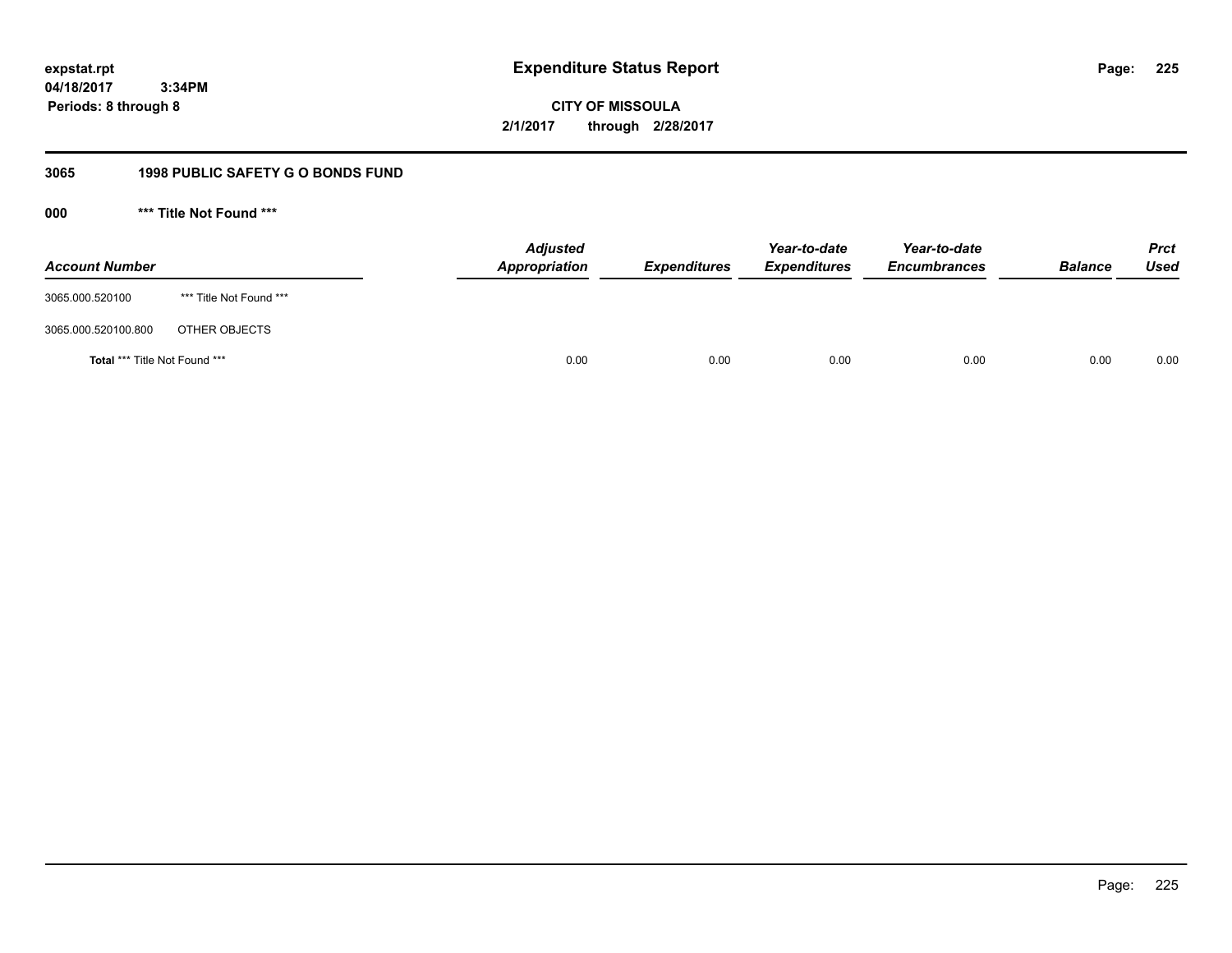**CITY OF MISSOULA 2/1/2017 through 2/28/2017**

# **3065 1998 PUBLIC SAFETY G O BONDS FUND**

| <b>Account Number</b>          |                                         | <b>Adjusted</b><br>Appropriation | <b>Expenditures</b> | Year-to-date<br><b>Expenditures</b> | Year-to-date<br><b>Encumbrances</b> | <b>Balance</b> | <b>Prct</b><br>Used |
|--------------------------------|-----------------------------------------|----------------------------------|---------------------|-------------------------------------|-------------------------------------|----------------|---------------------|
| 3065.390.510110                | <b>MERCHANT SERVICES</b>                |                                  |                     |                                     |                                     |                |                     |
| 3065.390.510110.500            | <b>FIXED CHARGES</b>                    |                                  |                     |                                     |                                     |                |                     |
| <b>Total MERCHANT SERVICES</b> |                                         | 0.00                             | 0.00                | 0.00                                | 0.00                                | 0.00           | 0.00                |
|                                | Total 1998 PUBLIC SAFETY G O BONDS FUND | 0.00                             | 0.00                | 0.00                                | 0.00                                | 0.00           | 0.00                |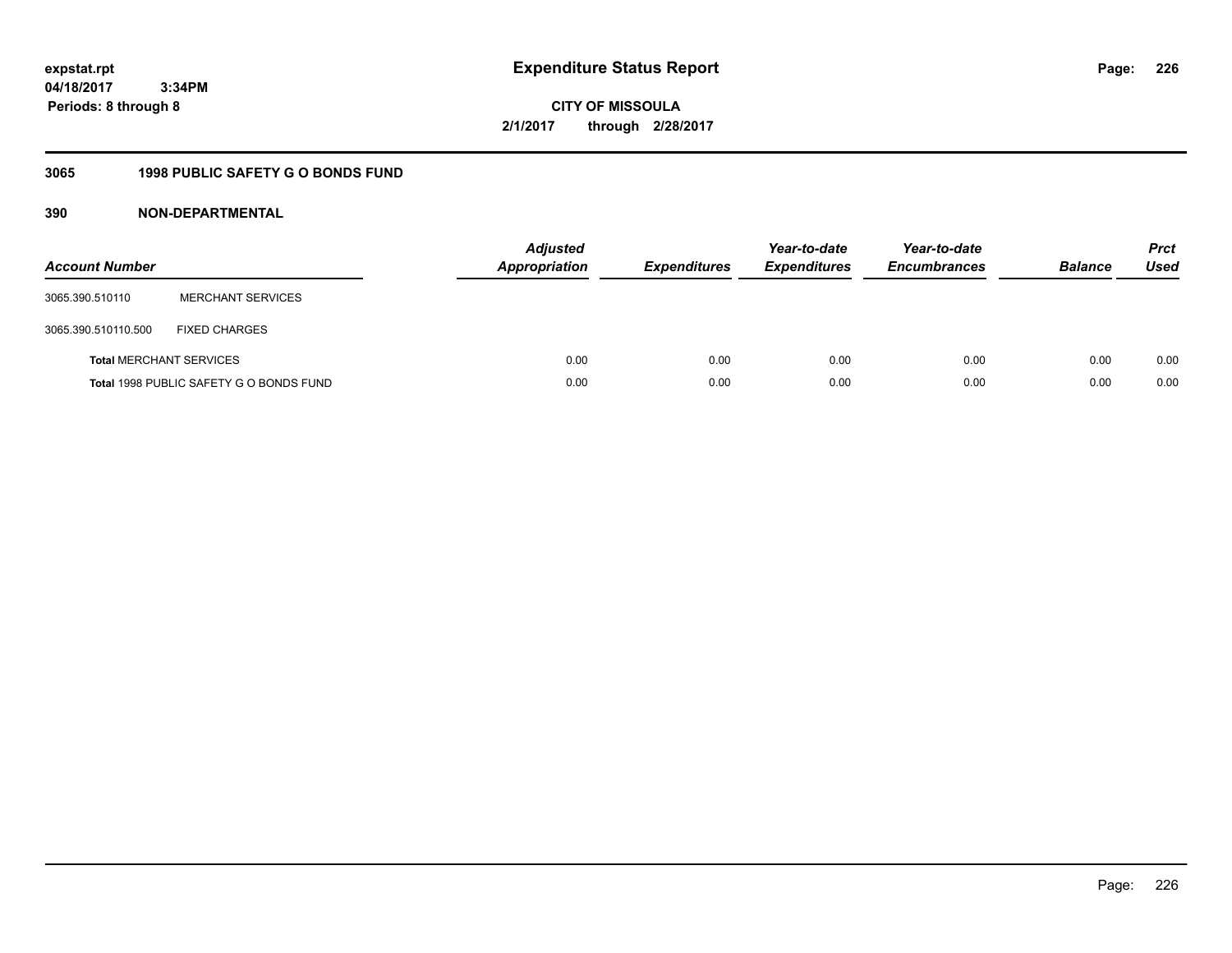# **3070 1996 OPEN SPACE GO BONDS**

| <b>Account Number</b> |                                | <b>Adjusted</b><br><b>Appropriation</b> | <b>Expenditures</b> | Year-to-date<br><b>Expenditures</b> | Year-to-date<br><b>Encumbrances</b> | <b>Balance</b> | <b>Prct</b><br><b>Used</b> |
|-----------------------|--------------------------------|-----------------------------------------|---------------------|-------------------------------------|-------------------------------------|----------------|----------------------------|
| 3070.390.490100       | <b>GO BONDS</b>                |                                         |                     |                                     |                                     |                |                            |
| 3070.390.490100.800   | OTHER OBJECTS                  |                                         |                     |                                     |                                     |                |                            |
| <b>Total GO BONDS</b> |                                | 0.00                                    | 0.00                | 0.00                                | 0.00                                | 0.00           | 0.00                       |
| 3070.390.510110       | <b>MERCHANT SERVICES</b>       |                                         |                     |                                     |                                     |                |                            |
| 3070.390.510110.500   | <b>FIXED CHARGES</b>           |                                         |                     |                                     |                                     |                |                            |
|                       | <b>Total MERCHANT SERVICES</b> | 0.00                                    | 0.00                | 0.00                                | 0.00                                | 0.00           | 0.00                       |
|                       | Total 1996 OPEN SPACE GO BONDS | 0.00                                    | 0.00                | 0.00                                | 0.00                                | 0.00           | 0.00                       |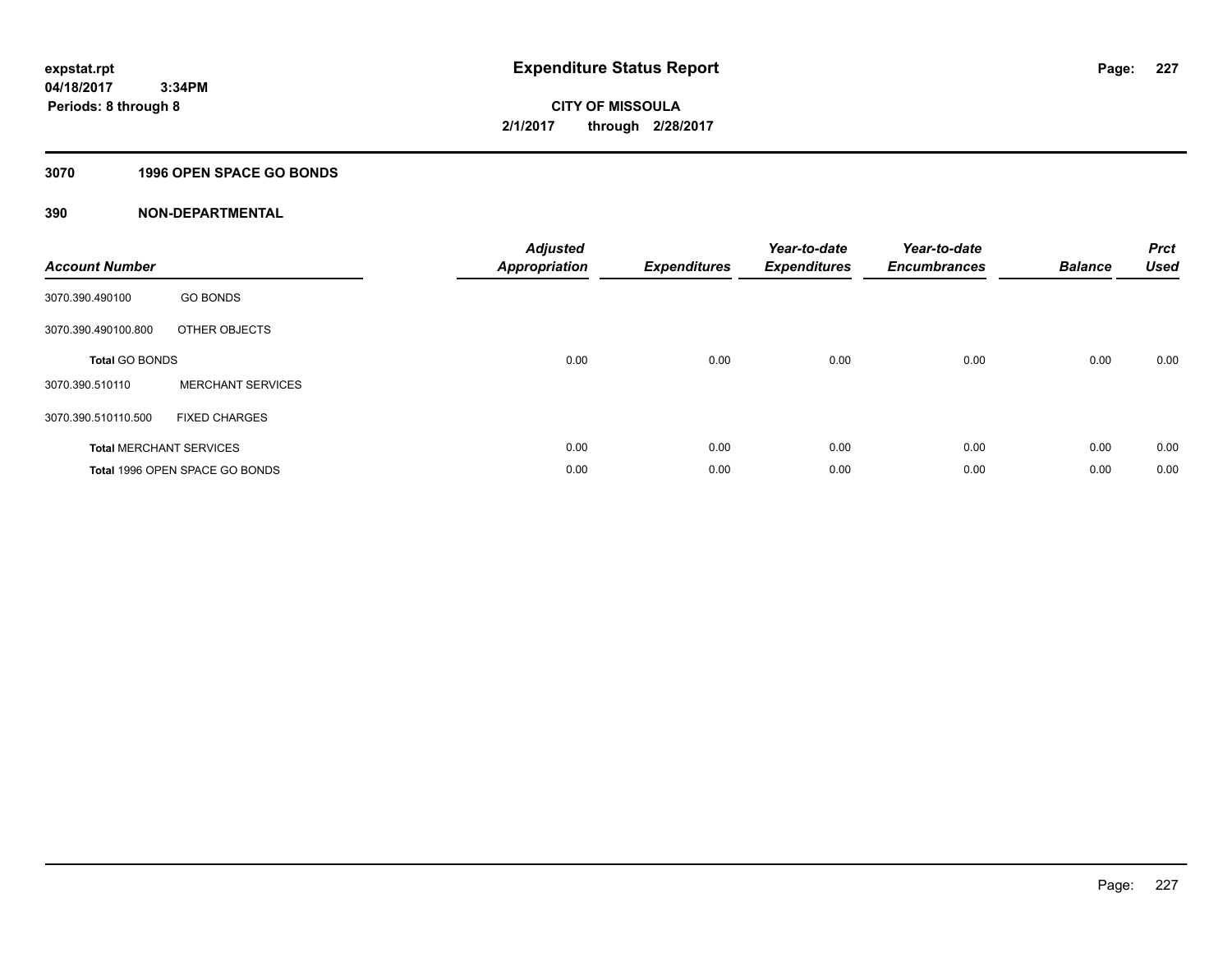# **3075 1997 OPEN SPACE G O BOND FUND**

| <b>Account Number</b> |                                     | <b>Adjusted</b><br><b>Appropriation</b> | <b>Expenditures</b> | Year-to-date<br><b>Expenditures</b> | Year-to-date<br><b>Encumbrances</b> | <b>Balance</b> | <b>Prct</b><br><b>Used</b> |
|-----------------------|-------------------------------------|-----------------------------------------|---------------------|-------------------------------------|-------------------------------------|----------------|----------------------------|
| 3075.390.490100       | <b>GO BONDS</b>                     |                                         |                     |                                     |                                     |                |                            |
| 3075.390.490100.800   | OTHER OBJECTS                       |                                         |                     |                                     |                                     |                |                            |
| <b>Total GO BONDS</b> |                                     | 0.00                                    | 0.00                | 0.00                                | 0.00                                | 0.00           | 0.00                       |
| 3075.390.510110       | <b>MERCHANT SERVICES</b>            |                                         |                     |                                     |                                     |                |                            |
| 3075.390.510110.500   | <b>FIXED CHARGES</b>                |                                         |                     |                                     |                                     |                |                            |
|                       | <b>Total MERCHANT SERVICES</b>      | 0.00                                    | 0.00                | 0.00                                | 0.00                                | 0.00           | 0.00                       |
|                       | Total 1997 OPEN SPACE G O BOND FUND | 0.00                                    | 0.00                | 0.00                                | 0.00                                | 0.00           | 0.00                       |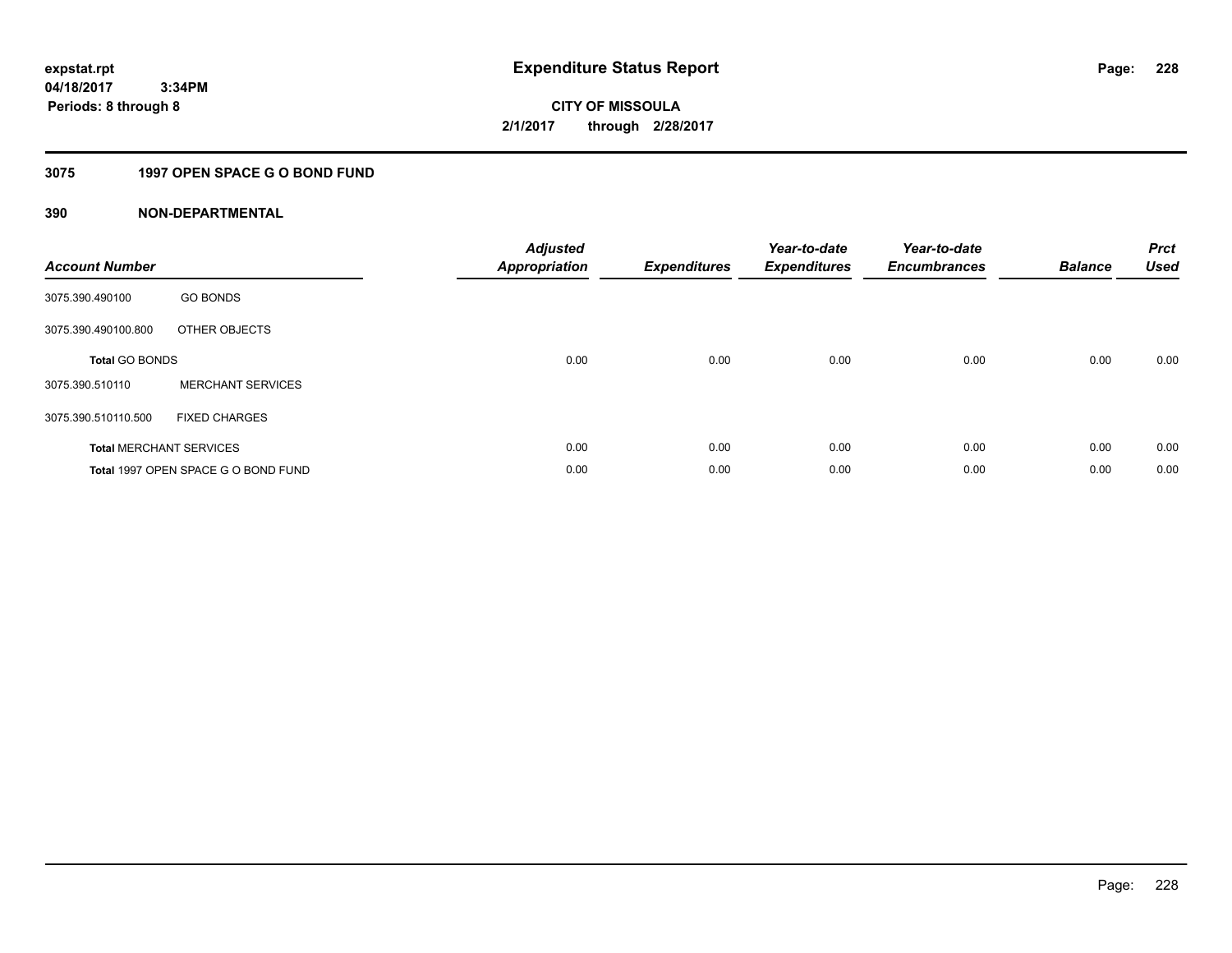**CITY OF MISSOULA 2/1/2017 through 2/28/2017**

# **3080 1994 FIRE EQUIP/CITY HALLS REFUND BOND F**

| <b>Account Number</b>     |                                                | <b>Adjusted</b><br><b>Appropriation</b> | <b>Expenditures</b> | Year-to-date<br><b>Expenditures</b> | Year-to-date<br><b>Encumbrances</b> | <b>Balance</b> | <b>Prct</b><br><b>Used</b> |
|---------------------------|------------------------------------------------|-----------------------------------------|---------------------|-------------------------------------|-------------------------------------|----------------|----------------------------|
| 3080.390.490100           | <b>GO BONDS</b>                                |                                         |                     |                                     |                                     |                |                            |
| 3080.390.490100.600       | <b>DEBT SERVICE</b>                            |                                         |                     |                                     |                                     |                |                            |
| <b>Total DEBT SERVICE</b> |                                                | 0.00                                    | 0.00                | 0.00                                | 0.00                                | 0.00           | 0.00                       |
| 3080.390.490100.800       | OTHER OBJECTS                                  |                                         |                     |                                     |                                     |                |                            |
| <b>Total GO BONDS</b>     |                                                | 0.00                                    | 0.00                | 0.00                                | 0.00                                | 0.00           | 0.00                       |
| 3080.390.510110           | <b>MERCHANT SERVICES</b>                       |                                         |                     |                                     |                                     |                |                            |
| 3080.390.510110.500       | <b>FIXED CHARGES</b>                           |                                         |                     |                                     |                                     |                |                            |
|                           | <b>Total MERCHANT SERVICES</b>                 | 0.00                                    | 0.00                | 0.00                                | 0.00                                | 0.00           | 0.00                       |
|                           | Total 1994 FIRE EQUIP/CITY HALLS REFUND BOND F | 0.00                                    | 0.00                | 0.00                                | 0.00                                | 0.00           | 0.00                       |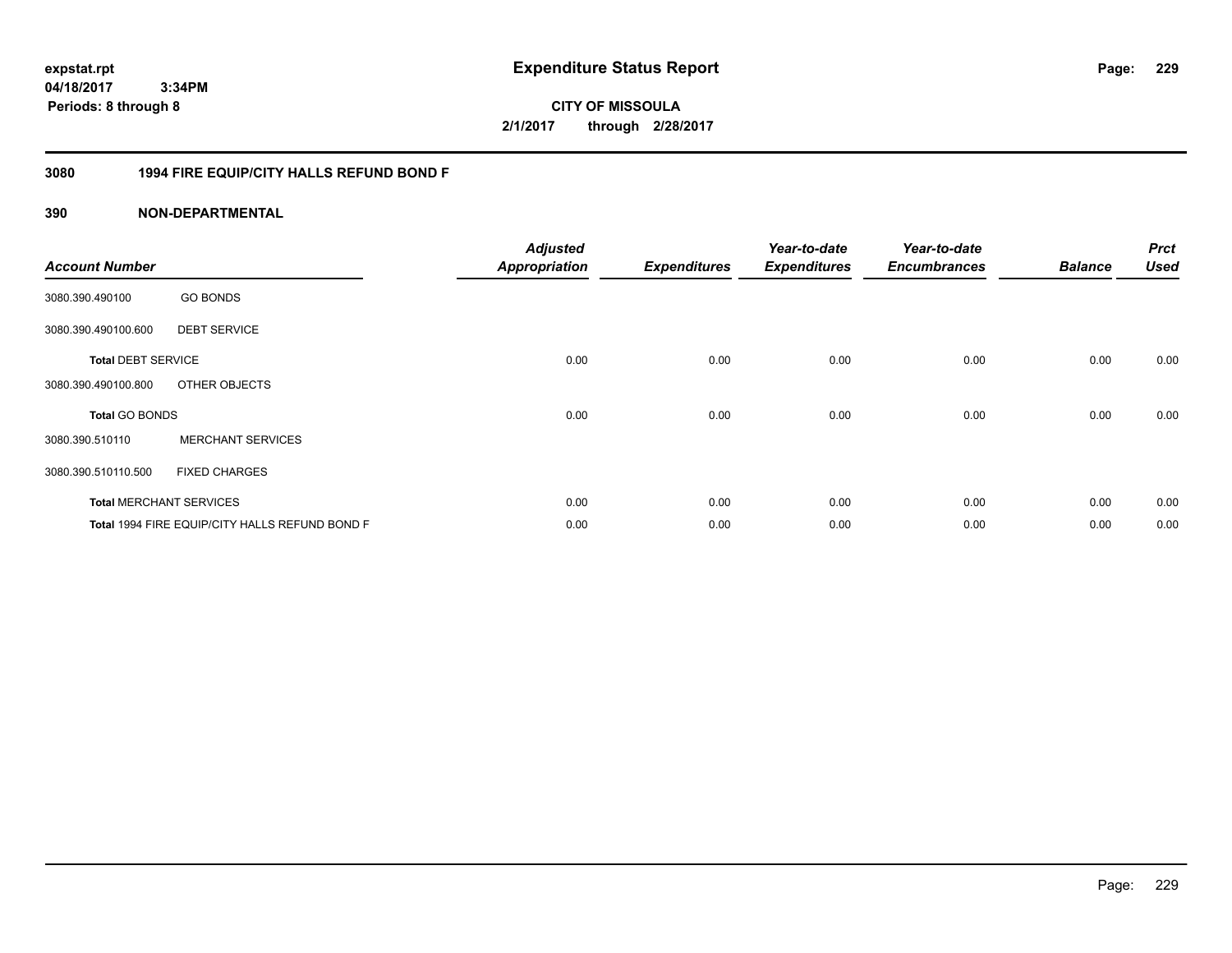# **3085 1993 FIRE STATION G O BOND FUND**

| <b>Account Number</b> |                                       | <b>Adjusted</b><br>Appropriation | <b>Expenditures</b> | Year-to-date<br><b>Expenditures</b> | Year-to-date<br><b>Encumbrances</b> | <b>Balance</b> | <b>Prct</b><br><b>Used</b> |
|-----------------------|---------------------------------------|----------------------------------|---------------------|-------------------------------------|-------------------------------------|----------------|----------------------------|
| 3085.390.490100       | <b>GO BONDS</b>                       |                                  |                     |                                     |                                     |                |                            |
| 3085.390.490100.800   | OTHER OBJECTS                         |                                  |                     |                                     |                                     |                |                            |
| <b>Total GO BONDS</b> |                                       | 0.00                             | 0.00                | 0.00                                | 0.00                                | 0.00           | 0.00                       |
| 3085.390.510110       | <b>MERCHANT SERVICES</b>              |                                  |                     |                                     |                                     |                |                            |
| 3085.390.510110.500   | <b>FIXED CHARGES</b>                  |                                  |                     |                                     |                                     |                |                            |
|                       | <b>Total MERCHANT SERVICES</b>        | 0.00                             | 0.00                | 0.00                                | 0.00                                | 0.00           | 0.00                       |
|                       | Total 1993 FIRE STATION G O BOND FUND | 0.00                             | 0.00                | 0.00                                | 0.00                                | 0.00           | 0.00                       |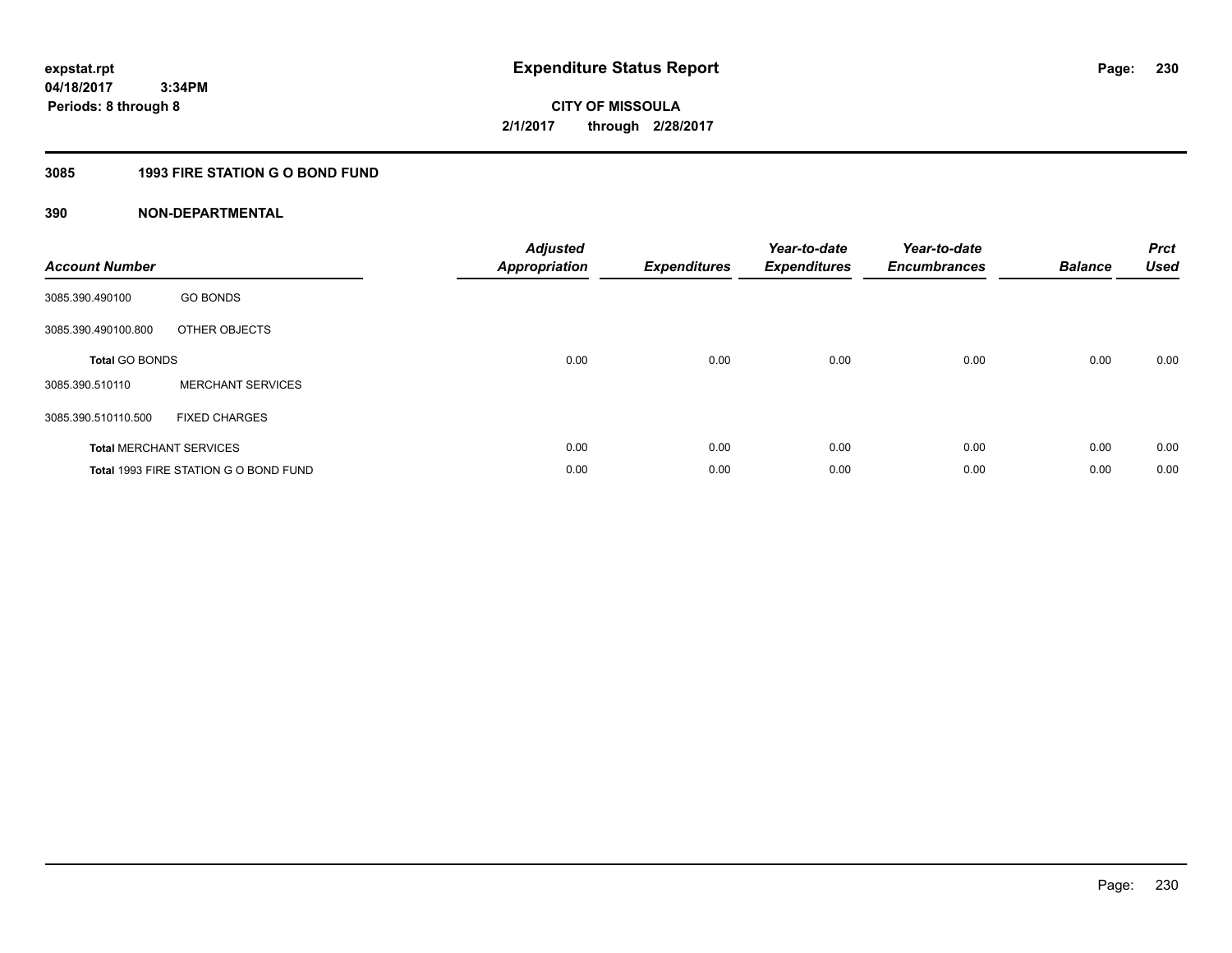# **3090 2004 AQUATICS BOND**

| <b>Account Number</b>     |                                | <b>Adjusted</b><br><b>Appropriation</b> | <b>Expenditures</b> | Year-to-date<br><b>Expenditures</b> | Year-to-date<br><b>Encumbrances</b> | <b>Balance</b> | <b>Prct</b><br><b>Used</b> |
|---------------------------|--------------------------------|-----------------------------------------|---------------------|-------------------------------------|-------------------------------------|----------------|----------------------------|
| 3090.390.490100           | <b>GO BONDS</b>                |                                         |                     |                                     |                                     |                |                            |
| 3090.390.490100.600       | <b>DEBT SERVICE</b>            |                                         |                     |                                     |                                     |                |                            |
| <b>Total DEBT SERVICE</b> |                                | 0.00                                    | 0.00                | 0.00                                | 0.00                                | 0.00           | 0.00                       |
| 3090.390.490100.800       | OTHER OBJECTS                  |                                         |                     |                                     |                                     |                |                            |
| Total GO BONDS            |                                | 0.00                                    | 0.00                | 0.00                                | 0.00                                | 0.00           | 0.00                       |
| 3090.390.510110           | <b>MERCHANT SERVICES</b>       |                                         |                     |                                     |                                     |                |                            |
| 3090.390.510110.500       | <b>FIXED CHARGES</b>           |                                         |                     |                                     |                                     |                |                            |
|                           | <b>Total MERCHANT SERVICES</b> | 0.00                                    | 0.00                | 0.00                                | 0.00                                | 0.00           | 0.00                       |
| Total 2004 AQUATICS BOND  |                                | 0.00                                    | 0.00                | 0.00                                | 0.00                                | 0.00           | 0.00                       |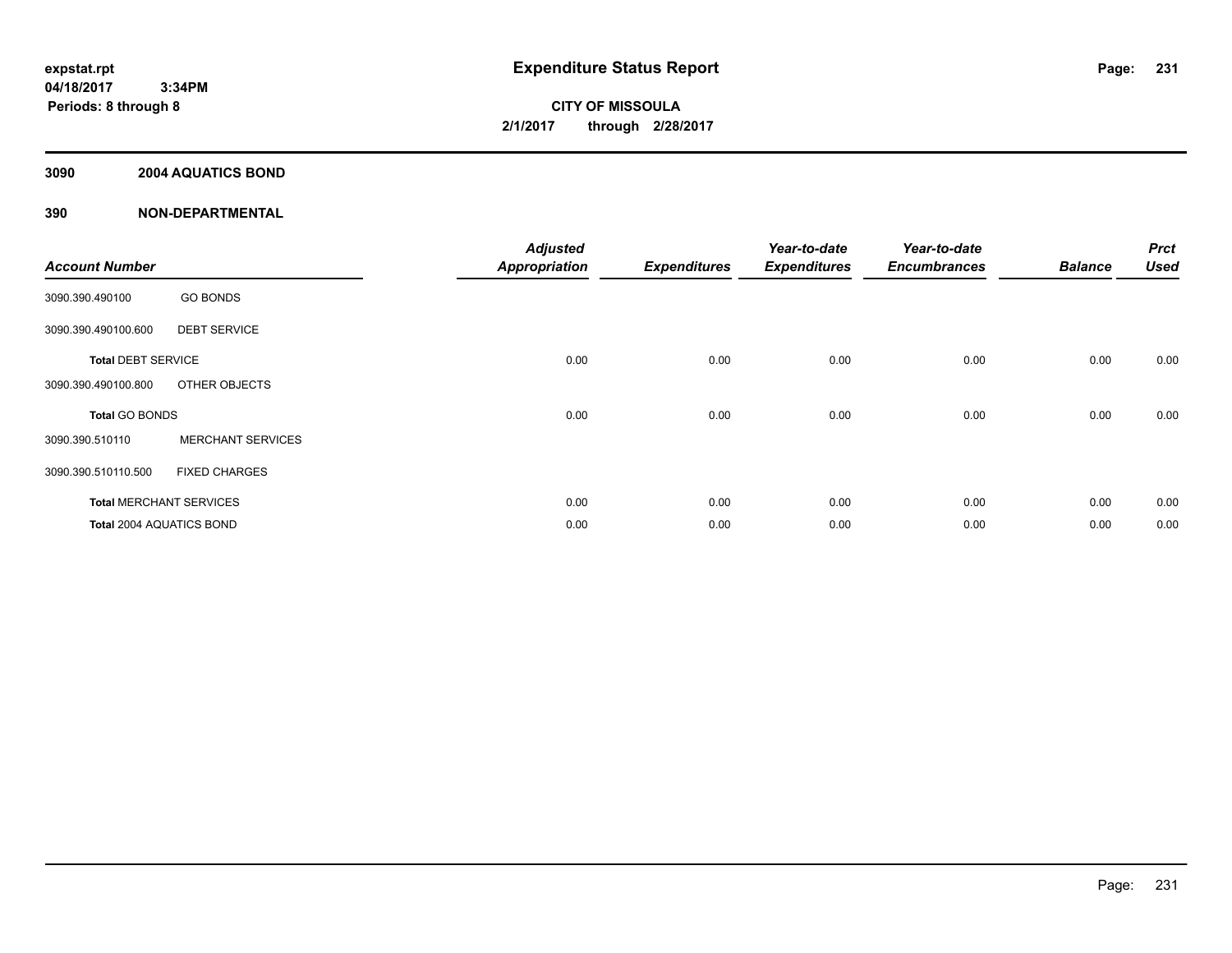**CITY OF MISSOULA 2/1/2017 through 2/28/2017**

# **3091 SERIES 2012A AQUATICS REFUNDING BOND**

| <b>Account Number</b>                                          |                                                 | <b>Adjusted</b><br><b>Appropriation</b> | <b>Expenditures</b>  | Year-to-date<br><b>Expenditures</b> | Year-to-date<br><b>Encumbrances</b> | <b>Balance</b>                        | <b>Prct</b><br>Used   |
|----------------------------------------------------------------|-------------------------------------------------|-----------------------------------------|----------------------|-------------------------------------|-------------------------------------|---------------------------------------|-----------------------|
| 3091.390.490100                                                | <b>GO BONDS</b>                                 |                                         |                      |                                     |                                     |                                       |                       |
| 3091.390.490100.600                                            | <b>DEBT SERVICE</b>                             |                                         |                      |                                     |                                     |                                       |                       |
| 3091.390.490100.610.000 PRINCIPAL<br><b>Total DEBT SERVICE</b> | 3091.390.490100.620.000 INTEREST / SERVICE FEES | 515,000.00<br>78,435.00<br>593,435.00   | 0.00<br>0.00<br>0.00 | 0.00<br>39,567.50<br>39,567.50      | 0.00<br>0.00<br>0.00                | 515,000.00<br>38,867.50<br>553,867.50 | 0.00<br>50.45<br>6.67 |
| 3091.390.490100.800                                            | OTHER OBJECTS                                   |                                         |                      |                                     |                                     |                                       |                       |
| <b>Total OTHER OBJECTS</b>                                     |                                                 | 0.00                                    | 0.00                 | 0.00                                | 0.00                                | 0.00                                  | 0.00                  |
| <b>Total GO BONDS</b>                                          |                                                 | 593,435.00                              | 0.00                 | 39,567.50                           | 0.00                                | 553,867.50                            | 6.67                  |
| 3091.390.510110                                                | <b>MERCHANT SERVICES</b>                        |                                         |                      |                                     |                                     |                                       |                       |
| 3091.390.510110.500                                            | <b>FIXED CHARGES</b>                            |                                         |                      |                                     |                                     |                                       |                       |
| <b>Total MERCHANT SERVICES</b>                                 | 3091.390.510110.550.000 MERCHANT SERVICE FEES   | 350.00<br>350.00                        | 0.00<br>0.00         | 0.00<br>0.00                        | 0.00<br>0.00                        | 350.00<br>350.00                      | 0.00<br>0.00          |
|                                                                | Total SERIES 2012A AQUATICS REFUNDING BOND      | 593,785.00                              | 0.00                 | 39,567.50                           | 0.00                                | 554,217.50                            | 6.66                  |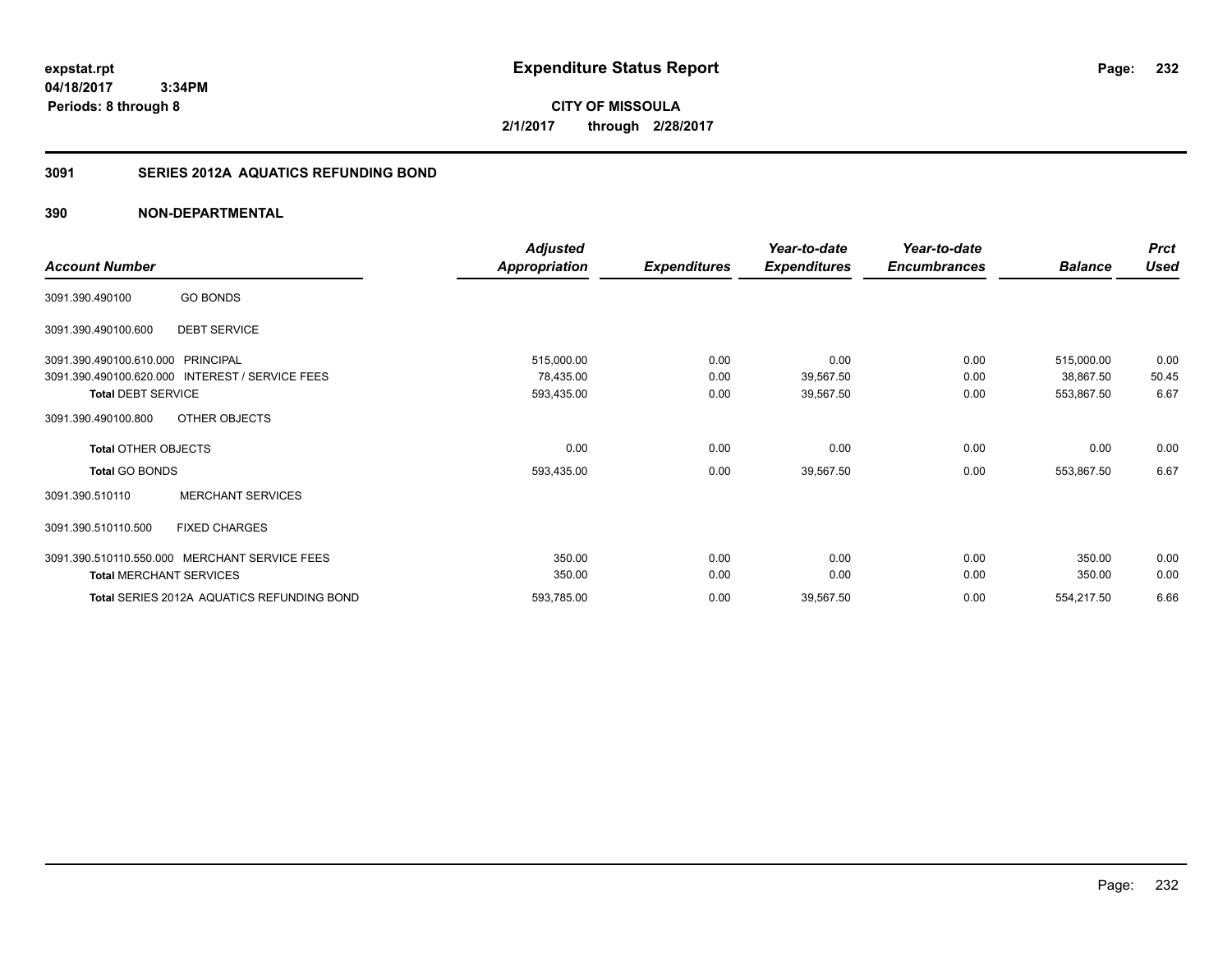**CITY OF MISSOULA 2/1/2017 through 2/28/2017**

# **3092 Series 2013A GO REFUNDING BONDS**

|                                   |                                                 | <b>Adjusted</b>      |                     | Year-to-date        | Year-to-date        |                | <b>Prct</b> |
|-----------------------------------|-------------------------------------------------|----------------------|---------------------|---------------------|---------------------|----------------|-------------|
| <b>Account Number</b>             |                                                 | <b>Appropriation</b> | <b>Expenditures</b> | <b>Expenditures</b> | <b>Encumbrances</b> | <b>Balance</b> | <b>Used</b> |
| 3092.390.490100                   | <b>GO BONDS</b>                                 |                      |                     |                     |                     |                |             |
| 3092.390.490100.600               | <b>DEBT SERVICE</b>                             |                      |                     |                     |                     |                |             |
| 3092.390.490100.610.000 PRINCIPAL |                                                 | 575,000.00           | 0.00                | 0.00                | 0.00                | 575,000.00     | 0.00        |
|                                   | 3092.390.490100.620.000 INTEREST / SERVICE FEES | 95,120.00            | 0.00                | 47,910.00           | 0.00                | 47,210.00      | 50.37       |
| <b>Total GO BONDS</b>             |                                                 | 670,120.00           | 0.00                | 47,910.00           | 0.00                | 622,210.00     | 7.15        |
| 3092.390.510110                   | <b>MERCHANT SERVICES</b>                        |                      |                     |                     |                     |                |             |
| 3092.390.510110.500               | <b>FIXED CHARGES</b>                            |                      |                     |                     |                     |                |             |
|                                   | 3092.390.510110.550.000 MERCHANT SERVICE FEES   | 350.00               | 0.00                | 0.00                | 0.00                | 350.00         | 0.00        |
| <b>Total MERCHANT SERVICES</b>    |                                                 | 350.00               | 0.00                | 0.00                | 0.00                | 350.00         | 0.00        |
| 3092.390.521000                   | INTERFUND OPERATING TRANSFERS                   |                      |                     |                     |                     |                |             |
| 3092.390.521000.800               | OTHER OBJECTS                                   |                      |                     |                     |                     |                |             |
|                                   | <b>Total INTERFUND OPERATING TRANSFERS</b>      | 0.00                 | 0.00                | 0.00                | 0.00                | 0.00           | 0.00        |
|                                   | Total Series 2013A GO REFUNDING BONDS           | 670,470.00           | 0.00                | 47,910.00           | 0.00                | 622,560.00     | 7.15        |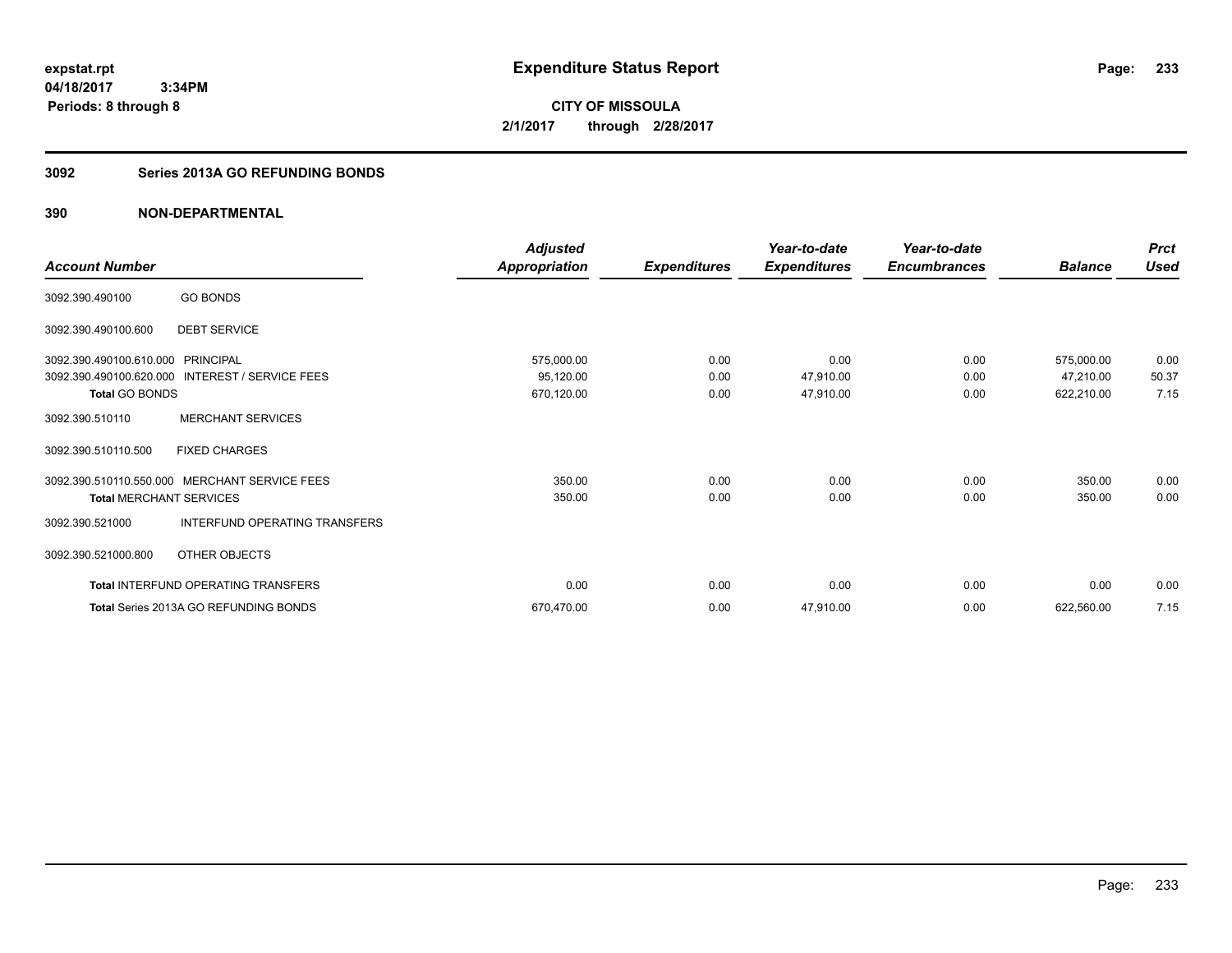**234**

**04/18/2017 3:34PM Periods: 8 through 8**

**CITY OF MISSOULA 2/1/2017 through 2/28/2017**

# **3095 2004 REFUNDING BONDS DEBT SERVICE**

| <b>Account Number</b> |                                                | <b>Adjusted</b><br>Appropriation | <b>Expenditures</b> | Year-to-date<br><b>Expenditures</b> | Year-to-date<br><b>Encumbrances</b> | <b>Balance</b> | <b>Prct</b><br><b>Used</b> |
|-----------------------|------------------------------------------------|----------------------------------|---------------------|-------------------------------------|-------------------------------------|----------------|----------------------------|
| 3095.390.490100       | <b>GO BONDS</b>                                |                                  |                     |                                     |                                     |                |                            |
| 3095.390.490100.600   | <b>DEBT SERVICE</b>                            |                                  |                     |                                     |                                     |                |                            |
| <b>Total GO BONDS</b> |                                                | 0.00                             | 0.00                | 0.00                                | 0.00                                | 0.00           | 0.00                       |
| 3095.390.510110       | <b>MERCHANT SERVICES</b>                       |                                  |                     |                                     |                                     |                |                            |
| 3095.390.510110.500   | <b>FIXED CHARGES</b>                           |                                  |                     |                                     |                                     |                |                            |
|                       | <b>Total MERCHANT SERVICES</b>                 | 0.00                             | 0.00                | 0.00                                | 0.00                                | 0.00           | 0.00                       |
|                       | <b>Total 2004 REFUNDING BONDS DEBT SERVICE</b> | 0.00                             | 0.00                | 0.00                                | 0.00                                | 0.00           | 0.00                       |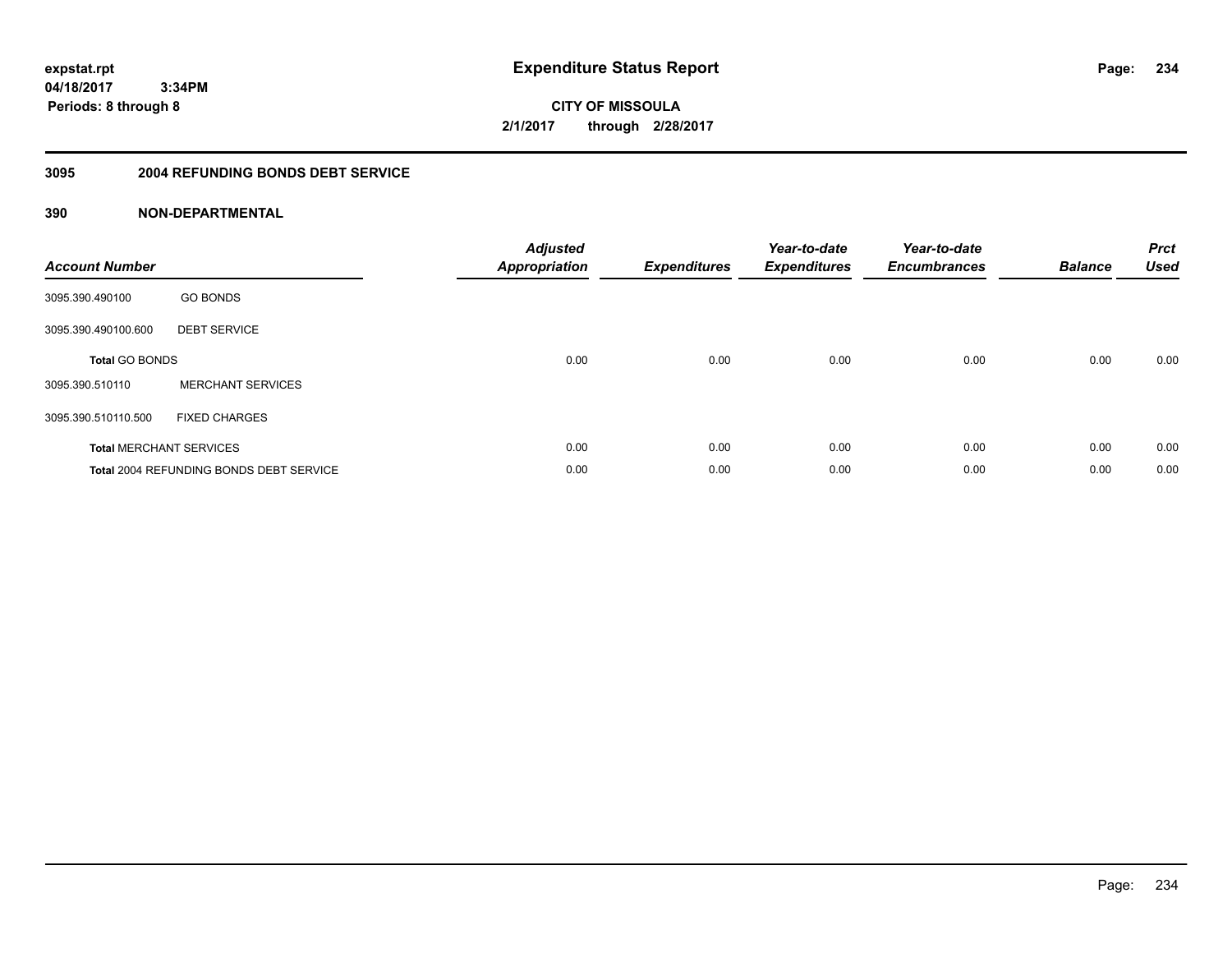# **3096 NEW FIRE STATION GO BOND**

|                                             |                                | <b>Adjusted</b>      |                     | Year-to-date        | Year-to-date        |                | <b>Prct</b> |
|---------------------------------------------|--------------------------------|----------------------|---------------------|---------------------|---------------------|----------------|-------------|
| <b>Account Number</b>                       |                                | <b>Appropriation</b> | <b>Expenditures</b> | <b>Expenditures</b> | <b>Encumbrances</b> | <b>Balance</b> | <b>Used</b> |
| <b>GO BONDS</b><br>3096.390.490100          |                                |                      |                     |                     |                     |                |             |
| <b>DEBT SERVICE</b><br>3096.390.490100.600  |                                |                      |                     |                     |                     |                |             |
| 3096.390.490100.620.000                     | <b>INTEREST / SERVICE FEES</b> | 0.00                 | 0.00                | 350.00              | 0.00                | $-350.00$      | 0.00        |
| <b>Total DEBT SERVICE</b>                   |                                | 0.00                 | 0.00                | 350.00              | 0.00                | $-350.00$      | 0.00        |
| OTHER OBJECTS<br>3096.390.490100.800        |                                |                      |                     |                     |                     |                |             |
| <b>Total OTHER OBJECTS</b>                  |                                | 0.00                 | 0.00                | 0.00                | 0.00                | 0.00           | 0.00        |
| <b>Total GO BONDS</b>                       |                                | 0.00                 | 0.00                | 350.00              | 0.00                | $-350.00$      | 0.00        |
| <b>MERCHANT SERVICES</b><br>3096.390.510110 |                                |                      |                     |                     |                     |                |             |
| 3096.390.510110.500<br><b>FIXED CHARGES</b> |                                |                      |                     |                     |                     |                |             |
| <b>Total MERCHANT SERVICES</b>              |                                | 0.00                 | 0.00                | 0.00                | 0.00                | 0.00           | 0.00        |
| <b>Total NEW FIRE STATION GO BOND</b>       |                                | 0.00                 | 0.00                | 350.00              | 0.00                | $-350.00$      | 0.00        |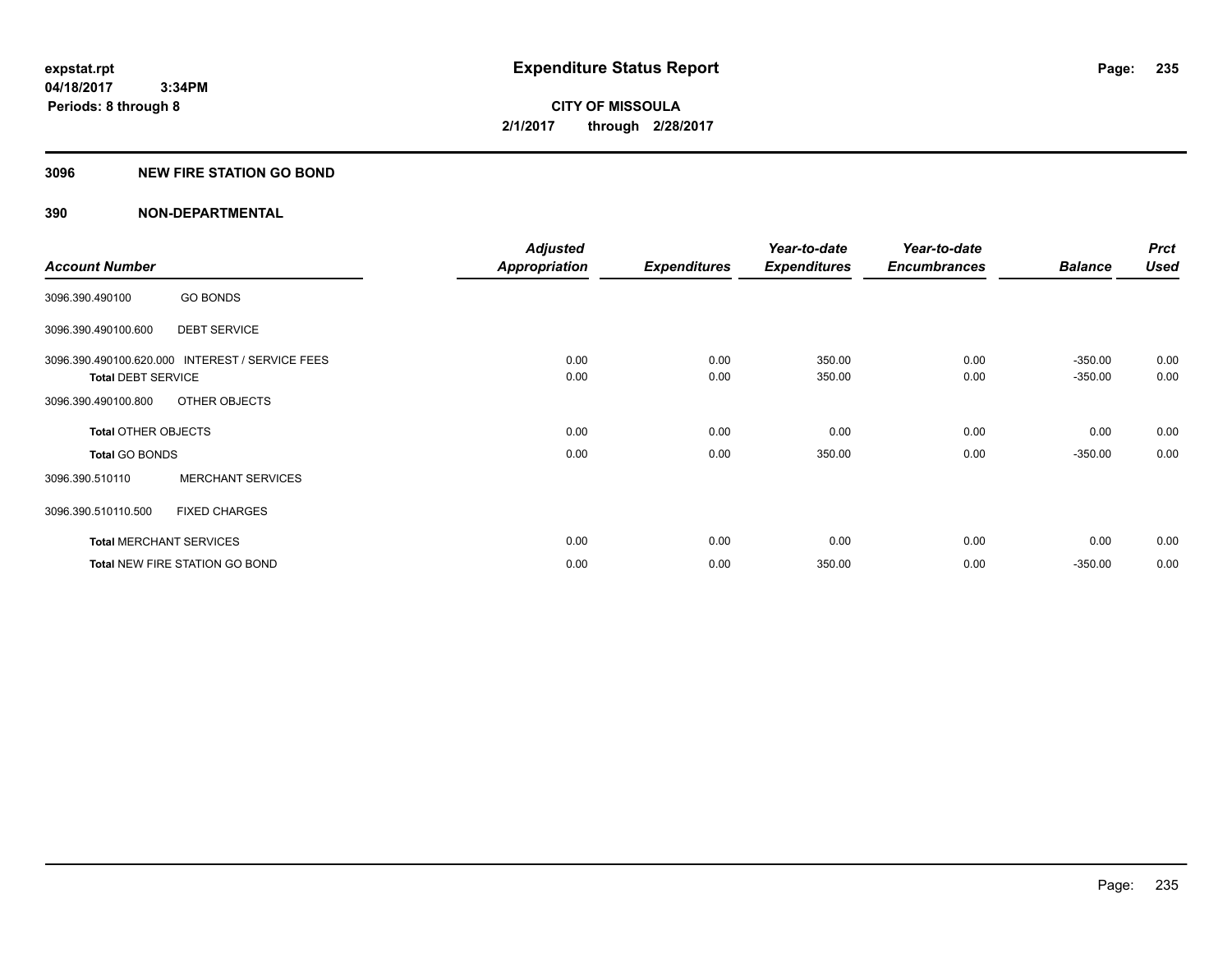### **3097 2007 REFUNDING BONDS**

| <b>Account Number</b>      |                                | <b>Adjusted</b><br><b>Appropriation</b> | <b>Expenditures</b> | Year-to-date<br><b>Expenditures</b> | Year-to-date<br><b>Encumbrances</b> | <b>Balance</b> | <b>Prct</b><br><b>Used</b> |
|----------------------------|--------------------------------|-----------------------------------------|---------------------|-------------------------------------|-------------------------------------|----------------|----------------------------|
| 3097.390.490100            | <b>GO BONDS</b>                |                                         |                     |                                     |                                     |                |                            |
| 3097.390.490100.600        | <b>DEBT SERVICE</b>            |                                         |                     |                                     |                                     |                |                            |
| <b>Total GO BONDS</b>      |                                | 0.00                                    | 0.00                | 0.00                                | 0.00                                | 0.00           | 0.00                       |
| 3097.390.490500            | <b>DEBT PAYMENTS</b>           |                                         |                     |                                     |                                     |                |                            |
| 3097.390.490500.500        | <b>FIXED CHARGES</b>           |                                         |                     |                                     |                                     |                |                            |
| <b>Total DEBT PAYMENTS</b> |                                | 0.00                                    | 0.00                | 0.00                                | 0.00                                | 0.00           | 0.00                       |
| 3097.390.510110            | <b>MERCHANT SERVICES</b>       |                                         |                     |                                     |                                     |                |                            |
| 3097.390.510110.500        | <b>FIXED CHARGES</b>           |                                         |                     |                                     |                                     |                |                            |
|                            | <b>Total MERCHANT SERVICES</b> | 0.00                                    | 0.00                | 0.00                                | 0.00                                | 0.00           | 0.00                       |
|                            | Total 2007 REFUNDING BONDS     | 0.00                                    | 0.00                | 0.00                                | 0.00                                | 0.00           | 0.00                       |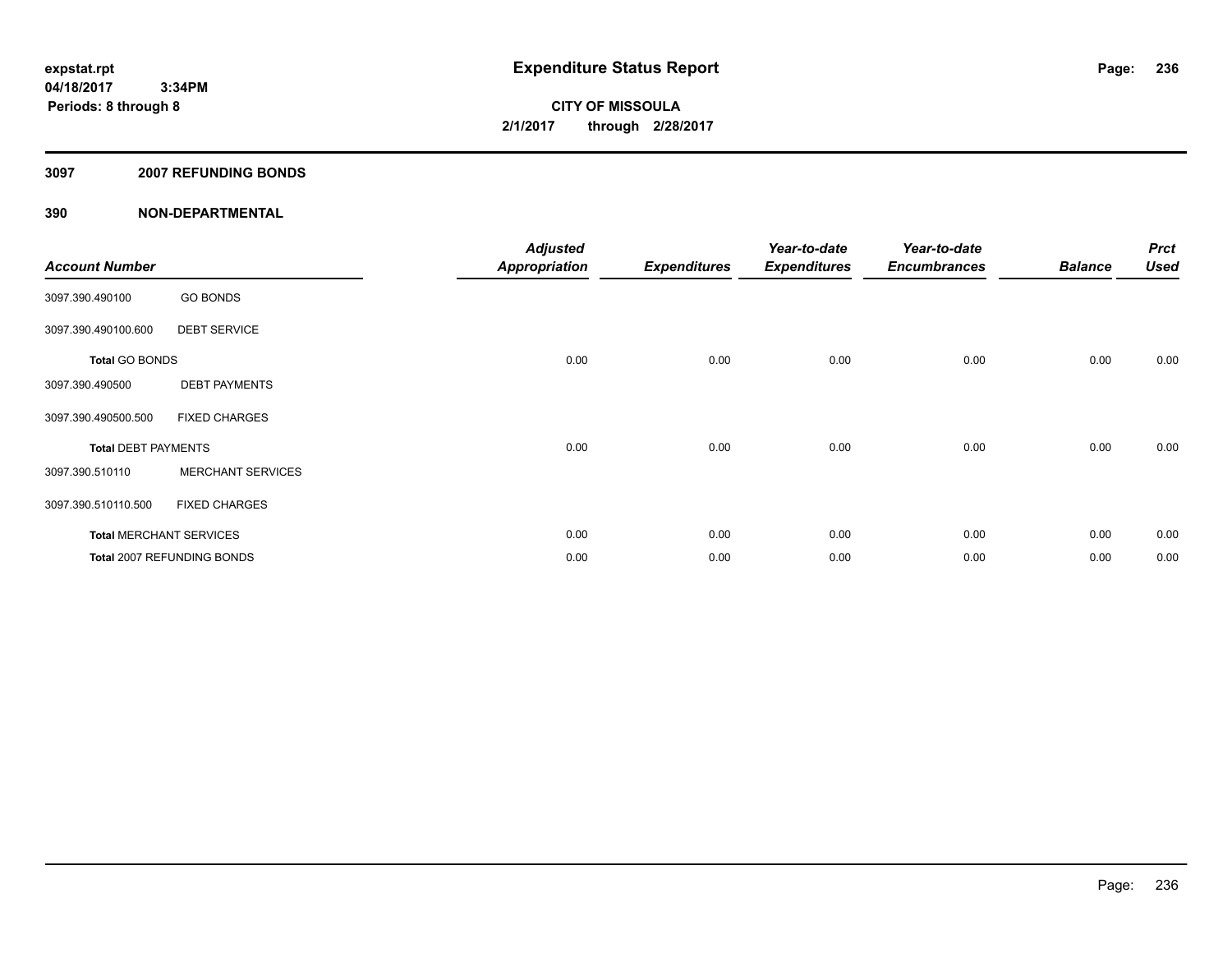**CITY OF MISSOULA 2/1/2017 through 2/28/2017**

# **3100 SIDEWALK & CURB WARRANTS FUND**

| <b>Account Number</b>          |                                                | <b>Adjusted</b><br><b>Appropriation</b> | <b>Expenditures</b> | Year-to-date<br><b>Expenditures</b> | Year-to-date<br><b>Encumbrances</b> | <b>Balance</b> | <b>Prct</b><br><b>Used</b> |
|--------------------------------|------------------------------------------------|-----------------------------------------|---------------------|-------------------------------------|-------------------------------------|----------------|----------------------------|
| 3100.390.490300                | SPECIAL IMPROVEMENTS BONDS                     |                                         |                     |                                     |                                     |                |                            |
| 3100.390.490300.600            | <b>DEBT SERVICE</b>                            |                                         |                     |                                     |                                     |                |                            |
|                                | <b>Total SPECIAL IMPROVEMENTS BONDS</b>        | 0.00                                    | 0.00                | 0.00                                | 0.00                                | 0.00           | 0.00                       |
| 3100.390.510110                | <b>MERCHANT SERVICES</b>                       |                                         |                     |                                     |                                     |                |                            |
| 3100.390.510110.500            | <b>FIXED CHARGES</b>                           |                                         |                     |                                     |                                     |                |                            |
| <b>Total MERCHANT SERVICES</b> |                                                | 0.00                                    | 0.00                | 0.00                                | 0.00                                | 0.00           | 0.00                       |
| 3100.390.521000                | INTERFUND OPERATING TRANSFERS                  |                                         |                     |                                     |                                     |                |                            |
| 3100.390.521000.800            | OTHER OBJECTS                                  |                                         |                     |                                     |                                     |                |                            |
|                                | <b>Total INTERFUND OPERATING TRANSFERS</b>     | 0.00                                    | 0.00                | 0.00                                | 0.00                                | 0.00           | 0.00                       |
|                                | <b>Total SIDEWALK &amp; CURB WARRANTS FUND</b> | 0.00                                    | 0.00                | 0.00                                | 0.00                                | 0.00           | 0.00                       |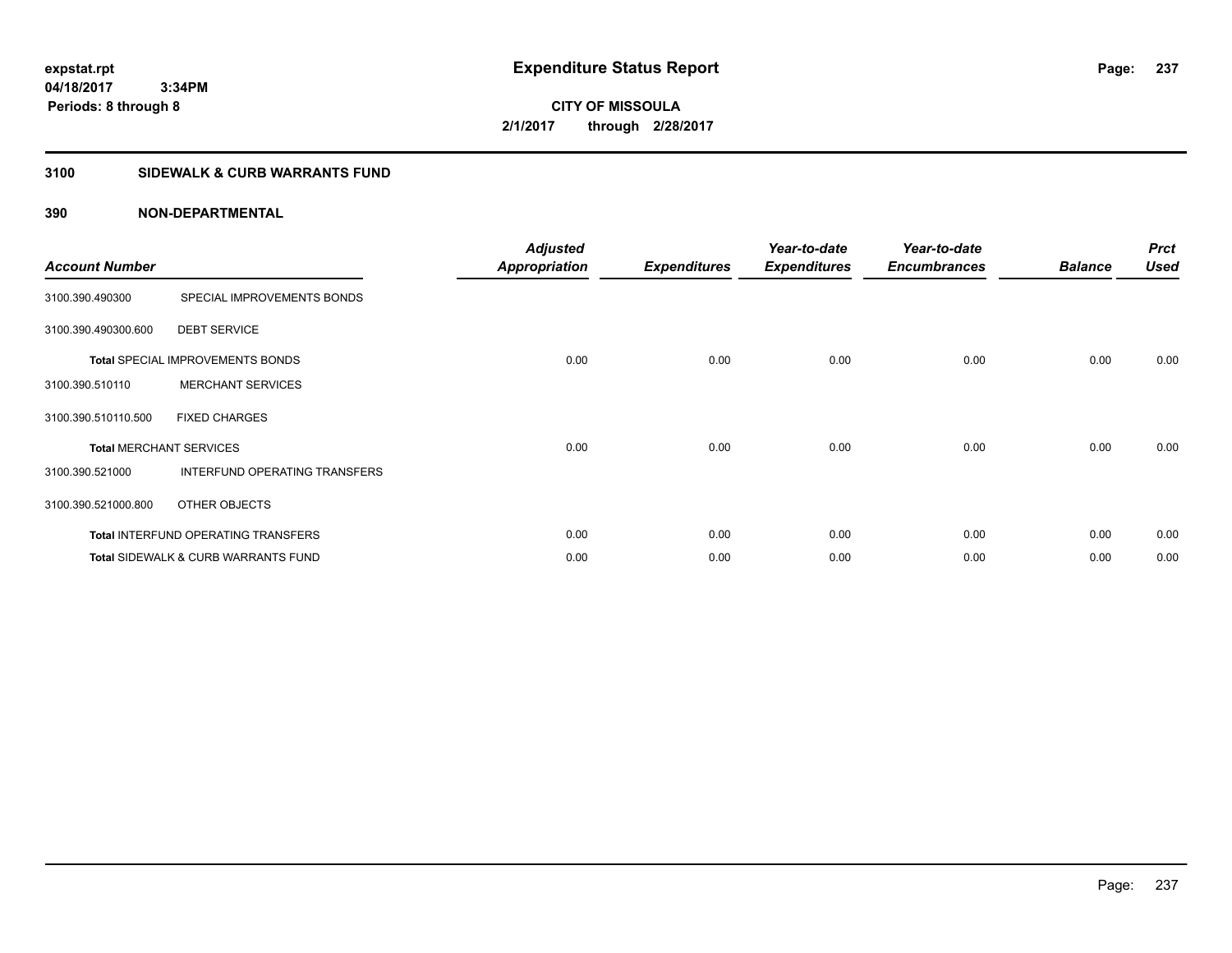**CITY OF MISSOULA 2/1/2017 through 2/28/2017**

# **3200 FY99 SIDEWALK & CURB DEBT SERVICE FUND**

| <b>Account Number</b>     |                                              | <b>Adjusted</b><br><b>Appropriation</b> | <b>Expenditures</b> | Year-to-date<br><b>Expenditures</b> | Year-to-date<br><b>Encumbrances</b> | <b>Balance</b> | <b>Prct</b><br><b>Used</b> |
|---------------------------|----------------------------------------------|-----------------------------------------|---------------------|-------------------------------------|-------------------------------------|----------------|----------------------------|
| 3200.390.490300           | SPECIAL IMPROVEMENTS BONDS                   |                                         |                     |                                     |                                     |                |                            |
| 3200.390.490300.600       | <b>DEBT SERVICE</b>                          |                                         |                     |                                     |                                     |                |                            |
|                           | Total SPECIAL IMPROVEMENTS BONDS             | 0.00                                    | 0.00                | 0.00                                | 0.00                                | 0.00           | 0.00                       |
| 3200.390.510100           | SPECIAL ASSESSMENTS                          |                                         |                     |                                     |                                     |                |                            |
| 3200.390.510100.600       | <b>DEBT SERVICE</b>                          |                                         |                     |                                     |                                     |                |                            |
| <b>Total DEBT SERVICE</b> |                                              | 0.00                                    | 0.00                | 0.00                                | 0.00                                | 0.00           | 0.00                       |
| 3200.390.510100.800       | OTHER OBJECTS                                |                                         |                     |                                     |                                     |                |                            |
|                           | <b>Total SPECIAL ASSESSMENTS</b>             | 0.00                                    | 0.00                | 0.00                                | 0.00                                | 0.00           | 0.00                       |
| 3200.390.510110           | <b>MERCHANT SERVICES</b>                     |                                         |                     |                                     |                                     |                |                            |
| 3200.390.510110.500       | <b>FIXED CHARGES</b>                         |                                         |                     |                                     |                                     |                |                            |
|                           | <b>Total MERCHANT SERVICES</b>               | 0.00                                    | 0.00                | 0.00                                | 0.00                                | 0.00           | 0.00                       |
|                           | Total FY99 SIDEWALK & CURB DEBT SERVICE FUND | 0.00                                    | 0.00                | 0.00                                | 0.00                                | 0.00           | 0.00                       |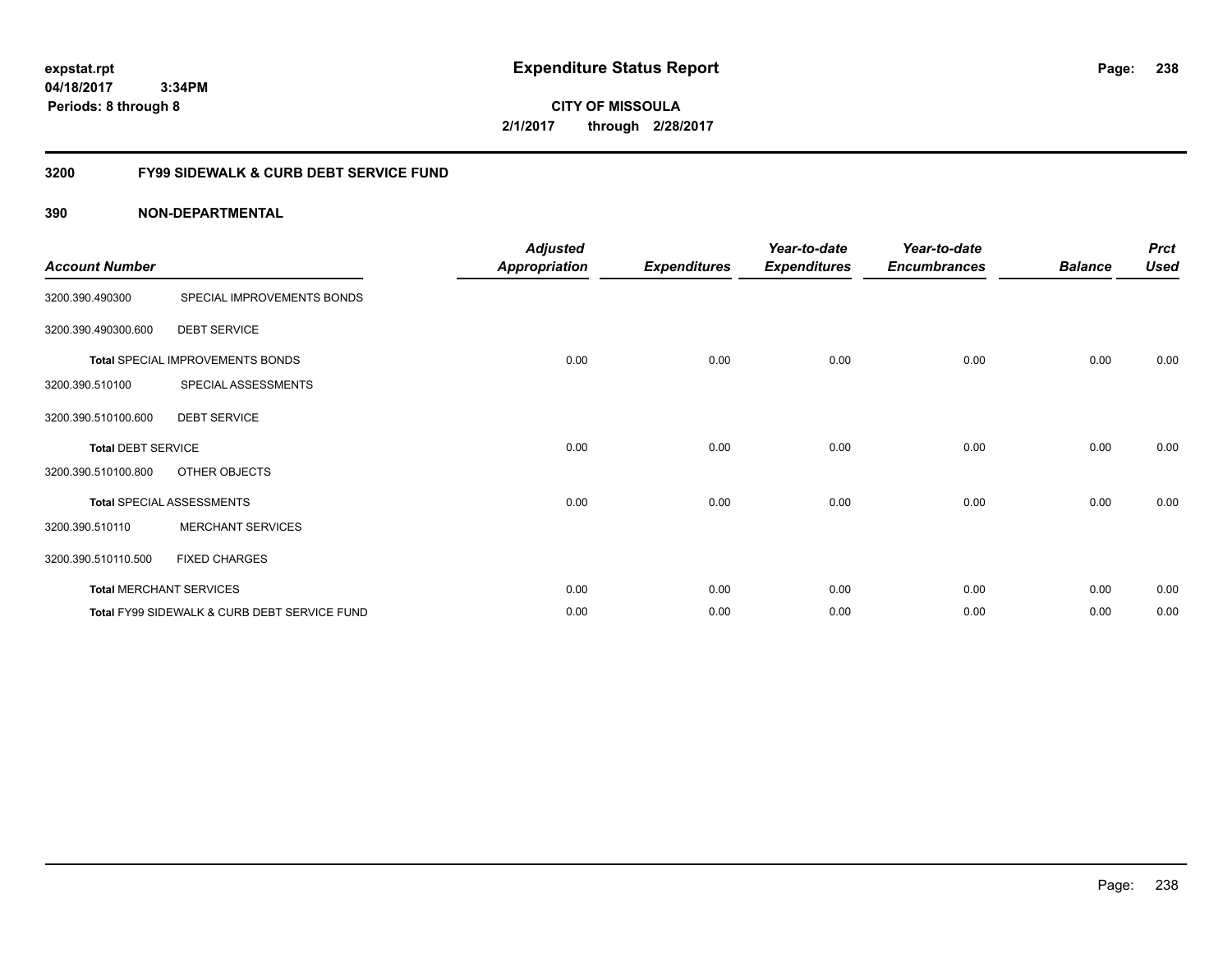**CITY OF MISSOULA 2/1/2017 through 2/28/2017**

# **3300 FY00 SIDEWALK & CURB DEBT SERVICE FUND**

| <b>Account Number</b> |                                              | <b>Adjusted</b><br><b>Appropriation</b> | <b>Expenditures</b> | Year-to-date<br><b>Expenditures</b> | Year-to-date<br><b>Encumbrances</b> | <b>Balance</b> | <b>Prct</b><br><b>Used</b> |
|-----------------------|----------------------------------------------|-----------------------------------------|---------------------|-------------------------------------|-------------------------------------|----------------|----------------------------|
| 3300.390.510100       | SPECIAL ASSESSMENTS                          |                                         |                     |                                     |                                     |                |                            |
| 3300.390.510100.600   | <b>DEBT SERVICE</b>                          |                                         |                     |                                     |                                     |                |                            |
|                       | <b>Total SPECIAL ASSESSMENTS</b>             | 0.00                                    | 0.00                | 0.00                                | 0.00                                | 0.00           | 0.00                       |
| 3300.390.510110       | <b>MERCHANT SERVICES</b>                     |                                         |                     |                                     |                                     |                |                            |
| 3300.390.510110.500   | <b>FIXED CHARGES</b>                         |                                         |                     |                                     |                                     |                |                            |
|                       | <b>Total MERCHANT SERVICES</b>               | 0.00                                    | 0.00                | 0.00                                | 0.00                                | 0.00           | 0.00                       |
|                       | Total FY00 SIDEWALK & CURB DEBT SERVICE FUND | 0.00                                    | 0.00                | 0.00                                | 0.00                                | 0.00           | 0.00                       |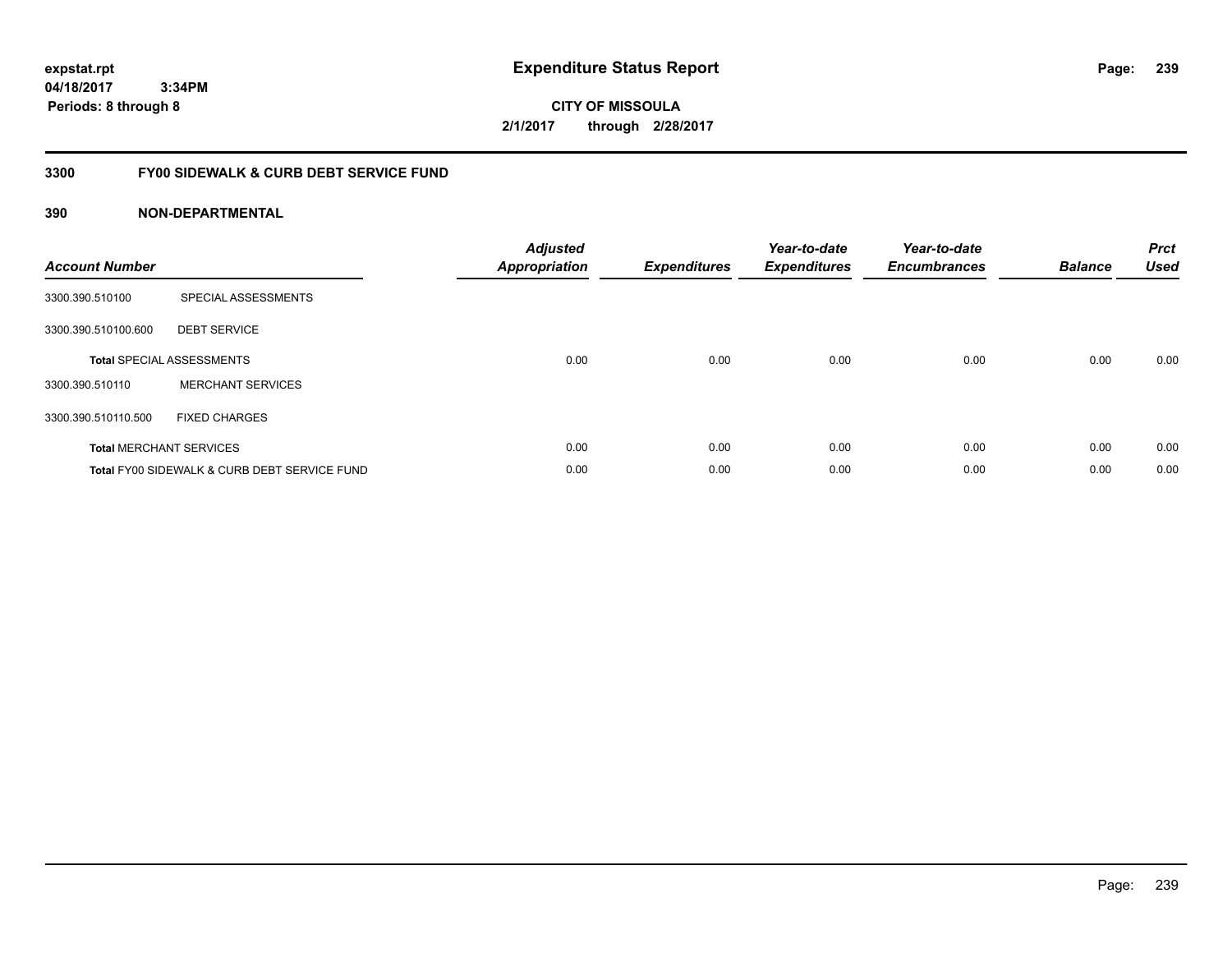**CITY OF MISSOULA 2/1/2017 through 2/28/2017**

**3305 JUDGMENT LEVIES**

| <b>Account Number</b>        |                           | <b>Adjusted</b><br><b>Appropriation</b> | <b>Expenditures</b> | Year-to-date<br><b>Expenditures</b> | Year-to-date<br><b>Encumbrances</b> | <b>Balance</b> | <b>Prct</b><br><b>Used</b> |
|------------------------------|---------------------------|-----------------------------------------|---------------------|-------------------------------------|-------------------------------------|----------------|----------------------------|
| 3305.390.490550              | <b>JUDGMENT LEVY DEBT</b> |                                         |                     |                                     |                                     |                |                            |
| 3305.390.490550.600          | <b>DEBT SERVICE</b>       |                                         |                     |                                     |                                     |                |                            |
| <b>Total DEBT SERVICE</b>    |                           | 0.00                                    | 0.00                | 0.00                                | 0.00                                | 0.00           | 0.00                       |
| 3305.390.490550.800          | OTHER OBJECTS             |                                         |                     |                                     |                                     |                |                            |
| <b>Total JUDGMENT LEVIES</b> |                           | 0.00                                    | 0.00                | 0.00                                | 0.00                                | 0.00           | 0.00                       |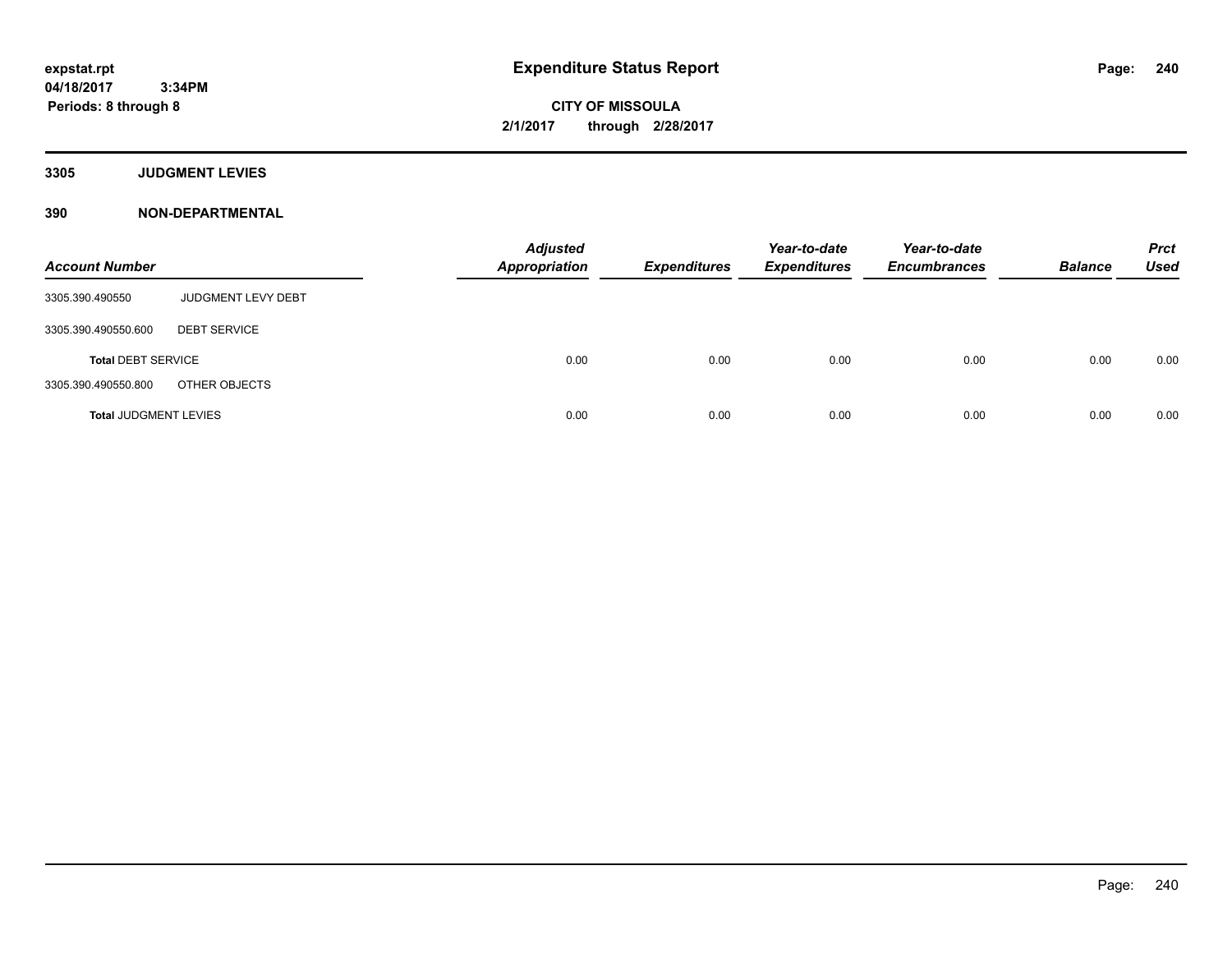**CITY OF MISSOULA 2/1/2017 through 2/28/2017**

# **3400 FY01 SIDEWALK & CURB DEBT SERVICE FUND**

**000 \*\*\* Title Not Found \*\*\***

| <b>Account Number</b>         |                         | <b>Adjusted</b><br><b>Appropriation</b> | <b>Expenditures</b> | Year-to-date<br><b>Expenditures</b> | Year-to-date<br><b>Encumbrances</b> | <b>Balance</b> | <b>Prct</b><br>Used |
|-------------------------------|-------------------------|-----------------------------------------|---------------------|-------------------------------------|-------------------------------------|----------------|---------------------|
| 3400.000.520100               | *** Title Not Found *** |                                         |                     |                                     |                                     |                |                     |
| 3400.000.520100.800           | OTHER OBJECTS           |                                         |                     |                                     |                                     |                |                     |
| Total *** Title Not Found *** |                         | 0.00                                    | 0.00                | 0.00                                | 0.00                                | 0.00           | 0.00                |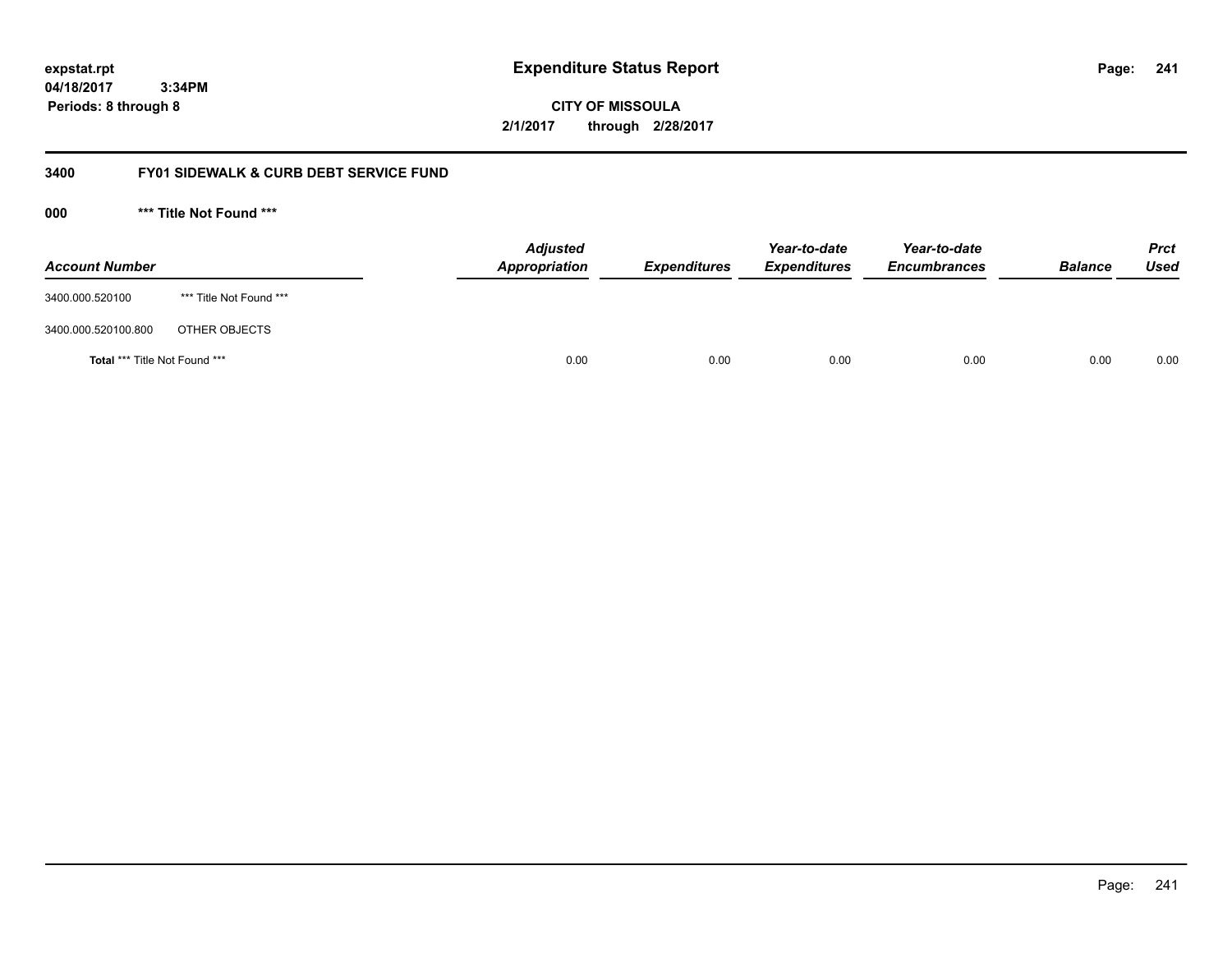**CITY OF MISSOULA 2/1/2017 through 2/28/2017**

# **3400 FY01 SIDEWALK & CURB DEBT SERVICE FUND**

| <b>Account Number</b>     |                                              | <b>Adjusted</b><br><b>Appropriation</b> | <b>Expenditures</b> | Year-to-date<br><b>Expenditures</b> | Year-to-date<br><b>Encumbrances</b> | <b>Balance</b> | <b>Prct</b><br><b>Used</b> |
|---------------------------|----------------------------------------------|-----------------------------------------|---------------------|-------------------------------------|-------------------------------------|----------------|----------------------------|
| 3400.390.510100           | SPECIAL ASSESSMENTS                          |                                         |                     |                                     |                                     |                |                            |
| 3400.390.510100.600       | <b>DEBT SERVICE</b>                          |                                         |                     |                                     |                                     |                |                            |
| <b>Total DEBT SERVICE</b> |                                              | 0.00                                    | 0.00                | 0.00                                | 0.00                                | 0.00           | 0.00                       |
| 3400.390.510100.800       | OTHER OBJECTS                                |                                         |                     |                                     |                                     |                |                            |
|                           | <b>Total SPECIAL ASSESSMENTS</b>             | 0.00                                    | 0.00                | 0.00                                | 0.00                                | 0.00           | 0.00                       |
| 3400.390.510110           | <b>MERCHANT SERVICES</b>                     |                                         |                     |                                     |                                     |                |                            |
| 3400.390.510110.500       | <b>FIXED CHARGES</b>                         |                                         |                     |                                     |                                     |                |                            |
|                           | Total FY01 SIDEWALK & CURB DEBT SERVICE FUND | 0.00                                    | 0.00                | 0.00                                | 0.00                                | 0.00           | 0.00                       |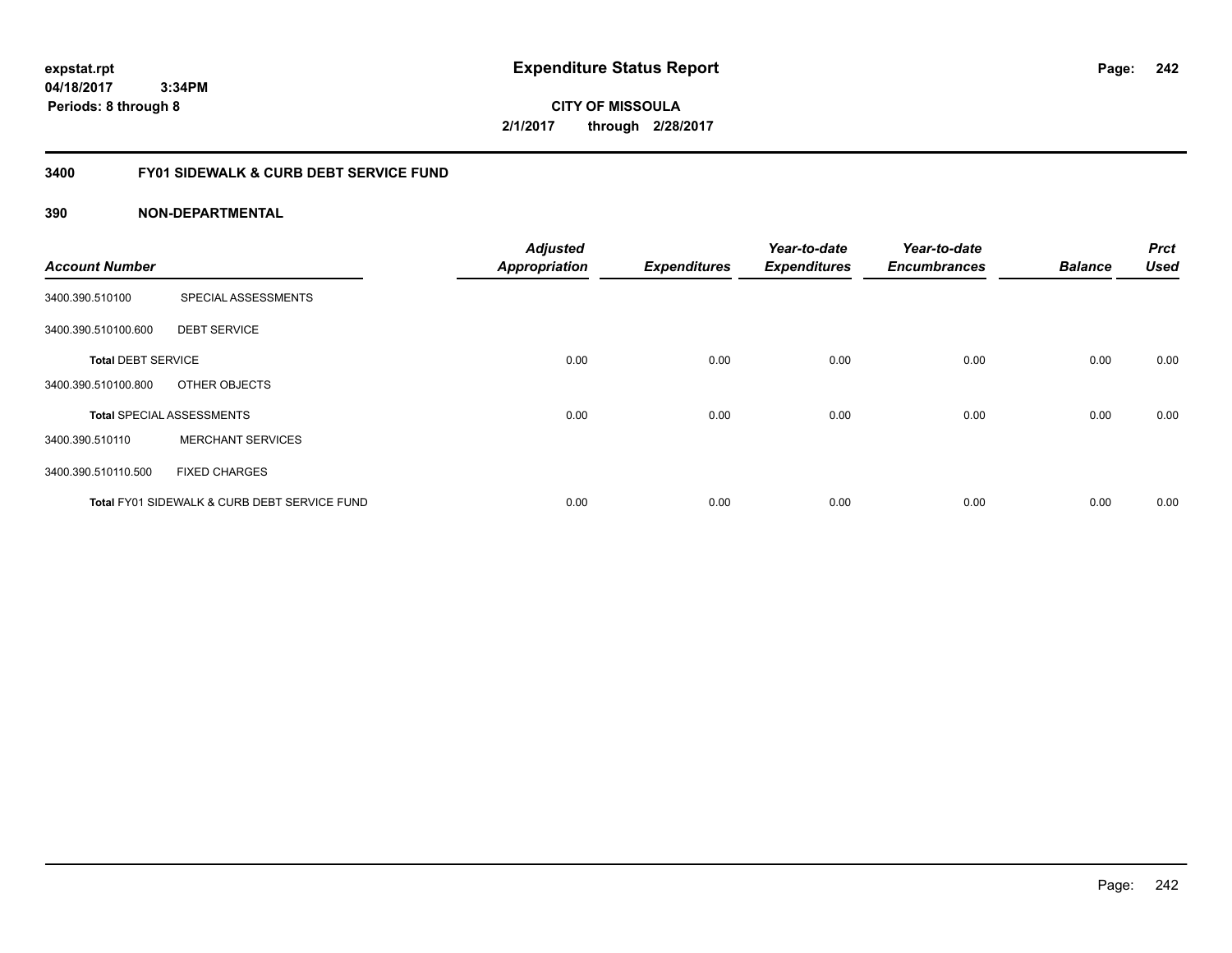**CITY OF MISSOULA 2/1/2017 through 2/28/2017**

# **3410 FY02 SIDEWALK & CURB DEBT SERVICE FUND**

**000 \*\*\* Title Not Found \*\*\***

| <b>Account Number</b>         |                         | <b>Adjusted</b><br>Appropriation | <b>Expenditures</b> | Year-to-date<br><b>Expenditures</b> | Year-to-date<br><b>Encumbrances</b> | <b>Balance</b> | Prct<br><b>Used</b> |
|-------------------------------|-------------------------|----------------------------------|---------------------|-------------------------------------|-------------------------------------|----------------|---------------------|
| 3410.000.520100               | *** Title Not Found *** |                                  |                     |                                     |                                     |                |                     |
| 3410.000.520100.800           | OTHER OBJECTS           |                                  |                     |                                     |                                     |                |                     |
| Total *** Title Not Found *** |                         | 0.00                             | 0.00                | 0.00                                | 0.00                                | 0.00           | 0.00                |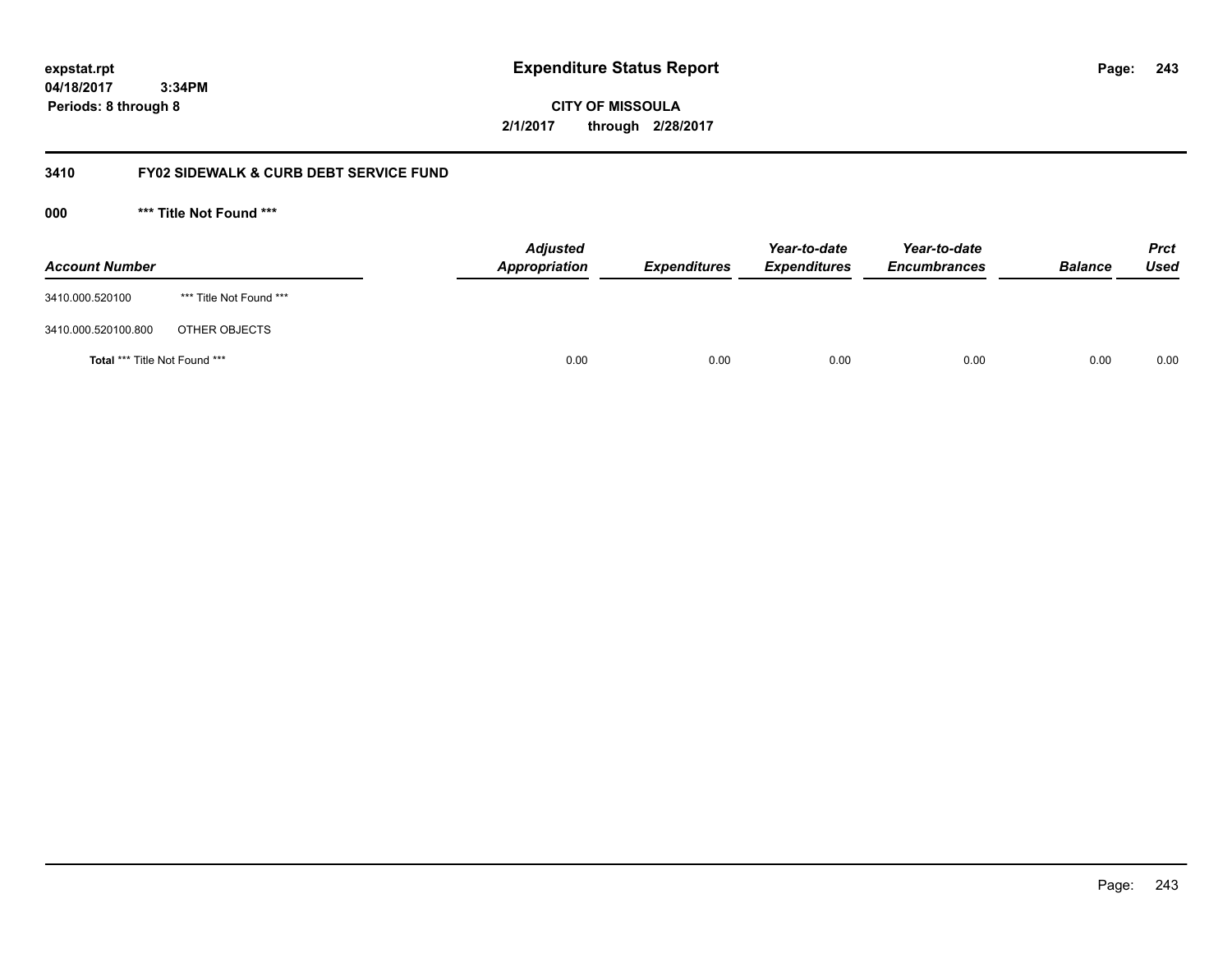**CITY OF MISSOULA 2/1/2017 through 2/28/2017**

# **3410 FY02 SIDEWALK & CURB DEBT SERVICE FUND**

| <b>Account Number</b> |                                              | <b>Adjusted</b><br>Appropriation | <b>Expenditures</b> | Year-to-date<br><b>Expenditures</b> | Year-to-date<br><b>Encumbrances</b> | <b>Balance</b> | <b>Prct</b><br><b>Used</b> |
|-----------------------|----------------------------------------------|----------------------------------|---------------------|-------------------------------------|-------------------------------------|----------------|----------------------------|
| 3410.390.510100       | SPECIAL ASSESSMENTS                          |                                  |                     |                                     |                                     |                |                            |
| 3410.390.510100.600   | <b>DEBT SERVICE</b>                          |                                  |                     |                                     |                                     |                |                            |
|                       | <b>Total SPECIAL ASSESSMENTS</b>             | 0.00                             | 0.00                | 0.00                                | 0.00                                | 0.00           | 0.00                       |
| 3410.390.510110       | <b>MERCHANT SERVICES</b>                     |                                  |                     |                                     |                                     |                |                            |
| 3410.390.510110.500   | <b>FIXED CHARGES</b>                         |                                  |                     |                                     |                                     |                |                            |
|                       | <b>Total MERCHANT SERVICES</b>               | 0.00                             | 0.00                | 0.00                                | 0.00                                | 0.00           | 0.00                       |
|                       | Total FY02 SIDEWALK & CURB DEBT SERVICE FUND | 0.00                             | 0.00                | 0.00                                | 0.00                                | 0.00           | 0.00                       |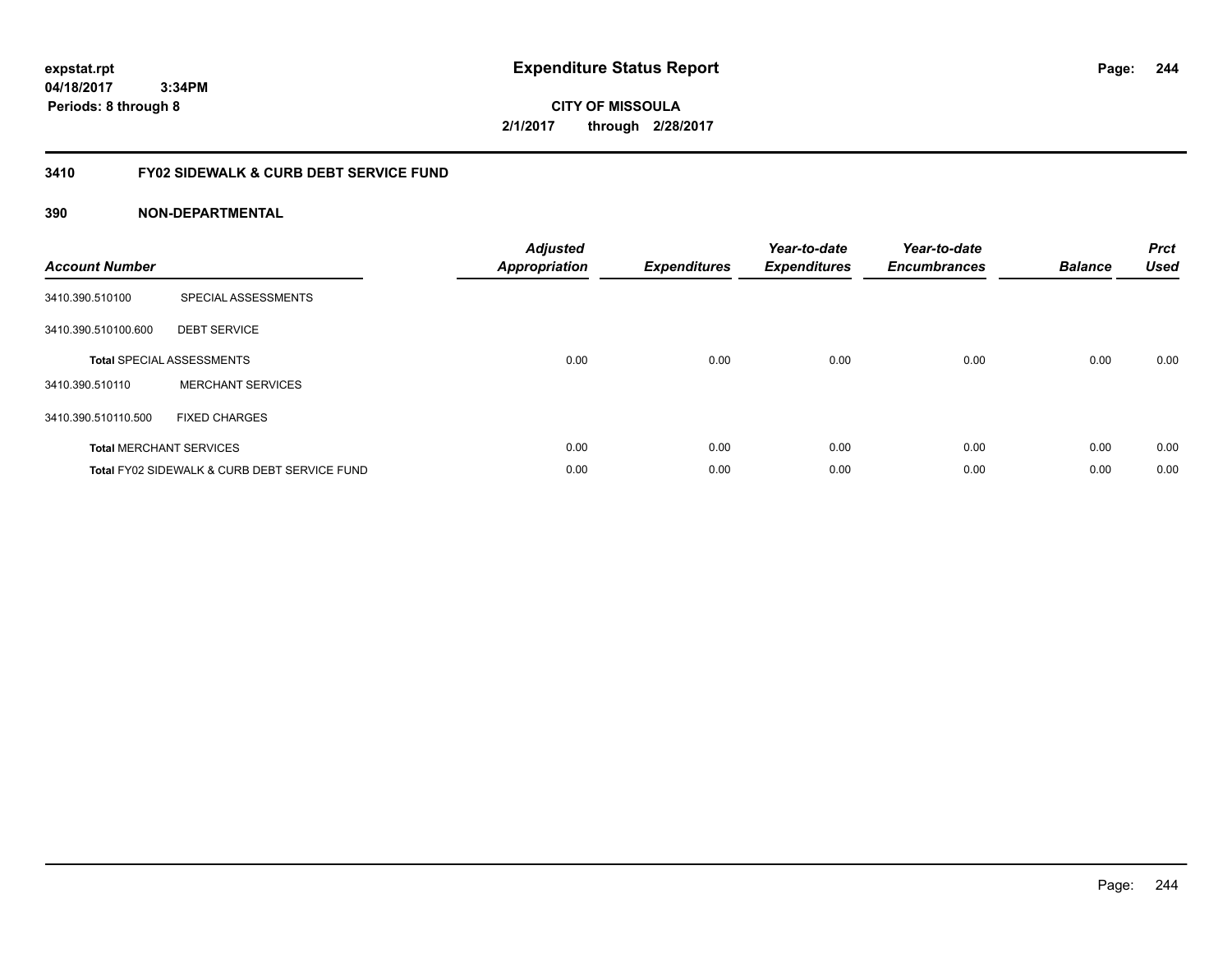**CITY OF MISSOULA 2/1/2017 through 2/28/2017**

# **3420 FY03 SIDEWALK & CURB DEBT SERVICE**

| <b>Account Number</b> |                                                                                     | <b>Adjusted</b><br><b>Appropriation</b> | <b>Expenditures</b> | Year-to-date<br><b>Expenditures</b> | Year-to-date<br><b>Encumbrances</b> | <b>Balance</b>         | <b>Prct</b><br><b>Used</b> |
|-----------------------|-------------------------------------------------------------------------------------|-----------------------------------------|---------------------|-------------------------------------|-------------------------------------|------------------------|----------------------------|
| 3420.390.510100       | SPECIAL ASSESSMENTS                                                                 |                                         |                     |                                     |                                     |                        |                            |
| 3420.390.510100.600   | <b>DEBT SERVICE</b>                                                                 |                                         |                     |                                     |                                     |                        |                            |
|                       | 3420.390.510100.620.000 INTEREST / SERVICE FEES<br><b>Total SPECIAL ASSESSMENTS</b> | 0.00<br>0.00                            | 0.00<br>0.00        | 350.00<br>350.00                    | 0.00<br>0.00                        | $-350.00$<br>$-350.00$ | 0.00<br>0.00               |
| 3420.390.510110       | <b>MERCHANT SERVICES</b>                                                            |                                         |                     |                                     |                                     |                        |                            |
| 3420.390.510110.500   | <b>FIXED CHARGES</b>                                                                |                                         |                     |                                     |                                     |                        |                            |
|                       | <b>Total MERCHANT SERVICES</b>                                                      | 0.00                                    | 0.00                | 0.00                                | 0.00                                | 0.00                   | 0.00                       |
|                       | <b>Total FY03 SIDEWALK &amp; CURB DEBT SERVICE</b>                                  | 0.00                                    | 0.00                | 350.00                              | 0.00                                | $-350.00$              | 0.00                       |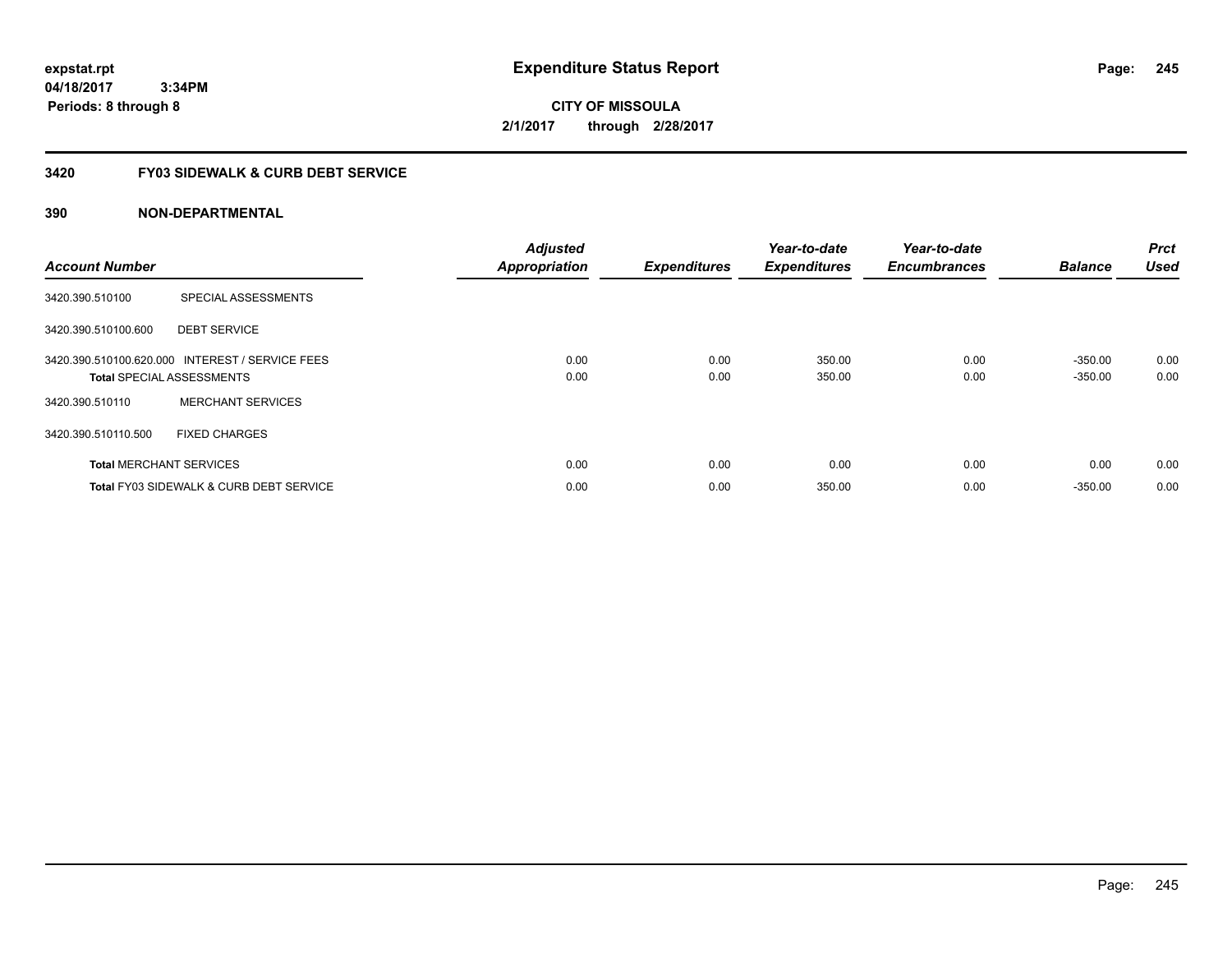**CITY OF MISSOULA 2/1/2017 through 2/28/2017**

# **3430 FY04 SIDEWALK CURB DEBT SERVICE**

| <b>Account Number</b> |                                                                                     | <b>Adjusted</b><br><b>Appropriation</b> | <b>Expenditures</b> | Year-to-date<br><b>Expenditures</b> | Year-to-date<br><b>Encumbrances</b> | <b>Balance</b>         | <b>Prct</b><br><b>Used</b> |
|-----------------------|-------------------------------------------------------------------------------------|-----------------------------------------|---------------------|-------------------------------------|-------------------------------------|------------------------|----------------------------|
| 3430.390.510100       | SPECIAL ASSESSMENTS                                                                 |                                         |                     |                                     |                                     |                        |                            |
| 3430.390.510100.600   | <b>DEBT SERVICE</b>                                                                 |                                         |                     |                                     |                                     |                        |                            |
|                       | 3430.390.510100.620.000 INTEREST / SERVICE FEES<br><b>Total SPECIAL ASSESSMENTS</b> | 0.00<br>0.00                            | 0.00<br>0.00        | 350.00<br>350.00                    | 0.00<br>0.00                        | $-350.00$<br>$-350.00$ | 0.00<br>0.00               |
| 3430.390.510110       | <b>MERCHANT SERVICES</b>                                                            |                                         |                     |                                     |                                     |                        |                            |
| 3430.390.510110.500   | <b>FIXED CHARGES</b>                                                                |                                         |                     |                                     |                                     |                        |                            |
|                       | <b>Total MERCHANT SERVICES</b>                                                      | 0.00                                    | 0.00                | 0.00                                | 0.00                                | 0.00                   | 0.00                       |
|                       | <b>Total FY04 SIDEWALK CURB DEBT SERVICE</b>                                        | 0.00                                    | 0.00                | 350.00                              | 0.00                                | $-350.00$              | 0.00                       |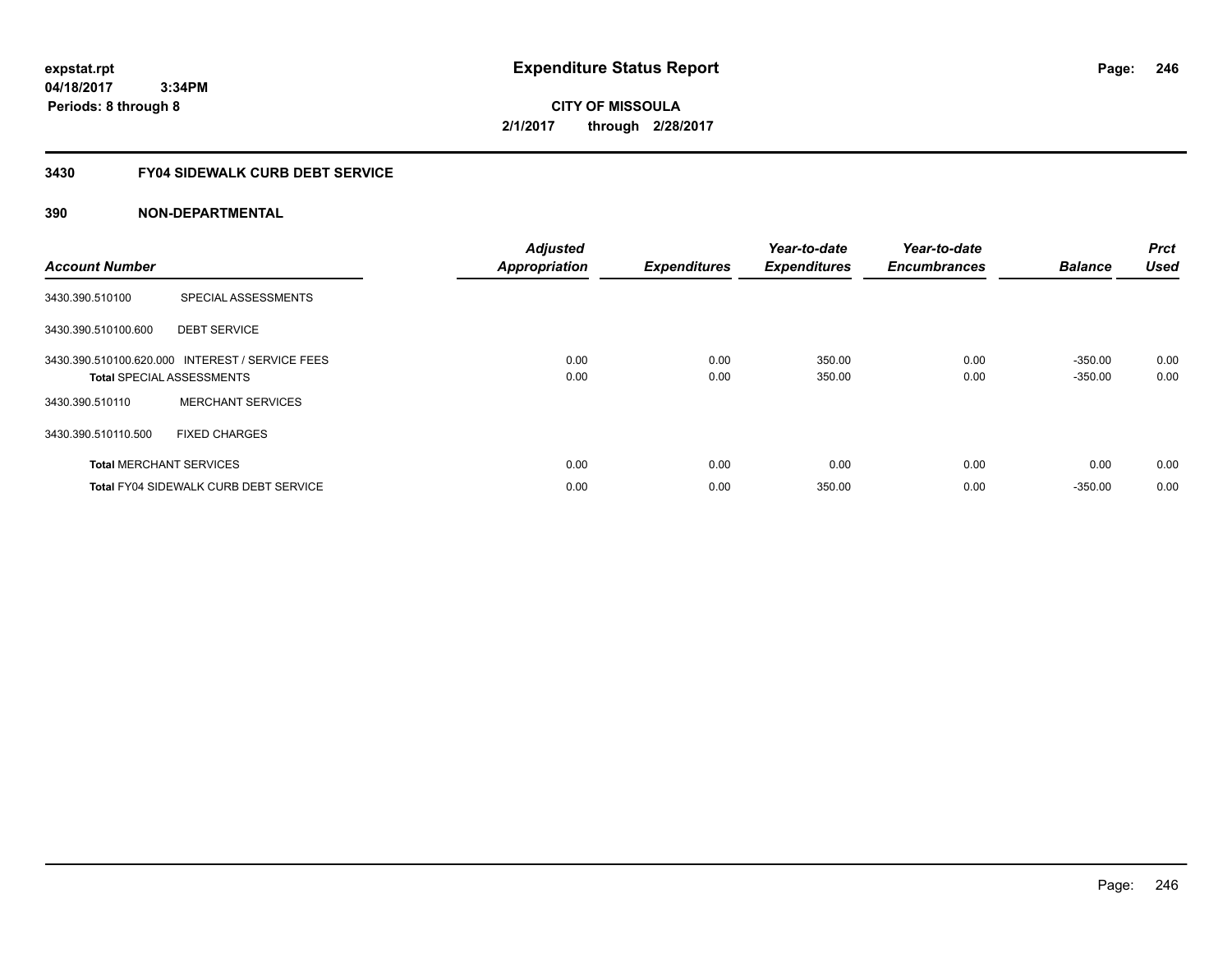### **3440 FY05 SIDEWALK AND CURB**

|                                   |                                                 | <b>Adjusted</b>      |                     | Year-to-date        | Year-to-date        |                | <b>Prct</b> |
|-----------------------------------|-------------------------------------------------|----------------------|---------------------|---------------------|---------------------|----------------|-------------|
| <b>Account Number</b>             |                                                 | <b>Appropriation</b> | <b>Expenditures</b> | <b>Expenditures</b> | <b>Encumbrances</b> | <b>Balance</b> | <b>Used</b> |
| 3440.390.510100                   | SPECIAL ASSESSMENTS                             |                      |                     |                     |                     |                |             |
| 3440.390.510100.600               | <b>DEBT SERVICE</b>                             |                      |                     |                     |                     |                |             |
| 3440.390.510100.610.000 PRINCIPAL |                                                 | 35,000.00            | 0.00                | 0.00                | 0.00                | 35,000.00      | 0.00        |
|                                   | 3440.390.510100.620.000 INTEREST / SERVICE FEES | 1,628.00             | 0.00                | 1,163.75            | 0.00                | 464.25         | 71.48       |
|                                   | <b>Total SPECIAL ASSESSMENTS</b>                | 36,628.00            | 0.00                | 1,163.75            | 0.00                | 35,464.25      | 3.18        |
| 3440.390.510110                   | <b>MERCHANT SERVICES</b>                        |                      |                     |                     |                     |                |             |
| 3440.390.510110.500               | <b>FIXED CHARGES</b>                            |                      |                     |                     |                     |                |             |
| <b>Total MERCHANT SERVICES</b>    |                                                 | 0.00                 | 0.00                | 0.00                | 0.00                | 0.00           | 0.00        |
|                                   | <b>Total FY05 SIDEWALK AND CURB</b>             | 36,628.00            | 0.00                | 1,163.75            | 0.00                | 35.464.25      | 3.18        |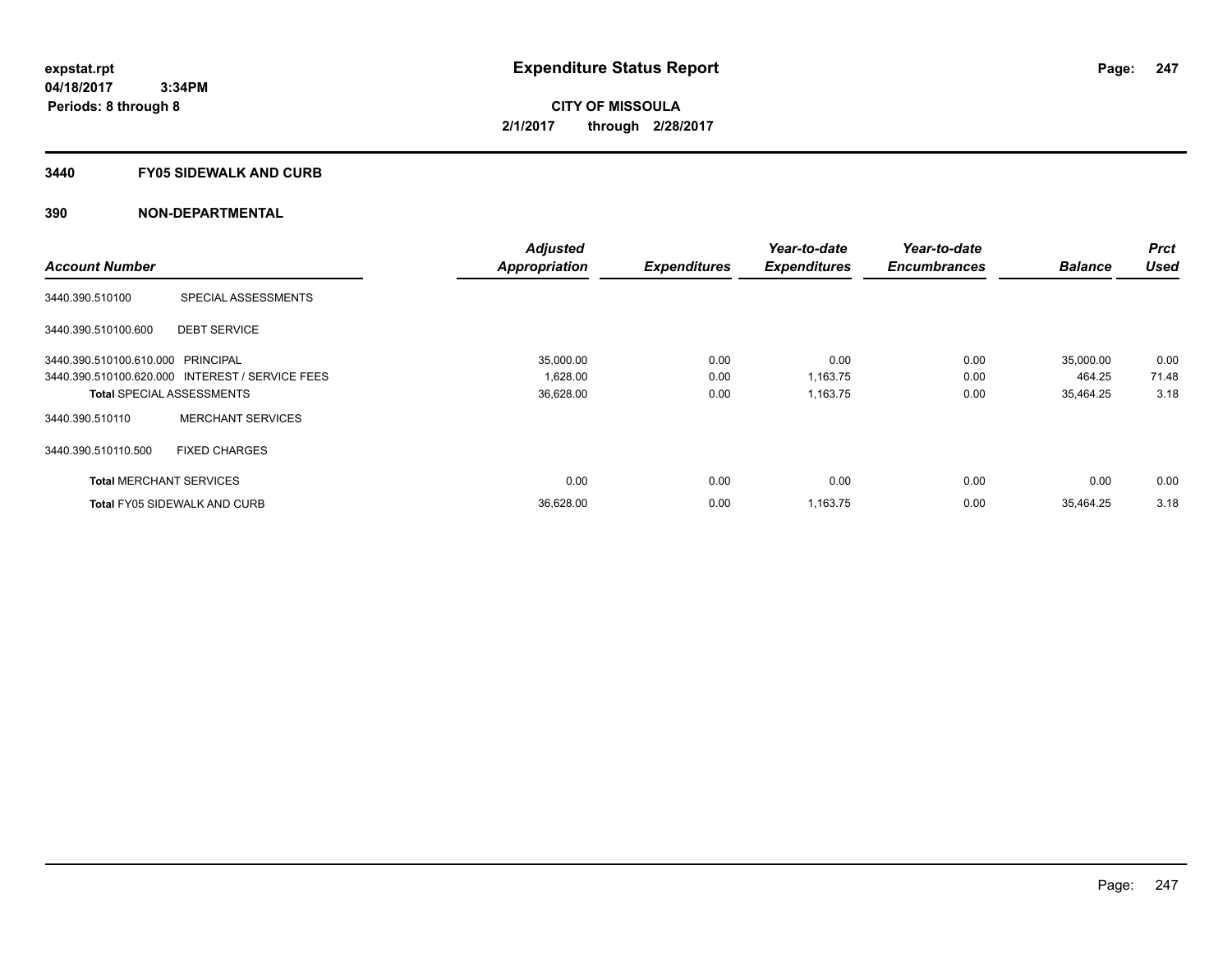### **3450 FY06 SIDEWALK AND CURB**

|                                   |                                                 | <b>Adjusted</b>      |                     | Year-to-date        | Year-to-date        |                | <b>Prct</b> |
|-----------------------------------|-------------------------------------------------|----------------------|---------------------|---------------------|---------------------|----------------|-------------|
| <b>Account Number</b>             |                                                 | <b>Appropriation</b> | <b>Expenditures</b> | <b>Expenditures</b> | <b>Encumbrances</b> | <b>Balance</b> | <b>Used</b> |
| 3450.390.510100                   | SPECIAL ASSESSMENTS                             |                      |                     |                     |                     |                |             |
| 3450.390.510100.600               | <b>DEBT SERVICE</b>                             |                      |                     |                     |                     |                |             |
| 3450.390.510100.610.000 PRINCIPAL |                                                 | 25,000.00            | 0.00                | 0.00                | 0.00                | 25,000.00      | 0.00        |
|                                   | 3450.390.510100.620.000 INTEREST / SERVICE FEES | 2,125.00             | 0.00                | 1,062.50            | 0.00                | 1,062.50       | 50.00       |
|                                   | <b>Total SPECIAL ASSESSMENTS</b>                | 27,125.00            | 0.00                | 1,062.50            | 0.00                | 26,062.50      | 3.92        |
| 3450.390.510110                   | <b>MERCHANT SERVICES</b>                        |                      |                     |                     |                     |                |             |
| 3450.390.510110.500               | <b>FIXED CHARGES</b>                            |                      |                     |                     |                     |                |             |
|                                   | 3450.390.510110.550.000 MERCHANT SERVICE FEES   | 350.00               | 0.00                | 0.00                | 0.00                | 350.00         | 0.00        |
| <b>Total MERCHANT SERVICES</b>    |                                                 | 350.00               | 0.00                | 0.00                | 0.00                | 350.00         | 0.00        |
|                                   | <b>Total FY06 SIDEWALK AND CURB</b>             | 27,475.00            | 0.00                | 1.062.50            | 0.00                | 26.412.50      | 3.87        |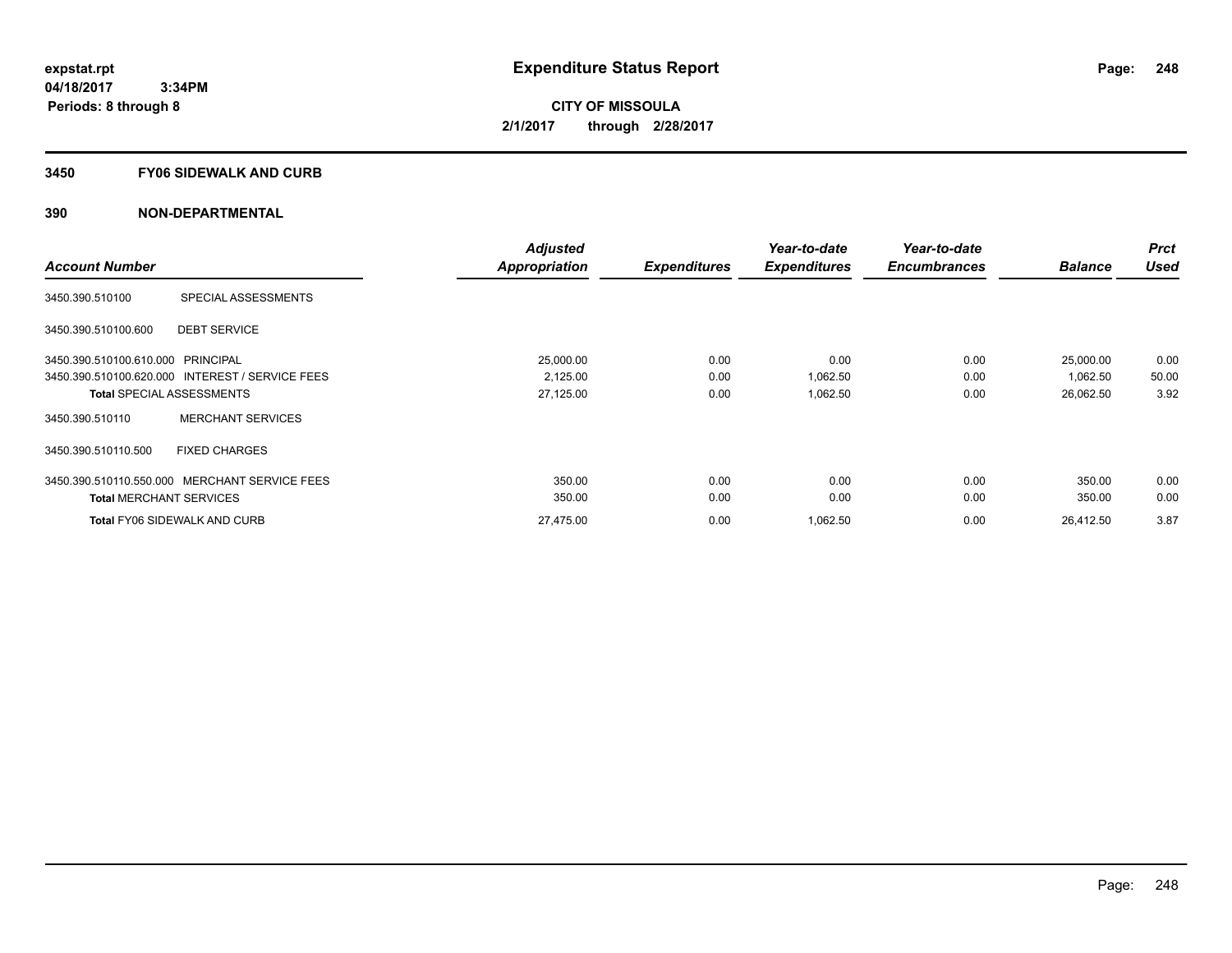**Periods: 8 through 8**

**CITY OF MISSOULA 2/1/2017 through 2/28/2017**

## **3460 FY07 SIDEWALK AND CURB DEBT**

 **3:34PM**

|                                                 | <b>Adjusted</b> |                     | Year-to-date        | Year-to-date        |                | <b>Prct</b> |
|-------------------------------------------------|-----------------|---------------------|---------------------|---------------------|----------------|-------------|
| <b>Account Number</b>                           | Appropriation   | <b>Expenditures</b> | <b>Expenditures</b> | <b>Encumbrances</b> | <b>Balance</b> | <b>Used</b> |
| SPECIAL ASSESSMENTS<br>3460.390.510100          |                 |                     |                     |                     |                |             |
| <b>DEBT SERVICE</b><br>3460.390.510100.600      |                 |                     |                     |                     |                |             |
| 3460.390.510100.610.000<br><b>PRINCIPAL</b>     | 45,000.00       | 0.00                | 0.00                | 0.00                | 45,000.00      | 0.00        |
| 3460.390.510100.620.000 INTEREST / SERVICE FEES | 11,480.00       | 0.00                | 6,090.00            | 0.00                | 5,390.00       | 53.05       |
| <b>Total SPECIAL ASSESSMENTS</b>                | 56,480.00       | 0.00                | 6,090.00            | 0.00                | 50,390.00      | 10.78       |
| <b>MERCHANT SERVICES</b><br>3460.390.510110     |                 |                     |                     |                     |                |             |
| <b>FIXED CHARGES</b><br>3460.390.510110.500     |                 |                     |                     |                     |                |             |
| 3460.390.510110.550.000 MERCHANT SERVICE FEES   | 350.00          | 0.00                | 0.00                | 0.00                | 350.00         | 0.00        |
| <b>Total FIXED CHARGES</b>                      | 350.00          | 0.00                | 0.00                | 0.00                | 350.00         | 0.00        |
| <b>Total MERCHANT SERVICES</b>                  | 350.00          | 0.00                | 0.00                | 0.00                | 350.00         | 0.00        |
| <b>Total FY07 SIDEWALK AND CURB DEBT</b>        | 56,830.00       | 0.00                | 6,090.00            | 0.00                | 50,740.00      | 10.72       |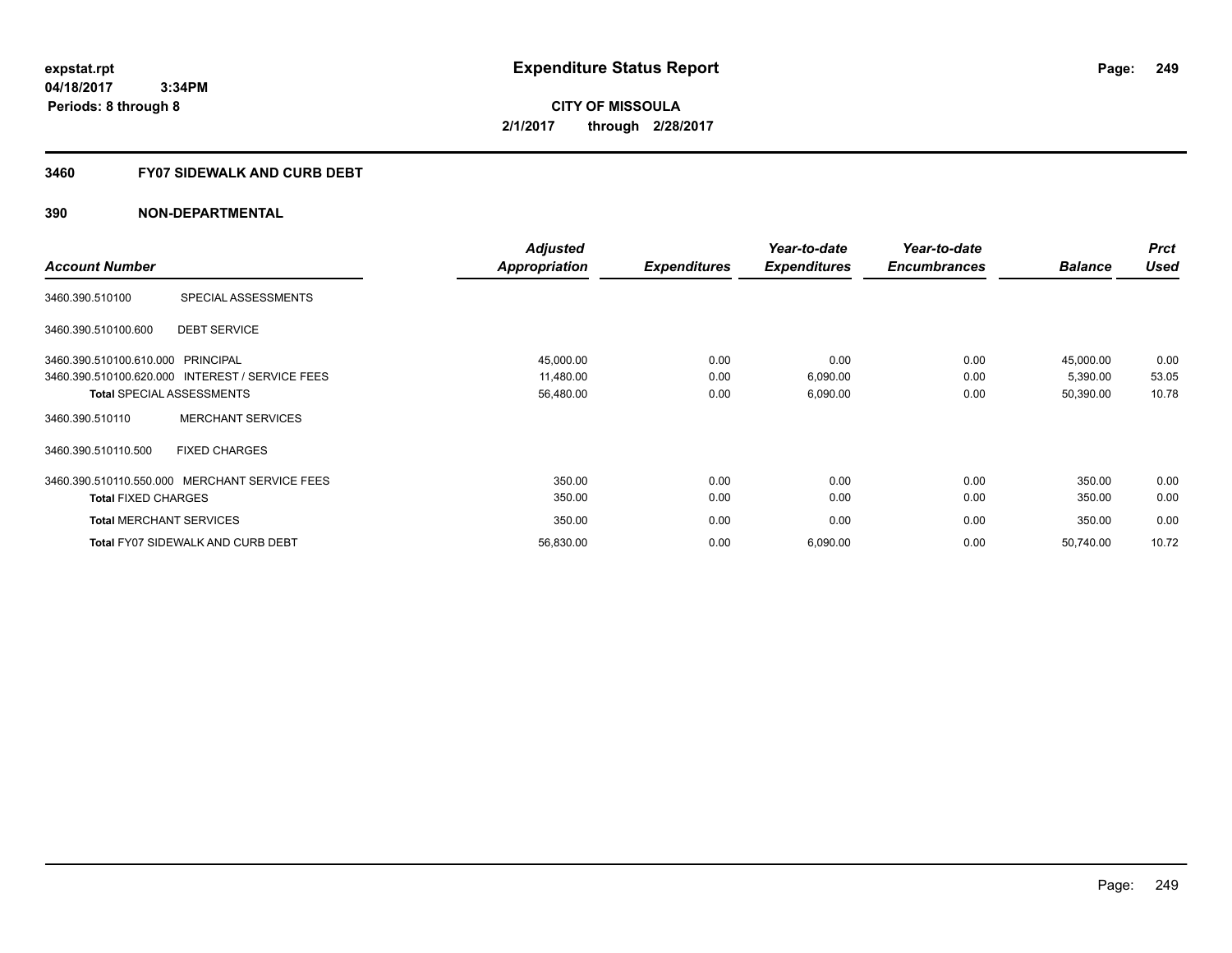**250**

**04/18/2017 3:34PM Periods: 8 through 8**

**CITY OF MISSOULA 2/1/2017 through 2/28/2017**

# **3461 SERIES 2008A SIDEWALK AND CURB**

# **280 PUBLIC WORKS OPERATIONS**

| <b>Account Number</b>          |                                      | <b>Adjusted</b><br><b>Appropriation</b> | <b>Expenditures</b> | Year-to-date<br><b>Expenditures</b> | Year-to-date<br><b>Encumbrances</b> | <b>Balance</b> | <b>Prct</b><br><b>Used</b> |
|--------------------------------|--------------------------------------|-----------------------------------------|---------------------|-------------------------------------|-------------------------------------|----------------|----------------------------|
| 3461.280.510110                | <b>MERCHANT SERVICES</b>             |                                         |                     |                                     |                                     |                |                            |
| 3461.280.510110.500            | <b>FIXED CHARGES</b>                 |                                         |                     |                                     |                                     |                |                            |
| <b>Total MERCHANT SERVICES</b> |                                      | 0.00                                    | 0.00                | 0.00                                | 0.00                                | 0.00           | 0.00                       |
| 3461.280.521000                | INTERFUND OPERATING TRANSFERS        |                                         |                     |                                     |                                     |                |                            |
| 3461.280.521000.800            | OTHER OBJECTS                        |                                         |                     |                                     |                                     |                |                            |
|                                | <b>Total PUBLIC WORKS OPERATIONS</b> | 0.00                                    | 0.00                | 0.00                                | 0.00                                | 0.00           | 0.00                       |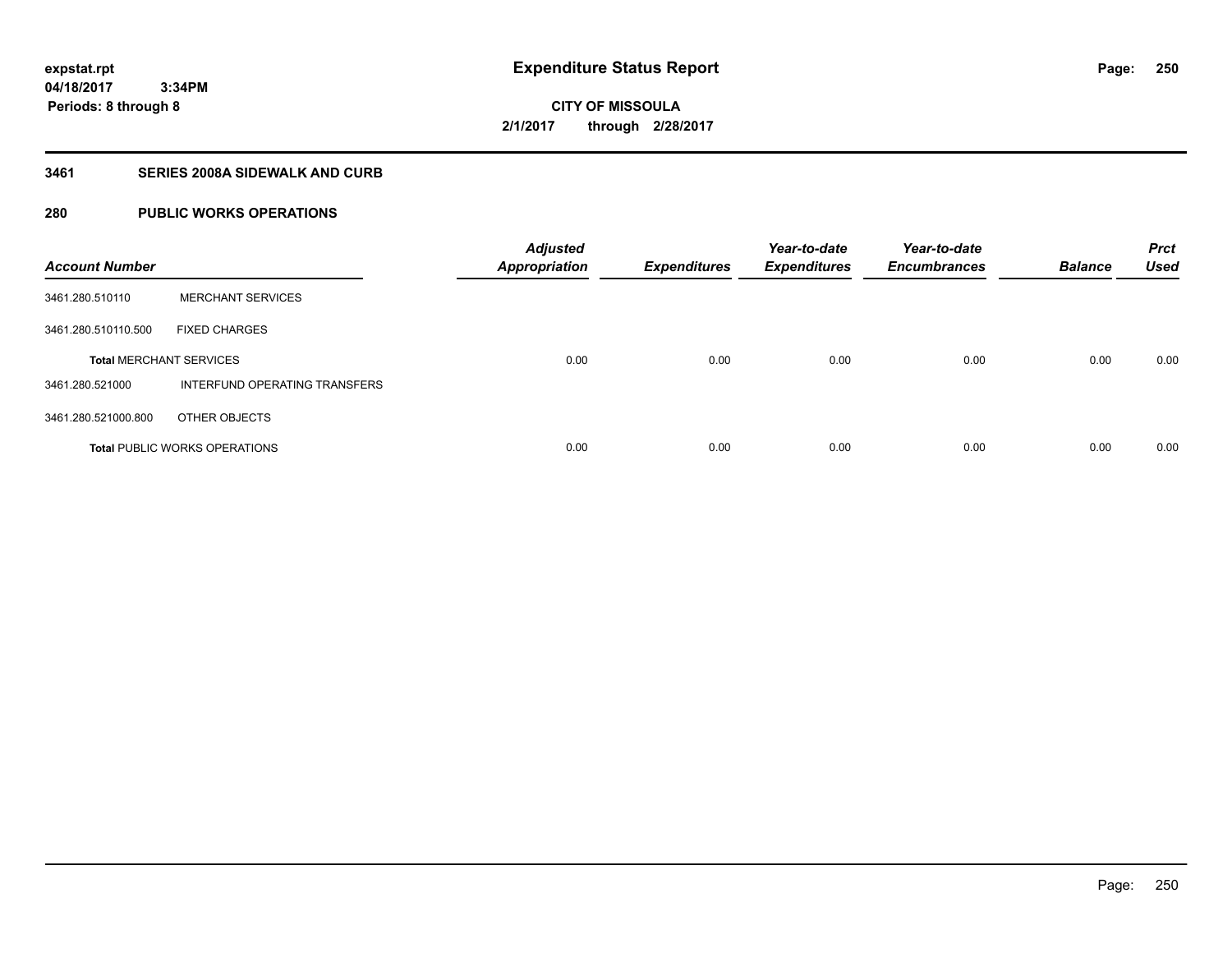**CITY OF MISSOULA 2/1/2017 through 2/28/2017**

# **3461 SERIES 2008A SIDEWALK AND CURB**

|                                   |                                                 | <b>Adjusted</b>      |                     | Year-to-date        | Year-to-date        |                | <b>Prct</b> |
|-----------------------------------|-------------------------------------------------|----------------------|---------------------|---------------------|---------------------|----------------|-------------|
| <b>Account Number</b>             |                                                 | <b>Appropriation</b> | <b>Expenditures</b> | <b>Expenditures</b> | <b>Encumbrances</b> | <b>Balance</b> | <b>Used</b> |
| 3461.390.510100                   | SPECIAL ASSESSMENTS                             |                      |                     |                     |                     |                |             |
| 3461.390.510100.600               | <b>DEBT SERVICE</b>                             |                      |                     |                     |                     |                |             |
| 3461.390.510100.610.000 PRINCIPAL |                                                 | 20,000.00            | 0.00                | 0.00                | 0.00                | 20,000.00      | 0.00        |
|                                   | 3461.390.510100.620.000 INTEREST / SERVICE FEES | 7,488.00             | 0.00                | 3,743.75            | 0.00                | 3,744.25       | 50.00       |
| Total SPECIAL ASSESSMENTS         |                                                 | 27,488.00            | 0.00                | 3,743.75            | 0.00                | 23,744.25      | 13.62       |
| 3461.390.510110                   | <b>MERCHANT SERVICES</b>                        |                      |                     |                     |                     |                |             |
| 3461.390.510110.500               | <b>FIXED CHARGES</b>                            |                      |                     |                     |                     |                |             |
|                                   | 3461.390.510110.550.000 MERCHANT SERVICE FEES   | 350.00               | 0.00                | 0.00                | 0.00                | 350.00         | 0.00        |
| <b>Total MERCHANT SERVICES</b>    |                                                 | 350.00               | 0.00                | 0.00                | 0.00                | 350.00         | 0.00        |
| 3461.390.521000                   | INTERFUND OPERATING TRANSFERS                   |                      |                     |                     |                     |                |             |
| 3461.390.521000.800               | OTHER OBJECTS                                   |                      |                     |                     |                     |                |             |
|                                   | Total INTERFUND OPERATING TRANSFERS             | 0.00                 | 0.00                | 0.00                | 0.00                | 0.00           | 0.00        |
|                                   | Total SERIES 2008A SIDEWALK AND CURB            | 27,838.00            | 0.00                | 3,743.75            | 0.00                | 24,094.25      | 13.45       |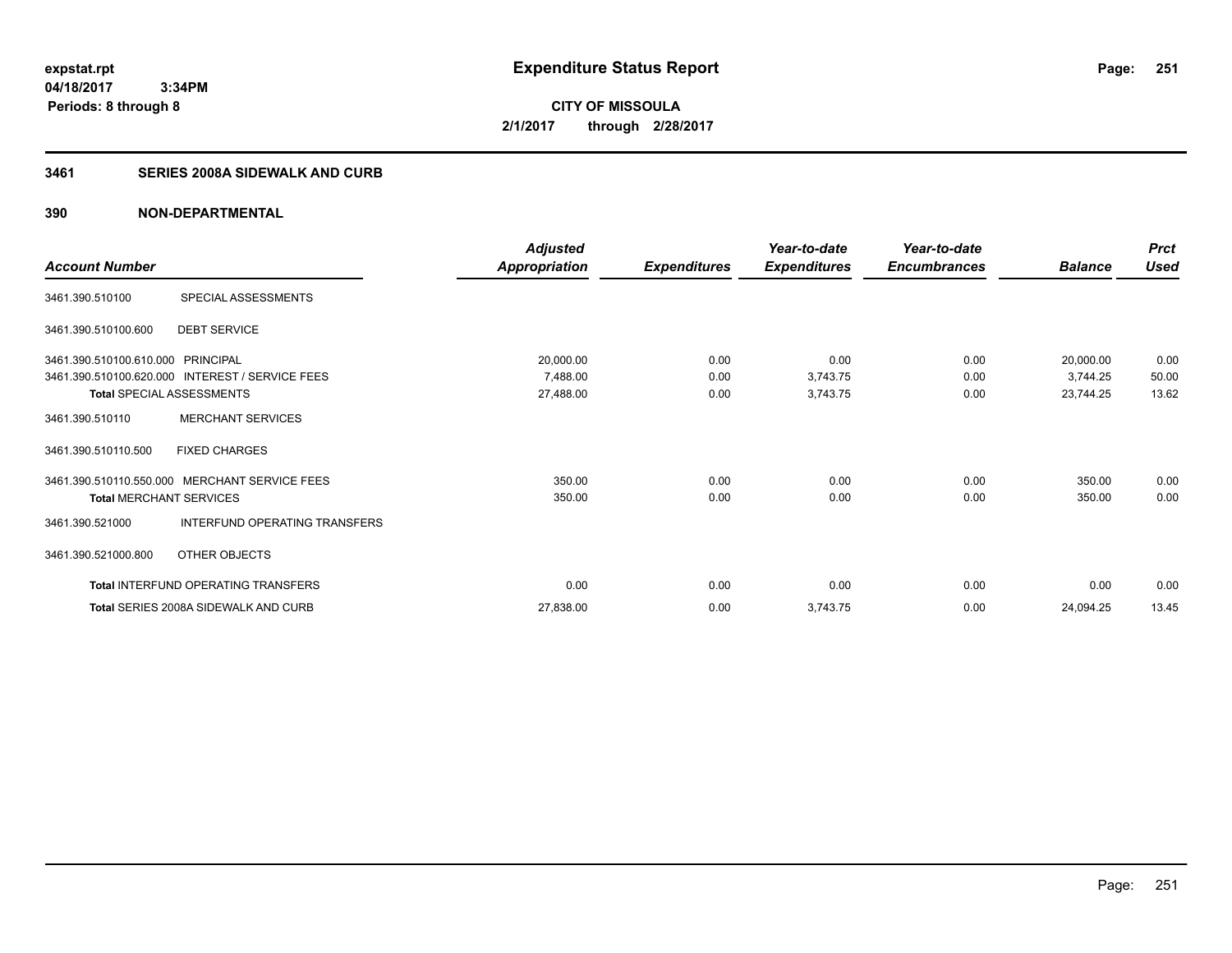**252**

**04/18/2017 3:34PM Periods: 8 through 8**

**CITY OF MISSOULA 2/1/2017 through 2/28/2017**

### **3462 SERIES 2009 SIDEWALK AND CURB**

|                                   |                                                 | <b>Adjusted</b>      |                     | Year-to-date        | Year-to-date        |                | <b>Prct</b> |
|-----------------------------------|-------------------------------------------------|----------------------|---------------------|---------------------|---------------------|----------------|-------------|
| <b>Account Number</b>             |                                                 | <b>Appropriation</b> | <b>Expenditures</b> | <b>Expenditures</b> | <b>Encumbrances</b> | <b>Balance</b> | <b>Used</b> |
| 3462.390.510100                   | SPECIAL ASSESSMENTS                             |                      |                     |                     |                     |                |             |
| 3462.390.510100.600               | <b>DEBT SERVICE</b>                             |                      |                     |                     |                     |                |             |
| 3462.390.510100.610.000 PRINCIPAL |                                                 | 50,000.00            | 0.00                | 0.00                | 0.00                | 50,000.00      | 0.00        |
|                                   | 3462.390.510100.620.000 INTEREST / SERVICE FEES | 13,068.00            | 0.00                | 6,833.75            | 0.00                | 6,234.25       | 52.29       |
| <b>Total SPECIAL ASSESSMENTS</b>  |                                                 | 63,068.00            | 0.00                | 6,833.75            | 0.00                | 56,234.25      | 10.84       |
| 3462.390.510110                   | <b>MERCHANT SERVICES</b>                        |                      |                     |                     |                     |                |             |
| 3462.390.510110.500               | <b>FIXED CHARGES</b>                            |                      |                     |                     |                     |                |             |
| 3462.390.510110.550.000           | <b>MERCHANT SERVICE FEES</b>                    | 300.00               | 0.00                | 0.00                | 0.00                | 300.00         | 0.00        |
| <b>Total MERCHANT SERVICES</b>    |                                                 | 300.00               | 0.00                | 0.00                | 0.00                | 300.00         | 0.00        |
| 3462.390.521000                   | INTERFUND OPERATING TRANSFERS                   |                      |                     |                     |                     |                |             |
| 3462.390.521000.800               | OTHER OBJECTS                                   |                      |                     |                     |                     |                |             |
|                                   | <b>Total INTERFUND OPERATING TRANSFERS</b>      | 0.00                 | 0.00                | 0.00                | 0.00                | 0.00           | 0.00        |
|                                   | Total SERIES 2009 SIDEWALK AND CURB             | 63,368.00            | 0.00                | 6,833.75            | 0.00                | 56,534.25      | 10.78       |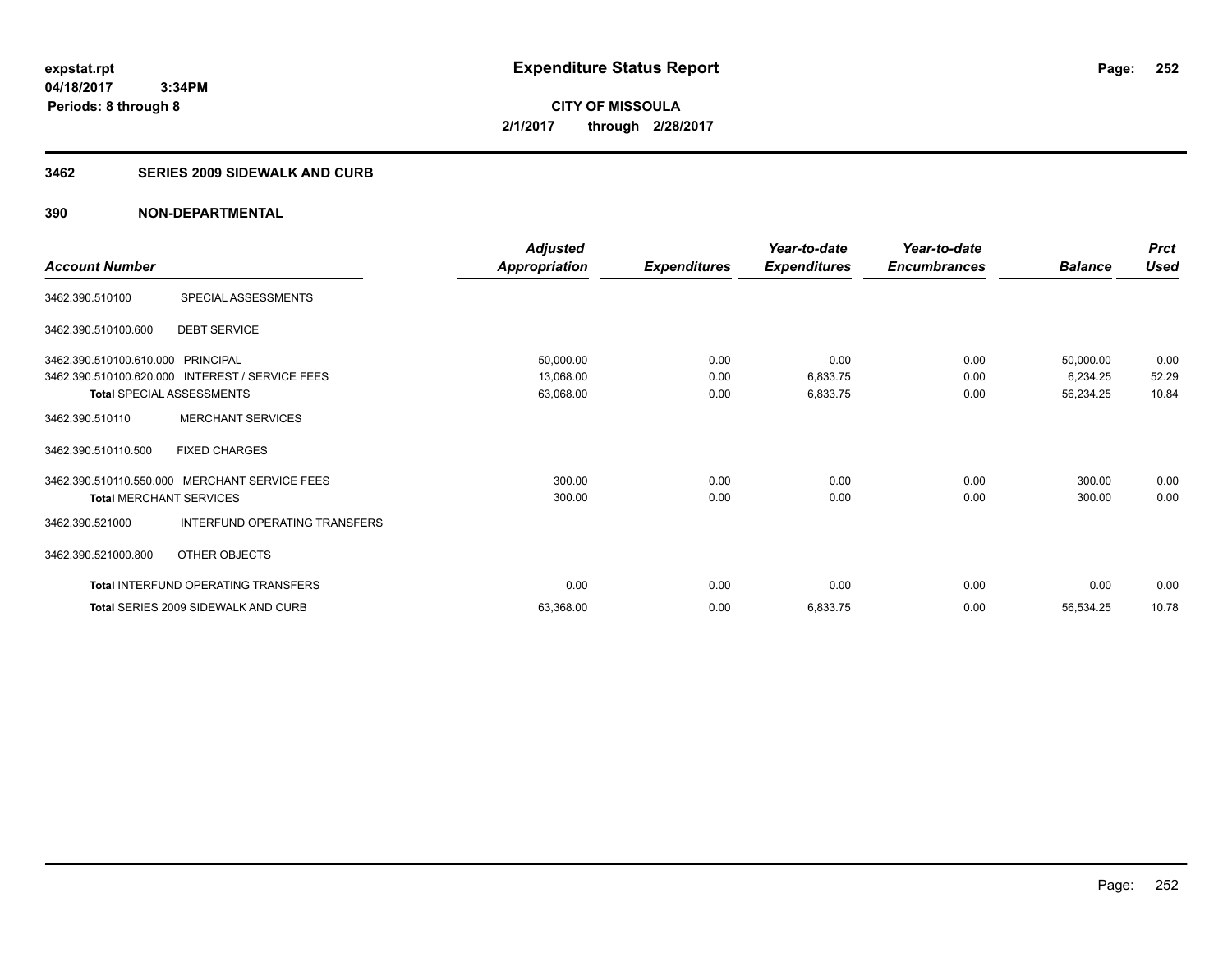**253**

**04/18/2017 3:34PM Periods: 8 through 8**

**CITY OF MISSOULA 2/1/2017 through 2/28/2017**

### **3463 SERIES 2010 SIDEWALK AND CURB**

|                                   |                                                 | <b>Adjusted</b> |                     | Year-to-date        | Year-to-date        |                | <b>Prct</b> |
|-----------------------------------|-------------------------------------------------|-----------------|---------------------|---------------------|---------------------|----------------|-------------|
| <b>Account Number</b>             |                                                 | Appropriation   | <b>Expenditures</b> | <b>Expenditures</b> | <b>Encumbrances</b> | <b>Balance</b> | <b>Used</b> |
| 3463.390.510100                   | SPECIAL ASSESSMENTS                             |                 |                     |                     |                     |                |             |
| 3463.390.510100.600               | <b>DEBT SERVICE</b>                             |                 |                     |                     |                     |                |             |
| 3463.390.510100.610.000 PRINCIPAL |                                                 | 75,000.00       | 0.00                | 0.00                | 0.00                | 75,000.00      | 0.00        |
|                                   | 3463.390.510100.620.000 INTEREST / SERVICE FEES | 21,500.00       | 0.00                | 11,100.00           | 0.00                | 10,400.00      | 51.63       |
|                                   | <b>Total SPECIAL ASSESSMENTS</b>                | 96,500.00       | 0.00                | 11,100.00           | 0.00                | 85,400.00      | 11.50       |
| 3463.390.510110                   | <b>MERCHANT SERVICES</b>                        |                 |                     |                     |                     |                |             |
| 3463.390.510110.500               | <b>FIXED CHARGES</b>                            |                 |                     |                     |                     |                |             |
|                                   | 3463.390.510110.550.000 MERCHANT SERVICE FEES   | 350.00          | 0.00                | 0.00                | 0.00                | 350.00         | 0.00        |
| <b>Total MERCHANT SERVICES</b>    |                                                 | 350.00          | 0.00                | 0.00                | 0.00                | 350.00         | 0.00        |
|                                   | Total SERIES 2010 SIDEWALK AND CURB             | 96,850.00       | 0.00                | 11,100.00           | 0.00                | 85,750.00      | 11.46       |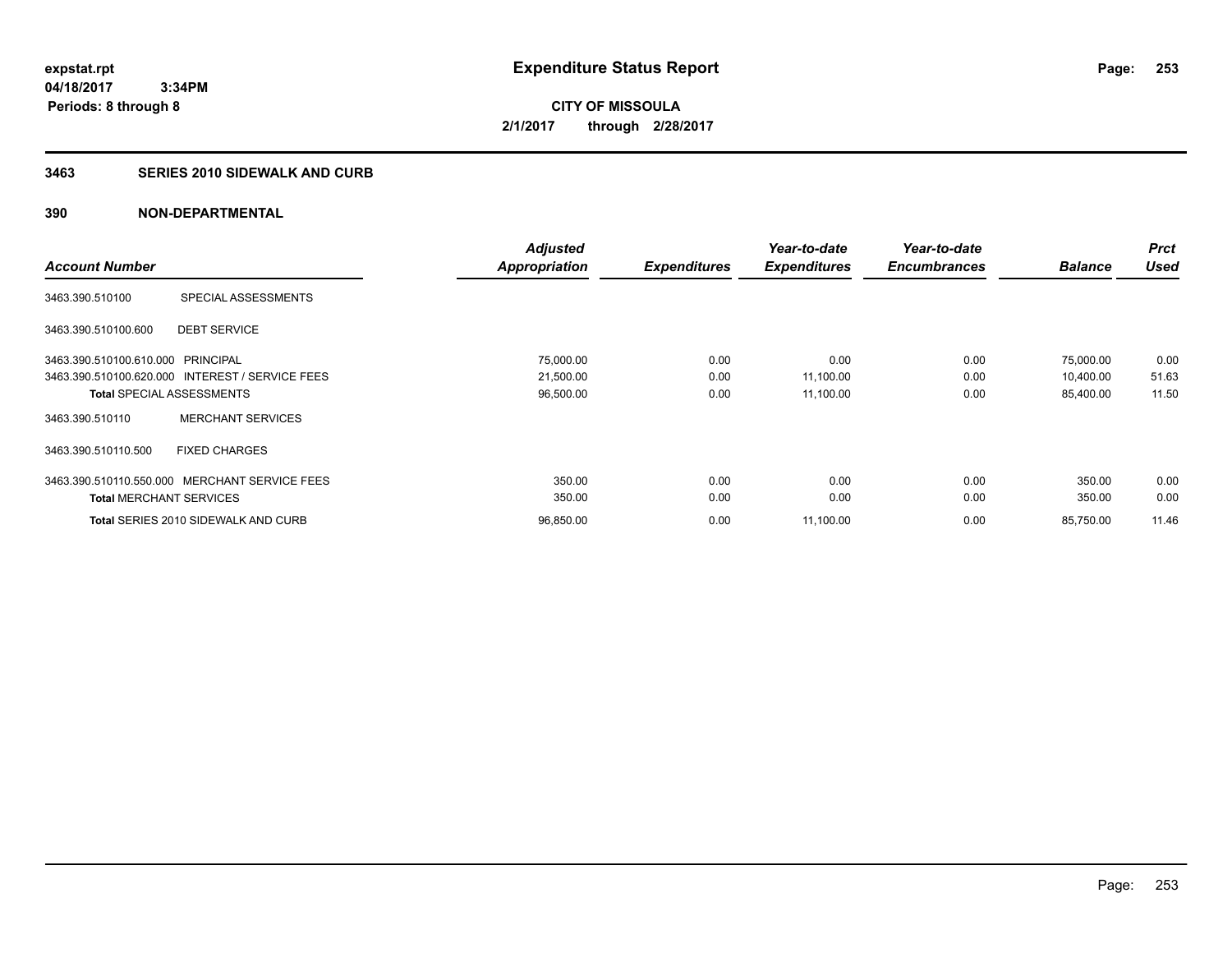#### **3464 FY12 S/C DEBT SERVICE**

|                                   |                                                 | <b>Adjusted</b> |                     | Year-to-date        | Year-to-date        |                | <b>Prct</b> |
|-----------------------------------|-------------------------------------------------|-----------------|---------------------|---------------------|---------------------|----------------|-------------|
| <b>Account Number</b>             |                                                 | Appropriation   | <b>Expenditures</b> | <b>Expenditures</b> | <b>Encumbrances</b> | <b>Balance</b> | <b>Used</b> |
| 3464.390.510100                   | SPECIAL ASSESSMENTS                             |                 |                     |                     |                     |                |             |
| 3464.390.510100.600               | <b>DEBT SERVICE</b>                             |                 |                     |                     |                     |                |             |
| 3464.390.510100.610.000 PRINCIPAL |                                                 | 50,000.00       | 0.00                | 0.00                | 0.00                | 50,000.00      | 0.00        |
|                                   | 3464.390.510100.620.000 INTEREST / SERVICE FEES | 20,560.00       | 0.00                | 10,630.00           | 0.00                | 9,930.00       | 51.70       |
|                                   | <b>Total SPECIAL ASSESSMENTS</b>                | 70,560.00       | 0.00                | 10,630.00           | 0.00                | 59,930.00      | 15.07       |
| 3464.390.510110                   | <b>MERCHANT SERVICES</b>                        |                 |                     |                     |                     |                |             |
| 3464.390.510110.500               | <b>FIXED CHARGES</b>                            |                 |                     |                     |                     |                |             |
| 3464.390.510110.550.000           | MERCHANT SERVICE FEES                           | 350.00          | 0.00                | 0.00                | 0.00                | 350.00         | 0.00        |
| <b>Total MERCHANT SERVICES</b>    |                                                 | 350.00          | 0.00                | 0.00                | 0.00                | 350.00         | 0.00        |
|                                   | Total FY12 S/C DEBT SERVICE                     | 70,910.00       | 0.00                | 10,630.00           | 0.00                | 60,280.00      | 14.99       |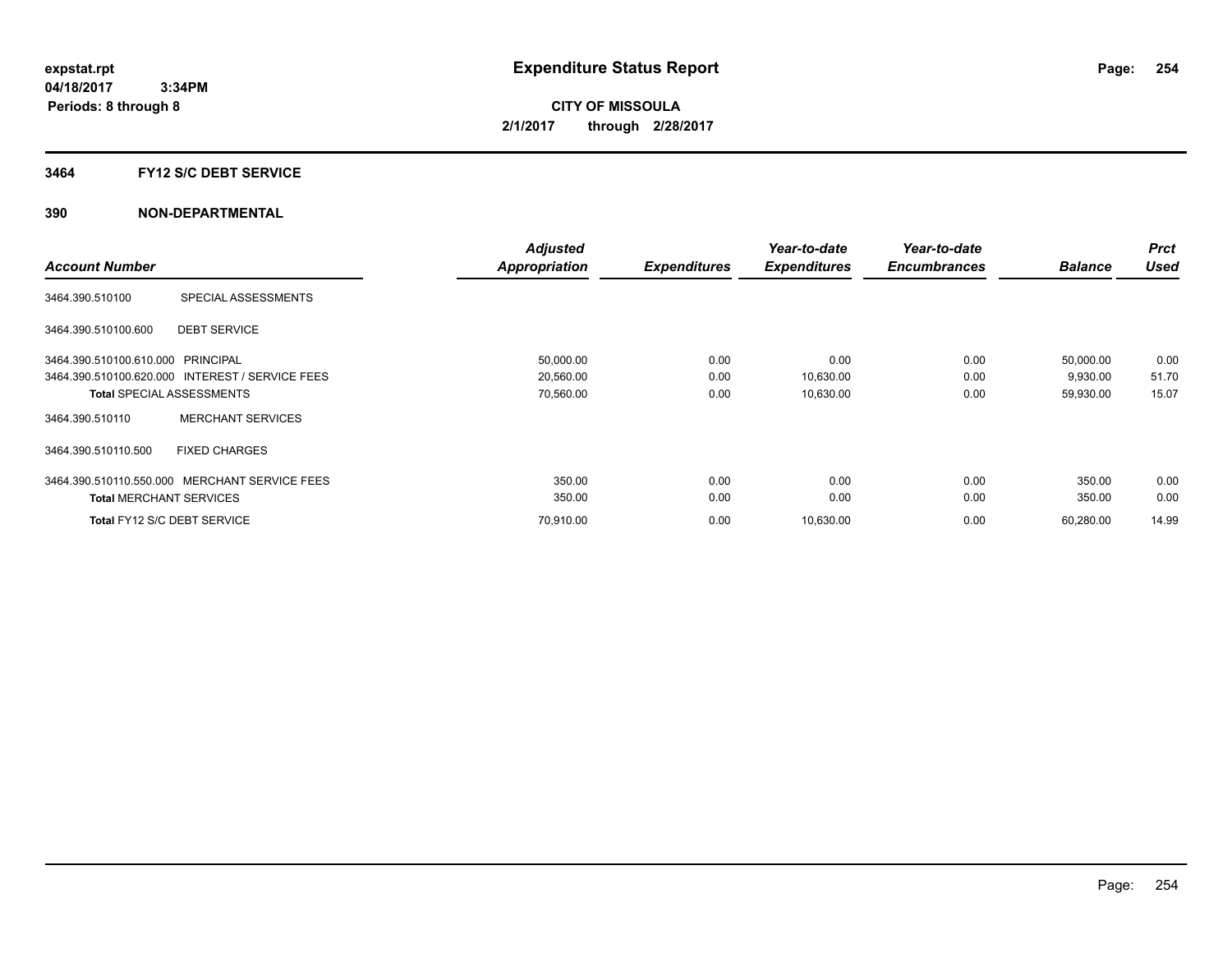**04/18/2017 3:34PM Periods: 8 through 8**

**CITY OF MISSOULA 2/1/2017 through 2/28/2017**

# **3465 FY13 SIDEWALK/CURB DEBT SERVICE**

|                                   |                                                 | <b>Adjusted</b>      |                     | Year-to-date        | Year-to-date        |                | <b>Prct</b> |
|-----------------------------------|-------------------------------------------------|----------------------|---------------------|---------------------|---------------------|----------------|-------------|
| <b>Account Number</b>             |                                                 | <b>Appropriation</b> | <b>Expenditures</b> | <b>Expenditures</b> | <b>Encumbrances</b> | <b>Balance</b> | <b>Used</b> |
| 3465.390.510100                   | SPECIAL ASSESSMENTS                             |                      |                     |                     |                     |                |             |
| 3465.390.510100.600               | <b>DEBT SERVICE</b>                             |                      |                     |                     |                     |                |             |
| 3465.390.510100.610.000 PRINCIPAL |                                                 | 29,000.00            | 0.00                | 0.00                | 0.00                | 29,000.00      | 0.00        |
|                                   | 3465.390.510100.620.000 INTEREST / SERVICE FEES | 10,067.00            | 0.00                | 5,059.83            | 0.00                | 5,007.17       | 50.26       |
|                                   | <b>Total SPECIAL ASSESSMENTS</b>                | 39,067.00            | 0.00                | 5,059.83            | 0.00                | 34,007.17      | 12.95       |
| 3465.390.510110                   | <b>MERCHANT SERVICES</b>                        |                      |                     |                     |                     |                |             |
| 3465.390.510110.500               | <b>FIXED CHARGES</b>                            |                      |                     |                     |                     |                |             |
| <b>Total MERCHANT SERVICES</b>    |                                                 | 0.00                 | 0.00                | 0.00                | 0.00                | 0.00           | 0.00        |
|                                   | <b>Total FY13 SIDEWALK/CURB DEBT SERVICE</b>    | 39,067.00            | 0.00                | 5,059.83            | 0.00                | 34,007.17      | 12.95       |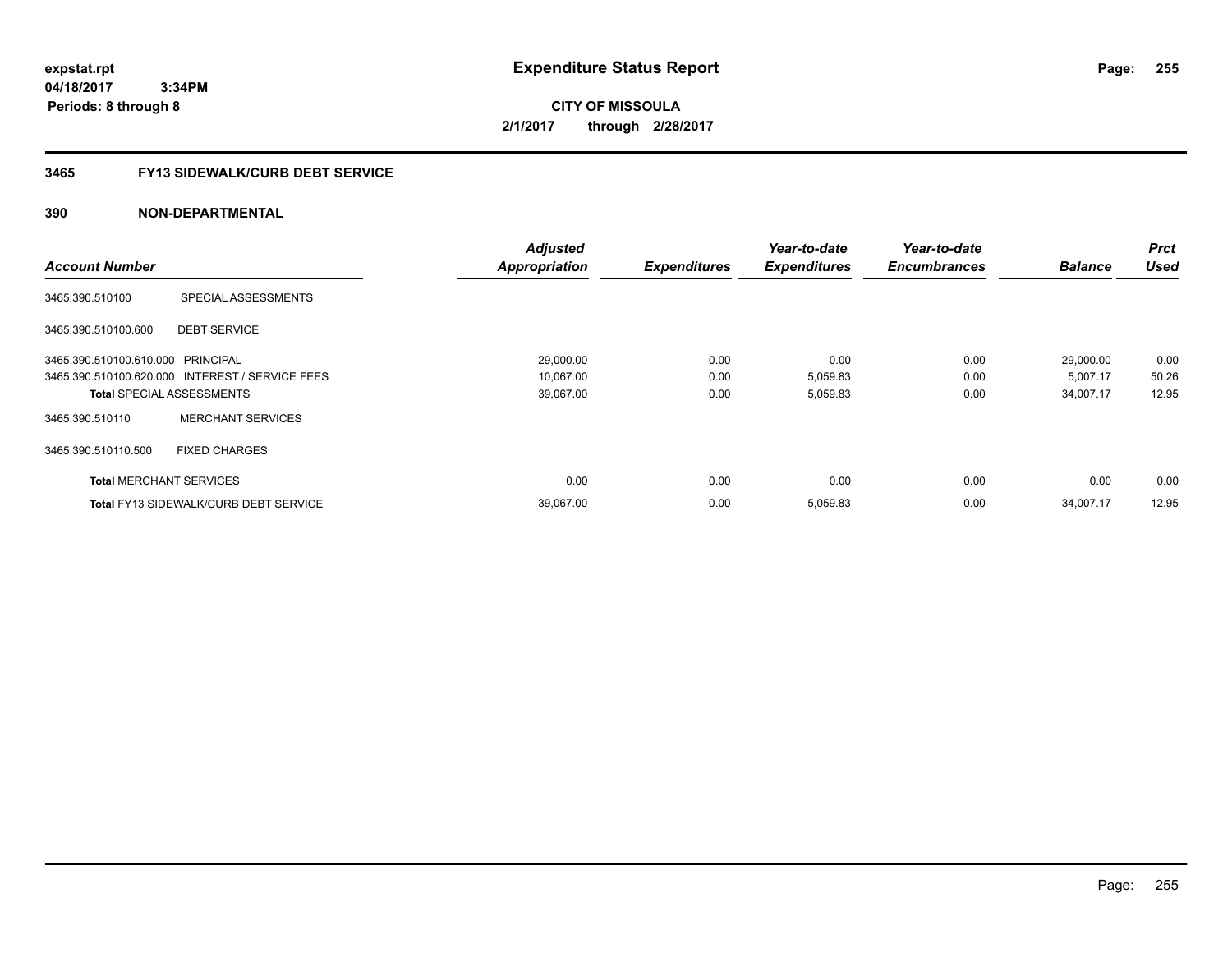**04/18/2017 3:34PM Periods: 8 through 8**

**CITY OF MISSOULA 2/1/2017 through 2/28/2017**

# **3466 FY15 SIDEWALK/CURB DEBT SERVICE**

|                                   |                                                 | <b>Adjusted</b>      |                     | Year-to-date        | Year-to-date        |                | <b>Prct</b> |
|-----------------------------------|-------------------------------------------------|----------------------|---------------------|---------------------|---------------------|----------------|-------------|
| <b>Account Number</b>             |                                                 | <b>Appropriation</b> | <b>Expenditures</b> | <b>Expenditures</b> | <b>Encumbrances</b> | <b>Balance</b> | <b>Used</b> |
| 3466.390.510100                   | SPECIAL ASSESSMENTS                             |                      |                     |                     |                     |                |             |
| 3466.390.510100.300               | PURCHASED SERVICES                              |                      |                     |                     |                     |                |             |
|                                   | <b>Total PURCHASED SERVICES</b>                 | 0.00                 | 0.00                | 0.00                | 0.00                | 0.00           | 0.00        |
| 3466.390.510100.600               | <b>DEBT SERVICE</b>                             |                      |                     |                     |                     |                |             |
| 3466.390.510100.610.000 PRINCIPAL |                                                 | 33,000.00            | 0.00                | 0.00                | 0.00                | 33,000.00      | 0.00        |
|                                   | 3466.390.510100.620.000 INTEREST / SERVICE FEES | 24,525.00            | 0.00                | 16,859.22           | 0.00                | 7,665.78       | 68.74       |
|                                   | <b>Total SPECIAL ASSESSMENTS</b>                | 57,525.00            | 0.00                | 16,859.22           | 0.00                | 40,665.78      | 29.31       |
| 3466.390.510110                   | <b>MERCHANT SERVICES</b>                        |                      |                     |                     |                     |                |             |
| 3466.390.510110.500               | <b>FIXED CHARGES</b>                            |                      |                     |                     |                     |                |             |
|                                   | <b>Total MERCHANT SERVICES</b>                  | 0.00                 | 0.00                | 0.00                | 0.00                | 0.00           | 0.00        |
|                                   | <b>Total FY15 SIDEWALK/CURB DEBT SERVICE</b>    | 57,525.00            | 0.00                | 16,859.22           | 0.00                | 40,665.78      | 29.31       |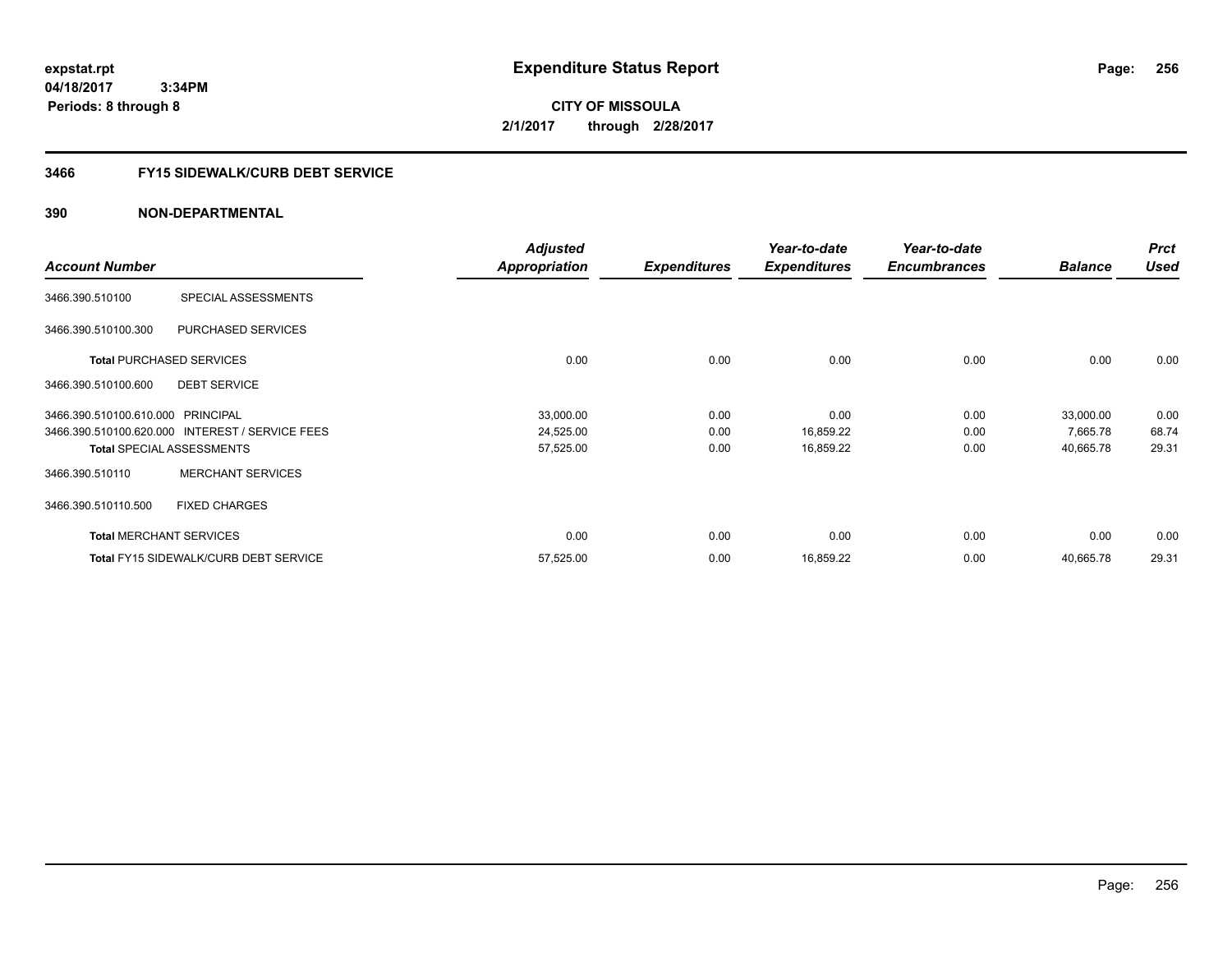**04/18/2017 3:34PM Periods: 8 through 8**

**CITY OF MISSOULA 2/1/2017 through 2/28/2017**

# **3467 FY16 SIDEWALK/CURB DEBT SERVICE**

| <b>Account Number</b>          |                                                 | <b>Adjusted</b><br>Appropriation | <b>Expenditures</b> | Year-to-date<br><b>Expenditures</b> | Year-to-date<br><b>Encumbrances</b> | <b>Balance</b> | <b>Prct</b><br><b>Used</b> |
|--------------------------------|-------------------------------------------------|----------------------------------|---------------------|-------------------------------------|-------------------------------------|----------------|----------------------------|
|                                |                                                 |                                  |                     |                                     |                                     |                |                            |
| 3467.390.510000                | <b>MISCELLANEOUS</b>                            |                                  |                     |                                     |                                     |                |                            |
| 3467.390.510000.600            | <b>DEBT SERVICE</b>                             |                                  |                     |                                     |                                     |                |                            |
|                                | 3467.390.510000.620.000 INTEREST / SERVICE FEES | 0.00                             | 0.00                | 7,950.00                            | 0.00                                | $-7,950.00$    | 0.00                       |
| <b>Total MISCELLANEOUS</b>     |                                                 | 0.00                             | 0.00                | 7,950.00                            | 0.00                                | $-7,950.00$    | 0.00                       |
| 3467.390.510100                | SPECIAL ASSESSMENTS                             |                                  |                     |                                     |                                     |                |                            |
| 3467.390.510100.300            | PURCHASED SERVICES                              |                                  |                     |                                     |                                     |                |                            |
|                                | <b>Total PURCHASED SERVICES</b>                 | 0.00                             | 0.00                | 0.00                                | 0.00                                | 0.00           | 0.00                       |
| 3467.390.510100.600            | <b>DEBT SERVICE</b>                             |                                  |                     |                                     |                                     |                |                            |
|                                | 3467.390.510100.620.000 INTEREST / SERVICE FEES | 0.00                             | 0.00                | 3,500.00                            | 0.00                                | $-3,500.00$    | 0.00                       |
|                                | <b>Total SPECIAL ASSESSMENTS</b>                | 0.00                             | 0.00                | 3,500.00                            | 0.00                                | $-3,500.00$    | 0.00                       |
| 3467.390.510110                | <b>MERCHANT SERVICES</b>                        |                                  |                     |                                     |                                     |                |                            |
| 3467.390.510110.500            | <b>FIXED CHARGES</b>                            |                                  |                     |                                     |                                     |                |                            |
| <b>Total MERCHANT SERVICES</b> |                                                 | 0.00                             | 0.00                | 0.00                                | 0.00                                | 0.00           | 0.00                       |
|                                | Total FY16 SIDEWALK/CURB DEBT SERVICE           | 0.00                             | 0.00                | 11,450.00                           | 0.00                                | $-11,450.00$   | 0.00                       |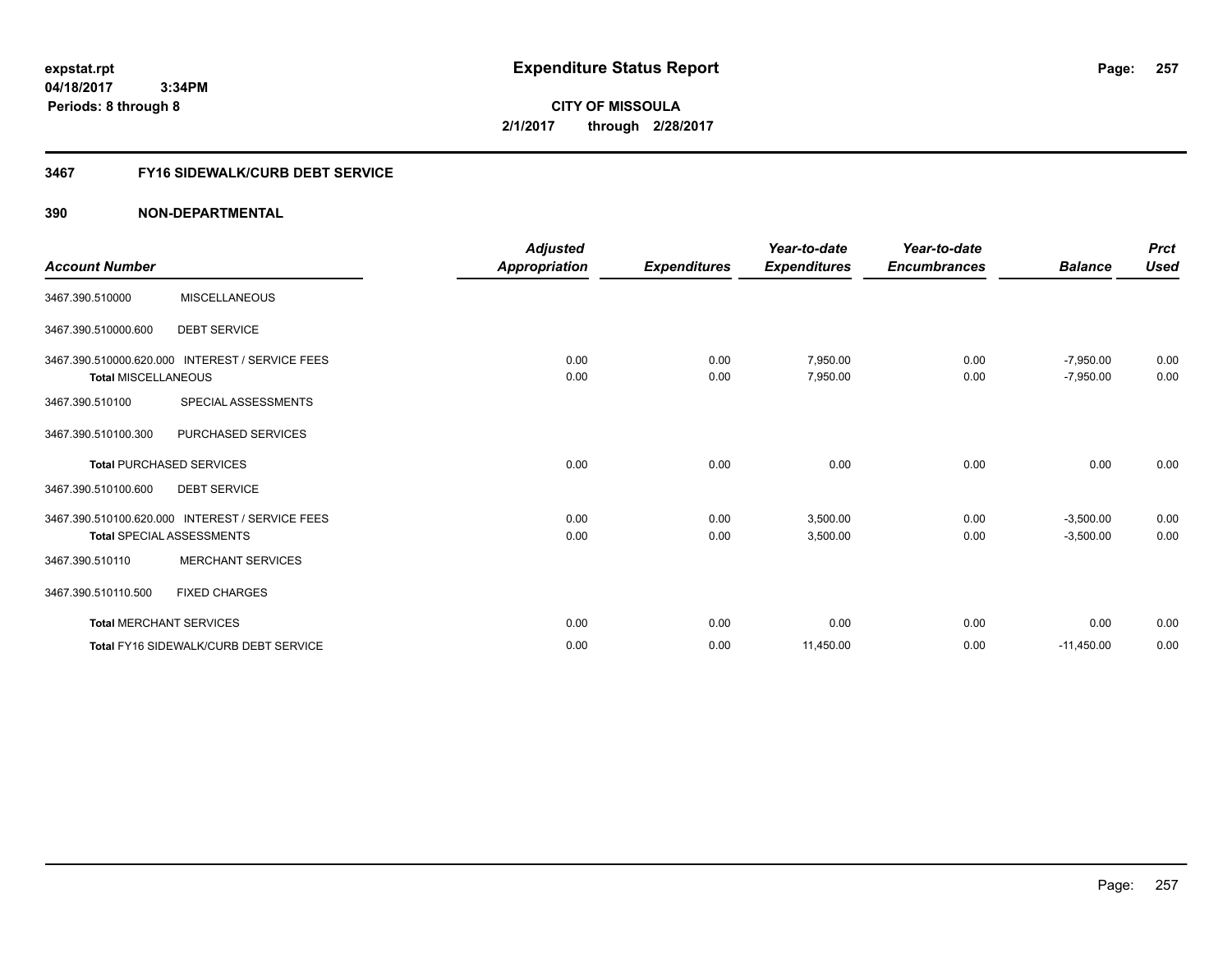# **3491 SID 491 DEBT SERVICE FUND**

| <b>Account Number</b> |                                 | <b>Adjusted</b><br>Appropriation | <b>Expenditures</b> | Year-to-date<br><b>Expenditures</b> | Year-to-date<br><b>Encumbrances</b> | <b>Balance</b> | Prct<br><b>Used</b> |
|-----------------------|---------------------------------|----------------------------------|---------------------|-------------------------------------|-------------------------------------|----------------|---------------------|
| 3491.390.510100       | SPECIAL ASSESSMENTS             |                                  |                     |                                     |                                     |                |                     |
| 3491.390.510100.600   | <b>DEBT SERVICE</b>             |                                  |                     |                                     |                                     |                |                     |
|                       | Total SID 491 DEBT SERVICE FUND | 0.00                             | 0.00                | 0.00                                | 0.00                                | 0.00           | 0.00                |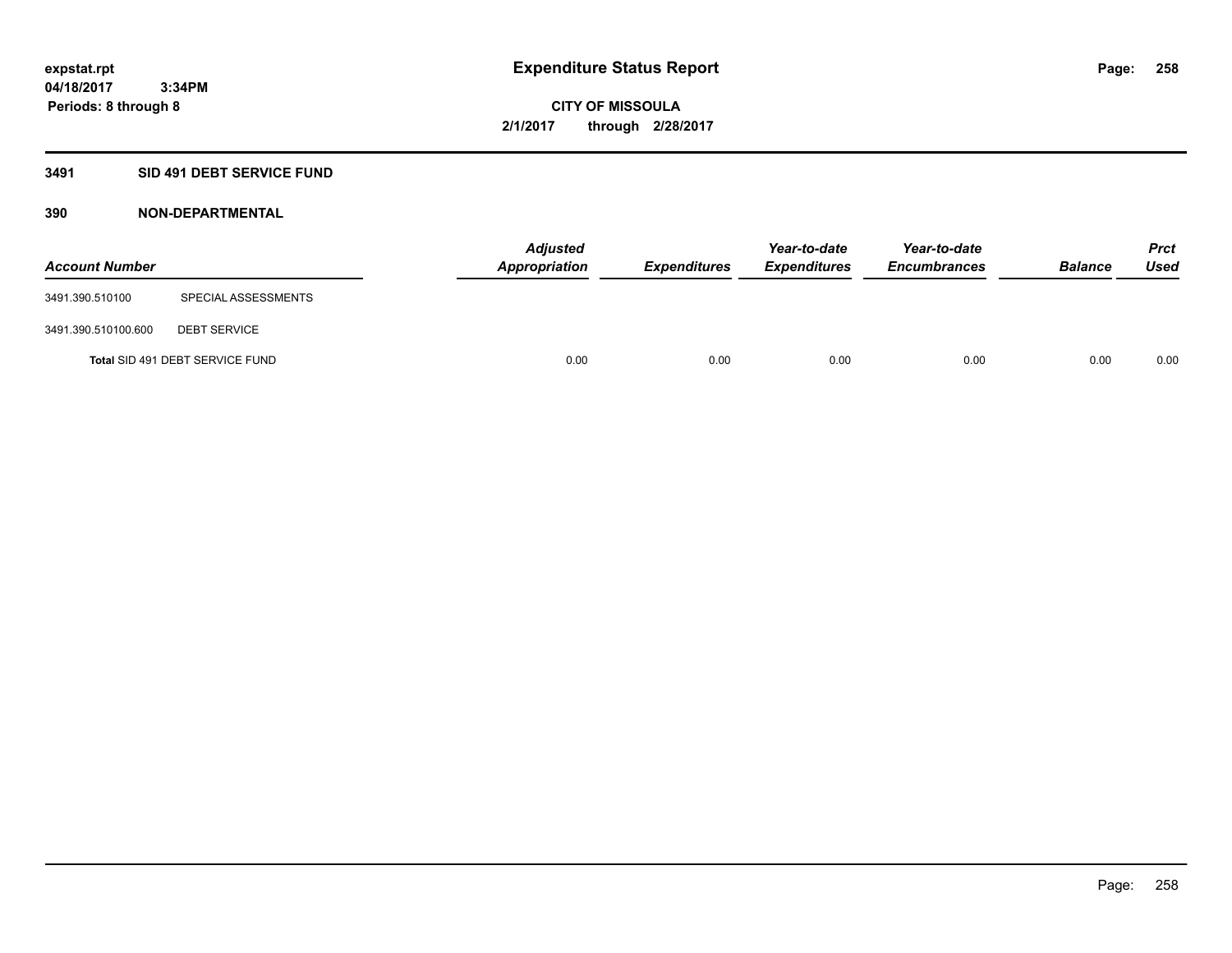### **3495 SID 495 DEBT SERVICE FUND**

| <b>Account Number</b>         |                         | <b>Adjusted</b><br>Appropriation | <b>Expenditures</b> | Year-to-date<br><b>Expenditures</b> | Year-to-date<br><b>Encumbrances</b> | <b>Balance</b> | <b>Prct</b><br>Used |
|-------------------------------|-------------------------|----------------------------------|---------------------|-------------------------------------|-------------------------------------|----------------|---------------------|
| 3495.000.520100               | *** Title Not Found *** |                                  |                     |                                     |                                     |                |                     |
| 3495.000.520100.800           | OTHER OBJECTS           |                                  |                     |                                     |                                     |                |                     |
| Total *** Title Not Found *** |                         | 0.00                             | 0.00                | 0.00                                | 0.00                                | 0.00           | 0.00                |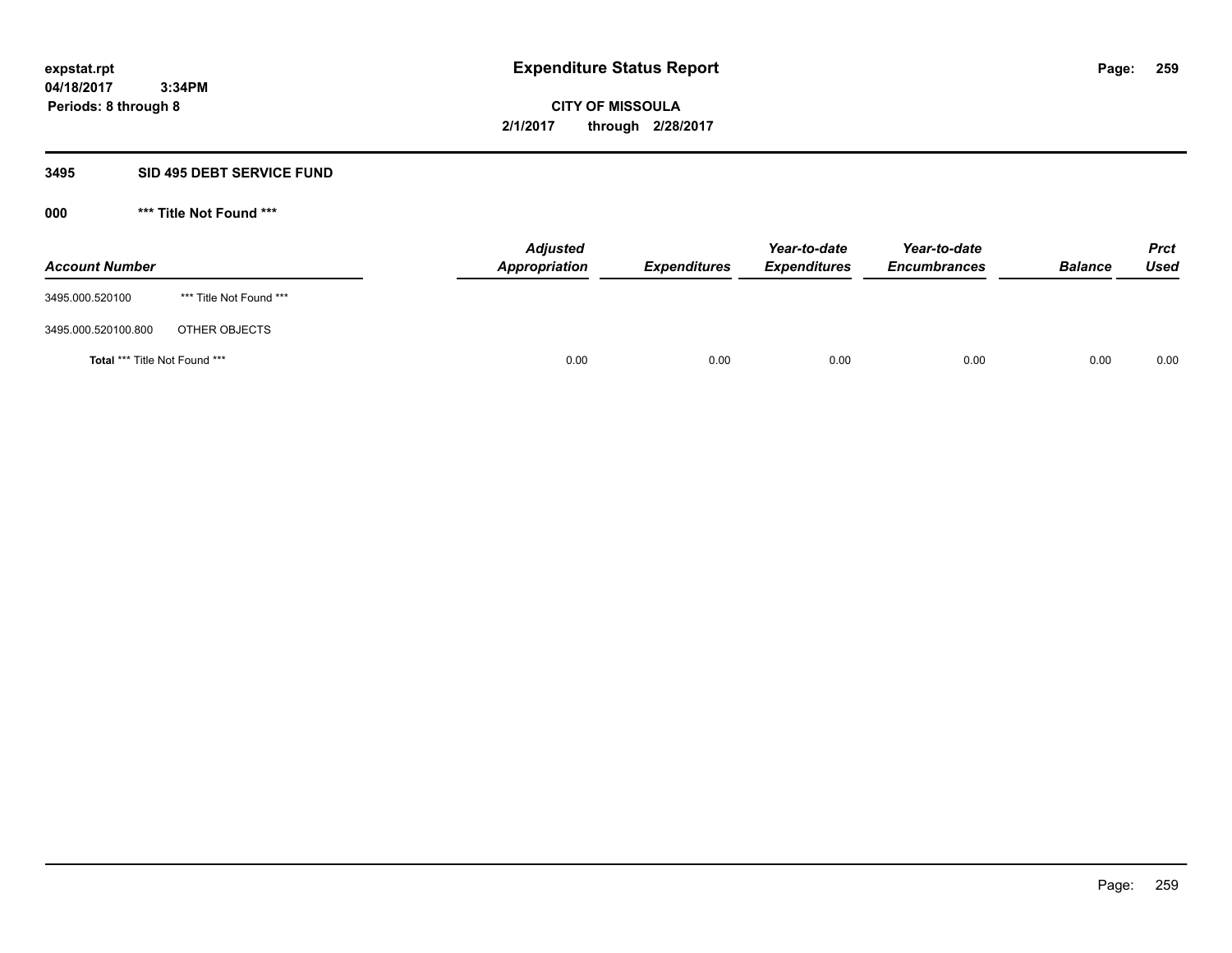# **3495 SID 495 DEBT SERVICE FUND**

| <b>Account Number</b> |                                  | <b>Adjusted</b><br><b>Appropriation</b> | <b>Expenditures</b> | Year-to-date<br><b>Expenditures</b> | Year-to-date<br><b>Encumbrances</b> | <b>Balance</b> | <b>Prct</b><br><b>Used</b> |
|-----------------------|----------------------------------|-----------------------------------------|---------------------|-------------------------------------|-------------------------------------|----------------|----------------------------|
| 3495.390.510100       | SPECIAL ASSESSMENTS              |                                         |                     |                                     |                                     |                |                            |
| 3495.390.510100.800   | OTHER OBJECTS                    |                                         |                     |                                     |                                     |                |                            |
|                       | <b>Total SPECIAL ASSESSMENTS</b> | 0.00                                    | 0.00                | 0.00                                | 0.00                                | 0.00           | 0.00                       |
| 3495.390.510110       | <b>MERCHANT SERVICES</b>         |                                         |                     |                                     |                                     |                |                            |
| 3495.390.510110.500   | <b>FIXED CHARGES</b>             |                                         |                     |                                     |                                     |                |                            |
|                       | Total SID 495 DEBT SERVICE FUND  | 0.00                                    | 0.00                | 0.00                                | 0.00                                | 0.00           | 0.00                       |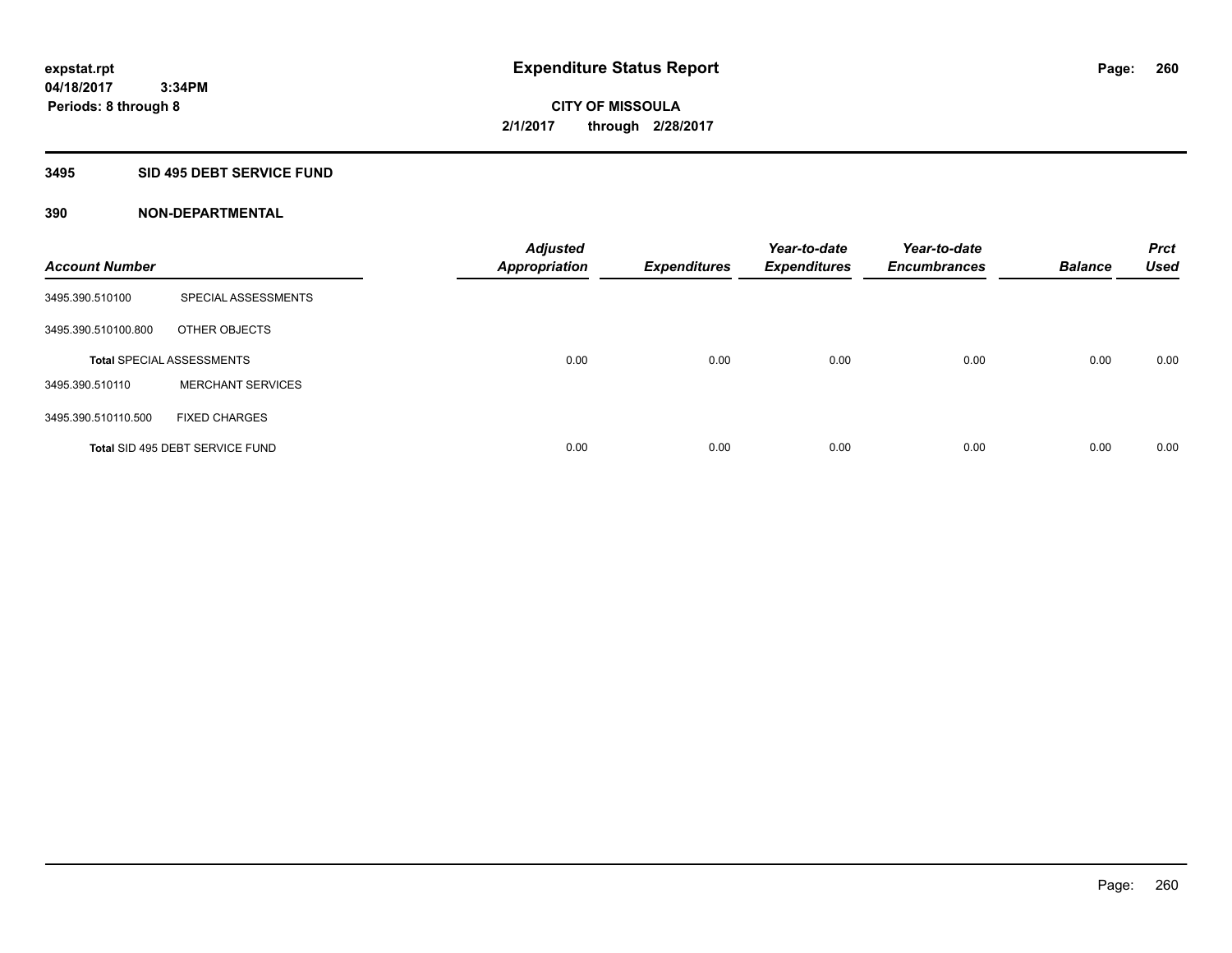#### **3497 SID 497 DEBT SERVICE FUND**

| <b>Account Number</b>         |                         | <b>Adjusted</b><br>Appropriation | <b>Expenditures</b> | Year-to-date<br><b>Expenditures</b> | Year-to-date<br><b>Encumbrances</b> | <b>Balance</b> | <b>Prct</b><br>Used |
|-------------------------------|-------------------------|----------------------------------|---------------------|-------------------------------------|-------------------------------------|----------------|---------------------|
| 3497.000.520100               | *** Title Not Found *** |                                  |                     |                                     |                                     |                |                     |
| 3497.000.520100.800           | OTHER OBJECTS           |                                  |                     |                                     |                                     |                |                     |
| Total *** Title Not Found *** |                         | 0.00                             | 0.00                | 0.00                                | 0.00                                | 0.00           | 0.00                |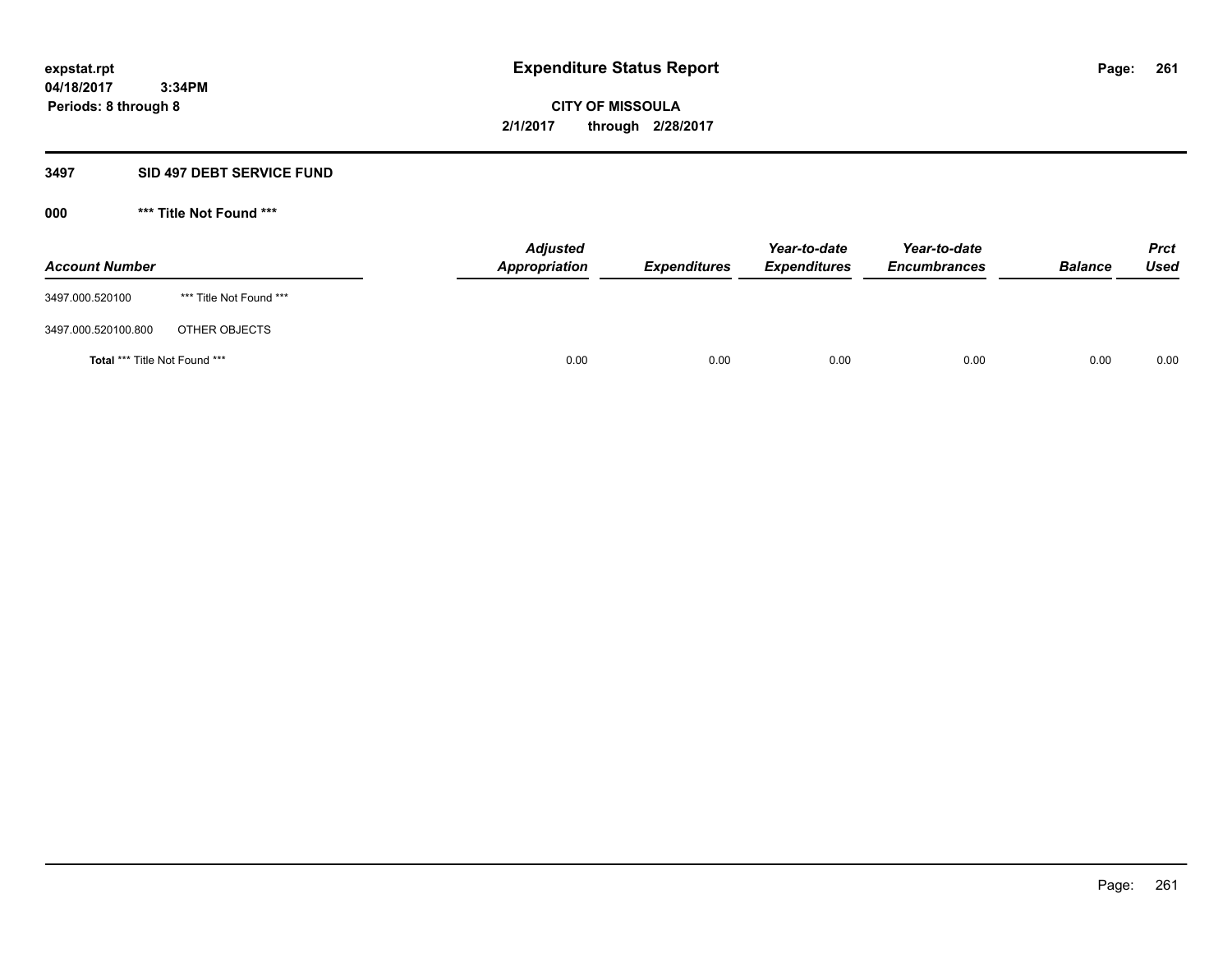# **3497 SID 497 DEBT SERVICE FUND**

|                            |                                  | <b>Adjusted</b> |                     | Year-to-date        | Year-to-date        |                | <b>Prct</b> |
|----------------------------|----------------------------------|-----------------|---------------------|---------------------|---------------------|----------------|-------------|
| <b>Account Number</b>      |                                  | Appropriation   | <b>Expenditures</b> | <b>Expenditures</b> | <b>Encumbrances</b> | <b>Balance</b> | <b>Used</b> |
| 3497.390.510000            | <b>MISCELLANEOUS</b>             |                 |                     |                     |                     |                |             |
| 3497.390.510000.800        | OTHER OBJECTS                    |                 |                     |                     |                     |                |             |
| <b>Total MISCELLANEOUS</b> |                                  | 0.00            | 0.00                | 0.00                | 0.00                | 0.00           | 0.00        |
| 3497.390.510100            | SPECIAL ASSESSMENTS              |                 |                     |                     |                     |                |             |
| 3497.390.510100.600        | <b>DEBT SERVICE</b>              |                 |                     |                     |                     |                |             |
| <b>Total DEBT SERVICE</b>  |                                  | 0.00            | 0.00                | 0.00                | 0.00                | 0.00           | 0.00        |
| 3497.390.510100.800        | OTHER OBJECTS                    |                 |                     |                     |                     |                |             |
|                            | <b>Total SPECIAL ASSESSMENTS</b> | 0.00            | 0.00                | 0.00                | 0.00                | 0.00           | 0.00        |
| 3497.390.510110            | <b>MERCHANT SERVICES</b>         |                 |                     |                     |                     |                |             |
| 3497.390.510110.500        | <b>FIXED CHARGES</b>             |                 |                     |                     |                     |                |             |
|                            | Total SID 497 DEBT SERVICE FUND  | 0.00            | 0.00                | 0.00                | 0.00                | 0.00           | 0.00        |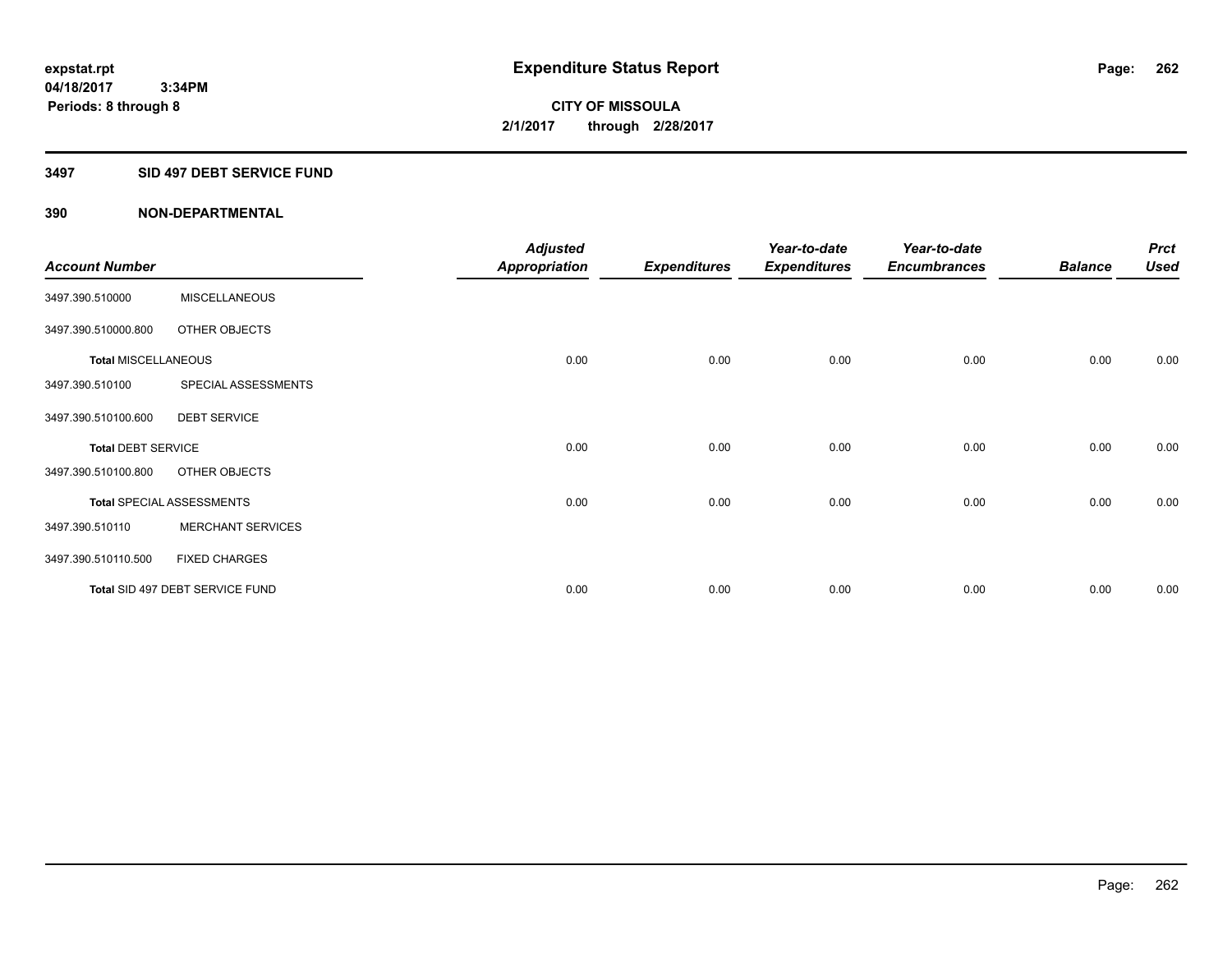**Periods: 8 through 8**

**CITY OF MISSOULA 2/1/2017 through 2/28/2017**

### **3498 SID 498 DEBT SERVICE FUND**

| <b>Account Number</b>         |                         | <b>Adjusted</b><br>Appropriation | <b>Expenditures</b> | Year-to-date<br><b>Expenditures</b> | Year-to-date<br><b>Encumbrances</b> | <b>Balance</b> | <b>Prct</b><br>Used |
|-------------------------------|-------------------------|----------------------------------|---------------------|-------------------------------------|-------------------------------------|----------------|---------------------|
| 3498.000.520100               | *** Title Not Found *** |                                  |                     |                                     |                                     |                |                     |
| 3498.000.520100.800           | OTHER OBJECTS           |                                  |                     |                                     |                                     |                |                     |
| Total *** Title Not Found *** |                         | 0.00                             | 0.00                | 0.00                                | 0.00                                | 0.00           | 0.00                |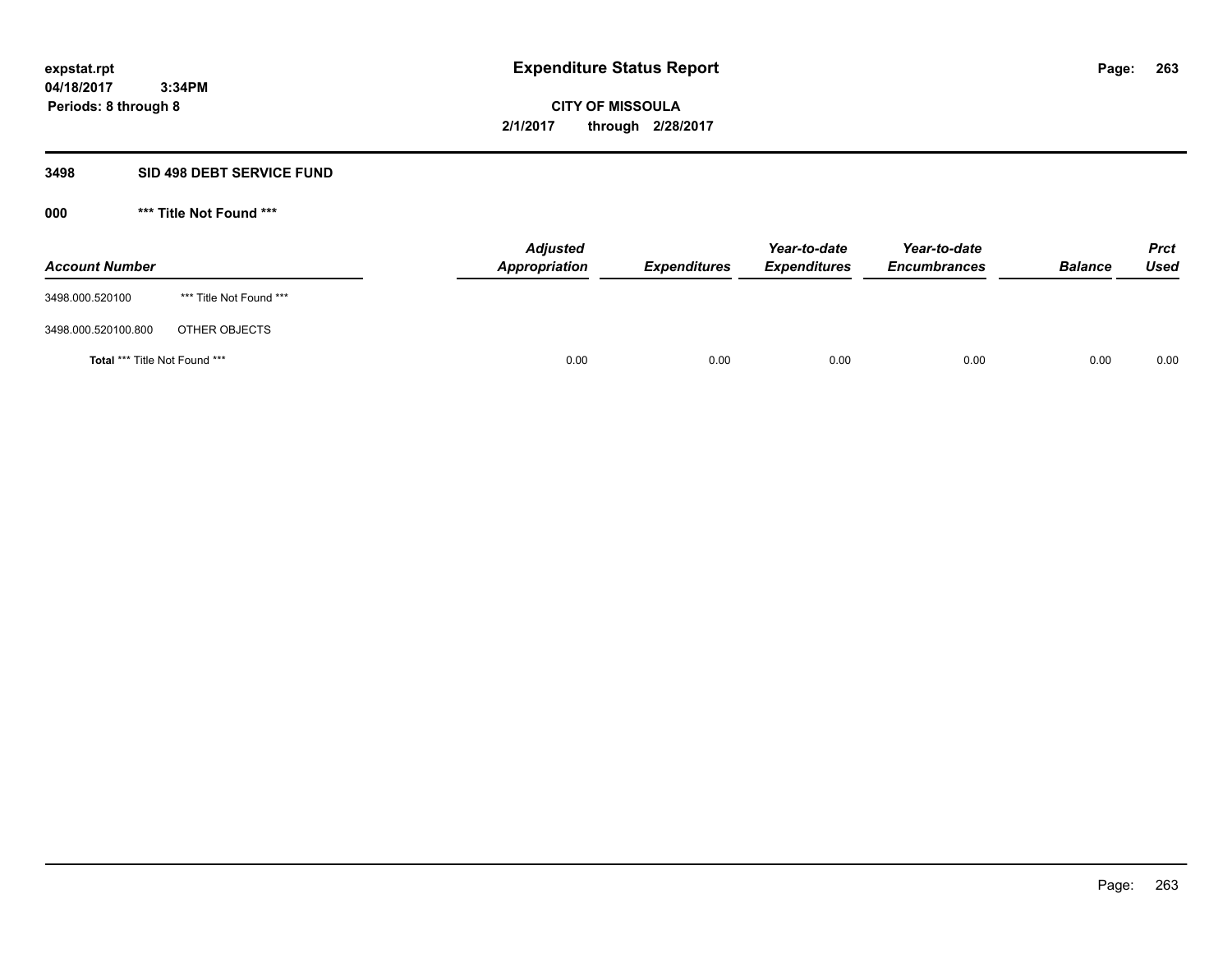# **3498 SID 498 DEBT SERVICE FUND**

| <b>Account Number</b> |                                  | <b>Adjusted</b><br>Appropriation | <b>Expenditures</b> | Year-to-date<br><b>Expenditures</b> | Year-to-date<br><b>Encumbrances</b> | <b>Balance</b> | <b>Prct</b><br><b>Used</b> |
|-----------------------|----------------------------------|----------------------------------|---------------------|-------------------------------------|-------------------------------------|----------------|----------------------------|
| 3498.390.510100       | SPECIAL ASSESSMENTS              |                                  |                     |                                     |                                     |                |                            |
| 3498.390.510100.600   | <b>DEBT SERVICE</b>              |                                  |                     |                                     |                                     |                |                            |
|                       | <b>Total SPECIAL ASSESSMENTS</b> | 0.00                             | 0.00                | 0.00                                | 0.00                                | 0.00           | 0.00                       |
| 3498.390.510110       | <b>MERCHANT SERVICES</b>         |                                  |                     |                                     |                                     |                |                            |
| 3498.390.510110.500   | <b>FIXED CHARGES</b>             |                                  |                     |                                     |                                     |                |                            |
|                       | <b>Total MERCHANT SERVICES</b>   | 0.00                             | 0.00                | 0.00                                | 0.00                                | 0.00           | 0.00                       |
|                       | Total SID 498 DEBT SERVICE FUND  | 0.00                             | 0.00                | 0.00                                | 0.00                                | 0.00           | 0.00                       |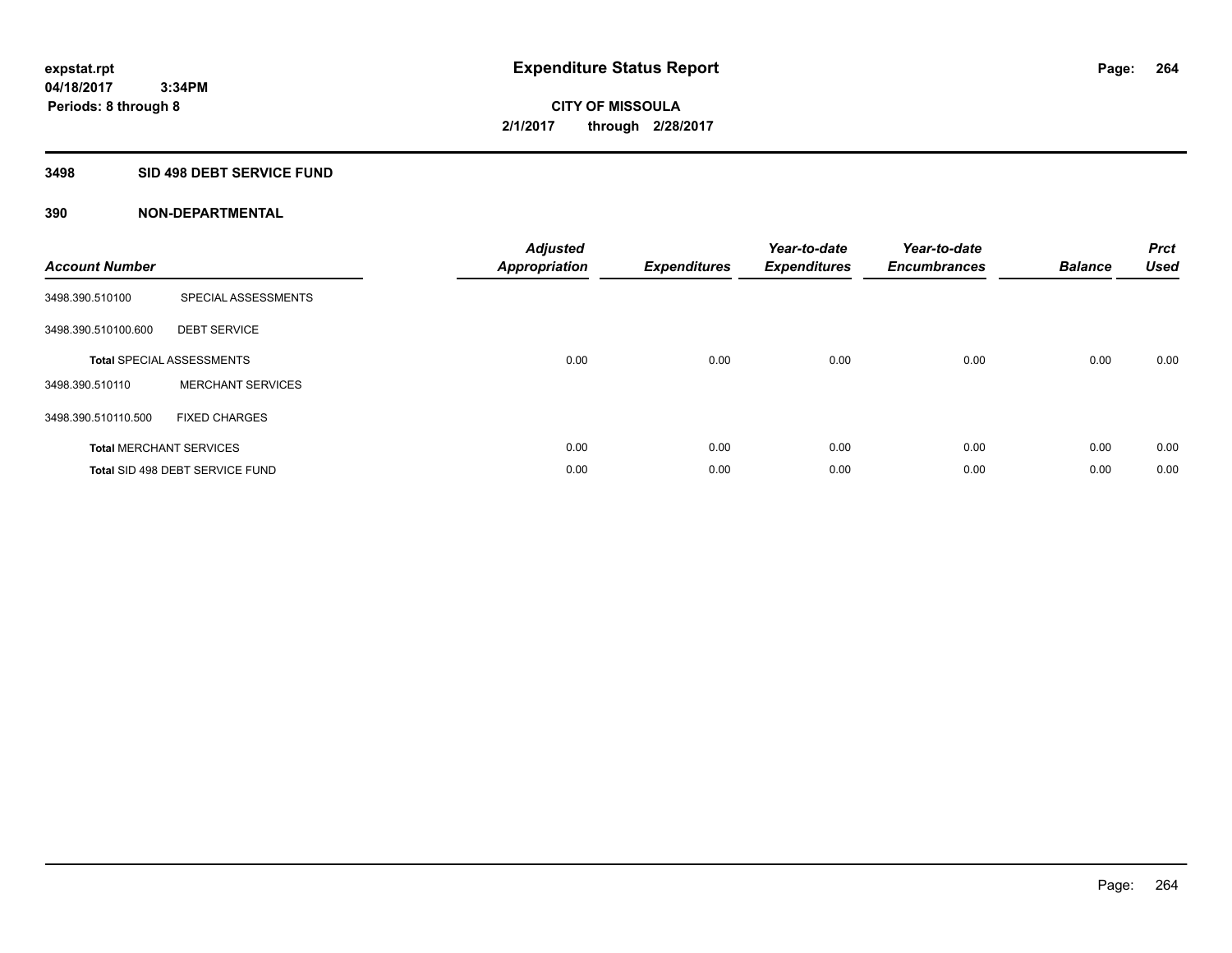# **3500 SID 500 DEBT SERVICE FUND**

| <b>Account Number</b>     |                                 | <b>Adjusted</b><br><b>Appropriation</b> | <b>Expenditures</b> | Year-to-date<br><b>Expenditures</b> | Year-to-date<br><b>Encumbrances</b> | <b>Balance</b> | <b>Prct</b><br><b>Used</b> |
|---------------------------|---------------------------------|-----------------------------------------|---------------------|-------------------------------------|-------------------------------------|----------------|----------------------------|
| 3500.390.510100           | SPECIAL ASSESSMENTS             |                                         |                     |                                     |                                     |                |                            |
| 3500.390.510100.600       | <b>DEBT SERVICE</b>             |                                         |                     |                                     |                                     |                |                            |
| <b>Total DEBT SERVICE</b> |                                 | 0.00                                    | 0.00                | 0.00                                | 0.00                                | 0.00           | 0.00                       |
| 3500.390.510100.800       | OTHER OBJECTS                   |                                         |                     |                                     |                                     |                |                            |
|                           | Total SID 500 DEBT SERVICE FUND | 0.00                                    | 0.00                | 0.00                                | 0.00                                | 0.00           | 0.00                       |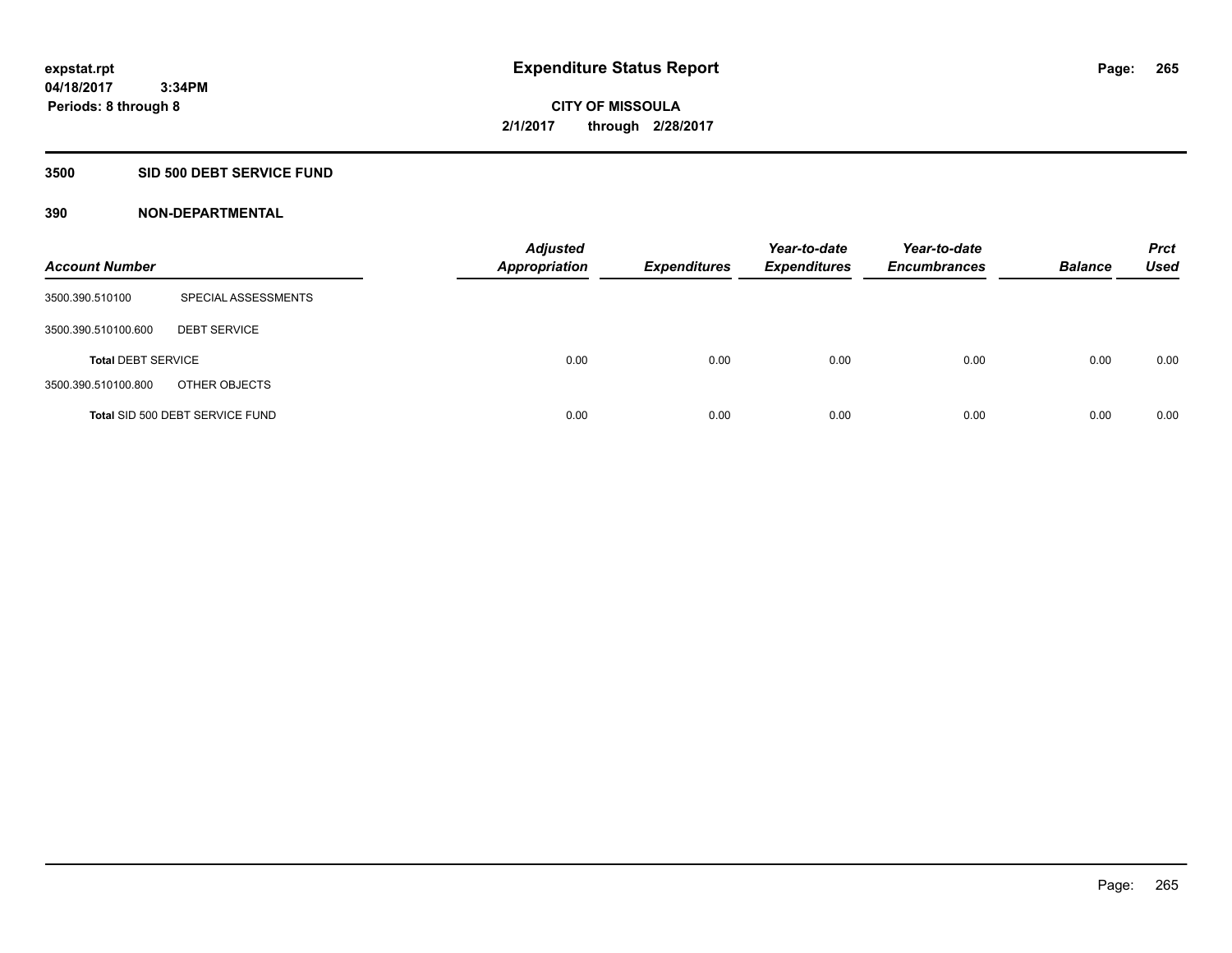# **3501 SID 501 DEBT SERVICE FUND**

| <b>Account Number</b>         |                         | <b>Adjusted</b><br>Appropriation | <b>Expenditures</b> | Year-to-date<br><b>Expenditures</b> | Year-to-date<br><b>Encumbrances</b> | <b>Balance</b> | <b>Prct</b><br>Used |
|-------------------------------|-------------------------|----------------------------------|---------------------|-------------------------------------|-------------------------------------|----------------|---------------------|
| 3501.000.520100               | *** Title Not Found *** |                                  |                     |                                     |                                     |                |                     |
| 3501.000.520100.800           | OTHER OBJECTS           |                                  |                     |                                     |                                     |                |                     |
| Total *** Title Not Found *** |                         | 0.00                             | 0.00                | 0.00                                | 0.00                                | 0.00           | 0.00                |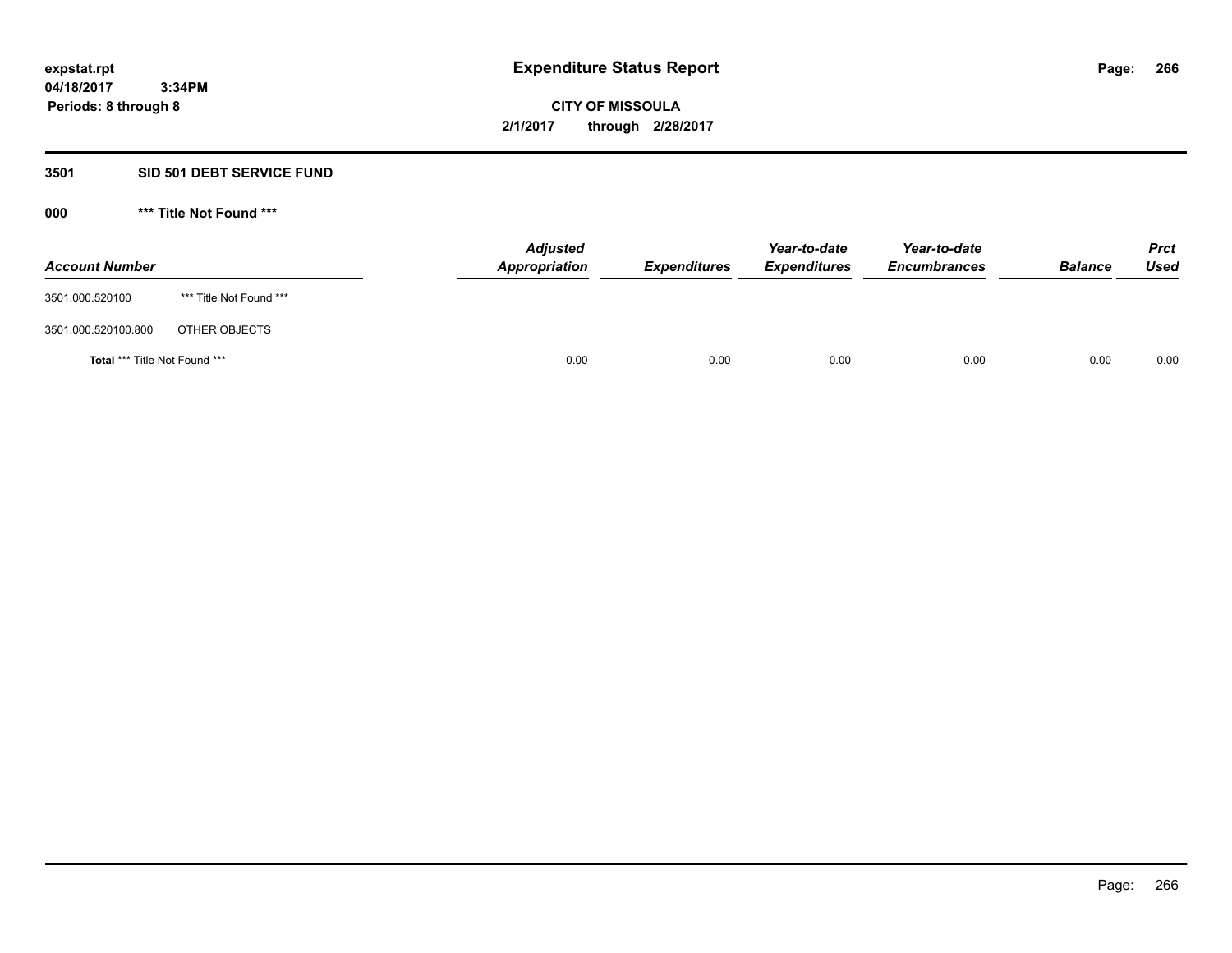# **3501 SID 501 DEBT SERVICE FUND**

| <b>Account Number</b> |                                  | <b>Adjusted</b><br><b>Appropriation</b> | <b>Expenditures</b> | Year-to-date<br><b>Expenditures</b> | Year-to-date<br><b>Encumbrances</b> | <b>Balance</b> | <b>Prct</b><br><b>Used</b> |
|-----------------------|----------------------------------|-----------------------------------------|---------------------|-------------------------------------|-------------------------------------|----------------|----------------------------|
| 3501.390.510100       | SPECIAL ASSESSMENTS              |                                         |                     |                                     |                                     |                |                            |
| 3501.390.510100.600   | <b>DEBT SERVICE</b>              |                                         |                     |                                     |                                     |                |                            |
|                       | <b>Total SPECIAL ASSESSMENTS</b> | 0.00                                    | 0.00                | 0.00                                | 0.00                                | 0.00           | 0.00                       |
| 3501.390.510110       | <b>MERCHANT SERVICES</b>         |                                         |                     |                                     |                                     |                |                            |
| 3501.390.510110.500   | <b>FIXED CHARGES</b>             |                                         |                     |                                     |                                     |                |                            |
|                       | Total SID 501 DEBT SERVICE FUND  | 0.00                                    | 0.00                | 0.00                                | 0.00                                | 0.00           | 0.00                       |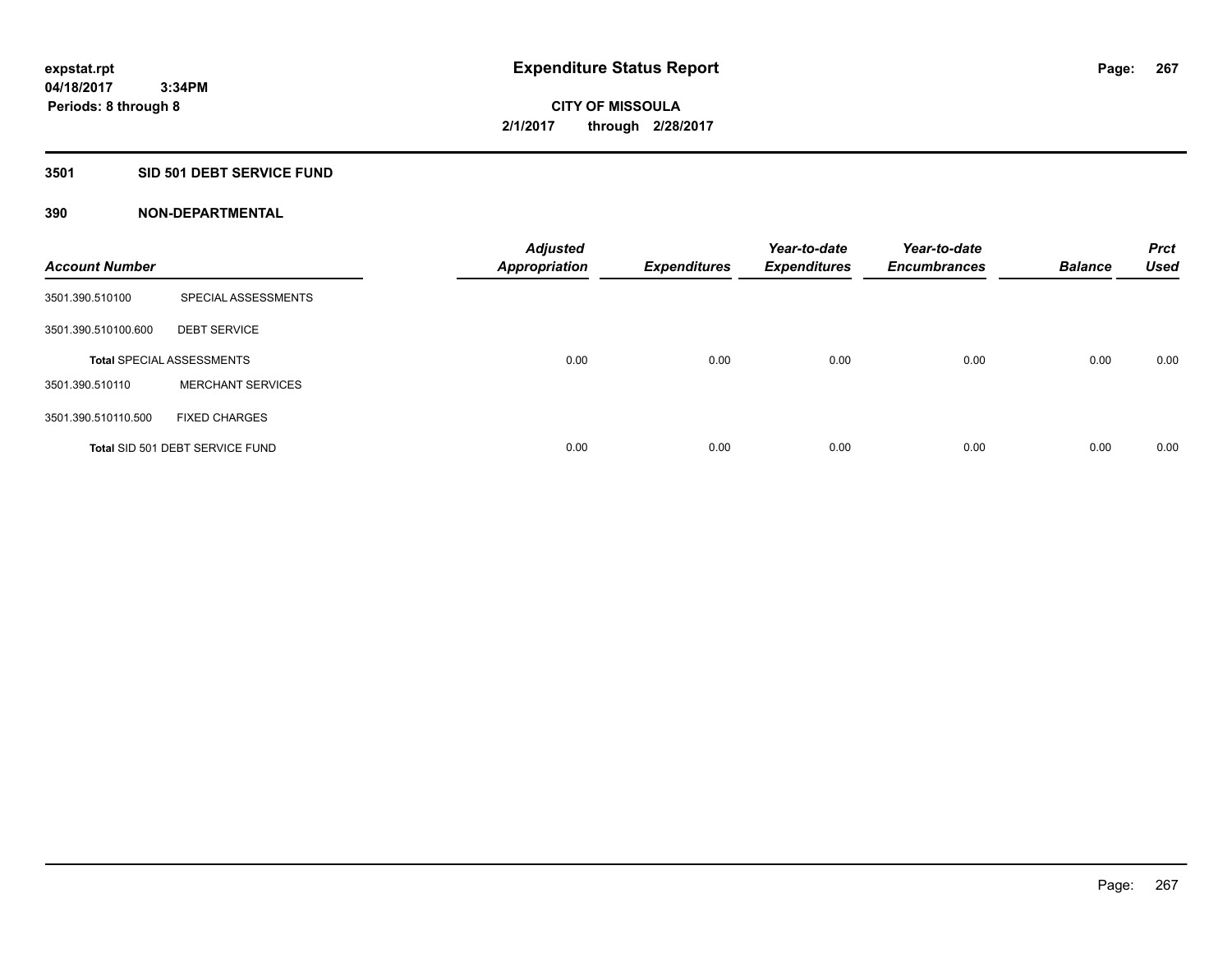### **3503 SID 503 DEBT SERVICE FUND**

| <b>Account Number</b>                |                         | <b>Adjusted</b><br>Appropriation | <b>Expenditures</b> | Year-to-date<br><b>Expenditures</b> | Year-to-date<br><b>Encumbrances</b> | <b>Balance</b> | <b>Prct</b><br>Used |
|--------------------------------------|-------------------------|----------------------------------|---------------------|-------------------------------------|-------------------------------------|----------------|---------------------|
| 3503.000.520100                      | *** Title Not Found *** |                                  |                     |                                     |                                     |                |                     |
| 3503.000.520100.800                  | OTHER OBJECTS           |                                  |                     |                                     |                                     |                |                     |
| <b>Total *** Title Not Found ***</b> |                         |                                  | 0.00<br>0.00        | 0.00                                | 0.00                                | 0.00           | 0.00                |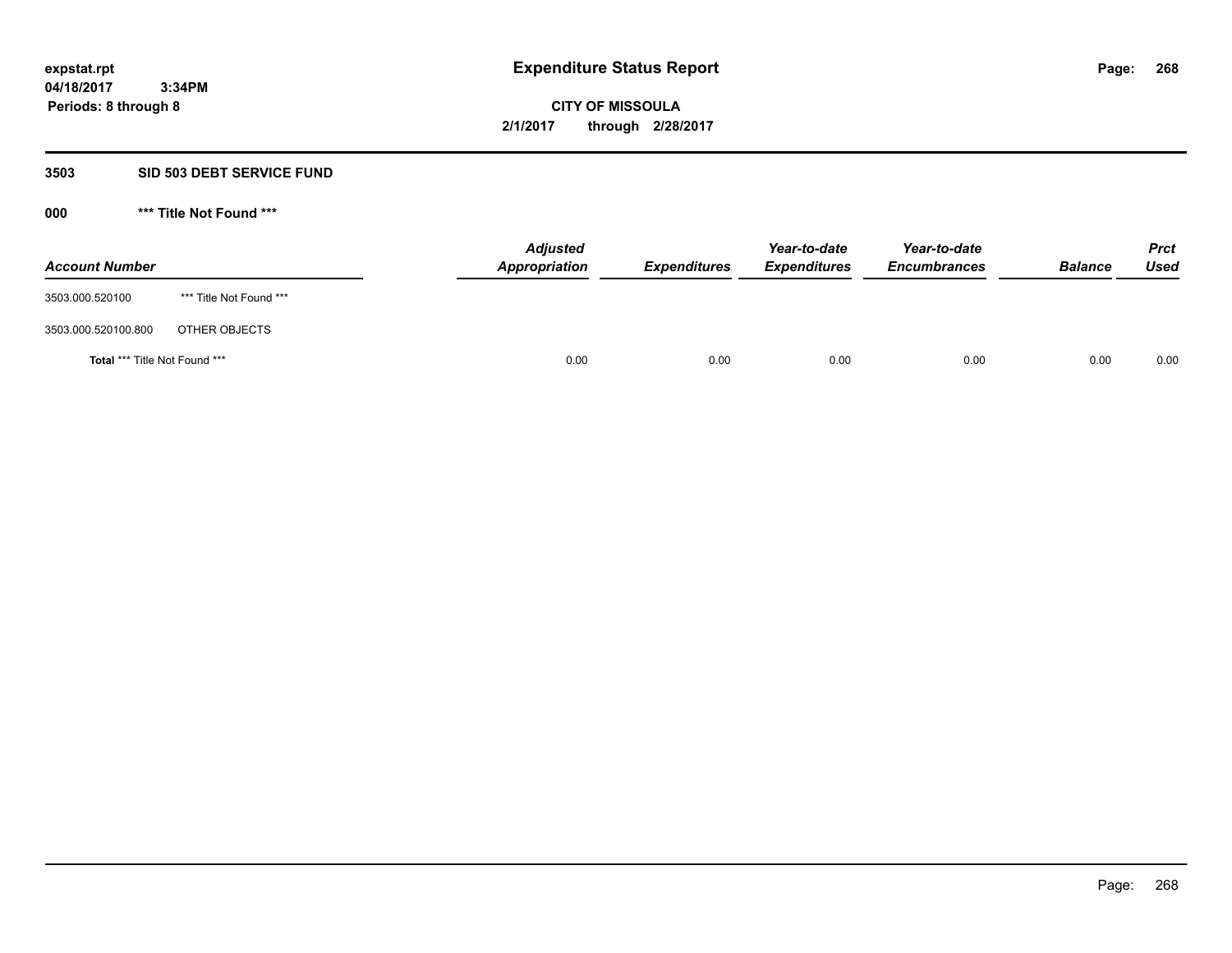# **3503 SID 503 DEBT SERVICE FUND**

| <b>Account Number</b> |                                  | <b>Adjusted</b><br><b>Appropriation</b> | <b>Expenditures</b> | Year-to-date<br><b>Expenditures</b> | Year-to-date<br><b>Encumbrances</b> | <b>Balance</b> | <b>Prct</b><br><b>Used</b> |
|-----------------------|----------------------------------|-----------------------------------------|---------------------|-------------------------------------|-------------------------------------|----------------|----------------------------|
| 3503.390.510100       | SPECIAL ASSESSMENTS              |                                         |                     |                                     |                                     |                |                            |
| 3503.390.510100.600   | <b>DEBT SERVICE</b>              |                                         |                     |                                     |                                     |                |                            |
|                       | <b>Total SPECIAL ASSESSMENTS</b> | 0.00                                    | 0.00                | 0.00                                | 0.00                                | 0.00           | 0.00                       |
| 3503.390.510110       | <b>MERCHANT SERVICES</b>         |                                         |                     |                                     |                                     |                |                            |
| 3503.390.510110.500   | <b>FIXED CHARGES</b>             |                                         |                     |                                     |                                     |                |                            |
|                       | Total SID 503 DEBT SERVICE FUND  | 0.00                                    | 0.00                | 0.00                                | 0.00                                | 0.00           | 0.00                       |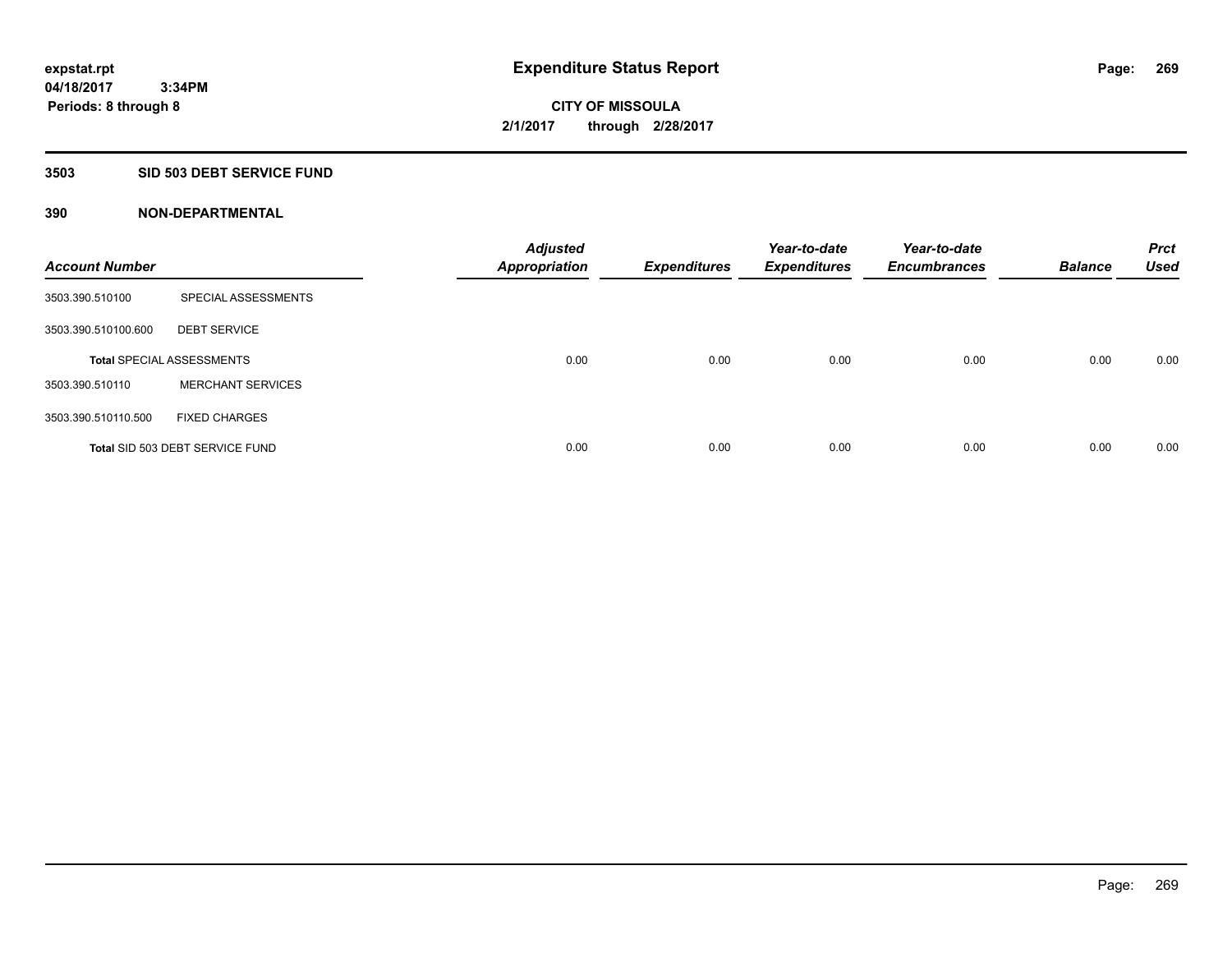### **3505 SID 505 DEBT SERVICE FUND**

| <b>Account Number</b>         |                         | <b>Adjusted</b><br>Appropriation | <b>Expenditures</b> | Year-to-date<br><b>Expenditures</b> | Year-to-date<br><b>Encumbrances</b> | <b>Balance</b> | <b>Prct</b><br>Used |
|-------------------------------|-------------------------|----------------------------------|---------------------|-------------------------------------|-------------------------------------|----------------|---------------------|
| 3505.000.520100               | *** Title Not Found *** |                                  |                     |                                     |                                     |                |                     |
| 3505.000.520100.800           | OTHER OBJECTS           |                                  |                     |                                     |                                     |                |                     |
| Total *** Title Not Found *** |                         | 0.00                             | 0.00                | 0.00                                | 0.00                                | 0.00           | 0.00                |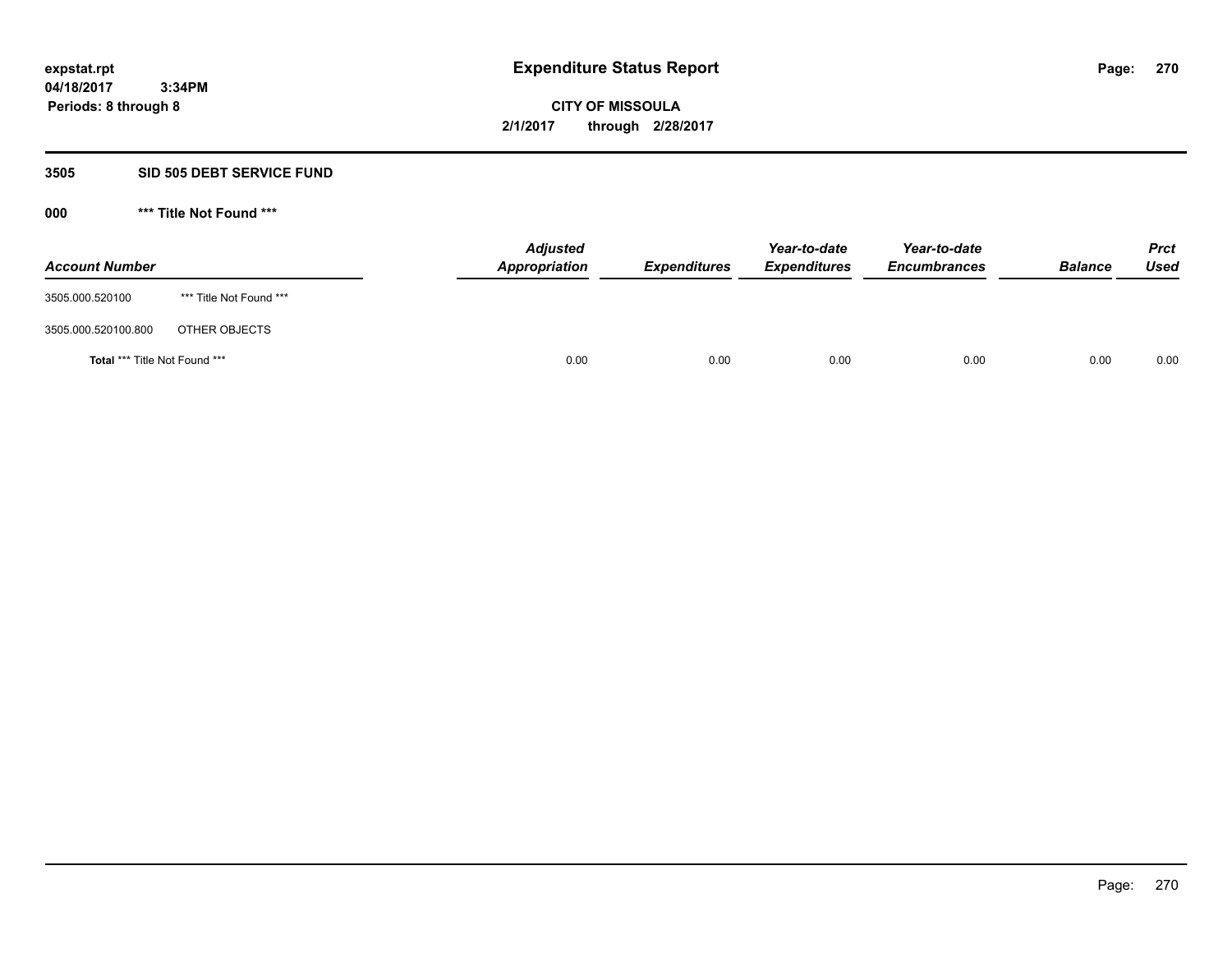# **3505 SID 505 DEBT SERVICE FUND**

| <b>Account Number</b> |                                  | <b>Adjusted</b><br><b>Appropriation</b> | <b>Expenditures</b> | Year-to-date<br><b>Expenditures</b> | Year-to-date<br><b>Encumbrances</b> | <b>Balance</b> | <b>Prct</b><br><b>Used</b> |
|-----------------------|----------------------------------|-----------------------------------------|---------------------|-------------------------------------|-------------------------------------|----------------|----------------------------|
| 3505.390.510100       | SPECIAL ASSESSMENTS              |                                         |                     |                                     |                                     |                |                            |
| 3505.390.510100.600   | <b>DEBT SERVICE</b>              |                                         |                     |                                     |                                     |                |                            |
|                       | <b>Total SPECIAL ASSESSMENTS</b> | 0.00                                    | 0.00                | 0.00                                | 0.00                                | 0.00           | 0.00                       |
| 3505.390.510110       | <b>MERCHANT SERVICES</b>         |                                         |                     |                                     |                                     |                |                            |
| 3505.390.510110.500   | <b>FIXED CHARGES</b>             |                                         |                     |                                     |                                     |                |                            |
|                       | Total SID 505 DEBT SERVICE FUND  | 0.00                                    | 0.00                | 0.00                                | 0.00                                | 0.00           | 0.00                       |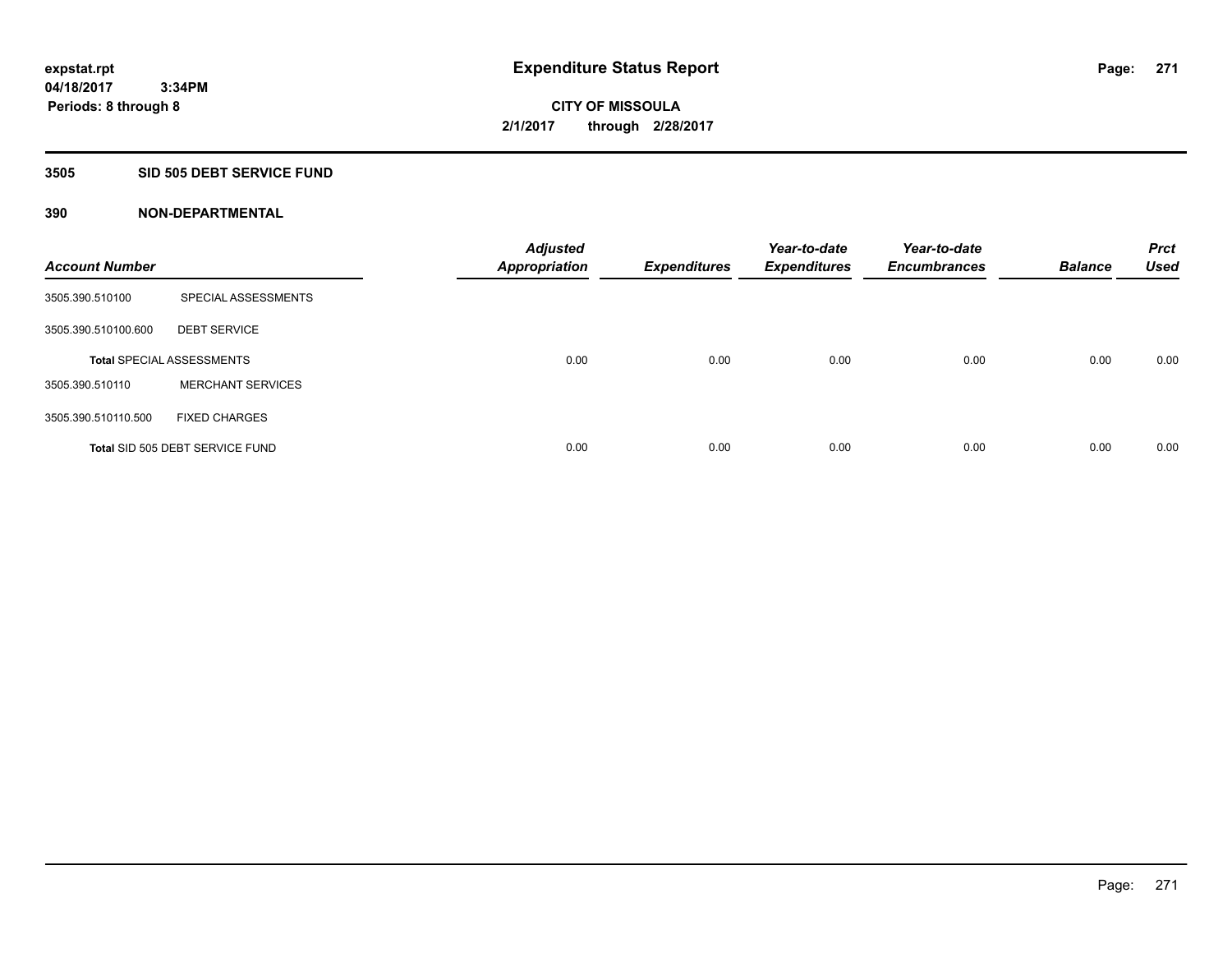**Periods: 8 through 8**

**CITY OF MISSOULA 2/1/2017 through 2/28/2017**

#### **3506 SID 506 DEBT SERVICE FUND**

| <b>Account Number</b>                |                         | <b>Adjusted</b><br>Appropriation | <b>Expenditures</b> | Year-to-date<br><b>Expenditures</b> | Year-to-date<br><b>Encumbrances</b> | <b>Balance</b> | <b>Prct</b><br><b>Used</b> |
|--------------------------------------|-------------------------|----------------------------------|---------------------|-------------------------------------|-------------------------------------|----------------|----------------------------|
| 3506.000.520100                      | *** Title Not Found *** |                                  |                     |                                     |                                     |                |                            |
| 3506.000.520100.800                  | OTHER OBJECTS           |                                  |                     |                                     |                                     |                |                            |
| <b>Total *** Title Not Found ***</b> |                         | 0.00                             | 0.00                | 0.00                                | 0.00                                | 0.00           | 0.00                       |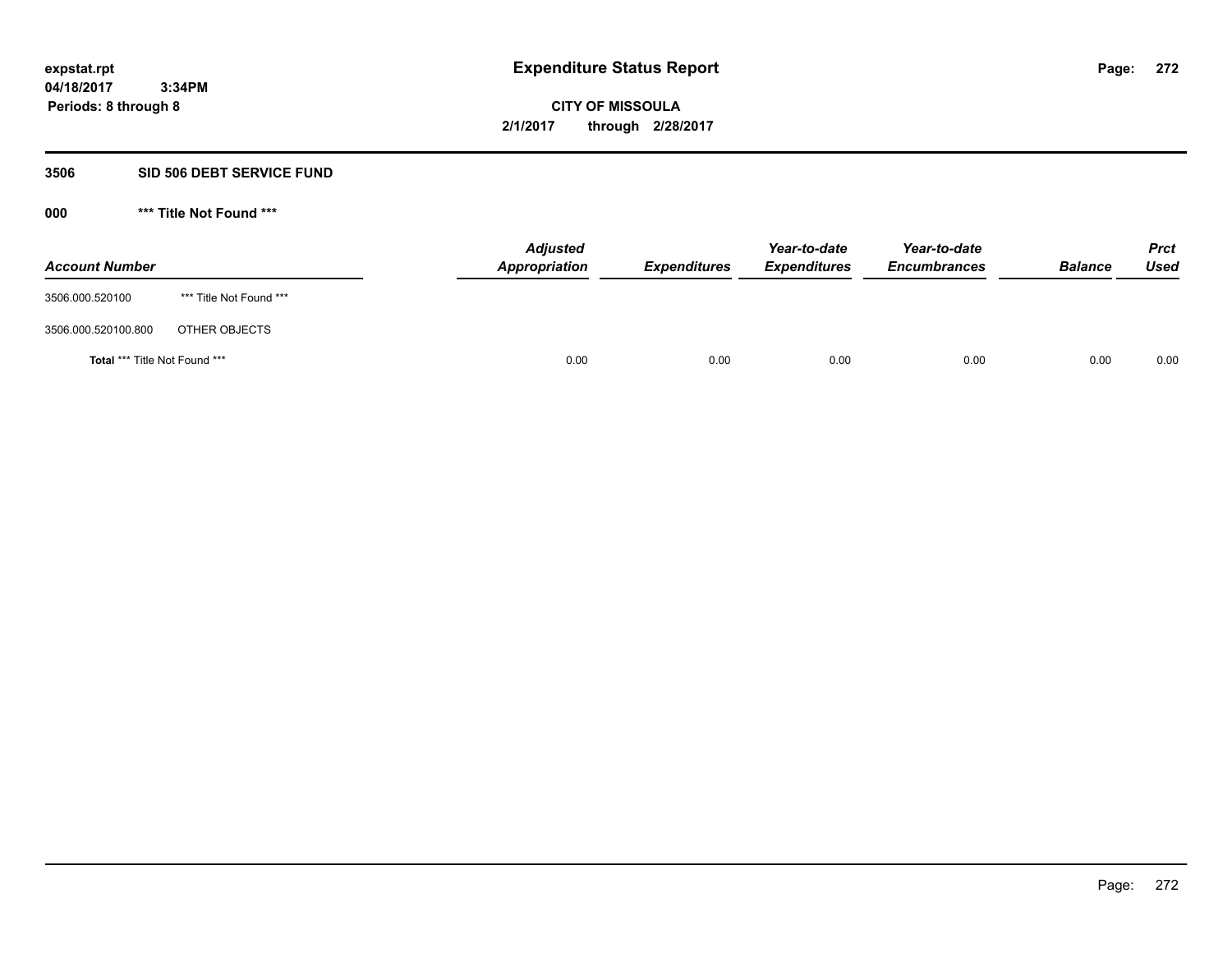# **3506 SID 506 DEBT SERVICE FUND**

| <b>Account Number</b> |                                  | <b>Adjusted</b><br><b>Appropriation</b> | <b>Expenditures</b> | Year-to-date<br><b>Expenditures</b> | Year-to-date<br><b>Encumbrances</b> | <b>Balance</b> | <b>Prct</b><br><b>Used</b> |
|-----------------------|----------------------------------|-----------------------------------------|---------------------|-------------------------------------|-------------------------------------|----------------|----------------------------|
| 3506.390.510100       | SPECIAL ASSESSMENTS              |                                         |                     |                                     |                                     |                |                            |
| 3506.390.510100.600   | <b>DEBT SERVICE</b>              |                                         |                     |                                     |                                     |                |                            |
|                       | <b>Total SPECIAL ASSESSMENTS</b> | 0.00                                    | 0.00                | 0.00                                | 0.00                                | 0.00           | 0.00                       |
| 3506.390.510110       | <b>MERCHANT SERVICES</b>         |                                         |                     |                                     |                                     |                |                            |
| 3506.390.510110.500   | <b>FIXED CHARGES</b>             |                                         |                     |                                     |                                     |                |                            |
|                       | Total SID 506 DEBT SERVICE FUND  | 0.00                                    | 0.00                | 0.00                                | 0.00                                | 0.00           | 0.00                       |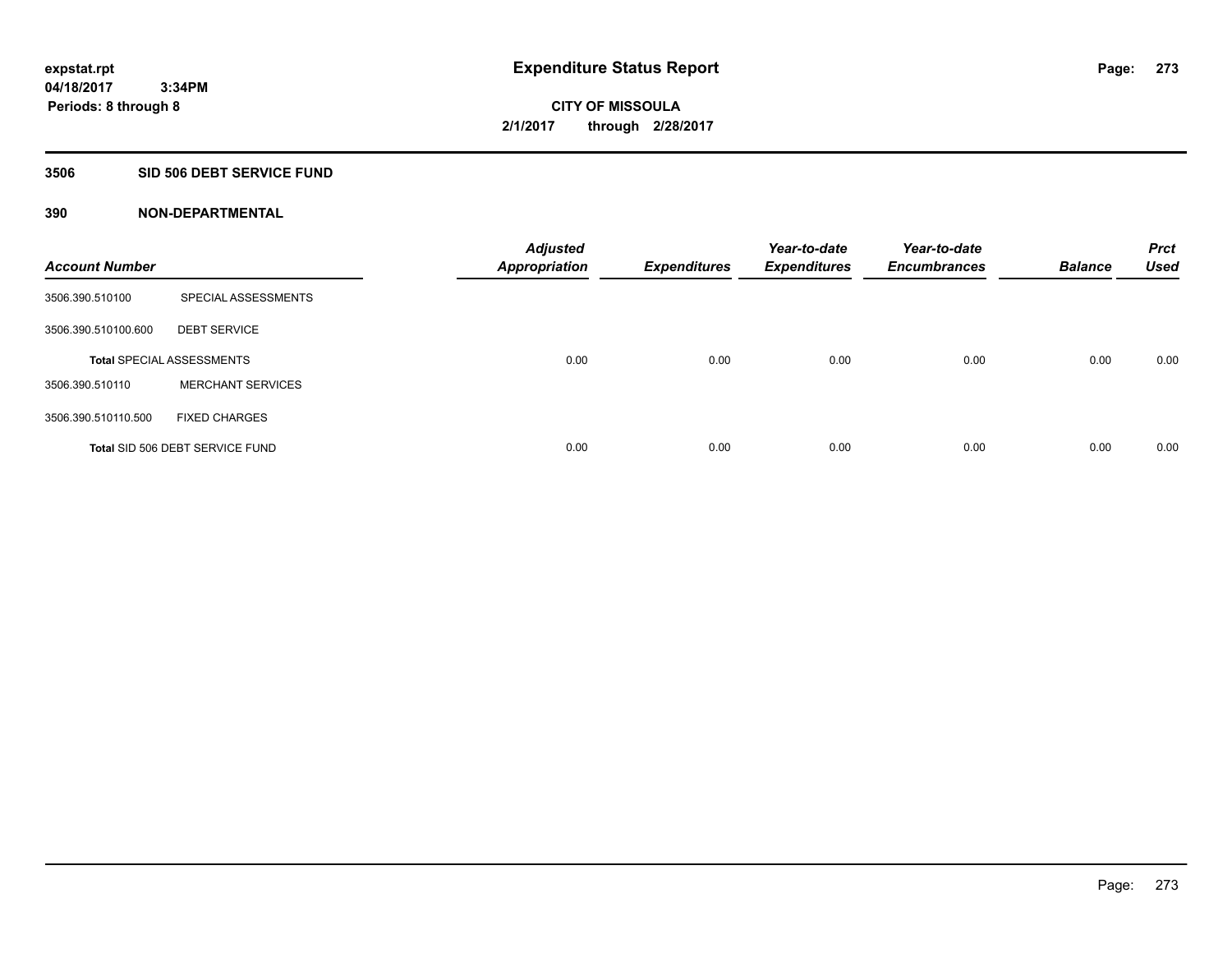#### **3507 SID 507 DEBT SERVICE FUND**

| <b>Account Number</b>         |                         | <b>Adjusted</b><br>Appropriation | <b>Expenditures</b> | Year-to-date<br><b>Expenditures</b> | Year-to-date<br><b>Encumbrances</b> | <b>Balance</b> | <b>Prct</b><br>Used |
|-------------------------------|-------------------------|----------------------------------|---------------------|-------------------------------------|-------------------------------------|----------------|---------------------|
| 3507.000.520100               | *** Title Not Found *** |                                  |                     |                                     |                                     |                |                     |
| 3507.000.520100.800           | OTHER OBJECTS           |                                  |                     |                                     |                                     |                |                     |
| Total *** Title Not Found *** |                         | 0.00                             | 0.00                | 0.00                                | 0.00                                | 0.00           | 0.00                |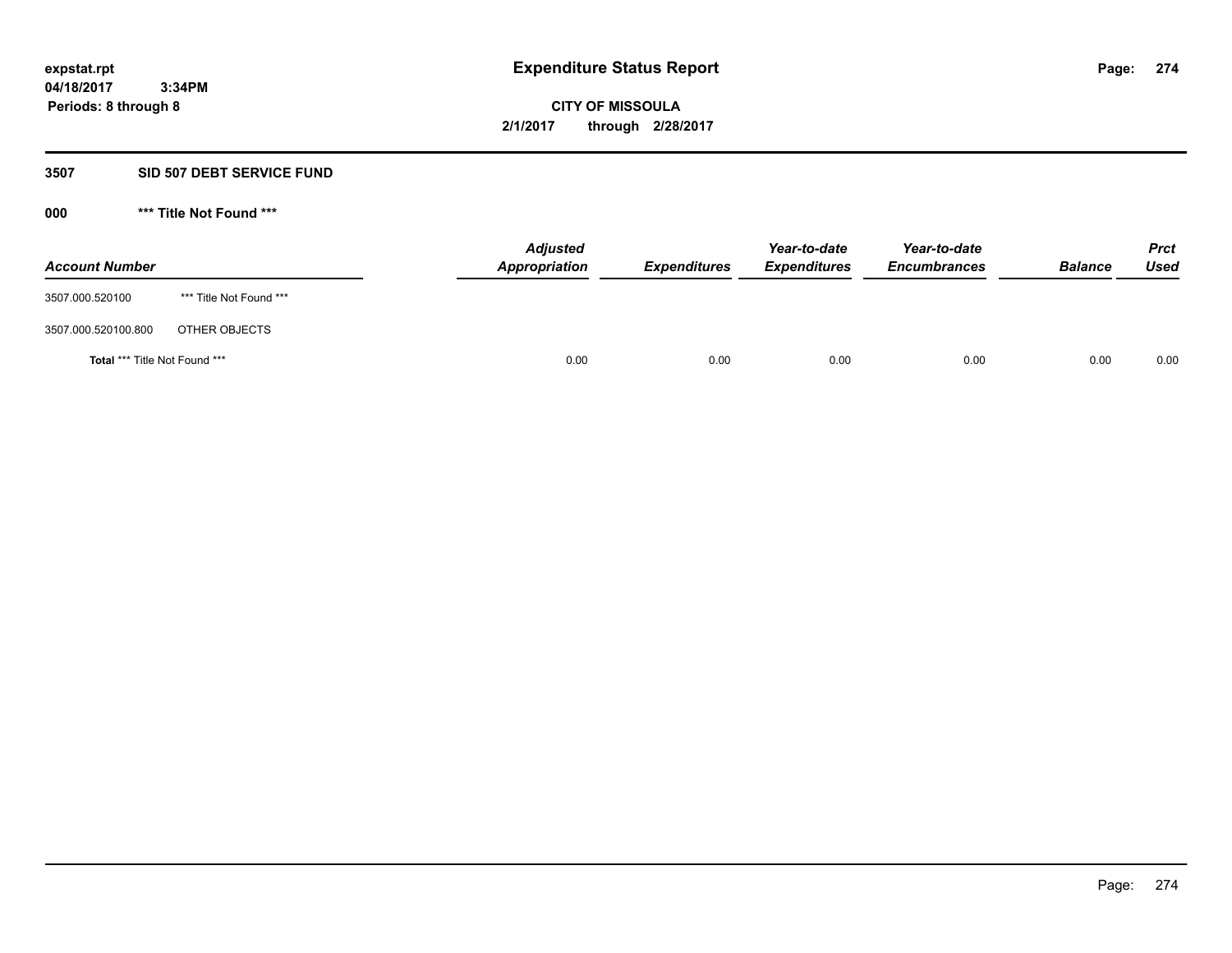# **3507 SID 507 DEBT SERVICE FUND**

| <b>Account Number</b> |                                 | <b>Adjusted</b><br>Appropriation | <b>Expenditures</b> | Year-to-date<br><b>Expenditures</b> | Year-to-date<br><b>Encumbrances</b> | <b>Balance</b> | <b>Prct</b><br><b>Used</b> |
|-----------------------|---------------------------------|----------------------------------|---------------------|-------------------------------------|-------------------------------------|----------------|----------------------------|
| 3507.390.510110       | <b>MERCHANT SERVICES</b>        |                                  |                     |                                     |                                     |                |                            |
| 3507.390.510110.500   | <b>FIXED CHARGES</b>            |                                  |                     |                                     |                                     |                |                            |
|                       | Total SID 507 DEBT SERVICE FUND | 0.00                             | 0.00                | 0.00                                | 0.00                                | 0.00           | 0.00                       |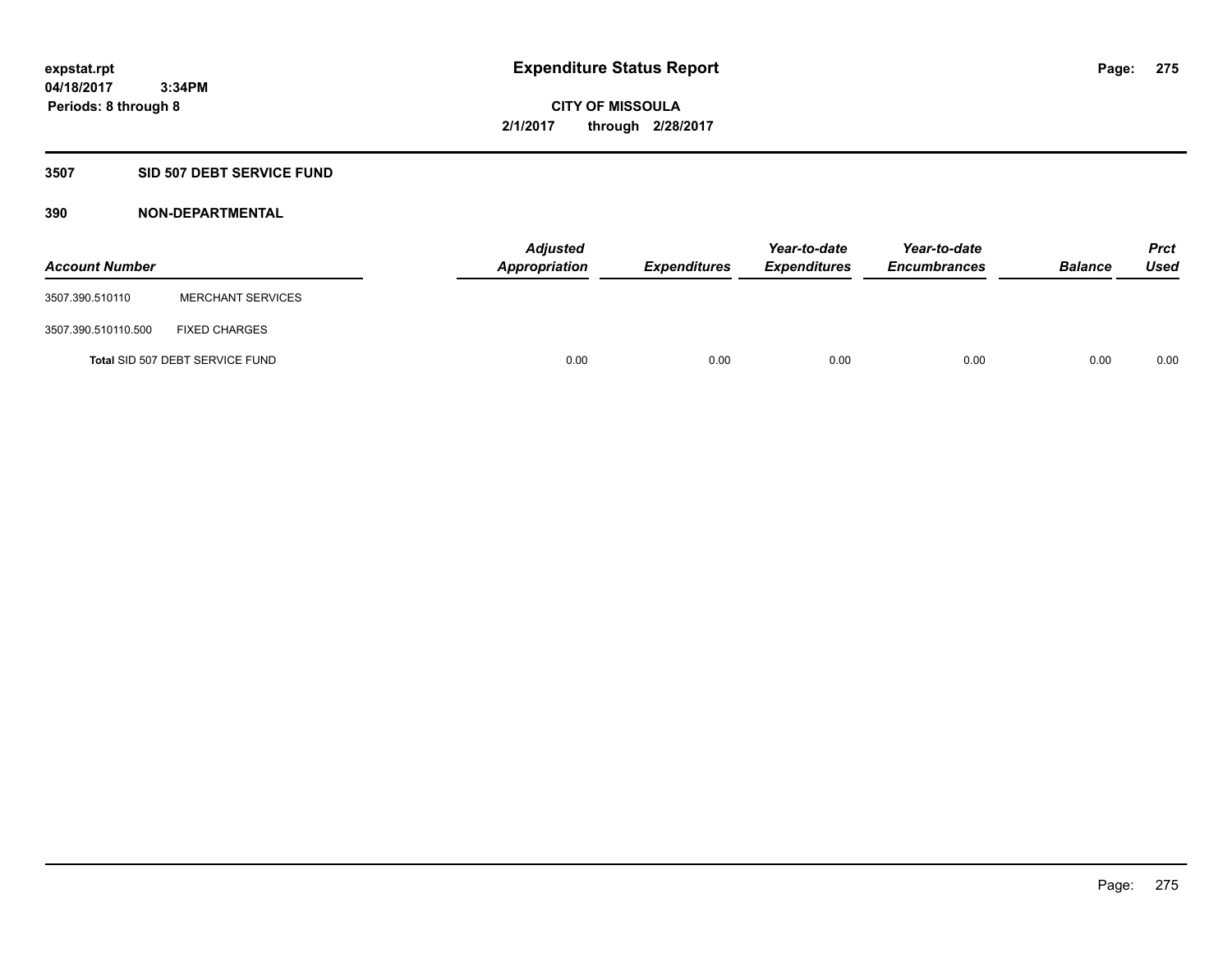### **3508 SID 508 DEBT SERVICE FUND**

| <b>Account Number</b>         |                         | <b>Adjusted</b><br>Appropriation | <b>Expenditures</b> | Year-to-date<br><b>Expenditures</b> | Year-to-date<br><b>Encumbrances</b> | <b>Balance</b> | <b>Prct</b><br>Used |
|-------------------------------|-------------------------|----------------------------------|---------------------|-------------------------------------|-------------------------------------|----------------|---------------------|
| 3508.000.520100               | *** Title Not Found *** |                                  |                     |                                     |                                     |                |                     |
| 3508.000.520100.800           | OTHER OBJECTS           |                                  |                     |                                     |                                     |                |                     |
| Total *** Title Not Found *** |                         | 0.00                             | 0.00                | 0.00                                | 0.00                                | 0.00           | 0.00                |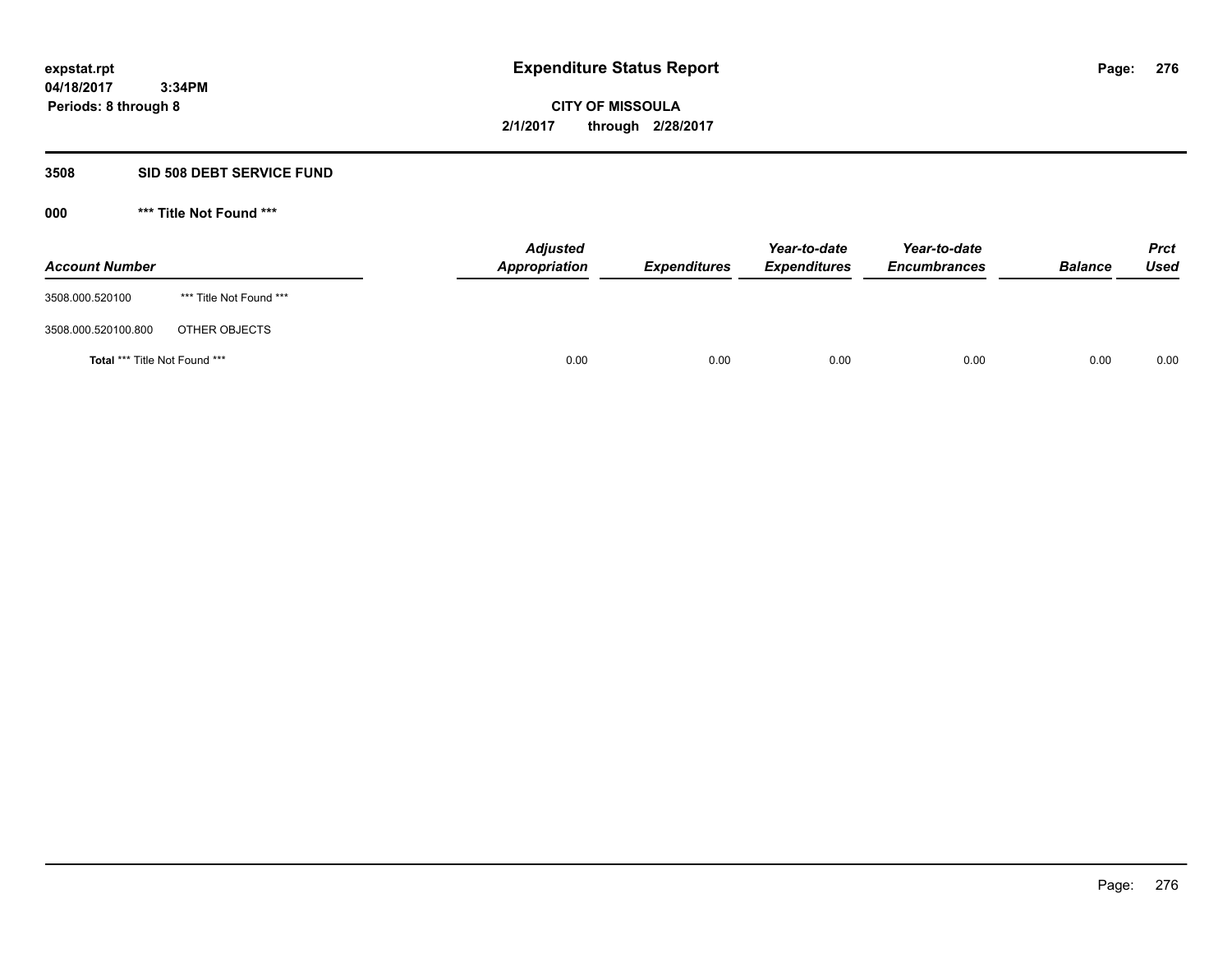# **3508 SID 508 DEBT SERVICE FUND**

| <b>Account Number</b> |                                 | <b>Adjusted</b><br>Appropriation | <b>Expenditures</b> | Year-to-date<br><b>Expenditures</b> | Year-to-date<br><b>Encumbrances</b> | <b>Balance</b> | Prct<br><b>Used</b> |
|-----------------------|---------------------------------|----------------------------------|---------------------|-------------------------------------|-------------------------------------|----------------|---------------------|
| 3508.390.510110       | <b>MERCHANT SERVICES</b>        |                                  |                     |                                     |                                     |                |                     |
| 3508.390.510110.500   | <b>FIXED CHARGES</b>            |                                  |                     |                                     |                                     |                |                     |
|                       | Total SID 508 DEBT SERVICE FUND | 0.00                             | 0.00                | 0.00                                | 0.00                                | 0.00           | 0.00                |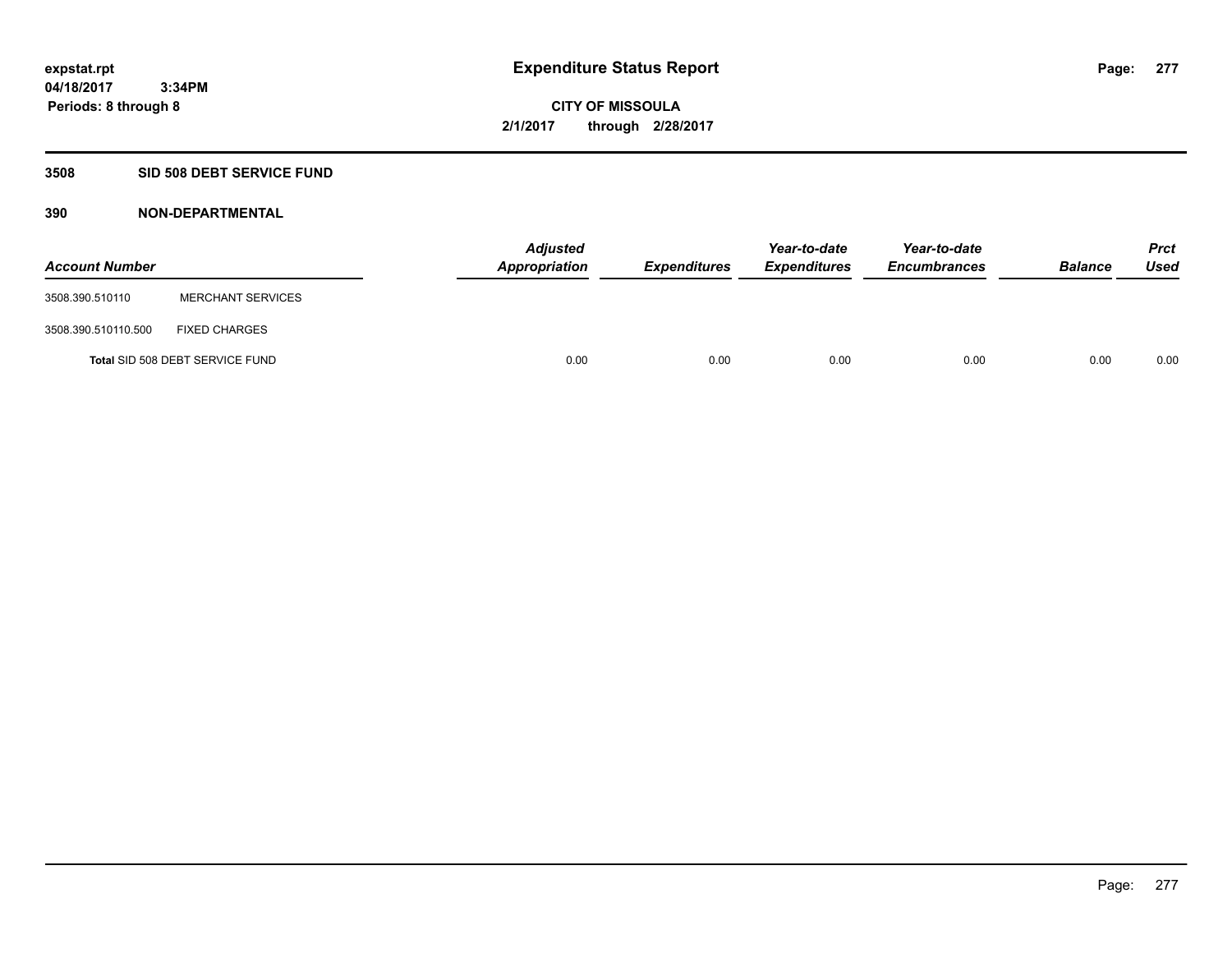# **3510 SID 510 DEBT SERVICE FUND**

| <b>Account Number</b>         |                         | <b>Adjusted</b><br>Appropriation | <b>Expenditures</b> | Year-to-date<br><b>Expenditures</b> | Year-to-date<br><b>Encumbrances</b> | <b>Balance</b> | <b>Prct</b><br>Used |
|-------------------------------|-------------------------|----------------------------------|---------------------|-------------------------------------|-------------------------------------|----------------|---------------------|
| 3510.000.520100               | *** Title Not Found *** |                                  |                     |                                     |                                     |                |                     |
| 3510.000.520100.800           | OTHER OBJECTS           |                                  |                     |                                     |                                     |                |                     |
| Total *** Title Not Found *** |                         | 0.00                             | 0.00                | 0.00                                | 0.00                                | 0.00           | 0.00                |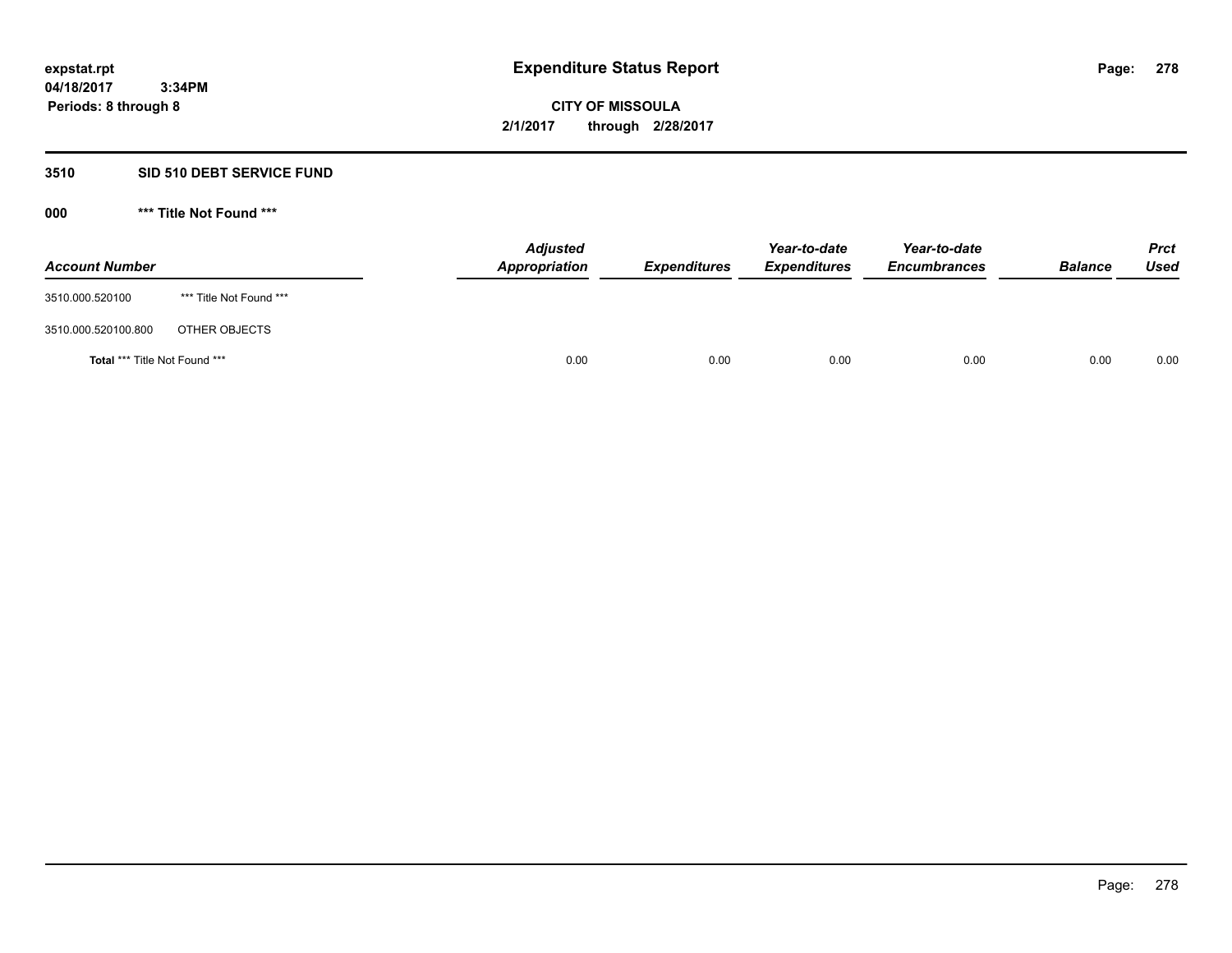# **3510 SID 510 DEBT SERVICE FUND**

| <b>Account Number</b> |                                  | <b>Adjusted</b><br><b>Appropriation</b> | <b>Expenditures</b> | Year-to-date<br><b>Expenditures</b> | Year-to-date<br><b>Encumbrances</b> | <b>Balance</b> | <b>Prct</b><br><b>Used</b> |
|-----------------------|----------------------------------|-----------------------------------------|---------------------|-------------------------------------|-------------------------------------|----------------|----------------------------|
| 3510.390.510100       | SPECIAL ASSESSMENTS              |                                         |                     |                                     |                                     |                |                            |
| 3510.390.510100.600   | <b>DEBT SERVICE</b>              |                                         |                     |                                     |                                     |                |                            |
|                       | <b>Total SPECIAL ASSESSMENTS</b> | 0.00                                    | 0.00                | 0.00                                | 0.00                                | 0.00           | 0.00                       |
| 3510.390.510110       | <b>MERCHANT SERVICES</b>         |                                         |                     |                                     |                                     |                |                            |
| 3510.390.510110.500   | <b>FIXED CHARGES</b>             |                                         |                     |                                     |                                     |                |                            |
|                       | Total SID 510 DEBT SERVICE FUND  | 0.00                                    | 0.00                | 0.00                                | 0.00                                | 0.00           | 0.00                       |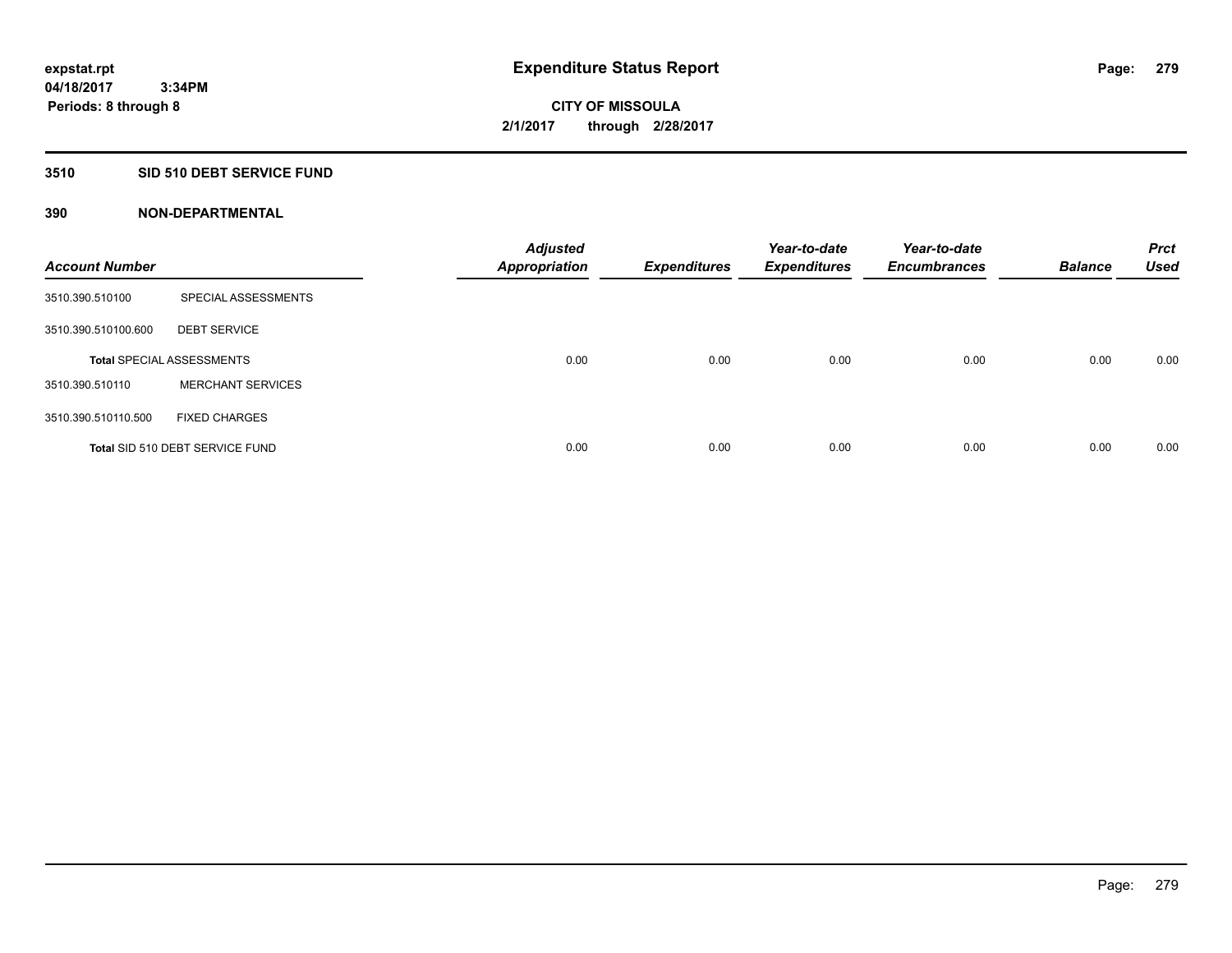# **3511 SID 511 DEBT SERVICE FUND**

| <b>Account Number</b>                |                         | <b>Adjusted</b><br>Appropriation | <b>Expenditures</b> | Year-to-date<br><b>Expenditures</b> | Year-to-date<br><b>Encumbrances</b> | <b>Balance</b> | <b>Prct</b><br><b>Used</b> |
|--------------------------------------|-------------------------|----------------------------------|---------------------|-------------------------------------|-------------------------------------|----------------|----------------------------|
| 3511.000.520100                      | *** Title Not Found *** |                                  |                     |                                     |                                     |                |                            |
| 3511.000.520100.800                  | OTHER OBJECTS           |                                  |                     |                                     |                                     |                |                            |
| <b>Total *** Title Not Found ***</b> |                         | 0.00                             | 0.00                | 0.00                                | 0.00                                | 0.00           | 0.00                       |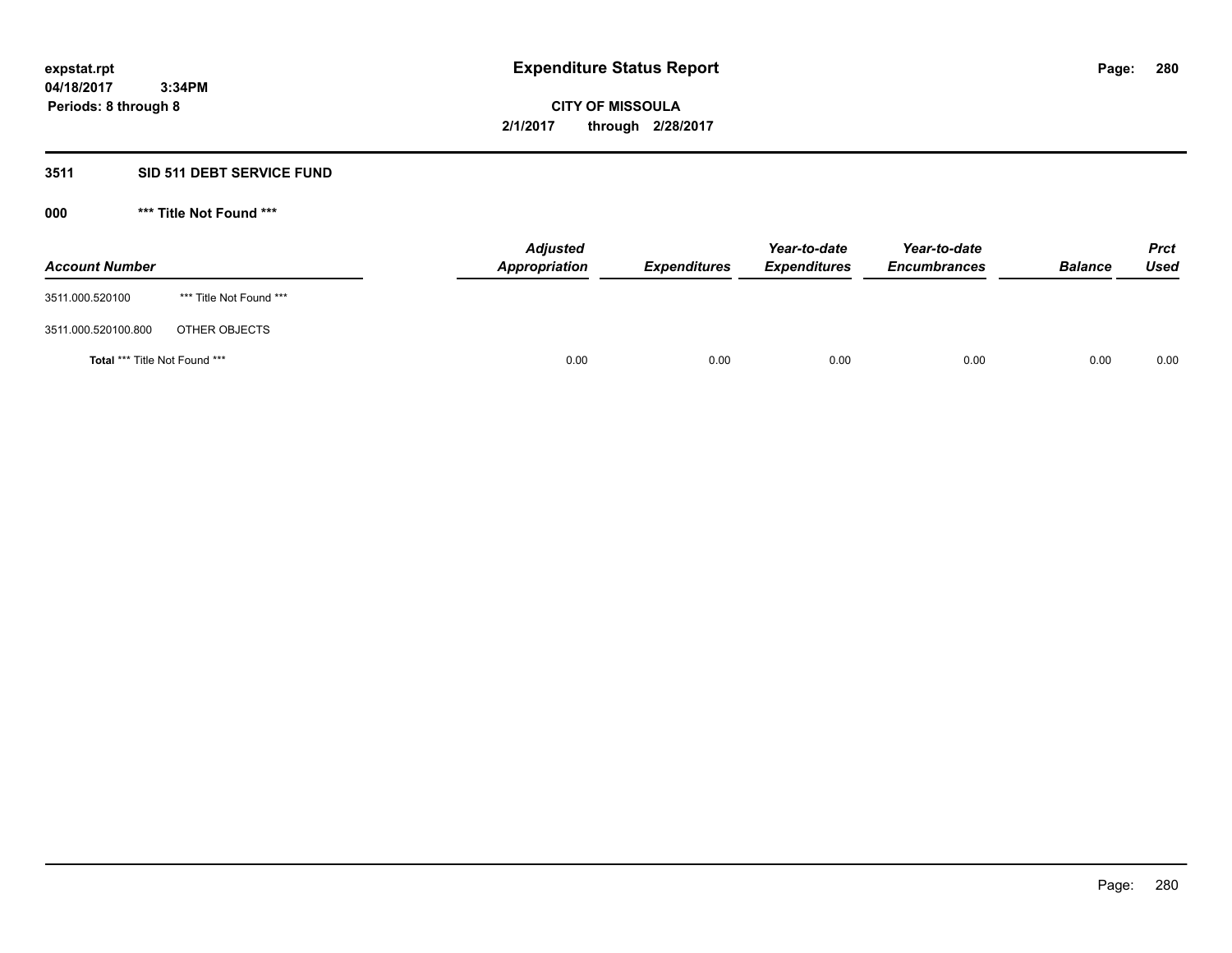# **3511 SID 511 DEBT SERVICE FUND**

| <b>Account Number</b> |                                  | <b>Adjusted</b><br>Appropriation | <b>Expenditures</b> | Year-to-date<br><b>Expenditures</b> | Year-to-date<br><b>Encumbrances</b> | <b>Balance</b> | <b>Prct</b><br><b>Used</b> |
|-----------------------|----------------------------------|----------------------------------|---------------------|-------------------------------------|-------------------------------------|----------------|----------------------------|
| 3511.390.510100       | SPECIAL ASSESSMENTS              |                                  |                     |                                     |                                     |                |                            |
| 3511.390.510100.600   | <b>DEBT SERVICE</b>              |                                  |                     |                                     |                                     |                |                            |
|                       | <b>Total SPECIAL ASSESSMENTS</b> | 0.00                             | 0.00                | 0.00                                | 0.00                                | 0.00           | 0.00                       |
| 3511.390.510110       | <b>MERCHANT SERVICES</b>         |                                  |                     |                                     |                                     |                |                            |
| 3511.390.510110.500   | <b>FIXED CHARGES</b>             |                                  |                     |                                     |                                     |                |                            |
|                       | <b>Total MERCHANT SERVICES</b>   | 0.00                             | 0.00                | 0.00                                | 0.00                                | 0.00           | 0.00                       |
|                       | Total SID 511 DEBT SERVICE FUND  | 0.00                             | 0.00                | 0.00                                | 0.00                                | 0.00           | 0.00                       |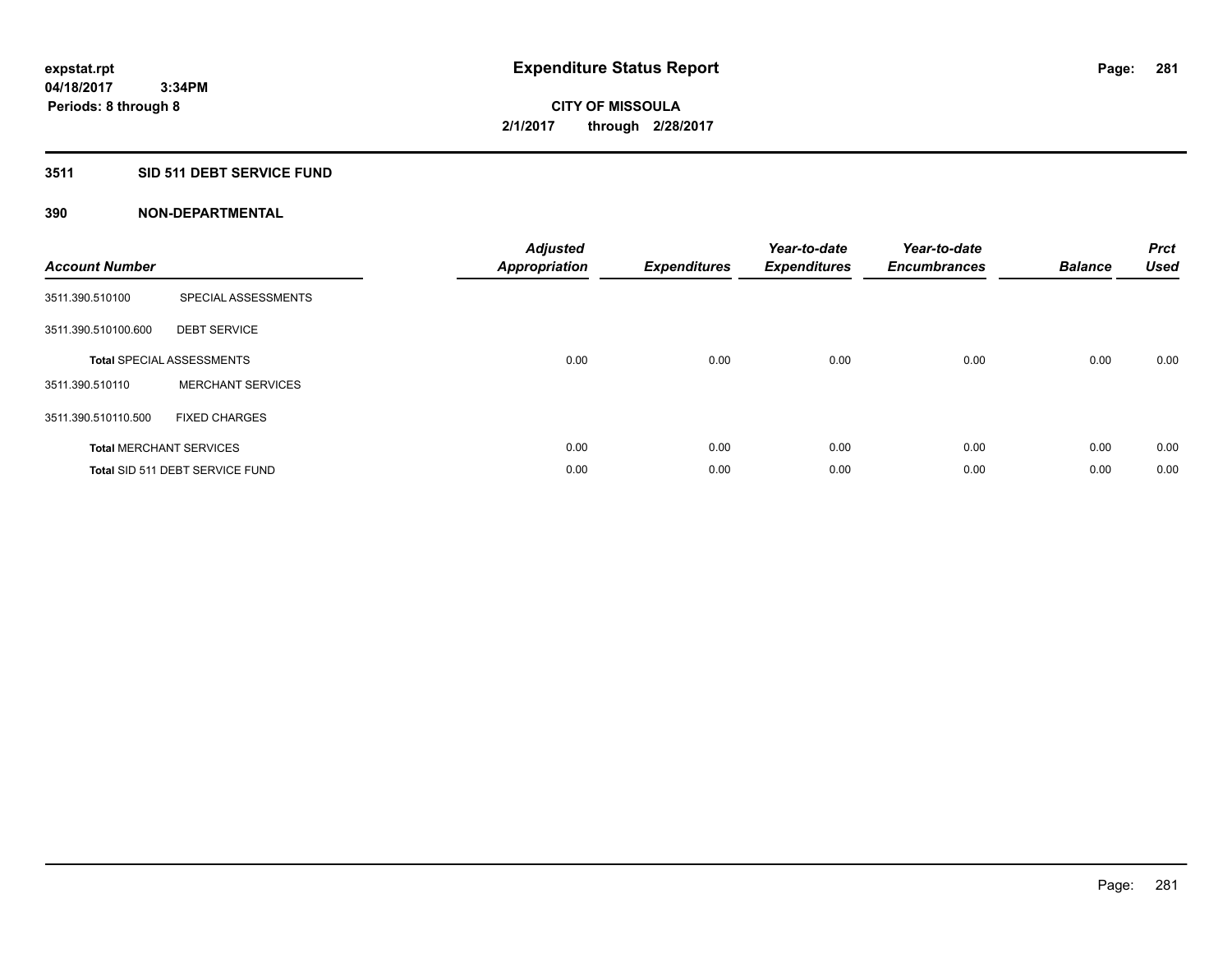# **3512 SID 512 DEBT SERVICE FUND**

|                                                 |                          | <b>Adjusted</b> |                     | Year-to-date        | Year-to-date        |                | <b>Prct</b> |
|-------------------------------------------------|--------------------------|-----------------|---------------------|---------------------|---------------------|----------------|-------------|
| <b>Account Number</b>                           |                          | Appropriation   | <b>Expenditures</b> | <b>Expenditures</b> | <b>Encumbrances</b> | <b>Balance</b> | <b>Used</b> |
| 3512.390.510100                                 | SPECIAL ASSESSMENTS      |                 |                     |                     |                     |                |             |
| <b>DEBT SERVICE</b><br>3512.390.510100.600      |                          |                 |                     |                     |                     |                |             |
| 3512.390.510100.610.000 PRINCIPAL               |                          | 19,780.00       | 0.00                | 0.00                | 0.00                | 19,780.00      | 0.00        |
| 3512.390.510100.620.000 INTEREST / SERVICE FEES |                          | 1.807.00        | 0.00                | 1,253.70            | 0.00                | 553.30         | 69.38       |
| <b>Total SPECIAL ASSESSMENTS</b>                |                          | 21,587.00       | 0.00                | 1,253.70            | 0.00                | 20,333.30      | 5.81        |
| 3512.390.510110                                 | <b>MERCHANT SERVICES</b> |                 |                     |                     |                     |                |             |
| 3512.390.510110.500                             | <b>FIXED CHARGES</b>     |                 |                     |                     |                     |                |             |
| 3512.390.510110.550.000 MERCHANT SERVICE FEES   |                          | 350.00          | 0.00                | 0.00                | 0.00                | 350.00         | 0.00        |
| <b>Total FIXED CHARGES</b>                      |                          | 350.00          | 0.00                | 0.00                | 0.00                | 350.00         | 0.00        |
| <b>Total MERCHANT SERVICES</b>                  |                          | 350.00          | 0.00                | 0.00                | 0.00                | 350.00         | 0.00        |
| Total SID 512 DEBT SERVICE FUND                 |                          | 21,937.00       | 0.00                | 1,253.70            | 0.00                | 20,683.30      | 5.72        |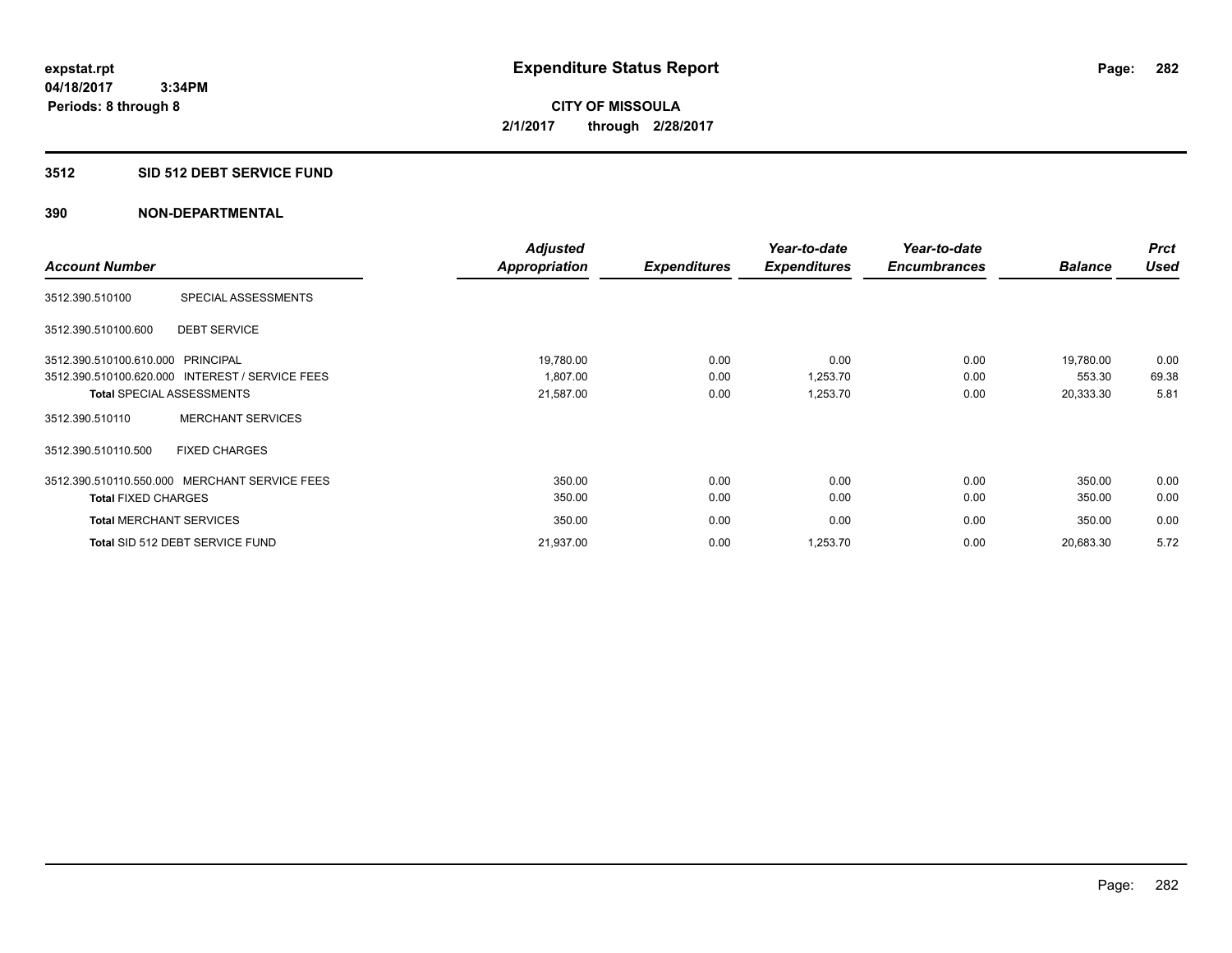# **3513 SID 513 DEBT SERVICE FUND**

# **280 PUBLIC WORKS OPERATIONS**

| <b>Account Number</b>          |                                      | <b>Adjusted</b><br><b>Appropriation</b> | <b>Expenditures</b> | Year-to-date<br><b>Expenditures</b> | Year-to-date<br><b>Encumbrances</b> | <b>Balance</b> | <b>Prct</b><br><b>Used</b> |
|--------------------------------|--------------------------------------|-----------------------------------------|---------------------|-------------------------------------|-------------------------------------|----------------|----------------------------|
| 3513.280.510110                | <b>MERCHANT SERVICES</b>             |                                         |                     |                                     |                                     |                |                            |
| 3513.280.510110.500            | <b>FIXED CHARGES</b>                 |                                         |                     |                                     |                                     |                |                            |
| <b>Total MERCHANT SERVICES</b> |                                      | 0.00                                    | 0.00                | 0.00                                | 0.00                                | 0.00           | 0.00                       |
| 3513.280.521000                | <b>INTERFUND OPERATING TRANSFERS</b> |                                         |                     |                                     |                                     |                |                            |
| 3513.280.521000.800            | OTHER OBJECTS                        |                                         |                     |                                     |                                     |                |                            |
|                                | <b>Total PUBLIC WORKS OPERATIONS</b> | 0.00                                    | 0.00                | 0.00                                | 0.00                                | 0.00           | 0.00                       |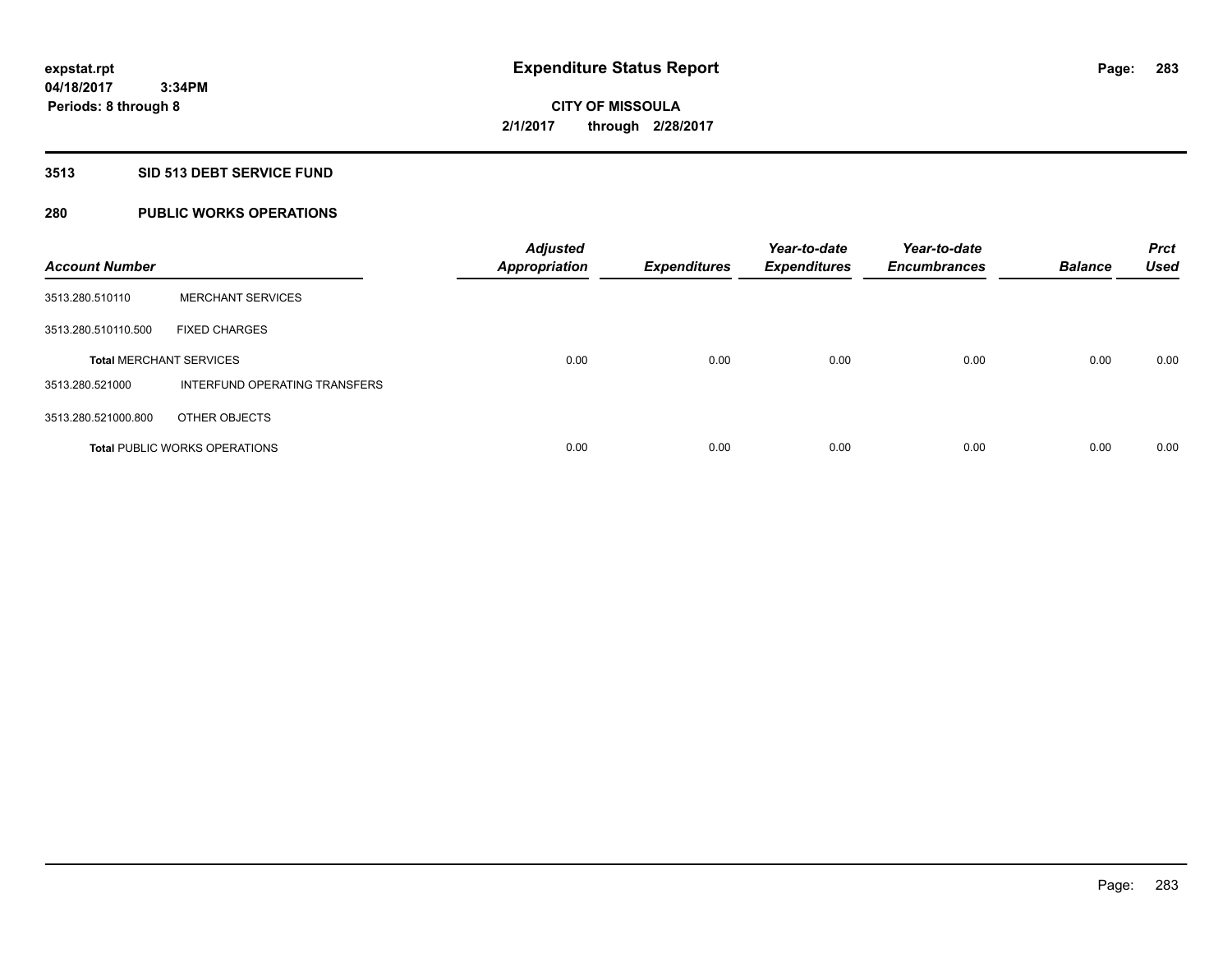# **3513 SID 513 DEBT SERVICE FUND**

|                                |                                  | <b>Adjusted</b>      |                     | Year-to-date        | Year-to-date        |                | <b>Prct</b> |
|--------------------------------|----------------------------------|----------------------|---------------------|---------------------|---------------------|----------------|-------------|
| <b>Account Number</b>          |                                  | <b>Appropriation</b> | <b>Expenditures</b> | <b>Expenditures</b> | <b>Encumbrances</b> | <b>Balance</b> | <b>Used</b> |
| 3513.390.510100                | SPECIAL ASSESSMENTS              |                      |                     |                     |                     |                |             |
| 3513.390.510100.600            | <b>DEBT SERVICE</b>              |                      |                     |                     |                     |                |             |
| <b>Total DEBT SERVICE</b>      |                                  | 0.00                 | 0.00                | 0.00                | 0.00                | 0.00           | 0.00        |
| 3513.390.510100.800            | OTHER OBJECTS                    |                      |                     |                     |                     |                |             |
|                                | <b>Total SPECIAL ASSESSMENTS</b> | 0.00                 | 0.00                | 0.00                | 0.00                | 0.00           | 0.00        |
| 3513.390.510110                | <b>MERCHANT SERVICES</b>         |                      |                     |                     |                     |                |             |
| 3513.390.510110.500            | <b>FIXED CHARGES</b>             |                      |                     |                     |                     |                |             |
| <b>Total MERCHANT SERVICES</b> |                                  | 0.00                 | 0.00                | 0.00                | 0.00                | 0.00           | 0.00        |
| 3513.390.521000                | INTERFUND OPERATING TRANSFERS    |                      |                     |                     |                     |                |             |
| 3513.390.521000.800            | OTHER OBJECTS                    |                      |                     |                     |                     |                |             |
|                                | Total SID 513 DEBT SERVICE FUND  | 0.00                 | 0.00                | 0.00                | 0.00                | 0.00           | 0.00        |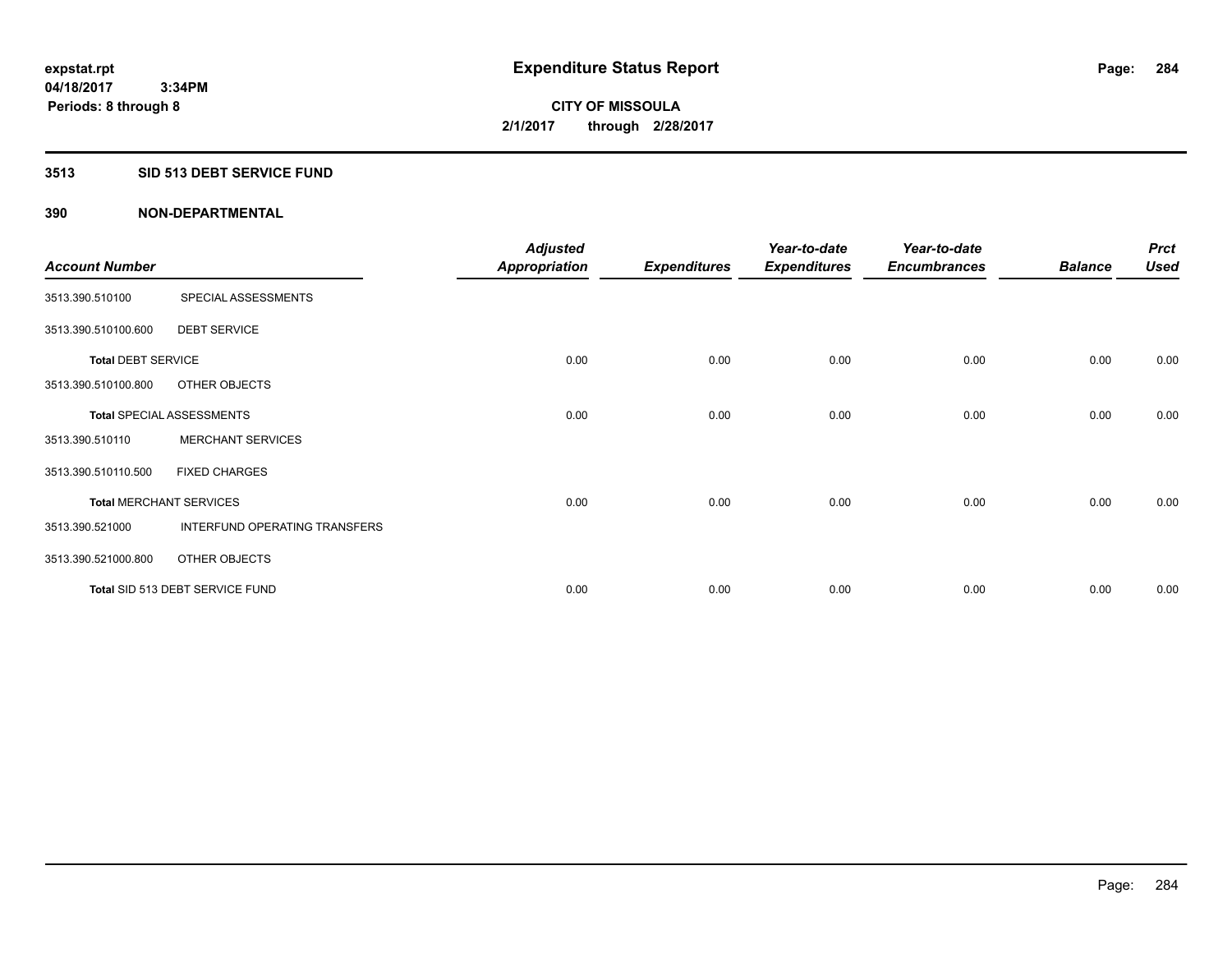# **3514 SID 514 DEBT SERVICE FUND**

| <b>Account Number</b>                |                         | <b>Adjusted</b><br><b>Appropriation</b> | <b>Expenditures</b> | Year-to-date<br><b>Expenditures</b> | Year-to-date<br><b>Encumbrances</b> | <b>Balance</b> | <b>Prct</b><br><b>Used</b> |
|--------------------------------------|-------------------------|-----------------------------------------|---------------------|-------------------------------------|-------------------------------------|----------------|----------------------------|
| 3514.000.520100                      | *** Title Not Found *** |                                         |                     |                                     |                                     |                |                            |
| 3514.000.520100.800                  | OTHER OBJECTS           |                                         |                     |                                     |                                     |                |                            |
| <b>Total *** Title Not Found ***</b> |                         | 0.00                                    | 0.00                | 0.00                                | 0.00                                | 0.00           | 0.00                       |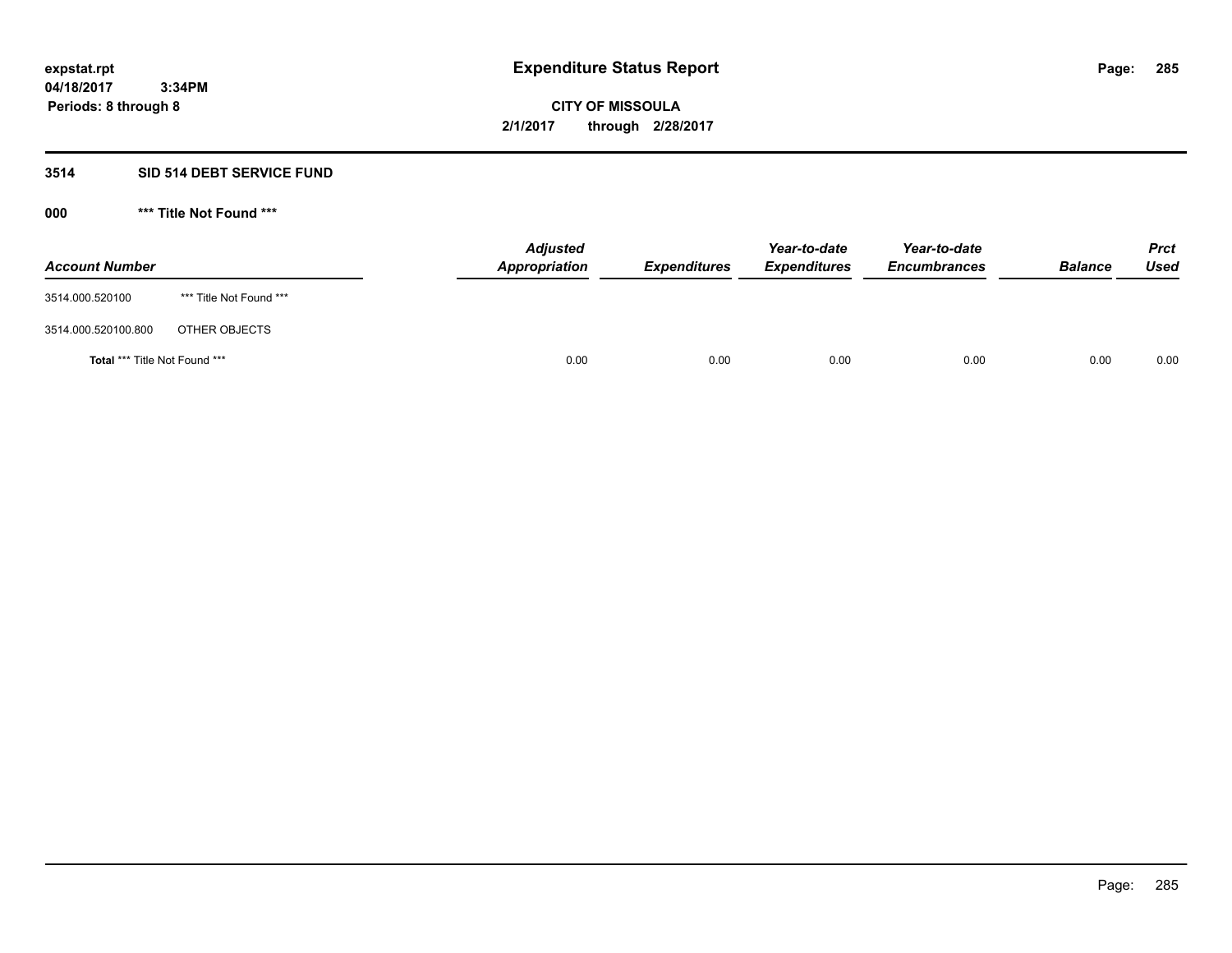# **3514 SID 514 DEBT SERVICE FUND**

| <b>Account Number</b> |                                  | <b>Adjusted</b><br>Appropriation | <b>Expenditures</b> | Year-to-date<br><b>Expenditures</b> | Year-to-date<br><b>Encumbrances</b> | <b>Balance</b> | <b>Prct</b><br><b>Used</b> |
|-----------------------|----------------------------------|----------------------------------|---------------------|-------------------------------------|-------------------------------------|----------------|----------------------------|
| 3514.390.510100       | SPECIAL ASSESSMENTS              |                                  |                     |                                     |                                     |                |                            |
| 3514.390.510100.600   | <b>DEBT SERVICE</b>              |                                  |                     |                                     |                                     |                |                            |
|                       | <b>Total SPECIAL ASSESSMENTS</b> | 0.00                             | 0.00                | 0.00                                | 0.00                                | 0.00           | 0.00                       |
| 3514.390.510110       | <b>MERCHANT SERVICES</b>         |                                  |                     |                                     |                                     |                |                            |
| 3514.390.510110.500   | <b>FIXED CHARGES</b>             |                                  |                     |                                     |                                     |                |                            |
|                       | <b>Total MERCHANT SERVICES</b>   | 0.00                             | 0.00                | 0.00                                | 0.00                                | 0.00           | 0.00                       |
|                       | Total SID 514 DEBT SERVICE FUND  | 0.00                             | 0.00                | 0.00                                | 0.00                                | 0.00           | 0.00                       |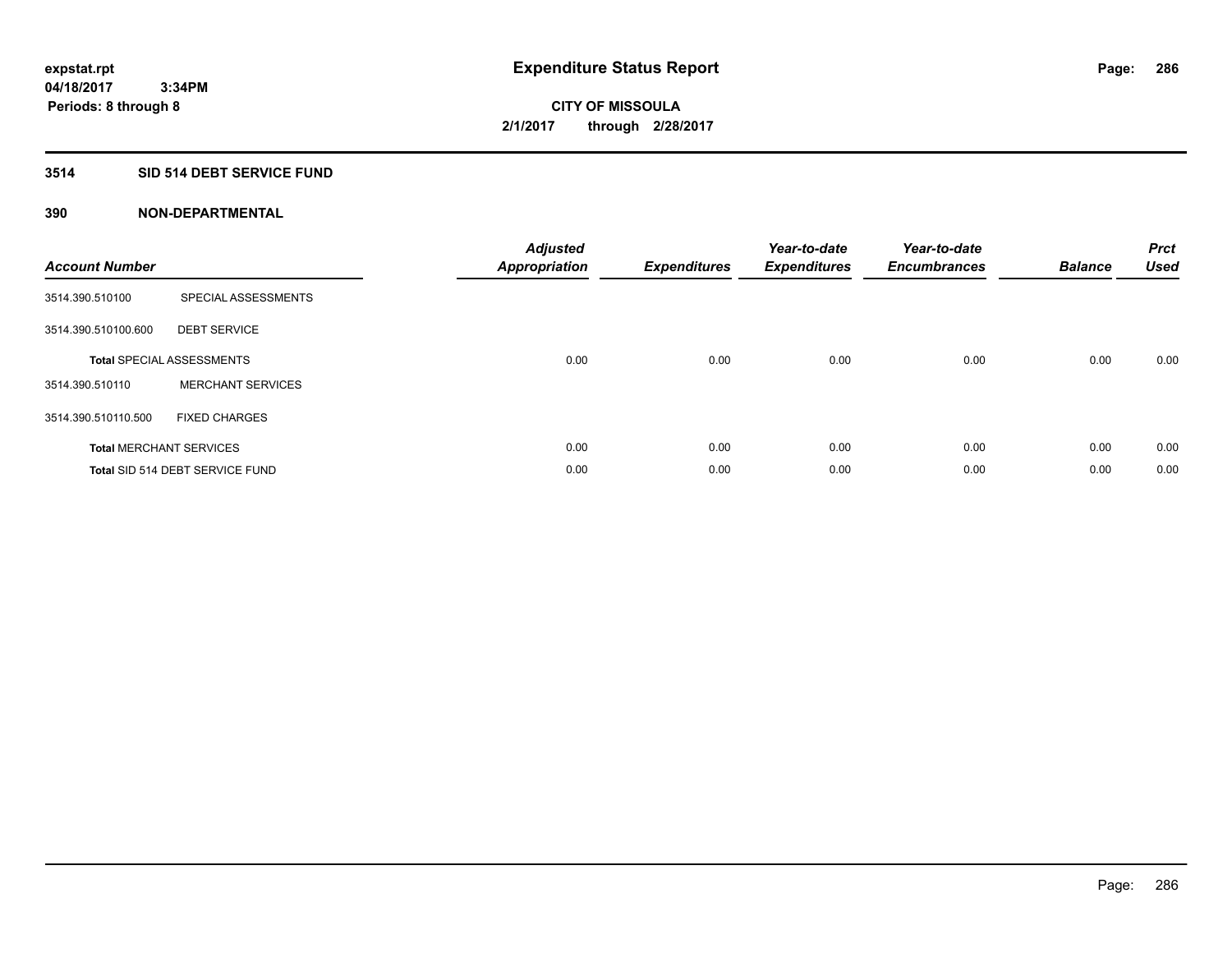# **3515 SID 515 DEBT SERVICE FUND**

|                           |                                  | <b>Adjusted</b>      |                     | Year-to-date        | Year-to-date        |                | Prct        |
|---------------------------|----------------------------------|----------------------|---------------------|---------------------|---------------------|----------------|-------------|
| <b>Account Number</b>     |                                  | <b>Appropriation</b> | <b>Expenditures</b> | <b>Expenditures</b> | <b>Encumbrances</b> | <b>Balance</b> | <b>Used</b> |
| 3515.390.510100           | SPECIAL ASSESSMENTS              |                      |                     |                     |                     |                |             |
| 3515.390.510100.600       | <b>DEBT SERVICE</b>              |                      |                     |                     |                     |                |             |
| <b>Total DEBT SERVICE</b> |                                  | 0.00                 | 0.00                | 0.00                | 0.00                | 0.00           | 0.00        |
| 3515.390.510100.800       | OTHER OBJECTS                    |                      |                     |                     |                     |                |             |
|                           | <b>Total SPECIAL ASSESSMENTS</b> | 0.00                 | 0.00                | 0.00                | 0.00                | 0.00           | 0.00        |
| 3515.390.510110           | <b>MERCHANT SERVICES</b>         |                      |                     |                     |                     |                |             |
| 3515.390.510110.500       | <b>FIXED CHARGES</b>             |                      |                     |                     |                     |                |             |
|                           | Total SID 515 DEBT SERVICE FUND  | 0.00                 | 0.00                | 0.00                | 0.00                | 0.00           | 0.00        |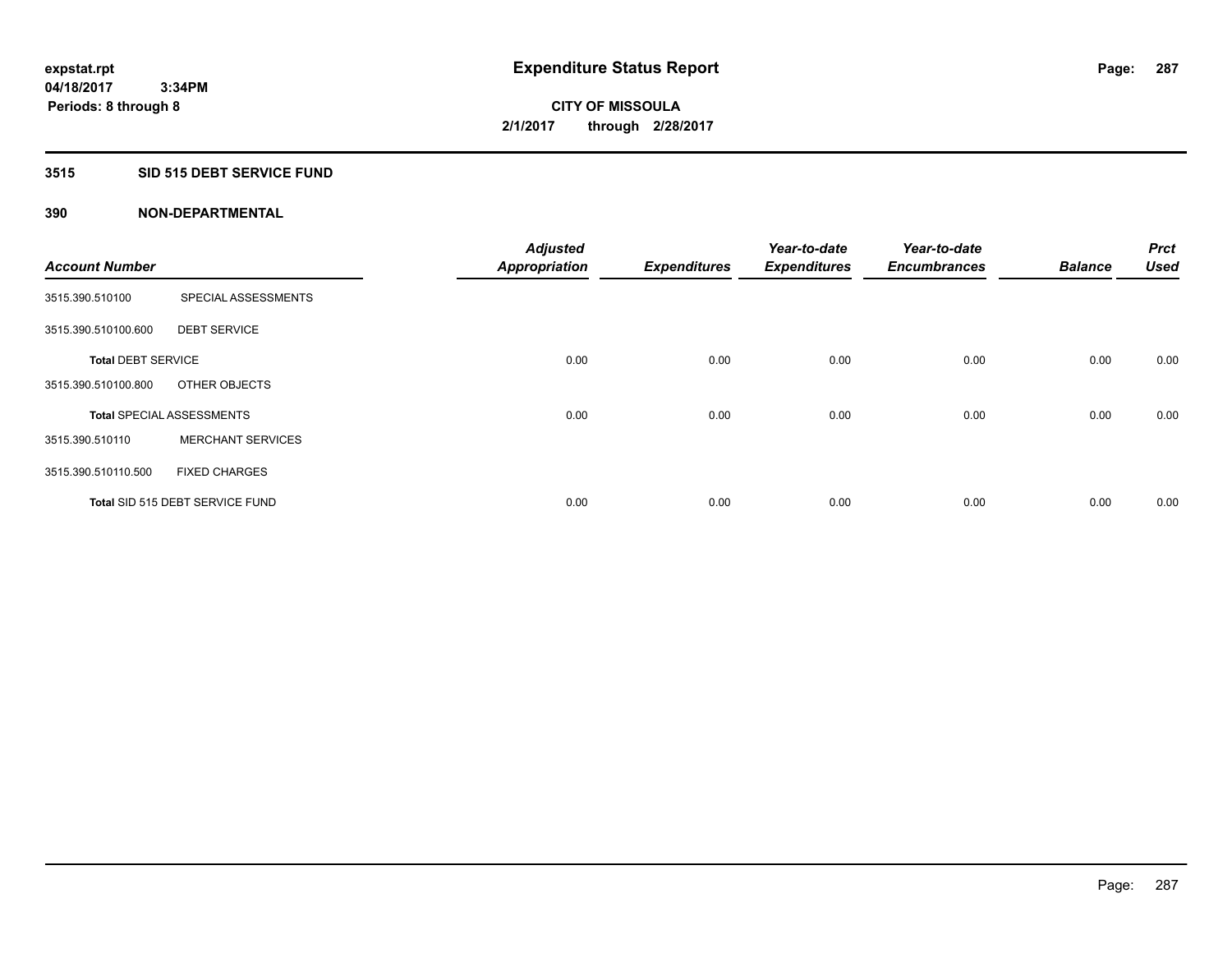# **3517 SID 517 DEBT SERVICE FUND**

| <b>Account Number</b>                |                         | <b>Adjusted</b><br>Appropriation | <b>Expenditures</b> | Year-to-date<br><b>Expenditures</b> | Year-to-date<br><b>Encumbrances</b> | <b>Balance</b> | <b>Prct</b><br><b>Used</b> |
|--------------------------------------|-------------------------|----------------------------------|---------------------|-------------------------------------|-------------------------------------|----------------|----------------------------|
| 3517.000.520100                      | *** Title Not Found *** |                                  |                     |                                     |                                     |                |                            |
| 3517.000.520100.800                  | OTHER OBJECTS           |                                  |                     |                                     |                                     |                |                            |
| <b>Total *** Title Not Found ***</b> |                         | 0.00                             | 0.00                | 0.00                                | 0.00                                | 0.00           | 0.00                       |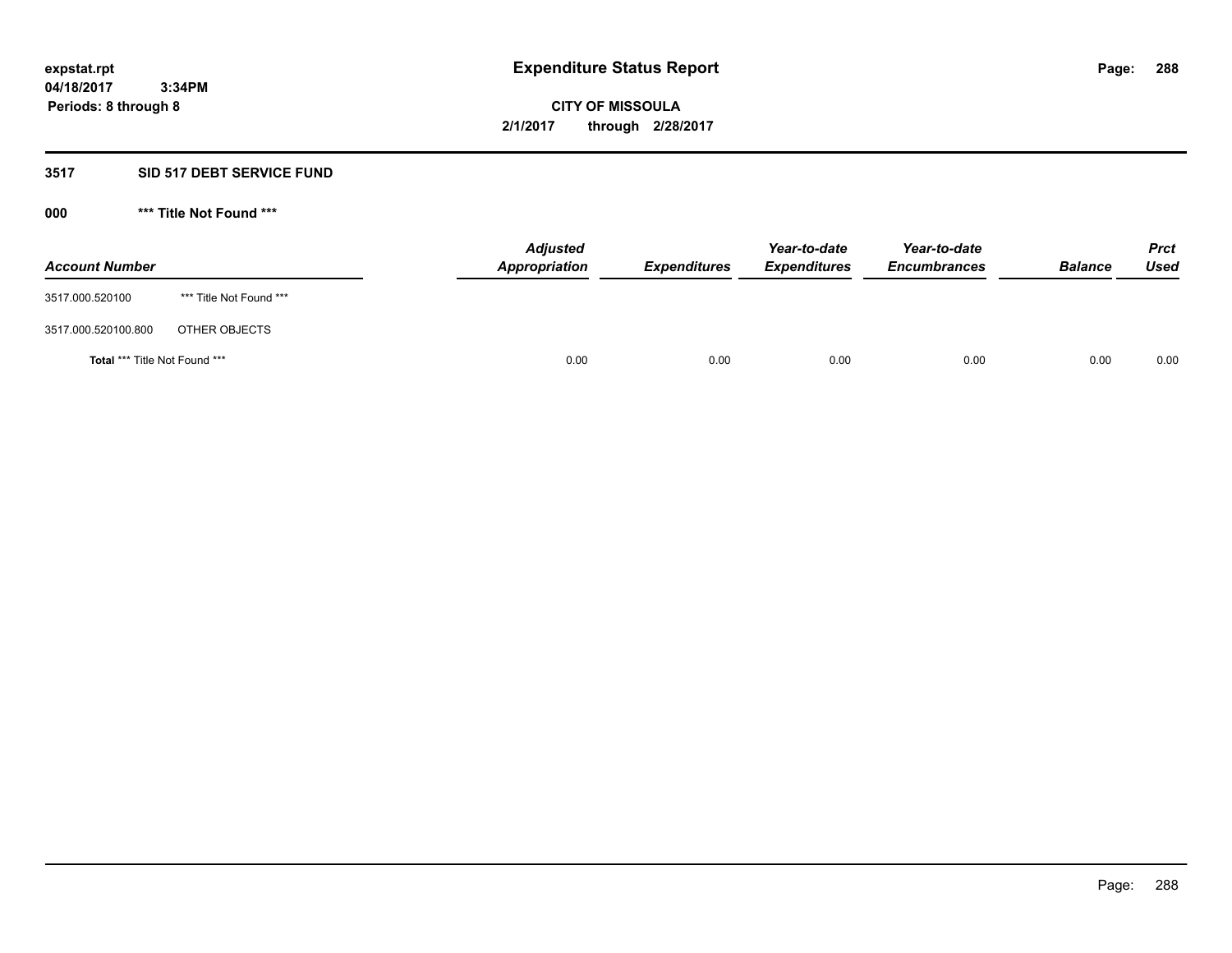#### **3517 SID 517 DEBT SERVICE FUND**

| <b>Account Number</b> |                                  | <b>Adjusted</b><br><b>Appropriation</b> | <b>Expenditures</b> | Year-to-date<br><b>Expenditures</b> | Year-to-date<br><b>Encumbrances</b> | <b>Balance</b> | <b>Prct</b><br><b>Used</b> |
|-----------------------|----------------------------------|-----------------------------------------|---------------------|-------------------------------------|-------------------------------------|----------------|----------------------------|
| 3517.390.510100       | SPECIAL ASSESSMENTS              |                                         |                     |                                     |                                     |                |                            |
| 3517.390.510100.600   | <b>DEBT SERVICE</b>              |                                         |                     |                                     |                                     |                |                            |
|                       | <b>Total SPECIAL ASSESSMENTS</b> | 0.00                                    | 0.00                | 0.00                                | 0.00                                | 0.00           | 0.00                       |
| 3517.390.510110       | <b>MERCHANT SERVICES</b>         |                                         |                     |                                     |                                     |                |                            |
| 3517.390.510110.500   | <b>FIXED CHARGES</b>             |                                         |                     |                                     |                                     |                |                            |
|                       | Total SID 517 DEBT SERVICE FUND  | 0.00                                    | 0.00                | 0.00                                | 0.00                                | 0.00           | 0.00                       |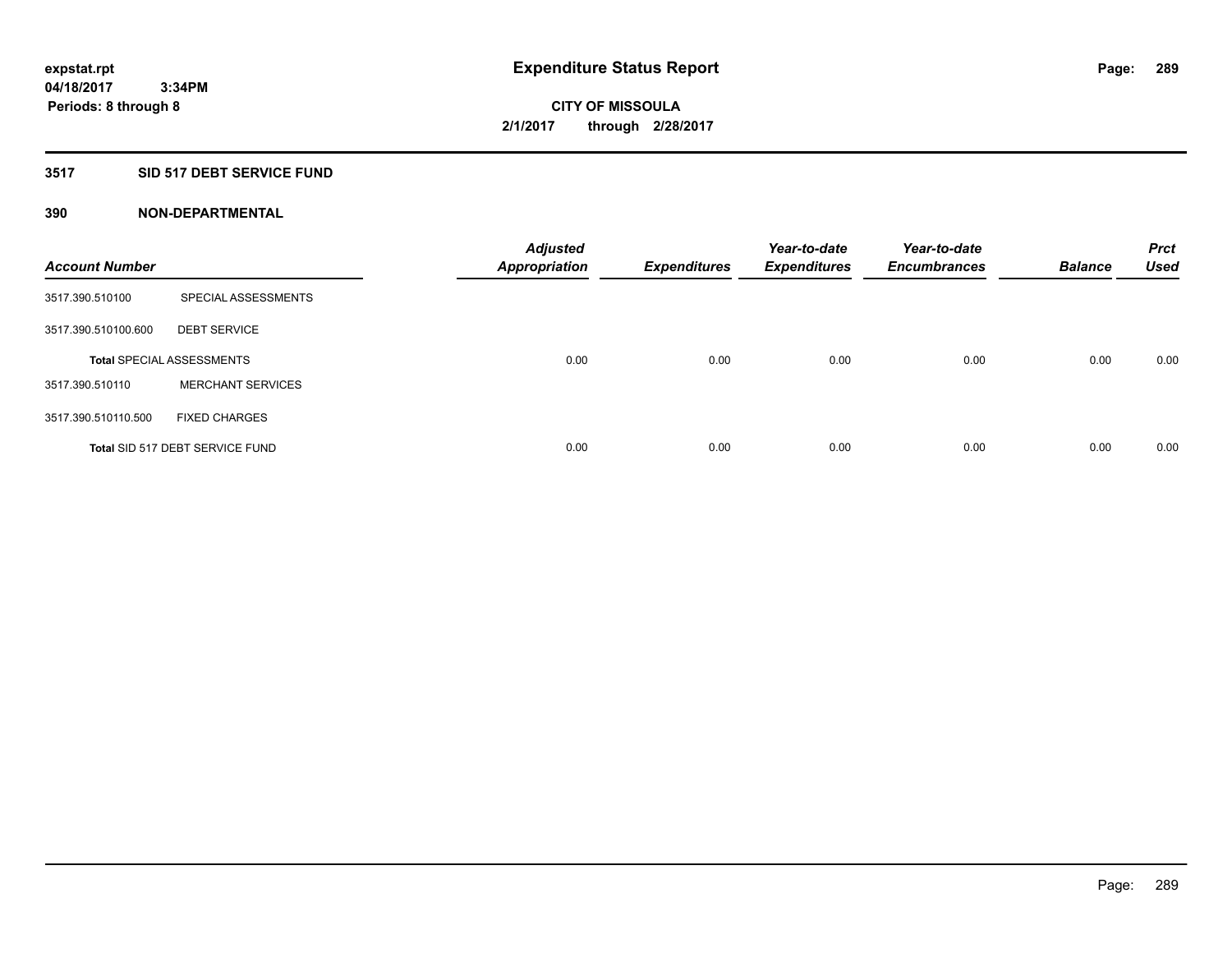## **3518 SID 518 DEBT SERVICE FUND**

**000 \*\*\* Title Not Found \*\*\***

| <b>Account Number</b>                |                         | <b>Adjusted</b><br>Appropriation | <b>Expenditures</b> | Year-to-date<br><b>Expenditures</b> | Year-to-date<br><b>Encumbrances</b> | <b>Balance</b> | <b>Prct</b><br>Used |
|--------------------------------------|-------------------------|----------------------------------|---------------------|-------------------------------------|-------------------------------------|----------------|---------------------|
| 3518.000.520100                      | *** Title Not Found *** |                                  |                     |                                     |                                     |                |                     |
| 3518.000.520100.800                  | OTHER OBJECTS           |                                  |                     |                                     |                                     |                |                     |
| <b>Total *** Title Not Found ***</b> |                         | 0.00                             | 0.00                | 0.00                                | 0.00                                | 0.00           | 0.00                |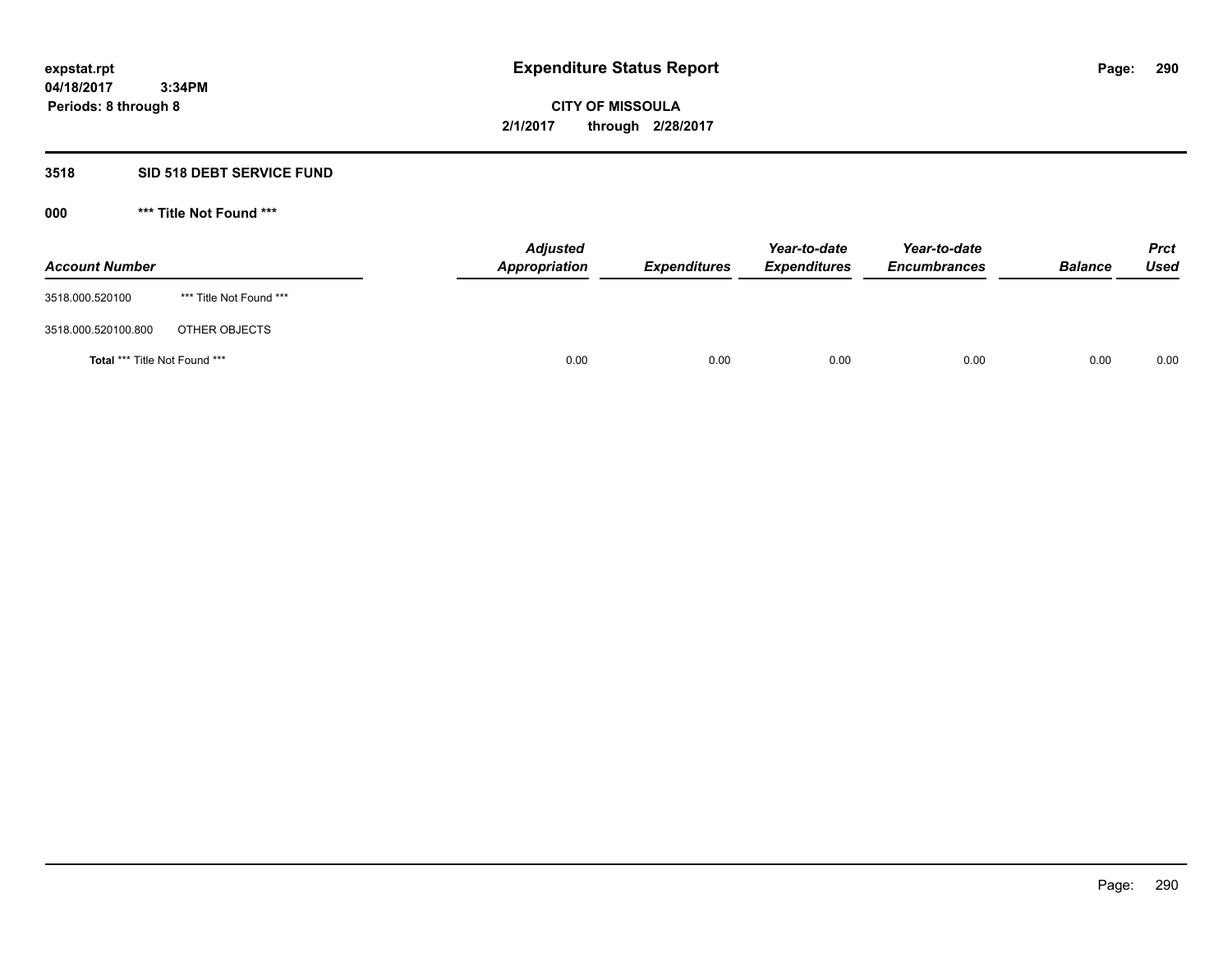## **3518 SID 518 DEBT SERVICE FUND**

| <b>Account Number</b> |                                            | <b>Adjusted</b><br><b>Appropriation</b> | <b>Expenditures</b> | Year-to-date<br><b>Expenditures</b> | Year-to-date<br><b>Encumbrances</b> | <b>Balance</b> | <b>Prct</b><br><b>Used</b> |
|-----------------------|--------------------------------------------|-----------------------------------------|---------------------|-------------------------------------|-------------------------------------|----------------|----------------------------|
| 3518.390.510100       | SPECIAL ASSESSMENTS                        |                                         |                     |                                     |                                     |                |                            |
| 3518.390.510100.600   | <b>DEBT SERVICE</b>                        |                                         |                     |                                     |                                     |                |                            |
|                       | <b>Total SPECIAL ASSESSMENTS</b>           | 0.00                                    | 0.00                | 0.00                                | 0.00                                | 0.00           | 0.00                       |
| 3518.390.510110       | <b>MERCHANT SERVICES</b>                   |                                         |                     |                                     |                                     |                |                            |
| 3518.390.510110.500   | <b>FIXED CHARGES</b>                       |                                         |                     |                                     |                                     |                |                            |
|                       | <b>Total MERCHANT SERVICES</b>             | 0.00                                    | 0.00                | 0.00                                | 0.00                                | 0.00           | 0.00                       |
| 3518.390.521000       | <b>INTERFUND OPERATING TRANSFERS</b>       |                                         |                     |                                     |                                     |                |                            |
| 3518.390.521000.800   | OTHER OBJECTS                              |                                         |                     |                                     |                                     |                |                            |
|                       | <b>Total INTERFUND OPERATING TRANSFERS</b> | 0.00                                    | 0.00                | 0.00                                | 0.00                                | 0.00           | 0.00                       |
|                       | Total SID 518 DEBT SERVICE FUND            | 0.00                                    | 0.00                | 0.00                                | 0.00                                | 0.00           | 0.00                       |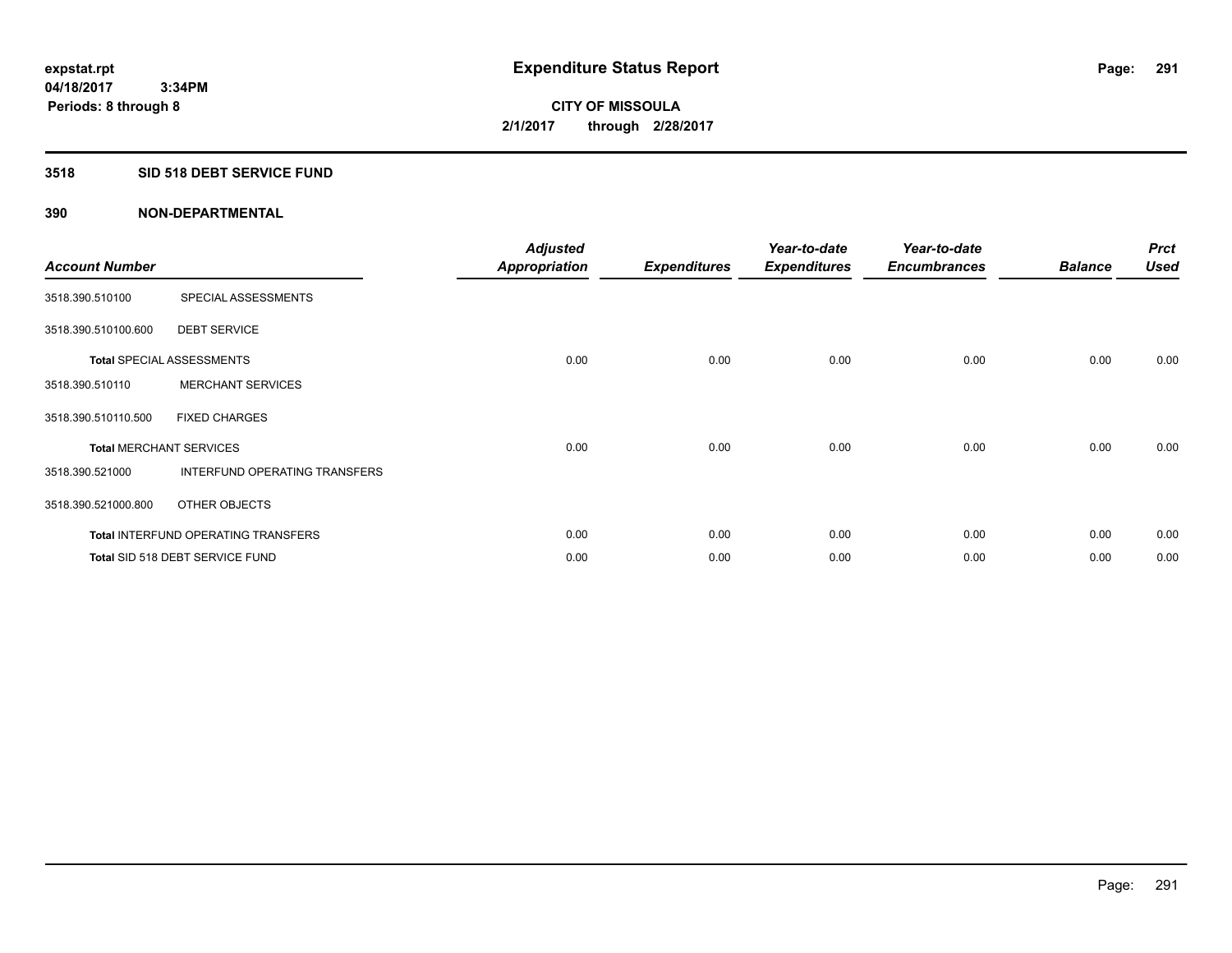#### **3519 SID 519 DEBT SERVICE FUND**

| <b>Account Number</b>          |                                            | <b>Adjusted</b><br><b>Appropriation</b> | <b>Expenditures</b> | Year-to-date<br><b>Expenditures</b> | Year-to-date<br><b>Encumbrances</b> | <b>Balance</b> | <b>Prct</b><br><b>Used</b> |
|--------------------------------|--------------------------------------------|-----------------------------------------|---------------------|-------------------------------------|-------------------------------------|----------------|----------------------------|
| 3519.390.510100                | SPECIAL ASSESSMENTS                        |                                         |                     |                                     |                                     |                |                            |
| 3519.390.510100.600            | <b>DEBT SERVICE</b>                        |                                         |                     |                                     |                                     |                |                            |
|                                | <b>Total SPECIAL ASSESSMENTS</b>           | 0.00                                    | 0.00                | 0.00                                | 0.00                                | 0.00           | 0.00                       |
| 3519.390.510110                | <b>MERCHANT SERVICES</b>                   |                                         |                     |                                     |                                     |                |                            |
| 3519.390.510110.500            | <b>FIXED CHARGES</b>                       |                                         |                     |                                     |                                     |                |                            |
| <b>Total MERCHANT SERVICES</b> |                                            | 0.00                                    | 0.00                | 0.00                                | 0.00                                | 0.00           | 0.00                       |
| 3519.390.521000                | INTERFUND OPERATING TRANSFERS              |                                         |                     |                                     |                                     |                |                            |
| 3519.390.521000.800            | OTHER OBJECTS                              |                                         |                     |                                     |                                     |                |                            |
|                                | <b>Total INTERFUND OPERATING TRANSFERS</b> | 0.00                                    | 0.00                | 0.00                                | 0.00                                | 0.00           | 0.00                       |
|                                | Total SID 519 DEBT SERVICE FUND            | 0.00                                    | 0.00                | 0.00                                | 0.00                                | 0.00           | 0.00                       |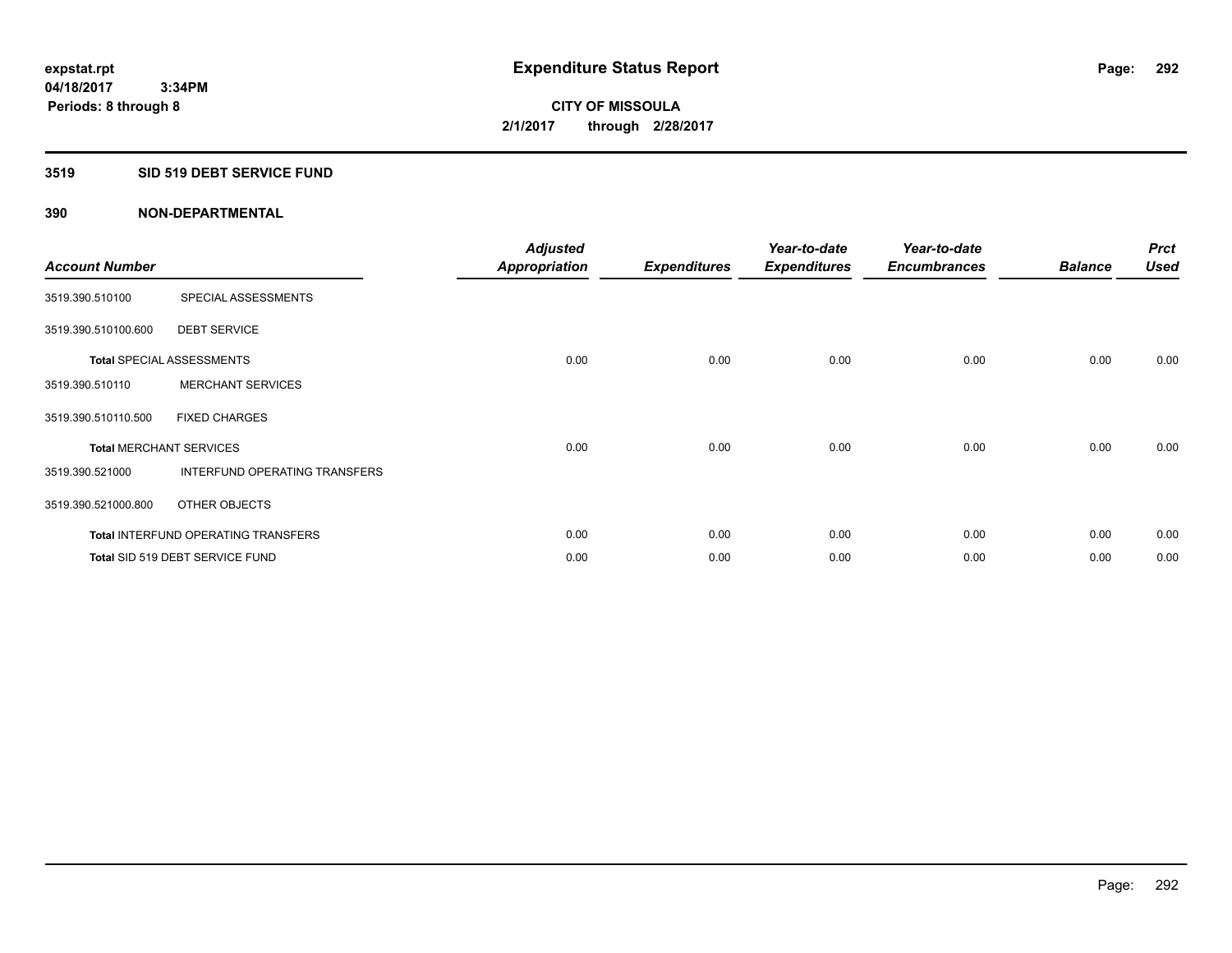**Periods: 8 through 8**

**CITY OF MISSOULA 2/1/2017 through 2/28/2017**

#### **3520 SID 520 DEBT SERVICE FUND**

|                                   |                                                 | <b>Adjusted</b>      |                     | Year-to-date        | Year-to-date        |                | <b>Prct</b> |
|-----------------------------------|-------------------------------------------------|----------------------|---------------------|---------------------|---------------------|----------------|-------------|
| <b>Account Number</b>             |                                                 | <b>Appropriation</b> | <b>Expenditures</b> | <b>Expenditures</b> | <b>Encumbrances</b> | <b>Balance</b> | <b>Used</b> |
| 3520.390.510100                   | SPECIAL ASSESSMENTS                             |                      |                     |                     |                     |                |             |
| 3520.390.510100.600               | <b>DEBT SERVICE</b>                             |                      |                     |                     |                     |                |             |
| 3520.390.510100.610.000 PRINCIPAL |                                                 | 143,000.00           | 0.00                | 71,000.00           | 0.00                | 72,000.00      | 49.65       |
|                                   | 3520.390.510100.620.000 INTEREST / SERVICE FEES | 16,340.00            | 0.00                | 8,880.00            | 0.00                | 7,460.00       | 54.35       |
| <b>Total SPECIAL ASSESSMENTS</b>  |                                                 | 159,340.00           | 0.00                | 79,880.00           | 0.00                | 79,460.00      | 50.13       |
| 3520.390.510110                   | <b>MERCHANT SERVICES</b>                        |                      |                     |                     |                     |                |             |
| 3520.390.510110.500               | <b>FIXED CHARGES</b>                            |                      |                     |                     |                     |                |             |
| <b>Total MERCHANT SERVICES</b>    |                                                 | 0.00                 | 0.00                | 0.00                | 0.00                | 0.00           | 0.00        |
|                                   | Total SID 520 DEBT SERVICE FUND                 | 159,340.00           | 0.00                | 79,880.00           | 0.00                | 79.460.00      | 50.13       |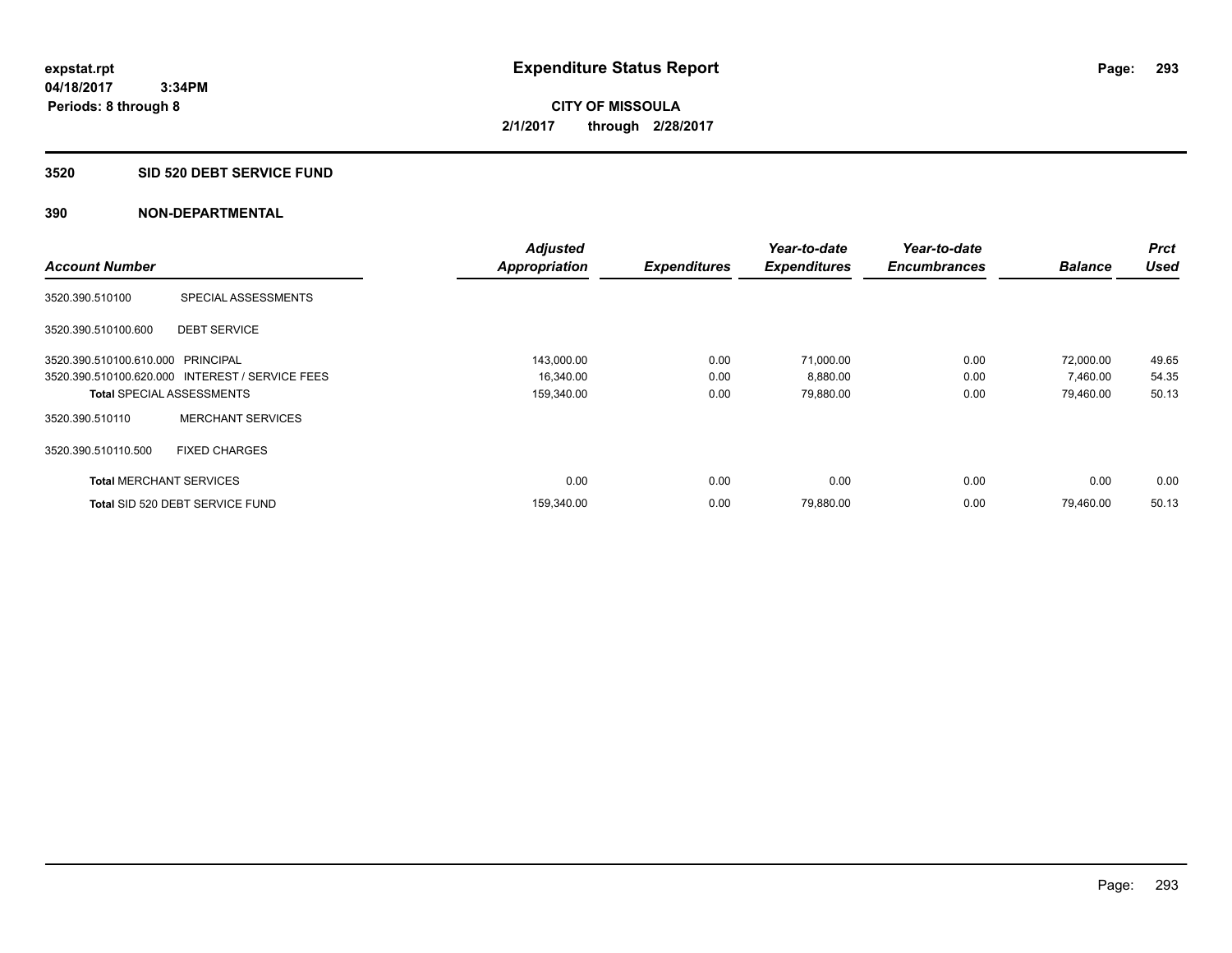#### **3521 SID 521 DEBT SERVICE FUND**

|                                   |                                                 | <b>Adjusted</b>      |                     | Year-to-date        | Year-to-date        |                | <b>Prct</b> |
|-----------------------------------|-------------------------------------------------|----------------------|---------------------|---------------------|---------------------|----------------|-------------|
| <b>Account Number</b>             |                                                 | <b>Appropriation</b> | <b>Expenditures</b> | <b>Expenditures</b> | <b>Encumbrances</b> | <b>Balance</b> | <b>Used</b> |
| 3521.390.510100                   | SPECIAL ASSESSMENTS                             |                      |                     |                     |                     |                |             |
| 3521.390.510100.600               | <b>DEBT SERVICE</b>                             |                      |                     |                     |                     |                |             |
| 3521.390.510100.610.000 PRINCIPAL |                                                 | 90.00                | 0.00                | 0.00                | 0.00                | 90.00          | 0.00        |
|                                   | 3521.390.510100.620.000 INTEREST / SERVICE FEES | 8.00                 | 0.00                | 4.11                | 0.00                | 3.89           | 51.38       |
| <b>Total SPECIAL ASSESSMENTS</b>  |                                                 | 98.00                | 0.00                | 4.11                | 0.00                | 93.89          | 4.19        |
| 3521.390.510110                   | <b>MERCHANT SERVICES</b>                        |                      |                     |                     |                     |                |             |
| 3521.390.510110.500               | <b>FIXED CHARGES</b>                            |                      |                     |                     |                     |                |             |
| <b>Total MERCHANT SERVICES</b>    |                                                 | 0.00                 | 0.00                | 0.00                | 0.00                | 0.00           | 0.00        |
|                                   | Total SID 521 DEBT SERVICE FUND                 | 98.00                | 0.00                | 4.11                | 0.00                | 93.89          | 4.19        |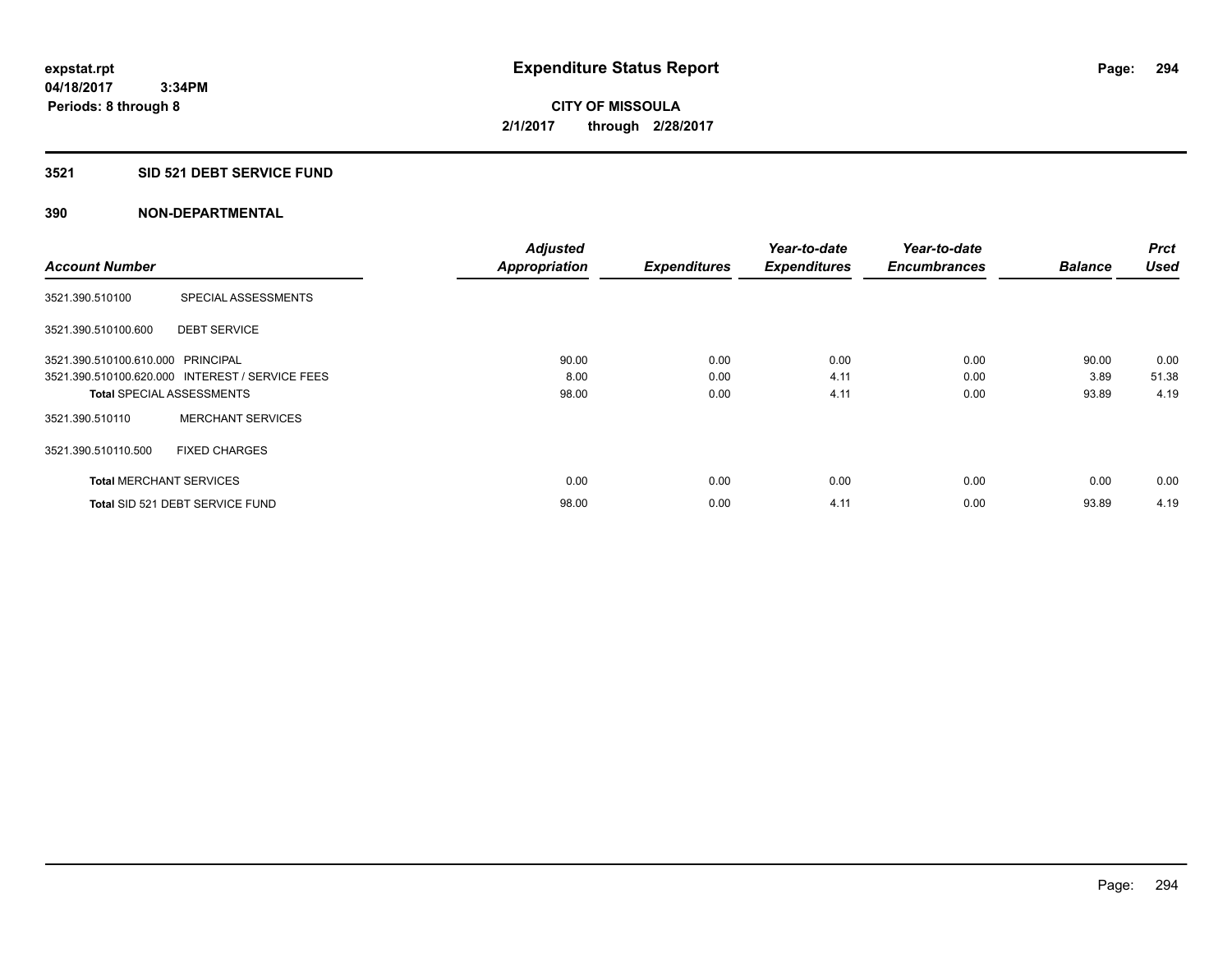#### **3522 SID 522 DEBT SERVICE FUND**

|                                   |                                                 | <b>Adjusted</b>      |                     | Year-to-date        | Year-to-date        |                | <b>Prct</b> |
|-----------------------------------|-------------------------------------------------|----------------------|---------------------|---------------------|---------------------|----------------|-------------|
| <b>Account Number</b>             |                                                 | <b>Appropriation</b> | <b>Expenditures</b> | <b>Expenditures</b> | <b>Encumbrances</b> | <b>Balance</b> | <b>Used</b> |
| 3522.390.510100                   | SPECIAL ASSESSMENTS                             |                      |                     |                     |                     |                |             |
| 3522.390.510100.600               | <b>DEBT SERVICE</b>                             |                      |                     |                     |                     |                |             |
| 3522.390.510100.610.000 PRINCIPAL |                                                 | 130.00               | 0.00                | 0.00                | 0.00                | 130.00         | 0.00        |
|                                   | 3522.390.510100.620.000 INTEREST / SERVICE FEES | 12.00                | 0.00                | 5.94                | 0.00                | 6.06           | 49.50       |
| <b>Total SPECIAL ASSESSMENTS</b>  |                                                 | 142.00               | 0.00                | 5.94                | 0.00                | 136.06         | 4.18        |
| 3522.390.510110                   | <b>MERCHANT SERVICES</b>                        |                      |                     |                     |                     |                |             |
| 3522.390.510110.500               | <b>FIXED CHARGES</b>                            |                      |                     |                     |                     |                |             |
| <b>Total MERCHANT SERVICES</b>    |                                                 | 0.00                 | 0.00                | 0.00                | 0.00                | 0.00           | 0.00        |
|                                   | Total SID 522 DEBT SERVICE FUND                 | 142.00               | 0.00                | 5.94                | 0.00                | 136.06         | 4.18        |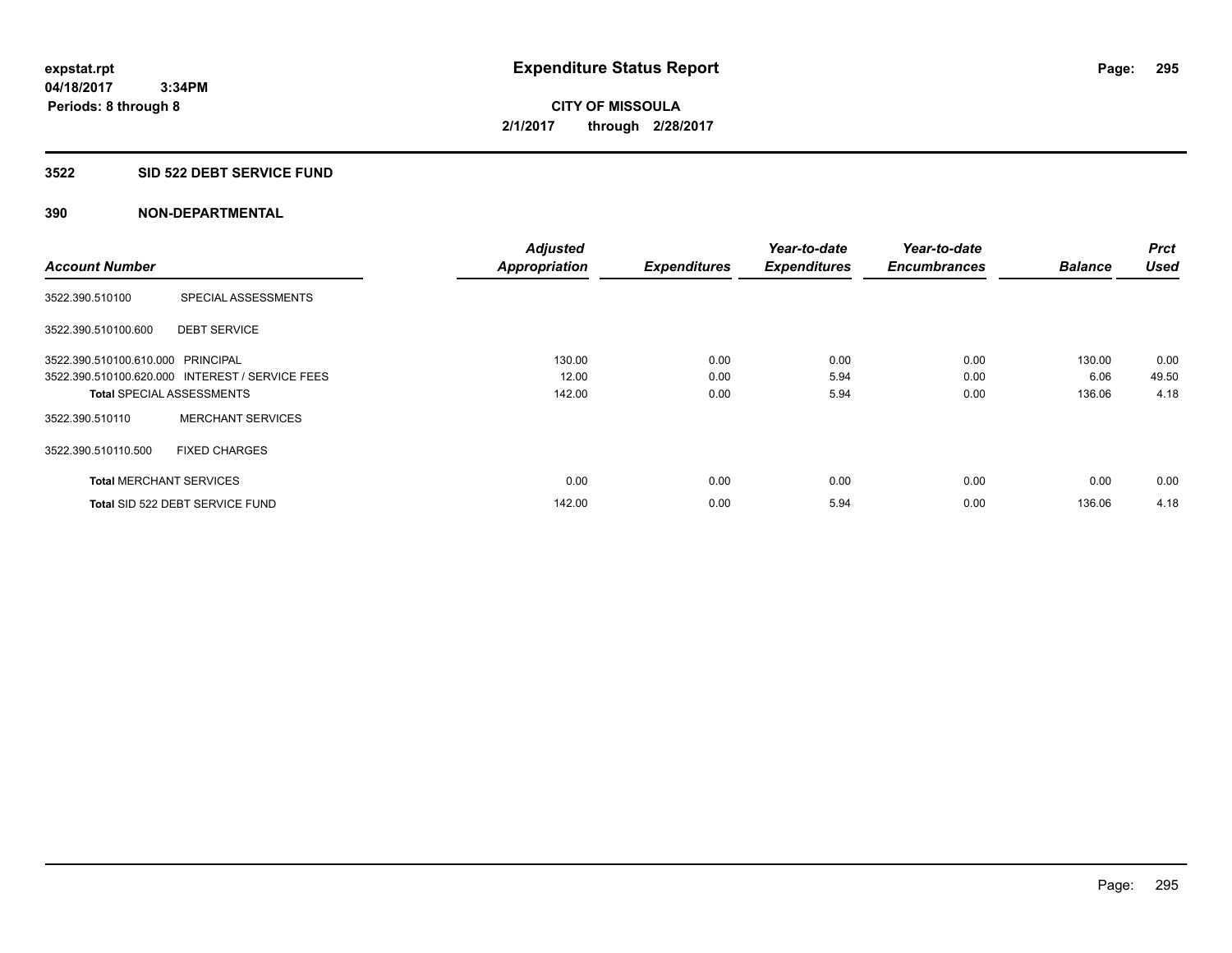#### **3524 SID 524 DEBT SERVICE FUND**

|                                   |                                                 | <b>Adjusted</b>      |                     | Year-to-date        | Year-to-date        |                | <b>Prct</b> |
|-----------------------------------|-------------------------------------------------|----------------------|---------------------|---------------------|---------------------|----------------|-------------|
| <b>Account Number</b>             |                                                 | <b>Appropriation</b> | <b>Expenditures</b> | <b>Expenditures</b> | <b>Encumbrances</b> | <b>Balance</b> | <b>Used</b> |
| 3524.390.510100                   | SPECIAL ASSESSMENTS                             |                      |                     |                     |                     |                |             |
| 3524.390.510100.600               | <b>DEBT SERVICE</b>                             |                      |                     |                     |                     |                |             |
| 3524.390.510100.610.000 PRINCIPAL |                                                 | 234.000.00           | 0.00                | 116,000.00          | 0.00                | 118.000.00     | 49.57       |
|                                   | 3524.390.510100.620.000 INTEREST / SERVICE FEES | 71,600.00            | 0.00                | 36,960.00           | 0.00                | 34,640.00      | 51.62       |
| <b>Total SPECIAL ASSESSMENTS</b>  |                                                 | 305,600.00           | 0.00                | 152,960.00          | 0.00                | 152,640.00     | 50.05       |
| 3524.390.510110                   | <b>MERCHANT SERVICES</b>                        |                      |                     |                     |                     |                |             |
| 3524.390.510110.500               | <b>FIXED CHARGES</b>                            |                      |                     |                     |                     |                |             |
| <b>Total MERCHANT SERVICES</b>    |                                                 | 0.00                 | 0.00                | 0.00                | 0.00                | 0.00           | 0.00        |
|                                   | Total SID 524 DEBT SERVICE FUND                 | 305,600.00           | 0.00                | 152,960.00          | 0.00                | 152.640.00     | 50.05       |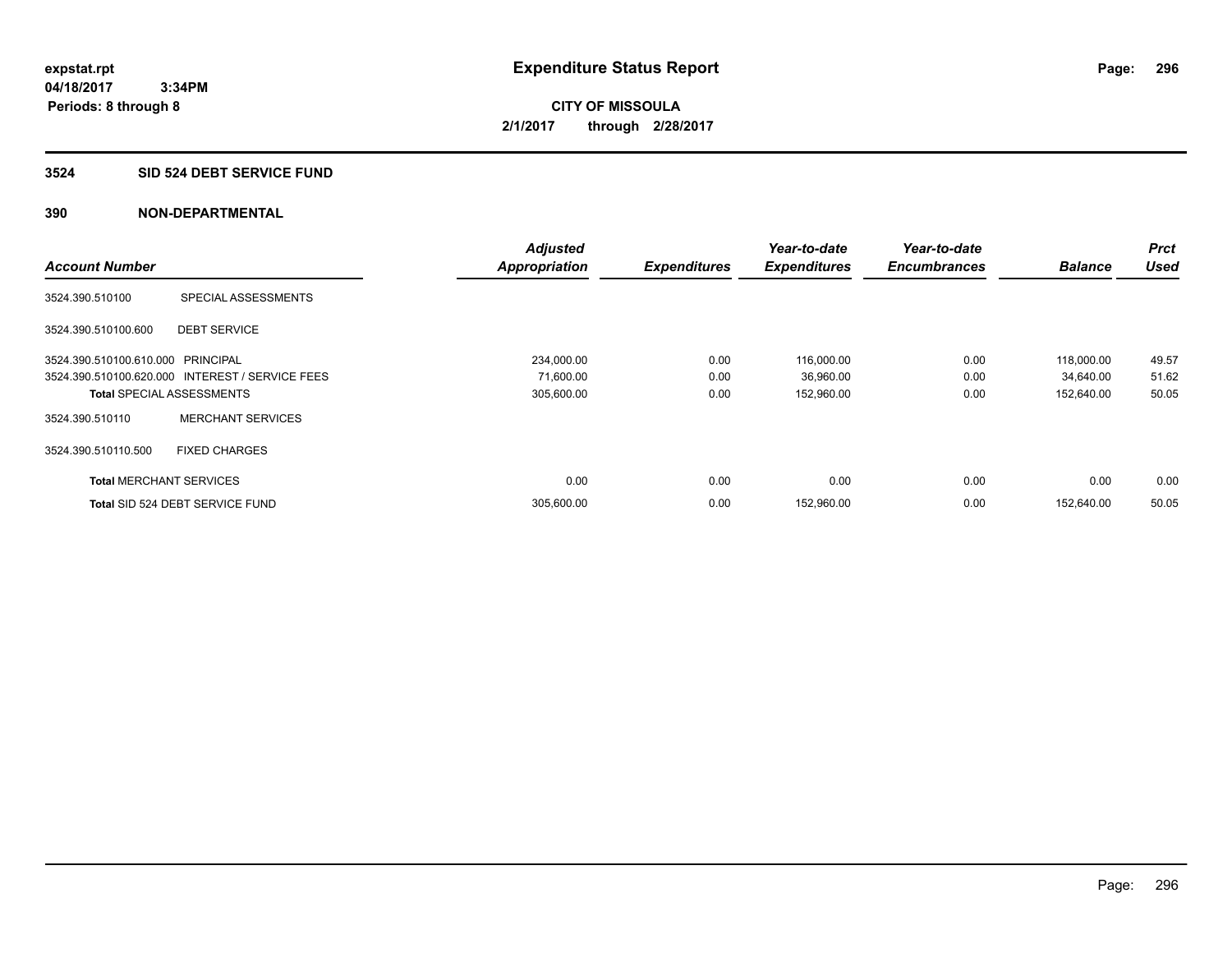**Periods: 8 through 8**

**CITY OF MISSOULA 2/1/2017 through 2/28/2017**

#### **3525 SID 525 DEBT SERVICE FUND**

|                                   |                                                 | <b>Adjusted</b>      |                     | Year-to-date        | Year-to-date        |                | <b>Prct</b> |
|-----------------------------------|-------------------------------------------------|----------------------|---------------------|---------------------|---------------------|----------------|-------------|
| <b>Account Number</b>             |                                                 | <b>Appropriation</b> | <b>Expenditures</b> | <b>Expenditures</b> | <b>Encumbrances</b> | <b>Balance</b> | <b>Used</b> |
| 3525.390.510100                   | SPECIAL ASSESSMENTS                             |                      |                     |                     |                     |                |             |
| 3525.390.510100.600               | <b>DEBT SERVICE</b>                             |                      |                     |                     |                     |                |             |
| 3525.390.510100.610.000 PRINCIPAL |                                                 | 28,000.00            | 0.00                | 14,000.00           | 0.00                | 14,000.00      | 50.00       |
|                                   | 3525.390.510100.620.000 INTEREST / SERVICE FEES | 4,440.00             | 0.00                | 19,700.00           | 0.00                | $-15,260.00$   | 443.69      |
|                                   | <b>Total SPECIAL ASSESSMENTS</b>                | 32,440.00            | 0.00                | 33,700.00           | 0.00                | $-1,260.00$    | 103.88      |
| 3525.390.510110                   | <b>MERCHANT SERVICES</b>                        |                      |                     |                     |                     |                |             |
| 3525.390.510110.500               | <b>FIXED CHARGES</b>                            |                      |                     |                     |                     |                |             |
| <b>Total MERCHANT SERVICES</b>    |                                                 | 0.00                 | 0.00                | 0.00                | 0.00                | 0.00           | 0.00        |
|                                   | Total SID 525 DEBT SERVICE FUND                 | 32,440.00            | 0.00                | 33,700.00           | 0.00                | $-1,260.00$    | 103.88      |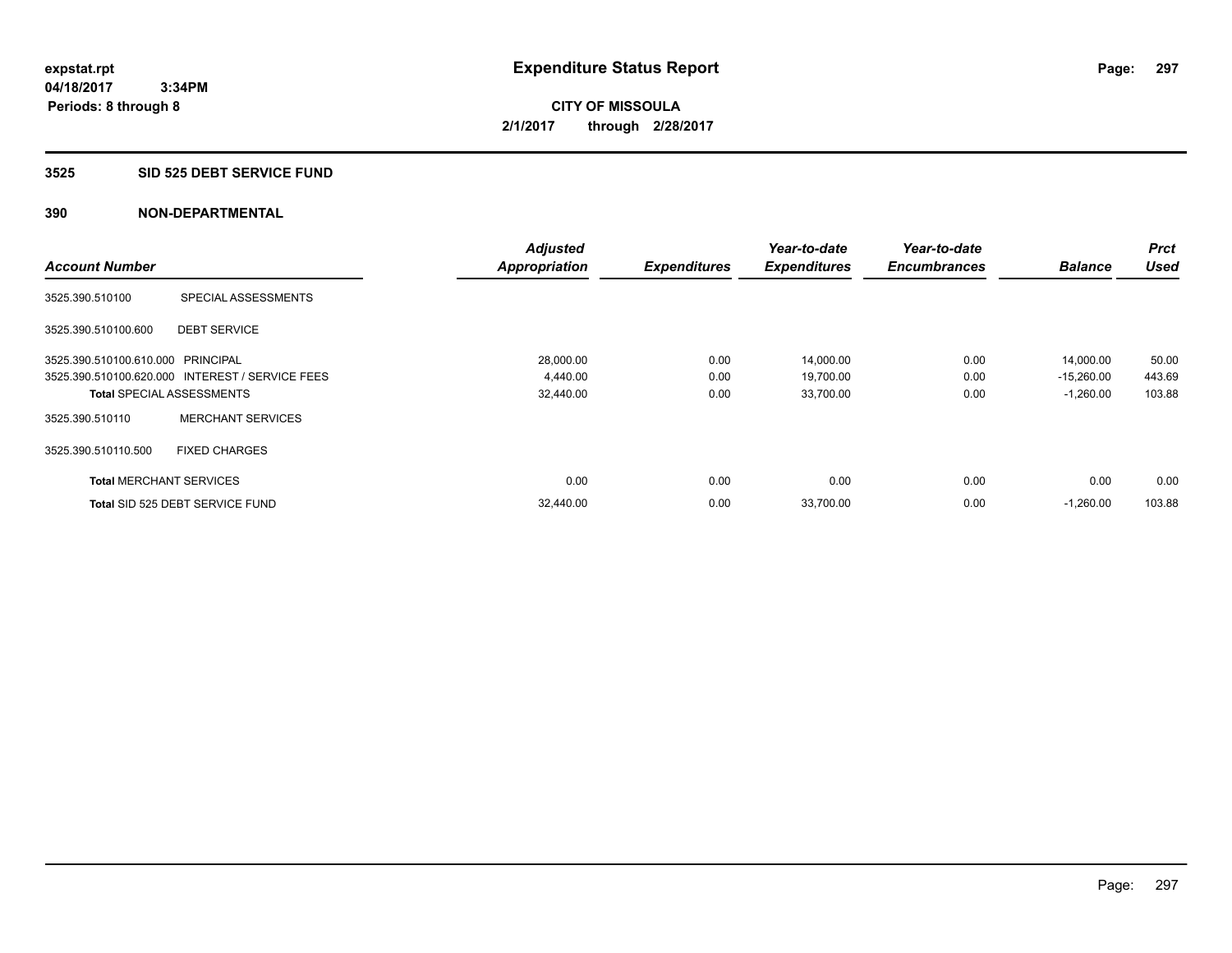**Periods: 8 through 8**

**CITY OF MISSOULA 2/1/2017 through 2/28/2017**

#### **3526 SID 526 DEBT SERVICE FUND**

 **3:34PM**

|                                   |                                                 | <b>Adjusted</b>      |                     | Year-to-date        | Year-to-date        |                | Prct        |
|-----------------------------------|-------------------------------------------------|----------------------|---------------------|---------------------|---------------------|----------------|-------------|
| <b>Account Number</b>             |                                                 | <b>Appropriation</b> | <b>Expenditures</b> | <b>Expenditures</b> | <b>Encumbrances</b> | <b>Balance</b> | <b>Used</b> |
| 3526.390.510100                   | SPECIAL ASSESSMENTS                             |                      |                     |                     |                     |                |             |
| 3526.390.510100.600               | <b>DEBT SERVICE</b>                             |                      |                     |                     |                     |                |             |
| 3526.390.510100.610.000 PRINCIPAL |                                                 | 160,000.00           | 0.00                | 79.000.00           | 0.00                | 81,000.00      | 49.38       |
|                                   | 3526.390.510100.620.000 INTEREST / SERVICE FEES | 33,100.00            | 0.00                | 0.00                | 0.00                | 33,100.00      | 0.00        |
| <b>Total SPECIAL ASSESSMENTS</b>  |                                                 | 193,100.00           | 0.00                | 79,000.00           | 0.00                | 114,100.00     | 40.91       |
| 3526.390.510110                   | <b>MERCHANT SERVICES</b>                        |                      |                     |                     |                     |                |             |
| 3526.390.510110.500               | <b>FIXED CHARGES</b>                            |                      |                     |                     |                     |                |             |
| <b>Total MERCHANT SERVICES</b>    |                                                 | 0.00                 | 0.00                | 0.00                | 0.00                | 0.00           | 0.00        |
|                                   | Total SID 526 DEBT SERVICE FUND                 | 193,100.00           | 0.00                | 79,000.00           | 0.00                | 114.100.00     | 40.91       |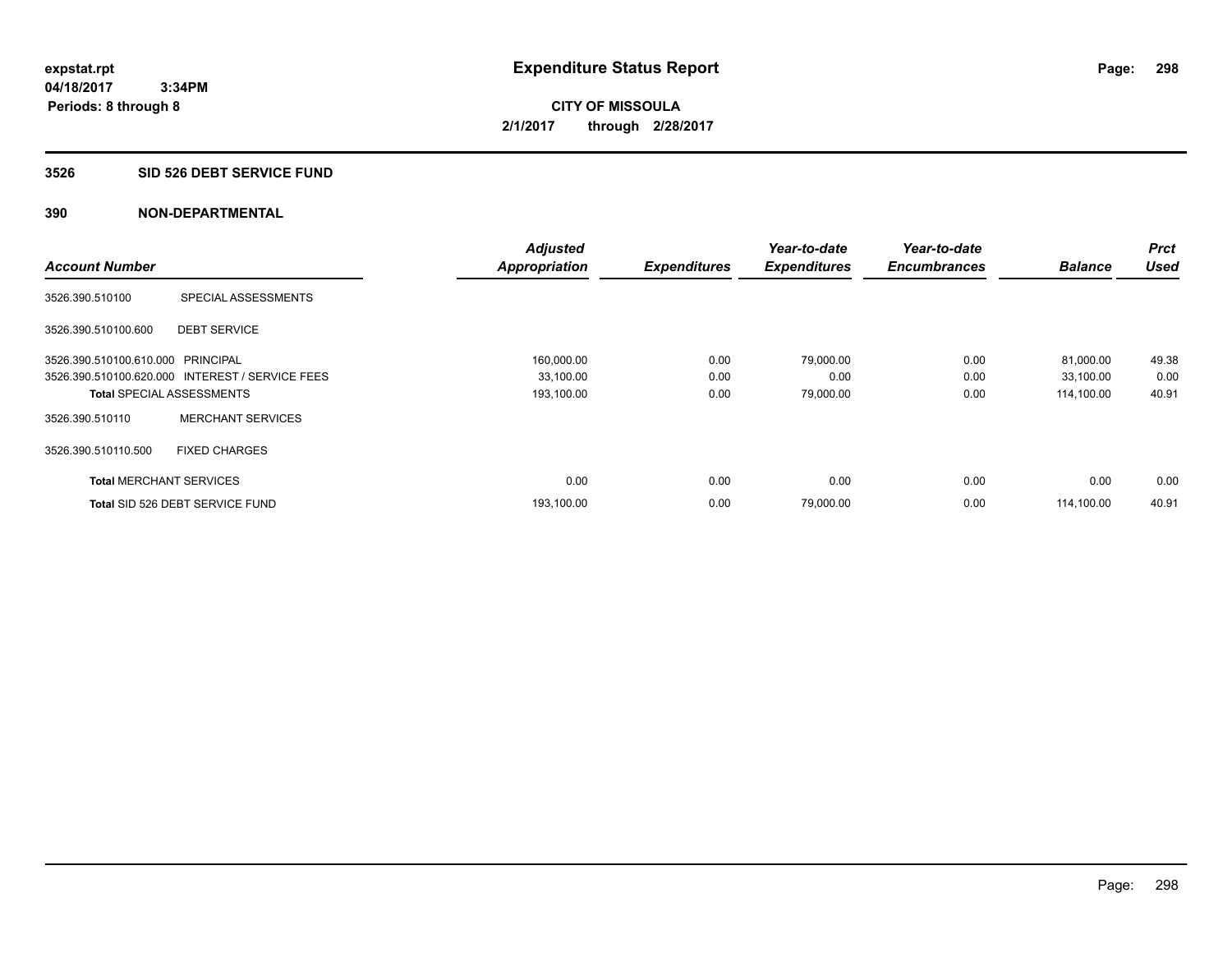#### **3527 SID 527 DEBT SERVICE FUND**

**000 \*\*\* Title Not Found \*\*\***

| <b>Account Number</b>         |                         | <b>Adjusted</b><br>Appropriation | <b>Expenditures</b> | Year-to-date<br><b>Expenditures</b> | Year-to-date<br><b>Encumbrances</b> | <b>Balance</b> | <b>Prct</b><br>Used |
|-------------------------------|-------------------------|----------------------------------|---------------------|-------------------------------------|-------------------------------------|----------------|---------------------|
| 3527.000.520100               | *** Title Not Found *** |                                  |                     |                                     |                                     |                |                     |
| 3527.000.520100.800           | OTHER OBJECTS           |                                  |                     |                                     |                                     |                |                     |
| Total *** Title Not Found *** |                         | 0.00                             | 0.00                | 0.00                                | 0.00                                | 0.00           | 0.00                |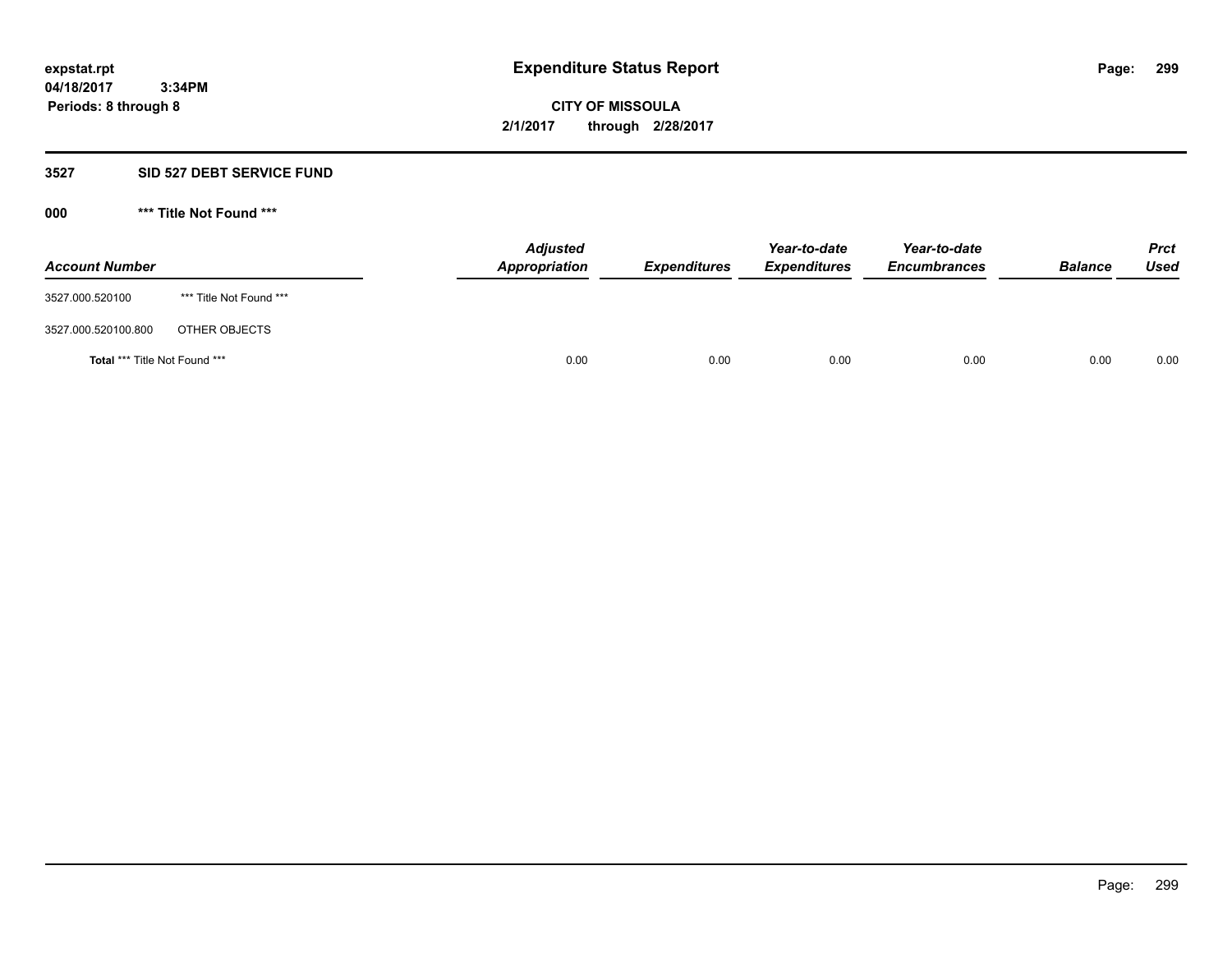# **3527 SID 527 DEBT SERVICE FUND**

| <b>Account Number</b> |                                  | <b>Adjusted</b><br>Appropriation | <b>Expenditures</b> | Year-to-date<br><b>Expenditures</b> | Year-to-date<br><b>Encumbrances</b> | <b>Balance</b> | <b>Prct</b><br><b>Used</b> |
|-----------------------|----------------------------------|----------------------------------|---------------------|-------------------------------------|-------------------------------------|----------------|----------------------------|
| 3527.390.510100       | SPECIAL ASSESSMENTS              |                                  |                     |                                     |                                     |                |                            |
| 3527.390.510100.600   | <b>DEBT SERVICE</b>              |                                  |                     |                                     |                                     |                |                            |
|                       | <b>Total SPECIAL ASSESSMENTS</b> | 0.00                             | 0.00                | 0.00                                | 0.00                                | 0.00           | 0.00                       |
| 3527.390.510110       | <b>MERCHANT SERVICES</b>         |                                  |                     |                                     |                                     |                |                            |
| 3527.390.510110.500   | <b>FIXED CHARGES</b>             |                                  |                     |                                     |                                     |                |                            |
|                       | <b>Total MERCHANT SERVICES</b>   | 0.00                             | 0.00                | 0.00                                | 0.00                                | 0.00           | 0.00                       |
|                       | Total SID 527 DEBT SERVICE FUND  | 0.00                             | 0.00                | 0.00                                | 0.00                                | 0.00           | 0.00                       |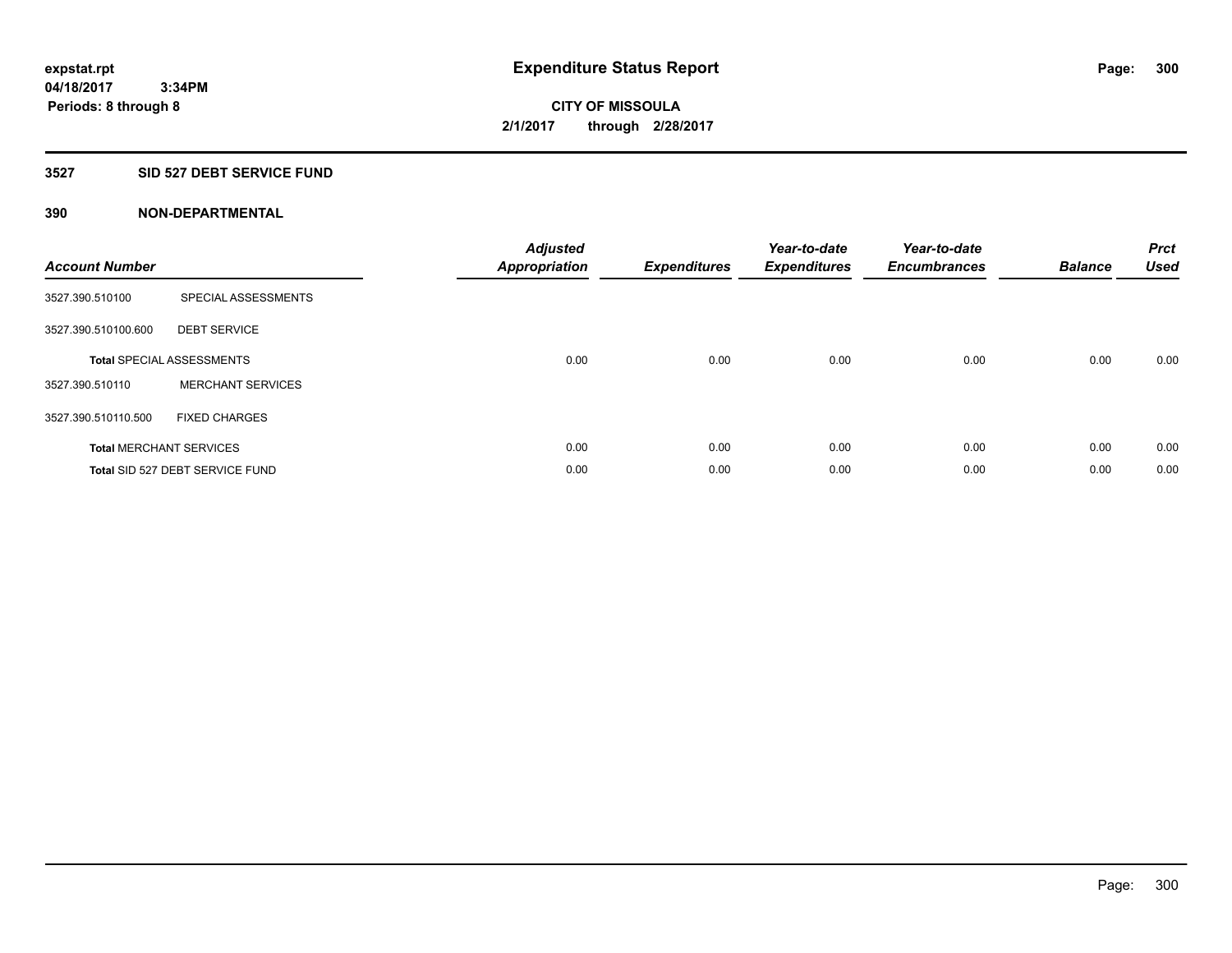## **3530 SID 530 DEBT SERVICE FUND**

| <b>Account Number</b>          |                                            | <b>Adjusted</b><br><b>Appropriation</b> | <b>Expenditures</b> | Year-to-date<br><b>Expenditures</b> | Year-to-date<br><b>Encumbrances</b> | <b>Balance</b> | <b>Prct</b><br><b>Used</b> |
|--------------------------------|--------------------------------------------|-----------------------------------------|---------------------|-------------------------------------|-------------------------------------|----------------|----------------------------|
| 3530.390.510100                | SPECIAL ASSESSMENTS                        |                                         |                     |                                     |                                     |                |                            |
| 3530.390.510100.600            | <b>DEBT SERVICE</b>                        |                                         |                     |                                     |                                     |                |                            |
|                                | <b>Total SPECIAL ASSESSMENTS</b>           | 0.00                                    | 0.00                | 0.00                                | 0.00                                | 0.00           | 0.00                       |
| 3530.390.510110                | <b>MERCHANT SERVICES</b>                   |                                         |                     |                                     |                                     |                |                            |
| 3530.390.510110.500            | <b>FIXED CHARGES</b>                       |                                         |                     |                                     |                                     |                |                            |
| <b>Total MERCHANT SERVICES</b> |                                            | 0.00                                    | 0.00                | 0.00                                | 0.00                                | 0.00           | 0.00                       |
| 3530.390.521000                | INTERFUND OPERATING TRANSFERS              |                                         |                     |                                     |                                     |                |                            |
| 3530.390.521000.800            | OTHER OBJECTS                              |                                         |                     |                                     |                                     |                |                            |
|                                | <b>Total INTERFUND OPERATING TRANSFERS</b> | 0.00                                    | 0.00                | 0.00                                | 0.00                                | 0.00           | 0.00                       |
|                                | Total SID 530 DEBT SERVICE FUND            | 0.00                                    | 0.00                | 0.00                                | 0.00                                | 0.00           | 0.00                       |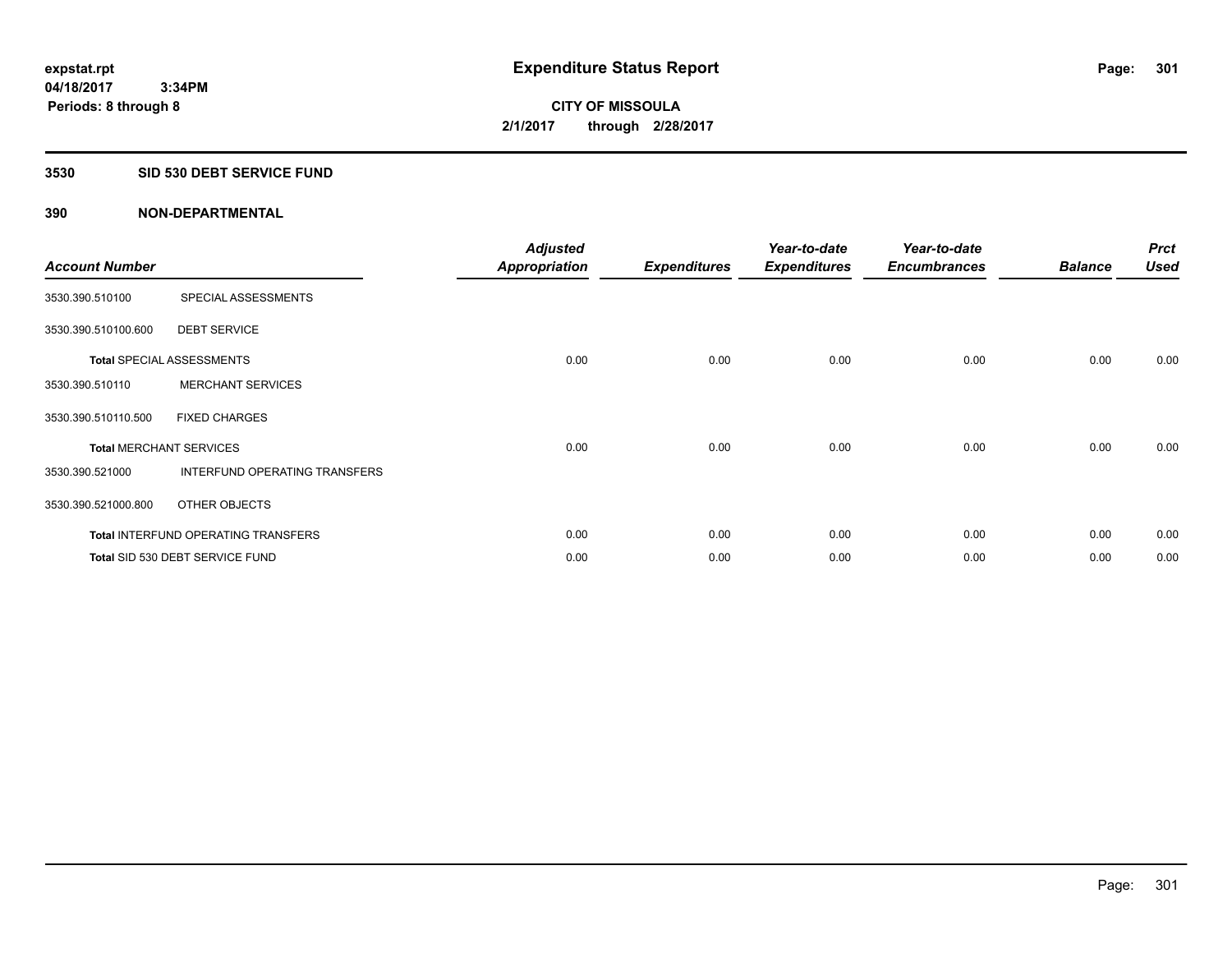# **3531 SID 531 HICKORY ST CALMING**

| <b>Account Number</b> |                                            | <b>Adjusted</b><br>Appropriation | <b>Expenditures</b> | Year-to-date<br><b>Expenditures</b> | Year-to-date<br><b>Encumbrances</b> | <b>Balance</b> | <b>Prct</b><br><b>Used</b> |
|-----------------------|--------------------------------------------|----------------------------------|---------------------|-------------------------------------|-------------------------------------|----------------|----------------------------|
| 3531.390.510110       | <b>MERCHANT SERVICES</b>                   |                                  |                     |                                     |                                     |                |                            |
| 3531.390.510110.500   | <b>FIXED CHARGES</b>                       |                                  |                     |                                     |                                     |                |                            |
|                       | <b>Total MERCHANT SERVICES</b>             | 0.00                             | 0.00                | 0.00                                | 0.00                                | 0.00           | 0.00                       |
| 3531.390.521000       | INTERFUND OPERATING TRANSFERS              |                                  |                     |                                     |                                     |                |                            |
| 3531.390.521000.800   | OTHER OBJECTS                              |                                  |                     |                                     |                                     |                |                            |
|                       | <b>Total INTERFUND OPERATING TRANSFERS</b> | 0.00                             | 0.00                | 0.00                                | 0.00                                | 0.00           | 0.00                       |
|                       | <b>Total SID 531 HICKORY ST CALMING</b>    | 0.00                             | 0.00                | 0.00                                | 0.00                                | 0.00           | 0.00                       |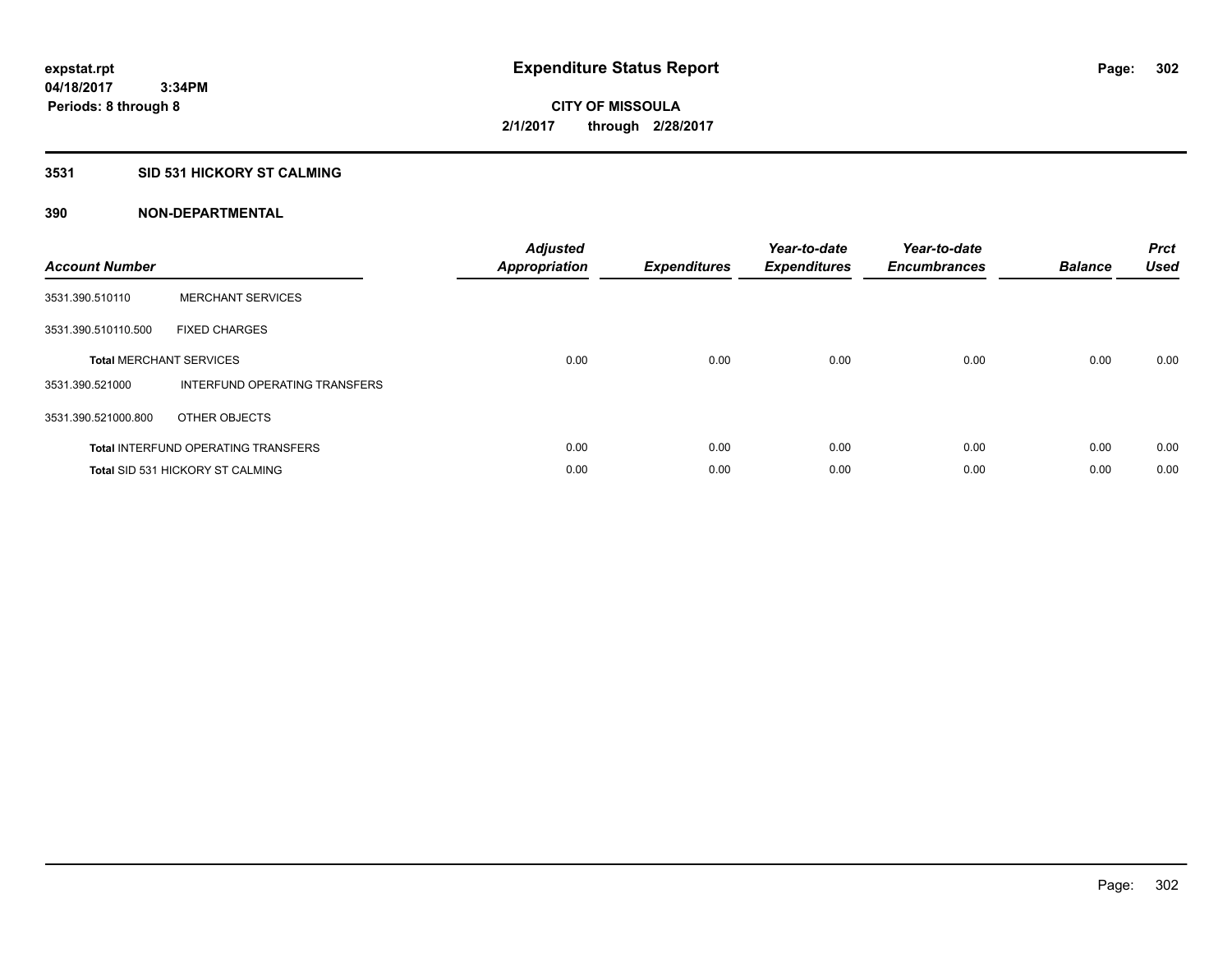#### **3532 SID 532 DEBT SERVICE FUND**

| <b>Account Number</b>          |                                                 | <b>Adjusted</b><br><b>Appropriation</b> | <b>Expenditures</b> | Year-to-date<br><b>Expenditures</b> | Year-to-date<br><b>Encumbrances</b> | <b>Balance</b> | <b>Prct</b><br><b>Used</b> |
|--------------------------------|-------------------------------------------------|-----------------------------------------|---------------------|-------------------------------------|-------------------------------------|----------------|----------------------------|
| 3532.390.510100                | SPECIAL ASSESSMENTS                             |                                         |                     |                                     |                                     |                |                            |
| 3532.390.510100.600            | <b>DEBT SERVICE</b>                             |                                         |                     |                                     |                                     |                |                            |
| 3532.390.510100.610.000        | PRINCIPAL                                       | 30,000.00                               | 0.00                | 0.00                                | 0.00                                | 30,000.00      | 0.00                       |
|                                | 3532.390.510100.620.000 INTEREST / SERVICE FEES | 10,633.00                               | 0.00                | 5,666.25                            | 0.00                                | 4,966.75       | 53.29                      |
|                                | <b>Total SPECIAL ASSESSMENTS</b>                | 40,633.00                               | 0.00                | 5,666.25                            | 0.00                                | 34,966.75      | 13.94                      |
| 3532.390.510110                | <b>MERCHANT SERVICES</b>                        |                                         |                     |                                     |                                     |                |                            |
| 3532.390.510110.500            | <b>FIXED CHARGES</b>                            |                                         |                     |                                     |                                     |                |                            |
| <b>Total FIXED CHARGES</b>     |                                                 | 0.00                                    | 0.00                | 0.00                                | 0.00                                | 0.00           | 0.00                       |
| <b>Total MERCHANT SERVICES</b> |                                                 | 0.00                                    | 0.00                | 0.00                                | 0.00                                | 0.00           | 0.00                       |
|                                | Total SID 532 DEBT SERVICE FUND                 | 40,633.00                               | 0.00                | 5,666.25                            | 0.00                                | 34,966.75      | 13.94                      |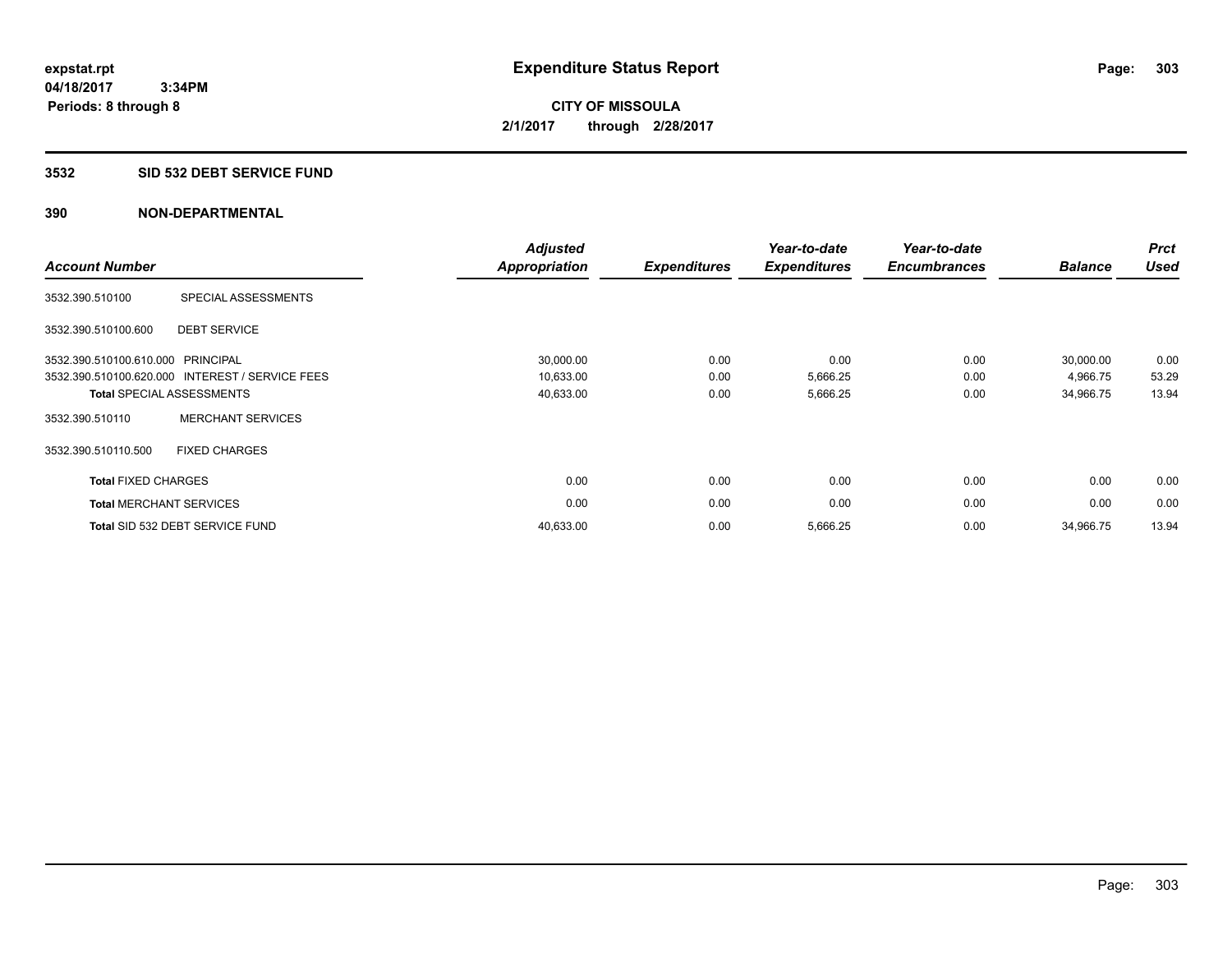**04/18/2017 3:34PM Periods: 8 through 8**

**CITY OF MISSOULA 2/1/2017 through 2/28/2017**

# **3533 GILBERT ST SEWER SID DEBT FUND**

# **330 WASTEWATER**

| <b>Account Number</b>   |                          | <b>Adjusted</b><br>Appropriation | <b>Expenditures</b> | Year-to-date<br><b>Expenditures</b> | Year-to-date<br><b>Encumbrances</b> | <b>Balance</b> | <b>Prct</b><br>Used |
|-------------------------|--------------------------|----------------------------------|---------------------|-------------------------------------|-------------------------------------|----------------|---------------------|
| 3533.330.510110         | <b>MERCHANT SERVICES</b> |                                  |                     |                                     |                                     |                |                     |
| 3533.330.510110.500     | <b>FIXED CHARGES</b>     |                                  |                     |                                     |                                     |                |                     |
| <b>Total WASTEWATER</b> |                          | 0.00                             | 0.00                | 0.00                                | 0.00                                | 0.00           | 0.00                |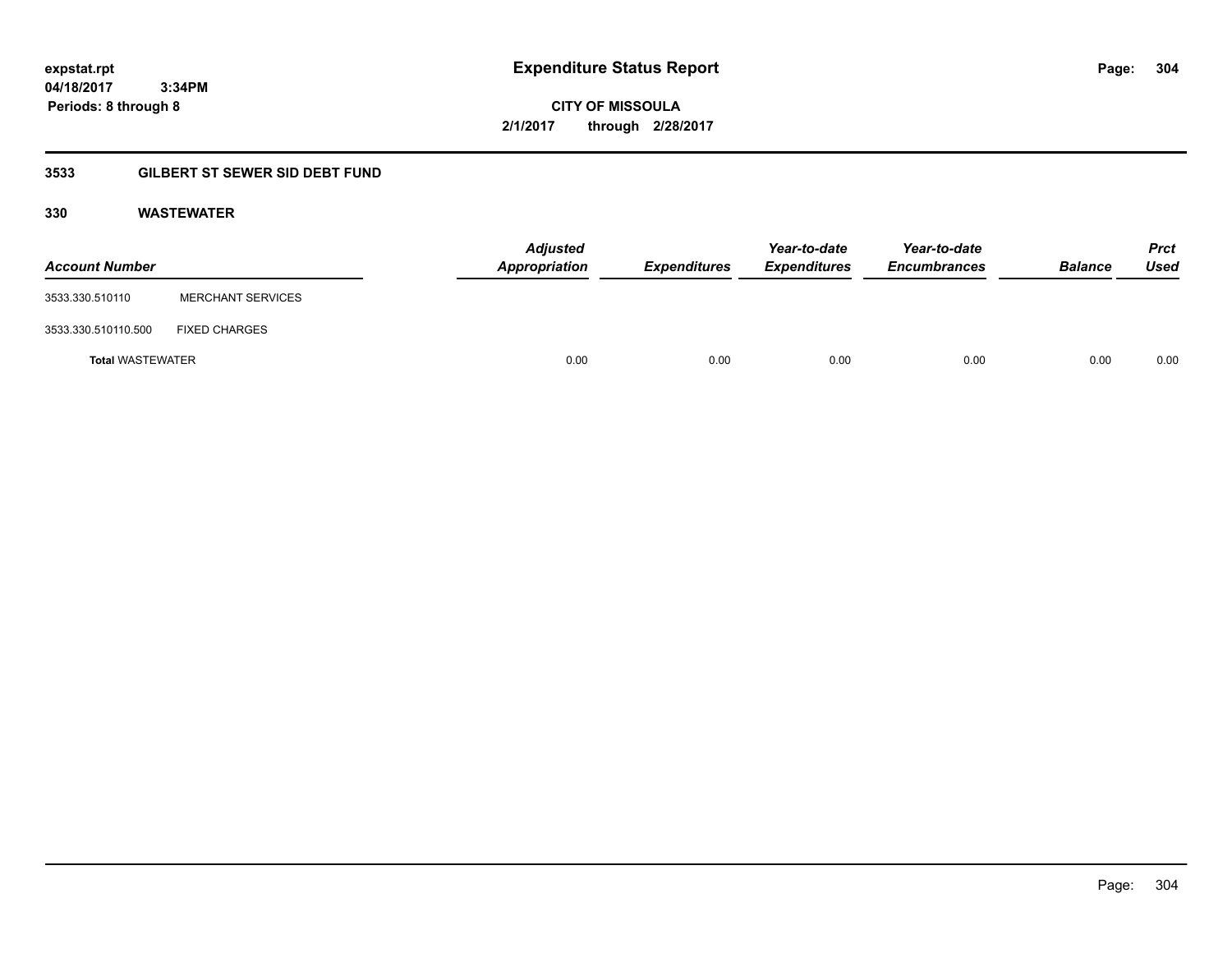**04/18/2017 3:34PM Periods: 8 through 8**

# **CITY OF MISSOULA 2/1/2017 through 2/28/2017**

# **3533 GILBERT ST SEWER SID DEBT FUND**

| <b>Account Number</b>             |                                                 | <b>Adjusted</b><br>Appropriation | <b>Expenditures</b> | Year-to-date<br><b>Expenditures</b> | Year-to-date<br><b>Encumbrances</b> | <b>Balance</b> | <b>Prct</b><br><b>Used</b> |
|-----------------------------------|-------------------------------------------------|----------------------------------|---------------------|-------------------------------------|-------------------------------------|----------------|----------------------------|
|                                   |                                                 |                                  |                     |                                     |                                     |                |                            |
| 3533.390.510100                   | SPECIAL ASSESSMENTS                             |                                  |                     |                                     |                                     |                |                            |
| 3533.390.510100.500               | <b>FIXED CHARGES</b>                            |                                  |                     |                                     |                                     |                |                            |
| <b>Total FIXED CHARGES</b>        |                                                 | 0.00                             | 0.00                | 0.00                                | 0.00                                | 0.00           | 0.00                       |
| 3533.390.510100.600               | <b>DEBT SERVICE</b>                             |                                  |                     |                                     |                                     |                |                            |
| 3533.390.510100.610.000 PRINCIPAL |                                                 | 12,000.00                        | 0.00                | 6,000.00                            | 0.00                                | 6,000.00       | 50.00                      |
|                                   | 3533.390.510100.620.000 INTEREST / SERVICE FEES | 4.875.00                         | 0.00                | 2,493.75                            | 0.00                                | 2,381.25       | 51.15                      |
|                                   | Total SPECIAL ASSESSMENTS                       | 16,875.00                        | 0.00                | 8,493.75                            | 0.00                                | 8,381.25       | 50.33                      |
| 3533.390.510110                   | <b>MERCHANT SERVICES</b>                        |                                  |                     |                                     |                                     |                |                            |
| 3533.390.510110.500               | <b>FIXED CHARGES</b>                            |                                  |                     |                                     |                                     |                |                            |
| <b>Total MERCHANT SERVICES</b>    |                                                 | 0.00                             | 0.00                | 0.00                                | 0.00                                | 0.00           | 0.00                       |
| 3533.390.521000                   | <b>INTERFUND OPERATING TRANSFERS</b>            |                                  |                     |                                     |                                     |                |                            |
| 3533.390.521000.800               | OTHER OBJECTS                                   |                                  |                     |                                     |                                     |                |                            |
|                                   | <b>Total INTERFUND OPERATING TRANSFERS</b>      | 0.00                             | 0.00                | 0.00                                | 0.00                                | 0.00           | 0.00                       |
|                                   | <b>Total GILBERT ST SEWER SID DEBT FUND</b>     | 16,875.00                        | 0.00                | 8,493.75                            | 0.00                                | 8,381.25       | 50.33                      |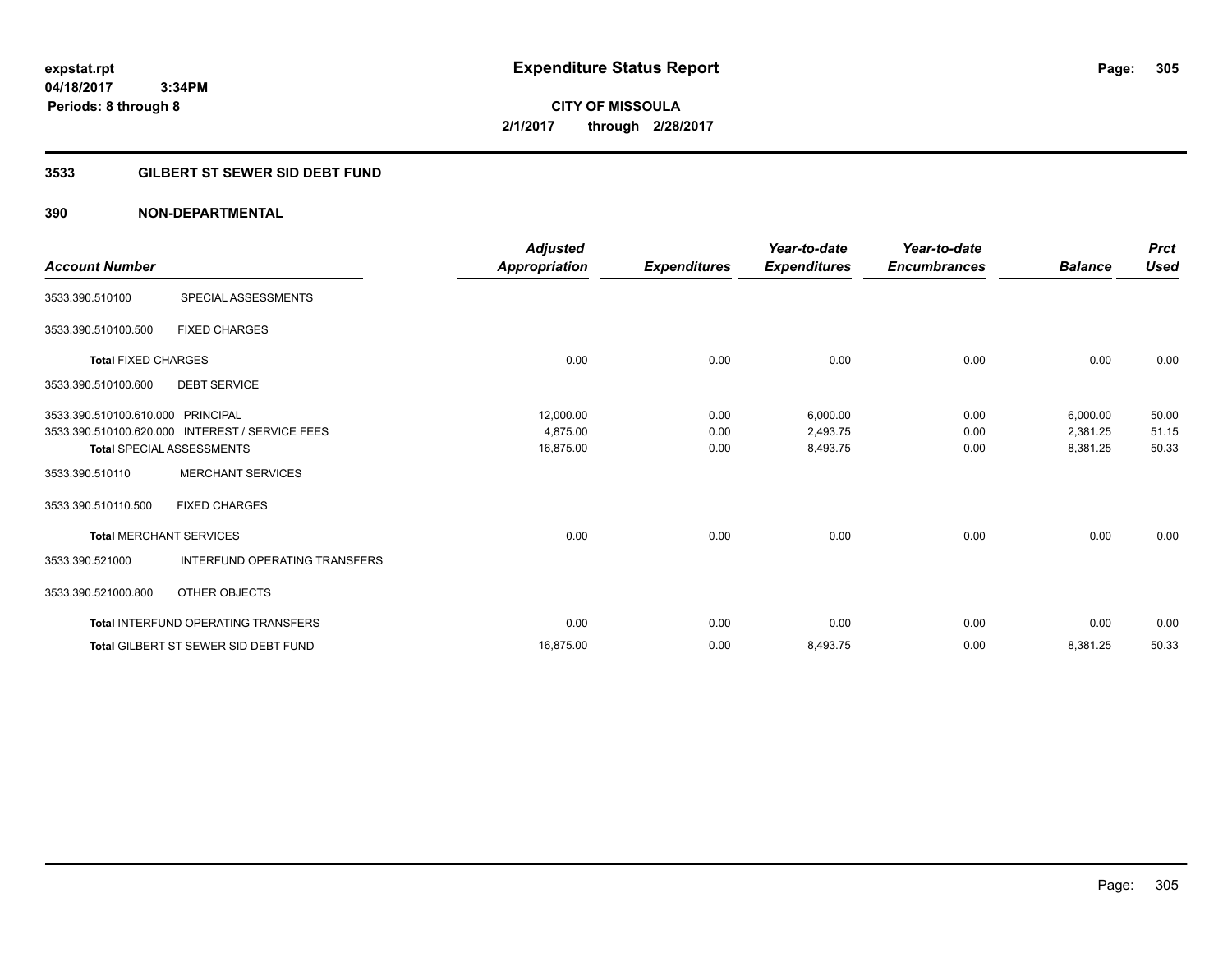## **3534 LINCOLNWOOD SEWER PHASE I**

| <b>Account Number</b>             |                                                 | <b>Adjusted</b><br><b>Appropriation</b> | <b>Expenditures</b> | Year-to-date<br><b>Expenditures</b> | Year-to-date<br><b>Encumbrances</b> | <b>Balance</b> | <b>Prct</b><br><b>Used</b> |
|-----------------------------------|-------------------------------------------------|-----------------------------------------|---------------------|-------------------------------------|-------------------------------------|----------------|----------------------------|
| 3534.390.510100                   | SPECIAL ASSESSMENTS                             |                                         |                     |                                     |                                     |                |                            |
| 3534.390.510100.600               | <b>DEBT SERVICE</b>                             |                                         |                     |                                     |                                     |                |                            |
| 3534.390.510100.610.000 PRINCIPAL |                                                 | 12,000.00                               | 0.00                | 6,000.00                            | 0.00                                | 6,000.00       | 50.00                      |
|                                   | 3534.390.510100.620.000 INTEREST / SERVICE FEES | 5,513.00                                | 0.00                | 2,812.50                            | 0.00                                | 2,700.50       | 51.02                      |
|                                   | <b>Total SPECIAL ASSESSMENTS</b>                | 17,513.00                               | 0.00                | 8,812.50                            | 0.00                                | 8,700.50       | 50.32                      |
| 3534.390.510110                   | <b>MERCHANT SERVICES</b>                        |                                         |                     |                                     |                                     |                |                            |
| 3534.390.510110.500               | <b>FIXED CHARGES</b>                            |                                         |                     |                                     |                                     |                |                            |
| <b>Total FIXED CHARGES</b>        |                                                 | 0.00                                    | 0.00                | 0.00                                | 0.00                                | 0.00           | 0.00                       |
|                                   | <b>Total MERCHANT SERVICES</b>                  | 0.00                                    | 0.00                | 0.00                                | 0.00                                | 0.00           | 0.00                       |
|                                   | <b>Total LINCOLNWOOD SEWER PHASE I</b>          | 17.513.00                               | 0.00                | 8,812.50                            | 0.00                                | 8,700.50       | 50.32                      |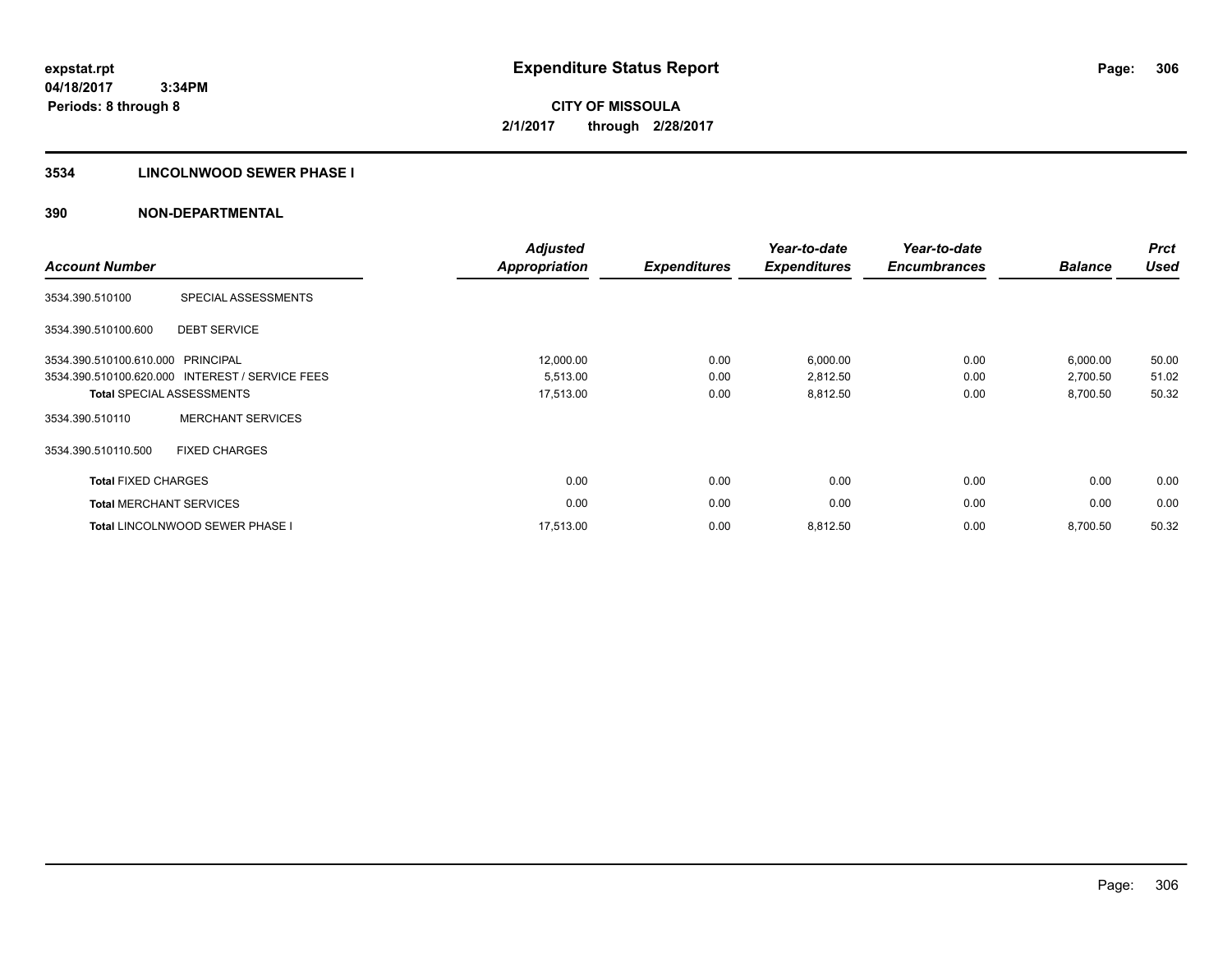# **3535 SLANT STREET TRAFFIC CALMING**

| <b>Account Number</b> |                                            | <b>Adjusted</b><br>Appropriation | <b>Expenditures</b> | Year-to-date<br><b>Expenditures</b> | Year-to-date<br><b>Encumbrances</b> | <b>Balance</b> | <b>Prct</b><br>Used |
|-----------------------|--------------------------------------------|----------------------------------|---------------------|-------------------------------------|-------------------------------------|----------------|---------------------|
| 3535.390.510110       | <b>MERCHANT SERVICES</b>                   |                                  |                     |                                     |                                     |                |                     |
| 3535.390.510110.500   | <b>FIXED CHARGES</b>                       |                                  |                     |                                     |                                     |                |                     |
|                       | <b>Total MERCHANT SERVICES</b>             | 0.00                             | 0.00                | 0.00                                | 0.00                                | 0.00           | 0.00                |
| 3535.390.521000       | INTERFUND OPERATING TRANSFERS              |                                  |                     |                                     |                                     |                |                     |
| 3535.390.521000.800   | OTHER OBJECTS                              |                                  |                     |                                     |                                     |                |                     |
|                       | <b>Total INTERFUND OPERATING TRANSFERS</b> | 0.00                             | 0.00                | 0.00                                | 0.00                                | 0.00           | 0.00                |
|                       | <b>Total SLANT STREET TRAFFIC CALMING</b>  | 0.00                             | 0.00                | 0.00                                | 0.00                                | 0.00           | 0.00                |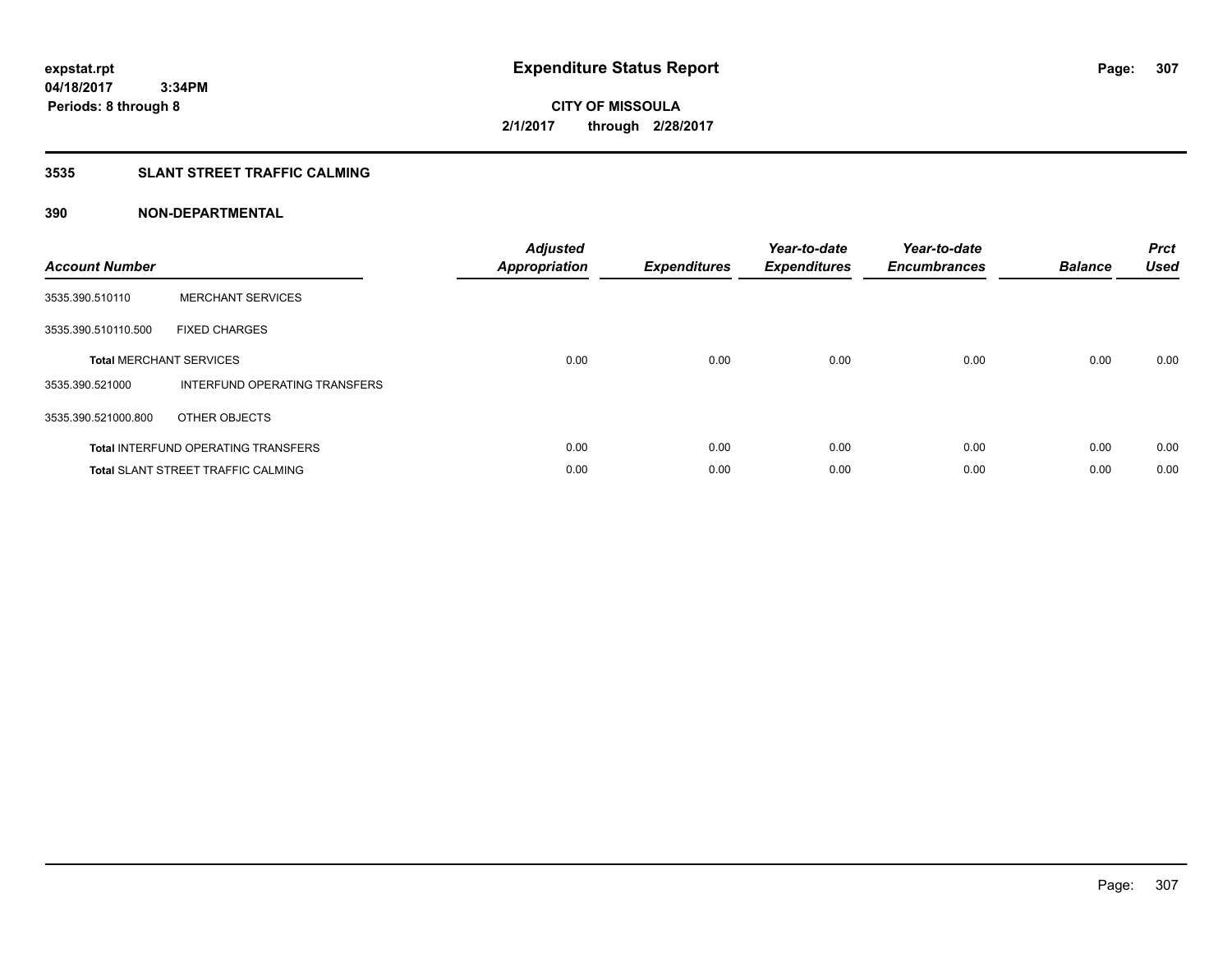# **3536 LINCOLNWOOD SEWER PHASE II**

| <b>Account Number</b>          |                                                 | <b>Adjusted</b><br><b>Appropriation</b> | <b>Expenditures</b> | Year-to-date<br><b>Expenditures</b> | Year-to-date<br><b>Encumbrances</b> | <b>Balance</b> | <b>Prct</b><br><b>Used</b> |
|--------------------------------|-------------------------------------------------|-----------------------------------------|---------------------|-------------------------------------|-------------------------------------|----------------|----------------------------|
| 3536.390.510100                | SPECIAL ASSESSMENTS                             |                                         |                     |                                     |                                     |                |                            |
| 3536.390.510100.600            | <b>DEBT SERVICE</b>                             |                                         |                     |                                     |                                     |                |                            |
| 3536.390.510100.610.000        | PRINCIPAL                                       | 22,000.00                               | 0.00                | 11,000.00                           | 0.00                                | 11,000.00      | 50.00                      |
|                                | 3536.390.510100.620.000 INTEREST / SERVICE FEES | 9,544.00                                | 0.00                | 4,875.00                            | 0.00                                | 4,669.00       | 51.08                      |
|                                | <b>Total SPECIAL ASSESSMENTS</b>                | 31,544.00                               | 0.00                | 15,875.00                           | 0.00                                | 15,669.00      | 50.33                      |
| 3536.390.510110                | <b>MERCHANT SERVICES</b>                        |                                         |                     |                                     |                                     |                |                            |
| 3536.390.510110.500            | <b>FIXED CHARGES</b>                            |                                         |                     |                                     |                                     |                |                            |
| <b>Total FIXED CHARGES</b>     |                                                 | 0.00                                    | 0.00                | 0.00                                | 0.00                                | 0.00           | 0.00                       |
| <b>Total MERCHANT SERVICES</b> |                                                 | 0.00                                    | 0.00                | 0.00                                | 0.00                                | 0.00           | 0.00                       |
|                                | <b>Total LINCOLNWOOD SEWER PHASE II</b>         | 31,544.00                               | 0.00                | 15,875.00                           | 0.00                                | 15,669.00      | 50.33                      |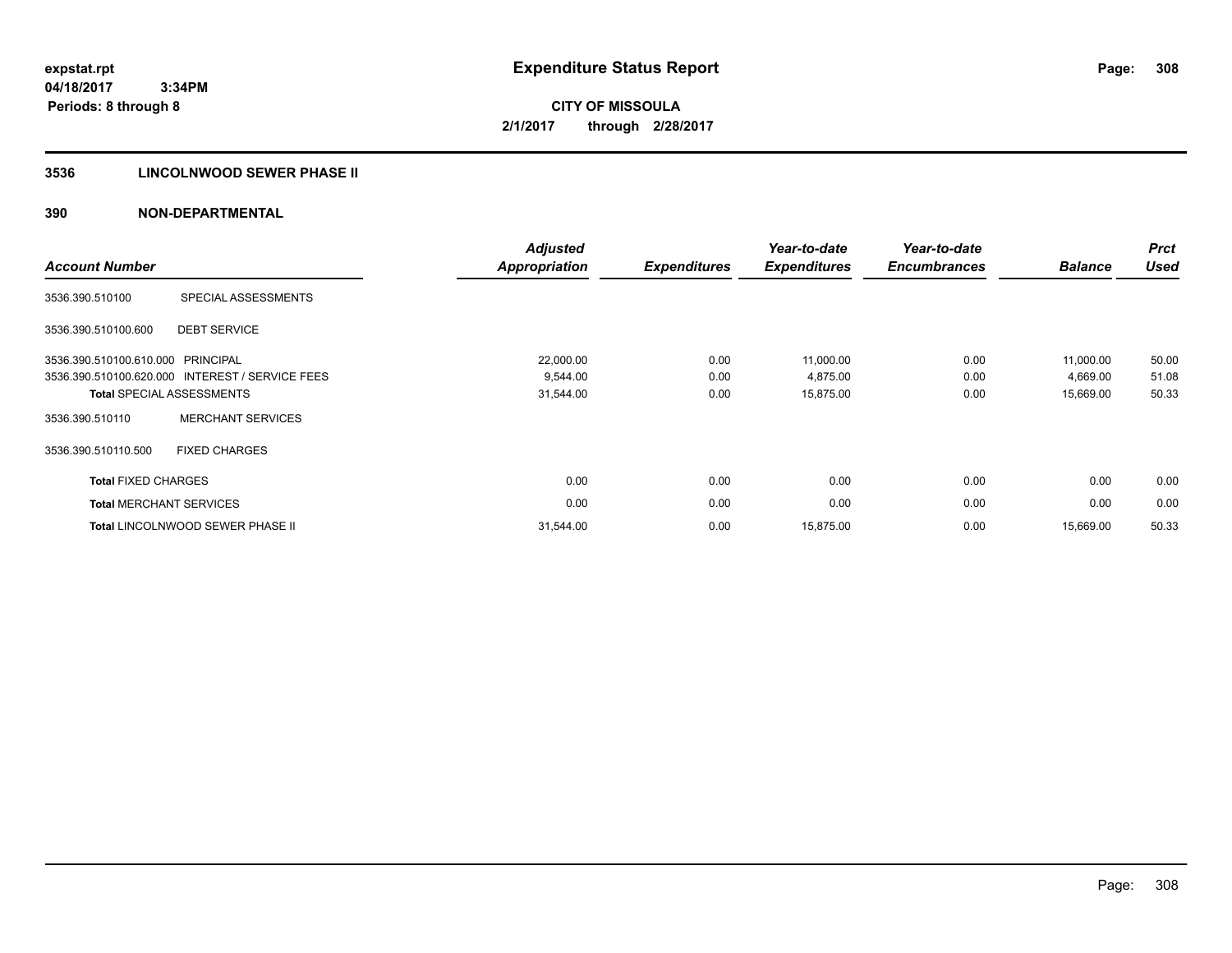# **3539 SOUTH 4TH STREET W TRAFFIC**

| <b>Account Number</b> |                                            | <b>Adjusted</b><br>Appropriation | <b>Expenditures</b> | Year-to-date<br><b>Expenditures</b> | Year-to-date<br><b>Encumbrances</b> | <b>Balance</b> | <b>Prct</b><br><b>Used</b> |
|-----------------------|--------------------------------------------|----------------------------------|---------------------|-------------------------------------|-------------------------------------|----------------|----------------------------|
| 3539.390.510110       | <b>MERCHANT SERVICES</b>                   |                                  |                     |                                     |                                     |                |                            |
| 3539.390.510110.500   | <b>FIXED CHARGES</b>                       |                                  |                     |                                     |                                     |                |                            |
|                       | <b>Total MERCHANT SERVICES</b>             | 0.00                             | 0.00                | 0.00                                | 0.00                                | 0.00           | 0.00                       |
| 3539.390.521000       | INTERFUND OPERATING TRANSFERS              |                                  |                     |                                     |                                     |                |                            |
| 3539.390.521000.800   | OTHER OBJECTS                              |                                  |                     |                                     |                                     |                |                            |
|                       | <b>Total INTERFUND OPERATING TRANSFERS</b> | 0.00                             | 0.00                | 0.00                                | 0.00                                | 0.00           | 0.00                       |
|                       | <b>Total SOUTH 4TH STREET W TRAFFIC</b>    | 0.00                             | 0.00                | 0.00                                | 0.00                                | 0.00           | 0.00                       |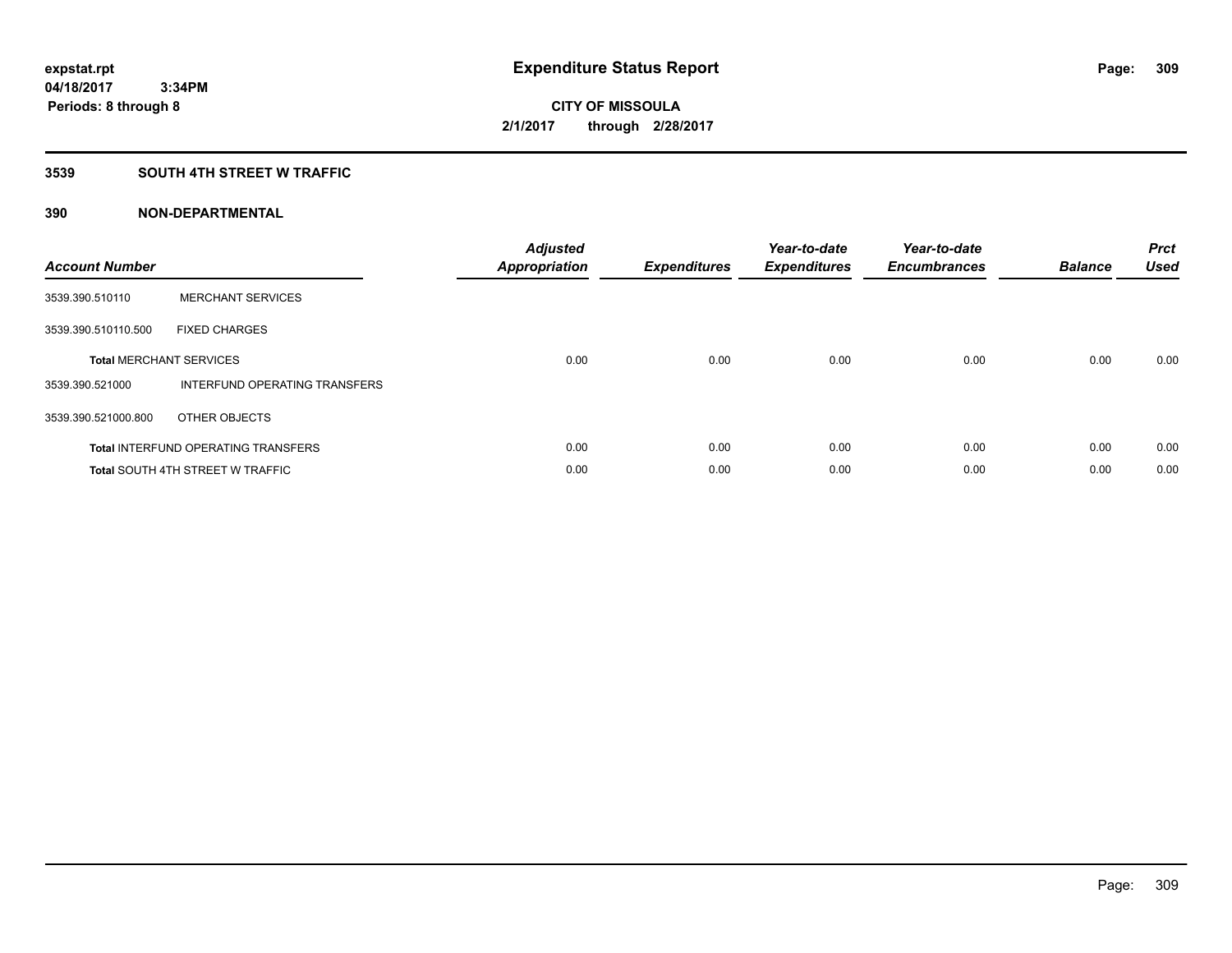# **3540 SID 540 DEBT SERVICE FUND**

|                                                 | <b>Adjusted</b> |                     | Year-to-date        | Year-to-date        |                | <b>Prct</b> |
|-------------------------------------------------|-----------------|---------------------|---------------------|---------------------|----------------|-------------|
| <b>Account Number</b>                           | Appropriation   | <b>Expenditures</b> | <b>Expenditures</b> | <b>Encumbrances</b> | <b>Balance</b> | <b>Used</b> |
| SPECIAL ASSESSMENTS<br>3540.390.510100          |                 |                     |                     |                     |                |             |
| 3540.390.510100.300<br>PURCHASED SERVICES       |                 |                     |                     |                     |                |             |
| 3540.390.510100.350.000 PROFESSIONAL SERVICES   | 0.00            | 0.00                | 350.00              | 0.00                | $-350.00$      | 0.00        |
| <b>Total PURCHASED SERVICES</b>                 | 0.00            | 0.00                | 350.00              | 0.00                | $-350.00$      | 0.00        |
| <b>DEBT SERVICE</b><br>3540.390.510100.600      |                 |                     |                     |                     |                |             |
| 3540.390.510100.610.000 PRINCIPAL               | 75,000.00       | 0.00                | 0.00                | 0.00                | 75,000.00      | 0.00        |
| 3540.390.510100.620.000 INTEREST / SERVICE FEES | 45,903.00       | 0.00                | 22,951.25           | 0.00                | 22,951.75      | 50.00       |
| <b>Total DEBT SERVICE</b>                       | 120,903.00      | 0.00                | 22,951.25           | 0.00                | 97,951.75      | 18.98       |
| <b>Total SPECIAL ASSESSMENTS</b>                | 120,903.00      | 0.00                | 23,301.25           | 0.00                | 97,601.75      | 19.27       |
| <b>MERCHANT SERVICES</b><br>3540.390.510110     |                 |                     |                     |                     |                |             |
| <b>FIXED CHARGES</b><br>3540.390.510110.500     |                 |                     |                     |                     |                |             |
| 3540.390.510110.550.000 MERCHANT SERVICE FEES   | 350.00          | 0.00                | 0.00                | 0.00                | 350.00         | 0.00        |
| <b>Total MERCHANT SERVICES</b>                  | 350.00          | 0.00                | 0.00                | 0.00                | 350.00         | 0.00        |
| Total SID 540 DEBT SERVICE FUND                 | 121,253.00      | 0.00                | 23,301.25           | 0.00                | 97,951.75      | 19.22       |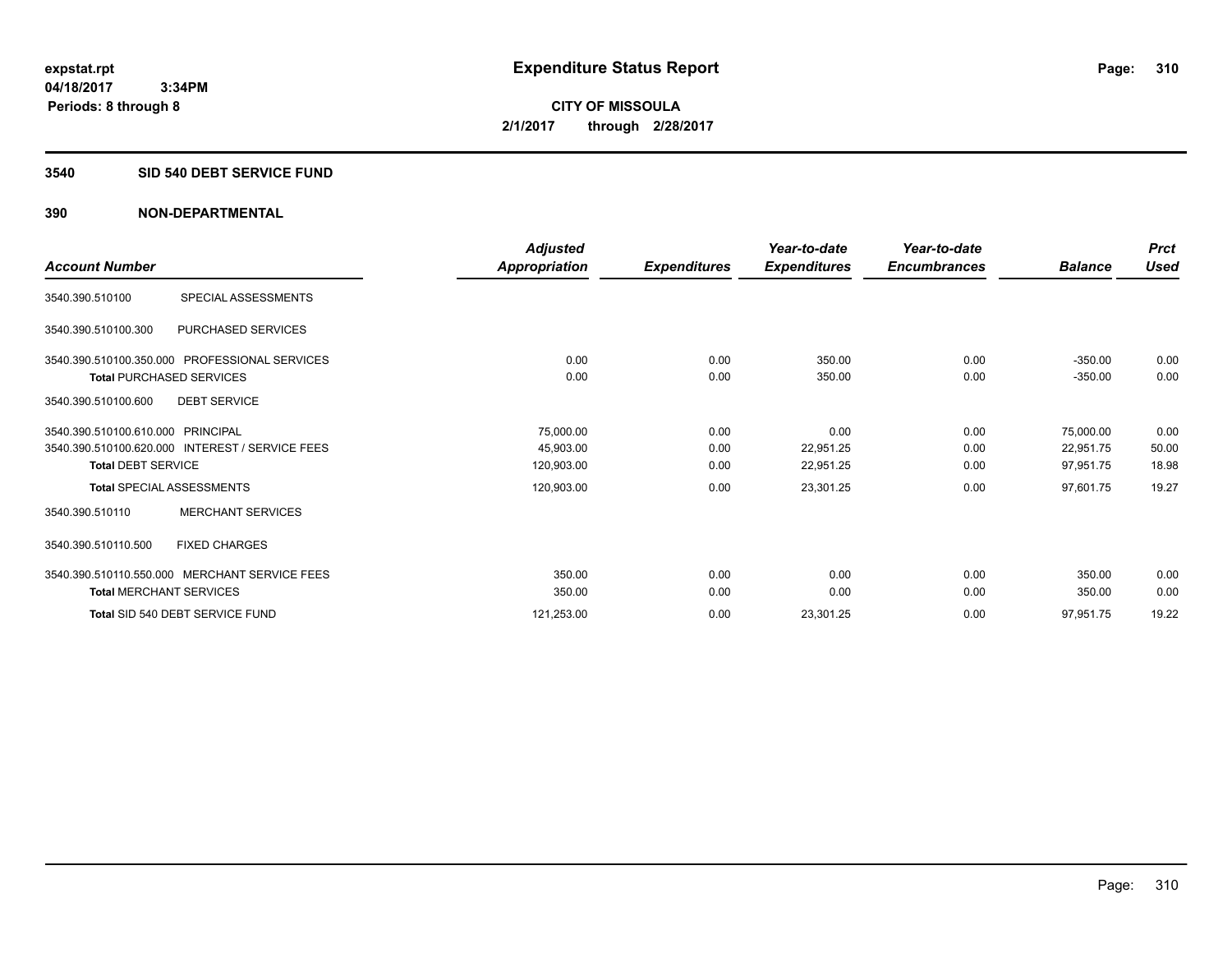#### **3541 SID 541 DEBT SERVICE**

| <b>Account Number</b>                                   | <b>Adjusted</b><br><b>Appropriation</b> | <b>Expenditures</b> | Year-to-date<br><b>Expenditures</b> | Year-to-date<br><b>Encumbrances</b> | <b>Balance</b> | <b>Prct</b><br><b>Used</b> |
|---------------------------------------------------------|-----------------------------------------|---------------------|-------------------------------------|-------------------------------------|----------------|----------------------------|
|                                                         |                                         |                     |                                     |                                     |                |                            |
| SPECIAL ASSESSMENTS<br>3541.390.510100                  |                                         |                     |                                     |                                     |                |                            |
| <b>DEBT SERVICE</b><br>3541.390.510100.600              |                                         |                     |                                     |                                     |                |                            |
| 3541.390.510100.610.000 PRINCIPAL                       | 30,000.00                               | 0.00                | 0.00                                | 0.00                                | 30,000.00      | 0.00                       |
| 3541.390.510100.620.000 PINEVIEW PARK/INT               | 27,798.00                               | 0.00                | 14,198.75                           | 0.00                                | 13,599.25      | 51.08                      |
| <b>Total SPECIAL ASSESSMENTS</b>                        | 57,798.00                               | 0.00                | 14,198.75                           | 0.00                                | 43,599.25      | 24.57                      |
| <b>MERCHANT SERVICES</b><br>3541.390.510110             |                                         |                     |                                     |                                     |                |                            |
| 3541.390.510110.500<br><b>FIXED CHARGES</b>             |                                         |                     |                                     |                                     |                |                            |
| <b>MERCHANT SERVICE FEES</b><br>3541.390.510110.550.000 | 300.00                                  | 0.00                | 0.00                                | 0.00                                | 300.00         | 0.00                       |
| <b>Total MERCHANT SERVICES</b>                          | 300.00                                  | 0.00                | 0.00                                | 0.00                                | 300.00         | 0.00                       |
| Total SID 541 DEBT SERVICE                              | 58,098.00                               | 0.00                | 14,198.75                           | 0.00                                | 43,899.25      | 24.44                      |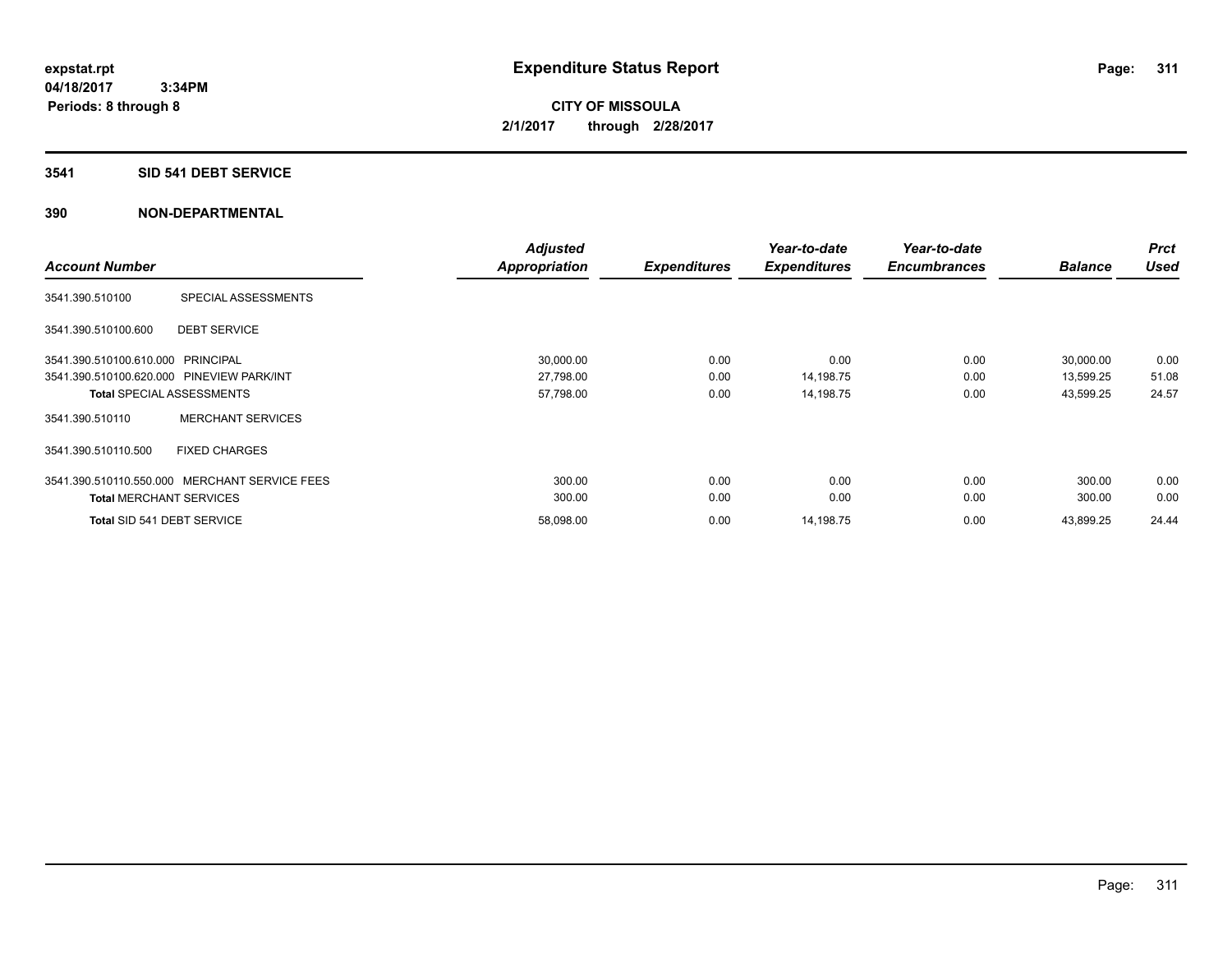#### **3543 SID 543 DEBT SERVICE**

| <b>Account Number</b>          |                                     | <b>Adjusted</b><br><b>Appropriation</b> | <b>Expenditures</b> | Year-to-date<br><b>Expenditures</b> | Year-to-date<br><b>Encumbrances</b> | <b>Balance</b> | <b>Prct</b><br><b>Used</b> |
|--------------------------------|-------------------------------------|-----------------------------------------|---------------------|-------------------------------------|-------------------------------------|----------------|----------------------------|
| 3543.390.510000                | <b>MISCELLANEOUS</b>                |                                         |                     |                                     |                                     |                |                            |
| 3543.390.510000.800            | OTHER OBJECTS                       |                                         |                     |                                     |                                     |                |                            |
| <b>Total MISCELLANEOUS</b>     |                                     | 0.00                                    | 0.00                | 0.00                                | 0.00                                | 0.00           | 0.00                       |
| 3543.390.510100                | SPECIAL ASSESSMENTS                 |                                         |                     |                                     |                                     |                |                            |
| 3543.390.510100.600            | <b>DEBT SERVICE</b>                 |                                         |                     |                                     |                                     |                |                            |
|                                | <b>Total SPECIAL ASSESSMENTS</b>    | 0.00                                    | 0.00                | 0.00                                | 0.00                                | 0.00           | 0.00                       |
| 3543.390.510110                | <b>MERCHANT SERVICES</b>            |                                         |                     |                                     |                                     |                |                            |
| 3543.390.510110.500            | <b>FIXED CHARGES</b>                |                                         |                     |                                     |                                     |                |                            |
| <b>Total MERCHANT SERVICES</b> |                                     | 0.00                                    | 0.00                | 0.00                                | 0.00                                | 0.00           | 0.00                       |
| 3543.390.521000                | INTERFUND OPERATING TRANSFERS       |                                         |                     |                                     |                                     |                |                            |
| 3543.390.521000.800            | OTHER OBJECTS                       |                                         |                     |                                     |                                     |                |                            |
|                                | Total INTERFUND OPERATING TRANSFERS | 0.00                                    | 0.00                | 0.00                                | 0.00                                | 0.00           | 0.00                       |
|                                | Total SID 543 DEBT SERVICE          | 0.00                                    | 0.00                | 0.00                                | 0.00                                | 0.00           | 0.00                       |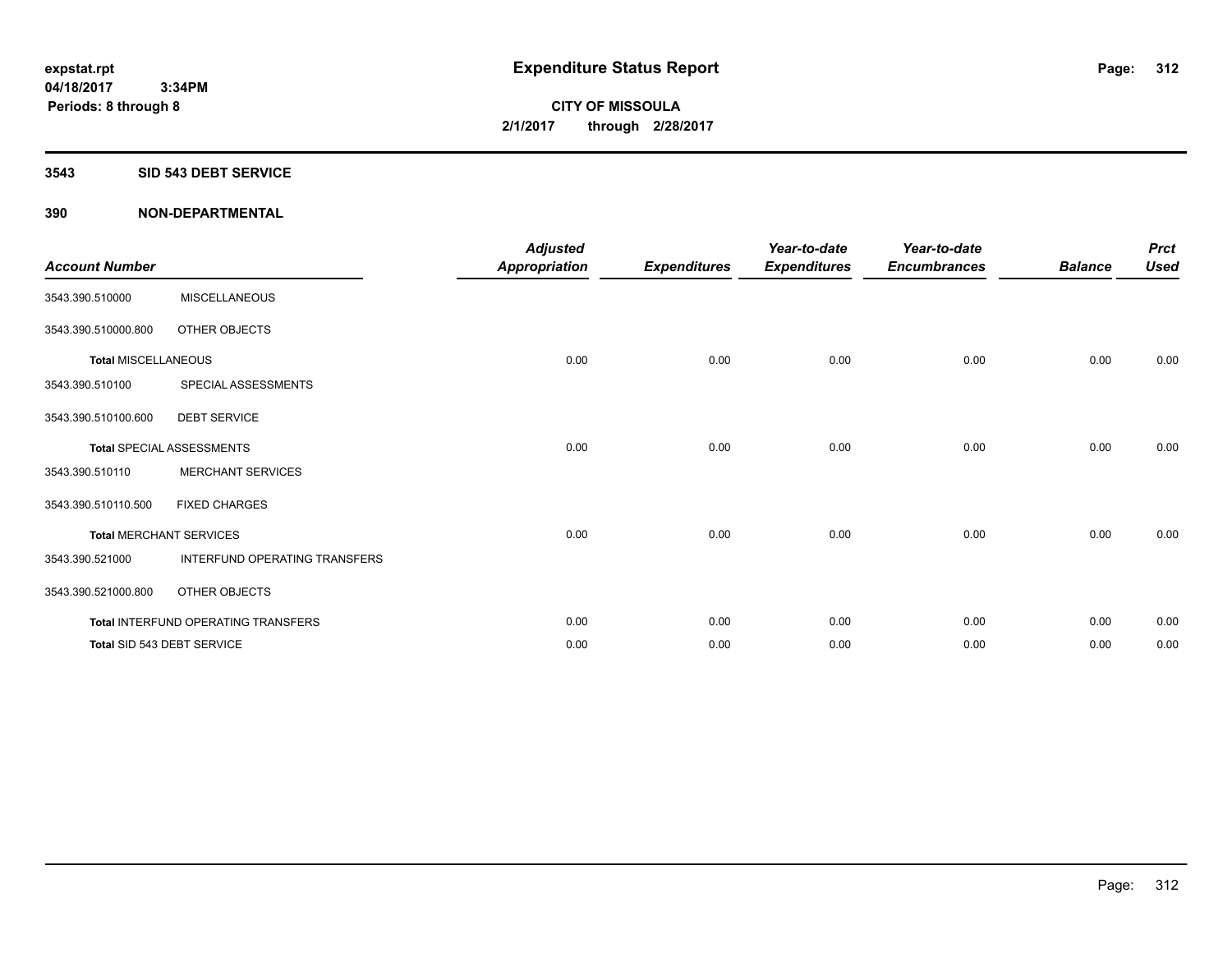**04/18/2017 3:34PM Periods: 8 through 8**

**CITY OF MISSOULA 2/1/2017 through 2/28/2017**

# **3544 SID 544 RATTLESNAKE DEBT SERVICE**

| <b>Account Number</b>                      |                                                 | <b>Adjusted</b><br>Appropriation | <b>Expenditures</b> | Year-to-date<br><b>Expenditures</b> | Year-to-date<br><b>Encumbrances</b> | <b>Balance</b> | <b>Prct</b><br>Used |
|--------------------------------------------|-------------------------------------------------|----------------------------------|---------------------|-------------------------------------|-------------------------------------|----------------|---------------------|
| 3544.390.510100                            | SPECIAL ASSESSMENTS                             |                                  |                     |                                     |                                     |                |                     |
| 3544.390.510100.600                        | <b>DEBT SERVICE</b>                             |                                  |                     |                                     |                                     |                |                     |
| 3544.390.510100.610.000 SID 544C/PRINCIPAL |                                                 | 87,500.00                        | 0.00                | 35,000.00                           | 0.00                                | 52.500.00      | 40.00               |
|                                            | 3544.390.510100.620.000 INTEREST / SERVICE FEES | 51,996.00                        | 0.00                | 26.743.75                           | 0.00                                | 25.252.25      | 51.43               |
| <b>Total DEBT SERVICE</b>                  |                                                 | 139,496.00                       | 0.00                | 61.743.75                           | 0.00                                | 77.752.25      | 44.26               |
| <b>Total NON-DEPARTMENTAL</b>              |                                                 | 139.496.00                       | 0.00                | 61.743.75                           | 0.00                                | 77.752.25      | 44.26               |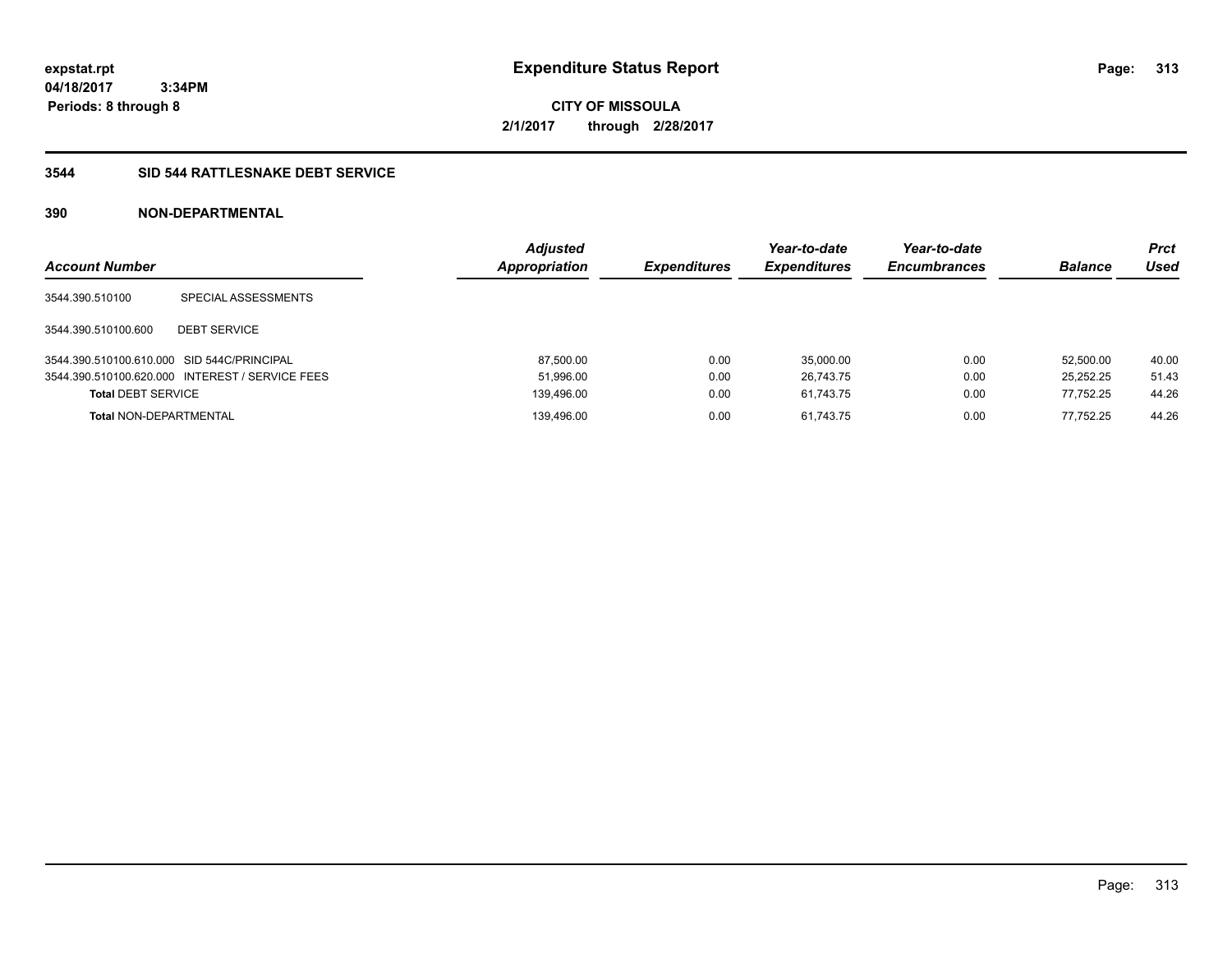**04/18/2017 3:34PM Periods: 8 through 8**

**CITY OF MISSOULA 2/1/2017 through 2/28/2017**

# **3544 SID 544 RATTLESNAKE DEBT SERVICE**

# **550 SID 544 PROJECT**

| <b>Account Number</b>     |                                                 | <b>Adjusted</b><br><b>Appropriation</b> | <b>Expenditures</b> | Year-to-date<br><b>Expenditures</b> | Year-to-date<br><b>Encumbrances</b> | <b>Balance</b> | <b>Prct</b><br>Used |
|---------------------------|-------------------------------------------------|-----------------------------------------|---------------------|-------------------------------------|-------------------------------------|----------------|---------------------|
| 3544.550.510100           | SPECIAL ASSESSMENTS                             |                                         |                     |                                     |                                     |                |                     |
| 3544.550.510100.600       | <b>DEBT SERVICE</b>                             |                                         |                     |                                     |                                     |                |                     |
|                           | 3544.550.510100.610.000 SID 544B ARRA/PRINCIPAL | 0.00                                    | 0.00                | 8,000.00                            | 0.00                                | $-8,000.00$    | 0.00                |
|                           | 3544.550.510100.620.000 INTEREST / SERVICE FEES | 0.00                                    | 0.00                | 2.310.00                            | 0.00                                | $-2.310.00$    | 0.00                |
| <b>Total DEBT SERVICE</b> |                                                 | 0.00                                    | 0.00                | 10,310.00                           | 0.00                                | $-10.310.00$   | 0.00                |
| Total SID 544 PROJECT     |                                                 | 0.00                                    | 0.00                | 10,310.00                           | 0.00                                | $-10.310.00$   | 0.00                |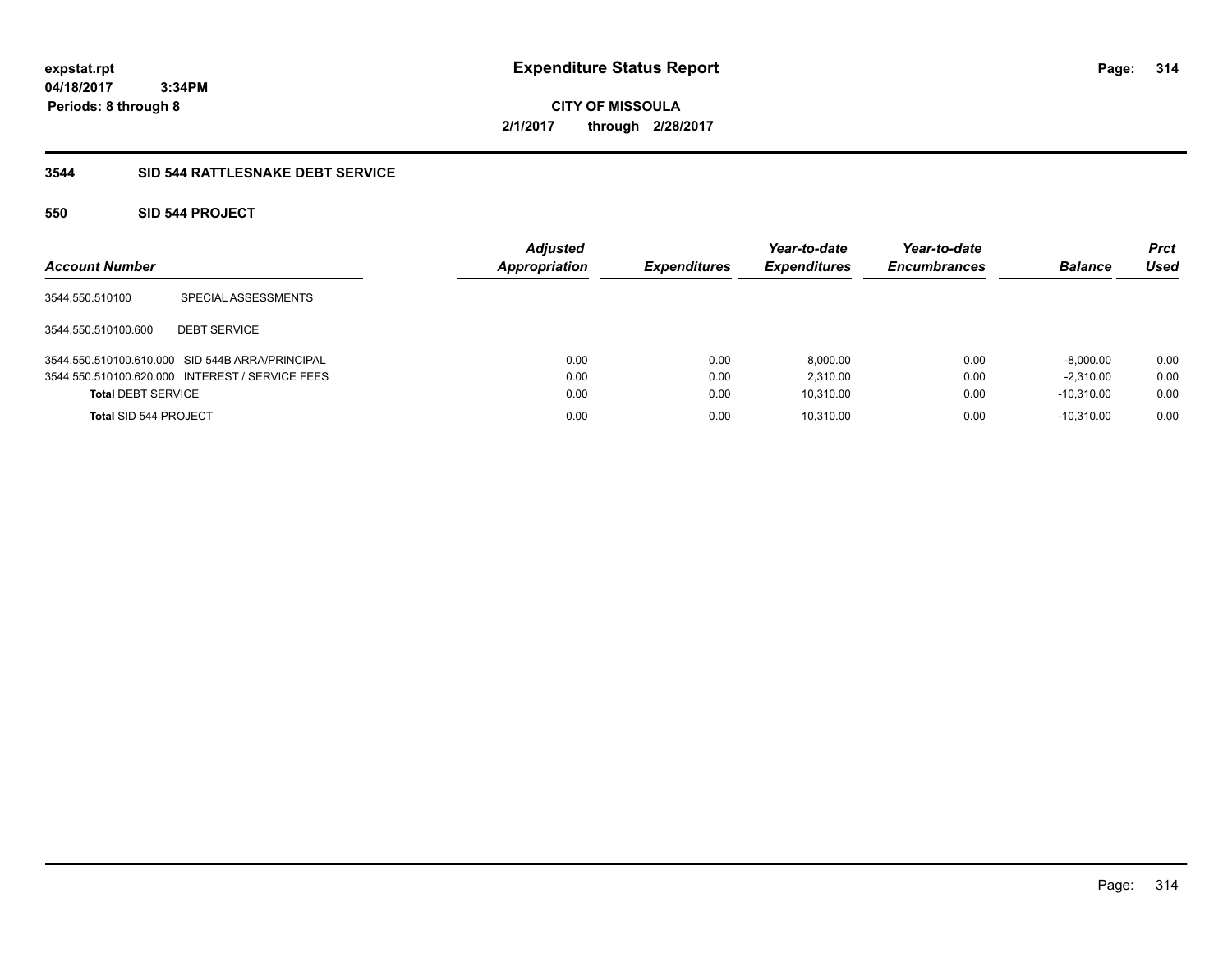**expstat.rpt Expenditure Status Report** 

**04/18/2017 3:34PM Periods: 8 through 8**

**CITY OF MISSOULA 2/1/2017 through 2/28/2017**

## **3544 SID 544 RATTLESNAKE DEBT SERVICE**

# **555 LOLO STREET PROJECT**

| <b>Account Number</b>          |                                                           | <b>Adjusted</b><br><b>Appropriation</b> | <b>Expenditures</b> | Year-to-date<br><b>Expenditures</b> | Year-to-date<br><b>Encumbrances</b> | <b>Balance</b> | <b>Prct</b><br><b>Used</b> |
|--------------------------------|-----------------------------------------------------------|-----------------------------------------|---------------------|-------------------------------------|-------------------------------------|----------------|----------------------------|
| 3544.555.510100                | SPECIAL ASSESSMENTS                                       |                                         |                     |                                     |                                     |                |                            |
| 3544.555.510100.600            | <b>DEBT SERVICE</b>                                       |                                         |                     |                                     |                                     |                |                            |
|                                | 3544.555.510100.610.000 SID 544D LOLOD/PRINCIPAL          | 0.00                                    | 0.00                | 750.00                              | 0.00                                | $-750.00$      | 0.00                       |
|                                | 3544.555.510100.620.000 SID 544 D INTEREST / SERVICE FEES | 0.00                                    | 0.00                | 162.50                              | 0.00                                | $-162.50$      | 0.00                       |
|                                | <b>Total SPECIAL ASSESSMENTS</b>                          | 0.00                                    | 0.00                | 912.50                              | 0.00                                | $-912.50$      | 0.00                       |
| 3544.555.510110                | <b>MERCHANT SERVICES</b>                                  |                                         |                     |                                     |                                     |                |                            |
| 3544.555.510110.500            | <b>FIXED CHARGES</b>                                      |                                         |                     |                                     |                                     |                |                            |
| <b>Total MERCHANT SERVICES</b> |                                                           | 0.00                                    | 0.00                | 0.00                                | 0.00                                | 0.00           | 0.00                       |
|                                | <b>Total LOLO STREET PROJECT</b>                          | 0.00                                    | 0.00                | 912.50                              | 0.00                                | $-912.50$      | 0.00                       |
|                                | Total SID 544 RATTLESNAKE DEBT SERVICE                    | 139,496.00                              | 0.00                | 72,966.25                           | 0.00                                | 66.529.75      | 52.31                      |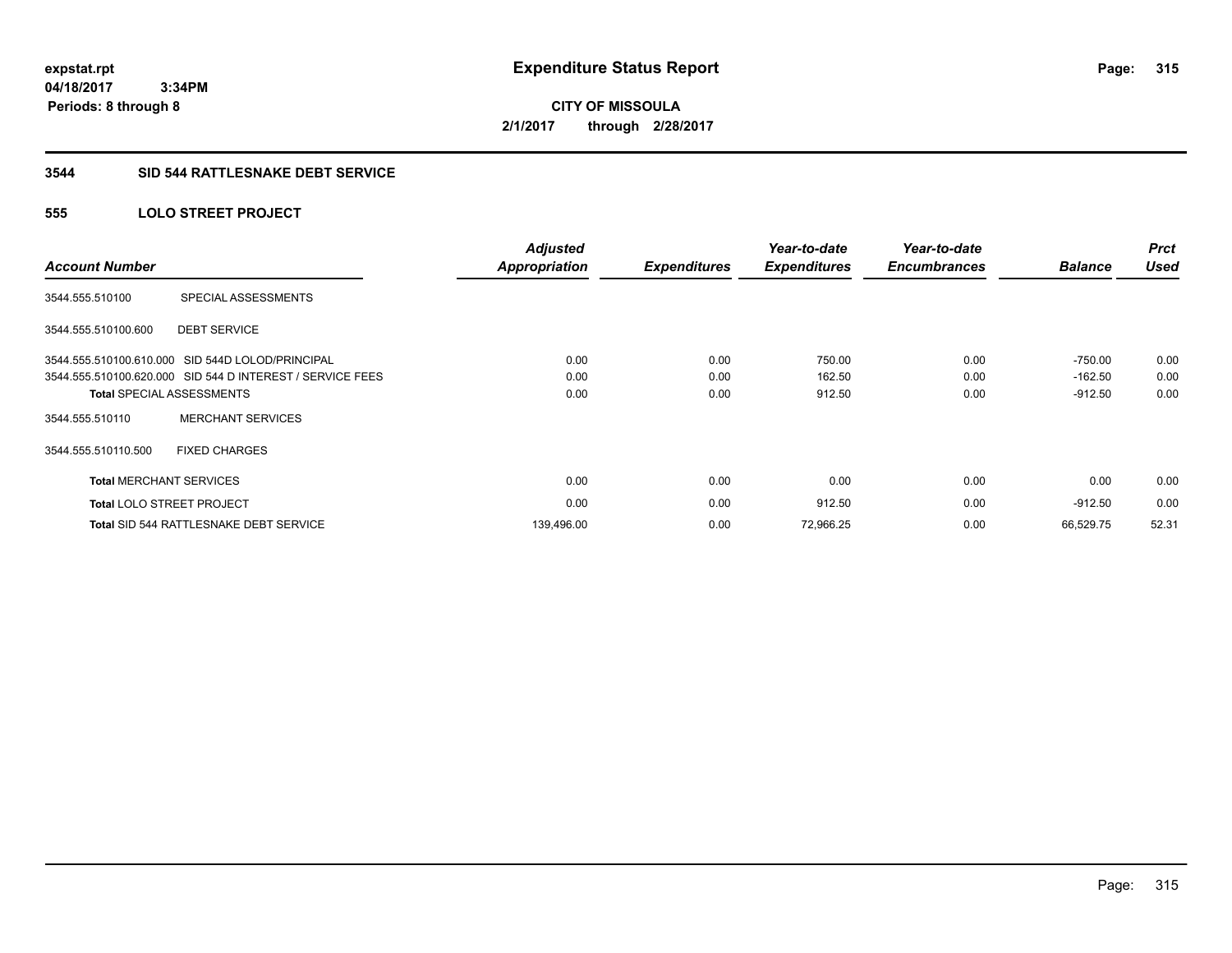#### **3545 SID 545 DEBT SERVICE**

| <b>Account Number</b> |                                      | <b>Adjusted</b><br><b>Appropriation</b> | <b>Expenditures</b> | Year-to-date<br><b>Expenditures</b> | Year-to-date<br><b>Encumbrances</b> | <b>Balance</b> | <b>Prct</b><br><b>Used</b> |
|-----------------------|--------------------------------------|-----------------------------------------|---------------------|-------------------------------------|-------------------------------------|----------------|----------------------------|
| 3545.390.510100       | SPECIAL ASSESSMENTS                  |                                         |                     |                                     |                                     |                |                            |
| 3545.390.510100.600   | <b>DEBT SERVICE</b>                  |                                         |                     |                                     |                                     |                |                            |
|                       | <b>Total SPECIAL ASSESSMENTS</b>     | 0.00                                    | 0.00                | 0.00                                | 0.00                                | 0.00           | 0.00                       |
| 3545.390.510110       | <b>MERCHANT SERVICES</b>             |                                         |                     |                                     |                                     |                |                            |
| 3545.390.510110.500   | <b>FIXED CHARGES</b>                 |                                         |                     |                                     |                                     |                |                            |
|                       | <b>Total MERCHANT SERVICES</b>       | 0.00                                    | 0.00                | 0.00                                | 0.00                                | 0.00           | 0.00                       |
| 3545.390.521000       | <b>INTERFUND OPERATING TRANSFERS</b> |                                         |                     |                                     |                                     |                |                            |
| 3545.390.521000.800   | OTHER OBJECTS                        |                                         |                     |                                     |                                     |                |                            |
|                       | Total INTERFUND OPERATING TRANSFERS  | 0.00                                    | 0.00                | 0.00                                | 0.00                                | 0.00           | 0.00                       |
|                       | Total SID 545 DEBT SERVICE           | 0.00                                    | 0.00                | 0.00                                | 0.00                                | 0.00           | 0.00                       |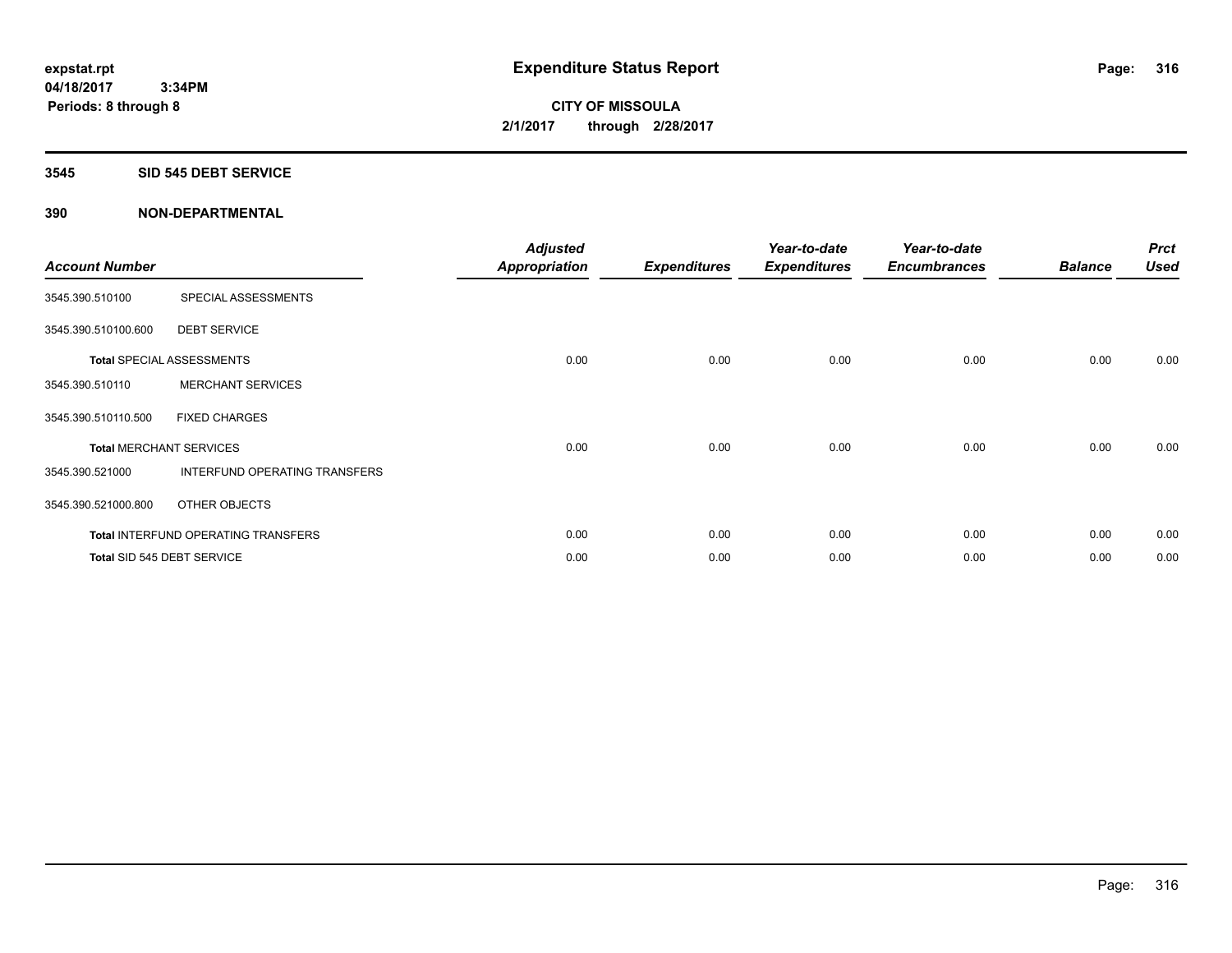#### **3546 SID 546 DEBT SERVICE**

| <b>Account Number</b> |                                      | <b>Adjusted</b><br><b>Appropriation</b> | <b>Expenditures</b> | Year-to-date<br><b>Expenditures</b> | Year-to-date<br><b>Encumbrances</b> | <b>Balance</b> | <b>Prct</b><br><b>Used</b> |
|-----------------------|--------------------------------------|-----------------------------------------|---------------------|-------------------------------------|-------------------------------------|----------------|----------------------------|
| 3546.390.510100       | SPECIAL ASSESSMENTS                  |                                         |                     |                                     |                                     |                |                            |
| 3546.390.510100.600   | <b>DEBT SERVICE</b>                  |                                         |                     |                                     |                                     |                |                            |
|                       | <b>Total SPECIAL ASSESSMENTS</b>     | 0.00                                    | 0.00                | 0.00                                | 0.00                                | 0.00           | 0.00                       |
| 3546.390.510110       | <b>MERCHANT SERVICES</b>             |                                         |                     |                                     |                                     |                |                            |
| 3546.390.510110.500   | <b>FIXED CHARGES</b>                 |                                         |                     |                                     |                                     |                |                            |
|                       | <b>Total MERCHANT SERVICES</b>       | 0.00                                    | 0.00                | 0.00                                | 0.00                                | 0.00           | 0.00                       |
| 3546.390.521000       | <b>INTERFUND OPERATING TRANSFERS</b> |                                         |                     |                                     |                                     |                |                            |
| 3546.390.521000.800   | OTHER OBJECTS                        |                                         |                     |                                     |                                     |                |                            |
|                       | Total INTERFUND OPERATING TRANSFERS  | 0.00                                    | 0.00                | 0.00                                | 0.00                                | 0.00           | 0.00                       |
|                       | Total SID 546 DEBT SERVICE           | 0.00                                    | 0.00                | 0.00                                | 0.00                                | 0.00           | 0.00                       |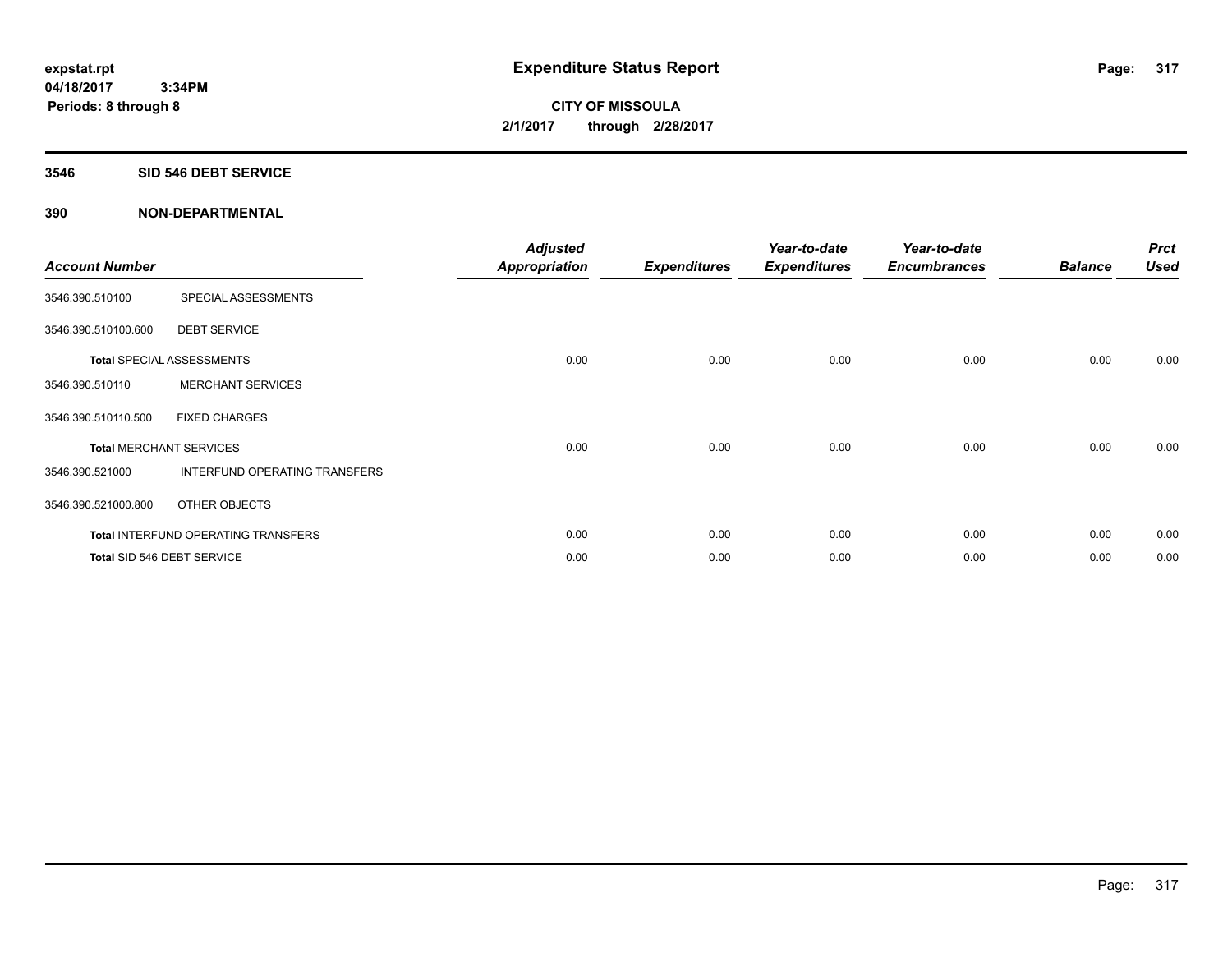# **3548 SID 548-5TH, 6TH & ARTHUR**

|                                                 | <b>Adjusted</b> |                     | Year-to-date        | Year-to-date        |                | <b>Prct</b> |
|-------------------------------------------------|-----------------|---------------------|---------------------|---------------------|----------------|-------------|
| <b>Account Number</b>                           | Appropriation   | <b>Expenditures</b> | <b>Expenditures</b> | <b>Encumbrances</b> | <b>Balance</b> | <b>Used</b> |
| SPECIAL ASSESSMENTS<br>3548.390.510100          |                 |                     |                     |                     |                |             |
| <b>DEBT SERVICE</b><br>3548.390.510100.600      |                 |                     |                     |                     |                |             |
| 3548.390.510100.610.000 SID 544C/PRINCIPAL      | 65,000.00       | 0.00                | 0.00                | 0.00                | 65,000.00      | 0.00        |
| 3548.390.510100.620.000 INTEREST / SERVICE FEES | 44,225.00       | 0.00                | 22,462.50           | 0.00                | 21,762.50      | 50.79       |
| <b>Total SPECIAL ASSESSMENTS</b>                | 109,225.00      | 0.00                | 22,462.50           | 0.00                | 86,762.50      | 20.57       |
| <b>MERCHANT SERVICES</b><br>3548.390.510110     |                 |                     |                     |                     |                |             |
| 3548.390.510110.500<br><b>FIXED CHARGES</b>     |                 |                     |                     |                     |                |             |
| 3548.390.510110.550.000 MERCHANT SERVICE FEES   | 350.00          | 0.00                | 0.00                | 0.00                | 350.00         | 0.00        |
| <b>Total MERCHANT SERVICES</b>                  | 350.00          | 0.00                | 0.00                | 0.00                | 350.00         | 0.00        |
| Total SID 548-5TH, 6TH & ARTHUR                 | 109,575.00      | 0.00                | 22,462.50           | 0.00                | 87,112.50      | 20.50       |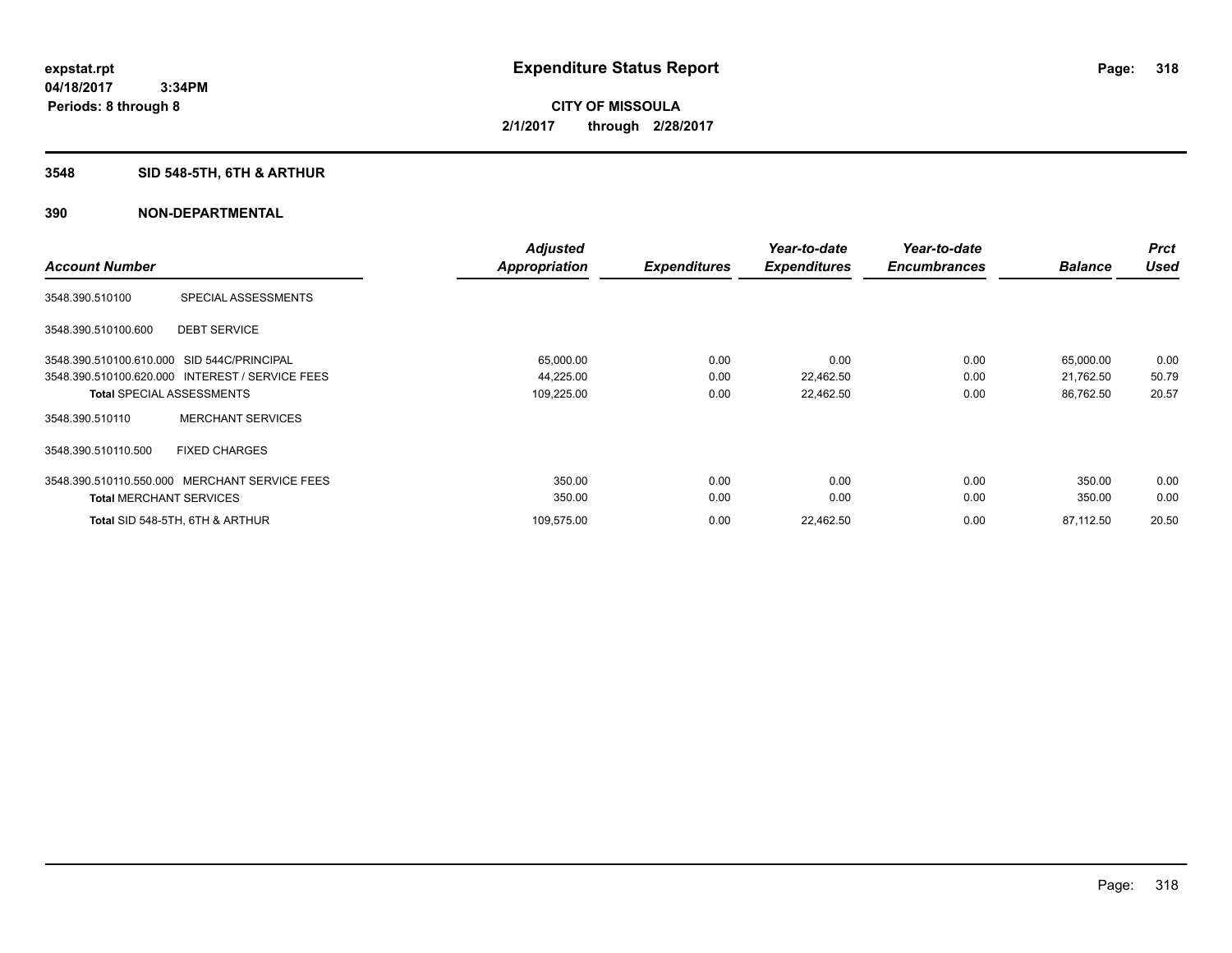**Periods: 8 through 8**

**CITY OF MISSOULA 2/1/2017 through 2/28/2017**

#### **3549 SID 549 HILLVIEW WAY**

 **3:34PM**

| <b>Account Number</b>            |                                                 | <b>Adjusted</b><br><b>Appropriation</b> | <b>Expenditures</b> | Year-to-date<br><b>Expenditures</b> | Year-to-date<br><b>Encumbrances</b> | <b>Balance</b>               | <b>Prct</b><br>Used |
|----------------------------------|-------------------------------------------------|-----------------------------------------|---------------------|-------------------------------------|-------------------------------------|------------------------------|---------------------|
| 3549.390.510100                  | SPECIAL ASSESSMENTS                             |                                         |                     |                                     |                                     |                              |                     |
| 3549.390.510100.600              | <b>DEBT SERVICE</b>                             |                                         |                     |                                     |                                     |                              |                     |
| <b>Total SPECIAL ASSESSMENTS</b> | 3549.390.510100.620.000 INTEREST / SERVICE FEES | 0.00<br>0.00                            | 0.00<br>0.00        | 26.014.34<br>26,014.34              | 0.00<br>0.00                        | $-26.014.34$<br>$-26,014.34$ | 0.00<br>0.00        |
| Total SID 549 HILLVIEW WAY       |                                                 | 0.00                                    | 0.00                | 26,014.34                           | 0.00                                | $-26.014.34$                 | 0.00                |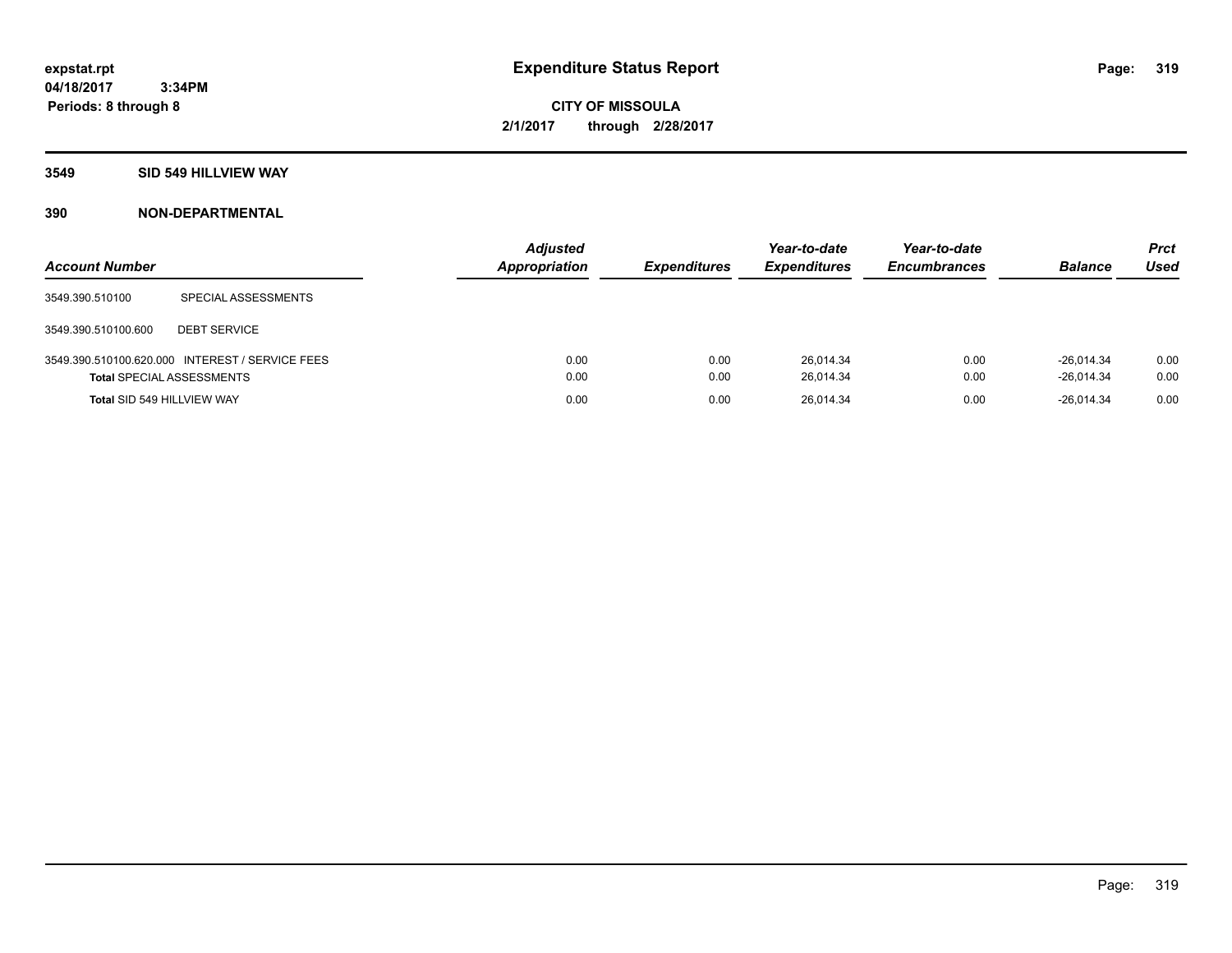**04/18/2017 3:34PM Periods: 8 through 8**

**CITY OF MISSOULA 2/1/2017 through 2/28/2017**

#### **4060 CAPITAL IMPROVEMENT PROGRAM FUND**

| <b>Account Number</b>                   |                                                                                                        | <b>Adjusted</b><br>Appropriation | <b>Expenditures</b> | Year-to-date<br><b>Expenditures</b> | Year-to-date<br><b>Encumbrances</b> | <b>Balance</b>             | <b>Prct</b><br><b>Used</b> |
|-----------------------------------------|--------------------------------------------------------------------------------------------------------|----------------------------------|---------------------|-------------------------------------|-------------------------------------|----------------------------|----------------------------|
| 4060.390.410000                         | <b>GENERAL GOVERNMENT</b>                                                                              |                                  |                     |                                     |                                     |                            |                            |
| 4060.390.410000.600                     | <b>DEBT SERVICE</b>                                                                                    |                                  |                     |                                     |                                     |                            |                            |
|                                         | <b>Total GENERAL GOVERNMENT</b>                                                                        | 0.00                             | 0.00                | 0.00                                | 0.00                                | 0.00                       | 0.00                       |
| 4060.390.410001                         | SELF HOSTING ACCELA AUTOMATION                                                                         |                                  |                     |                                     |                                     |                            |                            |
| 4060.390.410001.900                     | CAPITAL OUTLAY                                                                                         |                                  |                     |                                     |                                     |                            |                            |
|                                         | 4060.390.410001.940.000 SELF HOSTING ACCELA AUTOMATION<br>Total SELF HOSTING ACCELA AUTOMATION         | 0.00<br>0.00                     | 0.00<br>0.00        | 6,500.00<br>6,500.00                | 0.00<br>0.00                        | $-6,500.00$<br>$-6,500.00$ | 0.00<br>0.00               |
| 4060.390.410211                         | MAYORS NEIGHBORHOOD OFFICE REMODEL                                                                     |                                  |                     |                                     |                                     |                            |                            |
| 4060.390.410211.900                     | <b>CAPITAL OUTLAY</b>                                                                                  |                                  |                     |                                     |                                     |                            |                            |
|                                         | 4060.390.410211.930.000 MAYORS NEIGHBORHOOD OFFICE REMODEL<br>Total MAYORS NEIGHBORHOOD OFFICE REMODEL | 0.00<br>0.00                     | 0.00<br>0.00        | 7,634.05<br>7,634.05                | 0.00<br>0.00                        | $-7,634.05$<br>$-7,634.05$ | 0.00<br>0.00               |
| 4060.390.410360                         | <b>CITY HALL EXPANSION</b>                                                                             |                                  |                     |                                     |                                     |                            |                            |
| 4060.390.410360.800                     | OTHER OBJECTS                                                                                          |                                  |                     |                                     |                                     |                            |                            |
| <b>Total CITY HALL EXPANSION</b>        |                                                                                                        | 0.00                             | 0.00                | 0.00                                | 0.00                                | 0.00                       | 0.00                       |
| 4060.390.410368                         | MUNI COURT EXPANSION DEBT SERVICE                                                                      |                                  |                     |                                     |                                     |                            |                            |
| 4060.390.410368.600                     | <b>DEBT SERVICE</b>                                                                                    |                                  |                     |                                     |                                     |                            |                            |
| 4060.390.410368.620.000 INTEREST & FEES | Total MUNI COURT EXPANSION DEBT SERVICE                                                                | 0.00<br>0.00                     | 0.00<br>0.00        | 350.00<br>350.00                    | 0.00<br>0.00                        | $-350.00$<br>$-350.00$     | 0.00<br>0.00               |
| 4060.390.410560                         | COPIERS/COMPUTER EQUIP                                                                                 |                                  |                     |                                     |                                     |                            |                            |
| 4060.390.410560.900                     | CAPITAL OUTLAY                                                                                         |                                  |                     |                                     |                                     |                            |                            |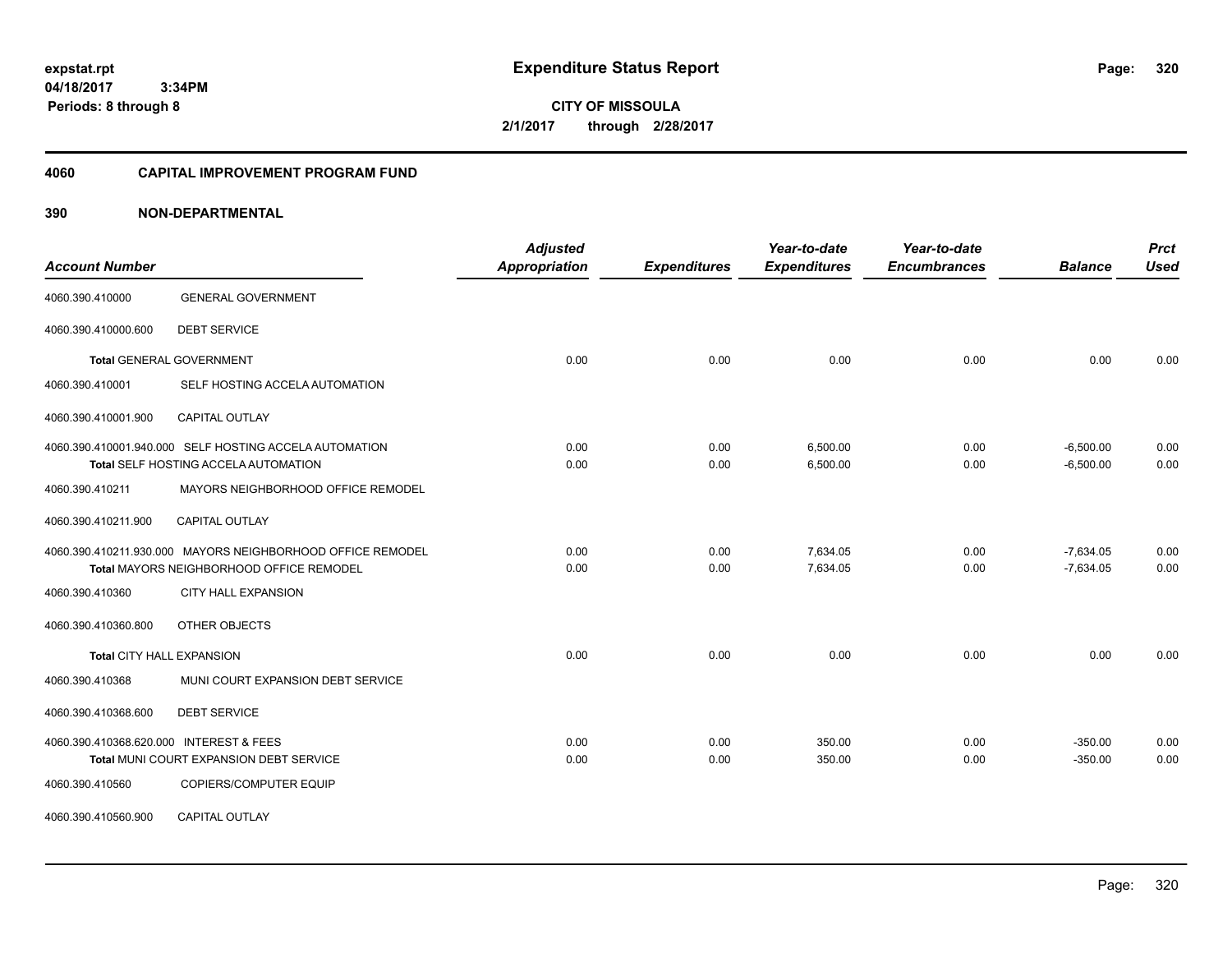**321**

**04/18/2017 3:34PM Periods: 8 through 8**

**CITY OF MISSOULA 2/1/2017 through 2/28/2017**

#### **4060 CAPITAL IMPROVEMENT PROGRAM FUND**

| <b>Account Number</b>            |                                                                                | <b>Adjusted</b><br><b>Appropriation</b> | <b>Expenditures</b> | Year-to-date<br><b>Expenditures</b> | Year-to-date<br><b>Encumbrances</b> | <b>Balance</b>               | <b>Prct</b><br><b>Used</b> |
|----------------------------------|--------------------------------------------------------------------------------|-----------------------------------------|---------------------|-------------------------------------|-------------------------------------|------------------------------|----------------------------|
|                                  | 4060.390.410560.940.000 COPIERS/COMPUTER EQUIP<br>Total COPIERS/COMPUTER EQUIP | 0.00<br>0.00                            | 0.00<br>0.00        | 17,686.09<br>17,686.09              | 0.00<br>0.00                        | $-17,686.09$<br>$-17,686.09$ | 0.00<br>0.00               |
| 4060.390.410587                  | CUSTOMER SERVICE REQUEST MODULE                                                |                                         |                     |                                     |                                     |                              |                            |
| 4060.390.410587.900              | <b>CAPITAL OUTLAY</b>                                                          |                                         |                     |                                     |                                     |                              |                            |
|                                  | Total CUSTOMER SERVICE REQUEST MODULE                                          | 0.00                                    | 0.00                | 0.00                                | 0.00                                | 0.00                         | 0.00                       |
| 4060.390.411011                  | <b>CAFR BUILDER</b>                                                            |                                         |                     |                                     |                                     |                              |                            |
| 4060.390.411011.900              | <b>CAPITAL OUTLAY</b>                                                          |                                         |                     |                                     |                                     |                              |                            |
| <b>Total CAFR BUILDER</b>        |                                                                                | 0.00                                    | 0.00                | 0.00                                | 0.00                                | 0.00                         | 0.00                       |
| 4060.390.411241                  | ENERGY CONSERVATION CLIMATE ACTION                                             |                                         |                     |                                     |                                     |                              |                            |
| 4060.390.411241.900              | <b>CAPITAL OUTLAY</b>                                                          |                                         |                     |                                     |                                     |                              |                            |
|                                  | Total ENERGY CONSERVATION CLIMATE ACTION                                       | 0.00                                    | 0.00                | 0.00                                | 0.00                                | 0.00                         | 0.00                       |
| 4060.390.411242                  | COUNCIL CHAMBERS HVAC                                                          |                                         |                     |                                     |                                     |                              |                            |
| 4060.390.411242.900              | <b>CAPITAL OUTLAY</b>                                                          |                                         |                     |                                     |                                     |                              |                            |
|                                  | Total COUNCIL CHAMBERS HVAC                                                    | 0.00                                    | 0.00                | 0.00                                | 0.00                                | 0.00                         | 0.00                       |
| 4060.390.411300                  | INTERNAL FINANCED EQUIPMENT                                                    |                                         |                     |                                     |                                     |                              |                            |
| 4060.390.411300.300              | PURCHASED SERVICES                                                             |                                         |                     |                                     |                                     |                              |                            |
| 4060.390.411300.380.000 TRAINING |                                                                                | 0.00                                    | 0.00                | 787.50                              | 0.00                                | $-787.50$                    | 0.00                       |
|                                  | <b>Total PURCHASED SERVICES</b>                                                | 0.00                                    | 0.00                | 787.50                              | 0.00                                | $-787.50$                    | 0.00                       |
| 4060.390.411300.600              | <b>DEBT SERVICE</b>                                                            |                                         |                     |                                     |                                     |                              |                            |
|                                  | 4060.390.411300.610.000 INTERNALLY FINANCED EQUIP/PRINCIPAL                    | 150,993.00                              | 0.00                | 0.00                                | 0.00                                | 150,993.00                   | 0.00                       |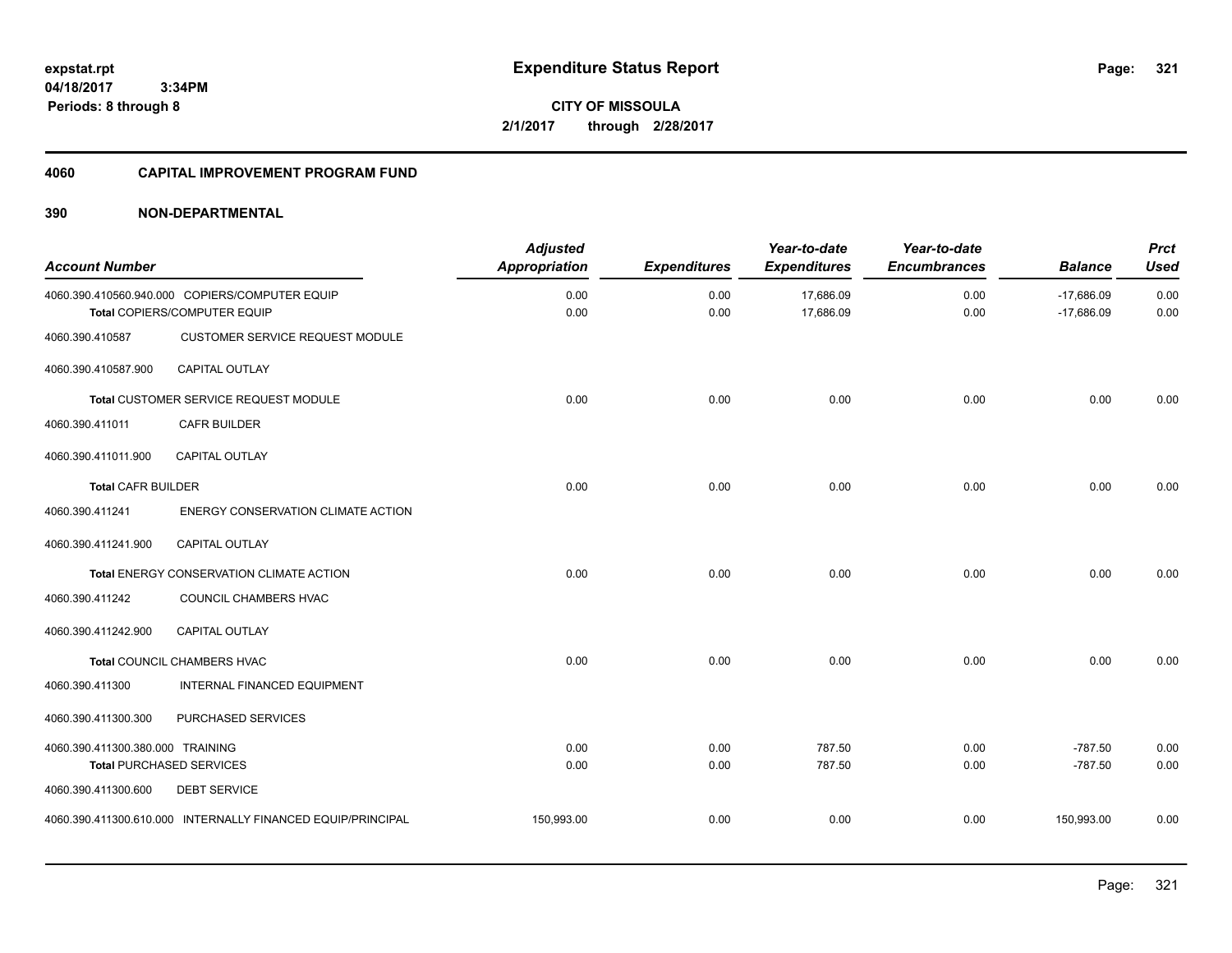**322**

**04/18/2017 3:34PM Periods: 8 through 8**

**CITY OF MISSOULA 2/1/2017 through 2/28/2017**

#### **4060 CAPITAL IMPROVEMENT PROGRAM FUND**

| <b>Account Number</b>       |                                                                                                                 | <b>Adjusted</b><br><b>Appropriation</b> | <b>Expenditures</b>      | Year-to-date<br><b>Expenditures</b> | Year-to-date<br><b>Encumbrances</b> | <b>Balance</b>                 | <b>Prct</b><br><b>Used</b> |
|-----------------------------|-----------------------------------------------------------------------------------------------------------------|-----------------------------------------|--------------------------|-------------------------------------|-------------------------------------|--------------------------------|----------------------------|
| <b>Total DEBT SERVICE</b>   | 4060.390.411300.620.000 INTEREST / SERVICE FEES                                                                 | 11,183.00<br>162,176.00                 | 0.00<br>0.00             | 0.00<br>0.00                        | 0.00<br>0.00                        | 11,183.00<br>162,176.00        | 0.00<br>0.00               |
| 4060.390.411300.900         | <b>CAPITAL OUTLAY</b>                                                                                           |                                         |                          |                                     |                                     |                                |                            |
| <b>Total CAPITAL OUTLAY</b> | 4060.390.411300.940.000 MACHINERY & EQUIPMENT                                                                   | 0.00<br>0.00                            | 73,629.00<br>73.629.00   | 90,357.40<br>90.357.40              | 0.00<br>0.00                        | $-90,357.40$<br>$-90.357.40$   | 0.00<br>0.00               |
|                             | Total INTERNAL FINANCED EQUIPMENT                                                                               | 162,176.00                              | 73,629.00                | 91,144.90                           | 0.00                                | 71,031.10                      | 56.20                      |
| 4060.390.411302             | VOIP/DATA/GIS/STORAGE UPGRADE                                                                                   |                                         |                          |                                     |                                     |                                |                            |
| 4060.390.411302.900         | <b>CAPITAL OUTLAY</b>                                                                                           |                                         |                          |                                     |                                     |                                |                            |
|                             | Total VOIP/DATA/GIS/STORAGE UPGRADE                                                                             | 0.00                                    | 0.00                     | 0.00                                | 0.00                                | 0.00                           | 0.00                       |
| 4060.390.411400             | <b>CIP SOFTWARE</b>                                                                                             |                                         |                          |                                     |                                     |                                |                            |
| 4060.390.411400.900         | CAPITAL OUTLAY                                                                                                  |                                         |                          |                                     |                                     |                                |                            |
| <b>Total CIP SOFTWARE</b>   | 4060.390.411400.940.000 ENGINEERING SOFTWARE                                                                    | 0.00<br>0.00                            | 0.00<br>0.00             | 94,000.00<br>94,000.00              | 0.00<br>0.00                        | $-94,000.00$<br>$-94,000.00$   | 0.00<br>0.00               |
| 4060.390.420001             | PUBLIC SAFETY OPERATING/LIGHT VEHICLES                                                                          |                                         |                          |                                     |                                     |                                |                            |
| 4060.390.420001.900         | <b>CAPITAL OUTLAY</b>                                                                                           |                                         |                          |                                     |                                     |                                |                            |
|                             | 4060.390.420001.940.000 PS CORE OPERATING LIGHT VEHICLES<br><b>Total PUBLIC SAFETY OPERATING/LIGHT VEHICLES</b> | 0.00<br>0.00                            | 232,217.69<br>232.217.69 | 333,712.21<br>333,712.21            | 0.00<br>0.00                        | $-333,712.21$<br>$-333.712.21$ | 0.00<br>0.00               |
| 4060.390.420002             | PUBLIC SAFETY CORE HEAVY EQUIP                                                                                  |                                         |                          |                                     |                                     |                                |                            |
| 4060.390.420002.900         | <b>CAPITAL OUTLAY</b>                                                                                           |                                         |                          |                                     |                                     |                                |                            |
|                             | 4060.390.420002.940.000 PS CORE HEAVY EQUIPMENT<br>Total PUBLIC SAFETY CORE HEAVY EQUIP                         | 0.00<br>0.00                            | 6,106.06<br>6,106.06     | 967,830.74<br>967,830.74            | 0.00<br>0.00                        | -967,830.74<br>-967,830.74     | 0.00<br>0.00               |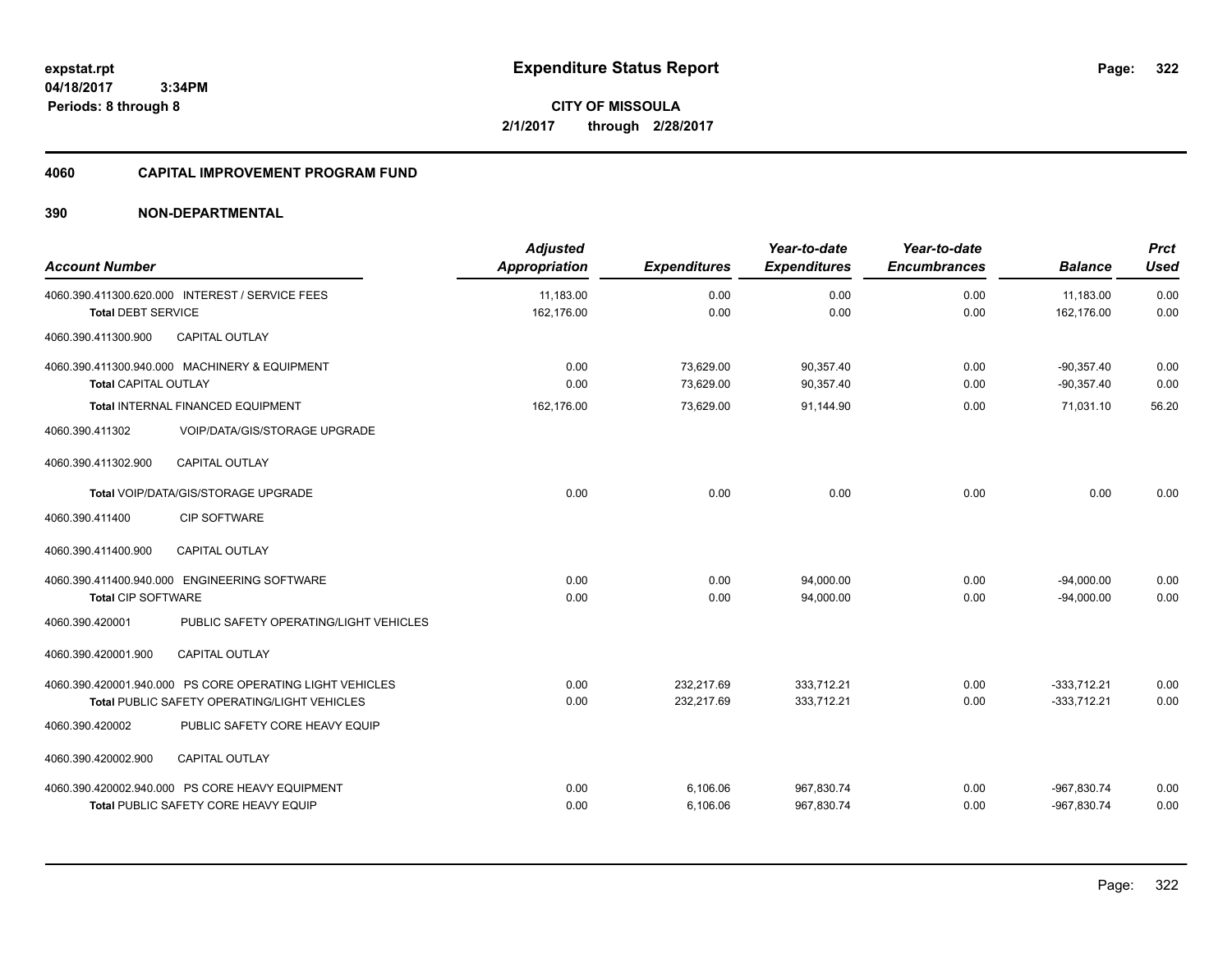**04/18/2017 3:34PM Periods: 8 through 8**

**CITY OF MISSOULA 2/1/2017 through 2/28/2017**

#### **4060 CAPITAL IMPROVEMENT PROGRAM FUND**

| <b>Account Number</b>                |                                                               | <b>Adjusted</b><br><b>Appropriation</b> | <b>Expenditures</b> | Year-to-date<br><b>Expenditures</b> | Year-to-date<br><b>Encumbrances</b> | <b>Balance</b> | <b>Prct</b><br><b>Used</b> |
|--------------------------------------|---------------------------------------------------------------|-----------------------------------------|---------------------|-------------------------------------|-------------------------------------|----------------|----------------------------|
| 4060.390.420120                      | <b>FACILITIES</b>                                             |                                         |                     |                                     |                                     |                |                            |
| 4060.390.420120.300                  | PURCHASED SERVICES                                            |                                         |                     |                                     |                                     |                |                            |
|                                      | 4060.390.420120.350.000 POLICE EVIDENCE STORAGE BLDG/PROF SVS | 0.00                                    | 4,440.00            | 38,023.83                           | 0.00                                | $-38.023.83$   | 0.00                       |
|                                      | <b>Total PURCHASED SERVICES</b>                               | 0.00                                    | 4,440.00            | 38,023.83                           | 0.00                                | $-38,023.83$   | 0.00                       |
| 4060.390.420120.900                  | <b>CAPITAL OUTLAY</b>                                         |                                         |                     |                                     |                                     |                |                            |
| 4060.390.420120.910.000 LAND         |                                                               | 0.00                                    | 0.00                | 10,000.00                           | 0.00                                | $-10,000.00$   | 0.00                       |
|                                      | 4060.390.420120.920.000 POLICE EVIDENCE STORAGE BUILDING      | 0.00                                    | 0.00                | 2,337.65                            | 0.00                                | $-2,337.65$    | 0.00                       |
| 4060.390.420120.930.000 IMPROVEMENTS |                                                               | 0.00                                    | 47.45               | 58,020.04                           | 0.00                                | $-58.020.04$   | 0.00                       |
| <b>Total CAPITAL OUTLAY</b>          |                                                               | 0.00                                    | 47.45               | 70,357.69                           | 0.00                                | $-70,357.69$   | 0.00                       |
| <b>Total FACILITIES</b>              |                                                               | 0.00                                    | 4,487.45            | 108,381.52                          | 0.00                                | $-108,381.52$  | 0.00                       |
| 4060.390.420421                      | FIRE STATION IMPROVEMENTS                                     |                                         |                     |                                     |                                     |                |                            |
| 4060.390.420421.900                  | <b>CAPITAL OUTLAY</b>                                         |                                         |                     |                                     |                                     |                |                            |
|                                      | <b>Total FIRE STATION IMPROVEMENTS</b>                        | 0.00                                    | 0.00                | 0.00                                | 0.00                                | 0.00           | 0.00                       |
| 4060.390.420470                      | <b>SEARCH &amp; RESCUE</b>                                    |                                         |                     |                                     |                                     |                |                            |
| 4060.390.420470.900                  | <b>CAPITAL OUTLAY</b>                                         |                                         |                     |                                     |                                     |                |                            |
|                                      | 4060.390.420470.930.000 BOAT RAMP IMPROVEMENTS                | 0.00                                    | 0.00                | 48,074.31                           | 0.00                                | $-48,074.31$   | 0.00                       |
| <b>Total SEARCH &amp; RESCUE</b>     |                                                               | 0.00                                    | 0.00                | 48,074.31                           | 0.00                                | $-48,074.31$   | 0.00                       |
| 4060.390.420471                      | <b>BOAT RAMP IMPROVEMENTS</b>                                 |                                         |                     |                                     |                                     |                |                            |
| 4060.390.420471.300                  | PURCHASED SERVICES                                            |                                         |                     |                                     |                                     |                |                            |
|                                      | <b>Total PURCHASED SERVICES</b>                               | 0.00                                    | 0.00                | 0.00                                | 0.00                                | 0.00           | 0.00                       |
| 4060.390.420471.900                  | <b>CAPITAL OUTLAY</b>                                         |                                         |                     |                                     |                                     |                |                            |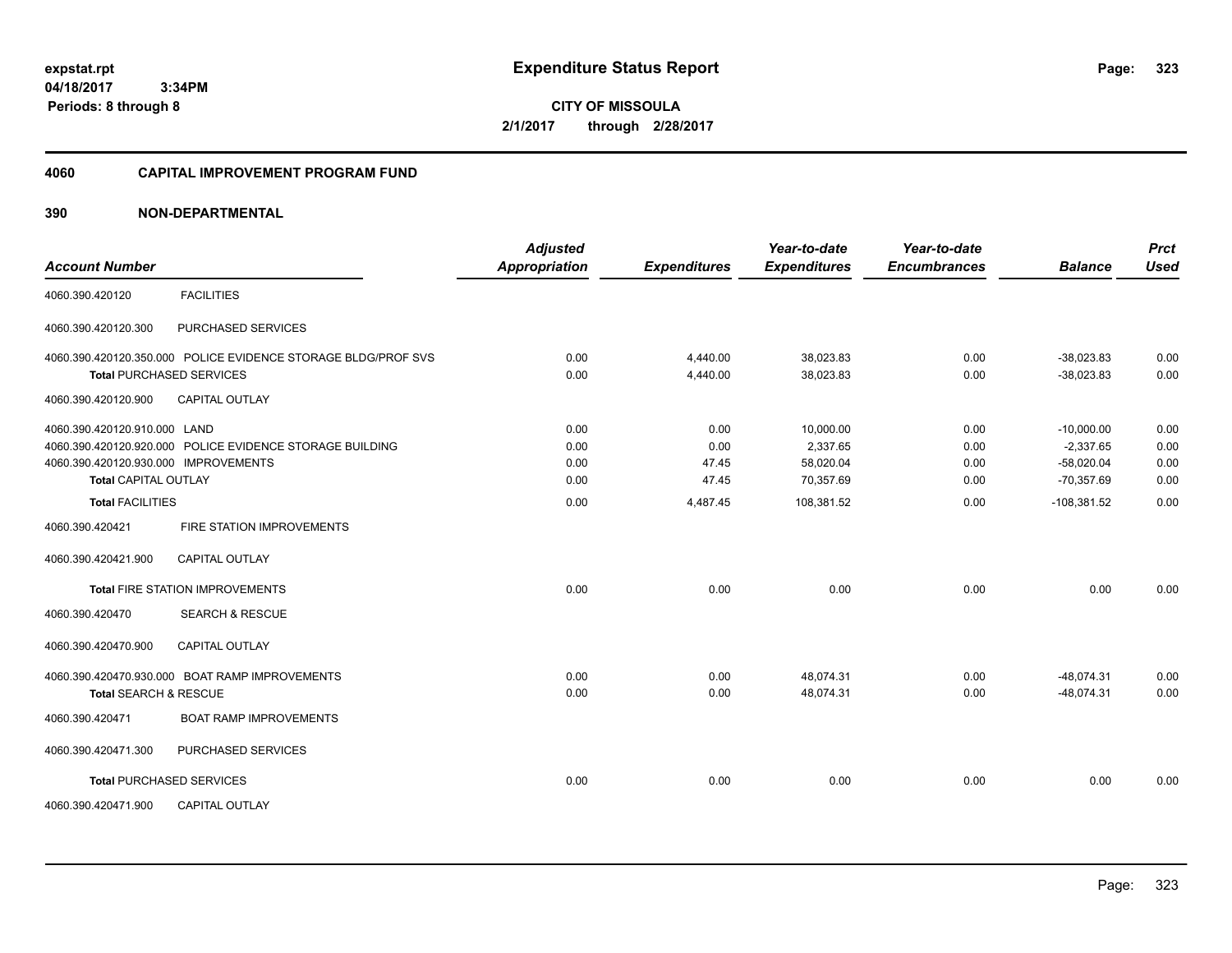**04/18/2017 3:34PM Periods: 8 through 8**

**CITY OF MISSOULA 2/1/2017 through 2/28/2017**

# **4060 CAPITAL IMPROVEMENT PROGRAM FUND**

| <b>Account Number</b>      |                                                                                                    | <b>Adjusted</b><br><b>Appropriation</b> | <b>Expenditures</b>      | Year-to-date<br><b>Expenditures</b> | Year-to-date<br><b>Encumbrances</b> | <b>Balance</b>                 | <b>Prct</b><br><b>Used</b> |
|----------------------------|----------------------------------------------------------------------------------------------------|-----------------------------------------|--------------------------|-------------------------------------|-------------------------------------|--------------------------------|----------------------------|
|                            | <b>Total BOAT RAMP IMPROVEMENTS</b>                                                                | 0.00                                    | 0.00                     | 0.00                                | 0.00                                | 0.00                           | 0.00                       |
| 4060.390.420640            | <b>SCBA EQUPMENT</b>                                                                               |                                         |                          |                                     |                                     |                                |                            |
| 4060.390.420640.900        | <b>CAPITAL OUTLAY</b>                                                                              |                                         |                          |                                     |                                     |                                |                            |
| <b>Total SCBA EQUPMENT</b> |                                                                                                    | 0.00                                    | 0.00                     | 0.00                                | 0.00                                | 0.00                           | 0.00                       |
| 4060.390.430000            | <b>CITY HALL REMODELS</b>                                                                          |                                         |                          |                                     |                                     |                                |                            |
| 4060.390.430000.900        | <b>CAPITAL OUTLAY</b>                                                                              |                                         |                          |                                     |                                     |                                |                            |
| Total CITY HALL REMODELS   | 4060.390.430000.930.000 ADA STUDY/IMPLEMENTATION/IMPROVEMENTS                                      | 0.00<br>0.00                            | 0.00<br>0.00             | 253,329.22<br>253,329.22            | 0.00<br>0.00                        | $-253,329.22$<br>$-253,329.22$ | 0.00<br>0.00               |
| 4060.390.430001            | PW CORE OPERATING LIGHT VEHICLES                                                                   |                                         |                          |                                     |                                     |                                |                            |
| 4060.390.430001.900        | <b>CAPITAL OUTLAY</b>                                                                              |                                         |                          |                                     |                                     |                                |                            |
|                            | 4060.390.430001.940.000 PW CORE OPERATING LIGHT VEHICLES<br>Total PW CORE OPERATING LIGHT VEHICLES | 0.00<br>0.00                            | 0.00<br>0.00             | 28,660.02<br>28,660.02              | 0.00<br>0.00                        | $-28,660.02$<br>$-28.660.02$   | 0.00<br>0.00               |
| 4060.390.430002            | PW CORE HEAVY EQUIPMENT                                                                            |                                         |                          |                                     |                                     |                                |                            |
| 4060.390.430002.900        | <b>CAPITAL OUTLAY</b>                                                                              |                                         |                          |                                     |                                     |                                |                            |
|                            | 4060.390.430002.940.000 PW CORE HEAVY EQUIPMENT<br>Total PW CORE HEAVY EQUIPMENT                   | 0.00<br>0.00                            | 125.411.00<br>125,411.00 | 172,435.65<br>172,435.65            | 0.00<br>0.00                        | $-172,435.65$<br>$-172,435.65$ | 0.00<br>0.00               |
| 4060.390.430004            | TRAFFIC SIGNAL LED CONVERSION                                                                      |                                         |                          |                                     |                                     |                                |                            |
| 4060.390.430004.900        | <b>CAPITAL OUTLAY</b>                                                                              |                                         |                          |                                     |                                     |                                |                            |
|                            | Total TRAFFIC SIGNAL LED CONVERSION                                                                | 0.00                                    | 0.00                     | 0.00                                | 0.00                                | 0.00                           | 0.00                       |
| 4060.390.430013            | MAINTENANCE MANAGEMENT SYSTEM                                                                      |                                         |                          |                                     |                                     |                                |                            |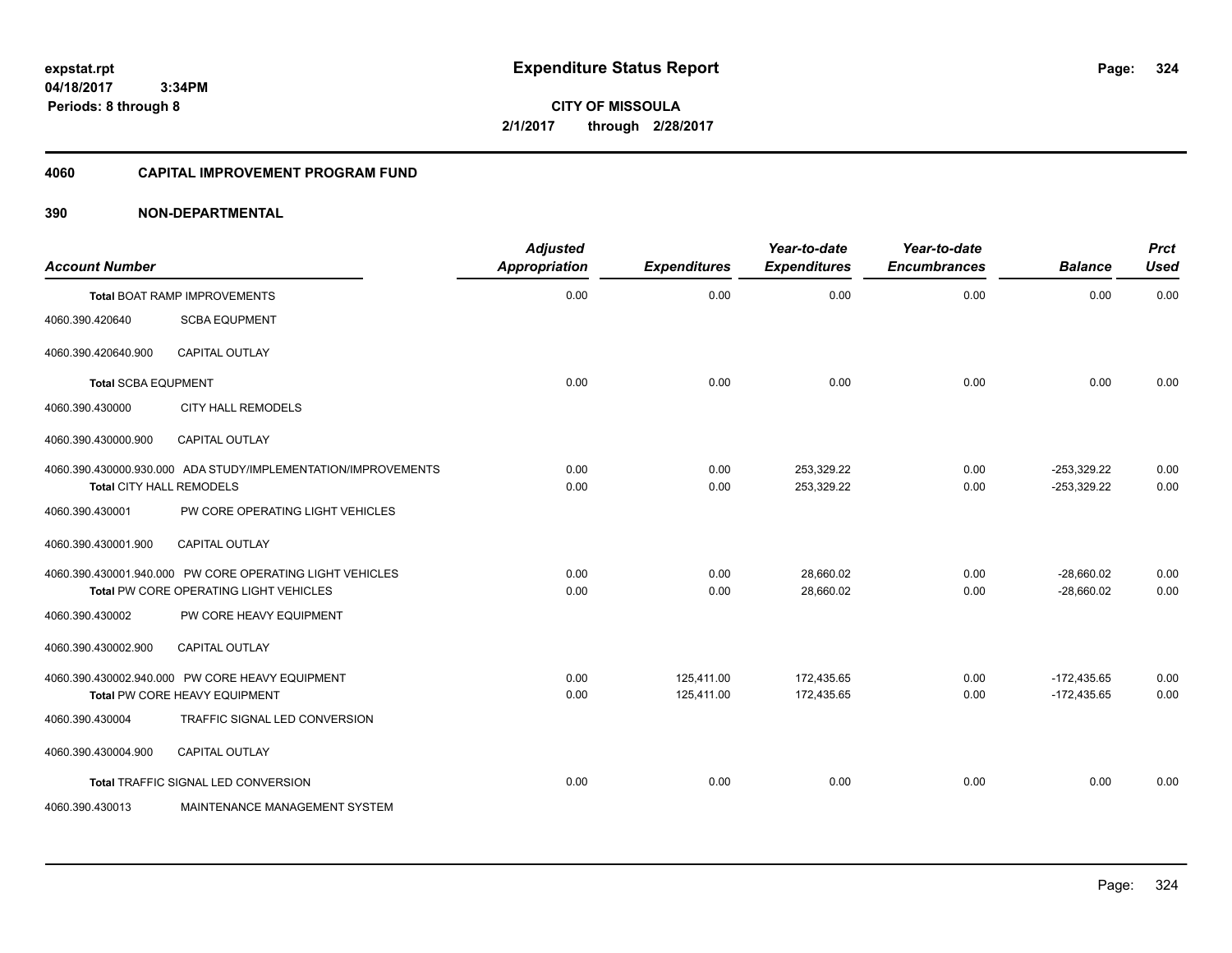**CITY OF MISSOULA 2/1/2017 through 2/28/2017**

### **4060 CAPITAL IMPROVEMENT PROGRAM FUND**

| <b>Account Number</b>        |                                              | <b>Adjusted</b><br><b>Appropriation</b> | <b>Expenditures</b> | Year-to-date<br><b>Expenditures</b> | Year-to-date<br><b>Encumbrances</b> | <b>Balance</b> | <b>Prct</b><br><b>Used</b> |
|------------------------------|----------------------------------------------|-----------------------------------------|---------------------|-------------------------------------|-------------------------------------|----------------|----------------------------|
| 4060.390.430013.900          | <b>CAPITAL OUTLAY</b>                        |                                         |                     |                                     |                                     |                |                            |
|                              | Total MAINTENANCE MANAGEMENT SYSTEM          | 0.00                                    | 0.00                | 0.00                                | 0.00                                | 0.00           | 0.00                       |
| 4060.390.430221              | CENTRALIZED MAINT, TOOLS & FENCE             |                                         |                     |                                     |                                     |                |                            |
| 4060.390.430221.900          | CAPITAL OUTLAY                               |                                         |                     |                                     |                                     |                |                            |
|                              | Total CENTRALIZED MAINT, TOOLS & FENCE       | 0.00                                    | 0.00                | 0.00                                | 0.00                                | 0.00           | 0.00                       |
| 4060.390.430266              | <b>TRAFFIC CALMING</b>                       |                                         |                     |                                     |                                     |                |                            |
| 4060.390.430266.900          | <b>CAPITAL OUTLAY</b>                        |                                         |                     |                                     |                                     |                |                            |
| <b>Total TRAFFIC CALMING</b> |                                              | 0.00                                    | 0.00                | 0.00                                | 0.00                                | 0.00           | 0.00                       |
| 4060.390.431401              | GIS-AERIAL PHOTOGRAPHY                       |                                         |                     |                                     |                                     |                |                            |
| 4060.390.431401.300          | PURCHASED SERVICES                           |                                         |                     |                                     |                                     |                |                            |
|                              | Total GIS-AERIAL PHOTOGRAPHY                 | 0.00                                    | 0.00                | 0.00                                | 0.00                                | 0.00           | 0.00                       |
| 4060.390.440620              | ANIMAL CONTROL FACILITIES                    |                                         |                     |                                     |                                     |                |                            |
| 4060.390.440620.900          | CAPITAL OUTLAY                               |                                         |                     |                                     |                                     |                |                            |
|                              | Total ANIMAL CONTROL FACILITIES              | 0.00                                    | 0.00                | 0.00                                | 0.00                                | 0.00           | 0.00                       |
| 4060.390.460001              | PARKS CORE EQUIPMENT                         |                                         |                     |                                     |                                     |                |                            |
| 4060.390.460001.900          | CAPITAL OUTLAY                               |                                         |                     |                                     |                                     |                |                            |
|                              | 4060.390.460001.940.000 PARKS CORE EQUIPMENT | 0.00                                    | 1,937.10            | 145,813.10                          | 0.00                                | $-145,813.10$  | 0.00                       |
|                              | <b>Total PARKS CORE EQUIPMENT</b>            | 0.00                                    | 1,937.10            | 145,813.10                          | 0.00                                | $-145,813.10$  | 0.00                       |
| 4060.390.460002              | PARKS CORE HEAVY EQUIPMENT                   |                                         |                     |                                     |                                     |                |                            |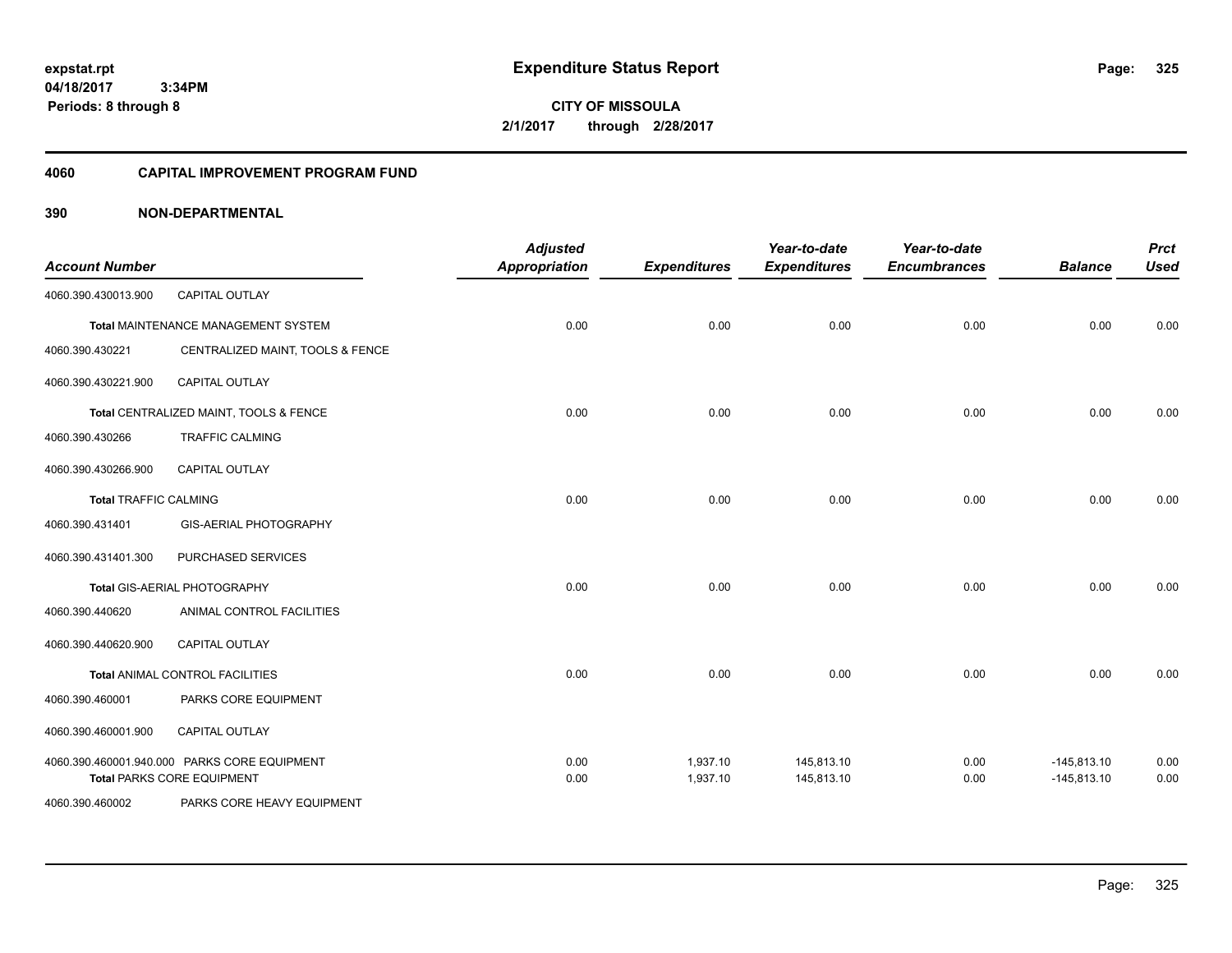**CITY OF MISSOULA 2/1/2017 through 2/28/2017**

### **4060 CAPITAL IMPROVEMENT PROGRAM FUND**

| <b>Account Number</b>                                           |                                                                                                    | <b>Adjusted</b><br><b>Appropriation</b> | <b>Expenditures</b>    | Year-to-date<br><b>Expenditures</b> | Year-to-date<br><b>Encumbrances</b> | <b>Balance</b>                 | <b>Prct</b><br><b>Used</b> |
|-----------------------------------------------------------------|----------------------------------------------------------------------------------------------------|-----------------------------------------|------------------------|-------------------------------------|-------------------------------------|--------------------------------|----------------------------|
| 4060.390.460002.900                                             | CAPITAL OUTLAY                                                                                     |                                         |                        |                                     |                                     |                                |                            |
|                                                                 | 4060.390.460002.940.000 MACHINERY & EQUIPMENT<br>Total PARKS CORE HEAVY EQUIPMENT                  | 0.00<br>0.00                            | 0.00<br>0.00           | 88,611.00<br>88,611.00              | 0.00<br>0.00                        | $-88,611.00$<br>$-88,611.00$   | 0.00<br>0.00               |
| 4060.390.460400                                                 | PARK MAINTENANCE & IMPROVEMENTS                                                                    |                                         |                        |                                     |                                     |                                |                            |
| 4060.390.460400.100                                             | PERSONAL SERVICES                                                                                  |                                         |                        |                                     |                                     |                                |                            |
| <b>Total PERSONAL SERVICES</b>                                  |                                                                                                    | 0.00                                    | 0.00                   | 0.00                                | 0.00                                | 0.00                           | 0.00                       |
| 4060.390.460400.900                                             | CAPITAL OUTLAY                                                                                     |                                         |                        |                                     |                                     |                                |                            |
|                                                                 | 4060.390.460400.930.000 PARK MAINTENANCE AND IMPROVEMENTS<br>Total PARK MAINTENANCE & IMPROVEMENTS | 0.00<br>0.00                            | 0.00<br>0.00           | 731.44<br>731.44                    | 0.00<br>0.00                        | $-731.44$<br>$-731.44$         | 0.00<br>0.00               |
| 4060.390.460439                                                 | <b>EXISTING PARK EXPANSION</b>                                                                     |                                         |                        |                                     |                                     |                                |                            |
| 4060.390.460439.900                                             | <b>CAPITAL OUTLAY</b>                                                                              |                                         |                        |                                     |                                     |                                |                            |
|                                                                 | 4060.390.460439.940.000 MACHINERY & EQUIPMENT<br><b>Total EXISTING PARK EXPANSION</b>              | 0.00<br>0.00                            | 42.851.25<br>42,851.25 | 42,851.25<br>42,851.25              | 0.00<br>0.00                        | $-42,851.25$<br>$-42,851.25$   | 0.00<br>0.00               |
| 4060.390.460452                                                 | <b>ART MUSEUM</b>                                                                                  |                                         |                        |                                     |                                     |                                |                            |
| 4060.390.460452.900                                             | <b>CAPITAL OUTLAY</b>                                                                              |                                         |                        |                                     |                                     |                                |                            |
| 4060.390.460452.930.000 MAM ART PARK<br><b>Total ART MUSEUM</b> |                                                                                                    | 0.00<br>0.00                            | 0.00<br>0.00           | 837,087.22<br>837,087.22            | 0.00<br>0.00                        | $-837,087.22$<br>$-837,087.22$ | 0.00<br>0.00               |
| 4060.390.490100                                                 | AQUATICS GEN FUND DEBT SERVICE                                                                     |                                         |                        |                                     |                                     |                                |                            |
| 4060.390.490100.600                                             | <b>DEBT SERVICE</b>                                                                                |                                         |                        |                                     |                                     |                                |                            |
|                                                                 | Total AQUATICS GEN FUND DEBT SERVICE                                                               | 0.00                                    | 0.00                   | 0.00                                | 0.00                                | 0.00                           | 0.00                       |
| 4060.390.490101                                                 | 50 METER POOL DEBT SERVICE                                                                         |                                         |                        |                                     |                                     |                                |                            |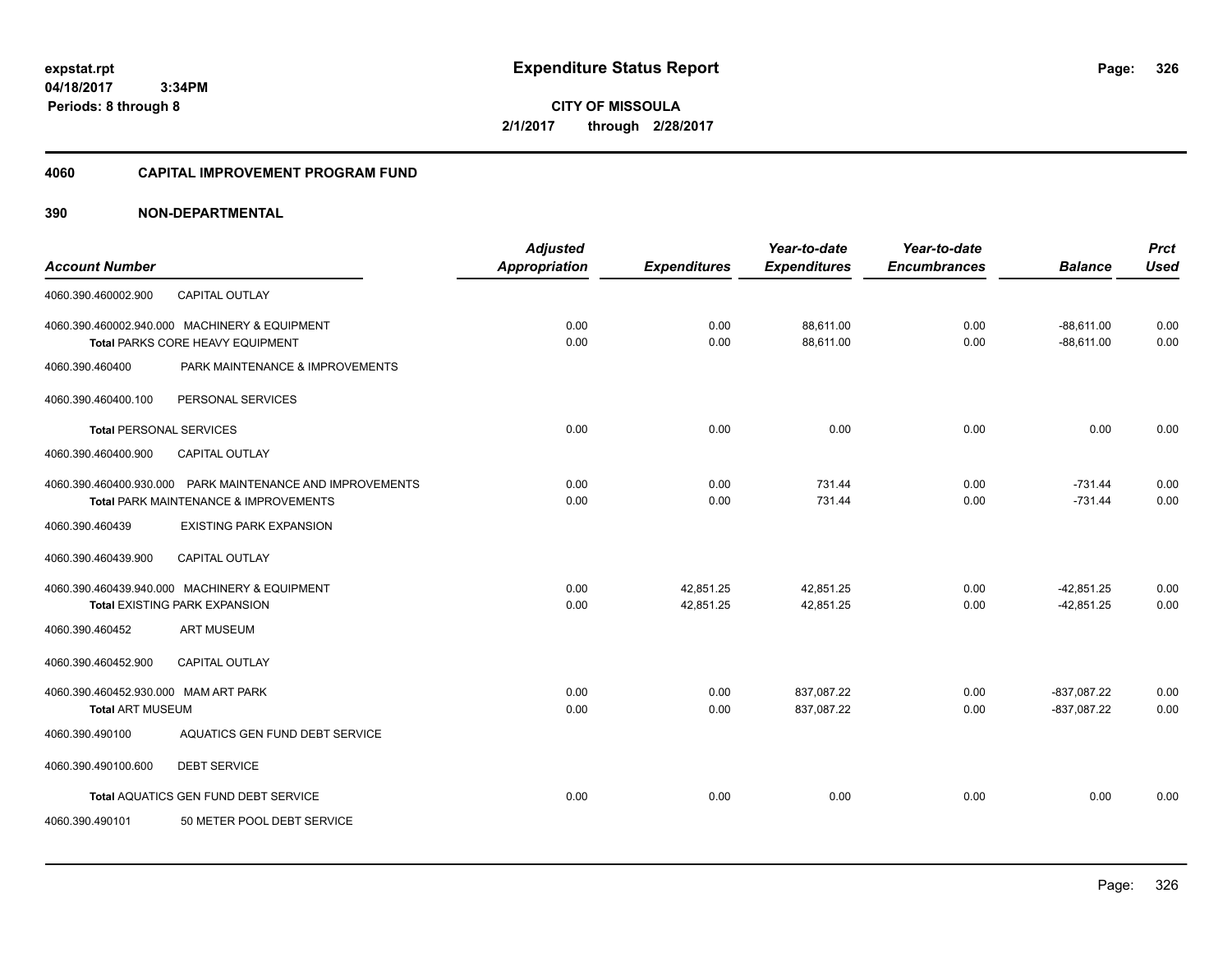**CITY OF MISSOULA 2/1/2017 through 2/28/2017**

### **4060 CAPITAL IMPROVEMENT PROGRAM FUND**

|                                                             | <b>Adjusted</b> |                     | Year-to-date        | Year-to-date        |                | <b>Prct</b> |
|-------------------------------------------------------------|-----------------|---------------------|---------------------|---------------------|----------------|-------------|
| <b>Account Number</b>                                       | Appropriation   | <b>Expenditures</b> | <b>Expenditures</b> | <b>Encumbrances</b> | <b>Balance</b> | <b>Used</b> |
| PURCHASED SERVICES<br>4060.390.490101.300                   |                 |                     |                     |                     |                |             |
| 4060.390.490101.350.000 PROFESSIONAL SERVICES               | 0.00            | 0.00                | 350.00              | 0.00                | $-350.00$      | 0.00        |
| <b>Total PURCHASED SERVICES</b>                             | 0.00            | 0.00                | 350.00              | 0.00                | $-350.00$      | 0.00        |
| <b>DEBT SERVICE</b><br>4060.390.490101.600                  |                 |                     |                     |                     |                |             |
| 4060.390.490101.610.000 50 METER POOL DEBT SERVICE          | 540,000.00      | 0.00                | 0.00                | 0.00                | 540,000.00     | 0.00        |
| 4060.390.490101.620.000 50 METER POOL DEBT SERVICE/INTEREST | 22,495.00       | 0.00                | 11,247.50           | 0.00                | 11,247.50      | 50.00       |
| <b>Total DEBT SERVICE</b>                                   | 562,495.00      | 0.00                | 11,247.50           | 0.00                | 551,247.50     | 2.00        |
| Total 50 METER POOL DEBT SERVICE                            | 562,495.00      | 0.00                | 11.597.50           | 0.00                | 550,897.50     | 2.06        |
| 2010C ENERGY BONDS DEBT SERVICE<br>4060.390.490102          |                 |                     |                     |                     |                |             |
| PURCHASED SERVICES<br>4060.390.490102.300                   |                 |                     |                     |                     |                |             |
| 4060.390.490102.350.000 PROFESSIONAL SERVICES               | 0.00            | 0.00                | 350.00              | 0.00                | $-350.00$      | 0.00        |
| <b>Total PURCHASED SERVICES</b>                             | 0.00            | 0.00                | 350.00              | 0.00                | $-350.00$      | 0.00        |
| 4060.390.490102.600<br><b>DEBT SERVICE</b>                  |                 |                     |                     |                     |                |             |
| 4060.390.490102.610.000 PRINCIPAL-2010C BONDS               | 65,000.00       | 0.00                | 0.00                | 0.00                | 65,000.00      | 0.00        |
| 4060.390.490102.620.000 INTEREST / SERVICE FEES-2010C BONDS | 21,575.00       | 0.00                | 10,787.50           | 0.00                | 10,787.50      | 50.00       |
| <b>Total DEBT SERVICE</b>                                   | 86,575.00       | 0.00                | 10,787.50           | 0.00                | 75,787.50      | 12.46       |
| <b>Total 2010C ENERGY BONDS DEBT SERVICE</b>                | 86,575.00       | 0.00                | 11,137.50           | 0.00                | 75,437.50      | 12.86       |
| 2010A REFUNDING DEBT SERVICE<br>4060.390.490103             |                 |                     |                     |                     |                |             |
| 4060.390.490103.300<br>PURCHASED SERVICES                   |                 |                     |                     |                     |                |             |
| 4060.390.490103.350.000 PROFESSIONAL SERVICES               | 0.00            | 0.00                | 700.00              | 0.00                | $-700.00$      | 0.00        |
| <b>Total PURCHASED SERVICES</b>                             | 0.00            | 0.00                | 700.00              | 0.00                | $-700.00$      | 0.00        |
| <b>DEBT SERVICE</b><br>4060.390.490103.600                  |                 |                     |                     |                     |                |             |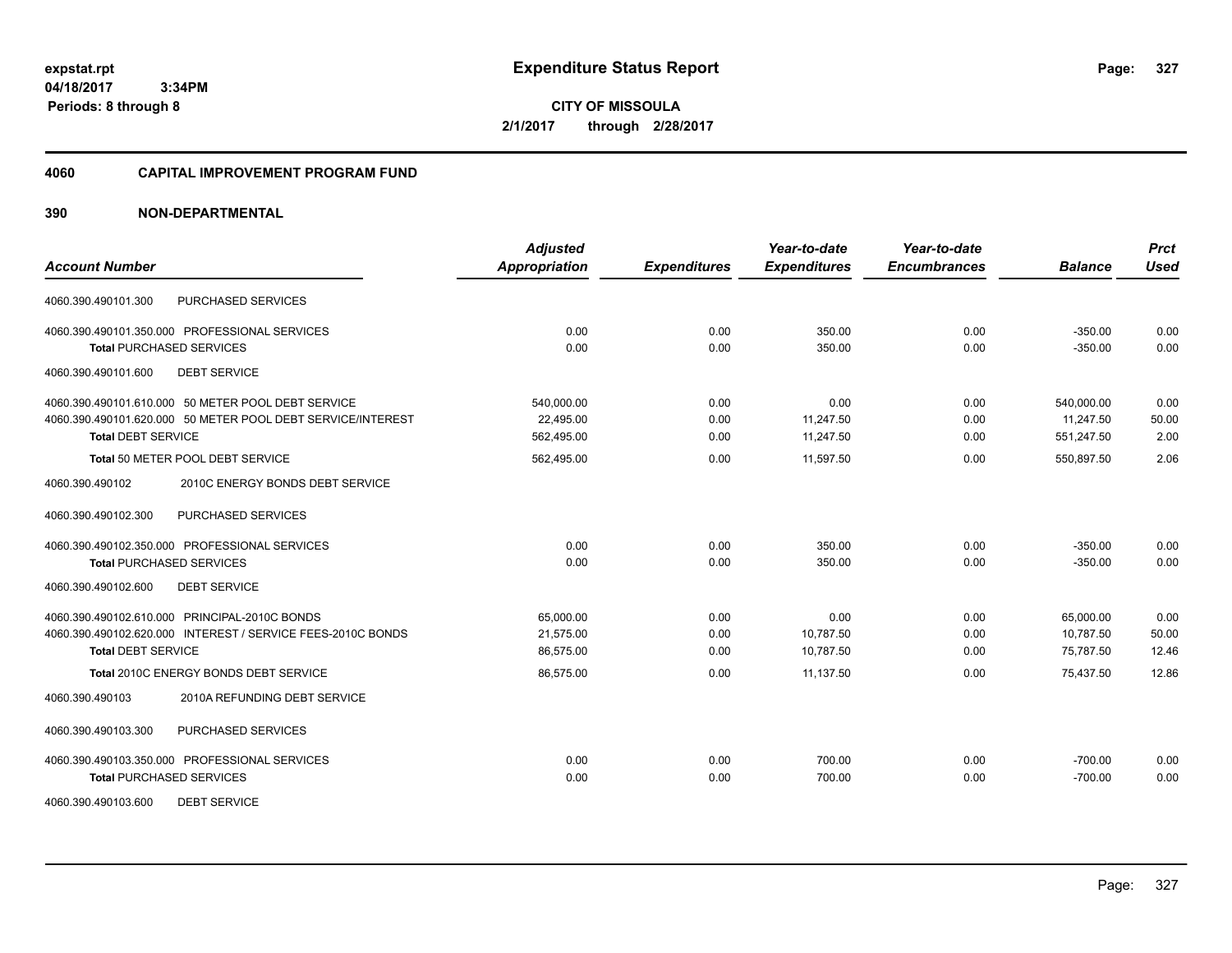### **4060 CAPITAL IMPROVEMENT PROGRAM FUND**

### **390 NON-DEPARTMENTAL**

| <b>Account Number</b>                                         | <b>Adjusted</b><br>Appropriation | <b>Expenditures</b> | Year-to-date<br><b>Expenditures</b> | Year-to-date<br><b>Encumbrances</b> | <b>Balance</b> | <b>Prct</b><br>Used |
|---------------------------------------------------------------|----------------------------------|---------------------|-------------------------------------|-------------------------------------|----------------|---------------------|
|                                                               |                                  |                     |                                     |                                     |                |                     |
| 4060.390.490103.610.000 PRINCIPAL                             | 115,000.00                       | 0.00                | 0.00                                | 0.00                                | 115,000.00     | 0.00                |
| 4060.390.490103.620.000 INTEREST / SERVICE FEES               | 16,513.00                        | 0.00                | 57,281.25                           | 0.00                                | $-40,768.25$   | 346.89              |
| <b>Total DEBT SERVICE</b>                                     | 131,513.00                       | 0.00                | 57,281.25                           | 0.00                                | 74,231.75      | 43.56               |
| <b>Total 2010A REFUNDING DEBT SERVICE</b>                     | 131,513.00                       | 0.00                | 57,981.25                           | 0.00                                | 73,531.75      | 44.09               |
| 4060.390.490104<br>FY16A REFUNDING BOND DEBT SERVICE          |                                  |                     |                                     |                                     |                |                     |
| PURCHASED SERVICES<br>4060.390.490104.300                     |                                  |                     |                                     |                                     |                |                     |
| <b>Total PURCHASED SERVICES</b>                               | 0.00                             | 0.00                | 0.00                                | 0.00                                | 0.00           | 0.00                |
| 4060.390.490104.600<br><b>DEBT SERVICE</b>                    |                                  |                     |                                     |                                     |                |                     |
| 4060.390.490104.610.000 FY16A LIMITED OBLG REFUNDING DEBT SVS | 195,000.00                       | 0.00                | 0.00                                | 0.00                                | 195,000.00     | 0.00                |
| 4060.390.490104.620.000 INTEREST / SERVICE FEES               | 123,450.00                       | 0.00                | 0.00                                | 0.00                                | 123,450.00     | 0.00                |
| Total FY16A REFUNDING BOND DEBT SERVICE                       | 318,450.00                       | 0.00                | 0.00                                | 0.00                                | 318,450.00     | 0.00                |
| 4060.390.490429<br>07 FIRE BOND DEBT SVS \$680,000            |                                  |                     |                                     |                                     |                |                     |
| PURCHASED SERVICES<br>4060.390.490429.300                     |                                  |                     |                                     |                                     |                |                     |
| <b>Total PURCHASED SERVICES</b>                               | 0.00                             | 0.00                | 0.00                                | 0.00                                | 0.00           | 0.00                |
| <b>DEBT SERVICE</b><br>4060.390.490429.600                    |                                  |                     |                                     |                                     |                |                     |
| 4060.390.490429.610.000 PRINCIPAL                             | 420,000.00                       | 0.00                | 0.00                                | 0.00                                | 420,000.00     | 0.00                |
| 4060.390.490429.620.000 INTEREST / SERVICE FEES               | 17,340.00                        | 0.00                | 9,020.00                            | 0.00                                | 8,320.00       | 52.02               |
| Total 07 FIRE BOND DEBT SVS \$680,000                         | 437,340.00                       | 0.00                | 9,020.00                            | 0.00                                | 428,320.00     | 2.06                |
| FY09 FINANCED CORE EQUIPMENT<br>4060.390.490504               |                                  |                     |                                     |                                     |                |                     |
| 4060.390.490504.600<br><b>DEBT SERVICE</b>                    |                                  |                     |                                     |                                     |                |                     |
| 4060.390.490504.610.000 FY09 CORE FINANCED EQUIP-PRINCIPAL    | 457,277.00                       | 0.00                | 258,430.55                          | 0.00                                | 198,846.45     | 56.52               |
| 4060.390.490504.620.000 FY09 FINANCED CORE EQUIP-INTEREST     | 60,015.00                        | 0.00                | 57,916.10                           | 0.00                                | 2,098.90       | 96.50               |
| <b>Total FY09 FINANCED CORE EQUIPMENT</b>                     | 517,292.00                       | 0.00                | 316,346.65                          | 0.00                                | 200,945.35     | 61.15               |

Page: 328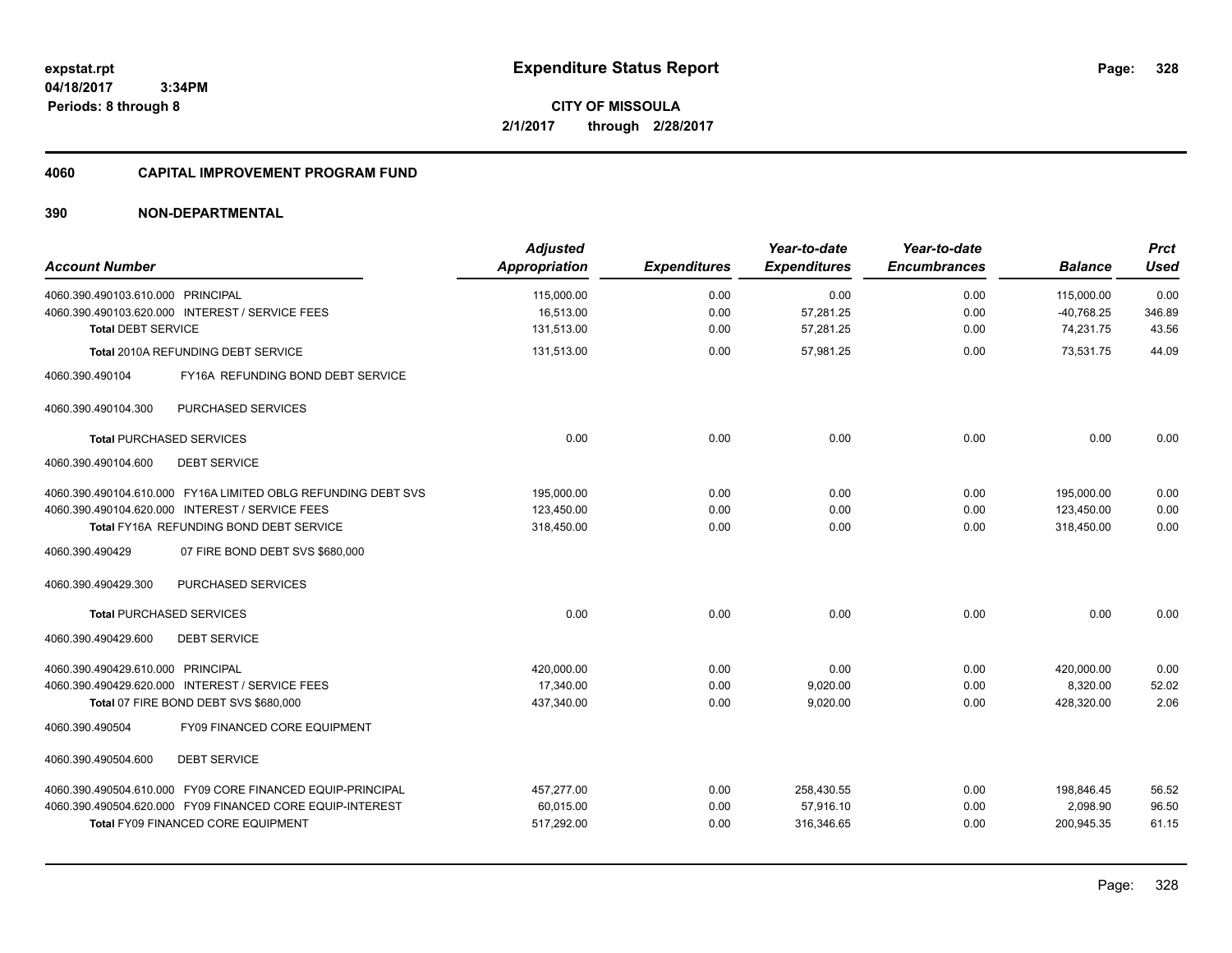**CITY OF MISSOULA 2/1/2017 through 2/28/2017**

### **4060 CAPITAL IMPROVEMENT PROGRAM FUND**

| <b>Account Number</b>        |                                                  | <b>Adjusted</b><br><b>Appropriation</b> | <b>Expenditures</b> | Year-to-date<br><b>Expenditures</b> | Year-to-date<br><b>Encumbrances</b> | <b>Balance</b>  | <b>Prct</b><br><b>Used</b> |
|------------------------------|--------------------------------------------------|-----------------------------------------|---------------------|-------------------------------------|-------------------------------------|-----------------|----------------------------|
|                              |                                                  |                                         |                     |                                     |                                     |                 |                            |
| 4060.390.490506              | CORE FINANCED EQUIPMENT                          |                                         |                     |                                     |                                     |                 |                            |
| 4060.390.490506.600          | <b>DEBT SERVICE</b>                              |                                         |                     |                                     |                                     |                 |                            |
|                              | Total CORE FINANCED EQUIPMENT                    | 0.00                                    | 0.00                | 0.00                                | 0.00                                | 0.00            | 0.00                       |
| 4060.390.510110              | <b>MERCHANT SERVICES</b>                         |                                         |                     |                                     |                                     |                 |                            |
| 4060.390.510110.500          | <b>FIXED CHARGES</b>                             |                                         |                     |                                     |                                     |                 |                            |
|                              | <b>Total MERCHANT SERVICES</b>                   | 0.00                                    | 0.00                | 0.00                                | 0.00                                | 0.00            | 0.00                       |
| 4060.390.521001              | TRANSFER TO CIP                                  |                                         |                     |                                     |                                     |                 |                            |
| 4060.390.521001.800          | OTHER OBJECTS                                    |                                         |                     |                                     |                                     |                 |                            |
|                              | 4060.390.521001.820.000 TRANSFERS TO OTHER FUNDS | 316,129.00                              | 0.00                | 0.00                                | 0.00                                | 316,129.00      | 0.00                       |
| <b>Total TRANSFER TO CIP</b> |                                                  | 316,129.00                              | 0.00                | 0.00                                | 0.00                                | 316,129.00      | 0.00                       |
|                              | <b>Total CAPITAL IMPROVEMENT PROGRAM FUND</b>    | 2,531,970.00                            | 486,639.55          | 3,650,915.62                        | 0.00                                | $-1,118,945.62$ | 144.19                     |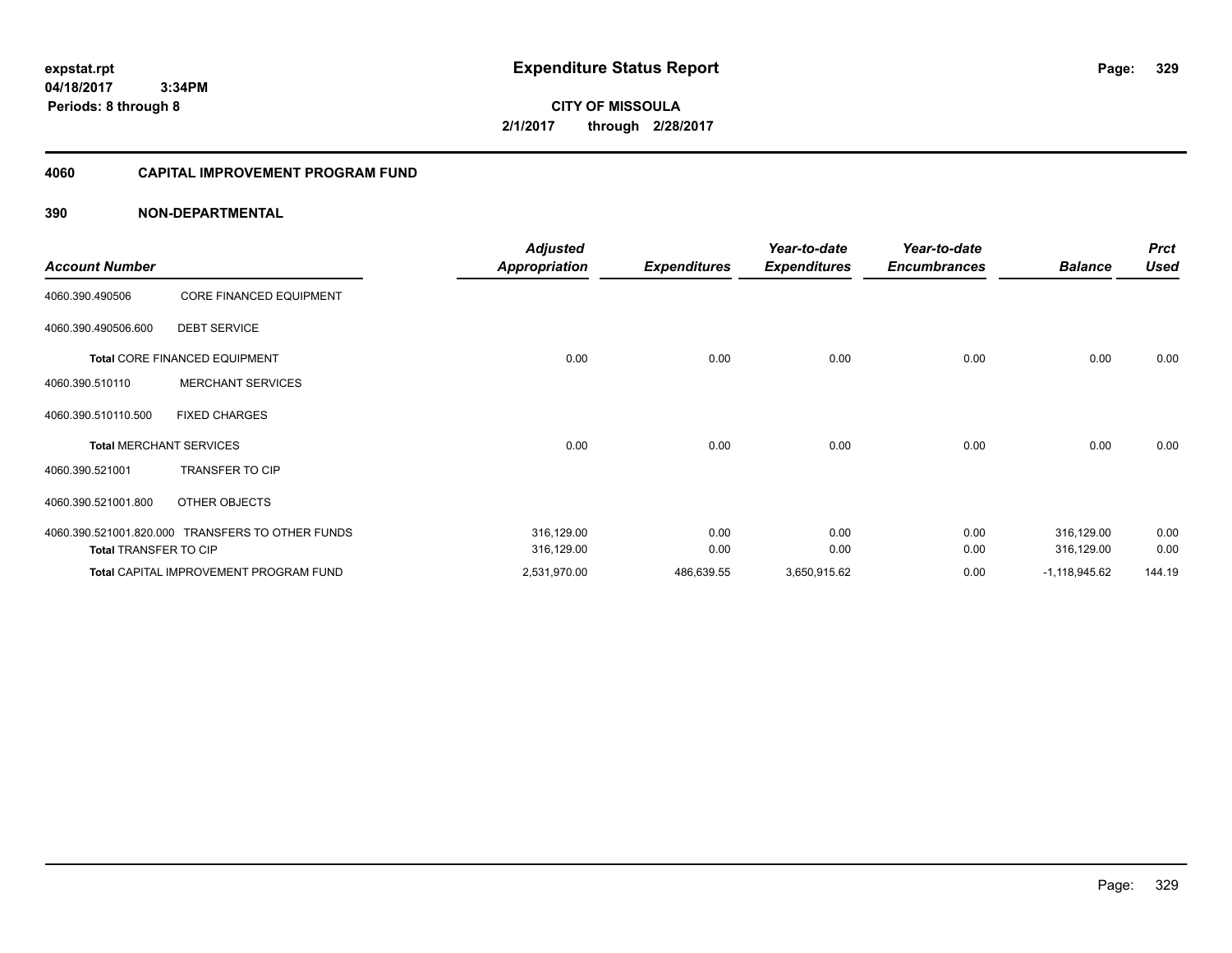**CITY OF MISSOULA 2/1/2017 through 2/28/2017**

### **4130 1997 G O BOND OPEN SPACE PURCHASE FUND**

| <b>Account Number</b>                             |                                              | <b>Adjusted</b><br><b>Appropriation</b> | <b>Expenditures</b> | Year-to-date<br><b>Expenditures</b> | Year-to-date<br><b>Encumbrances</b> | <b>Balance</b>           | <b>Prct</b><br><b>Used</b> |
|---------------------------------------------------|----------------------------------------------|-----------------------------------------|---------------------|-------------------------------------|-------------------------------------|--------------------------|----------------------------|
| 4130.390.460480                                   | <b>VANDALISM</b>                             |                                         |                     |                                     |                                     |                          |                            |
| 4130.390.460480.800                               | OTHER OBJECTS                                |                                         |                     |                                     |                                     |                          |                            |
| <b>Total OTHER OBJECTS</b>                        |                                              | 0.00                                    | 0.00                | 0.00                                | 0.00                                | 0.00                     | 0.00                       |
| 4130.390.460480.900                               | <b>CAPITAL OUTLAY</b>                        |                                         |                     |                                     |                                     |                          |                            |
| 4130.390.460480.930.000<br><b>Total VANDALISM</b> | <b>IMPROVEMENTS</b>                          | 389,534.00<br>389,534.00                | 0.00<br>0.00        | 0.00<br>0.00                        | 0.00<br>0.00                        | 389,534.00<br>389,534.00 | 0.00<br>0.00               |
| 4130.390.510110                                   | <b>MERCHANT SERVICES</b>                     |                                         |                     |                                     |                                     |                          |                            |
| 4130.390.510110.500                               | <b>FIXED CHARGES</b>                         |                                         |                     |                                     |                                     |                          |                            |
|                                                   | <b>Total MERCHANT SERVICES</b>               | 0.00                                    | 0.00                | 0.00                                | 0.00                                | 0.00                     | 0.00                       |
|                                                   | Total 1997 G O BOND OPEN SPACE PURCHASE FUND | 389,534.00                              | 0.00                | 0.00                                | 0.00                                | 389,534.00               | 0.00                       |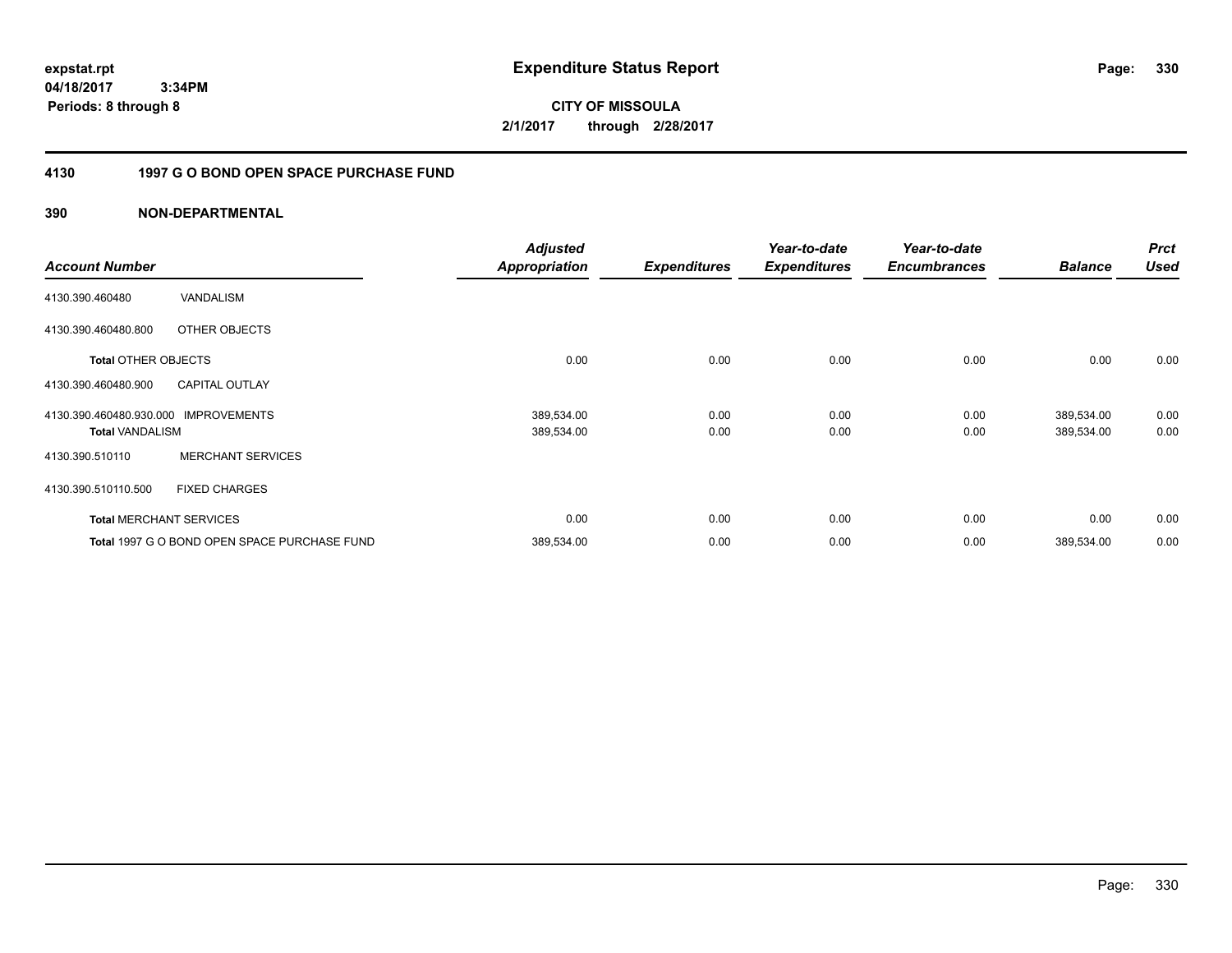**CITY OF MISSOULA 2/1/2017 through 2/28/2017**

### **4196 NEW FIRE STATION GO BOND**

## **300 FIRE**

| <b>Account Number</b>      |                                       | <b>Adjusted</b><br><b>Appropriation</b> | <b>Expenditures</b> | Year-to-date<br><b>Expenditures</b> | Year-to-date<br><b>Encumbrances</b> | <b>Balance</b> | <b>Prct</b><br><b>Used</b> |
|----------------------------|---------------------------------------|-----------------------------------------|---------------------|-------------------------------------|-------------------------------------|----------------|----------------------------|
| 4196.300.420420            | <b>FACILITY</b>                       |                                         |                     |                                     |                                     |                |                            |
| 4196.300.420420.800        | OTHER OBJECTS                         |                                         |                     |                                     |                                     |                |                            |
| <b>Total OTHER OBJECTS</b> |                                       | 0.00                                    | 0.00                | 0.00                                | 0.00                                | 0.00           | 0.00                       |
| 4196.300.420420.900        | <b>CAPITAL OUTLAY</b>                 |                                         |                     |                                     |                                     |                |                            |
| <b>Total FACILITY</b>      |                                       | 0.00                                    | 0.00                | 0.00                                | 0.00                                | 0.00           | 0.00                       |
| 4196.300.510110            | <b>MERCHANT SERVICES</b>              |                                         |                     |                                     |                                     |                |                            |
| 4196.300.510110.500        | <b>FIXED CHARGES</b>                  |                                         |                     |                                     |                                     |                |                            |
| <b>Total FIXED CHARGES</b> |                                       | 0.00                                    | 0.00                | 0.00                                | 0.00                                | 0.00           | 0.00                       |
|                            | <b>Total NEW FIRE STATION GO BOND</b> | 0.00                                    | 0.00                | 0.00                                | 0.00                                | 0.00           | 0.00                       |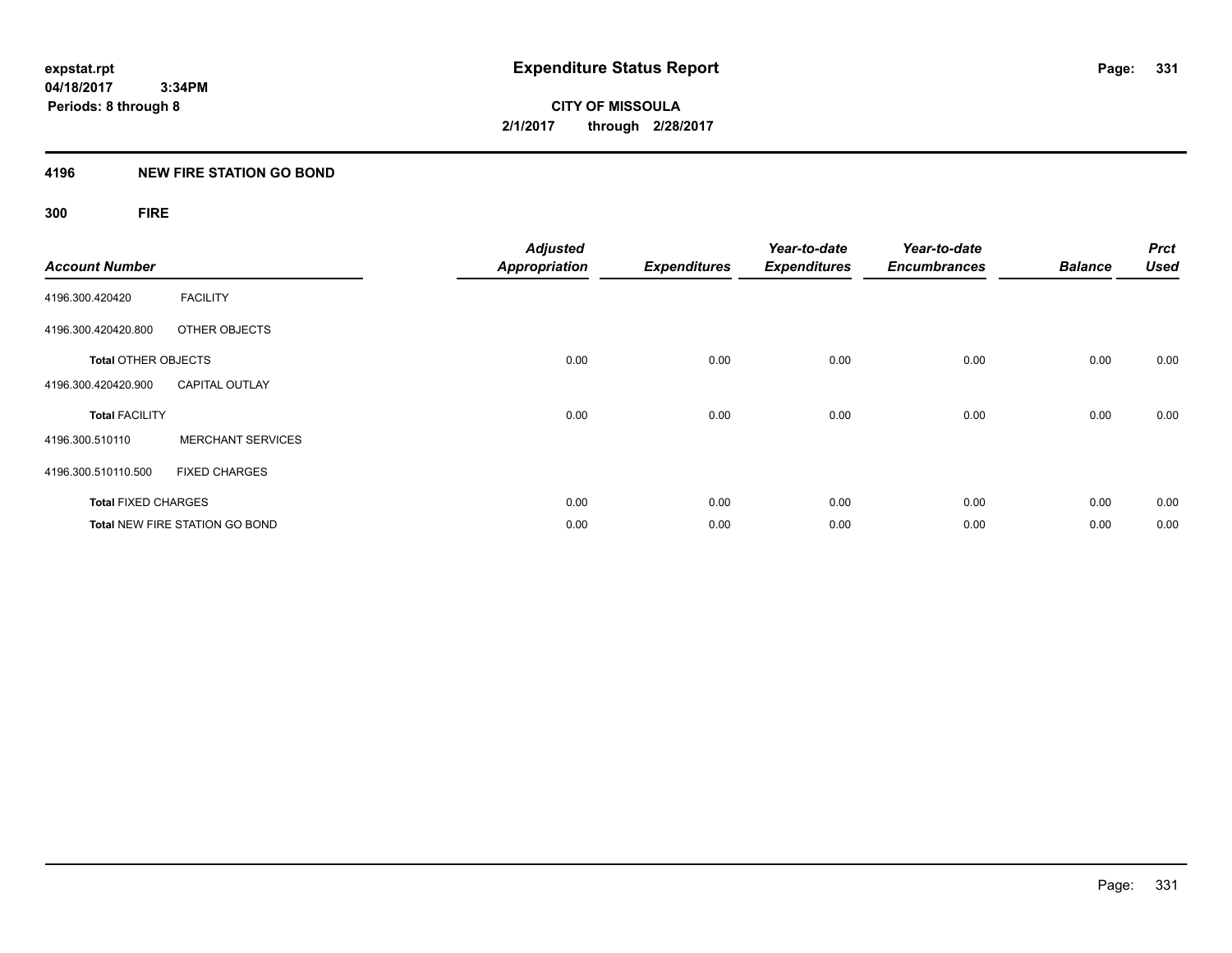**CITY OF MISSOULA 2/1/2017 through 2/28/2017**

### **4450 S/C CONSTRUCTION FUND FOR FY06**

| <b>Account Number</b> |                                             | <b>Adjusted</b><br><b>Appropriation</b> | <b>Expenditures</b> | Year-to-date<br><b>Expenditures</b> | Year-to-date<br><b>Encumbrances</b> | <b>Balance</b> | <b>Prct</b><br><b>Used</b> |
|-----------------------|---------------------------------------------|-----------------------------------------|---------------------|-------------------------------------|-------------------------------------|----------------|----------------------------|
| 4450.280.510110       | <b>MERCHANT SERVICES</b>                    |                                         |                     |                                     |                                     |                |                            |
| 4450.280.510110.500   | <b>FIXED CHARGES</b>                        |                                         |                     |                                     |                                     |                |                            |
|                       | <b>Total MERCHANT SERVICES</b>              | 0.00                                    | 0.00                | 0.00                                | 0.00                                | 0.00           | 0.00                       |
| 4450.280.521000       | INTERFUND OPERATING TRANSFERS               |                                         |                     |                                     |                                     |                |                            |
| 4450.280.521000.800   | OTHER OBJECTS                               |                                         |                     |                                     |                                     |                |                            |
|                       | <b>Total INTERFUND OPERATING TRANSFERS</b>  | 0.00                                    | 0.00                | 0.00                                | 0.00                                | 0.00           | 0.00                       |
|                       | <b>Total S/C CONSTRUCTION FUND FOR FY06</b> | 0.00                                    | 0.00                | 0.00                                | 0.00                                | 0.00           | 0.00                       |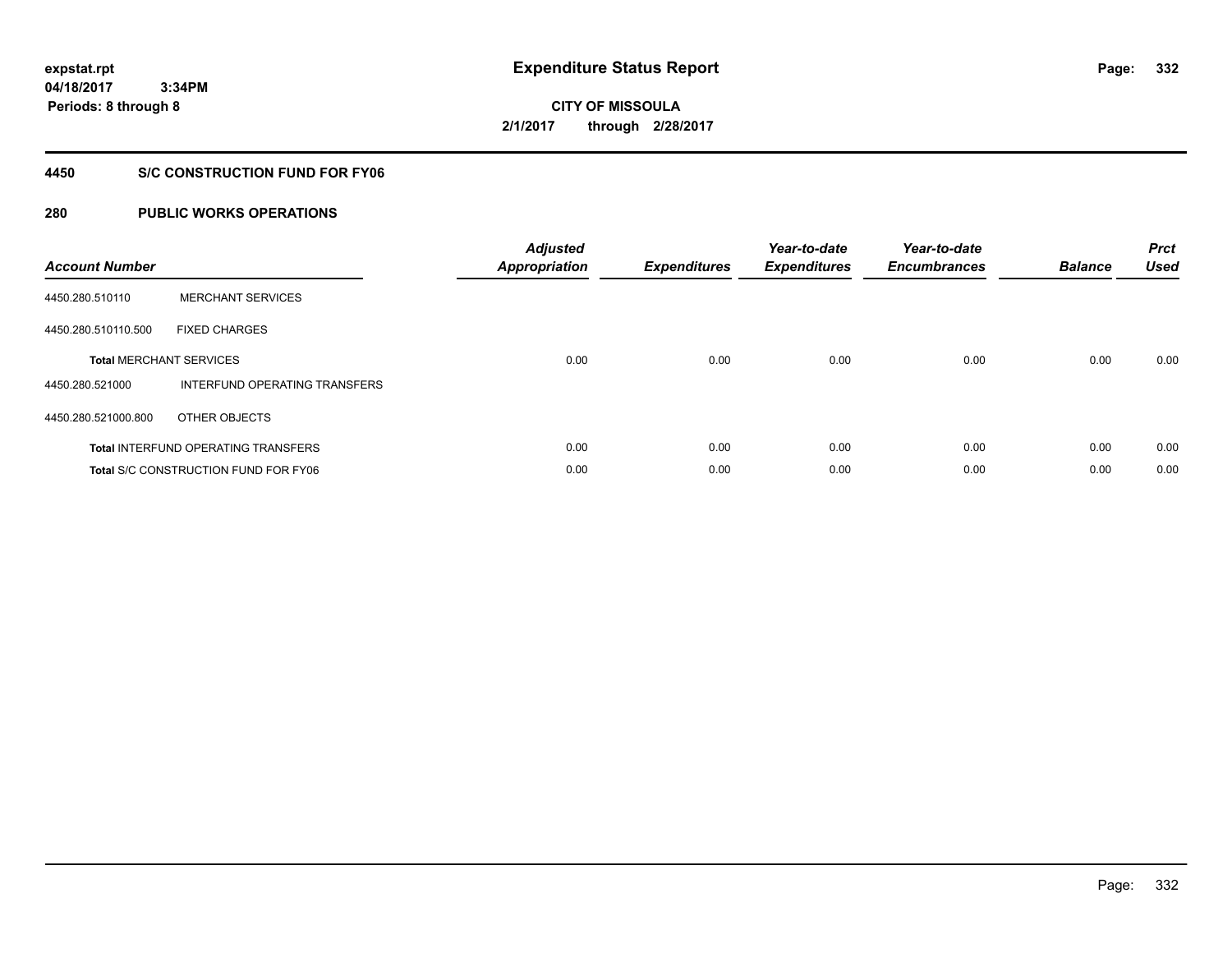### **4451 FY07 S/C BOND FUND**

| <b>Account Number</b>          |                                            | <b>Adjusted</b><br>Appropriation | <b>Expenditures</b> | Year-to-date<br><b>Expenditures</b> | Year-to-date<br><b>Encumbrances</b> | <b>Balance</b> | <b>Prct</b><br><b>Used</b> |
|--------------------------------|--------------------------------------------|----------------------------------|---------------------|-------------------------------------|-------------------------------------|----------------|----------------------------|
| 4451.280.510110                | <b>MERCHANT SERVICES</b>                   |                                  |                     |                                     |                                     |                |                            |
| 4451.280.510110.500            | <b>FIXED CHARGES</b>                       |                                  |                     |                                     |                                     |                |                            |
| <b>Total MERCHANT SERVICES</b> |                                            | 0.00                             | 0.00                | 0.00                                | 0.00                                | 0.00           | 0.00                       |
| 4451.280.521000                | INTERFUND OPERATING TRANSFERS              |                                  |                     |                                     |                                     |                |                            |
| 4451.280.521000.800            | OTHER OBJECTS                              |                                  |                     |                                     |                                     |                |                            |
|                                | <b>Total INTERFUND OPERATING TRANSFERS</b> | 0.00                             | 0.00                | 0.00                                | 0.00                                | 0.00           | 0.00                       |
| Total FY07 S/C BOND FUND       |                                            | 0.00                             | 0.00                | 0.00                                | 0.00                                | 0.00           | 0.00                       |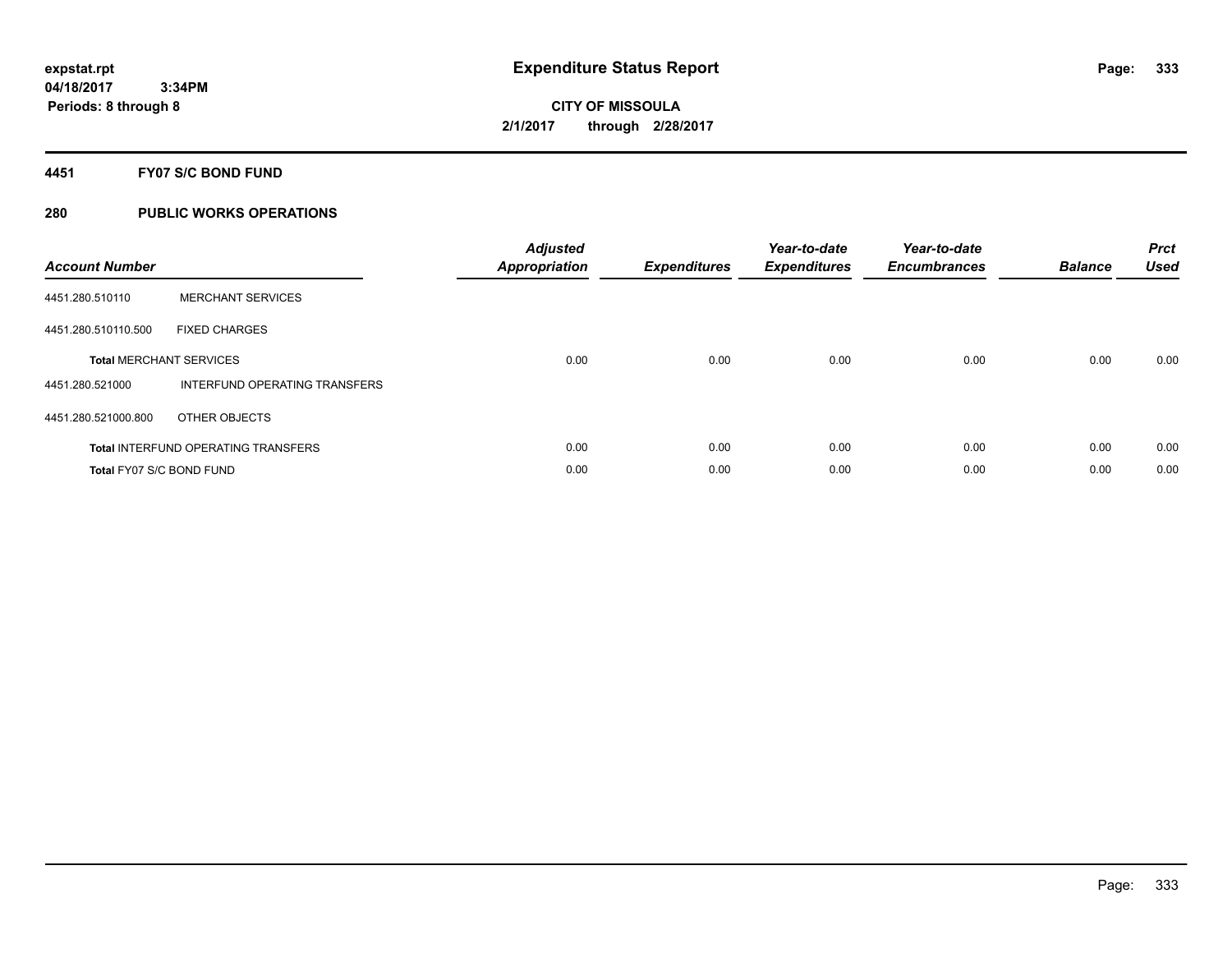**334**

**04/18/2017 3:34PM Periods: 8 through 8**

**CITY OF MISSOULA 2/1/2017 through 2/28/2017**

### **4452 S/C CONSTRUCTION FUND FOR FY 08 BOND SAL**

| <b>Account Number</b>  |                                                | <b>Adjusted</b><br><b>Appropriation</b> | <b>Expenditures</b> | Year-to-date<br><b>Expenditures</b> | Year-to-date<br><b>Encumbrances</b> | <b>Balance</b> | <b>Prct</b><br><b>Used</b> |
|------------------------|------------------------------------------------|-----------------------------------------|---------------------|-------------------------------------|-------------------------------------|----------------|----------------------------|
| 4452.280.430262        | <b>SIDEWALKS</b>                               |                                         |                     |                                     |                                     |                |                            |
| 4452.280.430262.900    | <b>CAPITAL OUTLAY</b>                          |                                         |                     |                                     |                                     |                |                            |
| <b>Total SIDEWALKS</b> |                                                | 0.00                                    | 0.00                | 0.00                                | 0.00                                | 0.00           | 0.00                       |
| 4452.280.510110        | <b>MERCHANT SERVICES</b>                       |                                         |                     |                                     |                                     |                |                            |
| 4452.280.510110.500    | <b>FIXED CHARGES</b>                           |                                         |                     |                                     |                                     |                |                            |
|                        | <b>Total MERCHANT SERVICES</b>                 | 0.00                                    | 0.00                | 0.00                                | 0.00                                | 0.00           | 0.00                       |
|                        | Total S/C CONSTRUCTION FUND FOR FY 08 BOND SAL | 0.00                                    | 0.00                | 0.00                                | 0.00                                | 0.00           | 0.00                       |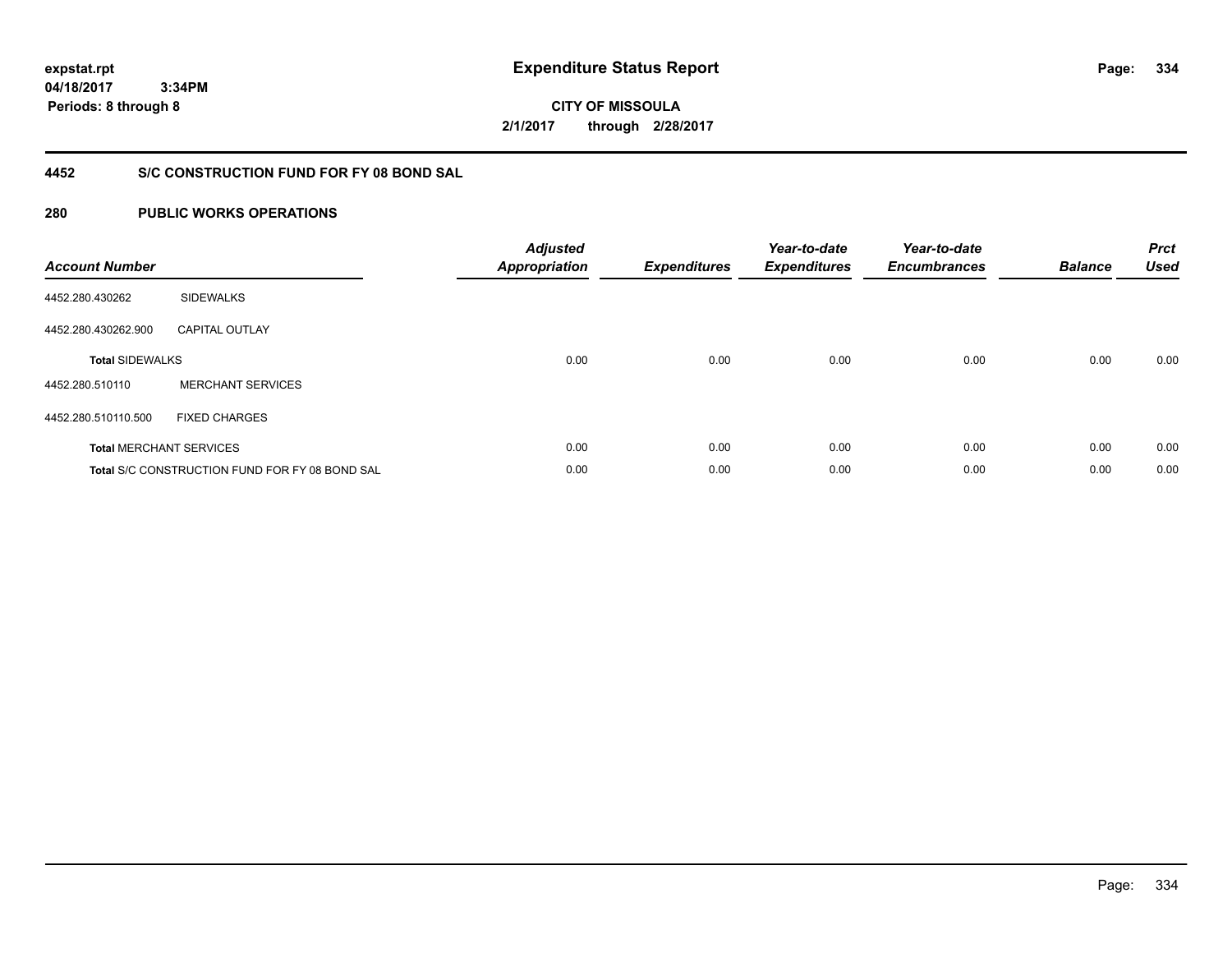**CITY OF MISSOULA 2/1/2017 through 2/28/2017**

### **4453 S/C CONSTRUCTION FUND FY09 BOND**

| <b>Account Number</b>  |                                      | <b>Adjusted</b><br><b>Appropriation</b> | <b>Expenditures</b> | Year-to-date<br><b>Expenditures</b> | Year-to-date<br><b>Encumbrances</b> | <b>Balance</b> | <b>Prct</b><br><b>Used</b> |
|------------------------|--------------------------------------|-----------------------------------------|---------------------|-------------------------------------|-------------------------------------|----------------|----------------------------|
| 4453.280.430262        | <b>SIDEWALKS</b>                     |                                         |                     |                                     |                                     |                |                            |
| 4453.280.430262.900    | <b>CAPITAL OUTLAY</b>                |                                         |                     |                                     |                                     |                |                            |
| <b>Total SIDEWALKS</b> |                                      | 0.00                                    | 0.00                | 0.00                                | 0.00                                | 0.00           | 0.00                       |
| 4453.280.510110        | <b>MERCHANT SERVICES</b>             |                                         |                     |                                     |                                     |                |                            |
| 4453.280.510110.500    | <b>FIXED CHARGES</b>                 |                                         |                     |                                     |                                     |                |                            |
|                        | <b>Total MERCHANT SERVICES</b>       | 0.00                                    | 0.00                | 0.00                                | 0.00                                | 0.00           | 0.00                       |
| 4453.280.521000        | INTERFUND OPERATING TRANSFERS        |                                         |                     |                                     |                                     |                |                            |
| 4453.280.521000.800    | OTHER OBJECTS                        |                                         |                     |                                     |                                     |                |                            |
|                        | <b>Total PUBLIC WORKS OPERATIONS</b> | 0.00                                    | 0.00                | 0.00                                | 0.00                                | 0.00           | 0.00                       |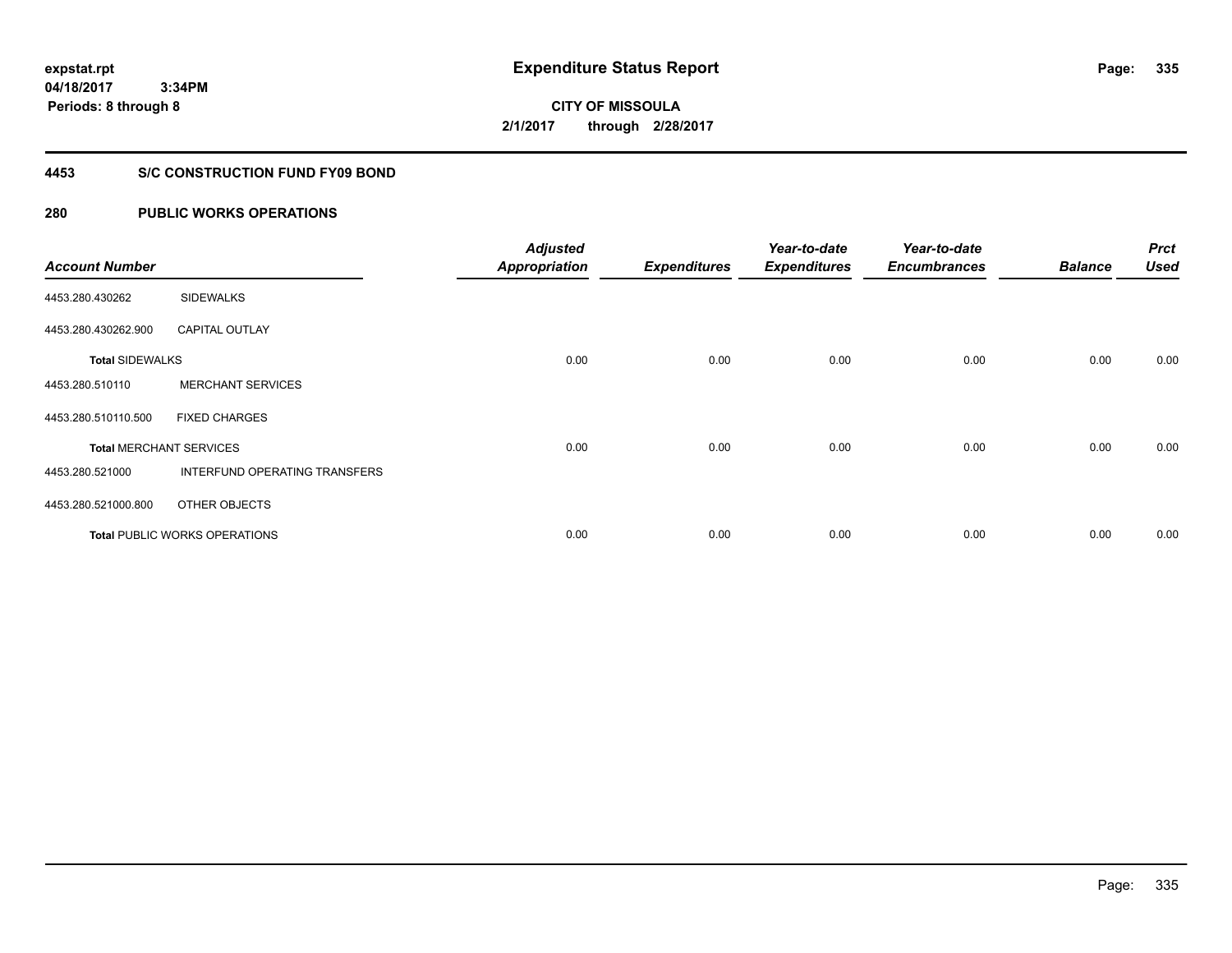**expstat.rpt Expenditure Status Report Page:**

**04/18/2017 3:34PM Periods: 8 through 8**

**CITY OF MISSOULA 2/1/2017 through 2/28/2017**

### **4453 S/C CONSTRUCTION FUND FY09 BOND**

| <b>Account Number</b>         |                                              | <b>Adjusted</b><br><b>Appropriation</b> | <b>Expenditures</b> | Year-to-date<br><b>Expenditures</b> | Year-to-date<br><b>Encumbrances</b> | <b>Balance</b> | <b>Prct</b><br><b>Used</b> |
|-------------------------------|----------------------------------------------|-----------------------------------------|---------------------|-------------------------------------|-------------------------------------|----------------|----------------------------|
| 4453.390.410710               | *** Title Not Found ***                      |                                         |                     |                                     |                                     |                |                            |
| 4453.390.410710.500           | <b>FIXED CHARGES</b>                         |                                         |                     |                                     |                                     |                |                            |
| Total *** Title Not Found *** |                                              | 0.00                                    | 0.00                | 0.00                                | 0.00                                | 0.00           | 0.00                       |
| 4453.390.510110               | <b>MERCHANT SERVICES</b>                     |                                         |                     |                                     |                                     |                |                            |
| 4453.390.510110.500           | <b>FIXED CHARGES</b>                         |                                         |                     |                                     |                                     |                |                            |
|                               | <b>Total S/C CONSTRUCTION FUND FY09 BOND</b> | 0.00                                    | 0.00                | 0.00                                | 0.00                                | 0.00           | 0.00                       |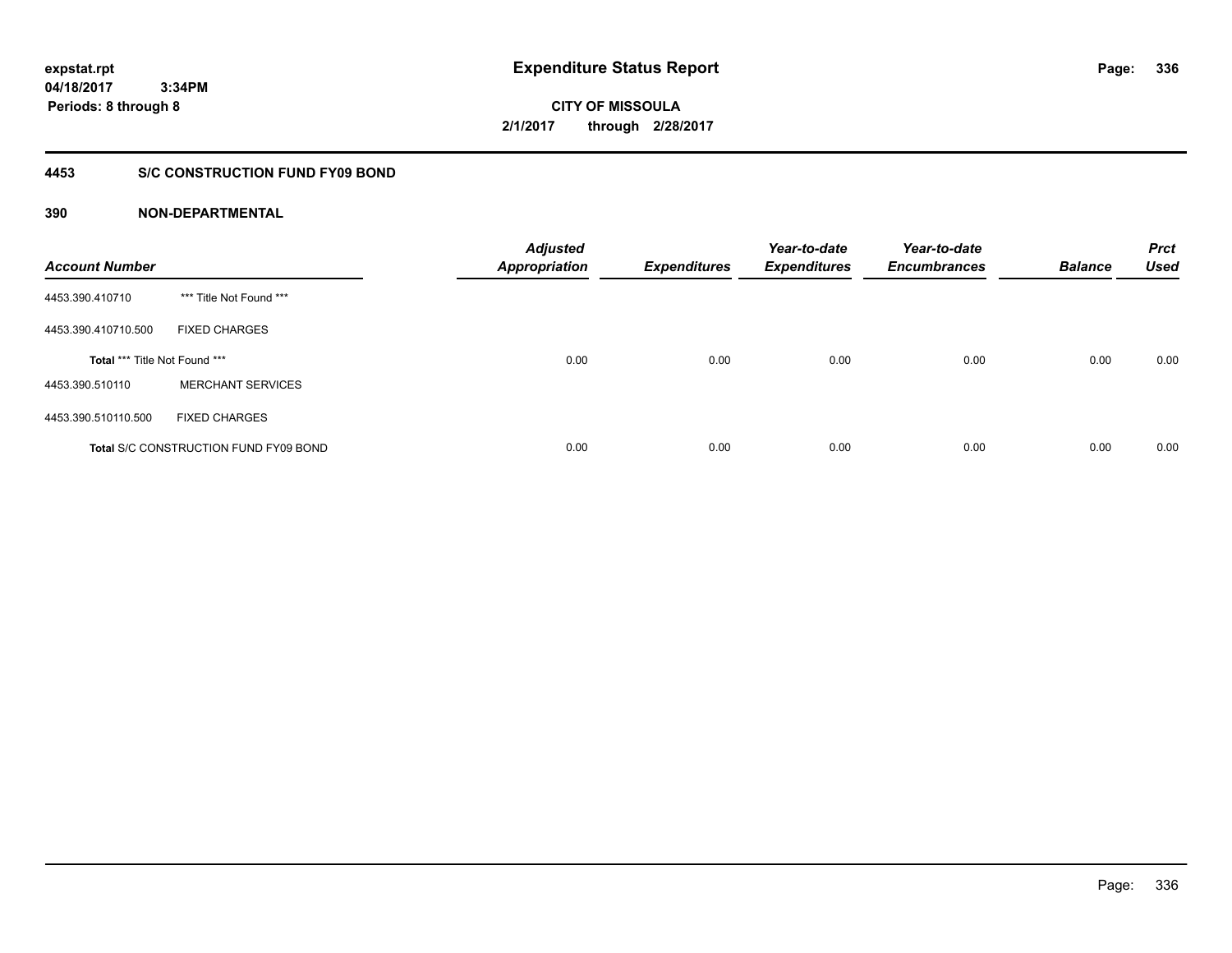# **CITY OF MISSOULA 2/1/2017 through 2/28/2017**

### **4454 S/C CONSTRUCTION FUND FOR FY10**

| <b>Account Number</b>          |                                      | <b>Adjusted</b><br><b>Appropriation</b> | <b>Expenditures</b> | Year-to-date<br><b>Expenditures</b> | Year-to-date<br><b>Encumbrances</b> | <b>Balance</b> | <b>Prct</b><br><b>Used</b> |
|--------------------------------|--------------------------------------|-----------------------------------------|---------------------|-------------------------------------|-------------------------------------|----------------|----------------------------|
| 4454.280.430262                | <b>SIDEWALKS</b>                     |                                         |                     |                                     |                                     |                |                            |
| 4454.280.430262.900            | <b>CAPITAL OUTLAY</b>                |                                         |                     |                                     |                                     |                |                            |
| <b>Total SIDEWALKS</b>         |                                      | 0.00                                    | 0.00                | 0.00                                | 0.00                                | 0.00           | 0.00                       |
| 4454.280.510110                | <b>MERCHANT SERVICES</b>             |                                         |                     |                                     |                                     |                |                            |
| 4454.280.510110.500            | <b>FIXED CHARGES</b>                 |                                         |                     |                                     |                                     |                |                            |
| <b>Total MERCHANT SERVICES</b> |                                      | 0.00                                    | 0.00                | 0.00                                | 0.00                                | 0.00           | 0.00                       |
|                                | Total S/C CONSTRUCTION FUND FOR FY10 | 0.00                                    | 0.00                | 0.00                                | 0.00                                | 0.00           | 0.00                       |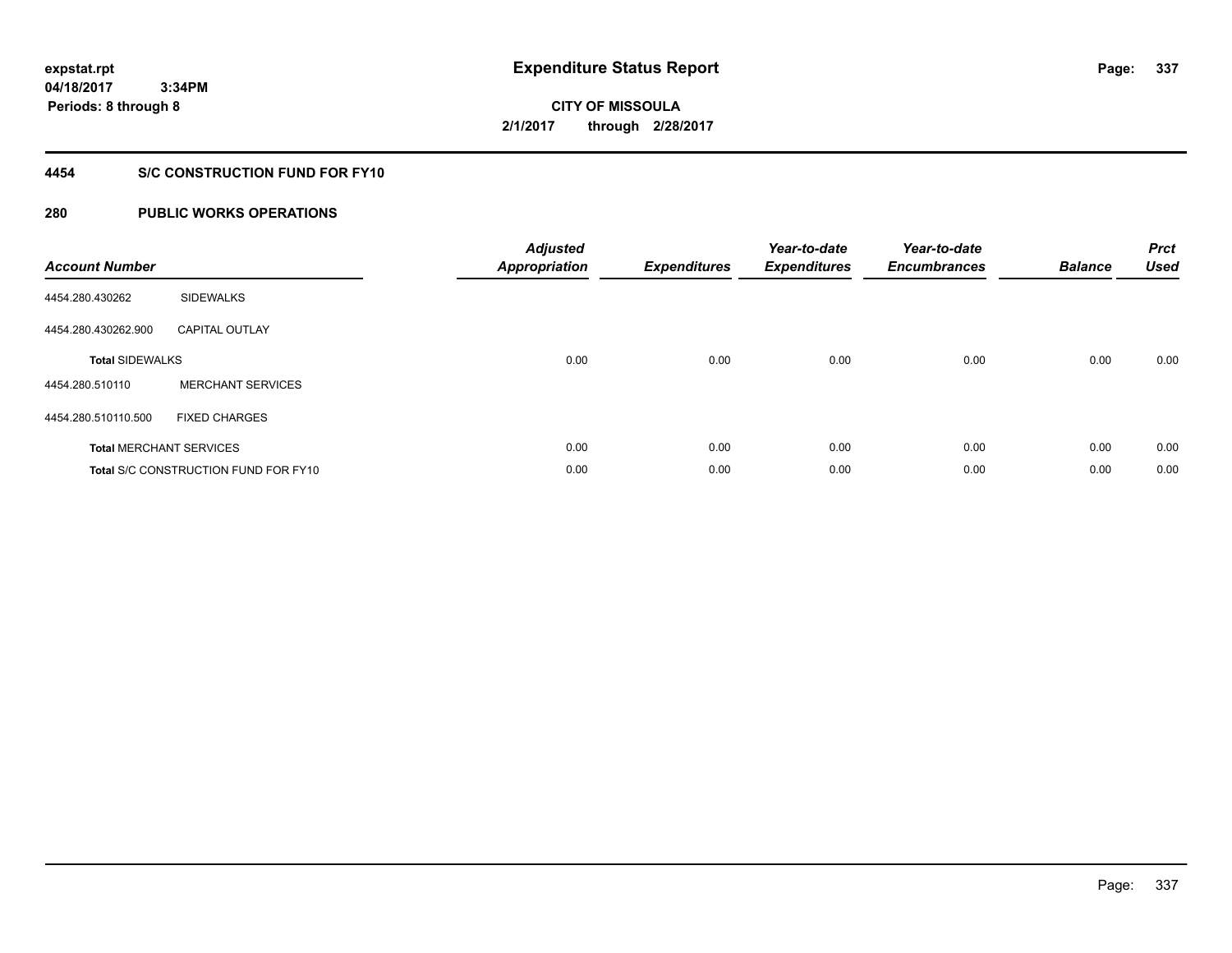### **4455 FY11 S/C CONSTRUCTION FUND**

| <b>Account Number</b>  |                                         | <b>Adjusted</b><br>Appropriation | <b>Expenditures</b> | Year-to-date<br><b>Expenditures</b> | Year-to-date<br><b>Encumbrances</b> | <b>Balance</b> | <b>Prct</b><br><b>Used</b> |
|------------------------|-----------------------------------------|----------------------------------|---------------------|-------------------------------------|-------------------------------------|----------------|----------------------------|
| 4455.280.430262        | <b>SIDEWALKS</b>                        |                                  |                     |                                     |                                     |                |                            |
| 4455.280.430262.900    | <b>CAPITAL OUTLAY</b>                   |                                  |                     |                                     |                                     |                |                            |
| <b>Total SIDEWALKS</b> |                                         | 0.00                             | 0.00                | 0.00                                | 0.00                                | 0.00           | 0.00                       |
| 4455.280.510110        | <b>MERCHANT SERVICES</b>                |                                  |                     |                                     |                                     |                |                            |
| 4455.280.510110.500    | <b>FIXED CHARGES</b>                    |                                  |                     |                                     |                                     |                |                            |
|                        | <b>Total MERCHANT SERVICES</b>          | 0.00                             | 0.00                | 0.00                                | 0.00                                | 0.00           | 0.00                       |
|                        | <b>Total FY11 S/C CONSTRUCTION FUND</b> | 0.00                             | 0.00                | 0.00                                | 0.00                                | 0.00           | 0.00                       |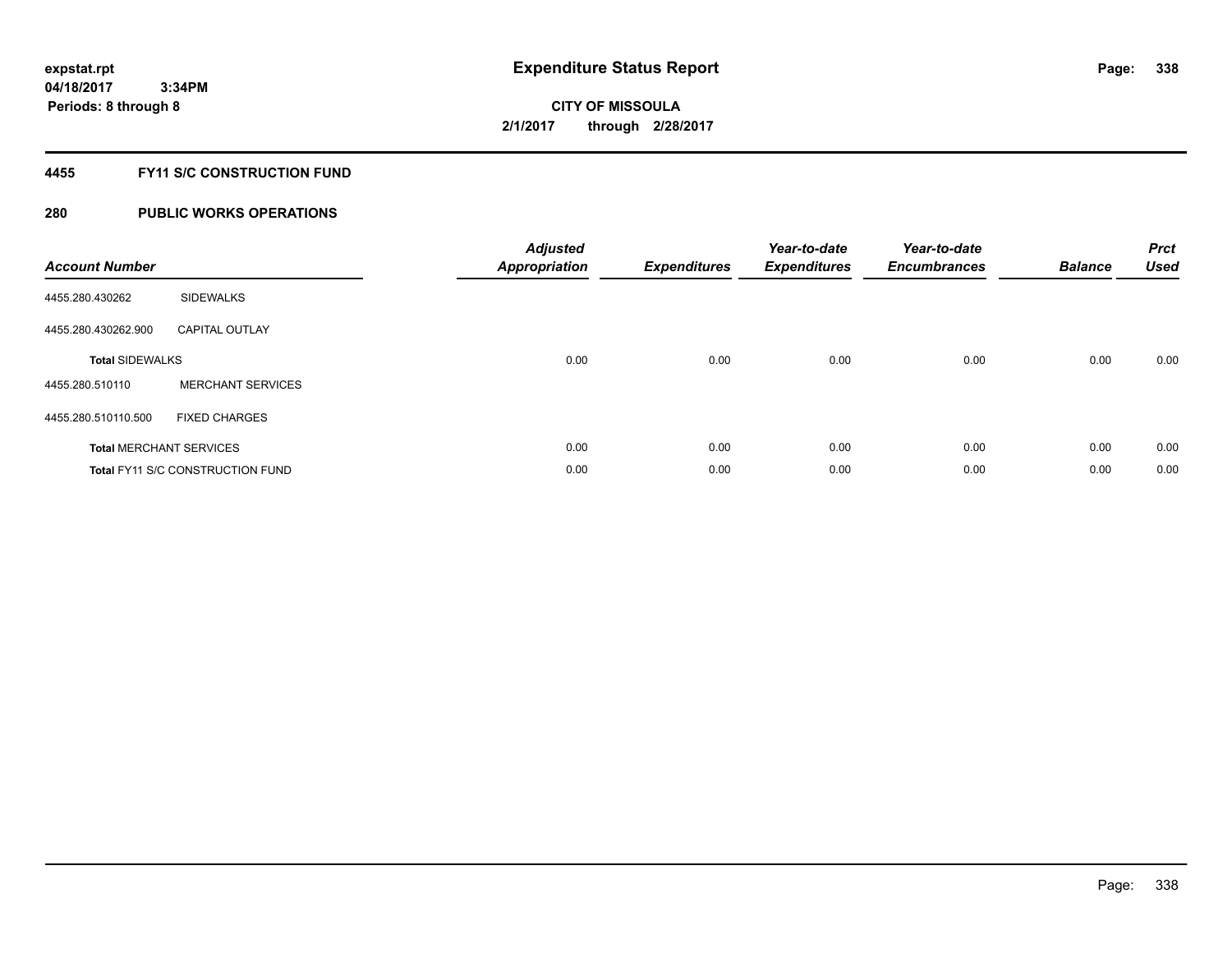### **4456 FY12 S/C CONSTRUCTION FUND**

| <b>Account Number</b>          |                                            | <b>Adjusted</b><br><b>Appropriation</b> | <b>Expenditures</b> | Year-to-date<br><b>Expenditures</b> | Year-to-date<br><b>Encumbrances</b> | <b>Balance</b> | <b>Prct</b><br><b>Used</b> |
|--------------------------------|--------------------------------------------|-----------------------------------------|---------------------|-------------------------------------|-------------------------------------|----------------|----------------------------|
| 4456.280.430262                | <b>SIDEWALKS</b>                           |                                         |                     |                                     |                                     |                |                            |
| 4456.280.430262.900            | <b>CAPITAL OUTLAY</b>                      |                                         |                     |                                     |                                     |                |                            |
| <b>Total SIDEWALKS</b>         |                                            | 0.00                                    | 0.00                | 0.00                                | 0.00                                | 0.00           | 0.00                       |
| 4456.280.510110                | <b>MERCHANT SERVICES</b>                   |                                         |                     |                                     |                                     |                |                            |
| 4456.280.510110.500            | <b>FIXED CHARGES</b>                       |                                         |                     |                                     |                                     |                |                            |
| <b>Total MERCHANT SERVICES</b> |                                            | 0.00                                    | 0.00                | 0.00                                | 0.00                                | 0.00           | 0.00                       |
| 4456.280.521000                | INTERFUND OPERATING TRANSFERS              |                                         |                     |                                     |                                     |                |                            |
| 4456.280.521000.800            | OTHER OBJECTS                              |                                         |                     |                                     |                                     |                |                            |
|                                | <b>Total INTERFUND OPERATING TRANSFERS</b> | 0.00                                    | 0.00                | 0.00                                | 0.00                                | 0.00           | 0.00                       |
|                                | <b>Total FY12 S/C CONSTRUCTION FUND</b>    | 0.00                                    | 0.00                | 0.00                                | 0.00                                | 0.00           | 0.00                       |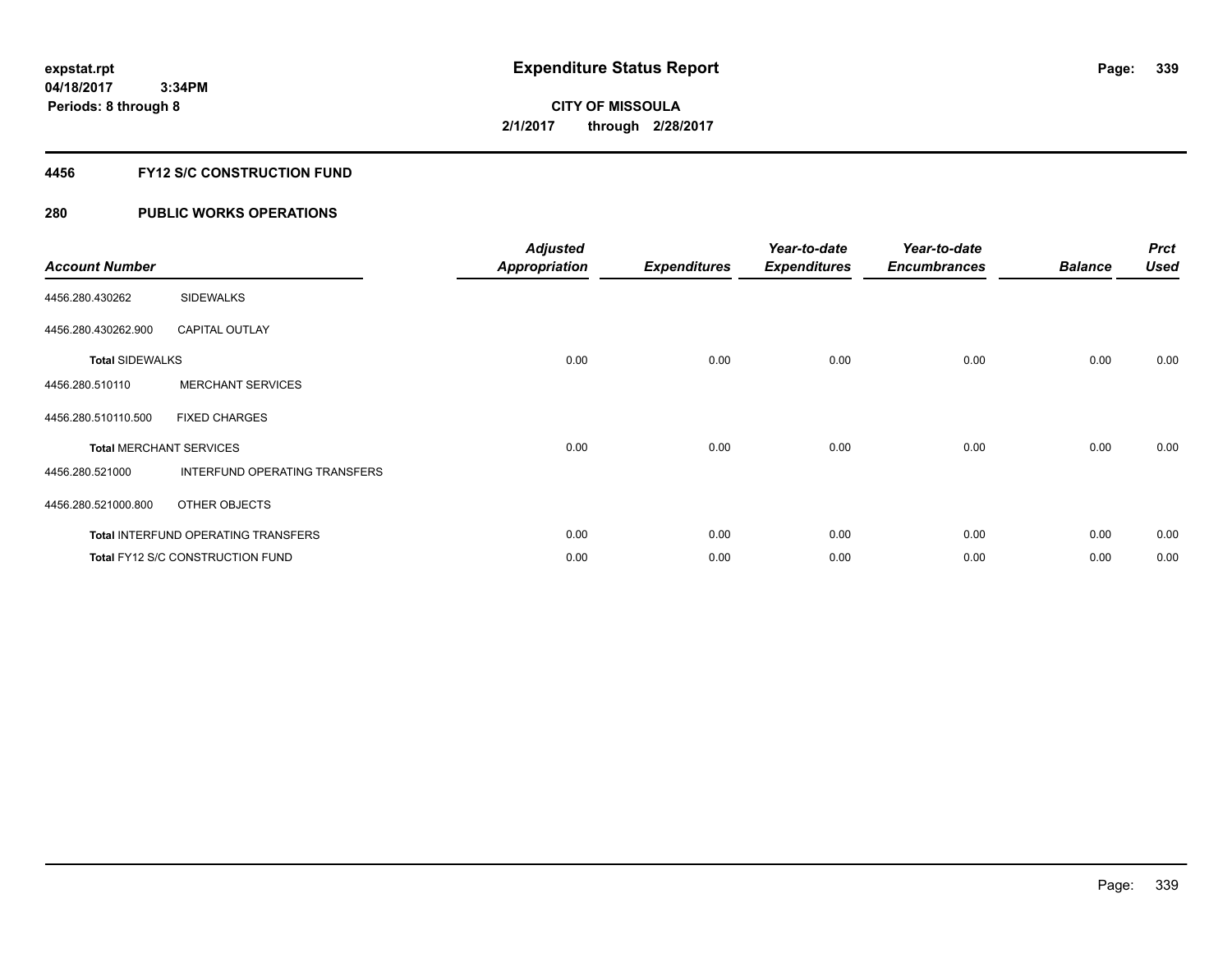**CITY OF MISSOULA 2/1/2017 through 2/28/2017**

### **4457 FY13 SIDEWALK/CURB CONSTRUCTION**

| <b>Account Number</b>  |                                              | <b>Adjusted</b><br><b>Appropriation</b> | <b>Expenditures</b> | Year-to-date<br><b>Expenditures</b> | Year-to-date<br><b>Encumbrances</b> | <b>Balance</b> | <b>Prct</b><br><b>Used</b> |
|------------------------|----------------------------------------------|-----------------------------------------|---------------------|-------------------------------------|-------------------------------------|----------------|----------------------------|
| 4457.280.430262        | <b>SIDEWALKS</b>                             |                                         |                     |                                     |                                     |                |                            |
| 4457.280.430262.300    | PURCHASED SERVICES                           |                                         |                     |                                     |                                     |                |                            |
|                        | <b>Total PURCHASED SERVICES</b>              | 0.00                                    | 0.00                | 0.00                                | 0.00                                | 0.00           | 0.00                       |
| 4457.280.430262.900    | <b>CAPITAL OUTLAY</b>                        |                                         |                     |                                     |                                     |                |                            |
| <b>Total SIDEWALKS</b> |                                              | 0.00                                    | 0.00                | 0.00                                | 0.00                                | 0.00           | 0.00                       |
| 4457.280.510110        | <b>MERCHANT SERVICES</b>                     |                                         |                     |                                     |                                     |                |                            |
| 4457.280.510110.500    | <b>FIXED CHARGES</b>                         |                                         |                     |                                     |                                     |                |                            |
|                        | <b>Total MERCHANT SERVICES</b>               | 0.00                                    | 0.00                | 0.00                                | 0.00                                | 0.00           | 0.00                       |
| 4457.280.521000        | INTERFUND OPERATING TRANSFERS                |                                         |                     |                                     |                                     |                |                            |
| 4457.280.521000.800    | OTHER OBJECTS                                |                                         |                     |                                     |                                     |                |                            |
|                        | Total INTERFUND OPERATING TRANSFERS          | 0.00                                    | 0.00                | 0.00                                | 0.00                                | 0.00           | 0.00                       |
|                        | <b>Total FY13 SIDEWALK/CURB CONSTRUCTION</b> | 0.00                                    | 0.00                | 0.00                                | 0.00                                | 0.00           | 0.00                       |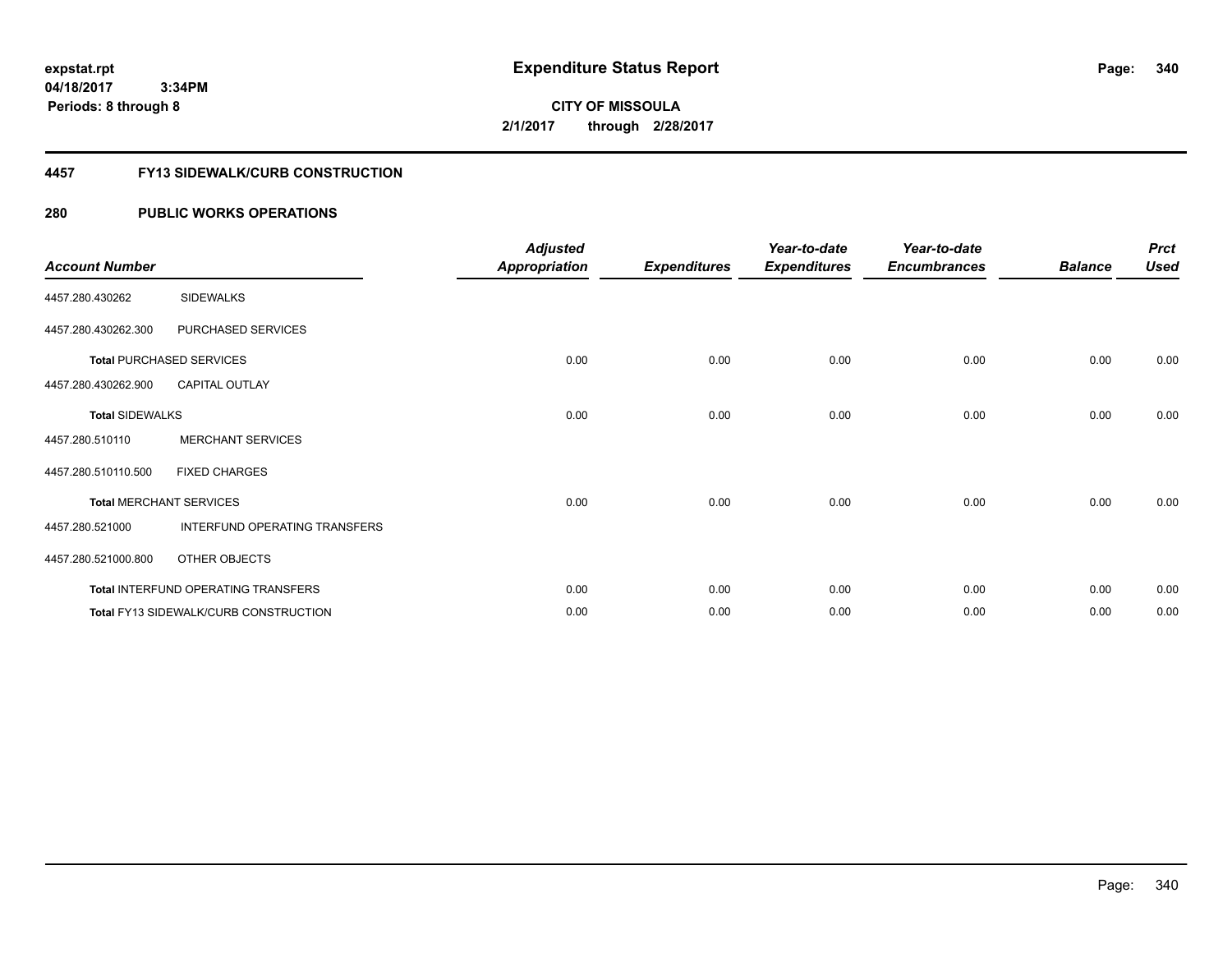# **CITY OF MISSOULA 2/1/2017 through 2/28/2017**

### **4458 FY14 SIDEWALK & CURB CONSTRUCTION**

| <b>Account Number</b>  |                                                    | <b>Adjusted</b><br><b>Appropriation</b> | <b>Expenditures</b> | Year-to-date<br><b>Expenditures</b> | Year-to-date<br><b>Encumbrances</b> | <b>Balance</b> | <b>Prct</b><br><b>Used</b> |
|------------------------|----------------------------------------------------|-----------------------------------------|---------------------|-------------------------------------|-------------------------------------|----------------|----------------------------|
| 4458.280.430262        | <b>SIDEWALKS</b>                                   |                                         |                     |                                     |                                     |                |                            |
| 4458.280.430262.900    | <b>CAPITAL OUTLAY</b>                              |                                         |                     |                                     |                                     |                |                            |
| <b>Total SIDEWALKS</b> |                                                    | 0.00                                    | 0.00                | 0.00                                | 0.00                                | 0.00           | 0.00                       |
| 4458.280.510110        | <b>MERCHANT SERVICES</b>                           |                                         |                     |                                     |                                     |                |                            |
| 4458.280.510110.500    | <b>FIXED CHARGES</b>                               |                                         |                     |                                     |                                     |                |                            |
|                        | <b>Total MERCHANT SERVICES</b>                     | 0.00                                    | 0.00                | 0.00                                | 0.00                                | 0.00           | 0.00                       |
| 4458.280.521000        | INTERFUND OPERATING TRANSFERS                      |                                         |                     |                                     |                                     |                |                            |
| 4458.280.521000.800    | OTHER OBJECTS                                      |                                         |                     |                                     |                                     |                |                            |
|                        | <b>Total INTERFUND OPERATING TRANSFERS</b>         | 0.00                                    | 0.00                | 0.00                                | 0.00                                | 0.00           | 0.00                       |
|                        | <b>Total FY14 SIDEWALK &amp; CURB CONSTRUCTION</b> | 0.00                                    | 0.00                | 0.00                                | 0.00                                | 0.00           | 0.00                       |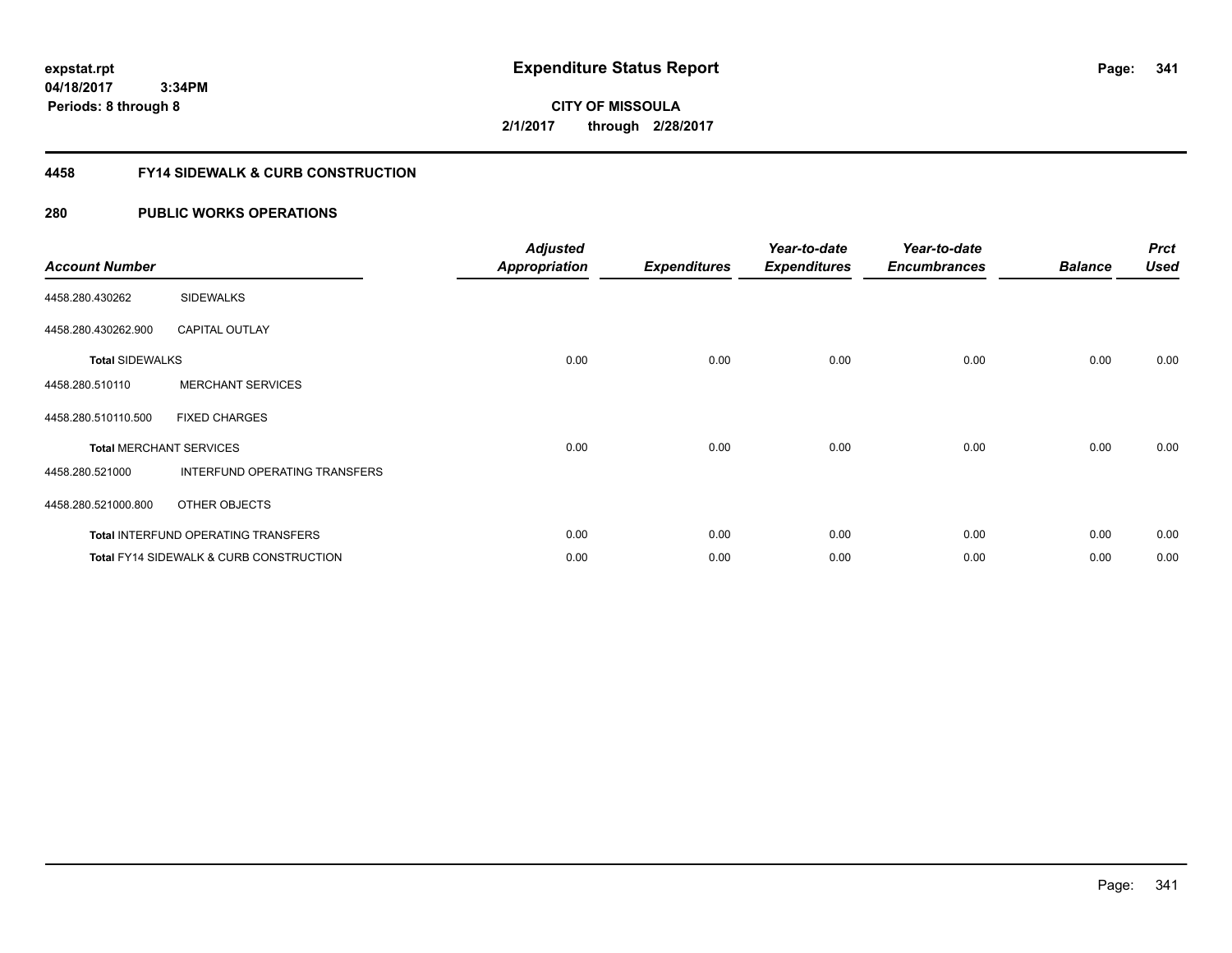**CITY OF MISSOULA 2/1/2017 through 2/28/2017**

### **4459 FY15 SIDEWALK/CURB CONSTRUCTION**

| <b>Account Number</b>      |                                       | <b>Adjusted</b><br><b>Appropriation</b> | <b>Expenditures</b> | Year-to-date<br><b>Expenditures</b> | Year-to-date<br><b>Encumbrances</b> | <b>Balance</b> | <b>Prct</b><br><b>Used</b> |
|----------------------------|---------------------------------------|-----------------------------------------|---------------------|-------------------------------------|-------------------------------------|----------------|----------------------------|
| 4459.280.430262            | <b>SIDEWALKS</b>                      |                                         |                     |                                     |                                     |                |                            |
| 4459.280.430262.800        | OTHER OBJECTS                         |                                         |                     |                                     |                                     |                |                            |
| <b>Total OTHER OBJECTS</b> |                                       | 0.00                                    | 0.00                | 0.00                                | 0.00                                | 0.00           | 0.00                       |
| 4459.280.430262.900        | <b>CAPITAL OUTLAY</b>                 |                                         |                     |                                     |                                     |                |                            |
| <b>Total SIDEWALKS</b>     |                                       | 0.00                                    | 0.00                | 0.00                                | 0.00                                | 0.00           | 0.00                       |
| 4459.280.510110            | <b>MERCHANT SERVICES</b>              |                                         |                     |                                     |                                     |                |                            |
| 4459.280.510110.500        | <b>FIXED CHARGES</b>                  |                                         |                     |                                     |                                     |                |                            |
|                            | <b>Total MERCHANT SERVICES</b>        | 0.00                                    | 0.00                | 0.00                                | 0.00                                | 0.00           | 0.00                       |
|                            | Total FY15 SIDEWALK/CURB CONSTRUCTION | 0.00                                    | 0.00                | 0.00                                | 0.00                                | 0.00           | 0.00                       |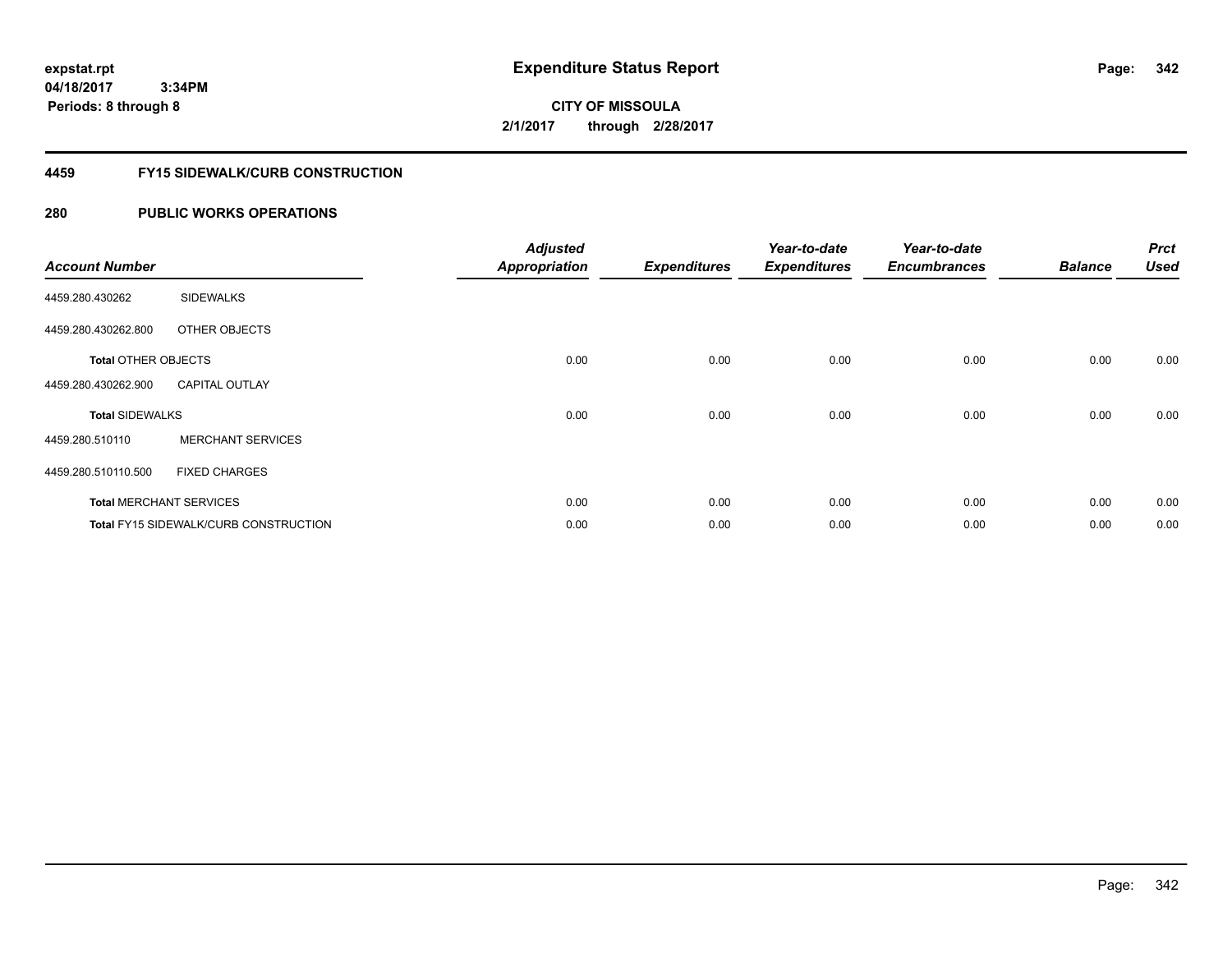**CITY OF MISSOULA 2/1/2017 through 2/28/2017**

### **4460 FY16 SIDEWALK/CURB CONSTRUCTION**

|                                                  | <b>Adjusted</b>      |                     | Year-to-date        | Year-to-date        |                | <b>Prct</b> |
|--------------------------------------------------|----------------------|---------------------|---------------------|---------------------|----------------|-------------|
| <b>Account Number</b>                            | <b>Appropriation</b> | <b>Expenditures</b> | <b>Expenditures</b> | <b>Encumbrances</b> | <b>Balance</b> | <b>Used</b> |
| <b>SIDEWALKS</b><br>4460.280.430262              |                      |                     |                     |                     |                |             |
| 4460.280.430262.800<br>OTHER OBJECTS             |                      |                     |                     |                     |                |             |
| 4460.280.430262.820.000 TRANSFERS TO OTHER FUNDS | 0.00                 | 0.00                | 17,134.25           | 0.00                | $-17,134.25$   | 0.00        |
| <b>Total OTHER OBJECTS</b>                       | 0.00                 | 0.00                | 17,134.25           | 0.00                | $-17,134.25$   | 0.00        |
| <b>CAPITAL OUTLAY</b><br>4460.280.430262.900     |                      |                     |                     |                     |                |             |
| 4460.280.430262.930.000 IMPROVEMENTS             | 0.00                 | 0.00                | 17,200.00           | 0.00                | $-17,200.00$   | 0.00        |
| <b>Total CAPITAL OUTLAY</b>                      | 0.00                 | 0.00                | 17,200.00           | 0.00                | $-17,200.00$   | 0.00        |
| <b>Total SIDEWALKS</b>                           | 0.00                 | 0.00                | 34,334.25           | 0.00                | $-34,334.25$   | 0.00        |
| <b>MERCHANT SERVICES</b><br>4460.280.510110      |                      |                     |                     |                     |                |             |
| <b>FIXED CHARGES</b><br>4460.280.510110.500      |                      |                     |                     |                     |                |             |
| <b>Total MERCHANT SERVICES</b>                   | 0.00                 | 0.00                | 0.00                | 0.00                | 0.00           | 0.00        |
| <b>Total FY16 SIDEWALK/CURB CONSTRUCTION</b>     | 0.00                 | 0.00                | 34,334.25           | 0.00                | $-34,334.25$   | 0.00        |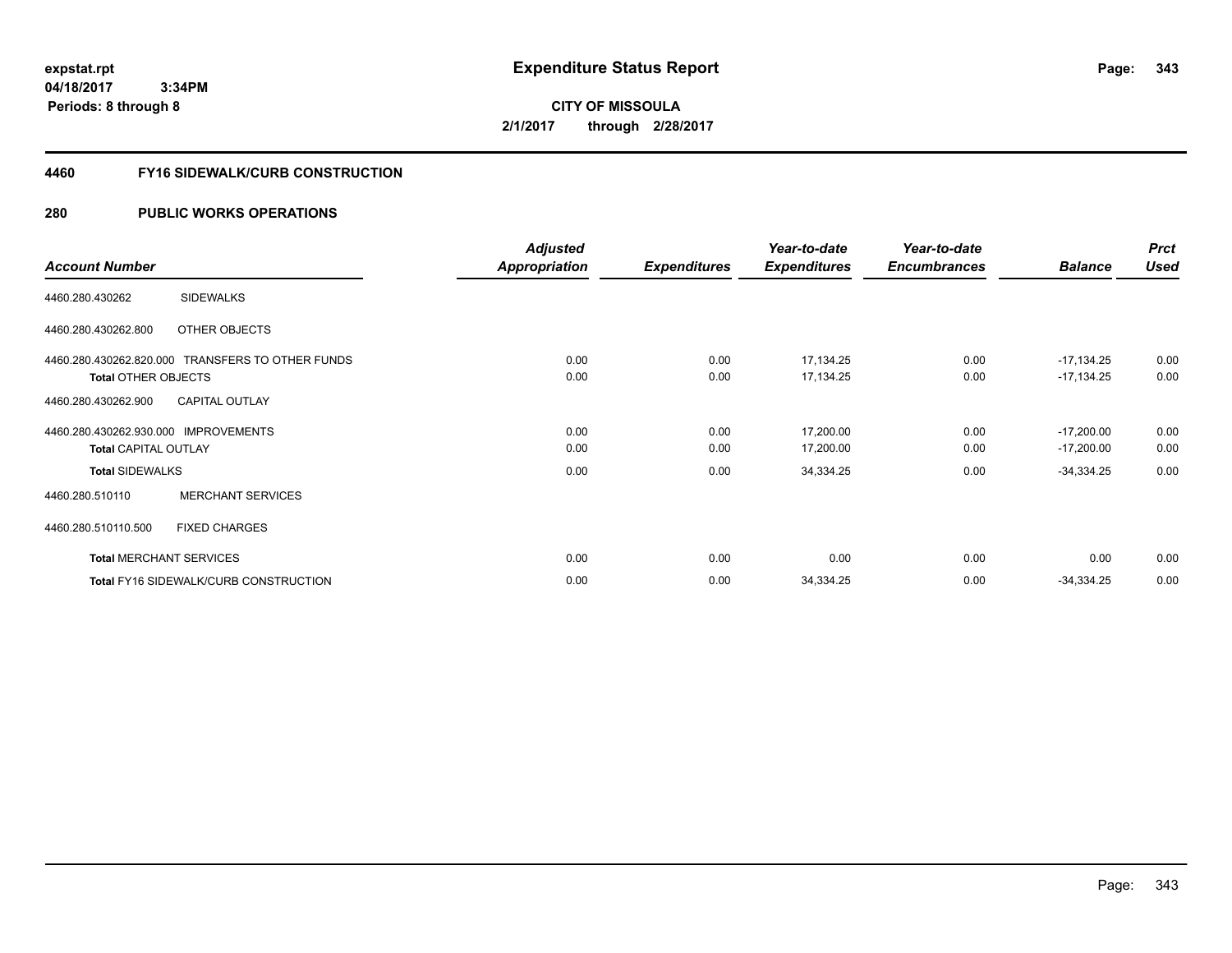**CITY OF MISSOULA 2/1/2017 through 2/28/2017**

### **4461 FY17 SIDEWALK/CURB CONSTRUCTION**

| <b>Account Number</b>                                          |                                              | <b>Adjusted</b><br><b>Appropriation</b> | <b>Expenditures</b> | Year-to-date<br><b>Expenditures</b> | Year-to-date<br><b>Encumbrances</b> | <b>Balance</b>             | Prct<br><b>Used</b> |
|----------------------------------------------------------------|----------------------------------------------|-----------------------------------------|---------------------|-------------------------------------|-------------------------------------|----------------------------|---------------------|
| 4461.280.430262                                                | <b>SIDEWALKS</b>                             |                                         |                     |                                     |                                     |                            |                     |
| 4461.280.430262.900                                            | <b>CAPITAL OUTLAY</b>                        |                                         |                     |                                     |                                     |                            |                     |
| 4461.280.430262.930.000 IMPROVEMENTS<br><b>Total SIDEWALKS</b> |                                              | 0.00<br>0.00                            | 0.00<br>0.00        | 863,743.80<br>863,743.80            | 0.00<br>0.00                        | -863.743.80<br>-863.743.80 | 0.00<br>0.00        |
| 4461.280.510110                                                | <b>MERCHANT SERVICES</b>                     |                                         |                     |                                     |                                     |                            |                     |
| 4461.280.510110.500                                            | <b>FIXED CHARGES</b>                         |                                         |                     |                                     |                                     |                            |                     |
|                                                                | <b>Total MERCHANT SERVICES</b>               | 0.00                                    | 0.00                | 0.00                                | 0.00                                | 0.00                       | 0.00                |
|                                                                | <b>Total FY17 SIDEWALK/CURB CONSTRUCTION</b> | 0.00                                    | 0.00                | 863,743.80                          | 0.00                                | -863.743.80                | 0.00                |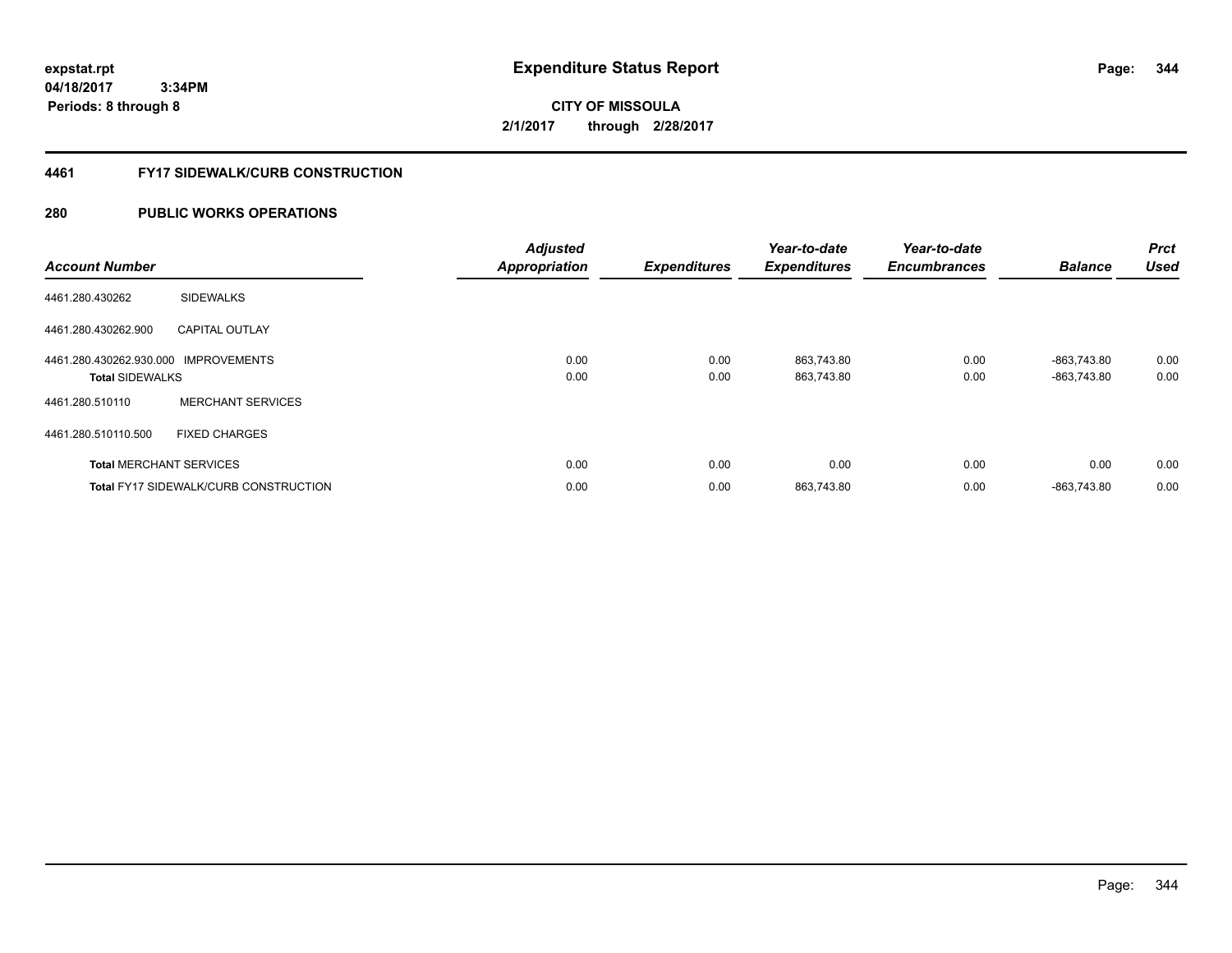## **4531 SID 531 TRAFFIC CALMING**

## **000 \*\*\* Title Not Found \*\*\***

| <b>Account Number</b>         |                                 | <b>Adjusted</b><br><b>Appropriation</b> | <b>Expenditures</b> | Year-to-date<br><b>Expenditures</b> | Year-to-date<br><b>Encumbrances</b> | <b>Balance</b> | <b>Prct</b><br><b>Used</b> |
|-------------------------------|---------------------------------|-----------------------------------------|---------------------|-------------------------------------|-------------------------------------|----------------|----------------------------|
| 4531.000.410000               | <b>GENERAL GOVERNMENT</b>       |                                         |                     |                                     |                                     |                |                            |
| 4531.000.410000.600           | <b>DEBT SERVICE</b>             |                                         |                     |                                     |                                     |                |                            |
|                               | <b>Total GENERAL GOVERNMENT</b> | 0.00                                    | 0.00                | 0.00                                | 0.00                                | 0.00           | 0.00                       |
| 4531.000.510110               | <b>MERCHANT SERVICES</b>        |                                         |                     |                                     |                                     |                |                            |
| 4531.000.510110.500           | <b>FIXED CHARGES</b>            |                                         |                     |                                     |                                     |                |                            |
| Total *** Title Not Found *** |                                 | 0.00                                    | 0.00                | 0.00                                | 0.00                                | 0.00           | 0.00                       |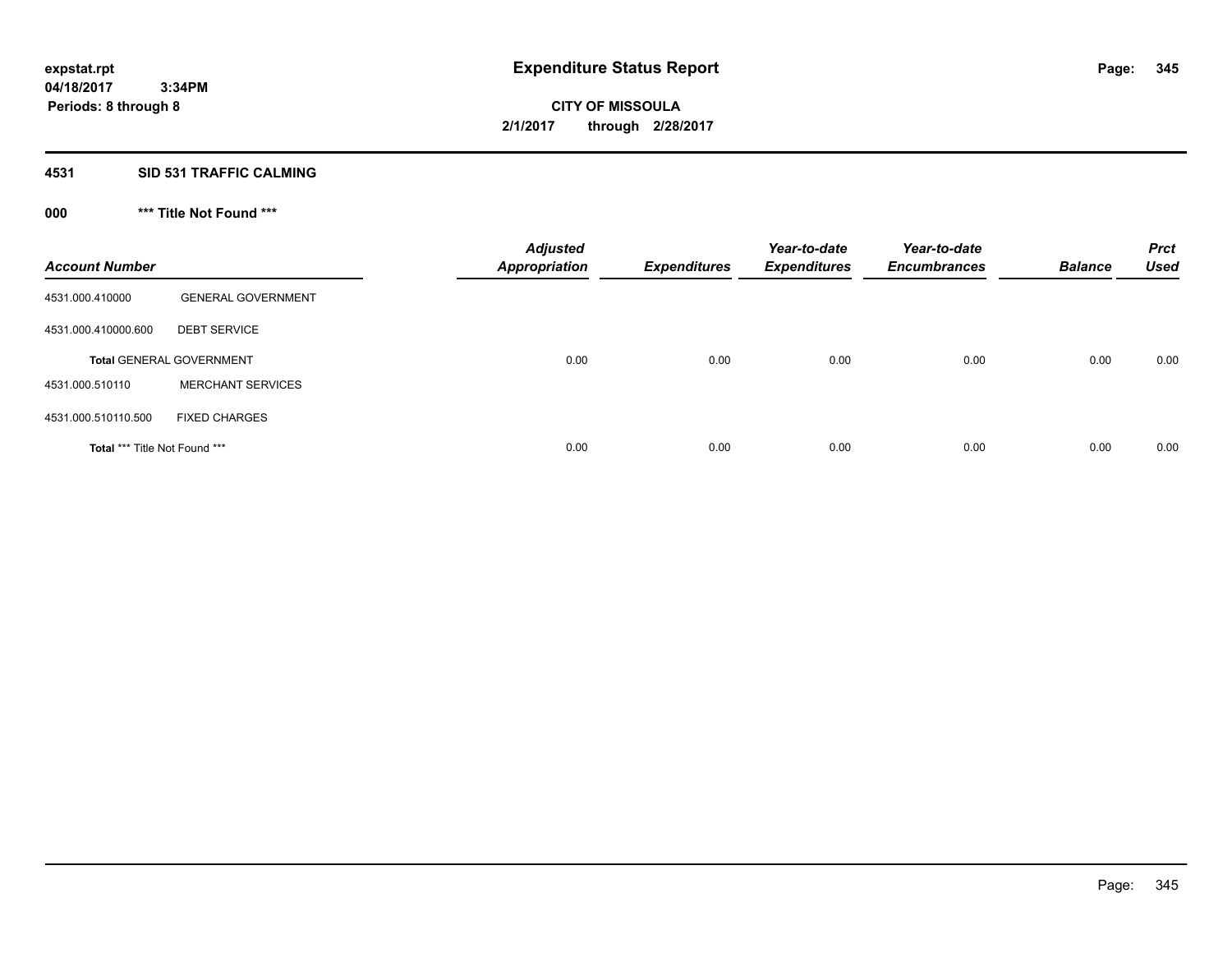### **4531 SID 531 TRAFFIC CALMING**

| <b>Account Number</b> |                                      | <b>Adjusted</b><br>Appropriation | <b>Expenditures</b> | Year-to-date<br><b>Expenditures</b> | Year-to-date<br><b>Encumbrances</b> | <b>Balance</b> | <b>Prct</b><br><b>Used</b> |
|-----------------------|--------------------------------------|----------------------------------|---------------------|-------------------------------------|-------------------------------------|----------------|----------------------------|
| 4531.390.510100       | SPECIAL ASSESSMENTS                  |                                  |                     |                                     |                                     |                |                            |
| 4531.390.510100.900   | <b>CAPITAL OUTLAY</b>                |                                  |                     |                                     |                                     |                |                            |
|                       | <b>Total SPECIAL ASSESSMENTS</b>     | 0.00                             | 0.00                | 0.00                                | 0.00                                | 0.00           | 0.00                       |
| 4531.390.510110       | <b>MERCHANT SERVICES</b>             |                                  |                     |                                     |                                     |                |                            |
| 4531.390.510110.500   | <b>FIXED CHARGES</b>                 |                                  |                     |                                     |                                     |                |                            |
|                       | <b>Total MERCHANT SERVICES</b>       | 0.00                             | 0.00                | 0.00                                | 0.00                                | 0.00           | 0.00                       |
|                       | <b>Total SID 531 TRAFFIC CALMING</b> | 0.00                             | 0.00                | 0.00                                | 0.00                                | 0.00           | 0.00                       |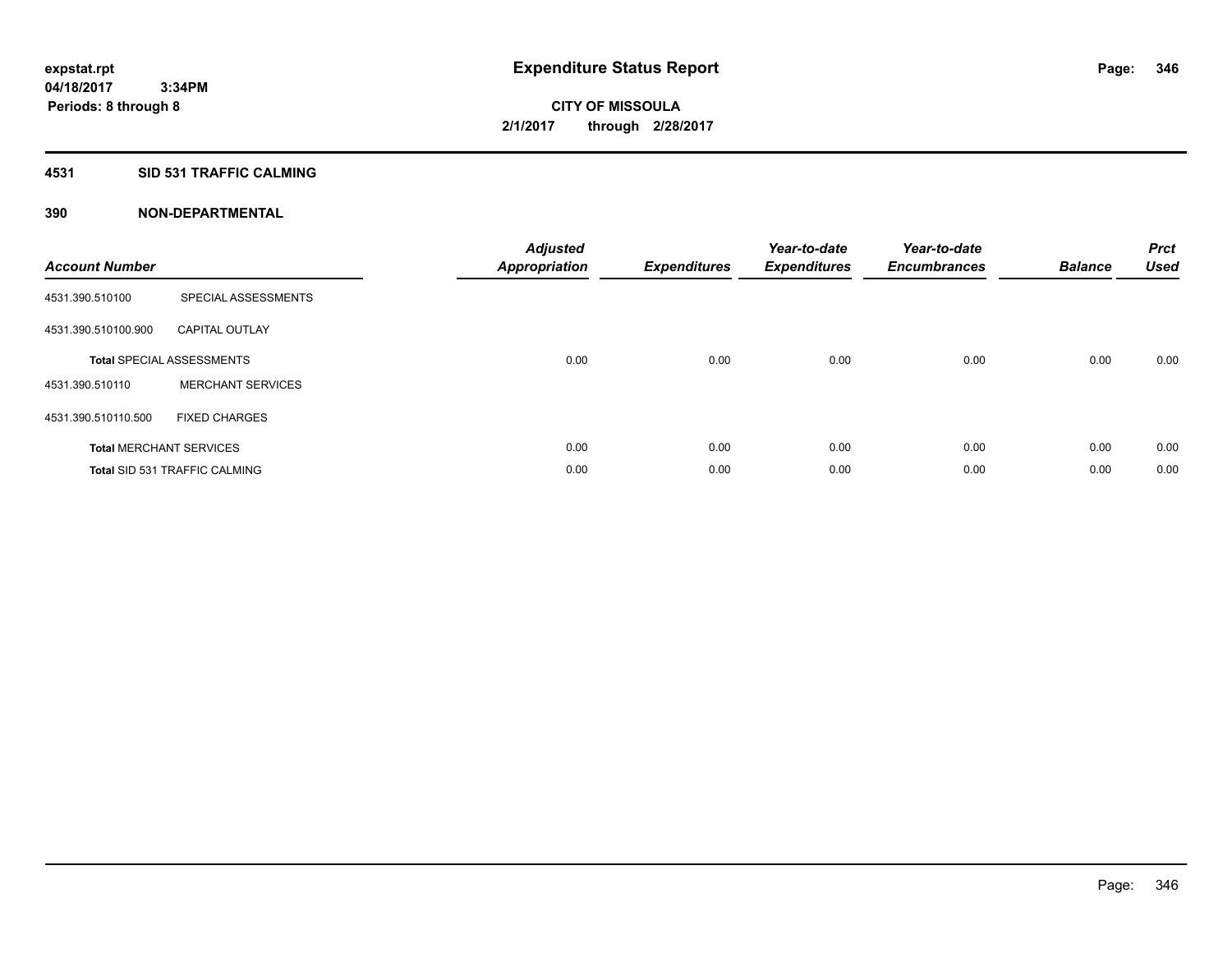### **4532 MALONEY RANCH SID**

| <b>Account Number</b>          |                                  | <b>Adjusted</b><br><b>Appropriation</b> | <b>Expenditures</b> | Year-to-date<br><b>Expenditures</b> | Year-to-date<br><b>Encumbrances</b> | <b>Balance</b> | <b>Prct</b><br><b>Used</b> |
|--------------------------------|----------------------------------|-----------------------------------------|---------------------|-------------------------------------|-------------------------------------|----------------|----------------------------|
| 4532.390.510100                | SPECIAL ASSESSMENTS              |                                         |                     |                                     |                                     |                |                            |
| 4532.390.510100.900            | <b>CAPITAL OUTLAY</b>            |                                         |                     |                                     |                                     |                |                            |
|                                | <b>Total SPECIAL ASSESSMENTS</b> | 0.00                                    | 0.00                | 0.00                                | 0.00                                | 0.00           | 0.00                       |
| 4532.390.510110                | <b>MERCHANT SERVICES</b>         |                                         |                     |                                     |                                     |                |                            |
| 4532.390.510110.500            | <b>FIXED CHARGES</b>             |                                         |                     |                                     |                                     |                |                            |
| <b>Total FIXED CHARGES</b>     |                                  | 0.00                                    | 0.00                | 0.00                                | 0.00                                | 0.00           | 0.00                       |
|                                | <b>Total MERCHANT SERVICES</b>   | 0.00                                    | 0.00                | 0.00                                | 0.00                                | 0.00           | 0.00                       |
| <b>Total MALONEY RANCH SID</b> |                                  | 0.00                                    | 0.00                | 0.00                                | 0.00                                | 0.00           | 0.00                       |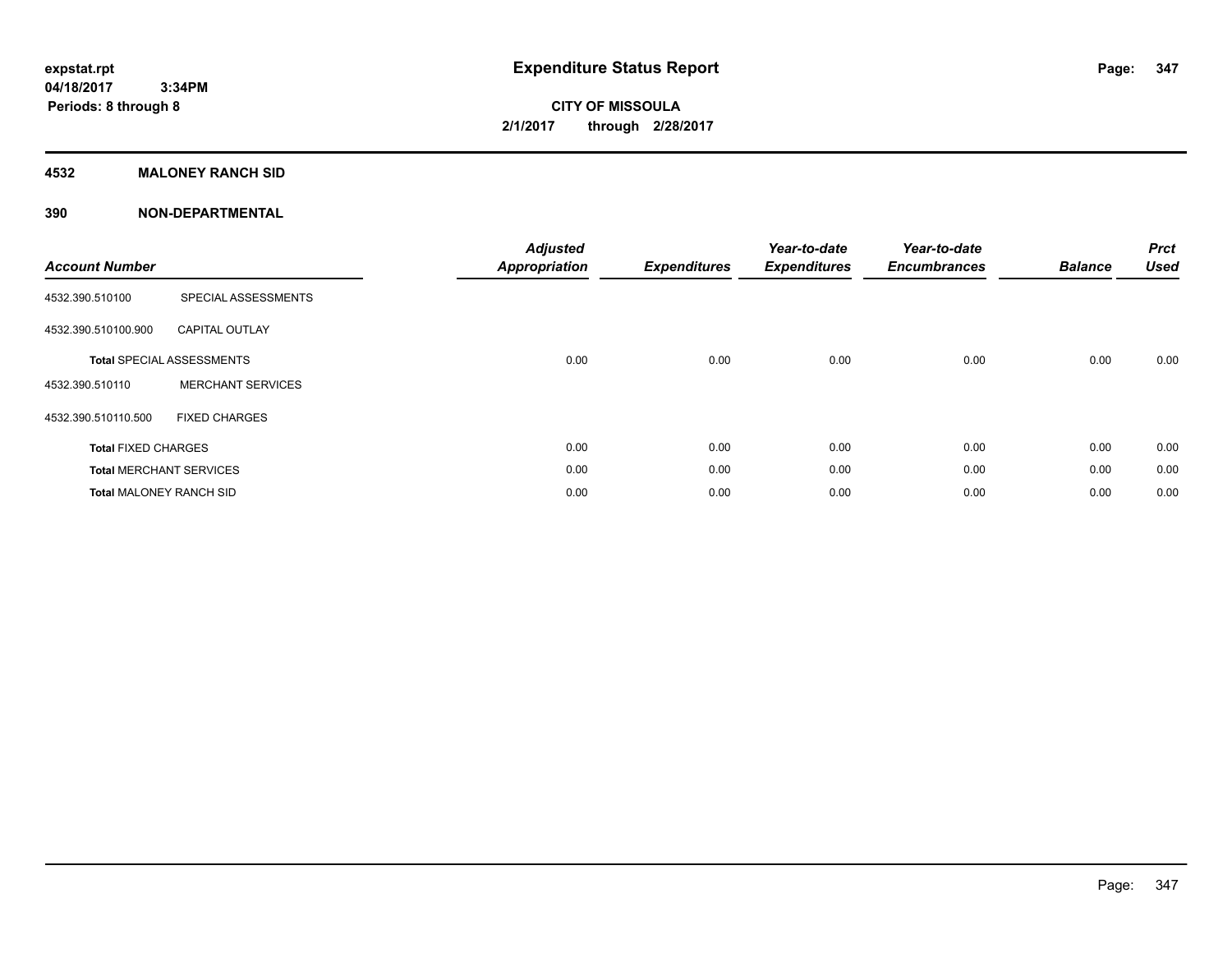### **4533 RATTLESNAKE SEWER SID**

| <b>Account Number</b>          |                                    | <b>Adjusted</b><br>Appropriation | <b>Expenditures</b> | Year-to-date<br><b>Expenditures</b> | Year-to-date<br><b>Encumbrances</b> | <b>Balance</b> | <b>Prct</b><br>Used |
|--------------------------------|------------------------------------|----------------------------------|---------------------|-------------------------------------|-------------------------------------|----------------|---------------------|
| 4533.390.510110                | <b>MERCHANT SERVICES</b>           |                                  |                     |                                     |                                     |                |                     |
| 4533.390.510110.500            | <b>FIXED CHARGES</b>               |                                  |                     |                                     |                                     |                |                     |
| <b>Total FIXED CHARGES</b>     |                                    | 0.00                             | 0.00                | 0.00                                | 0.00                                | 0.00           | 0.00                |
| <b>Total MERCHANT SERVICES</b> |                                    | 0.00                             | 0.00                | 0.00                                | 0.00                                | 0.00           | 0.00                |
|                                | <b>Total RATTLESNAKE SEWER SID</b> | 0.00                             | 0.00                | 0.00                                | 0.00                                | 0.00           | 0.00                |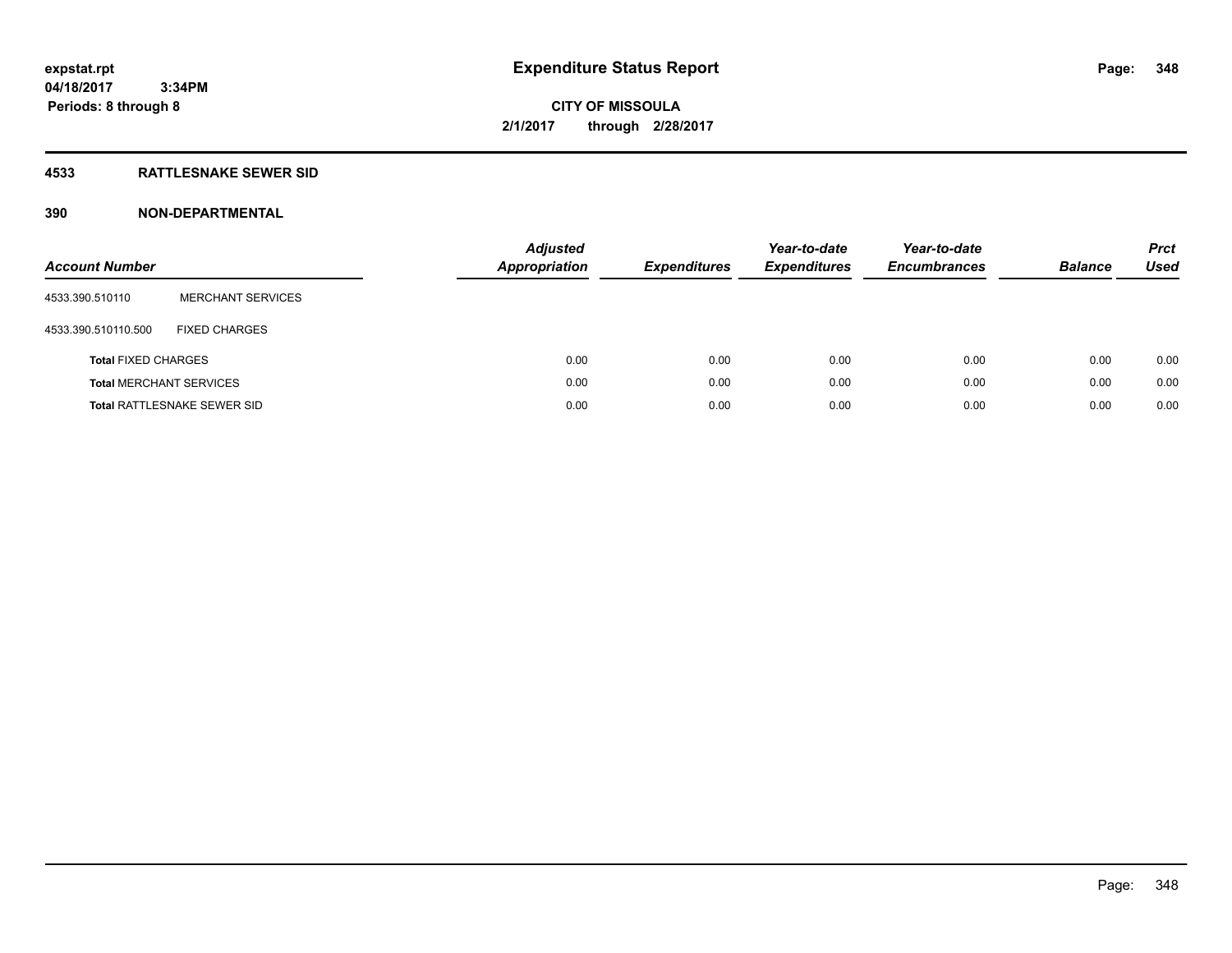### **4534 SID 534 LINCOLNWOOD**

| <b>Account Number</b>          |                                  | <b>Adjusted</b><br><b>Appropriation</b> | <b>Expenditures</b> | Year-to-date<br><b>Expenditures</b> | Year-to-date<br><b>Encumbrances</b> | <b>Balance</b> | <b>Prct</b><br><b>Used</b> |
|--------------------------------|----------------------------------|-----------------------------------------|---------------------|-------------------------------------|-------------------------------------|----------------|----------------------------|
| 4534.390.510110                | <b>MERCHANT SERVICES</b>         |                                         |                     |                                     |                                     |                |                            |
| 4534.390.510110.500            | <b>FIXED CHARGES</b>             |                                         |                     |                                     |                                     |                |                            |
| <b>Total MERCHANT SERVICES</b> |                                  | 0.00                                    | 0.00                | 0.00                                | 0.00                                | 0.00           | 0.00                       |
| 4534.390.521000                | INTERFUND OPERATING TRANSFERS    |                                         |                     |                                     |                                     |                |                            |
| 4534.390.521000.800            | OTHER OBJECTS                    |                                         |                     |                                     |                                     |                |                            |
|                                | <b>Total SID 534 LINCOLNWOOD</b> | 0.00                                    | 0.00                | 0.00                                | 0.00                                | 0.00           | 0.00                       |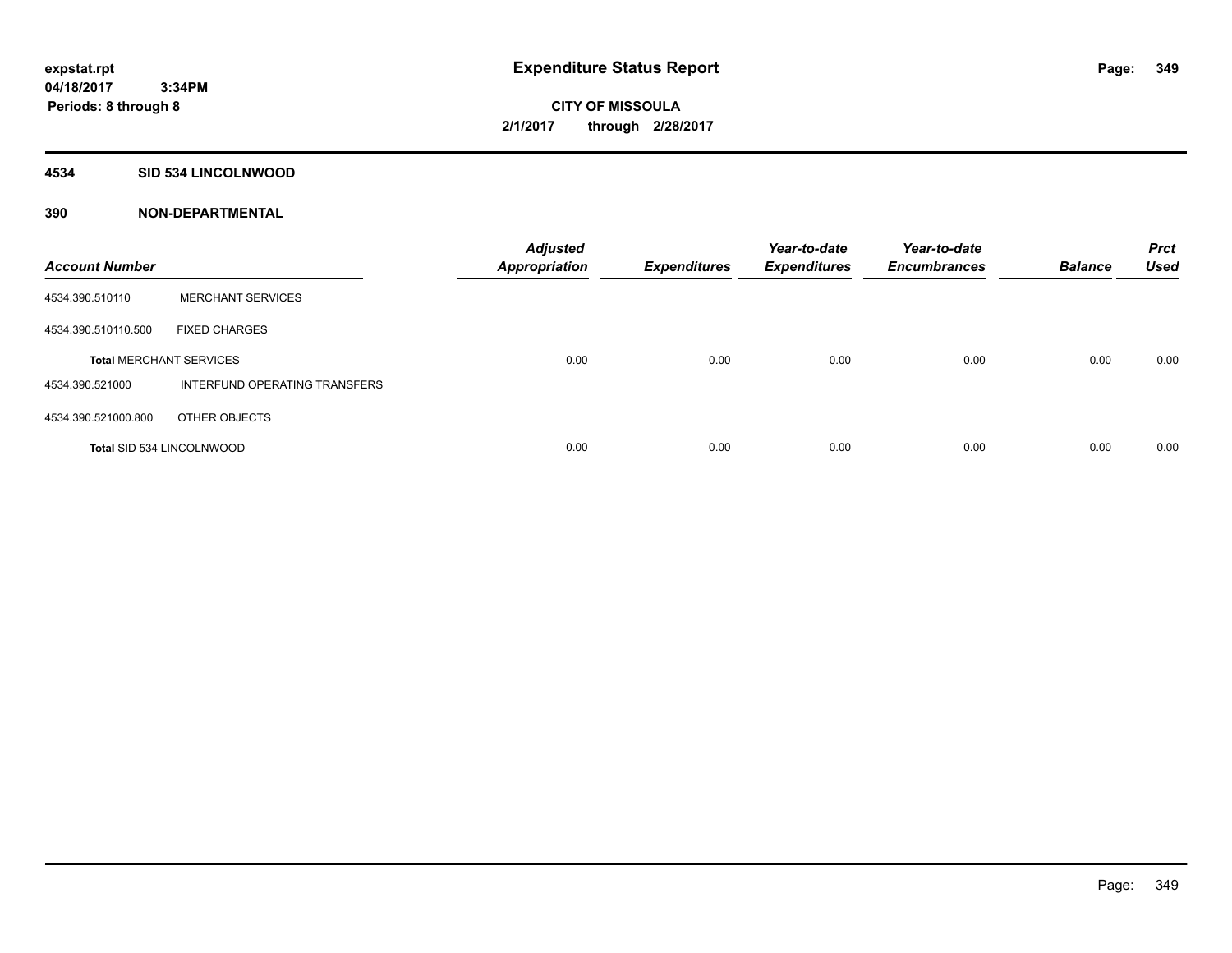**350**

**04/18/2017 3:34PM Periods: 8 through 8**

# **CITY OF MISSOULA 2/1/2017 through 2/28/2017**

### **4535 SLANT STREET TRAFFIC CALMING**

## **000 \*\*\* Title Not Found \*\*\***

| <b>Account Number</b>      |                                           | <b>Adjusted</b><br>Appropriation | <b>Expenditures</b> | Year-to-date<br><b>Expenditures</b> | Year-to-date<br><b>Encumbrances</b> | <b>Balance</b> | <b>Prct</b><br><b>Used</b> |
|----------------------------|-------------------------------------------|----------------------------------|---------------------|-------------------------------------|-------------------------------------|----------------|----------------------------|
| 4535.000.410000            | <b>GENERAL GOVERNMENT</b>                 |                                  |                     |                                     |                                     |                |                            |
| 4535.000.410000.600        | <b>DEBT SERVICE</b>                       |                                  |                     |                                     |                                     |                |                            |
|                            | <b>Total GENERAL GOVERNMENT</b>           | 0.00                             | 0.00                | 0.00                                | 0.00                                | 0.00           | 0.00                       |
| 4535.000.510110            | <b>MERCHANT SERVICES</b>                  |                                  |                     |                                     |                                     |                |                            |
| 4535.000.510110.500        | <b>FIXED CHARGES</b>                      |                                  |                     |                                     |                                     |                |                            |
| <b>Total FIXED CHARGES</b> |                                           | 0.00                             | 0.00                | 0.00                                | 0.00                                | 0.00           | 0.00                       |
|                            | <b>Total SLANT STREET TRAFFIC CALMING</b> | 0.00                             | 0.00                | 0.00                                | 0.00                                | 0.00           | 0.00                       |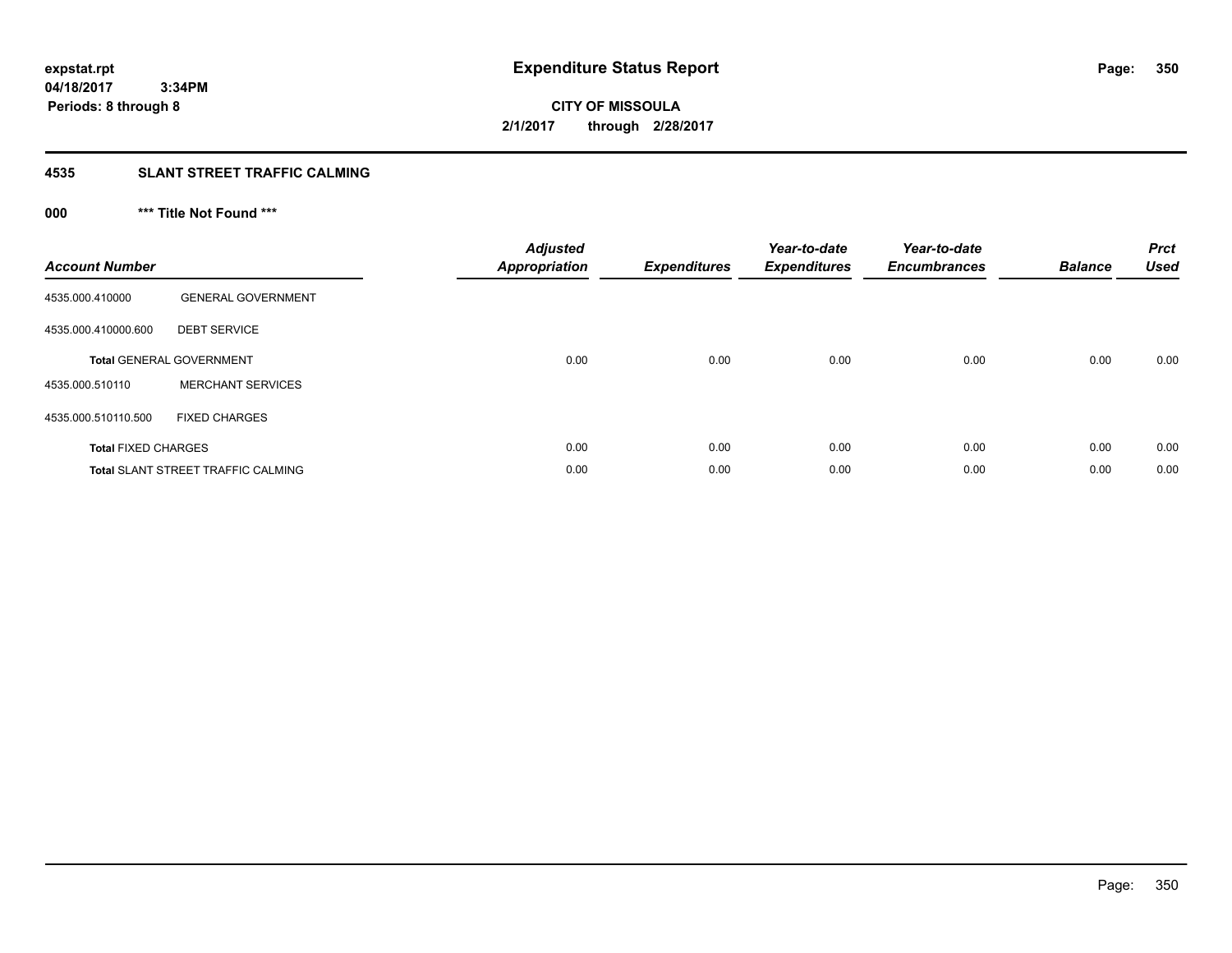### **4536 SID536 LINCOLNWOOD SWR PH2**

| <b>Account Number</b> |                                         | <b>Adjusted</b><br>Appropriation | <b>Expenditures</b> | Year-to-date<br><b>Expenditures</b> | Year-to-date<br><b>Encumbrances</b> | <b>Balance</b> | Prct<br><b>Used</b> |
|-----------------------|-----------------------------------------|----------------------------------|---------------------|-------------------------------------|-------------------------------------|----------------|---------------------|
| 4536.390.510110       | <b>MERCHANT SERVICES</b>                |                                  |                     |                                     |                                     |                |                     |
| 4536.390.510110.500   | <b>FIXED CHARGES</b>                    |                                  |                     |                                     |                                     |                |                     |
|                       | <b>Total SID536 LINCOLNWOOD SWR PH2</b> | 0.00                             | 0.00                | 0.00                                | 0.00                                | 0.00           | 0.00                |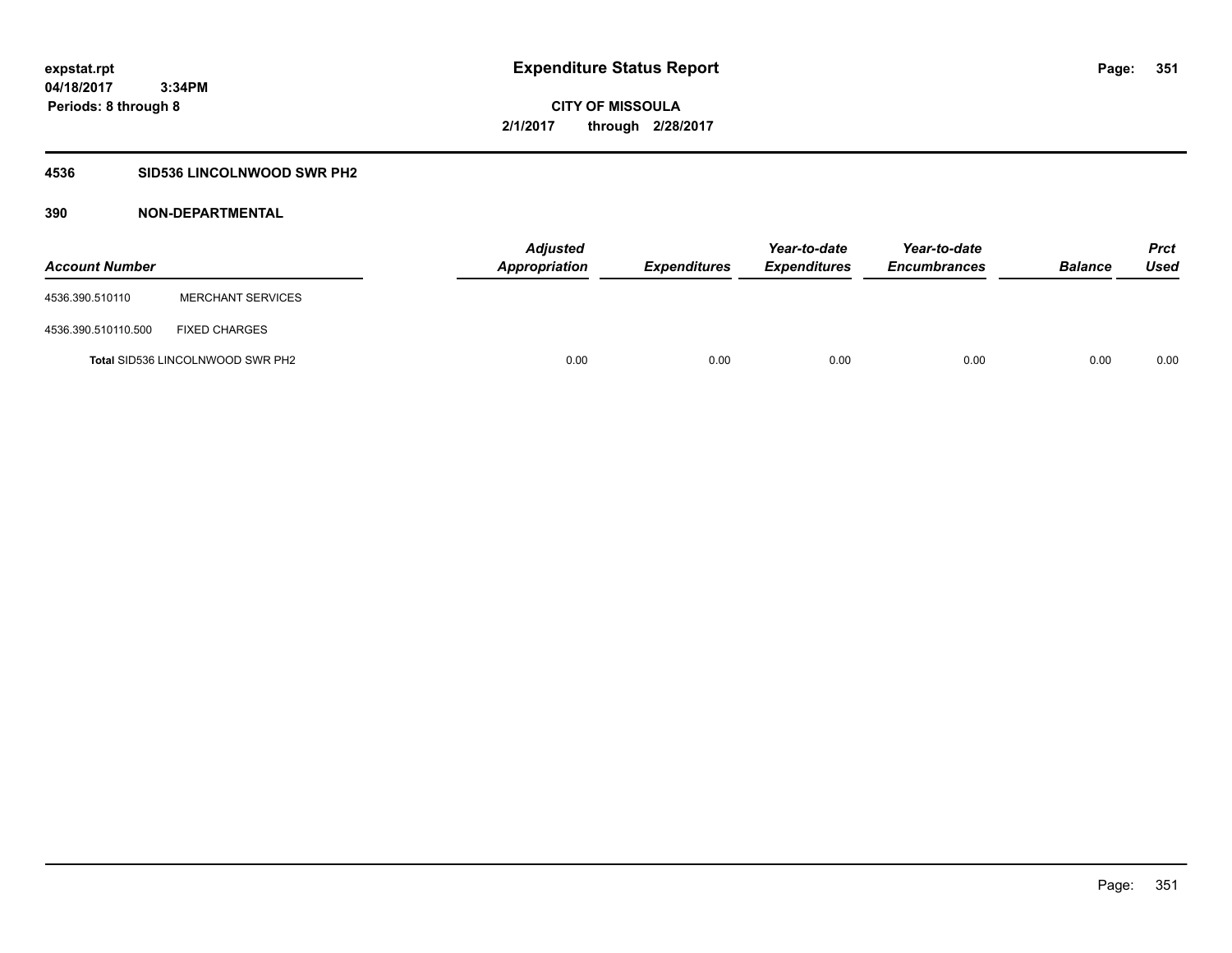**CITY OF MISSOULA 2/1/2017 through 2/28/2017**

**4539 SID 539 4th STREET**

**000 \*\*\* Title Not Found \*\*\***

| <b>Account Number</b>    |                                 | <b>Adjusted</b><br><b>Appropriation</b> | <b>Expenditures</b> | Year-to-date<br><b>Expenditures</b> | Year-to-date<br><b>Encumbrances</b> | <b>Balance</b> | <b>Prct</b><br><b>Used</b> |
|--------------------------|---------------------------------|-----------------------------------------|---------------------|-------------------------------------|-------------------------------------|----------------|----------------------------|
| 4539.000.410000          | <b>GENERAL GOVERNMENT</b>       |                                         |                     |                                     |                                     |                |                            |
| 4539.000.410000.600      | <b>DEBT SERVICE</b>             |                                         |                     |                                     |                                     |                |                            |
|                          | <b>Total GENERAL GOVERNMENT</b> | 0.00                                    | 0.00                | 0.00                                | 0.00                                | 0.00           | 0.00                       |
| 4539.000.510110          | <b>MERCHANT SERVICES</b>        |                                         |                     |                                     |                                     |                |                            |
| 4539.000.510110.500      | <b>FIXED CHARGES</b>            |                                         |                     |                                     |                                     |                |                            |
| Total SID 539 4th STREET |                                 | 0.00                                    | 0.00                | 0.00                                | 0.00                                | 0.00           | 0.00                       |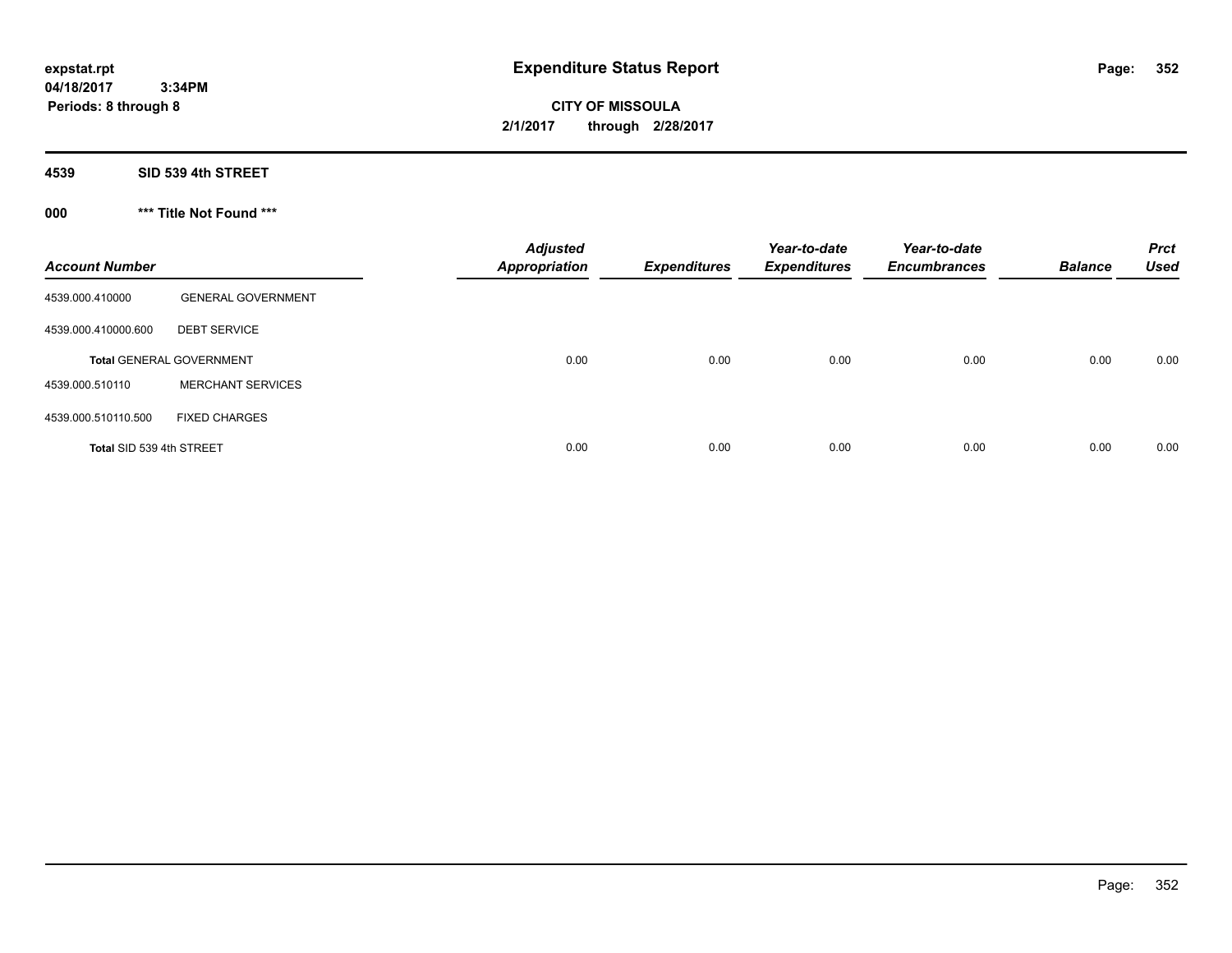### **4540 SID 540 ENGLAND BLVD**

| <b>Account Number</b>       |                                                                                  | <b>Adjusted</b><br>Appropriation | <b>Expenditures</b> | Year-to-date<br><b>Expenditures</b> | Year-to-date<br><b>Encumbrances</b> | <b>Balance</b>             | <b>Prct</b><br><b>Used</b> |
|-----------------------------|----------------------------------------------------------------------------------|----------------------------------|---------------------|-------------------------------------|-------------------------------------|----------------------------|----------------------------|
| 4540.390.510100             | SPECIAL ASSESSMENTS                                                              |                                  |                     |                                     |                                     |                            |                            |
| 4540.390.510100.300         | <b>PURCHASED SERVICES</b>                                                        |                                  |                     |                                     |                                     |                            |                            |
|                             | 4540.390.510100.350.000 PROFESSIONAL SERVICES<br><b>Total PURCHASED SERVICES</b> | 0.00<br>0.00                     | 0.00<br>0.00        | 3,865.00<br>3,865.00                | 0.00<br>0.00                        | $-3,865.00$<br>$-3,865.00$ | 0.00<br>0.00               |
| 4540.390.510100.900         | <b>CAPITAL OUTLAY</b>                                                            |                                  |                     |                                     |                                     |                            |                            |
| <b>Total CAPITAL OUTLAY</b> |                                                                                  | 0.00                             | 0.00                | 0.00                                | 0.00                                | 0.00                       | 0.00                       |
|                             | <b>Total SPECIAL ASSESSMENTS</b>                                                 | 0.00                             | 0.00                | 3,865.00                            | 0.00                                | $-3,865.00$                | 0.00                       |
| 4540.390.510110             | <b>MERCHANT SERVICES</b>                                                         |                                  |                     |                                     |                                     |                            |                            |
| 4540.390.510110.500         | <b>FIXED CHARGES</b>                                                             |                                  |                     |                                     |                                     |                            |                            |
|                             | <b>Total MERCHANT SERVICES</b>                                                   | 0.00                             | 0.00                | 0.00                                | 0.00                                | 0.00                       | 0.00                       |
| 4540.390.521000             | <b>INTERFUND OPERATING TRANSFERS</b>                                             |                                  |                     |                                     |                                     |                            |                            |
| 4540.390.521000.800         | OTHER OBJECTS                                                                    |                                  |                     |                                     |                                     |                            |                            |
|                             | <b>Total INTERFUND OPERATING TRANSFERS</b>                                       | 0.00                             | 0.00                | 0.00                                | 0.00                                | 0.00                       | 0.00                       |
|                             | Total SID 540 ENGLAND BLVD                                                       | 0.00                             | 0.00                | 3,865.00                            | 0.00                                | $-3,865.00$                | 0.00                       |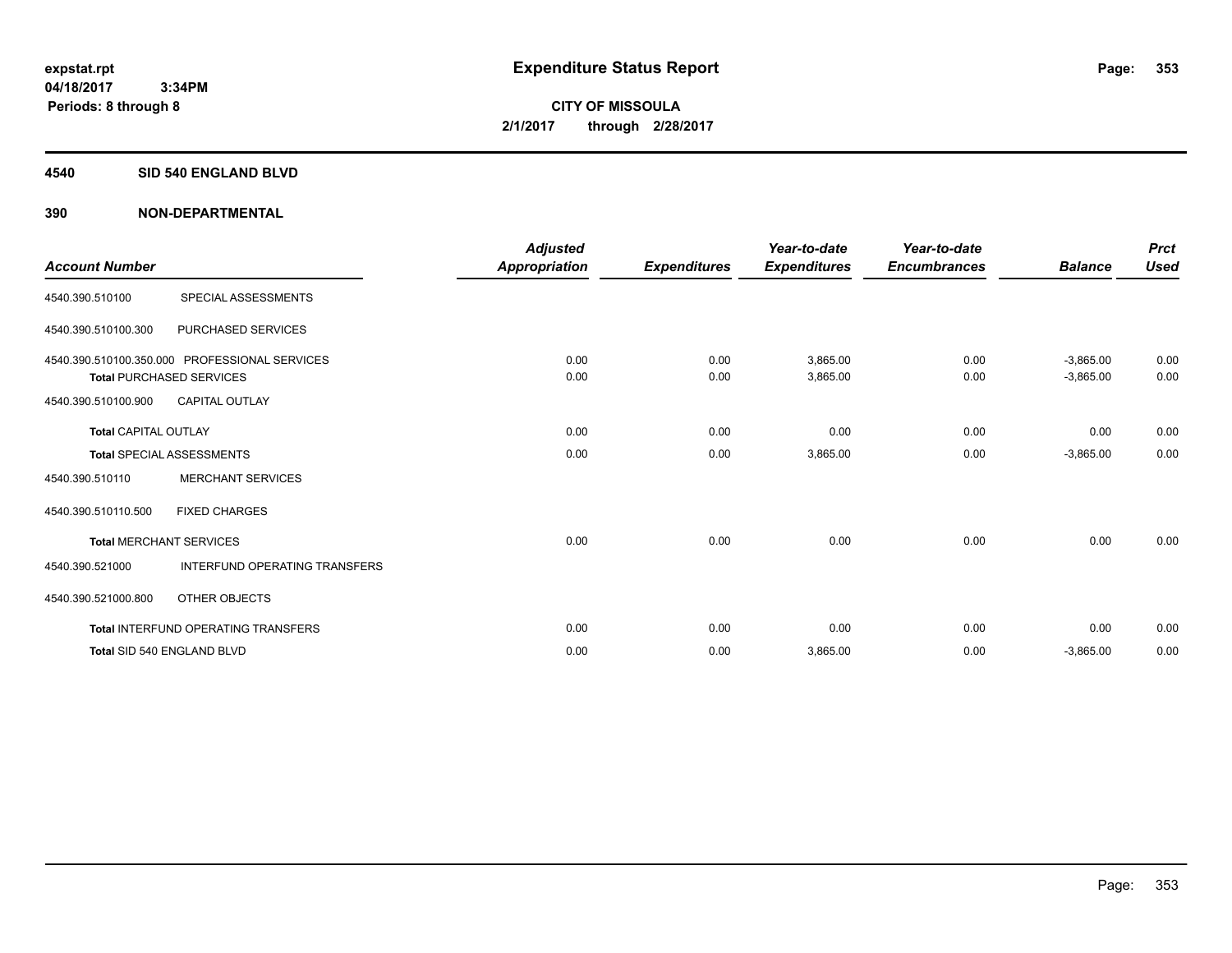### **4541 SID 541 PINEVIEW PARK**

| <b>Account Number</b>         |                                  | <b>Adjusted</b><br><b>Appropriation</b> | <b>Expenditures</b> | Year-to-date<br><b>Expenditures</b> | Year-to-date<br><b>Encumbrances</b> | <b>Balance</b> | <b>Prct</b><br><b>Used</b> |
|-------------------------------|----------------------------------|-----------------------------------------|---------------------|-------------------------------------|-------------------------------------|----------------|----------------------------|
| 4541.390.410710               | *** Title Not Found ***          |                                         |                     |                                     |                                     |                |                            |
| 4541.390.410710.500           | <b>FIXED CHARGES</b>             |                                         |                     |                                     |                                     |                |                            |
| Total *** Title Not Found *** |                                  | 0.00                                    | 0.00                | 0.00                                | 0.00                                | 0.00           | 0.00                       |
| 4541.390.510100               | SPECIAL ASSESSMENTS              |                                         |                     |                                     |                                     |                |                            |
| 4541.390.510100.900           | <b>CAPITAL OUTLAY</b>            |                                         |                     |                                     |                                     |                |                            |
|                               | <b>Total SPECIAL ASSESSMENTS</b> | 0.00                                    | 0.00                | 0.00                                | 0.00                                | 0.00           | 0.00                       |
| 4541.390.510110               | <b>MERCHANT SERVICES</b>         |                                         |                     |                                     |                                     |                |                            |
| 4541.390.510110.500           | <b>FIXED CHARGES</b>             |                                         |                     |                                     |                                     |                |                            |
|                               | <b>Total MERCHANT SERVICES</b>   | 0.00                                    | 0.00                | 0.00                                | 0.00                                | 0.00           | 0.00                       |
|                               | Total SID 541 PINEVIEW PARK      | 0.00                                    | 0.00                | 0.00                                | 0.00                                | 0.00           | 0.00                       |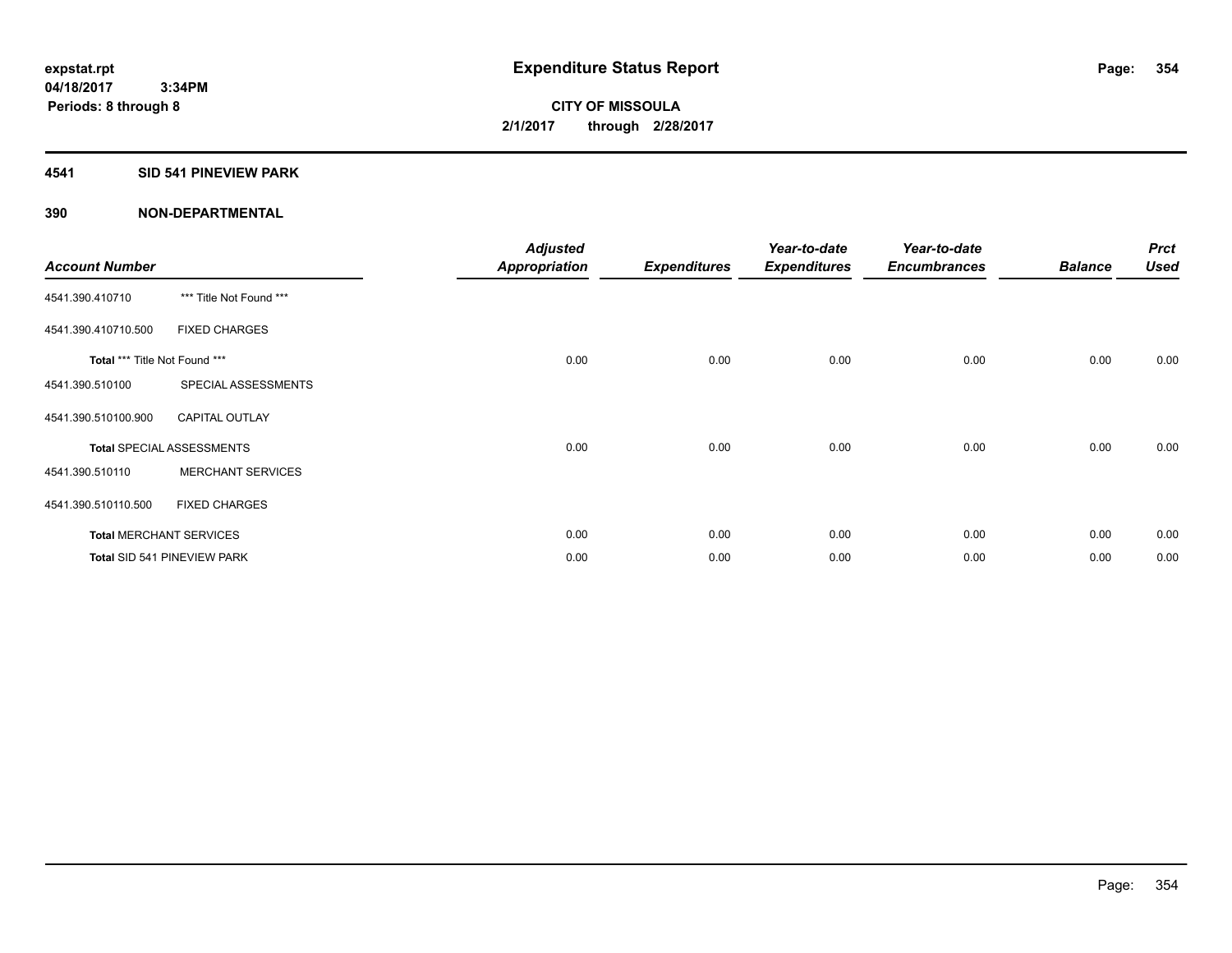### **4542 SID 542 HILLVIEW WAY**

| <b>Account Number</b>      |                                  | <b>Adjusted</b><br><b>Appropriation</b> | <b>Expenditures</b> | Year-to-date<br><b>Expenditures</b> | Year-to-date<br><b>Encumbrances</b> | <b>Balance</b> | <b>Prct</b><br><b>Used</b> |
|----------------------------|----------------------------------|-----------------------------------------|---------------------|-------------------------------------|-------------------------------------|----------------|----------------------------|
| 4542.390.510100            | SPECIAL ASSESSMENTS              |                                         |                     |                                     |                                     |                |                            |
| 4542.390.510100.300        | PURCHASED SERVICES               |                                         |                     |                                     |                                     |                |                            |
|                            | <b>Total SPECIAL ASSESSMENTS</b> | 0.00                                    | 0.00                | 0.00                                | 0.00                                | 0.00           | 0.00                       |
| 4542.390.510110            | <b>MERCHANT SERVICES</b>         |                                         |                     |                                     |                                     |                |                            |
| 4542.390.510110.500        | <b>FIXED CHARGES</b>             |                                         |                     |                                     |                                     |                |                            |
| Total SID 542 HILLVIEW WAY |                                  | 0.00                                    | 0.00                | 0.00                                | 0.00                                | 0.00           | 0.00                       |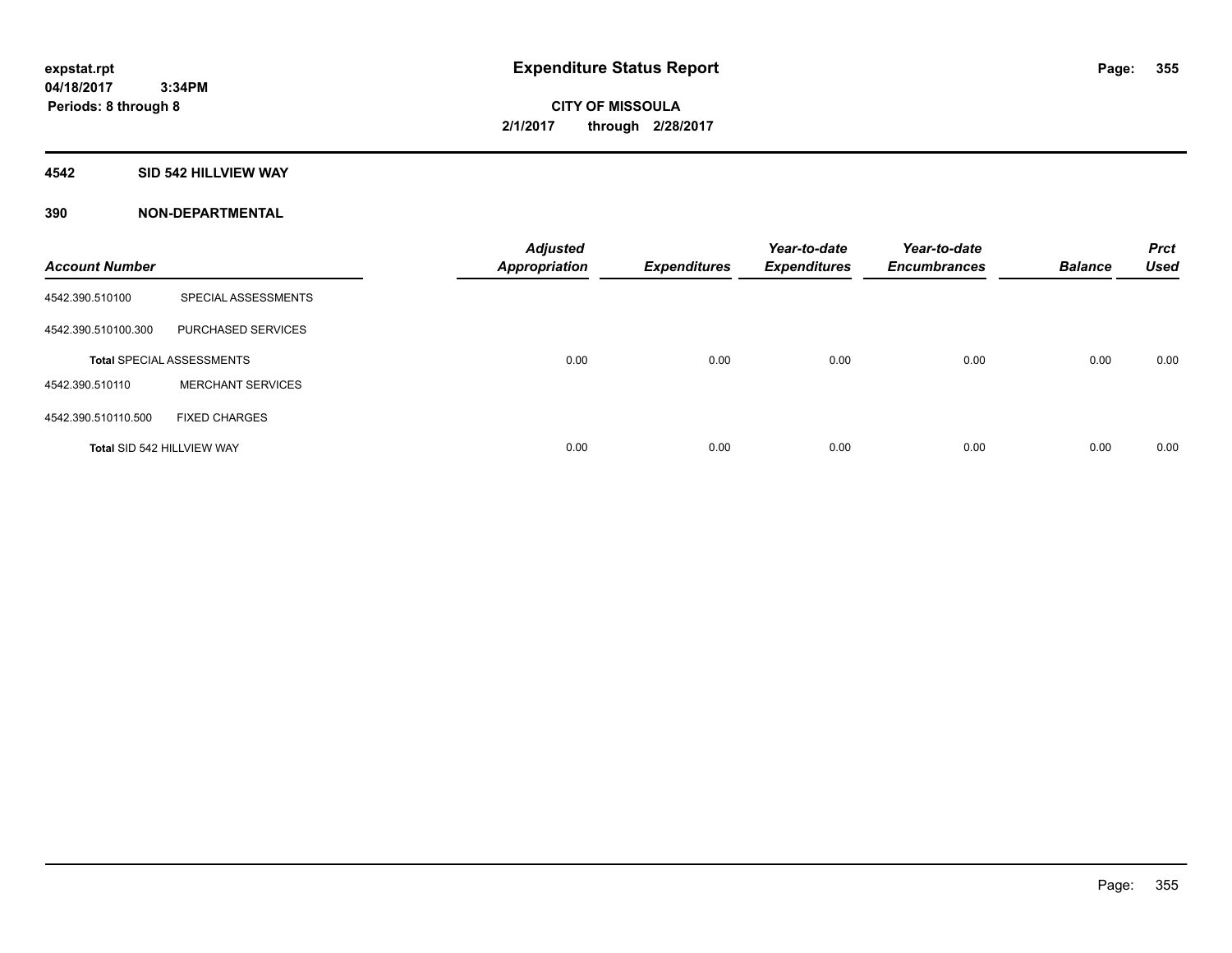### **4543 SID 543 TRAFFIC CALMING**

## **000 \*\*\* Title Not Found \*\*\***

| <b>Account Number</b>         |                                 | <b>Adjusted</b><br><b>Appropriation</b> | <b>Expenditures</b> | Year-to-date<br><b>Expenditures</b> | Year-to-date<br><b>Encumbrances</b> | <b>Balance</b> | <b>Prct</b><br><b>Used</b> |
|-------------------------------|---------------------------------|-----------------------------------------|---------------------|-------------------------------------|-------------------------------------|----------------|----------------------------|
| 4543.000.410000               | <b>GENERAL GOVERNMENT</b>       |                                         |                     |                                     |                                     |                |                            |
| 4543.000.410000.600           | <b>DEBT SERVICE</b>             |                                         |                     |                                     |                                     |                |                            |
|                               | <b>Total GENERAL GOVERNMENT</b> | 0.00                                    | 0.00                | 0.00                                | 0.00                                | 0.00           | 0.00                       |
| 4543.000.510110               | <b>MERCHANT SERVICES</b>        |                                         |                     |                                     |                                     |                |                            |
| 4543.000.510110.500           | <b>FIXED CHARGES</b>            |                                         |                     |                                     |                                     |                |                            |
| Total *** Title Not Found *** |                                 | 0.00                                    | 0.00                | 0.00                                | 0.00                                | 0.00           | 0.00                       |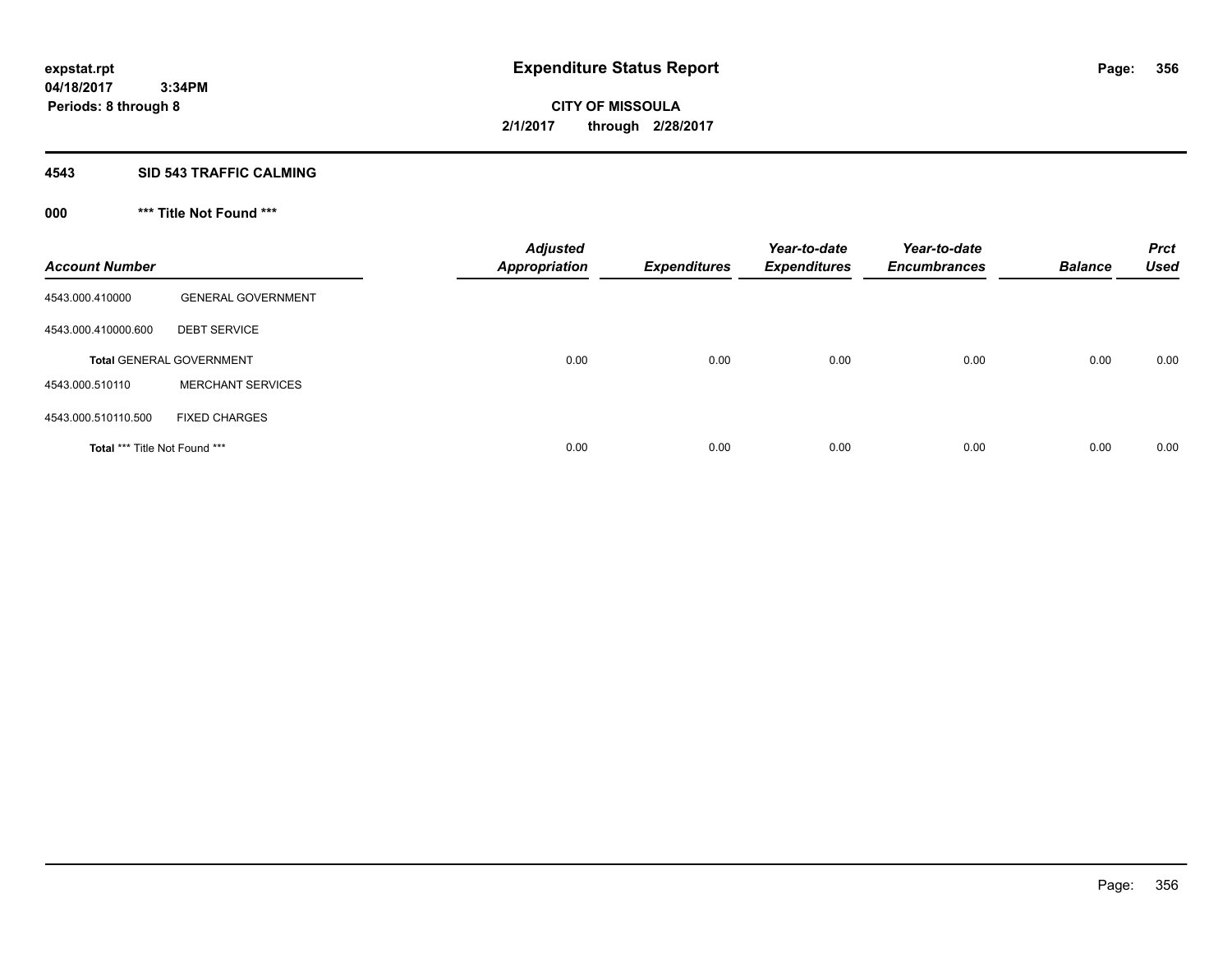### **4543 SID 543 TRAFFIC CALMING**

|                       |                                      | <b>Adjusted</b>      |                     | Year-to-date        | Year-to-date        |                | <b>Prct</b> |
|-----------------------|--------------------------------------|----------------------|---------------------|---------------------|---------------------|----------------|-------------|
| <b>Account Number</b> |                                      | <b>Appropriation</b> | <b>Expenditures</b> | <b>Expenditures</b> | <b>Encumbrances</b> | <b>Balance</b> | <b>Used</b> |
| 4543.390.510100       | SPECIAL ASSESSMENTS                  |                      |                     |                     |                     |                |             |
| 4543.390.510100.300   | PURCHASED SERVICES                   |                      |                     |                     |                     |                |             |
|                       | <b>Total PURCHASED SERVICES</b>      | 0.00                 | 0.00                | 0.00                | 0.00                | 0.00           | 0.00        |
| 4543.390.510100.900   | <b>CAPITAL OUTLAY</b>                |                      |                     |                     |                     |                |             |
|                       | <b>Total SPECIAL ASSESSMENTS</b>     | 0.00                 | 0.00                | 0.00                | 0.00                | 0.00           | 0.00        |
| 4543.390.510110       | <b>MERCHANT SERVICES</b>             |                      |                     |                     |                     |                |             |
| 4543.390.510110.500   | <b>FIXED CHARGES</b>                 |                      |                     |                     |                     |                |             |
|                       | <b>Total MERCHANT SERVICES</b>       | 0.00                 | 0.00                | 0.00                | 0.00                | 0.00           | 0.00        |
|                       | <b>Total SID 543 TRAFFIC CALMING</b> | 0.00                 | 0.00                | 0.00                | 0.00                | 0.00           | 0.00        |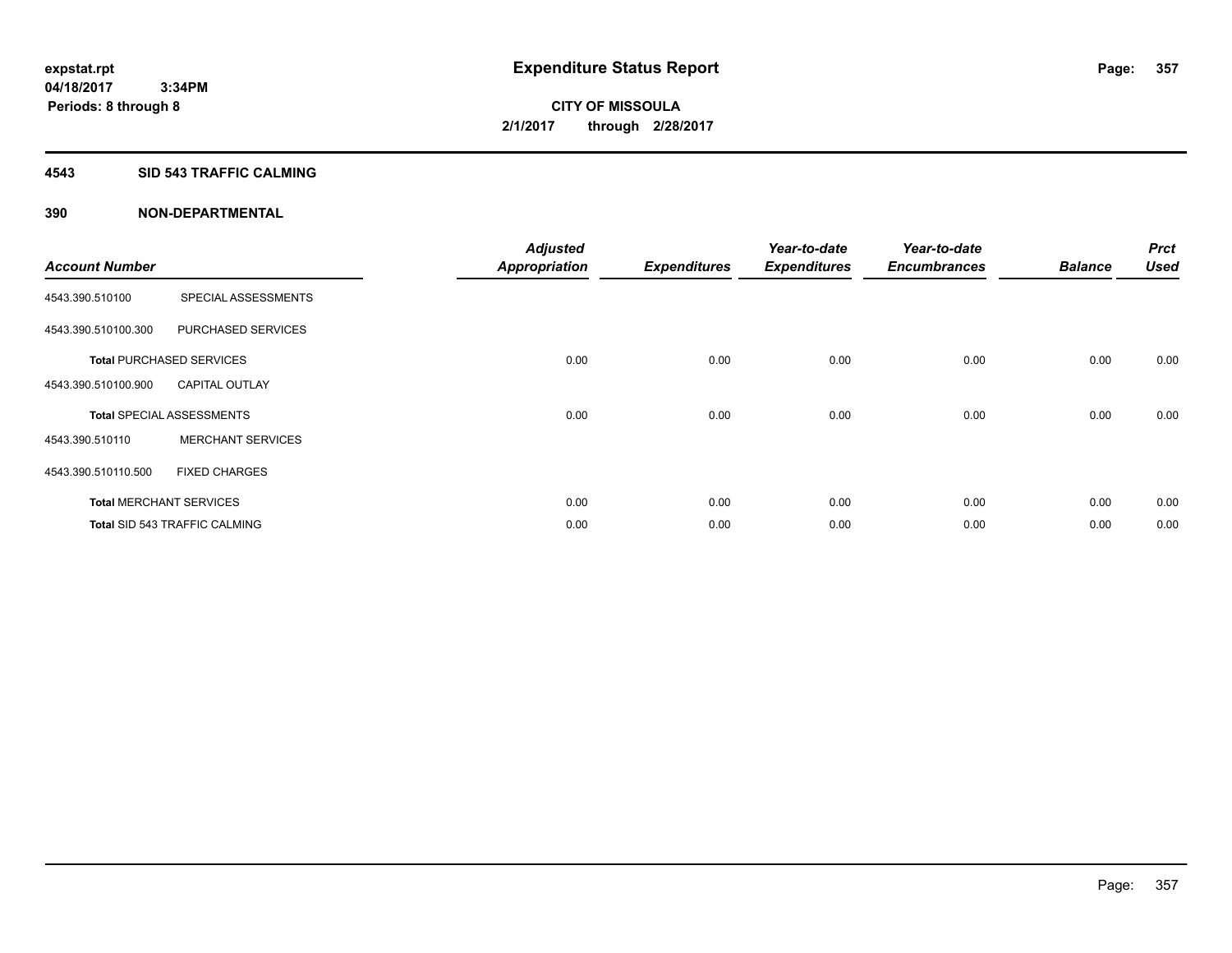### **4544 MILLER CREEK MITIGATION FUND**

| <b>Account Number</b> |                                           | <b>Adjusted</b><br><b>Appropriation</b> | <b>Expenditures</b> | Year-to-date<br><b>Expenditures</b> | Year-to-date<br><b>Encumbrances</b> | <b>Balance</b> | <b>Prct</b><br><b>Used</b> |
|-----------------------|-------------------------------------------|-----------------------------------------|---------------------|-------------------------------------|-------------------------------------|----------------|----------------------------|
| 4544.390.510100       | SPECIAL ASSESSMENTS                       |                                         |                     |                                     |                                     |                |                            |
| 4544.390.510100.900   | <b>CAPITAL OUTLAY</b>                     |                                         |                     |                                     |                                     |                |                            |
|                       | <b>Total SPECIAL ASSESSMENTS</b>          | 0.00                                    | 0.00                | 0.00                                | 0.00                                | 0.00           | 0.00                       |
| 4544.390.510110       | <b>MERCHANT SERVICES</b>                  |                                         |                     |                                     |                                     |                |                            |
| 4544.390.510110.500   | <b>FIXED CHARGES</b>                      |                                         |                     |                                     |                                     |                |                            |
|                       | <b>Total MERCHANT SERVICES</b>            | 0.00                                    | 0.00                | 0.00                                | 0.00                                | 0.00           | 0.00                       |
|                       | <b>Total MILLER CREEK MITIGATION FUND</b> | 0.00                                    | 0.00                | 0.00                                | 0.00                                | 0.00           | 0.00                       |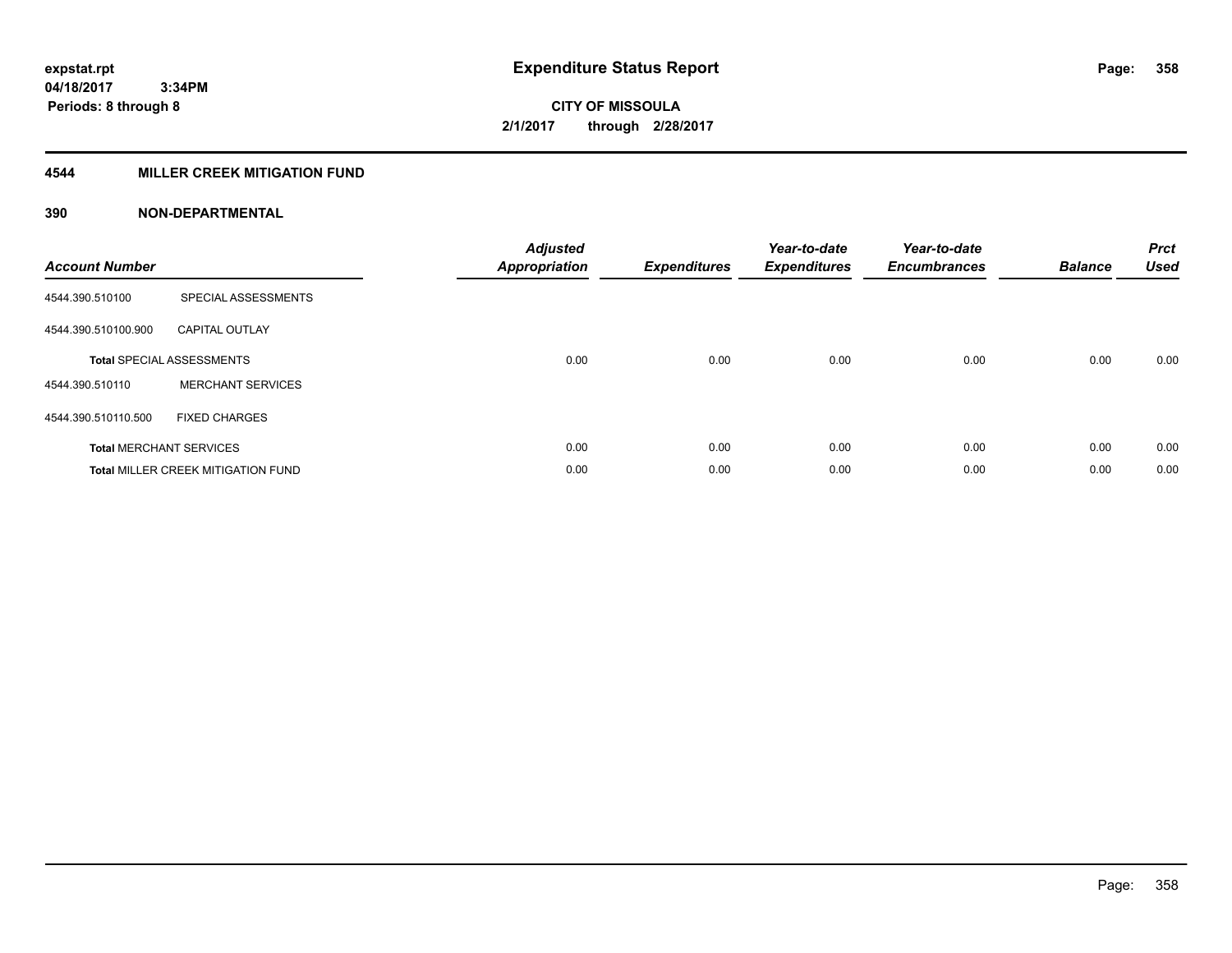**CITY OF MISSOULA 2/1/2017 through 2/28/2017**

### **4545 MILLER CREEK TWITE CONSTRUCTION**

| <b>Account Number</b> |                                       | <b>Adjusted</b><br><b>Appropriation</b> | <b>Expenditures</b> | Year-to-date<br><b>Expenditures</b> | Year-to-date<br><b>Encumbrances</b> | <b>Balance</b> | <b>Prct</b><br><b>Used</b> |
|-----------------------|---------------------------------------|-----------------------------------------|---------------------|-------------------------------------|-------------------------------------|----------------|----------------------------|
| 4545.390.510100       | SPECIAL ASSESSMENTS                   |                                         |                     |                                     |                                     |                |                            |
| 4545.390.510100.300   | PURCHASED SERVICES                    |                                         |                     |                                     |                                     |                |                            |
|                       | <b>Total PURCHASED SERVICES</b>       | 0.00                                    | 0.00                | 0.00                                | 0.00                                | 0.00           | 0.00                       |
| 4545.390.510100.900   | <b>CAPITAL OUTLAY</b>                 |                                         |                     |                                     |                                     |                |                            |
|                       | <b>Total SPECIAL ASSESSMENTS</b>      | 0.00                                    | 0.00                | 0.00                                | 0.00                                | 0.00           | 0.00                       |
| 4545.390.510110       | <b>MERCHANT SERVICES</b>              |                                         |                     |                                     |                                     |                |                            |
| 4545.390.510110.500   | <b>FIXED CHARGES</b>                  |                                         |                     |                                     |                                     |                |                            |
|                       | <b>Total MERCHANT SERVICES</b>        | 0.00                                    | 0.00                | 0.00                                | 0.00                                | 0.00           | 0.00                       |
|                       | Total MILLER CREEK TWITE CONSTRUCTION | 0.00                                    | 0.00                | 0.00                                | 0.00                                | 0.00           | 0.00                       |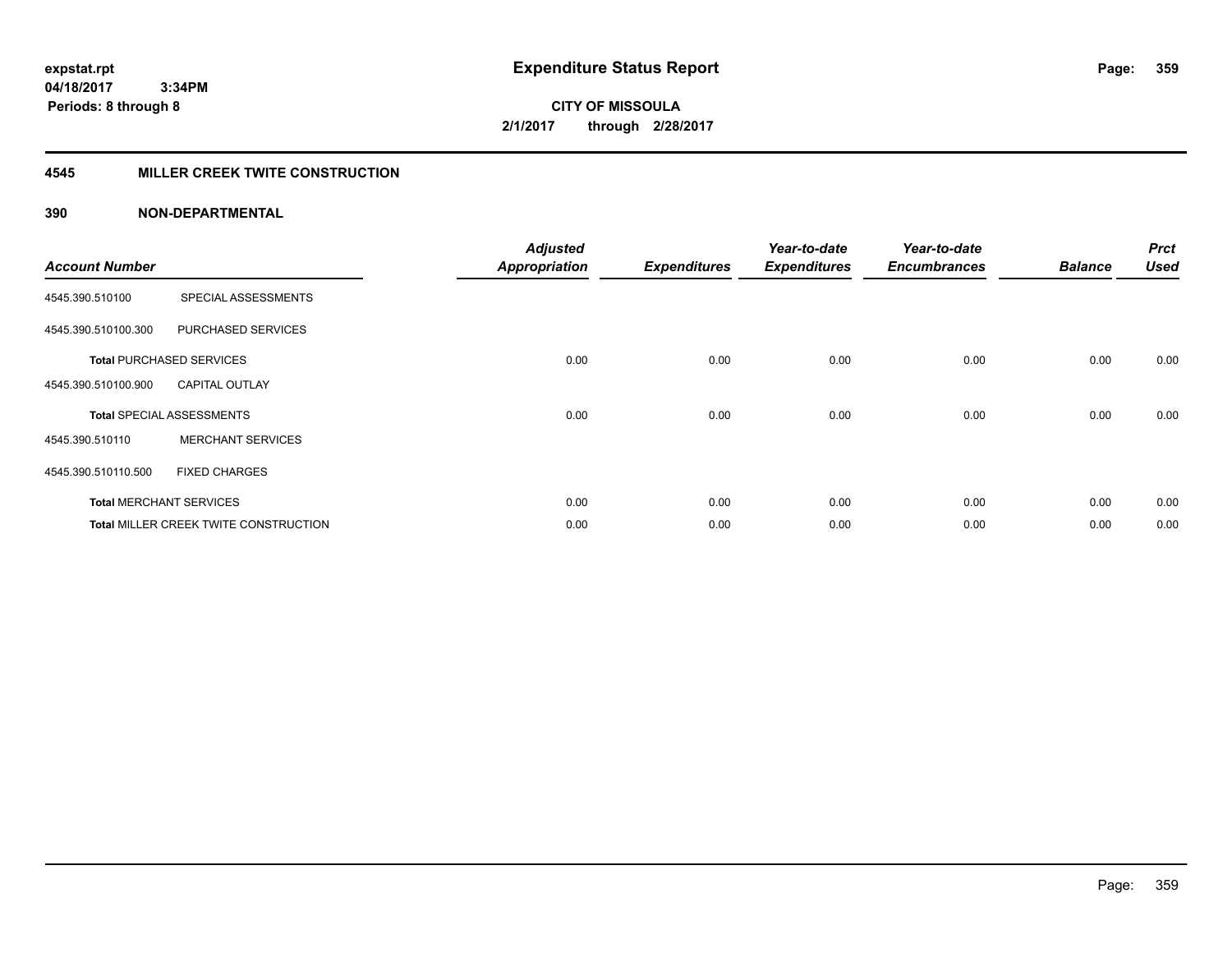**CITY OF MISSOULA 2/1/2017 through 2/28/2017**

### **4546 MILLER CREEK MALOHNEY CONSTRUCTION**

| <b>Account Number</b> |                                                 | <b>Adjusted</b><br><b>Appropriation</b> | <b>Expenditures</b> | Year-to-date<br><b>Expenditures</b> | Year-to-date<br><b>Encumbrances</b> | <b>Balance</b> | <b>Prct</b><br><b>Used</b> |
|-----------------------|-------------------------------------------------|-----------------------------------------|---------------------|-------------------------------------|-------------------------------------|----------------|----------------------------|
| 4546.390.510100       | SPECIAL ASSESSMENTS                             |                                         |                     |                                     |                                     |                |                            |
| 4546.390.510100.300   | PURCHASED SERVICES                              |                                         |                     |                                     |                                     |                |                            |
|                       | <b>Total PURCHASED SERVICES</b>                 | 0.00                                    | 0.00                | 0.00                                | 0.00                                | 0.00           | 0.00                       |
| 4546.390.510100.900   | <b>CAPITAL OUTLAY</b>                           |                                         |                     |                                     |                                     |                |                            |
|                       | <b>Total SPECIAL ASSESSMENTS</b>                | 0.00                                    | 0.00                | 0.00                                | 0.00                                | 0.00           | 0.00                       |
| 4546.390.510110       | <b>MERCHANT SERVICES</b>                        |                                         |                     |                                     |                                     |                |                            |
| 4546.390.510110.500   | <b>FIXED CHARGES</b>                            |                                         |                     |                                     |                                     |                |                            |
|                       | <b>Total MERCHANT SERVICES</b>                  | 0.00                                    | 0.00                | 0.00                                | 0.00                                | 0.00           | 0.00                       |
|                       | <b>Total MILLER CREEK MALOHNEY CONSTRUCTION</b> | 0.00                                    | 0.00                | 0.00                                | 0.00                                | 0.00           | 0.00                       |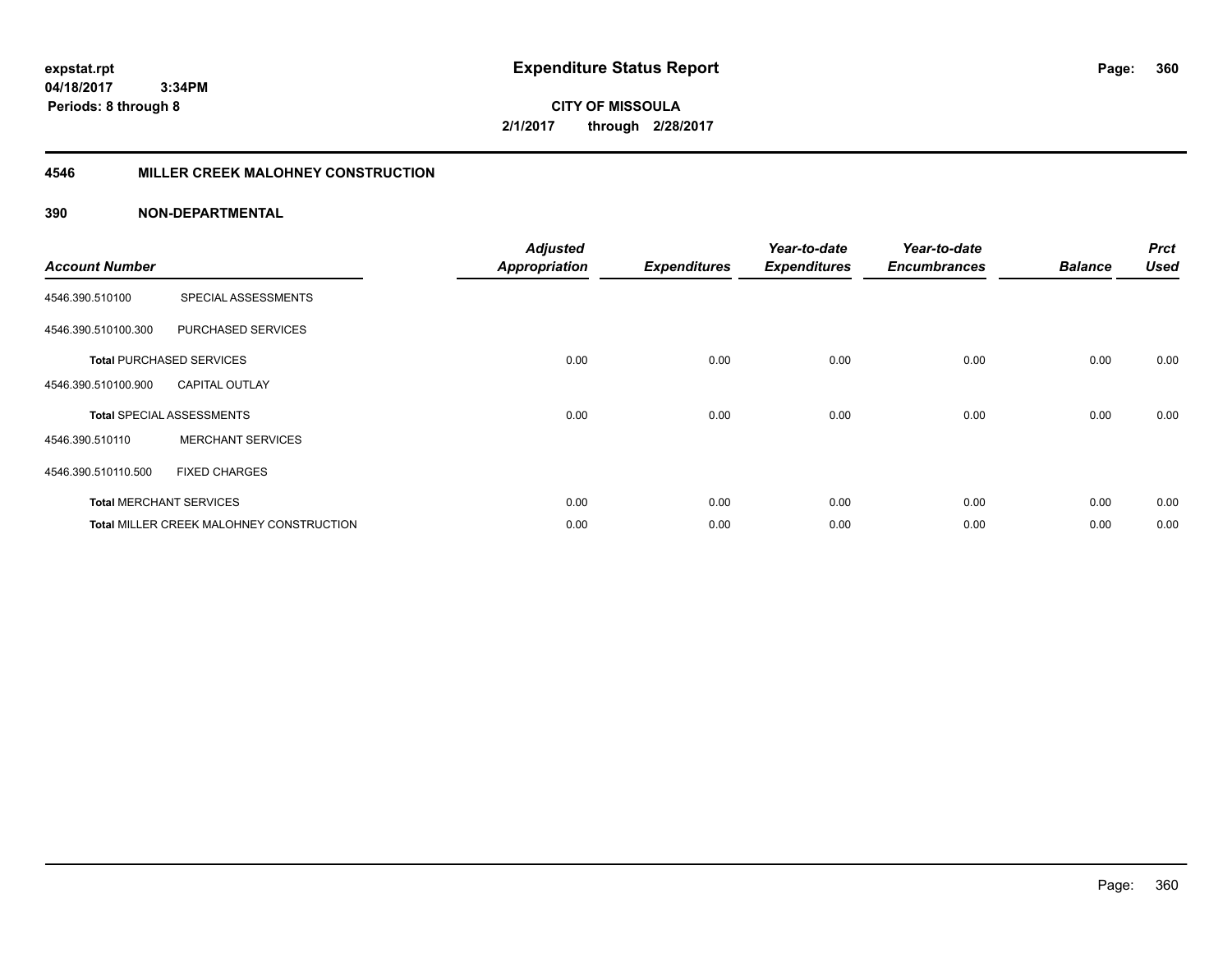**CITY OF MISSOULA 2/1/2017 through 2/28/2017**

### **4547 MILLER CREEK MCCARTHY CONSTRUCTION**

| <b>Account Number</b> |                                          | <b>Adjusted</b><br><b>Appropriation</b> | <b>Expenditures</b> | Year-to-date<br><b>Expenditures</b> | Year-to-date<br><b>Encumbrances</b> | <b>Balance</b> | <b>Prct</b><br><b>Used</b> |
|-----------------------|------------------------------------------|-----------------------------------------|---------------------|-------------------------------------|-------------------------------------|----------------|----------------------------|
| 4547.390.510100       | SPECIAL ASSESSMENTS                      |                                         |                     |                                     |                                     |                |                            |
| 4547.390.510100.300   | PURCHASED SERVICES                       |                                         |                     |                                     |                                     |                |                            |
|                       | <b>Total PURCHASED SERVICES</b>          | 0.00                                    | 0.00                | 0.00                                | 0.00                                | 0.00           | 0.00                       |
| 4547.390.510100.900   | <b>CAPITAL OUTLAY</b>                    |                                         |                     |                                     |                                     |                |                            |
|                       | <b>Total SPECIAL ASSESSMENTS</b>         | 0.00                                    | 0.00                | 0.00                                | 0.00                                | 0.00           | 0.00                       |
| 4547.390.510110       | <b>MERCHANT SERVICES</b>                 |                                         |                     |                                     |                                     |                |                            |
| 4547.390.510110.500   | <b>FIXED CHARGES</b>                     |                                         |                     |                                     |                                     |                |                            |
|                       | <b>Total MERCHANT SERVICES</b>           | 0.00                                    | 0.00                | 0.00                                | 0.00                                | 0.00           | 0.00                       |
|                       | Total MILLER CREEK MCCARTHY CONSTRUCTION | 0.00                                    | 0.00                | 0.00                                | 0.00                                | 0.00           | 0.00                       |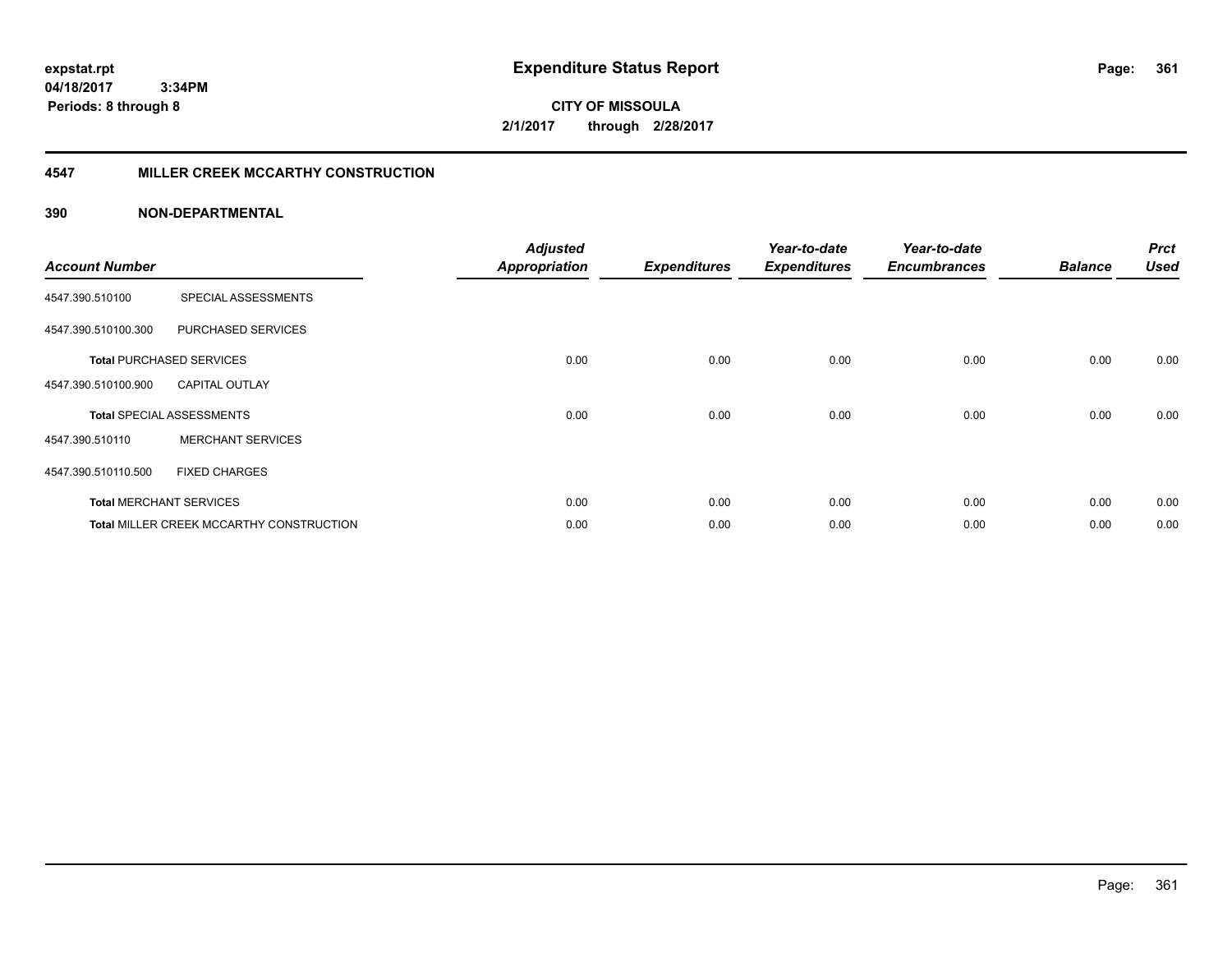**CITY OF MISSOULA 2/1/2017 through 2/28/2017**

# **4548 5TH,6TH & ARTHUR ROAD IMPROVEMENTS**

| <b>Account Number</b>                |                                                     | <b>Adjusted</b><br><b>Appropriation</b> | <b>Expenditures</b> | Year-to-date<br><b>Expenditures</b> | Year-to-date<br><b>Encumbrances</b> | <b>Balance</b> | <b>Prct</b><br><b>Used</b> |
|--------------------------------------|-----------------------------------------------------|-----------------------------------------|---------------------|-------------------------------------|-------------------------------------|----------------|----------------------------|
| 4548.390.510100                      | SPECIAL ASSESSMENTS                                 |                                         |                     |                                     |                                     |                |                            |
| 4548.390.510100.300                  | PURCHASED SERVICES                                  |                                         |                     |                                     |                                     |                |                            |
|                                      | <b>Total PURCHASED SERVICES</b>                     | 0.00                                    | 0.00                | 0.00                                | 0.00                                | 0.00           | 0.00                       |
| 4548.390.510100.900                  | <b>CAPITAL OUTLAY</b>                               |                                         |                     |                                     |                                     |                |                            |
| 4548.390.510100.930.000 IMPROVEMENTS |                                                     | 0.00                                    | 0.00                | 4,400.00                            | 0.00                                | $-4,400.00$    | 0.00                       |
|                                      | <b>Total SPECIAL ASSESSMENTS</b>                    | 0.00                                    | 0.00                | 4,400.00                            | 0.00                                | $-4,400.00$    | 0.00                       |
| 4548.390.510110                      | <b>MERCHANT SERVICES</b>                            |                                         |                     |                                     |                                     |                |                            |
| 4548.390.510110.500                  | <b>FIXED CHARGES</b>                                |                                         |                     |                                     |                                     |                |                            |
| <b>Total MERCHANT SERVICES</b>       |                                                     | 0.00                                    | 0.00                | 0.00                                | 0.00                                | 0.00           | 0.00                       |
| 4548.390.521000                      | INTERFUND OPERATING TRANSFERS                       |                                         |                     |                                     |                                     |                |                            |
| 4548.390.521000.800                  | OTHER OBJECTS                                       |                                         |                     |                                     |                                     |                |                            |
|                                      | Total INTERFUND OPERATING TRANSFERS                 | 0.00                                    | 0.00                | 0.00                                | 0.00                                | 0.00           | 0.00                       |
|                                      | <b>Total 5TH.6TH &amp; ARTHUR ROAD IMPROVEMENTS</b> | 0.00                                    | 0.00                | 4,400.00                            | 0.00                                | $-4,400.00$    | 0.00                       |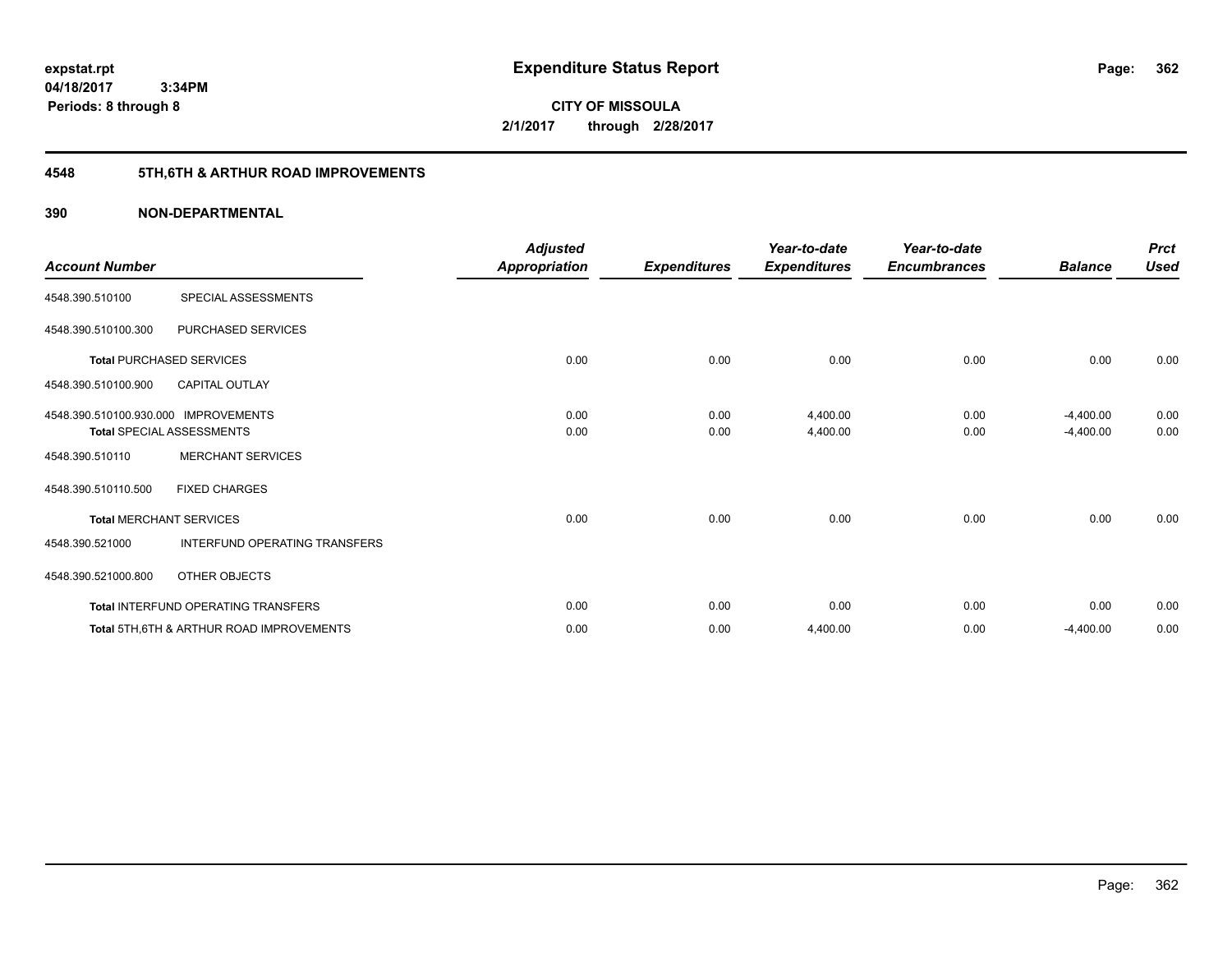#### **4549 SID 549 HILLVIEW WAY**

| <b>Account Number</b>     |                                            | <b>Adjusted</b>      |                     | Year-to-date        | Year-to-date        |                | <b>Prct</b> |
|---------------------------|--------------------------------------------|----------------------|---------------------|---------------------|---------------------|----------------|-------------|
|                           |                                            | <b>Appropriation</b> | <b>Expenditures</b> | <b>Expenditures</b> | <b>Encumbrances</b> | <b>Balance</b> | <b>Used</b> |
| 4549.390.510100           | SPECIAL ASSESSMENTS                        |                      |                     |                     |                     |                |             |
| 4549.390.510100.300       | PURCHASED SERVICES                         |                      |                     |                     |                     |                |             |
|                           | <b>Total PURCHASED SERVICES</b>            | 0.00                 | 0.00                | 0.00                | 0.00                | 0.00           | 0.00        |
| 4549.390.510100.600       | <b>DEBT SERVICE</b>                        |                      |                     |                     |                     |                |             |
| <b>Total DEBT SERVICE</b> |                                            | 0.00                 | 0.00                | 0.00                | 0.00                | 0.00           | 0.00        |
| 4549.390.510100.900       | <b>CAPITAL OUTLAY</b>                      |                      |                     |                     |                     |                |             |
|                           | <b>Total SPECIAL ASSESSMENTS</b>           | 0.00                 | 0.00                | 0.00                | 0.00                | 0.00           | 0.00        |
| 4549.390.510110           | <b>MERCHANT SERVICES</b>                   |                      |                     |                     |                     |                |             |
| 4549.390.510110.500       | <b>FIXED CHARGES</b>                       |                      |                     |                     |                     |                |             |
|                           | <b>Total MERCHANT SERVICES</b>             | 0.00                 | 0.00                | 0.00                | 0.00                | 0.00           | 0.00        |
| 4549.390.521000           | INTERFUND OPERATING TRANSFERS              |                      |                     |                     |                     |                |             |
| 4549.390.521000.800       | OTHER OBJECTS                              |                      |                     |                     |                     |                |             |
|                           | <b>Total INTERFUND OPERATING TRANSFERS</b> | 0.00                 | 0.00                | 0.00                | 0.00                | 0.00           | 0.00        |
|                           | Total SID 549 HILLVIEW WAY                 | 0.00                 | 0.00                | 0.00                | 0.00                | 0.00           | 0.00        |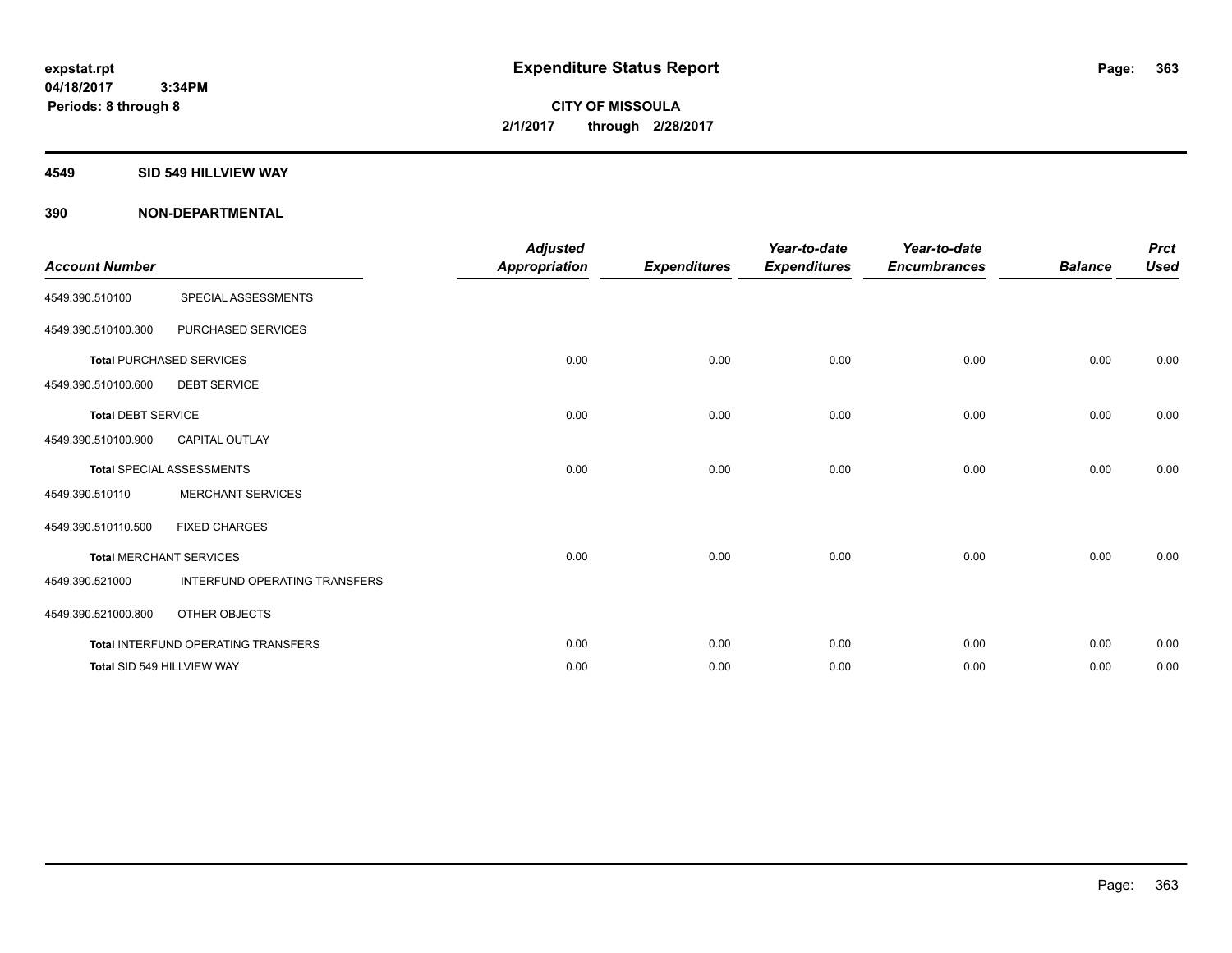**CITY OF MISSOULA 2/1/2017 through 2/28/2017**

### **4745 MALONEY/TWITE MILLER CR \$1.2M CONTRIB**

|                       |                                              | <b>Adjusted</b>      |                     | Year-to-date        | Year-to-date        |                | <b>Prct</b> |
|-----------------------|----------------------------------------------|----------------------|---------------------|---------------------|---------------------|----------------|-------------|
| <b>Account Number</b> |                                              | <b>Appropriation</b> | <b>Expenditures</b> | <b>Expenditures</b> | <b>Encumbrances</b> | <b>Balance</b> | <b>Used</b> |
| 4745.390.510100       | SPECIAL ASSESSMENTS                          |                      |                     |                     |                     |                |             |
| 4745.390.510100.300   | PURCHASED SERVICES                           |                      |                     |                     |                     |                |             |
|                       | <b>Total PURCHASED SERVICES</b>              | 0.00                 | 0.00                | 0.00                | 0.00                | 0.00           | 0.00        |
| 4745.390.510100.800   | OTHER OBJECTS                                |                      |                     |                     |                     |                |             |
| Total OTHER OBJECTS   |                                              | 0.00                 | 0.00                | 0.00                | 0.00                | 0.00           | 0.00        |
| 4745.390.510100.900   | <b>CAPITAL OUTLAY</b>                        |                      |                     |                     |                     |                |             |
|                       | <b>Total SPECIAL ASSESSMENTS</b>             | 0.00                 | 0.00                | 0.00                | 0.00                | 0.00           | 0.00        |
| 4745.390.510110       | <b>MERCHANT SERVICES</b>                     |                      |                     |                     |                     |                |             |
| 4745.390.510110.500   | <b>FIXED CHARGES</b>                         |                      |                     |                     |                     |                |             |
|                       | Total MALONEY/TWITE MILLER CR \$1.2M CONTRIB | 0.00                 | 0.00                | 0.00                | 0.00                | 0.00           | 0.00        |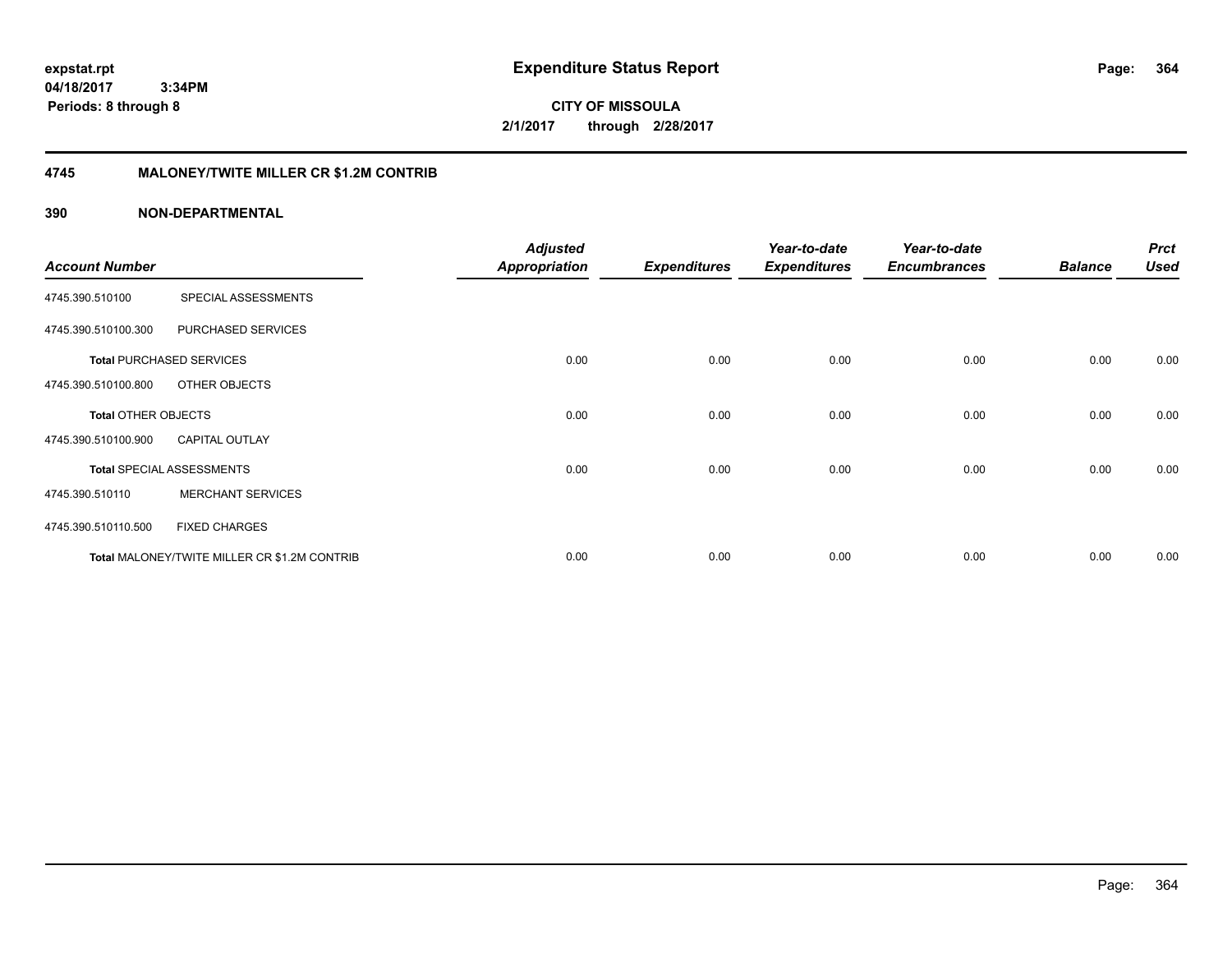**Periods: 8 through 8**

**CITY OF MISSOULA 2/1/2017 through 2/28/2017**

### **4941 HILLVIEW WAY CONSTRUCTION**

## **280 PUBLIC WORKS OPERATIONS**

| <b>Account Number</b>                |                                                  | <b>Adjusted</b>      |                     | Year-to-date<br><b>Expenditures</b> | Year-to-date<br><b>Encumbrances</b> | <b>Balance</b>  | <b>Prct</b><br><b>Used</b> |
|--------------------------------------|--------------------------------------------------|----------------------|---------------------|-------------------------------------|-------------------------------------|-----------------|----------------------------|
|                                      |                                                  | <b>Appropriation</b> | <b>Expenditures</b> |                                     |                                     |                 |                            |
| 4941.280.430034                      | CONSTRUCTION                                     |                      |                     |                                     |                                     |                 |                            |
| 4941.280.430034.200                  | <b>SUPPLIES</b>                                  |                      |                     |                                     |                                     |                 |                            |
| <b>Total SUPPLIES</b>                |                                                  | 0.00                 | 0.00                | 0.00                                | 0.00                                | 0.00            | 0.00                       |
| 4941.280.430034.300                  | PURCHASED SERVICES                               |                      |                     |                                     |                                     |                 |                            |
|                                      | 4941.280.430034.350.000 PROFESSIONAL SERVICES    | 0.00                 | 0.00                | 163.318.34                          | 0.00                                | $-163.318.34$   | 0.00                       |
|                                      | <b>Total PURCHASED SERVICES</b>                  | 0.00                 | 0.00                | 163,318.34                          | 0.00                                | $-163,318.34$   | 0.00                       |
| 4941.280.430034.900                  | <b>CAPITAL OUTLAY</b>                            |                      |                     |                                     |                                     |                 |                            |
| 4941.280.430034.930.000 IMPROVEMENTS |                                                  | 0.00                 | 0.00                | 2,206,560.16                        | 0.00                                | $-2,206,560.16$ | 0.00                       |
| <b>Total CAPITAL OUTLAY</b>          |                                                  | 0.00                 | 0.00                | 2,206,560.16                        | 0.00                                | $-2,206,560.16$ | 0.00                       |
| <b>Total CONSTRUCTION</b>            |                                                  | 0.00                 | 0.00                | 2,369,878.50                        | 0.00                                | $-2,369,878.50$ | 0.00                       |
| 4941.280.430262                      | <b>SIDEWALKS</b>                                 |                      |                     |                                     |                                     |                 |                            |
| 4941.280.430262.800                  | OTHER OBJECTS                                    |                      |                     |                                     |                                     |                 |                            |
|                                      | 4941.280.430262.820.000 TRANSFERS TO OTHER FUNDS | 0.00                 | 0.00                | 127,500.00                          | 0.00                                | $-127,500.00$   | 0.00                       |
| <b>Total SIDEWALKS</b>               |                                                  | 0.00                 | 0.00                | 127,500.00                          | 0.00                                | $-127,500.00$   | 0.00                       |
| 4941.280.510110                      | <b>MERCHANT SERVICES</b>                         |                      |                     |                                     |                                     |                 |                            |
| 4941.280.510110.500                  | <b>FIXED CHARGES</b>                             |                      |                     |                                     |                                     |                 |                            |
| <b>Total FIXED CHARGES</b>           |                                                  | 0.00                 | 0.00                | 0.00                                | 0.00                                | 0.00            | 0.00                       |
| <b>Total MERCHANT SERVICES</b>       |                                                  | 0.00                 | 0.00                | 0.00                                | 0.00                                | 0.00            | 0.00                       |
|                                      | Total HILLVIEW WAY CONSTRUCTION                  | 0.00                 | 0.00                | 2,497,378.50                        | 0.00                                | $-2,497,378.50$ | 0.00                       |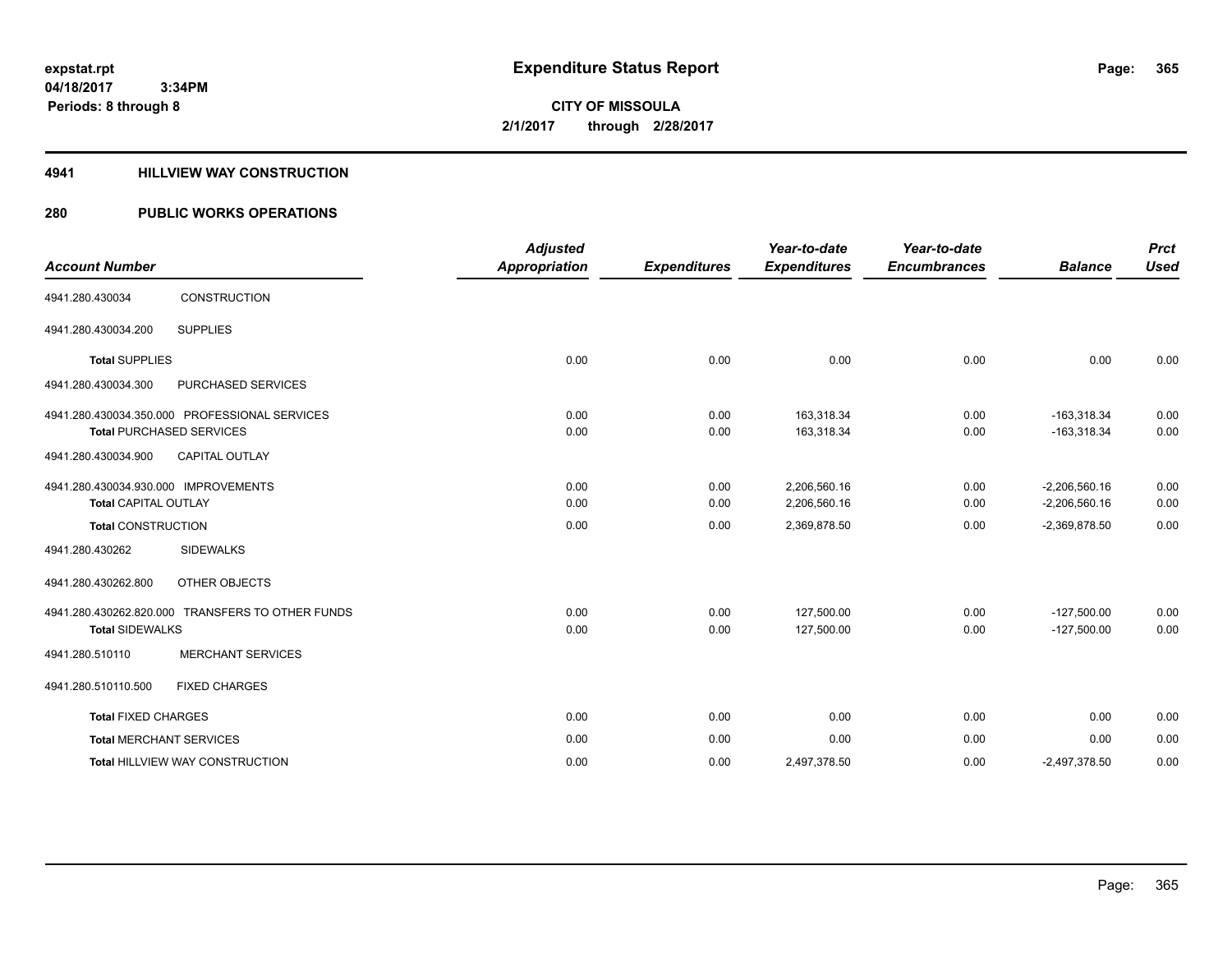**366**

**04/18/2017 3:34PM Periods: 8 through 8**

# **CITY OF MISSOULA 2/1/2017 through 2/28/2017**

# **4944 RATTLESNAKE SEWER COLLECTION (544)**

**000 \*\*\* Title Not Found \*\*\***

| <b>Account Number</b>         |                          | <b>Adjusted</b><br>Appropriation | <b>Expenditures</b> | Year-to-date<br><b>Expenditures</b> | Year-to-date<br><b>Encumbrances</b> | <b>Balance</b> | <b>Prct</b><br><b>Used</b> |
|-------------------------------|--------------------------|----------------------------------|---------------------|-------------------------------------|-------------------------------------|----------------|----------------------------|
| 4944.000.510110               | <b>MERCHANT SERVICES</b> |                                  |                     |                                     |                                     |                |                            |
| 4944.000.510110.500           | <b>FIXED CHARGES</b>     |                                  |                     |                                     |                                     |                |                            |
| Total *** Title Not Found *** |                          | 0.00                             | 0.00                | 0.00                                | 0.00                                | 0.00           | 0.00                       |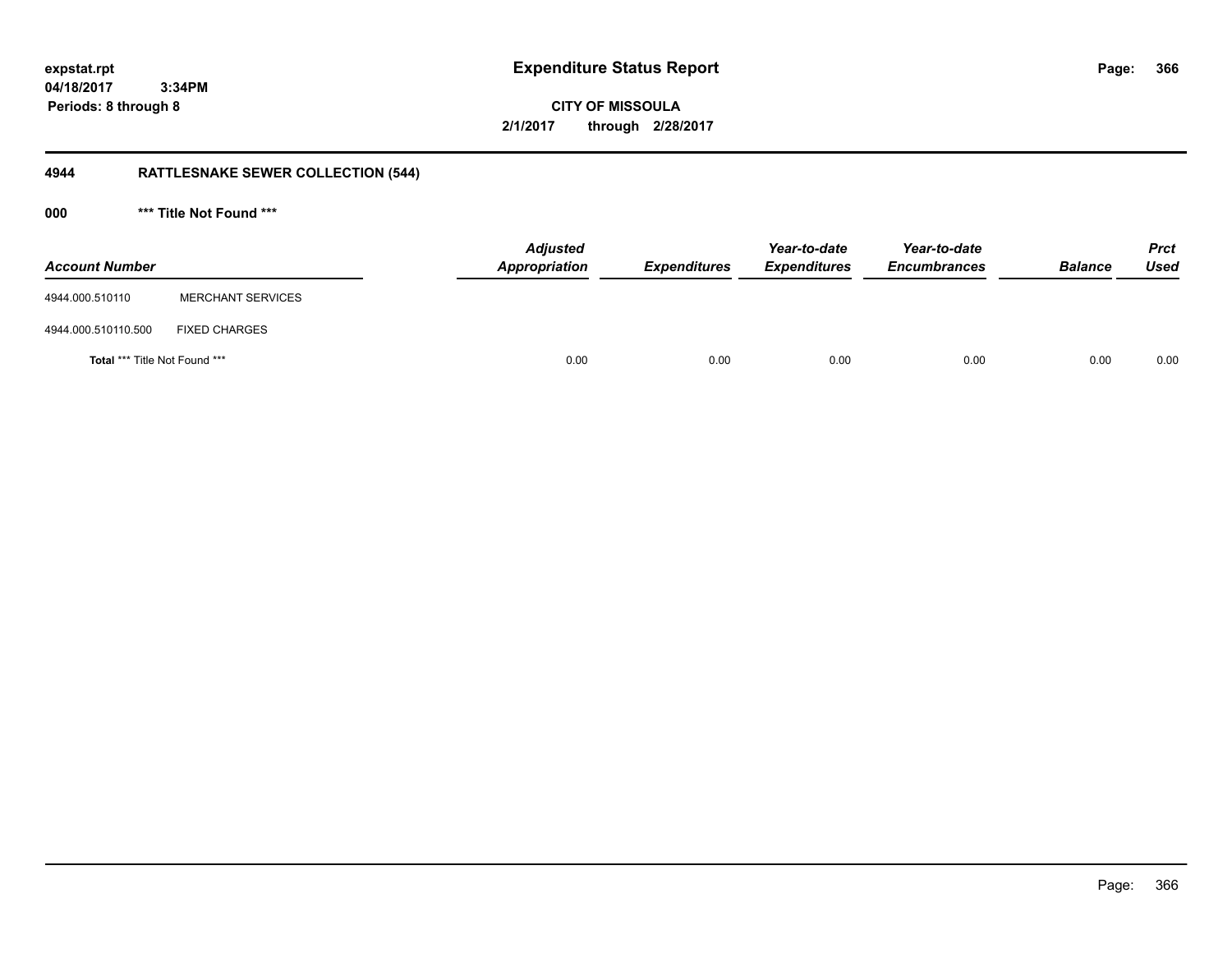**CITY OF MISSOULA 2/1/2017 through 2/28/2017**

# **4944 RATTLESNAKE SEWER COLLECTION (544)**

| <b>Account Number</b>     |                                  | <b>Adjusted</b><br><b>Appropriation</b> | <b>Expenditures</b> | Year-to-date<br><b>Expenditures</b> | Year-to-date<br><b>Encumbrances</b> | <b>Balance</b> | <b>Prct</b><br><b>Used</b> |
|---------------------------|----------------------------------|-----------------------------------------|---------------------|-------------------------------------|-------------------------------------|----------------|----------------------------|
| 4944.390.510100           | SPECIAL ASSESSMENTS              |                                         |                     |                                     |                                     |                |                            |
| 4944.390.510100.300       | PURCHASED SERVICES               |                                         |                     |                                     |                                     |                |                            |
|                           | <b>Total PURCHASED SERVICES</b>  | 0.00                                    | 0.00                | 0.00                                | 0.00                                | 0.00           | 0.00                       |
| 4944.390.510100.600       | <b>DEBT SERVICE</b>              |                                         |                     |                                     |                                     |                |                            |
| <b>Total DEBT SERVICE</b> |                                  | 0.00                                    | 0.00                | 0.00                                | 0.00                                | 0.00           | 0.00                       |
| 4944.390.510100.900       | <b>CAPITAL OUTLAY</b>            |                                         |                     |                                     |                                     |                |                            |
|                           | <b>Total SPECIAL ASSESSMENTS</b> | 0.00                                    | 0.00                | 0.00                                | 0.00                                | 0.00           | 0.00                       |
| 4944.390.510110           | <b>MERCHANT SERVICES</b>         |                                         |                     |                                     |                                     |                |                            |
| 4944.390.510110.500       | <b>FIXED CHARGES</b>             |                                         |                     |                                     |                                     |                |                            |
| Total NON-DEPARTMENTAL    |                                  | 0.00                                    | 0.00                | 0.00                                | 0.00                                | 0.00           | 0.00                       |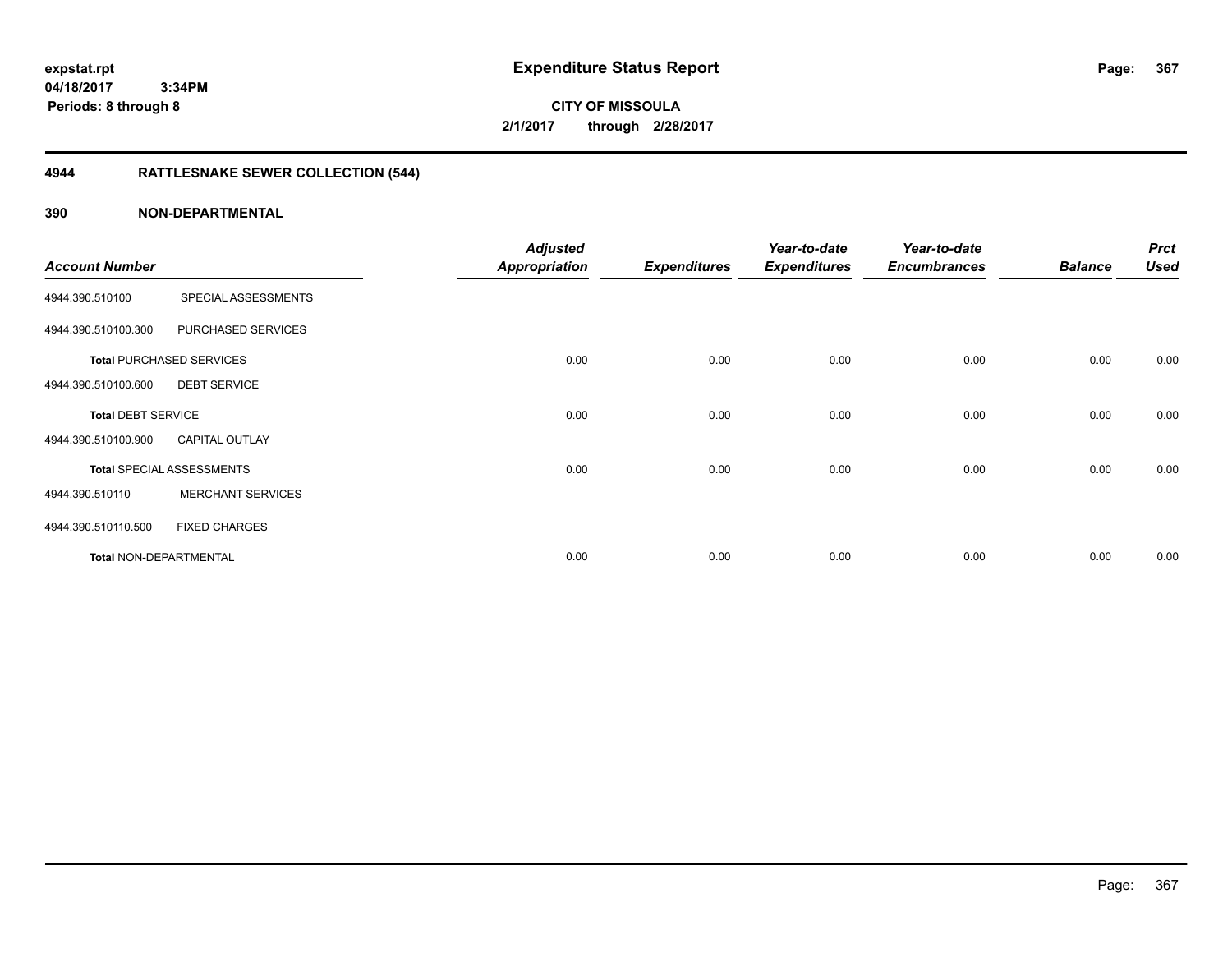**CITY OF MISSOULA 2/1/2017 through 2/28/2017**

# **4944 RATTLESNAKE SEWER COLLECTION (544)**

### **550 SID 544 PROJECT**

|                           |                                 | <b>Adjusted</b>      |                     | Year-to-date        | Year-to-date        |                | <b>Prct</b> |
|---------------------------|---------------------------------|----------------------|---------------------|---------------------|---------------------|----------------|-------------|
| <b>Account Number</b>     |                                 | <b>Appropriation</b> | <b>Expenditures</b> | <b>Expenditures</b> | <b>Encumbrances</b> | <b>Balance</b> | Used        |
| 4944.550.430680           | ARRA GRANT                      |                      |                     |                     |                     |                |             |
| 4944.550.430680.900       | CAPITAL OUTLAY                  |                      |                     |                     |                     |                |             |
| <b>Total ARRA GRANT</b>   |                                 | 0.00                 | 0.00                | 0.00                | 0.00                | 0.00           | 0.00        |
| 4944.550.430681           | ARRA LOAN                       |                      |                     |                     |                     |                |             |
| 4944.550.430681.900       | CAPITAL OUTLAY                  |                      |                     |                     |                     |                |             |
| <b>Total ARRA LOAN</b>    |                                 | 0.00                 | 0.00                | 0.00                | 0.00                | 0.00           | 0.00        |
| 4944.550.430682           | <b>TSEP GRANT</b>               |                      |                     |                     |                     |                |             |
| 4944.550.430682.900       | CAPITAL OUTLAY                  |                      |                     |                     |                     |                |             |
| <b>Total TSEP GRANT</b>   |                                 | 0.00                 | 0.00                | 0.00                | 0.00                | 0.00           | 0.00        |
| 4944.550.430685           | SRF SID                         |                      |                     |                     |                     |                |             |
| 4944.550.430685.900       | CAPITAL OUTLAY                  |                      |                     |                     |                     |                |             |
| <b>Total SRF SID</b>      |                                 | 0.00                 | 0.00                | 0.00                | 0.00                | 0.00           | 0.00        |
| 4944.550.430686           | SRF REV BOND                    |                      |                     |                     |                     |                |             |
| 4944.550.430686.300       | PURCHASED SERVICES              |                      |                     |                     |                     |                |             |
|                           | <b>Total PURCHASED SERVICES</b> | 0.00                 | 0.00                | 0.00                | 0.00                | 0.00           | $0.00\,$    |
| 4944.550.430686.900       | CAPITAL OUTLAY                  |                      |                     |                     |                     |                |             |
| <b>Total SRF REV BOND</b> |                                 | 0.00                 | 0.00                | 0.00                | 0.00                | 0.00           | 0.00        |
| 4944.550.430687           | ARRA LOAN SID                   |                      |                     |                     |                     |                |             |
| 4944.550.430687.900       | CAPITAL OUTLAY                  |                      |                     |                     |                     |                |             |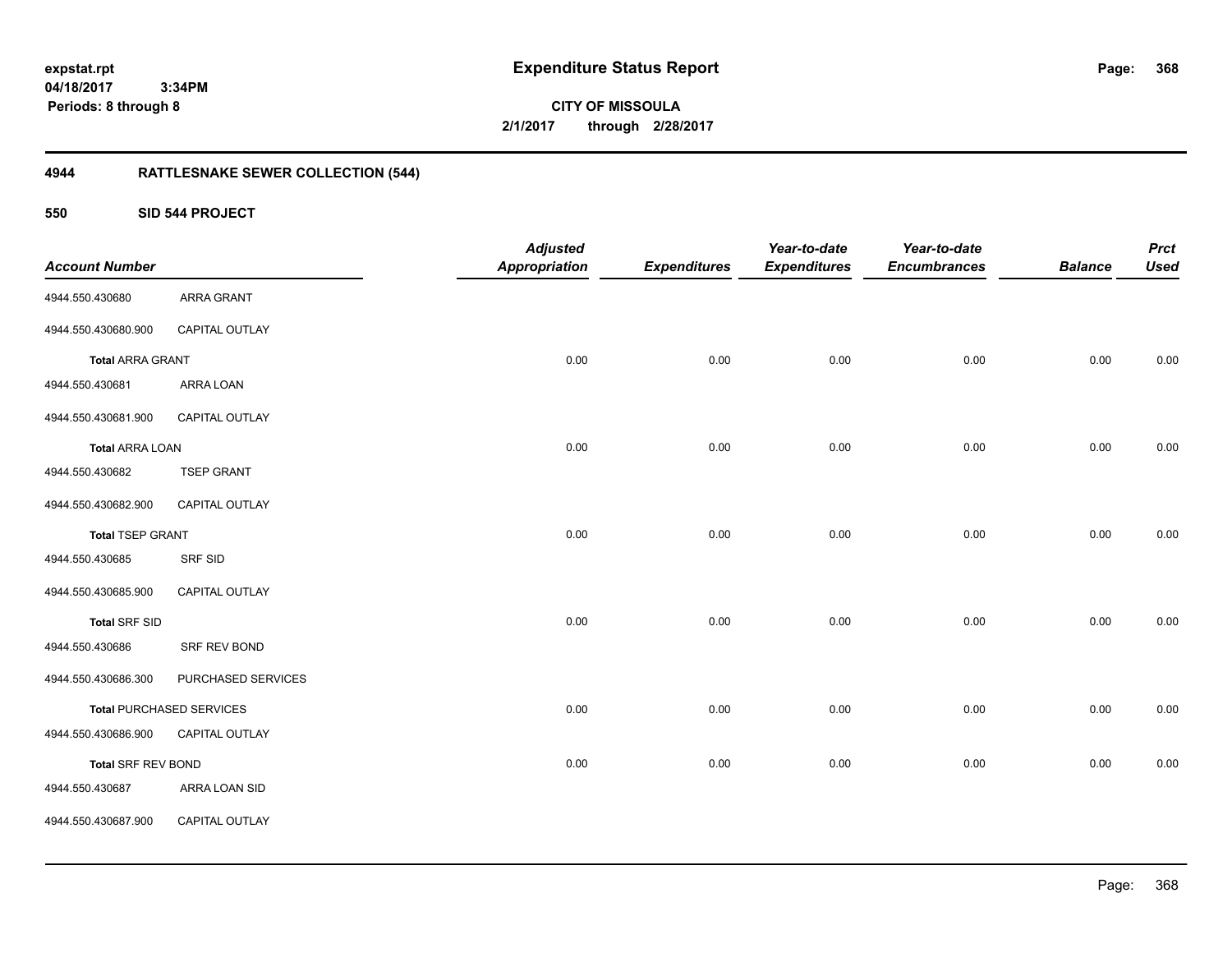**CITY OF MISSOULA 2/1/2017 through 2/28/2017**

# **4944 RATTLESNAKE SEWER COLLECTION (544)**

### **550 SID 544 PROJECT**

| <b>Account Number</b>        |                          | <b>Adjusted</b><br><b>Appropriation</b> | <b>Expenditures</b> | Year-to-date<br><b>Expenditures</b> | Year-to-date<br><b>Encumbrances</b> | <b>Balance</b> | <b>Prct</b><br><b>Used</b> |
|------------------------------|--------------------------|-----------------------------------------|---------------------|-------------------------------------|-------------------------------------|----------------|----------------------------|
| <b>Total ARRA LOAN SID</b>   |                          | 0.00                                    | 0.00                | 0.00                                | 0.00                                | 0.00           | 0.00                       |
| 4944.550.510110              | <b>MERCHANT SERVICES</b> |                                         |                     |                                     |                                     |                |                            |
| 4944.550.510110.500          | <b>FIXED CHARGES</b>     |                                         |                     |                                     |                                     |                |                            |
| <b>Total SID 544 PROJECT</b> |                          | 0.00                                    | 0.00                | 0.00                                | 0.00                                | 0.00           | 0.00                       |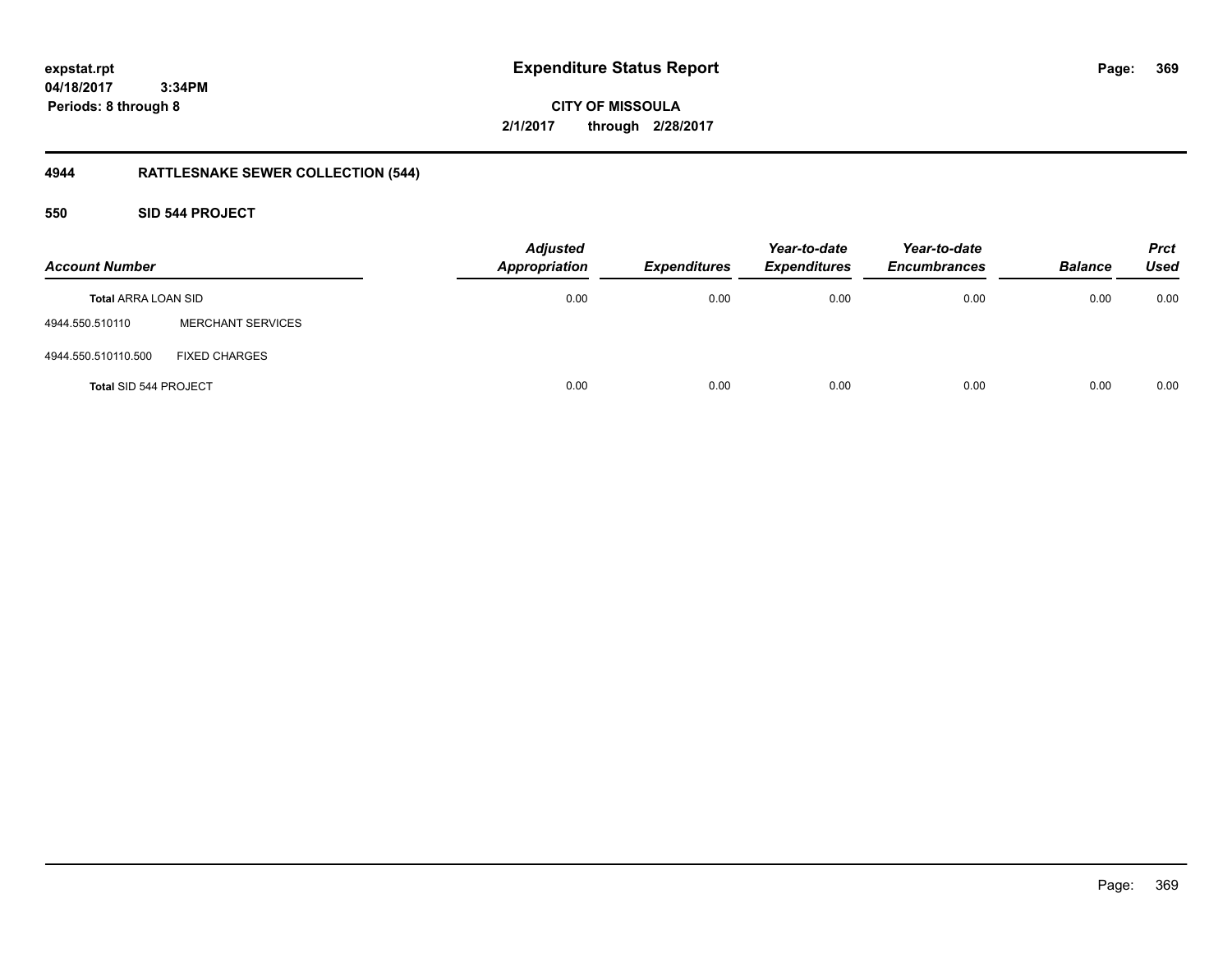**370**

**CITY OF MISSOULA 2/1/2017 through 2/28/2017**

# **4944 RATTLESNAKE SEWER COLLECTION (544)**

### **555 LOLO STREET PROJECT**

| <b>Account Number</b>     |                                          | <b>Adjusted</b><br><b>Appropriation</b> | <b>Expenditures</b> | Year-to-date<br><b>Expenditures</b> | Year-to-date<br><b>Encumbrances</b> | <b>Balance</b> | <b>Prct</b><br><b>Used</b> |
|---------------------------|------------------------------------------|-----------------------------------------|---------------------|-------------------------------------|-------------------------------------|----------------|----------------------------|
| 4944.555.430680           | ARRA GRANT                               |                                         |                     |                                     |                                     |                |                            |
| 4944.555.430680.900       | <b>CAPITAL OUTLAY</b>                    |                                         |                     |                                     |                                     |                |                            |
| <b>Total ARRA GRANT</b>   |                                          | 0.00                                    | 0.00                | 0.00                                | 0.00                                | 0.00           | 0.00                       |
| 4944.555.430685           | SRF SID                                  |                                         |                     |                                     |                                     |                |                            |
| 4944.555.430685.900       | <b>CAPITAL OUTLAY</b>                    |                                         |                     |                                     |                                     |                |                            |
| <b>Total SRF SID</b>      |                                          | 0.00                                    | 0.00                | 0.00                                | 0.00                                | 0.00           | 0.00                       |
| 4944.555.430686           | SRF REV BOND                             |                                         |                     |                                     |                                     |                |                            |
| 4944.555.430686.900       | <b>CAPITAL OUTLAY</b>                    |                                         |                     |                                     |                                     |                |                            |
| <b>Total SRF REV BOND</b> |                                          | 0.00                                    | 0.00                | 0.00                                | 0.00                                | 0.00           | 0.00                       |
| 4944.555.510110           | <b>MERCHANT SERVICES</b>                 |                                         |                     |                                     |                                     |                |                            |
| 4944.555.510110.500       | <b>FIXED CHARGES</b>                     |                                         |                     |                                     |                                     |                |                            |
|                           | Total RATTLESNAKE SEWER COLLECTION (544) | 0.00                                    | 0.00                | 0.00                                | 0.00                                | 0.00           | 0.00                       |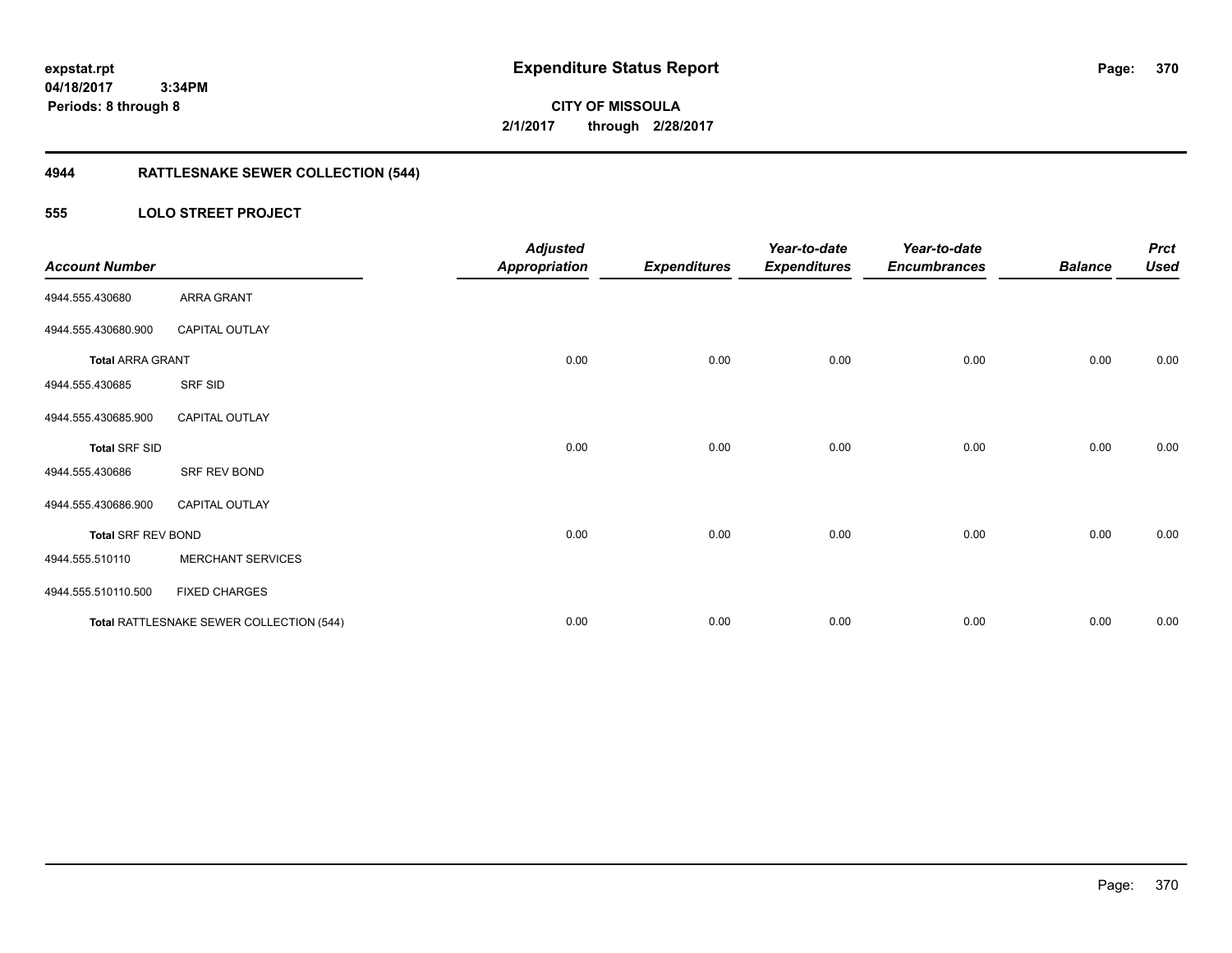### **4945 PHILLIPS ST TRAFFIC CALMING**

# **000 \*\*\* Title Not Found \*\*\***

| <b>Account Number</b> |                                          | <b>Adjusted</b><br><b>Appropriation</b> | <b>Expenditures</b> | Year-to-date<br><b>Expenditures</b> | Year-to-date<br><b>Encumbrances</b> | <b>Balance</b> | <b>Prct</b><br><b>Used</b> |
|-----------------------|------------------------------------------|-----------------------------------------|---------------------|-------------------------------------|-------------------------------------|----------------|----------------------------|
| 4945.000.410000       | <b>GENERAL GOVERNMENT</b>                |                                         |                     |                                     |                                     |                |                            |
| 4945.000.410000.600   | <b>DEBT SERVICE</b>                      |                                         |                     |                                     |                                     |                |                            |
|                       | <b>Total GENERAL GOVERNMENT</b>          | 0.00                                    | 0.00                | 0.00                                | 0.00                                | 0.00           | 0.00                       |
| 4945.000.510110       | <b>MERCHANT SERVICES</b>                 |                                         |                     |                                     |                                     |                |                            |
| 4945.000.510110.500   | <b>FIXED CHARGES</b>                     |                                         |                     |                                     |                                     |                |                            |
|                       | <b>Total MERCHANT SERVICES</b>           | 0.00                                    | 0.00                | 0.00                                | 0.00                                | 0.00           | 0.00                       |
|                       | <b>Total PHILLIPS ST TRAFFIC CALMING</b> | 0.00                                    | 0.00                | 0.00                                | 0.00                                | 0.00           | 0.00                       |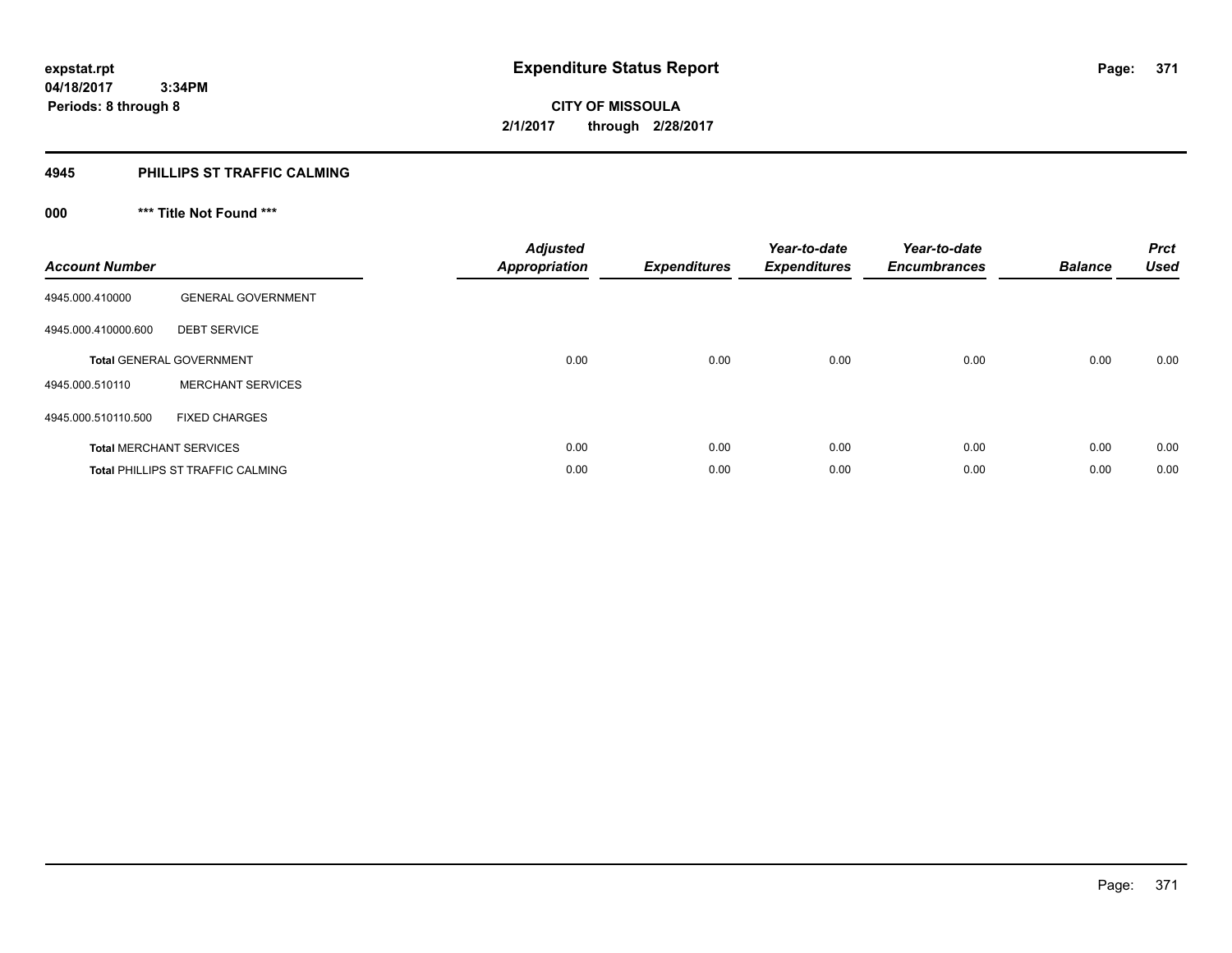**CITY OF MISSOULA 2/1/2017 through 2/28/2017**

### **4946 PATTEE CREEK DR. TRAFFIC CALMING**

**000 \*\*\* Title Not Found \*\*\***

| <b>Account Number</b>         |                                 | <b>Adjusted</b><br><b>Appropriation</b> | <b>Expenditures</b> | Year-to-date<br><b>Expenditures</b> | Year-to-date<br><b>Encumbrances</b> | <b>Balance</b> | <b>Prct</b><br><b>Used</b> |
|-------------------------------|---------------------------------|-----------------------------------------|---------------------|-------------------------------------|-------------------------------------|----------------|----------------------------|
| 4946.000.410000               | <b>GENERAL GOVERNMENT</b>       |                                         |                     |                                     |                                     |                |                            |
| 4946.000.410000.600           | <b>DEBT SERVICE</b>             |                                         |                     |                                     |                                     |                |                            |
|                               | <b>Total GENERAL GOVERNMENT</b> | 0.00                                    | 0.00                | 0.00                                | 0.00                                | 0.00           | 0.00                       |
| 4946.000.510110               | <b>MERCHANT SERVICES</b>        |                                         |                     |                                     |                                     |                |                            |
| 4946.000.510110.500           | <b>FIXED CHARGES</b>            |                                         |                     |                                     |                                     |                |                            |
| Total *** Title Not Found *** |                                 | 0.00                                    | 0.00                | 0.00                                | 0.00                                | 0.00           | 0.00                       |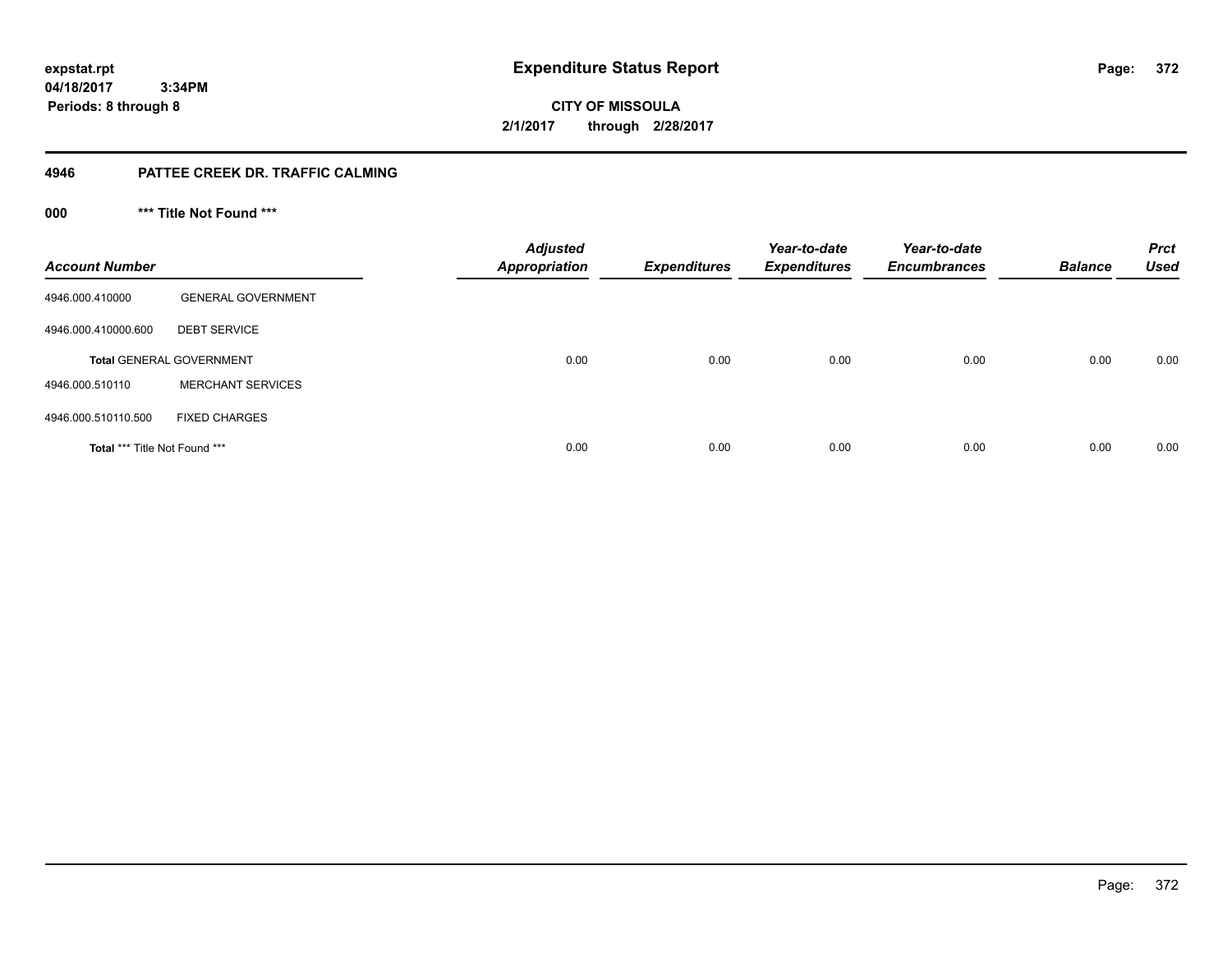**CITY OF MISSOULA 2/1/2017 through 2/28/2017**

### **4946 PATTEE CREEK DR. TRAFFIC CALMING**

| <b>Account Number</b> |                                               | <b>Adjusted</b><br><b>Appropriation</b> | <b>Expenditures</b> | Year-to-date<br><b>Expenditures</b> | Year-to-date<br><b>Encumbrances</b> | <b>Balance</b> | <b>Prct</b><br><b>Used</b> |
|-----------------------|-----------------------------------------------|-----------------------------------------|---------------------|-------------------------------------|-------------------------------------|----------------|----------------------------|
| 4946.390.510100       | SPECIAL ASSESSMENTS                           |                                         |                     |                                     |                                     |                |                            |
| 4946.390.510100.300   | PURCHASED SERVICES                            |                                         |                     |                                     |                                     |                |                            |
|                       | <b>Total PURCHASED SERVICES</b>               | 0.00                                    | 0.00                | 0.00                                | 0.00                                | 0.00           | 0.00                       |
| 4946.390.510100.900   | <b>CAPITAL OUTLAY</b>                         |                                         |                     |                                     |                                     |                |                            |
|                       | <b>Total SPECIAL ASSESSMENTS</b>              | 0.00                                    | 0.00                | 0.00                                | 0.00                                | 0.00           | 0.00                       |
| 4946.390.510110       | <b>MERCHANT SERVICES</b>                      |                                         |                     |                                     |                                     |                |                            |
| 4946.390.510110.500   | <b>FIXED CHARGES</b>                          |                                         |                     |                                     |                                     |                |                            |
|                       | <b>Total MERCHANT SERVICES</b>                | 0.00                                    | 0.00                | 0.00                                | 0.00                                | 0.00           | 0.00                       |
|                       | <b>Total PATTEE CREEK DR. TRAFFIC CALMING</b> | 0.00                                    | 0.00                | 0.00                                | 0.00                                | 0.00           | 0.00                       |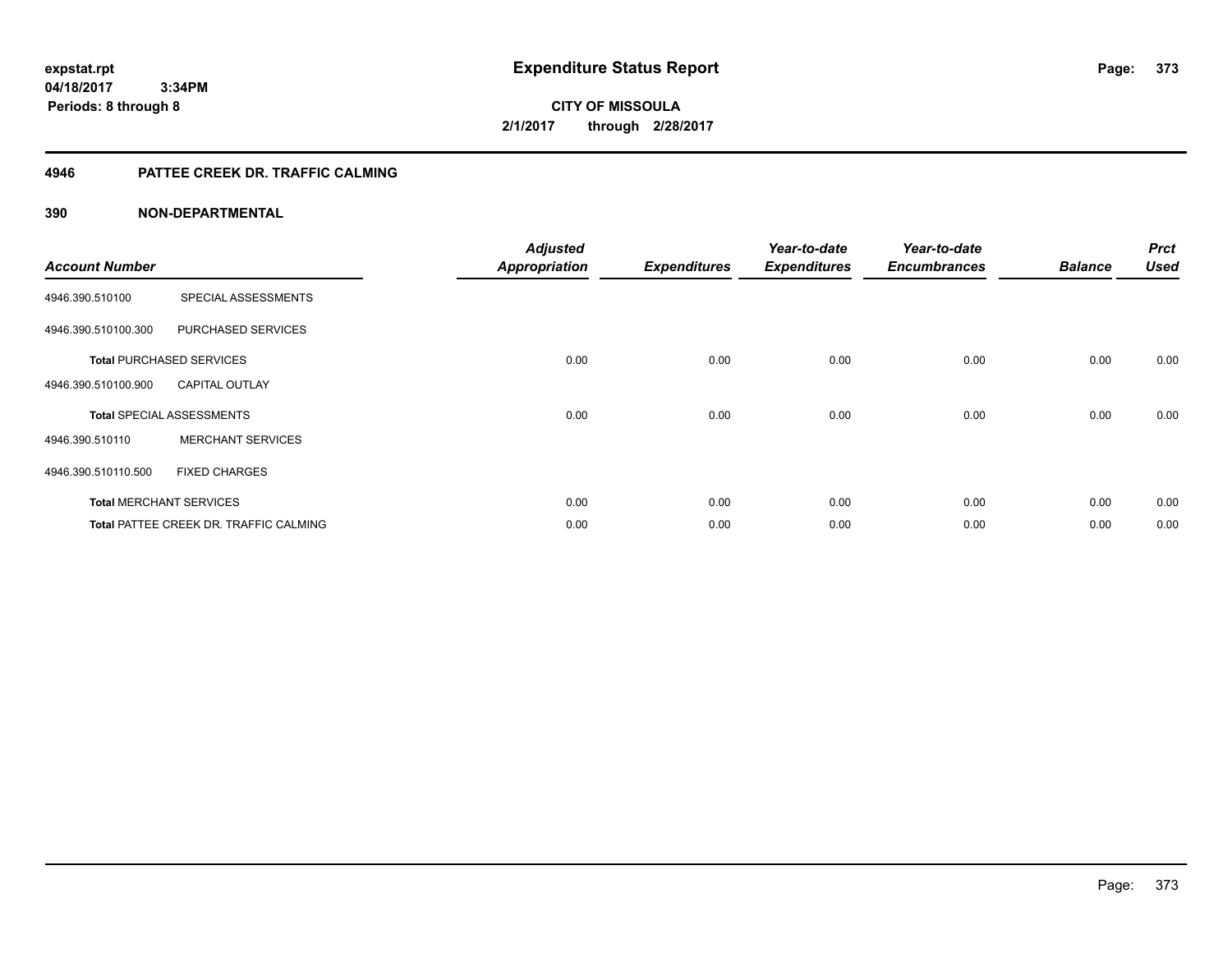**CITY OF MISSOULA 2/1/2017 through 2/28/2017**

### **4948 STORMWATER OUTFALL RETROFITS**

| <b>Account Number</b>                |                                                      | <b>Adjusted</b><br><b>Appropriation</b> | <b>Expenditures</b> | Year-to-date<br><b>Expenditures</b> | Year-to-date<br><b>Encumbrances</b> | <b>Balance</b> | <b>Prct</b><br><b>Used</b> |
|--------------------------------------|------------------------------------------------------|-----------------------------------------|---------------------|-------------------------------------|-------------------------------------|----------------|----------------------------|
|                                      |                                                      |                                         |                     |                                     |                                     |                |                            |
| 4948.390.431210                      | CARAS PARK STORM WATER RETROFITS                     |                                         |                     |                                     |                                     |                |                            |
| 4948.390.431210.300                  | <b>PURCHASED SERVICES</b>                            |                                         |                     |                                     |                                     |                |                            |
|                                      | 4948.390.431210.350.000 CARAS PARK OUTFALL RETROFITS | 0.00                                    | 0.00                | 23.270.45                           | 0.00                                | $-23.270.45$   | 0.00                       |
|                                      | <b>Total PURCHASED SERVICES</b>                      | 0.00                                    | 0.00                | 23,270.45                           | 0.00                                | $-23,270.45$   | 0.00                       |
| 4948.390.431210.900                  | <b>CAPITAL OUTLAY</b>                                |                                         |                     |                                     |                                     |                |                            |
| 4948.390.431210.930.000 IMPROVEMENTS |                                                      | 0.00                                    | 780.00              | 2,532.04                            | 0.00                                | $-2,532.04$    | 0.00                       |
| <b>Total CAPITAL OUTLAY</b>          |                                                      | 0.00                                    | 780.00              | 2,532.04                            | 0.00                                | $-2,532.04$    | 0.00                       |
|                                      | <b>Total CARAS PARK STORM WATER RETROFITS</b>        | 0.00                                    | 780.00              | 25,802.49                           | 0.00                                | $-25,802.49$   | 0.00                       |
| 4948.390.431212                      | <b>BUCKHOUSE BRIDGE STORM WATER RETROFIT</b>         |                                         |                     |                                     |                                     |                |                            |
| 4948.390.431212.300                  | PURCHASED SERVICES                                   |                                         |                     |                                     |                                     |                |                            |
|                                      | <b>Total BUCKHOUSE BRIDGE STORM WATER RETROFIT</b>   | 0.00                                    | 0.00                | 0.00                                | 0.00                                | 0.00           | 0.00                       |
| 4948.390.510110                      | <b>MERCHANT SERVICES</b>                             |                                         |                     |                                     |                                     |                |                            |
| 4948.390.510110.500                  | <b>FIXED CHARGES</b>                                 |                                         |                     |                                     |                                     |                |                            |
|                                      | <b>Total MERCHANT SERVICES</b>                       | 0.00                                    | 0.00                | 0.00                                | 0.00                                | 0.00           | 0.00                       |
|                                      | <b>Total STORMWATER OUTFALL RETROFITS</b>            | 0.00                                    | 780.00              | 25,802.49                           | 0.00                                | $-25,802.49$   | 0.00                       |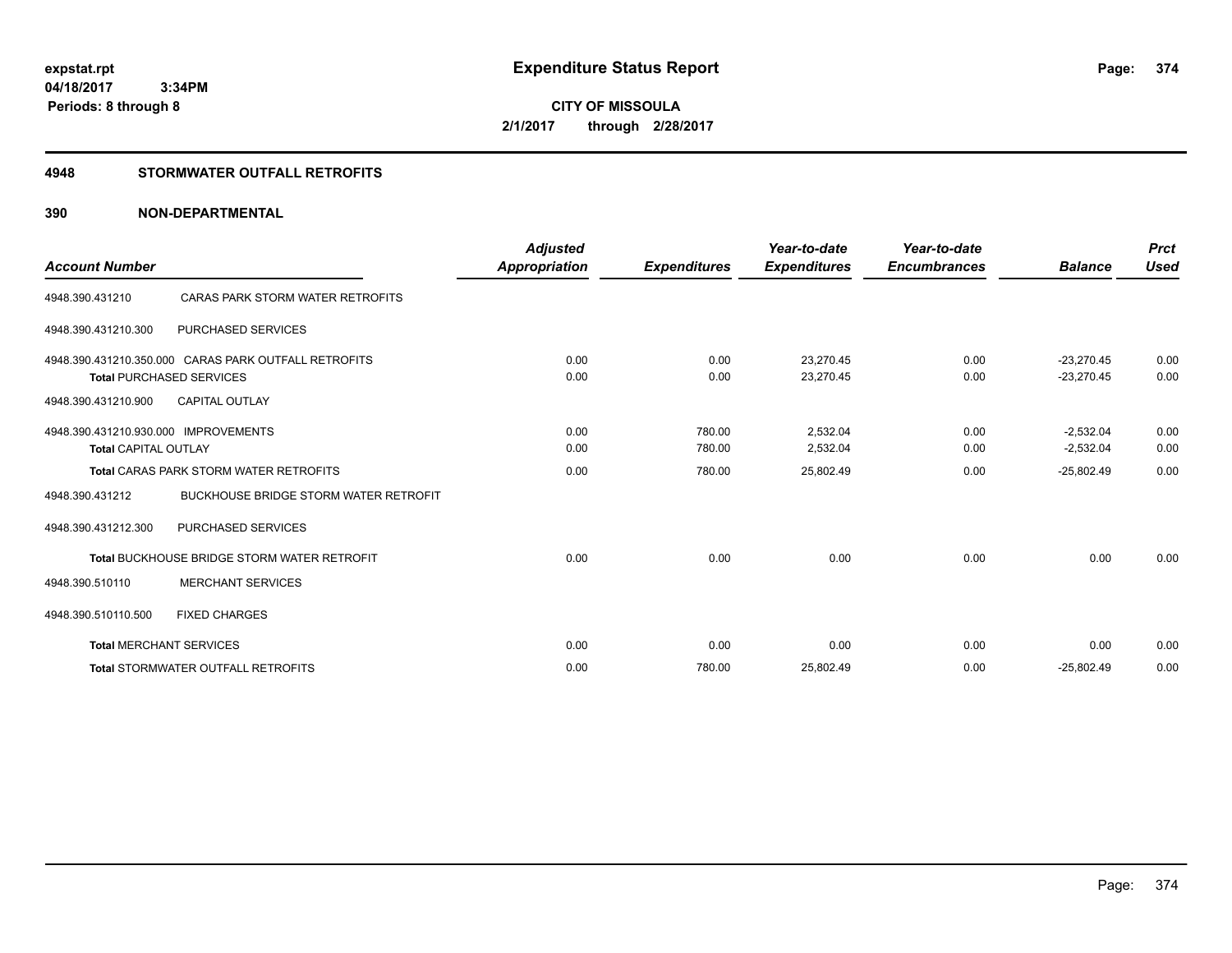#### **4949 WAYFINDING PROJECT**

|                                 |                                               | <b>Adjusted</b>      |                     | Year-to-date        | Year-to-date        |                | <b>Prct</b> |
|---------------------------------|-----------------------------------------------|----------------------|---------------------|---------------------|---------------------|----------------|-------------|
| <b>Account Number</b>           |                                               | <b>Appropriation</b> | <b>Expenditures</b> | <b>Expenditures</b> | <b>Encumbrances</b> | <b>Balance</b> | <b>Used</b> |
| 4949.390.430268                 | *** Title Not Found ***                       |                      |                     |                     |                     |                |             |
| 4949.390.430268.100             | PERSONAL SERVICES                             |                      |                     |                     |                     |                |             |
| <b>Total PERSONAL SERVICES</b>  |                                               | 0.00                 | 0.00                | 0.00                | 0.00                | 0.00           | 0.00        |
| 4949.390.430268.200             | <b>SUPPLIES</b>                               |                      |                     |                     |                     |                |             |
| <b>Total SUPPLIES</b>           |                                               | 0.00                 | 0.00                | 0.00                | 0.00                | 0.00           | 0.00        |
| 4949.390.430268.300             | PURCHASED SERVICES                            |                      |                     |                     |                     |                |             |
|                                 | 4949.390.430268.350.000 PROFESSIONAL SERVICES | 0.00                 | 0.00                | 90,695.50           | 0.00                | $-90.695.50$   | 0.00        |
|                                 | <b>Total PURCHASED SERVICES</b>               | 0.00                 | 0.00                | 90,695.50           | 0.00                | $-90,695.50$   | 0.00        |
| 4949.390.430268.900             | <b>CAPITAL OUTLAY</b>                         |                      |                     |                     |                     |                |             |
| <b>Total CAPITAL OUTLAY</b>     |                                               | 0.00                 | 0.00                | 0.00                | 0.00                | 0.00           | 0.00        |
| Total *** Title Not Found ***   |                                               | 0.00                 | 0.00                | 90,695.50           | 0.00                | $-90,695.50$   | 0.00        |
| 4949.390.510110                 | <b>MERCHANT SERVICES</b>                      |                      |                     |                     |                     |                |             |
| 4949.390.510110.500             | <b>FIXED CHARGES</b>                          |                      |                     |                     |                     |                |             |
| <b>Total MERCHANT SERVICES</b>  |                                               | 0.00                 | 0.00                | 0.00                | 0.00                | 0.00           | 0.00        |
| <b>Total WAYFINDING PROJECT</b> |                                               | 0.00                 | 0.00                | 90,695.50           | 0.00                | $-90,695.50$   | 0.00        |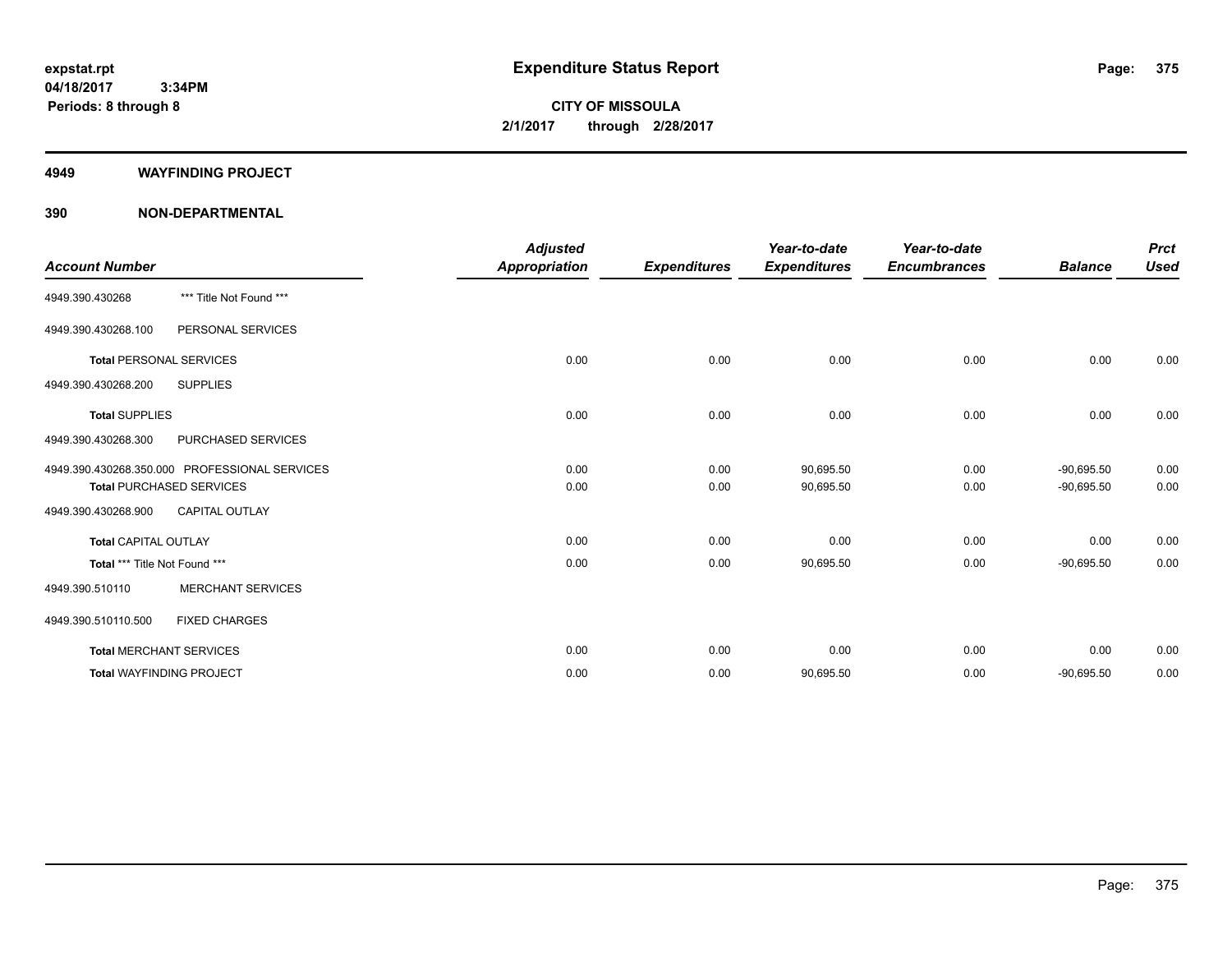#### **4990 ARRA ENHANCEMENTS**

### **500 N HIGGINS STREETSCAPE**

| <b>Account Number</b> |                                         | <b>Adjusted</b><br><b>Appropriation</b> | <b>Expenditures</b> | Year-to-date<br><b>Expenditures</b> | Year-to-date<br><b>Encumbrances</b> | <b>Balance</b> | <b>Prct</b><br><b>Used</b> |
|-----------------------|-----------------------------------------|-----------------------------------------|---------------------|-------------------------------------|-------------------------------------|----------------|----------------------------|
| 4990.500.430030       | PRELIMINARY ENGINEERING                 |                                         |                     |                                     |                                     |                |                            |
| 4990.500.430030.900   | <b>CAPITAL OUTLAY</b>                   |                                         |                     |                                     |                                     |                |                            |
|                       | <b>Total PRELIMINARY ENGINEERING</b>    | 0.00                                    | 0.00                | 0.00                                | 0.00                                | 0.00           | 0.00                       |
| 4990.500.430031       | <b>CONTRUCTION ENGINEERING</b>          |                                         |                     |                                     |                                     |                |                            |
| 4990.500.430031.900   | <b>CAPITAL OUTLAY</b>                   |                                         |                     |                                     |                                     |                |                            |
|                       | Total CONTRUCTION ENGINEERING           | 0.00                                    | 0.00                | 0.00                                | 0.00                                | 0.00           | 0.00                       |
| 4990.500.430032       | CONTRACTOR PAYMENTS-CONTSTRUCTION       |                                         |                     |                                     |                                     |                |                            |
| 4990.500.430032.900   | <b>CAPITAL OUTLAY</b>                   |                                         |                     |                                     |                                     |                |                            |
|                       | Total CONTRACTOR PAYMENTS-CONTSTRUCTION | 0.00                                    | 0.00                | 0.00                                | 0.00                                | 0.00           | 0.00                       |
| 4990.500.510110       | <b>MERCHANT SERVICES</b>                |                                         |                     |                                     |                                     |                |                            |
| 4990.500.510110.500   | <b>FIXED CHARGES</b>                    |                                         |                     |                                     |                                     |                |                            |
|                       | Total N HIGGINS STREETSCAPE             | 0.00                                    | 0.00                | 0.00                                | 0.00                                | 0.00           | 0.00                       |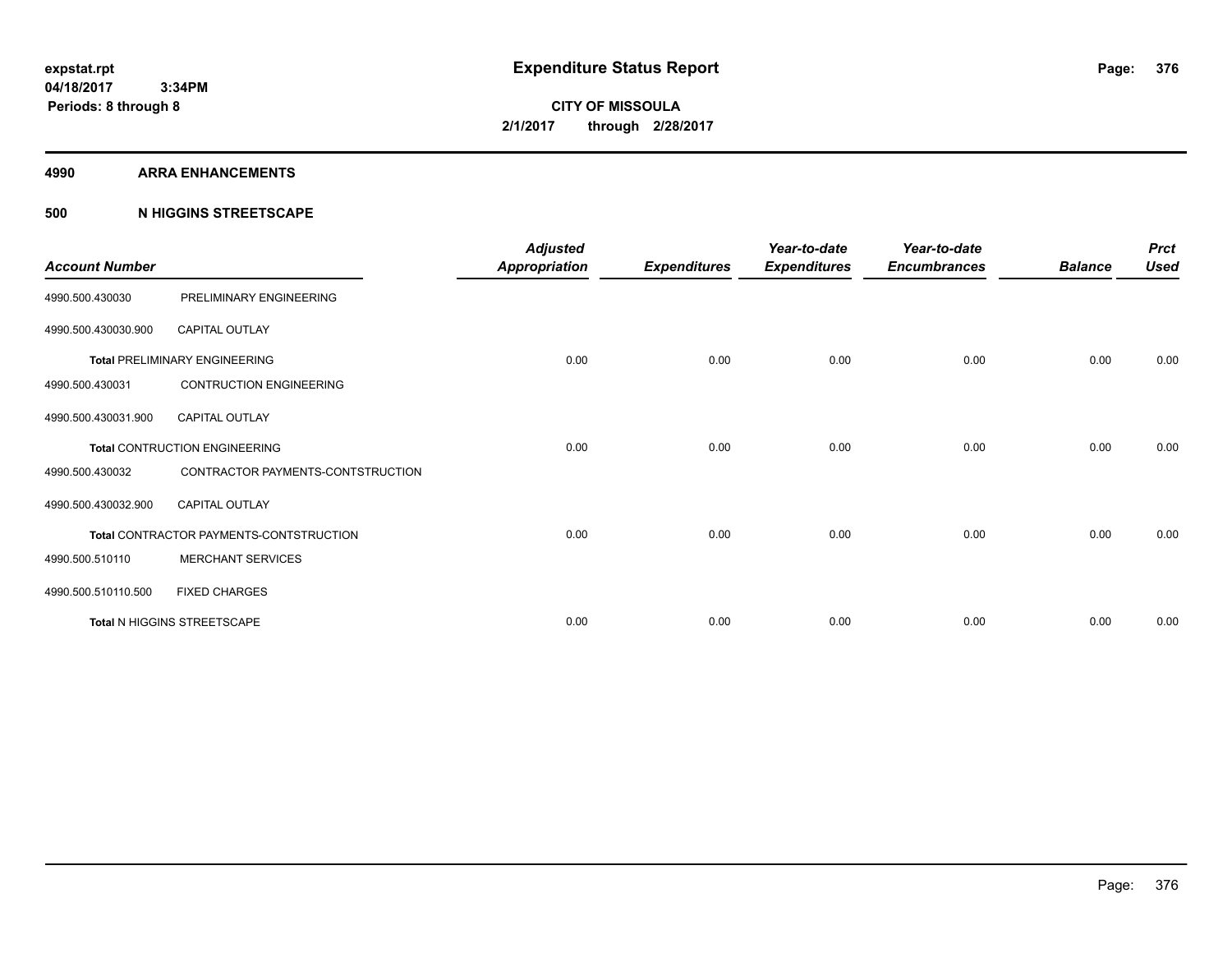**CITY OF MISSOULA 2/1/2017 through 2/28/2017**

**4990 ARRA ENHANCEMENTS**

**510 CURB RAMPS**

| <b>Account Number</b>   |                                                | <b>Adjusted</b><br><b>Appropriation</b> | <b>Expenditures</b> | Year-to-date<br><b>Expenditures</b> | Year-to-date<br><b>Encumbrances</b> | <b>Balance</b> | <b>Prct</b><br><b>Used</b> |
|-------------------------|------------------------------------------------|-----------------------------------------|---------------------|-------------------------------------|-------------------------------------|----------------|----------------------------|
| 4990.510.430032         | CONTRACTOR PAYMENTS-CONTSTRUCTION              |                                         |                     |                                     |                                     |                |                            |
| 4990.510.430032.900     | <b>CAPITAL OUTLAY</b>                          |                                         |                     |                                     |                                     |                |                            |
|                         | <b>Total CONTRACTOR PAYMENTS-CONTSTRUCTION</b> | 0.00                                    | 0.00                | 0.00                                | 0.00                                | 0.00           | 0.00                       |
| 4990.510.510110         | <b>MERCHANT SERVICES</b>                       |                                         |                     |                                     |                                     |                |                            |
| 4990.510.510110.500     | <b>FIXED CHARGES</b>                           |                                         |                     |                                     |                                     |                |                            |
| <b>Total CURB RAMPS</b> |                                                | 0.00                                    | 0.00                | 0.00                                | 0.00                                | 0.00           | 0.00                       |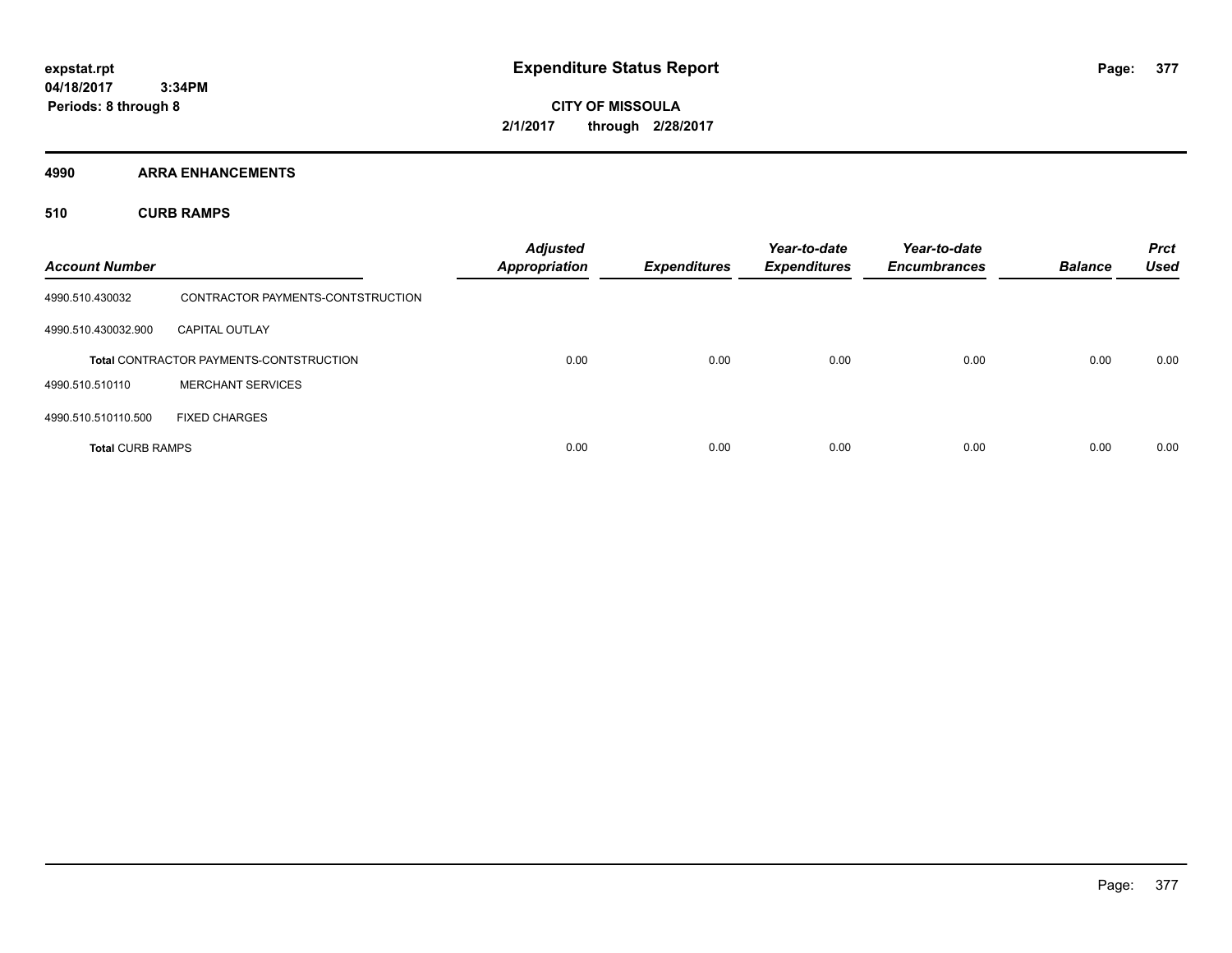**Periods: 8 through 8**

**CITY OF MISSOULA 2/1/2017 through 2/28/2017**

**4990 ARRA ENHANCEMENTS**

 **3:34PM**

## **515 RSNAKE GATEWAY GREENOUGH DRIVE**

| <b>Account Number</b> |                                         | <b>Adjusted</b><br><b>Appropriation</b> | <b>Expenditures</b> | Year-to-date<br><b>Expenditures</b> | Year-to-date<br><b>Encumbrances</b> | <b>Balance</b> | <b>Prct</b><br><b>Used</b> |
|-----------------------|-----------------------------------------|-----------------------------------------|---------------------|-------------------------------------|-------------------------------------|----------------|----------------------------|
| 4990.515.430030       | PRELIMINARY ENGINEERING                 |                                         |                     |                                     |                                     |                |                            |
| 4990.515.430030.900   | <b>CAPITAL OUTLAY</b>                   |                                         |                     |                                     |                                     |                |                            |
|                       | <b>Total PRELIMINARY ENGINEERING</b>    | 0.00                                    | 0.00                | 0.00                                | 0.00                                | 0.00           | 0.00                       |
| 4990.515.430031       | <b>CONTRUCTION ENGINEERING</b>          |                                         |                     |                                     |                                     |                |                            |
| 4990.515.430031.900   | <b>CAPITAL OUTLAY</b>                   |                                         |                     |                                     |                                     |                |                            |
|                       | <b>Total CONTRUCTION ENGINEERING</b>    | 0.00                                    | 0.00                | 0.00                                | 0.00                                | 0.00           | 0.00                       |
| 4990.515.430032       | CONTRACTOR PAYMENTS-CONTSTRUCTION       |                                         |                     |                                     |                                     |                |                            |
| 4990.515.430032.900   | <b>CAPITAL OUTLAY</b>                   |                                         |                     |                                     |                                     |                |                            |
|                       | Total CONTRACTOR PAYMENTS-CONTSTRUCTION | 0.00                                    | 0.00                | 0.00                                | 0.00                                | 0.00           | 0.00                       |
| 4990.515.510110       | <b>MERCHANT SERVICES</b>                |                                         |                     |                                     |                                     |                |                            |
| 4990.515.510110.500   | <b>FIXED CHARGES</b>                    |                                         |                     |                                     |                                     |                |                            |
|                       | <b>Total ARRA ENHANCEMENTS</b>          | 0.00                                    | 0.00                | 0.00                                | 0.00                                | 0.00           | 0.00                       |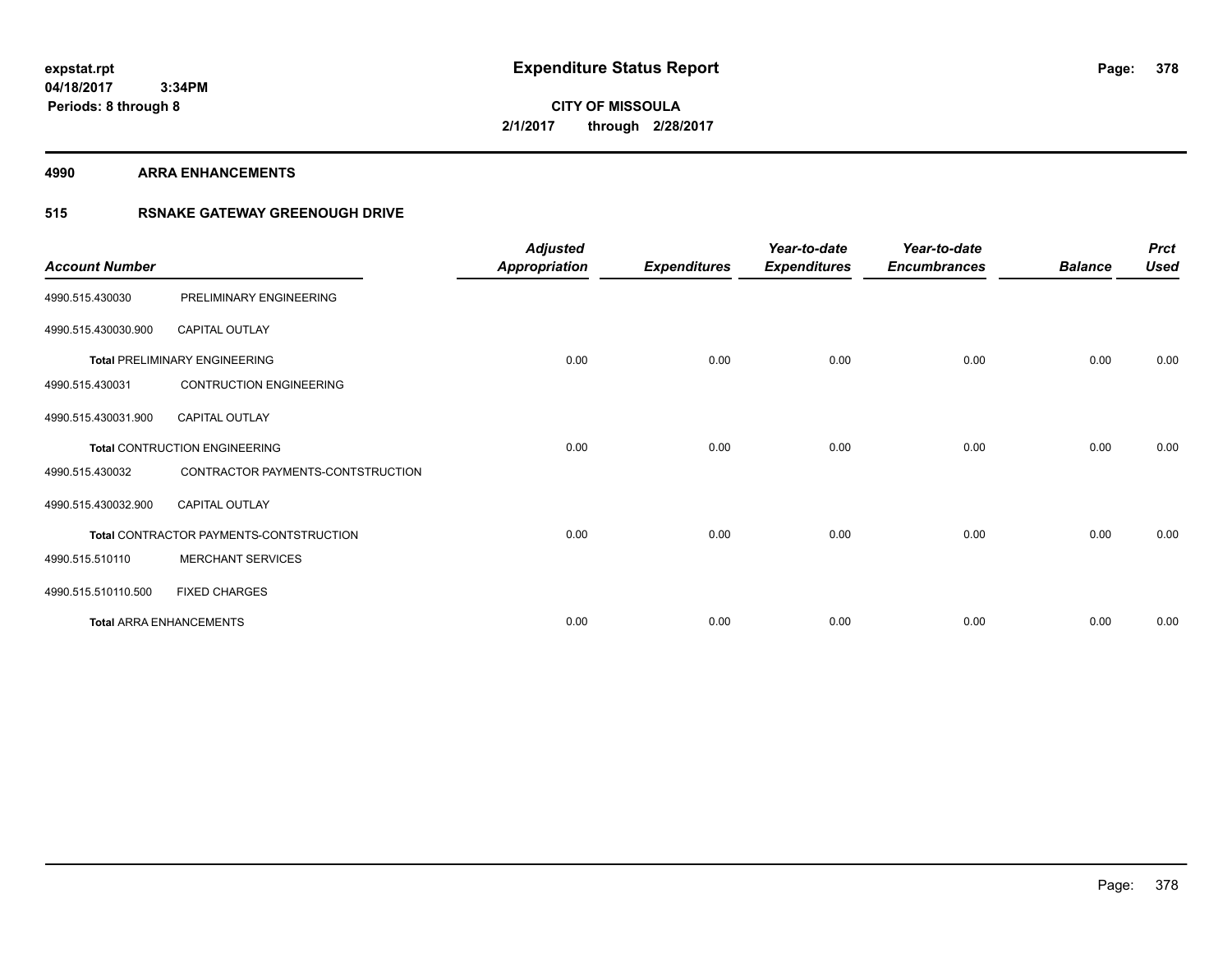**4991 ARRA HB645**

## **500 N HIGGINS STREETSCAPE**

| <b>Account Number</b> |                                    | <b>Adjusted</b><br><b>Appropriation</b> | <b>Expenditures</b> | Year-to-date<br><b>Expenditures</b> | Year-to-date<br><b>Encumbrances</b> | <b>Balance</b> | <b>Prct</b><br><b>Used</b> |
|-----------------------|------------------------------------|-----------------------------------------|---------------------|-------------------------------------|-------------------------------------|----------------|----------------------------|
| 4991.500.430033       | N.HIGGINS/MTN WATER                |                                         |                     |                                     |                                     |                |                            |
| 4991.500.430033.900   | <b>CAPITAL OUTLAY</b>              |                                         |                     |                                     |                                     |                |                            |
|                       | <b>Total N.HIGGINS/MTN WATER</b>   | 0.00                                    | 0.00                | 0.00                                | 0.00                                | 0.00           | 0.00                       |
| 4991.500.510110       | <b>MERCHANT SERVICES</b>           |                                         |                     |                                     |                                     |                |                            |
| 4991.500.510110.500   | <b>FIXED CHARGES</b>               |                                         |                     |                                     |                                     |                |                            |
|                       | <b>Total N HIGGINS STREETSCAPE</b> | 0.00                                    | 0.00                | 0.00                                | 0.00                                | 0.00           | 0.00                       |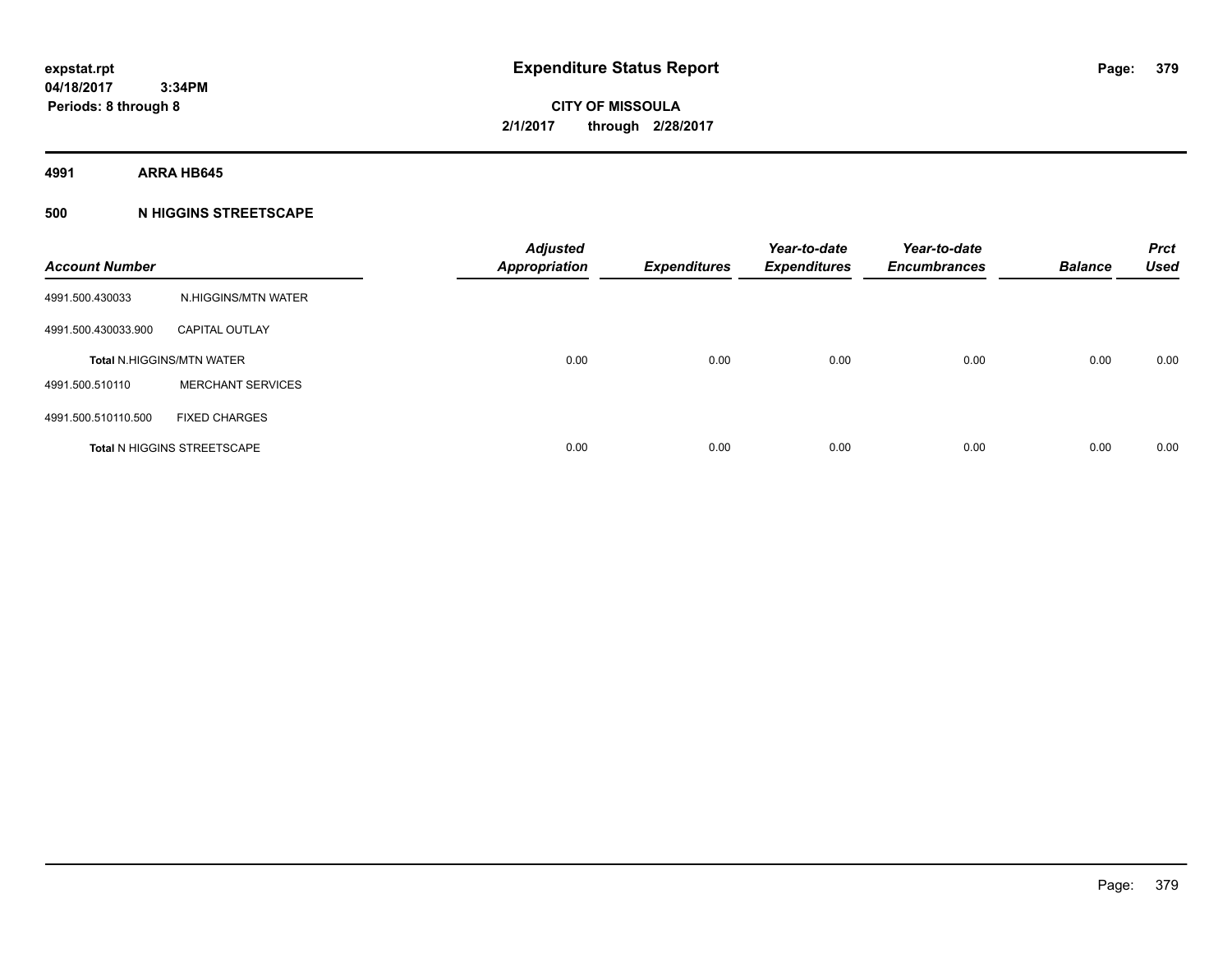**CITY OF MISSOULA 2/1/2017 through 2/28/2017**

**4991 ARRA HB645**

**520 N HIGGINS PAVING**

| <b>Account Number</b>         |                                                | <b>Adjusted</b><br>Appropriation | <b>Expenditures</b> | Year-to-date<br><b>Expenditures</b> | Year-to-date<br><b>Encumbrances</b> | <b>Balance</b> | <b>Prct</b><br><b>Used</b> |
|-------------------------------|------------------------------------------------|----------------------------------|---------------------|-------------------------------------|-------------------------------------|----------------|----------------------------|
| 4991.520.430030               | PRELIMINARY ENGINEERING                        |                                  |                     |                                     |                                     |                |                            |
| 4991.520.430030.900           | <b>CAPITAL OUTLAY</b>                          |                                  |                     |                                     |                                     |                |                            |
|                               | <b>Total PRELIMINARY ENGINEERING</b>           | 0.00                             | 0.00                | 0.00                                | 0.00                                | 0.00           | 0.00                       |
| 4991.520.430031               | <b>CONTRUCTION ENGINEERING</b>                 |                                  |                     |                                     |                                     |                |                            |
| 4991.520.430031.900           | <b>CAPITAL OUTLAY</b>                          |                                  |                     |                                     |                                     |                |                            |
|                               | <b>Total CONTRUCTION ENGINEERING</b>           | 0.00                             | 0.00                | 0.00                                | 0.00                                | 0.00           | 0.00                       |
| 4991.520.430032               | CONTRACTOR PAYMENTS-CONTSTRUCTION              |                                  |                     |                                     |                                     |                |                            |
| 4991.520.430032.900           | <b>CAPITAL OUTLAY</b>                          |                                  |                     |                                     |                                     |                |                            |
|                               | <b>Total CONTRACTOR PAYMENTS-CONTSTRUCTION</b> | 0.00                             | 0.00                | 0.00                                | 0.00                                | 0.00           | 0.00                       |
| 4991.520.510110               | <b>MERCHANT SERVICES</b>                       |                                  |                     |                                     |                                     |                |                            |
| 4991.520.510110.500           | <b>FIXED CHARGES</b>                           |                                  |                     |                                     |                                     |                |                            |
| <b>Total N HIGGINS PAVING</b> |                                                | 0.00                             | 0.00                | 0.00                                | 0.00                                | 0.00           | 0.00                       |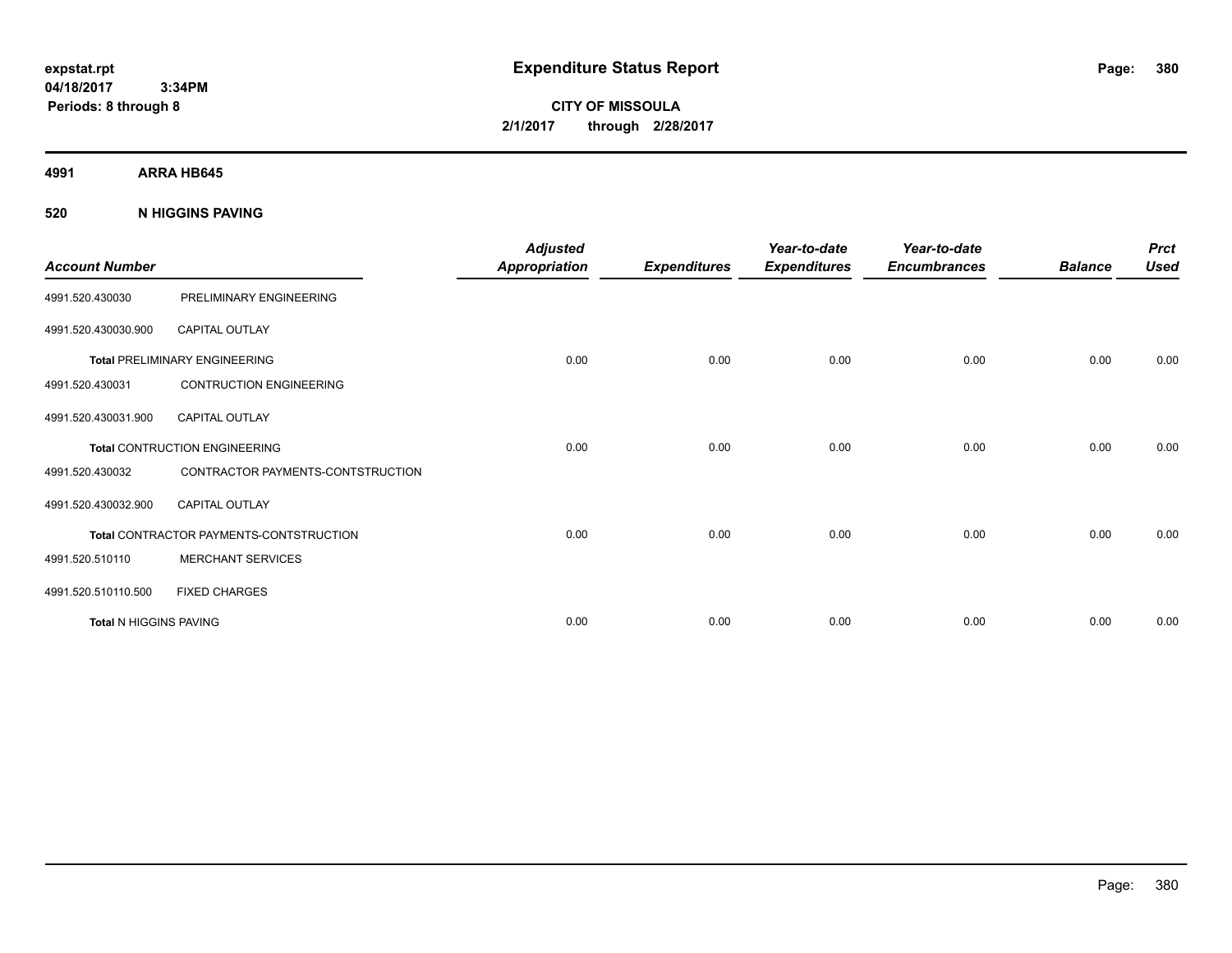**4991 ARRA HB645**

## **525 BROOKS ST CURB & SW IMPROVEMENTS**

| <b>Account Number</b> |                                         | <b>Adjusted</b><br><b>Appropriation</b> | <b>Expenditures</b> | Year-to-date<br><b>Expenditures</b> | Year-to-date<br><b>Encumbrances</b> | <b>Balance</b> | <b>Prct</b><br><b>Used</b> |
|-----------------------|-----------------------------------------|-----------------------------------------|---------------------|-------------------------------------|-------------------------------------|----------------|----------------------------|
| 4991.525.430030       | PRELIMINARY ENGINEERING                 |                                         |                     |                                     |                                     |                |                            |
| 4991.525.430030.900   | <b>CAPITAL OUTLAY</b>                   |                                         |                     |                                     |                                     |                |                            |
|                       | <b>Total PRELIMINARY ENGINEERING</b>    | 0.00                                    | 0.00                | 0.00                                | 0.00                                | 0.00           | 0.00                       |
| 4991.525.430031       | <b>CONTRUCTION ENGINEERING</b>          |                                         |                     |                                     |                                     |                |                            |
| 4991.525.430031.900   | <b>CAPITAL OUTLAY</b>                   |                                         |                     |                                     |                                     |                |                            |
|                       | <b>Total CONTRUCTION ENGINEERING</b>    | 0.00                                    | 0.00                | 0.00                                | 0.00                                | 0.00           | 0.00                       |
| 4991.525.430032       | CONTRACTOR PAYMENTS-CONTSTRUCTION       |                                         |                     |                                     |                                     |                |                            |
| 4991.525.430032.900   | <b>CAPITAL OUTLAY</b>                   |                                         |                     |                                     |                                     |                |                            |
|                       | Total CONTRACTOR PAYMENTS-CONTSTRUCTION | 0.00                                    | 0.00                | 0.00                                | 0.00                                | 0.00           | 0.00                       |
| 4991.525.510110       | <b>MERCHANT SERVICES</b>                |                                         |                     |                                     |                                     |                |                            |
| 4991.525.510110.500   | <b>FIXED CHARGES</b>                    |                                         |                     |                                     |                                     |                |                            |
|                       | Total BROOKS ST CURB & SW IMPROVEMENTS  | 0.00                                    | 0.00                | 0.00                                | 0.00                                | 0.00           | 0.00                       |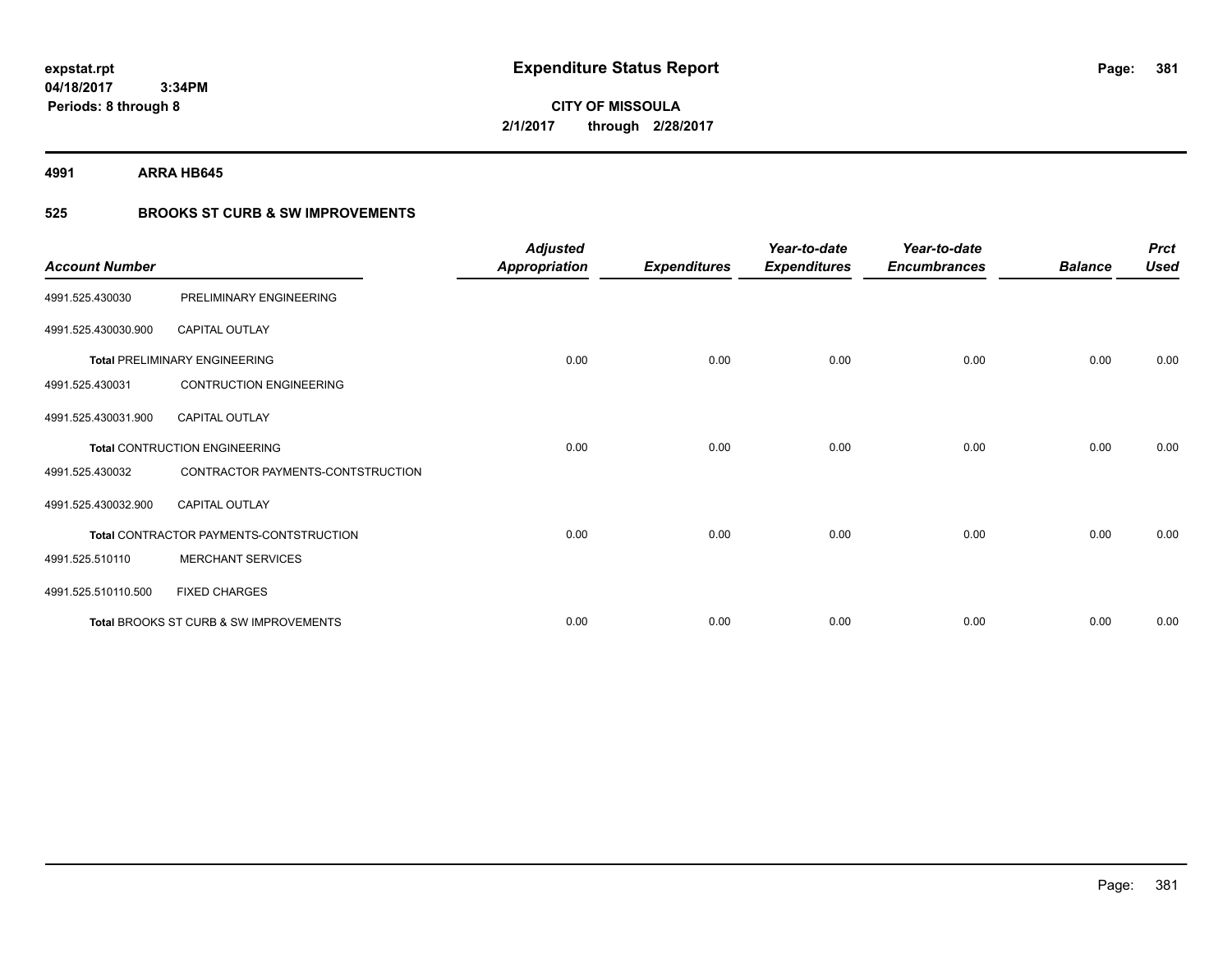**CITY OF MISSOULA 2/1/2017 through 2/28/2017**

**4991 ARRA HB645**

**530 CURB RAMPS**

| <b>Account Number</b>          |                                                | <b>Adjusted</b><br><b>Appropriation</b> | <b>Expenditures</b> | Year-to-date<br><b>Expenditures</b> | Year-to-date<br><b>Encumbrances</b> | <b>Balance</b> | <b>Prct</b><br><b>Used</b> |
|--------------------------------|------------------------------------------------|-----------------------------------------|---------------------|-------------------------------------|-------------------------------------|----------------|----------------------------|
|                                |                                                |                                         |                     |                                     |                                     |                |                            |
| 4991.530.430030                | PRELIMINARY ENGINEERING                        |                                         |                     |                                     |                                     |                |                            |
| 4991.530.430030.100            | PERSONAL SERVICES                              |                                         |                     |                                     |                                     |                |                            |
| <b>Total PERSONAL SERVICES</b> |                                                | 0.00                                    | 0.00                | 0.00                                | 0.00                                | 0.00           | 0.00                       |
| 4991.530.430030.900            | <b>CAPITAL OUTLAY</b>                          |                                         |                     |                                     |                                     |                |                            |
|                                | <b>Total PRELIMINARY ENGINEERING</b>           | 0.00                                    | 0.00                | 0.00                                | 0.00                                | 0.00           | 0.00                       |
| 4991.530.430031                | <b>CONTRUCTION ENGINEERING</b>                 |                                         |                     |                                     |                                     |                |                            |
| 4991.530.430031.900            | <b>CAPITAL OUTLAY</b>                          |                                         |                     |                                     |                                     |                |                            |
|                                | <b>Total CONTRUCTION ENGINEERING</b>           | 0.00                                    | 0.00                | 0.00                                | 0.00                                | 0.00           | 0.00                       |
| 4991.530.430032                | CONTRACTOR PAYMENTS-CONTSTRUCTION              |                                         |                     |                                     |                                     |                |                            |
| 4991.530.430032.900            | <b>CAPITAL OUTLAY</b>                          |                                         |                     |                                     |                                     |                |                            |
|                                | <b>Total CONTRACTOR PAYMENTS-CONTSTRUCTION</b> | 0.00                                    | 0.00                | 0.00                                | 0.00                                | 0.00           | 0.00                       |
| 4991.530.510110                | <b>MERCHANT SERVICES</b>                       |                                         |                     |                                     |                                     |                |                            |
| 4991.530.510110.500            | <b>FIXED CHARGES</b>                           |                                         |                     |                                     |                                     |                |                            |
| <b>Total CURB RAMPS</b>        |                                                | 0.00                                    | 0.00                | 0.00                                | 0.00                                | 0.00           | 0.00                       |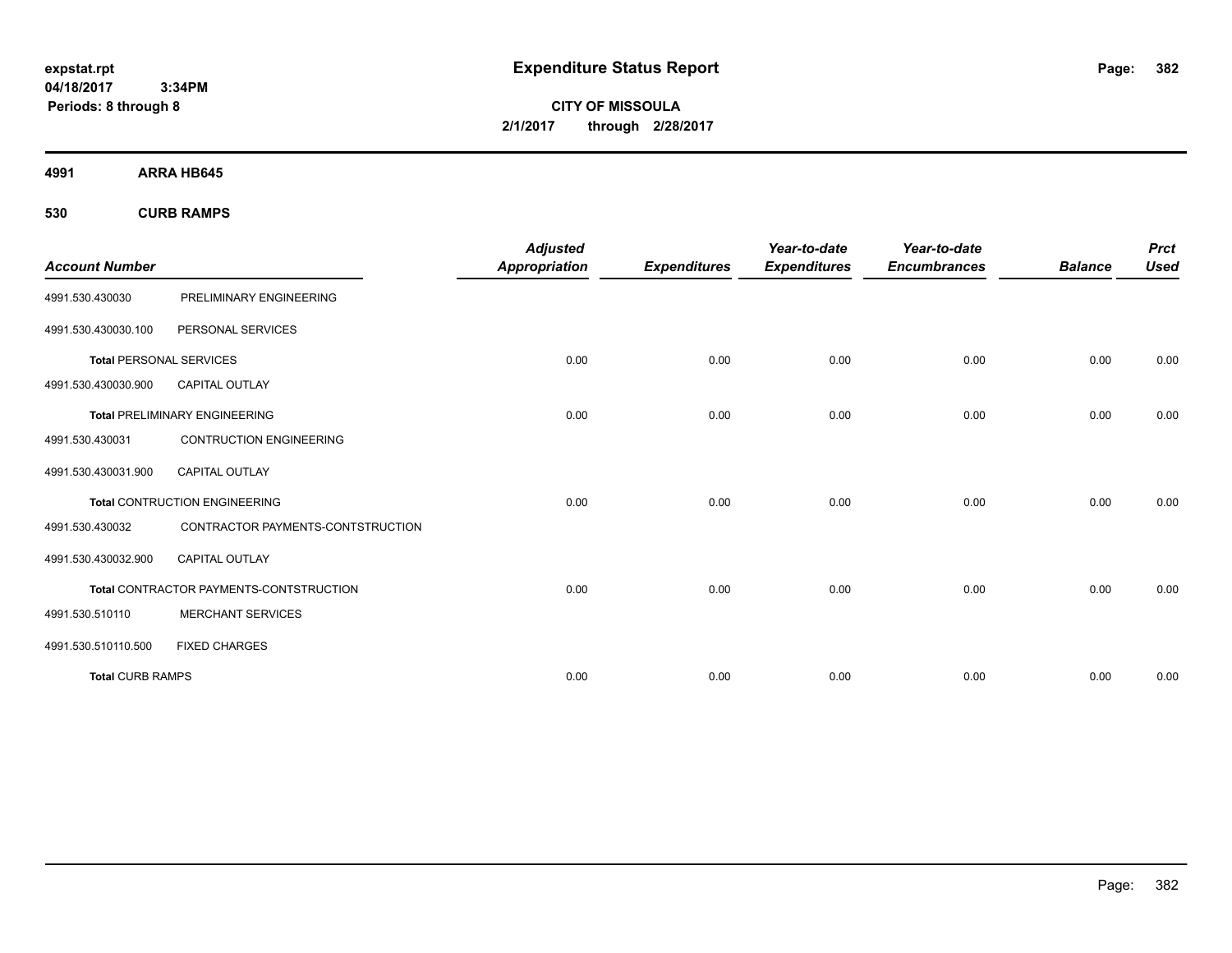**4991 ARRA HB645**

## **535 PARKS PLAYGROUND INSTALLS**

| <b>Account Number</b>          |                                         | <b>Adjusted</b><br><b>Appropriation</b> | <b>Expenditures</b> | Year-to-date<br><b>Expenditures</b> | Year-to-date<br><b>Encumbrances</b> | <b>Balance</b> | <b>Prct</b><br><b>Used</b> |
|--------------------------------|-----------------------------------------|-----------------------------------------|---------------------|-------------------------------------|-------------------------------------|----------------|----------------------------|
| 4991.535.430030                | PRELIMINARY ENGINEERING                 |                                         |                     |                                     |                                     |                |                            |
| 4991.535.430030.100            | PERSONAL SERVICES                       |                                         |                     |                                     |                                     |                |                            |
| <b>Total PERSONAL SERVICES</b> |                                         | 0.00                                    | 0.00                | 0.00                                | 0.00                                | 0.00           | 0.00                       |
| 4991.535.430030.900            | CAPITAL OUTLAY                          |                                         |                     |                                     |                                     |                |                            |
|                                | <b>Total PRELIMINARY ENGINEERING</b>    | 0.00                                    | 0.00                | 0.00                                | 0.00                                | 0.00           | 0.00                       |
| 4991.535.430031                | <b>CONTRUCTION ENGINEERING</b>          |                                         |                     |                                     |                                     |                |                            |
| 4991.535.430031.900            | <b>CAPITAL OUTLAY</b>                   |                                         |                     |                                     |                                     |                |                            |
|                                | <b>Total CONTRUCTION ENGINEERING</b>    | 0.00                                    | 0.00                | 0.00                                | 0.00                                | 0.00           | 0.00                       |
| 4991.535.430032                | CONTRACTOR PAYMENTS-CONTSTRUCTION       |                                         |                     |                                     |                                     |                |                            |
| 4991.535.430032.900            | <b>CAPITAL OUTLAY</b>                   |                                         |                     |                                     |                                     |                |                            |
|                                | Total CONTRACTOR PAYMENTS-CONTSTRUCTION | 0.00                                    | 0.00                | 0.00                                | 0.00                                | 0.00           | 0.00                       |
| 4991.535.510110                | <b>MERCHANT SERVICES</b>                |                                         |                     |                                     |                                     |                |                            |
| 4991.535.510110.500            | <b>FIXED CHARGES</b>                    |                                         |                     |                                     |                                     |                |                            |
|                                | <b>Total PARKS PLAYGROUND INSTALLS</b>  | 0.00                                    | 0.00                | 0.00                                | 0.00                                | 0.00           | 0.00                       |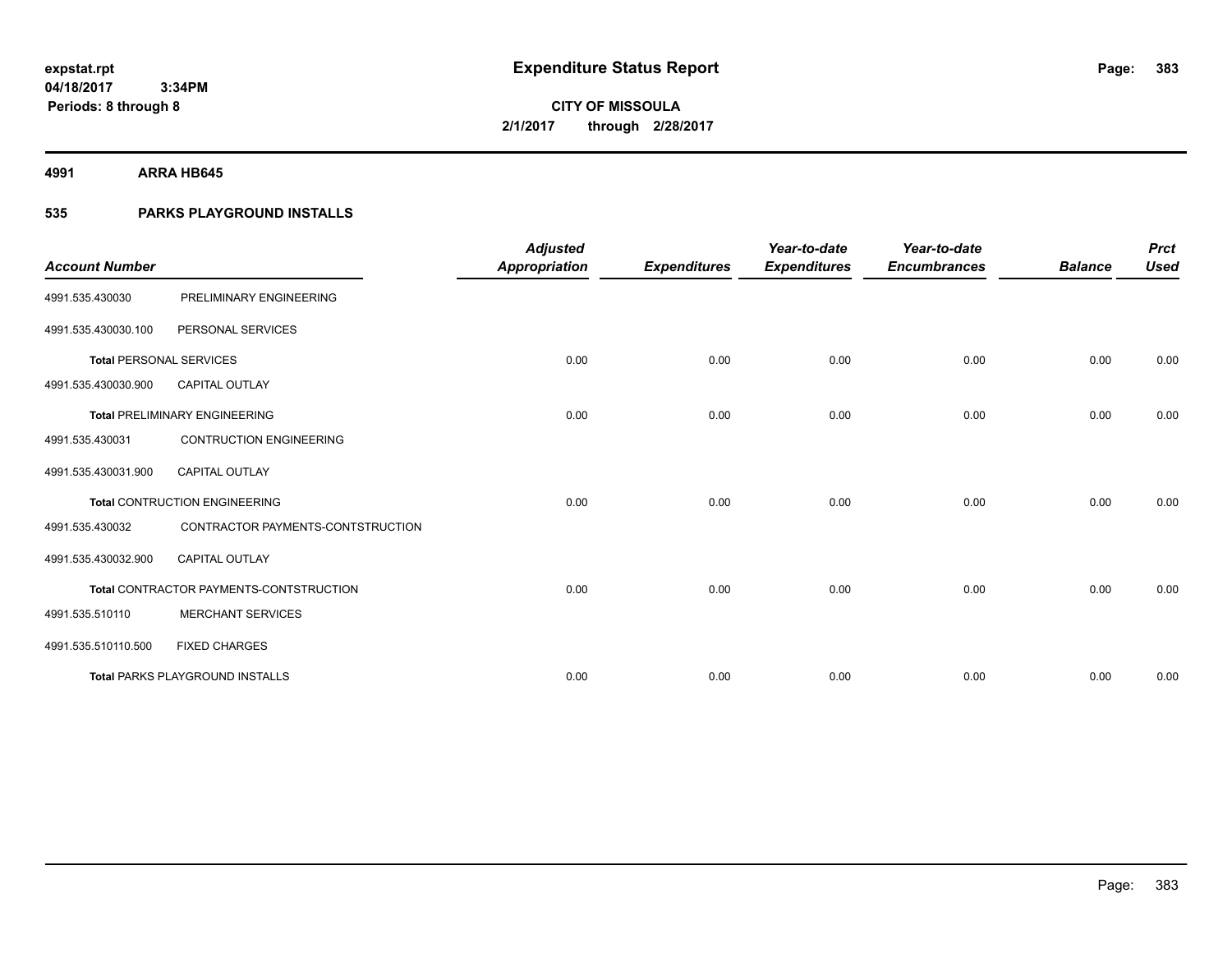**CITY OF MISSOULA 2/1/2017 through 2/28/2017**

**4991 ARRA HB645**

### **540 GREENOUGH PARK BRIDGE**

| <b>Account Number</b>          |                                         | <b>Adjusted</b><br><b>Appropriation</b> | <b>Expenditures</b> | Year-to-date<br><b>Expenditures</b> | Year-to-date<br><b>Encumbrances</b> | <b>Balance</b> | <b>Prct</b><br><b>Used</b> |
|--------------------------------|-----------------------------------------|-----------------------------------------|---------------------|-------------------------------------|-------------------------------------|----------------|----------------------------|
| 4991.540.430030                | PRELIMINARY ENGINEERING                 |                                         |                     |                                     |                                     |                |                            |
| 4991.540.430030.900            | <b>CAPITAL OUTLAY</b>                   |                                         |                     |                                     |                                     |                |                            |
|                                | <b>Total PRELIMINARY ENGINEERING</b>    | 0.00                                    | 0.00                | 0.00                                | 0.00                                | 0.00           | 0.00                       |
| 4991.540.430031                | <b>CONTRUCTION ENGINEERING</b>          |                                         |                     |                                     |                                     |                |                            |
| 4991.540.430031.900            | <b>CAPITAL OUTLAY</b>                   |                                         |                     |                                     |                                     |                |                            |
|                                | <b>Total CONTRUCTION ENGINEERING</b>    | 0.00                                    | 0.00                | 0.00                                | 0.00                                | 0.00           | 0.00                       |
| 4991.540.430032                | CONTRACTOR PAYMENTS-CONTSTRUCTION       |                                         |                     |                                     |                                     |                |                            |
| 4991.540.430032.100            | PERSONAL SERVICES                       |                                         |                     |                                     |                                     |                |                            |
| <b>Total PERSONAL SERVICES</b> |                                         | 0.00                                    | 0.00                | 0.00                                | 0.00                                | 0.00           | 0.00                       |
| 4991.540.430032.900            | <b>CAPITAL OUTLAY</b>                   |                                         |                     |                                     |                                     |                |                            |
|                                | Total CONTRACTOR PAYMENTS-CONTSTRUCTION | 0.00                                    | 0.00                | 0.00                                | 0.00                                | 0.00           | 0.00                       |
| 4991.540.510110                | <b>MERCHANT SERVICES</b>                |                                         |                     |                                     |                                     |                |                            |
| 4991.540.510110.500            | <b>FIXED CHARGES</b>                    |                                         |                     |                                     |                                     |                |                            |
| Total ARRA HB645               |                                         | 0.00                                    | 0.00                | 0.00                                | 0.00                                | 0.00           | 0.00                       |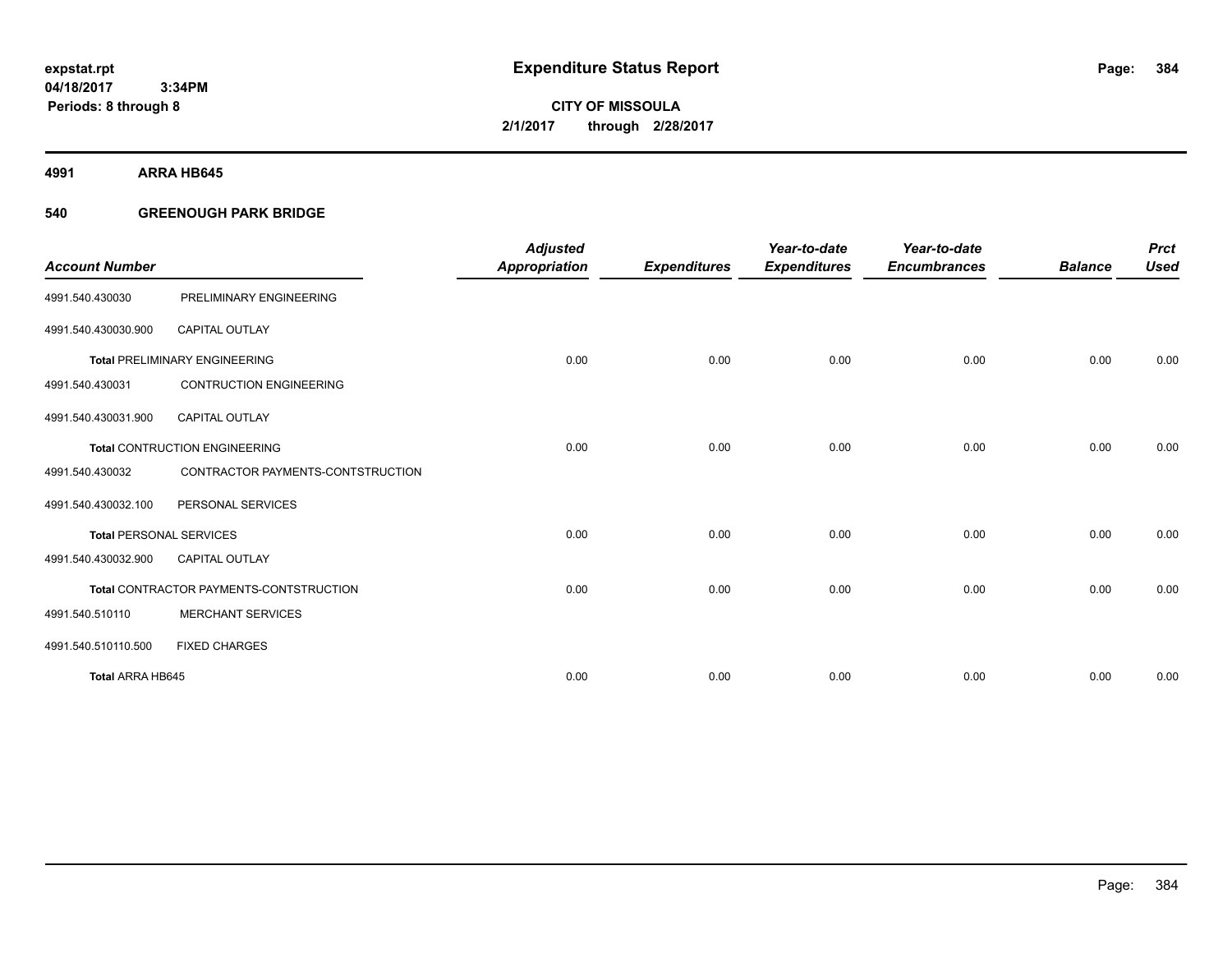#### **4992 WFL MILLER CREEK ROAD**

| <b>Account Number</b> |                                    | <b>Adjusted</b><br><b>Appropriation</b> | <b>Expenditures</b> | Year-to-date<br><b>Expenditures</b> | Year-to-date<br><b>Encumbrances</b> | <b>Balance</b> | <b>Prct</b><br><b>Used</b> |
|-----------------------|------------------------------------|-----------------------------------------|---------------------|-------------------------------------|-------------------------------------|----------------|----------------------------|
| 4992.390.430230       | <b>STREET RESTORATION</b>          |                                         |                     |                                     |                                     |                |                            |
| 4992.390.430230.900   | <b>CAPITAL OUTLAY</b>              |                                         |                     |                                     |                                     |                |                            |
|                       | <b>Total STREET RESTORATION</b>    | 0.00                                    | 0.00                | 0.00                                | 0.00                                | 0.00           | 0.00                       |
| 4992.390.510110       | <b>MERCHANT SERVICES</b>           |                                         |                     |                                     |                                     |                |                            |
| 4992.390.510110.500   | <b>FIXED CHARGES</b>               |                                         |                     |                                     |                                     |                |                            |
|                       | <b>Total WFL MILLER CREEK ROAD</b> | 0.00                                    | 0.00                | 0.00                                | 0.00                                | 0.00           | 0.00                       |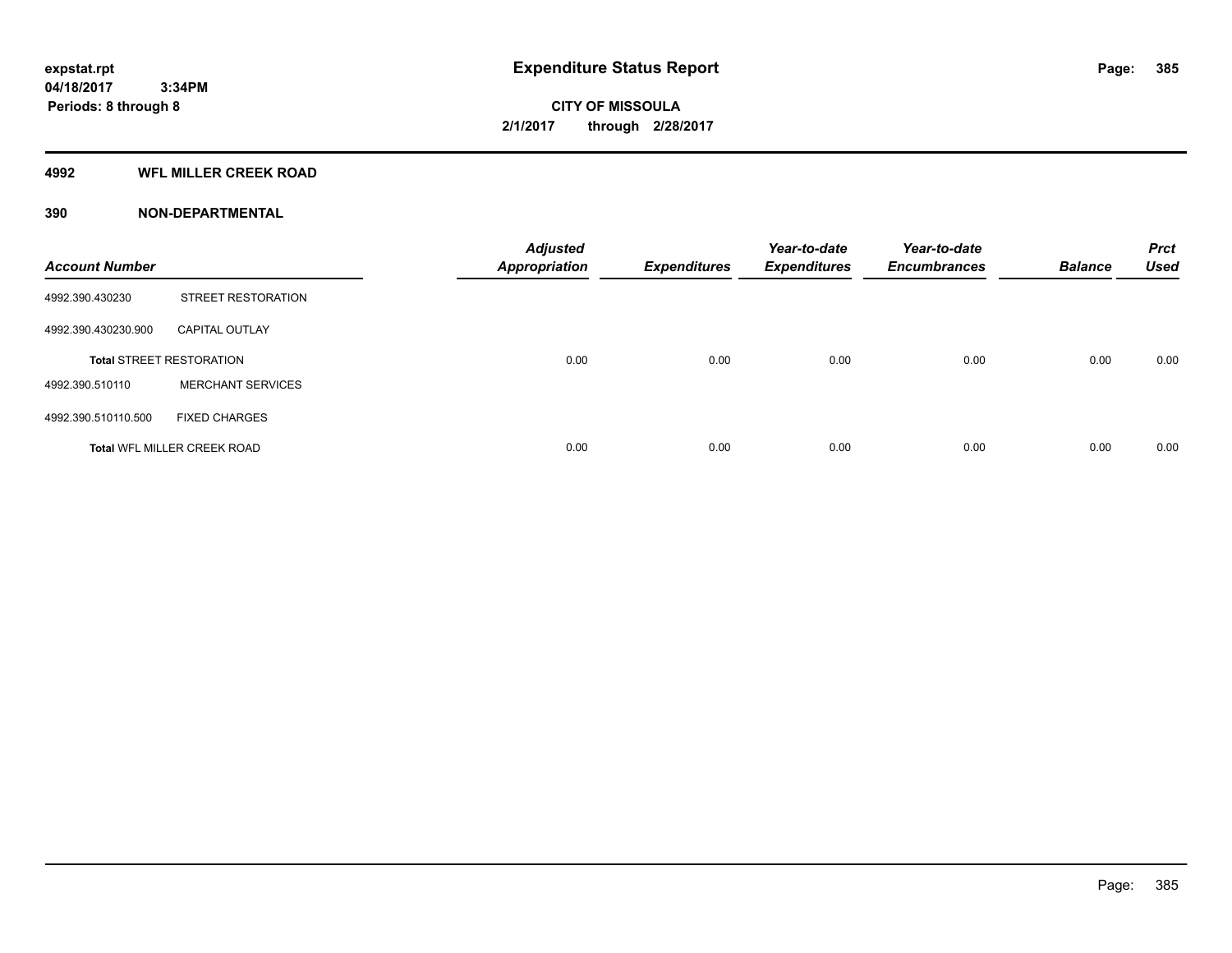**Periods: 8 through 8**

**CITY OF MISSOULA 2/1/2017 through 2/28/2017**

#### **4993 WESTERN FEDERAL LANDS**

### **280 PUBLIC WORKS OPERATIONS**

| <b>Account Number</b>          |                                          | <b>Adjusted</b><br><b>Appropriation</b> | <b>Expenditures</b> | Year-to-date<br><b>Expenditures</b> | Year-to-date<br><b>Encumbrances</b> | <b>Balance</b> | <b>Prct</b><br><b>Used</b> |
|--------------------------------|------------------------------------------|-----------------------------------------|---------------------|-------------------------------------|-------------------------------------|----------------|----------------------------|
| 4993.280.430022                | RATTLESNAKE UNIVERSITY CROSSING          |                                         |                     |                                     |                                     |                |                            |
| 4993.280.430022.300            | PURCHASED SERVICES                       |                                         |                     |                                     |                                     |                |                            |
|                                | <b>Total PURCHASED SERVICES</b>          | 0.00                                    | 0.00                | 0.00                                | 0.00                                | 0.00           | 0.00                       |
| 4993.280.430022.900            | <b>CAPITAL OUTLAY</b>                    |                                         |                     |                                     |                                     |                |                            |
|                                | Total RATTLESNAKE UNIVERSITY CROSSING    | 0.00                                    | 0.00                | 0.00                                | 0.00                                | 0.00           | 0.00                       |
| 4993.280.430024                | RUX PH 11/PROJ 2010-022(B)               |                                         |                     |                                     |                                     |                |                            |
| 4993.280.430024.100            | PERSONAL SERVICES                        |                                         |                     |                                     |                                     |                |                            |
| <b>Total PERSONAL SERVICES</b> |                                          | 0.00                                    | 0.00                | 0.00                                | 0.00                                | 0.00           | 0.00                       |
| 4993.280.430024.900            | <b>CAPITAL OUTLAY</b>                    |                                         |                     |                                     |                                     |                |                            |
|                                | Total RUX PH 11/PROJ 2010-022(B)         | 0.00                                    | 0.00                | 0.00                                | 0.00                                | 0.00           | 0.00                       |
| 4993.280.430223                | FACILITY MAINT ENERGY CONSERVATION       |                                         |                     |                                     |                                     |                |                            |
| 4993.280.430223.900            | <b>CAPITAL OUTLAY</b>                    |                                         |                     |                                     |                                     |                |                            |
|                                | Total FACILITY MAINT ENERGY CONSERVATION | 0.00                                    | 0.00                | 0.00                                | 0.00                                | 0.00           | 0.00                       |
| 4993.280.510110                | <b>MERCHANT SERVICES</b>                 |                                         |                     |                                     |                                     |                |                            |
| 4993.280.510110.500            | <b>FIXED CHARGES</b>                     |                                         |                     |                                     |                                     |                |                            |
|                                | <b>Total WESTERN FEDERAL LANDS</b>       | 0.00                                    | 0.00                | 0.00                                | 0.00                                | 0.00           | 0.00                       |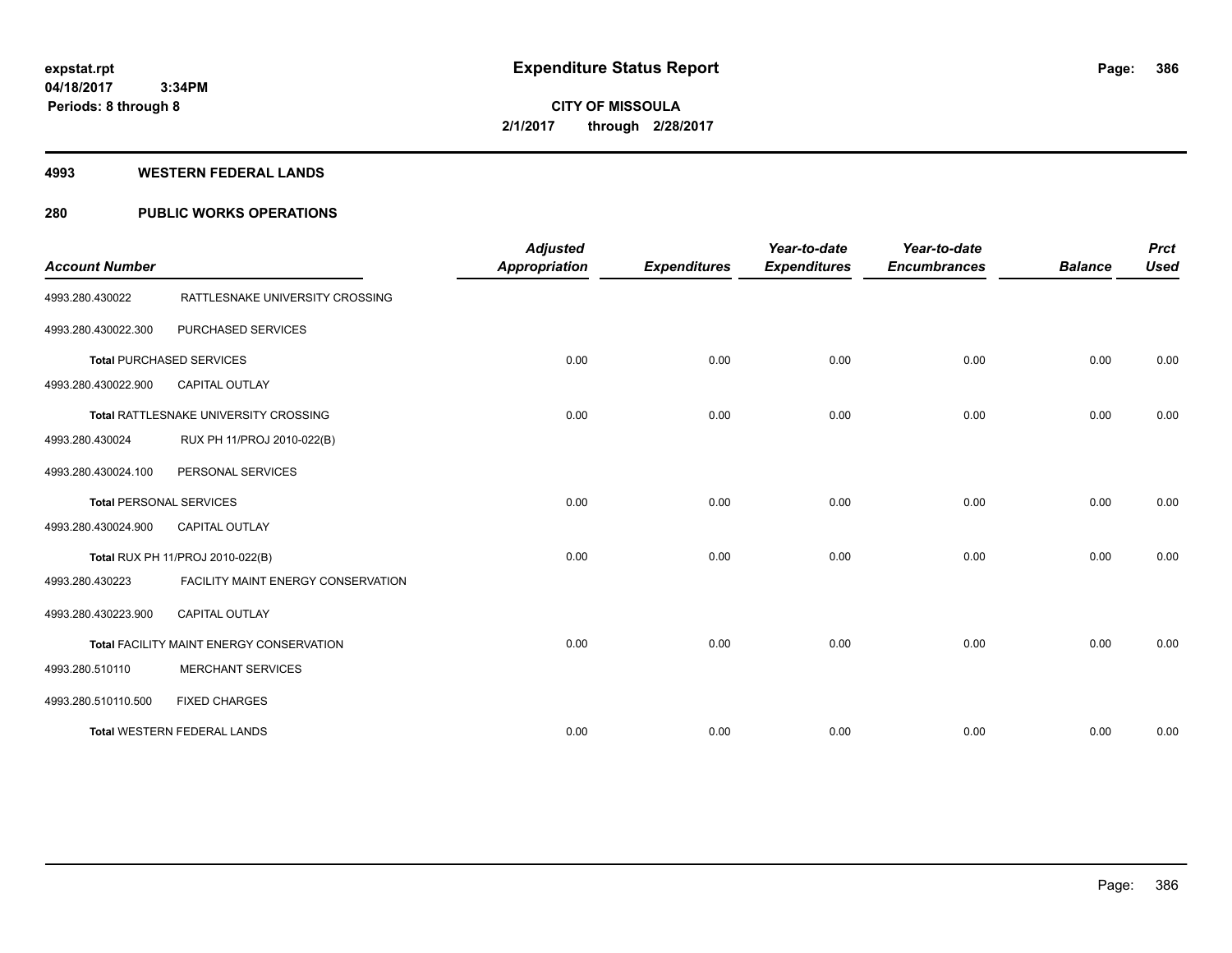**CITY OF MISSOULA 2/1/2017 through 2/28/2017**

**5020 CIVIC STADIUM**

### **395 PARKING COMMISSION**

| <b>Account Number</b>                                                  |                                                 | <b>Adjusted</b><br><b>Appropriation</b> | <b>Expenditures</b> | Year-to-date<br><b>Expenditures</b> | Year-to-date<br><b>Encumbrances</b> | <b>Balance</b>       | <b>Prct</b><br><b>Used</b> |
|------------------------------------------------------------------------|-------------------------------------------------|-----------------------------------------|---------------------|-------------------------------------|-------------------------------------|----------------------|----------------------------|
| 5020.395.460000                                                        | <b>CULTURE &amp; RECREATION</b>                 |                                         |                     |                                     |                                     |                      |                            |
| 5020.395.460000.500                                                    | <b>FIXED CHARGES</b>                            |                                         |                     |                                     |                                     |                      |                            |
|                                                                        | Total CULTURE & RECREATION                      | 0.00                                    | 0.00                | 0.00                                | 0.00                                | 0.00                 | 0.00                       |
| 5020.395.460451                                                        | *** Title Not Found ***                         |                                         |                     |                                     |                                     |                      |                            |
| 5020.395.460451.500                                                    | <b>FIXED CHARGES</b>                            |                                         |                     |                                     |                                     |                      |                            |
| 5020.395.460451.500.000 FIXED CHARGES<br>Total *** Title Not Found *** |                                                 | 3,000.00<br>3,000.00                    | 0.00<br>0.00        | 0.00<br>0.00                        | 0.00<br>0.00                        | 3,000.00<br>3,000.00 | 0.00<br>0.00               |
| 5020.395.490200                                                        | REVENUE BOND DEBT SERVICE                       |                                         |                     |                                     |                                     |                      |                            |
| 5020.395.490200.600                                                    | <b>DEBT SERVICE</b>                             |                                         |                     |                                     |                                     |                      |                            |
| 5020.395.490200.610.000 PRINCIPAL                                      |                                                 | 39,116.00                               | 0.00                | 0.00                                | 0.00                                | 39.116.00            | 0.00                       |
|                                                                        | 5020.395.490200.620.000 INTEREST / SERVICE FEES | 76,607.00                               | 0.00                | 0.00                                | 0.00                                | 76,607.00            | 0.00                       |
|                                                                        | Total REVENUE BOND DEBT SERVICE                 | 115,723.00                              | 0.00                | 0.00                                | 0.00                                | 115,723.00           | 0.00                       |
| 5020.395.510000                                                        | <b>MISCELLANEOUS</b>                            |                                         |                     |                                     |                                     |                      |                            |
| 5020.395.510000.800                                                    | OTHER OBJECTS                                   |                                         |                     |                                     |                                     |                      |                            |
| <b>Total MISCELLANEOUS</b>                                             |                                                 | 0.00                                    | 0.00                | 0.00                                | 0.00                                | 0.00                 | 0.00                       |
| 5020.395.510110                                                        | <b>MERCHANT SERVICES</b>                        |                                         |                     |                                     |                                     |                      |                            |
| 5020.395.510110.500                                                    | <b>FIXED CHARGES</b>                            |                                         |                     |                                     |                                     |                      |                            |
| <b>Total MERCHANT SERVICES</b>                                         |                                                 | 0.00                                    | 0.00                | 0.00                                | 0.00                                | 0.00                 | 0.00                       |
| <b>Total CIVIC STADIUM</b>                                             |                                                 | 118,723.00                              | 0.00                | 0.00                                | 0.00                                | 118,723.00           | 0.00                       |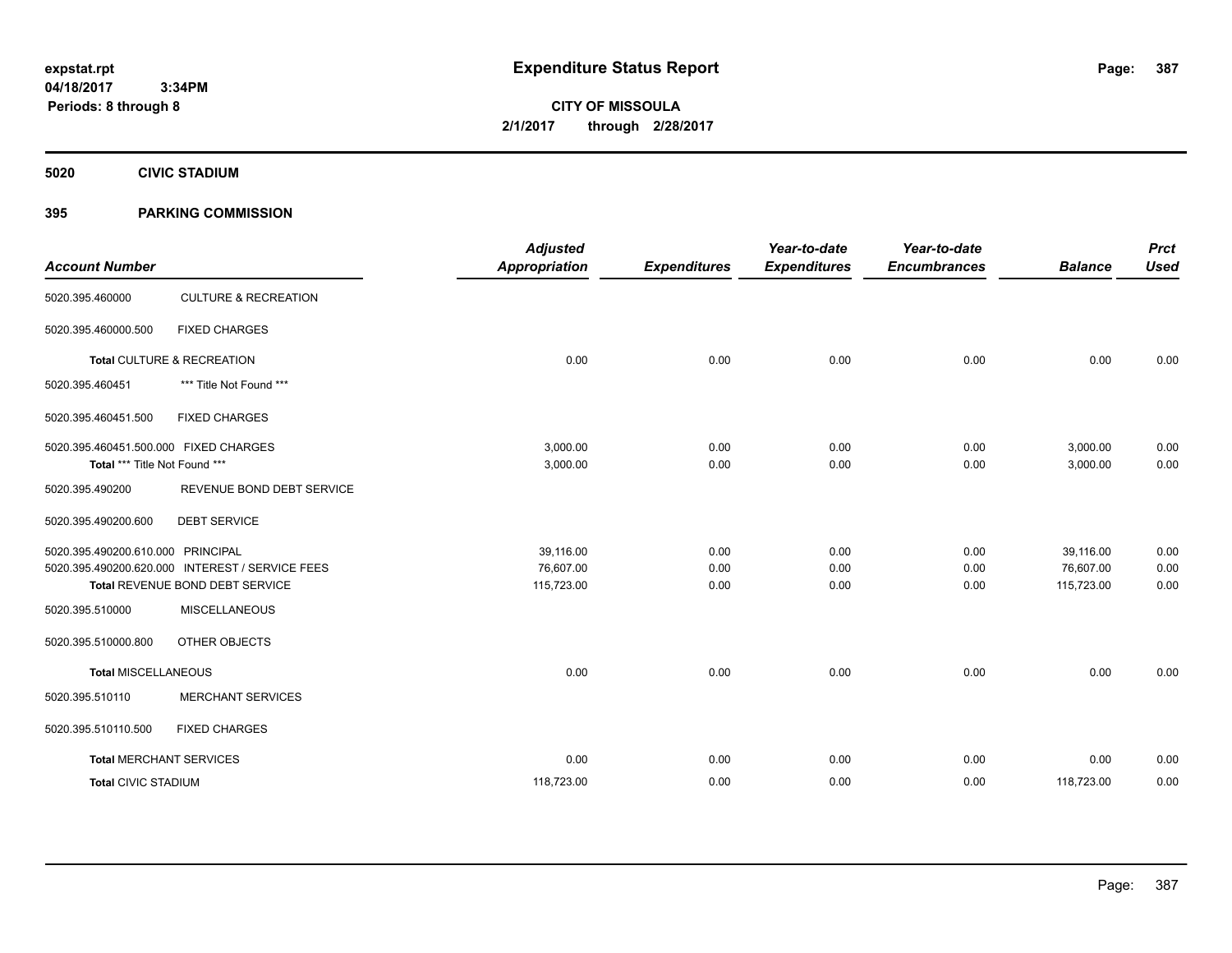**CITY OF MISSOULA 2/1/2017 through 2/28/2017**

**5210 WATER**

|                                            |                                                              | <b>Adjusted</b>      |                     | Year-to-date        | Year-to-date        |                | <b>Prct</b> |
|--------------------------------------------|--------------------------------------------------------------|----------------------|---------------------|---------------------|---------------------|----------------|-------------|
| <b>Account Number</b>                      |                                                              | <b>Appropriation</b> | <b>Expenditures</b> | <b>Expenditures</b> | <b>Encumbrances</b> | <b>Balance</b> | <b>Used</b> |
| 5210.335.430210                            | <b>ADMINISTRATION</b>                                        |                      |                     |                     |                     |                |             |
| 5210.335.430210.100                        | PERSONAL SERVICES                                            |                      |                     |                     |                     |                |             |
| 5210.335.430210.110.000 SALARIES AND WAGES |                                                              | 0.00                 | 2,529.89            | 4.957.36            | 0.00                | $-4,957.36$    | 0.00        |
|                                            | 5210.335.430210.140.000 EMPLOYER CONTRIBUTIONS               | 0.00                 | 424.39              | 837.84              | 0.00                | $-837.84$      | 0.00        |
|                                            | 5210.335.430210.141.000 STATE RETIREMENT CONTRIBUTIONS       | 0.00                 | 2.53                | 5.57                | 0.00                | $-5.57$        | 0.00        |
| <b>Total PERSONAL SERVICES</b>             |                                                              | 0.00                 | 2,956.81            | 5,800.77            | 0.00                | $-5,800.77$    | 0.00        |
| 5210.335.430210.500                        | <b>FIXED CHARGES</b>                                         |                      |                     |                     |                     |                |             |
| <b>Total FIXED CHARGES</b>                 |                                                              | 0.00                 | 0.00                | 0.00                | 0.00                | 0.00           | 0.00        |
| 5210.335.430210.900                        | <b>CAPITAL OUTLAY</b>                                        |                      |                     |                     |                     |                |             |
| <b>Total CAPITAL OUTLAY</b>                |                                                              | 0.00                 | 0.00                | 0.00                | 0.00                | 0.00           | 0.00        |
| <b>Total ADMINISTRATION</b>                |                                                              | 0.00                 | 2,956.81            | 5,800.77            | 0.00                | $-5.800.77$    | 0.00        |
| 5210.335.430590                            | OTHER ACTIVITIES                                             |                      |                     |                     |                     |                |             |
| 5210.335.430590.200                        | <b>SUPPLIES</b>                                              |                      |                     |                     |                     |                |             |
| 5210.335.430590.220.000 OPERATING SUPPLIES |                                                              | 0.00                 | 224.99              | 224.99              | 0.00                | $-224.99$      | 0.00        |
| <b>Total SUPPLIES</b>                      |                                                              | 0.00                 | 224.99              | 224.99              | 0.00                | $-224.99$      | 0.00        |
| 5210.335.430590.300                        | PURCHASED SERVICES                                           |                      |                     |                     |                     |                |             |
|                                            | 5210.335.430590.350.000 ACQUISITION/PROFESSIONAL SERVICES    | 0.00                 | 86,884.92           | 544,555.60          | 0.00                | $-544,555.60$  | 0.00        |
|                                            | 5210.335.430590.390.000 ACQUISITION/OTHER PURCHASED SERVICES | 0.00                 | 23.76               | 23.76               | 0.00                | $-23.76$       | 0.00        |
| <b>Total PURCHASED SERVICES</b>            |                                                              | 0.00                 | 86,908.68           | 544,579.36          | 0.00                | $-544,579.36$  | 0.00        |
| 5210.335.430590.900                        | <b>CAPITAL OUTLAY</b>                                        |                      |                     |                     |                     |                |             |
| <b>Total CAPITAL OUTLAY</b>                |                                                              | 0.00                 | 0.00                | 0.00                | 0.00                | 0.00           | 0.00        |
| <b>Total OTHER ACTIVITIES</b>              |                                                              | 0.00                 | 87,133.67           | 544,804.35          | 0.00                | $-544,804.35$  | 0.00        |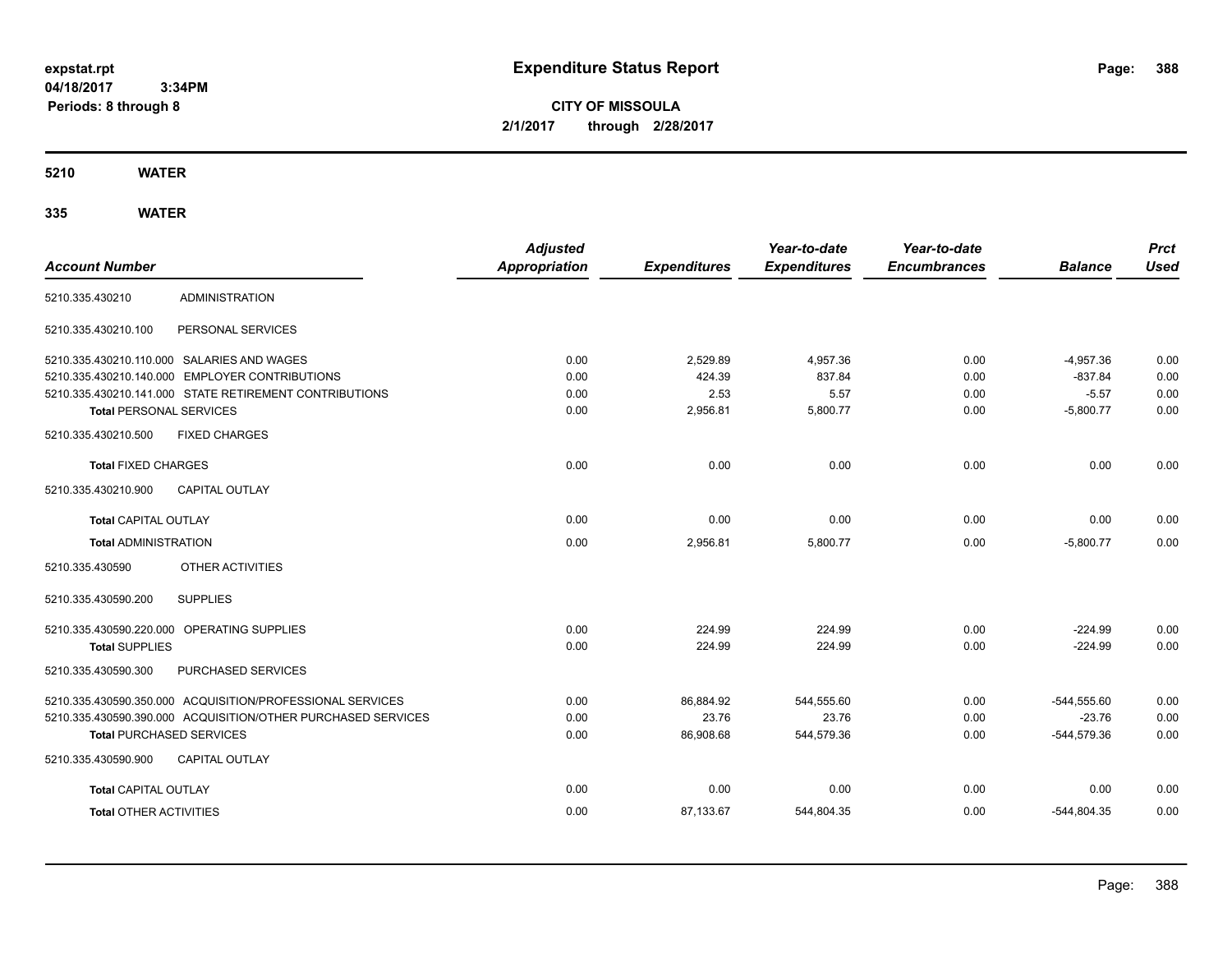**CITY OF MISSOULA 2/1/2017 through 2/28/2017**

**5210 WATER**

| <b>Account Number</b>          |                           | <b>Adjusted</b><br><b>Appropriation</b> | <b>Expenditures</b> | Year-to-date<br><b>Expenditures</b> | Year-to-date<br><b>Encumbrances</b> | <b>Balance</b> | <b>Prct</b><br><b>Used</b> |
|--------------------------------|---------------------------|-----------------------------------------|---------------------|-------------------------------------|-------------------------------------|----------------|----------------------------|
| 5210.335.430703                | *** Title Not Found ***   |                                         |                     |                                     |                                     |                |                            |
| 5210.335.430703.300            | <b>PURCHASED SERVICES</b> |                                         |                     |                                     |                                     |                |                            |
| Total *** Title Not Found ***  |                           | 0.00                                    | 0.00                | 0.00                                | 0.00                                | 0.00           | 0.00                       |
| 5210.335.510110                | <b>MERCHANT SERVICES</b>  |                                         |                     |                                     |                                     |                |                            |
| 5210.335.510110.500            | <b>FIXED CHARGES</b>      |                                         |                     |                                     |                                     |                |                            |
| <b>Total FIXED CHARGES</b>     |                           | 0.00                                    | 0.00                | 0.00                                | 0.00                                | 0.00           | 0.00                       |
| <b>Total MERCHANT SERVICES</b> |                           | 0.00                                    | 0.00                | 0.00                                | 0.00                                | 0.00           | 0.00                       |
| <b>Total WATER</b>             |                           | 0.00                                    | 90,090.48           | 550,605.12                          | 0.00                                | $-550,605.12$  | 0.00                       |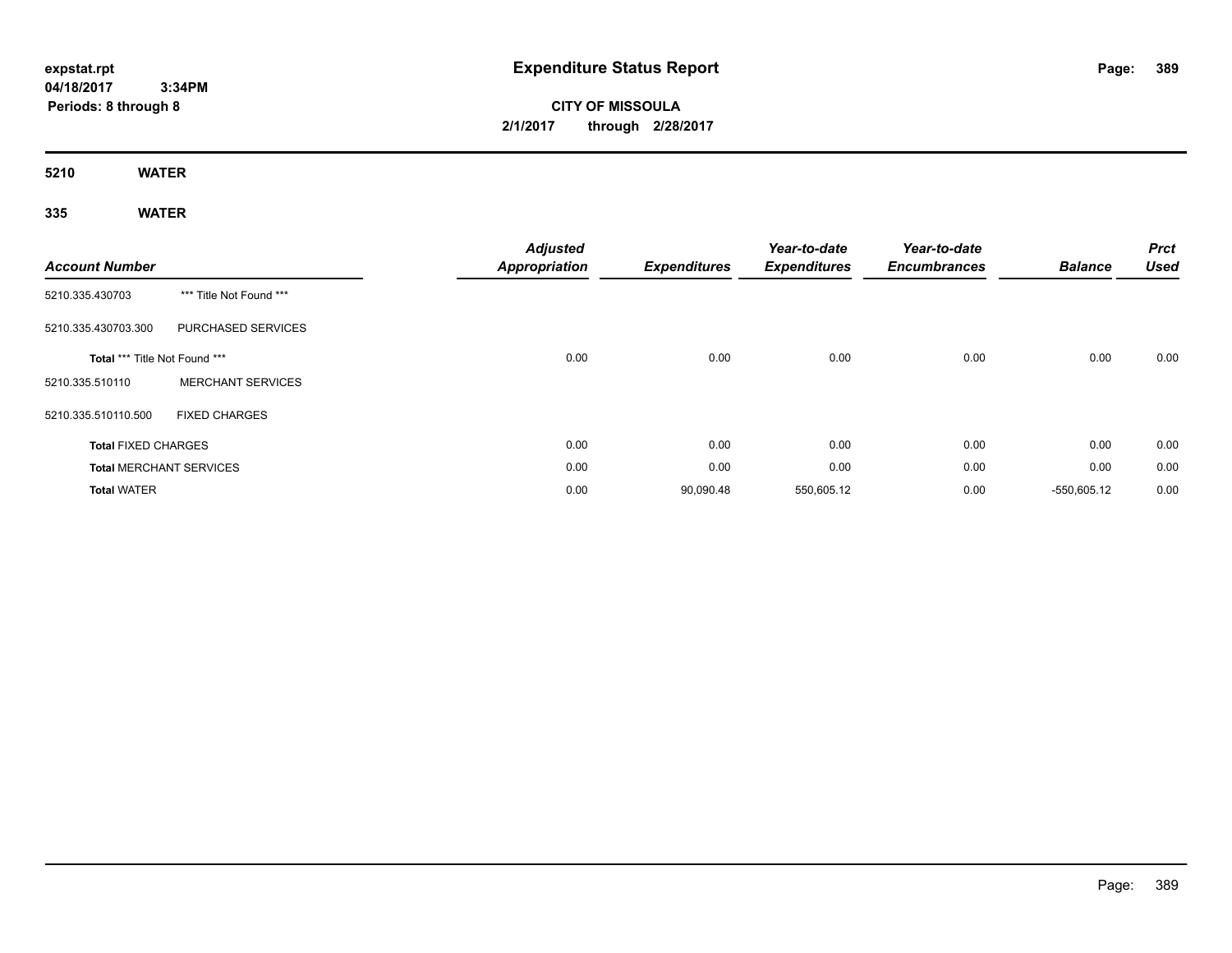**390**

**04/18/2017 3:34PM Periods: 8 through 8**

**CITY OF MISSOULA 2/1/2017 through 2/28/2017**

### **5211 WATER REVENUE COLLECTION & CLEARING**

| <b>Account Number</b>      |                                                      | <b>Adjusted</b><br>Appropriation | <b>Expenditures</b> | Year-to-date<br><b>Expenditures</b> | Year-to-date<br><b>Encumbrances</b> | <b>Balance</b> | <b>Prct</b><br><b>Used</b> |
|----------------------------|------------------------------------------------------|----------------------------------|---------------------|-------------------------------------|-------------------------------------|----------------|----------------------------|
| 5211.335.510110            | <b>MERCHANT SERVICES</b>                             |                                  |                     |                                     |                                     |                |                            |
| 5211.335.510110.500        | <b>FIXED CHARGES</b>                                 |                                  |                     |                                     |                                     |                |                            |
|                            | <b>Total MERCHANT SERVICES</b>                       | 0.00                             | 0.00                | 0.00                                | 0.00                                | 0.00           | 0.00                       |
| 5211.335.521000            | INTERFUND OPERATING TRANSFERS                        |                                  |                     |                                     |                                     |                |                            |
| 5211.335.521000.500        | <b>FIXED CHARGES</b>                                 |                                  |                     |                                     |                                     |                |                            |
| <b>Total FIXED CHARGES</b> |                                                      | 0.00                             | 0.00                | 0.00                                | 0.00                                | 0.00           | 0.00                       |
| 5211.335.521000.800        | OTHER OBJECTS                                        |                                  |                     |                                     |                                     |                |                            |
|                            | <b>Total INTERFUND OPERATING TRANSFERS</b>           | 0.00                             | 0.00                | 0.00                                | 0.00                                | 0.00           | 0.00                       |
|                            | <b>Total WATER REVENUE COLLECTION &amp; CLEARING</b> | 0.00                             | 0.00                | 0.00                                | 0.00                                | 0.00           | 0.00                       |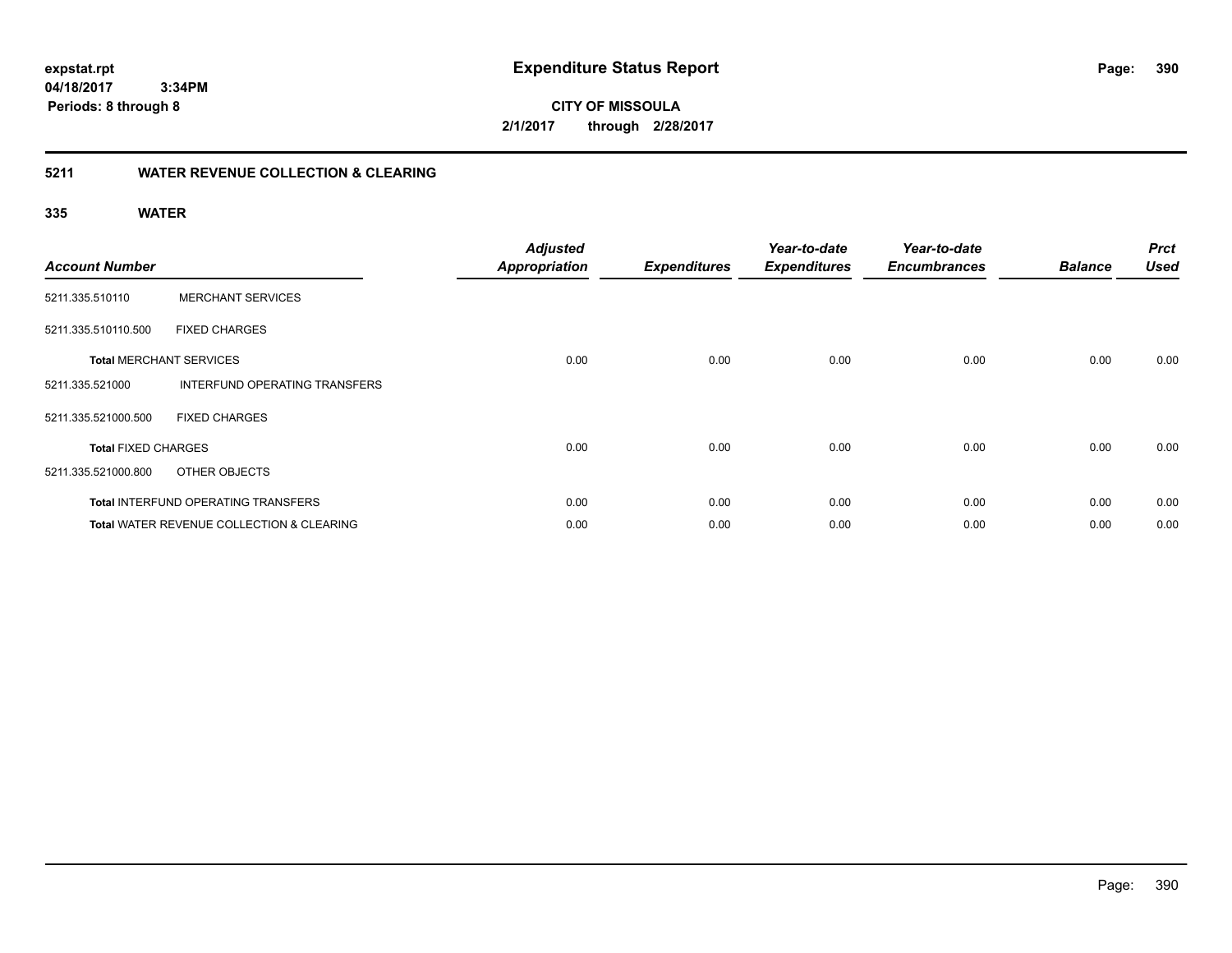**CITY OF MISSOULA 2/1/2017 through 2/28/2017**

### **5215 WATER LOAN FUND**

| <b>Account Number</b>        |                                            | <b>Adjusted</b><br><b>Appropriation</b> | <b>Expenditures</b> | Year-to-date<br><b>Expenditures</b> | Year-to-date<br><b>Encumbrances</b> | <b>Balance</b> | <b>Prct</b><br><b>Used</b> |
|------------------------------|--------------------------------------------|-----------------------------------------|---------------------|-------------------------------------|-------------------------------------|----------------|----------------------------|
| 5215.335.510110              | <b>MERCHANT SERVICES</b>                   |                                         |                     |                                     |                                     |                |                            |
| 5215.335.510110.500          | <b>FIXED CHARGES</b>                       |                                         |                     |                                     |                                     |                |                            |
|                              | <b>Total MERCHANT SERVICES</b>             | 0.00                                    | 0.00                | 0.00                                | 0.00                                | 0.00           | 0.00                       |
| 5215.335.521000              | INTERFUND OPERATING TRANSFERS              |                                         |                     |                                     |                                     |                |                            |
| 5215.335.521000.800          | OTHER OBJECTS                              |                                         |                     |                                     |                                     |                |                            |
|                              | <b>Total INTERFUND OPERATING TRANSFERS</b> | 0.00                                    | 0.00                | 0.00                                | 0.00                                | 0.00           | 0.00                       |
| <b>Total WATER LOAN FUND</b> |                                            | 0.00                                    | 0.00                | 0.00                                | 0.00                                | 0.00           | 0.00                       |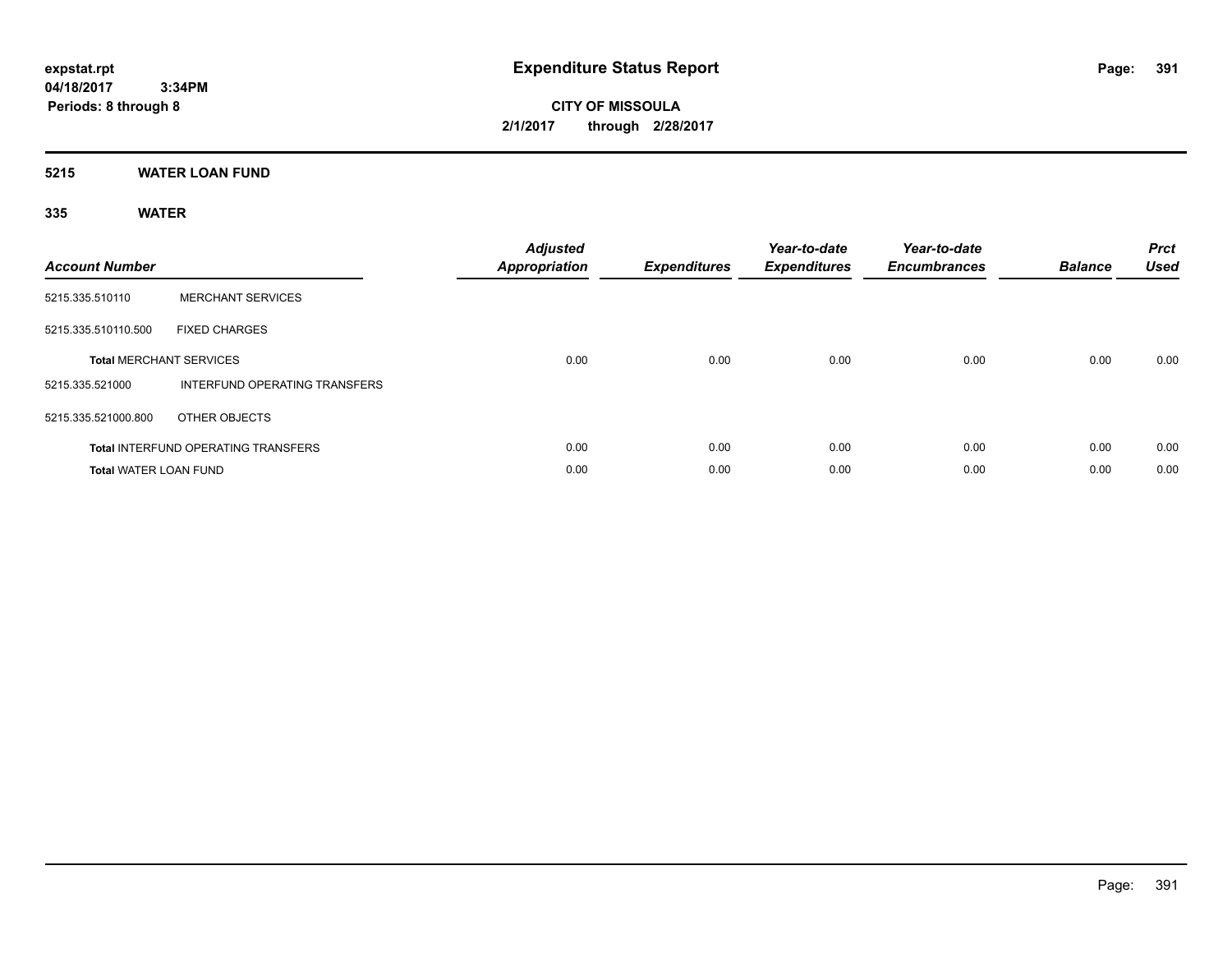**CITY OF MISSOULA 2/1/2017 through 2/28/2017**

**5220 WATER R&D FUND**

| <b>Account Number</b>         |                                     | <b>Adjusted</b><br><b>Appropriation</b> | <b>Expenditures</b> | Year-to-date<br><b>Expenditures</b> | Year-to-date<br><b>Encumbrances</b> | <b>Balance</b> | <b>Prct</b><br><b>Used</b> |
|-------------------------------|-------------------------------------|-----------------------------------------|---------------------|-------------------------------------|-------------------------------------|----------------|----------------------------|
| 5220.335.430510               | *** Title Not Found ***             |                                         |                     |                                     |                                     |                |                            |
| 5220.335.430510.200           | <b>SUPPLIES</b>                     |                                         |                     |                                     |                                     |                |                            |
| Total *** Title Not Found *** |                                     | 0.00                                    | 0.00                | 0.00                                | 0.00                                | 0.00           | 0.00                       |
| 5220.335.490220               | *** Title Not Found ***             |                                         |                     |                                     |                                     |                |                            |
| 5220.335.490220.600           | <b>DEBT SERVICE</b>                 |                                         |                     |                                     |                                     |                |                            |
| Total *** Title Not Found *** |                                     | 0.00                                    | 0.00                | 0.00                                | 0.00                                | 0.00           | 0.00                       |
| 5220.335.490506               | CORE FINANCED EQUIPMENT             |                                         |                     |                                     |                                     |                |                            |
| 5220.335.490506.600           | <b>DEBT SERVICE</b>                 |                                         |                     |                                     |                                     |                |                            |
|                               | Total CORE FINANCED EQUIPMENT       | 0.00                                    | 0.00                | 0.00                                | 0.00                                | 0.00           | 0.00                       |
| 5220.335.510110               | <b>MERCHANT SERVICES</b>            |                                         |                     |                                     |                                     |                |                            |
| 5220.335.510110.500           | <b>FIXED CHARGES</b>                |                                         |                     |                                     |                                     |                |                            |
|                               | <b>Total MERCHANT SERVICES</b>      | 0.00                                    | 0.00                | 0.00                                | 0.00                                | 0.00           | 0.00                       |
| 5220.335.521000               | INTERFUND OPERATING TRANSFERS       |                                         |                     |                                     |                                     |                |                            |
| 5220.335.521000.800           | OTHER OBJECTS                       |                                         |                     |                                     |                                     |                |                            |
|                               | Total INTERFUND OPERATING TRANSFERS | 0.00                                    | 0.00                | 0.00                                | 0.00                                | 0.00           | 0.00                       |
| Total WATER R&D FUND          |                                     | 0.00                                    | 0.00                | 0.00                                | 0.00                                | 0.00           | 0.00                       |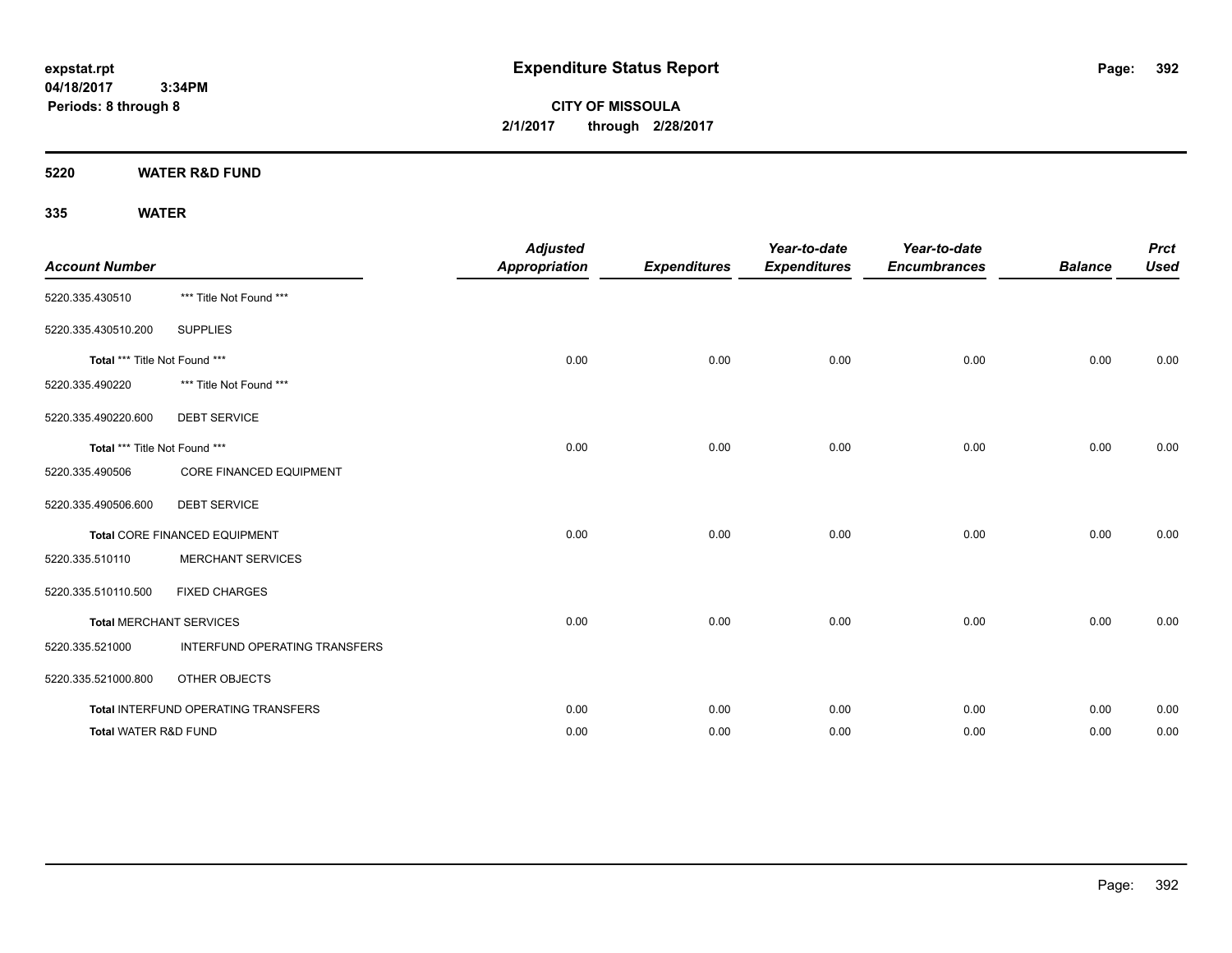**CITY OF MISSOULA 2/1/2017 through 2/28/2017**

### **5240 WATER CONSTRUCTION FUND**

| <b>Account Number</b> |                                      | <b>Adjusted</b><br>Appropriation | <b>Expenditures</b> | Year-to-date<br><b>Expenditures</b> | Year-to-date<br><b>Encumbrances</b> | <b>Balance</b> | <b>Prct</b><br>Used |
|-----------------------|--------------------------------------|----------------------------------|---------------------|-------------------------------------|-------------------------------------|----------------|---------------------|
| 5240.335.510110       | <b>MERCHANT SERVICES</b>             |                                  |                     |                                     |                                     |                |                     |
| 5240.335.510110.500   | <b>FIXED CHARGES</b>                 |                                  |                     |                                     |                                     |                |                     |
|                       | <b>Total WATER CONSTRUCTION FUND</b> | 0.00                             | 0.00                | 0.00                                | 0.00                                | 0.00           | 0.00                |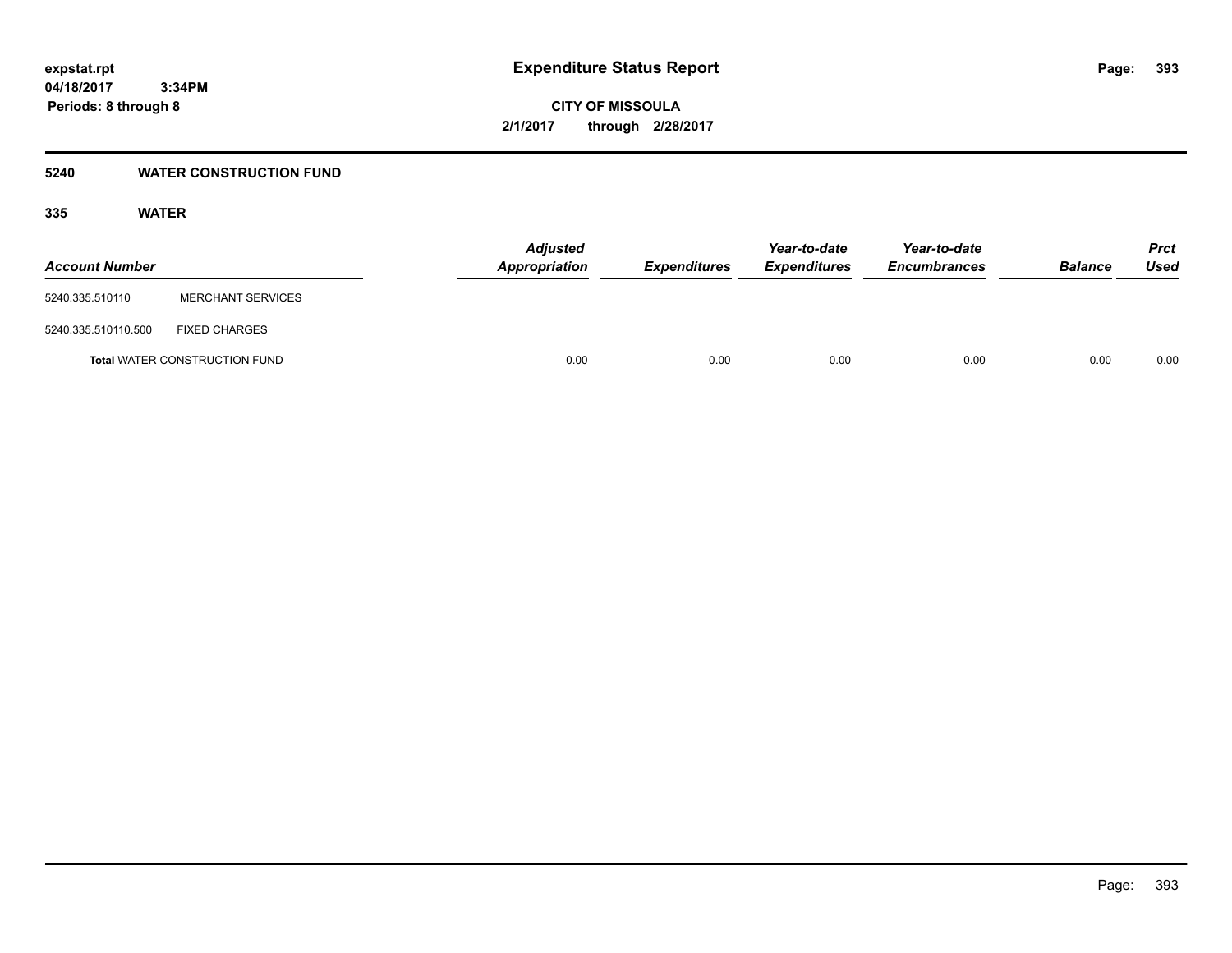**Periods: 8 through 8**

**CITY OF MISSOULA 2/1/2017 through 2/28/2017**

### **5250 WATER PURCHASE LOAN**

 **3:34PM**

### **330 WASTEWATER**

| <b>Account Number</b> |                                  | <b>Adjusted</b><br>Appropriation | <b>Expenditures</b> | Year-to-date<br><b>Expenditures</b> | Year-to-date<br><b>Encumbrances</b> | <b>Balance</b> | <b>Prct</b><br><b>Used</b> |
|-----------------------|----------------------------------|----------------------------------|---------------------|-------------------------------------|-------------------------------------|----------------|----------------------------|
| 5250.330.490200       | REVENUE BOND DEBT SERVICE        |                                  |                     |                                     |                                     |                |                            |
| 5250.330.490200.600   | <b>DEBT SERVICE</b>              |                                  |                     |                                     |                                     |                |                            |
|                       | Total REVENUE BOND DEBT SERVICE  | 0.00                             | 0.00                | 0.00                                | 0.00                                | 0.00           | 0.00                       |
| 5250.330.510110       | <b>MERCHANT SERVICES</b>         |                                  |                     |                                     |                                     |                |                            |
| 5250.330.510110.500   | <b>FIXED CHARGES</b>             |                                  |                     |                                     |                                     |                |                            |
|                       | <b>Total MERCHANT SERVICES</b>   | 0.00                             | 0.00                | 0.00                                | 0.00                                | 0.00           | 0.00                       |
|                       | <b>Total WATER PURCHASE LOAN</b> | 0.00                             | 0.00                | 0.00                                | 0.00                                | 0.00           | 0.00                       |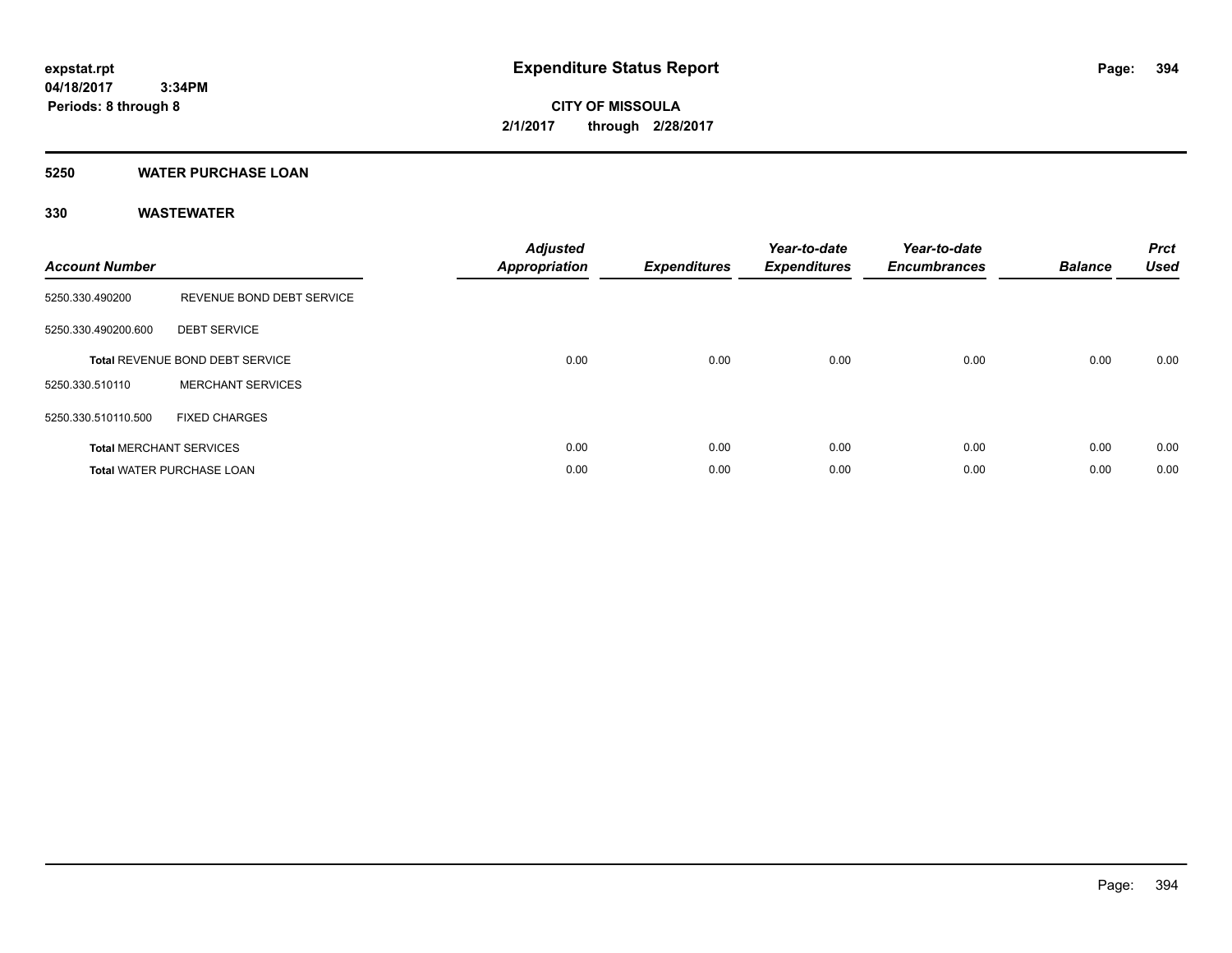**CITY OF MISSOULA 2/1/2017 through 2/28/2017**

### **5310 SEWER OPERATING BUDGET FUND**

### **330 WASTEWATER**

|                                         |                                                         | <b>Adjusted</b>      |                     | Year-to-date        | Year-to-date        |                | <b>Prct</b> |
|-----------------------------------------|---------------------------------------------------------|----------------------|---------------------|---------------------|---------------------|----------------|-------------|
| <b>Account Number</b>                   |                                                         | <b>Appropriation</b> | <b>Expenditures</b> | <b>Expenditures</b> | <b>Encumbrances</b> | <b>Balance</b> | <b>Used</b> |
| 5310.330.410400                         | <b>DEPRECIATION</b>                                     |                      |                     |                     |                     |                |             |
| 5310.330.410400.800                     | OTHER OBJECTS                                           |                      |                     |                     |                     |                |             |
| <b>Total DEPRECIATION</b>               |                                                         | 0.00                 | 0.00                | 0.00                | 0.00                | 0.00           | 0.00        |
| 5310.330.430610                         | <b>ADMINISTRATION</b>                                   |                      |                     |                     |                     |                |             |
| 5310.330.430610.100                     | PERSONAL SERVICES                                       |                      |                     |                     |                     |                |             |
|                                         | 5310.330.430610.110.000 SALARIES AND WAGES              | 189,560.00           | 13,949.88           | 118,470.24          | 0.00                | 71,089.76      | 62.50       |
|                                         | 5310.330.430610.120.000 OVERTIME/TERMINATION            | 0.00                 | 476.18              | 800.17              | 0.00                | $-800.17$      | 0.00        |
|                                         | 5310.330.430610.140.000 EMPLOYER CONTRIBUTIONS          | 64,366.00            | 4,815.93            | 28,708.15           | 0.00                | 35,657.85      | 44.60       |
|                                         | 5310.330.430610.145.000 OPEB CONTRIBUTION               | 175.00               | 0.00                | 0.00                | 0.00                | 175.00         | 0.00        |
| <b>Total PERSONAL SERVICES</b>          |                                                         | 254,101.00           | 19,241.99           | 147,978.56          | 0.00                | 106,122.44     | 58.24       |
| 5310.330.430610.200                     | <b>SUPPLIES</b>                                         |                      |                     |                     |                     |                |             |
| 5310.330.430610.210.000 OFFICE SUPPLIES |                                                         | 0.00                 | 126.72              | 1,113.51            | 0.00                | $-1,113.51$    | 0.00        |
|                                         | 5310.330.430610.220.000 OPERATING SUPPLIES              | 3,400.00             | 45.75               | 746.74              | 0.00                | 2,653.26       | 21.96       |
|                                         | 5310.330.430610.230.000 REPAIR/MAINTENANCE              | 1,000.00             | 0.00                | 240.07              | 0.00                | 759.93         | 24.01       |
| 5310.330.430610.231.000 GASOLINE        |                                                         | 60,000.00            | 2,113.02            | 20,403.82           | 0.00                | 39,596.18      | 34.01       |
| <b>Total SUPPLIES</b>                   |                                                         | 64,400.00            | 2,285.49            | 22,504.14           | 0.00                | 41,895.86      | 34.94       |
| 5310.330.430610.300                     | PURCHASED SERVICES                                      |                      |                     |                     |                     |                |             |
| 5310.330.430610.310.000 COMMUNICATIONS  |                                                         | 86.00                | 14.36               | 3,939.33            | 0.00                | $-3,853.33$    | 4,580.62    |
|                                         | 5310.330.430610.320.000 PRINTING & DUPLICATING          | 8,000.00             | 0.00                | 4,582.18            | 0.00                | 3,417.82       | 57.28       |
|                                         | 5310.330.430610.330.000 PUBLICITY, SUBSCRIPTIONS & DUES | 3,000.00             | 469.58              | 4,849.92            | 0.00                | $-1,849.92$    | 161.66      |
|                                         | 5310.330.430610.344.000 TELEPHONE SERVICE               | 19,604.00            | 1.119.12            | 13,454.91           | 0.00                | 6.149.09       | 68.63       |
|                                         | 5310.330.430610.350.000 PROFESSIONAL SERVICES           | 38,000.00            | 263.76              | 43,383.52           | 0.00                | $-5,383.52$    | 114.17      |
|                                         | 5310.330.430610.360.000 REPAIR & MAINTENANCE            | 6,952.00             | 843.69              | 5,910.97            | 0.00                | 1,041.03       | 85.03       |
| 5310.330.430610.370.000 TRAVEL          |                                                         | 1,500.00             | 0.00                | 0.00                | 0.00                | 1,500.00       | 0.00        |
| 5310.330.430610.380.000 TRAINING        |                                                         | 1,100.00             | 72.59               | 182.89              | 0.00                | 917.11         | 16.63       |
| <b>Total PURCHASED SERVICES</b>         |                                                         | 78,242.00            | 2,783.10            | 76,303.72           | 0.00                | 1,938.28       | 97.52       |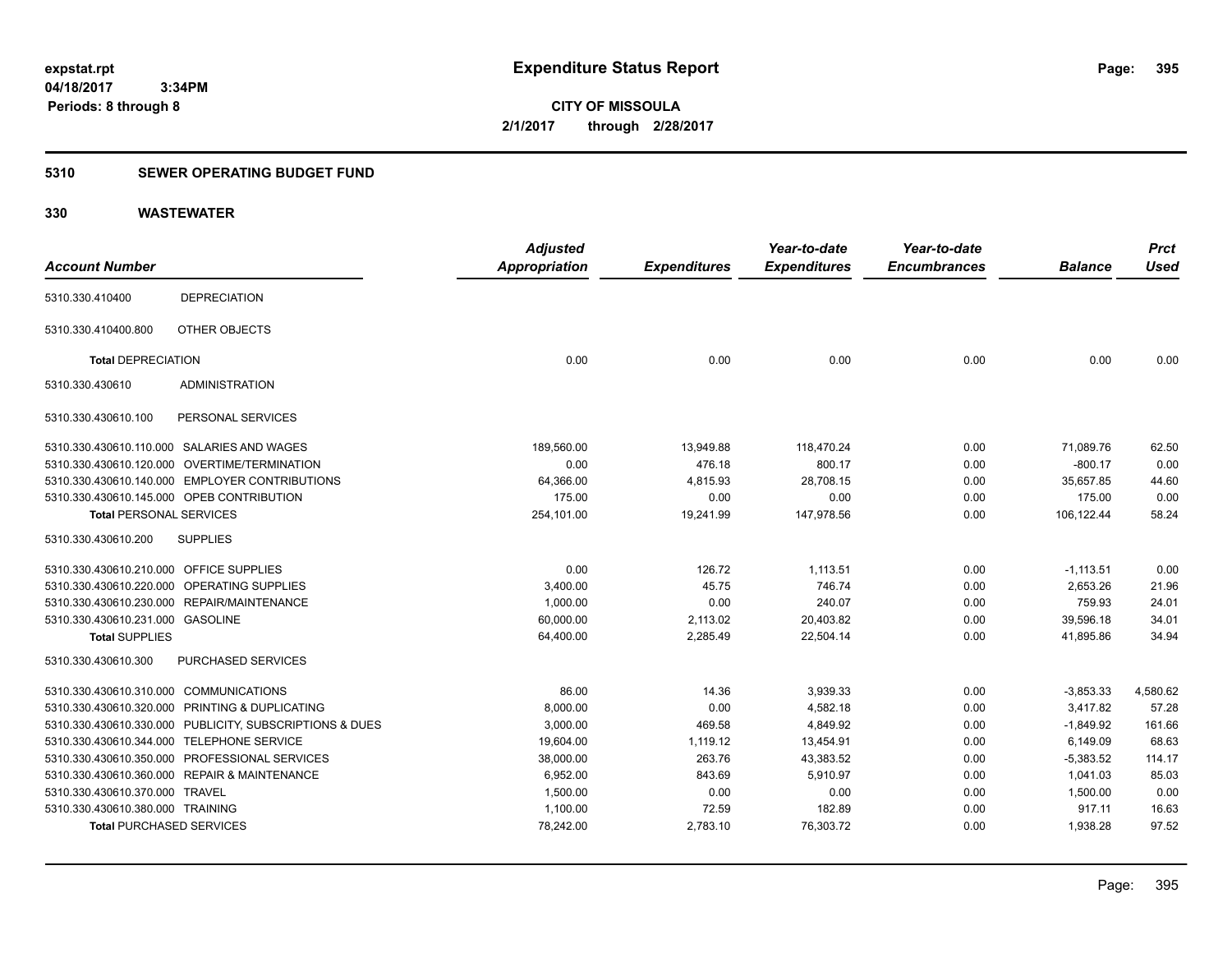## **5310 SEWER OPERATING BUDGET FUND**

### **330 WASTEWATER**

| <b>Account Number</b>                                                                     |                                                        | <b>Adjusted</b><br>Appropriation | <b>Expenditures</b> | Year-to-date<br><b>Expenditures</b> | Year-to-date<br><b>Encumbrances</b> | <b>Balance</b>           | <b>Prct</b><br><b>Used</b> |
|-------------------------------------------------------------------------------------------|--------------------------------------------------------|----------------------------------|---------------------|-------------------------------------|-------------------------------------|--------------------------|----------------------------|
| 5310.330.430610.500                                                                       | <b>FIXED CHARGES</b>                                   |                                  |                     |                                     |                                     |                          |                            |
| 5310.330.430610.500.000 FIXED CHARGES<br><b>Total FIXED CHARGES</b>                       |                                                        | 1,350,838.00<br>1,350,838.00     | 100.00<br>100.00    | 676,213.55<br>676,213.55            | 0.00<br>0.00                        | 674,624.45<br>674,624.45 | 50.06<br>50.06             |
| 5310.330.430610.700                                                                       | <b>GRANTS &amp; CONTRIBUTIONS</b>                      |                                  |                     |                                     |                                     |                          |                            |
| 5310.330.430610.700.000 GRANTS & CONTRIBUTIONS<br><b>Total GRANTS &amp; CONTRIBUTIONS</b> |                                                        | 1,500.00<br>1,500.00             | 0.00<br>0.00        | 0.00<br>0.00                        | 0.00<br>0.00                        | 1,500.00<br>1,500.00     | 0.00<br>0.00               |
| 5310.330.430610.800                                                                       | OTHER OBJECTS                                          |                                  |                     |                                     |                                     |                          |                            |
| <b>Total OTHER OBJECTS</b>                                                                |                                                        | 0.00                             | 0.00                | 0.00                                | 0.00                                | 0.00                     | 0.00                       |
| 5310.330.430610.900                                                                       | CAPITAL OUTLAY                                         |                                  |                     |                                     |                                     |                          |                            |
| <b>Total CAPITAL OUTLAY</b>                                                               |                                                        | 0.00                             | 0.00                | 0.00                                | 0.00                                | 0.00                     | 0.00                       |
| <b>Total ADMINISTRATION</b>                                                               |                                                        | 1,749,081.00                     | 24,410.58           | 922.999.97                          | 0.00                                | 826,081.03               | 52.77                      |
| 5310.330.430630                                                                           | <b>COLLECTIONS &amp; TRANSMISSIONS</b>                 |                                  |                     |                                     |                                     |                          |                            |
| 5310.330.430630.100                                                                       | PERSONAL SERVICES                                      |                                  |                     |                                     |                                     |                          |                            |
| 5310.330.430630.110.000 SALARIES AND WAGES                                                |                                                        | 459,648.00                       | 32,942.22           | 289,950.10                          | 0.00                                | 169,697.90               | 63.08                      |
| 5310.330.430630.120.000 OVERTIME/TERMINATION                                              |                                                        | 12,000.00                        | 198.23              | 6,167.21                            | 0.00                                | 5,832.79                 | 51.39                      |
| 5310.330.430630.130.000 OTHER                                                             |                                                        | 19,224.00                        | 0.00                | 0.00                                | 0.00                                | 19,224.00                | 0.00                       |
| 5310.330.430630.140.000 EMPLOYER CONTRIBUTIONS                                            |                                                        | 223,931.00                       | 16,168.72           | 150,217.04                          | 0.00                                | 73,713.96                | 67.08                      |
| <b>Total PERSONAL SERVICES</b>                                                            | 5310.330.430630.141.000 STATE RETIREMENT CONTRIBUTIONS | 501.00<br>715,304.00             | 110.93<br>49,420.10 | 866.80<br>447,201.15                | 0.00<br>0.00                        | $-365.80$<br>268,102.85  | 173.01<br>62.52            |
| 5310.330.430630.200<br><b>SUPPLIES</b>                                                    |                                                        |                                  |                     |                                     |                                     |                          |                            |
| 5310.330.430630.220.000 OPERATING SUPPLIES                                                |                                                        | 20,000.00                        | 1,224.89            | 18,436.10                           | 0.00                                | 1,563.90                 | 92.18                      |
| 5310.330.430630.230.000 REPAIR/MAINTENANCE                                                |                                                        | 150,000.00                       | 4,628.43            | 55,283.10                           | 0.00                                | 94,716.90                | 36.86                      |
| 5310.330.430630.240.000 OTHER SUPPLIES                                                    |                                                        | 2,000.00                         | 0.00                | 2,550.65                            | 0.00                                | $-550.65$                | 127.53                     |
| <b>Total SUPPLIES</b>                                                                     |                                                        | 172,000.00                       | 5,853.32            | 76.269.85                           | 0.00                                | 95.730.15                | 44.34                      |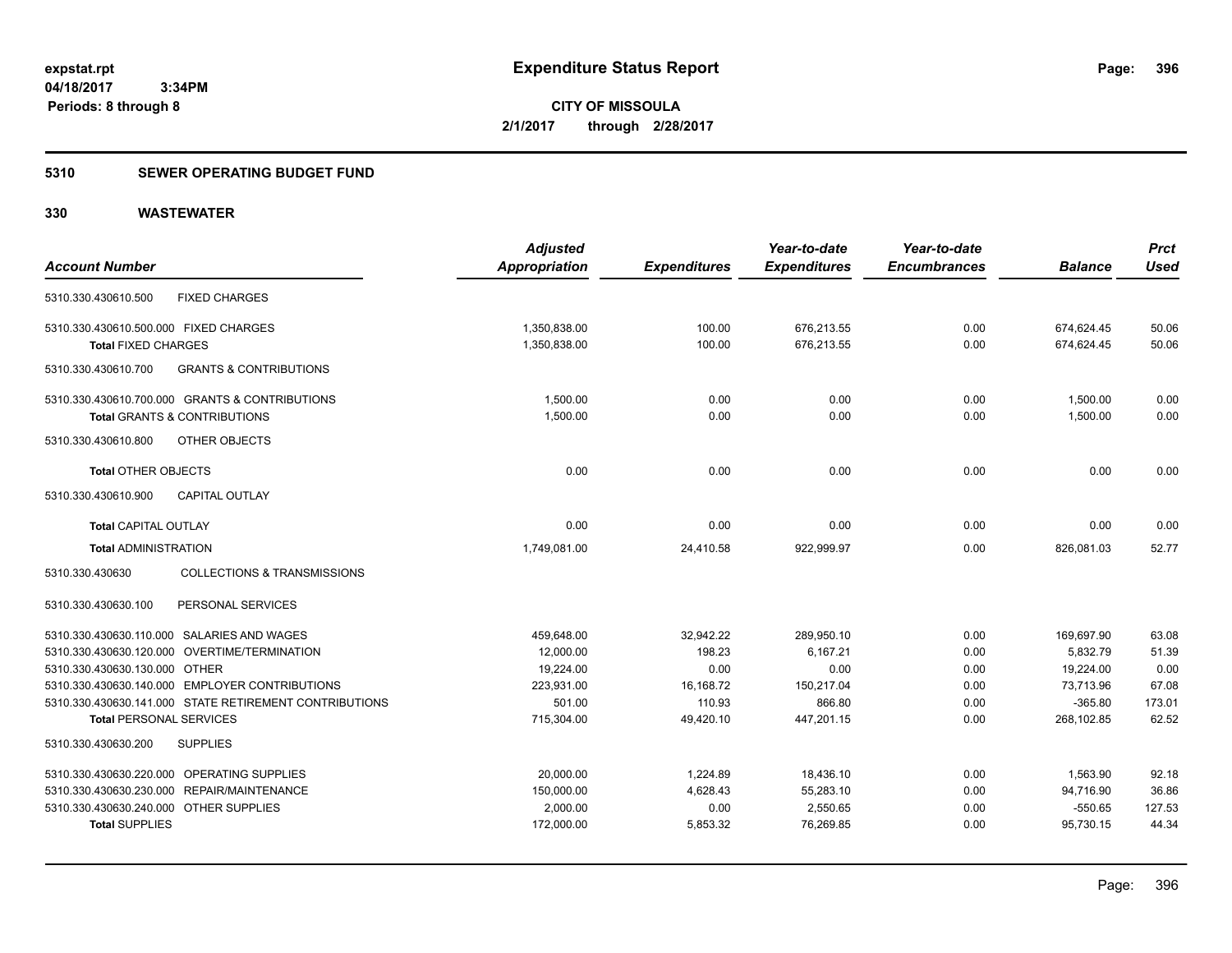**CITY OF MISSOULA 2/1/2017 through 2/28/2017**

### **5310 SEWER OPERATING BUDGET FUND**

| <b>Account Number</b>                      |                                                   | <b>Adjusted</b><br><b>Appropriation</b> | <b>Expenditures</b> | Year-to-date<br><b>Expenditures</b> | Year-to-date<br><b>Encumbrances</b> | <b>Balance</b> | <b>Prct</b><br><b>Used</b> |
|--------------------------------------------|---------------------------------------------------|-----------------------------------------|---------------------|-------------------------------------|-------------------------------------|----------------|----------------------------|
| 5310.330.430630.300                        | PURCHASED SERVICES                                |                                         |                     |                                     |                                     |                |                            |
| 5310.330.430630.310.000 COMMUNICATIONS     |                                                   | 984.00                                  | 0.00                | 268.36                              | 0.00                                | 715.64         | 27.27                      |
|                                            | 5310.330.430630.341.000 ELECTRICITY & NATURAL GAS | 78,216.00                               | 2,475.31            | 49,529.94                           | 0.00                                | 28,686.06      | 63.32                      |
| 5310.330.430630.343.000 WATER CHARGES      |                                                   | 6,468.00                                | 234.70              | 2,676.43                            | 0.00                                | 3,791.57       | 41.38                      |
|                                            | 5310.330.430630.350.000 PROFESSIONAL SERVICES     | 2,000.00                                | 57.25               | 358.25                              | 0.00                                | 1,641.75       | 17.91                      |
|                                            | 5310.330.430630.360.000 REPAIR & MAINTENANCE      | 104,360.00                              | 3,199.99            | 45,466.25                           | 0.00                                | 58,893.75      | 43.57                      |
| 5310.330.430630.370.000 TRAVEL             |                                                   | 3,000.00                                | 0.00                | 0.00                                | 0.00                                | 3,000.00       | 0.00                       |
| 5310.330.430630.380.000 TRAINING           |                                                   | 2,500.00                                | 0.00                | 0.00                                | 0.00                                | 2,500.00       | 0.00                       |
| <b>Total PURCHASED SERVICES</b>            |                                                   | 197,528.00                              | 5,967.25            | 98,299.23                           | 0.00                                | 99,228.77      | 49.76                      |
| 5310.330.430630.500                        | <b>FIXED CHARGES</b>                              |                                         |                     |                                     |                                     |                |                            |
| 5310.330.430630.500.000 FIXED CHARGES      |                                                   | 60,000.00                               | 0.00                | 0.00                                | 0.00                                | 60,000.00      | 0.00                       |
| <b>Total FIXED CHARGES</b>                 |                                                   | 60,000.00                               | 0.00                | 0.00                                | 0.00                                | 60,000.00      | 0.00                       |
| 5310.330.430630.900                        | <b>CAPITAL OUTLAY</b>                             |                                         |                     |                                     |                                     |                |                            |
|                                            | 5310.330.430630.940.000 MACHINERY & EQUIPMENT     | 0.00                                    | 0.00                | 7,858.00                            | 0.00                                | $-7,858.00$    | 0.00                       |
| <b>Total CAPITAL OUTLAY</b>                |                                                   | 0.00                                    | 0.00                | 7,858.00                            | 0.00                                | $-7,858.00$    | 0.00                       |
|                                            | Total COLLECTIONS & TRANSMISSIONS                 | 1,144,832.00                            | 61,240.67           | 629,628.23                          | 0.00                                | 515,203.77     | 55.00                      |
| 5310.330.430640                            | <b>TREATMENT AND DISPOSAL</b>                     |                                         |                     |                                     |                                     |                |                            |
| 5310.330.430640.100                        | PERSONAL SERVICES                                 |                                         |                     |                                     |                                     |                |                            |
| 5310.330.430640.110.000 SALARIES AND WAGES |                                                   | 429,292.00                              | 35,554.55           | 288,700.34                          | 0.00                                | 140,591.66     | 67.25                      |
|                                            | 5310.330.430640.120.000 OVERTIME/TERMINATION      | 7,000.00                                | 1,561.92            | 9,769.96                            | 0.00                                | $-2,769.96$    | 139.57                     |
| 5310.330.430640.130.000 OTHER              |                                                   | 32,733.00                               | 0.00                | 0.00                                | 0.00                                | 32,733.00      | 0.00                       |
|                                            | 5310.330.430640.140.000 EMPLOYER CONTRIBUTIONS    | 195,429.00                              | 14,508.90           | 120,243.55                          | 0.00                                | 75,185.45      | 61.53                      |
| 5310.330.430640.190.000 PENSION EXPENSE    |                                                   | 470.00                                  | 0.00                | 0.00                                | 0.00                                | 470.00         | 0.00                       |
| <b>Total PERSONAL SERVICES</b>             |                                                   | 664,924.00                              | 51,625.37           | 418,713.85                          | 0.00                                | 246,210.15     | 62.97                      |
| 5310.330.430640.200                        | <b>SUPPLIES</b>                                   |                                         |                     |                                     |                                     |                |                            |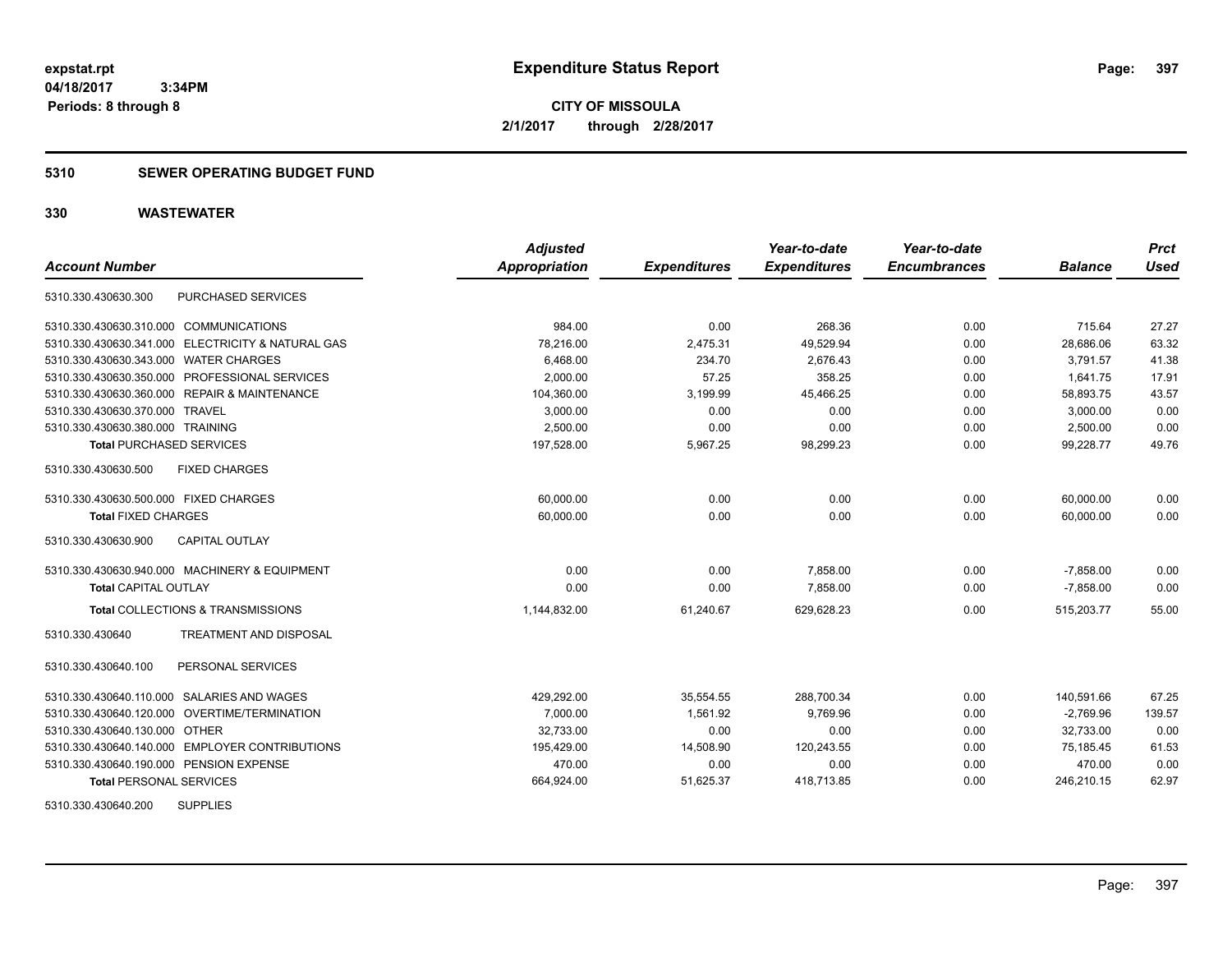**CITY OF MISSOULA 2/1/2017 through 2/28/2017**

### **5310 SEWER OPERATING BUDGET FUND**

| <b>Account Number</b>                             | <b>Adjusted</b><br>Appropriation | <b>Expenditures</b> | Year-to-date<br><b>Expenditures</b> | Year-to-date<br><b>Encumbrances</b> | <b>Balance</b> | <b>Prct</b><br><b>Used</b> |
|---------------------------------------------------|----------------------------------|---------------------|-------------------------------------|-------------------------------------|----------------|----------------------------|
| 5310.330.430640.210.000 OFFICE SUPPLIES           | 270,170.00                       | 0.00                | 51.14                               | 0.00                                | 270,118.86     | 0.02                       |
| 5310.330.430640.220.000 OPERATING SUPPLIES        | 100.000.00                       | 7.080.82            | 97.649.53                           | 0.00                                | 2.350.47       | 97.65                      |
| 5310.330.430640.230.000 REPAIR/MAINTENANCE        | 0.00                             | 6,479.56            | 66,309.09                           | 0.00                                | $-66,309.09$   | 0.00                       |
| 5310.330.430640.240.000 OTHER SUPPLIES            | 2,000.00                         | 0.00                | 563.21                              | 0.00                                | 1,436.79       | 28.16                      |
| <b>Total SUPPLIES</b>                             | 372,170.00                       | 13,560.38           | 164,572.97                          | 0.00                                | 207,597.03     | 44.22                      |
| 5310.330.430640.300<br>PURCHASED SERVICES         |                                  |                     |                                     |                                     |                |                            |
| 5310.330.430640.310.000 COMMUNICATIONS            | 1,500.00                         | 0.00                | 8.96                                | 0.00                                | 1,491.04       | 0.60                       |
| 5310.330.430640.341.000 ELECTRICITY & NATURAL GAS | 539,563.00                       | 7,273.06            | 371,169.79                          | 0.00                                | 168,393.21     | 68.79                      |
| 5310.330.430640.343.000 WATER CHARGES             | 3,780.00                         | 252.74              | 1,800.59                            | 0.00                                | 1,979.41       | 47.63                      |
| 5310.330.430640.345.000 GARBAGE                   | 21,636.00                        | 2,072.26            | 16.185.51                           | 0.00                                | 5.450.49       | 74.81                      |
| 5310.330.430640.350.000 PROFESSIONAL SERVICES     | 1,000.00                         | 0.00                | 422.08                              | 0.00                                | 577.92         | 42.21                      |
| 5310.330.430640.360.000 REPAIR & MAINTENANCE      | 225,000.00                       | 16,161.40           | 168,391.43                          | 0.00                                | 56,608.57      | 74.84                      |
| 5310.330.430640.370.000 TRAVEL                    | 6,000.00                         | 0.00                | 2,825.81                            | 0.00                                | 3.174.19       | 47.10                      |
| 5310.330.430640.380.000 TRAINING                  | 6,000.00                         | 60.00               | 3,139.00                            | 0.00                                | 2,861.00       | 52.32                      |
| 5310.330.430640.390.000 OTHER PURCHASED SERVICES  | 445,887.00                       | 0.00                | 131,197.90                          | 0.00                                | 314,689.10     | 29.42                      |
| <b>Total PURCHASED SERVICES</b>                   | 1,250,366.00                     | 25,819.46           | 695,141.07                          | 0.00                                | 555,224.93     | 55.60                      |
| CAPITAL OUTLAY<br>5310.330.430640.900             |                                  |                     |                                     |                                     |                |                            |
| <b>Total CAPITAL OUTLAY</b>                       | 0.00                             | 0.00                | 0.00                                | 0.00                                | 0.00           | 0.00                       |
| <b>Total TREATMENT AND DISPOSAL</b>               | 2,287,460.00                     | 91,005.21           | 1,278,427.89                        | 0.00                                | 1,009,032.11   | 55.89                      |
| <b>LAB &amp; TESTING</b><br>5310.330.430650       |                                  |                     |                                     |                                     |                |                            |
| 5310.330.430650.100<br>PERSONAL SERVICES          |                                  |                     |                                     |                                     |                |                            |
| 5310.330.430650.110.000 SALARIES AND WAGES        | 175,949.00                       | 13,715.77           | 122,208.70                          | 0.00                                | 53,740.30      | 69.46                      |
| 5310.330.430650.140.000 EMPLOYER CONTRIBUTIONS    | 72,869.00                        | 5,406.59            | 48,237.02                           | 0.00                                | 24,631.98      | 66.20                      |
| 5310.330.430650.190.000 PENSION EXPENSE           | 165.00                           | 0.00                | 0.00                                | 0.00                                | 165.00         | 0.00                       |
| <b>Total PERSONAL SERVICES</b>                    | 248,983.00                       | 19,122.36           | 170,445.72                          | 0.00                                | 78,537.28      | 68.46                      |
| <b>SUPPLIES</b><br>5310.330.430650.200            |                                  |                     |                                     |                                     |                |                            |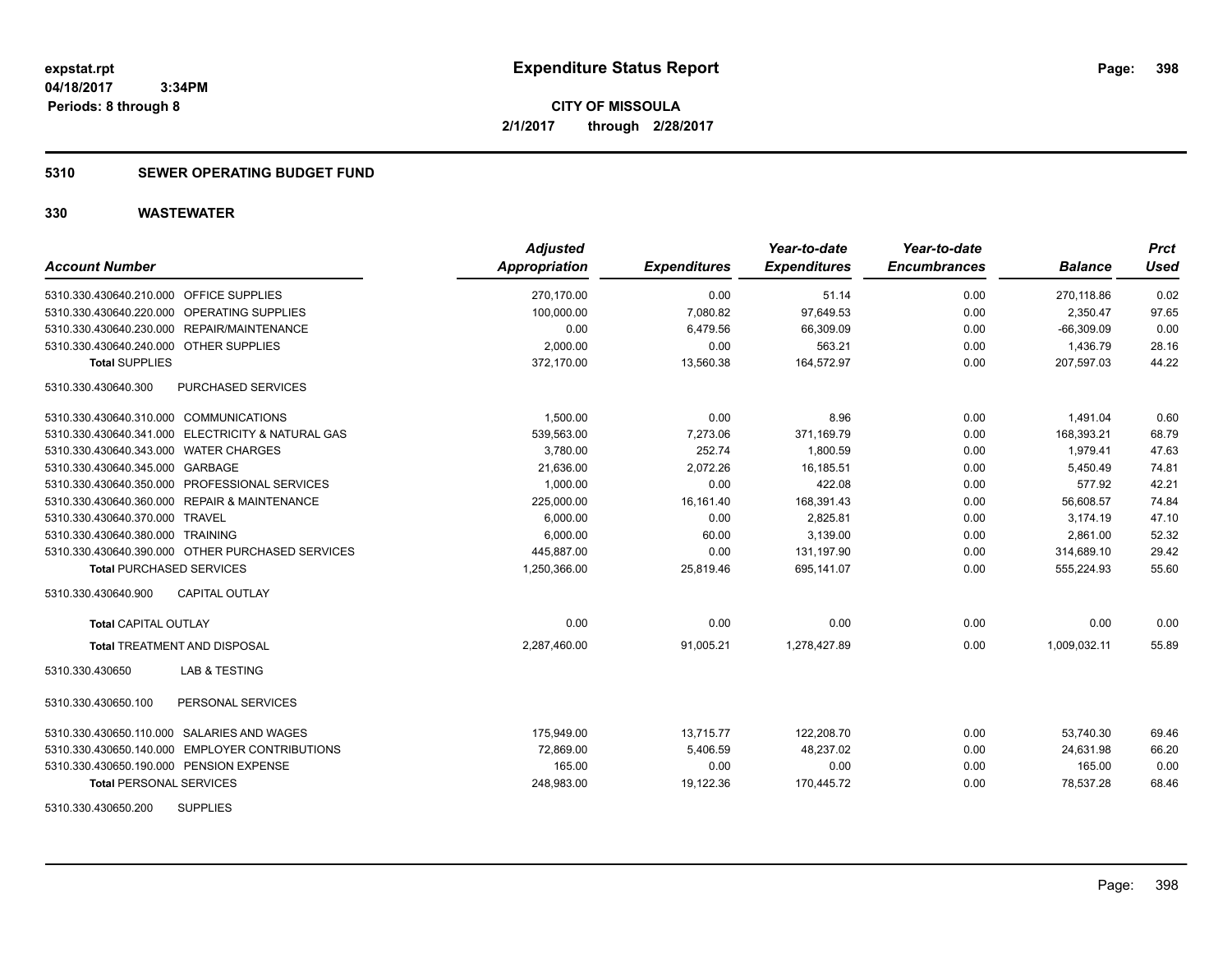**CITY OF MISSOULA 2/1/2017 through 2/28/2017**

### **5310 SEWER OPERATING BUDGET FUND**

| <b>Account Number</b>                          | <b>Adjusted</b><br>Appropriation | <b>Expenditures</b> | Year-to-date<br><b>Expenditures</b> | Year-to-date<br><b>Encumbrances</b> | <b>Balance</b> | <b>Prct</b><br><b>Used</b> |
|------------------------------------------------|----------------------------------|---------------------|-------------------------------------|-------------------------------------|----------------|----------------------------|
| 5310.330.430650.220.000 OPERATING SUPPLIES     | 23,000.00                        | 2,082.98            | 20,725.65                           | 0.00                                | 2,274.35       | 90.11                      |
| 5310.330.430650.230.000 REPAIR/MAINTENANCE     | 3,000.00                         | 89.00               | 1,513.69                            | 0.00                                | 1,486.31       | 50.46                      |
| <b>Total SUPPLIES</b>                          | 26,000.00                        | 2,171.98            | 22,239.34                           | 0.00                                | 3,760.66       | 85.54                      |
| PURCHASED SERVICES<br>5310.330.430650.300      |                                  |                     |                                     |                                     |                |                            |
| 5310.330.430650.310.000 COMMUNICATIONS         | 1,000.00                         | 37.44               | 381.77                              | 0.00                                | 618.23         | 38.18                      |
| 5310.330.430650.350.000 PROFESSIONAL SERVICES  | 37,700.00                        | 1,249.00            | 21,519.55                           | 0.00                                | 16,180.45      | 57.08                      |
| 5310.330.430650.360.000 REPAIR & MAINTENANCE   | 4,000.00                         | 1,593.45            | 4,320.72                            | 0.00                                | $-320.72$      | 108.02                     |
| 5310.330.430650.370.000 TRAVEL                 | 2,000.00                         | 0.00                | 0.00                                | 0.00                                | 2,000.00       | 0.00                       |
| 5310.330.430650.380.000 TRAINING               | 1,000.00                         | 0.00                | 0.00                                | 0.00                                | 1,000.00       | 0.00                       |
| <b>Total PURCHASED SERVICES</b>                | 45,700.00                        | 2,879.89            | 26,222.04                           | 0.00                                | 19,477.96      | 57.38                      |
| <b>CAPITAL OUTLAY</b><br>5310.330.430650.900   |                                  |                     |                                     |                                     |                |                            |
| <b>Total CAPITAL OUTLAY</b>                    | 0.00                             | 0.00                | 0.00                                | 0.00                                | 0.00           | 0.00                       |
| Total LAB & TESTING                            | 320,683.00                       | 24,174.23           | 218,907.10                          | 0.00                                | 101,775.90     | 68.26                      |
| <b>COMPOST</b><br>5310.330.430660              |                                  |                     |                                     |                                     |                |                            |
| 5310.330.430660.100<br>PERSONAL SERVICES       |                                  |                     |                                     |                                     |                |                            |
| 5310.330.430660.110. SALARIES AND WAGES        | 0.00                             | 0.00                | 3,786.58                            | 0.00                                | $-3,786.58$    | 0.00                       |
| 5310.330.430660.110.000 SALARIES AND WAGES     | 0.00                             | 14,766.70           | 43,665.42                           | 0.00                                | $-43,665.42$   | 0.00                       |
| 5310.330.430660.120.000 OVERTIME/TERMINATION   | 0.00                             | 514.11              | 2,500.80                            | 0.00                                | $-2,500.80$    | 0.00                       |
| 5310.330.430660.140.000 EMPLOYER CONTRIBUTIONS | 0.00                             | 7,361.13            | 19,046.60                           | 0.00                                | $-19,046.60$   | 0.00                       |
| <b>Total PERSONAL SERVICES</b>                 | 0.00                             | 22,641.94           | 68,999.40                           | 0.00                                | $-68,999.40$   | 0.00                       |
| 5310.330.430660.200<br><b>SUPPLIES</b>         |                                  |                     |                                     |                                     |                |                            |
| 5310.330.430660.220.000 OPERATING SUPPLIES     | 0.00                             | 21,097.87           | 34,313.37                           | 0.00                                | $-34,313.37$   | 0.00                       |
| 5310.330.430660.230.000 REPAIR/MAINTENANCE     | 0.00                             | 10,572.22           | 35,579.89                           | 0.00                                | $-35,579.89$   | 0.00                       |
| 5310.330.430660.231.000 GASOLINE               | 0.00                             | 104.97              | 1,955.34                            | 0.00                                | $-1,955.34$    | 0.00                       |
| 5310.330.430660.240.000 OTHER SUPPLIES         | 0.00                             | 1,065.28            | 1,086.57                            | 0.00                                | $-1,086.57$    | 0.00                       |
| <b>Total SUPPLIES</b>                          | 0.00                             | 32,840.34           | 72,935.17                           | 0.00                                | $-72,935.17$   | 0.00                       |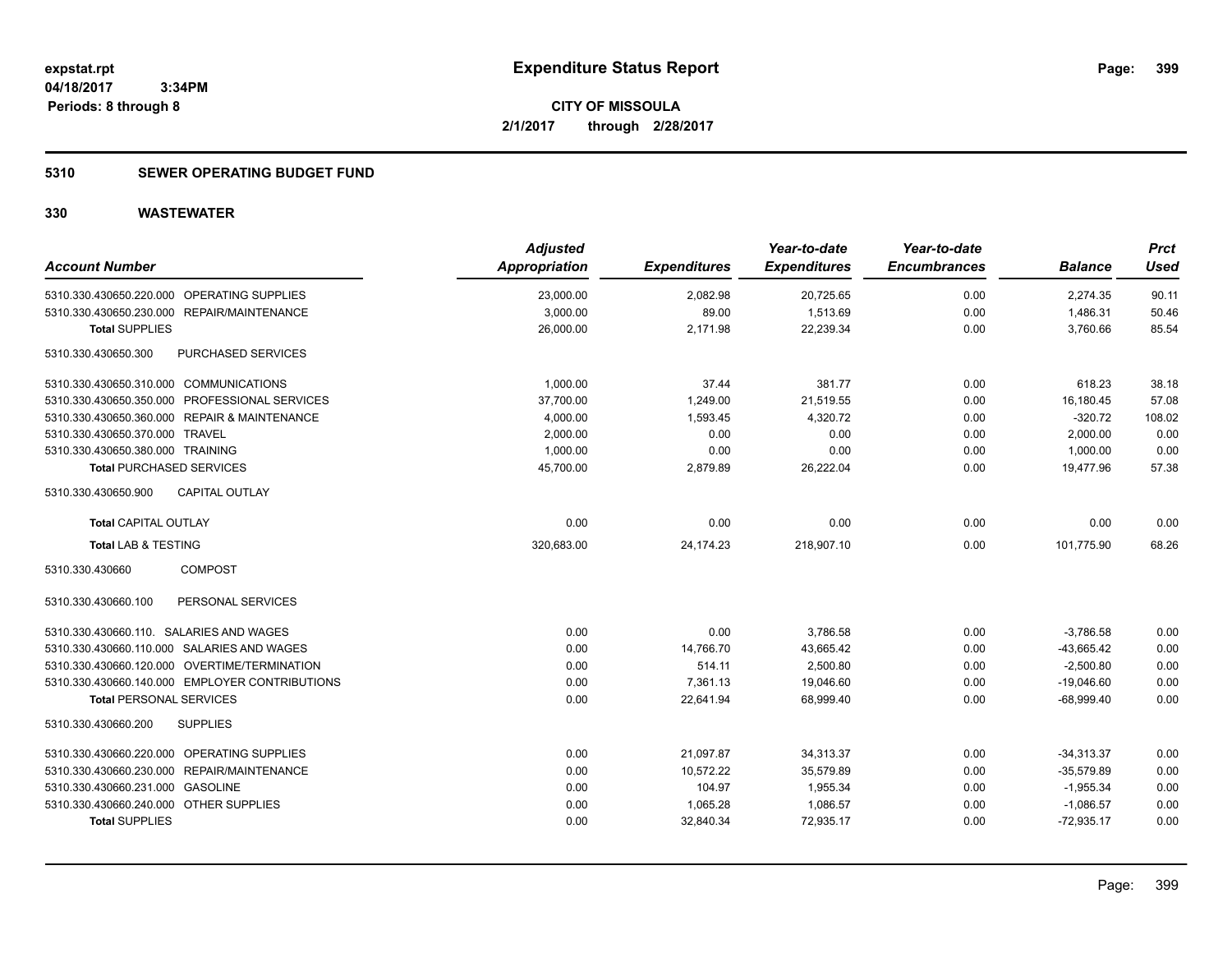**CITY OF MISSOULA 2/1/2017 through 2/28/2017**

### **5310 SEWER OPERATING BUDGET FUND**

| <b>Used</b><br><b>Balance</b><br>0.00<br>$-1,852.67$<br>$-57.50$<br>0.00<br>$-52.08$<br>0.00<br>$-9,000.00$<br>0.00<br>0.00               |
|-------------------------------------------------------------------------------------------------------------------------------------------|
|                                                                                                                                           |
|                                                                                                                                           |
|                                                                                                                                           |
|                                                                                                                                           |
|                                                                                                                                           |
|                                                                                                                                           |
|                                                                                                                                           |
| 0.00                                                                                                                                      |
|                                                                                                                                           |
| 0.00                                                                                                                                      |
|                                                                                                                                           |
| 0.00                                                                                                                                      |
| 0.00                                                                                                                                      |
| 0.00                                                                                                                                      |
| 0.00                                                                                                                                      |
| 0.00                                                                                                                                      |
|                                                                                                                                           |
|                                                                                                                                           |
| 0.00                                                                                                                                      |
|                                                                                                                                           |
|                                                                                                                                           |
| 0.00                                                                                                                                      |
|                                                                                                                                           |
| 0.00                                                                                                                                      |
| $-11,686.69$<br>$-22,648.94$<br>0.00<br>-436,900.91<br>$-97,693.16$<br>$-55.00$<br>$-534,649.07$<br>$-699,232.58$<br>0.00<br>0.00<br>0.00 |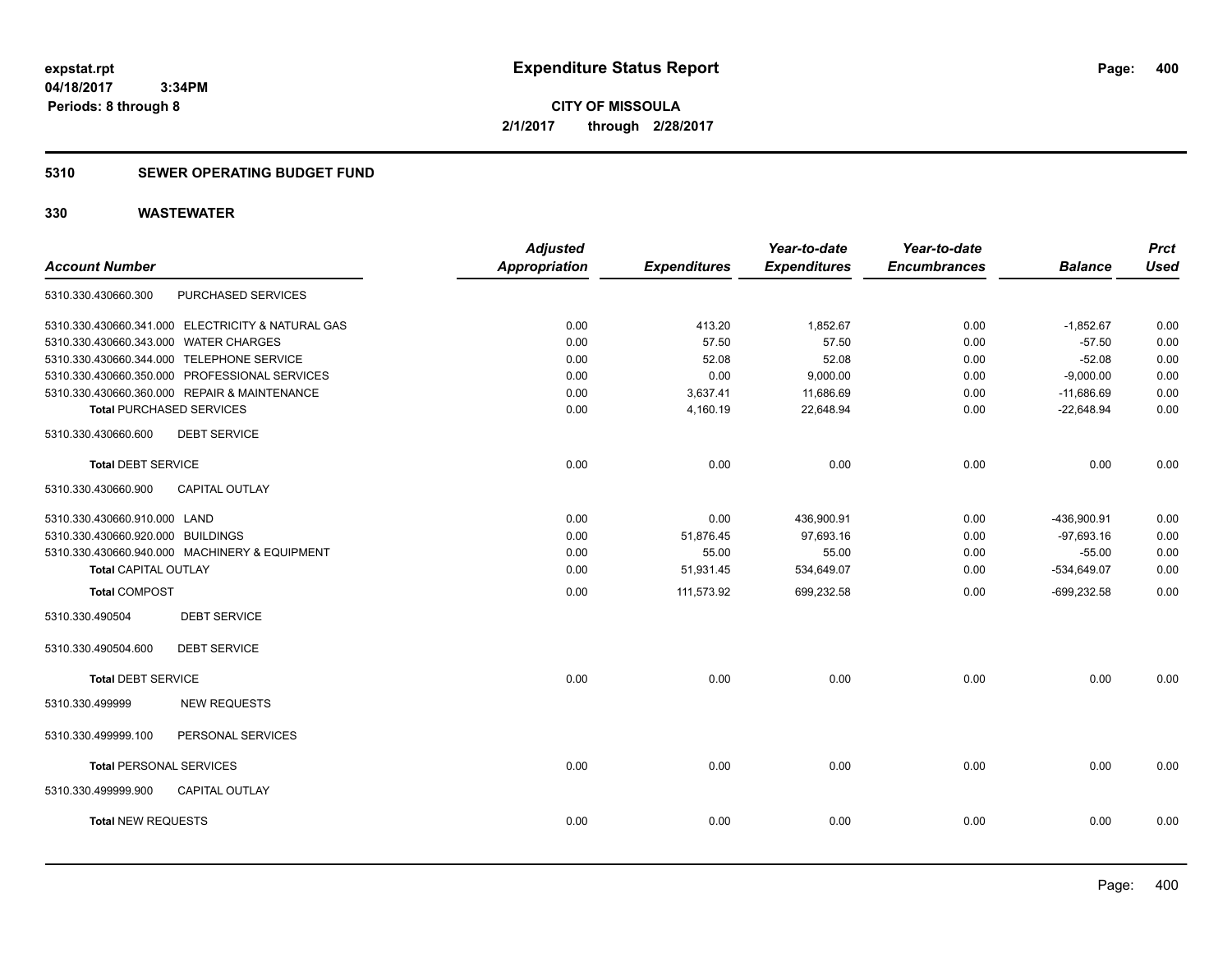### **5310 SEWER OPERATING BUDGET FUND**

|                                |                                                              | <b>Adjusted</b>        |                     | Year-to-date        | Year-to-date        |                        | <b>Prct</b>  |
|--------------------------------|--------------------------------------------------------------|------------------------|---------------------|---------------------|---------------------|------------------------|--------------|
| <b>Account Number</b>          |                                                              | Appropriation          | <b>Expenditures</b> | <b>Expenditures</b> | <b>Encumbrances</b> | <b>Balance</b>         | Used         |
| 5310.330.510110                | <b>MERCHANT SERVICES</b>                                     |                        |                     |                     |                     |                        |              |
| 5310.330.510110.500            | <b>FIXED CHARGES</b>                                         |                        |                     |                     |                     |                        |              |
| <b>Total MERCHANT SERVICES</b> | 5310.330.510110.500.000 MERCHANT SERVICE FEES/FIIXED CHARGES | 45,000.00<br>45,000.00 | 0.00<br>0.00        | 0.00<br>0.00        | 0.00<br>0.00        | 45,000.00<br>45,000.00 | 0.00<br>0.00 |
| 5310.330.510306                | SALARY RESERVE                                               |                        |                     |                     |                     |                        |              |
| 5310.330.510306.100            | PERSONAL SERVICES                                            |                        |                     |                     |                     |                        |              |
| <b>Total SALARY RESERVE</b>    | 5310.330.510306.140.000 EMPLOYER CONTRIBUTIONS               | 5,400.00<br>5,400.00   | 0.00<br>0.00        | 0.00<br>0.00        | 0.00<br>0.00        | 5,400.00<br>5,400.00   | 0.00<br>0.00 |
| 5310.330.521000                | INTERFUND OPERATING TRANSFERS                                |                        |                     |                     |                     |                        |              |
| 5310.330.521000.800            | OTHER OBJECTS                                                |                        |                     |                     |                     |                        |              |
|                                | <b>Total INTERFUND OPERATING TRANSFERS</b>                   | 0.00                   | 0.00                | 0.00                | 0.00                | 0.00                   | 0.00         |
| <b>Total WASTEWATER</b>        |                                                              | 5,552,456.00           | 312,404.61          | 3,749,195.77        | 0.00                | 1,803,260.23           | 67.52        |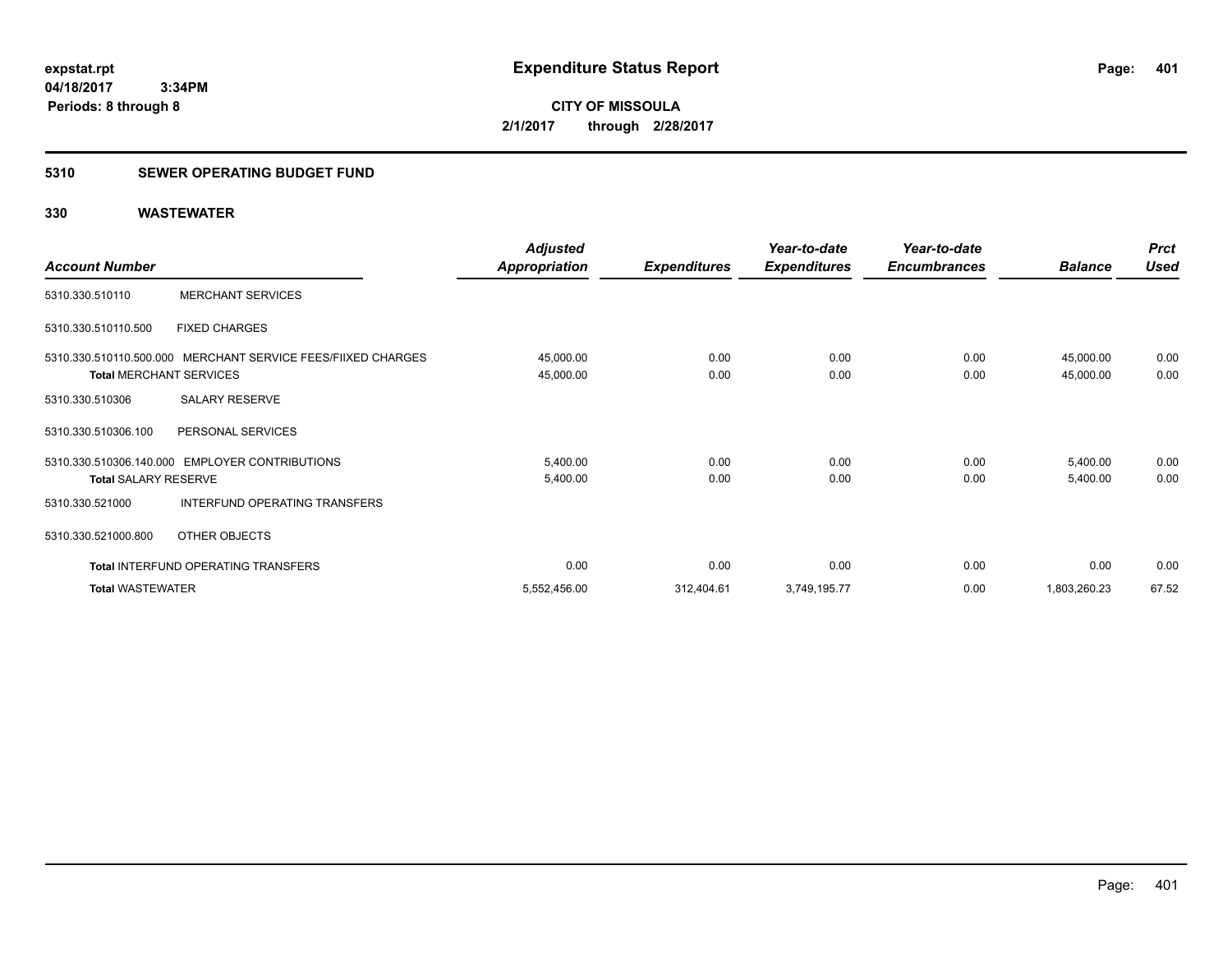**CITY OF MISSOULA 2/1/2017 through 2/28/2017**

### **5310 SEWER OPERATING BUDGET FUND**

### **335 WATER**

| <b>Account Number</b> |                                          | <b>Adjusted</b><br><b>Appropriation</b> | <b>Expenditures</b> | Year-to-date<br><b>Expenditures</b> | Year-to-date<br><b>Encumbrances</b> | <b>Balance</b> | <b>Prct</b><br>Used |
|-----------------------|------------------------------------------|-----------------------------------------|---------------------|-------------------------------------|-------------------------------------|----------------|---------------------|
| 5310.335.430590       | OTHER ACTIVITIES                         |                                         |                     |                                     |                                     |                |                     |
| 5310.335.430590.300   | <b>PURCHASED SERVICES</b>                |                                         |                     |                                     |                                     |                |                     |
| <b>Total WATER</b>    |                                          | 0.00                                    | 0.00                | 0.00                                | 0.00                                | 0.00           | 0.00                |
|                       | <b>Total SEWER OPERATING BUDGET FUND</b> | 5,552,456.00                            | 312.404.61          | 3,749,195.77                        | 0.00                                | 1,803,260.23   | 67.52               |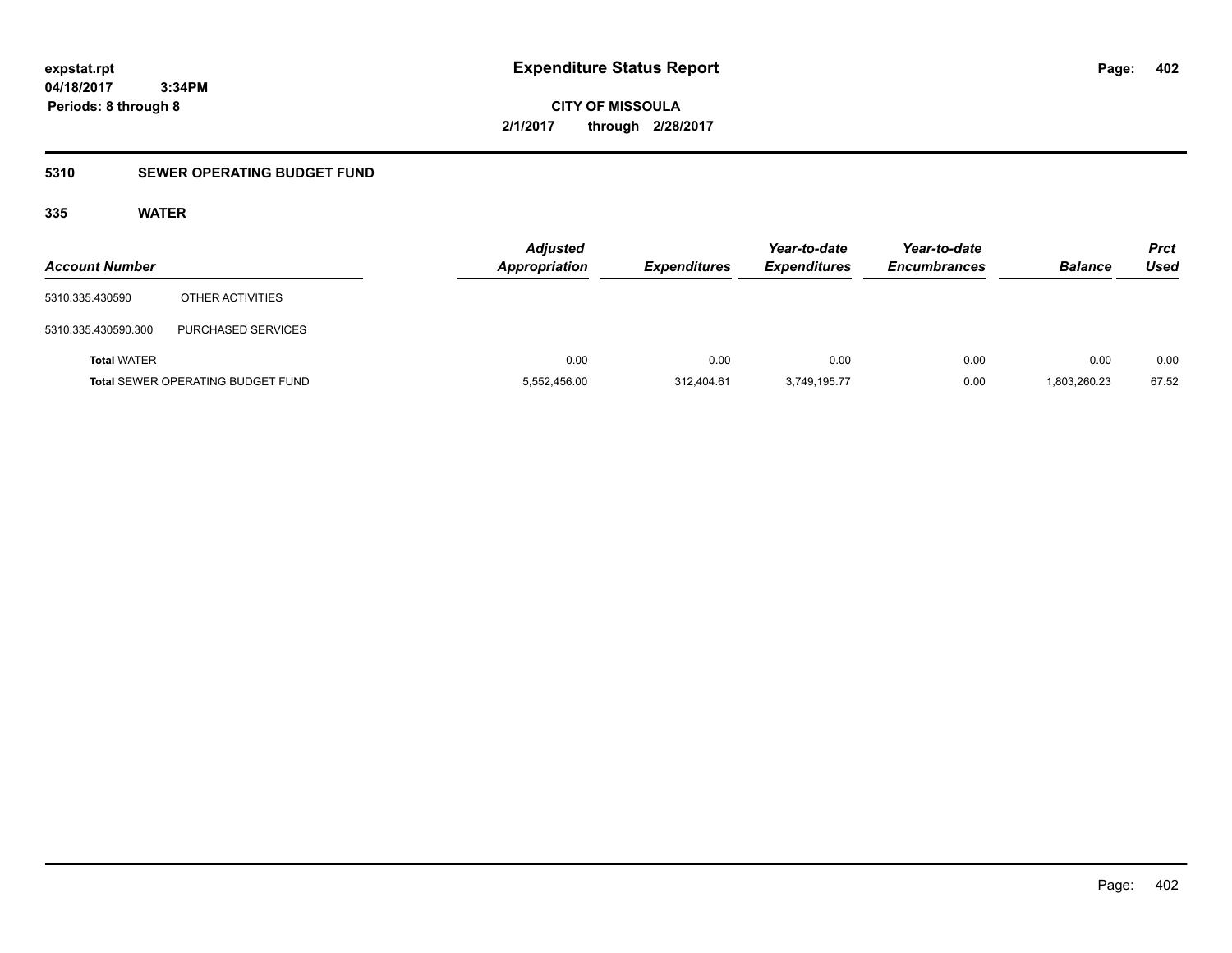**CITY OF MISSOULA 2/1/2017 through 2/28/2017**

### **5311 SEWER REVENUE COLLECTION & CLEARING FUND**

| <b>Account Number</b>      |                                                  | <b>Adjusted</b><br><b>Appropriation</b> | <b>Expenditures</b> | Year-to-date<br><b>Expenditures</b> | Year-to-date<br><b>Encumbrances</b> | <b>Balance</b> | <b>Prct</b><br><b>Used</b> |
|----------------------------|--------------------------------------------------|-----------------------------------------|---------------------|-------------------------------------|-------------------------------------|----------------|----------------------------|
| 5311.330.430670            | <b>CUSTOMER ACCOUNTING &amp; COLLECTION</b>      |                                         |                     |                                     |                                     |                |                            |
| 5311.330.430670.800        | OTHER OBJECTS                                    |                                         |                     |                                     |                                     |                |                            |
|                            | Total CUSTOMER ACCOUNTING & COLLECTION           | 0.00                                    | 0.00                | 0.00                                | 0.00                                | 0.00           | 0.00                       |
| 5311.330.510000            | <b>MISCELLANEOUS</b>                             |                                         |                     |                                     |                                     |                |                            |
| 5311.330.510000.800        | <b>OTHER OBJECTS</b>                             |                                         |                     |                                     |                                     |                |                            |
| <b>Total MISCELLANEOUS</b> |                                                  | 0.00                                    | 0.00                | 0.00                                | 0.00                                | 0.00           | 0.00                       |
| 5311.330.510110            | <b>MERCHANT SERVICES</b>                         |                                         |                     |                                     |                                     |                |                            |
| 5311.330.510110.500        | <b>FIXED CHARGES</b>                             |                                         |                     |                                     |                                     |                |                            |
|                            | <b>Total MERCHANT SERVICES</b>                   | 0.00                                    | 0.00                | 0.00                                | 0.00                                | 0.00           | 0.00                       |
| 5311.330.521000            | SEWER REVENUE CLEARING                           |                                         |                     |                                     |                                     |                |                            |
| 5311.330.521000.500        | <b>FIXED CHARGES</b>                             |                                         |                     |                                     |                                     |                |                            |
| <b>Total FIXED CHARGES</b> |                                                  | 0.00                                    | 0.00                | 0.00                                | 0.00                                | 0.00           | 0.00                       |
| 5311.330.521000.800        | <b>OTHER OBJECTS</b>                             |                                         |                     |                                     |                                     |                |                            |
|                            | 5311.330.521000.820.000 TRANSFERS TO OTHER FUNDS | 7,963,568.00                            | 0.00                | 0.00                                | 0.00                                | 7,963,568.00   | 0.00                       |
|                            | Total SEWER REVENUE CLEARING                     | 7,963,568.00                            | 0.00                | 0.00                                | 0.00                                | 7,963,568.00   | 0.00                       |
|                            | Total SEWER REVENUE COLLECTION & CLEARING FUND   | 7,963,568.00                            | 0.00                | 0.00                                | 0.00                                | 7,963,568.00   | 0.00                       |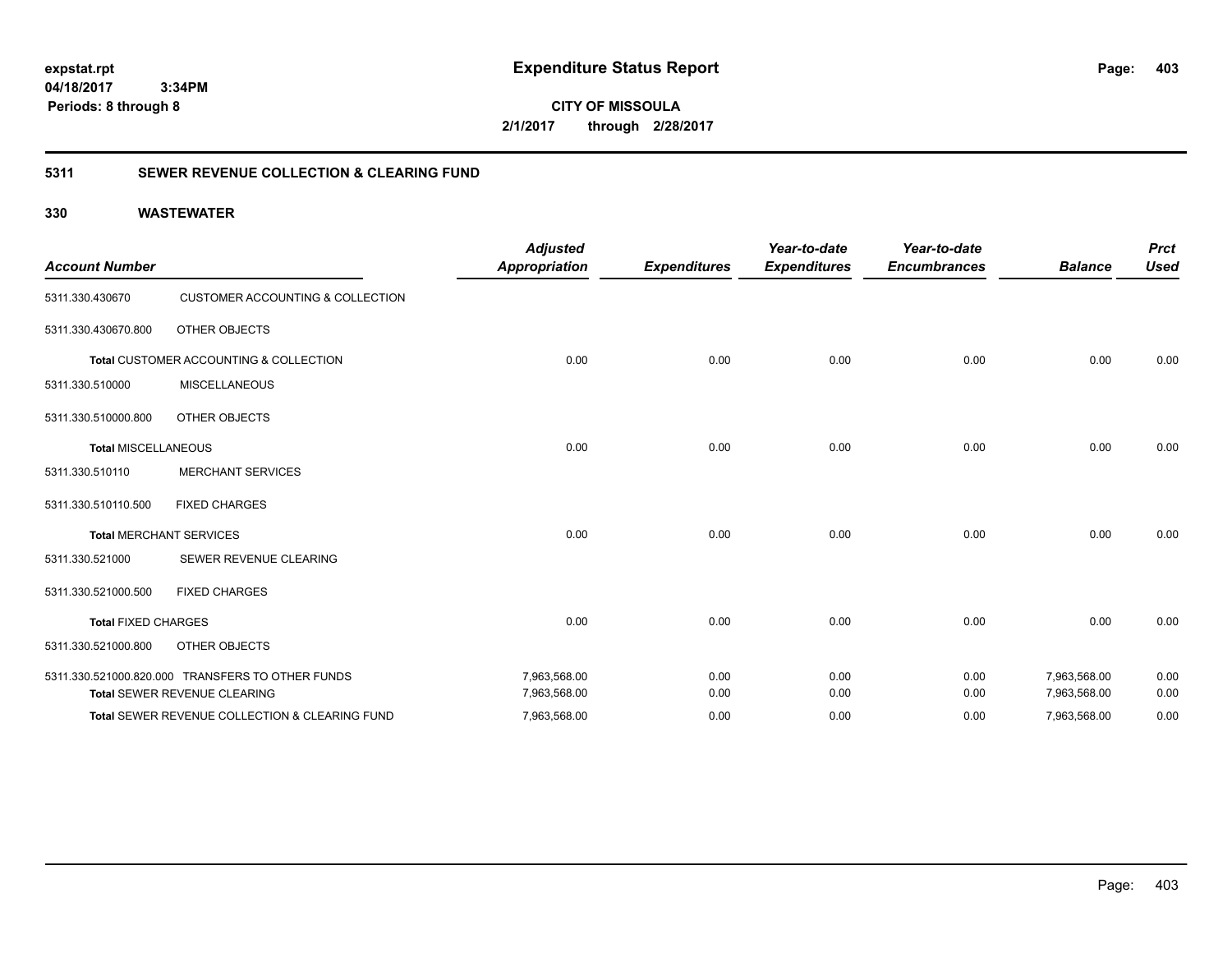**CITY OF MISSOULA 2/1/2017 through 2/28/2017**

# **5315 SEWER LOAN FUND**

| <b>Account Number</b>         |                                                   | <b>Adjusted</b><br><b>Appropriation</b> | <b>Expenditures</b> | Year-to-date<br><b>Expenditures</b> | Year-to-date<br><b>Encumbrances</b> | <b>Balance</b> | <b>Prct</b><br><b>Used</b> |
|-------------------------------|---------------------------------------------------|-----------------------------------------|---------------------|-------------------------------------|-------------------------------------|----------------|----------------------------|
| 5315.330.430607               | *** Title Not Found ***                           |                                         |                     |                                     |                                     |                |                            |
| 5315.330.430607.300           | PURCHASED SERVICES                                |                                         |                     |                                     |                                     |                |                            |
| Total *** Title Not Found *** |                                                   | 0.00                                    | 0.00                | 0.00                                | 0.00                                | 0.00           | 0.00                       |
| 5315.330.430670               | <b>CUSTOMER ACCOUNTING &amp; COLLECTION</b>       |                                         |                     |                                     |                                     |                |                            |
| 5315.330.430670.300           | PURCHASED SERVICES                                |                                         |                     |                                     |                                     |                |                            |
|                               | <b>Total PURCHASED SERVICES</b>                   | 0.00                                    | 0.00                | 0.00                                | 0.00                                | 0.00           | 0.00                       |
| 5315.330.430670.800           | OTHER OBJECTS                                     |                                         |                     |                                     |                                     |                |                            |
|                               | 5315.330.430670.820.000 TRANSFERS TO OTHER FUNDS  | 20,000.00                               | 0.00                | 0.00                                | 0.00                                | 20,000.00      | 0.00                       |
|                               | <b>Total CUSTOMER ACCOUNTING &amp; COLLECTION</b> | 20,000.00                               | 0.00                | 0.00                                | 0.00                                | 20,000.00      | 0.00                       |
| Total SEWER LOAN FUND         |                                                   | 20,000.00                               | 0.00                | 0.00                                | 0.00                                | 20,000.00      | 0.00                       |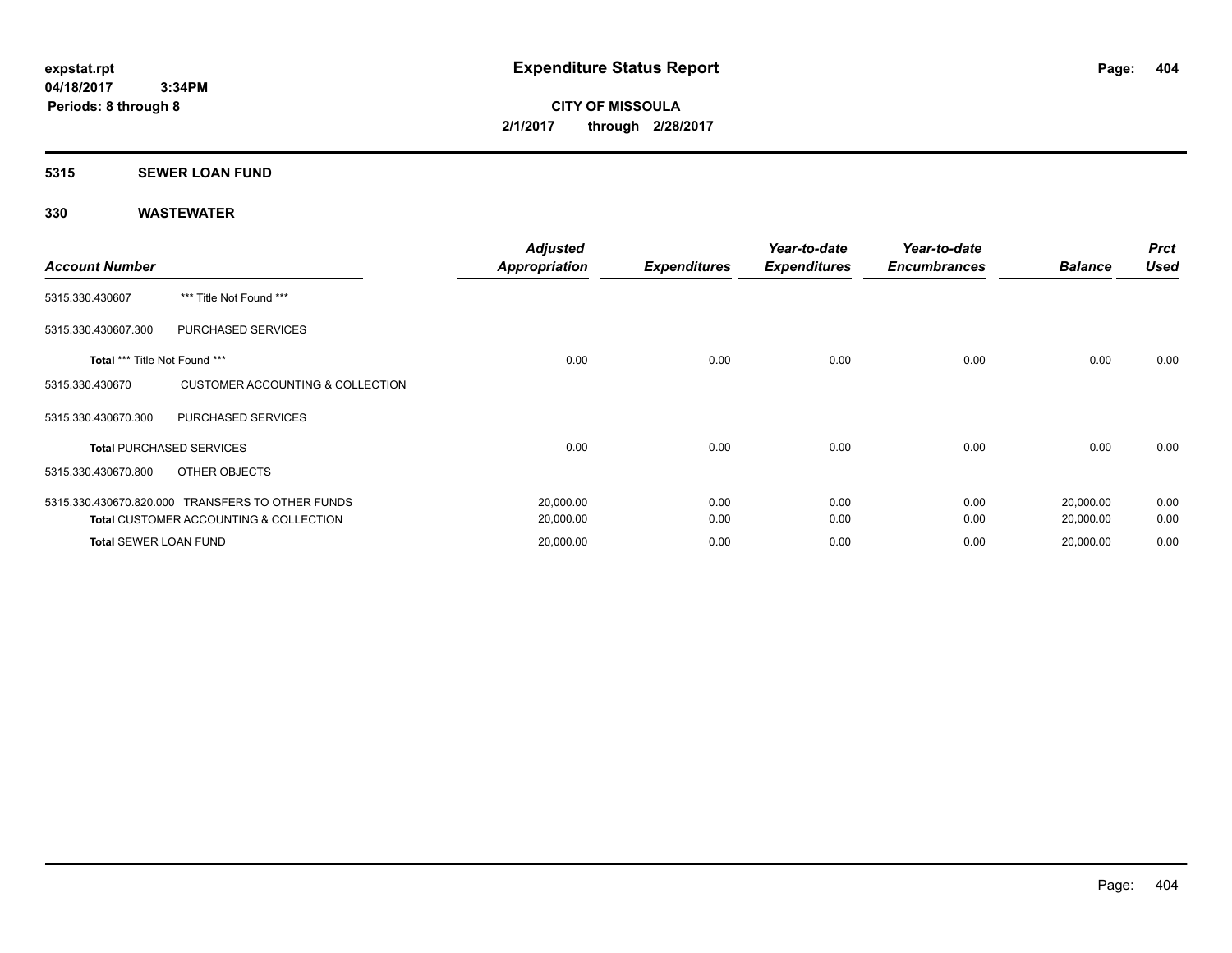**CITY OF MISSOULA 2/1/2017 through 2/28/2017**

### **5320 SEWER REPLACEMENT & DEPRECIATION FUND**

|                                 |                                        | <b>Adjusted</b>      |                     | Year-to-date        | Year-to-date        |                | <b>Prct</b> |
|---------------------------------|----------------------------------------|----------------------|---------------------|---------------------|---------------------|----------------|-------------|
| <b>Account Number</b>           |                                        | <b>Appropriation</b> | <b>Expenditures</b> | <b>Expenditures</b> | <b>Encumbrances</b> | <b>Balance</b> | <b>Used</b> |
| 5320.330.410400                 | <b>DEPRECIATION</b>                    |                      |                     |                     |                     |                |             |
| 5320.330.410400.800             | OTHER OBJECTS                          |                      |                     |                     |                     |                |             |
| <b>Total DEPRECIATION</b>       |                                        | 0.00                 | 0.00                | 0.00                | 0.00                | 0.00           | 0.00        |
| 5320.330.410551                 | <b>FINANCIAL SOFTWARE</b>              |                      |                     |                     |                     |                |             |
| 5320.330.410551.800             | OTHER OBJECTS                          |                      |                     |                     |                     |                |             |
| <b>Total FINANCIAL SOFTWARE</b> |                                        | 0.00                 | 0.00                | 0.00                | 0.00                | 0.00           | 0.00        |
| 5320.330.430613                 | <b>EQUIPMENT-TRUCKS</b>                |                      |                     |                     |                     |                |             |
| 5320.330.430613.900             | <b>CAPITAL OUTLAY</b>                  |                      |                     |                     |                     |                |             |
| Total EQUIPMENT-TRUCKS          |                                        | 0.00                 | 0.00                | 0.00                | 0.00                | 0.00           | 0.00        |
| 5320.330.430614                 | WW DEVELOPMENT FEE RECALCULATION       |                      |                     |                     |                     |                |             |
| 5320.330.430614.300             | PURCHASED SERVICES                     |                      |                     |                     |                     |                |             |
|                                 | Total WW DEVELOPMENT FEE RECALCULATION | 0.00                 | 0.00                | 0.00                | 0.00                | 0.00           | 0.00        |
| 5320.330.430615                 | WWTP OPTIMIZATION STUDY                |                      |                     |                     |                     |                |             |
| 5320.330.430615.300             | PURCHASED SERVICES                     |                      |                     |                     |                     |                |             |
|                                 | Total WWTP OPTIMIZATION STUDY          | 0.00                 | 0.00                | 0.00                | 0.00                | 0.00           | 0.00        |
| 5320.330.430622                 | TREATMENT PLANT SOFTWARE UPGRADE       |                      |                     |                     |                     |                |             |
| 5320.330.430622.900             | CAPITAL OUTLAY                         |                      |                     |                     |                     |                |             |
|                                 | Total TREATMENT PLANT SOFTWARE UPGRADE | 0.00                 | 0.00                | 0.00                | 0.00                | 0.00           | 0.00        |
| 5320.330.430623                 | LATERAL SWR MAIN EXT                   |                      |                     |                     |                     |                |             |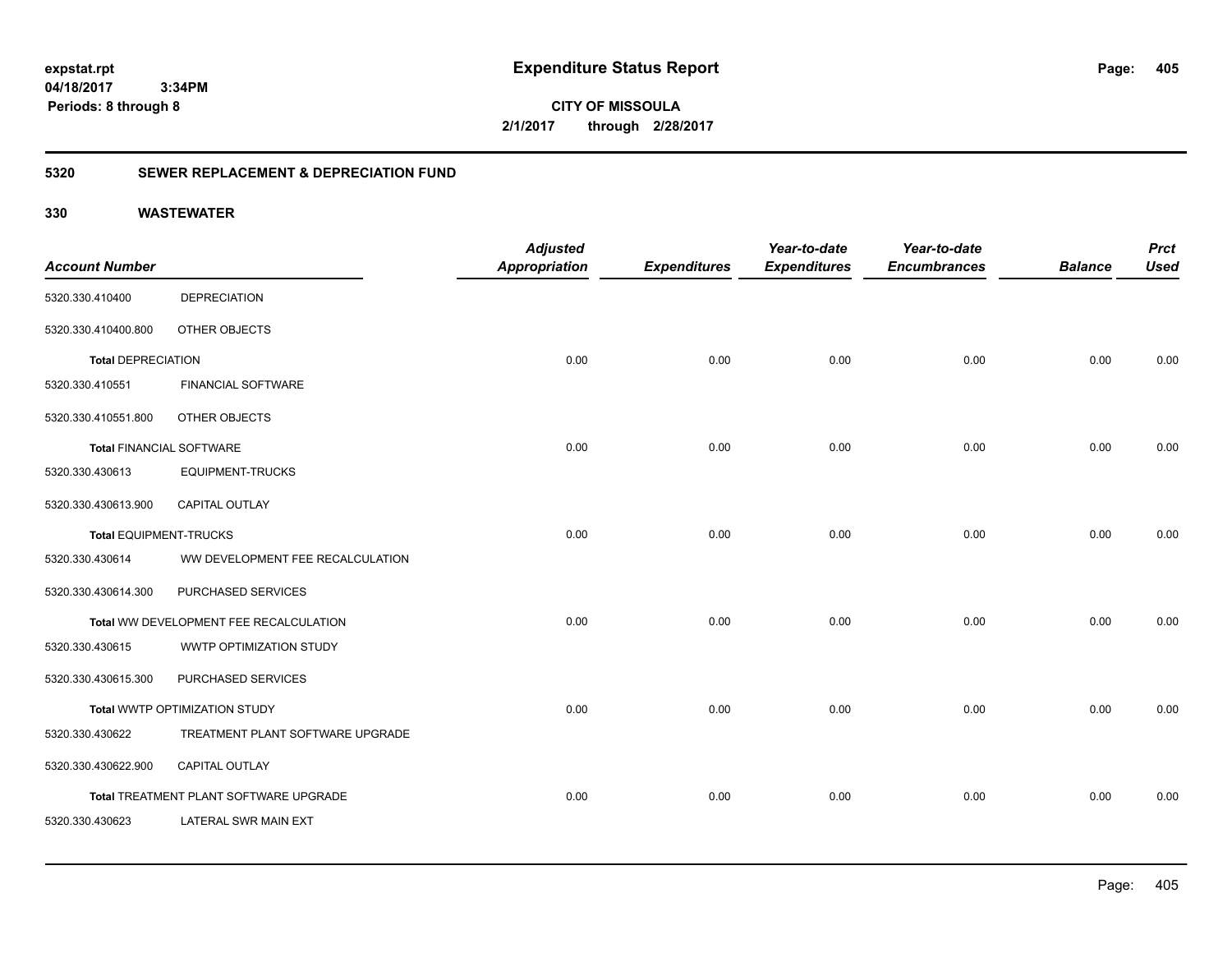**CITY OF MISSOULA 2/1/2017 through 2/28/2017**

#### **5320 SEWER REPLACEMENT & DEPRECIATION FUND**

|                               |                                              | <b>Adjusted</b>      |                     | Year-to-date        | Year-to-date        |                | <b>Prct</b> |
|-------------------------------|----------------------------------------------|----------------------|---------------------|---------------------|---------------------|----------------|-------------|
| <b>Account Number</b>         |                                              | <b>Appropriation</b> | <b>Expenditures</b> | <b>Expenditures</b> | <b>Encumbrances</b> | <b>Balance</b> | <b>Used</b> |
| 5320.330.430623.300           | PURCHASED SERVICES                           |                      |                     |                     |                     |                |             |
|                               | 5320.330.430623.360.000 REPAIR & MAINTENANCE | 10,000.00            | 0.00                | 0.00                | 0.00                | 10,000.00      | 0.00        |
|                               | <b>Total PURCHASED SERVICES</b>              | 10,000.00            | 0.00                | 0.00                | 0.00                | 10,000.00      | 0.00        |
| 5320.330.430623.900           | <b>CAPITAL OUTLAY</b>                        |                      |                     |                     |                     |                |             |
| <b>Total CAPITAL OUTLAY</b>   |                                              | 0.00                 | 0.00                | 0.00                | 0.00                | 0.00           | 0.00        |
|                               | <b>Total LATERAL SWR MAIN EXT</b>            | 10,000.00            | 0.00                | 0.00                | 0.00                | 10,000.00      | 0.00        |
| 5320.330.430624               | <b>SEWER LINE REHAB</b>                      |                      |                     |                     |                     |                |             |
| 5320.330.430624.300           | PURCHASED SERVICES                           |                      |                     |                     |                     |                |             |
| <b>Total SEWER LINE REHAB</b> |                                              | 0.00                 | 0.00                | 0.00                | 0.00                | 0.00           | 0.00        |
| 5320.330.430625               | SWR MAIN MASTER PLANS                        |                      |                     |                     |                     |                |             |
| 5320.330.430625.300           | PURCHASED SERVICES                           |                      |                     |                     |                     |                |             |
|                               | <b>Total SWR MAIN MASTER PLANS</b>           | 0.00                 | 0.00                | 0.00                | 0.00                | 0.00           | 0.00        |
| 5320.330.430630               | <b>MISC PLANT REPAIRS</b>                    |                      |                     |                     |                     |                |             |
| 5320.330.430630.300           | PURCHASED SERVICES                           |                      |                     |                     |                     |                |             |
|                               | 5320.330.430630.360.000 REPAIR & MAINTENANCE | 200,000.00           | 4,140.00            | 108,860.56          | 0.00                | 91,139.44      | 54.43       |
|                               | <b>Total PURCHASED SERVICES</b>              | 200,000.00           | 4,140.00            | 108,860.56          | 0.00                | 91,139.44      | 54.43       |
| 5320.330.430630.900           | <b>CAPITAL OUTLAY</b>                        |                      |                     |                     |                     |                |             |
| <b>Total CAPITAL OUTLAY</b>   |                                              | 0.00                 | 0.00                | 0.00                | 0.00                | 0.00           | 0.00        |
|                               | <b>Total MISC PLANT REPAIRS</b>              | 200,000.00           | 4,140.00            | 108,860.56          | 0.00                | 91,139.44      | 54.43       |
| 5320.330.430631               | MISC SWR MAIN REPAIRS                        |                      |                     |                     |                     |                |             |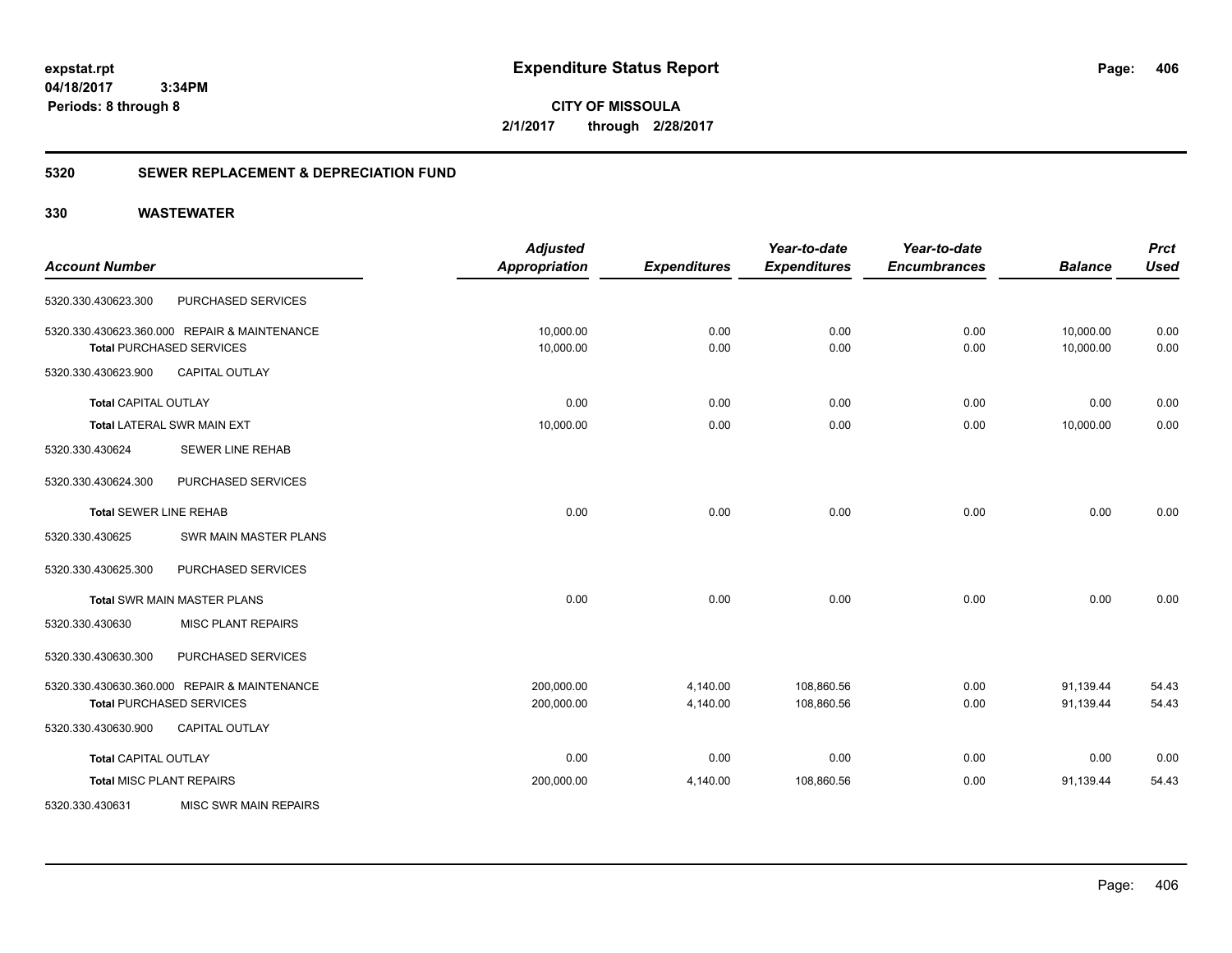**CITY OF MISSOULA 2/1/2017 through 2/28/2017**

### **5320 SEWER REPLACEMENT & DEPRECIATION FUND**

|                            |                                                | <b>Adjusted</b>      |                     | Year-to-date        | Year-to-date        |                | <b>Prct</b> |
|----------------------------|------------------------------------------------|----------------------|---------------------|---------------------|---------------------|----------------|-------------|
| <b>Account Number</b>      |                                                | <b>Appropriation</b> | <b>Expenditures</b> | <b>Expenditures</b> | <b>Encumbrances</b> | <b>Balance</b> | <b>Used</b> |
| 5320.330.430631.300        | PURCHASED SERVICES                             |                      |                     |                     |                     |                |             |
|                            | 5320.330.430631.360.000 MISC SEWER LINE REPAIR | 200,000.00           | 3,204.16            | 93,450.52           | 0.00                | 106,549.48     | 46.73       |
|                            | <b>Total MISC SWR MAIN REPAIRS</b>             | 200,000.00           | 3,204.16            | 93,450.52           | 0.00                | 106,549.48     | 46.73       |
| 5320.330.430632            | DEWATERING SCREW PRESS                         |                      |                     |                     |                     |                |             |
| 5320.330.430632.800        | OTHER OBJECTS                                  |                      |                     |                     |                     |                |             |
| <b>Total OTHER OBJECTS</b> |                                                | 0.00                 | 0.00                | 0.00                | 0.00                | 0.00           | 0.00        |
| 5320.330.430632.900        | <b>CAPITAL OUTLAY</b>                          |                      |                     |                     |                     |                |             |
|                            | <b>Total DEWATERING SCREW PRESS</b>            | 0.00                 | 0.00                | 0.00                | 0.00                | 0.00           | 0.00        |
| 5320.330.430635            | CARAS PARK FORCE MAIN RELOCATION               |                      |                     |                     |                     |                |             |
| 5320.330.430635.300        | PURCHASED SERVICES                             |                      |                     |                     |                     |                |             |
|                            | <b>Total PURCHASED SERVICES</b>                | 0.00                 | 0.00                | 0.00                | 0.00                | 0.00           | 0.00        |
| 5320.330.430635.900        | CAPITAL OUTLAY                                 |                      |                     |                     |                     |                |             |
|                            | Total CARAS PARK FORCE MAIN RELOCATION         | 0.00                 | 0.00                | 0.00                | 0.00                | 0.00           | 0.00        |
| 5320.330.430637            | SEWAGE LIFT STATION UPGRADE/REHAB              |                      |                     |                     |                     |                |             |
| 5320.330.430637.300        | PURCHASED SERVICES                             |                      |                     |                     |                     |                |             |
|                            | Total SEWAGE LIFT STATION UPGRADE/REHAB        | 0.00                 | 0.00                | 0.00                | 0.00                | 0.00           | 0.00        |
| 5320.330.430643            | WWTP TELEMETRY UPGRADE PROJECT                 |                      |                     |                     |                     |                |             |
| 5320.330.430643.300        | PURCHASED SERVICES                             |                      |                     |                     |                     |                |             |
|                            | <b>Total PURCHASED SERVICES</b>                | 0.00                 | 0.00                | 0.00                | 0.00                | 0.00           | 0.00        |
| 5320.330.430643.900        | <b>CAPITAL OUTLAY</b>                          |                      |                     |                     |                     |                |             |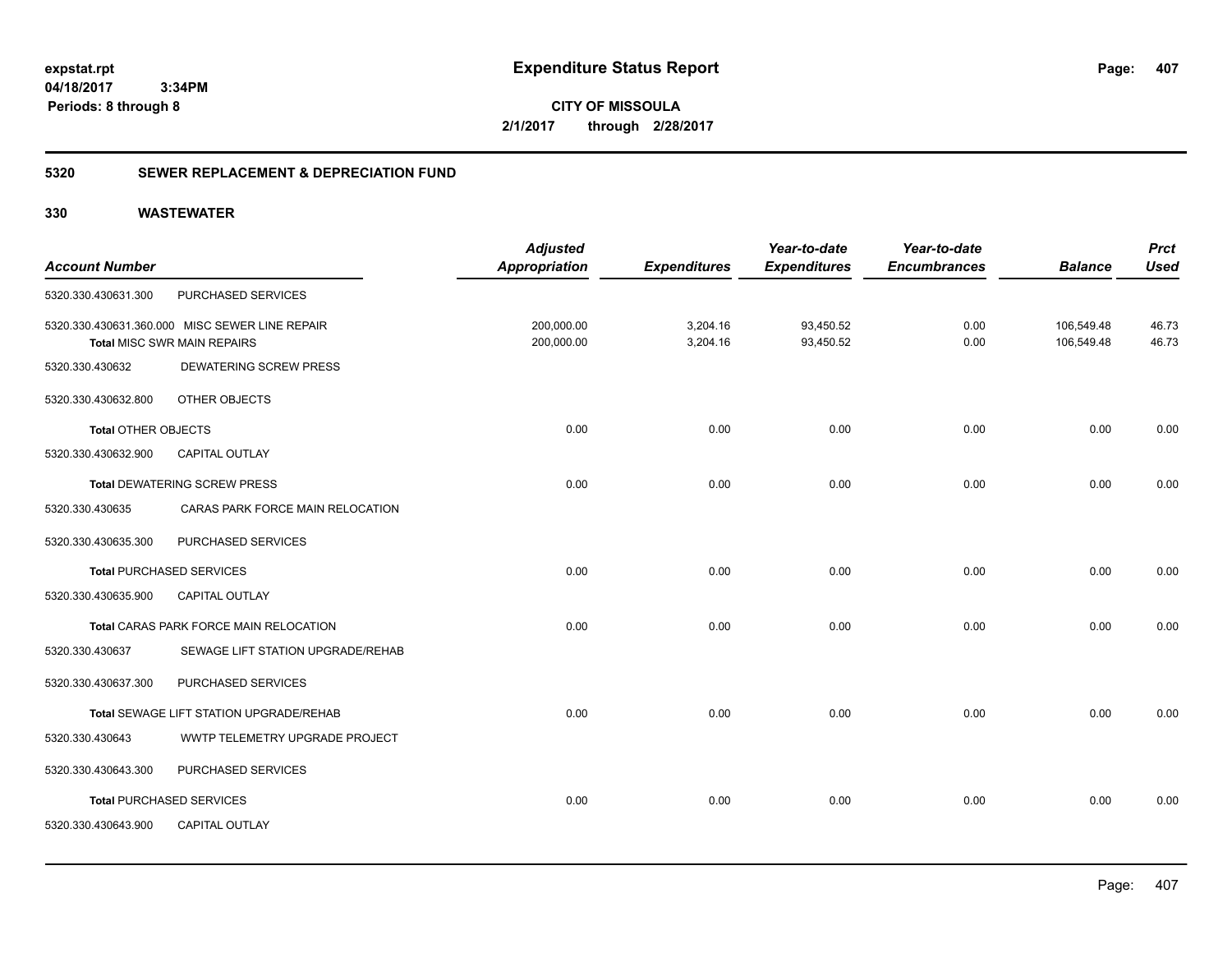**CITY OF MISSOULA 2/1/2017 through 2/28/2017**

### **5320 SEWER REPLACEMENT & DEPRECIATION FUND**

| <b>Account Number</b>          |                                      | <b>Adjusted</b><br><b>Appropriation</b> | <b>Expenditures</b> | Year-to-date<br><b>Expenditures</b> | Year-to-date<br><b>Encumbrances</b> | <b>Balance</b> | <b>Prct</b><br><b>Used</b> |
|--------------------------------|--------------------------------------|-----------------------------------------|---------------------|-------------------------------------|-------------------------------------|----------------|----------------------------|
|                                |                                      |                                         |                     |                                     |                                     |                |                            |
|                                | Total WWTP TELEMETRY UPGRADE PROJECT | 0.00                                    | 0.00                | 0.00                                | 0.00                                | 0.00           | 0.00                       |
| 5320.330.430650                | LAB & TESTING                        |                                         |                     |                                     |                                     |                |                            |
| 5320.330.430650.300            | PURCHASED SERVICES                   |                                         |                     |                                     |                                     |                |                            |
|                                | <b>Total PURCHASED SERVICES</b>      | 0.00                                    | 0.00                | 0.00                                | 0.00                                | 0.00           | 0.00                       |
| 5320.330.430650.900            | CAPITAL OUTLAY                       |                                         |                     |                                     |                                     |                |                            |
| <b>Total LAB &amp; TESTING</b> |                                      | 0.00                                    | 0.00                | 0.00                                | 0.00                                | 0.00           | 0.00                       |
| 5320.330.430651                | TRANSFER TO SEWER LOAN               |                                         |                     |                                     |                                     |                |                            |
| 5320.330.430651.800            | OTHER OBJECTS                        |                                         |                     |                                     |                                     |                |                            |
|                                | Total TRANSFER TO SEWER LOAN         | 0.00                                    | 0.00                | 0.00                                | 0.00                                | 0.00           | 0.00                       |
| 5320.330.430660                | <b>COMPOST</b>                       |                                         |                     |                                     |                                     |                |                            |
| 5320.330.430660.900            | <b>CAPITAL OUTLAY</b>                |                                         |                     |                                     |                                     |                |                            |
| <b>Total COMPOST</b>           |                                      | 0.00                                    | 0.00                | 0.00                                | 0.00                                | 0.00           | 0.00                       |
| 5320.330.430684                | MILLER CREEK SEWER INTERCEPTOR       |                                         |                     |                                     |                                     |                |                            |
| 5320.330.430684.300            | PURCHASED SERVICES                   |                                         |                     |                                     |                                     |                |                            |
|                                | <b>Total PURCHASED SERVICES</b>      | 0.00                                    | 0.00                | 0.00                                | 0.00                                | 0.00           | 0.00                       |
| 5320.330.430684.800            | OTHER OBJECTS                        |                                         |                     |                                     |                                     |                |                            |
|                                | Total MILLER CREEK SEWER INTERCEPTOR | 0.00                                    | 0.00                | 0.00                                | 0.00                                | 0.00           | 0.00                       |
| 5320.330.430689                | FY11 \$1.29M Sewer Bond Construction |                                         |                     |                                     |                                     |                |                            |
| 5320.330.430689.800            | OTHER OBJECTS                        |                                         |                     |                                     |                                     |                |                            |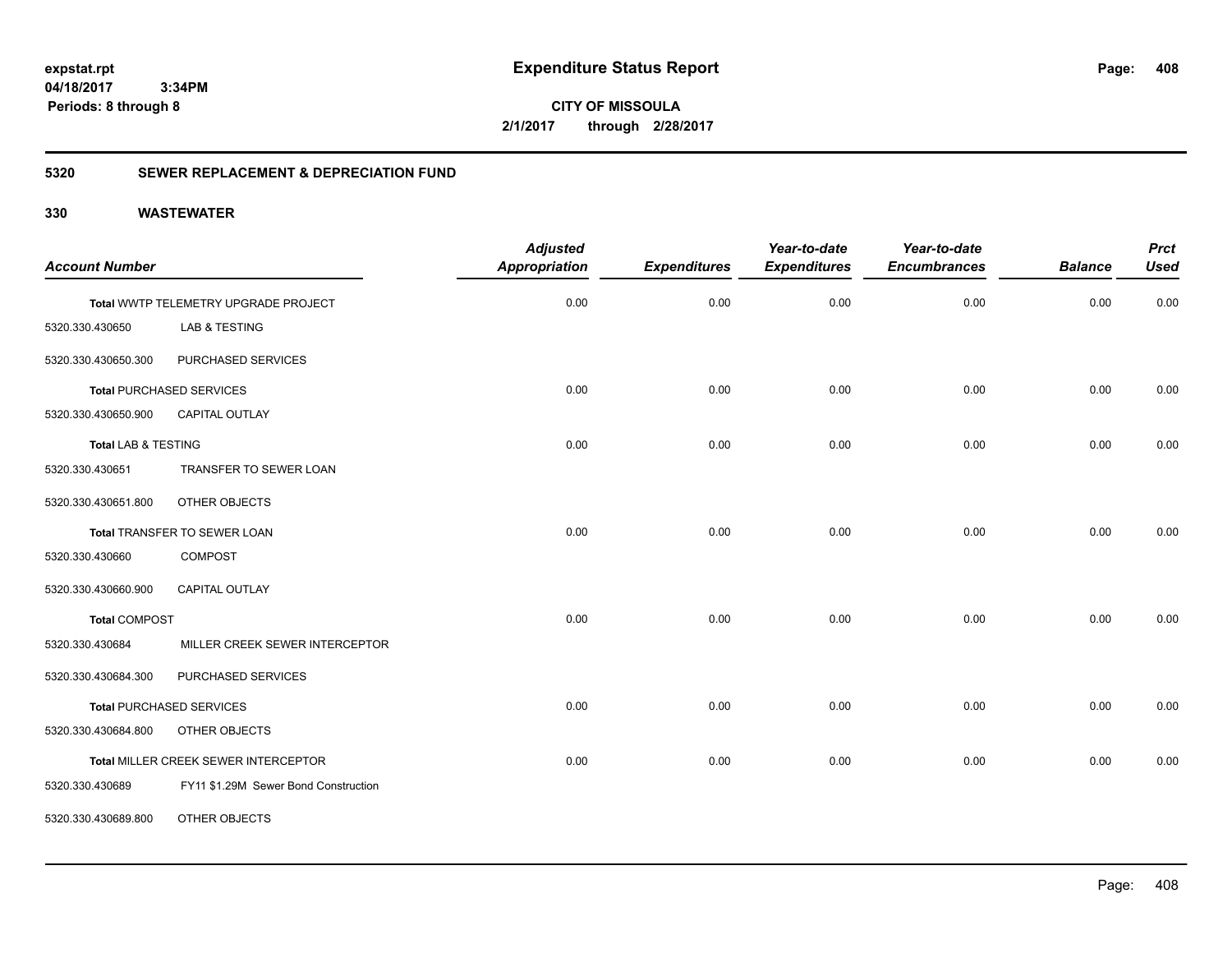**CITY OF MISSOULA 2/1/2017 through 2/28/2017**

### **5320 SEWER REPLACEMENT & DEPRECIATION FUND**

| <b>Account Number</b>            |                                               | <b>Adjusted</b><br><b>Appropriation</b> | <b>Expenditures</b> | Year-to-date<br><b>Expenditures</b> | Year-to-date<br><b>Encumbrances</b> | <b>Balance</b> | <b>Prct</b><br><b>Used</b> |
|----------------------------------|-----------------------------------------------|-----------------------------------------|---------------------|-------------------------------------|-------------------------------------|----------------|----------------------------|
|                                  | Total FY11 \$1.29M Sewer Bond Construction    | 0.00                                    | 0.00                | 0.00                                | 0.00                                | 0.00           | 0.00                       |
| 5320.330.430691                  | <b>HYBRID POPLAR SEWER PROJECT</b>            |                                         |                     |                                     |                                     |                |                            |
| 5320.330.430691.900              | <b>CAPITAL OUTLAY</b>                         |                                         |                     |                                     |                                     |                |                            |
|                                  | Total HYBRID POPLAR SEWER PROJECT             | 0.00                                    | 0.00                | 0.00                                | 0.00                                | 0.00           | 0.00                       |
| 5320.330.430702                  | COUNTY RSID WYE SEWER PROJECT                 |                                         |                     |                                     |                                     |                |                            |
| 5320.330.430702.300              | PURCHASED SERVICES                            |                                         |                     |                                     |                                     |                |                            |
|                                  | Total COUNTY RSID WYE SEWER PROJECT           | 0.00                                    | 0.00                | 0.00                                | 0.00                                | 0.00           | 0.00                       |
| 5320.330.430703                  | Russell St Re-Route                           |                                         |                     |                                     |                                     |                |                            |
| 5320.330.430703.300              | PURCHASED SERVICES                            |                                         |                     |                                     |                                     |                |                            |
| <b>Total Russell St Re-Route</b> |                                               | 0.00                                    | 0.00                | 0.00                                | 0.00                                | 0.00           | 0.00                       |
| 5320.330.430706                  | <b>RUSSELL ST INTERCEPTOR</b>                 |                                         |                     |                                     |                                     |                |                            |
| 5320.330.430706.300              | PURCHASED SERVICES                            |                                         |                     |                                     |                                     |                |                            |
|                                  | 5320.330.430706.350.000 PROFESSIONAL SERVICES | 0.00                                    | 0.00                | 6,588.00                            | 0.00                                | $-6,588.00$    | 0.00                       |
|                                  | 5320.330.430706.360.000 REPAIR & MAINTENANCE  | 31,500.00                               | 0.00                | 0.00                                | 0.00                                | 31,500.00      | 0.00                       |
|                                  | Total RUSSELL ST INTERCEPTOR                  | 31,500.00                               | 0.00                | 6,588.00                            | 0.00                                | 24,912.00      | 20.91                      |
| 5320.330.430707                  | RUSSELL ST RE-ROUTE                           |                                         |                     |                                     |                                     |                |                            |
| 5320.330.430707.300              | PURCHASED SERVICES                            |                                         |                     |                                     |                                     |                |                            |
|                                  | Total RUSSELL ST RE-ROUTE                     | 0.00                                    | 0.00                | 0.00                                | 0.00                                | 0.00           | 0.00                       |
| 5320.330.470230                  | PW FACILITY                                   |                                         |                     |                                     |                                     |                |                            |
| 5320.330.470230.300              | PURCHASED SERVICES                            |                                         |                     |                                     |                                     |                |                            |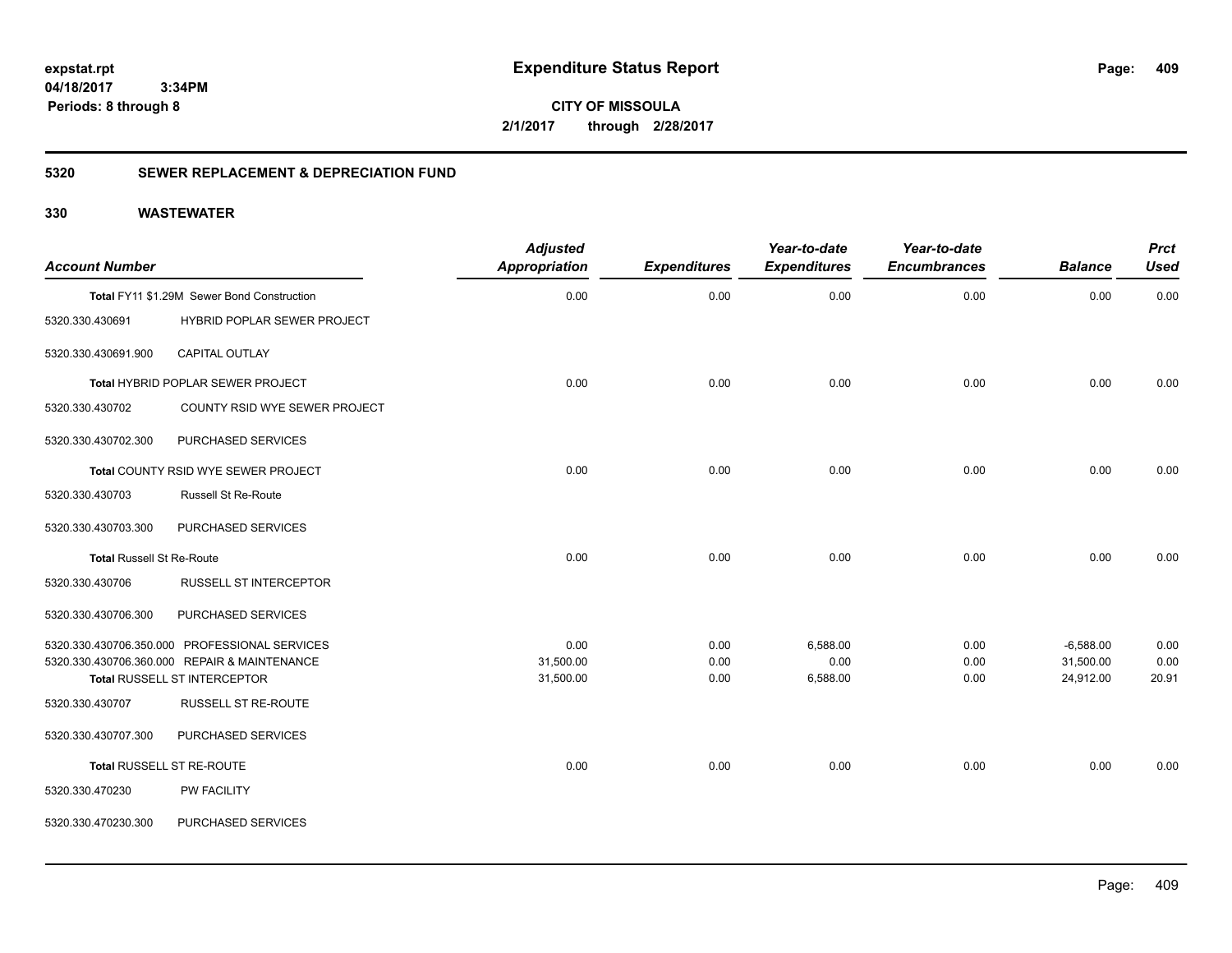**CITY OF MISSOULA 2/1/2017 through 2/28/2017**

### **5320 SEWER REPLACEMENT & DEPRECIATION FUND**

|                                       |                                                      | <b>Adjusted</b> |                     | Year-to-date        | Year-to-date        |                | <b>Prct</b> |
|---------------------------------------|------------------------------------------------------|-----------------|---------------------|---------------------|---------------------|----------------|-------------|
| <b>Account Number</b>                 |                                                      | Appropriation   | <b>Expenditures</b> | <b>Expenditures</b> | <b>Encumbrances</b> | <b>Balance</b> | <b>Used</b> |
|                                       | <b>Total PURCHASED SERVICES</b>                      | 0.00            | 0.00                | 0.00                | 0.00                | 0.00           | 0.00        |
| 5320.330.470230.900                   | <b>CAPITAL OUTLAY</b>                                |                 |                     |                     |                     |                |             |
| 5320.330.470230.920.000 BUILDINGS     |                                                      | 1,300,000.00    | 0.00                | 0.00                | 0.00                | 1,300,000.00   | 0.00        |
| <b>Total PW FACILITY</b>              |                                                      | 1,300,000.00    | 0.00                | 0.00                | 0.00                | 1,300,000.00   | 0.00        |
| 5320.330.490505                       | ACCELA LOAN DEBT SERVICE                             |                 |                     |                     |                     |                |             |
| 5320.330.490505.800                   | OTHER OBJECTS                                        |                 |                     |                     |                     |                |             |
|                                       | Total ACCELA LOAN DEBT SERVICE                       | 0.00            | 0.00                | 0.00                | 0.00                | 0.00           | 0.00        |
| 5320.330.490506                       | CORE FINANCED EQUIPMENT                              |                 |                     |                     |                     |                |             |
| 5320.330.490506.600                   | <b>DEBT SERVICE</b>                                  |                 |                     |                     |                     |                |             |
|                                       | 5320.330.490506.610.000 FINANCED EQUIPMENT/PRINCIPAL | 92,749.00       | 0.00                | 44,932.29           | 0.00                | 47,816.71      | 48.45       |
|                                       | 5320.330.490506.620.000 INTEREST / SERVICE FEES      | 2,459.00        | 0.00                | 2,671.58            | 0.00                | $-212.58$      | 108.64      |
|                                       | Total CORE FINANCED EQUIPMENT                        | 95,208.00       | 0.00                | 47,603.87           | 0.00                | 47,604.13      | 50.00       |
| 5320.330.490508                       | <b>EKO COMPOST PURCHASE</b>                          |                 |                     |                     |                     |                |             |
| 5320.330.490508.600                   | <b>DEBT SERVICE</b>                                  |                 |                     |                     |                     |                |             |
| 5320.330.490508.610.000 EKO-PRINCIPAL |                                                      | 0.00            | 0.00                | 10,000.00           | 0.00                | $-10,000.00$   | 0.00        |
|                                       | Total EKO COMPOST PURCHASE                           | 0.00            | 0.00                | 10,000.00           | 0.00                | $-10,000.00$   | 0.00        |
| 5320.330.521000                       | INTERFUND OPERATING TRANSFERS                        |                 |                     |                     |                     |                |             |
| 5320.330.521000.800                   | OTHER OBJECTS                                        |                 |                     |                     |                     |                |             |
|                                       | Total INTERFUND OPERATING TRANSFERS                  | 0.00            | 0.00                | 0.00                | 0.00                | 0.00           | 0.00        |
|                                       | Total SEWER REPLACEMENT & DEPRECIATION FUND          | 1,836,708.00    | 7,344.16            | 266,502.95          | 0.00                | 1,570,205.05   | 14.51       |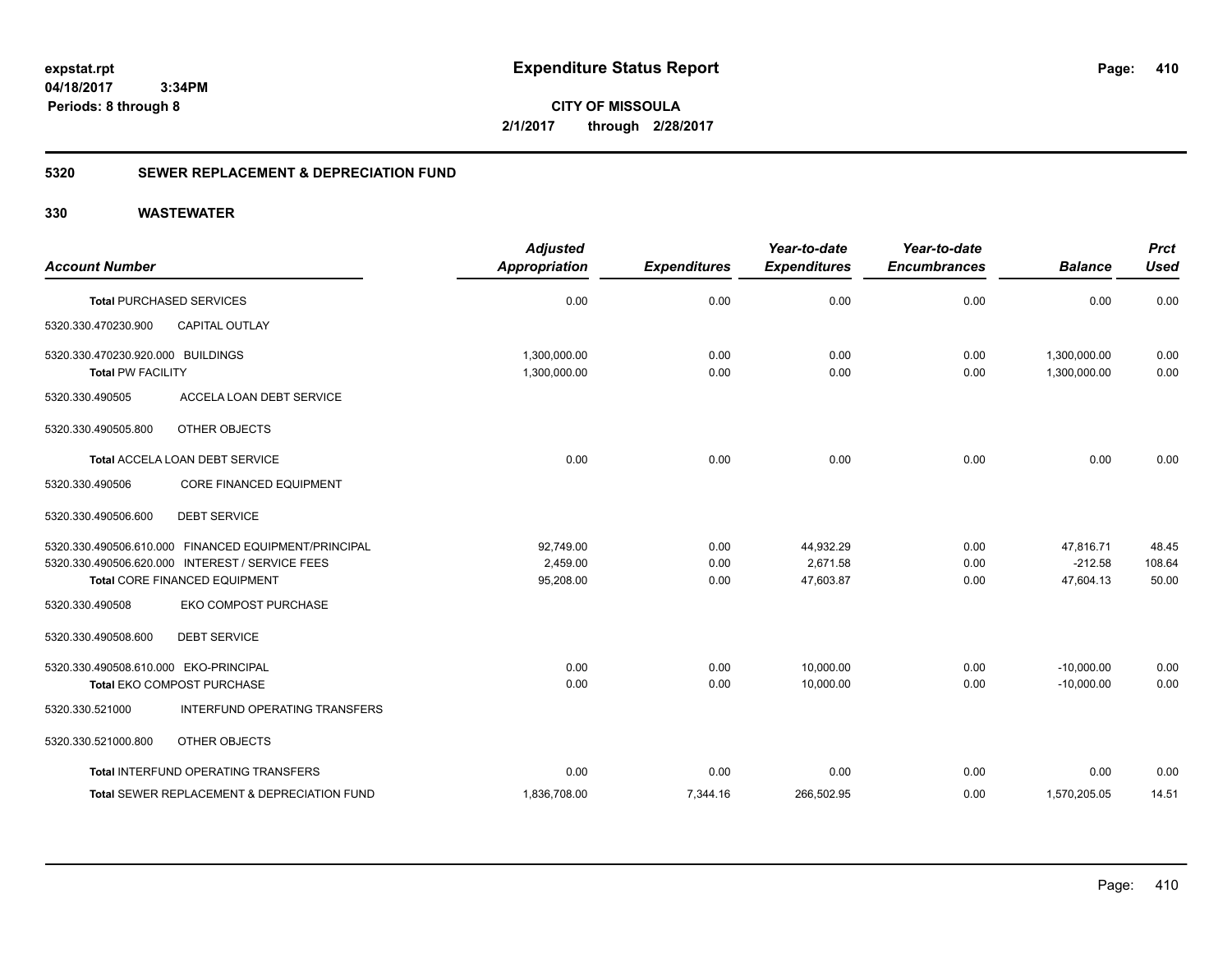**CITY OF MISSOULA 2/1/2017 through 2/28/2017**

### **5325 SEWER DEVELOPMENT FEE FUND**

| <b>Account Number</b>           |                                                                                           | <b>Adjusted</b><br><b>Appropriation</b> | <b>Expenditures</b> | Year-to-date<br><b>Expenditures</b> | Year-to-date<br><b>Encumbrances</b> | <b>Balance</b>         | <b>Prct</b><br><b>Used</b> |
|---------------------------------|-------------------------------------------------------------------------------------------|-----------------------------------------|---------------------|-------------------------------------|-------------------------------------|------------------------|----------------------------|
| 5325.330.430630                 | <b>COLLECTIONS &amp; TRANSMISSIONS</b>                                                    |                                         |                     |                                     |                                     |                        |                            |
| 5325.330.430630.900             | CAPITAL OUTLAY                                                                            |                                         |                     |                                     |                                     |                        |                            |
|                                 | 5325.330.430630.930.000 OLD HYW 93 SEWER INTERCEPTOR<br>Total COLLECTIONS & TRANSMISSIONS | 923,994.00<br>923,994.00                | 0.00<br>0.00        | 834,779.55<br>834,779.55            | 0.00<br>0.00                        | 89,214.45<br>89,214.45 | 90.34<br>90.34             |
| 5325.330.430632                 | DEWATERING SCREW PRESS                                                                    |                                         |                     |                                     |                                     |                        |                            |
| 5325.330.430632.300             | PURCHASED SERVICES                                                                        |                                         |                     |                                     |                                     |                        |                            |
| <b>Total PURCHASED SERVICES</b> |                                                                                           | 0.00                                    | 0.00                | 0.00                                | 0.00                                | 0.00                   | 0.00                       |
| 5325.330.430632.900             | <b>CAPITAL OUTLAY</b>                                                                     |                                         |                     |                                     |                                     |                        |                            |
|                                 | <b>Total DEWATERING SCREW PRESS</b>                                                       | 0.00                                    | 0.00                | 0.00                                | 0.00                                | 0.00                   | 0.00                       |
| 5325.330.430636                 | OVERSIZING ASSISTANCE                                                                     |                                         |                     |                                     |                                     |                        |                            |
| 5325.330.430636.900             | <b>CAPITAL OUTLAY</b>                                                                     |                                         |                     |                                     |                                     |                        |                            |
|                                 | 5325.330.430636.930.000 OVERSIZING ASSISTANCE<br>Total OVERSIZING ASSISTANCE              | 50,000.00<br>50,000.00                  | 0.00<br>0.00        | 7,580.00<br>7,580.00                | 0.00<br>0.00                        | 42,420.00<br>42,420.00 | 15.16<br>15.16             |
| 5325.330.430637                 | SEWAGE LIFT STATION UPGRADE/REHAB                                                         |                                         |                     |                                     |                                     |                        |                            |
| 5325.330.430637.300             | PURCHASED SERVICES                                                                        |                                         |                     |                                     |                                     |                        |                            |
|                                 | Total SEWAGE LIFT STATION UPGRADE/REHAB                                                   | 0.00                                    | 0.00                | 0.00                                | 0.00                                | 0.00                   | 0.00                       |
| 5325.330.430660                 | <b>COMPOST</b>                                                                            |                                         |                     |                                     |                                     |                        |                            |
| 5325.330.430660.300             | PURCHASED SERVICES                                                                        |                                         |                     |                                     |                                     |                        |                            |
| <b>Total COMPOST</b>            |                                                                                           | 0.00                                    | 0.00                | 0.00                                | 0.00                                | 0.00                   | 0.00                       |
| 5325.330.430663                 | AIRPORT INTECEPTOR                                                                        |                                         |                     |                                     |                                     |                        |                            |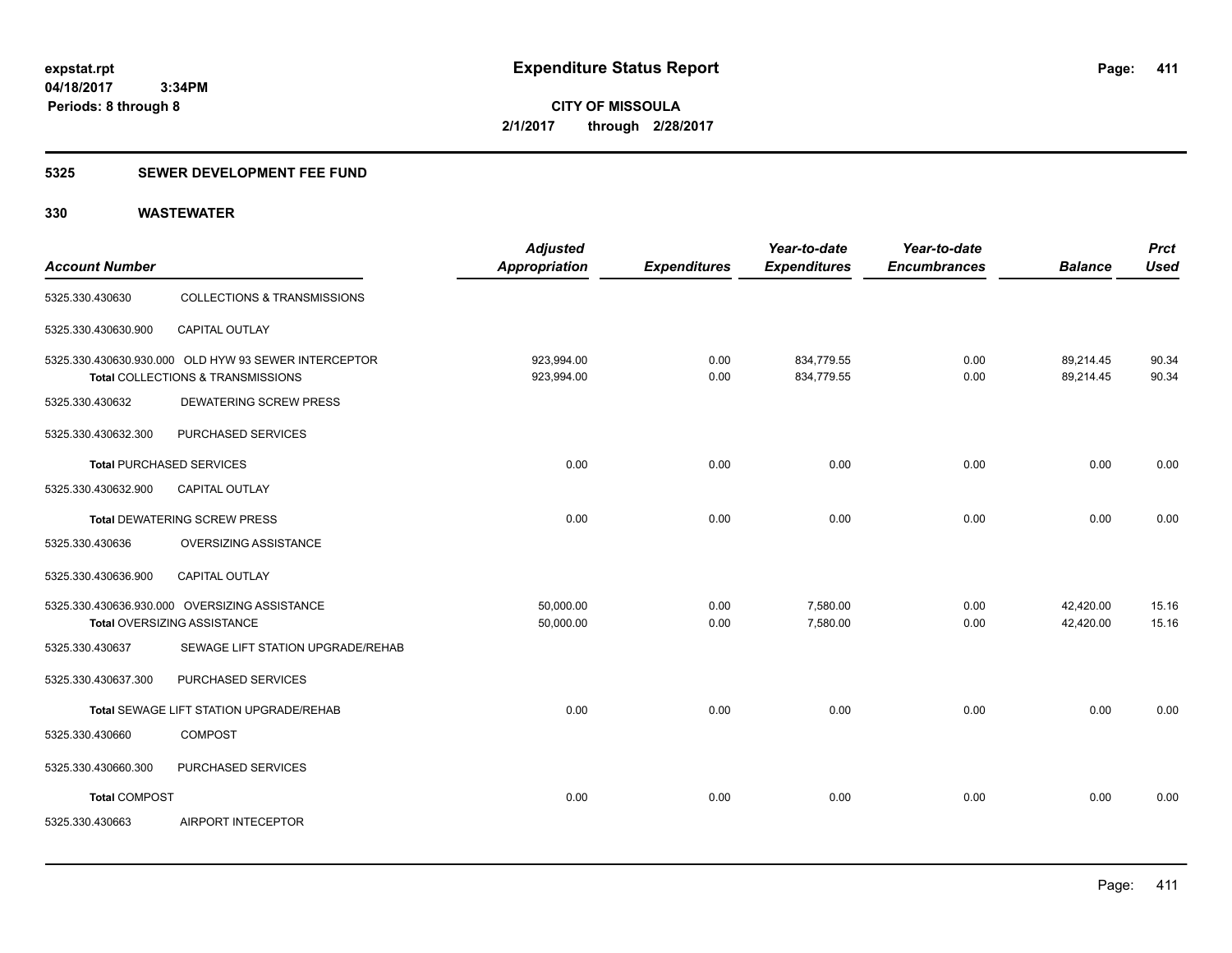**CITY OF MISSOULA 2/1/2017 through 2/28/2017**

### **5325 SEWER DEVELOPMENT FEE FUND**

|                                        |                                               | <b>Adjusted</b>      |                     | Year-to-date        | Year-to-date        |                | <b>Prct</b> |
|----------------------------------------|-----------------------------------------------|----------------------|---------------------|---------------------|---------------------|----------------|-------------|
| <b>Account Number</b>                  |                                               | <b>Appropriation</b> | <b>Expenditures</b> | <b>Expenditures</b> | <b>Encumbrances</b> | <b>Balance</b> | <b>Used</b> |
| 5325.330.430663.300                    | PURCHASED SERVICES                            |                      |                     |                     |                     |                |             |
|                                        | <b>Total PURCHASED SERVICES</b>               | 0.00                 | 0.00                | 0.00                | 0.00                | 0.00           | 0.00        |
| 5325.330.430663.900                    | CAPITAL OUTLAY                                |                      |                     |                     |                     |                |             |
|                                        | <b>Total AIRPORT INTECEPTOR</b>               | 0.00                 | 0.00                | 0.00                | 0.00                | 0.00           | 0.00        |
| 5325.330.430683                        | <b>TWITE PUMP STATION</b>                     |                      |                     |                     |                     |                |             |
| 5325.330.430683.300                    | PURCHASED SERVICES                            |                      |                     |                     |                     |                |             |
|                                        | <b>Total PURCHASED SERVICES</b>               | 0.00                 | 0.00                | 0.00                | 0.00                | 0.00           | 0.00        |
| 5325.330.430683.900                    | <b>CAPITAL OUTLAY</b>                         |                      |                     |                     |                     |                |             |
| <b>Total TWITE PUMP STATION</b>        |                                               | 0.00                 | 0.00                | 0.00                | 0.00                | 0.00           | 0.00        |
| 5325.330.430684                        | MILLER CREEK INTERCEPTOR                      |                      |                     |                     |                     |                |             |
| 5325.330.430684.900                    | CAPITAL OUTLAY                                |                      |                     |                     |                     |                |             |
|                                        | <b>Total MILLER CREEK INTERCEPTOR</b>         | 0.00                 | 0.00                | 0.00                | 0.00                | 0.00           | 0.00        |
| 5325.330.430690                        | <b>EKO COMPOST</b>                            |                      |                     |                     |                     |                |             |
| 5325.330.430690.300                    | PURCHASED SERVICES                            |                      |                     |                     |                     |                |             |
|                                        | 5325.330.430690.350.000 PROFESSIONAL SERVICES | 0.00                 | 0.00                | 12,564.88           | 0.00                | $-12,564.88$   | 0.00        |
|                                        | <b>Total PURCHASED SERVICES</b>               | 0.00                 | 0.00                | 12,564.88           | 0.00                | $-12,564.88$   | 0.00        |
| 5325.330.430690.800                    | OTHER OBJECTS                                 |                      |                     |                     |                     |                |             |
| Total OTHER OBJECTS                    |                                               | 0.00                 | 0.00                | 0.00                | 0.00                | 0.00           | 0.00        |
| 5325.330.430690.900                    | CAPITAL OUTLAY                                |                      |                     |                     |                     |                |             |
| 5325.330.430690.900.000 CAPITAL OUTLAY |                                               | 0.00                 | 0.00                | 14,082.50           | 0.00                | $-14,082.50$   | 0.00        |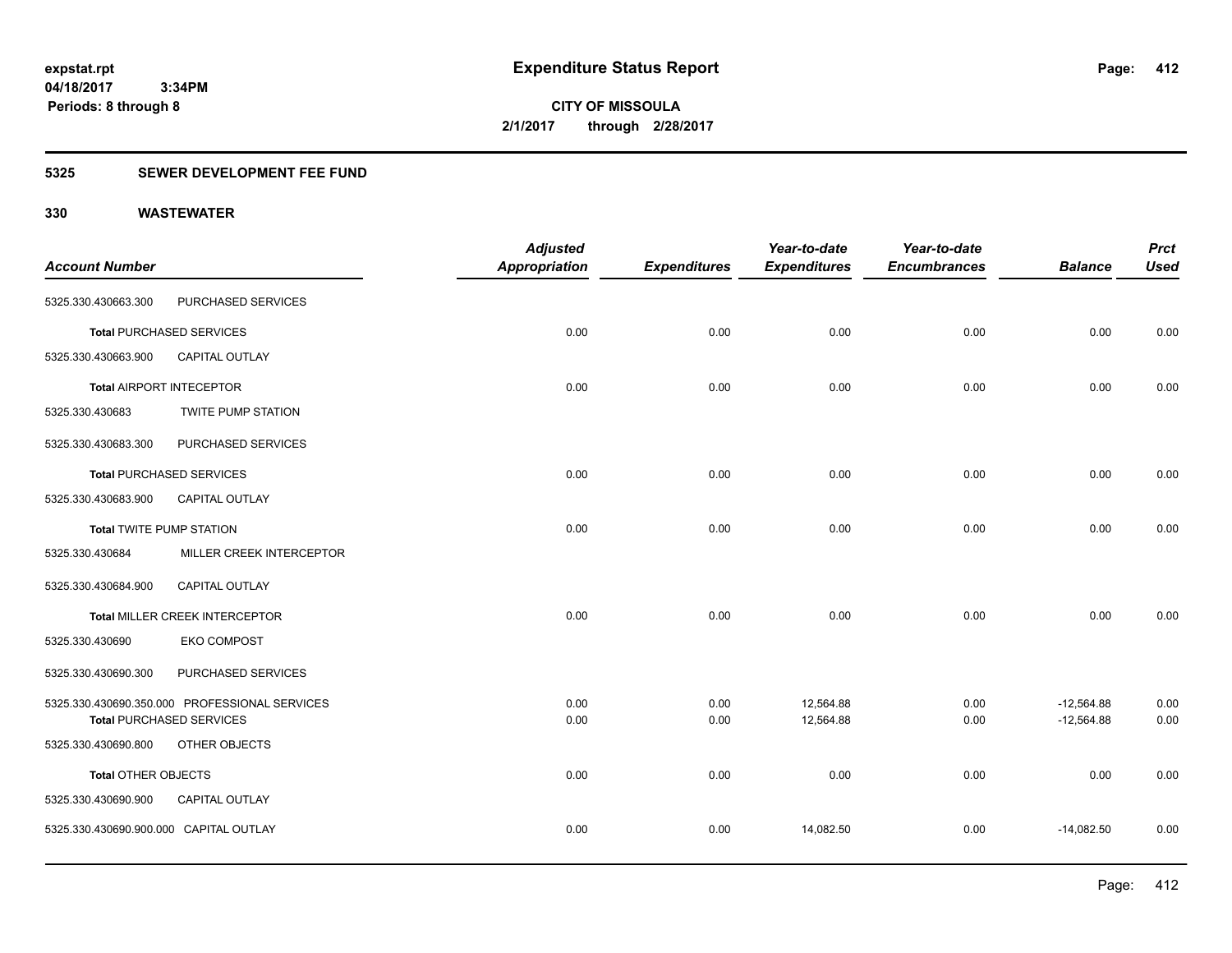**413**

**04/18/2017 3:34PM Periods: 8 through 8**

**CITY OF MISSOULA 2/1/2017 through 2/28/2017**

### **5325 SEWER DEVELOPMENT FEE FUND**

| <b>Account Number</b>         |                                                                                   | <b>Adjusted</b><br><b>Appropriation</b> | <b>Expenditures</b> | Year-to-date<br><b>Expenditures</b> | Year-to-date<br><b>Encumbrances</b> | <b>Balance</b>           | <b>Prct</b><br><b>Used</b> |
|-------------------------------|-----------------------------------------------------------------------------------|-----------------------------------------|---------------------|-------------------------------------|-------------------------------------|--------------------------|----------------------------|
| <b>Total CAPITAL OUTLAY</b>   |                                                                                   | 0.00                                    | 0.00                | 14,082.50                           | 0.00                                | $-14,082.50$             | 0.00                       |
| <b>Total EKO COMPOST</b>      |                                                                                   | 0.00                                    | 0.00                | 26,647.38                           | 0.00                                | $-26,647.38$             | 0.00                       |
| 5325.330.430697               | <b>BROADWAY INTERCEPTOR</b>                                                       |                                         |                     |                                     |                                     |                          |                            |
| 5325.330.430697.900           | CAPITAL OUTLAY                                                                    |                                         |                     |                                     |                                     |                          |                            |
|                               | 5325.330.430697.930.000 BROADWAY INTERCEPTOR<br><b>Total BROADWAY INTERCEPTOR</b> | 145,000.00<br>145,000.00                | 0.00<br>0.00        | 6,964.75<br>6,964.75                | 0.00<br>0.00                        | 138,035.25<br>138,035.25 | 4.80<br>4.80               |
| 5325.330.430706               | RUSSELL ST INTERCEPTOR                                                            |                                         |                     |                                     |                                     |                          |                            |
| 5325.330.430706.300           | PURCHASED SERVICES                                                                |                                         |                     |                                     |                                     |                          |                            |
|                               | Total RUSSELL ST INTERCEPTOR                                                      | 0.00                                    | 0.00                | 0.00                                | 0.00                                | 0.00                     | 0.00                       |
| 5325.330.430711               | *** Title Not Found ***                                                           |                                         |                     |                                     |                                     |                          |                            |
| 5325.330.430711.900           | CAPITAL OUTLAY                                                                    |                                         |                     |                                     |                                     |                          |                            |
| Total *** Title Not Found *** |                                                                                   | 0.00                                    | 0.00                | 0.00                                | 0.00                                | 0.00                     | 0.00                       |
| 5325.330.490508               | EKO COMPOST PURCHASE                                                              |                                         |                     |                                     |                                     |                          |                            |
| 5325.330.490508.300           | PURCHASED SERVICES                                                                |                                         |                     |                                     |                                     |                          |                            |
|                               | 5325.330.490508.350.000 PROFESSIONAL SERVICES                                     | 0.00                                    | 0.00                | 22,500.00                           | 0.00                                | $-22,500.00$             | 0.00                       |
|                               | <b>Total PURCHASED SERVICES</b>                                                   | 0.00                                    | 0.00                | 22,500.00                           | 0.00                                | $-22,500.00$             | 0.00                       |
| 5325.330.490508.600           | <b>DEBT SERVICE</b>                                                               |                                         |                     |                                     |                                     |                          |                            |
| <b>Total DEBT SERVICE</b>     |                                                                                   | 0.00                                    | 0.00                | 0.00                                | 0.00                                | 0.00                     | 0.00                       |
| 5325.330.490508.900           | CAPITAL OUTLAY                                                                    |                                         |                     |                                     |                                     |                          |                            |
| <b>Total CAPITAL OUTLAY</b>   |                                                                                   | 0.00                                    | 0.00                | 0.00                                | 0.00                                | 0.00                     | 0.00                       |
|                               | Total EKO COMPOST PURCHASE                                                        | 0.00                                    | 0.00                | 22,500.00                           | 0.00                                | $-22,500.00$             | 0.00                       |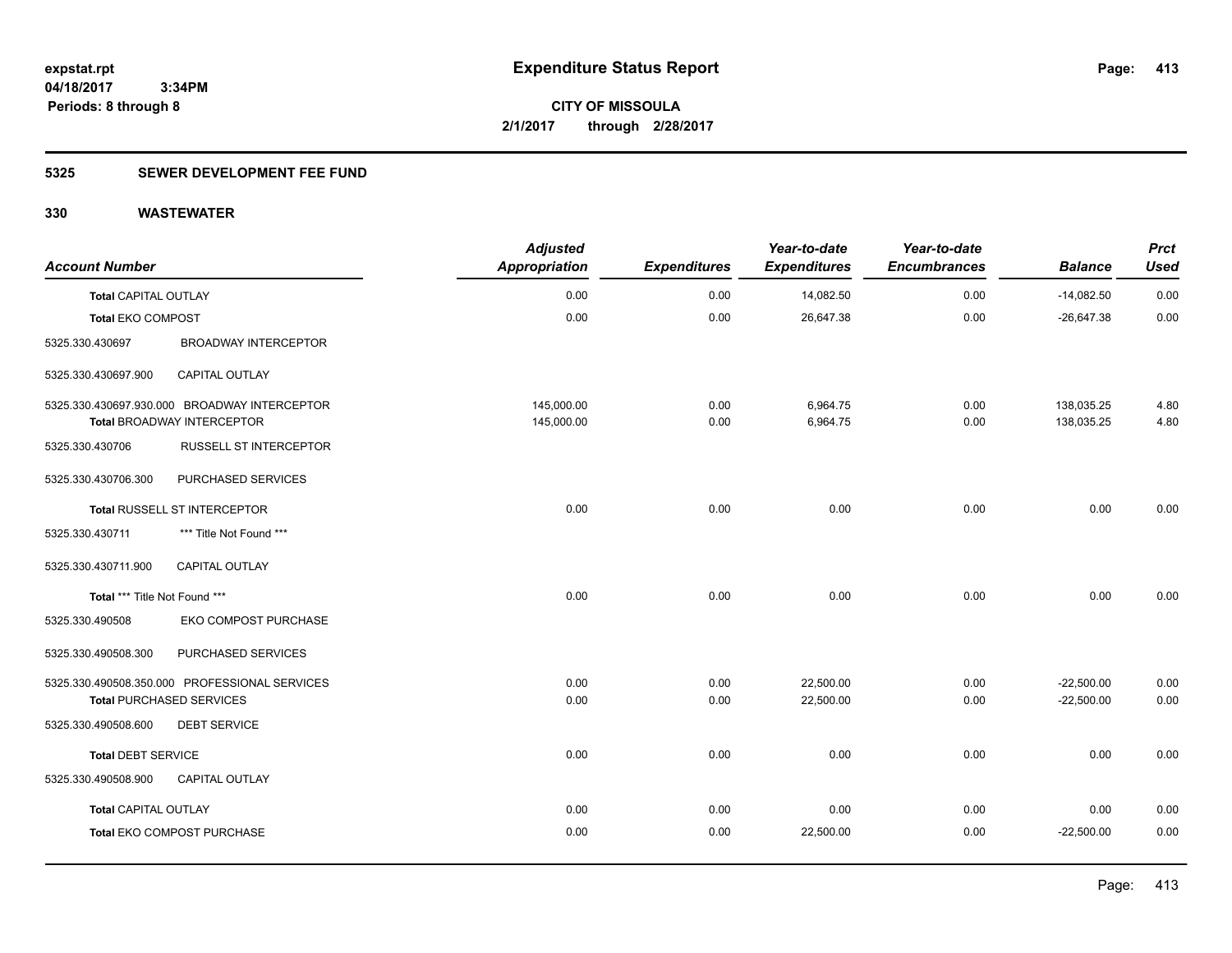**CITY OF MISSOULA 2/1/2017 through 2/28/2017**

### **5325 SEWER DEVELOPMENT FEE FUND**

| <b>Account Number</b>          |                                  | <b>Adjusted</b><br><b>Appropriation</b> | <b>Expenditures</b> | Year-to-date<br><b>Expenditures</b> | Year-to-date<br><b>Encumbrances</b> | <b>Balance</b> | <b>Prct</b><br><b>Used</b> |
|--------------------------------|----------------------------------|-----------------------------------------|---------------------|-------------------------------------|-------------------------------------|----------------|----------------------------|
| 5325.330.499999                | <b>NEW REQUESTS</b>              |                                         |                     |                                     |                                     |                |                            |
| 5325.330.499999.900            | <b>CAPITAL OUTLAY</b>            |                                         |                     |                                     |                                     |                |                            |
| <b>Total NEW REQUESTS</b>      |                                  | 0.00                                    | 0.00                | 0.00                                | 0.00                                | 0.00           | 0.00                       |
| 5325.330.510110                | <b>MERCHANT SERVICES</b>         |                                         |                     |                                     |                                     |                |                            |
| 5325.330.510110.500            | <b>FIXED CHARGES</b>             |                                         |                     |                                     |                                     |                |                            |
| <b>Total MERCHANT SERVICES</b> |                                  | 0.00                                    | 0.00                | 0.00                                | 0.00                                | 0.00           | 0.00                       |
|                                | Total SEWER DEVELOPMENT FEE FUND | 1,118,994.00                            | 0.00                | 898,471.68                          | 0.00                                | 220,522.32     | 80.29                      |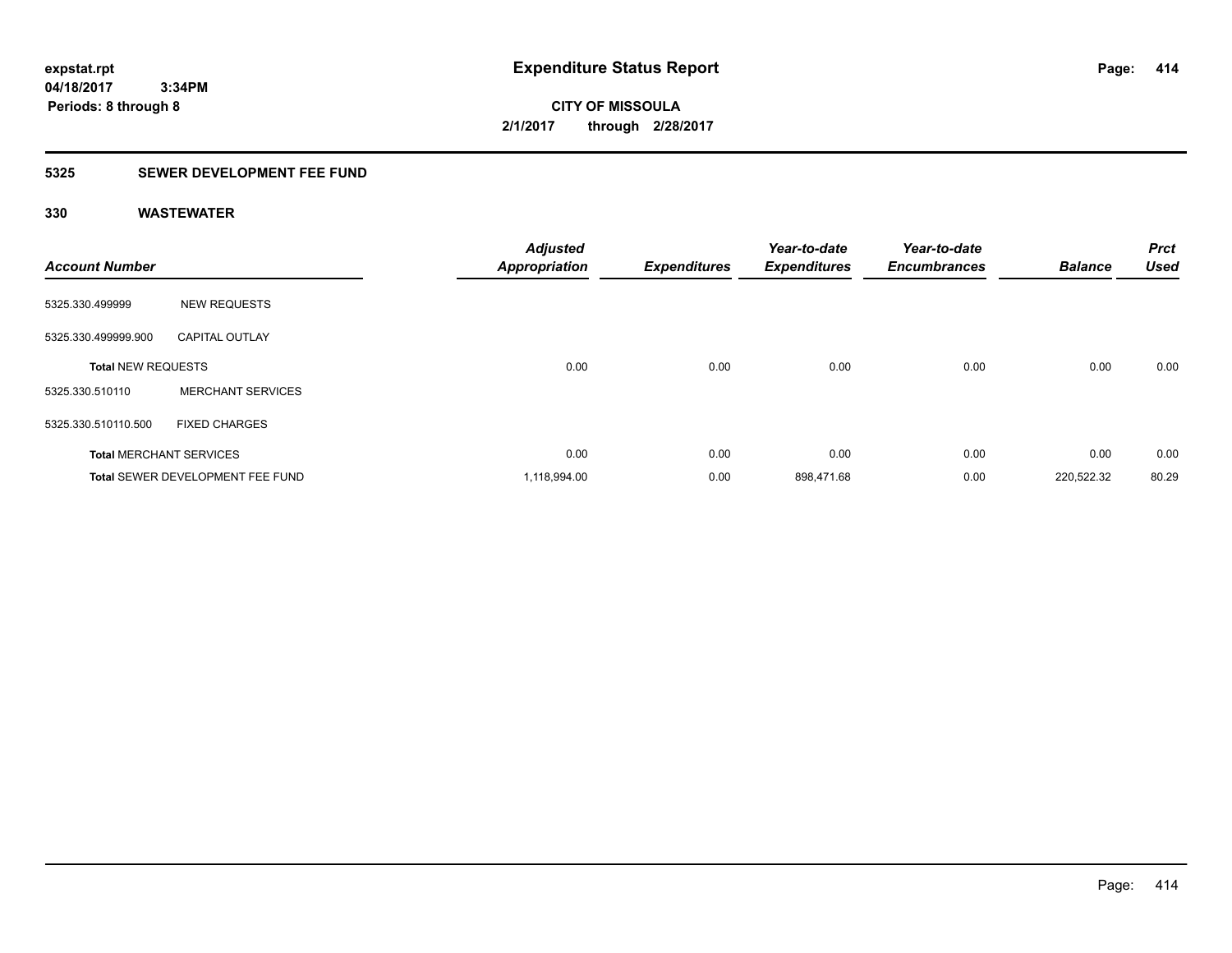### **5340 SEWER CONSTRUCTION FUND**

| <b>Account Number</b>      |                                                                                              | <b>Adjusted</b><br><b>Appropriation</b> | <b>Expenditures</b> | Year-to-date<br><b>Expenditures</b> | Year-to-date<br><b>Encumbrances</b> | <b>Balance</b>               | <b>Prct</b><br><b>Used</b> |
|----------------------------|----------------------------------------------------------------------------------------------|-----------------------------------------|---------------------|-------------------------------------|-------------------------------------|------------------------------|----------------------------|
| 5340.330.430620            | <b>FACILITIES</b>                                                                            |                                         |                     |                                     |                                     |                              |                            |
| 5340.330.430620.900        | <b>CAPITAL OUTLAY</b>                                                                        |                                         |                     |                                     |                                     |                              |                            |
| <b>Total FACILITIES</b>    |                                                                                              | 0.00                                    | 0.00                | 0.00                                | 0.00                                | 0.00                         | 0.00                       |
| 5340.330.430631            | UV DISINFECTION                                                                              |                                         |                     |                                     |                                     |                              |                            |
| 5340.330.430631.300        | PURCHASED SERVICES                                                                           |                                         |                     |                                     |                                     |                              |                            |
| Total UV DISINFECTION      |                                                                                              | 0.00                                    | 0.00                | 0.00                                | 0.00                                | 0.00                         | 0.00                       |
| 5340.330.430632            | <b>DEWATERING SCREW PRESS</b>                                                                |                                         |                     |                                     |                                     |                              |                            |
| 5340.330.430632.800        | OTHER OBJECTS                                                                                |                                         |                     |                                     |                                     |                              |                            |
| <b>Total OTHER OBJECTS</b> |                                                                                              | 0.00                                    | 0.00                | 0.00                                | 0.00                                | 0.00                         | 0.00                       |
| 5340.330.430632.900        | CAPITAL OUTLAY                                                                               |                                         |                     |                                     |                                     |                              |                            |
|                            | 5340.330.430632.930.000 SOLIDS DEWATERING SCREW PRESS<br><b>Total DEWATERING SCREW PRESS</b> | 1,179,100.00<br>1,179,100.00            | 0.00<br>0.00        | 2,641.73<br>2,641.73                | 0.00<br>0.00                        | 1,176,458.27<br>1,176,458.27 | 0.22<br>0.22               |
| 5340.330.430682            | RESERVE ST LIFT STATION                                                                      |                                         |                     |                                     |                                     |                              |                            |
| 5340.330.430682.900        | CAPITAL OUTLAY                                                                               |                                         |                     |                                     |                                     |                              |                            |
|                            | 5340.330.430682.930.000 RESERVE ST LIFT STATION<br>Total RESERVE ST LIFT STATION             | 569,000.00<br>569,000.00                | 0.00<br>0.00        | 29,355.98<br>29,355.98              | 0.00<br>0.00                        | 539,644.02<br>539,644.02     | 5.16<br>5.16               |
| 5340.330.430697            | <b>BROADWAY INTERCEPTOR</b>                                                                  |                                         |                     |                                     |                                     |                              |                            |
| 5340.330.430697.300        | PURCHASED SERVICES                                                                           |                                         |                     |                                     |                                     |                              |                            |
|                            | Total BROADWAY INTERCEPTOR                                                                   | 0.00                                    | 0.00                | 0.00                                | 0.00                                | 0.00                         | 0.00                       |
| 5340.330.430700            | <b>LINDA VISTA BLVD</b>                                                                      |                                         |                     |                                     |                                     |                              |                            |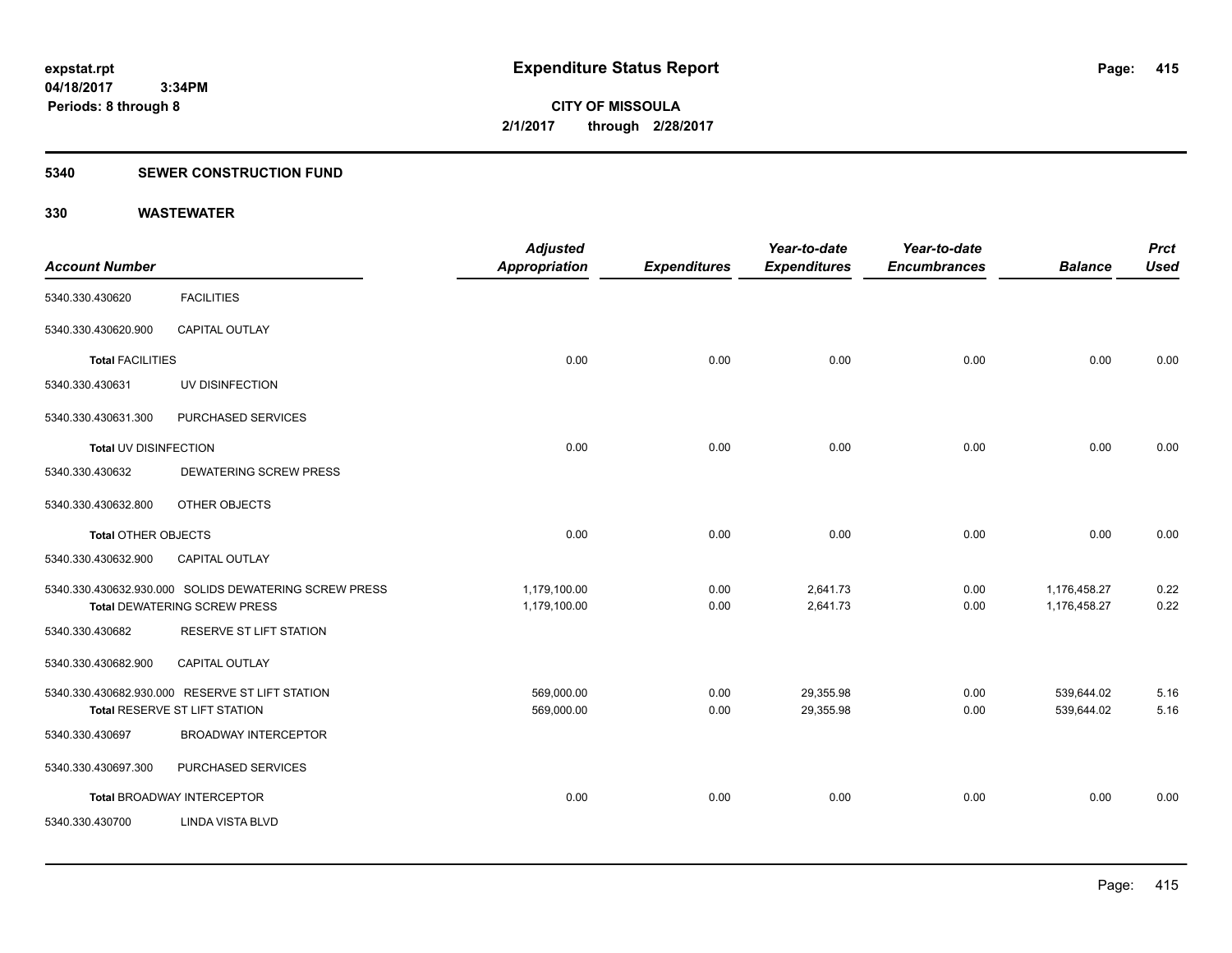### **5340 SEWER CONSTRUCTION FUND**

|                                          |                                | <b>Adjusted</b>      |                     | Year-to-date        | Year-to-date        |                | <b>Prct</b> |
|------------------------------------------|--------------------------------|----------------------|---------------------|---------------------|---------------------|----------------|-------------|
| <b>Account Number</b>                    |                                | <b>Appropriation</b> | <b>Expenditures</b> | <b>Expenditures</b> | <b>Encumbrances</b> | <b>Balance</b> | <b>Used</b> |
| 5340.330.430700.900                      | <b>CAPITAL OUTLAY</b>          |                      |                     |                     |                     |                |             |
| 5340.330.430700.930.000 LINDA VISTA BLVD |                                | 769,866.00           | 0.00                | 530,800.64          | 0.00                | 239,065.36     | 68.95       |
| <b>Total LINDA VISTA BLVD</b>            |                                | 769,866.00           | 0.00                | 530,800.64          | 0.00                | 239,065.36     | 68.95       |
| 5340.330.430701                          | E RESERVE ST COLLECTOR         |                      |                     |                     |                     |                |             |
| 5340.330.430701.800                      | OTHER OBJECTS                  |                      |                     |                     |                     |                |             |
| <b>Total OTHER OBJECTS</b>               |                                | 0.00                 | 0.00                | 0.00                | 0.00                | 0.00           | 0.00        |
| 5340.330.430701.900                      | <b>CAPITAL OUTLAY</b>          |                      |                     |                     |                     |                |             |
|                                          | Total E RESERVE ST COLLECTOR   | 0.00                 | 0.00                | 0.00                | 0.00                | 0.00           | 0.00        |
| 5340.330.510110                          | <b>MERCHANT SERVICES</b>       |                      |                     |                     |                     |                |             |
| 5340.330.510110.500                      | <b>FIXED CHARGES</b>           |                      |                     |                     |                     |                |             |
|                                          | <b>Total MERCHANT SERVICES</b> | 0.00                 | 0.00                | 0.00                | 0.00                | 0.00           | 0.00        |
| <b>Total WASTEWATER</b>                  |                                | 2,517,966.00         | 0.00                | 562,798.35          | 0.00                | 1,955,167.65   | 22.35       |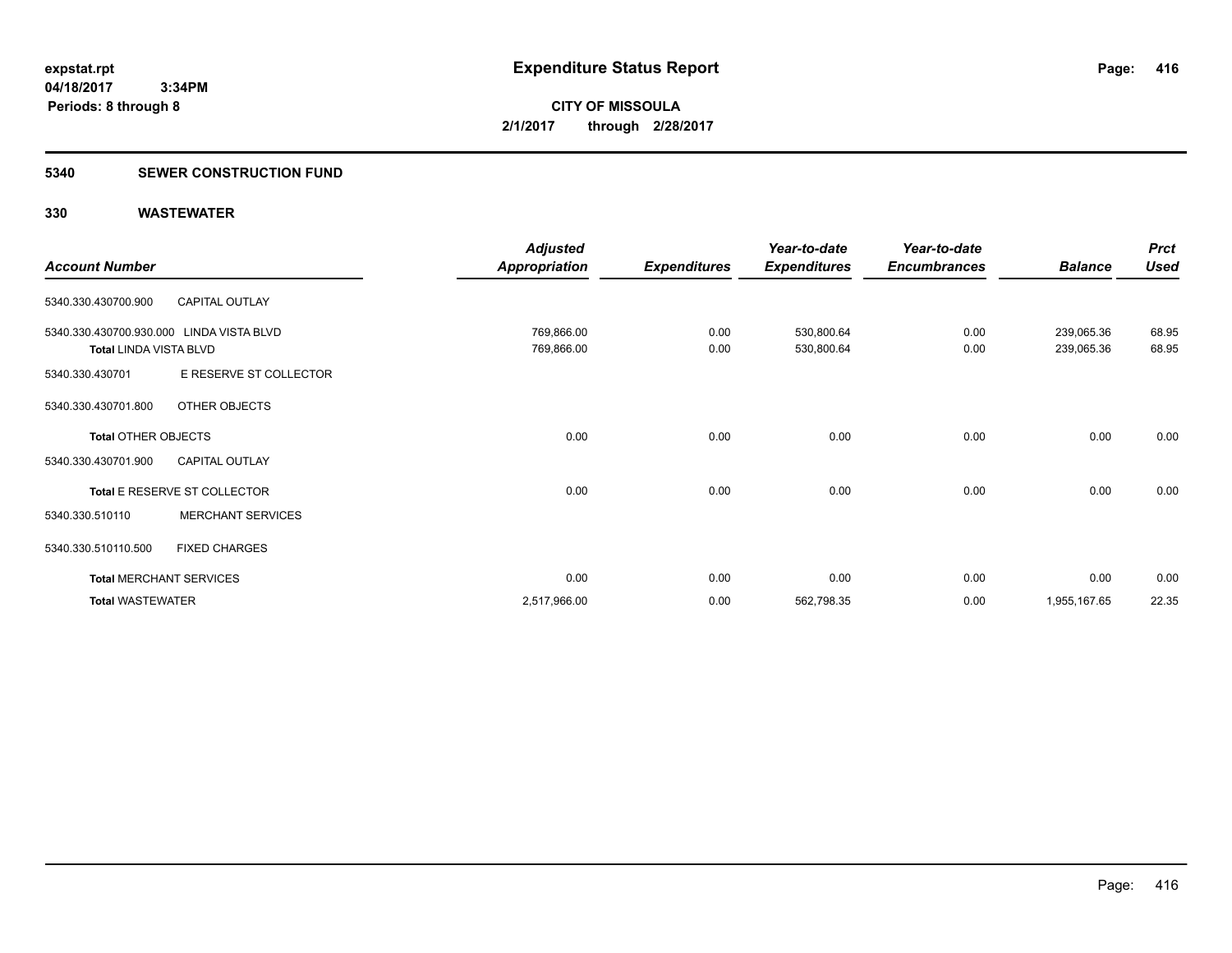### **5340 SEWER CONSTRUCTION FUND**

### **334 STORM WATER**

| <b>Account Number</b>          |                    | <b>Adjusted</b><br><b>Appropriation</b> | <b>Expenditures</b> | Year-to-date<br><b>Expenditures</b> | Year-to-date<br><b>Encumbrances</b> | <b>Balance</b> | <b>Prct</b><br><b>Used</b> |
|--------------------------------|--------------------|-----------------------------------------|---------------------|-------------------------------------|-------------------------------------|----------------|----------------------------|
| 5340.334.430210                | ADMINISTRATION     |                                         |                     |                                     |                                     |                |                            |
| 5340.334.430210.100            | PERSONAL SERVICES  |                                         |                     |                                     |                                     |                |                            |
| <b>Total PERSONAL SERVICES</b> |                    | 0.00                                    | 0.00                | 0.00                                | 0.00                                | 0.00           | 0.00                       |
| 5340.334.430210.200            | <b>SUPPLIES</b>    |                                         |                     |                                     |                                     |                |                            |
| <b>Total SUPPLIES</b>          |                    | 0.00                                    | 0.00                | 0.00                                | 0.00                                | 0.00           | 0.00                       |
| 5340.334.430210.300            | PURCHASED SERVICES |                                         |                     |                                     |                                     |                |                            |
| <b>Total STORM WATER</b>       |                    | 0.00                                    | 0.00                | 0.00                                | 0.00                                | 0.00           | 0.00                       |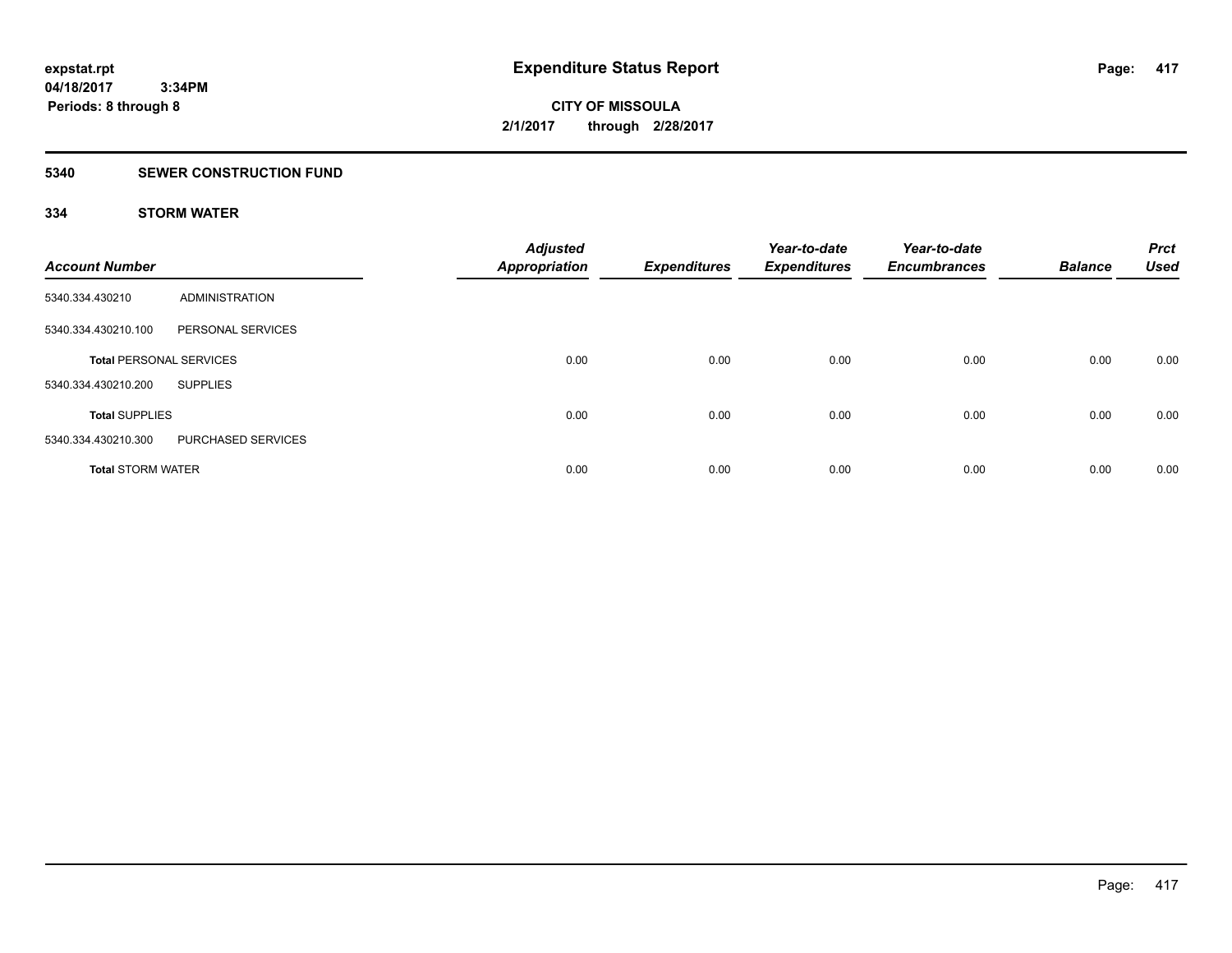### **5340 SEWER CONSTRUCTION FUND**

### **390 NON-DEPARTMENTAL**

| <b>Account Number</b>                |                                      | <b>Adjusted</b><br><b>Appropriation</b> | <b>Expenditures</b> | Year-to-date<br><b>Expenditures</b> | Year-to-date<br><b>Encumbrances</b> | <b>Balance</b> | <b>Prct</b><br>Used |
|--------------------------------------|--------------------------------------|-----------------------------------------|---------------------|-------------------------------------|-------------------------------------|----------------|---------------------|
| 5340.390.430963                      | <b>BIOGAS ELECTRICAL GENERATION</b>  |                                         |                     |                                     |                                     |                |                     |
| 5340.390.430963.900                  | CAPITAL OUTLAY                       |                                         |                     |                                     |                                     |                |                     |
| 5340.390.430963.930.000 IMPROVEMENTS |                                      | 0.00                                    | 0.00                | 35.202.92                           | 0.00                                | $-35.202.92$   | 0.00                |
| <b>Total NON-DEPARTMENTAL</b>        |                                      | 0.00                                    | 0.00                | 35,202.92                           | 0.00                                | $-35.202.92$   | 0.00                |
|                                      | <b>Total SEWER CONSTRUCTION FUND</b> | 2,517,966.00                            | 0.00                | 598.001.27                          | 0.00                                | 1,919,964.73   | 23.75               |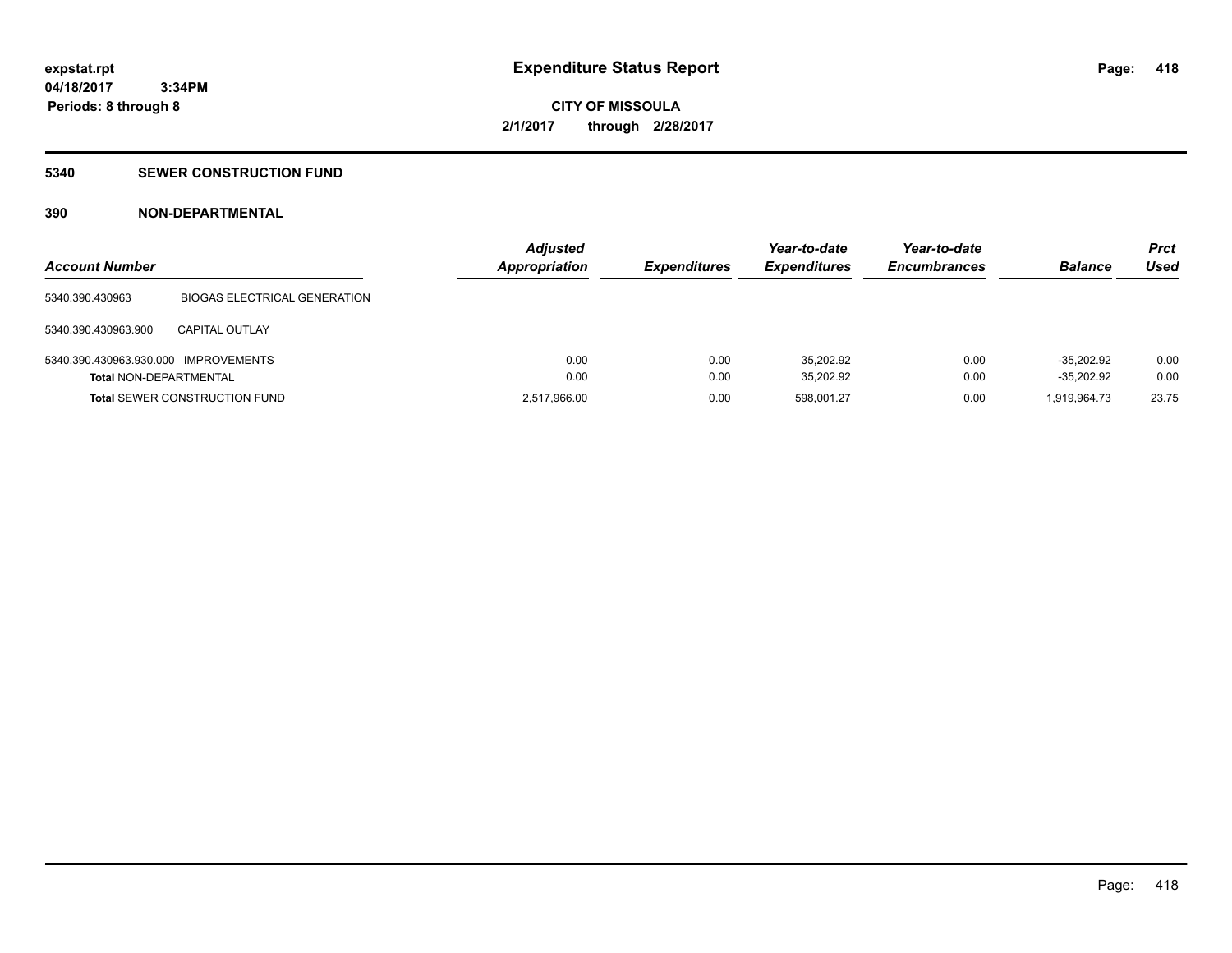**CITY OF MISSOULA 2/1/2017 through 2/28/2017**

### **5360 UNASSIGNED WASTEWATER DEBT SERVICE**

| <b>Account Number</b>             |                                                 | <b>Adjusted</b> | <b>Expenditures</b> | Year-to-date<br><b>Expenditures</b> | Year-to-date<br><b>Encumbrances</b> | <b>Balance</b> | <b>Prct</b><br>Used |
|-----------------------------------|-------------------------------------------------|-----------------|---------------------|-------------------------------------|-------------------------------------|----------------|---------------------|
|                                   |                                                 | Appropriation   |                     |                                     |                                     |                |                     |
| 5360.330.490200                   | REVENUE BOND DEBT SERVICE                       |                 |                     |                                     |                                     |                |                     |
| 5360.330.490200.600               | <b>DEBT SERVICE</b>                             |                 |                     |                                     |                                     |                |                     |
| 5360.330.490200.610.000 PRINCIPAL |                                                 | 133.325.00      | 0.00                | 0.00                                | 0.00                                | 133.325.00     | 0.00                |
|                                   | 5360.330.490200.620.000 INTEREST / SERVICE FEES | 36.913.00       | 0.00                | 0.00                                | 0.00                                | 36.913.00      | 0.00                |
| <b>Total DEBT SERVICE</b>         |                                                 | 170,238.00      | 0.00                | 0.00                                | 0.00                                | 170.238.00     | 0.00                |
|                                   | <b>Total REVENUE BOND DEBT SERVICE</b>          | 170,238.00      | 0.00                | 0.00                                | 0.00                                | 170.238.00     | 0.00                |
|                                   | <b>Total UNASSIGNED WASTEWATER DEBT SERVICE</b> | 170.238.00      | 0.00                | 0.00                                | 0.00                                | 170.238.00     | 0.00                |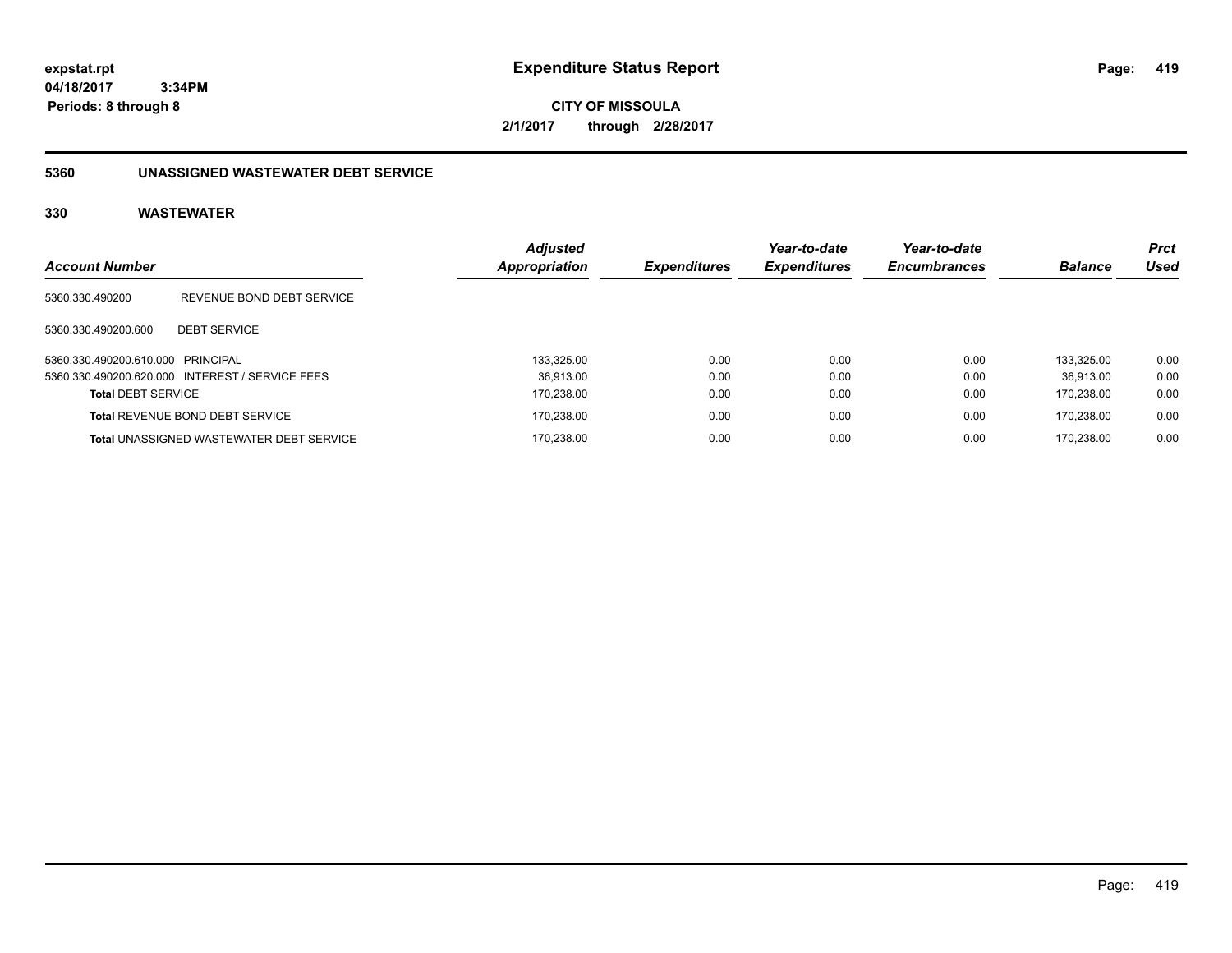**CITY OF MISSOULA 2/1/2017 through 2/28/2017**

#### **5361 2001 SEWER REVENUE BONDS-DEBT SERVICE**

|                                   |                                                    | <b>Adjusted</b>      |                     | Year-to-date        | Year-to-date        |                | <b>Prct</b> |
|-----------------------------------|----------------------------------------------------|----------------------|---------------------|---------------------|---------------------|----------------|-------------|
| <b>Account Number</b>             |                                                    | <b>Appropriation</b> | <b>Expenditures</b> | <b>Expenditures</b> | <b>Encumbrances</b> | <b>Balance</b> | <b>Used</b> |
| 5361.330.490200                   | REVENUE BOND DEBT SERVICE                          |                      |                     |                     |                     |                |             |
| 5361.330.490200.600               | <b>DEBT SERVICE</b>                                |                      |                     |                     |                     |                |             |
| 5361.330.490200.610.000 PRINCIPAL |                                                    | 28,000.00            | 0.00                | 14,000.00           | 0.00                | 14,000.00      | 50.00       |
|                                   | 5361.330.490200.620.000 INTEREST / SERVICE FEES    | 2,480.00             | 0.00                | 1,310.00            | 0.00                | 1,170.00       | 52.82       |
|                                   | <b>Total REVENUE BOND DEBT SERVICE</b>             | 30,480.00            | 0.00                | 15,310.00           | 0.00                | 15,170.00      | 50.23       |
| 5361.330.510110                   | <b>MERCHANT SERVICES</b>                           |                      |                     |                     |                     |                |             |
| 5361.330.510110.500               | <b>FIXED CHARGES</b>                               |                      |                     |                     |                     |                |             |
| <b>Total MERCHANT SERVICES</b>    |                                                    | 0.00                 | 0.00                | 0.00                | 0.00                | 0.00           | 0.00        |
|                                   | <b>Total 2001 SEWER REVENUE BONDS-DEBT SERVICE</b> | 30,480.00            | 0.00                | 15,310.00           | 0.00                | 15.170.00      | 50.23       |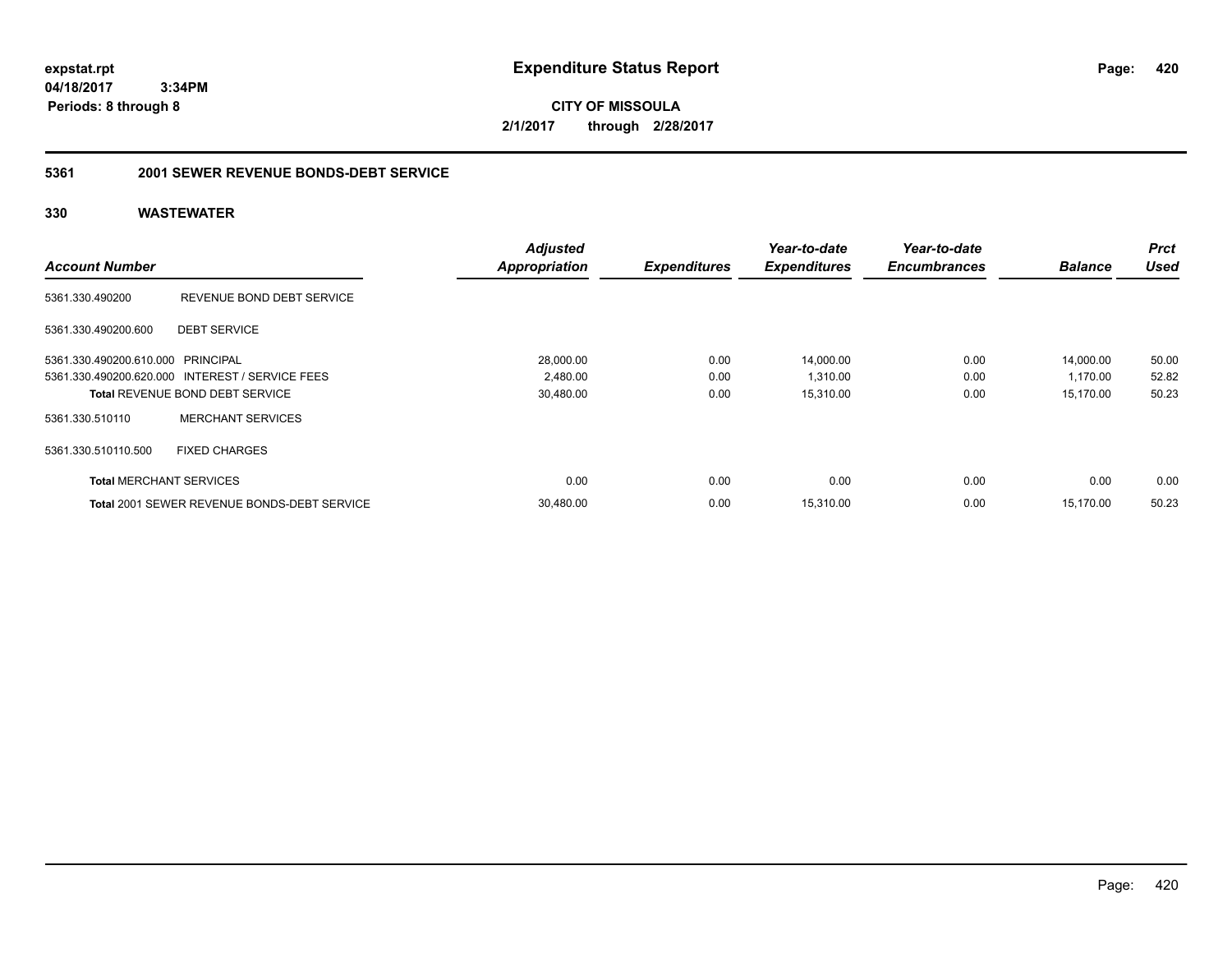**CITY OF MISSOULA 2/1/2017 through 2/28/2017**

### **5362 00 SEWER REVENUE BOND - SERIES B DEBT SE**

|                                   |                                                 | <b>Adjusted</b>      |                     | Year-to-date        | Year-to-date        |                | <b>Prct</b> |
|-----------------------------------|-------------------------------------------------|----------------------|---------------------|---------------------|---------------------|----------------|-------------|
| <b>Account Number</b>             |                                                 | <b>Appropriation</b> | <b>Expenditures</b> | <b>Expenditures</b> | <b>Encumbrances</b> | <b>Balance</b> | <b>Used</b> |
| 5362.330.490200                   | REVENUE BOND DEBT SERVICE                       |                      |                     |                     |                     |                |             |
| 5362.330.490200.600               | <b>DEBT SERVICE</b>                             |                      |                     |                     |                     |                |             |
| 5362.330.490200.610.000 PRINCIPAL |                                                 | 45,000.00            | 0.00                | 22,000.00           | 0.00                | 23,000.00      | 48.89       |
|                                   | 5362.330.490200.620.000 INTEREST / SERVICE FEES | 3,480.00             | 0.00                | 1,850.00            | 0.00                | 1,630.00       | 53.16       |
| <b>Total DEBT SERVICE</b>         |                                                 | 48,480.00            | 0.00                | 23,850.00           | 0.00                | 24,630.00      | 49.20       |
| 5362.330.490200.800               | OTHER OBJECTS                                   |                      |                     |                     |                     |                |             |
| <b>Total OTHER OBJECTS</b>        |                                                 | 0.00                 | 0.00                | 0.00                | 0.00                | 0.00           | 0.00        |
|                                   | Total REVENUE BOND DEBT SERVICE                 | 48,480.00            | 0.00                | 23,850.00           | 0.00                | 24,630.00      | 49.20       |
| 5362.330.510110                   | <b>MERCHANT SERVICES</b>                        |                      |                     |                     |                     |                |             |
| 5362.330.510110.500               | <b>FIXED CHARGES</b>                            |                      |                     |                     |                     |                |             |
|                                   | <b>Total MERCHANT SERVICES</b>                  | 0.00                 | 0.00                | 0.00                | 0.00                | 0.00           | 0.00        |
|                                   | Total 00 SEWER REVENUE BOND - SERIES B DEBT SE  | 48,480.00            | 0.00                | 23,850.00           | 0.00                | 24,630.00      | 49.20       |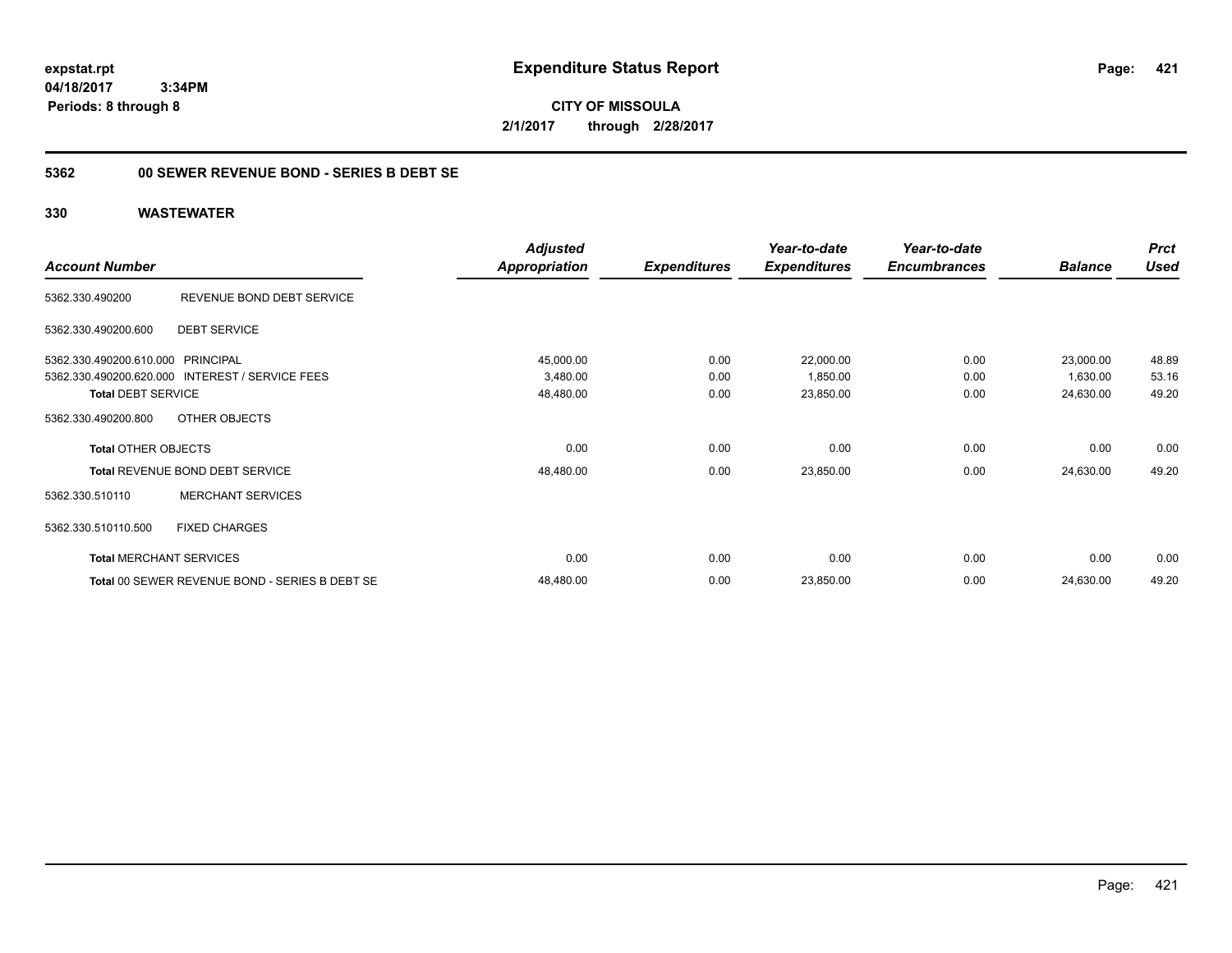**CITY OF MISSOULA 2/1/2017 through 2/28/2017**

### **5363 92 SEWER REVENUE BOND SERIES A DEBT SERV**

| <b>Account Number</b> |                                                       | <b>Adjusted</b><br><b>Appropriation</b> | <b>Expenditures</b> | Year-to-date<br><b>Expenditures</b> | Year-to-date<br><b>Encumbrances</b> | <b>Balance</b> | <b>Prct</b><br><b>Used</b> |
|-----------------------|-------------------------------------------------------|-----------------------------------------|---------------------|-------------------------------------|-------------------------------------|----------------|----------------------------|
| 5363.330.490200       | REVENUE BOND DEBT SERVICE                             |                                         |                     |                                     |                                     |                |                            |
| 5363.330.490200.600   | <b>DEBT SERVICE</b>                                   |                                         |                     |                                     |                                     |                |                            |
|                       | <b>Total REVENUE BOND DEBT SERVICE</b>                | 0.00                                    | 0.00                | 0.00                                | 0.00                                | 0.00           | 0.00                       |
| 5363.330.510110       | <b>MERCHANT SERVICES</b>                              |                                         |                     |                                     |                                     |                |                            |
| 5363.330.510110.500   | <b>FIXED CHARGES</b>                                  |                                         |                     |                                     |                                     |                |                            |
|                       | <b>Total MERCHANT SERVICES</b>                        | 0.00                                    | 0.00                | 0.00                                | 0.00                                | 0.00           | 0.00                       |
|                       | <b>Total 92 SEWER REVENUE BOND SERIES A DEBT SERV</b> | 0.00                                    | 0.00                | 0.00                                | 0.00                                | 0.00           | 0.00                       |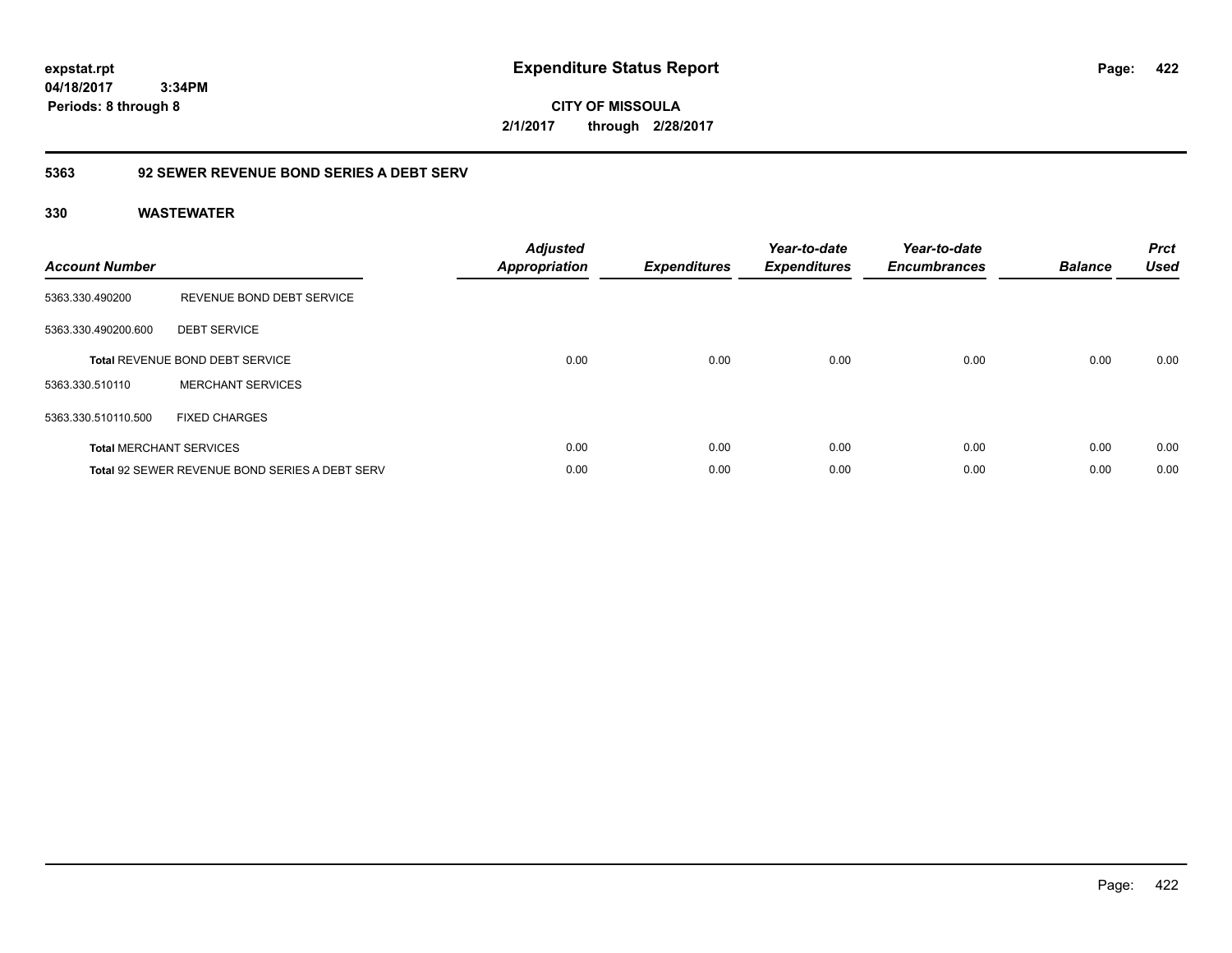**CITY OF MISSOULA 2/1/2017 through 2/28/2017**

### **5364 92 SEWER REVENUE BOND - SERIES B DEBT S**

| <b>Account Number</b> |                                               | <b>Adjusted</b><br><b>Appropriation</b> | <b>Expenditures</b> | Year-to-date<br><b>Expenditures</b> | Year-to-date<br><b>Encumbrances</b> | <b>Balance</b> | <b>Prct</b><br><b>Used</b> |
|-----------------------|-----------------------------------------------|-----------------------------------------|---------------------|-------------------------------------|-------------------------------------|----------------|----------------------------|
| 5364.330.490200       | REVENUE BOND DEBT SERVICE                     |                                         |                     |                                     |                                     |                |                            |
| 5364.330.490200.600   | <b>DEBT SERVICE</b>                           |                                         |                     |                                     |                                     |                |                            |
|                       | <b>Total REVENUE BOND DEBT SERVICE</b>        | 0.00                                    | 0.00                | 0.00                                | 0.00                                | 0.00           | 0.00                       |
| 5364.330.510110       | <b>MERCHANT SERVICES</b>                      |                                         |                     |                                     |                                     |                |                            |
| 5364.330.510110.500   | <b>FIXED CHARGES</b>                          |                                         |                     |                                     |                                     |                |                            |
|                       | <b>Total MERCHANT SERVICES</b>                | 0.00                                    | 0.00                | 0.00                                | 0.00                                | 0.00           | 0.00                       |
|                       | Total 92 SEWER REVENUE BOND - SERIES B DEBT S | 0.00                                    | 0.00                | 0.00                                | 0.00                                | 0.00           | 0.00                       |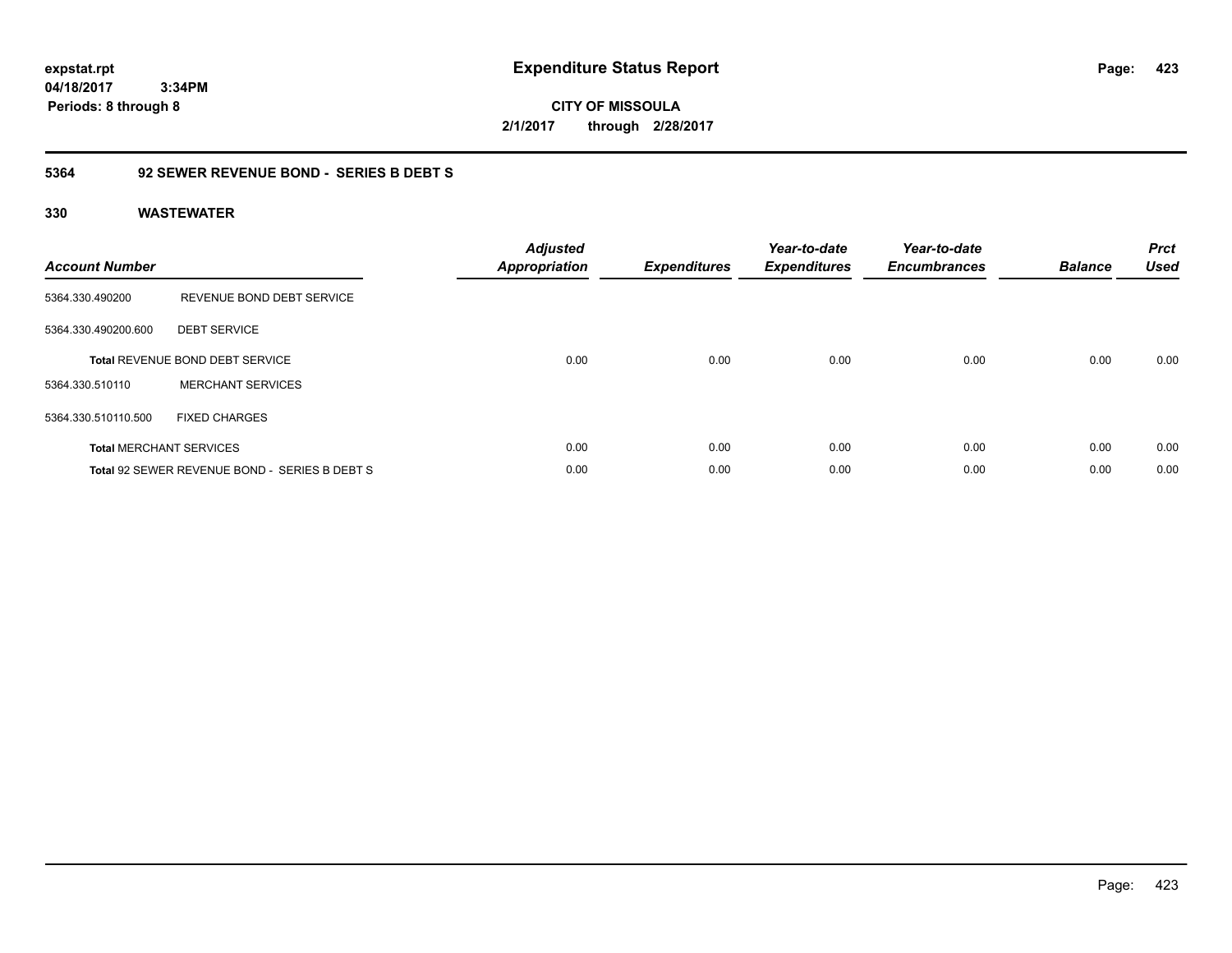**CITY OF MISSOULA 2/1/2017 through 2/28/2017**

### **5365 99 SEWER REVENUE BONDS DEBT SERVICE FUND**

|                                   |                                                       | <b>Adjusted</b>      |                     | Year-to-date        | Year-to-date        |                | <b>Prct</b> |
|-----------------------------------|-------------------------------------------------------|----------------------|---------------------|---------------------|---------------------|----------------|-------------|
| <b>Account Number</b>             |                                                       | <b>Appropriation</b> | <b>Expenditures</b> | <b>Expenditures</b> | <b>Encumbrances</b> | <b>Balance</b> | Used        |
| 5365.330.490200                   | REVENUE BOND DEBT SERVICE                             |                      |                     |                     |                     |                |             |
| 5365.330.490200.600               | <b>DEBT SERVICE</b>                                   |                      |                     |                     |                     |                |             |
| 5365.330.490200.610.000 PRINCIPAL |                                                       | 117.000.00           | 0.00                | 58,000.00           | 0.00                | 59,000.00      | 49.57       |
|                                   | 5365.330.490200.620.000 INTEREST / SERVICE FEES       | 6,600.00             | 0.00                | 3,590.00            | 0.00                | 3,010.00       | 54.39       |
|                                   | <b>Total REVENUE BOND DEBT SERVICE</b>                | 123,600.00           | 0.00                | 61,590.00           | 0.00                | 62,010.00      | 49.83       |
| 5365.330.510110                   | <b>MERCHANT SERVICES</b>                              |                      |                     |                     |                     |                |             |
| 5365.330.510110.500               | <b>FIXED CHARGES</b>                                  |                      |                     |                     |                     |                |             |
| <b>Total MERCHANT SERVICES</b>    |                                                       | 0.00                 | 0.00                | 0.00                | 0.00                | 0.00           | 0.00        |
|                                   | <b>Total 99 SEWER REVENUE BONDS DEBT SERVICE FUND</b> | 123,600.00           | 0.00                | 61,590.00           | 0.00                | 62.010.00      | 49.83       |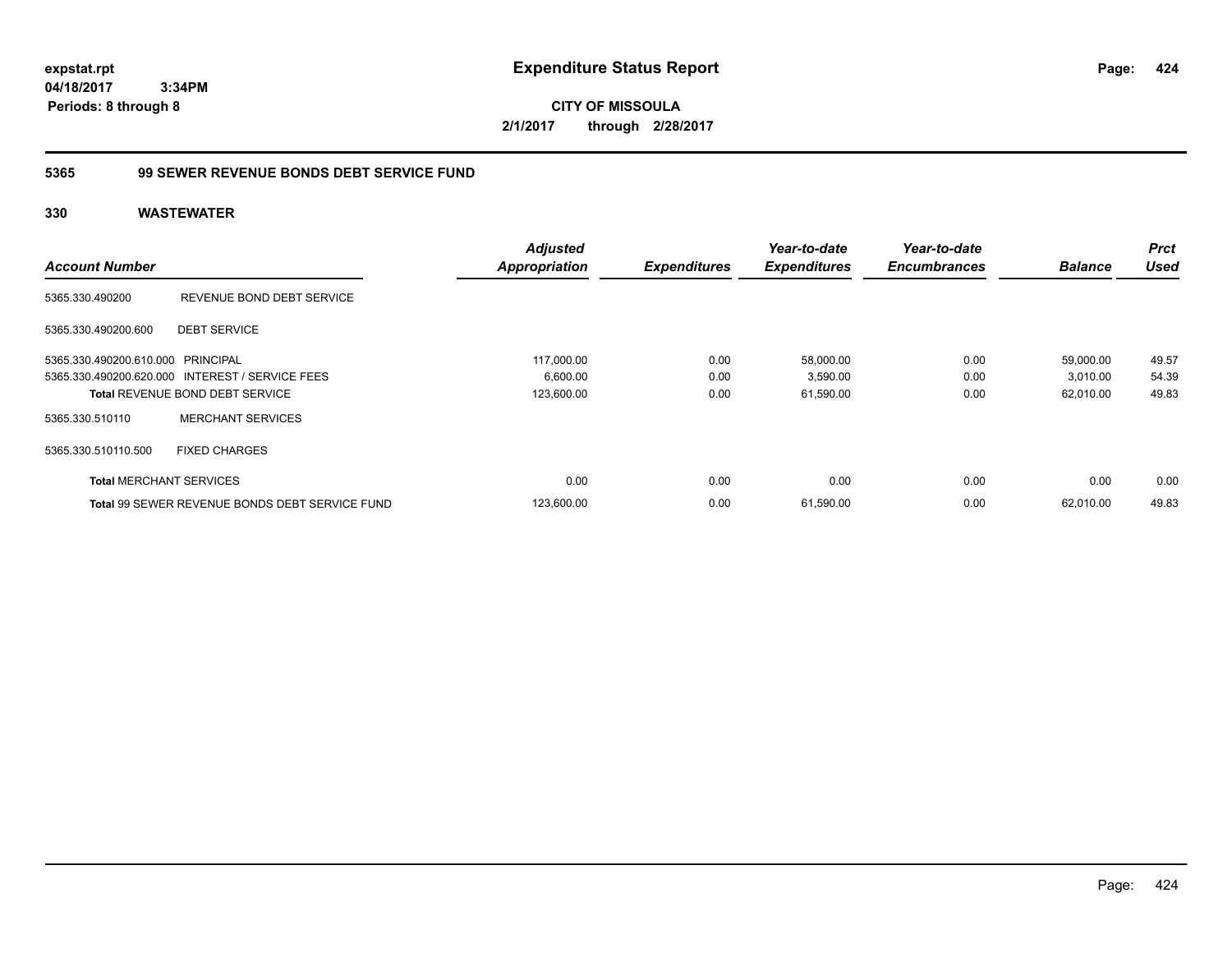**CITY OF MISSOULA 2/1/2017 through 2/28/2017**

### **5366 92 SEWER REVENUE BOND - SERIES A BOND RE**

| <b>Account Number</b>       |                                                | <b>Adjusted</b><br><b>Appropriation</b> | <b>Expenditures</b> | Year-to-date<br><b>Expenditures</b> | Year-to-date<br><b>Encumbrances</b> | <b>Balance</b> | <b>Prct</b><br><b>Used</b> |
|-----------------------------|------------------------------------------------|-----------------------------------------|---------------------|-------------------------------------|-------------------------------------|----------------|----------------------------|
| 5366.330.430610             | ADMINISTRATION                                 |                                         |                     |                                     |                                     |                |                            |
| 5366.330.430610.800         | OTHER OBJECTS                                  |                                         |                     |                                     |                                     |                |                            |
| <b>Total ADMINISTRATION</b> |                                                | 0.00                                    | 0.00                | 0.00                                | 0.00                                | 0.00           | 0.00                       |
| 5366.330.510110             | <b>MERCHANT SERVICES</b>                       |                                         |                     |                                     |                                     |                |                            |
| 5366.330.510110.500         | <b>FIXED CHARGES</b>                           |                                         |                     |                                     |                                     |                |                            |
|                             | <b>Total MERCHANT SERVICES</b>                 | 0.00                                    | 0.00                | 0.00                                | 0.00                                | 0.00           | 0.00                       |
|                             | Total 92 SEWER REVENUE BOND - SERIES A BOND RE | 0.00                                    | 0.00                | 0.00                                | 0.00                                | 0.00           | 0.00                       |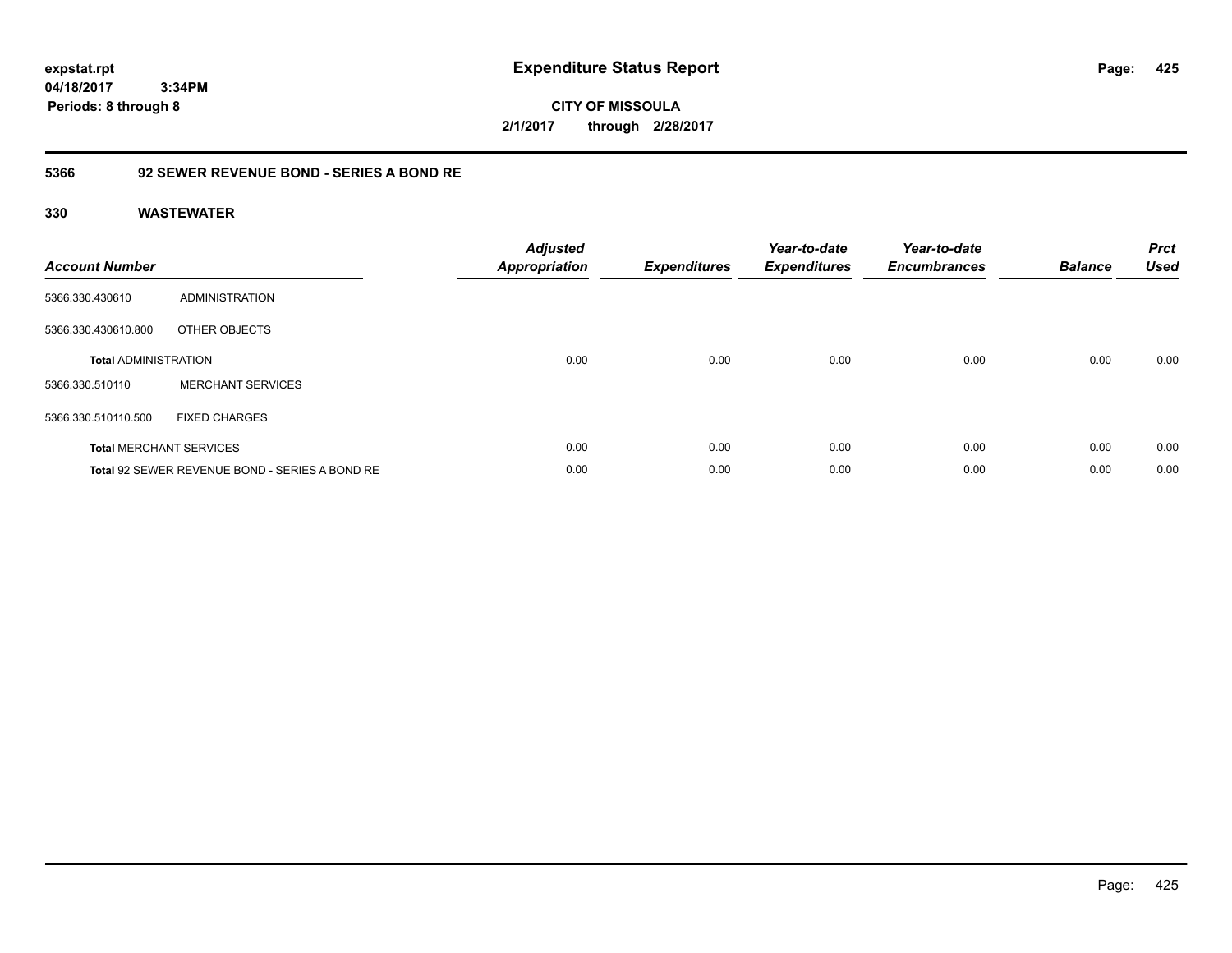**CITY OF MISSOULA 2/1/2017 through 2/28/2017**

### **5367 92 SEWER REVENUE BOND - SERIES B BOND RE**

| <b>Account Number</b>       |                                                | <b>Adjusted</b><br>Appropriation | <b>Expenditures</b> | Year-to-date<br><b>Expenditures</b> | Year-to-date<br><b>Encumbrances</b> | <b>Balance</b> | <b>Prct</b><br><b>Used</b> |
|-----------------------------|------------------------------------------------|----------------------------------|---------------------|-------------------------------------|-------------------------------------|----------------|----------------------------|
| 5367.330.430610             | ADMINISTRATION                                 |                                  |                     |                                     |                                     |                |                            |
| 5367.330.430610.800         | OTHER OBJECTS                                  |                                  |                     |                                     |                                     |                |                            |
| <b>Total ADMINISTRATION</b> |                                                | 0.00                             | 0.00                | 0.00                                | 0.00                                | 0.00           | 0.00                       |
| 5367.330.510110             | <b>MERCHANT SERVICES</b>                       |                                  |                     |                                     |                                     |                |                            |
| 5367.330.510110.500         | <b>FIXED CHARGES</b>                           |                                  |                     |                                     |                                     |                |                            |
|                             | <b>Total MERCHANT SERVICES</b>                 | 0.00                             | 0.00                | 0.00                                | 0.00                                | 0.00           | 0.00                       |
|                             | Total 92 SEWER REVENUE BOND - SERIES B BOND RE | 0.00                             | 0.00                | 0.00                                | 0.00                                | 0.00           | 0.00                       |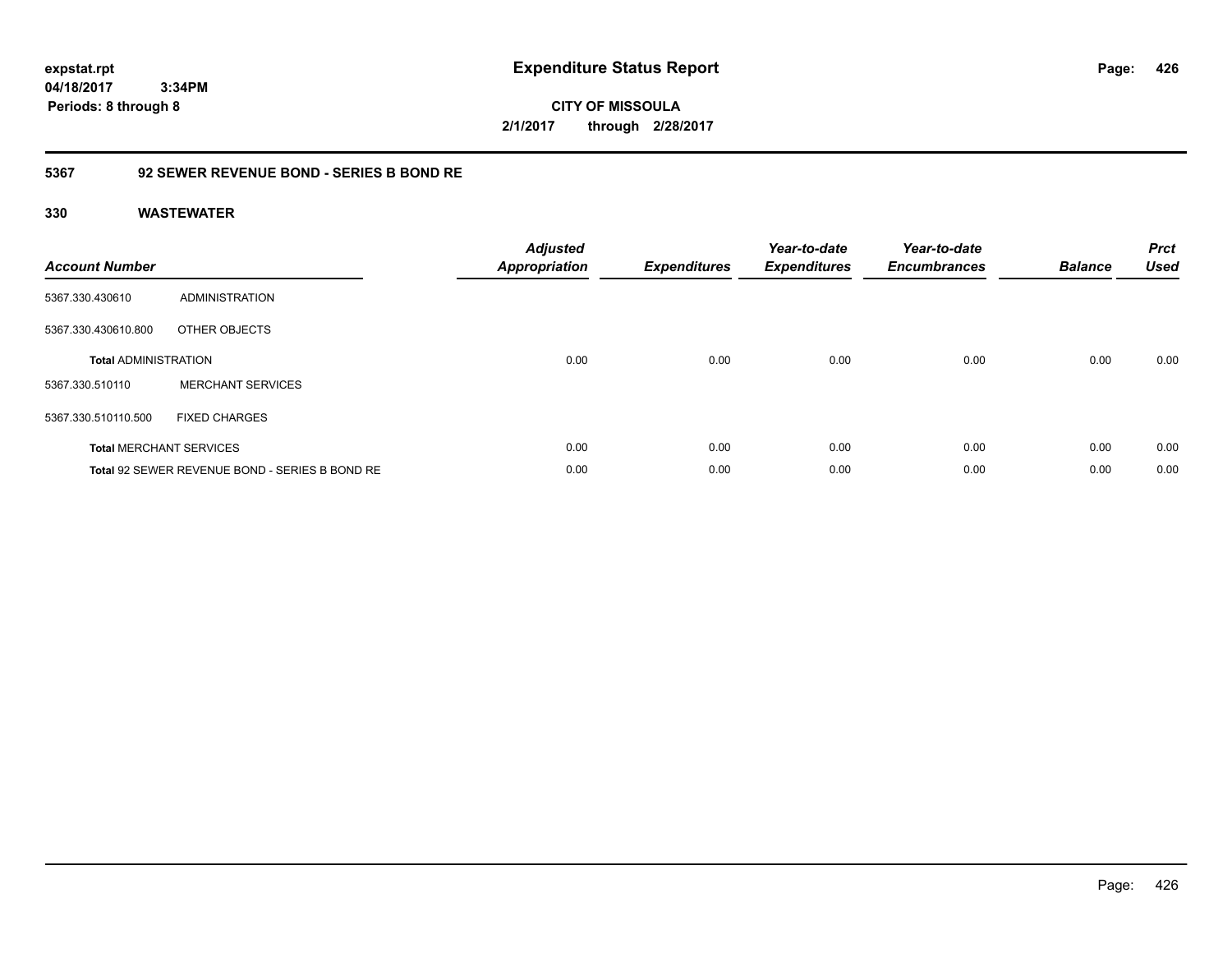**CITY OF MISSOULA 2/1/2017 through 2/28/2017**

## **5368 00 SEWER REVENUE BOND RESERVE FUND**

| <b>Account Number</b>       |                                          | <b>Adjusted</b><br>Appropriation | <b>Expenditures</b> | Year-to-date<br><b>Expenditures</b> | Year-to-date<br><b>Encumbrances</b> | <b>Balance</b> | <b>Prct</b><br><b>Used</b> |
|-----------------------------|------------------------------------------|----------------------------------|---------------------|-------------------------------------|-------------------------------------|----------------|----------------------------|
| 5368.330.430610             | ADMINISTRATION                           |                                  |                     |                                     |                                     |                |                            |
| 5368.330.430610.800         | OTHER OBJECTS                            |                                  |                     |                                     |                                     |                |                            |
| <b>Total ADMINISTRATION</b> |                                          | 0.00                             | 0.00                | 0.00                                | 0.00                                | 0.00           | 0.00                       |
| 5368.330.510110             | <b>MERCHANT SERVICES</b>                 |                                  |                     |                                     |                                     |                |                            |
| 5368.330.510110.500         | <b>FIXED CHARGES</b>                     |                                  |                     |                                     |                                     |                |                            |
|                             | <b>Total MERCHANT SERVICES</b>           | 0.00                             | 0.00                | 0.00                                | 0.00                                | 0.00           | 0.00                       |
|                             | Total 00 SEWER REVENUE BOND RESERVE FUND | 0.00                             | 0.00                | 0.00                                | 0.00                                | 0.00           | 0.00                       |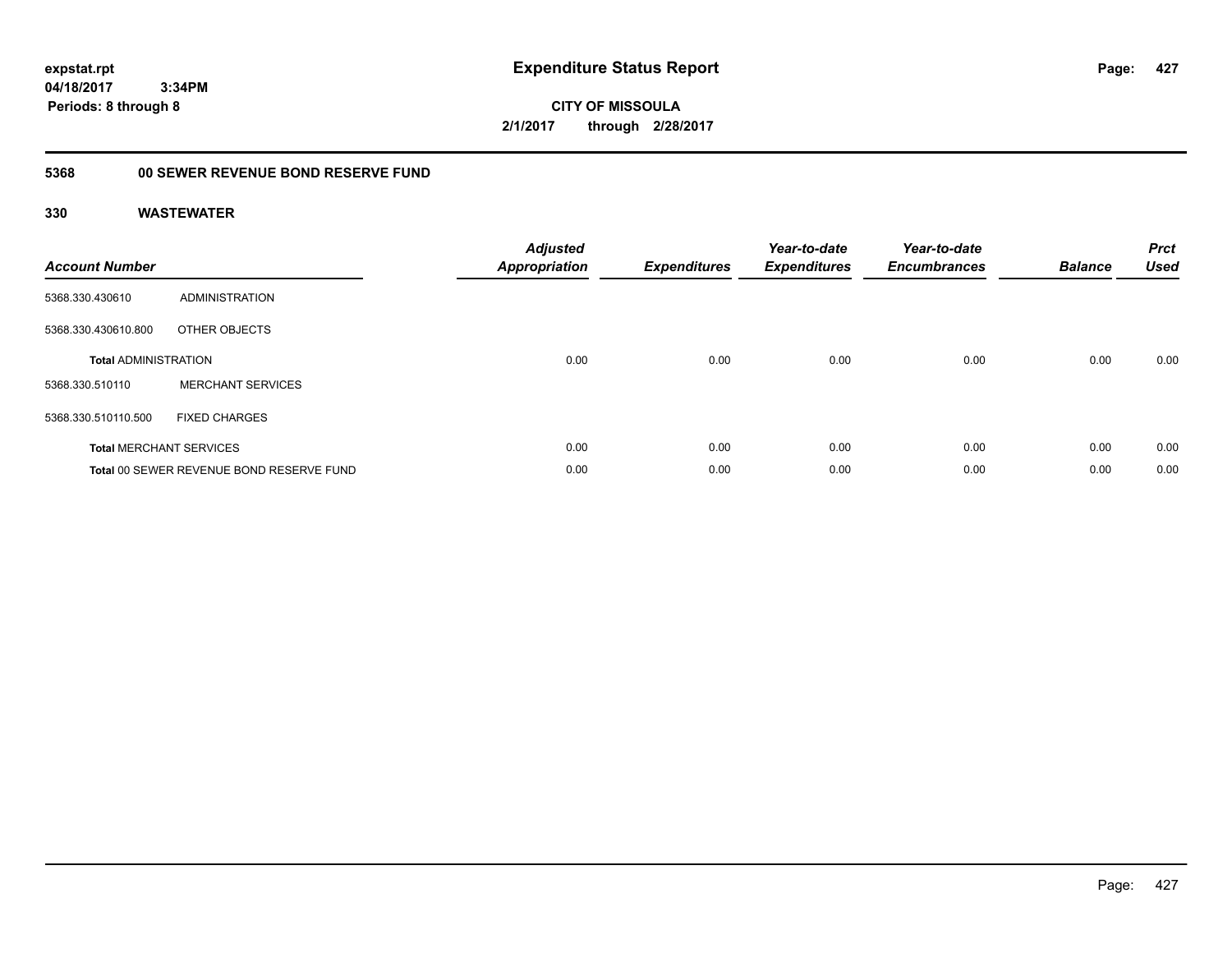#### **5369 2001 SEWER REVENUE BOND**

| <b>Account Number</b>          |                                                  | <b>Adjusted</b><br><b>Appropriation</b> | <b>Expenditures</b> | Year-to-date<br><b>Expenditures</b> | Year-to-date<br><b>Encumbrances</b> | <b>Balance</b>   | <b>Prct</b><br><b>Used</b> |
|--------------------------------|--------------------------------------------------|-----------------------------------------|---------------------|-------------------------------------|-------------------------------------|------------------|----------------------------|
| 5369.330.430610                | <b>ADMINISTRATION</b>                            |                                         |                     |                                     |                                     |                  |                            |
| 5369.330.430610.800            | OTHER OBJECTS                                    |                                         |                     |                                     |                                     |                  |                            |
| <b>Total ADMINISTRATION</b>    | 5369.330.430610.820.000 TRANSFERS TO OTHER FUNDS | 270.00<br>270.00                        | 0.00<br>0.00        | 0.00<br>0.00                        | 0.00<br>0.00                        | 270.00<br>270.00 | 0.00<br>0.00               |
| 5369.330.510110                | <b>MERCHANT SERVICES</b>                         |                                         |                     |                                     |                                     |                  |                            |
| 5369.330.510110.500            | <b>FIXED CHARGES</b>                             |                                         |                     |                                     |                                     |                  |                            |
| <b>Total MERCHANT SERVICES</b> |                                                  | 0.00                                    | 0.00                | 0.00                                | 0.00                                | 0.00             | 0.00                       |
|                                | Total 2001 SEWER REVENUE BOND                    | 270.00                                  | 0.00                | 0.00                                | 0.00                                | 270.00           | 0.00                       |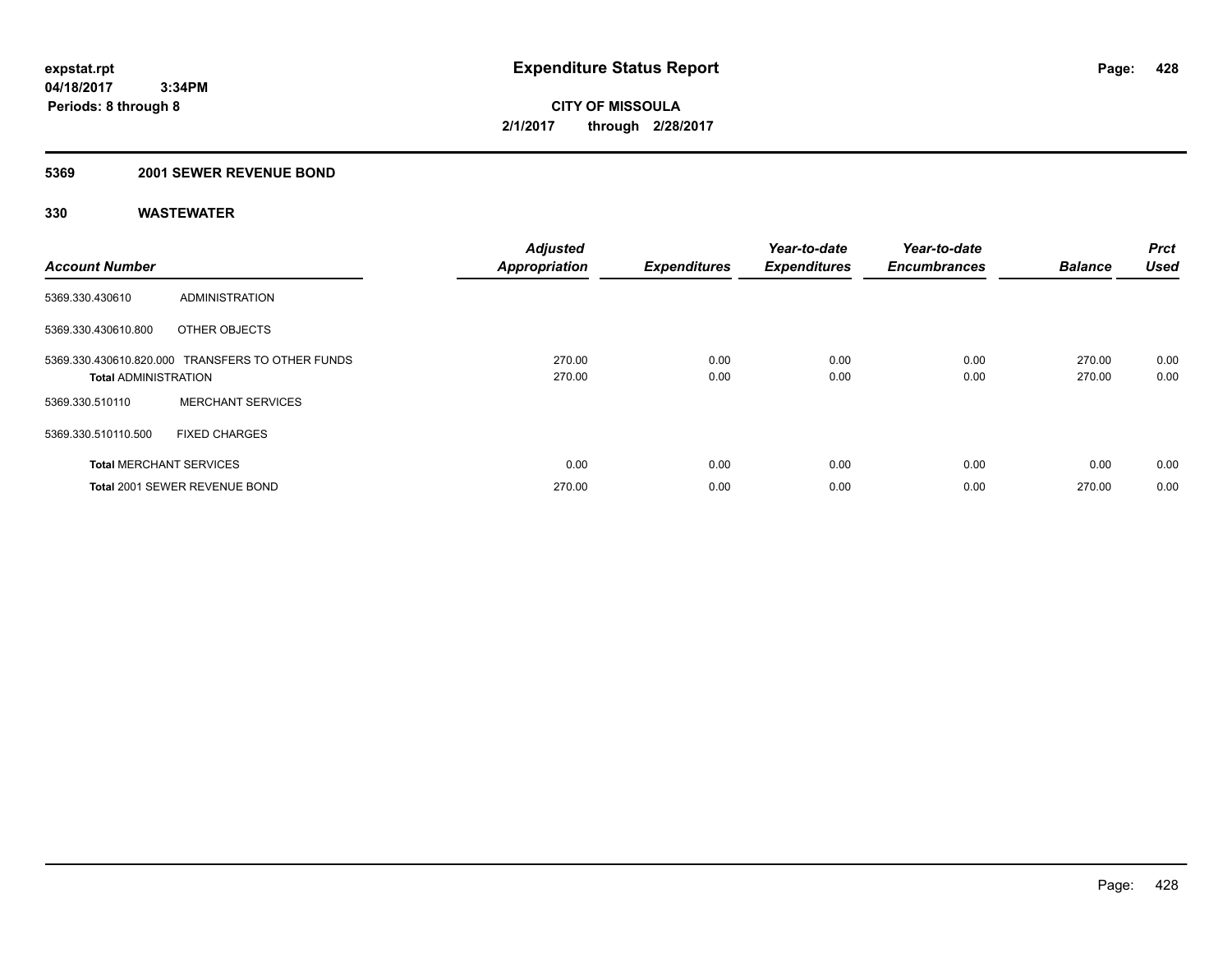**CITY OF MISSOULA 2/1/2017 through 2/28/2017**

### **5370 99 SEWER REVENUE BOND RESERVE FUND**

| <b>Account Number</b>       |                                          | <b>Adjusted</b><br><b>Appropriation</b> | <b>Expenditures</b> | Year-to-date<br><b>Expenditures</b> | Year-to-date<br><b>Encumbrances</b> | <b>Balance</b> | <b>Prct</b><br><b>Used</b> |
|-----------------------------|------------------------------------------|-----------------------------------------|---------------------|-------------------------------------|-------------------------------------|----------------|----------------------------|
| 5370.330.430610             | ADMINISTRATION                           |                                         |                     |                                     |                                     |                |                            |
| 5370.330.430610.800         | OTHER OBJECTS                            |                                         |                     |                                     |                                     |                |                            |
| <b>Total ADMINISTRATION</b> |                                          | 0.00                                    | 0.00                | 0.00                                | 0.00                                | 0.00           | 0.00                       |
| 5370.330.510110             | <b>MERCHANT SERVICES</b>                 |                                         |                     |                                     |                                     |                |                            |
| 5370.330.510110.500         | <b>FIXED CHARGES</b>                     |                                         |                     |                                     |                                     |                |                            |
|                             | <b>Total MERCHANT SERVICES</b>           | 0.00                                    | 0.00                | 0.00                                | 0.00                                | 0.00           | 0.00                       |
|                             | Total 99 SEWER REVENUE BOND RESERVE FUND | 0.00                                    | 0.00                | 0.00                                | 0.00                                | 0.00           | 0.00                       |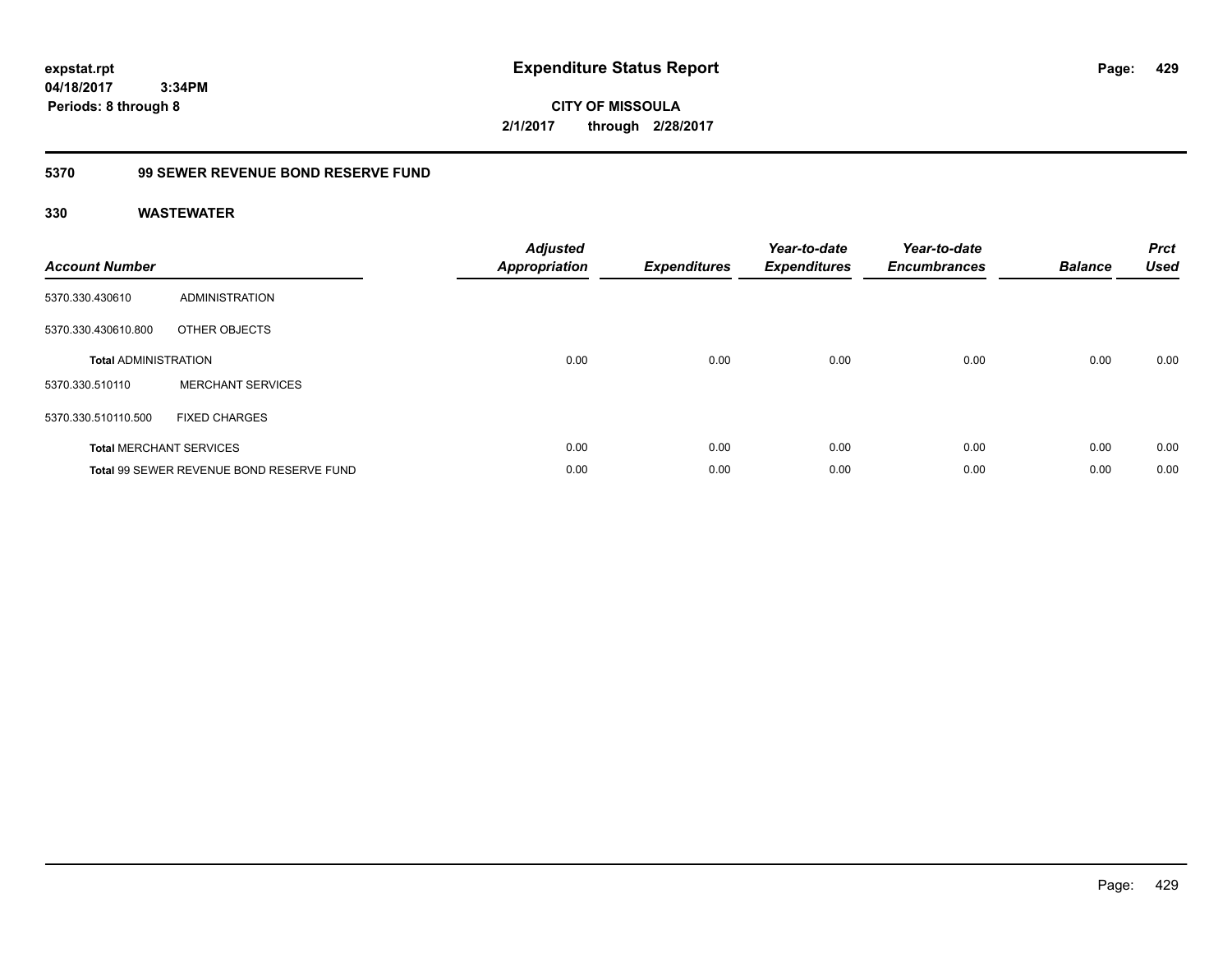**CITY OF MISSOULA 2/1/2017 through 2/28/2017**

#### **5371 2002 SEWER BONDS**

|                                   |                                                 | <b>Adjusted</b>      |                     | Year-to-date        | Year-to-date        |                | <b>Prct</b> |
|-----------------------------------|-------------------------------------------------|----------------------|---------------------|---------------------|---------------------|----------------|-------------|
| <b>Account Number</b>             |                                                 | <b>Appropriation</b> | <b>Expenditures</b> | <b>Expenditures</b> | <b>Encumbrances</b> | <b>Balance</b> | <b>Used</b> |
| 5371.330.490200                   | REVENUE BOND DEBT SERVICE                       |                      |                     |                     |                     |                |             |
| 5371.330.490200.600               | <b>DEBT SERVICE</b>                             |                      |                     |                     |                     |                |             |
| 5371.330.490200.610.000 PRINCIPAL |                                                 | 76,000.00            | 0.00                | 38,000.00           | 0.00                | 38,000.00      | 50.00       |
|                                   | 5371.330.490200.620.000 INTEREST / SERVICE FEES | 8,420.00             | 0.00                | 4,400.00            | 0.00                | 4,020.00       | 52.26       |
|                                   | <b>Total REVENUE BOND DEBT SERVICE</b>          | 84,420.00            | 0.00                | 42,400.00           | 0.00                | 42,020.00      | 50.23       |
| 5371.330.510110                   | <b>MERCHANT SERVICES</b>                        |                      |                     |                     |                     |                |             |
| 5371.330.510110.500               | <b>FIXED CHARGES</b>                            |                      |                     |                     |                     |                |             |
| <b>Total MERCHANT SERVICES</b>    |                                                 | 0.00                 | 0.00                | 0.00                | 0.00                | 0.00           | 0.00        |
| Total 2002 SEWER BONDS            |                                                 | 84,420.00            | 0.00                | 42,400.00           | 0.00                | 42,020.00      | 50.23       |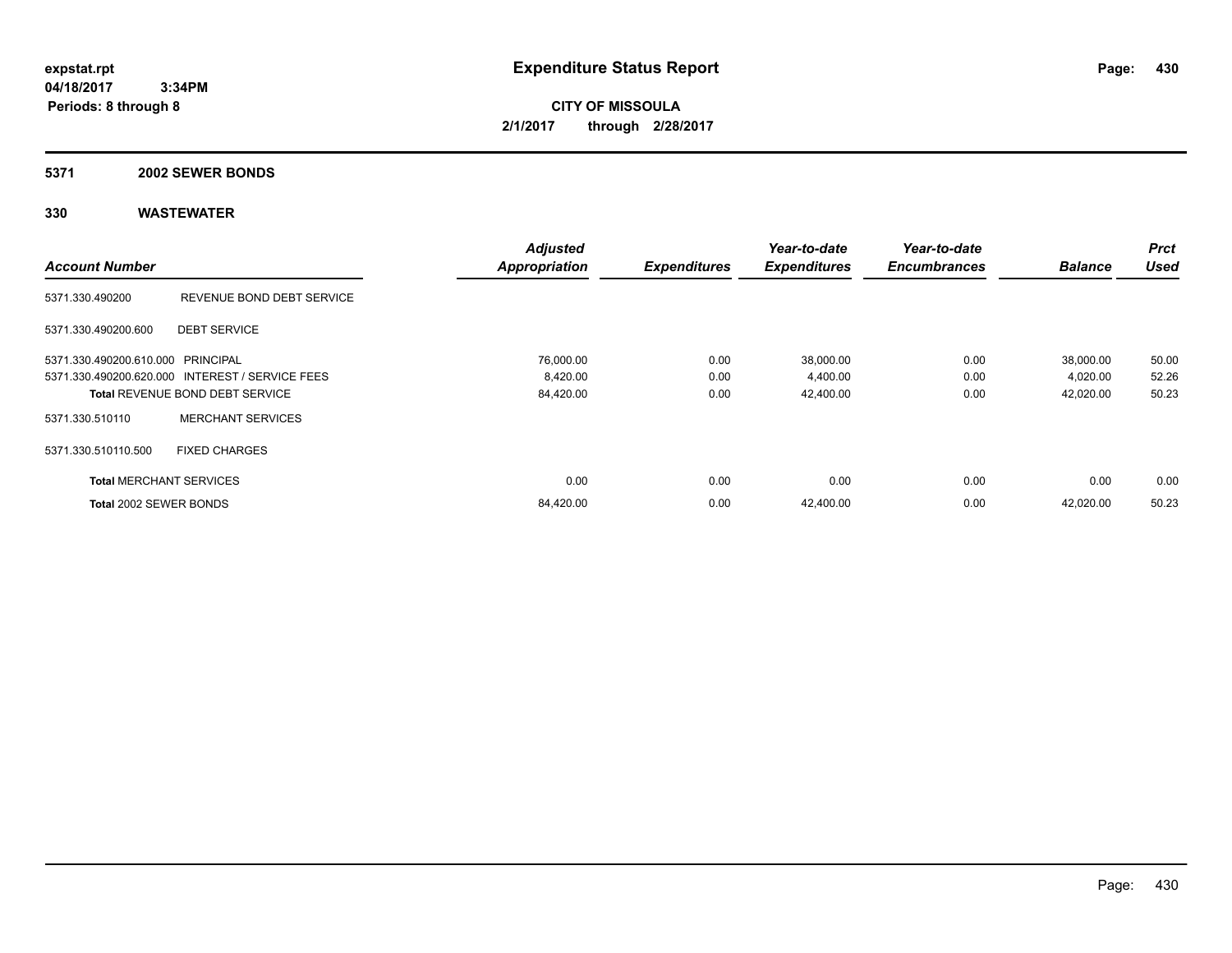### **5372 2002 SEWER REVENUE BOND**

| <b>Account Number</b>       |                                | <b>Adjusted</b><br>Appropriation | <b>Expenditures</b> | Year-to-date<br><b>Expenditures</b> | Year-to-date<br><b>Encumbrances</b> | <b>Balance</b> | <b>Prct</b><br>Used |
|-----------------------------|--------------------------------|----------------------------------|---------------------|-------------------------------------|-------------------------------------|----------------|---------------------|
| 5372.330.430610             | ADMINISTRATION                 |                                  |                     |                                     |                                     |                |                     |
| 5372.330.430610.800         | OTHER OBJECTS                  |                                  |                     |                                     |                                     |                |                     |
| <b>Total ADMINISTRATION</b> |                                | 0.00                             | 0.00                | 0.00                                | 0.00                                | 0.00           | 0.00                |
| 5372.330.510110             | <b>MERCHANT SERVICES</b>       |                                  |                     |                                     |                                     |                |                     |
| 5372.330.510110.500         | <b>FIXED CHARGES</b>           |                                  |                     |                                     |                                     |                |                     |
|                             | <b>Total MERCHANT SERVICES</b> | 0.00                             | 0.00                | 0.00                                | 0.00                                | 0.00           | 0.00                |
|                             | Total 2002 SEWER REVENUE BOND  | 0.00                             | 0.00                | 0.00                                | 0.00                                | 0.00           | 0.00                |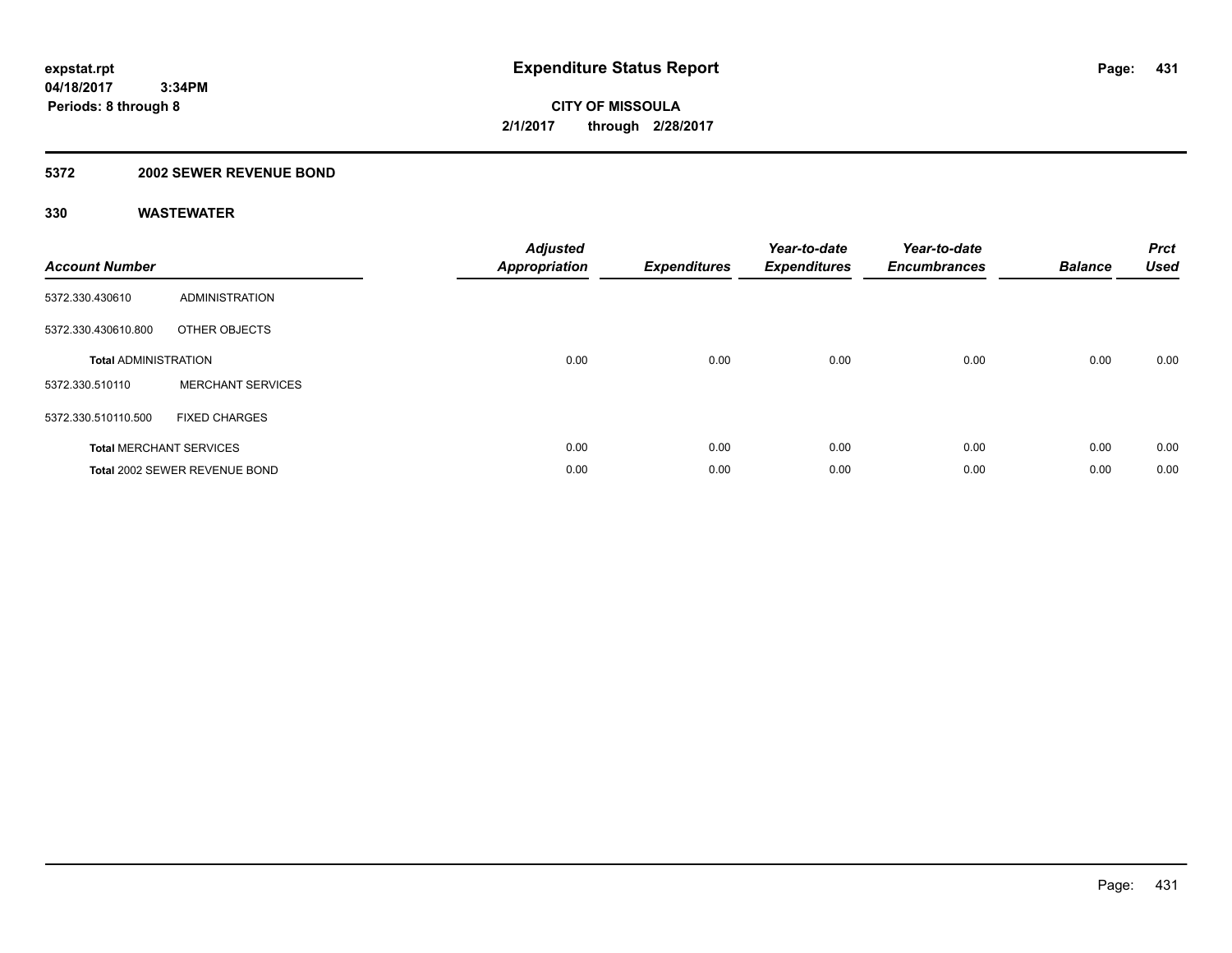**CITY OF MISSOULA 2/1/2017 through 2/28/2017**

#### **5373 2002 WWTP UPGRADE REVENUE BOND**

|                                   |                                                 | <b>Adjusted</b>      |                     | Year-to-date        | Year-to-date        |                | <b>Prct</b> |
|-----------------------------------|-------------------------------------------------|----------------------|---------------------|---------------------|---------------------|----------------|-------------|
| <b>Account Number</b>             |                                                 | <b>Appropriation</b> | <b>Expenditures</b> | <b>Expenditures</b> | <b>Encumbrances</b> | <b>Balance</b> | <b>Used</b> |
| 5373.330.490200                   | REVENUE BOND DEBT SERVICE                       |                      |                     |                     |                     |                |             |
| 5373.330.490200.600               | <b>DEBT SERVICE</b>                             |                      |                     |                     |                     |                |             |
| 5373.330.490200.610.000 PRINCIPAL |                                                 | 295,000.00           | 0.00                | 147,000.00          | 0.00                | 148,000.00     | 49.83       |
|                                   | 5373.330.490200.620.000 INTEREST / SERVICE FEES | 35,810.00            | 0.00                | 18,640.00           | 0.00                | 17,170.00      | 52.05       |
|                                   | <b>Total REVENUE BOND DEBT SERVICE</b>          | 330,810.00           | 0.00                | 165,640.00          | 0.00                | 165,170.00     | 50.07       |
| 5373.330.510110                   | <b>MERCHANT SERVICES</b>                        |                      |                     |                     |                     |                |             |
| 5373.330.510110.500               | <b>FIXED CHARGES</b>                            |                      |                     |                     |                     |                |             |
| <b>Total MERCHANT SERVICES</b>    |                                                 | 0.00                 | 0.00                | 0.00                | 0.00                | 0.00           | 0.00        |
|                                   | Total 2002 WWTP UPGRADE REVENUE BOND            | 330.810.00           | 0.00                | 165,640.00          | 0.00                | 165.170.00     | 50.07       |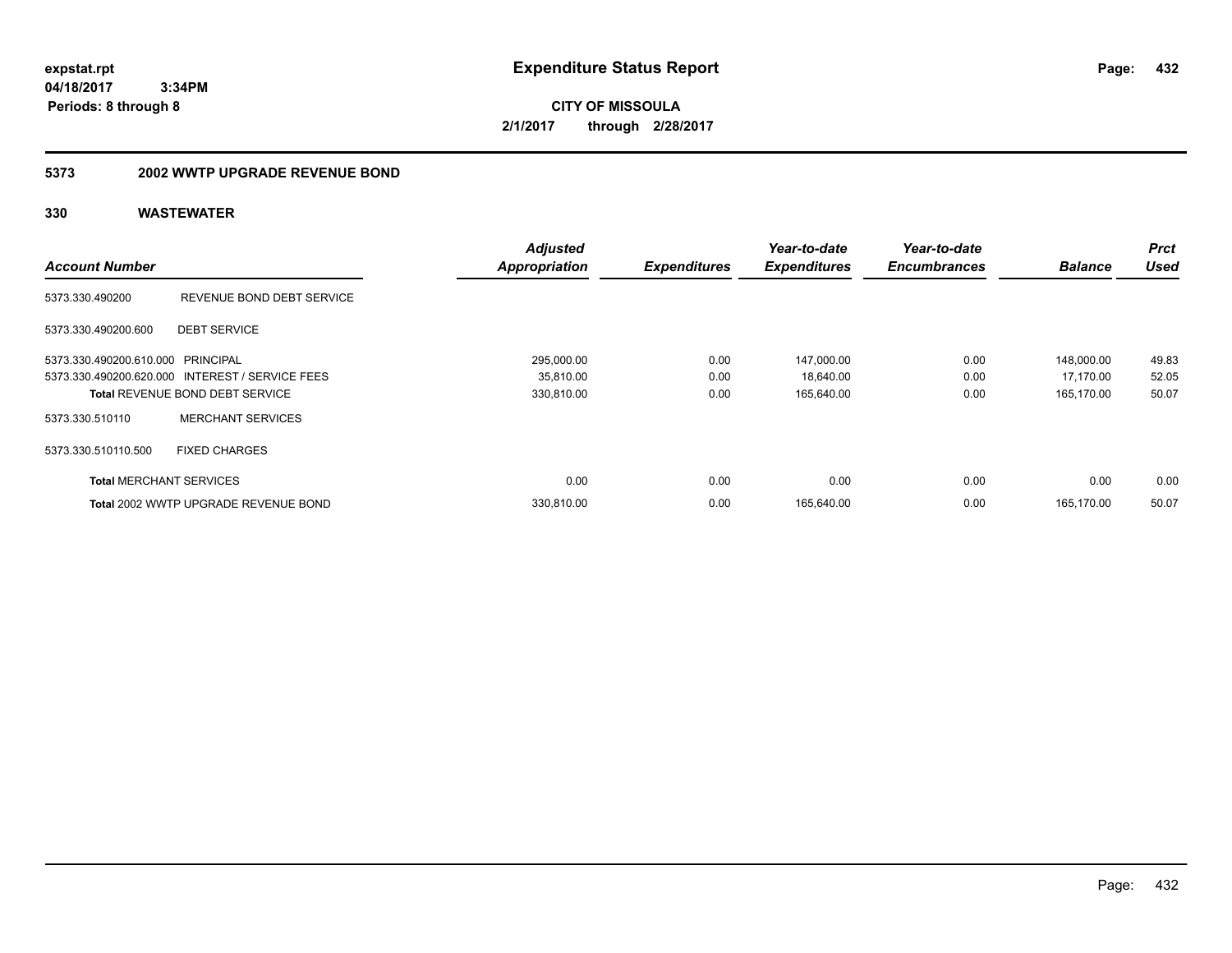**Periods: 8 through 8**

**CITY OF MISSOULA 2/1/2017 through 2/28/2017**

### **5374 2002 WWTP UPGRADE RESERVE**

| <b>Account Number</b>       |                                 | <b>Adjusted</b><br><b>Appropriation</b> | <b>Expenditures</b> | Year-to-date<br><b>Expenditures</b> | Year-to-date<br><b>Encumbrances</b> | <b>Balance</b> | <b>Prct</b><br><b>Used</b> |
|-----------------------------|---------------------------------|-----------------------------------------|---------------------|-------------------------------------|-------------------------------------|----------------|----------------------------|
| 5374.330.430610             | <b>ADMINISTRATION</b>           |                                         |                     |                                     |                                     |                |                            |
| 5374.330.430610.800         | OTHER OBJECTS                   |                                         |                     |                                     |                                     |                |                            |
| <b>Total ADMINISTRATION</b> |                                 | 0.00                                    | 0.00                | 0.00                                | 0.00                                | 0.00           | 0.00                       |
| 5374.330.490200             | REVENUE BOND DEBT SERVICE       |                                         |                     |                                     |                                     |                |                            |
| 5374.330.490200.600         | <b>DEBT SERVICE</b>             |                                         |                     |                                     |                                     |                |                            |
|                             | Total REVENUE BOND DEBT SERVICE | 0.00                                    | 0.00                | 0.00                                | 0.00                                | 0.00           | 0.00                       |
| 5374.330.510110             | <b>MERCHANT SERVICES</b>        |                                         |                     |                                     |                                     |                |                            |
| 5374.330.510110.500         | <b>FIXED CHARGES</b>            |                                         |                     |                                     |                                     |                |                            |
|                             | <b>Total MERCHANT SERVICES</b>  | 0.00                                    | 0.00                | 0.00                                | 0.00                                | 0.00           | 0.00                       |
|                             | Total 2002 WWTP UPGRADE RESERVE | 0.00                                    | 0.00                | 0.00                                | 0.00                                | 0.00           | 0.00                       |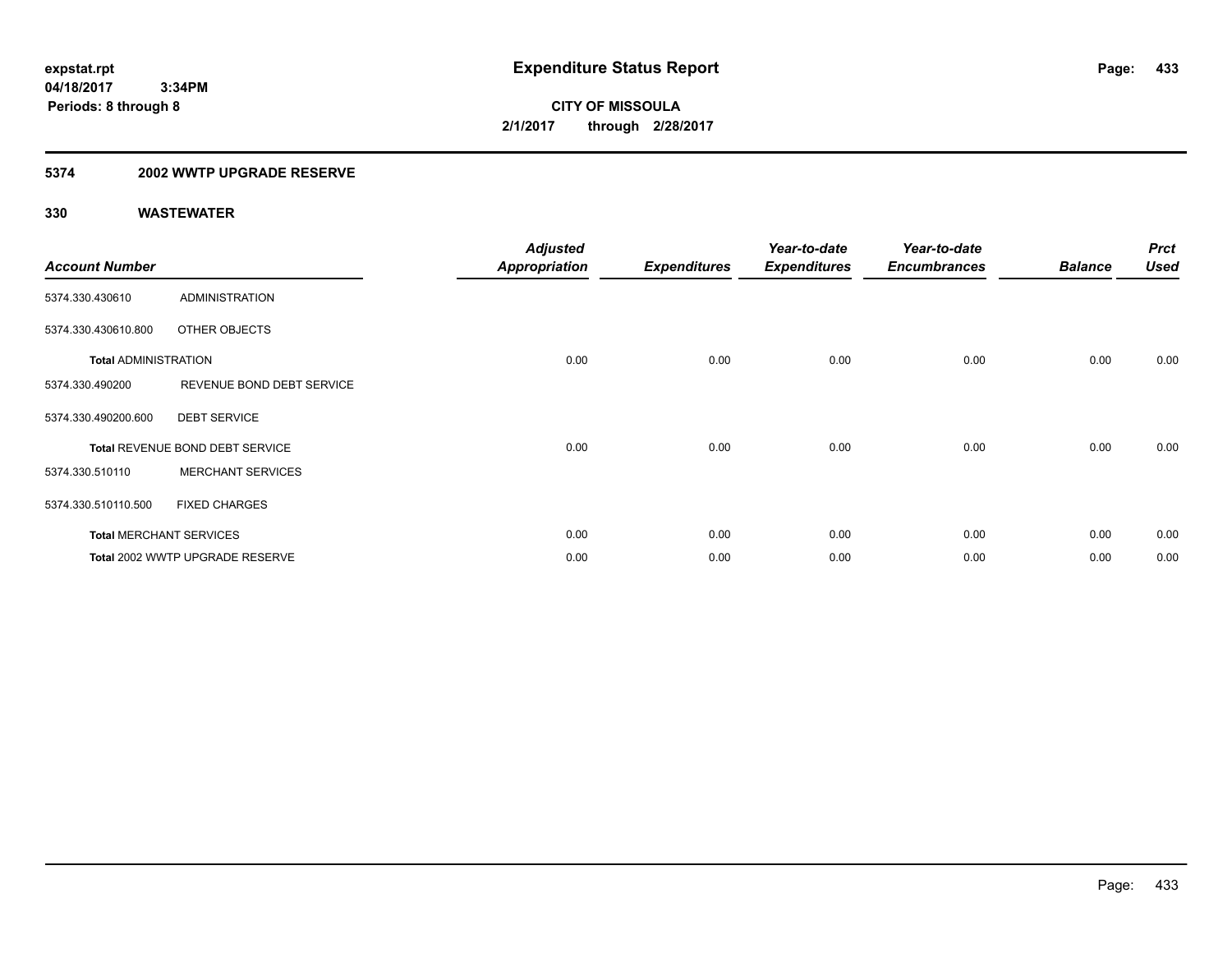**CITY OF MISSOULA 2/1/2017 through 2/28/2017**

### **5375 2003 WWTP SRF \$3.8M EPA DEBT**

| <b>Account Number</b>             |                                                 | <b>Adjusted</b><br><b>Appropriation</b> | <b>Expenditures</b> | Year-to-date<br><b>Expenditures</b> | Year-to-date<br><b>Encumbrances</b> | <b>Balance</b> | <b>Prct</b><br><b>Used</b> |
|-----------------------------------|-------------------------------------------------|-----------------------------------------|---------------------|-------------------------------------|-------------------------------------|----------------|----------------------------|
| 5375.330.490200                   | REVENUE BOND DEBT SERVICE                       |                                         |                     |                                     |                                     |                |                            |
| 5375.330.490200.600               | <b>DEBT SERVICE</b>                             |                                         |                     |                                     |                                     |                |                            |
| 5375.330.490200.610.000 PRINCIPAL |                                                 | 215,000.00                              | 0.00                | 107,000.00                          | 0.00                                | 108,000.00     | 49.77                      |
|                                   | 5375.330.490200.620.000 INTEREST / SERVICE FEES | 35,156.00                               | 0.00                | 18,180.00                           | 0.00                                | 16.976.00      | 51.71                      |
|                                   | <b>Total REVENUE BOND DEBT SERVICE</b>          | 250,156.00                              | 0.00                | 125,180.00                          | 0.00                                | 124.976.00     | 50.04                      |
| 5375.330.510110                   | <b>MERCHANT SERVICES</b>                        |                                         |                     |                                     |                                     |                |                            |
| 5375.330.510110.500               | <b>FIXED CHARGES</b>                            |                                         |                     |                                     |                                     |                |                            |
| <b>Total MERCHANT SERVICES</b>    |                                                 | 0.00                                    | 0.00                | 0.00                                | 0.00                                | 0.00           | 0.00                       |
|                                   | Total 2003 WWTP SRF \$3.8M EPA DEBT             | 250,156.00                              | 0.00                | 125,180.00                          | 0.00                                | 124.976.00     | 50.04                      |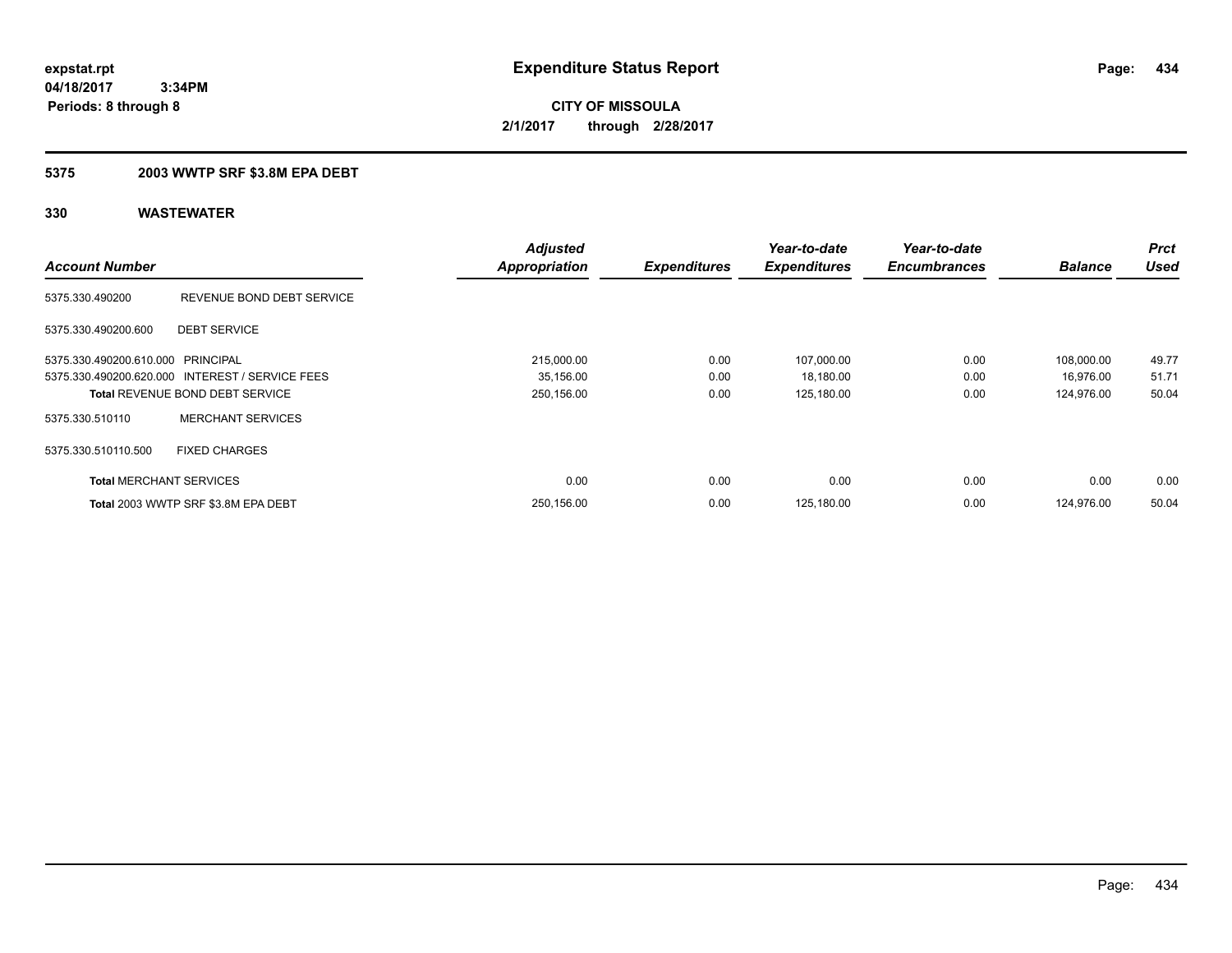**CITY OF MISSOULA 2/1/2017 through 2/28/2017**

### **5376 2003 WWTP SRF \$3.8M EPA RESERVE**

| <b>Account Number</b>       |                                        | <b>Adjusted</b><br><b>Appropriation</b> | <b>Expenditures</b> | Year-to-date<br><b>Expenditures</b> | Year-to-date<br><b>Encumbrances</b> | <b>Balance</b> | <b>Prct</b><br><b>Used</b> |
|-----------------------------|----------------------------------------|-----------------------------------------|---------------------|-------------------------------------|-------------------------------------|----------------|----------------------------|
| 5376.330.430610             | <b>ADMINISTRATION</b>                  |                                         |                     |                                     |                                     |                |                            |
| 5376.330.430610.800         | OTHER OBJECTS                          |                                         |                     |                                     |                                     |                |                            |
| <b>Total ADMINISTRATION</b> |                                        | 0.00                                    | 0.00                | 0.00                                | 0.00                                | 0.00           | 0.00                       |
| 5376.330.510110             | <b>MERCHANT SERVICES</b>               |                                         |                     |                                     |                                     |                |                            |
| 5376.330.510110.500         | <b>FIXED CHARGES</b>                   |                                         |                     |                                     |                                     |                |                            |
|                             | <b>Total MERCHANT SERVICES</b>         | 0.00                                    | 0.00                | 0.00                                | 0.00                                | 0.00           | 0.00                       |
|                             | Total 2003 WWTP SRF \$3.8M EPA RESERVE | 0.00                                    | 0.00                | 0.00                                | 0.00                                | 0.00           | 0.00                       |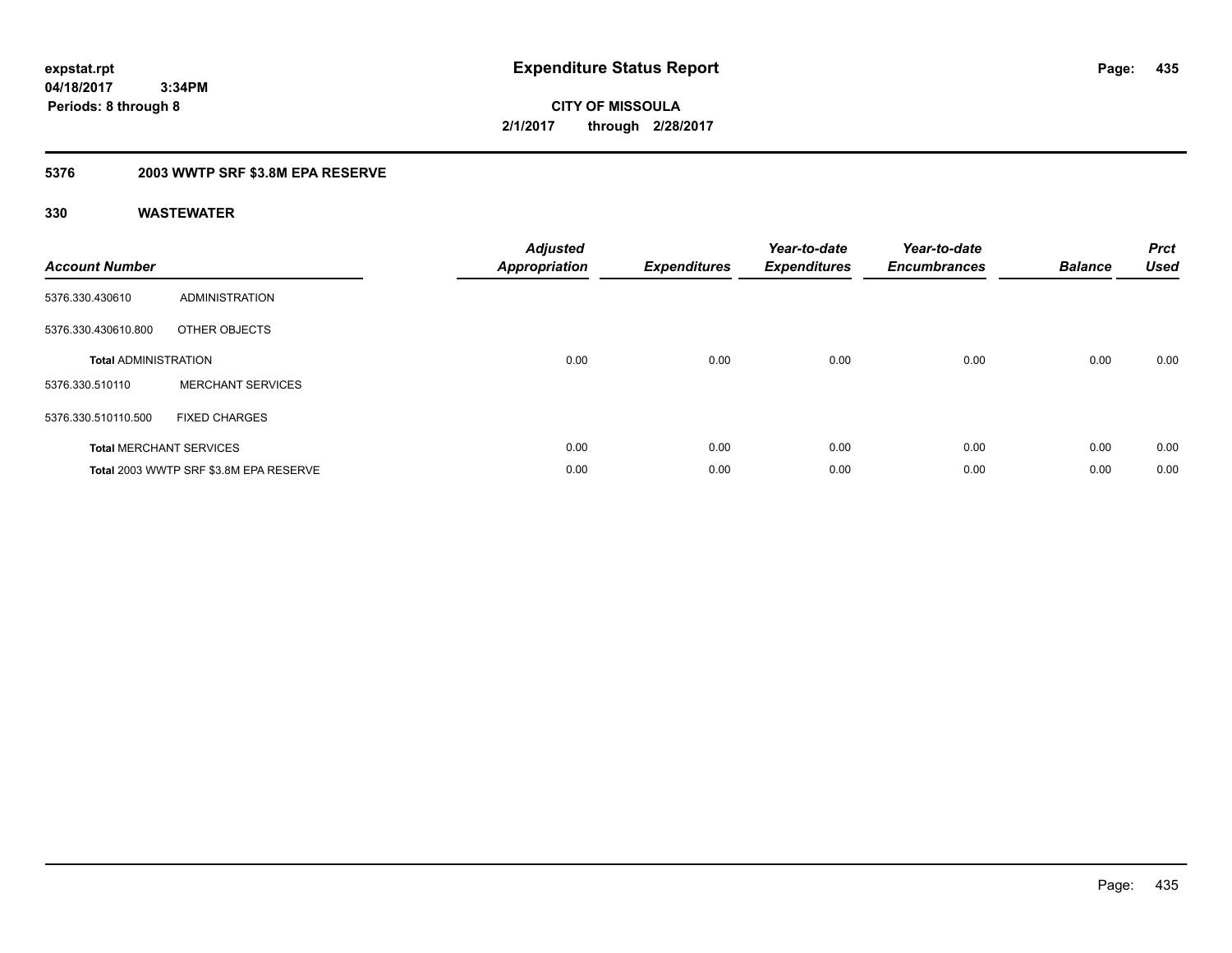**CITY OF MISSOULA 2/1/2017 through 2/28/2017**

## **5377 2004 WWTP \$3.023 LOAN DEBT SERVICE**

|                                   |                                                 | <b>Adjusted</b>      |                     | Year-to-date        | Year-to-date        |                | <b>Prct</b> |
|-----------------------------------|-------------------------------------------------|----------------------|---------------------|---------------------|---------------------|----------------|-------------|
| <b>Account Number</b>             |                                                 | <b>Appropriation</b> | <b>Expenditures</b> | <b>Expenditures</b> | <b>Encumbrances</b> | <b>Balance</b> | <b>Used</b> |
| 5377.330.490200                   | REVENUE BOND DEBT SERVICE                       |                      |                     |                     |                     |                |             |
| 5377.330.490200.600               | <b>DEBT SERVICE</b>                             |                      |                     |                     |                     |                |             |
| 5377.330.490200.610.000 PRINCIPAL |                                                 | 207,000.00           | 0.00                | 103,000.00          | 0.00                | 104,000.00     | 49.76       |
|                                   | 5377.330.490200.620.000 INTEREST / SERVICE FEES | 36,416.00            | 0.00                | 18,787.50           | 0.00                | 17,628.50      | 51.59       |
|                                   | <b>Total REVENUE BOND DEBT SERVICE</b>          | 243,416.00           | 0.00                | 121,787.50          | 0.00                | 121,628.50     | 50.03       |
| 5377.330.510110                   | <b>MERCHANT SERVICES</b>                        |                      |                     |                     |                     |                |             |
| 5377.330.510110.500               | <b>FIXED CHARGES</b>                            |                      |                     |                     |                     |                |             |
| <b>Total MERCHANT SERVICES</b>    |                                                 | 0.00                 | 0.00                | 0.00                | 0.00                | 0.00           | 0.00        |
|                                   | Total 2004 WWTP \$3.023 LOAN DEBT SERVICE       | 243.416.00           | 0.00                | 121.787.50          | 0.00                | 121.628.50     | 50.03       |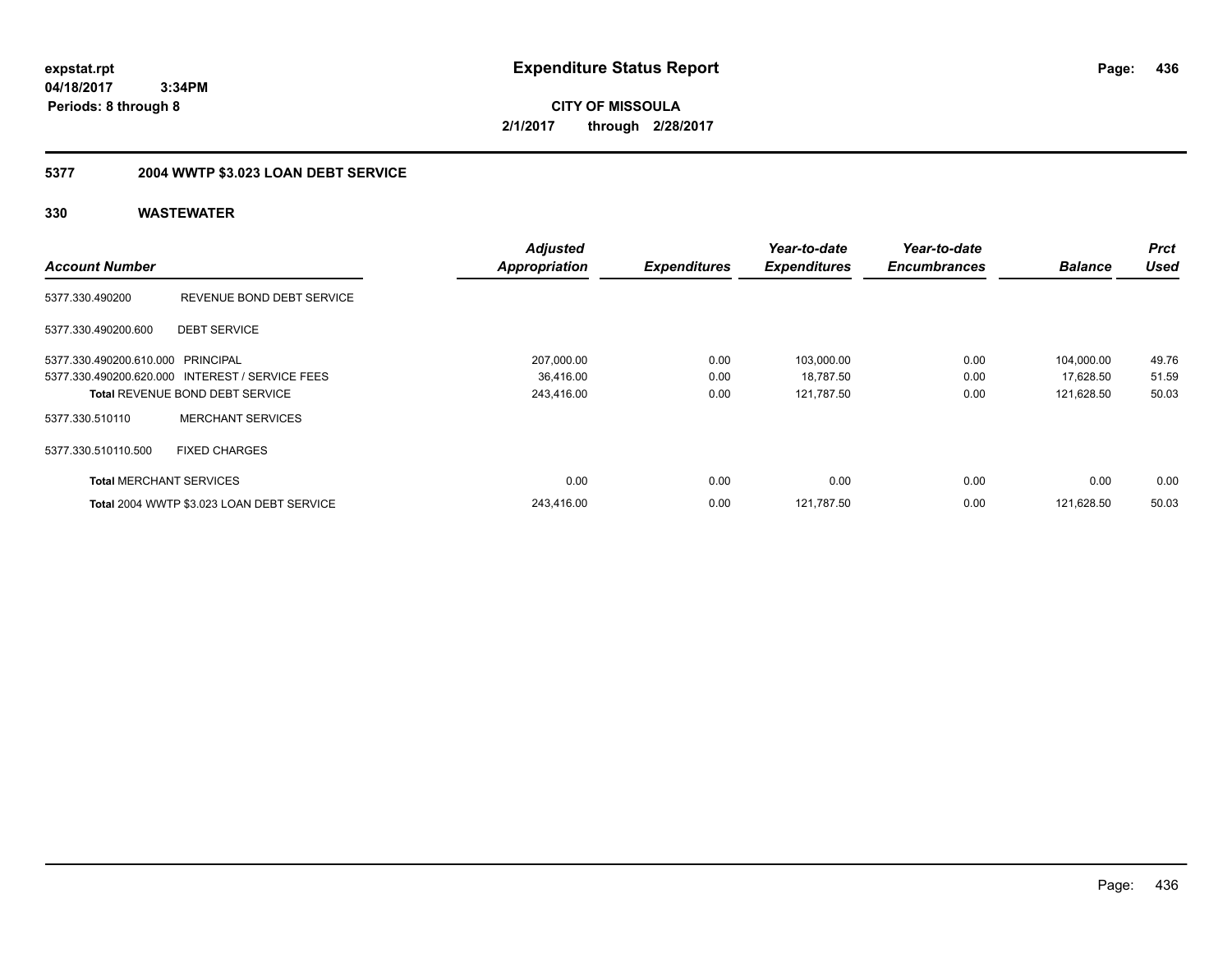**Periods: 8 through 8**

**CITY OF MISSOULA 2/1/2017 through 2/28/2017**

## **5378 2004 WWTP \$3.023 LOAN RESERVE**

 **3:34PM**

| <b>Account Number</b>          |                                      | <b>Adjusted</b><br><b>Appropriation</b> | <b>Expenditures</b> | Year-to-date<br><b>Expenditures</b> | Year-to-date<br><b>Encumbrances</b> | <b>Balance</b> | <b>Prct</b><br><b>Used</b> |
|--------------------------------|--------------------------------------|-----------------------------------------|---------------------|-------------------------------------|-------------------------------------|----------------|----------------------------|
| 5378.330.430610                | <b>ADMINISTRATION</b>                |                                         |                     |                                     |                                     |                |                            |
| 5378.330.430610.800            | OTHER OBJECTS                        |                                         |                     |                                     |                                     |                |                            |
| <b>Total ADMINISTRATION</b>    |                                      | 0.00                                    | 0.00                | 0.00                                | 0.00                                | 0.00           | 0.00                       |
| 5378.330.510110                | <b>MERCHANT SERVICES</b>             |                                         |                     |                                     |                                     |                |                            |
| 5378.330.510110.500            | <b>FIXED CHARGES</b>                 |                                         |                     |                                     |                                     |                |                            |
| <b>Total MERCHANT SERVICES</b> |                                      | 0.00                                    | 0.00                | 0.00                                | 0.00                                | 0.00           | 0.00                       |
|                                | Total 2004 WWTP \$3.023 LOAN RESERVE | 0.00                                    | 0.00                | 0.00                                | 0.00                                | 0.00           | 0.00                       |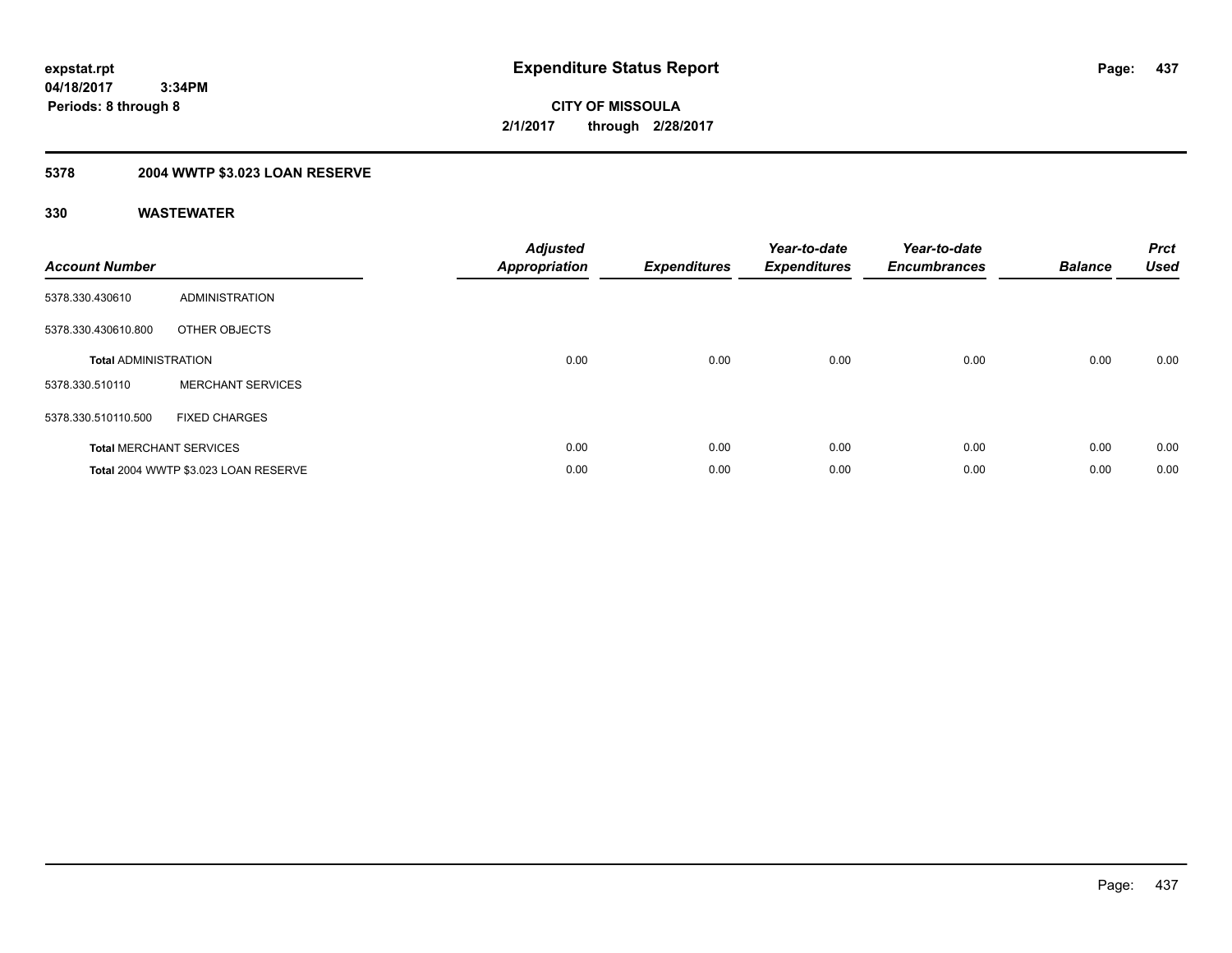**CITY OF MISSOULA 2/1/2017 through 2/28/2017**

### **5379 2005 BRICH/BRDY/LIN/GIL SRF DEBT**

|                                   |                                                 | <b>Adjusted</b>      |                     | Year-to-date        | Year-to-date        |                | <b>Prct</b> |
|-----------------------------------|-------------------------------------------------|----------------------|---------------------|---------------------|---------------------|----------------|-------------|
| <b>Account Number</b>             |                                                 | <b>Appropriation</b> | <b>Expenditures</b> | <b>Expenditures</b> | <b>Encumbrances</b> | <b>Balance</b> | <b>Used</b> |
| 5379.330.430610                   | <b>ADMINISTRATION</b>                           |                      |                     |                     |                     |                |             |
| 5379.330.430610.800               | OTHER OBJECTS                                   |                      |                     |                     |                     |                |             |
| <b>Total ADMINISTRATION</b>       |                                                 | 0.00                 | 0.00                | 0.00                | 0.00                | 0.00           | 0.00        |
| 5379.330.490200                   | REVENUE BOND DEBT SERVICE                       |                      |                     |                     |                     |                |             |
| 5379.330.490200.600               | <b>DEBT SERVICE</b>                             |                      |                     |                     |                     |                |             |
| 5379.330.490200.610.000 PRINCIPAL |                                                 | 90,000.00            | 0.00                | 45,000.00           | 0.00                | 45,000.00      | 50.00       |
|                                   | 5379.330.490200.620.000 INTEREST / SERVICE FEES | 19,451.00            | 0.00                | 9,978.75            | 0.00                | 9,472.25       | 51.30       |
|                                   | <b>Total REVENUE BOND DEBT SERVICE</b>          | 109,451.00           | 0.00                | 54,978.75           | 0.00                | 54,472.25      | 50.23       |
| 5379.330.510110                   | <b>MERCHANT SERVICES</b>                        |                      |                     |                     |                     |                |             |
| 5379.330.510110.500               | <b>FIXED CHARGES</b>                            |                      |                     |                     |                     |                |             |
| <b>Total MERCHANT SERVICES</b>    |                                                 | 0.00                 | 0.00                | 0.00                | 0.00                | 0.00           | 0.00        |
|                                   | Total 2005 BRICH/BRDY/LIN/GIL SRF DEBT          | 109,451.00           | 0.00                | 54,978.75           | 0.00                | 54,472.25      | 50.23       |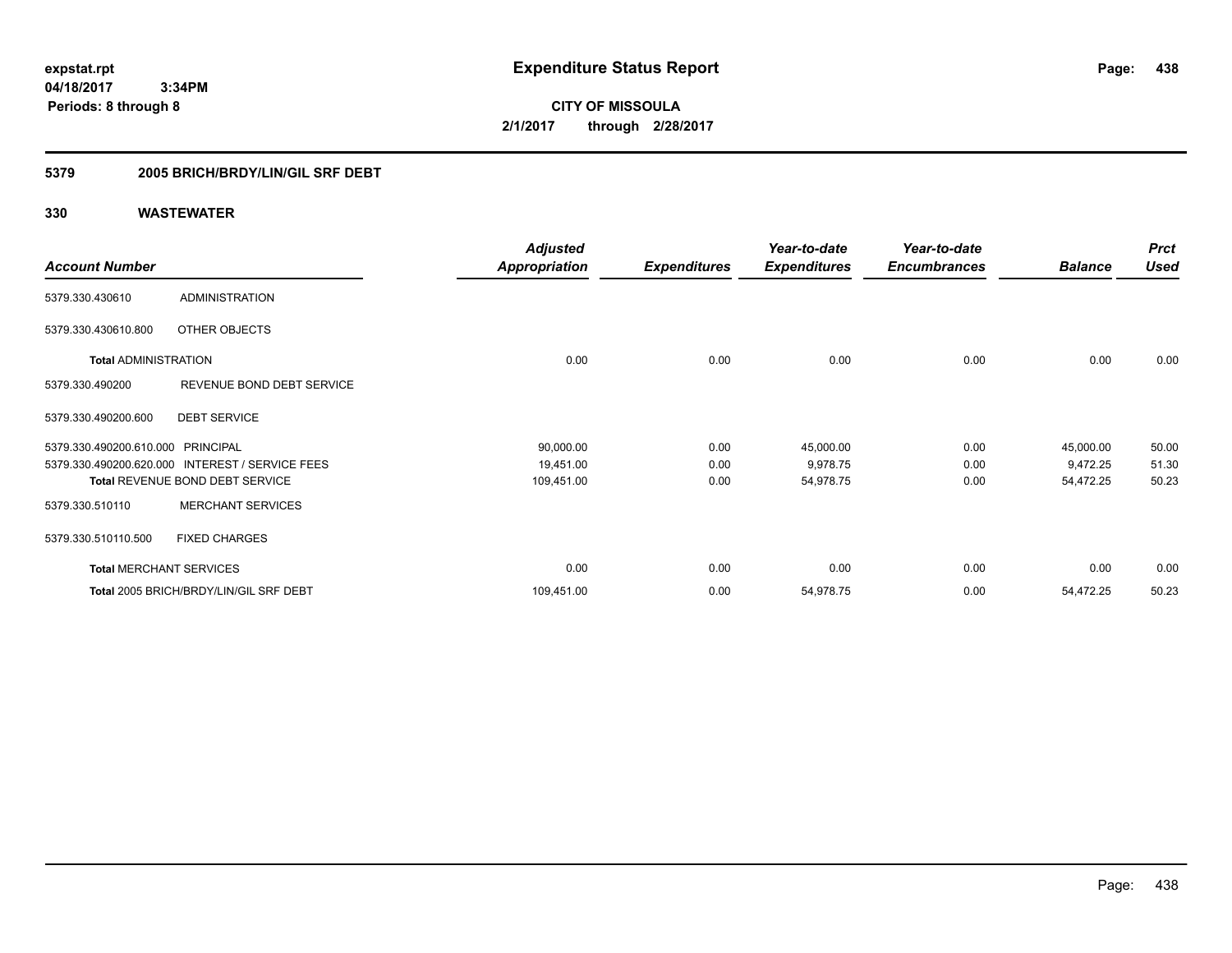**CITY OF MISSOULA 2/1/2017 through 2/28/2017**

# **5380 BRDWY/BIRCH/GILBERT/LINCOLNWOOD**

| <b>Account Number</b>       |                                       | <b>Adjusted</b><br><b>Appropriation</b> | <b>Expenditures</b> | Year-to-date<br><b>Expenditures</b> | Year-to-date<br><b>Encumbrances</b> | <b>Balance</b> | <b>Prct</b><br><b>Used</b> |
|-----------------------------|---------------------------------------|-----------------------------------------|---------------------|-------------------------------------|-------------------------------------|----------------|----------------------------|
| 5380.330.430610             | ADMINISTRATION                        |                                         |                     |                                     |                                     |                |                            |
| 5380.330.430610.800         | OTHER OBJECTS                         |                                         |                     |                                     |                                     |                |                            |
| <b>Total ADMINISTRATION</b> |                                       | 0.00                                    | 0.00                | 0.00                                | 0.00                                | 0.00           | 0.00                       |
| 5380.330.490200             | REVENUE BOND DEBT SERVICE             |                                         |                     |                                     |                                     |                |                            |
| 5380.330.490200.600         | <b>DEBT SERVICE</b>                   |                                         |                     |                                     |                                     |                |                            |
|                             | Total REVENUE BOND DEBT SERVICE       | 0.00                                    | 0.00                | 0.00                                | 0.00                                | 0.00           | 0.00                       |
| 5380.330.510110             | <b>MERCHANT SERVICES</b>              |                                         |                     |                                     |                                     |                |                            |
| 5380.330.510110.500         | <b>FIXED CHARGES</b>                  |                                         |                     |                                     |                                     |                |                            |
|                             | <b>Total MERCHANT SERVICES</b>        | 0.00                                    | 0.00                | 0.00                                | 0.00                                | 0.00           | 0.00                       |
|                             | Total BRDWY/BIRCH/GILBERT/LINCOLNWOOD | 0.00                                    | 0.00                | 0.00                                | 0.00                                | 0.00           | 0.00                       |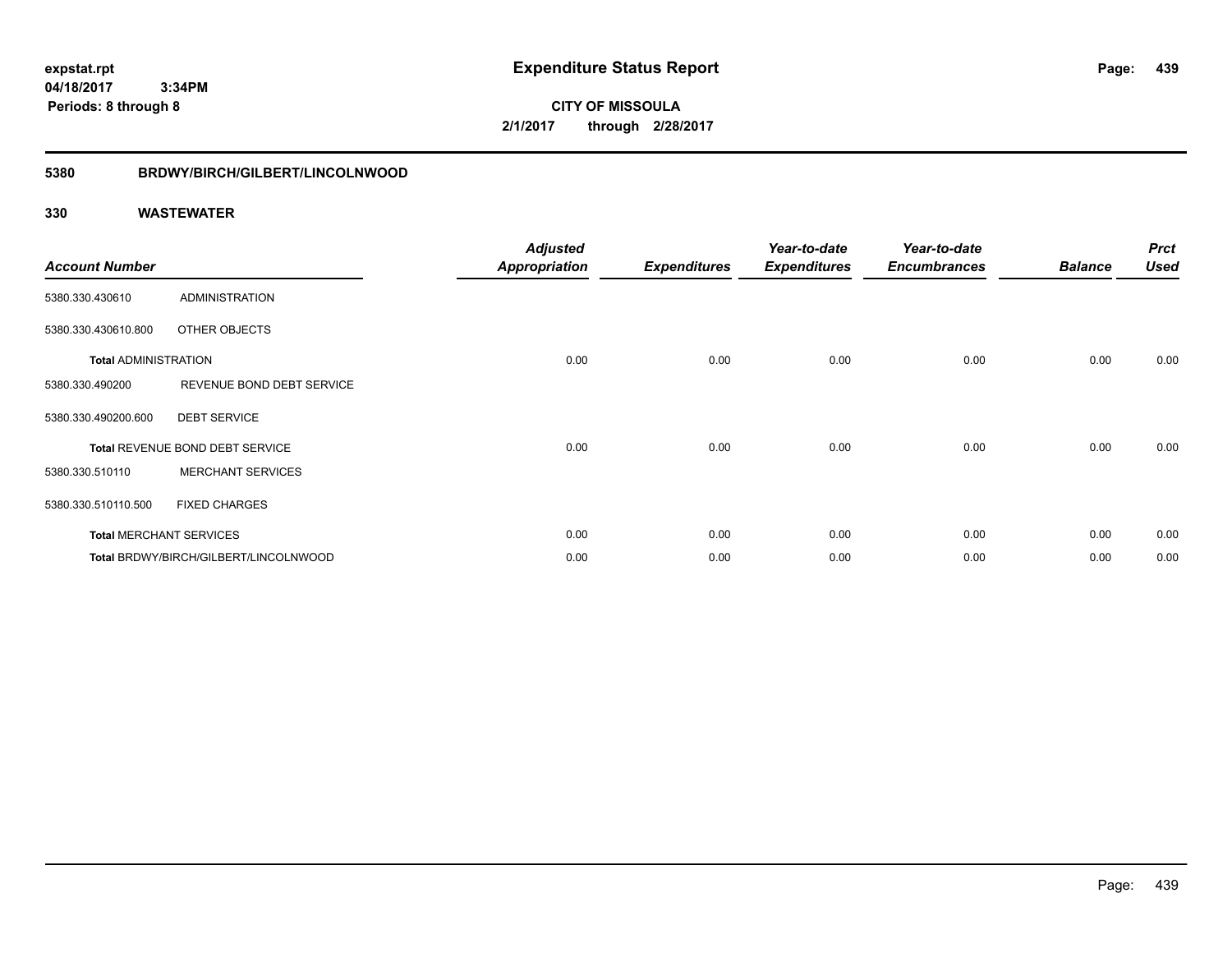**CITY OF MISSOULA 2/1/2017 through 2/28/2017**

### **5381 LINCOLNWOOD PH2 DEBT SERVICE**

| <b>Account Number</b>       |                                    | <b>Adjusted</b><br><b>Appropriation</b> | <b>Expenditures</b> | Year-to-date<br><b>Expenditures</b> | Year-to-date<br><b>Encumbrances</b> | <b>Balance</b> | <b>Prct</b><br><b>Used</b> |
|-----------------------------|------------------------------------|-----------------------------------------|---------------------|-------------------------------------|-------------------------------------|----------------|----------------------------|
|                             |                                    |                                         |                     |                                     |                                     |                |                            |
| 5381.330.430610             | <b>ADMINISTRATION</b>              |                                         |                     |                                     |                                     |                |                            |
| 5381.330.430610.800         | OTHER OBJECTS                      |                                         |                     |                                     |                                     |                |                            |
| <b>Total ADMINISTRATION</b> |                                    | 0.00                                    | 0.00                | 0.00                                | 0.00                                | 0.00           | 0.00                       |
| 5381.330.490200             | REVENUE BOND DEBT SERVICE          |                                         |                     |                                     |                                     |                |                            |
| 5381.330.490200.600         | <b>DEBT SERVICE</b>                |                                         |                     |                                     |                                     |                |                            |
|                             | Total REVENUE BOND DEBT SERVICE    | 0.00                                    | 0.00                | 0.00                                | 0.00                                | 0.00           | 0.00                       |
| 5381.330.510110             | <b>MERCHANT SERVICES</b>           |                                         |                     |                                     |                                     |                |                            |
| 5381.330.510110.500         | <b>FIXED CHARGES</b>               |                                         |                     |                                     |                                     |                |                            |
|                             | <b>Total MERCHANT SERVICES</b>     | 0.00                                    | 0.00                | 0.00                                | 0.00                                | 0.00           | 0.00                       |
|                             | Total LINCOLNWOOD PH2 DEBT SERVICE | 0.00                                    | 0.00                | 0.00                                | 0.00                                | 0.00           | 0.00                       |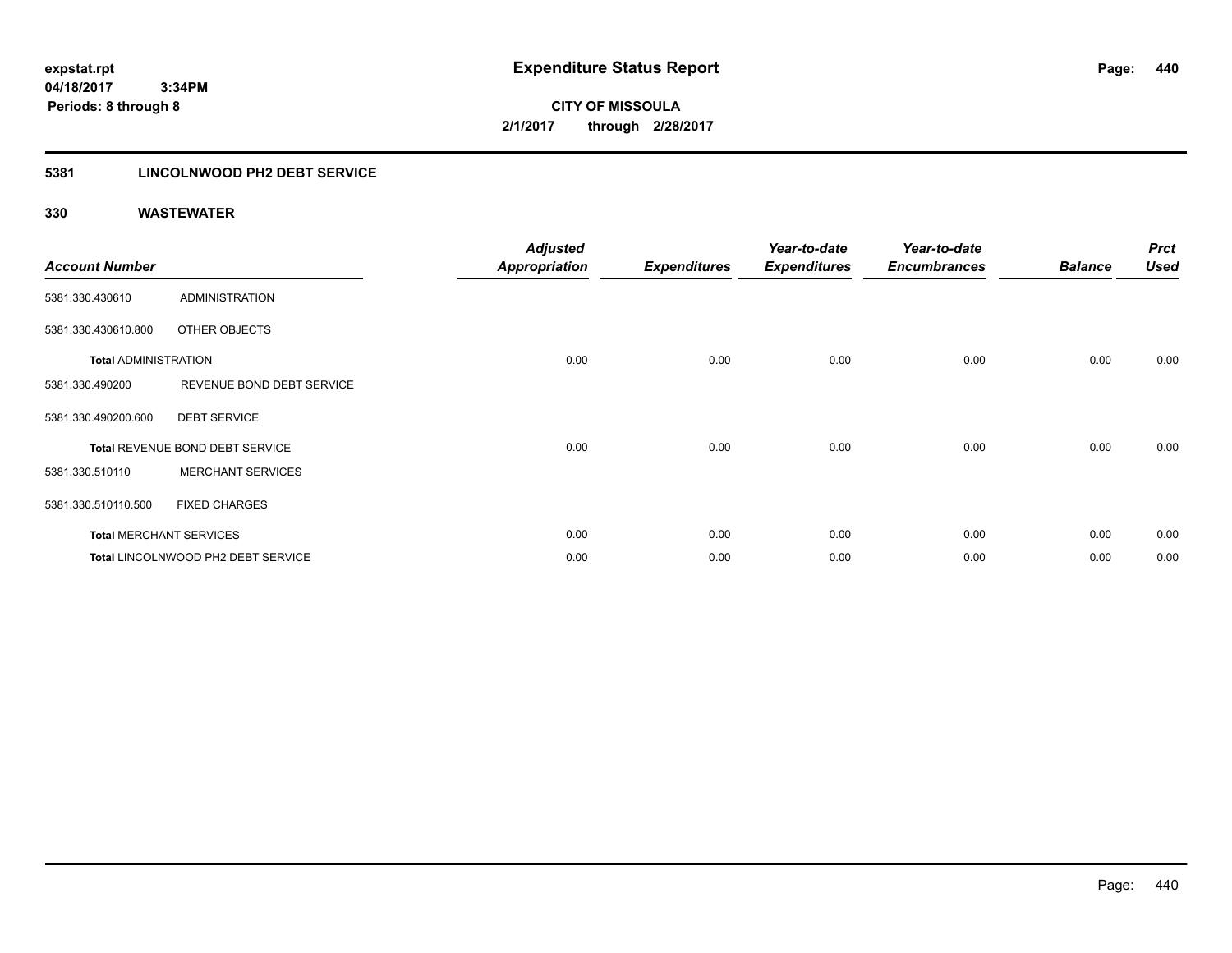**CITY OF MISSOULA 2/1/2017 through 2/28/2017**

### **5382 LINCOLNWOOD PH2 RESERVE FUND**

| <b>Account Number</b>       |                                    | <b>Adjusted</b><br><b>Appropriation</b> | <b>Expenditures</b> | Year-to-date<br><b>Expenditures</b> | Year-to-date<br><b>Encumbrances</b> | <b>Balance</b> | <b>Prct</b><br><b>Used</b> |
|-----------------------------|------------------------------------|-----------------------------------------|---------------------|-------------------------------------|-------------------------------------|----------------|----------------------------|
| 5382.330.430610             | ADMINISTRATION                     |                                         |                     |                                     |                                     |                |                            |
| 5382.330.430610.800         | OTHER OBJECTS                      |                                         |                     |                                     |                                     |                |                            |
| <b>Total ADMINISTRATION</b> |                                    | 0.00                                    | 0.00                | 0.00                                | 0.00                                | 0.00           | 0.00                       |
| 5382.330.490200             | REVENUE BOND DEBT SERVICE          |                                         |                     |                                     |                                     |                |                            |
| 5382.330.490200.600         | <b>DEBT SERVICE</b>                |                                         |                     |                                     |                                     |                |                            |
|                             | Total REVENUE BOND DEBT SERVICE    | 0.00                                    | 0.00                | 0.00                                | 0.00                                | 0.00           | 0.00                       |
| 5382.330.510110             | <b>MERCHANT SERVICES</b>           |                                         |                     |                                     |                                     |                |                            |
| 5382.330.510110.500         | <b>FIXED CHARGES</b>               |                                         |                     |                                     |                                     |                |                            |
|                             | Total LINCOLNWOOD PH2 RESERVE FUND | 0.00                                    | 0.00                | 0.00                                | 0.00                                | 0.00           | 0.00                       |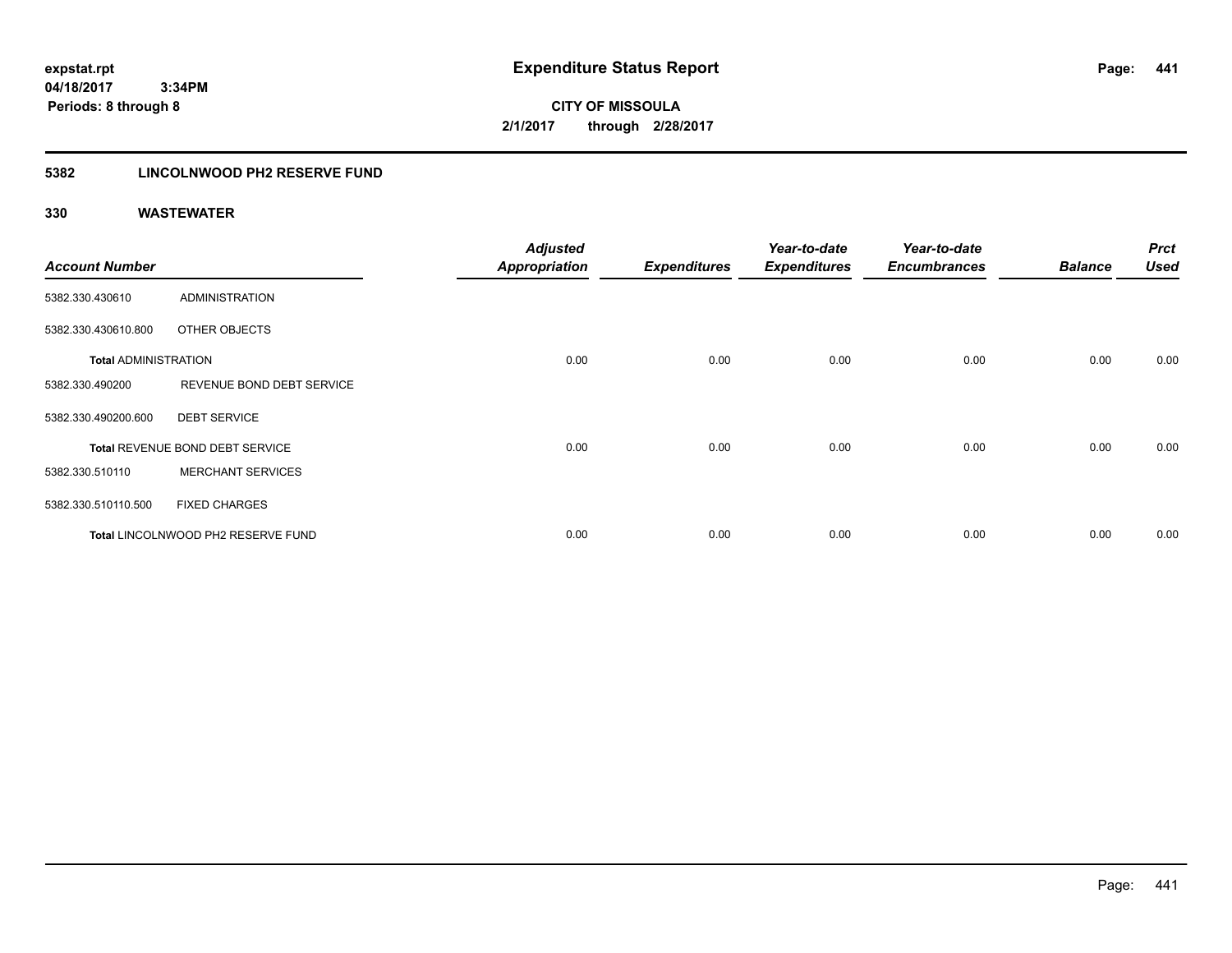**CITY OF MISSOULA 2/1/2017 through 2/28/2017**

### **5383 FY09 RATTLESNAKE SEWER DEBT SVS**

### **550 SID 544 PROJECT**

| <b>Account Number</b>             |                                                 | <b>Adjusted</b><br><b>Appropriation</b> | <b>Expenditures</b> | Year-to-date<br><b>Expenditures</b> | Year-to-date<br><b>Encumbrances</b> | <b>Balance</b> | <b>Prct</b><br><b>Used</b> |
|-----------------------------------|-------------------------------------------------|-----------------------------------------|---------------------|-------------------------------------|-------------------------------------|----------------|----------------------------|
| 5383.550.490200                   | REVENUE BOND DEBT SERVICE                       |                                         |                     |                                     |                                     |                |                            |
| 5383.550.490200.600               | <b>DEBT SERVICE</b>                             |                                         |                     |                                     |                                     |                |                            |
| 5383.550.490200.610.000 PRINCIPAL |                                                 | 20,000.00                               | 0.00                | 10.000.00                           | 0.00                                | 10,000.00      | 50.00                      |
|                                   | 5383.550.490200.620.000 INTEREST / SERVICE FEES | 10,350.00                               | 0.00                | 5,250.00                            | 0.00                                | 5,100.00       | 50.72                      |
|                                   | <b>Total REVENUE BOND DEBT SERVICE</b>          | 30,350.00                               | 0.00                | 15,250.00                           | 0.00                                | 15,100.00      | 50.25                      |
| 5383.550.510110                   | <b>MERCHANT SERVICES</b>                        |                                         |                     |                                     |                                     |                |                            |
| 5383.550.510110.500               | <b>FIXED CHARGES</b>                            |                                         |                     |                                     |                                     |                |                            |
| <b>Total MERCHANT SERVICES</b>    |                                                 | 0.00                                    | 0.00                | 0.00                                | 0.00                                | 0.00           | 0.00                       |
|                                   | <b>Total FY09 RATTLESNAKE SEWER DEBT SVS</b>    | 30,350.00                               | 0.00                | 15,250.00                           | 0.00                                | 15.100.00      | 50.25                      |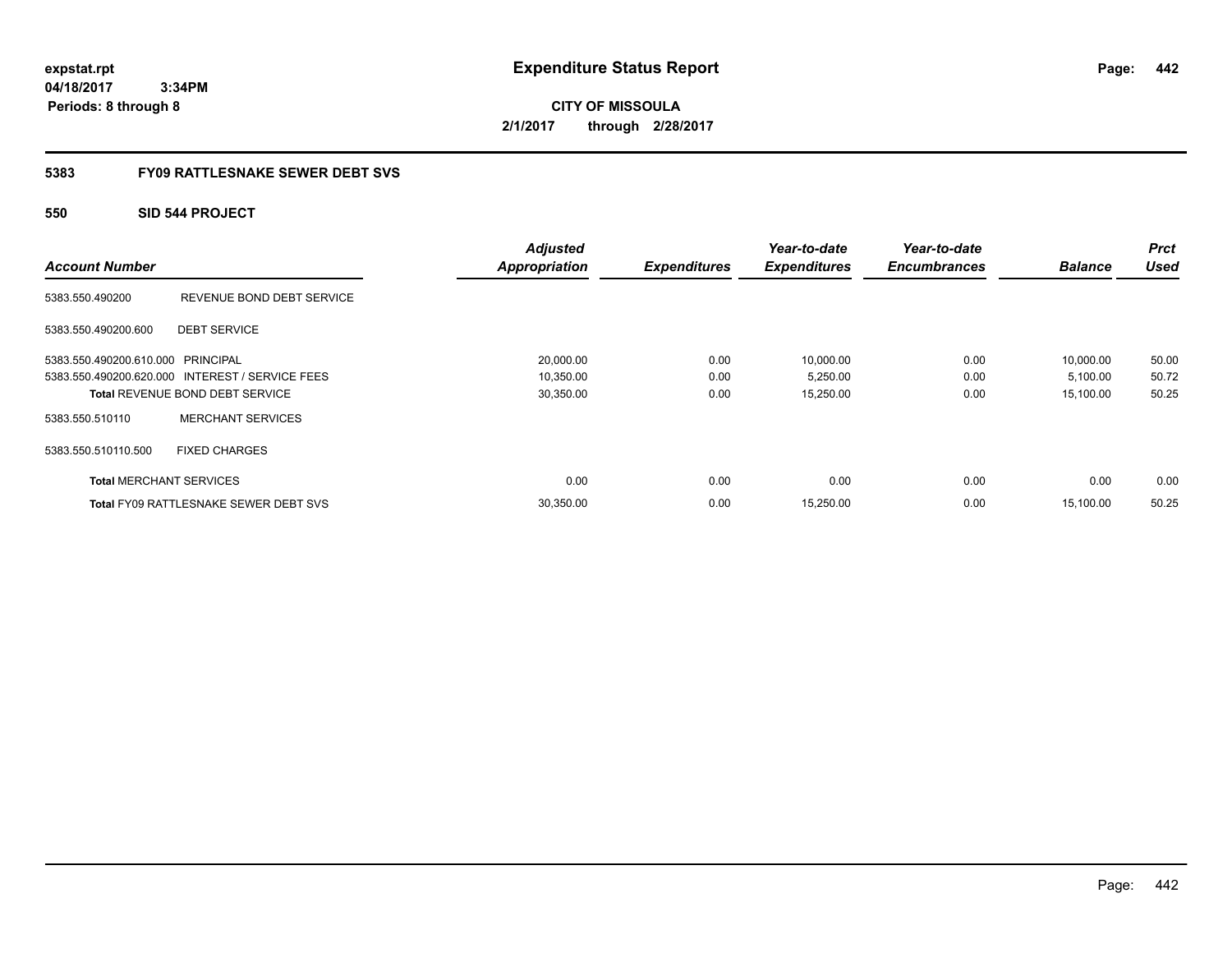**Periods: 8 through 8**

**CITY OF MISSOULA 2/1/2017 through 2/28/2017**

### **5384 09 LOLO BOND RESERVE**

 **3:34PM**

| <b>Account Number</b> |                                        | <b>Adjusted</b><br>Appropriation | <b>Expenditures</b> | Year-to-date<br><b>Expenditures</b> | Year-to-date<br><b>Encumbrances</b> | <b>Balance</b> | <b>Prct</b><br><b>Used</b> |
|-----------------------|----------------------------------------|----------------------------------|---------------------|-------------------------------------|-------------------------------------|----------------|----------------------------|
| 5384.330.490200       | REVENUE BOND DEBT SERVICE              |                                  |                     |                                     |                                     |                |                            |
| 5384.330.490200.800   | OTHER OBJECTS                          |                                  |                     |                                     |                                     |                |                            |
|                       | <b>Total REVENUE BOND DEBT SERVICE</b> | 0.00                             | 0.00                | 0.00                                | 0.00                                | 0.00           | 0.00                       |
| 5384.330.510110       | <b>MERCHANT SERVICES</b>               |                                  |                     |                                     |                                     |                |                            |
| 5384.330.510110.500   | <b>FIXED CHARGES</b>                   |                                  |                     |                                     |                                     |                |                            |
|                       | <b>Total MERCHANT SERVICES</b>         | 0.00                             | 0.00                | 0.00                                | 0.00                                | 0.00           | 0.00                       |
|                       | Total 09 LOLO BOND RESERVE             | 0.00                             | 0.00                | 0.00                                | 0.00                                | 0.00           | 0.00                       |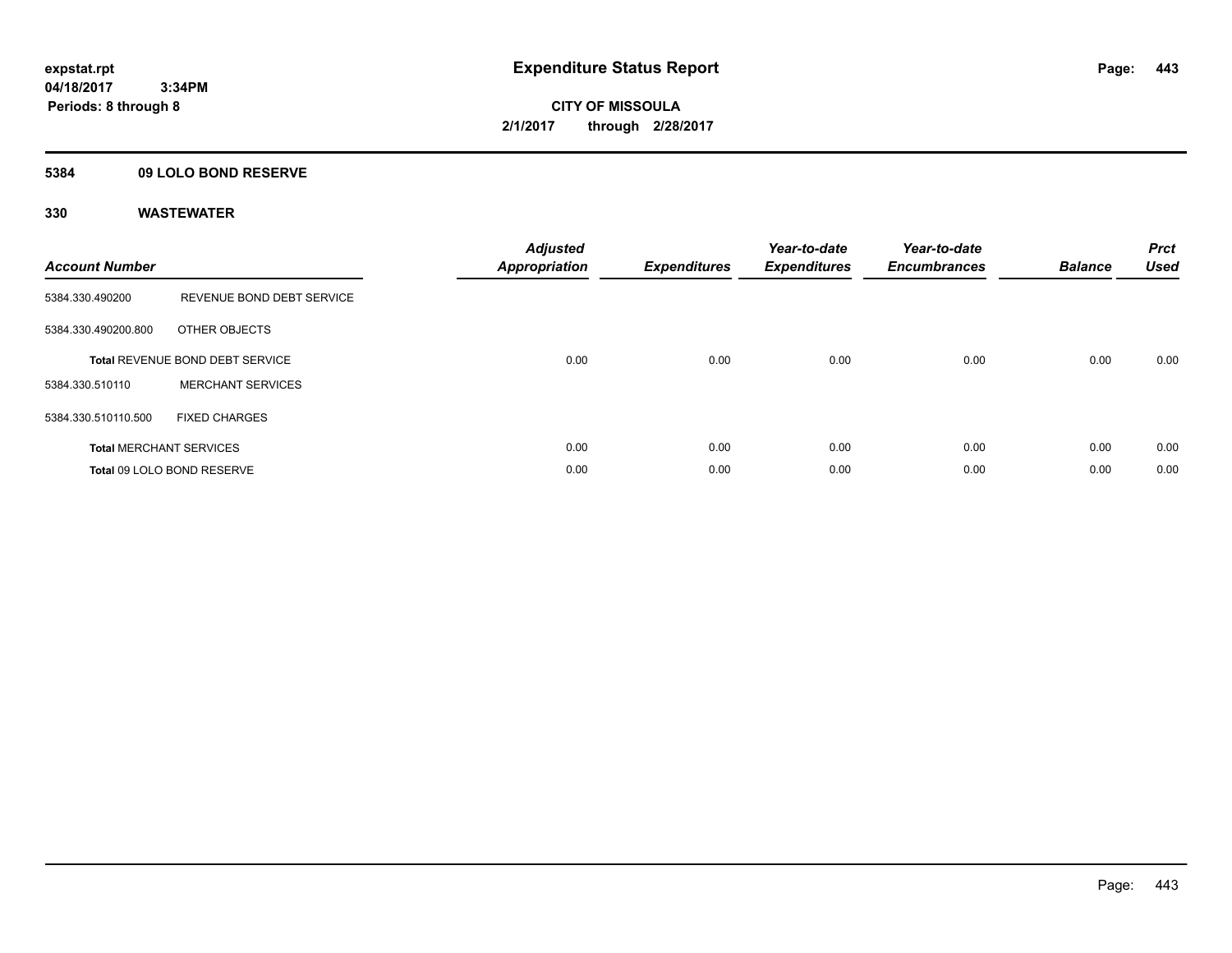**CITY OF MISSOULA 2/1/2017 through 2/28/2017**

### **5385 HEADWORKS 2010 BOND RESERVE**

| <b>Account Number</b>       |                                   | <b>Adjusted</b><br><b>Appropriation</b> | <b>Expenditures</b> | Year-to-date<br><b>Expenditures</b> | Year-to-date<br><b>Encumbrances</b> | <b>Balance</b> | <b>Prct</b><br><b>Used</b> |
|-----------------------------|-----------------------------------|-----------------------------------------|---------------------|-------------------------------------|-------------------------------------|----------------|----------------------------|
| 5385.330.430610             | ADMINISTRATION                    |                                         |                     |                                     |                                     |                |                            |
| 5385.330.430610.800         | OTHER OBJECTS                     |                                         |                     |                                     |                                     |                |                            |
| <b>Total ADMINISTRATION</b> |                                   | 0.00                                    | 0.00                | 0.00                                | 0.00                                | 0.00           | 0.00                       |
|                             | Total HEADWORKS 2010 BOND RESERVE | 0.00                                    | 0.00                | 0.00                                | 0.00                                | 0.00           | 0.00                       |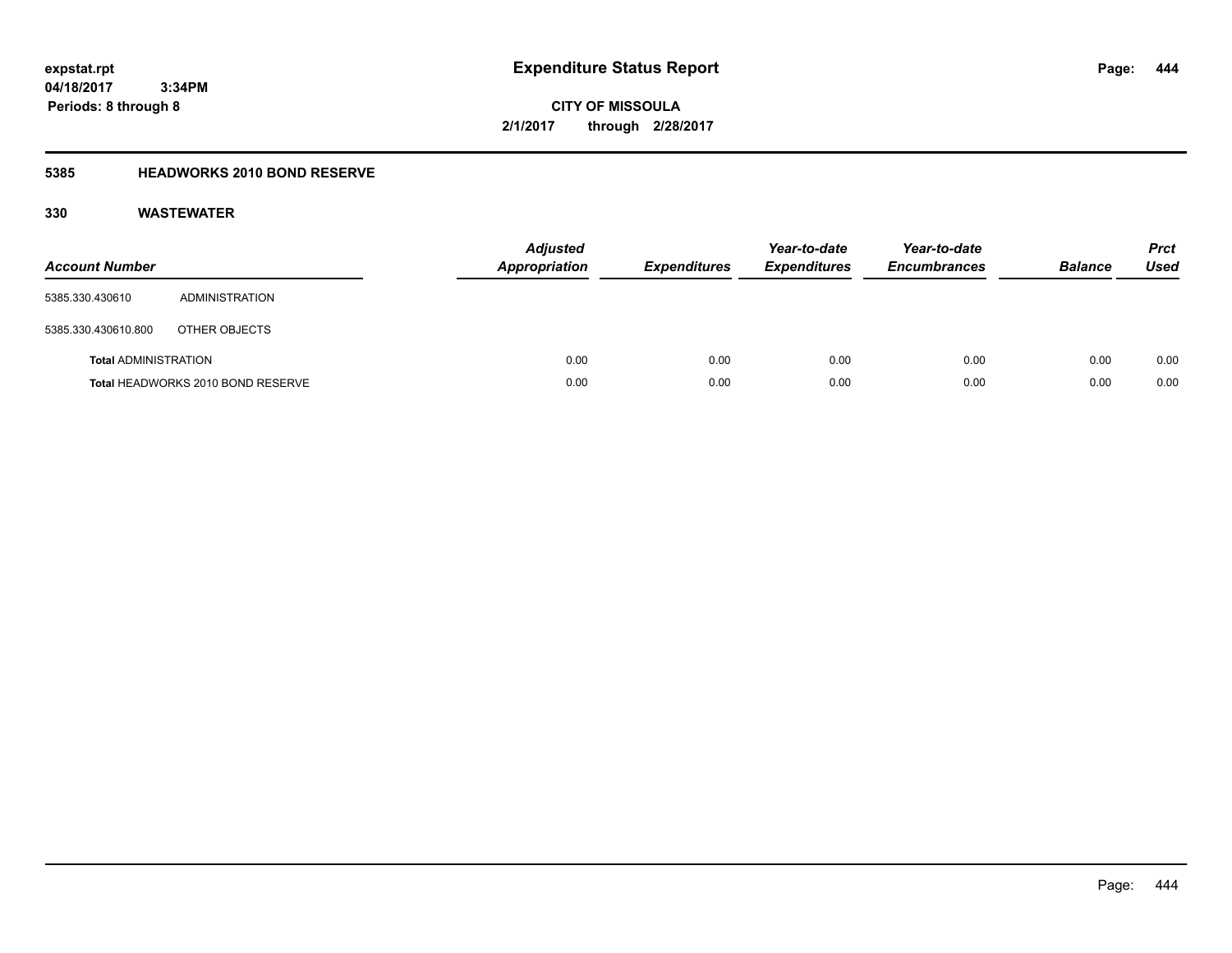**CITY OF MISSOULA 2/1/2017 through 2/28/2017**

### **5386 FY10 HEADWORKS DEBT SERVICE**

|                                   |                                                 | <b>Adjusted</b>      |                     | Year-to-date        | Year-to-date        |                | <b>Prct</b> |
|-----------------------------------|-------------------------------------------------|----------------------|---------------------|---------------------|---------------------|----------------|-------------|
| <b>Account Number</b>             |                                                 | <b>Appropriation</b> | <b>Expenditures</b> | <b>Expenditures</b> | <b>Encumbrances</b> | <b>Balance</b> | <b>Used</b> |
| 5386.330.490200                   | REVENUE BOND DEBT SERVICE                       |                      |                     |                     |                     |                |             |
| 5386.330.490200.600               | <b>DEBT SERVICE</b>                             |                      |                     |                     |                     |                |             |
| 5386.330.490200.610.000 PRINCIPAL |                                                 | 140,000.00           | 0.00                | 0.00                | 0.00                | 140,000.00     | 0.00        |
|                                   | 5386.330.490200.620.000 INTEREST / SERVICE FEES | 558,099.00           | 0.00                | 279,049.64          | 0.00                | 279,049.36     | 50.00       |
|                                   | <b>Total REVENUE BOND DEBT SERVICE</b>          | 698,099.00           | 0.00                | 279,049.64          | 0.00                | 419,049.36     | 39.97       |
| 5386.330.510110                   | <b>MERCHANT SERVICES</b>                        |                      |                     |                     |                     |                |             |
| 5386.330.510110.500               | <b>FIXED CHARGES</b>                            |                      |                     |                     |                     |                |             |
|                                   | 5386.330.510110.550.000 MERCHANT SERVICE FEES   | 0.00                 | 0.00                | 700.00              | 0.00                | $-700.00$      | 0.00        |
| <b>Total MERCHANT SERVICES</b>    |                                                 | 0.00                 | 0.00                | 700.00              | 0.00                | -700.00        | 0.00        |
|                                   | <b>Total FY10 HEADWORKS DEBT SERVICE</b>        | 698,099.00           | 0.00                | 279,749.64          | 0.00                | 418,349.36     | 40.07       |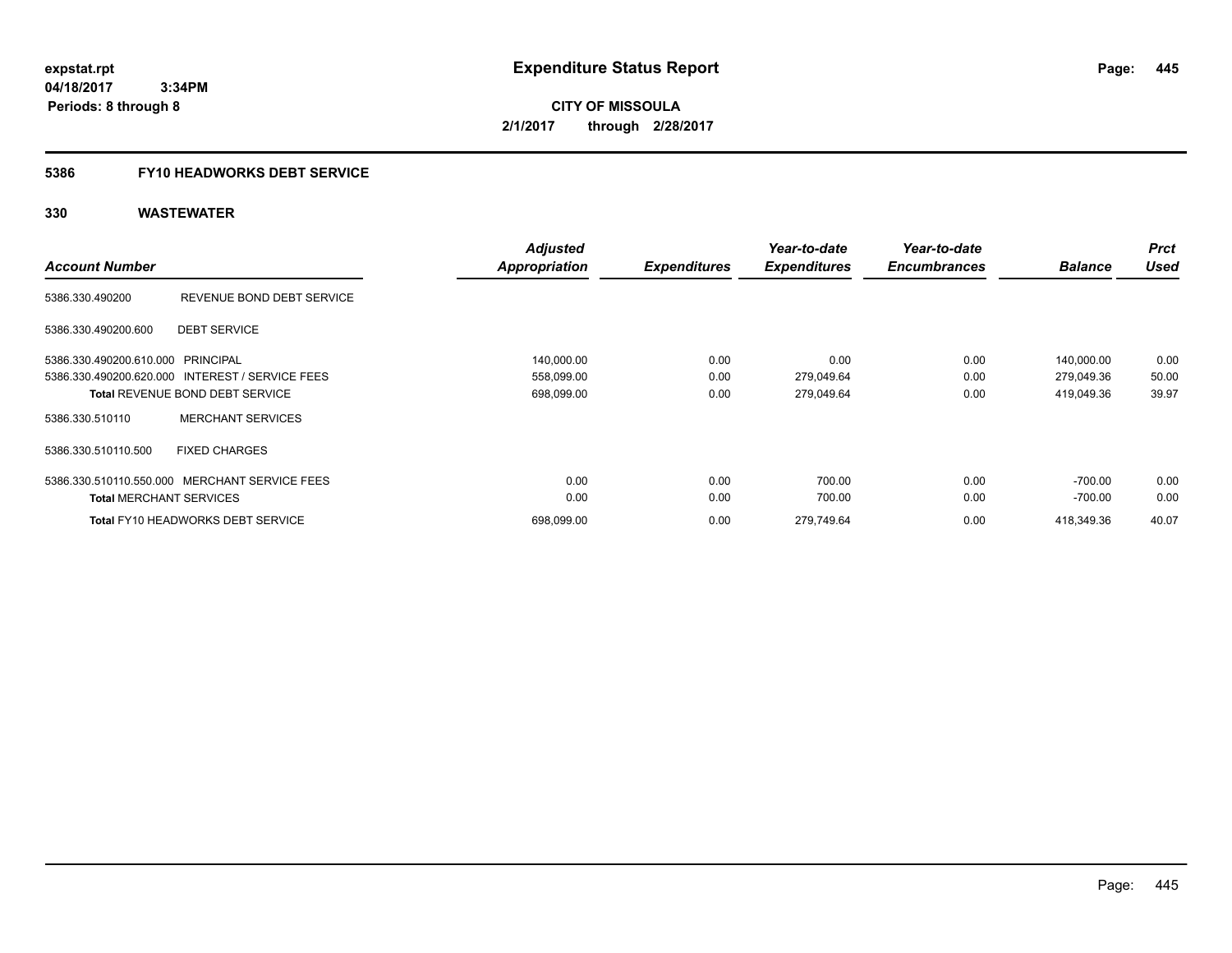**CITY OF MISSOULA 2/1/2017 through 2/28/2017**

### **5387 FY11 SEWER \$1.29M BOND DEBT SERVICE**

|                                   |                                                 | <b>Adjusted</b>      |                     | Year-to-date        | Year-to-date        |                | <b>Prct</b> |
|-----------------------------------|-------------------------------------------------|----------------------|---------------------|---------------------|---------------------|----------------|-------------|
| <b>Account Number</b>             |                                                 | <b>Appropriation</b> | <b>Expenditures</b> | <b>Expenditures</b> | <b>Encumbrances</b> | <b>Balance</b> | <b>Used</b> |
| 5387.330.490200                   | REVENUE BOND DEBT SERVICE                       |                      |                     |                     |                     |                |             |
| 5387.330.490200.600               | <b>DEBT SERVICE</b>                             |                      |                     |                     |                     |                |             |
| 5387.330.490200.610.000 PRINCIPAL |                                                 | 45,000.00            | 0.00                | 0.00                | 0.00                | 45,000.00      | 0.00        |
|                                   | 5387.330.490200.620.000 INTEREST / SERVICE FEES | 55,380.00            | 0.00                | 27,690.00           | 0.00                | 27,690.00      | 50.00       |
|                                   | <b>Total REVENUE BOND DEBT SERVICE</b>          | 100,380.00           | 0.00                | 27,690.00           | 0.00                | 72,690.00      | 27.59       |
| 5387.330.510110                   | <b>MERCHANT SERVICES</b>                        |                      |                     |                     |                     |                |             |
| 5387.330.510110.500               | <b>FIXED CHARGES</b>                            |                      |                     |                     |                     |                |             |
| <b>Total MERCHANT SERVICES</b>    |                                                 | 0.00                 | 0.00                | 0.00                | 0.00                | 0.00           | 0.00        |
|                                   | Total FY11 SEWER \$1.29M BOND DEBT SERVICE      | 100,380.00           | 0.00                | 27,690.00           | 0.00                | 72.690.00      | 27.59       |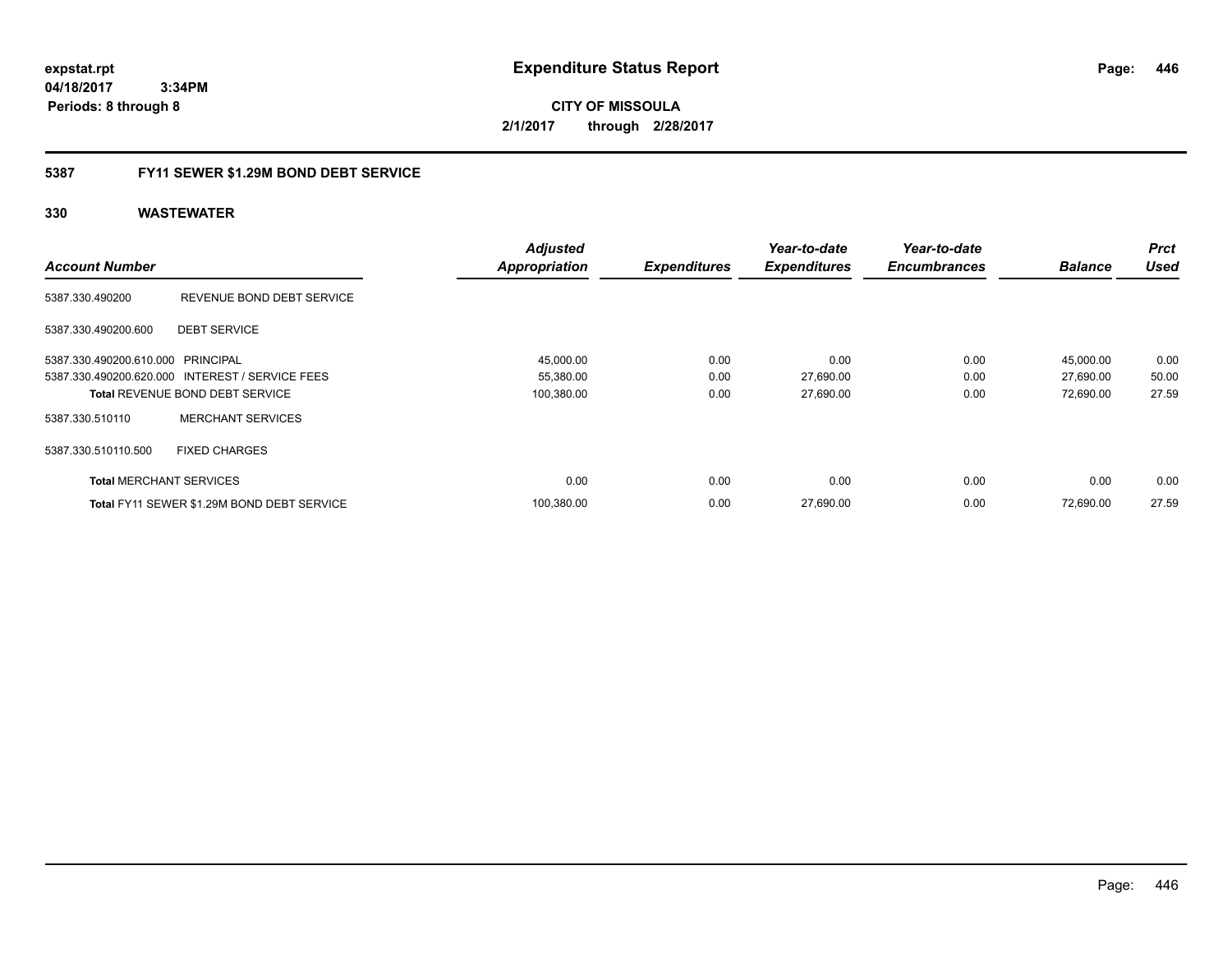**CITY OF MISSOULA 2/1/2017 through 2/28/2017**

### **5388 FY11 \$1.29M SEWER BOND RESERVE**

| <b>Account Number</b>       |                                       | <b>Adjusted</b><br><b>Appropriation</b> | <b>Expenditures</b> | Year-to-date<br><b>Expenditures</b> | Year-to-date<br><b>Encumbrances</b> | <b>Balance</b> | <b>Prct</b><br><b>Used</b> |
|-----------------------------|---------------------------------------|-----------------------------------------|---------------------|-------------------------------------|-------------------------------------|----------------|----------------------------|
| 5388.330.430610             | ADMINISTRATION                        |                                         |                     |                                     |                                     |                |                            |
| 5388.330.430610.800         | OTHER OBJECTS                         |                                         |                     |                                     |                                     |                |                            |
| <b>Total ADMINISTRATION</b> |                                       | 0.00                                    | 0.00                | 0.00                                | 0.00                                | 0.00           | 0.00                       |
| 5388.330.510110             | <b>MERCHANT SERVICES</b>              |                                         |                     |                                     |                                     |                |                            |
| 5388.330.510110.500         | <b>FIXED CHARGES</b>                  |                                         |                     |                                     |                                     |                |                            |
|                             | <b>Total MERCHANT SERVICES</b>        | 0.00                                    | 0.00                | 0.00                                | 0.00                                | 0.00           | 0.00                       |
|                             | Total FY11 \$1.29M SEWER BOND RESERVE | 0.00                                    | 0.00                | 0.00                                | 0.00                                | 0.00           | 0.00                       |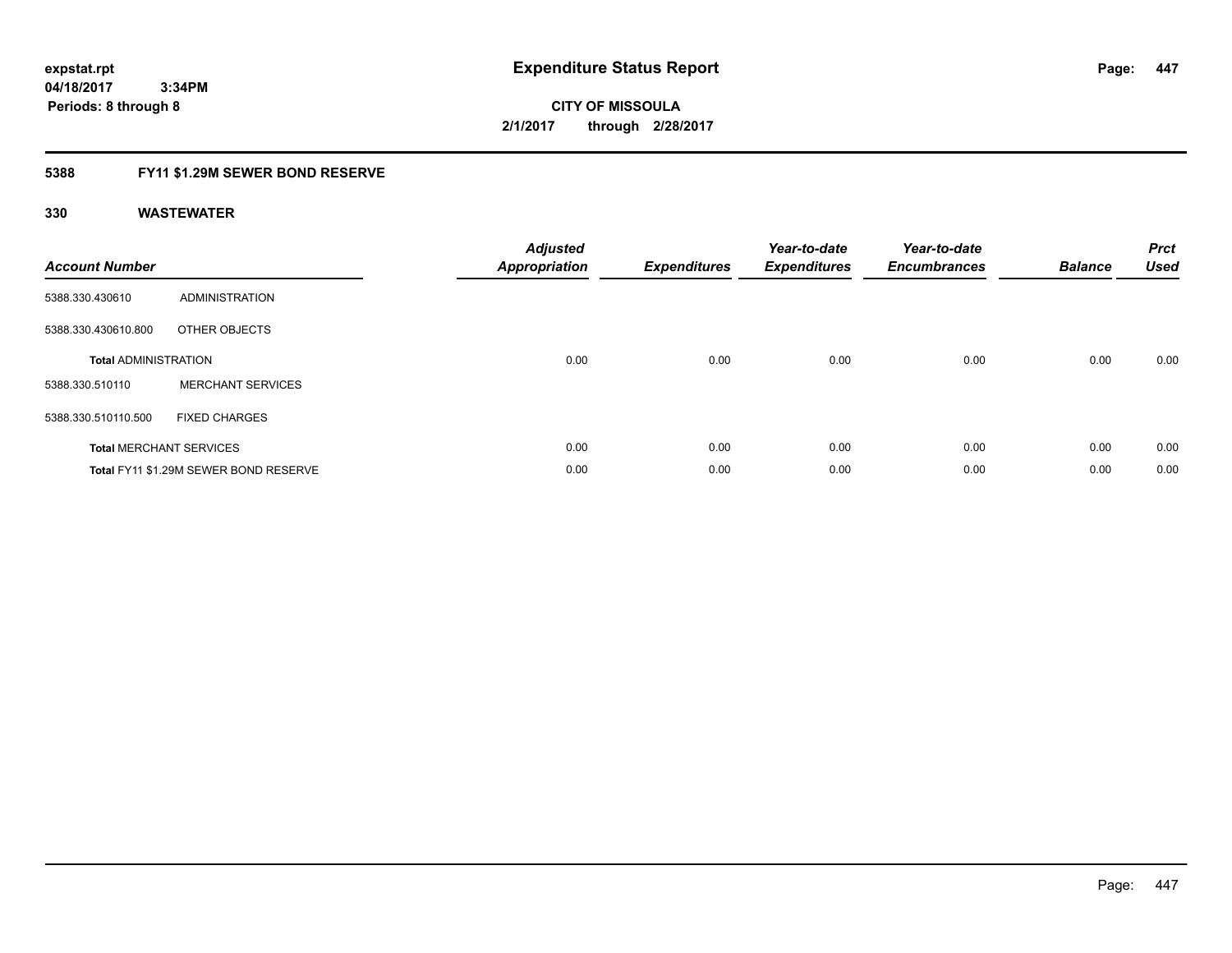**CITY OF MISSOULA 2/1/2017 through 2/28/2017**

### **5389 FY15 SEWER REVENUE BOND DEBT SERVICE**

|                                   |                                                   | <b>Adjusted</b>      |                     | Year-to-date        | Year-to-date        |                | <b>Prct</b> |
|-----------------------------------|---------------------------------------------------|----------------------|---------------------|---------------------|---------------------|----------------|-------------|
| <b>Account Number</b>             |                                                   | <b>Appropriation</b> | <b>Expenditures</b> | <b>Expenditures</b> | <b>Encumbrances</b> | <b>Balance</b> | <b>Used</b> |
| 5389.330.490200                   | REVENUE BOND DEBT SERVICE                         |                      |                     |                     |                     |                |             |
| 5389.330.490200.600               | <b>DEBT SERVICE</b>                               |                      |                     |                     |                     |                |             |
| 5389.330.490200.610.000 PRINCIPAL |                                                   | 39,000.00            | 0.00                | 19,000.00           | 0.00                | 20,000.00      | 48.72       |
|                                   | 5389.330.490200.620.000 INTEREST / SERVICE FEES   | 23,063.00            | 0.00                | 5,975.03            | 0.00                | 17,087.97      | 25.91       |
|                                   | <b>Total REVENUE BOND DEBT SERVICE</b>            | 62,063.00            | 0.00                | 24,975.03           | 0.00                | 37.087.97      | 40.24       |
| 5389.330.510110                   | <b>MERCHANT SERVICES</b>                          |                      |                     |                     |                     |                |             |
| 5389.330.510110.500               | <b>FIXED CHARGES</b>                              |                      |                     |                     |                     |                |             |
| <b>Total MERCHANT SERVICES</b>    |                                                   | 0.00                 | 0.00                | 0.00                | 0.00                | 0.00           | 0.00        |
|                                   | <b>Total FY15 SEWER REVENUE BOND DEBT SERVICE</b> | 62,063.00            | 0.00                | 24.975.03           | 0.00                | 37.087.97      | 40.24       |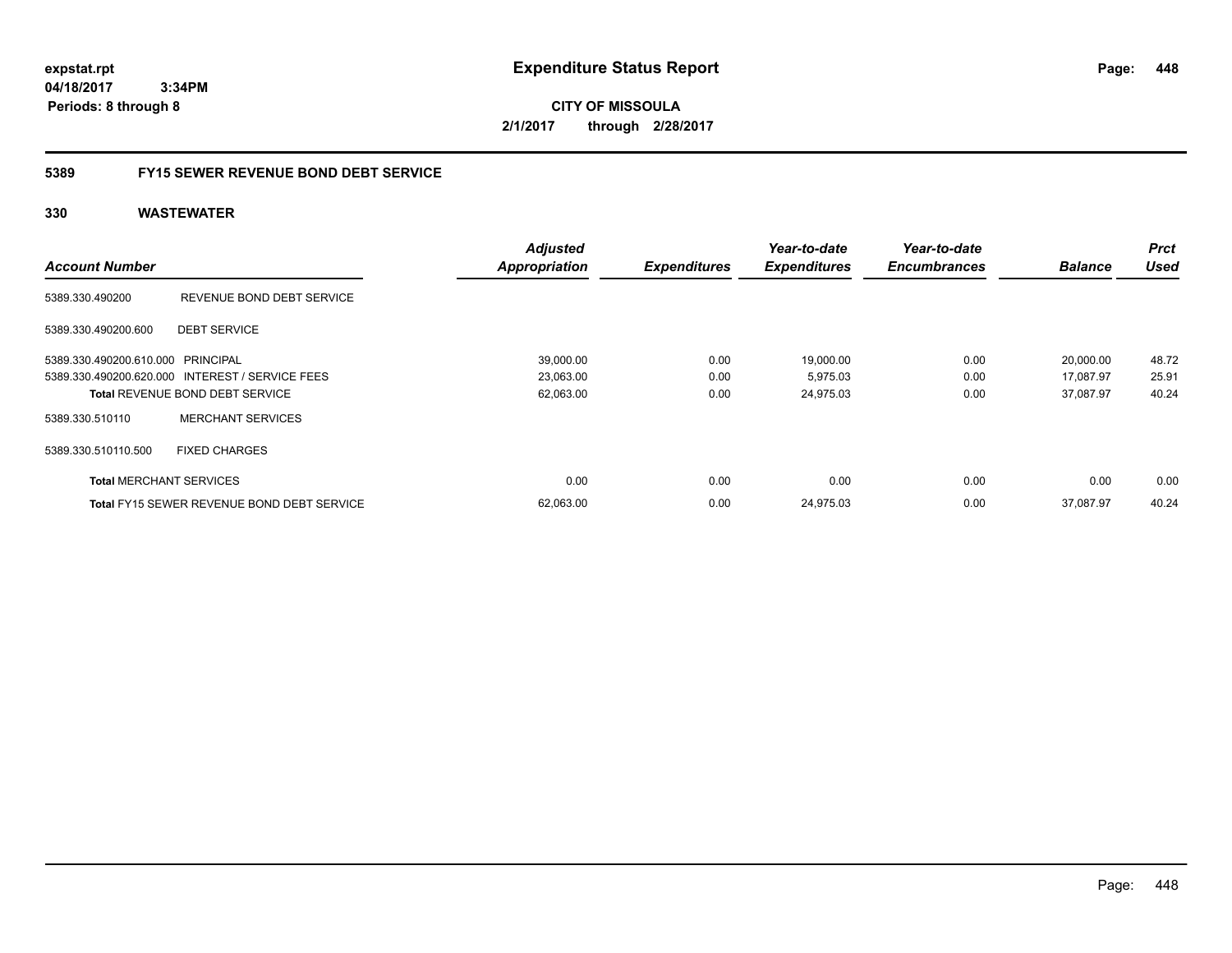**CITY OF MISSOULA 2/1/2017 through 2/28/2017**

### **5390 FY15 SEWER BOND DEBT RESERVE**

| <b>Account Number</b>       |                                           | <b>Adjusted</b><br><b>Appropriation</b> | <b>Expenditures</b> | Year-to-date<br><b>Expenditures</b> | Year-to-date<br><b>Encumbrances</b> | <b>Balance</b> | <b>Prct</b><br><b>Used</b> |
|-----------------------------|-------------------------------------------|-----------------------------------------|---------------------|-------------------------------------|-------------------------------------|----------------|----------------------------|
| 5390.330.430610             | ADMINISTRATION                            |                                         |                     |                                     |                                     |                |                            |
| 5390.330.430610.800         | OTHER OBJECTS                             |                                         |                     |                                     |                                     |                |                            |
| <b>Total ADMINISTRATION</b> |                                           | 0.00                                    | 0.00                | 0.00                                | 0.00                                | 0.00           | 0.00                       |
| 5390.330.510110             | <b>MERCHANT SERVICES</b>                  |                                         |                     |                                     |                                     |                |                            |
| 5390.330.510110.500         | <b>FIXED CHARGES</b>                      |                                         |                     |                                     |                                     |                |                            |
|                             | <b>Total FY15 SEWER BOND DEBT RESERVE</b> | 0.00                                    | 0.00                | 0.00                                | 0.00                                | 0.00           | 0.00                       |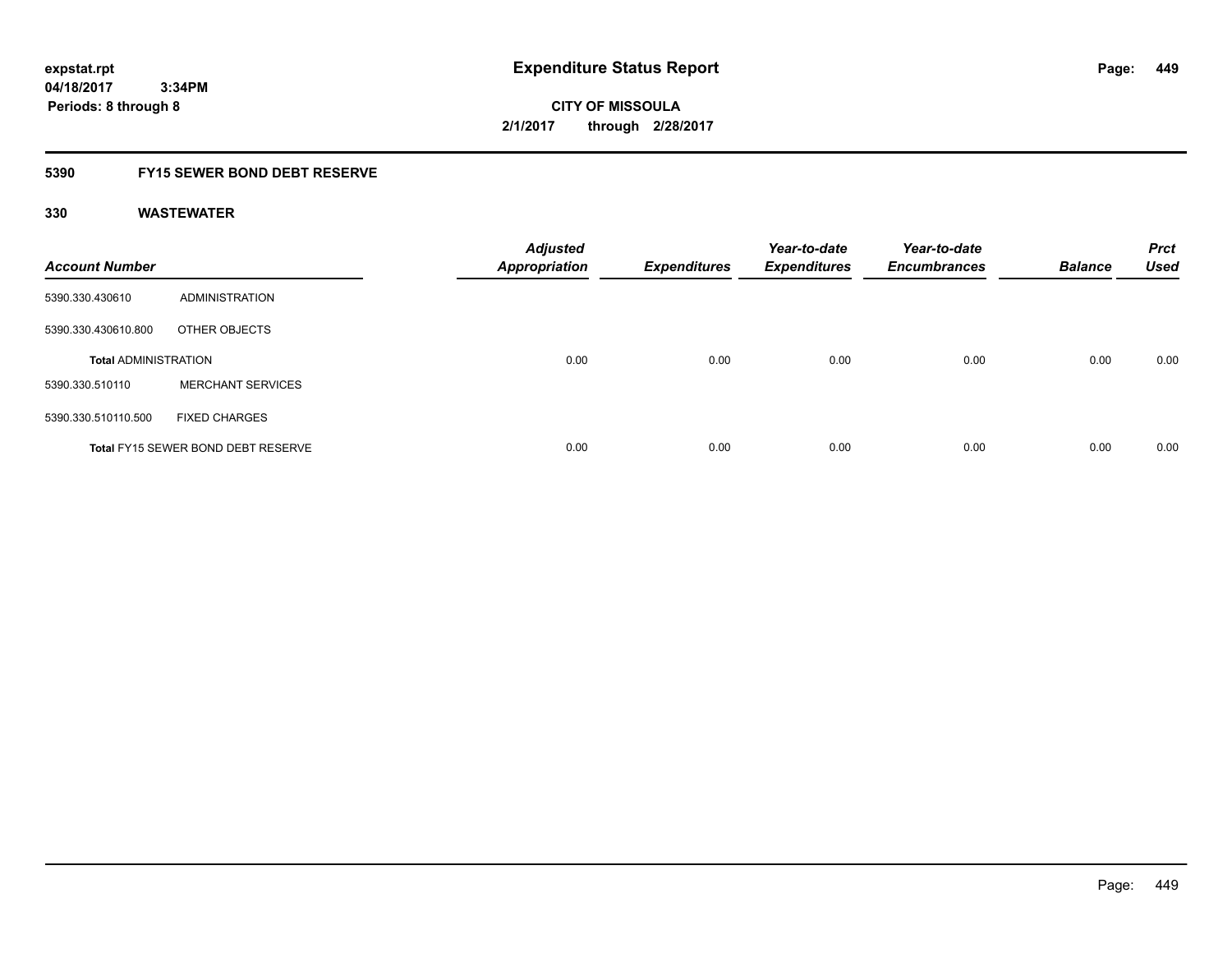**CITY OF MISSOULA 2/1/2017 through 2/28/2017**

### **5450 STORMWATER UTILITIY**

### **334 STORM WATER**

| <b>Account Number</b>                      |                                                         | <b>Adjusted</b><br><b>Appropriation</b> | <b>Expenditures</b> | Year-to-date<br><b>Expenditures</b> | Year-to-date<br><b>Encumbrances</b> | <b>Balance</b> | <b>Prct</b><br><b>Used</b> |
|--------------------------------------------|---------------------------------------------------------|-----------------------------------------|---------------------|-------------------------------------|-------------------------------------|----------------|----------------------------|
|                                            |                                                         |                                         |                     |                                     |                                     |                |                            |
| 5450.334.430210                            | <b>ADMINISTRATION</b>                                   |                                         |                     |                                     |                                     |                |                            |
| 5450.334.430210.100                        | PERSONAL SERVICES                                       |                                         |                     |                                     |                                     |                |                            |
| 5450.334.430210.110.000 SALARIES AND WAGES |                                                         | 0.00                                    | 7,251.03            | 24,712.89                           | 0.00                                | $-24,712.89$   | 0.00                       |
|                                            | 5450.334.430210.140.000 EMPLOYER CONTRIBUTIONS          | 0.00                                    | 2,020.53            | 7,302.57                            | 0.00                                | $-7,302.57$    | 0.00                       |
|                                            | 5450.334.430210.141.000 STATE RETIREMENT CONTRIBUTIONS  | 0.00                                    | 0.00                | 17.46                               | 0.00                                | $-17.46$       | 0.00                       |
| <b>Total PERSONAL SERVICES</b>             |                                                         | 0.00                                    | 9,271.56            | 32,032.92                           | 0.00                                | $-32,032.92$   | 0.00                       |
| 5450.334.430210.200                        | <b>SUPPLIES</b>                                         |                                         |                     |                                     |                                     |                |                            |
| 5450.334.430210.210.000 OFFICE SUPPLIES    |                                                         | 0.00                                    | 296.30              | 3,324.29                            | 0.00                                | $-3,324.29$    | 0.00                       |
| <b>Total SUPPLIES</b>                      |                                                         | 0.00                                    | 296.30              | 3,324.29                            | 0.00                                | $-3,324.29$    | 0.00                       |
| 5450.334.430210.300                        | PURCHASED SERVICES                                      |                                         |                     |                                     |                                     |                |                            |
| 5450.334.430210.310.000 COMMUNICATIONS     |                                                         | 0.00                                    | 0.00                | 544.00                              | 0.00                                | $-544.00$      | 0.00                       |
|                                            | 5450.334.430210.330.000 PUBLICITY, SUBSCRIPTIONS & DUES | 0.00                                    | 0.00                | 19,291.21                           | 0.00                                | $-19,291.21$   | 0.00                       |
| 5450.334.430210.344.000 TELEPHONE SERVICE  |                                                         | 0.00                                    | 61.79               | 669.13                              | 0.00                                | $-669.13$      | 0.00                       |
| 5450.334.430210.370.000 TRAVEL             |                                                         | 0.00                                    | 234.00              | 685.19                              | 0.00                                | $-685.19$      | 0.00                       |
| 5450.334.430210.380.000 TRAINING           |                                                         | 0.00                                    | 0.00                | 250.00                              | 0.00                                | $-250.00$      | 0.00                       |
| <b>Total PURCHASED SERVICES</b>            |                                                         | 0.00                                    | 295.79              | 21,439.53                           | 0.00                                | $-21,439.53$   | 0.00                       |
| 5450.334.430210.500                        | <b>FIXED CHARGES</b>                                    |                                         |                     |                                     |                                     |                |                            |
| 5450.334.430210.500.000 FIXED CHARGES      |                                                         | 0.00                                    | 0.00                | 13,190.00                           | 0.00                                | $-13,190.00$   | 0.00                       |
| <b>Total FIXED CHARGES</b>                 |                                                         | 0.00                                    | 0.00                | 13,190.00                           | 0.00                                | $-13,190.00$   | 0.00                       |
| 5450.334.430210.600                        | <b>DEBT SERVICE</b>                                     |                                         |                     |                                     |                                     |                |                            |
| <b>Total DEBT SERVICE</b>                  |                                                         | 0.00                                    | 0.00                | 0.00                                | 0.00                                | 0.00           | 0.00                       |
| 5450.334.430210.800                        | OTHER OBJECTS                                           |                                         |                     |                                     |                                     |                |                            |
| <b>Total OTHER OBJECTS</b>                 |                                                         | 0.00                                    | 0.00                | 0.00                                | 0.00                                | 0.00           | 0.00                       |
| 5450.334.430210.900                        | <b>CAPITAL OUTLAY</b>                                   |                                         |                     |                                     |                                     |                |                            |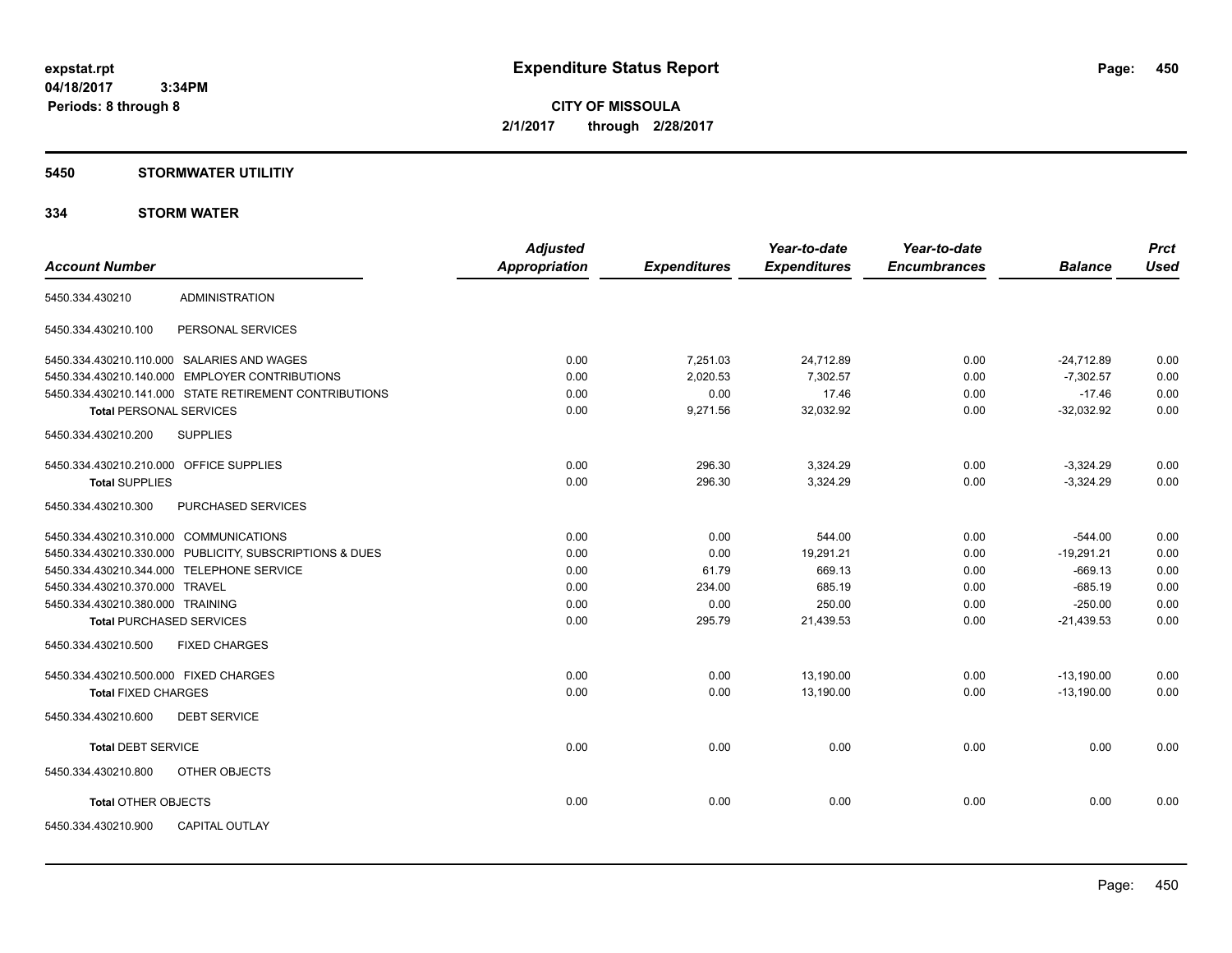### **5450 STORMWATER UTILITIY**

### **334 STORM WATER**

| <b>Account Number</b>            |                    | <b>Adjusted</b><br><b>Appropriation</b> | <b>Expenditures</b> | Year-to-date<br><b>Expenditures</b> | Year-to-date<br><b>Encumbrances</b> | <b>Balance</b> | <b>Prct</b><br>Used |
|----------------------------------|--------------------|-----------------------------------------|---------------------|-------------------------------------|-------------------------------------|----------------|---------------------|
| <b>Total CAPITAL OUTLAY</b>      |                    | 0.00                                    | 0.00                | 0.00                                | 0.00                                | 0.00           | 0.00                |
| <b>Total ADMINISTRATION</b>      |                    | 0.00                                    | 9.863.65            | 69,986.74                           | 0.00                                | -69,986.74     | 0.00                |
| 5450.334.430610                  | ADMINISTRATION     |                                         |                     |                                     |                                     |                |                     |
| 5450.334.430610.300              | PURCHASED SERVICES |                                         |                     |                                     |                                     |                |                     |
| <b>Total ADMINISTRATION</b>      |                    | 0.00                                    | 0.00                | 0.00                                | 0.00                                | 0.00           | 0.00                |
| <b>Total STORMWATER UTILITIY</b> |                    | 0.00                                    | 9.863.65            | 69,986.74                           | 0.00                                | $-69.986.74$   | 0.00                |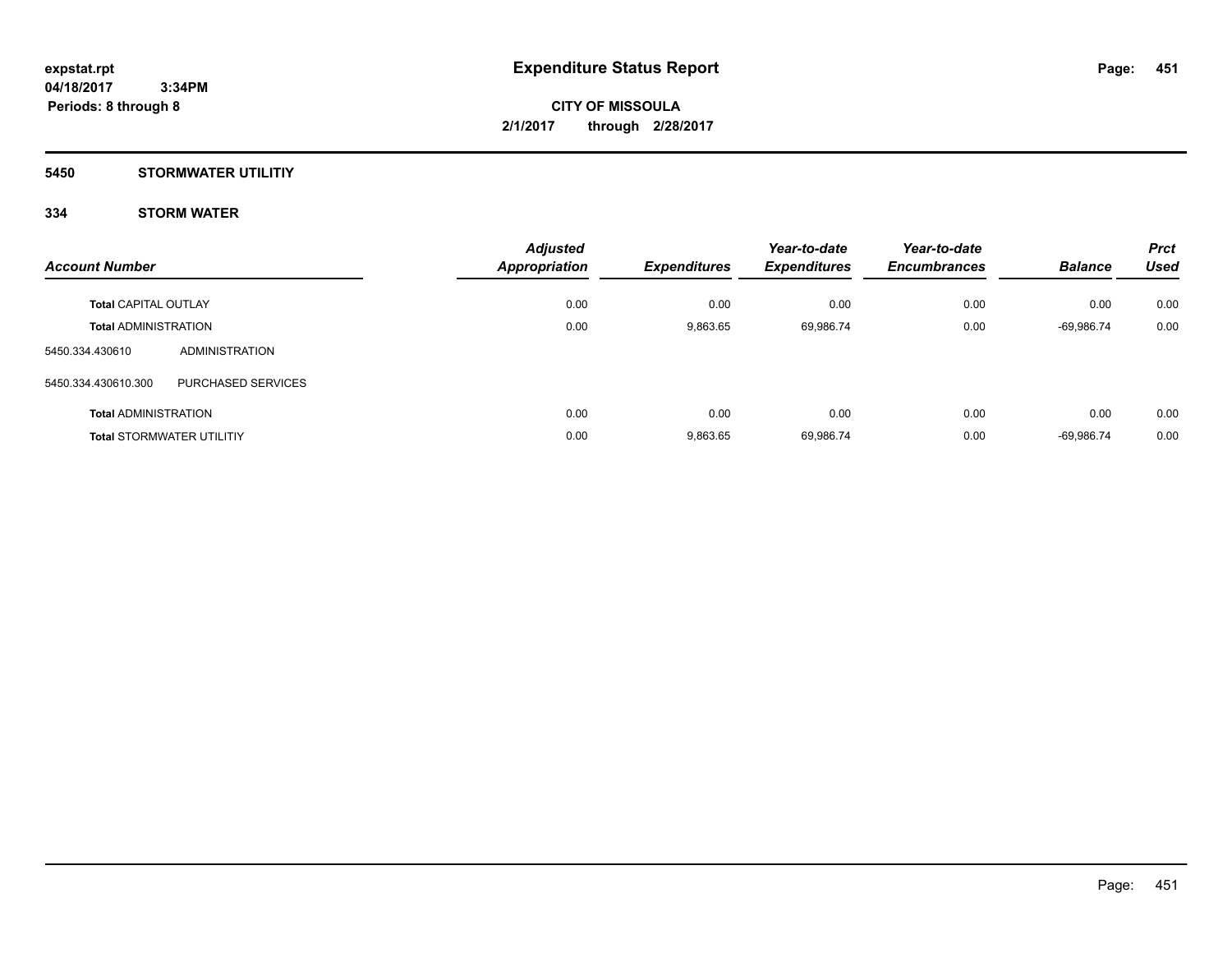# **CITY OF MISSOULA 2/1/2017 through 2/28/2017**

**5711 AQUATICS**

| <b>Account Number</b>          |                                                             | <b>Adjusted</b><br><b>Appropriation</b> | <b>Expenditures</b> | Year-to-date<br><b>Expenditures</b> | Year-to-date<br><b>Encumbrances</b> | <b>Balance</b> | <b>Prct</b><br><b>Used</b> |
|--------------------------------|-------------------------------------------------------------|-----------------------------------------|---------------------|-------------------------------------|-------------------------------------|----------------|----------------------------|
| 5711.370.460000                | <b>CULTURE &amp; RECREATION</b>                             |                                         |                     |                                     |                                     |                |                            |
| 5711.370.460000.100            | PERSONAL SERVICES                                           |                                         |                     |                                     |                                     |                |                            |
|                                | Total CULTURE & RECREATION                                  | 0.00                                    | 0.00                | 0.00                                | 0.00                                | 0.00           | 0.00                       |
| 5711.370.460449                | <b>GRILL VAN</b>                                            |                                         |                     |                                     |                                     |                |                            |
| 5711.370.460449.100            | PERSONAL SERVICES                                           |                                         |                     |                                     |                                     |                |                            |
| <b>Total PERSONAL SERVICES</b> |                                                             | 0.00                                    | 0.00                | 0.00                                | 0.00                                | 0.00           | 0.00                       |
| 5711.370.460449.200            | <b>SUPPLIES</b>                                             |                                         |                     |                                     |                                     |                |                            |
| <b>Total SUPPLIES</b>          |                                                             | 0.00                                    | 0.00                | 0.00                                | 0.00                                | 0.00           | 0.00                       |
| 5711.370.460449.300            | PURCHASED SERVICES                                          |                                         |                     |                                     |                                     |                |                            |
| <b>Total GRILL VAN</b>         |                                                             | 0.00                                    | 0.00                | 0.00                                | 0.00                                | 0.00           | 0.00                       |
| 5711.370.460477                | <b>GRILL VAN</b>                                            |                                         |                     |                                     |                                     |                |                            |
| 5711.370.460477.100            | PERSONAL SERVICES                                           |                                         |                     |                                     |                                     |                |                            |
|                                | 5711.370.460477.110.000 GRILL VAN/SALARIES AND WAGES        | 20,126.00                               | 0.00                | 3,189.82                            | 0.00                                | 16,936.18      | 15.85                      |
|                                | 5711.370.460477.140.000 EMPLOYER CONTRIBUTIONS              | 2,835.00                                | 0.00                | 449.54                              | 0.00                                | 2,385.46       | 15.86                      |
| <b>Total PERSONAL SERVICES</b> |                                                             | 22,961.00                               | 0.00                | 3,639.36                            | 0.00                                | 19,321.64      | 15.85                      |
| 5711.370.460477.200            | <b>SUPPLIES</b>                                             |                                         |                     |                                     |                                     |                |                            |
|                                | 5711.370.460477.240.000 GRILL VAN/OTHER SUPPLIES            | 35,000.00                               | $-39.83$            | 10,560.36                           | 0.00                                | 24,439.64      | 30.17                      |
| <b>Total SUPPLIES</b>          |                                                             | 35,000.00                               | $-39.83$            | 10,560.36                           | 0.00                                | 24,439.64      | 30.17                      |
| 5711.370.460477.300            | PURCHASED SERVICES                                          |                                         |                     |                                     |                                     |                |                            |
|                                | 5711.370.460477.341.000 GRILL VAN/ELECTRICITY & NATURAL GAS | 5,000.00                                | 0.00                | 0.00                                | 0.00                                | 5,000.00       | 0.00                       |
|                                | 5711.370.460477.360.000 GRILL VAN/REPAIR & MAINTENANCE      | 2,000.00                                | 0.00                | 410.00                              | 0.00                                | 1,590.00       | 20.50                      |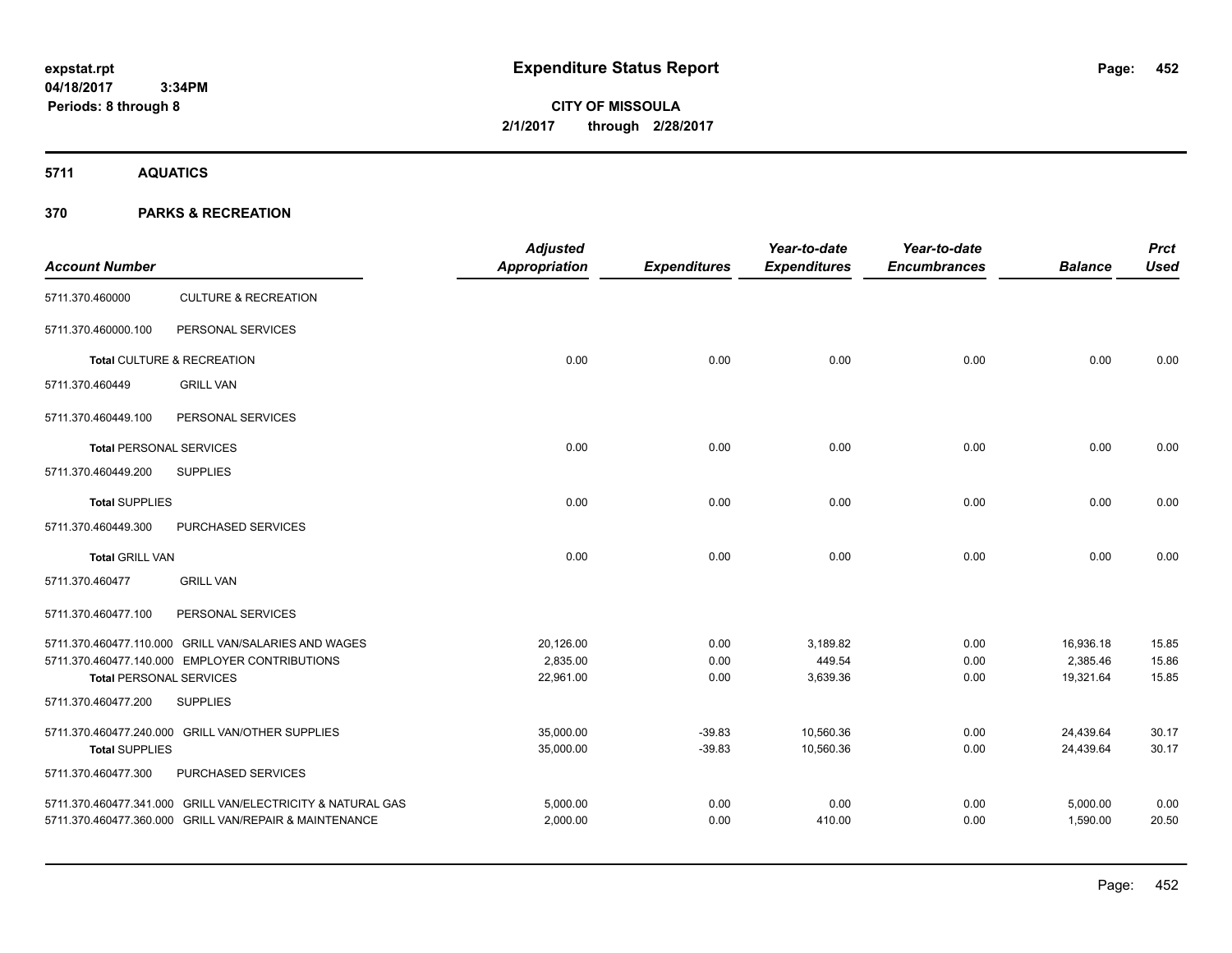**CITY OF MISSOULA 2/1/2017 through 2/28/2017**

**5711 AQUATICS**

| <b>Account Number</b>                                  |                               | <b>Adjusted</b><br>Appropriation | <b>Expenditures</b> | Year-to-date<br><b>Expenditures</b> | Year-to-date<br><b>Encumbrances</b> | <b>Balance</b> | <b>Prct</b><br><b>Used</b> |
|--------------------------------------------------------|-------------------------------|----------------------------------|---------------------|-------------------------------------|-------------------------------------|----------------|----------------------------|
| <b>Total PURCHASED SERVICES</b>                        |                               | 7,000.00                         | 0.00                | 410.00                              | 0.00                                | 6,590.00       | 5.86                       |
| CAPITAL OUTLAY<br>5711.370.460477.900                  |                               |                                  |                     |                                     |                                     |                |                            |
| <b>Total CAPITAL OUTLAY</b>                            |                               | 0.00                             | 0.00                | 0.00                                | 0.00                                | 0.00           | 0.00                       |
| <b>Total GRILL VAN</b>                                 |                               | 64,961.00                        | $-39.83$            | 14,609.72                           | 0.00                                | 50,351.28      | 22.49                      |
| 5711.370.460490                                        | <b>CURRENTS POOL EXPENSES</b> |                                  |                     |                                     |                                     |                |                            |
| 5711.370.460490.100                                    | PERSONAL SERVICES             |                                  |                     |                                     |                                     |                |                            |
| 5711.370.460490.110.000 SALARIES AND WAGES             |                               | 312,213.00                       | 22,810.11           | 224,685.99                          | 0.00                                | 87,527.01      | 71.97                      |
| 5711.370.460490.120.000 OVERTIME/TERMINATION           |                               | 500.00                           | 0.00                | 148.82                              | 0.00                                | 351.18         | 29.76                      |
| 5711.370.460490.140.000 EMPLOYER CONTRIBUTIONS         |                               | 83,778.00                        | 7,014.20            | 66,373.49                           | 0.00                                | 17,404.51      | 79.23                      |
| 5711.370.460490.141.000 STATE RETIREMENT CONTRIBUTIONS |                               | 0.00                             | 0.00                | 303.40                              | 0.00                                | $-303.40$      | 0.00                       |
| 5711.370.460490.150.000 STATE RETIREMENT               |                               | 135.00                           | 0.00                | 0.00                                | 0.00                                | 135.00         | 0.00                       |
| <b>Total PERSONAL SERVICES</b>                         |                               | 396,626.00                       | 29,824.31           | 291,511.70                          | 0.00                                | 105,114.30     | 73.50                      |
| 5711.370.460490.200<br><b>SUPPLIES</b>                 |                               |                                  |                     |                                     |                                     |                |                            |
| 5711.370.460490.210.000 OFFICE SUPPLIES                |                               | 1,500.00                         | 196.44              | 306.57                              | 0.00                                | 1,193.43       | 20.44                      |
| 5711.370.460490.220.000 OPERATING SUPPLIES             |                               | 8,000.00                         | 744.57              | 2,267.29                            | 0.00                                | 5,732.71       | 28.34                      |
| 5711.370.460490.230.000 REPAIR/MAINTENANCE             |                               | 38,250.00                        | 0.00                | $-426.40$                           | 0.00                                | 38.676.40      | 1.11                       |
| 5711.370.460490.230.171 REPAIR/MAINTENANCE             |                               | 0.00                             | 1,411.57            | 15,547.04                           | 0.00                                | $-15,547.04$   | 0.00                       |
| 5711.370.460490.230.178 REPAIR/MAINTENANCE             |                               | 0.00                             | 2,665.59            | 8,339.96                            | 0.00                                | $-8,339.96$    | 0.00                       |
| 5711.370.460490.230.194 REPAIR/MAINTENANCE             |                               | 0.00                             | 256.24              | 2,860.77                            | 0.00                                | $-2,860.77$    | 0.00                       |
| 5711.370.460490.240.000 OTHER SUPPLIES                 |                               | 12,000.00                        | 1,075.01            | 2,978.27                            | 0.00                                | 9,021.73       | 24.82                      |
| 5711.370.460490.240.174 OTHER SUPPLIES                 |                               | 0.00                             | 0.00                | 1.312.90                            | 0.00                                | $-1,312.90$    | 0.00                       |
| 5711.370.460490.240.175 OTHER SUPPLIES                 |                               | 0.00                             | 84.14               | 942.12                              | 0.00                                | $-942.12$      | 0.00                       |
| 5711.370.460490.240.180 OTHER SUPPLIES                 |                               | 0.00                             | 0.00                | 1,876.44                            | 0.00                                | $-1,876.44$    | 0.00                       |
| <b>Total SUPPLIES</b>                                  |                               | 59,750.00                        | 6,433.56            | 36,004.96                           | 0.00                                | 23,745.04      | 60.26                      |
| 5711.370.460490.300                                    | <b>PURCHASED SERVICES</b>     |                                  |                     |                                     |                                     |                |                            |
| 5711.370.460490.310.000 COMMUNICATIONS                 |                               | 250.00                           | 0.00                | 0.00                                | 0.00                                | 250.00         | 0.00                       |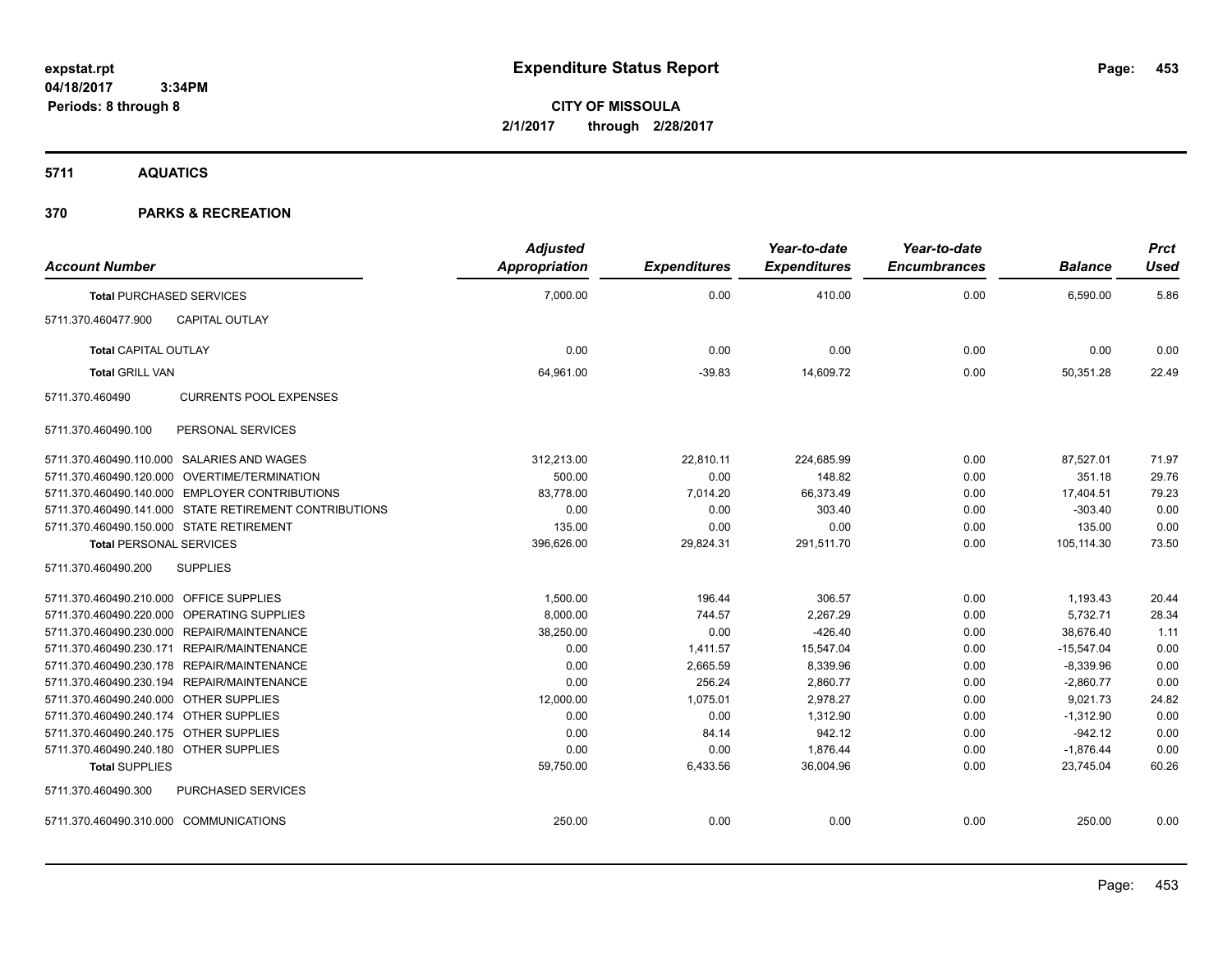**CITY OF MISSOULA 2/1/2017 through 2/28/2017**

**5711 AQUATICS**

|                                            |                                                         | <b>Adjusted</b>      |                     | Year-to-date         | Year-to-date        |                     | <b>Prct</b>    |
|--------------------------------------------|---------------------------------------------------------|----------------------|---------------------|----------------------|---------------------|---------------------|----------------|
| <b>Account Number</b>                      |                                                         | <b>Appropriation</b> | <b>Expenditures</b> | <b>Expenditures</b>  | <b>Encumbrances</b> | <b>Balance</b>      | <b>Used</b>    |
|                                            | 5711.370.460490.320.000 PRINTING & DUPLICATING          | 6,500.00             | 0.00                | 420.00               | 0.00                | 6,080.00            | 6.46           |
|                                            | 5711.370.460490.330.000 PUBLICITY, SUBSCRIPTIONS & DUES | 13,700.00            | 99.00               | 2,992.90             | 0.00                | 10,707.10           | 21.85          |
| 5711.370.460490.340.000 SEWER              |                                                         | 5,889.00             | 0.00                | 5,852.68             | 0.00                | 36.32               | 99.38          |
|                                            | 5711.370.460490.341.000 ELECTRICITY & NATURAL GAS       | 115,000.00           | 10,680.78           | 52,430.03            | 0.00                | 62,569.97           | 45.59          |
| 5711.370.460490.343.000 WATER CHARGES      |                                                         | 8,556.00             | 717.72              | 4,528.95             | 0.00                | 4,027.05            | 52.93          |
| 5711.370.460490.344.000 TELEPHONE SERVICE  |                                                         | 4,059.00             | 211.59              | 2,804.17             | 0.00                | 1,254.83            | 69.09          |
| 5711.370.460490.345.000 GARBAGE            |                                                         | 2.000.00             | 288.05              | 1.812.29             | 0.00                | 187.71              | 90.61          |
|                                            | 5711.370.460490.350.000 PROFESSIONAL SERVICES           | 22,500.00            | 771.20              | 16,557.20            | 0.00                | 5,942.80            | 73.59          |
|                                            | 5711.370.460490.360.000 REPAIR & MAINTENANCE            | 4,000.00             | 34.50               | 9,530.96             | 0.00                | $-5,530.96$         | 238.27         |
|                                            | 5711.370.460490.360.194 REPAIR & MAINTENANCE            | 0.00                 | 0.00                | 1,351.94             | 0.00                | $-1,351.94$         | 0.00           |
| 5711.370.460490.370.000 TRAVEL             |                                                         | 2,000.00             | 0.00                | 0.00                 | 0.00                | 2,000.00            | 0.00           |
| 5711.370.460490.380.000 TRAINING           |                                                         | 2.000.00             | 270.00              | 797.00               | 0.00                | 1,203.00            | 39.85          |
|                                            | 5711.370.460490.390.000 OTHER PURCHASED SERVICES        | 9,000.00             | 0.00                | 184.00               | 0.00                | 8,816.00            | 2.04           |
| <b>Total PURCHASED SERVICES</b>            |                                                         | 195,454.00           | 13,072.84           | 99,262.12            | 0.00                | 96,191.88           | 50.79          |
| 5711.370.460490.500                        | <b>FIXED CHARGES</b>                                    |                      |                     |                      |                     |                     |                |
| 5711.370.460490.500.000 FIXED CHARGES      |                                                         | 0.00                 | 0.00                | 2,324.00             | 0.00                | $-2,324.00$         | 0.00           |
| <b>Total FIXED CHARGES</b>                 |                                                         | 0.00                 | 0.00                | 2,324.00             | 0.00                | $-2,324.00$         | 0.00           |
| 5711.370.460490.800                        | OTHER OBJECTS                                           |                      |                     |                      |                     |                     |                |
| <b>Total OTHER OBJECTS</b>                 |                                                         | 0.00                 | 0.00                | 0.00                 | 0.00                | 0.00                | 0.00           |
| 5711.370.460490.900                        | CAPITAL OUTLAY                                          |                      |                     |                      |                     |                     |                |
| <b>Total CAPITAL OUTLAY</b>                |                                                         | 0.00                 | 0.00                | 0.00                 | 0.00                | 0.00                | 0.00           |
|                                            | Total CURRENTS POOL EXPENSES                            | 651,830.00           | 49,330.71           | 429,102.78           | 0.00                | 222,727.22          | 65.83          |
| 5711.370.460491                            | <b>SPLASH POOLS EXPENSES</b>                            |                      |                     |                      |                     |                     |                |
| 5711.370.460491.100                        | PERSONAL SERVICES                                       |                      |                     |                      |                     |                     |                |
| 5711.370.460491.110.000 SALARIES AND WAGES | 5711.370.460491.120.000 OVERTIME/TERMINATION            | 206,663.00<br>500.00 | 10,948.87<br>0.00   | 154,997.82<br>115.75 | 0.00<br>0.00        | 51,665.18<br>384.25 | 75.00<br>23.15 |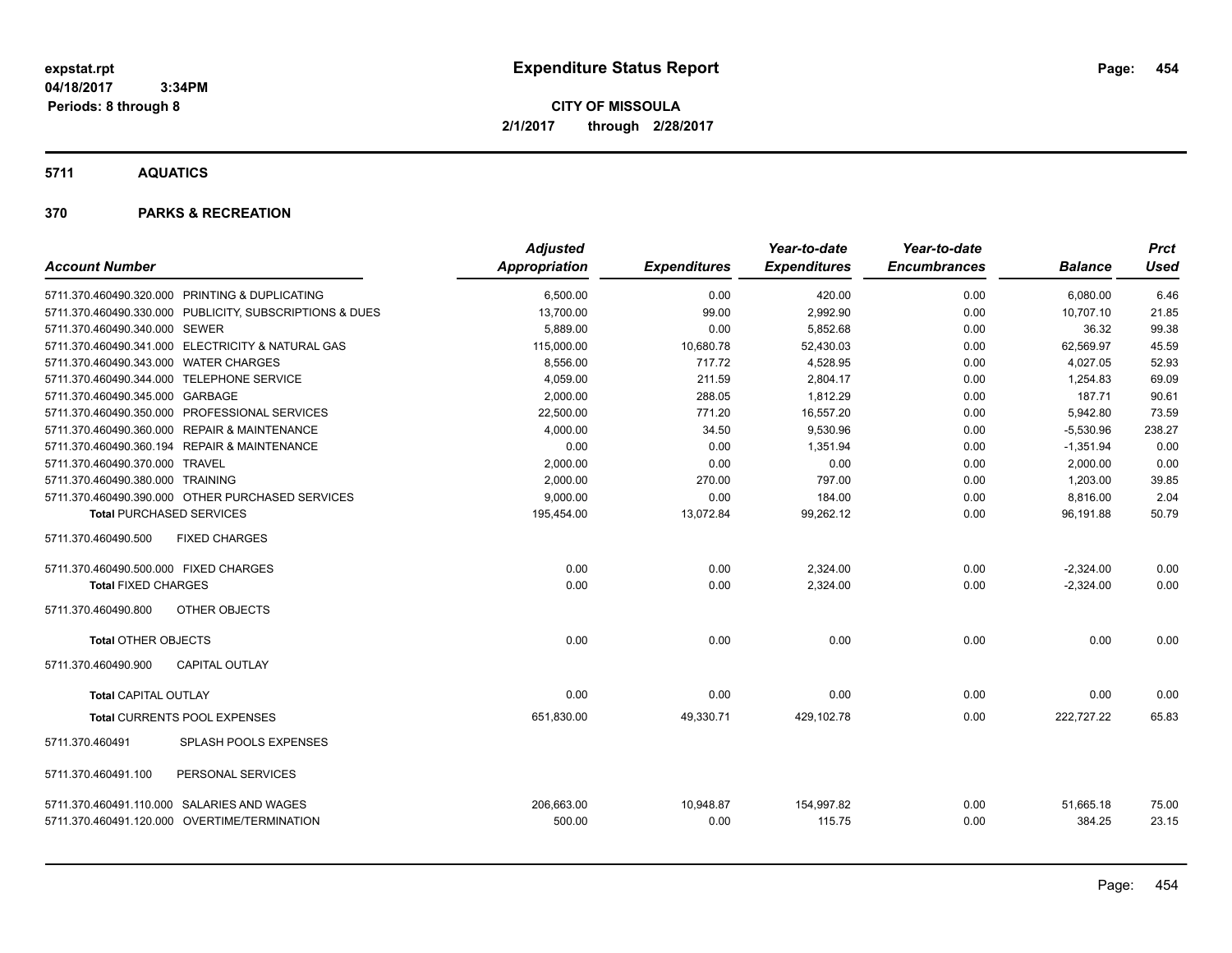**CITY OF MISSOULA 2/1/2017 through 2/28/2017**

**5711 AQUATICS**

| <b>Account Number</b>                                            | <b>Adjusted</b><br>Appropriation | <b>Expenditures</b> | Year-to-date<br><b>Expenditures</b> | Year-to-date<br><b>Encumbrances</b> | <b>Balance</b> | <b>Prct</b><br><b>Used</b> |
|------------------------------------------------------------------|----------------------------------|---------------------|-------------------------------------|-------------------------------------|----------------|----------------------------|
| 5711.370.460491.140.000 EMPLOYER CONTRIBUTIONS                   | 44,683.00                        | 2,530.00            | 27,932.49                           | 0.00                                | 16,750.51      | 62.51                      |
| 5711.370.460491.150.000 STATE RETIREMENT                         | 50.00                            | 0.00                | 0.00                                | 0.00                                | 50.00          | 0.00                       |
| <b>Total PERSONAL SERVICES</b>                                   | 251,896.00                       | 13,478.87           | 183,046.06                          | 0.00                                | 68,849.94      | 72.67                      |
| 5711.370.460491.200<br><b>SUPPLIES</b>                           |                                  |                     |                                     |                                     |                |                            |
| 5711.370.460491.210.000 OFFICE SUPPLIES                          | 500.00                           | 0.00                | 0.00                                | 0.00                                | 500.00         | 0.00                       |
| 5711.370.460491.220.000 OPERATING SUPPLIES                       | 15,000.00                        | 10.58               | 419.98                              | 0.00                                | 14,580.02      | 2.80                       |
| 5711.370.460491.220.174 OPERATING SUPPLIES                       | 0.00                             | 0.00                | 53.15                               | 0.00                                | $-53.15$       | 0.00                       |
| 5711.370.460491.220.194 OPERATING SUPPLIES                       | 0.00                             | 0.00                | $-196.80$                           | 0.00                                | 196.80         | 0.00                       |
| 5711.370.460491.230.000 REPAIR/MAINTENANCE                       | 29,250.00                        | 0.00                | $-597.74$                           | 0.00                                | 29,847.74      | 2.04                       |
| 5711.370.460491.230.171 REPAIR/MAINTENANCE                       | 0.00                             | 0.00                | 17,199.32                           | 0.00                                | $-17,199.32$   | 0.00                       |
| 5711.370.460491.230.178 REPAIR/MAINTENANCE                       | 0.00                             | 0.00                | 2,127.63                            | 0.00                                | $-2,127.63$    | 0.00                       |
| 5711.370.460491.230.194 REPAIR/MAINTENANCE                       | 0.00                             | 22.20               | 463.01                              | 0.00                                | $-463.01$      | 0.00                       |
| 5711.370.460491.240.000 OTHER SUPPLIES                           | 74,000.00                        | 0.00                | 0.00                                | 0.00                                | 74,000.00      | 0.00                       |
| 5711.370.460491.240.174 OTHER SUPPLIES                           | 0.00                             | 0.00                | 30,193.83                           | 0.00                                | $-30, 193.83$  | 0.00                       |
| 5711.370.460491.240.175 OTHER SUPPLIES                           | 0.00                             | 0.00                | 5,328.37                            | 0.00                                | $-5,328.37$    | 0.00                       |
| 5711.370.460491.240.180 OTHER SUPPLIES-MERCHANDISE SALES FRNTDSK | 0.00                             | 0.00                | 825.53                              | 0.00                                | $-825.53$      | 0.00                       |
| <b>Total SUPPLIES</b>                                            | 118,750.00                       | 32.78               | 55,816.28                           | 0.00                                | 62,933.72      | 47.00                      |
| 5711.370.460491.300<br><b>PURCHASED SERVICES</b>                 |                                  |                     |                                     |                                     |                |                            |
| 5711.370.460491.310.000 COMMUNICATIONS                           | 250.00                           | 0.00                | 0.00                                | 0.00                                | 250.00         | 0.00                       |
| 5711.370.460491.320.000 PRINTING & DUPLICATING                   | 4,000.00                         | 0.00                | 0.00                                | 0.00                                | 4,000.00       | 0.00                       |
| 5711.370.460491.320.174 PRINTING & DUPLICATING                   | 0.00                             | 0.00                | 32.00                               | 0.00                                | $-32.00$       | 0.00                       |
| 5711.370.460491.330.000 PUBLICITY, SUBSCRIPTIONS & DUES          | 3,500.00                         | 0.00                | 2,537.75                            | 0.00                                | 962.25         | 72.51                      |
| 5711.370.460491.340.000 SEWER                                    | 7,206.00                         | 0.00                | 6,233.51                            | 0.00                                | 972.49         | 86.50                      |
| 5711.370.460491.341.000 ELECTRICITY & NATURAL GAS                | 65,000.00                        | 576.10              | 41,944.43                           | 0.00                                | 23,055.57      | 64.53                      |
| 5711.370.460491.343.000 WATER CHARGES                            | 11,088.00                        | 0.00                | 6,429.77                            | 0.00                                | 4,658.23       | 57.99                      |
| 5711.370.460491.344.000 TELEPHONE SERVICE                        | 4,101.00                         | 34.46               | 2,230.32                            | 0.00                                | 1,870.68       | 54.38                      |
| 5711.370.460491.345.000 GARBAGE                                  | 2,031.00                         | 0.00                | 543.53                              | 0.00                                | 1,487.47       | 26.76                      |
| 5711.370.460491.350.000 PROFESSIONAL SERVICES                    | 10,276.00                        | 375.00              | 1,934.80                            | 0.00                                | 8,341.20       | 18.83                      |
| 5711.370.460491.360.000 REPAIR & MAINTENANCE                     | 4,500.00                         | 0.00                | 927.03                              | 0.00                                | 3,572.97       | 20.60                      |
| 5711.370.460491.360.194 REPAIR & MAINTENANCE                     | 0.00                             | 0.00                | 787.20                              | 0.00                                | $-787.20$      | 0.00                       |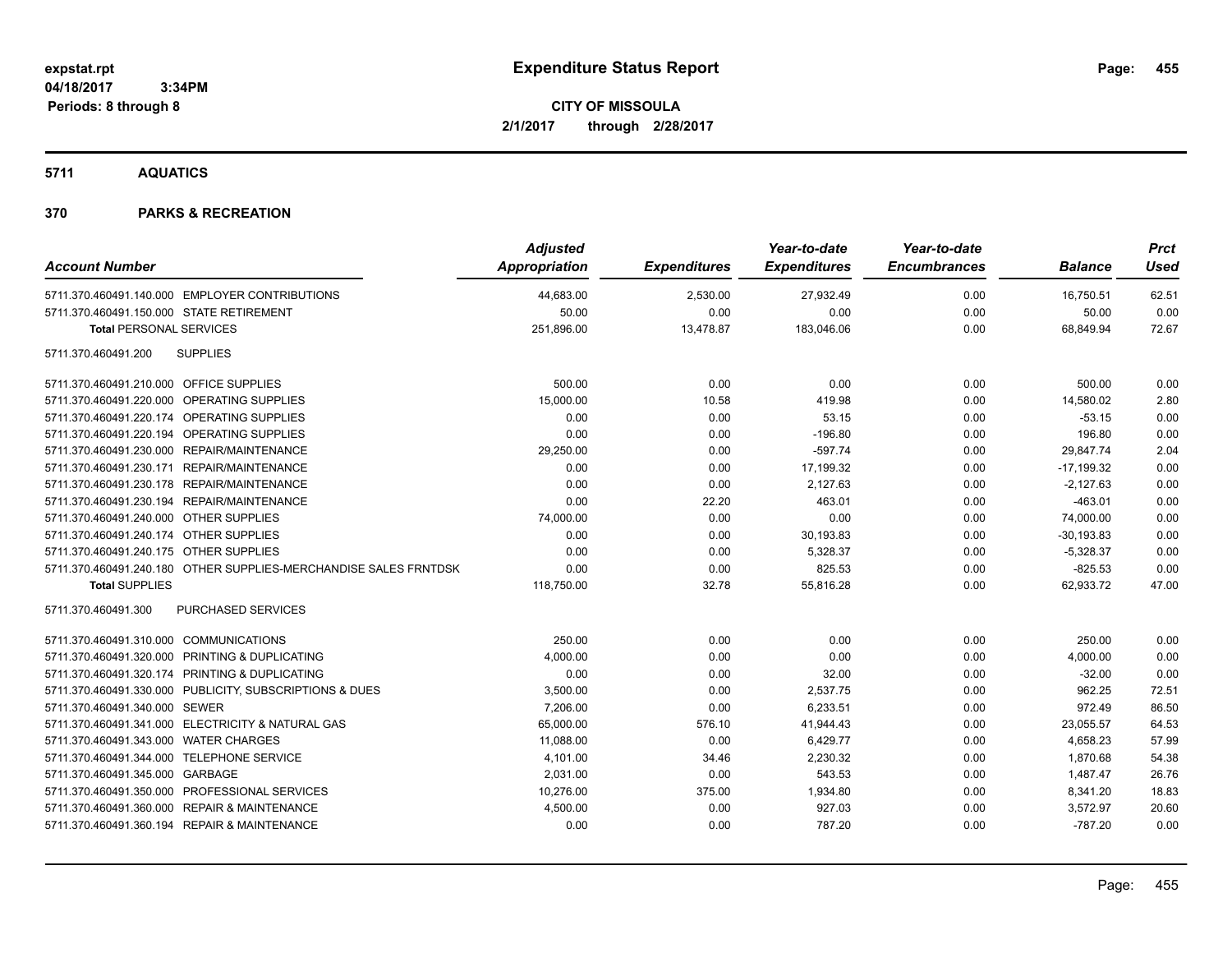**5711 AQUATICS**

| <b>Account Number</b>                                       | <b>Adjusted</b><br>Appropriation | <b>Expenditures</b> | Year-to-date<br><b>Expenditures</b> | Year-to-date<br><b>Encumbrances</b> | <b>Balance</b> | <b>Prct</b><br><b>Used</b> |
|-------------------------------------------------------------|----------------------------------|---------------------|-------------------------------------|-------------------------------------|----------------|----------------------------|
| 5711.370.460491.380.000 TRAINING                            | 3,000.00                         | 0.00                | 0.00                                | 0.00                                | 3,000.00       | 0.00                       |
| 5711.370.460491.390.000 OTHER PURCHASED SERVICES            | 5,300.00                         | 90.00               | $-236.90$                           | 0.00                                | 5,536.90       | 4.47                       |
| <b>Total PURCHASED SERVICES</b>                             | 120,252.00                       | 1,075.56            | 63,363.44                           | 0.00                                | 56,888.56      | 52.69                      |
| 5711.370.460491.800<br>OTHER OBJECTS                        |                                  |                     |                                     |                                     |                |                            |
| <b>Total OTHER OBJECTS</b>                                  | 0.00                             | 0.00                | 0.00                                | 0.00                                | 0.00           | 0.00                       |
| CAPITAL OUTLAY<br>5711.370.460491.900                       |                                  |                     |                                     |                                     |                |                            |
| <b>Total CAPITAL OUTLAY</b>                                 | 0.00                             | 0.00                | 0.00                                | 0.00                                | 0.00           | 0.00                       |
| Total SPLASH POOLS EXPENSES                                 | 490,898.00                       | 14,587.21           | 302,225.78                          | 0.00                                | 188,672.22     | 61.57                      |
| <b>AQUATICS MAINTENANCE</b><br>5711.370.460493              |                                  |                     |                                     |                                     |                |                            |
| PURCHASED SERVICES<br>5711.370.460493.300                   |                                  |                     |                                     |                                     |                |                            |
| <b>Total PURCHASED SERVICES</b>                             | 0.00                             | 0.00                | 0.00                                | 0.00                                | 0.00           | 0.00                       |
| 5711.370.460493.500<br><b>FIXED CHARGES</b>                 |                                  |                     |                                     |                                     |                |                            |
| <b>Total FIXED CHARGES</b>                                  | 0.00                             | 0.00                | 0.00                                | 0.00                                | 0.00           | 0.00                       |
| 5711.370.460493.900<br><b>CAPITAL OUTLAY</b>                |                                  |                     |                                     |                                     |                |                            |
| 5711.370.460493.920.000 BUILDINGS                           | 35,000.00                        | 0.00                | 0.00                                | 0.00                                | 35,000.00      | 0.00                       |
| <b>Total AQUATICS MAINTENANCE</b>                           | 35,000.00                        | 0.00                | 0.00                                | 0.00                                | 35,000.00      | 0.00                       |
| PARK MEMORIALS<br>5711.370.460512                           |                                  |                     |                                     |                                     |                |                            |
| <b>SUPPLIES</b><br>5711.370.460512.200                      |                                  |                     |                                     |                                     |                |                            |
| 5711.370.460512.220.000 PARTNERS IN PARK/OPERATING SUPPLIES | 0.00                             | 0.00                | 933.80                              | 0.00                                | $-933.80$      | 0.00                       |
| <b>Total SUPPLIES</b>                                       | 0.00                             | 0.00                | 933.80                              | 0.00                                | $-933.80$      | 0.00                       |
| 5711.370.460512.300<br>PURCHASED SERVICES                   |                                  |                     |                                     |                                     |                |                            |
| <b>Total PURCHASED SERVICES</b>                             | 0.00                             | 0.00                | 0.00                                | 0.00                                | 0.00           | 0.00                       |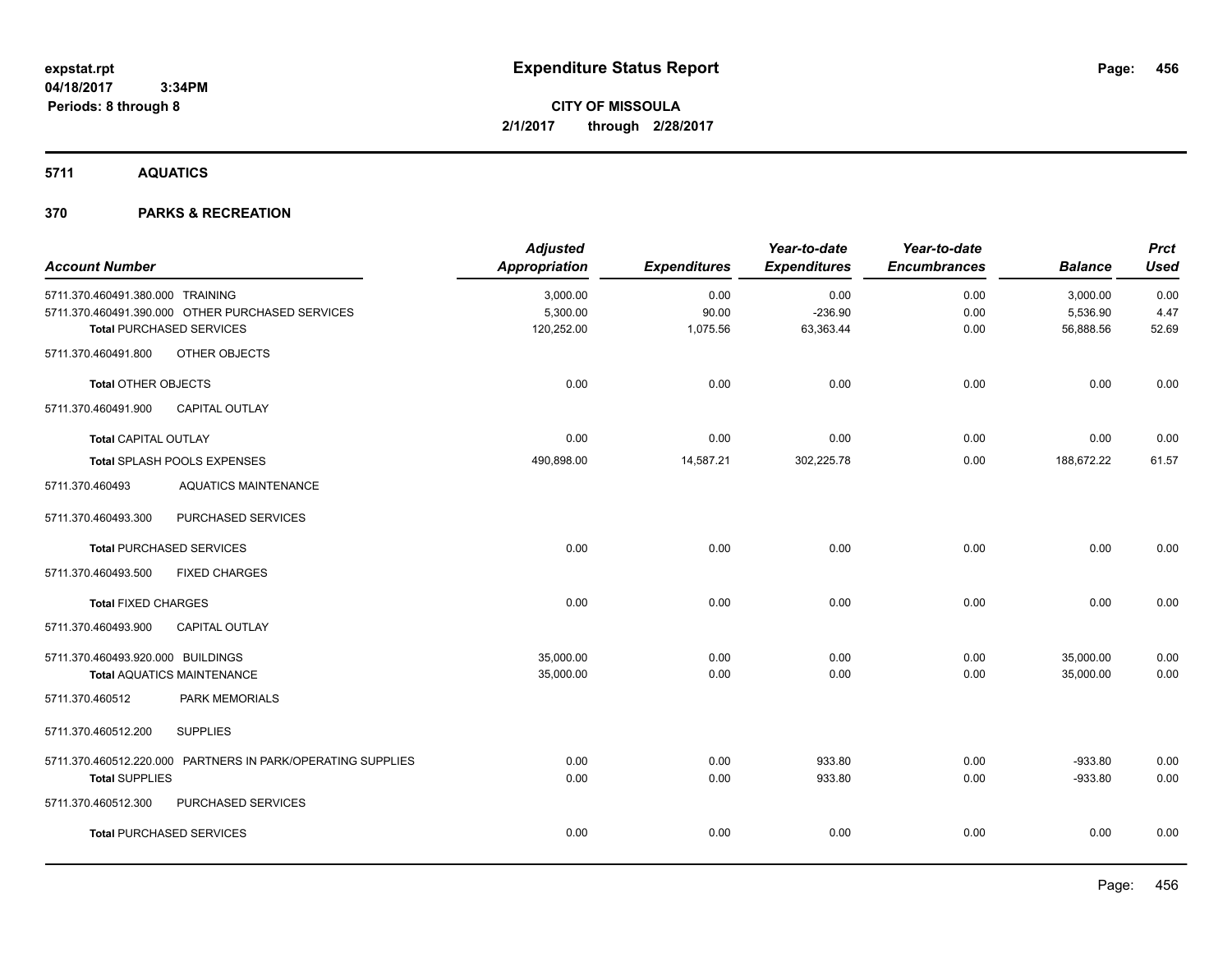**CITY OF MISSOULA 2/1/2017 through 2/28/2017**

**5711 AQUATICS**

| <b>Account Number</b>               |                                                | <b>Adjusted</b><br><b>Appropriation</b> | <b>Expenditures</b> | Year-to-date<br><b>Expenditures</b> | Year-to-date<br><b>Encumbrances</b> | <b>Balance</b> | <b>Prct</b><br><b>Used</b> |
|-------------------------------------|------------------------------------------------|-----------------------------------------|---------------------|-------------------------------------|-------------------------------------|----------------|----------------------------|
| 5711.370.460512.900                 | <b>CAPITAL OUTLAY</b>                          |                                         |                     |                                     |                                     |                |                            |
| <b>Total CAPITAL OUTLAY</b>         |                                                | 0.00                                    | 0.00                | 0.00                                | 0.00                                | 0.00           | 0.00                       |
| <b>Total PARK MEMORIALS</b>         |                                                | 0.00                                    | 0.00                | 933.80                              | 0.00                                | $-933.80$      | 0.00                       |
| 5711.370.460519                     | <b>AQUATICS CAPITAL</b>                        |                                         |                     |                                     |                                     |                |                            |
| 5711.370.460519.900                 | <b>CAPITAL OUTLAY</b>                          |                                         |                     |                                     |                                     |                |                            |
| <b>Total AQUATICS CAPITAL</b>       |                                                | 0.00                                    | 0.00                | 0.00                                | 0.00                                | 0.00           | 0.00                       |
| 5711.370.490506                     | CORE FINANCED EQUIPMENT                        |                                         |                     |                                     |                                     |                |                            |
| 5711.370.490506.600                 | <b>DEBT SERVICE</b>                            |                                         |                     |                                     |                                     |                |                            |
|                                     | <b>Total CORE FINANCED EQUIPMENT</b>           | 0.00                                    | 0.00                | 0.00                                | 0.00                                | 0.00           | 0.00                       |
| 5711.370.510110                     | <b>MERCHANT SERVICES</b>                       |                                         |                     |                                     |                                     |                |                            |
| 5711.370.510110.500                 | <b>FIXED CHARGES</b>                           |                                         |                     |                                     |                                     |                |                            |
|                                     | 5711.370.510110.550.000 MERCHANT SERVICE FEES  | 12,000.00                               | 0.00                | 0.00                                | 0.00                                | 12,000.00      | 0.00                       |
| <b>Total MERCHANT SERVICES</b>      |                                                | 12,000.00                               | 0.00                | 0.00                                | 0.00                                | 12,000.00      | 0.00                       |
| 5711.370.510306                     | <b>SALARY RESERVE</b>                          |                                         |                     |                                     |                                     |                |                            |
| 5711.370.510306.100                 | PERSONAL SERVICES                              |                                         |                     |                                     |                                     |                |                            |
|                                     | 5711.370.510306.110.000 SALARIES AND WAGES     | 7,285.00                                | 0.00                | 0.00                                | 0.00                                | 7,285.00       | 0.00                       |
|                                     | 5711.370.510306.140.000 EMPLOYER CONTRIBUTIONS | 2,445.00                                | 0.00                | 0.00                                | 0.00                                | 2,445.00       | 0.00                       |
| <b>Total SALARY RESERVE</b>         |                                                | 9,730.00                                | 0.00                | 0.00                                | 0.00                                | 9,730.00       | 0.00                       |
| <b>Total PARKS &amp; RECREATION</b> |                                                | 1,264,419.00                            | 63,878.09           | 746,872.08                          | 0.00                                | 517,546.92     | 59.07                      |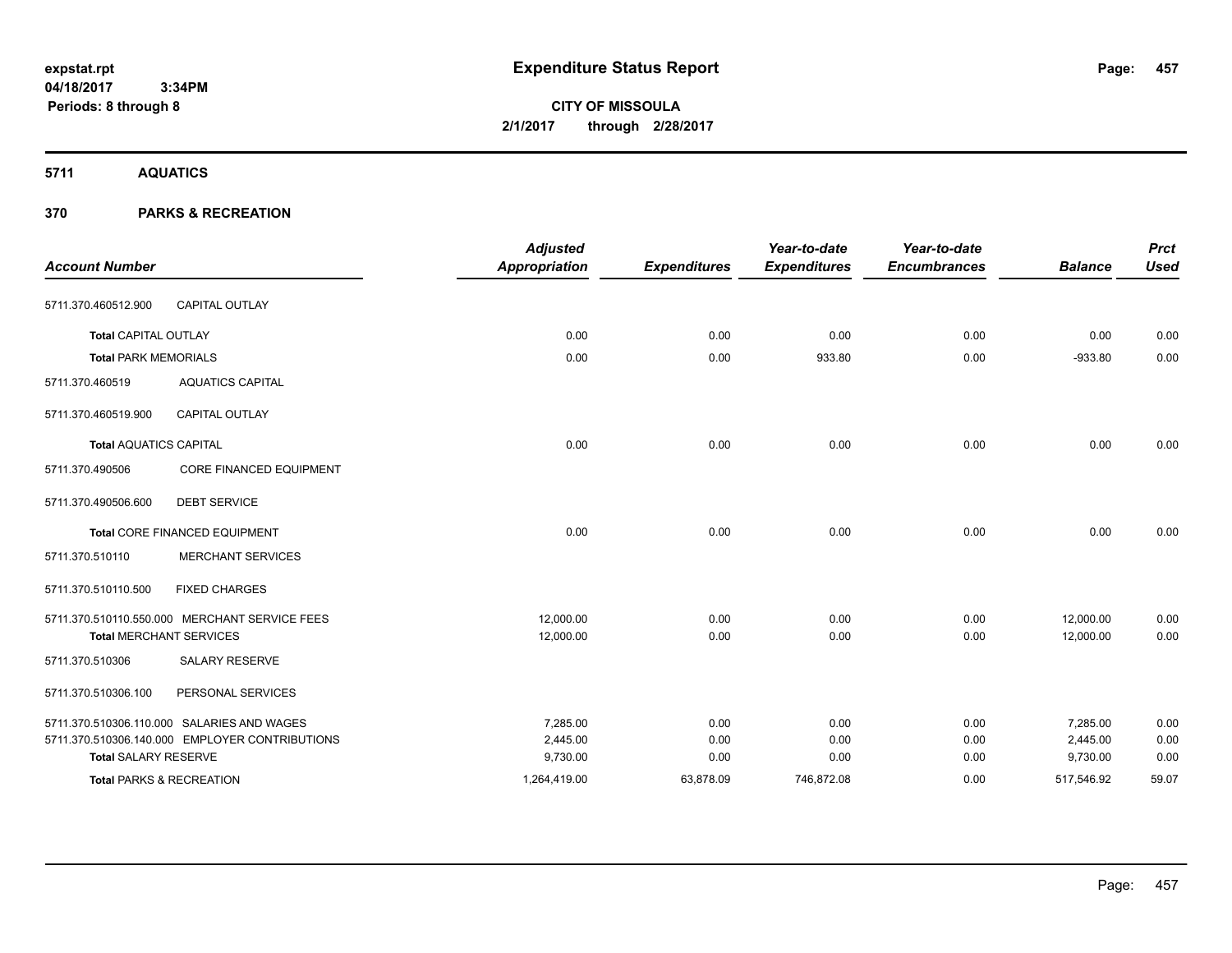# **CITY OF MISSOULA 2/1/2017 through 2/28/2017**

**5711 AQUATICS**

### **390 NON-DEPARTMENTAL**

| <b>Account Number</b>         |                       | <b>Adjusted</b><br>Appropriation | <b>Expenditures</b> | Year-to-date<br><b>Expenditures</b> | Year-to-date<br><b>Encumbrances</b> | <b>Balance</b> | <b>Prct</b><br><b>Used</b> |
|-------------------------------|-----------------------|----------------------------------|---------------------|-------------------------------------|-------------------------------------|----------------|----------------------------|
| 5711.390.510000               | <b>MISCELLANEOUS</b>  |                                  |                     |                                     |                                     |                |                            |
| 5711.390.510000.800           | OTHER OBJECTS         |                                  |                     |                                     |                                     |                |                            |
| <b>Total OTHER OBJECTS</b>    |                       | 0.00                             | 0.00                | 0.00                                | 0.00                                | 0.00           | 0.00                       |
| 5711.390.510000.900           | <b>CAPITAL OUTLAY</b> |                                  |                     |                                     |                                     |                |                            |
| <b>Total MISCELLANEOUS</b>    |                       | 0.00                             | 0.00                | 0.00                                | 0.00                                | 0.00           | 0.00                       |
| <b>Total NON-DEPARTMENTAL</b> |                       | 0.00                             | 0.00                | 0.00                                | 0.00                                | 0.00           | 0.00                       |
| <b>Total AQUATICS</b>         |                       | 1,264,419.00                     | 63,878.09           | 746,872.08                          | 0.00                                | 517,546.92     | 59.07                      |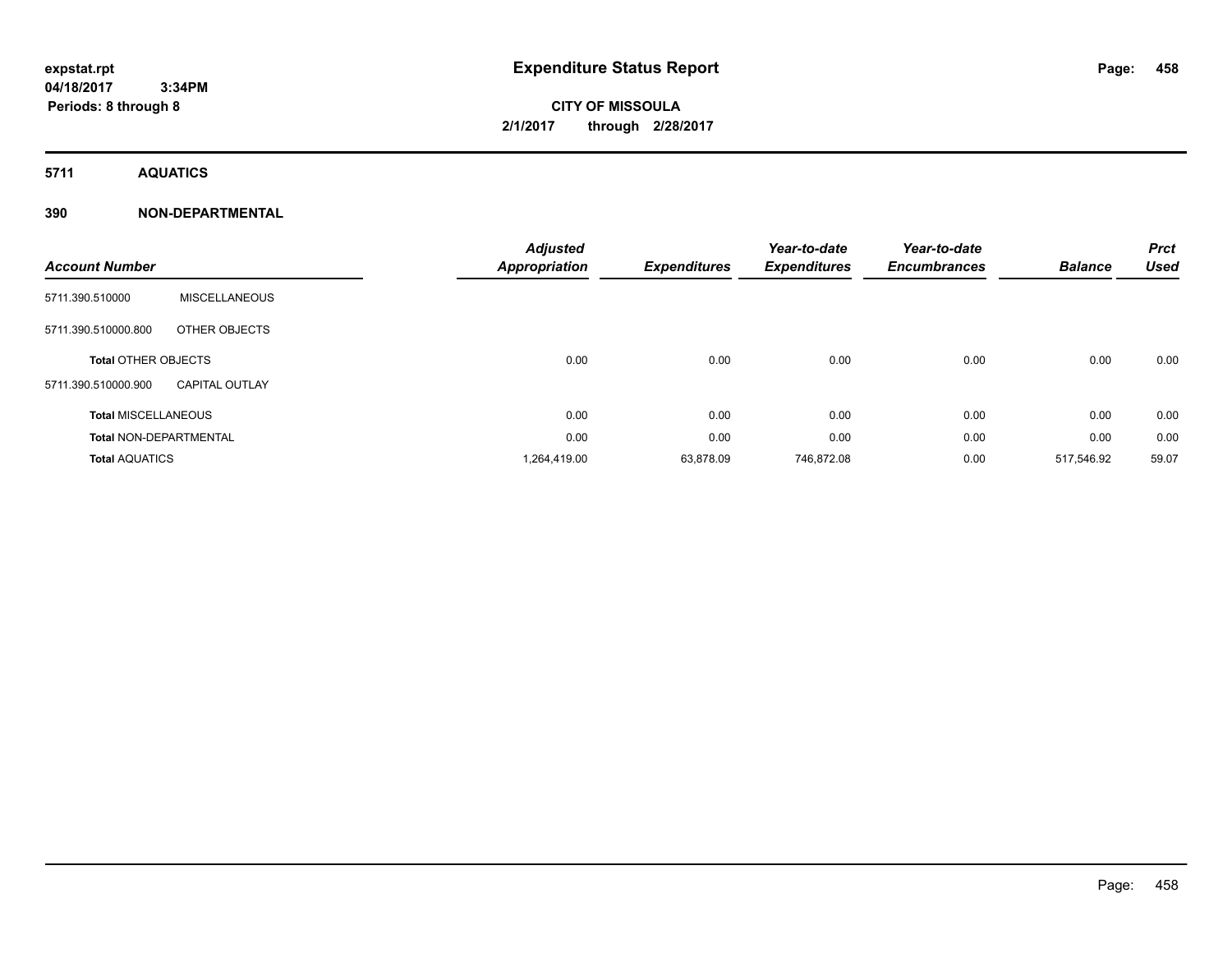**Periods: 8 through 8**

**CITY OF MISSOULA 2/1/2017 through 2/28/2017**

### **6050 EMPLOYEE BENEFIT PLAN FUND**

### **390 NON-DEPARTMENTAL**

| <b>Account Number</b>          |                                                          | <b>Adjusted</b><br>Appropriation | <b>Expenditures</b> | Year-to-date<br><b>Expenditures</b> | Year-to-date<br><b>Encumbrances</b> | <b>Balance</b> | <b>Prct</b><br><b>Used</b> |
|--------------------------------|----------------------------------------------------------|----------------------------------|---------------------|-------------------------------------|-------------------------------------|----------------|----------------------------|
| 6050.390.510110                | <b>MERCHANT SERVICES</b>                                 |                                  |                     |                                     |                                     |                |                            |
| 6050.390.510110.500            | <b>FIXED CHARGES</b>                                     |                                  |                     |                                     |                                     |                |                            |
| <b>Total MERCHANT SERVICES</b> |                                                          | 0.00                             | 0.00                | 0.00                                | 0.00                                | 0.00           | 0.00                       |
| 6050.390.520800                | <b>EMPLOYEE BENEFITS</b>                                 |                                  |                     |                                     |                                     |                |                            |
| 6050.390.520800.300            | <b>PURCHASED SERVICES</b>                                |                                  |                     |                                     |                                     |                |                            |
| 6050.390.520800.350.000        | <b>PROFESSIONAL SERVICES</b>                             | 50,340.00                        | 2,389.50            | 14,719.73                           | 0.00                                | 35,620.27      | 29.24                      |
|                                | 6050.390.520800.351.000 INSURANCE CLAIMS                 | 5,156,229.00                     | 638,794.14          | 3,546,577.91                        | 0.00                                | 1.609.651.09   | 68.78                      |
|                                | 6050.390.520800.352.000 HEALTH PROGRAMS                  | 94,500.00                        | 2,775.37            | 25,506.91                           | 0.00                                | 68,993.09      | 26.99                      |
|                                | 6050.390.520800.353.000 ADMINISTRATION EXPENDITURES      | 757.888.00                       | 59,720.36           | 521,913.37                          | 0.00                                | 235.974.63     | 68.86                      |
|                                | 6050.390.520800.354.000 TRANSITIONAL REINSURANCE PROGRAM | 78,280.00                        | 0.00                | 42,162.00                           | 0.00                                | 36,118.00      | 53.86                      |
|                                | <b>Total PURCHASED SERVICES</b>                          | 6,137,237.00                     | 703,679.37          | 4,150,879.92                        | 0.00                                | 1,986,357.08   | 67.63                      |
| 6050.390.520800.700            | <b>GRANTS &amp; CONTRIBUTIONS</b>                        |                                  |                     |                                     |                                     |                |                            |
|                                | <b>Total GRANTS &amp; CONTRIBUTIONS</b>                  | 0.00                             | 0.00                | 0.00                                | 0.00                                | 0.00           | 0.00                       |
| 6050.390.520800.800            | OTHER OBJECTS                                            |                                  |                     |                                     |                                     |                |                            |
| <b>Total OTHER OBJECTS</b>     |                                                          | 0.00                             | 0.00                | 0.00                                | 0.00                                | 0.00           | 0.00                       |
|                                | <b>Total EMPLOYEE BENEFIT PLAN FUND</b>                  | 6,137,237.00                     | 703,679.37          | 4,150,879.92                        | 0.00                                | 1,986,357.08   | 67.63                      |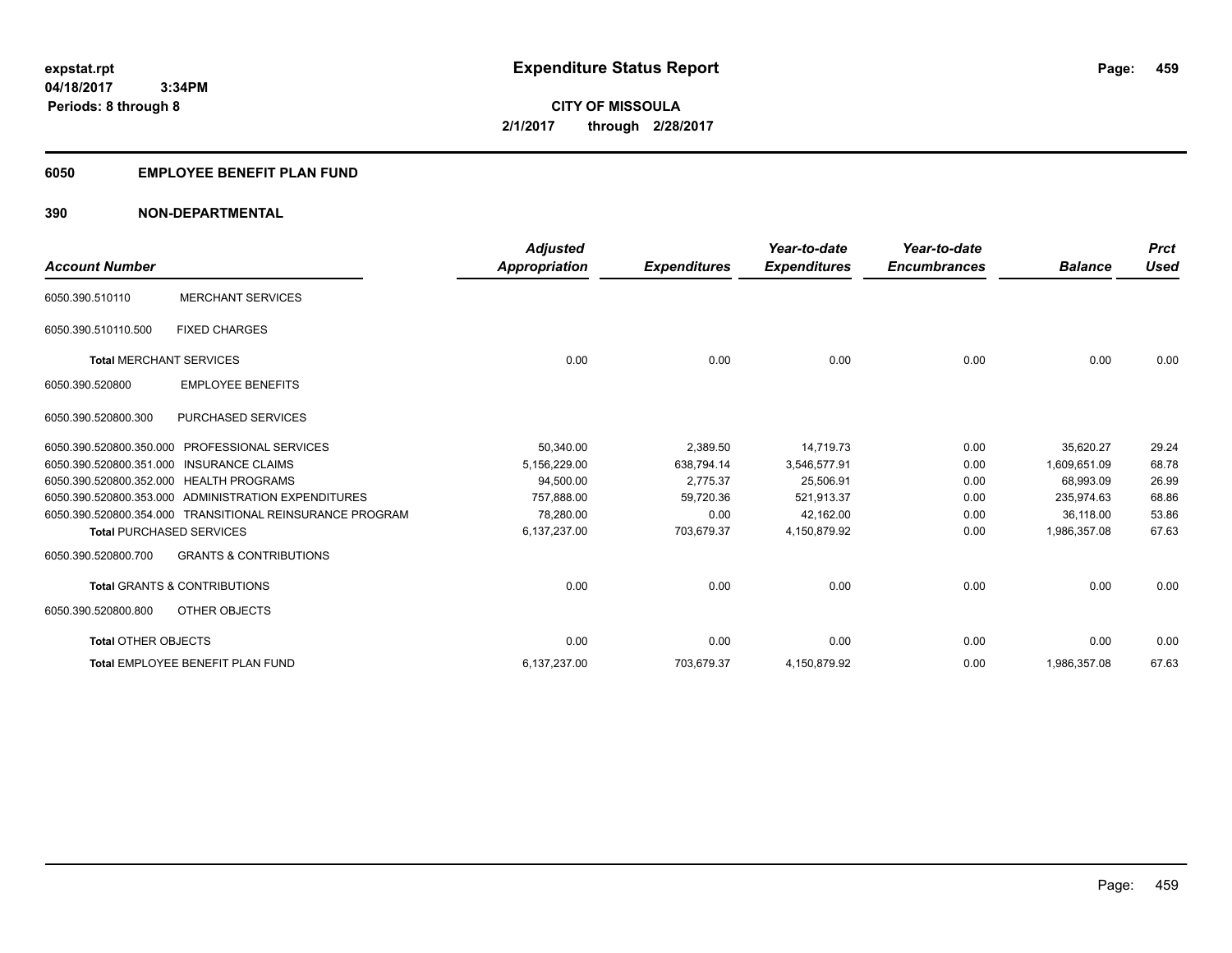**CITY OF MISSOULA 2/1/2017 through 2/28/2017**

### **7370 PARKING COMMISSION FUND**

|                                           |                                                         | <b>Adjusted</b>      |                     | Year-to-date        | Year-to-date        |                | <b>Prct</b> |
|-------------------------------------------|---------------------------------------------------------|----------------------|---------------------|---------------------|---------------------|----------------|-------------|
| <b>Account Number</b>                     |                                                         | <b>Appropriation</b> | <b>Expenditures</b> | <b>Expenditures</b> | <b>Encumbrances</b> | <b>Balance</b> | <b>Used</b> |
| 7370.395.430266                           | PARKING DIVISION                                        |                      |                     |                     |                     |                |             |
| 7370.395.430266.100                       | PERSONAL SERVICES                                       |                      |                     |                     |                     |                |             |
|                                           | 7370.395.430266.110.000 SALARIES AND WAGES              | 455,965.00           | 35,435.39           | 286,261.71          | 0.00                | 169,703.29     | 62.78       |
|                                           | 7370.395.430266.120.000 OVERTIME/TERMINATION            | 7,234.00             | 20.30               | 284.57              | 0.00                | 6,949.43       | 3.93        |
|                                           | 7370.395.430266.140.000 EMPLOYER CONTRIBUTIONS          | 202.678.00           | 16.567.39           | 137.178.25          | 0.00                | 65,499.75      | 67.68       |
|                                           | 7370.395.430266.141.000 STATE RETIREMENT CONTRIBUTIONS  | 0.00                 | 0.00                | 215.37              | 0.00                | $-215.37$      | 0.00        |
| <b>Total PERSONAL SERVICES</b>            |                                                         | 665,877.00           | 52,023.08           | 423,939.90          | 0.00                | 241,937.10     | 63.67       |
| 7370.395.430266.200                       | <b>SUPPLIES</b>                                         |                      |                     |                     |                     |                |             |
| 7370.395.430266.210.000 OFFICE SUPPLIES   |                                                         | 5,700.00             | 316.03              | 5,402.33            | 0.00                | 297.67         | 94.78       |
|                                           | 7370.395.430266.220.000 OPERATING SUPPLIES              | 14,700.00            | 149.77              | 3,843.80            | 0.00                | 10,856.20      | 26.15       |
| 7370.395.430266.220.311 CLOTHING SUPPLIES |                                                         | 0.00                 | 0.00                | 1,497.73            | 0.00                | $-1,497.73$    | 0.00        |
|                                           | 7370.395.430266.230.000 REPAIR/MAINTENANCE              | 18,000.00            | 312.93              | 5,124.99            | 0.00                | 12,875.01      | 28.47       |
| 7370.395.430266.231.000 GASOLINE          |                                                         | 7,200.00             | 707.74              | 3,212.57            | 0.00                | 3,987.43       | 44.62       |
| 7370.395.430266.240.000 OTHER SUPPLIES    |                                                         | 0.00                 | 0.00                | 210.81              | 0.00                | $-210.81$      | 0.00        |
| <b>Total SUPPLIES</b>                     |                                                         | 45,600.00            | 1,486.47            | 19,292.23           | 0.00                | 26,307.77      | 42.31       |
| 7370.395.430266.300                       | <b>PURCHASED SERVICES</b>                               |                      |                     |                     |                     |                |             |
| 7370.395.430266.310.000 COMMUNICATIONS    |                                                         | 17,338.00            | 638.23              | 8,721.11            | 0.00                | 8,616.89       | 50.30       |
|                                           | 7370.395.430266.320.000 PRINTING & DUPLICATING          | 10,000.00            | 0.00                | 7.522.72            | 0.00                | 2.477.28       | 75.23       |
|                                           | 7370.395.430266.330.000 PUBLICITY, SUBSCRIPTIONS & DUES | 5,000.00             | 140.00              | 560.00              | 0.00                | 4,440.00       | 11.20       |
| 7370.395.430266.340.000 SEWER             |                                                         | 141.00               | 0.00                | 157.34              | 0.00                | $-16.34$       | 111.59      |
|                                           | 7370.395.430266.341.000 ELECTRICITY & NATURAL GAS       | 37,898.00            | 4,766.88            | 23,509.38           | 0.00                | 14,388.62      | 62.03       |
| 7370.395.430266.343.000                   | <b>WATER CHARGES</b>                                    | 4,000.00             | 147.08              | 2,063.19            | 0.00                | 1,936.81       | 51.58       |
|                                           | 7370.395.430266.343.717 MARKET ON FRONT WATER CHARGES   | 0.00                 | 181.07              | 1,355.38            | 0.00                | $-1,355.38$    | 0.00        |
| 7370.395.430266.344.000 TELEPHONE SERVICE |                                                         | 6,300.00             | 507.72              | 3,629.75            | 0.00                | 2,670.25       | 57.62       |
| 7370.395.430266.345.000 GARBAGE           |                                                         | 3,744.00             | 292.56              | 2,325.25            | 0.00                | 1,418.75       | 62.11       |
| 7370.395.430266.345.717 GARBAGE           |                                                         | 0.00                 | 139.03              | 1,101.32            | 0.00                | $-1,101.32$    | 0.00        |
|                                           | 7370.395.430266.350.000 PROFESSIONAL SERVICES           | 61,250.00            | 2,675.90            | 2,675.90            | 0.00                | 58,574.10      | 4.37        |
|                                           | 7370.395.430266.350.303 PROFESSIONAL SERVICES           | 0.00                 | 7,960.00            | 67,013.25           | 0.00                | $-67,013.25$   | 0.00        |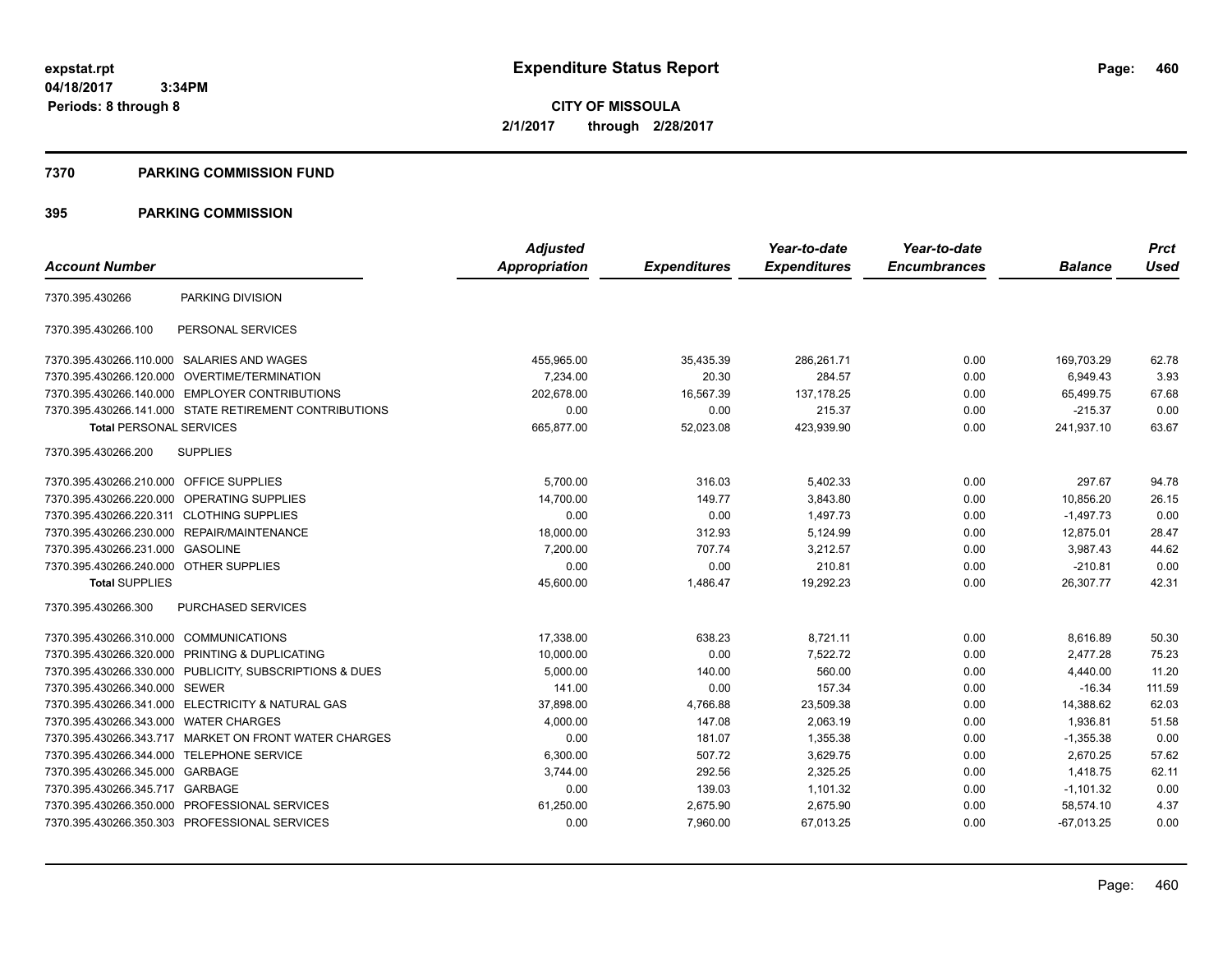### **7370 PARKING COMMISSION FUND**

|                                                      | <b>Adjusted</b> |                     | Year-to-date        | Year-to-date        |                | <b>Prct</b> |
|------------------------------------------------------|-----------------|---------------------|---------------------|---------------------|----------------|-------------|
| <b>Account Number</b>                                | Appropriation   | <b>Expenditures</b> | <b>Expenditures</b> | <b>Encumbrances</b> | <b>Balance</b> | <b>Used</b> |
| 7370.395.430266.350.700 ACCOUNTING                   | 0.00            | 0.00                | 13,714.00           | 0.00                | $-13,714.00$   | 0.00        |
| 7370.395.430266.350.701 AUDIT                        | 0.00            | 5,475.00            | 12,000.00           | 0.00                | $-12,000.00$   | 0.00        |
| 7370.395.430266.350.702 SECURITY FOR GARAGES         | 0.00            | 648.00              | 9.966.00            | 0.00                | $-9,966.00$    | 0.00        |
| 7370.395.430266.350.703 STATE LICENSE INQUIRY        | 0.00            | 84.96               | 439.36              | 0.00                | $-439.36$      | 0.00        |
| 7370.395.430266.350.704 COLLECTION BUREAU EXPENSE    | 0.00            | 22.00               | 51.34               | 0.00                | $-51.34$       | 0.00        |
| 7370.395.430266.360.000 REPAIR & MAINTENANCE         | 64,800.00       | 4,862.95            | 4,862.95            | 0.00                | 59,937.05      | 7.50        |
| 7370.395.430266.360.174 REPAIR & MAINTENANCE         | 0.00            | 312.00              | 312.00              | 0.00                | $-312.00$      | 0.00        |
| 7370.395.430266.360.710 REPAIR & MAINTENANCE         | 0.00            | 176.00              | 3,055.94            | 0.00                | $-3,055.94$    | 0.00        |
| 7370.395.430266.360.711 REPAIR & MAINTENANCE         | 0.00            | 0.00                | 16.017.47           | 0.00                | $-16.017.47$   | 0.00        |
| 7370.395.430266.360.712 REPAIR & MAINTENANCE         | 0.00            | 0.00                | 2,589.25            | 0.00                | $-2,589.25$    | 0.00        |
| 7370.395.430266.360.713 REPAIR & MAINTENANCE         | 0.00            | 0.00                | 5,537.21            | 0.00                | $-5,537.21$    | 0.00        |
| 7370.395.430266.360.714 BANK ST/REPAIR & MAINTENANCE | 0.00            | 802.90              | 5,312.73            | 0.00                | $-5,312.73$    | 0.00        |
| 7370.395.430266.360.716 REPAIR & MAINTENANCE         | 0.00            | 249.79              | 6,750.46            | 0.00                | $-6,750.46$    | 0.00        |
| 7370.395.430266.370.000 TRAVEL                       | 6,000.00        | 0.00                | 2,906.93            | 0.00                | 3,093.07       | 48.45       |
| 7370.395.430266.380.000 TRAINING                     | 3,500.00        | 0.00                | 2,681.00            | 0.00                | 819.00         | 76.60       |
| 7370.395.430266.390.000 OTHER PURCHASED SERVICES     | 198,357.00      | 0.00                | 100,245.90          | 0.00                | 98,111.10      | 50.54       |
| 7370.395.430266.390.044 JANITORIAL                   | 0.00            | 602.16              | 5,532.88            | 0.00                | $-5,532.88$    | 0.00        |
| 7370.395.430266.390.720 OTHER PURCHASED SERVICES     | 0.00            | 2,006.40            | 7,533.05            | 0.00                | $-7,533.05$    | 0.00        |
| <b>Total PURCHASED SERVICES</b>                      | 418,328.00      | 32,690.63           | 320,143.06          | 0.00                | 98,184.94      | 76.53       |
| 7370.395.430266.400<br><b>BUILDING MATERIALS</b>     |                 |                     |                     |                     |                |             |
| <b>Total BUILDING MATERIALS</b>                      | 0.00            | 0.00                | 0.00                | 0.00                | 0.00           | 0.00        |
| 7370.395.430266.500<br><b>FIXED CHARGES</b>          |                 |                     |                     |                     |                |             |
| 7370.395.430266.500.000 FIXED CHARGES                | 168,621.00      | 0.00                | 0.00                | 0.00                | 168,621.00     | 0.00        |
| 7370.395.430266.500.731 FIXED CHARGES                | 0.00            | 0.00                | 5,100.00            | 0.00                | $-5,100.00$    | 0.00        |
| 7370.395.430266.500.732 FIXED CHARGES                | 0.00            | 0.00                | 6,986.00            | 0.00                | $-6,986.00$    | 0.00        |
| 7370.395.430266.500.733 FIXED CHARGES                | 0.00            | 0.00                | 3,300.00            | 0.00                | $-3,300.00$    | 0.00        |
| 7370.395.430266.500.734 FIXED CHARGES                | 0.00            | 0.00                | 8,196.15            | 0.00                | $-8,196.15$    | 0.00        |
| 7370.395.430266.510.000 *** Title Not Found ***      | 0.00            | 0.00                | 11,428.20           | 0.00                | $-11,428.20$   | 0.00        |
| <b>Total FIXED CHARGES</b>                           | 168,621.00      | 0.00                | 35,010.35           | 0.00                | 133,610.65     | 20.76       |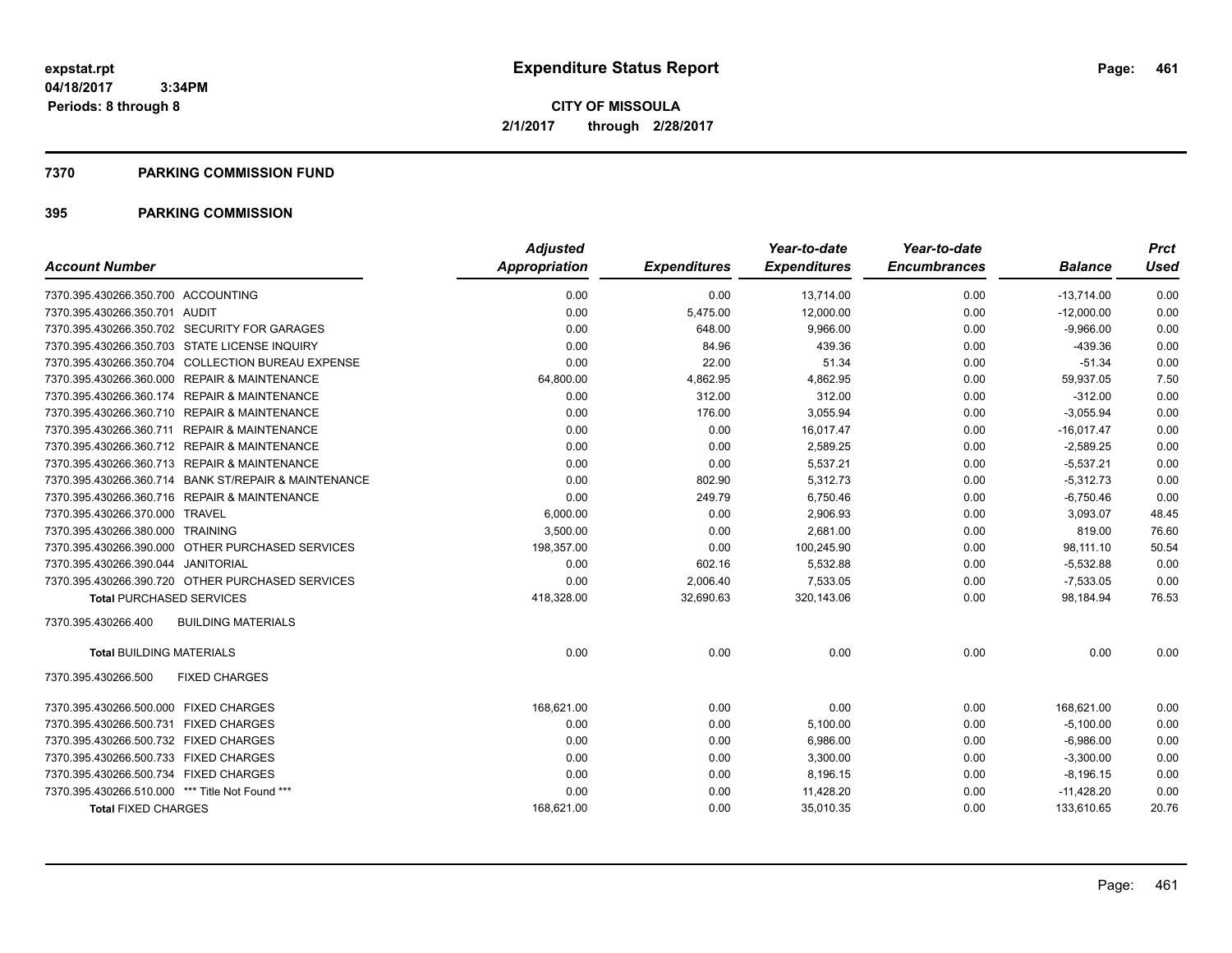### **7370 PARKING COMMISSION FUND**

|                                                          | <b>Adjusted</b>      |                     | Year-to-date        | Year-to-date        |                | <b>Prct</b> |
|----------------------------------------------------------|----------------------|---------------------|---------------------|---------------------|----------------|-------------|
| <b>Account Number</b>                                    | <b>Appropriation</b> | <b>Expenditures</b> | <b>Expenditures</b> | <b>Encumbrances</b> | <b>Balance</b> | <b>Used</b> |
| <b>DEBT SERVICE</b><br>7370.395.430266.600               |                      |                     |                     |                     |                |             |
| 7370.395.430266.610.000 LEASE/PRINCIPAL                  | 181,400.00           | 0.00                | 181,400.00          | 0.00                | 0.00           | 100.00      |
| 7370.395.430266.620.000 LEASE INTEREST                   | 29,583.00            | 0.00                | 29,583.01           | 0.00                | $-0.01$        | 100.00      |
| <b>Total DEBT SERVICE</b>                                | 210,983.00           | 0.00                | 210,983.01          | 0.00                | $-0.01$        | 100.00      |
| 7370.395.430266.700<br><b>GRANTS &amp; CONTRIBUTIONS</b> |                      |                     |                     |                     |                |             |
| 7370.395.430266.700.000 GRANTS & CONTRIBUTIONS           | 74,000.00            | 21,000.00           | 106,278.75          | 0.00                | $-32.278.75$   | 143.62      |
| <b>Total GRANTS &amp; CONTRIBUTIONS</b>                  | 74.000.00            | 21.000.00           | 106.278.75          | 0.00                | $-32.278.75$   | 143.62      |
| 7370.395.430266.800<br>OTHER OBJECTS                     |                      |                     |                     |                     |                |             |
| 7370.395.430266.820.000 TRANSFERS TO OTHER FUNDS         | 309,510.00           | 25,798.75           | 207,720.00          | 0.00                | 101,790.00     | 67.11       |
| 7370.395.430266.845.000 CONTINGENCY                      | 48,965.00            | 0.00                | 0.00                | 0.00                | 48,965.00      | 0.00        |
| <b>Total OTHER OBJECTS</b>                               | 358,475.00           | 25,798.75           | 207,720.00          | 0.00                | 150,755.00     | 57.95       |
| 7370.395.430266.900<br><b>CAPITAL OUTLAY</b>             |                      |                     |                     |                     |                |             |
| <b>Total CAPITAL OUTLAY</b>                              | 0.00                 | 0.00                | 0.00                | 0.00                | 0.00           | 0.00        |
| <b>Total PARKING DIVISION</b>                            | 1,941,884.00         | 132,998.93          | 1,323,367.30        | 0.00                | 618,516.70     | 68.15       |
| FY16 METER INSTALL PROJECT<br>7370.395.430267            |                      |                     |                     |                     |                |             |
| 7370.395.430267.900<br><b>CAPITAL OUTLAY</b>             |                      |                     |                     |                     |                |             |
| 7370.395.430267.940.000 FY16 METER INSTALL PROJECT       | 0.00                 | 0.00                | 89.214.69           | 0.00                | $-89,214.69$   | 0.00        |
| Total FY16 METER INSTALL PROJECT                         | 0.00                 | 0.00                | 89,214.69           | 0.00                | $-89,214.69$   | 0.00        |
| <b>TICKET DIVISION</b><br>7370.395.430271                |                      |                     |                     |                     |                |             |
| 7370.395.430271.100<br>PERSONAL SERVICES                 |                      |                     |                     |                     |                |             |
| <b>Total TICKET DIVISION</b>                             | 0.00                 | 0.00                | 0.00                | 0.00                | 0.00           | 0.00        |
| 7370.395.430622<br>REVISED STEP SEWER DESIGN             |                      |                     |                     |                     |                |             |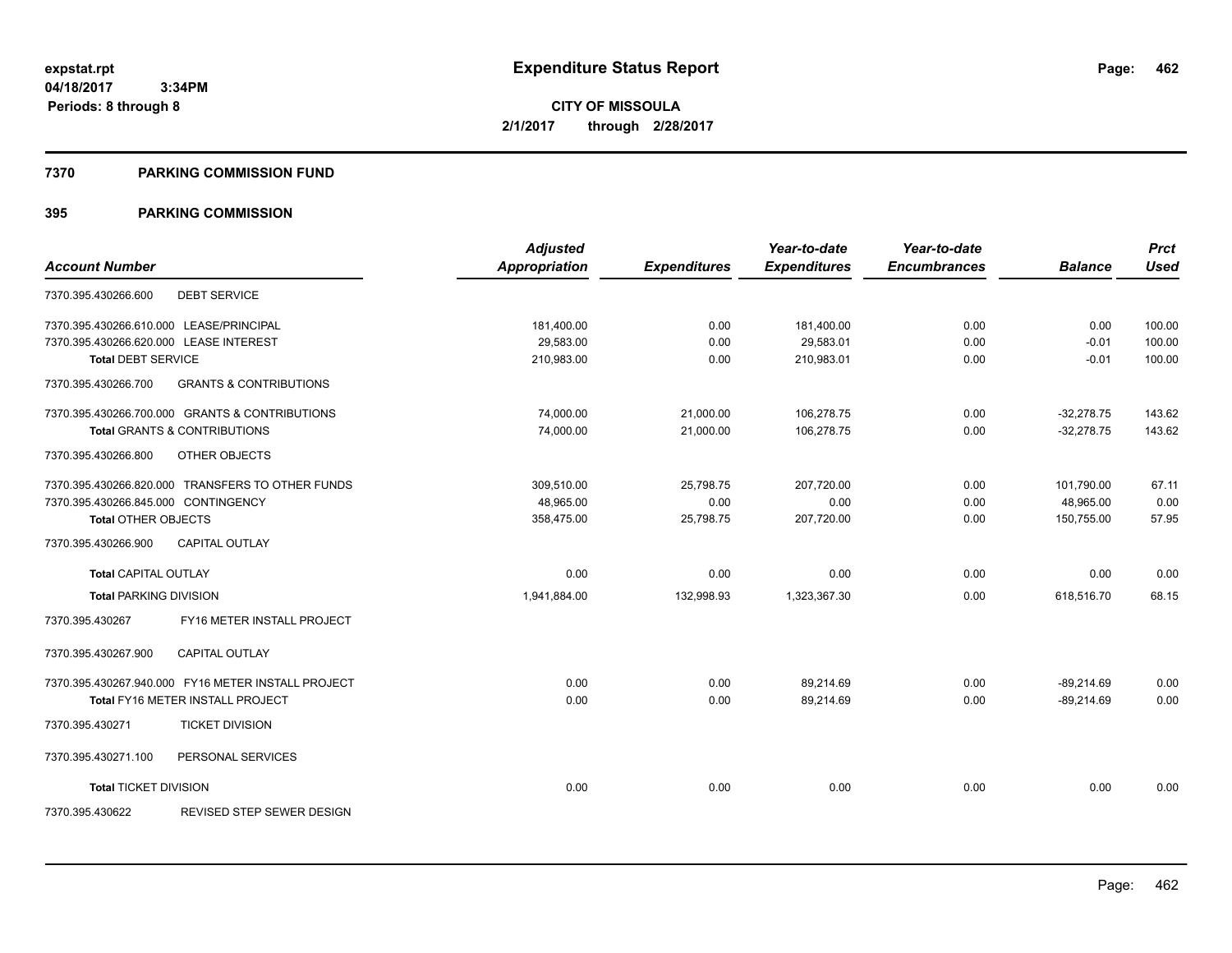### **7370 PARKING COMMISSION FUND**

|                           |                                               | <b>Adjusted</b>      |                     | Year-to-date        | Year-to-date        |                | <b>Prct</b> |
|---------------------------|-----------------------------------------------|----------------------|---------------------|---------------------|---------------------|----------------|-------------|
| <b>Account Number</b>     |                                               | <b>Appropriation</b> | <b>Expenditures</b> | <b>Expenditures</b> | <b>Encumbrances</b> | <b>Balance</b> | <b>Used</b> |
| 7370.395.430622.200       | <b>SUPPLIES</b>                               |                      |                     |                     |                     |                |             |
|                           | <b>Total REVISED STEP SEWER DESIGN</b>        | 0.00                 | 0.00                | 0.00                | 0.00                | 0.00           | 0.00        |
| 7370.395.499999           | <b>NEW REQUESTS</b>                           |                      |                     |                     |                     |                |             |
| 7370.395.499999.100       | PERSONAL SERVICES                             |                      |                     |                     |                     |                |             |
| <b>Total NEW REQUESTS</b> |                                               | 0.00                 | 0.00                | 0.00                | 0.00                | 0.00           | 0.00        |
| 7370.395.510110           | <b>MERCHANT SERVICES</b>                      |                      |                     |                     |                     |                |             |
| 7370.395.510110.500       | <b>FIXED CHARGES</b>                          |                      |                     |                     |                     |                |             |
|                           | 7370.395.510110.550.000 MERCHANT SERVICE FEES | 21,500.00            | 0.00                | 0.00                | 0.00                | 21,500.00      | 0.00        |
|                           | <b>Total MERCHANT SERVICES</b>                | 21,500.00            | 0.00                | 0.00                | 0.00                | 21,500.00      | 0.00        |
|                           | <b>Total PARKING COMMISSION</b>               | 1,963,384.00         | 132,998.93          | 1,412,581.99        | 0.00                | 550,802.01     | 71.95       |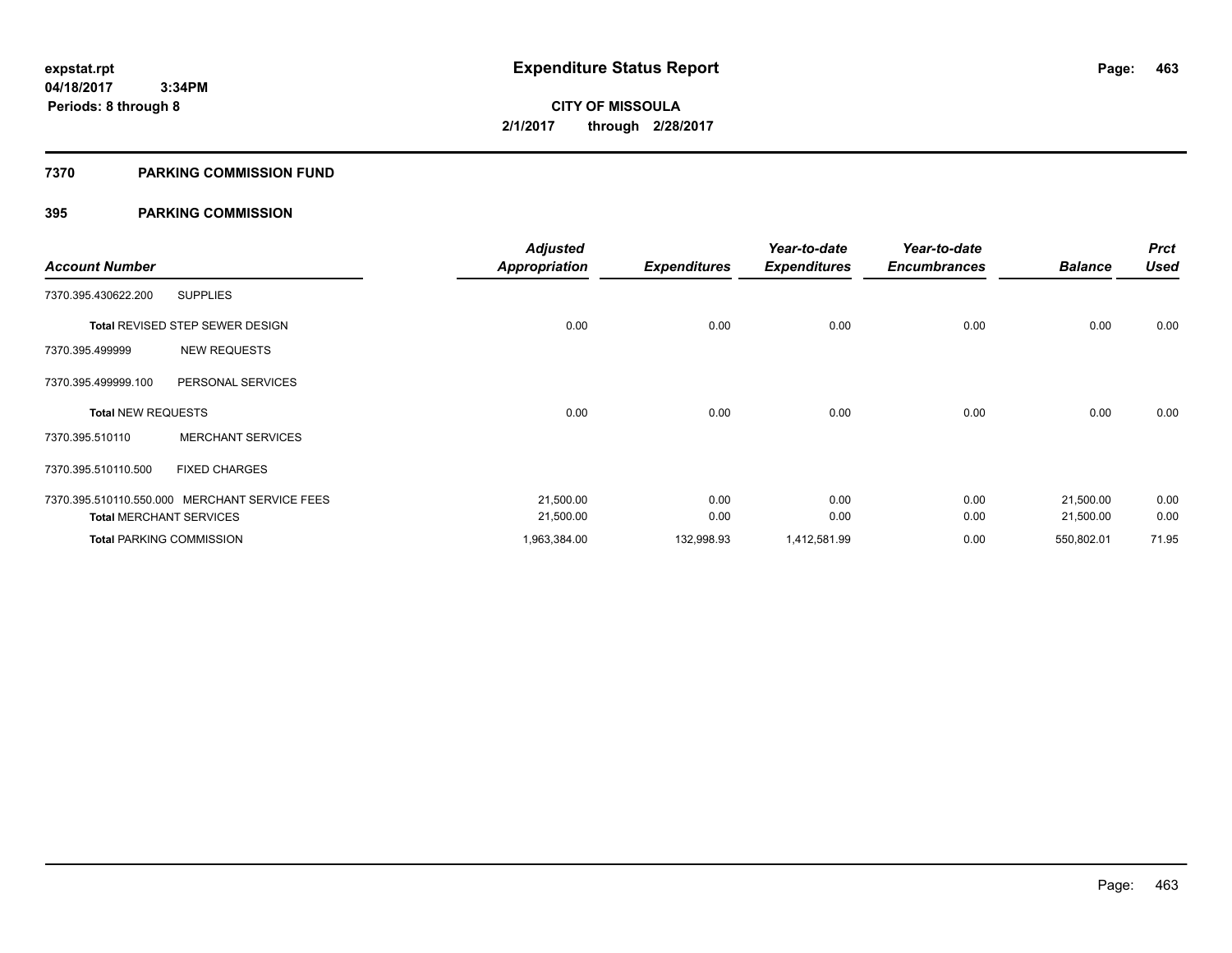### **7370 PARKING COMMISSION FUND**

### **900 DEPRECIATION**

|                            |                                      | <b>Adjusted</b>      |                     | Year-to-date        | Year-to-date        |                | <b>Prct</b> |
|----------------------------|--------------------------------------|----------------------|---------------------|---------------------|---------------------|----------------|-------------|
| <b>Account Number</b>      |                                      | <b>Appropriation</b> | <b>Expenditures</b> | <b>Expenditures</b> | <b>Encumbrances</b> | <b>Balance</b> | <b>Used</b> |
| 7370.900.510000            | <b>MISCELLANEOUS</b>                 |                      |                     |                     |                     |                |             |
| 7370.900.510000.800        | OTHER OBJECTS                        |                      |                     |                     |                     |                |             |
| <b>Total OTHER OBJECTS</b> |                                      | 0.00                 | 0.00                | 0.00                | 0.00                | 0.00           | 0.00        |
| 7370.900.510000.900        | <b>CAPITAL OUTLAY</b>                |                      |                     |                     |                     |                |             |
| <b>Total DEPRECIATION</b>  |                                      | 0.00                 | 0.00                | 0.00                | 0.00                | 0.00           | 0.00        |
|                            | <b>Total PARKING COMMISSION FUND</b> | 1,963,384.00         | 132,998.93          | 1,412,581.99        | 0.00                | 550,802.01     | 71.95       |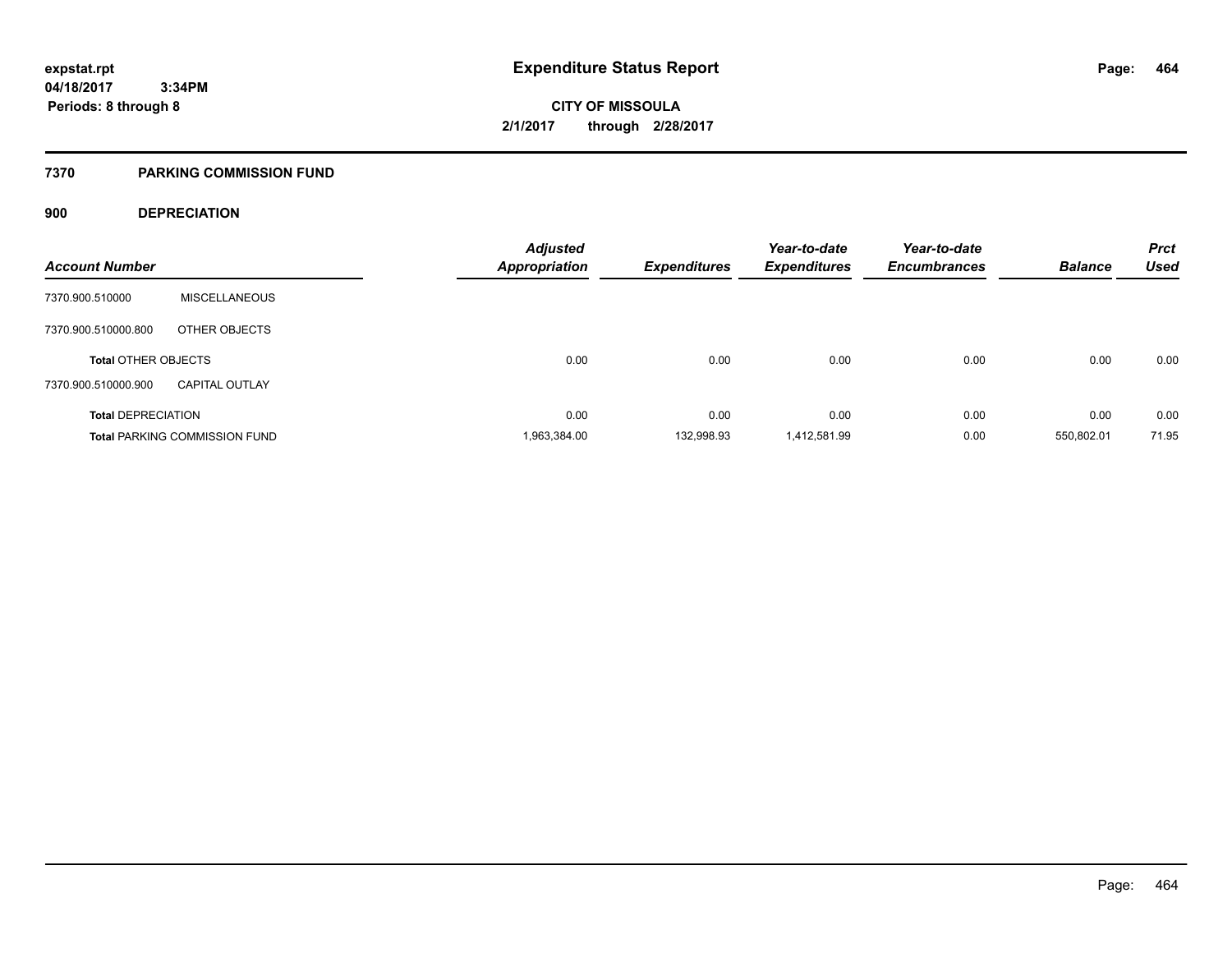### **7371 FRONT STREET PARKING BONDS**

| <b>Account Number</b>         |                                                 | <b>Adjusted</b><br><b>Appropriation</b> | <b>Expenditures</b> | Year-to-date<br><b>Expenditures</b> | Year-to-date<br><b>Encumbrances</b> | <b>Balance</b> | <b>Prct</b><br><b>Used</b> |
|-------------------------------|-------------------------------------------------|-----------------------------------------|---------------------|-------------------------------------|-------------------------------------|----------------|----------------------------|
| 7371.395.430266               | PARKING DIVISION                                |                                         |                     |                                     |                                     |                |                            |
| 7371.395.430266.800           | OTHER OBJECTS                                   |                                         |                     |                                     |                                     |                |                            |
| <b>Total PARKING DIVISION</b> |                                                 | 0.00                                    | 0.00                | 0.00                                | 0.00                                | 0.00           | 0.00                       |
| 7371.395.490200               | REVENUE BOND DEBT SERVICE                       |                                         |                     |                                     |                                     |                |                            |
| 7371.395.490200.600           | <b>DEBT SERVICE</b>                             |                                         |                     |                                     |                                     |                |                            |
|                               | <b>Total REVENUE BOND DEBT SERVICE</b>          | 0.00                                    | 0.00                | 0.00                                | 0.00                                | 0.00           | 0.00                       |
| 7371.395.490201               | SERIES 2014 MPC DEBT                            |                                         |                     |                                     |                                     |                |                            |
| 7371.395.490201.600           | <b>DEBT SERVICE</b>                             |                                         |                     |                                     |                                     |                |                            |
|                               | 7371.395.490201.620.000 INTEREST / SERVICE FEES | 266,220.00                              | 0.00                | 135,362.51                          | 0.00                                | 130.857.49     | 50.85                      |
|                               | Total SERIES 2014 MPC DEBT                      | 266,220.00                              | 0.00                | 135,362.51                          | 0.00                                | 130,857.49     | 50.85                      |
| 7371.395.510110               | <b>MERCHANT SERVICES</b>                        |                                         |                     |                                     |                                     |                |                            |
| 7371.395.510110.500           | <b>FIXED CHARGES</b>                            |                                         |                     |                                     |                                     |                |                            |
|                               | <b>Total MERCHANT SERVICES</b>                  | 0.00                                    | 0.00                | 0.00                                | 0.00                                | 0.00           | 0.00                       |
|                               | <b>Total FRONT STREET PARKING BONDS</b>         | 266,220.00                              | 0.00                | 135,362.51                          | 0.00                                | 130,857.49     | 50.85                      |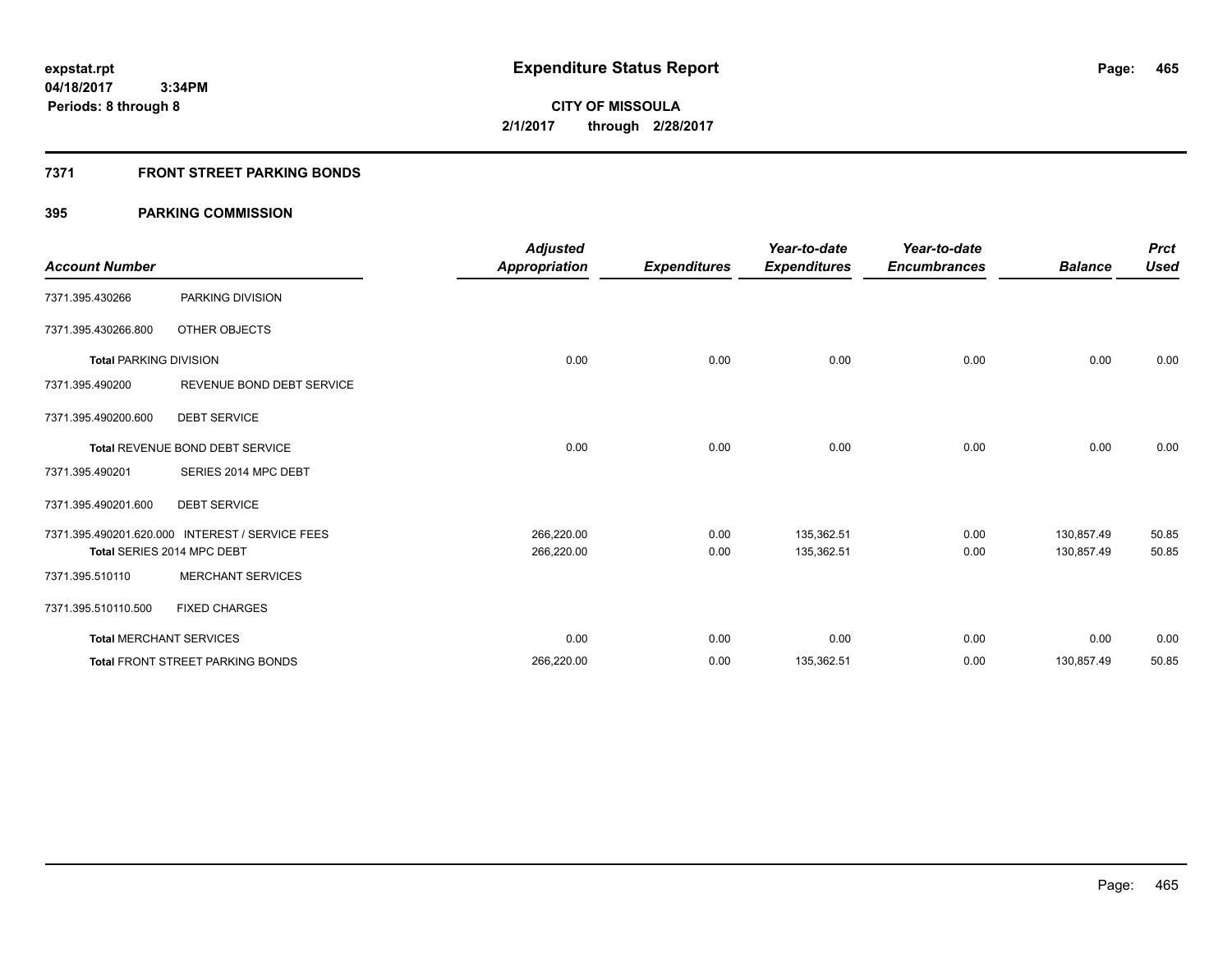**466**

**CITY OF MISSOULA 2/1/2017 through 2/28/2017**

### **7372 SINKING FUND/FRONT ST PARKING BONDS**

|                               |                                                    | <b>Adjusted</b>      |                     | Year-to-date        | Year-to-date        |                | <b>Prct</b> |
|-------------------------------|----------------------------------------------------|----------------------|---------------------|---------------------|---------------------|----------------|-------------|
| <b>Account Number</b>         |                                                    | <b>Appropriation</b> | <b>Expenditures</b> | <b>Expenditures</b> | <b>Encumbrances</b> | <b>Balance</b> | Used        |
| 7372.395.430266               | PARKING DIVISION                                   |                      |                     |                     |                     |                |             |
| 7372.395.430266.800           | OTHER OBJECTS                                      |                      |                     |                     |                     |                |             |
| <b>Total PARKING DIVISION</b> |                                                    | 0.00                 | 0.00                | 0.00                | 0.00                | 0.00           | 0.00        |
| 7372.395.490200               | REVENUE BOND DEBT SERVICE                          |                      |                     |                     |                     |                |             |
| 7372.395.490200.600           | <b>DEBT SERVICE</b>                                |                      |                     |                     |                     |                |             |
|                               | Total REVENUE BOND DEBT SERVICE                    | 0.00                 | 0.00                | 0.00                | 0.00                | 0.00           | 0.00        |
| 7372.395.490201               | SERIES 2014 MPC DEBT                               |                      |                     |                     |                     |                |             |
| 7372.395.490201.600           | <b>DEBT SERVICE</b>                                |                      |                     |                     |                     |                |             |
|                               | 7372.395.490201.610.000 SERIES 2014 BOND-PRINCIPAL | 250,000.00           | 0.00                | 250,000.00          | 0.00                | 0.00           | 100.00      |
|                               | Total SERIES 2014 MPC DEBT                         | 250,000.00           | 0.00                | 250,000.00          | 0.00                | 0.00           | 100.00      |
| 7372.395.510110               | <b>MERCHANT SERVICES</b>                           |                      |                     |                     |                     |                |             |
| 7372.395.510110.500           | <b>FIXED CHARGES</b>                               |                      |                     |                     |                     |                |             |
|                               | <b>Total MERCHANT SERVICES</b>                     | 0.00                 | 0.00                | 0.00                | 0.00                | 0.00           | 0.00        |
|                               | <b>Total SINKING FUND/FRONT ST PARKING BONDS</b>   | 250,000.00           | 0.00                | 250,000.00          | 0.00                | 0.00           | 100.00      |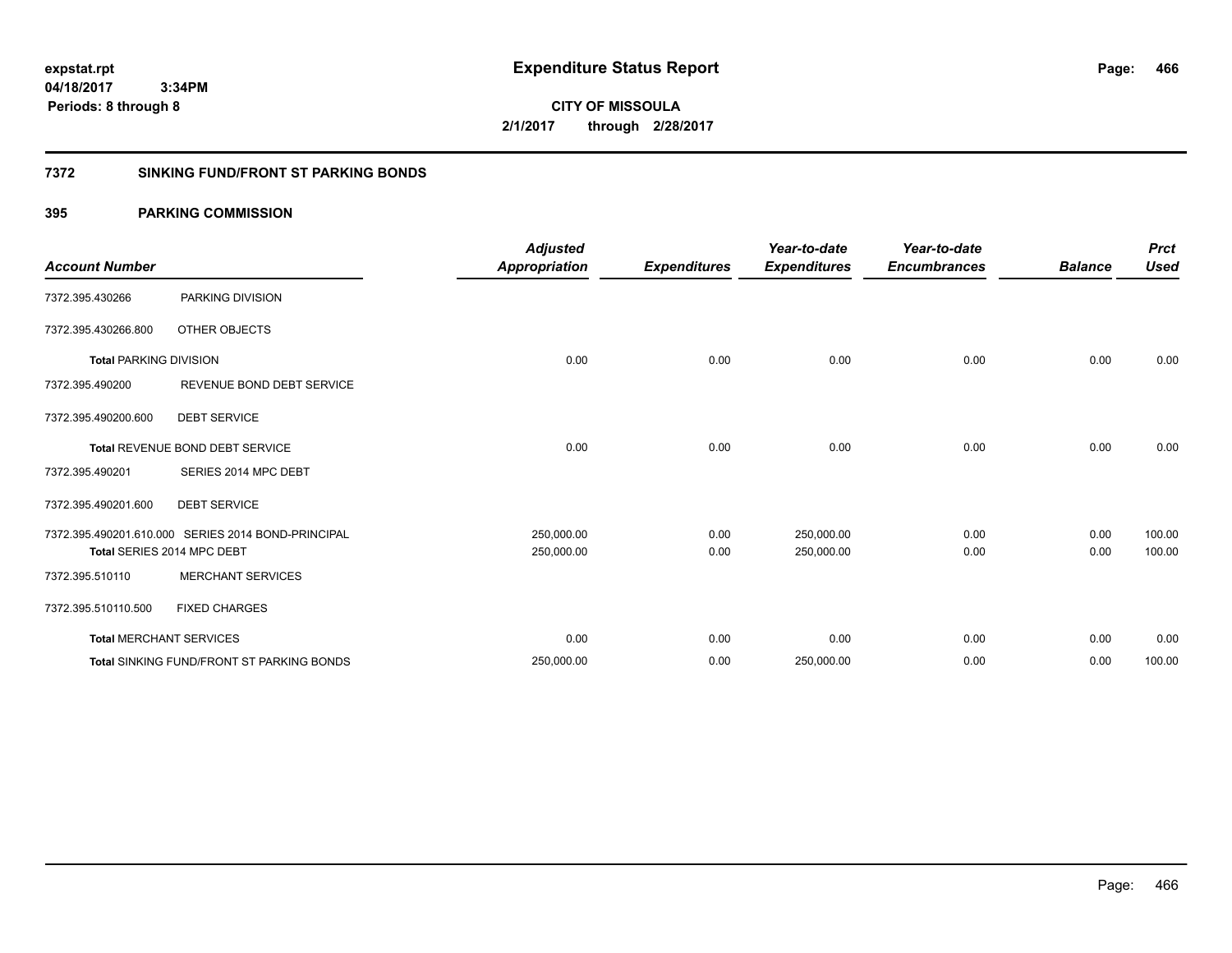**Periods: 8 through 8**

**467**

**CITY OF MISSOULA 2/1/2017 through 2/28/2017**

### **7373 MPC SERIES 2010B CONSTRUCTION**

### **395 PARKING COMMISSION**

 **3:34PM**

| <b>Account Number</b>         |                                 | <b>Adjusted</b><br><b>Appropriation</b> | <b>Expenditures</b> | Year-to-date<br><b>Expenditures</b> | Year-to-date<br><b>Encumbrances</b> | <b>Balance</b> | <b>Prct</b><br><b>Used</b> |
|-------------------------------|---------------------------------|-----------------------------------------|---------------------|-------------------------------------|-------------------------------------|----------------|----------------------------|
| 7373.395.430266               | PARKING DIVISION                |                                         |                     |                                     |                                     |                |                            |
| 7373.395.430266.600           | <b>DEBT SERVICE</b>             |                                         |                     |                                     |                                     |                |                            |
| <b>Total DEBT SERVICE</b>     |                                 | 0.00                                    | 0.00                | 0.00                                | 0.00                                | 0.00           | 0.00                       |
| 7373.395.430266.800           | OTHER OBJECTS                   |                                         |                     |                                     |                                     |                |                            |
| <b>Total PARKING DIVISION</b> |                                 | 0.00                                    | 0.00                | 0.00                                | 0.00                                | 0.00           | 0.00                       |
| 7373.395.430273               | PARKING STRUCTURES              |                                         |                     |                                     |                                     |                |                            |
| 7373.395.430273.300           | PURCHASED SERVICES              |                                         |                     |                                     |                                     |                |                            |
|                               | <b>Total PURCHASED SERVICES</b> | 0.00                                    | 0.00                | 0.00                                | 0.00                                | 0.00           | 0.00                       |
| 7373.395.430273.900           | CAPITAL OUTLAY                  |                                         |                     |                                     |                                     |                |                            |
|                               | <b>Total PARKING STRUCTURES</b> | 0.00                                    | 0.00                | 0.00                                | 0.00                                | 0.00           | 0.00                       |
| 7373.395.490200               | REVENUE BOND DEBT SERVICE       |                                         |                     |                                     |                                     |                |                            |
| 7373.395.490200.300           | PURCHASED SERVICES              |                                         |                     |                                     |                                     |                |                            |
|                               | <b>Total PURCHASED SERVICES</b> | 0.00                                    | 0.00                | 0.00                                | 0.00                                | 0.00           | 0.00                       |
| 7373.395.490200.600           | <b>DEBT SERVICE</b>             |                                         |                     |                                     |                                     |                |                            |
|                               | Total REVENUE BOND DEBT SERVICE | 0.00                                    | 0.00                | 0.00                                | 0.00                                | 0.00           | 0.00                       |
| 7373.395.499999               | <b>NEW REQUESTS</b>             |                                         |                     |                                     |                                     |                |                            |
| 7373.395.499999.900           | CAPITAL OUTLAY                  |                                         |                     |                                     |                                     |                |                            |
| <b>Total NEW REQUESTS</b>     |                                 | 0.00                                    | 0.00                | 0.00                                | 0.00                                | 0.00           | 0.00                       |
| 7373.395.510110               | <b>MERCHANT SERVICES</b>        |                                         |                     |                                     |                                     |                |                            |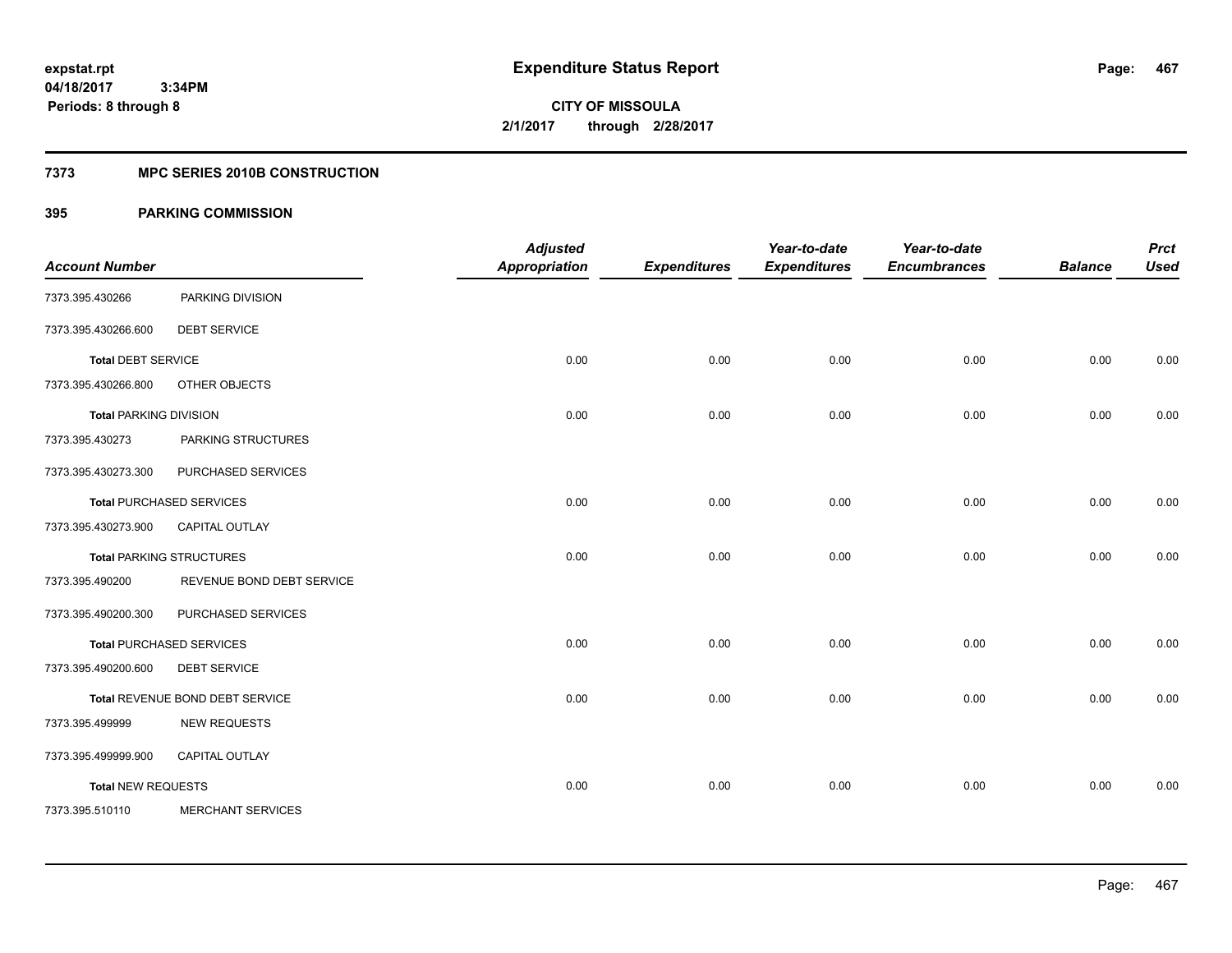### **7373 MPC SERIES 2010B CONSTRUCTION**

| <b>Account Number</b>          |                                 | <b>Adjusted</b><br><b>Appropriation</b> | <b>Expenditures</b> | Year-to-date<br><b>Expenditures</b> | Year-to-date<br><b>Encumbrances</b> | <b>Balance</b> | <b>Prct</b><br>Used |
|--------------------------------|---------------------------------|-----------------------------------------|---------------------|-------------------------------------|-------------------------------------|----------------|---------------------|
| 7373.395.510110.500            | <b>FIXED CHARGES</b>            |                                         |                     |                                     |                                     |                |                     |
| <b>Total MERCHANT SERVICES</b> |                                 | 0.00                                    | 0.00                | 0.00                                | 0.00                                | 0.00           | 0.00                |
| 7373.395.520000                | OTHER FINANCING USES            |                                         |                     |                                     |                                     |                |                     |
| 7373.395.520000.600            | <b>DEBT SERVICE</b>             |                                         |                     |                                     |                                     |                |                     |
|                                | <b>Total PARKING COMMISSION</b> | 0.00                                    | 0.00                | 0.00                                | 0.00                                | 0.00           | 0.00                |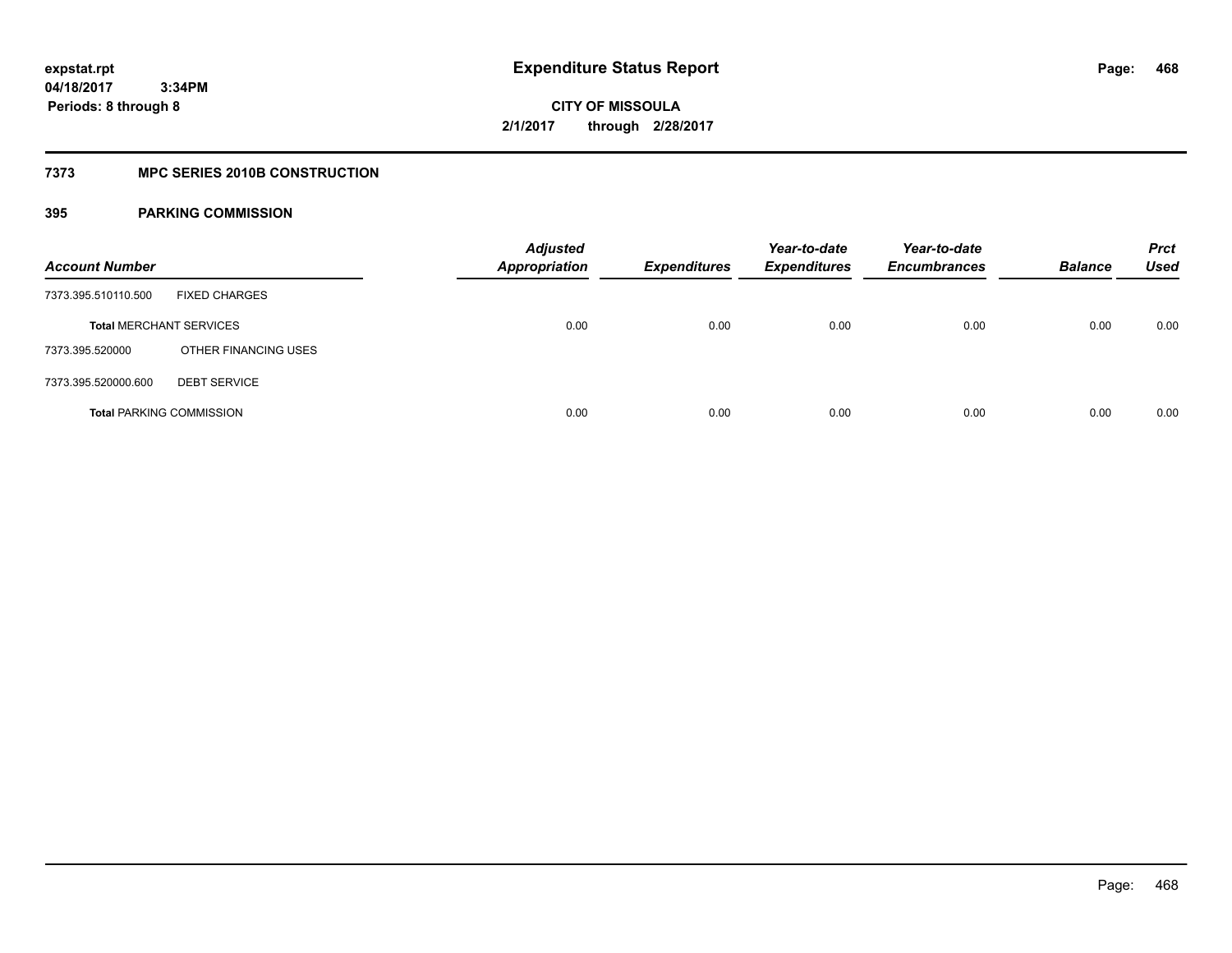**CITY OF MISSOULA 2/1/2017 through 2/28/2017**

### **7373 MPC SERIES 2010B CONSTRUCTION**

### **900 DEPRECIATION**

| <b>Account Number</b>      |                                     | <b>Adjusted</b><br><b>Appropriation</b> | <b>Expenditures</b> | Year-to-date<br><b>Expenditures</b> | Year-to-date<br><b>Encumbrances</b> | <b>Balance</b> | <b>Prct</b><br><b>Used</b> |
|----------------------------|-------------------------------------|-----------------------------------------|---------------------|-------------------------------------|-------------------------------------|----------------|----------------------------|
| 7373.900.510000            | <b>MISCELLANEOUS</b>                |                                         |                     |                                     |                                     |                |                            |
| 7373.900.510000.800        | OTHER OBJECTS                       |                                         |                     |                                     |                                     |                |                            |
| <b>Total MISCELLANEOUS</b> |                                     | 0.00                                    | 0.00                | 0.00                                | 0.00                                | 0.00           | 0.00                       |
| 7373.900.510110            | <b>MERCHANT SERVICES</b>            |                                         |                     |                                     |                                     |                |                            |
| 7373.900.510110.500        | <b>FIXED CHARGES</b>                |                                         |                     |                                     |                                     |                |                            |
|                            | Total MPC SERIES 2010B CONSTRUCTION | 0.00                                    | 0.00                | 0.00                                | 0.00                                | 0.00           | 0.00                       |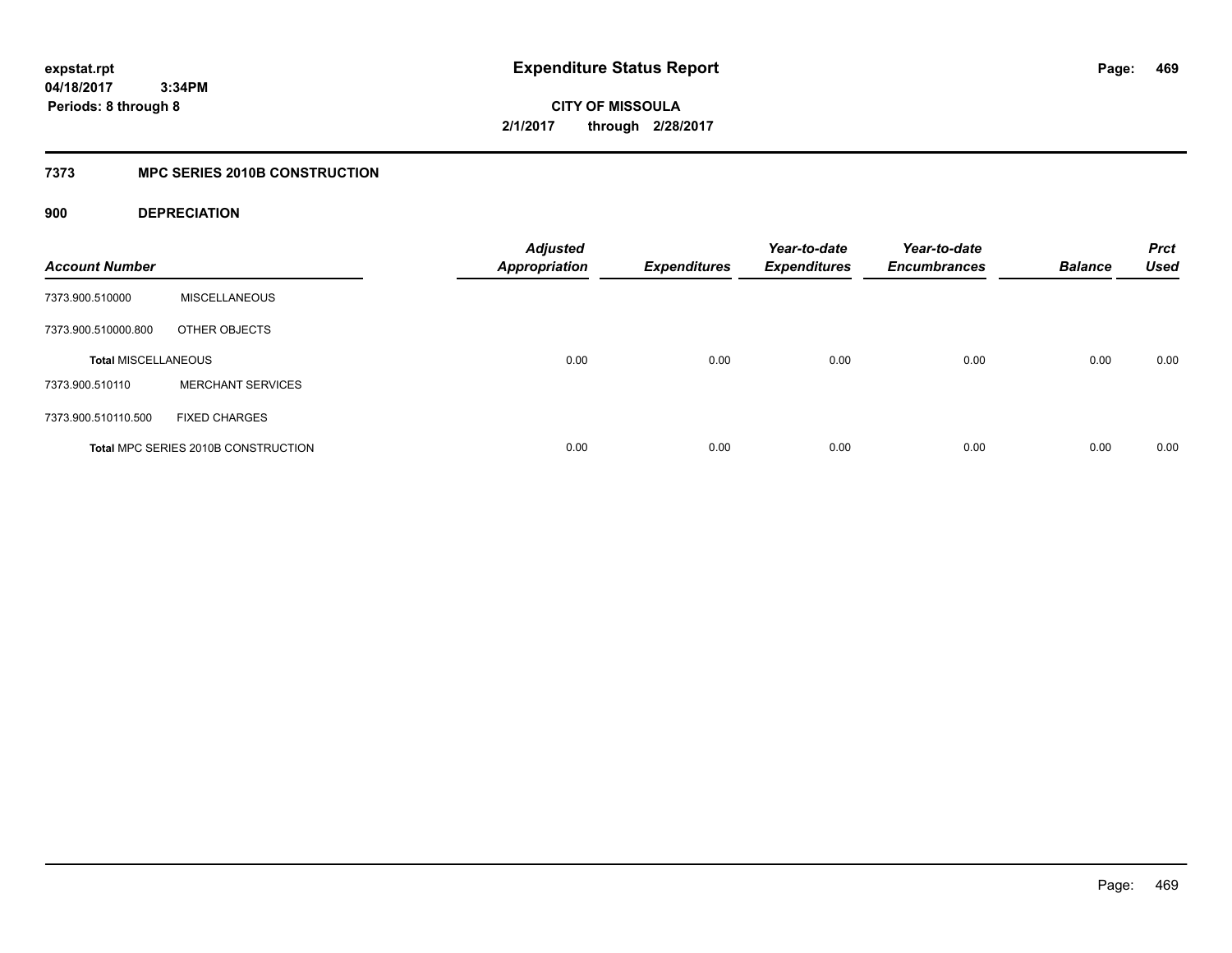## **CITY OF MISSOULA 2/1/2017 through 2/28/2017**

### **7374 RESERVE FUND-PARKING BONDS**

### **395 PARKING COMMISSION**

| <b>Account Number</b> |                                  | <b>Adjusted</b><br>Appropriation | <b>Expenditures</b> | Year-to-date<br><b>Expenditures</b> | Year-to-date<br><b>Encumbrances</b> | <b>Balance</b> | <b>Prct</b><br><b>Used</b> |
|-----------------------|----------------------------------|----------------------------------|---------------------|-------------------------------------|-------------------------------------|----------------|----------------------------|
| 7374.395.430273       | <b>PARKING STRUCTURES</b>        |                                  |                     |                                     |                                     |                |                            |
| 7374.395.430273.900   | <b>CAPITAL OUTLAY</b>            |                                  |                     |                                     |                                     |                |                            |
|                       | <b>Total PARKING STRUCTURES</b>  | 0.00                             | 0.00                | 0.00                                | 0.00                                | 0.00           | 0.00                       |
| 7374.395.510110       | <b>MERCHANT SERVICES</b>         |                                  |                     |                                     |                                     |                |                            |
| 7374.395.510110.500   | <b>FIXED CHARGES</b>             |                                  |                     |                                     |                                     |                |                            |
|                       | <b>Total MERCHANT SERVICES</b>   | 0.00                             | 0.00                | 0.00                                | 0.00                                | 0.00           | 0.00                       |
|                       | Total RESERVE FUND-PARKING BONDS | 0.00                             | 0.00                | 0.00                                | 0.00                                | 0.00           | 0.00                       |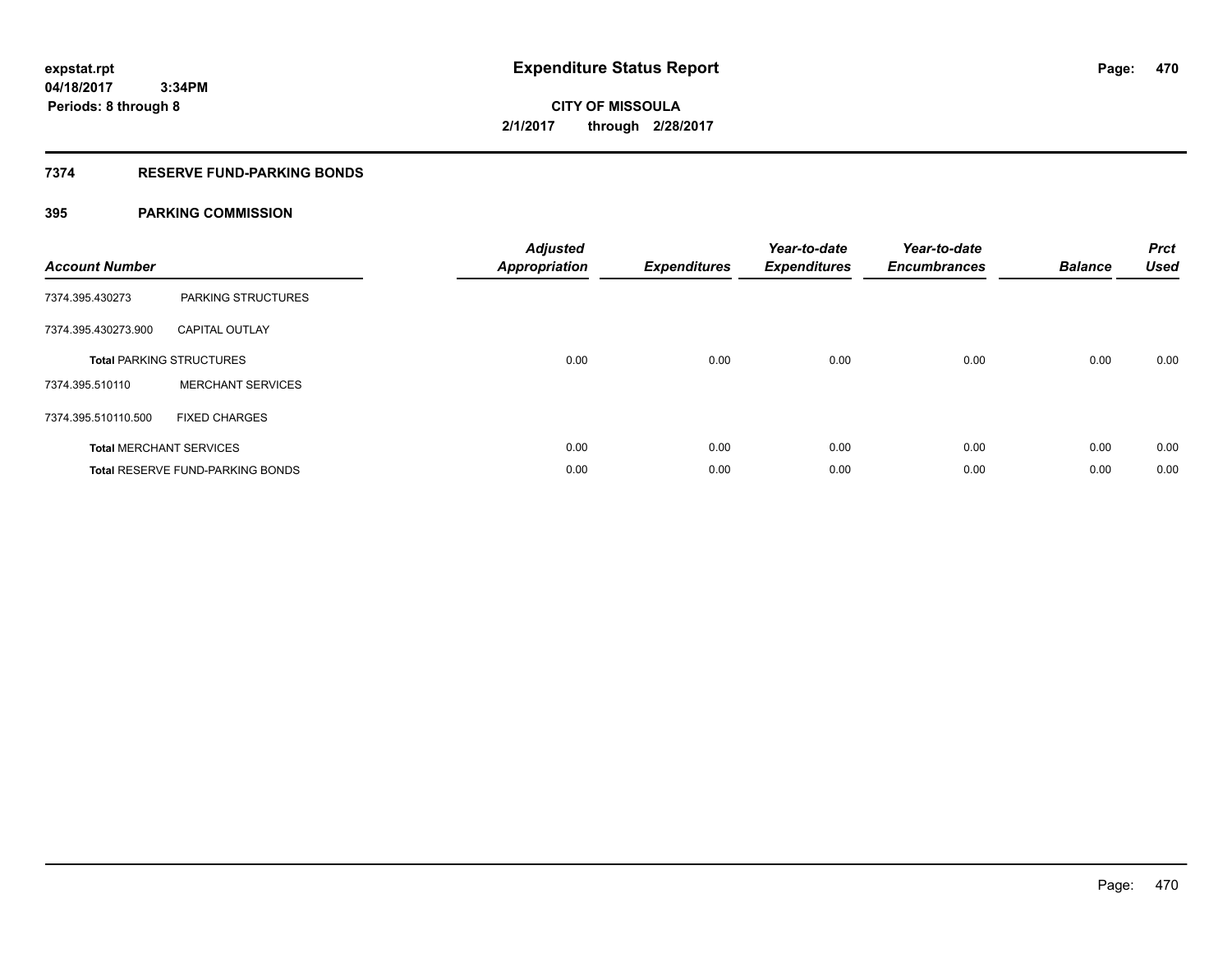**CITY OF MISSOULA 2/1/2017 through 2/28/2017**

### **7375 PLEDGED TAX INCREMENT-2010B BOND**

### **395 PARKING COMMISSION**

|                                |                                                                                                | <b>Adjusted</b>          |                     | Year-to-date        | Year-to-date        |                          | <b>Prct</b>  |
|--------------------------------|------------------------------------------------------------------------------------------------|--------------------------|---------------------|---------------------|---------------------|--------------------------|--------------|
| <b>Account Number</b>          |                                                                                                | <b>Appropriation</b>     | <b>Expenditures</b> | <b>Expenditures</b> | <b>Encumbrances</b> | <b>Balance</b>           | <b>Used</b>  |
| 7375.395.430266                | PARKING DIVISION                                                                               |                          |                     |                     |                     |                          |              |
| 7375.395.430266.800            | OTHER OBJECTS                                                                                  |                          |                     |                     |                     |                          |              |
| <b>Total PARKING DIVISION</b>  | 7375.395.430266.820.000 TRANSFERS TO OTHER FUNDS                                               | 264,901.00<br>264,901.00 | 0.00<br>0.00        | 0.00<br>0.00        | 0.00<br>0.00        | 264,901.00<br>264,901.00 | 0.00<br>0.00 |
| 7375.395.490200                | REVENUE BOND DEBT SERVICE                                                                      |                          |                     |                     |                     |                          |              |
| 7375.395.490200.300            | PURCHASED SERVICES                                                                             |                          |                     |                     |                     |                          |              |
|                                | 7375.395.490200.390.000 EXCESS PLEDGED TAX INCREMENT<br><b>Total REVENUE BOND DEBT SERVICE</b> | 1,950.00<br>1,950.00     | 0.00<br>0.00        | 0.00<br>0.00        | 0.00<br>0.00        | 1,950.00<br>1,950.00     | 0.00<br>0.00 |
| 7375.395.510110                | <b>MERCHANT SERVICES</b>                                                                       |                          |                     |                     |                     |                          |              |
| 7375.395.510110.500            | <b>FIXED CHARGES</b>                                                                           |                          |                     |                     |                     |                          |              |
| <b>Total MERCHANT SERVICES</b> |                                                                                                | 0.00                     | 0.00                | 0.00                | 0.00                | 0.00                     | 0.00         |
|                                | Total PLEDGED TAX INCREMENT-2010B BOND                                                         | 266,851.00               | 0.00                | 0.00                | 0.00                | 266,851.00               | 0.00         |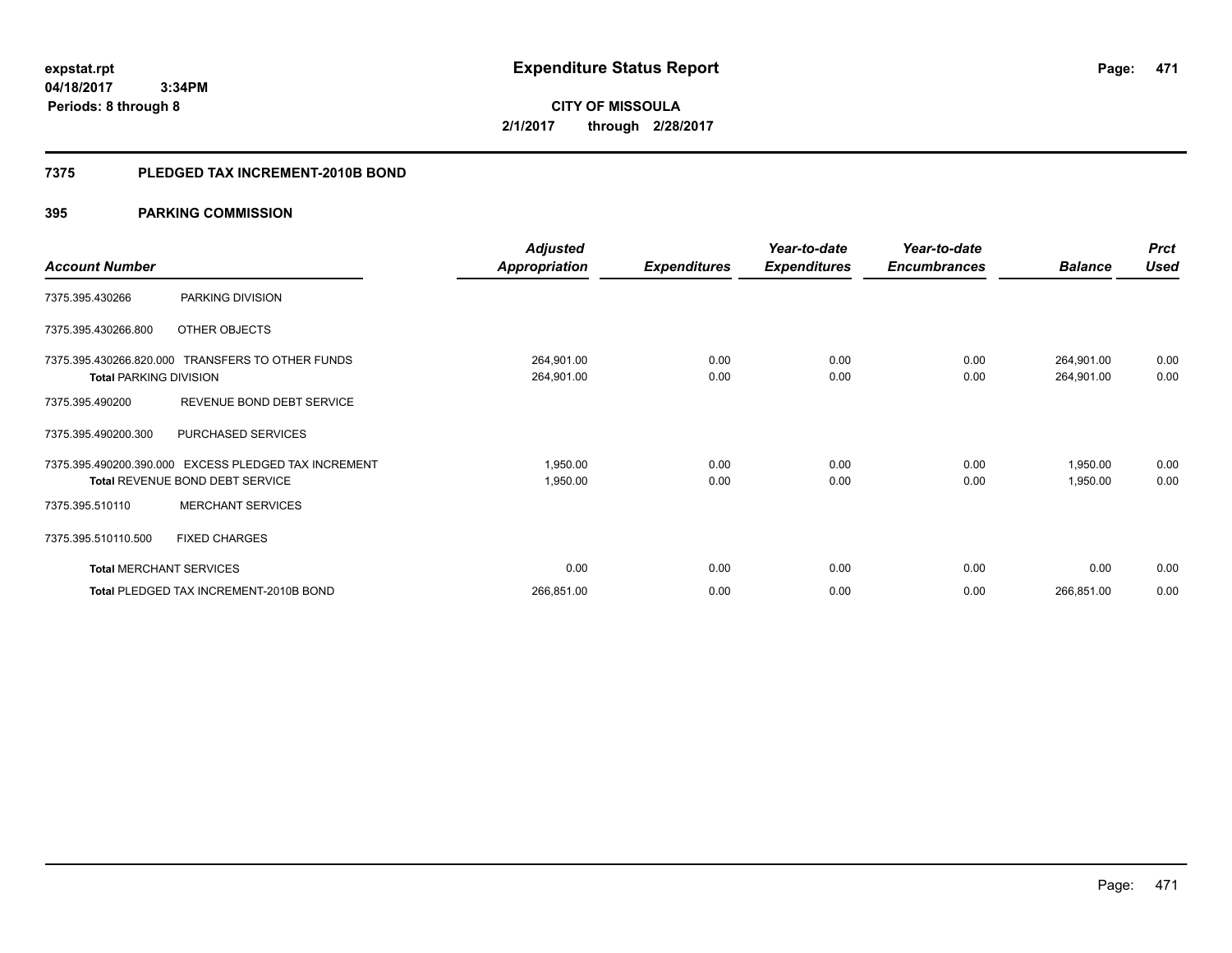**Periods: 8 through 8**

**CITY OF MISSOULA 2/1/2017 through 2/28/2017**

### **7376 MPC 2010A BONDS DEBT INTEREST**

### **395 PARKING COMMISSION**

 **3:34PM**

| <b>Account Number</b>         |                                     | <b>Adjusted</b><br><b>Appropriation</b> | <b>Expenditures</b> | Year-to-date<br><b>Expenditures</b> | Year-to-date<br><b>Encumbrances</b> | <b>Balance</b> | <b>Prct</b><br><b>Used</b> |
|-------------------------------|-------------------------------------|-----------------------------------------|---------------------|-------------------------------------|-------------------------------------|----------------|----------------------------|
| 7376.395.430266               | PARKING DIVISION                    |                                         |                     |                                     |                                     |                |                            |
| 7376.395.430266.800           | OTHER OBJECTS                       |                                         |                     |                                     |                                     |                |                            |
| <b>Total PARKING DIVISION</b> |                                     | 0.00                                    | 0.00                | 0.00                                | 0.00                                | 0.00           | 0.00                       |
| 7376.395.490200               | REVENUE BOND DEBT SERVICE           |                                         |                     |                                     |                                     |                |                            |
| 7376.395.490200.600           | <b>DEBT SERVICE</b>                 |                                         |                     |                                     |                                     |                |                            |
|                               | Total REVENUE BOND DEBT SERVICE     | 0.00                                    | 0.00                | 0.00                                | 0.00                                | 0.00           | 0.00                       |
| 7376.395.510110               | <b>MERCHANT SERVICES</b>            |                                         |                     |                                     |                                     |                |                            |
| 7376.395.510110.500           | <b>FIXED CHARGES</b>                |                                         |                     |                                     |                                     |                |                            |
|                               | <b>Total MERCHANT SERVICES</b>      | 0.00                                    | 0.00                | 0.00                                | 0.00                                | 0.00           | 0.00                       |
|                               | Total MPC 2010A BONDS DEBT INTEREST | 0.00                                    | 0.00                | 0.00                                | 0.00                                | 0.00           | 0.00                       |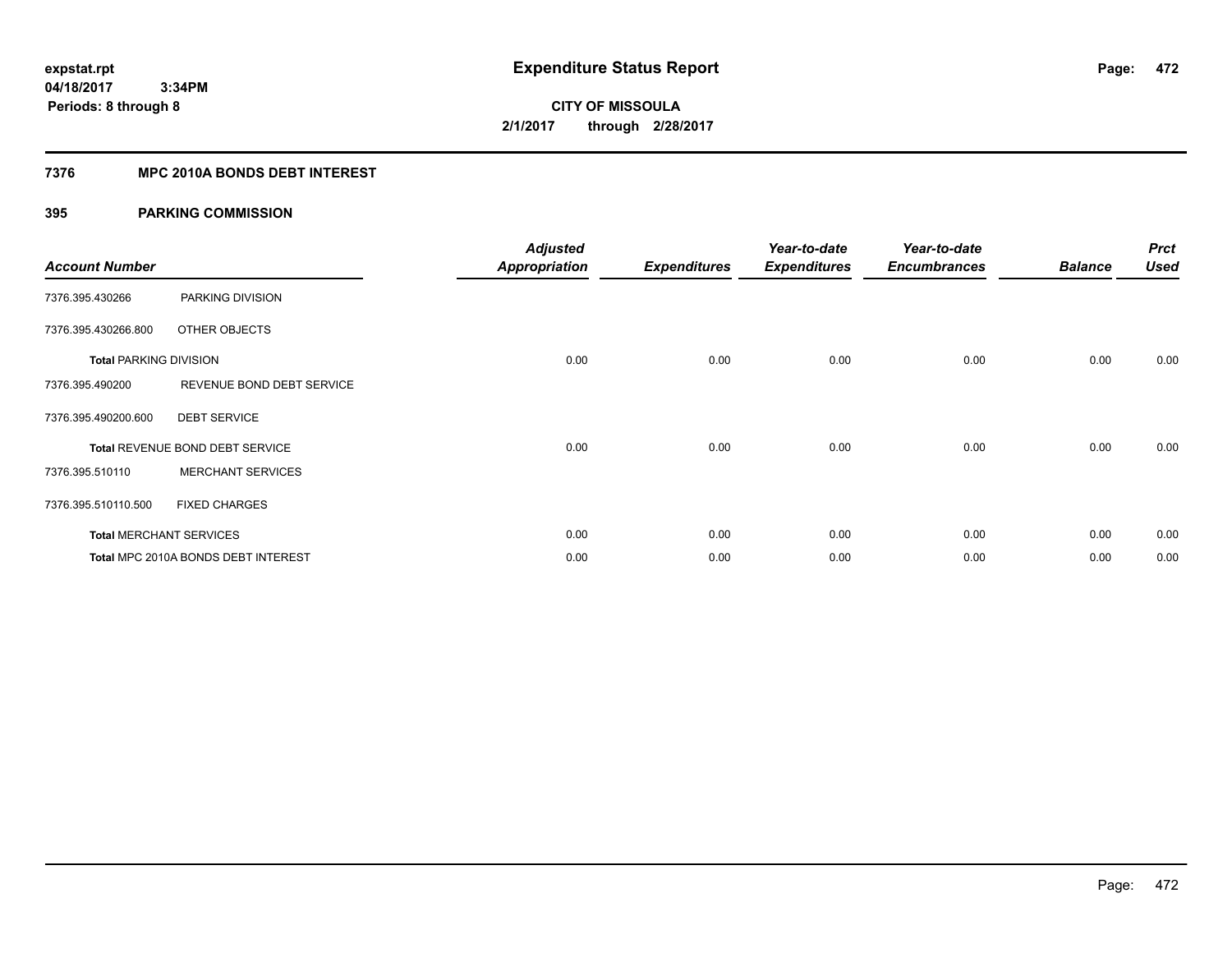**Periods: 8 through 8**

**CITY OF MISSOULA 2/1/2017 through 2/28/2017**

### **7377 MPC 2010A BONDS SINKING FUND**

 **3:34PM**

### **395 PARKING COMMISSION**

| <b>Account Number</b>         |                                    | <b>Adjusted</b><br><b>Appropriation</b> | <b>Expenditures</b> | Year-to-date<br><b>Expenditures</b> | Year-to-date<br><b>Encumbrances</b> | <b>Balance</b> | <b>Prct</b><br><b>Used</b> |
|-------------------------------|------------------------------------|-----------------------------------------|---------------------|-------------------------------------|-------------------------------------|----------------|----------------------------|
| 7377.395.430266               | PARKING DIVISION                   |                                         |                     |                                     |                                     |                |                            |
| 7377.395.430266.800           | OTHER OBJECTS                      |                                         |                     |                                     |                                     |                |                            |
| <b>Total PARKING DIVISION</b> |                                    | 0.00                                    | 0.00                | 0.00                                | 0.00                                | 0.00           | 0.00                       |
| 7377.395.490200               | REVENUE BOND DEBT SERVICE          |                                         |                     |                                     |                                     |                |                            |
| 7377.395.490200.600           | <b>DEBT SERVICE</b>                |                                         |                     |                                     |                                     |                |                            |
|                               | Total REVENUE BOND DEBT SERVICE    | 0.00                                    | 0.00                | 0.00                                | 0.00                                | 0.00           | 0.00                       |
| 7377.395.510110               | <b>MERCHANT SERVICES</b>           |                                         |                     |                                     |                                     |                |                            |
| 7377.395.510110.500           | <b>FIXED CHARGES</b>               |                                         |                     |                                     |                                     |                |                            |
|                               | <b>Total MERCHANT SERVICES</b>     | 0.00                                    | 0.00                | 0.00                                | 0.00                                | 0.00           | 0.00                       |
|                               | Total MPC 2010A BONDS SINKING FUND | 0.00                                    | 0.00                | 0.00                                | 0.00                                | 0.00           | 0.00                       |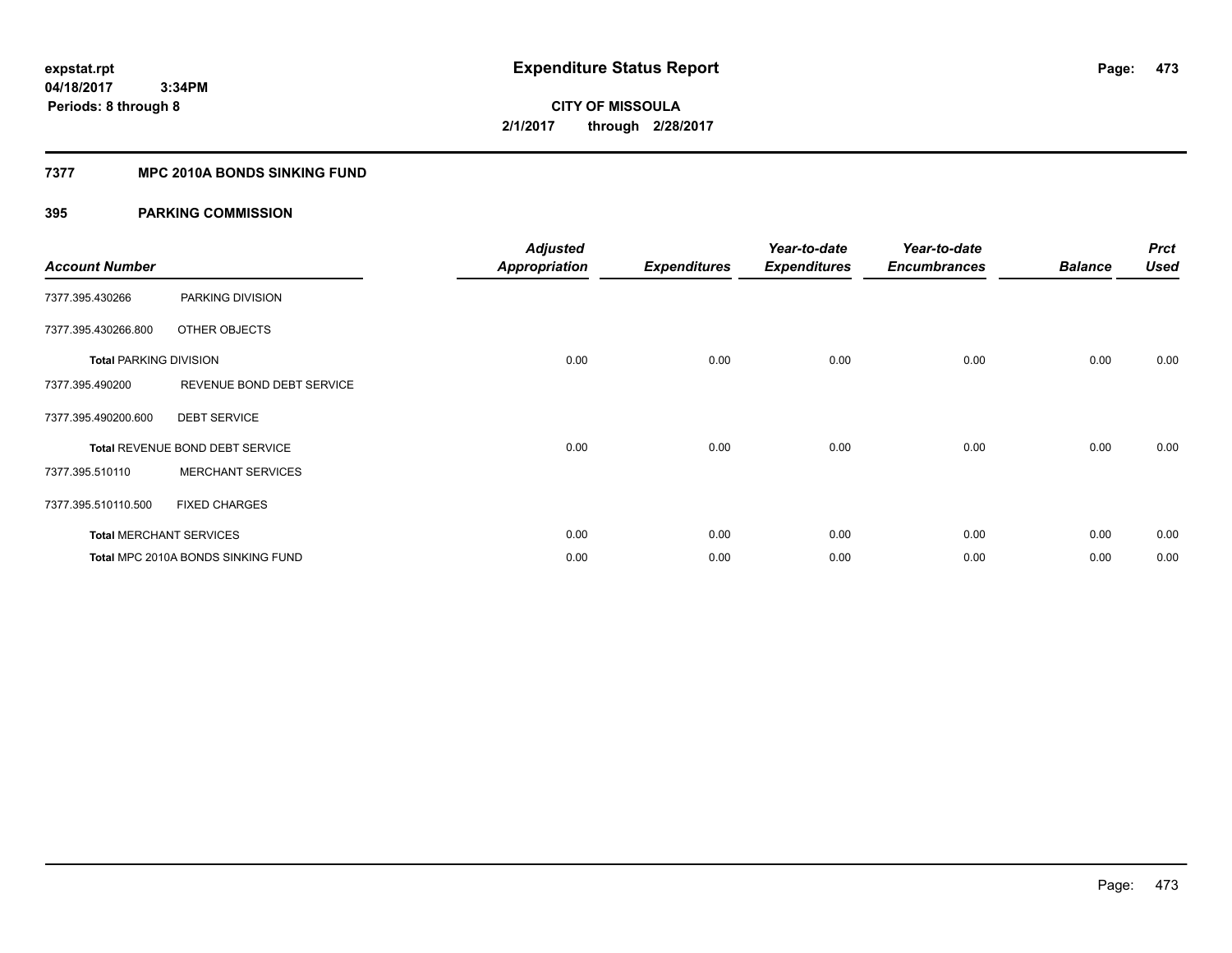## **CITY OF MISSOULA 2/1/2017 through 2/28/2017**

### **7378 MPC 2010A BOND RESERVE**

### **395 PARKING COMMISSION**

| <b>Account Number</b>         |                                 | <b>Adjusted</b><br><b>Appropriation</b> | <b>Expenditures</b> | Year-to-date<br><b>Expenditures</b> | Year-to-date<br><b>Encumbrances</b> | <b>Balance</b> | <b>Prct</b><br><b>Used</b> |
|-------------------------------|---------------------------------|-----------------------------------------|---------------------|-------------------------------------|-------------------------------------|----------------|----------------------------|
| 7378.395.430266               | PARKING DIVISION                |                                         |                     |                                     |                                     |                |                            |
| 7378.395.430266.800           | OTHER OBJECTS                   |                                         |                     |                                     |                                     |                |                            |
| <b>Total PARKING DIVISION</b> |                                 | 0.00                                    | 0.00                | 0.00                                | 0.00                                | 0.00           | 0.00                       |
| 7378.395.430273               | PARKING STRUCTURES              |                                         |                     |                                     |                                     |                |                            |
| 7378.395.430273.900           | <b>CAPITAL OUTLAY</b>           |                                         |                     |                                     |                                     |                |                            |
|                               | <b>Total PARKING STRUCTURES</b> | 0.00                                    | 0.00                | 0.00                                | 0.00                                | 0.00           | 0.00                       |
| 7378.395.510110               | <b>MERCHANT SERVICES</b>        |                                         |                     |                                     |                                     |                |                            |
| 7378.395.510110.500           | <b>FIXED CHARGES</b>            |                                         |                     |                                     |                                     |                |                            |
|                               | Total MPC 2010A BOND RESERVE    | 0.00                                    | 0.00                | 0.00                                | 0.00                                | 0.00           | 0.00                       |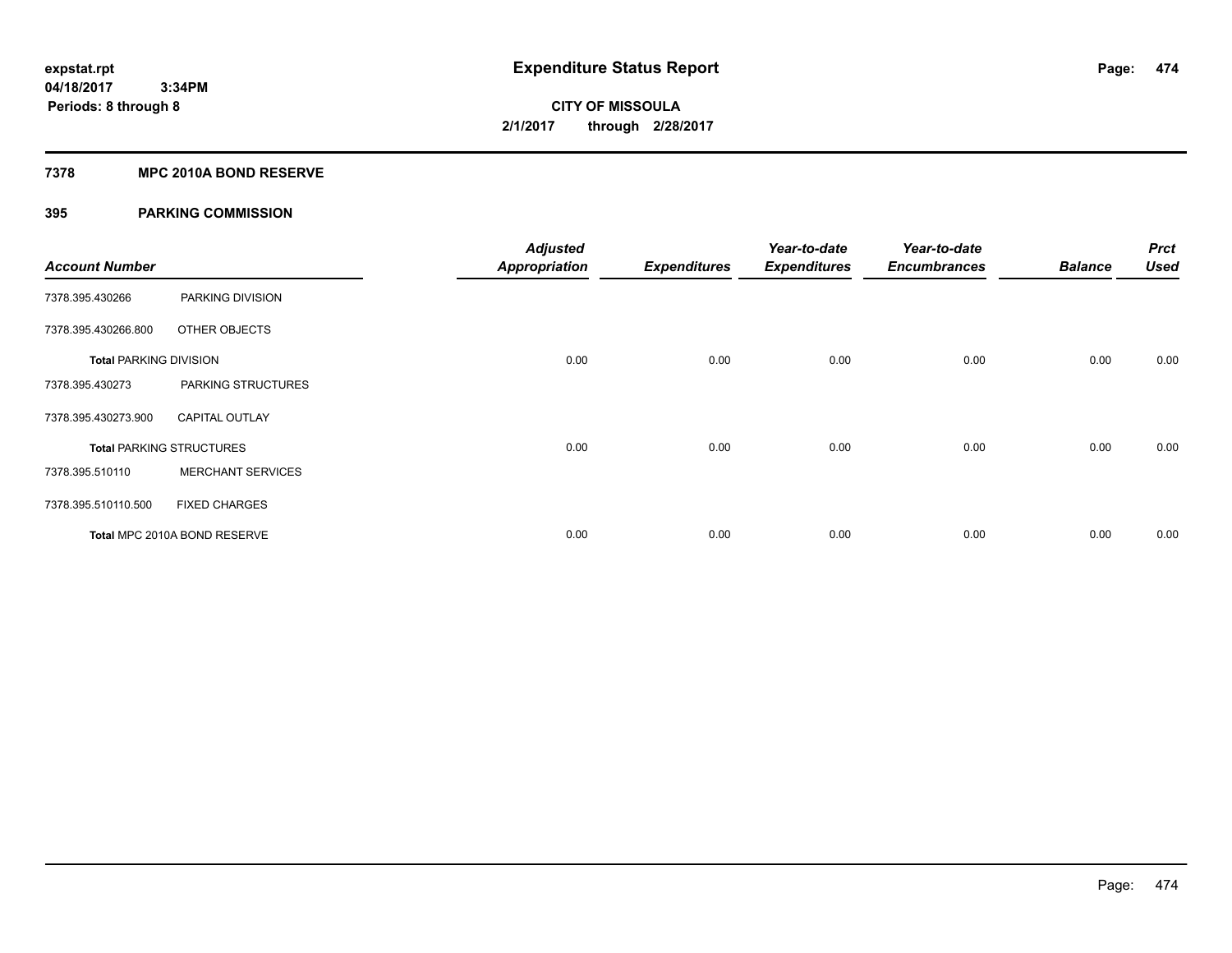**CITY OF MISSOULA 2/1/2017 through 2/28/2017**

### **7380 BUSINESS IMPROVEMENT DISTRICT**

### **375 BUSINESS IMPROVEMENT DISTRICT**

| <b>Account Number</b>                         |                                                            | <b>Adjusted</b><br><b>Appropriation</b> | <b>Expenditures</b>    | Year-to-date<br><b>Expenditures</b> | Year-to-date<br><b>Encumbrances</b> | <b>Balance</b>                 | <b>Prct</b><br><b>Used</b> |
|-----------------------------------------------|------------------------------------------------------------|-----------------------------------------|------------------------|-------------------------------------|-------------------------------------|--------------------------------|----------------------------|
| 7380.375.471210                               | <b>BUSINESS IMPROVEMENT DISTRICT</b>                       |                                         |                        |                                     |                                     |                                |                            |
| 7380.375.471210.300                           | PURCHASED SERVICES                                         |                                         |                        |                                     |                                     |                                |                            |
| 7380.375.471210.345.000 GARBAGE               |                                                            | 5,000.00                                | 0.00                   | 0.00                                | 0.00                                | 5,000.00                       | 0.00                       |
| 7380.375.471210.350.000 PROFESSIONAL SERVICES |                                                            | 343,315.00                              | 0.00                   | 0.00                                | 0.00                                | 343,315.00                     | 0.00                       |
| <b>Total PURCHASED SERVICES</b>               |                                                            | 348,315.00                              | 0.00                   | 0.00                                | 0.00                                | 348,315.00                     | 0.00                       |
| 7380.375.471210.800                           | OTHER OBJECTS                                              |                                         |                        |                                     |                                     |                                |                            |
| <b>Total OTHER OBJECTS</b>                    |                                                            | 0.00                                    | 0.00                   | 0.00                                | 0.00                                | 0.00                           | 0.00                       |
|                                               | Total BUSINESS IMPROVEMENT DISTRICT                        | 348,315.00                              | 0.00                   | 0.00                                | 0.00                                | 348,315.00                     | 0.00                       |
| 7380.375.471220                               | <b>BID MARKETING</b>                                       |                                         |                        |                                     |                                     |                                |                            |
| 7380.375.471220.300                           | PURCHASED SERVICES                                         |                                         |                        |                                     |                                     |                                |                            |
| 7380.375.471220.350.000 PROFESSIONAL SERVICES |                                                            | 36,500.00                               | 0.00                   | 0.00                                | 0.00                                | 36,500.00                      | 0.00                       |
| <b>Total BID MARKETING</b>                    |                                                            | 36,500.00                               | 0.00                   | 0.00                                | 0.00                                | 36,500.00                      | 0.00                       |
| 7380.375.471230                               | STREETSCAPE MAINTENANCE-BID                                |                                         |                        |                                     |                                     |                                |                            |
| 7380.375.471230.300                           | PURCHASED SERVICES                                         |                                         |                        |                                     |                                     |                                |                            |
| 7380.375.471230.350.000 PROFESSIONAL SERVICES |                                                            | 46,500.00                               | 0.00                   | 0.00                                | 0.00                                | 46,500.00                      | 0.00                       |
|                                               | Total STREETSCAPE MAINTENANCE-BID                          | 46,500.00                               | 0.00                   | 0.00                                | 0.00                                | 46,500.00                      | 0.00                       |
| 7380.375.471240                               | SAFETY-BID                                                 |                                         |                        |                                     |                                     |                                |                            |
| 7380.375.471240.300                           | PURCHASED SERVICES                                         |                                         |                        |                                     |                                     |                                |                            |
| <b>Total SAFETY-BID</b>                       | 7380.375.471240.350.000 PROFESSIONAL SERVICES - BID SAFETY | 0.00<br>0.00                            | 50,000.00<br>50,000.00 | 260,000.00<br>260,000.00            | 0.00<br>0.00                        | $-260,000.00$<br>$-260,000.00$ | 0.00<br>0.00               |
| 7380.375.510110                               | <b>MERCHANT SERVICES</b>                                   |                                         |                        |                                     |                                     |                                |                            |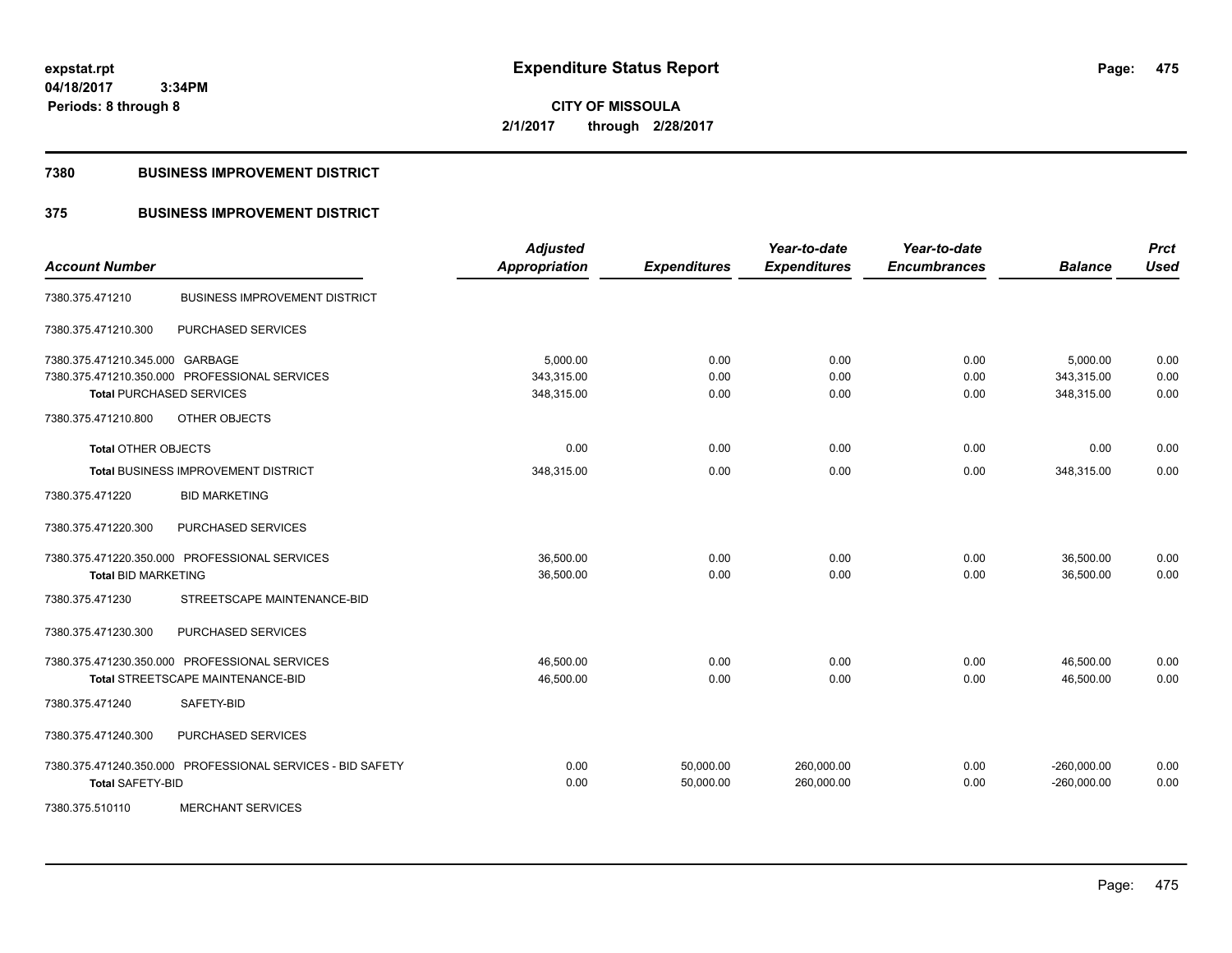**CITY OF MISSOULA 2/1/2017 through 2/28/2017**

### **7380 BUSINESS IMPROVEMENT DISTRICT**

## **375 BUSINESS IMPROVEMENT DISTRICT**

| <b>Account Number</b>                       | <b>Adjusted</b><br>Appropriation | <b>Expenditures</b> | Year-to-date<br><b>Expenditures</b> | Year-to-date<br><b>Encumbrances</b> | <b>Balance</b> | <b>Prct</b><br>Used |
|---------------------------------------------|----------------------------------|---------------------|-------------------------------------|-------------------------------------|----------------|---------------------|
| <b>FIXED CHARGES</b><br>7380.375.510110.500 |                                  |                     |                                     |                                     |                |                     |
| <b>Total MERCHANT SERVICES</b>              | 0.00                             | 0.00                | 0.00                                | 0.00                                | 0.00           | 0.00                |
| <b>Total BUSINESS IMPROVEMENT DISTRICT</b>  | 431,315.00                       | 50,000.00           | 260,000.00                          | 0.00                                | 171.315.00     | 60.28               |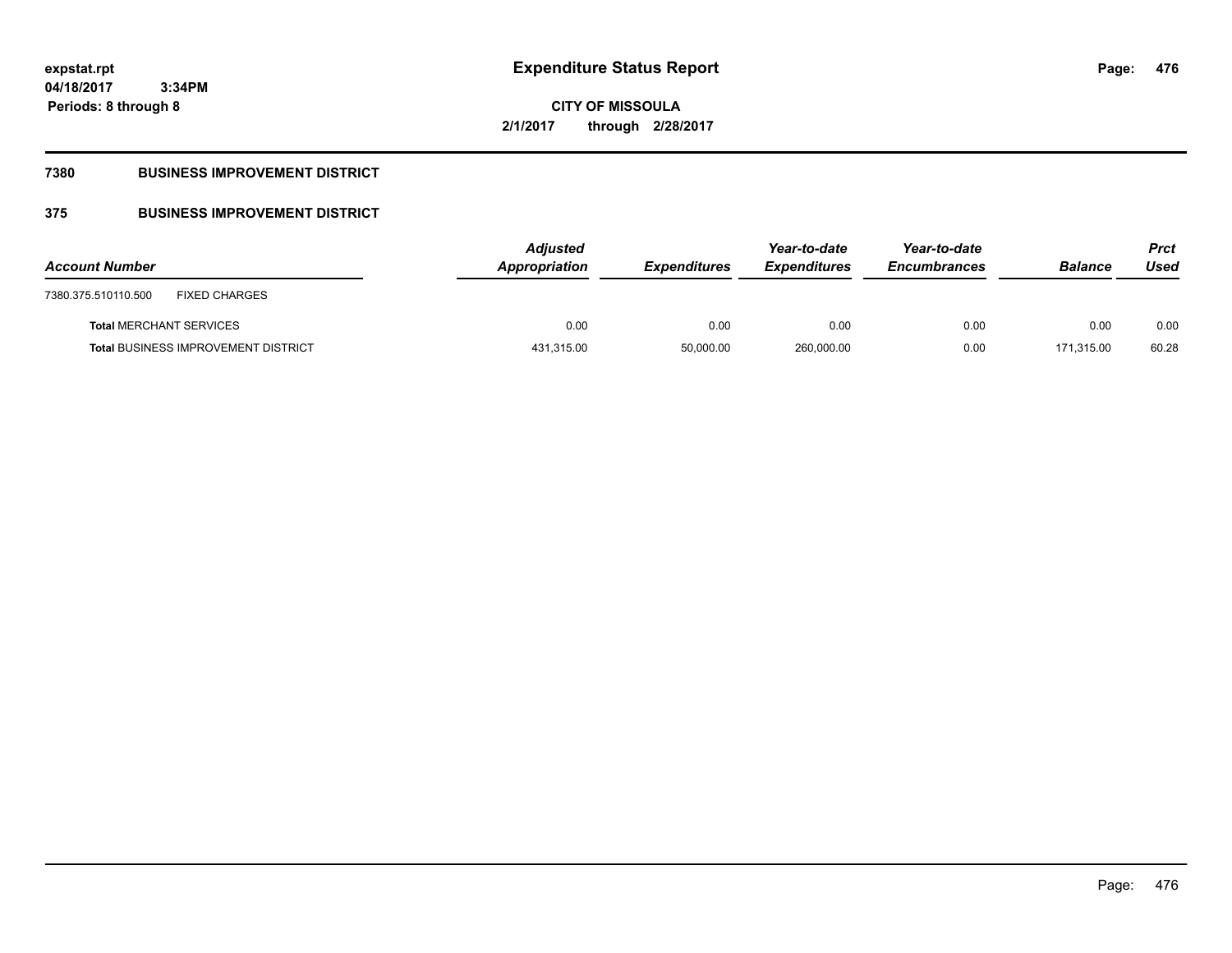**CITY OF MISSOULA 2/1/2017 through 2/28/2017**

### **7381 TOURISM BUSINESS IMPROVEMENT DISTRICT**

### **375 BUSINESS IMPROVEMENT DISTRICT**

| <b>Account Number</b>          |                                                                                                | <b>Adjusted</b><br><b>Appropriation</b> | <b>Expenditures</b> | Year-to-date<br><b>Expenditures</b> | Year-to-date<br><b>Encumbrances</b> | <b>Balance</b>           | <b>Prct</b><br><b>Used</b> |
|--------------------------------|------------------------------------------------------------------------------------------------|-----------------------------------------|---------------------|-------------------------------------|-------------------------------------|--------------------------|----------------------------|
| 7381.375.471210                | <b>BUSINESS IMPROVEMENT DISTRICT</b>                                                           |                                         |                     |                                     |                                     |                          |                            |
| 7381.375.471210.300            | PURCHASED SERVICES                                                                             |                                         |                     |                                     |                                     |                          |                            |
|                                | 7381.375.471210.390.000 OTHER PURCHASED SERVICES<br><b>Total BUSINESS IMPROVEMENT DISTRICT</b> | 296,713.00<br>296,713.00                | 0.00<br>0.00        | 0.00<br>0.00                        | 0.00<br>0.00                        | 296.713.00<br>296.713.00 | 0.00<br>0.00               |
| 7381.375.510110                | <b>MERCHANT SERVICES</b>                                                                       |                                         |                     |                                     |                                     |                          |                            |
| 7381.375.510110.500            | <b>FIXED CHARGES</b>                                                                           |                                         |                     |                                     |                                     |                          |                            |
| <b>Total MERCHANT SERVICES</b> |                                                                                                | 0.00                                    | 0.00                | 0.00                                | 0.00                                | 0.00                     | 0.00                       |
|                                | <b>Total TOURISM BUSINESS IMPROVEMENT DISTRICT</b>                                             | 296,713.00                              | 0.00                | 0.00                                | 0.00                                | 296.713.00               | 0.00                       |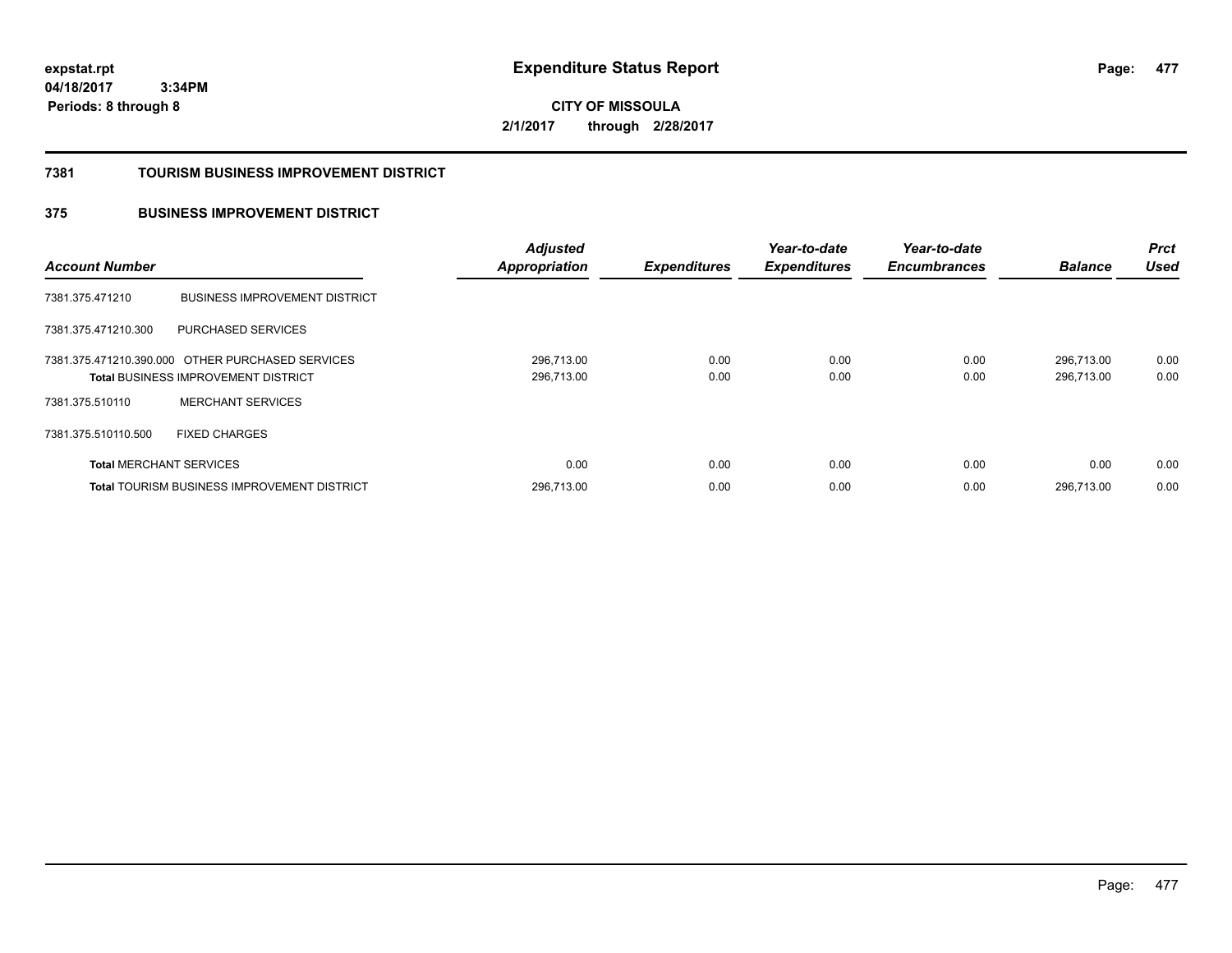**CITY OF MISSOULA 2/1/2017 through 2/28/2017**

### **7382 5.75M TIF RESERVE**

| <b>Account Number</b>   |                                | <b>Adjusted</b><br>Appropriation | <b>Expenditures</b> | Year-to-date<br><b>Expenditures</b> | Year-to-date<br><b>Encumbrances</b> | <b>Balance</b> | Prct<br><b>Used</b> |
|-------------------------|--------------------------------|----------------------------------|---------------------|-------------------------------------|-------------------------------------|----------------|---------------------|
| 7382.390.490607         | <b>TRANSFERS TO BROWNFIELD</b> |                                  |                     |                                     |                                     |                |                     |
| 7382.390.490607.800     | OTHER OBJECTS                  |                                  |                     |                                     |                                     |                |                     |
| Total 5.75M TIF RESERVE |                                | 0.00                             | 0.00                | 0.00                                | 0.00                                | 0.00           | 0.00                |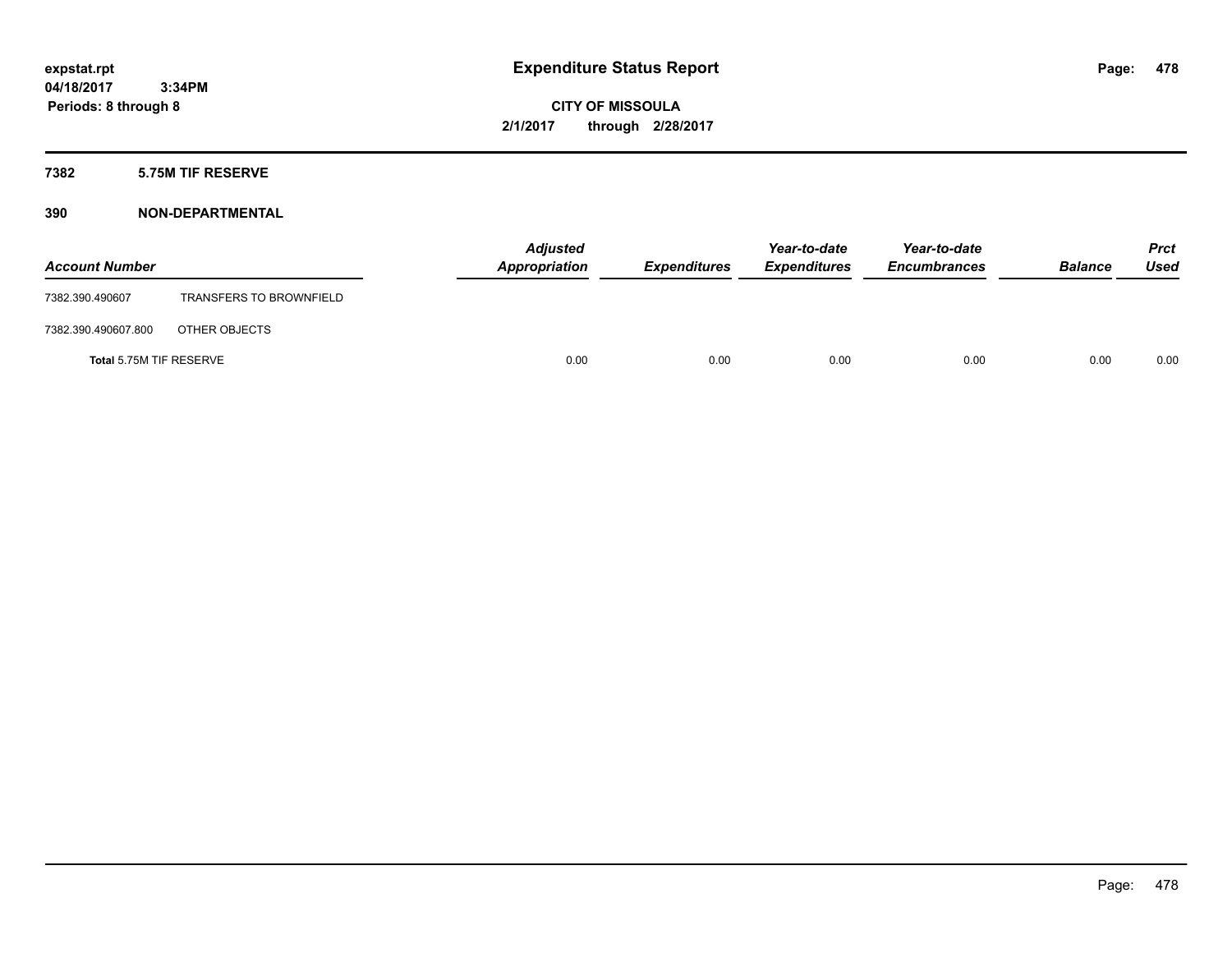**CITY OF MISSOULA 2/1/2017 through 2/28/2017**

### **7383 RIVERFRONT TRIANGLE URD**

| <b>Account Number</b>                                           |                                         | <b>Adjusted</b><br><b>Appropriation</b> | <b>Expenditures</b> | Year-to-date<br><b>Expenditures</b> | Year-to-date<br><b>Encumbrances</b> | <b>Balance</b>         | <b>Prct</b><br><b>Used</b> |
|-----------------------------------------------------------------|-----------------------------------------|-----------------------------------------|---------------------|-------------------------------------|-------------------------------------|------------------------|----------------------------|
| 7383.385.470210                                                 | <b>ADMINISTRATION</b>                   |                                         |                     |                                     |                                     |                        |                            |
| 7383.385.470210.800                                             | OTHER OBJECTS                           |                                         |                     |                                     |                                     |                        |                            |
| <b>Total ADMINISTRATION</b>                                     |                                         | 0.00                                    | 0.00                | 0.00                                | 0.00                                | 0.00                   | 0.00                       |
| 7383.385.470230                                                 | PW FACILITY                             |                                         |                     |                                     |                                     |                        |                            |
| 7383.385.470230.700                                             | <b>GRANTS &amp; CONTRIBUTIONS</b>       |                                         |                     |                                     |                                     |                        |                            |
|                                                                 | <b>Total GRANTS &amp; CONTRIBUTIONS</b> | 0.00                                    | 0.00                | 0.00                                | 0.00                                | 0.00                   | 0.00                       |
| 7383.385.470230.800                                             | OTHER OBJECTS                           |                                         |                     |                                     |                                     |                        |                            |
| 7383.385.470230.845.000 CONTINGENCY<br><b>Total PW FACILITY</b> |                                         | 26,962.00<br>26,962.00                  | 0.00<br>0.00        | 0.00<br>0.00                        | 0.00<br>0.00                        | 26,962.00<br>26,962.00 | 0.00<br>0.00               |
| 7383.385.470260                                                 | <b>PLANNING &amp; MGMT</b>              |                                         |                     |                                     |                                     |                        |                            |
| 7383.385.470260.300                                             | PURCHASED SERVICES                      |                                         |                     |                                     |                                     |                        |                            |
| <b>Total PURCHASED SERVICES</b>                                 |                                         | 0.00                                    | 0.00                | 0.00                                | 0.00                                | 0.00                   | 0.00                       |
| 7383.385.470260.700                                             | <b>GRANTS &amp; CONTRIBUTIONS</b>       |                                         |                     |                                     |                                     |                        |                            |
|                                                                 | <b>Total GRANTS &amp; CONTRIBUTIONS</b> | 0.00                                    | 0.00                | 0.00                                | 0.00                                | 0.00                   | 0.00                       |
| 7383.385.470260.800                                             | OTHER OBJECTS                           |                                         |                     |                                     |                                     |                        |                            |
| 7383.385.470260.845.000 CONTINGENCY<br>Total PLANNING & MGMT    |                                         | 10,000.00<br>10,000.00                  | 0.00<br>0.00        | 0.00<br>0.00                        | 0.00<br>0.00                        | 10,000.00<br>10,000.00 | 0.00<br>0.00               |
| 7383.385.510110                                                 | <b>MERCHANT SERVICES</b>                |                                         |                     |                                     |                                     |                        |                            |
| 7383.385.510110.500                                             | <b>FIXED CHARGES</b>                    |                                         |                     |                                     |                                     |                        |                            |
| <b>Total MERCHANT SERVICES</b>                                  |                                         | 0.00                                    | 0.00                | 0.00                                | 0.00                                | 0.00                   | 0.00                       |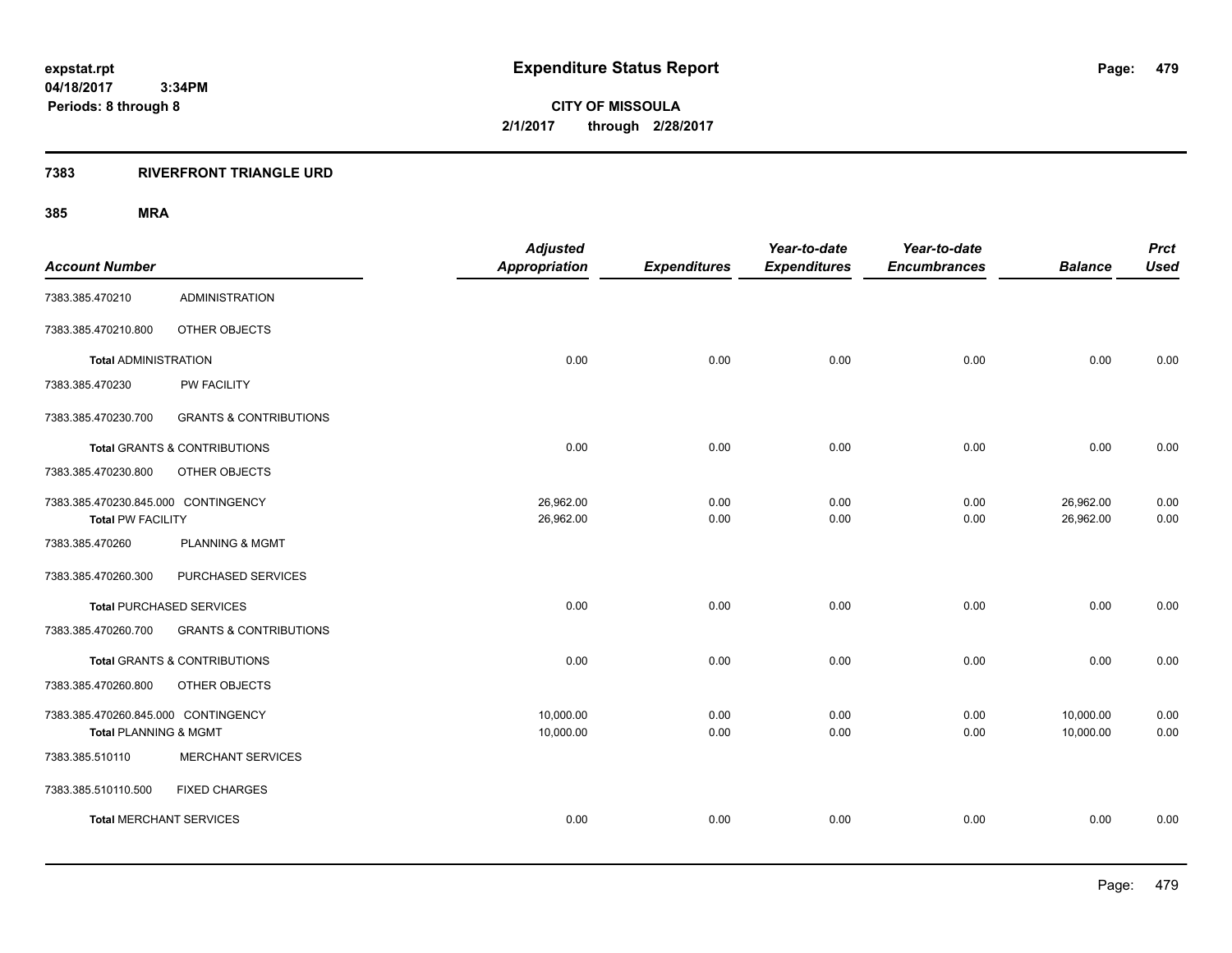# **expstat.rpt Expenditure Status Report**

**480**

**CITY OF MISSOULA 2/1/2017 through 2/28/2017**

|      | Total RIVERFRONT TRIANGLE URD | 36,962.00 | 0.OC | 0.00 | 0.00 | 36,962.00 | 0.00 |
|------|-------------------------------|-----------|------|------|------|-----------|------|
| 7384 | NRSS DEBT SERVICE CLEARING    |           |      |      |      |           |      |

| <b>Account Number</b>         |                                                                                            | <b>Adjusted</b><br>Appropriation | <b>Expenditures</b> | Year-to-date<br><b>Expenditures</b> | Year-to-date<br><b>Encumbrances</b> | <b>Balance</b>         | <b>Prct</b><br><b>Used</b> |
|-------------------------------|--------------------------------------------------------------------------------------------|----------------------------------|---------------------|-------------------------------------|-------------------------------------|------------------------|----------------------------|
| 7384.385.521000               | INTERFUND OPERATING TRANSFERS                                                              |                                  |                     |                                     |                                     |                        |                            |
| 7384.385.521000.800           | OTHER OBJECTS                                                                              |                                  |                     |                                     |                                     |                        |                            |
|                               | Total INTERFUND OPERATING TRANSFERS                                                        | 0.00                             | 0.00                | 0.00                                | 0.00                                | 0.00                   | 0.00                       |
| 7384.385.521009               | <b>TRANFERS TO DEBT SERVICE</b>                                                            |                                  |                     |                                     |                                     |                        |                            |
| 7384.385.521009.800           | OTHER OBJECTS                                                                              |                                  |                     |                                     |                                     |                        |                            |
|                               | 7384.385.521009.820.000 TRANSFERS TO DEBT SERVICE<br><b>Total TRANFERS TO DEBT SERVICE</b> | 31,690.00<br>31,690.00           | 0.00<br>0.00        | $-6,429.03$<br>$-6,429.03$          | 0.00<br>0.00                        | 38,119.03<br>38,119.03 | 20.29<br>0.00              |
| 7384.385.521010               | <b>TRANSFERS TO MRA</b>                                                                    |                                  |                     |                                     |                                     |                        |                            |
| 7384.385.521010.800           | OTHER OBJECTS                                                                              |                                  |                     |                                     |                                     |                        |                            |
| <b>Total TRANSFERS TO MRA</b> | 7384.385.521010.820.000 TRANSFERS TO MRA (NRSS)                                            | 27,762.00<br>27,762.00           | 0.00<br>0.00        | 0.00<br>0.00                        | 0.00<br>0.00                        | 27,762.00<br>27,762.00 | 0.00<br>0.00               |
|                               | <b>Total NRSS DEBT SERVICE CLEARING</b>                                                    | 59,452.00                        | 0.00                | $-6,429.03$                         | 0.00                                | 65,881.03              | 0.00                       |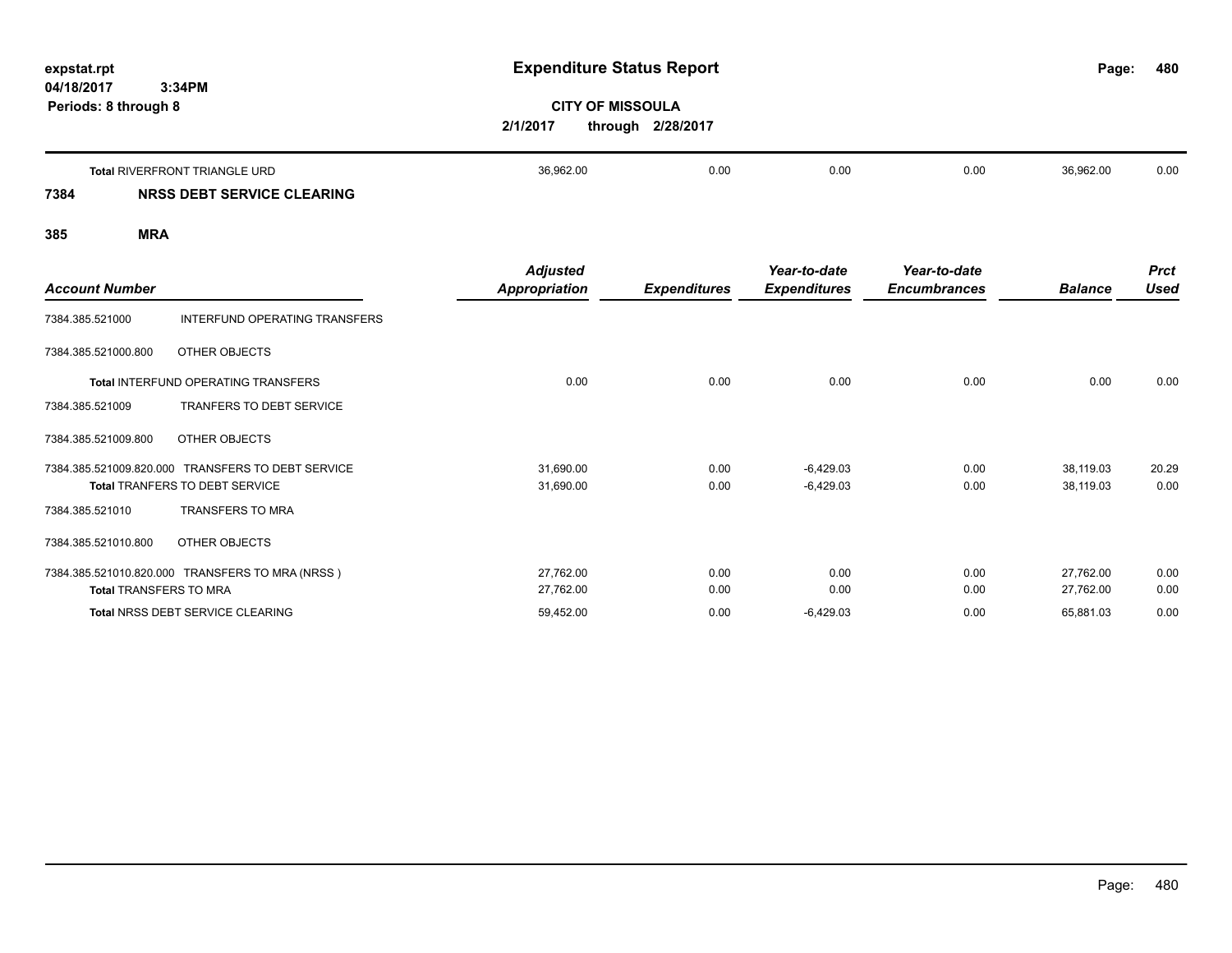**CITY OF MISSOULA 2/1/2017 through 2/28/2017**

### **7385 FRONT STREET URD**

|                                      |                                                      | <b>Adjusted</b>      |                     | Year-to-date        | Year-to-date        |                | <b>Prct</b> |
|--------------------------------------|------------------------------------------------------|----------------------|---------------------|---------------------|---------------------|----------------|-------------|
| <b>Account Number</b>                |                                                      | <b>Appropriation</b> | <b>Expenditures</b> | <b>Expenditures</b> | <b>Encumbrances</b> | <b>Balance</b> | <b>Used</b> |
| 7385.385.460436                      | <b>TENNIS COURT REBUILD</b>                          |                      |                     |                     |                     |                |             |
| 7385.385.460436.300                  | PURCHASED SERVICES                                   |                      |                     |                     |                     |                |             |
|                                      | <b>Total TENNIS COURT REBUILD</b>                    | 0.00                 | 0.00                | 0.00                | 0.00                | 0.00           | 0.00        |
| 7385.385.470213                      | FRONT ST HOUSING - 2017C STUDENT HOUSE               |                      |                     |                     |                     |                |             |
| 7385.385.470213.300                  | PURCHASED SERVICES                                   |                      |                     |                     |                     |                |             |
|                                      | 7385.385.470213.350.000 PROFESSIONAL SERVICES        | 0.00                 | 33.885.00           | 33,885.00           | 0.00                | $-33.885.00$   | 0.00        |
|                                      | Total FRONT ST HOUSING - 2017C STUDENT HOUSE         | 0.00                 | 33,885.00           | 33,885.00           | 0.00                | $-33.885.00$   | 0.00        |
| 7385.385.470230                      | PW FACILITY                                          |                      |                     |                     |                     |                |             |
| 7385.385.470230.300                  | PURCHASED SERVICES                                   |                      |                     |                     |                     |                |             |
|                                      | 7385.385.470230.350.000 PROFESSIONAL SERVICES        | 0.00                 | 504.50              | 3,397.25            | 0.00                | $-3,397.25$    | 0.00        |
|                                      | <b>Total PURCHASED SERVICES</b>                      | 0.00                 | 504.50              | 3,397.25            | 0.00                | $-3,397.25$    | 0.00        |
| 7385.385.470230.700                  | <b>GRANTS &amp; CONTRIBUTIONS</b>                    |                      |                     |                     |                     |                |             |
|                                      | 7385.385.470230.700.000 PROJECT EXPENSE-PUBLIC WORKS | 25,000.00            | 0.00                | 44,525.00           | 0.00                | $-19,525.00$   | 178.10      |
|                                      | <b>Total GRANTS &amp; CONTRIBUTIONS</b>              | 25,000.00            | 0.00                | 44,525.00           | 0.00                | $-19,525.00$   | 178.10      |
| 7385.385.470230.800                  | OTHER OBJECTS                                        |                      |                     |                     |                     |                |             |
| 7385.385.470230.845.000 CONTINGENCY  |                                                      | 419,034.00           | 0.00                | 0.00                | 0.00                | 419,034.00     | 0.00        |
| <b>Total OTHER OBJECTS</b>           |                                                      | 419,034.00           | 0.00                | 0.00                | 0.00                | 419,034.00     | 0.00        |
| 7385.385.470230.900                  | <b>CAPITAL OUTLAY</b>                                |                      |                     |                     |                     |                |             |
| 7385.385.470230.930.000 IMPROVEMENTS |                                                      | 25,000.00            | 0.00                | 0.00                | 0.00                | 25,000.00      | 0.00        |
| <b>Total CAPITAL OUTLAY</b>          |                                                      | 25,000.00            | 0.00                | 0.00                | 0.00                | 25,000.00      | 0.00        |
| <b>Total PW FACILITY</b>             |                                                      | 469,034.00           | 504.50              | 47,922.25           | 0.00                | 421,111.75     | 10.22       |
| 7385.385.470260                      | <b>PLANNING &amp; MGMT</b>                           |                      |                     |                     |                     |                |             |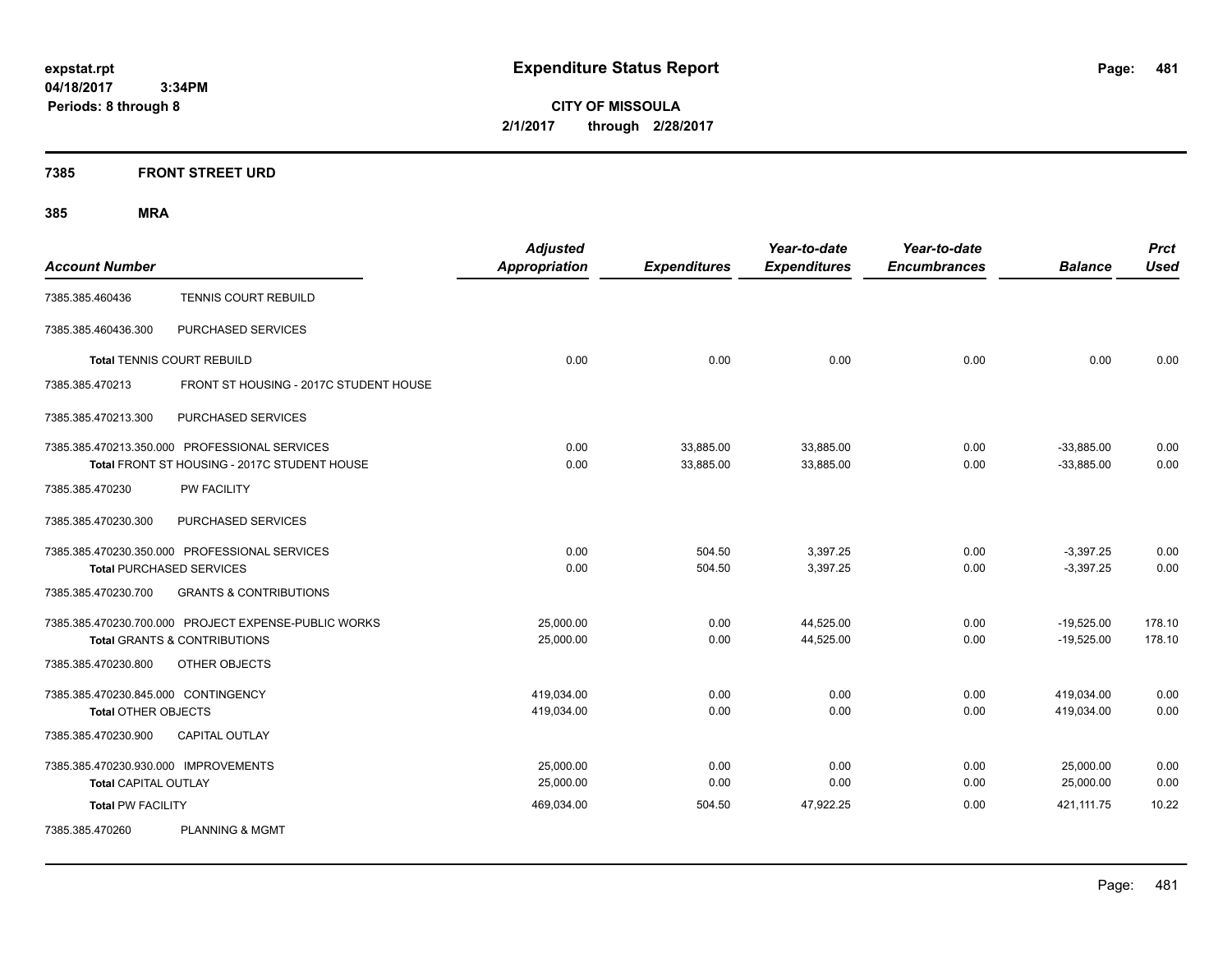**CITY OF MISSOULA 2/1/2017 through 2/28/2017**

### **7385 FRONT STREET URD**

| <b>Account Number</b>               |                                                                | <b>Adjusted</b><br><b>Appropriation</b> | <b>Expenditures</b> | Year-to-date<br><b>Expenditures</b> | Year-to-date<br><b>Encumbrances</b> | <b>Balance</b> | <b>Prct</b><br><b>Used</b> |
|-------------------------------------|----------------------------------------------------------------|-----------------------------------------|---------------------|-------------------------------------|-------------------------------------|----------------|----------------------------|
|                                     |                                                                |                                         |                     |                                     |                                     |                |                            |
| 7385.385.470260.300                 | PURCHASED SERVICES                                             |                                         |                     |                                     |                                     |                |                            |
| <b>Total PURCHASED SERVICES</b>     |                                                                | 0.00                                    | 0.00                | 0.00                                | 0.00                                | 0.00           | 0.00                       |
| 7385.385.470260.700                 | <b>GRANTS &amp; CONTRIBUTIONS</b>                              |                                         |                     |                                     |                                     |                |                            |
|                                     | 7385.385.470260.700.000 PLANNING & MGMT/GRANTS & CONTRIBUTIONS | 10,000.00                               | 0.00                | 0.00                                | 0.00                                | 10,000.00      | 0.00                       |
|                                     | <b>Total GRANTS &amp; CONTRIBUTIONS</b>                        | 10,000.00                               | 0.00                | 0.00                                | 0.00                                | 10,000.00      | 0.00                       |
| 7385.385.470260.800                 | OTHER OBJECTS                                                  |                                         |                     |                                     |                                     |                |                            |
| 7385.385.470260.845.000 CONTINGENCY |                                                                | 50,000.00                               | 0.00                | 0.00                                | 0.00                                | 50,000.00      | 0.00                       |
| <b>Total OTHER OBJECTS</b>          |                                                                | 50,000.00                               | 0.00                | 0.00                                | 0.00                                | 50,000.00      | 0.00                       |
| <b>Total PLANNING &amp; MGMT</b>    |                                                                | 60,000.00                               | 0.00                | 0.00                                | 0.00                                | 60,000.00      | 0.00                       |
| 7385.385.470270                     | <b>CLEARING &amp; DEMO</b>                                     |                                         |                     |                                     |                                     |                |                            |
| 7385.385.470270.700                 | <b>GRANTS &amp; CONTRIBUTIONS</b>                              |                                         |                     |                                     |                                     |                |                            |
|                                     | Total GRANTS & CONTRIBUTIONS                                   | 0.00                                    | 0.00                | 0.00                                | 0.00                                | 0.00           | 0.00                       |
| 7385.385.470270.800                 | OTHER OBJECTS                                                  |                                         |                     |                                     |                                     |                |                            |
| 7385.385.470270.845.000 CONTINGENCY |                                                                | 100,000.00                              | 0.00                | 0.00                                | 0.00                                | 100,000.00     | 0.00                       |
| <b>Total CLEARING &amp; DEMO</b>    |                                                                | 100,000.00                              | 0.00                | 0.00                                | 0.00                                | 100,000.00     | 0.00                       |
| 7385.385.470281                     | FRONT STREET PARKING STRUCTURE                                 |                                         |                     |                                     |                                     |                |                            |
| 7385.385.470281.900                 | CAPITAL OUTLAY                                                 |                                         |                     |                                     |                                     |                |                            |
|                                     | Total FRONT STREET PARKING STRUCTURE                           | 0.00                                    | 0.00                | 0.00                                | 0.00                                | 0.00           | 0.00                       |
| 7385.385.510110                     | <b>MERCHANT SERVICES</b>                                       |                                         |                     |                                     |                                     |                |                            |
| 7385.385.510110.500                 | <b>FIXED CHARGES</b>                                           |                                         |                     |                                     |                                     |                |                            |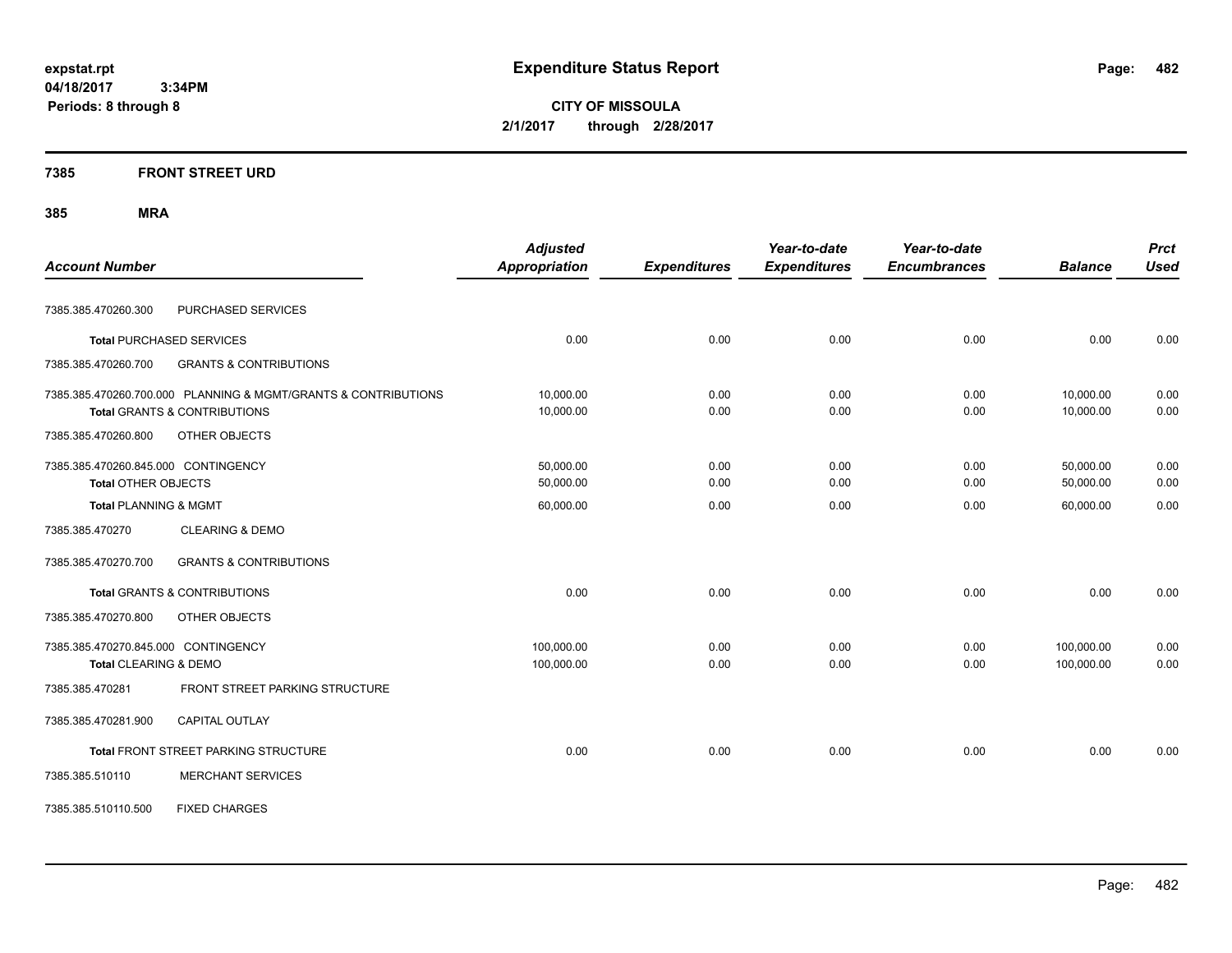**CITY OF MISSOULA 2/1/2017 through 2/28/2017**

### **7385 FRONT STREET URD**

| <b>Account Number</b>          | <b>Adjusted</b><br>Appropriation | <b>Expenditures</b> | Year-to-date<br><b>Expenditures</b> | Year-to-date<br><b>Encumbrances</b> | Balance    | Prct<br>Used |
|--------------------------------|----------------------------------|---------------------|-------------------------------------|-------------------------------------|------------|--------------|
| <b>Total MERCHANT SERVICES</b> | 0.00                             | 0.00                | 0.00                                | 0.00                                | 0.00       | 0.00         |
| <b>Total FRONT STREET URD</b>  | 629,034.00                       | 34,389.50           | 81,807.25                           | 0.00                                | 547.226.75 | 13.01        |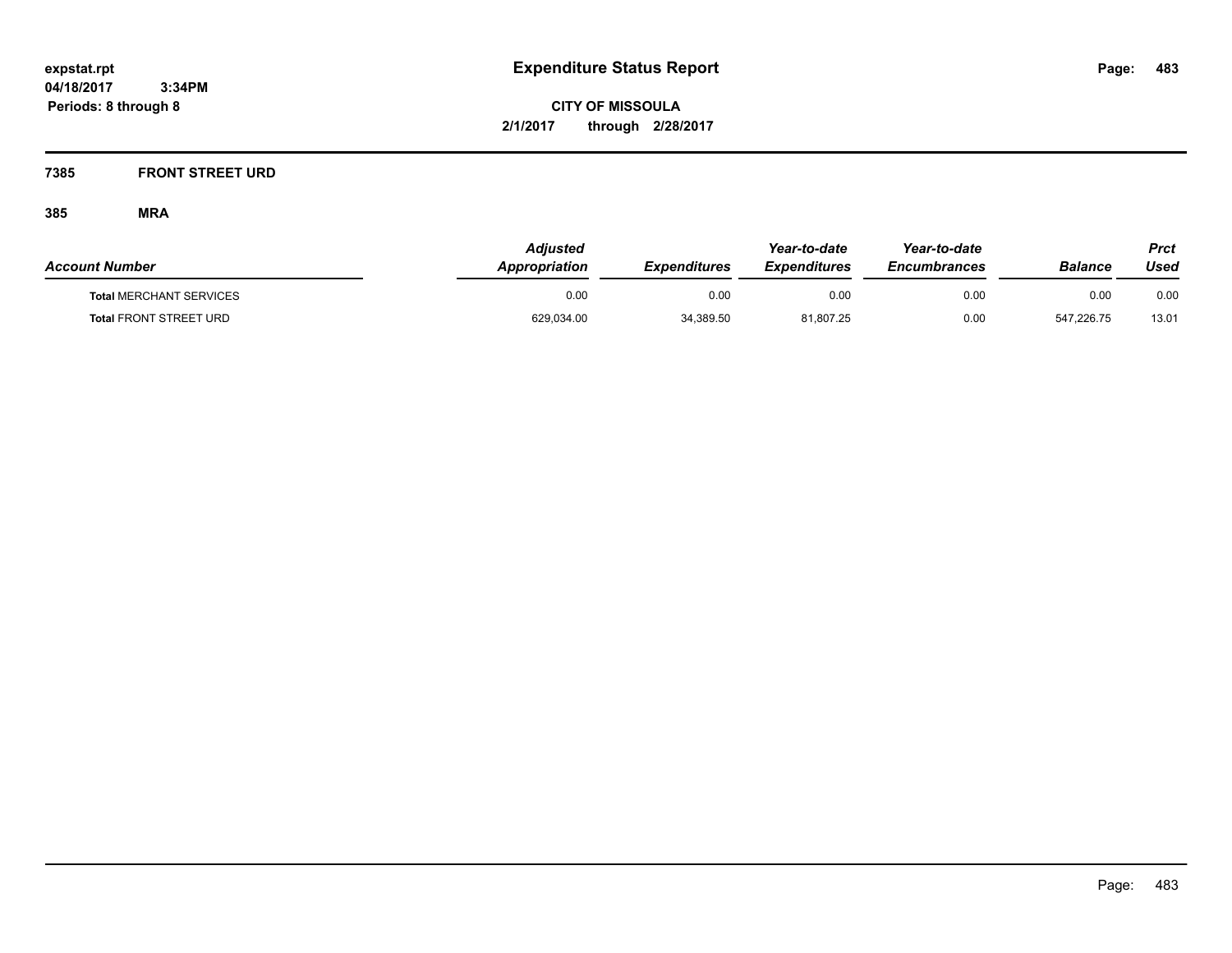**CITY OF MISSOULA 2/1/2017 through 2/28/2017**

### **7386 DEBT SERVICE-SAFEWAY/ST PAT 1.5M**

| <b>Account Number</b> |                                   | <b>Adjusted</b><br><b>Appropriation</b> | <b>Expenditures</b> | Year-to-date<br><b>Expenditures</b> | Year-to-date<br><b>Encumbrances</b> | <b>Balance</b> | <b>Prct</b><br><b>Used</b> |
|-----------------------|-----------------------------------|-----------------------------------------|---------------------|-------------------------------------|-------------------------------------|----------------|----------------------------|
| 7386.385.470220       | PROPERTY ACQUISITION              |                                         |                     |                                     |                                     |                |                            |
| 7386.385.470220.900   | <b>CAPITAL OUTLAY</b>             |                                         |                     |                                     |                                     |                |                            |
|                       | <b>Total PROPERTY ACQUISITION</b> | 0.00                                    | 0.00                | 0.00                                | 0.00                                | 0.00           | 0.00                       |
| 7386.385.510110       | <b>MERCHANT SERVICES</b>          |                                         |                     |                                     |                                     |                |                            |
| 7386.385.510110.500   | <b>FIXED CHARGES</b>              |                                         |                     |                                     |                                     |                |                            |
| <b>Total MRA</b>      |                                   | 0.00                                    | 0.00                | 0.00                                | 0.00                                | 0.00           | 0.00                       |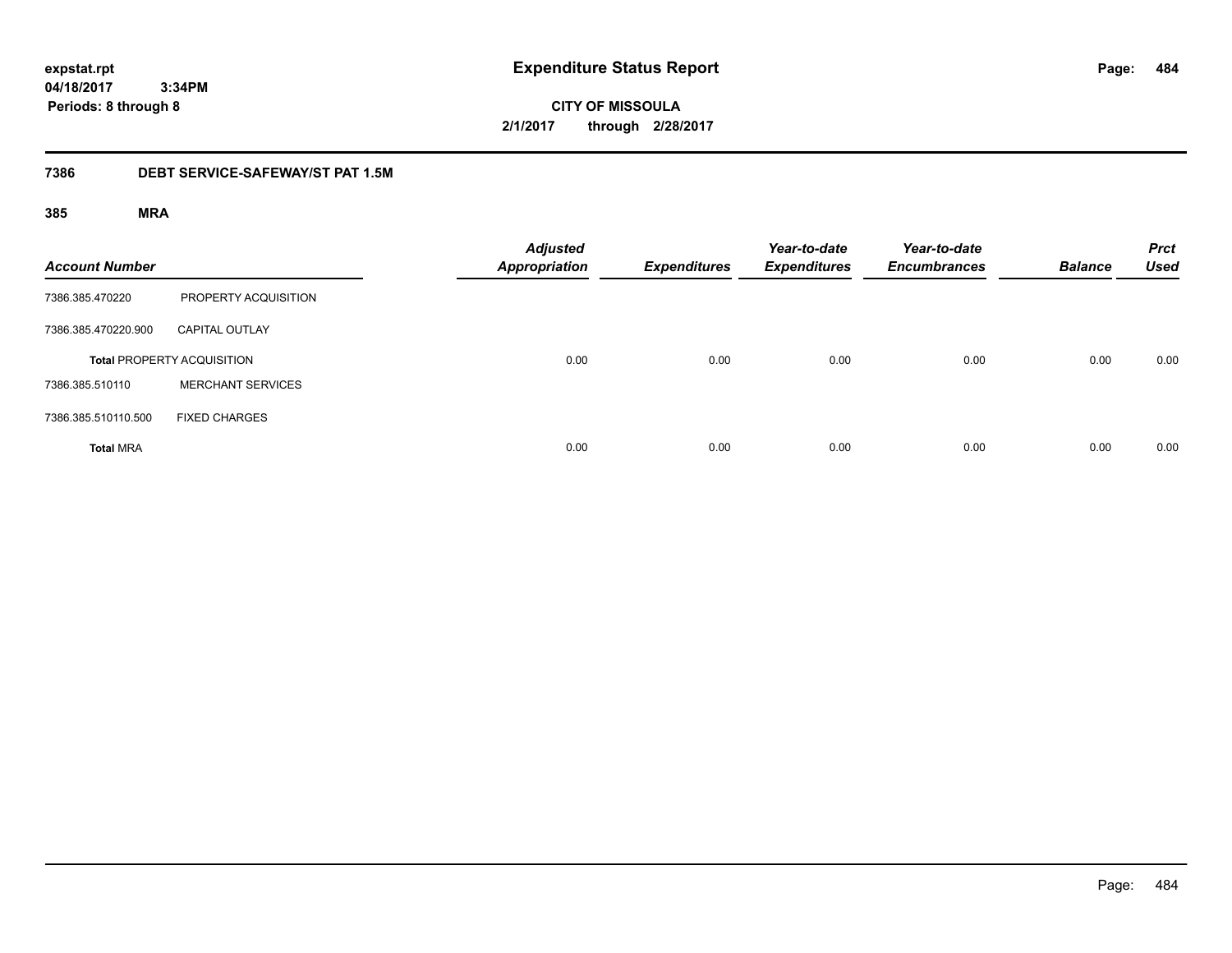**CITY OF MISSOULA 2/1/2017 through 2/28/2017**

### **7386 DEBT SERVICE-SAFEWAY/ST PAT 1.5M**

|                                |                                        | <b>Adjusted</b>      |                     | Year-to-date        | Year-to-date        |                | <b>Prct</b> |
|--------------------------------|----------------------------------------|----------------------|---------------------|---------------------|---------------------|----------------|-------------|
| <b>Account Number</b>          |                                        | <b>Appropriation</b> | <b>Expenditures</b> | <b>Expenditures</b> | <b>Encumbrances</b> | <b>Balance</b> | <b>Used</b> |
| 7386.390.490200                | DEBT SERVICE-SAFEWAY/ST PAT 1.5M       |                      |                     |                     |                     |                |             |
| 7386.390.490200.600            | <b>DEBT SERVICE</b>                    |                      |                     |                     |                     |                |             |
| 7386.390.490200.610.000        | <b>PRINCIPAL</b>                       | 38,539.00            | 0.00                | 32,759.25           | 0.00                | 5,779.75       | 85.00       |
| 7386.390.490200.620.000        | <b>INTEREST / SERVICE FEES</b>         | 88,473.00            | 0.00                | 88,298.75           | 0.00                | 174.25         | 99.80       |
|                                | Total DEBT SERVICE-SAFEWAY/ST PAT 1.5M | 127,012.00           | 0.00                | 121,058.00          | 0.00                | 5,954.00       | 95.31       |
| 7386.390.490510                | DS PAYMENTS TO GUARANTOR               |                      |                     |                     |                     |                |             |
| 7386.390.490510.600            | <b>DEBT SERVICE</b>                    |                      |                     |                     |                     |                |             |
|                                | <b>Total DS PAYMENTS TO GUARANTOR</b>  | 0.00                 | 0.00                | 0.00                | 0.00                | 0.00           | 0.00        |
| 7386.390.510110                | <b>MERCHANT SERVICES</b>               |                      |                     |                     |                     |                |             |
| 7386.390.510110.500            | <b>FIXED CHARGES</b>                   |                      |                     |                     |                     |                |             |
| <b>Total MERCHANT SERVICES</b> |                                        | 0.00                 | 0.00                | 0.00                | 0.00                | 0.00           | 0.00        |
|                                | Total DEBT SERVICE-SAFEWAY/ST PAT 1.5M | 127,012.00           | 0.00                | 121,058.00          | 0.00                | 5,954.00       | 95.31       |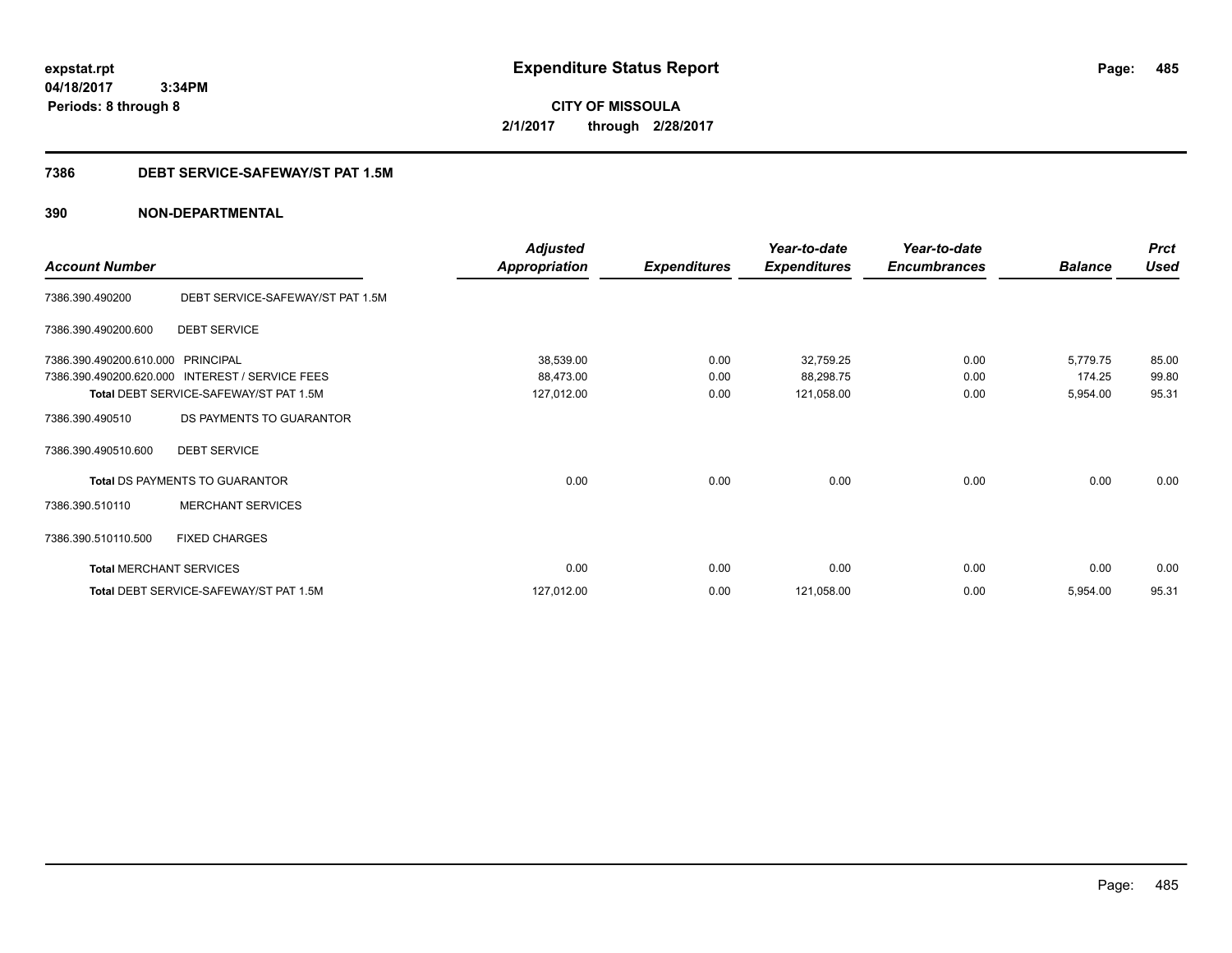**CITY OF MISSOULA 2/1/2017 through 2/28/2017**

### **7387 DEBT SERVICE-BROWNFIELD RLF 1.125M**

|                                   |                                                 | <b>Adjusted</b>      |                     | Year-to-date        | Year-to-date        |                | <b>Prct</b> |
|-----------------------------------|-------------------------------------------------|----------------------|---------------------|---------------------|---------------------|----------------|-------------|
| <b>Account Number</b>             |                                                 | <b>Appropriation</b> | <b>Expenditures</b> | <b>Expenditures</b> | <b>Encumbrances</b> | <b>Balance</b> | <b>Used</b> |
| 7387.390.490200                   | DEBT SERVICE-BROWNFIELD RLF 1.125M              |                      |                     |                     |                     |                |             |
| 7387.390.490200.600               | <b>DEBT SERVICE</b>                             |                      |                     |                     |                     |                |             |
| 7387.390.490200.610.000 PRINCIPAL |                                                 | 29,830.00            | 0.00                | 0.00                | 0.00                | 29,830.00      | 0.00        |
|                                   | 7387.390.490200.620.000 INTEREST / SERVICE FEES | 24,886.00            | 0.00                | 12,265.54           | 0.00                | 12,620.46      | 49.29       |
|                                   | <b>Total DEBT SERVICE-BROWNFIELD RLF 1.125M</b> | 54,716.00            | 0.00                | 12,265.54           | 0.00                | 42,450.46      | 22.42       |
| 7387.390.510110                   | <b>MERCHANT SERVICES</b>                        |                      |                     |                     |                     |                |             |
| 7387.390.510110.500               | <b>FIXED CHARGES</b>                            |                      |                     |                     |                     |                |             |
| <b>Total MERCHANT SERVICES</b>    |                                                 | 0.00                 | 0.00                | 0.00                | 0.00                | 0.00           | 0.00        |
|                                   | <b>Total DEBT SERVICE-BROWNFIELD RLF 1.125M</b> | 54,716.00            | 0.00                | 12,265.54           | 0.00                | 42,450.46      | 22.42       |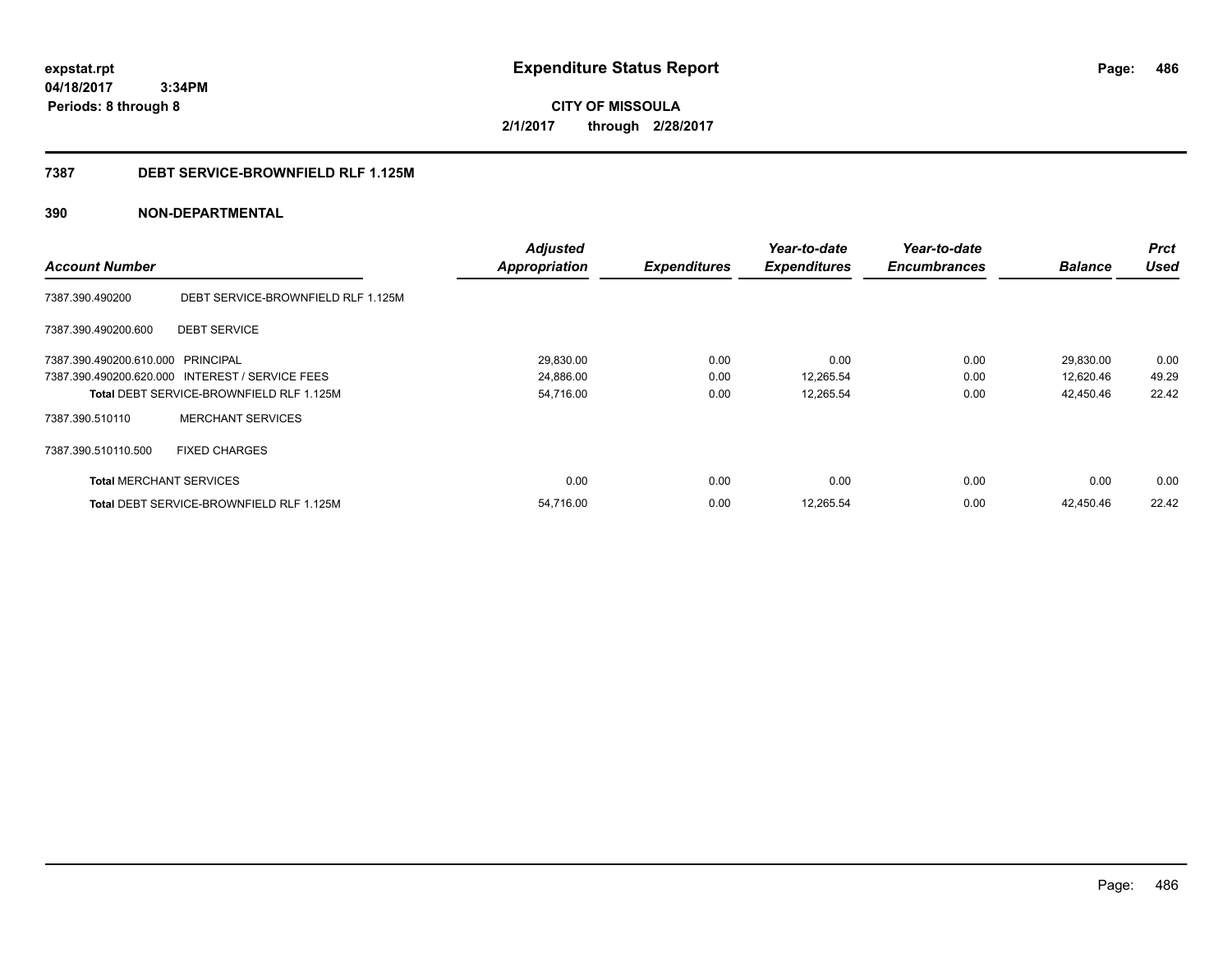**CITY OF MISSOULA 2/1/2017 through 2/28/2017**

**7388 RESERVE-3.6m TIF**

| <b>Account Number</b>  |                                      | <b>Adjusted</b><br><b>Appropriation</b> | <b>Expenditures</b> | Year-to-date<br><b>Expenditures</b> | Year-to-date<br><b>Encumbrances</b> | <b>Balance</b> | <b>Prct</b><br><b>Used</b> |
|------------------------|--------------------------------------|-----------------------------------------|---------------------|-------------------------------------|-------------------------------------|----------------|----------------------------|
| 7388.390.490607        | <b>TRANSFERS TO BROWNFIELD</b>       |                                         |                     |                                     |                                     |                |                            |
| 7388.390.490607.800    | OTHER OBJECTS                        |                                         |                     |                                     |                                     |                |                            |
|                        | <b>Total TRANSFERS TO BROWNFIELD</b> | 0.00                                    | 0.00                | 0.00                                | 0.00                                | 0.00           | 0.00                       |
| 7388.390.510110        | <b>MERCHANT SERVICES</b>             |                                         |                     |                                     |                                     |                |                            |
| 7388.390.510110.500    | <b>FIXED CHARGES</b>                 |                                         |                     |                                     |                                     |                |                            |
| Total RESERVE-3.6m TIF |                                      | 0.00                                    | 0.00                | 0.00                                | 0.00                                | 0.00           | 0.00                       |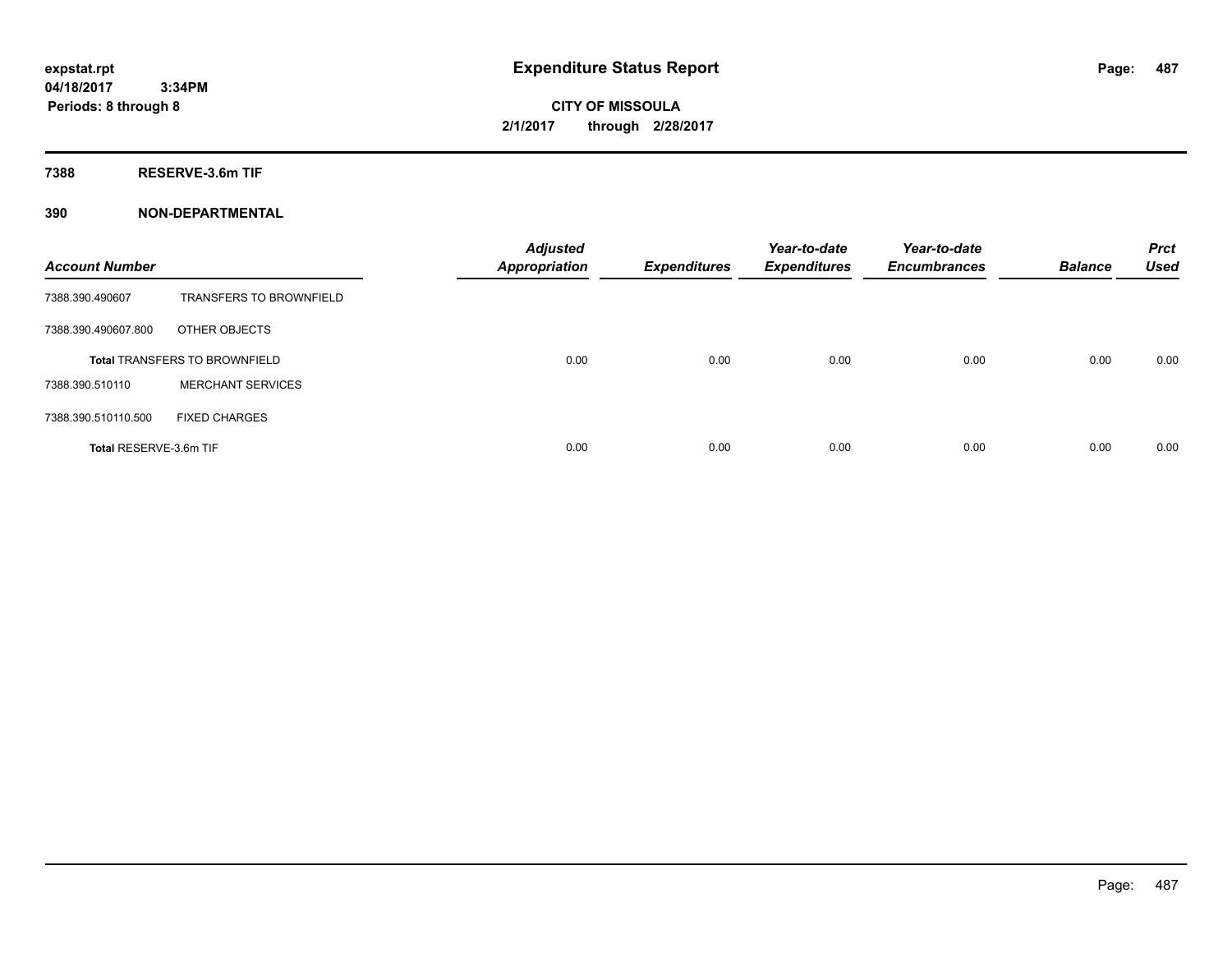**CITY OF MISSOULA 2/1/2017 through 2/28/2017**

### **7389 DEBT SERVICE - 3.6M/5.75M**

| <b>Account Number</b> |                                   | <b>Adjusted</b><br><b>Appropriation</b> | <b>Expenditures</b> | Year-to-date<br><b>Expenditures</b> | Year-to-date<br><b>Encumbrances</b> | <b>Balance</b> | <b>Prct</b><br><b>Used</b> |
|-----------------------|-----------------------------------|-----------------------------------------|---------------------|-------------------------------------|-------------------------------------|----------------|----------------------------|
| 7389.385.470220       | PROPERTY ACQUISITION              |                                         |                     |                                     |                                     |                |                            |
| 7389.385.470220.600   | <b>DEBT SERVICE</b>               |                                         |                     |                                     |                                     |                |                            |
|                       | <b>Total PROPERTY ACQUISITION</b> | 0.00                                    | 0.00                | 0.00                                | 0.00                                | 0.00           | 0.00                       |
| 7389.385.470250       | <b>RELOCATION PAYMENTS</b>        |                                         |                     |                                     |                                     |                |                            |
| 7389.385.470250.700   | <b>GRANTS &amp; CONTRIBUTIONS</b> |                                         |                     |                                     |                                     |                |                            |
|                       | <b>Total RELOCATION PAYMENTS</b>  | 0.00                                    | 0.00                | 0.00                                | 0.00                                | 0.00           | 0.00                       |
| 7389.385.510110       | <b>MERCHANT SERVICES</b>          |                                         |                     |                                     |                                     |                |                            |
| 7389.385.510110.500   | <b>FIXED CHARGES</b>              |                                         |                     |                                     |                                     |                |                            |
| <b>Total MRA</b>      |                                   | 0.00                                    | 0.00                | 0.00                                | 0.00                                | 0.00           | 0.00                       |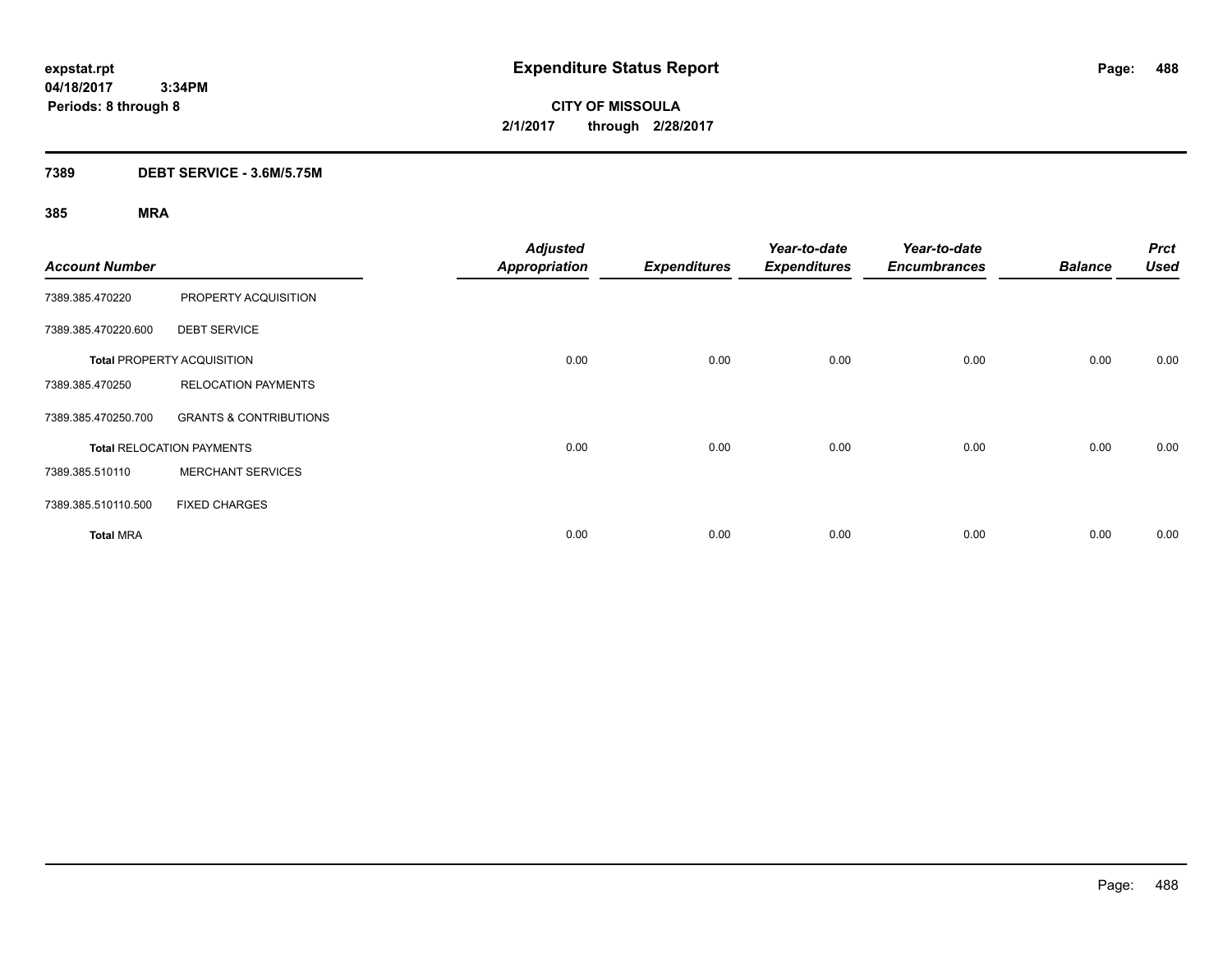**CITY OF MISSOULA 2/1/2017 through 2/28/2017**

### **7389 DEBT SERVICE - 3.6M/5.75M**

| <b>Account Number</b>          |                                                       | <b>Adjusted</b><br>Appropriation | <b>Expenditures</b> | Year-to-date<br><b>Expenditures</b> | Year-to-date<br><b>Encumbrances</b> | <b>Balance</b> | <b>Prct</b><br><b>Used</b> |
|--------------------------------|-------------------------------------------------------|----------------------------------|---------------------|-------------------------------------|-------------------------------------|----------------|----------------------------|
|                                |                                                       |                                  |                     |                                     |                                     |                |                            |
| 7389.390.490200                | REVENUE BOND DEBT SERVICE                             |                                  |                     |                                     |                                     |                |                            |
| 7389.390.490200.600            | <b>DEBT SERVICE</b>                                   |                                  |                     |                                     |                                     |                |                            |
| 7389.390.490200.610.000        | PRINCIPAL                                             | 125,000.00                       | 0.00                | 0.00                                | 0.00                                | 125,000.00     | 0.00                       |
| 7389.390.490200.620.000        | <b>INTEREST / SERVICE FEES</b>                        | 125,500.00                       | 0.00                | 65,950.00                           | 0.00                                | 59,550.00      | 52.55                      |
|                                | Total REVENUE BOND DEBT SERVICE                       | 250,500.00                       | 0.00                | 65,950.00                           | 0.00                                | 184,550.00     | 26.33                      |
| 7389.390.490210                | FY13 \$5.75M DEBT SERVICE                             |                                  |                     |                                     |                                     |                |                            |
| 7389.390.490210.600            | <b>DEBT SERVICE</b>                                   |                                  |                     |                                     |                                     |                |                            |
|                                | 7389.390.490210.610.000 FY13 5.75M DEBT SVS/PRINCIPAL | 268,000.00                       | 0.00                | 133,000.00                          | 0.00                                | 135,000.00     | 49.63                      |
|                                | 7389.390.490210.620.000 INTEREST / SERVICE FEES       | 157,812.00                       | 0.00                | 79,553.25                           | 0.00                                | 78.258.75      | 50.41                      |
|                                | Total FY13 \$5.75M DEBT SERVICE                       | 425,812.00                       | 0.00                | 212,553.25                          | 0.00                                | 213,258.75     | 49.92                      |
| 7389.390.510110                | <b>MERCHANT SERVICES</b>                              |                                  |                     |                                     |                                     |                |                            |
| 7389.390.510110.500            | <b>FIXED CHARGES</b>                                  |                                  |                     |                                     |                                     |                |                            |
| <b>Total MERCHANT SERVICES</b> |                                                       | 0.00                             | 0.00                | 0.00                                | 0.00                                | 0.00           | 0.00                       |
|                                | Total DEBT SERVICE - 3.6M/5.75M                       | 676.312.00                       | 0.00                | 278,503.25                          | 0.00                                | 397,808.75     | 41.18                      |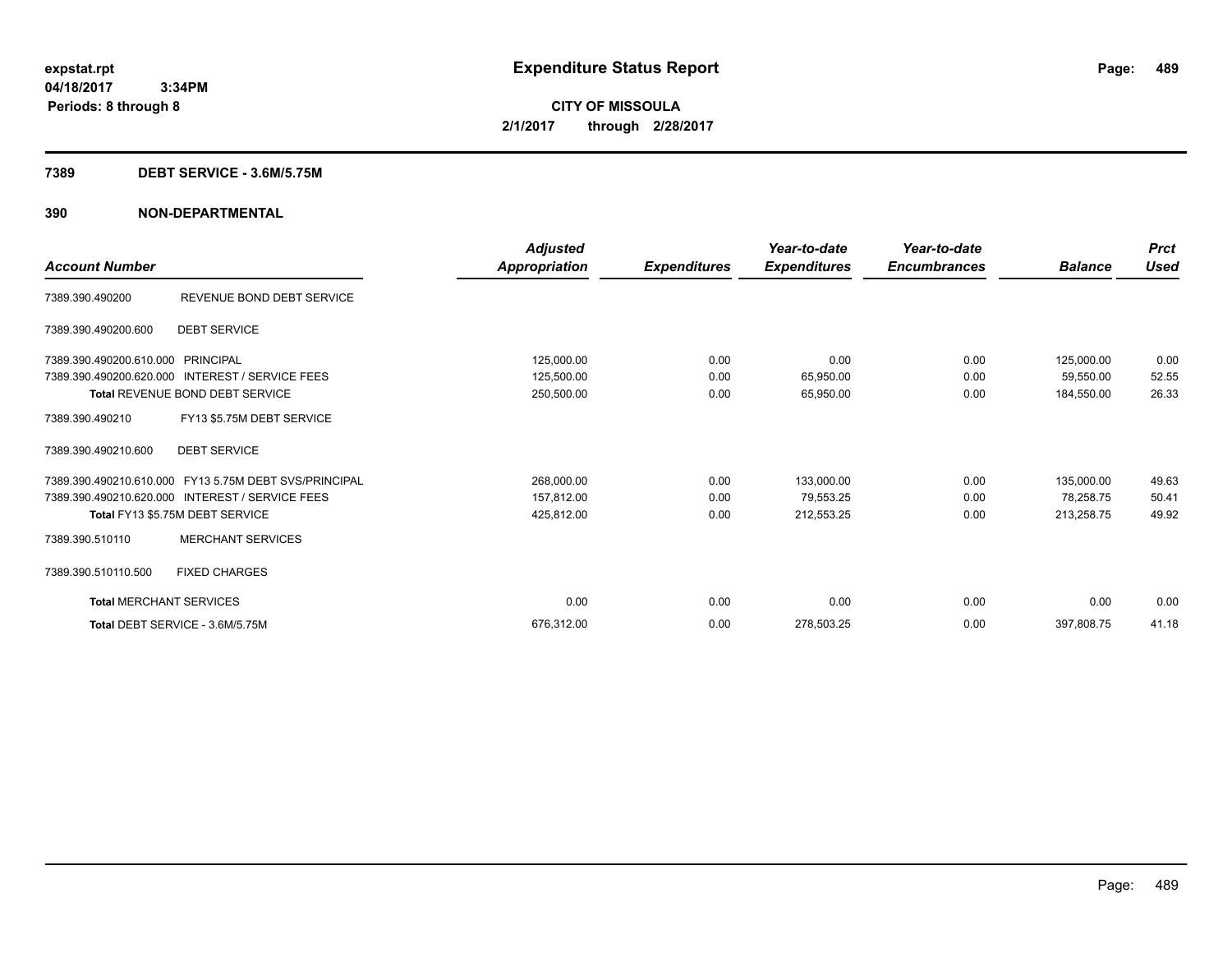**CITY OF MISSOULA 2/1/2017 through 2/28/2017**

### **7390 URDII CLEARING - 3.6M TIF**

| <b>Account Number</b> |                                                                                          | <b>Adjusted</b><br><b>Appropriation</b> | <b>Expenditures</b> | Year-to-date<br><b>Expenditures</b> | Year-to-date<br><b>Encumbrances</b> | <b>Balance</b>           | <b>Prct</b><br><b>Used</b> |
|-----------------------|------------------------------------------------------------------------------------------|-----------------------------------------|---------------------|-------------------------------------|-------------------------------------|--------------------------|----------------------------|
| 7390.385.490607       | <b>TRANSFERS TO BROWNFIELD</b>                                                           |                                         |                     |                                     |                                     |                          |                            |
| 7390.385.490607.800   | OTHER OBJECTS                                                                            |                                         |                     |                                     |                                     |                          |                            |
|                       | 7390.385.490607.820.000 TRANSFERS TO OTHER FUNDS<br><b>Total TRANSFERS TO BROWNFIELD</b> | 0.00<br>0.00                            | 0.00<br>0.00        | $-126.825.85$<br>$-126,825.85$      | 0.00<br>0.00                        | 126.825.85<br>126,825.85 | 0.00<br>0.00               |
| 7390.385.510110       | <b>MERCHANT SERVICES</b>                                                                 |                                         |                     |                                     |                                     |                          |                            |
| 7390.385.510110.500   | <b>FIXED CHARGES</b>                                                                     |                                         |                     |                                     |                                     |                          |                            |
|                       | <b>Total MERCHANT SERVICES</b>                                                           | 0.00                                    | 0.00                | 0.00                                | 0.00                                | 0.00                     | 0.00                       |
| <b>Total MRA</b>      |                                                                                          | 0.00                                    | 0.00                | $-126,825.85$                       | 0.00                                | 126,825.85               | 0.00                       |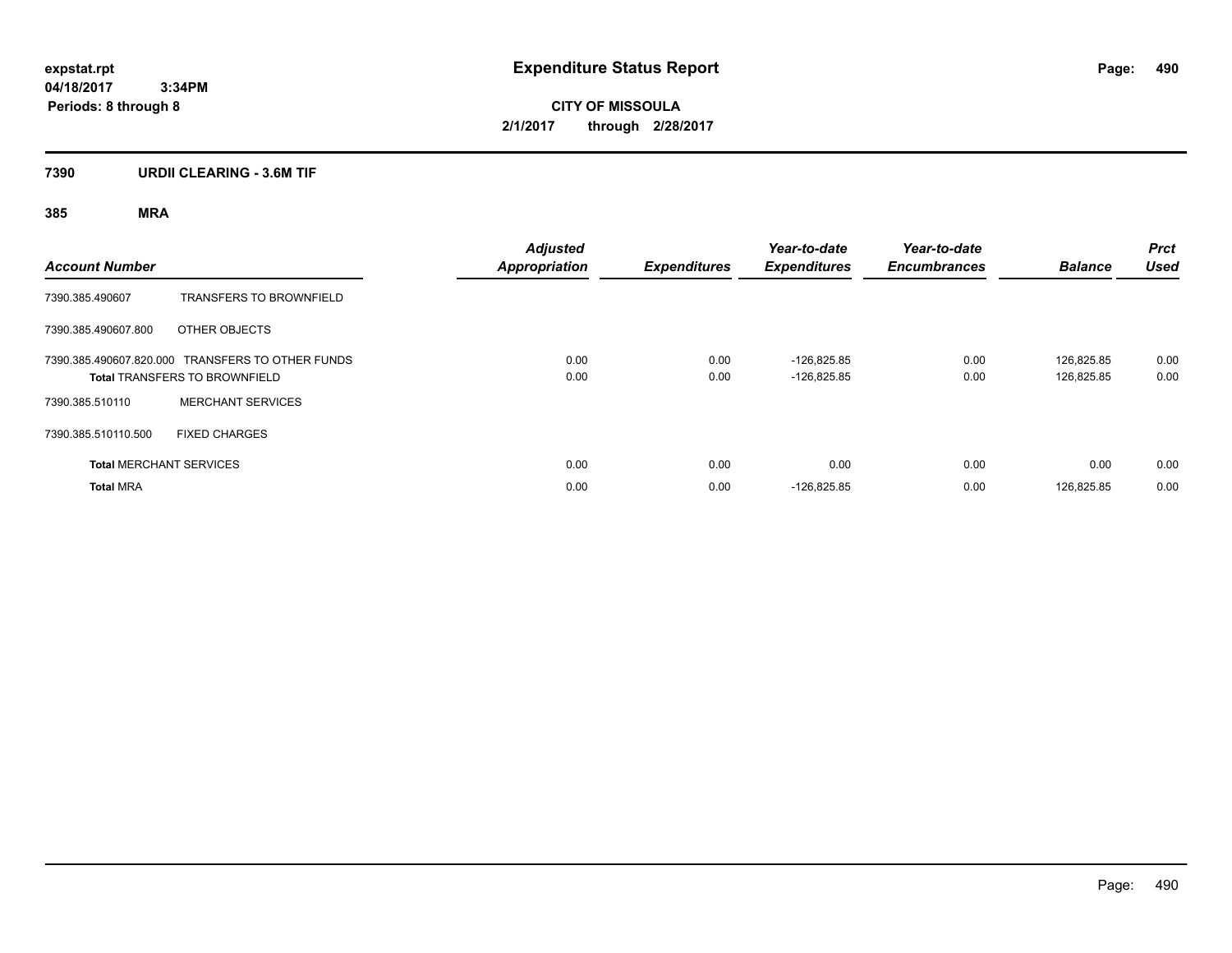**CITY OF MISSOULA 2/1/2017 through 2/28/2017**

### **7390 URDII CLEARING - 3.6M TIF**

| <b>Account Number</b>         |                                                                | <b>Adjusted</b><br><b>Appropriation</b> | <b>Expenditures</b> | Year-to-date<br><b>Expenditures</b> | Year-to-date<br><b>Encumbrances</b> | <b>Balance</b> | <b>Prct</b><br><b>Used</b> |
|-------------------------------|----------------------------------------------------------------|-----------------------------------------|---------------------|-------------------------------------|-------------------------------------|----------------|----------------------------|
| 7390.390.490601               | TI BOND CLEARING                                               |                                         |                     |                                     |                                     |                |                            |
| 7390.390.490601.800           | OTHER OBJECTS                                                  |                                         |                     |                                     |                                     |                |                            |
| <b>Total TI BOND CLEARING</b> |                                                                | 0.00                                    | 0.00                | 0.00                                | 0.00                                | 0.00           | 0.00                       |
| 7390.390.490604               | TI BOND RESERVE                                                |                                         |                     |                                     |                                     |                |                            |
| 7390.390.490604.800           | OTHER OBJECTS                                                  |                                         |                     |                                     |                                     |                |                            |
|                               | 7390.390.490604.820.000 TRANSFER TO INTERMOUNTAIN BOND DS 7399 | 145,937.00                              | 0.00                | 112.627.50                          | 0.00                                | 33,309.50      | 77.18                      |
| Total TI BOND RESERVE         |                                                                | 145,937.00                              | 0.00                | 112,627.50                          | 0.00                                | 33,309.50      | 77.18                      |
| 7390.390.490605               | TRANSFER TO DEBT SERVICE 7389                                  |                                         |                     |                                     |                                     |                |                            |
| 7390.390.490605.800           | OTHER OBJECTS                                                  |                                         |                     |                                     |                                     |                |                            |
|                               | 7390.390.490605.820.000 TRANSFERS TO DEBT SERVICE              | 676,312.00                              | 0.00                | 679,473.27                          | 0.00                                | $-3,161.27$    | 100.47                     |
|                               | Total TRANSFER TO DEBT SERVICE 7389                            | 676,312.00                              | 0.00                | 679,473.27                          | 0.00                                | $-3,161.27$    | 100.47                     |
| 7390.390.490606               | DEVELOPMENT TRANSFERS                                          |                                         |                     |                                     |                                     |                |                            |
| 7390.390.490606.800           | OTHER OBJECTS                                                  |                                         |                     |                                     |                                     |                |                            |
|                               | 7390.390.490606.820.000 TRANSFERS TO URD II DEVELOPMENT        | 1,121,177.00                            | 0.00                | 286,476.98                          | 0.00                                | 834,700.02     | 25.55                      |
|                               | <b>Total DEVELOPMENT TRANSFERS</b>                             | 1,121,177.00                            | 0.00                | 286,476.98                          | 0.00                                | 834,700.02     | 25.55                      |
| 7390.390.490607               | <b>TRANSFERS TO BROWNFIELD</b>                                 |                                         |                     |                                     |                                     |                |                            |
| 7390.390.490607.800           | OTHER OBJECTS                                                  |                                         |                     |                                     |                                     |                |                            |
|                               | 7390.390.490607.820.000 TRANSFERS TO OTHER FUNDS               | 54,716.00                               | 0.00                | 58,092.00                           | 0.00                                | $-3,376.00$    | 106.17                     |
|                               | <b>Total TRANSFERS TO BROWNFIELD</b>                           | 54,716.00                               | 0.00                | 58,092.00                           | 0.00                                | $-3,376.00$    | 106.17                     |
| 7390.390.490608               | TRANSFERS TO SAFEWA/ST PAT                                     |                                         |                     |                                     |                                     |                |                            |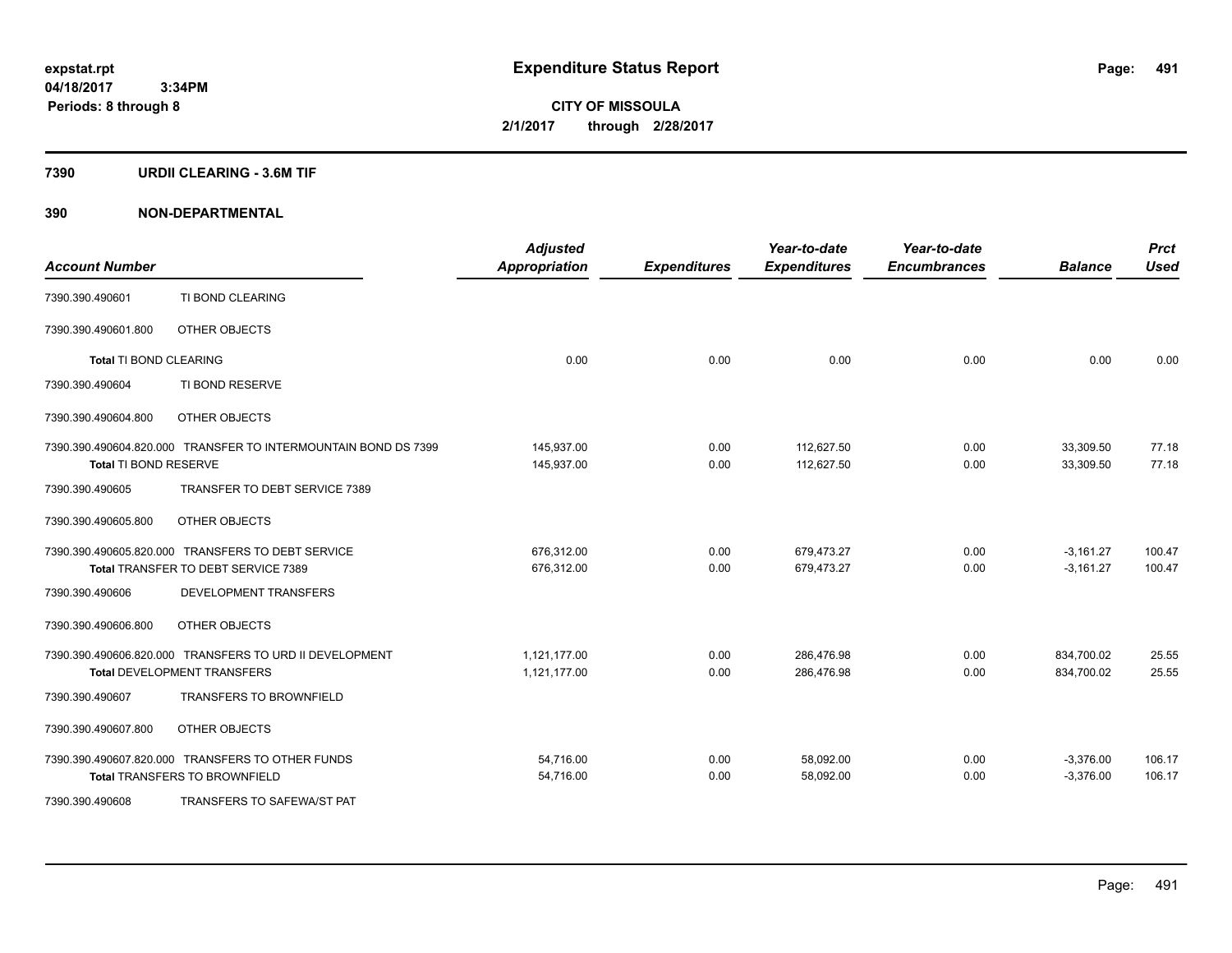**CITY OF MISSOULA 2/1/2017 through 2/28/2017**

### **7390 URDII CLEARING - 3.6M TIF**

|                                                                  | <b>Adjusted</b>      |                     | Year-to-date        | Year-to-date        |                | <b>Prct</b> |
|------------------------------------------------------------------|----------------------|---------------------|---------------------|---------------------|----------------|-------------|
| <b>Account Number</b>                                            | <b>Appropriation</b> | <b>Expenditures</b> | <b>Expenditures</b> | <b>Encumbrances</b> | <b>Balance</b> | <b>Used</b> |
| 7390.390.490608.800<br>OTHER OBJECTS                             |                      |                     |                     |                     |                |             |
| 7390.390.490608.820.000 TRANSFERS TO OTHER FUNDS-SAFEWAY/ST PATS | 127,012.00           | 0.00                | 115,103.00          | 0.00                | 11,909.00      | 90.62       |
| <b>Total TRANSFERS TO SAFEWA/ST PAT</b>                          | 127,012.00           | 0.00                | 115,103.00          | 0.00                | 11,909.00      | 90.62       |
| <b>MERCHANT SERVICES</b><br>7390.390.510110                      |                      |                     |                     |                     |                |             |
| 7390.390.510110.500<br><b>FIXED CHARGES</b>                      |                      |                     |                     |                     |                |             |
| <b>Total FIXED CHARGES</b>                                       | 0.00                 | 0.00                | 0.00                | 0.00                | 0.00           | 0.00        |
| <b>Total MERCHANT SERVICES</b>                                   | 0.00                 | 0.00                | 0.00                | 0.00                | 0.00           | 0.00        |
| <b>Total NON-DEPARTMENTAL</b>                                    | 2,125,154.00         | 0.00                | 1,251,772.75        | 0.00                | 873,381.25     | 58.90       |
| <b>Total URDII CLEARING - 3.6M TIF</b>                           | 2,125,154.00         | 0.00                | 1,124,946.90        | 0.00                | 1.000.207.10   | 52.93       |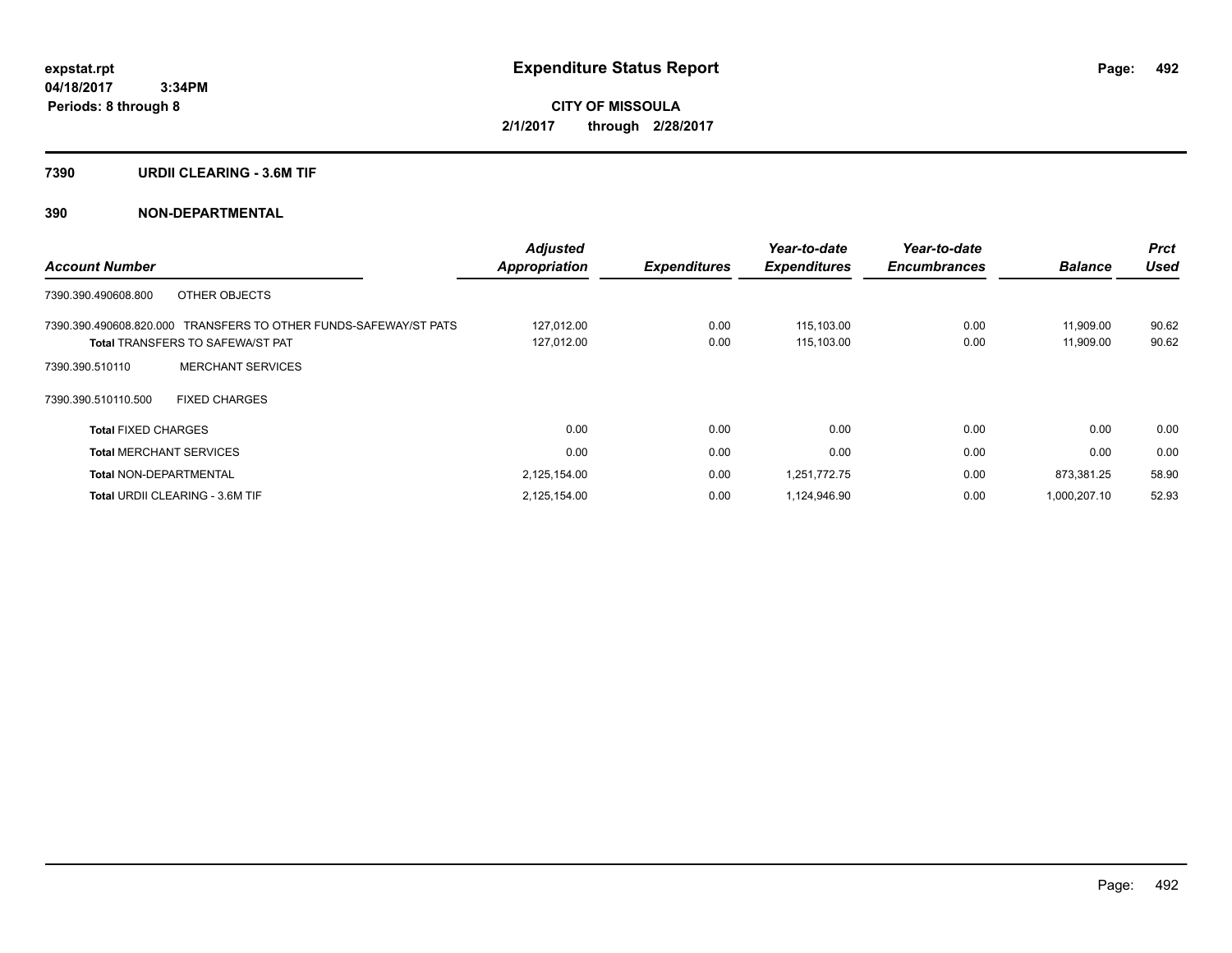**CITY OF MISSOULA 2/1/2017 through 2/28/2017**

**7391 MRA - URD I FUND**

| <b>Account Number</b>      |                          | <b>Adjusted</b><br><b>Appropriation</b> | <b>Expenditures</b> | Year-to-date<br><b>Expenditures</b> | Year-to-date<br><b>Encumbrances</b> | <b>Balance</b> | <b>Prct</b><br>Used |
|----------------------------|--------------------------|-----------------------------------------|---------------------|-------------------------------------|-------------------------------------|----------------|---------------------|
| 7391.385.510110            | <b>MERCHANT SERVICES</b> |                                         |                     |                                     |                                     |                |                     |
| 7391.385.510110.500        | <b>FIXED CHARGES</b>     |                                         |                     |                                     |                                     |                |                     |
| <b>Total FIXED CHARGES</b> |                          | 0.00                                    | 0.00                | 0.00                                | 0.00                                | 0.00           | 0.00                |
| <b>Total MRA</b>           |                          | 0.00                                    | 0.00                | 0.00                                | 0.00                                | 0.00           | 0.00                |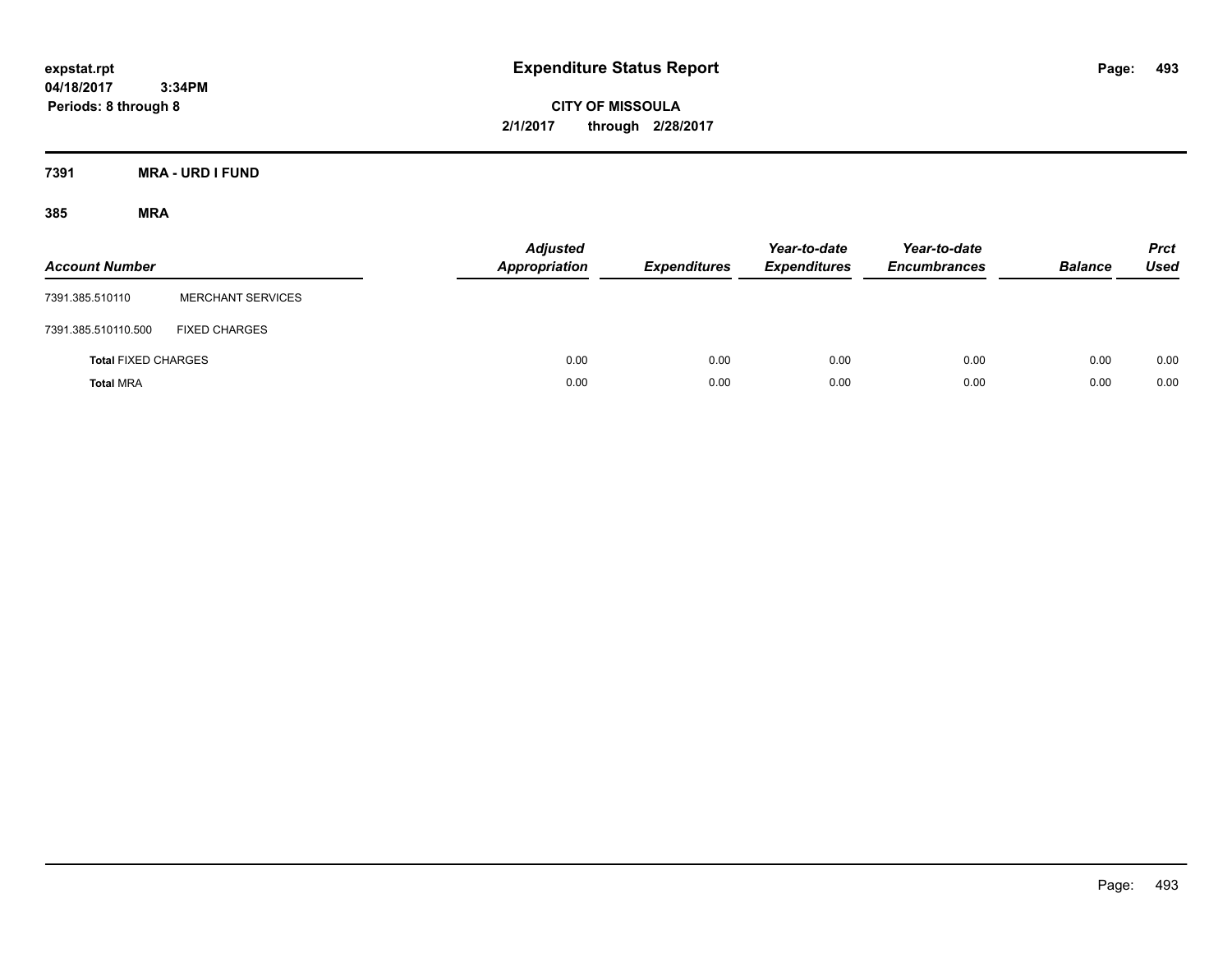**CITY OF MISSOULA 2/1/2017 through 2/28/2017**

**7391 MRA - URD I FUND**

**900 DEPRECIATION**

| <b>Account Number</b>  |                          | Adjusted<br>Appropriation | <b>Expenditures</b> | Year-to-date<br><b>Expenditures</b> | Year-to-date<br><b>Encumbrances</b> | <b>Balance</b> | Prct<br><b>Used</b> |
|------------------------|--------------------------|---------------------------|---------------------|-------------------------------------|-------------------------------------|----------------|---------------------|
| 7391.900.510110        | <b>MERCHANT SERVICES</b> |                           |                     |                                     |                                     |                |                     |
| 7391.900.510110.500    | <b>FIXED CHARGES</b>     |                           |                     |                                     |                                     |                |                     |
| Total MRA - URD I FUND |                          | 0.00                      | 0.00                | 0.00                                | 0.00                                | 0.00           | 0.00                |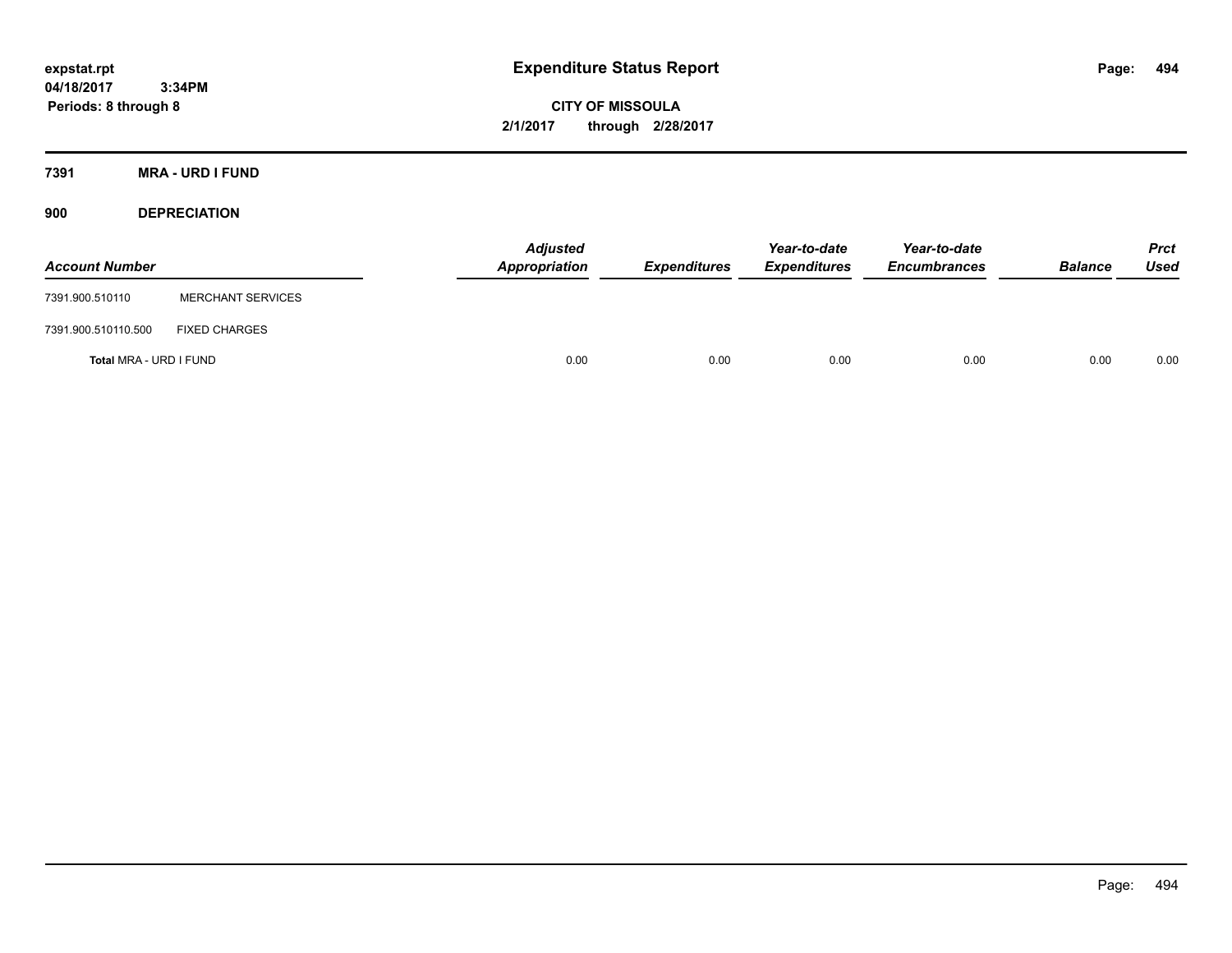**CITY OF MISSOULA 2/1/2017 through 2/28/2017**

**7392 MRA - URD II FUND**

| <b>Account Number</b>                                             |                                                  | <b>Adjusted</b><br><b>Appropriation</b> | <b>Expenditures</b> | Year-to-date<br><b>Expenditures</b> | Year-to-date<br><b>Encumbrances</b> | <b>Balance</b>           | <b>Prct</b><br><b>Used</b> |
|-------------------------------------------------------------------|--------------------------------------------------|-----------------------------------------|---------------------|-------------------------------------|-------------------------------------|--------------------------|----------------------------|
| 7392.385.460436                                                   | MRA CTEP/CMAQ                                    |                                         |                     |                                     |                                     |                          |                            |
| 7392.385.460436.300                                               | PURCHASED SERVICES                               |                                         |                     |                                     |                                     |                          |                            |
|                                                                   | <b>Total PURCHASED SERVICES</b>                  | 0.00                                    | 0.00                | 0.00                                | 0.00                                | 0.00                     | 0.00                       |
| 7392.385.460436.900                                               | CAPITAL OUTLAY                                   |                                         |                     |                                     |                                     |                          |                            |
| <b>Total MRA CTEP/CMAQ</b>                                        |                                                  | 0.00                                    | 0.00                | 0.00                                | 0.00                                | 0.00                     | 0.00                       |
| 7392.385.470210                                                   | <b>ADMINISTRATION</b>                            |                                         |                     |                                     |                                     |                          |                            |
| 7392.385.470210.300                                               | PURCHASED SERVICES                               |                                         |                     |                                     |                                     |                          |                            |
|                                                                   | <b>Total PURCHASED SERVICES</b>                  | 0.00                                    | 0.00                | 0.00                                | 0.00                                | 0.00                     | 0.00                       |
| 7392.385.470210.800                                               | OTHER OBJECTS                                    |                                         |                     |                                     |                                     |                          |                            |
| <b>Total ADMINISTRATION</b>                                       | 7392.385.470210.820.000 TRANSFERS TO OTHER FUNDS | 250,000.00<br>250,000.00                | 0.00<br>0.00        | 0.00<br>0.00                        | 0.00<br>0.00                        | 250,000.00<br>250,000.00 | 0.00<br>0.00               |
| 7392.385.470220                                                   | PROPERTY ACQUISITION                             |                                         |                     |                                     |                                     |                          |                            |
| 7392.385.470220.800                                               | OTHER OBJECTS                                    |                                         |                     |                                     |                                     |                          |                            |
| 7392.385.470220.845.000 CONTINGENCY<br><b>Total OTHER OBJECTS</b> |                                                  | 50,000.00<br>50,000.00                  | 0.00<br>0.00        | 0.00<br>0.00                        | 0.00<br>0.00                        | 50,000.00<br>50,000.00   | 0.00<br>0.00               |
| 7392.385.470220.900                                               | CAPITAL OUTLAY                                   |                                         |                     |                                     |                                     |                          |                            |
| <b>Total CAPITAL OUTLAY</b>                                       |                                                  | 0.00                                    | 0.00                | 0.00                                | 0.00                                | 0.00                     | 0.00                       |
|                                                                   | <b>Total PROPERTY ACQUISITION</b>                | 50,000.00                               | 0.00                | 0.00                                | 0.00                                | 50,000.00                | 0.00                       |
| 7392.385.470230                                                   | <b>PW FACILITY</b>                               |                                         |                     |                                     |                                     |                          |                            |
| 7392.385.470230.300                                               | PURCHASED SERVICES                               |                                         |                     |                                     |                                     |                          |                            |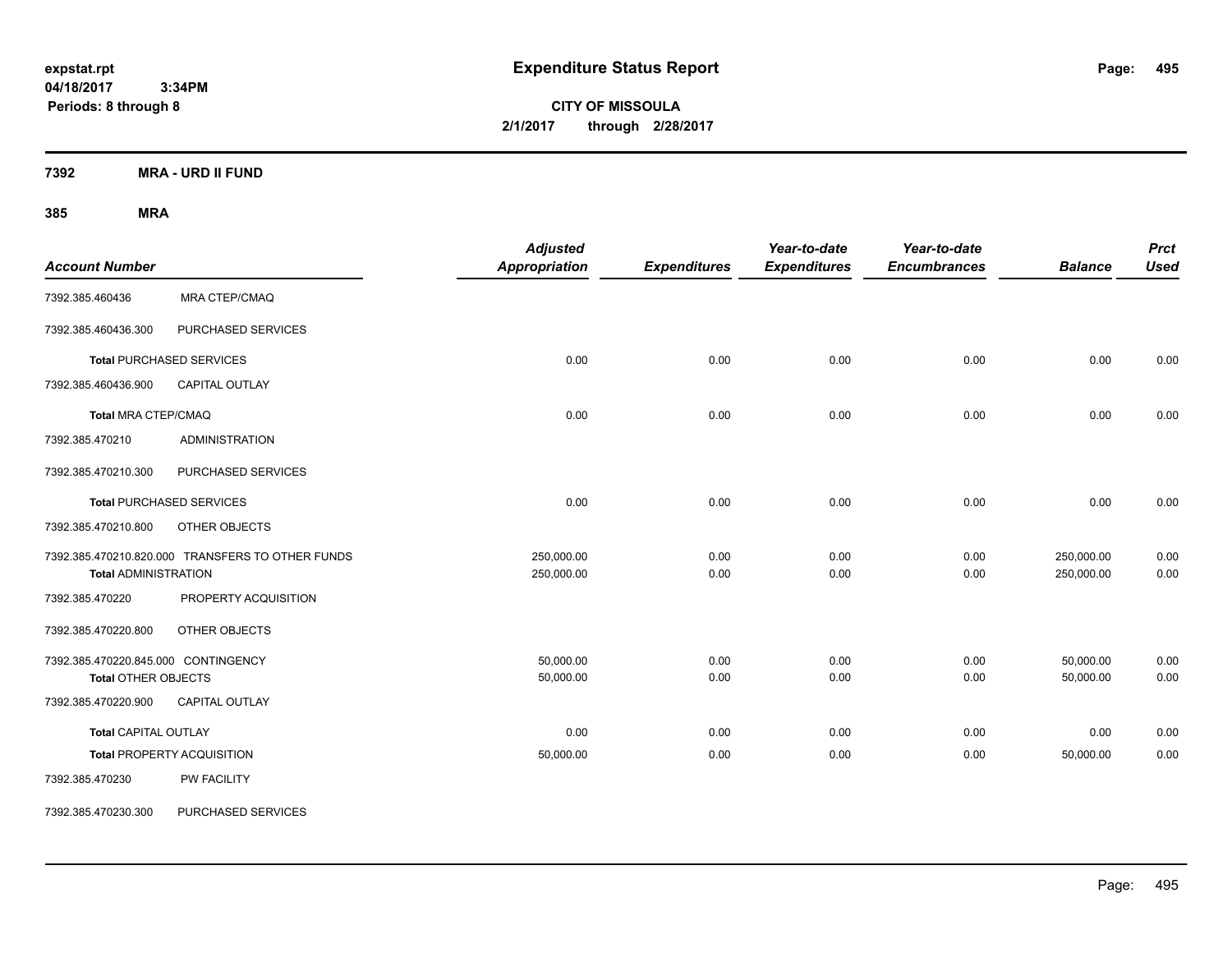**CITY OF MISSOULA 2/1/2017 through 2/28/2017**

**7392 MRA - URD II FUND**

| <b>Account Number</b>                                    | <b>Adjusted</b><br><b>Appropriation</b> | <b>Expenditures</b> | Year-to-date<br><b>Expenditures</b> | Year-to-date<br><b>Encumbrances</b> | <b>Balance</b> | <b>Prct</b><br>Used |
|----------------------------------------------------------|-----------------------------------------|---------------------|-------------------------------------|-------------------------------------|----------------|---------------------|
| 7392.385.470230.350.000 PROFESSIONAL SERVICES            | 22,551.00                               | 0.00                | 0.00                                | 0.00                                | 22,551.00      | 0.00                |
| <b>Total PURCHASED SERVICES</b>                          | 22,551.00                               | 0.00                | 0.00                                | 0.00                                | 22,551.00      | 0.00                |
| <b>GRANTS &amp; CONTRIBUTIONS</b><br>7392.385.470230.700 |                                         |                     |                                     |                                     |                |                     |
| 7392.385.470230.700.000 GRANTS & CONTRIBUTIONS           | 102,885.00                              | 52,885.00           | 86,588.00                           | 0.00                                | 16,297.00      | 84.16               |
| <b>Total GRANTS &amp; CONTRIBUTIONS</b>                  | 102,885.00                              | 52,885.00           | 86,588.00                           | 0.00                                | 16,297.00      | 84.16               |
| 7392.385.470230.800<br>OTHER OBJECTS                     |                                         |                     |                                     |                                     |                |                     |
| 7392.385.470230.845.000 CONTINGENCY                      | 1,286,500.00                            | 0.00                | 0.00                                | 0.00                                | 1,286,500.00   | 0.00                |
| <b>Total OTHER OBJECTS</b>                               | 1,286,500.00                            | 0.00                | 0.00                                | 0.00                                | 1,286,500.00   | 0.00                |
| CAPITAL OUTLAY<br>7392.385.470230.900                    |                                         |                     |                                     |                                     |                |                     |
| 7392.385.470230.930.000 IMPROVEMENTS                     | 110,000.00                              | 0.00                | 9,981.25                            | 0.00                                | 100,018.75     | 9.07                |
| Total CAPITAL OUTLAY                                     | 110,000.00                              | 0.00                | 9,981.25                            | 0.00                                | 100,018.75     | 9.07                |
| <b>Total PW FACILITY</b>                                 | 1,521,936.00                            | 52,885.00           | 96,569.25                           | 0.00                                | 1,425,366.75   | 6.35                |
| <b>REHAB LOANS</b><br>7392.385.470240                    |                                         |                     |                                     |                                     |                |                     |
| <b>GRANTS &amp; CONTRIBUTIONS</b><br>7392.385.470240.700 |                                         |                     |                                     |                                     |                |                     |
| 7392.385.470240.700.000 GRANTS & CONTRIBUTIONS           | 444,830.00                              | 7,802.00            | 67.117.00                           | 0.00                                | 377,713.00     | 15.09               |
| <b>Total REHAB LOANS</b>                                 | 444,830.00                              | 7,802.00            | 67,117.00                           | 0.00                                | 377,713.00     | 15.09               |
| 7392.385.470241<br>*** Title Not Found ***               |                                         |                     |                                     |                                     |                |                     |
| 7392.385.470241.300<br>PURCHASED SERVICES                |                                         |                     |                                     |                                     |                |                     |
| <b>Total PURCHASED SERVICES</b>                          | 0.00                                    | 0.00                | 0.00                                | 0.00                                | 0.00           | 0.00                |
| 7392.385.470241.700<br><b>GRANTS &amp; CONTRIBUTIONS</b> |                                         |                     |                                     |                                     |                |                     |
| <b>Total GRANTS &amp; CONTRIBUTIONS</b>                  | 0.00                                    | 0.00                | 0.00                                | 0.00                                | 0.00           | 0.00                |
| 7392.385.470241.800<br><b>OTHER OBJECTS</b>              |                                         |                     |                                     |                                     |                |                     |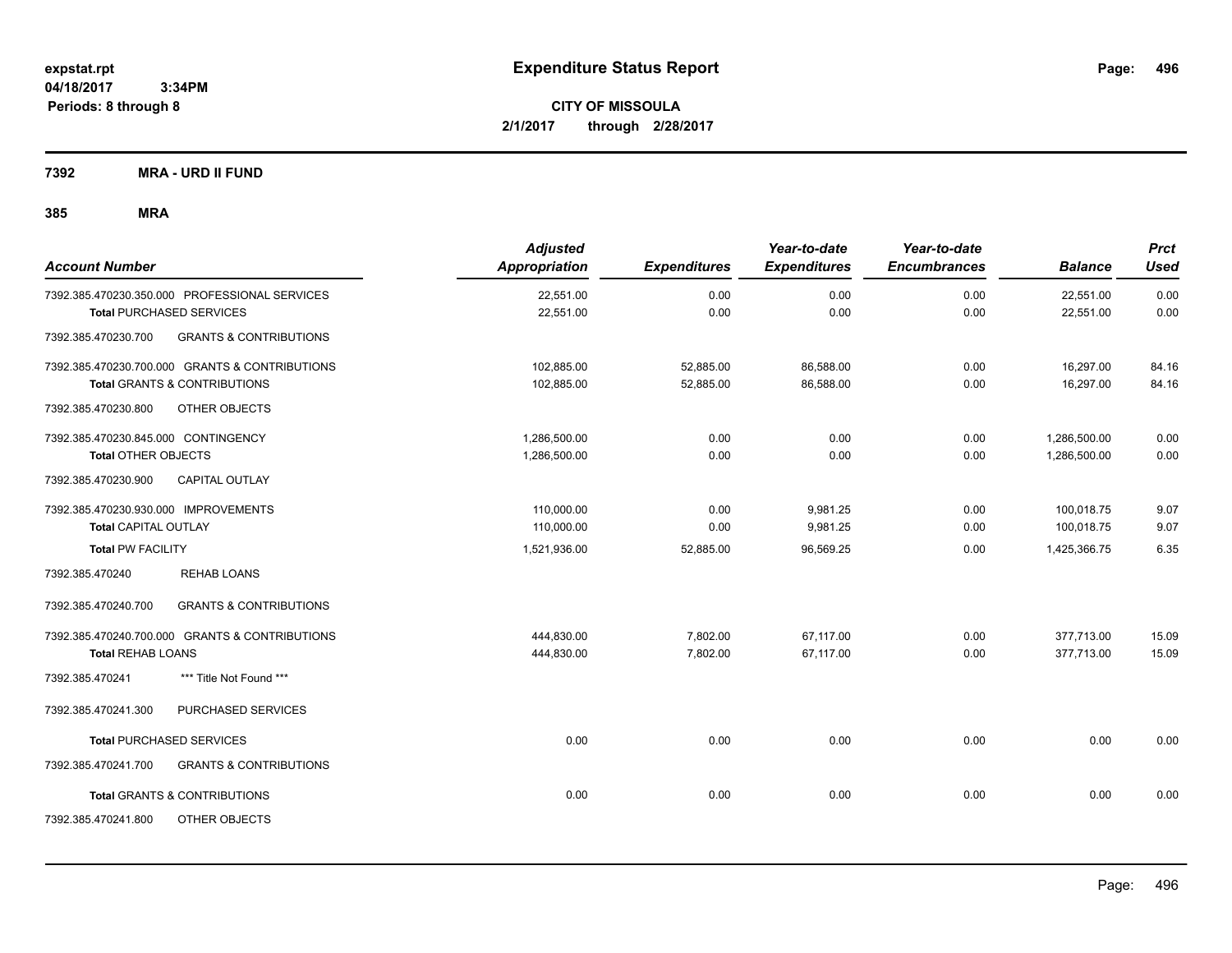**CITY OF MISSOULA 2/1/2017 through 2/28/2017**

**7392 MRA - URD II FUND**

### **385 MRA**

| <b>Account Number</b>               |                                               | <b>Adjusted</b><br>Appropriation | <b>Expenditures</b> | Year-to-date<br><b>Expenditures</b> | Year-to-date<br><b>Encumbrances</b> | <b>Balance</b> | <b>Prct</b><br><b>Used</b> |
|-------------------------------------|-----------------------------------------------|----------------------------------|---------------------|-------------------------------------|-------------------------------------|----------------|----------------------------|
| <b>Total OTHER OBJECTS</b>          |                                               | 0.00                             | 0.00                | 0.00                                | 0.00                                | 0.00           | 0.00                       |
| 7392.385.470241.900                 | CAPITAL OUTLAY                                |                                  |                     |                                     |                                     |                |                            |
| Total *** Title Not Found ***       |                                               | 0.00                             | 0.00                | 0.00                                | 0.00                                | 0.00           | 0.00                       |
| 7392.385.470250                     | <b>RELOCATION PAYMENTS</b>                    |                                  |                     |                                     |                                     |                |                            |
| 7392.385.470250.700                 | <b>GRANTS &amp; CONTRIBUTIONS</b>             |                                  |                     |                                     |                                     |                |                            |
|                                     | <b>Total GRANTS &amp; CONTRIBUTIONS</b>       | 0.00                             | 0.00                | 0.00                                | 0.00                                | 0.00           | 0.00                       |
| 7392.385.470250.800                 | OTHER OBJECTS                                 |                                  |                     |                                     |                                     |                |                            |
|                                     | <b>Total RELOCATION PAYMENTS</b>              | 0.00                             | 0.00                | 0.00                                | 0.00                                | 0.00           | 0.00                       |
| 7392.385.470260                     | <b>PLANNING &amp; MGMT</b>                    |                                  |                     |                                     |                                     |                |                            |
| 7392.385.470260.300                 | PURCHASED SERVICES                            |                                  |                     |                                     |                                     |                |                            |
|                                     | 7392.385.470260.350.000 PROFESSIONAL SERVICES | 10,000.00                        | 0.00                | 0.00                                | 0.00                                | 10,000.00      | 0.00                       |
|                                     | <b>Total PURCHASED SERVICES</b>               | 10,000.00                        | 0.00                | 0.00                                | 0.00                                | 10,000.00      | 0.00                       |
| 7392.385.470260.700                 | <b>GRANTS &amp; CONTRIBUTIONS</b>             |                                  |                     |                                     |                                     |                |                            |
|                                     | Total GRANTS & CONTRIBUTIONS                  | 0.00                             | 0.00                | 0.00                                | 0.00                                | 0.00           | 0.00                       |
| 7392.385.470260.800                 | OTHER OBJECTS                                 |                                  |                     |                                     |                                     |                |                            |
| 7392.385.470260.845.000 CONTINGENCY |                                               | 50.000.00                        | 0.00                | 0.00                                | 0.00                                | 50,000.00      | 0.00                       |
| <b>Total OTHER OBJECTS</b>          |                                               | 50,000.00                        | 0.00                | 0.00                                | 0.00                                | 50,000.00      | 0.00                       |
| <b>Total PLANNING &amp; MGMT</b>    |                                               | 60,000.00                        | 0.00                | 0.00                                | 0.00                                | 60,000.00      | 0.00                       |
| 7392.385.470270                     | <b>CLEARING &amp; DEMO</b>                    |                                  |                     |                                     |                                     |                |                            |

7392.385.470270.700 GRANTS & CONTRIBUTIONS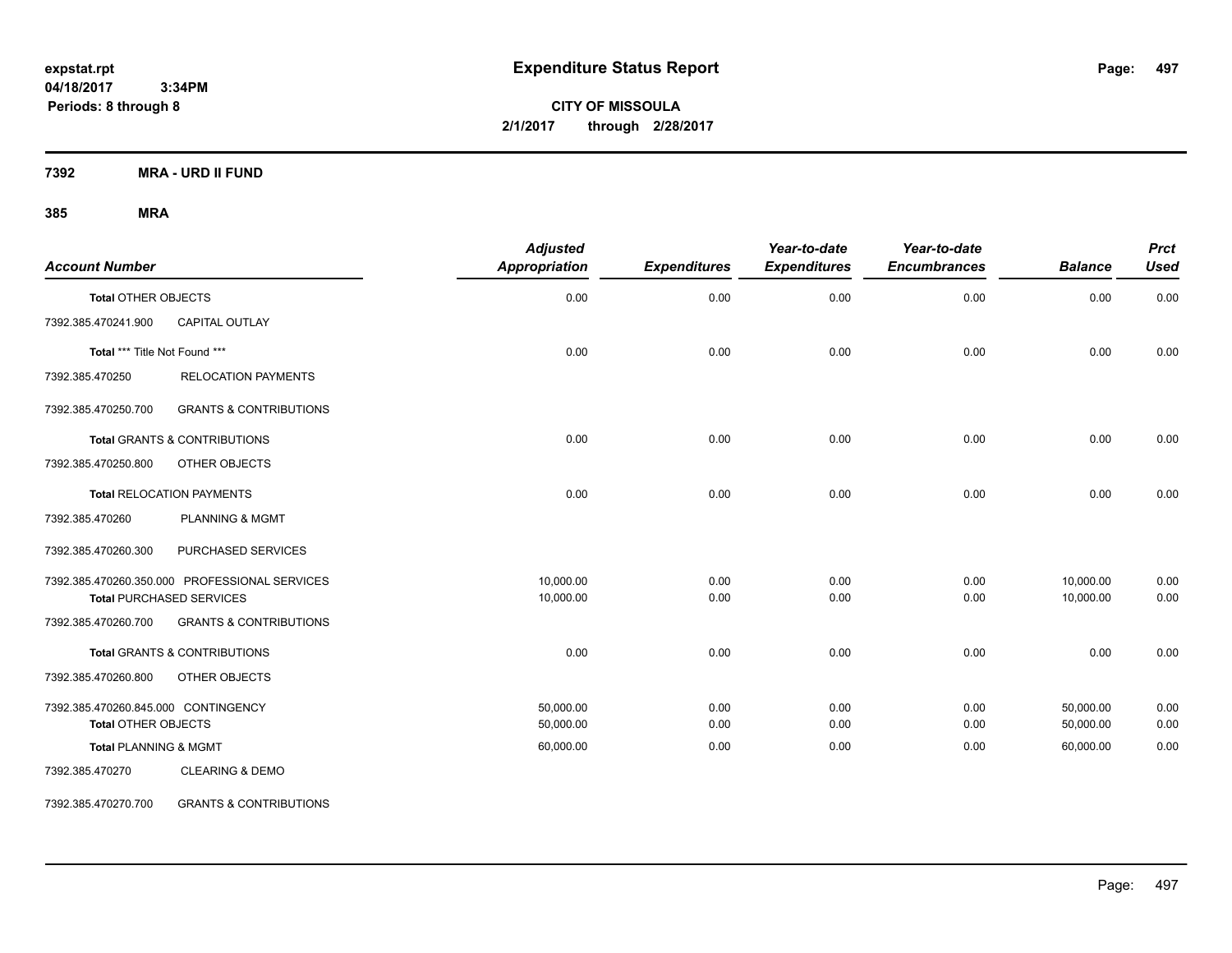**CITY OF MISSOULA 2/1/2017 through 2/28/2017**

**7392 MRA - URD II FUND**

| <b>Account Number</b>                                             |                                                                                           | <b>Adjusted</b><br>Appropriation | <b>Expenditures</b>    | Year-to-date<br><b>Expenditures</b> | Year-to-date<br><b>Encumbrances</b> | <b>Balance</b>           | <b>Prct</b><br><b>Used</b> |
|-------------------------------------------------------------------|-------------------------------------------------------------------------------------------|----------------------------------|------------------------|-------------------------------------|-------------------------------------|--------------------------|----------------------------|
|                                                                   | 7392.385.470270.700.000 GRANTS & CONTRIBUTIONS<br><b>Total GRANTS &amp; CONTRIBUTIONS</b> | 35,000.00<br>35,000.00           | 35,000.00<br>35,000.00 | 35,000.00<br>35,000.00              | 0.00<br>0.00                        | 0.00<br>0.00             | 100.00<br>100.00           |
| 7392.385.470270.800                                               | OTHER OBJECTS                                                                             |                                  |                        |                                     |                                     |                          |                            |
| 7392.385.470270.845.000 CONTINGENCY<br><b>Total OTHER OBJECTS</b> |                                                                                           | 100,000.00<br>100,000.00         | 0.00<br>0.00           | 0.00<br>0.00                        | 0.00<br>0.00                        | 100,000.00<br>100,000.00 | 0.00<br>0.00               |
| 7392.385.470270.900                                               | <b>CAPITAL OUTLAY</b>                                                                     |                                  |                        |                                     |                                     |                          |                            |
| <b>Total CAPITAL OUTLAY</b>                                       |                                                                                           | 0.00                             | 0.00                   | 0.00                                | 0.00                                | 0.00                     | 0.00                       |
| Total CLEARING & DEMO                                             |                                                                                           | 135,000.00                       | 35,000.00              | 35,000.00                           | 0.00                                | 100,000.00               | 25.93                      |
| 7392.385.470280                                                   | 5M SOUTH RESERVE CROSSING                                                                 |                                  |                        |                                     |                                     |                          |                            |
| 7392.385.470280.900                                               | CAPITAL OUTLAY                                                                            |                                  |                        |                                     |                                     |                          |                            |
|                                                                   | Total 5M SOUTH RESERVE CROSSING                                                           | 0.00                             | 0.00                   | 0.00                                | 0.00                                | 0.00                     | 0.00                       |
| 7392.385.470290                                                   | BROWNFIELD RLF 1.125M                                                                     |                                  |                        |                                     |                                     |                          |                            |
| 7392.385.470290.700                                               | <b>GRANTS &amp; CONTRIBUTIONS</b>                                                         |                                  |                        |                                     |                                     |                          |                            |
|                                                                   | <b>Total GRANTS &amp; CONTRIBUTIONS</b>                                                   | 0.00                             | 0.00                   | 0.00                                | 0.00                                | 0.00                     | 0.00                       |
| 7392.385.470290.900                                               | <b>CAPITAL OUTLAY</b>                                                                     |                                  |                        |                                     |                                     |                          |                            |
|                                                                   | Total BROWNFIELD RLF 1.125M                                                               | 0.00                             | 0.00                   | 0.00                                | 0.00                                | 0.00                     | 0.00                       |
| 7392.385.470300                                                   | SAFEWAY/ST PAT 1.5M                                                                       |                                  |                        |                                     |                                     |                          |                            |
| 7392.385.470300.900                                               | <b>CAPITAL OUTLAY</b>                                                                     |                                  |                        |                                     |                                     |                          |                            |
|                                                                   | Total SAFEWAY/ST PAT 1.5M                                                                 | 0.00                             | 0.00                   | 0.00                                | 0.00                                | 0.00                     | 0.00                       |
| 7392.385.470301                                                   | 5.75M SILVER PARK/WYOMIN/MRL                                                              |                                  |                        |                                     |                                     |                          |                            |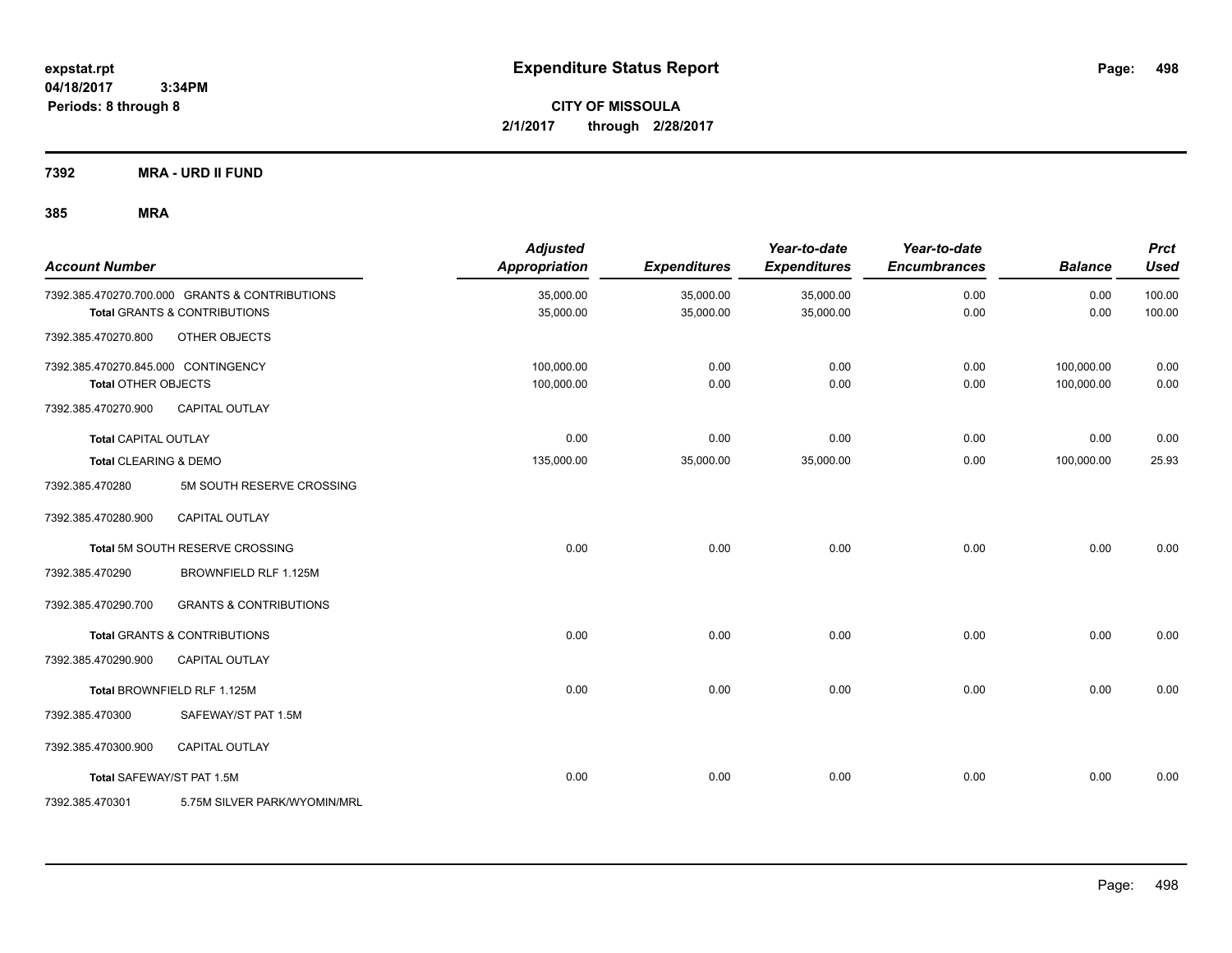**CITY OF MISSOULA 2/1/2017 through 2/28/2017**

**7392 MRA - URD II FUND**

| <b>Account Number</b>      |                                         | <b>Adjusted</b>      |                     | Year-to-date        | Year-to-date<br><b>Encumbrances</b> | <b>Balance</b> | <b>Prct</b><br><b>Used</b> |
|----------------------------|-----------------------------------------|----------------------|---------------------|---------------------|-------------------------------------|----------------|----------------------------|
|                            |                                         | <b>Appropriation</b> | <b>Expenditures</b> | <b>Expenditures</b> |                                     |                |                            |
| 7392.385.470301.300        | PURCHASED SERVICES                      |                      |                     |                     |                                     |                |                            |
|                            | <b>Total PURCHASED SERVICES</b>         | 0.00                 | 0.00                | 0.00                | 0.00                                | 0.00           | 0.00                       |
| 7392.385.470301.700        | <b>GRANTS &amp; CONTRIBUTIONS</b>       |                      |                     |                     |                                     |                |                            |
|                            | <b>Total GRANTS &amp; CONTRIBUTIONS</b> | 0.00                 | 0.00                | 0.00                | 0.00                                | 0.00           | 0.00                       |
| 7392.385.470301.800        | OTHER OBJECTS                           |                      |                     |                     |                                     |                |                            |
| <b>Total OTHER OBJECTS</b> |                                         | 0.00                 | 0.00                | 0.00                | 0.00                                | 0.00           | 0.00                       |
| 7392.385.470301.900        | <b>CAPITAL OUTLAY</b>                   |                      |                     |                     |                                     |                |                            |
|                            | Total 5.75M SILVER PARK/WYOMIN/MRL      | 0.00                 | 0.00                | 0.00                | 0.00                                | 0.00           | 0.00                       |
| 7392.385.510110            | <b>MERCHANT SERVICES</b>                |                      |                     |                     |                                     |                |                            |
| 7392.385.510110.500        | <b>FIXED CHARGES</b>                    |                      |                     |                     |                                     |                |                            |
|                            | <b>Total MERCHANT SERVICES</b>          | 0.00                 | 0.00                | 0.00                | 0.00                                | 0.00           | 0.00                       |
| Total MRA - URD II FUND    |                                         | 2,461,766.00         | 95,687.00           | 198,686.25          | 0.00                                | 2,263,079.75   | 8.07                       |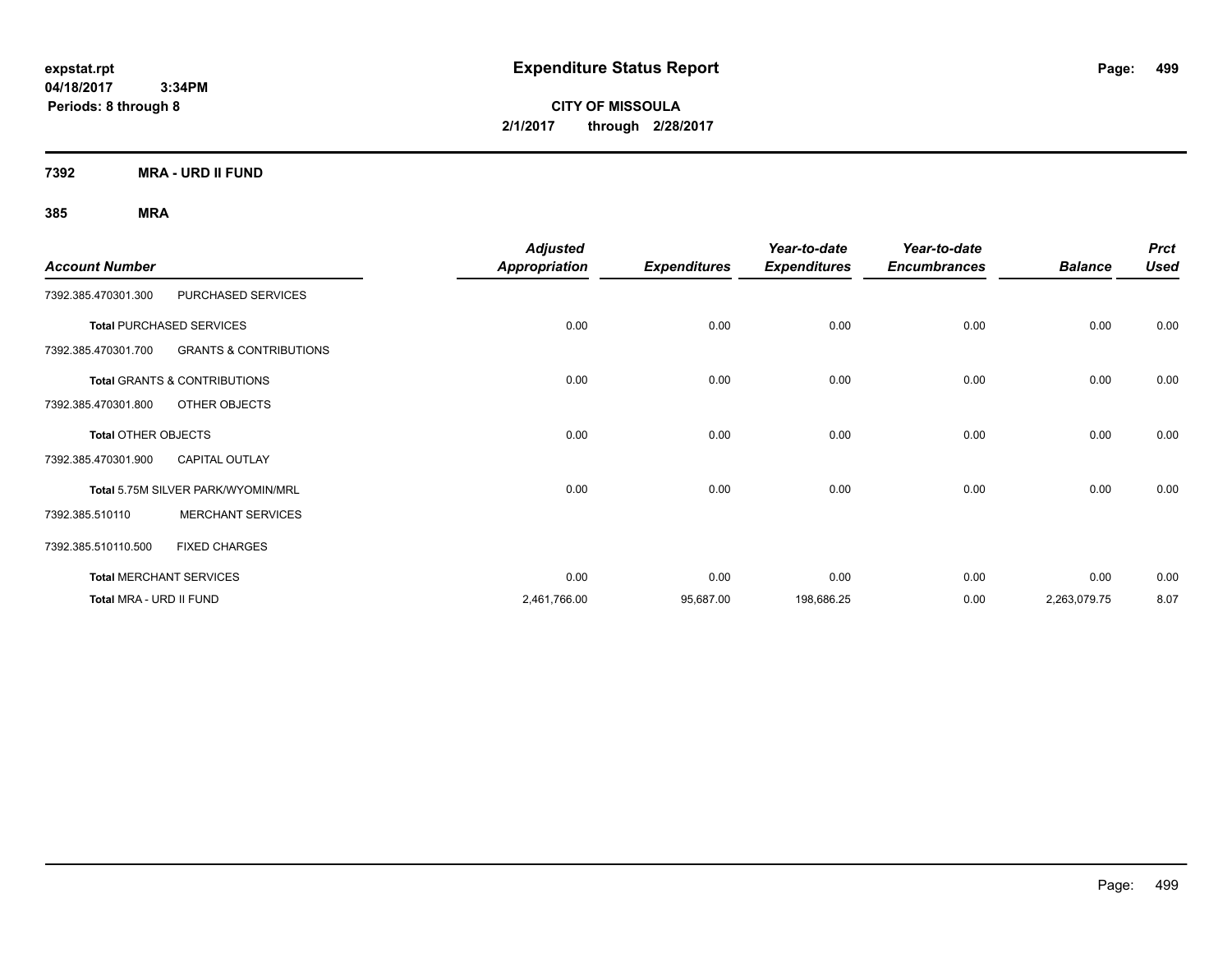**CITY OF MISSOULA 2/1/2017 through 2/28/2017**

**7393 MRA - URD III FUND**

**385 MRA**

| <b>Account Number</b>                   |                                                         | <b>Adjusted</b><br><b>Appropriation</b> | <b>Expenditures</b> | Year-to-date<br><b>Expenditures</b> | Year-to-date<br><b>Encumbrances</b> | <b>Balance</b> | <b>Prct</b><br><b>Used</b> |
|-----------------------------------------|---------------------------------------------------------|-----------------------------------------|---------------------|-------------------------------------|-------------------------------------|----------------|----------------------------|
| 7393.385.470210                         | <b>ADMINISTRATION</b>                                   |                                         |                     |                                     |                                     |                |                            |
| 7393.385.470210.100                     | PERSONAL SERVICES                                       |                                         |                     |                                     |                                     |                |                            |
|                                         | 7393.385.470210.110.000 SALARIES AND WAGES              | 405,647.00                              | 32,155.31           | 265,697.03                          | 0.00                                | 139,949.97     | 65.50                      |
|                                         | 7393.385.470210.120.000 OVERTIME/TERMINATION            | 5.000.00                                | 0.00                | 0.00                                | 0.00                                | 5.000.00       | 0.00                       |
|                                         | 7393.385.470210.140.000 EMPLOYER CONTRIBUTIONS          | 129,626.00                              | 10,393.68           | 87,236.43                           | 0.00                                | 42,389.57      | 67.30                      |
|                                         | 7393.385.470210.141.000 STATE RETIREMENT CONTRIBUTIONS  | 0.00                                    | 0.00                | 201.22                              | 0.00                                | $-201.22$      | 0.00                       |
| <b>Total PERSONAL SERVICES</b>          |                                                         | 540,273.00                              | 42,548.99           | 353,134.68                          | 0.00                                | 187, 138.32    | 65.36                      |
| 7393.385.470210.200                     | <b>SUPPLIES</b>                                         |                                         |                     |                                     |                                     |                |                            |
| 7393.385.470210.210.000 OFFICE SUPPLIES |                                                         | 4,000.00                                | 138.26              | 1,944.92                            | 0.00                                | 2,055.08       | 48.62                      |
|                                         | 7393.385.470210.220.000 OPERATING SUPPLIES              | 500.00                                  | 0.00                | 0.00                                | 0.00                                | 500.00         | 0.00                       |
| 7393.385.470210.230.000                 | REPAIR/MAINTENANCE                                      | 828.00                                  | 0.00                | 0.00                                | 0.00                                | 828.00         | 0.00                       |
| 7393.385.470210.231.000                 | <b>GASOLINE</b>                                         | 400.00                                  | 21.76               | 86.65                               | 0.00                                | 313.35         | 21.66                      |
| 7393.385.470210.240.000 OTHER SUPPLIES  |                                                         | 3,398.00                                | 0.00                | 0.00                                | 0.00                                | 3,398.00       | 0.00                       |
| <b>Total SUPPLIES</b>                   |                                                         | 9,126.00                                | 160.02              | 2,031.57                            | 0.00                                | 7,094.43       | 22.26                      |
| 7393.385.470210.300                     | <b>PURCHASED SERVICES</b>                               |                                         |                     |                                     |                                     |                |                            |
| 7393.385.470210.310.000                 | <b>COMMUNICATIONS</b>                                   | 800.00                                  | 1.98                | 80.94                               | 0.00                                | 719.06         | 10.12                      |
| 7393.385.470210.320.000                 | PRINTING & DUPLICATING                                  | 3,000.00                                | 0.00                | 1,123.35                            | 0.00                                | 1,876.65       | 37.45                      |
|                                         | 7393.385.470210.330.000 PUBLICITY, SUBSCRIPTIONS & DUES | 3,000.00                                | 891.00              | 3,609.78                            | 0.00                                | $-609.78$      | 120.33                     |
| 7393.385.470210.344.000                 | TELEPHONE SERVICE                                       | 1,300.00                                | 0.00                | 79.53                               | 0.00                                | 1.220.47       | 6.12                       |
| 7393.385.470210.345.000 GARBAGE         |                                                         | 565.00                                  | 0.00                | 0.00                                | 0.00                                | 565.00         | 0.00                       |
|                                         | 7393.385.470210.350.000 PROFESSIONAL SERVICES           | 148.635.00                              | 2,520.79            | 86,188.79                           | 0.00                                | 62,446.21      | 57.99                      |
|                                         | 7393.385.470210.360.000 REPAIR & MAINTENANCE            | 6,990.00                                | 337.14              | 2,359.98                            | 0.00                                | 4,630.02       | 33.76                      |
| 7393.385.470210.370.000 TRAVEL          |                                                         | 3,500.00                                | 234.72              | 612.86                              | 0.00                                | 2,887.14       | 17.51                      |
| 7393.385.470210.380.000 TRAINING        |                                                         | 4,500.00                                | 0.00                | 85.00                               | 0.00                                | 4,415.00       | 1.89                       |
|                                         | 7393.385.470210.390.000 OTHER PURCHASED SERVICES        | 500.00                                  | 0.00                | 0.00                                | 0.00                                | 500.00         | 0.00                       |
| <b>Total PURCHASED SERVICES</b>         |                                                         | 172,790.00                              | 3,985.63            | 94,140.23                           | 0.00                                | 78,649.77      | 54.48                      |

7393.385.470210.700 GRANTS & CONTRIBUTIONS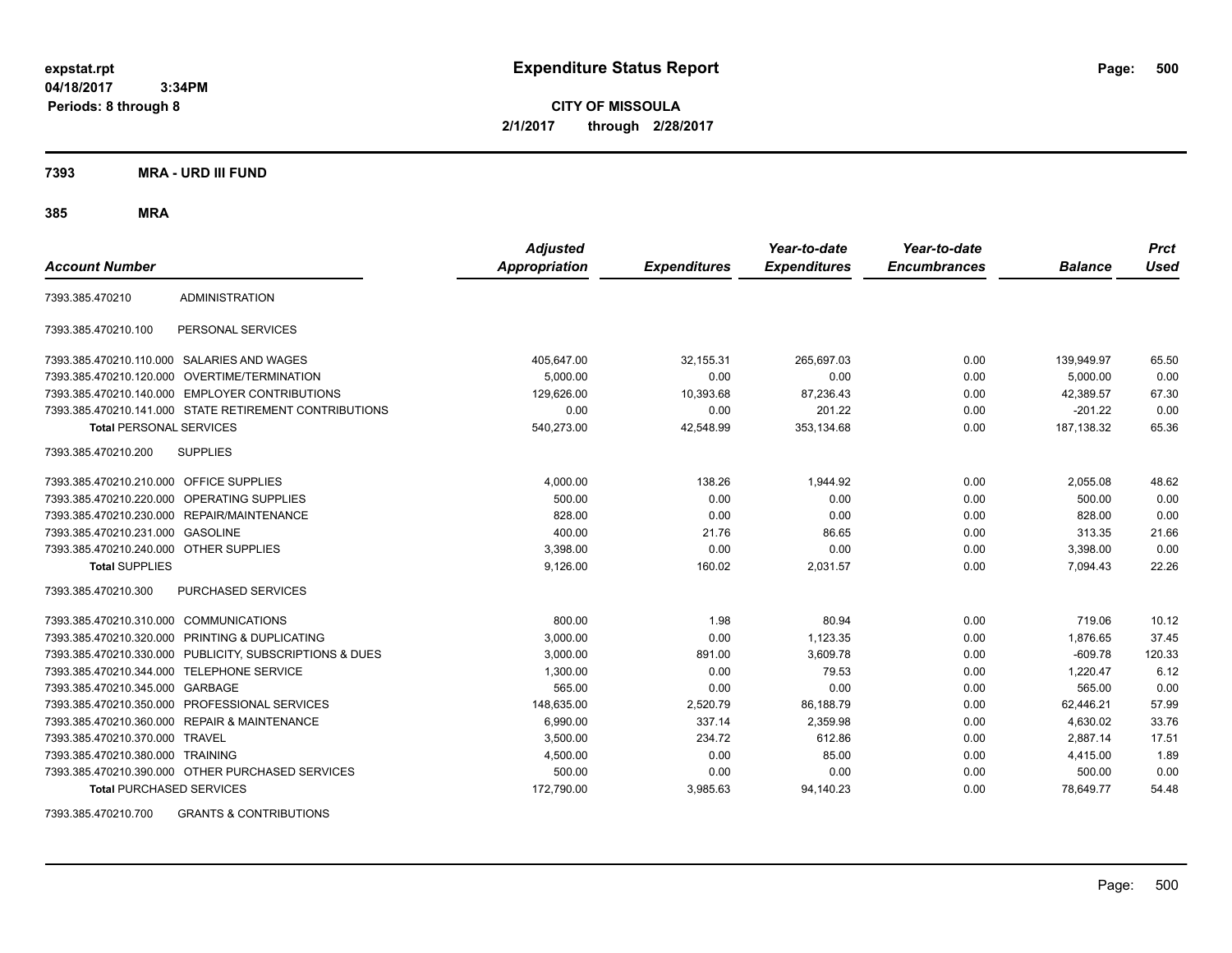**CITY OF MISSOULA 2/1/2017 through 2/28/2017**

**7393 MRA - URD III FUND**

|                              |                                               | <b>Adjusted</b> |                     | Year-to-date        | Year-to-date        |                | <b>Prct</b> |
|------------------------------|-----------------------------------------------|-----------------|---------------------|---------------------|---------------------|----------------|-------------|
| <b>Account Number</b>        |                                               | Appropriation   | <b>Expenditures</b> | <b>Expenditures</b> | <b>Encumbrances</b> | <b>Balance</b> | <b>Used</b> |
|                              | <b>Total GRANTS &amp; CONTRIBUTIONS</b>       | 0.00            | 0.00                | 0.00                | 0.00                | 0.00           | 0.00        |
| 7393.385.470210.800          | OTHER OBJECTS                                 |                 |                     |                     |                     |                |             |
| <b>Total OTHER OBJECTS</b>   |                                               | 0.00            | 0.00                | 0.00                | 0.00                | 0.00           | 0.00        |
| 7393.385.470210.900          | <b>CAPITAL OUTLAY</b>                         |                 |                     |                     |                     |                |             |
|                              | 7393.385.470210.940.000 MACHINERY & EQUIPMENT | 5,000.00        | 0.00                | 0.00                | 0.00                | 5,000.00       | 0.00        |
| <b>Total CAPITAL OUTLAY</b>  |                                               | 5.000.00        | 0.00                | 0.00                | 0.00                | 5,000.00       | 0.00        |
| <b>Total ADMINISTRATION</b>  |                                               | 727,189.00      | 46,694.64           | 449,306.48          | 0.00                | 277,882.52     | 61.79       |
| 7393.385.470220              | PROPERTY ACQUISITION                          |                 |                     |                     |                     |                |             |
| 7393.385.470220.300          | PURCHASED SERVICES                            |                 |                     |                     |                     |                |             |
|                              | 7393.385.470220.350.000 PROFESSIONAL SERVICES | 0.00            | 1,754.21            | 1,754.21            | 0.00                | $-1,754.21$    | 0.00        |
|                              | <b>Total PURCHASED SERVICES</b>               | 0.00            | 1,754.21            | 1,754.21            | 0.00                | $-1,754.21$    | 0.00        |
| 7393.385.470220.800          | OTHER OBJECTS                                 |                 |                     |                     |                     |                |             |
| <b>Total OTHER OBJECTS</b>   |                                               | 0.00            | 0.00                | 0.00                | 0.00                | 0.00           | 0.00        |
| 7393.385.470220.900          | <b>CAPITAL OUTLAY</b>                         |                 |                     |                     |                     |                |             |
| 7393.385.470220.910.000 LAND |                                               | 0.00            | 0.00                | 200,000.00          | 0.00                | $-200,000.00$  | 0.00        |
| Total CAPITAL OUTLAY         |                                               | 0.00            | 0.00                | 200,000.00          | 0.00                | $-200,000.00$  | 0.00        |
|                              | <b>Total PROPERTY ACQUISITION</b>             | 0.00            | 1,754.21            | 201,754.21          | 0.00                | $-201,754.21$  | 0.00        |
| 7393.385.470230              | <b>PW FACILITY</b>                            |                 |                     |                     |                     |                |             |
| 7393.385.470230.300          | PURCHASED SERVICES                            |                 |                     |                     |                     |                |             |
|                              | 7393.385.470230.350.000 PROFESSIONAL SERVICES | 197,617.00      | 29,162.69           | 41,677.30           | 0.00                | 155,939.70     | 21.09       |
|                              | Total PURCHASED SERVICES                      | 197,617.00      | 29,162.69           | 41,677.30           | 0.00                | 155,939.70     | 21.09       |
| 7393.385.470230.700          | <b>GRANTS &amp; CONTRIBUTIONS</b>             |                 |                     |                     |                     |                |             |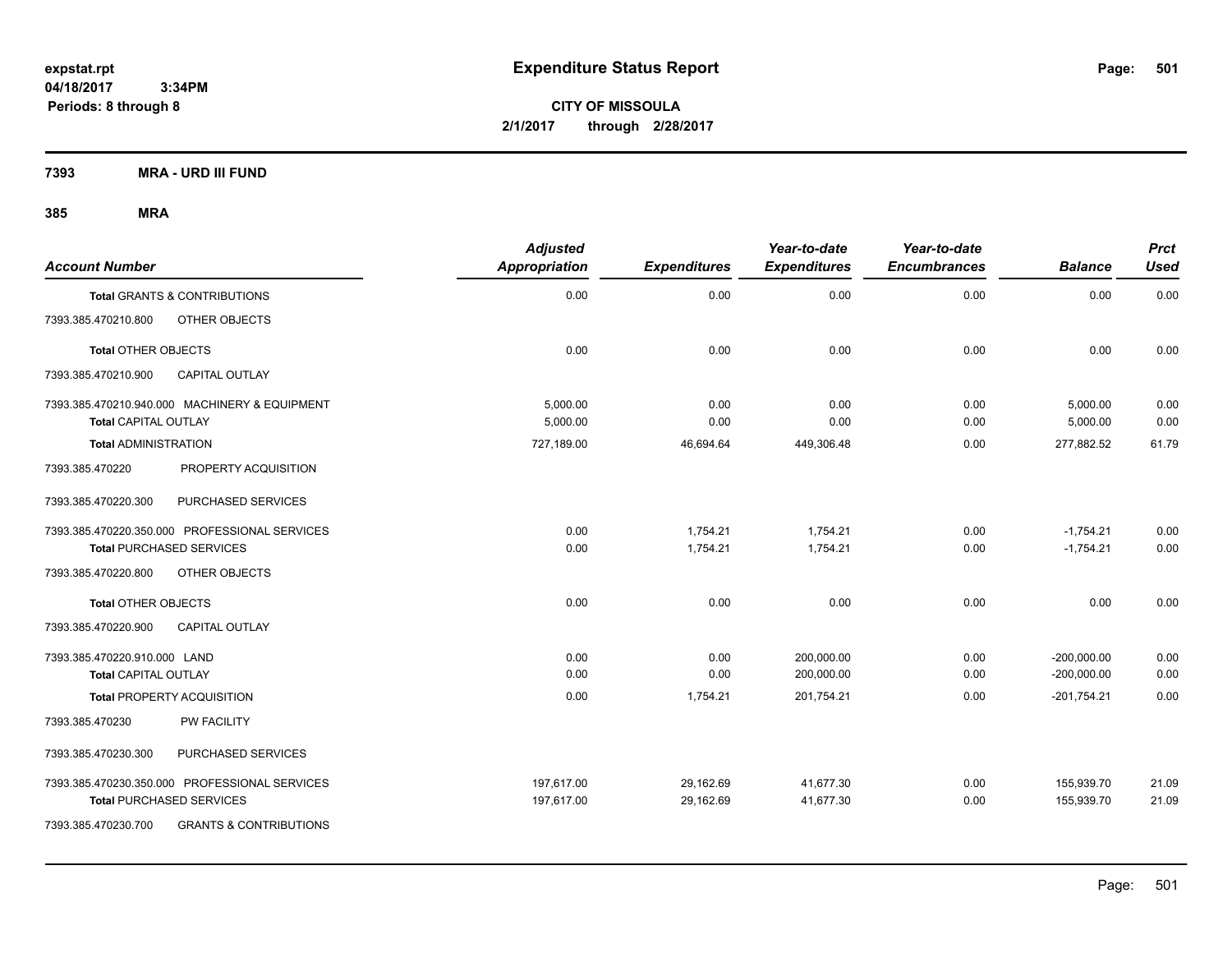**CITY OF MISSOULA 2/1/2017 through 2/28/2017**

**7393 MRA - URD III FUND**

| <b>Account Number</b>                                    | <b>Adjusted</b><br><b>Appropriation</b> | <b>Expenditures</b> | Year-to-date<br><b>Expenditures</b> | Year-to-date<br><b>Encumbrances</b> | <b>Balance</b> | <b>Prct</b><br><b>Used</b> |
|----------------------------------------------------------|-----------------------------------------|---------------------|-------------------------------------|-------------------------------------|----------------|----------------------------|
| 7393.385.470230.700.000 GRANTS & CONTRIBUTIONS           | 235,215.00                              | 0.00                | 33,482.00                           | 0.00                                | 201,733.00     | 14.23                      |
| <b>Total GRANTS &amp; CONTRIBUTIONS</b>                  | 235,215.00                              | 0.00                | 33,482.00                           | 0.00                                | 201,733.00     | 14.23                      |
| 7393.385.470230.800<br>OTHER OBJECTS                     |                                         |                     |                                     |                                     |                |                            |
| 7393.385.470230.845.000 CONTINGENCY                      | 867,682.00                              | 0.00                | 0.00                                | 0.00                                | 867,682.00     | 0.00                       |
| <b>Total OTHER OBJECTS</b>                               | 867,682.00                              | 0.00                | 0.00                                | 0.00                                | 867,682.00     | 0.00                       |
| CAPITAL OUTLAY<br>7393.385.470230.900                    |                                         |                     |                                     |                                     |                |                            |
| 7393.385.470230.930.000 IMPROVEMENTS                     | 825,759.00                              | 0.00                | 300.01                              | 0.00                                | 825,458.99     | 0.04                       |
| <b>Total CAPITAL OUTLAY</b>                              | 825,759.00                              | 0.00                | 300.01                              | 0.00                                | 825,458.99     | 0.04                       |
| <b>Total PW FACILITY</b>                                 | 2,126,273.00                            | 29,162.69           | 75,459.31                           | 0.00                                | 2,050,813.69   | 3.55                       |
| 7393.385.470240<br><b>REHAB LOANS</b>                    |                                         |                     |                                     |                                     |                |                            |
| 7393.385.470240.700<br><b>GRANTS &amp; CONTRIBUTIONS</b> |                                         |                     |                                     |                                     |                |                            |
| 7393.385.470240.700.000 GRANTS & CONTRIBUTIONS           | 350,000.00                              | 0.00                | 50,000.00                           | 0.00                                | 300,000.00     | 14.29                      |
| <b>Total REHAB LOANS</b>                                 | 350,000.00                              | 0.00                | 50,000.00                           | 0.00                                | 300,000.00     | 14.29                      |
| 7393.385.470250<br><b>RELOCATION PAYMENTS</b>            |                                         |                     |                                     |                                     |                |                            |
| OTHER OBJECTS<br>7393.385.470250.800                     |                                         |                     |                                     |                                     |                |                            |
| <b>Total RELOCATION PAYMENTS</b>                         | 0.00                                    | 0.00                | 0.00                                | 0.00                                | 0.00           | 0.00                       |
| PLANNING & MGMT<br>7393.385.470260                       |                                         |                     |                                     |                                     |                |                            |
| PURCHASED SERVICES<br>7393.385.470260.300                |                                         |                     |                                     |                                     |                |                            |
| 7393.385.470260.350.000 PROFESSIONAL SERVICES            | 256,159.00                              | 5,000.00            | 75,285.44                           | 0.00                                | 180,873.56     | 29.39                      |
| <b>Total PURCHASED SERVICES</b>                          | 256,159.00                              | 5,000.00            | 75,285.44                           | 0.00                                | 180,873.56     | 29.39                      |
| 7393.385.470260.700<br><b>GRANTS &amp; CONTRIBUTIONS</b> |                                         |                     |                                     |                                     |                |                            |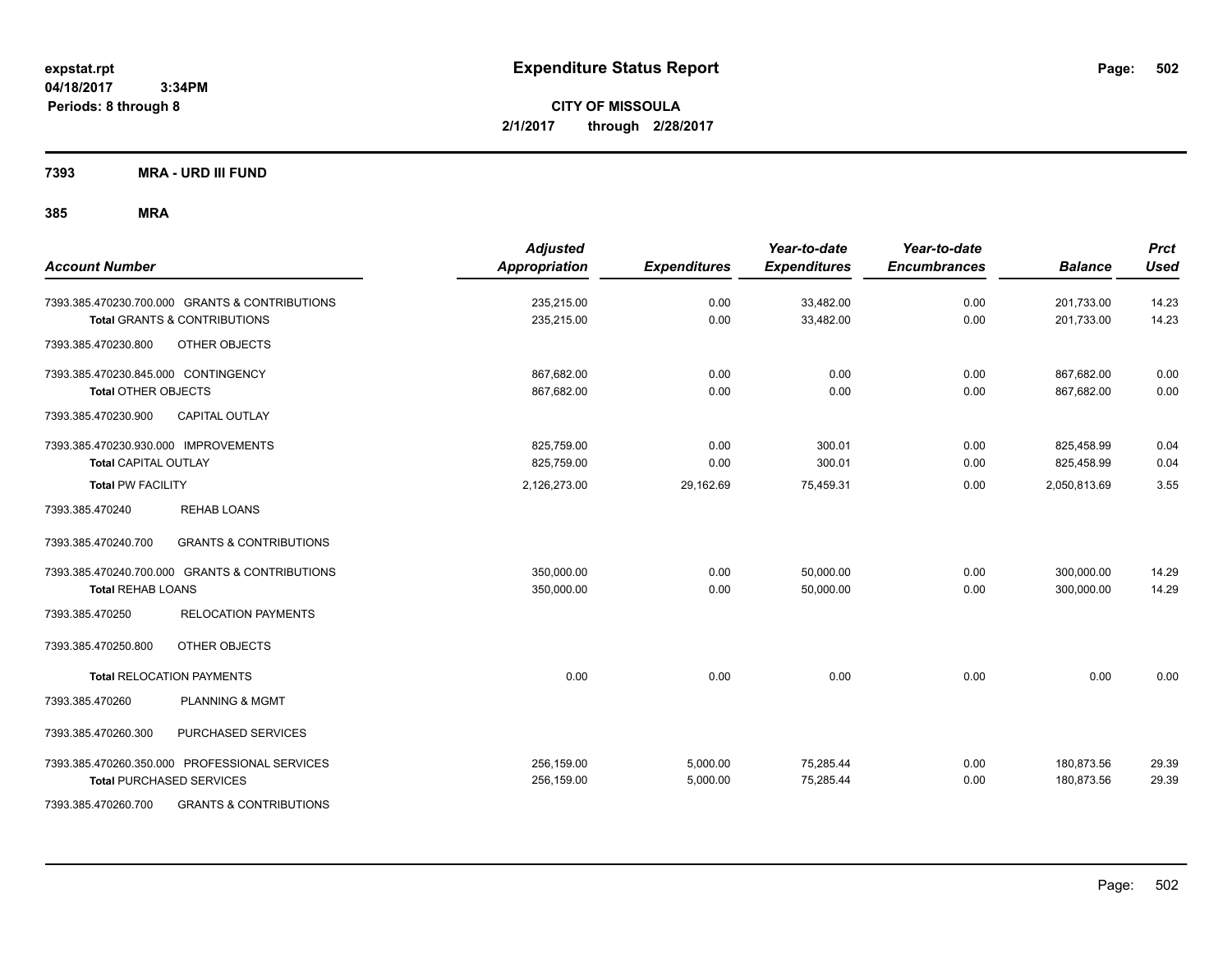**CITY OF MISSOULA 2/1/2017 through 2/28/2017**

**7393 MRA - URD III FUND**

| <b>Account Number</b>                                                                     | <b>Adjusted</b><br>Appropriation | <b>Expenditures</b>      | Year-to-date<br><b>Expenditures</b> | Year-to-date<br><b>Encumbrances</b> | <b>Balance</b>               | <b>Prct</b><br><b>Used</b> |
|-------------------------------------------------------------------------------------------|----------------------------------|--------------------------|-------------------------------------|-------------------------------------|------------------------------|----------------------------|
| <b>Total GRANTS &amp; CONTRIBUTIONS</b>                                                   | 0.00                             | 0.00                     | 0.00                                | 0.00                                | 0.00                         | 0.00                       |
| 7393.385.470260.800<br>OTHER OBJECTS                                                      |                                  |                          |                                     |                                     |                              |                            |
| 7393.385.470260.845.000 CONTINGENCY<br><b>Total OTHER OBJECTS</b>                         | 100.000.00<br>100,000.00         | 0.00<br>0.00             | 0.00<br>0.00                        | 0.00<br>0.00                        | 100.000.00<br>100,000.00     | 0.00<br>0.00               |
| <b>Total PLANNING &amp; MGMT</b>                                                          | 356,159.00                       | 5,000.00                 | 75,285.44                           | 0.00                                | 280,873.56                   | 21.14                      |
| <b>CLEARING &amp; DEMO</b><br>7393.385.470270                                             |                                  |                          |                                     |                                     |                              |                            |
| 7393.385.470270.300<br>PURCHASED SERVICES                                                 |                                  |                          |                                     |                                     |                              |                            |
| <b>Total PURCHASED SERVICES</b>                                                           | 0.00                             | 0.00                     | 0.00                                | 0.00                                | 0.00                         | 0.00                       |
| 7393.385.470270.700<br><b>GRANTS &amp; CONTRIBUTIONS</b>                                  |                                  |                          |                                     |                                     |                              |                            |
| 7393.385.470270.700.000 GRANTS & CONTRIBUTIONS<br><b>Total GRANTS &amp; CONTRIBUTIONS</b> | 259,722.00<br>259,722.00         | 0.00<br>0.00             | 0.00<br>0.00                        | 0.00<br>0.00                        | 259,722.00<br>259,722.00     | 0.00<br>0.00               |
| OTHER OBJECTS<br>7393.385.470270.800                                                      |                                  |                          |                                     |                                     |                              |                            |
| 7393.385.470270.845.000 CONTINGENCY<br><b>Total OTHER OBJECTS</b>                         | 100,000.00<br>100,000.00         | 0.00<br>0.00             | 0.00<br>0.00                        | 0.00<br>0.00                        | 100,000.00<br>100,000.00     | 0.00<br>0.00               |
| Total CLEARING & DEMO                                                                     | 359,722.00                       | 0.00                     | 0.00                                | 0.00                                | 359,722.00                   | 0.00                       |
| MARY AVE PROJECT<br>7393.385.470275                                                       |                                  |                          |                                     |                                     |                              |                            |
| 7393.385.470275.300<br>PURCHASED SERVICES                                                 |                                  |                          |                                     |                                     |                              |                            |
| 7393.385.470275.350.000 PROFESSIONAL SERVICES<br><b>Total PURCHASED SERVICES</b>          | 0.00<br>0.00                     | 0.00<br>0.00             | 70.066.25<br>70,066.25              | 0.00<br>0.00                        | $-70.066.25$<br>$-70,066.25$ | 0.00<br>0.00               |
| <b>GRANTS &amp; CONTRIBUTIONS</b><br>7393.385.470275.700                                  |                                  |                          |                                     |                                     |                              |                            |
| 7393.385.470275.700.000 GRANTS & CONTRIBUTIONS<br>Total GRANTS & CONTRIBUTIONS            | 7,100,000.00<br>7,100,000.00     | 643,014.00<br>643,014.00 | 2,190,351.00<br>2,190,351.00        | 0.00<br>0.00                        | 4,909,649.00<br>4,909,649.00 | 30.85<br>30.85             |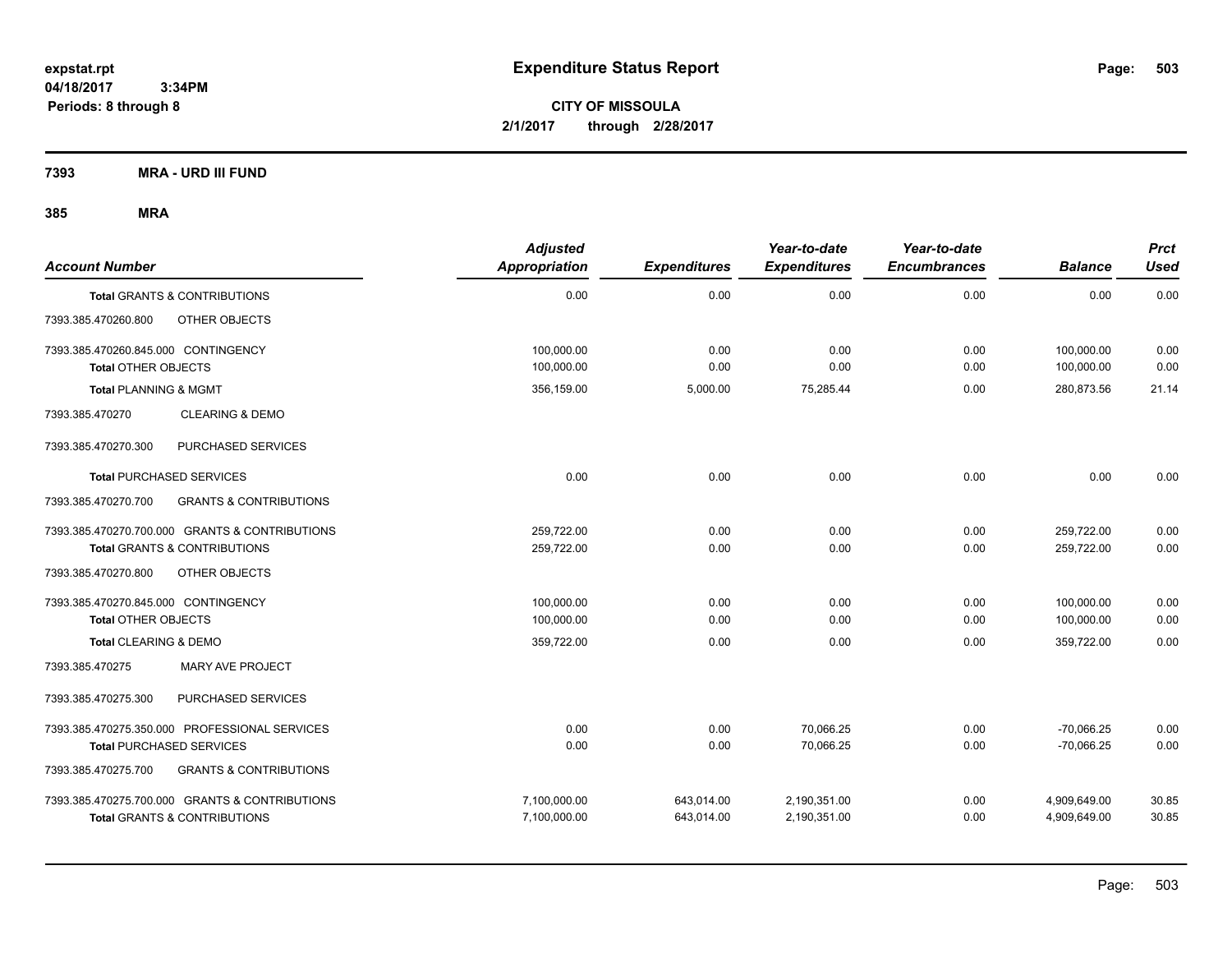**CITY OF MISSOULA 2/1/2017 through 2/28/2017**

**7393 MRA - URD III FUND**

| <b>Account Number</b>                                   | <b>Adjusted</b><br>Appropriation | <b>Expenditures</b> | Year-to-date<br><b>Expenditures</b> | Year-to-date<br><b>Encumbrances</b> | <b>Balance</b> | <b>Prct</b><br><b>Used</b> |
|---------------------------------------------------------|----------------------------------|---------------------|-------------------------------------|-------------------------------------|----------------|----------------------------|
| OTHER OBJECTS<br>7393.385.470275.800                    |                                  |                     |                                     |                                     |                |                            |
| <b>Total OTHER OBJECTS</b>                              | 0.00                             | 0.00                | 0.00                                | 0.00                                | 0.00           | 0.00                       |
| 7393.385.470275.900<br><b>CAPITAL OUTLAY</b>            |                                  |                     |                                     |                                     |                |                            |
| <b>Total CAPITAL OUTLAY</b>                             | 0.00                             | 0.00                | 0.00                                | 0.00                                | 0.00           | 0.00                       |
| <b>Total MARY AVE PROJECT</b>                           | 7,100,000.00                     | 643,014.00          | 2,260,417.25                        | 0.00                                | 4,839,582.75   | 31.84                      |
| 7393.385.470280<br>5M SOUTH RESERVE CROSSING            |                                  |                     |                                     |                                     |                |                            |
| 7393.385.470280.300<br>PURCHASED SERVICES               |                                  |                     |                                     |                                     |                |                            |
| 7393.385.470280.350.000 5M SOUTH RESERVE TRAIL CROSSING | 328,777.00                       | 6,960.38            | 172,896.06                          | 0.00                                | 155,880.94     | 52.59                      |
| <b>Total PURCHASED SERVICES</b>                         | 328,777.00                       | 6,960.38            | 172,896.06                          | 0.00                                | 155,880.94     | 52.59                      |
| 7393.385.470280.800<br>OTHER OBJECTS                    |                                  |                     |                                     |                                     |                |                            |
| <b>Total OTHER OBJECTS</b>                              | 0.00                             | 0.00                | 0.00                                | 0.00                                | 0.00           | 0.00                       |
| CAPITAL OUTLAY<br>7393.385.470280.900                   |                                  |                     |                                     |                                     |                |                            |
| 7393.385.470280.930.000 IMPROVEMENTS                    | 4,442,335.00                     | 368.248.91          | 2,433,085.03                        | 0.00                                | 2,009,249.97   | 54.77                      |
| <b>Total CAPITAL OUTLAY</b>                             | 4,442,335.00                     | 368,248.91          | 2,433,085.03                        | 0.00                                | 2,009,249.97   | 54.77                      |
| Total 5M SOUTH RESERVE CROSSING                         | 4,771,112.00                     | 375,209.29          | 2,605,981.09                        | 0.00                                | 2,165,130.91   | 54.62                      |
| <b>MERCHANT SERVICES</b><br>7393.385.510110             |                                  |                     |                                     |                                     |                |                            |
| <b>FIXED CHARGES</b><br>7393.385.510110.500             |                                  |                     |                                     |                                     |                |                            |
| <b>Total MERCHANT SERVICES</b>                          | 0.00                             | 0.00                | 0.00                                | 0.00                                | 0.00           | 0.00                       |
| <b>Total MRA</b>                                        | 15,790,455.00                    | 1,100,834.83        | 5,718,203.78                        | 0.00                                | 10,072,251.22  | 36.21                      |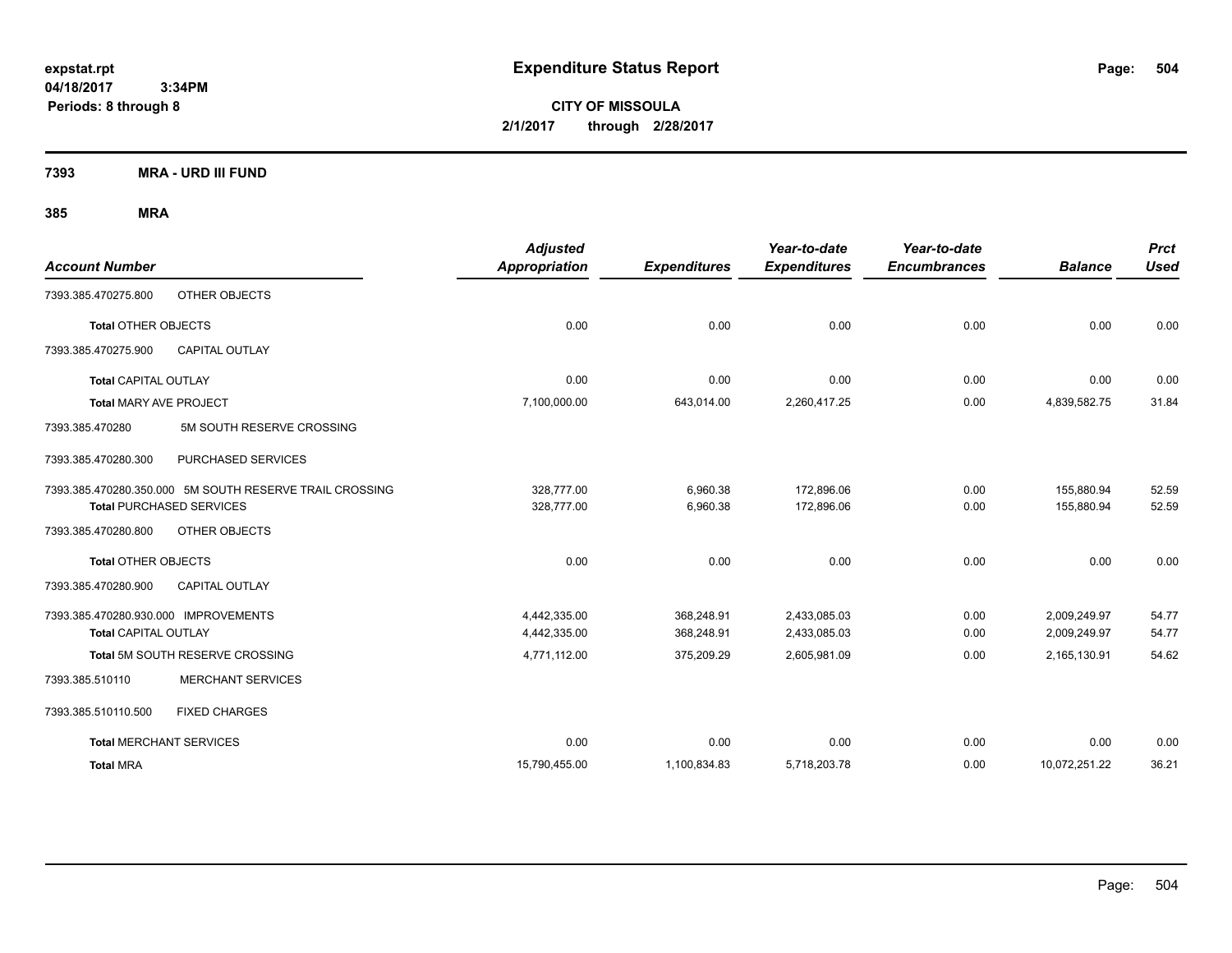**CITY OF MISSOULA 2/1/2017 through 2/28/2017**

**7393 MRA - URD III FUND**

**900 DEPRECIATION**

| <b>Account Number</b>      |                          | <b>Adjusted</b><br><b>Appropriation</b> | <b>Expenditures</b> | Year-to-date<br><b>Expenditures</b> | Year-to-date<br><b>Encumbrances</b> | <b>Balance</b> | <b>Prct</b><br><b>Used</b> |
|----------------------------|--------------------------|-----------------------------------------|---------------------|-------------------------------------|-------------------------------------|----------------|----------------------------|
| 7393.900.510000            | <b>MISCELLANEOUS</b>     |                                         |                     |                                     |                                     |                |                            |
| 7393.900.510000.800        | OTHER OBJECTS            |                                         |                     |                                     |                                     |                |                            |
| <b>Total MISCELLANEOUS</b> |                          | 0.00                                    | 0.00                | 0.00                                | 0.00                                | 0.00           | 0.00                       |
| 7393.900.510110            | <b>MERCHANT SERVICES</b> |                                         |                     |                                     |                                     |                |                            |
| 7393.900.510110.500        | <b>FIXED CHARGES</b>     |                                         |                     |                                     |                                     |                |                            |
| <b>Total DEPRECIATION</b>  |                          | 0.00                                    | 0.00                | 0.00                                | 0.00                                | 0.00           | 0.00                       |
| Total MRA - URD III FUND   |                          | 15,790,455.00                           | 1,100,834.83        | 5,718,203.78                        | 0.00                                | 10,072,251.22  | 36.21                      |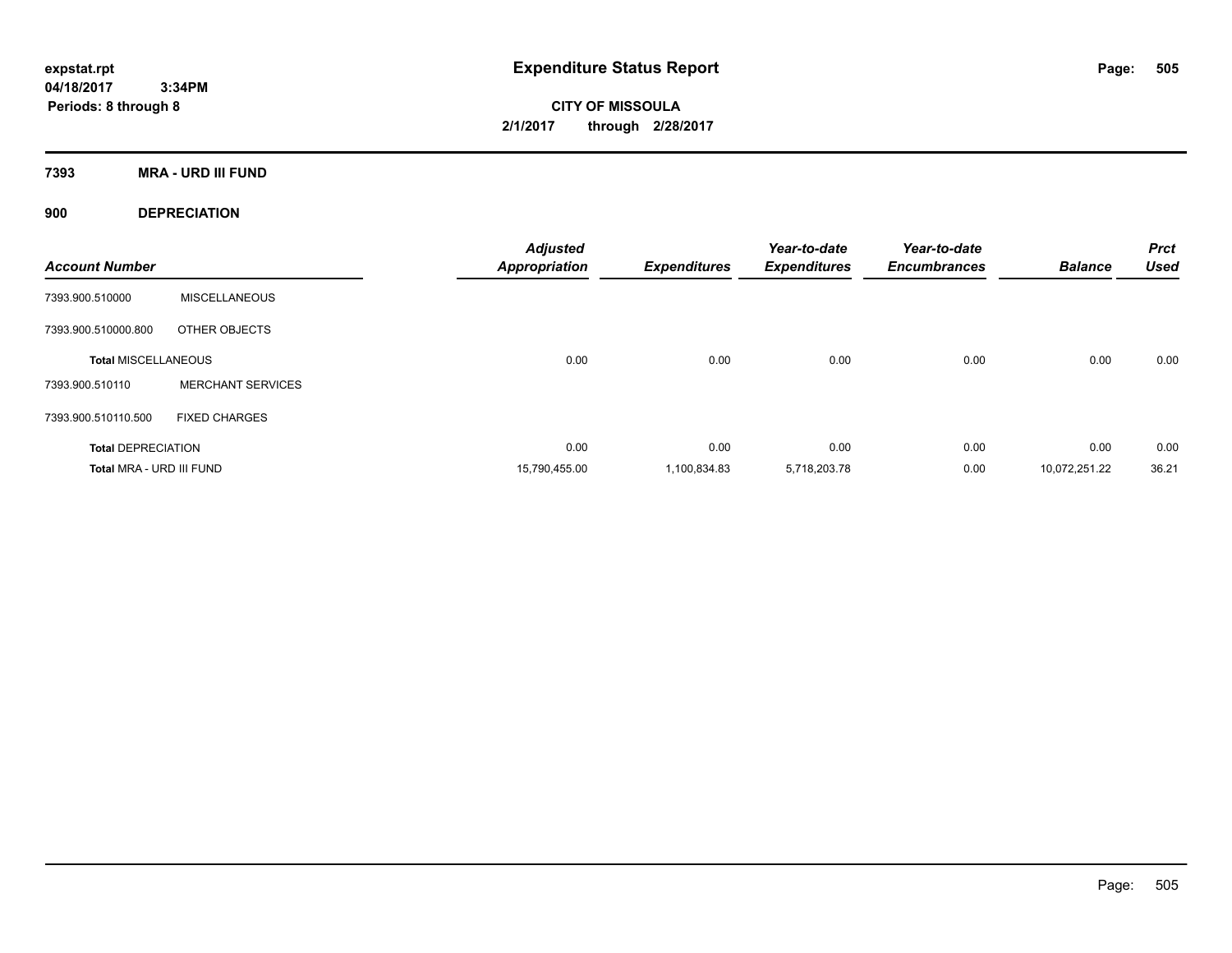**CITY OF MISSOULA 2/1/2017 through 2/28/2017**

### **7394 MRA URD III TI DEBT CLEARING FUND**

|                                          |                                                  | <b>Adjusted</b>      |                     | Year-to-date        | Year-to-date        |                | <b>Prct</b> |
|------------------------------------------|--------------------------------------------------|----------------------|---------------------|---------------------|---------------------|----------------|-------------|
| <b>Account Number</b>                    |                                                  | <b>Appropriation</b> | <b>Expenditures</b> | <b>Expenditures</b> | <b>Encumbrances</b> | <b>Balance</b> | <b>Used</b> |
| 7394.385.470280                          | 5M SOUTH RESERVE CROSSING                        |                      |                     |                     |                     |                |             |
| 7394.385.470280.800                      | OTHER OBJECTS                                    |                      |                     |                     |                     |                |             |
|                                          | Total 5M SOUTH RESERVE CROSSING                  | 0.00                 | 0.00                | 0.00                | 0.00                | 0.00           | 0.00        |
| 7394.385.521000                          | <b>INTERFUND OPERATING TRANSFERS</b>             |                      |                     |                     |                     |                |             |
| 7394.385.521000.800                      | OTHER OBJECTS                                    |                      |                     |                     |                     |                |             |
|                                          | <b>Total INTERFUND OPERATING TRANSFERS</b>       | 0.00                 | 0.00                | 0.00                | 0.00                | 0.00           | 0.00        |
| 7394.385.521009                          | <b>TRANFERS TO DEBT SERVICE</b>                  |                      |                     |                     |                     |                |             |
| 7394.385.521009.800                      | OTHER OBJECTS                                    |                      |                     |                     |                     |                |             |
|                                          | 7394.385.521009.820.000 TRANSFERS TO OTHER FUNDS | 343,200.00           | 0.00                | $-69,888.07$        | 0.00                | 413,088.07     | 20.36       |
|                                          | Total TRANFERS TO DEBT SERVICE                   | 343,200.00           | 0.00                | $-69,888.07$        | 0.00                | 413,088.07     | 0.00        |
| 7394.385.521010                          | <b>TRANSFERS TO MRA</b>                          |                      |                     |                     |                     |                |             |
| 7394.385.521010.800                      | OTHER OBJECTS                                    |                      |                     |                     |                     |                |             |
| 7394.385.521010.820.000 TRANSFERS TO MRA |                                                  | 1,401,738.00         | 0.00                | 0.00                | 0.00                | 1,401,738.00   | 0.00        |
| <b>Total TRANSFERS TO MRA</b>            |                                                  | 1,401,738.00         | 0.00                | 0.00                | 0.00                | 1,401,738.00   | 0.00        |
|                                          | Total MRA URD III TI DEBT CLEARING FUND          | 1,744,938.00         | 0.00                | $-69,888.07$        | 0.00                | 1,814,826.07   | 0.00        |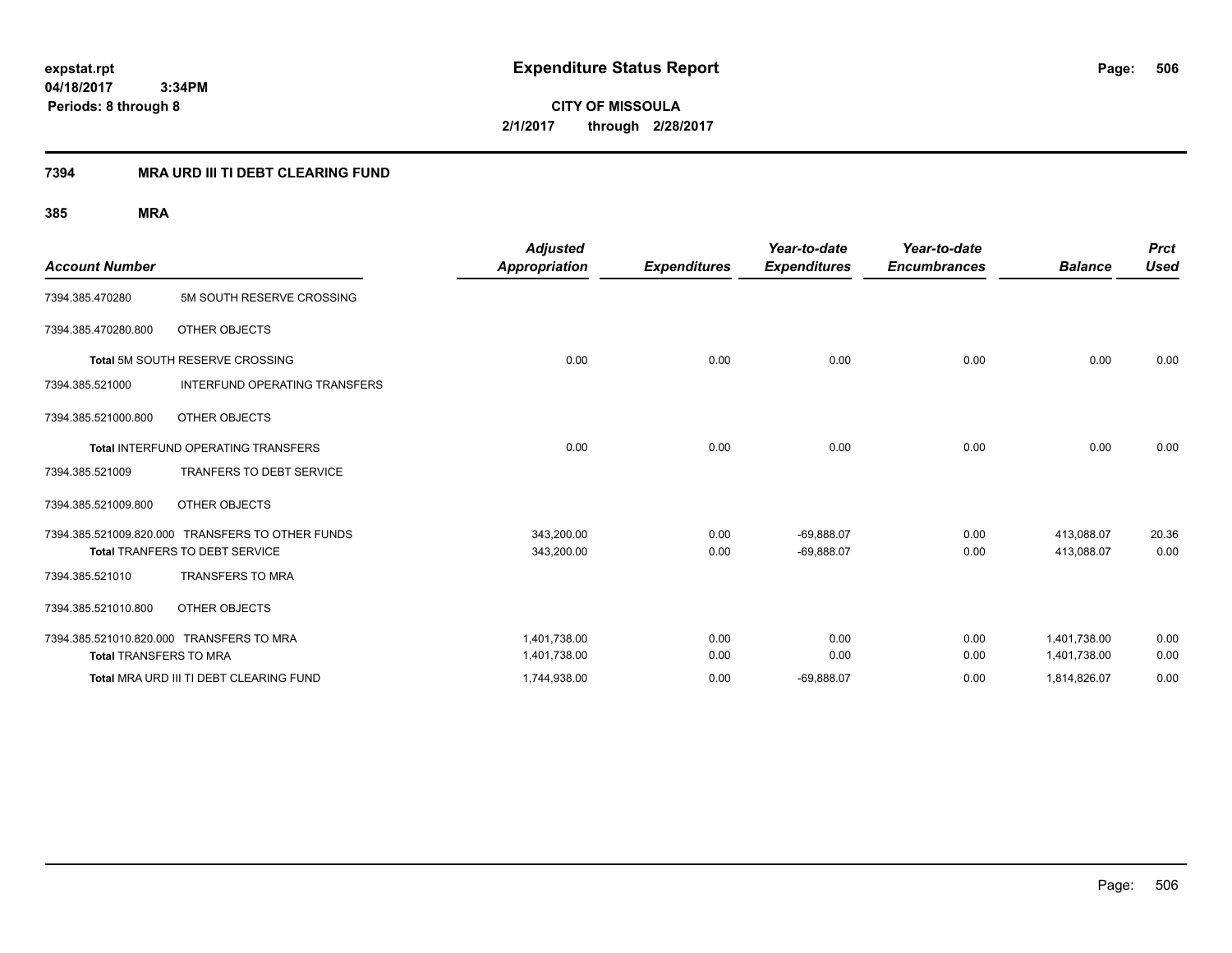**CITY OF MISSOULA 2/1/2017 through 2/28/2017**

### **7395 MRA TAX INCREMENT DEBT SERVICE**

|                               |                                                                | <b>Adjusted</b>      |                     | Year-to-date        | Year-to-date        |                | <b>Prct</b> |
|-------------------------------|----------------------------------------------------------------|----------------------|---------------------|---------------------|---------------------|----------------|-------------|
| <b>Account Number</b>         |                                                                | <b>Appropriation</b> | <b>Expenditures</b> | <b>Expenditures</b> | <b>Encumbrances</b> | <b>Balance</b> | <b>Used</b> |
| 7395.385.490200               | REVENUE BOND DEBT SERVICE                                      |                      |                     |                     |                     |                |             |
| 7395.385.490200.600           | <b>DEBT SERVICE</b>                                            |                      |                     |                     |                     |                |             |
|                               | 7395.385.490200.610.000 5M SO RESERVE TRAIL CROSSING-PRINCIPAL | 125,000.00           | 0.00                | 0.00                | 0.00                | 125,000.00     | 0.00        |
|                               | 7395.385.490200.620.000 5M SO RESERVE TRAIL CROSSING-INT/FEES  | 218,200.00           | 0.00                | 109,100.00          | 0.00                | 109,100.00     | 50.00       |
|                               | Total REVENUE BOND DEBT SERVICE                                | 343,200.00           | 0.00                | 109,100.00          | 0.00                | 234,100.00     | 31.79       |
| 7395.385.490202               | MARY AVENUE DEBT SERVICE                                       |                      |                     |                     |                     |                |             |
| 7395.385.490202.600           | <b>DEBT SERVICE</b>                                            |                      |                     |                     |                     |                |             |
|                               | 7395.385.490202.620.000 INTEREST / SERVICE FEES                | 0.00                 | 0.00                | 700.00              | 0.00                | $-700.00$      | 0.00        |
|                               | Total MARY AVENUE DEBT SERVICE                                 | 0.00                 | 0.00                | 700.00              | 0.00                | $-700.00$      | 0.00        |
| 7395.385.490206               | *** Title Not Found ***                                        |                      |                     |                     |                     |                |             |
| 7395.385.490206.600           | <b>DEBT SERVICE</b>                                            |                      |                     |                     |                     |                |             |
| Total *** Title Not Found *** |                                                                | 0.00                 | 0.00                | 0.00                | 0.00                | 0.00           | 0.00        |
|                               | Total MRA TAX INCREMENT DEBT SERVICE                           | 343,200.00           | 0.00                | 109,800.00          | 0.00                | 233,400.00     | 31.99       |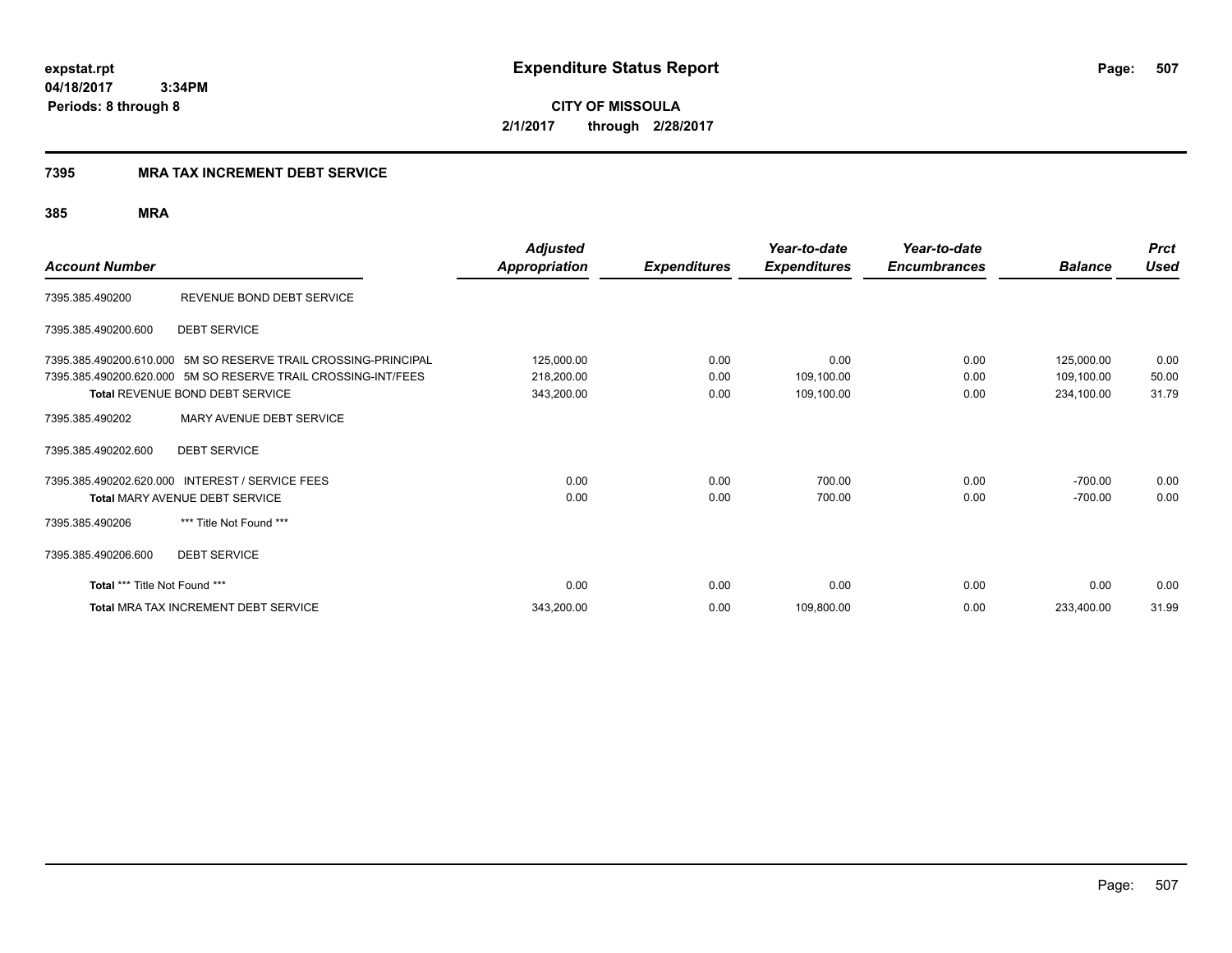**CITY OF MISSOULA 2/1/2017 through 2/28/2017**

### **7396 NRSS DEBT SERVICE SINKING FUND**

| <b>Account Number</b>                                                        | <b>Adjusted</b><br><b>Appropriation</b> | <b>Expenditures</b> | Year-to-date<br><b>Expenditures</b> | Year-to-date<br><b>Encumbrances</b> | <b>Balance</b>         | <b>Prct</b><br><b>Used</b> |
|------------------------------------------------------------------------------|-----------------------------------------|---------------------|-------------------------------------|-------------------------------------|------------------------|----------------------------|
| TI BOND SINKING<br>7396.385.490603                                           |                                         |                     |                                     |                                     |                        |                            |
| 7396.385.490603.600<br><b>DEBT SERVICE</b>                                   |                                         |                     |                                     |                                     |                        |                            |
| 7396.385.490603.620.000 INTEREST / SERVICE FEES<br><b>Total DEBT SERVICE</b> | 31,690.00<br>31,690.00                  | 0.00<br>0.00        | 10,626.86<br>10,626.86              | 0.00<br>0.00                        | 21,063.14<br>21,063.14 | 33.53<br>33.53             |
| 7396.385.490603.800<br>OTHER OBJECTS                                         |                                         |                     |                                     |                                     |                        |                            |
| <b>Total OTHER OBJECTS</b>                                                   | 0.00                                    | 0.00                | 0.00                                | 0.00                                | 0.00                   | 0.00                       |
| <b>Total MRA</b>                                                             | 31,690.00                               | 0.00                | 10,626.86                           | 0.00                                | 21,063.14              | 33.53                      |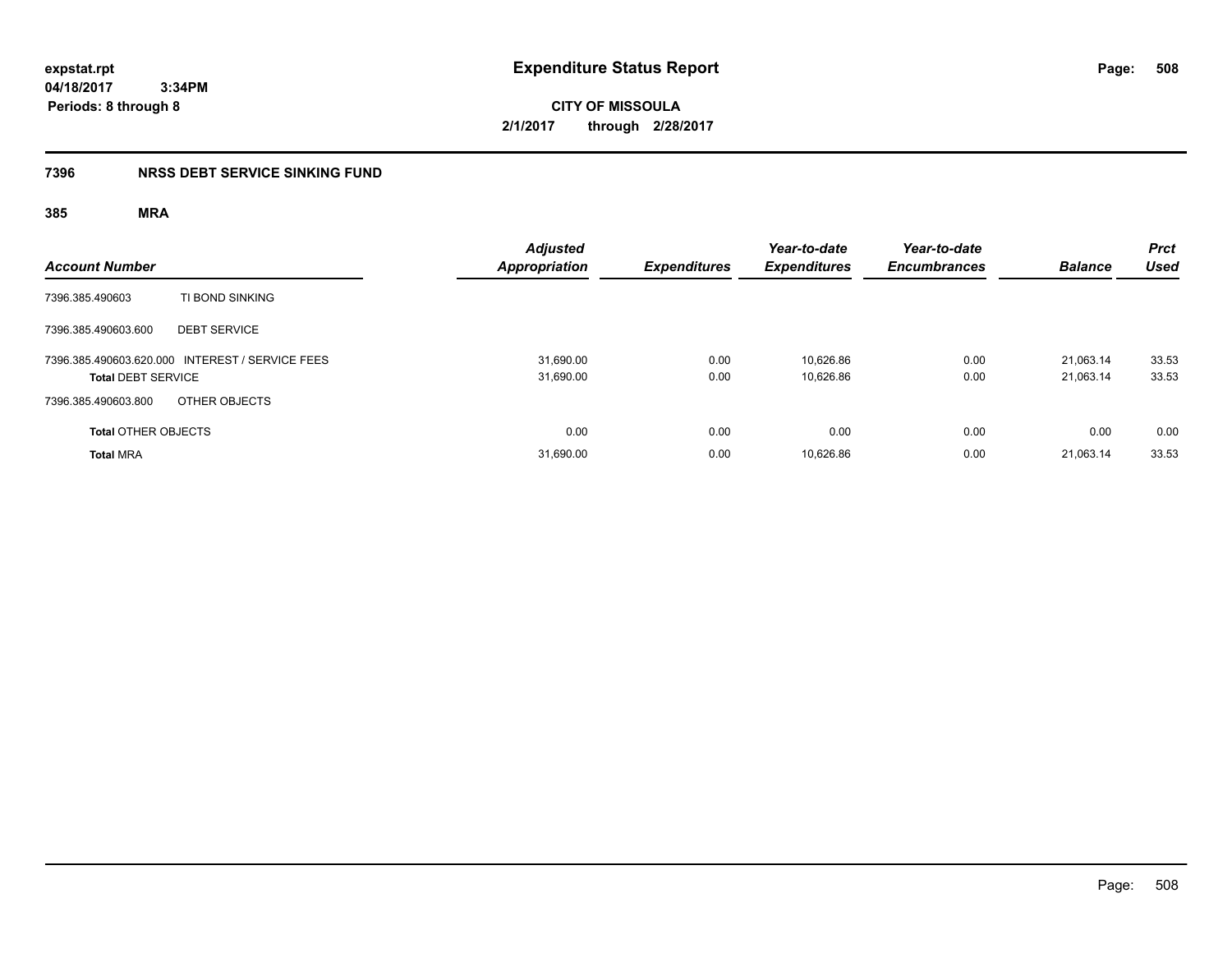**CITY OF MISSOULA 2/1/2017 through 2/28/2017**

### **7396 NRSS DEBT SERVICE SINKING FUND**

### **390 NON-DEPARTMENTAL**

| <b>Account Number</b>         |                                             | <b>Adjusted</b><br><b>Appropriation</b> | <b>Expenditures</b> | Year-to-date<br><b>Expenditures</b> | Year-to-date<br><b>Encumbrances</b> | <b>Balance</b> | <b>Prct</b><br>Used |
|-------------------------------|---------------------------------------------|-----------------------------------------|---------------------|-------------------------------------|-------------------------------------|----------------|---------------------|
| 7396.390.490200               | REVENUE BOND DEBT SERVICE                   |                                         |                     |                                     |                                     |                |                     |
| 7396.390.490200.600           | <b>DEBT SERVICE</b>                         |                                         |                     |                                     |                                     |                |                     |
| <b>Total NON-DEPARTMENTAL</b> |                                             | 0.00                                    | 0.00                | 0.00                                | 0.00                                | 0.00           | 0.00                |
|                               | <b>Total NRSS DEBT SERVICE SINKING FUND</b> | 31,690.00                               | 0.00                | 10.626.86                           | 0.00                                | 21.063.14      | 33.53               |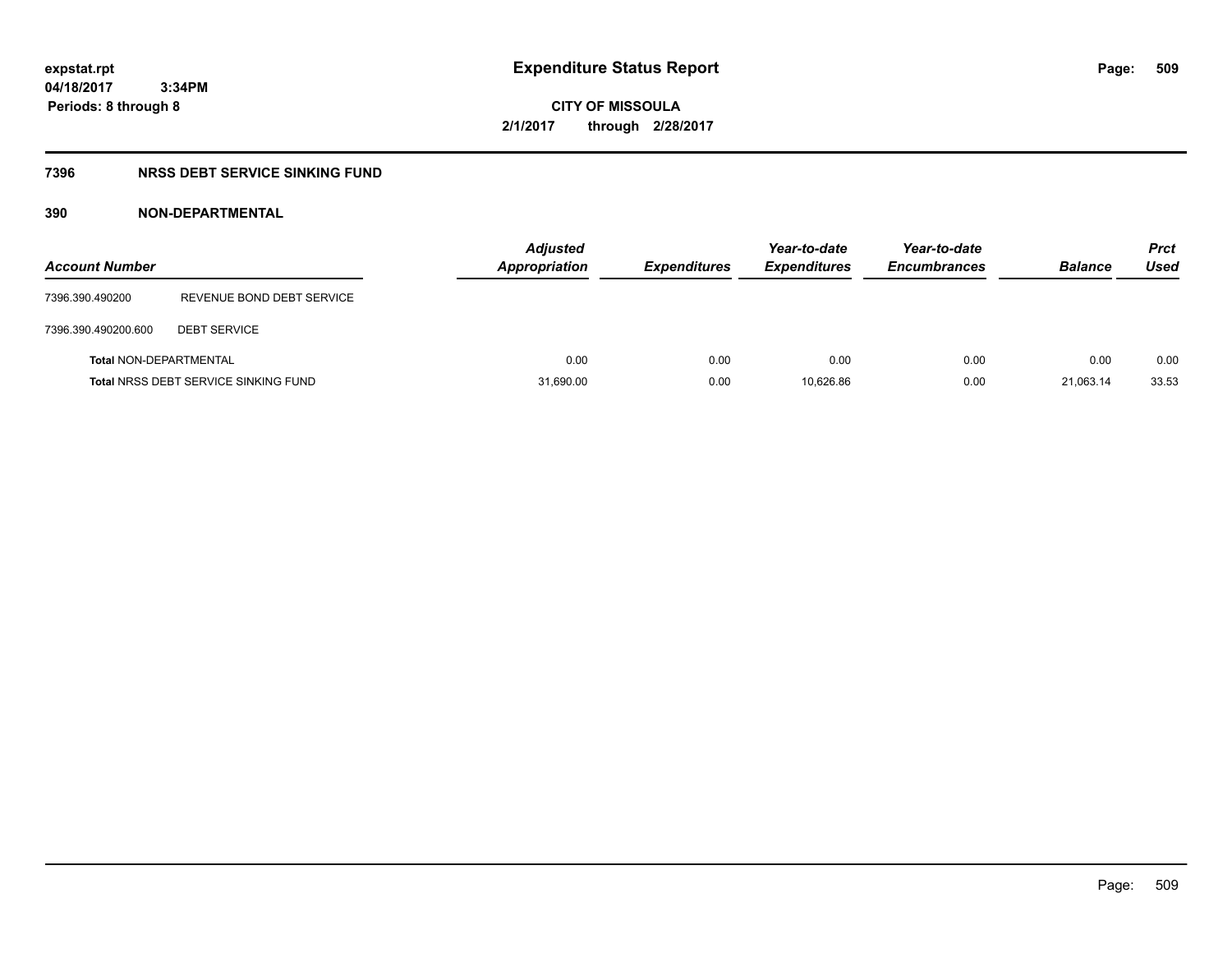**CITY OF MISSOULA 2/1/2017 through 2/28/2017**

### **7397 NORTH RESERVE/SCOTT ST URD**

|                                     |                                         | <b>Adjusted</b>      |                     | Year-to-date        | Year-to-date        |                | <b>Prct</b> |
|-------------------------------------|-----------------------------------------|----------------------|---------------------|---------------------|---------------------|----------------|-------------|
| <b>Account Number</b>               |                                         | <b>Appropriation</b> | <b>Expenditures</b> | <b>Expenditures</b> | <b>Encumbrances</b> | <b>Balance</b> | <b>Used</b> |
| 7397.385.470210                     | <b>ADMINISTRATION</b>                   |                      |                     |                     |                     |                |             |
| 7397.385.470210.100                 | PERSONAL SERVICES                       |                      |                     |                     |                     |                |             |
| <b>Total PERSONAL SERVICES</b>      |                                         | 0.00                 | 0.00                | 0.00                | 0.00                | 0.00           | 0.00        |
| 7397.385.470210.200                 | <b>SUPPLIES</b>                         |                      |                     |                     |                     |                |             |
| <b>Total SUPPLIES</b>               |                                         | 0.00                 | 0.00                | 0.00                | 0.00                | 0.00           | 0.00        |
| 7397.385.470210.300                 | PURCHASED SERVICES                      |                      |                     |                     |                     |                |             |
|                                     | <b>Total PURCHASED SERVICES</b>         | 0.00                 | 0.00                | 0.00                | 0.00                | 0.00           | 0.00        |
| 7397.385.470210.700                 | <b>GRANTS &amp; CONTRIBUTIONS</b>       |                      |                     |                     |                     |                |             |
| <b>Total ADMINISTRATION</b>         |                                         | 0.00                 | 0.00                | 0.00                | 0.00                | 0.00           | 0.00        |
| 7397.385.470230                     | <b>PW FACILITY</b>                      |                      |                     |                     |                     |                |             |
| 7397.385.470230.300                 | PURCHASED SERVICES                      |                      |                     |                     |                     |                |             |
|                                     | <b>Total PURCHASED SERVICES</b>         | 0.00                 | 0.00                | 0.00                | 0.00                | 0.00           | 0.00        |
| 7397.385.470230.700                 | <b>GRANTS &amp; CONTRIBUTIONS</b>       |                      |                     |                     |                     |                |             |
|                                     | <b>Total GRANTS &amp; CONTRIBUTIONS</b> | 0.00                 | 0.00                | 0.00                | 0.00                | 0.00           | 0.00        |
| 7397.385.470230.800                 | OTHER OBJECTS                           |                      |                     |                     |                     |                |             |
| 7397.385.470230.845.000 CONTINGENCY |                                         | 20,212.00            | 0.00                | 0.00                | 0.00                | 20,212.00      | 0.00        |
| <b>Total PW FACILITY</b>            |                                         | 20,212.00            | 0.00                | 0.00                | 0.00                | 20,212.00      | 0.00        |
| 7397.385.470231                     | BRETZ RV & MARINE IMPROVEMENTS          |                      |                     |                     |                     |                |             |
| 7397.385.470231.300                 | PURCHASED SERVICES                      |                      |                     |                     |                     |                |             |
|                                     | <b>Total PURCHASED SERVICES</b>         | 0.00                 | 0.00                | 0.00                | 0.00                | 0.00           | 0.00        |
|                                     |                                         |                      |                     |                     |                     |                |             |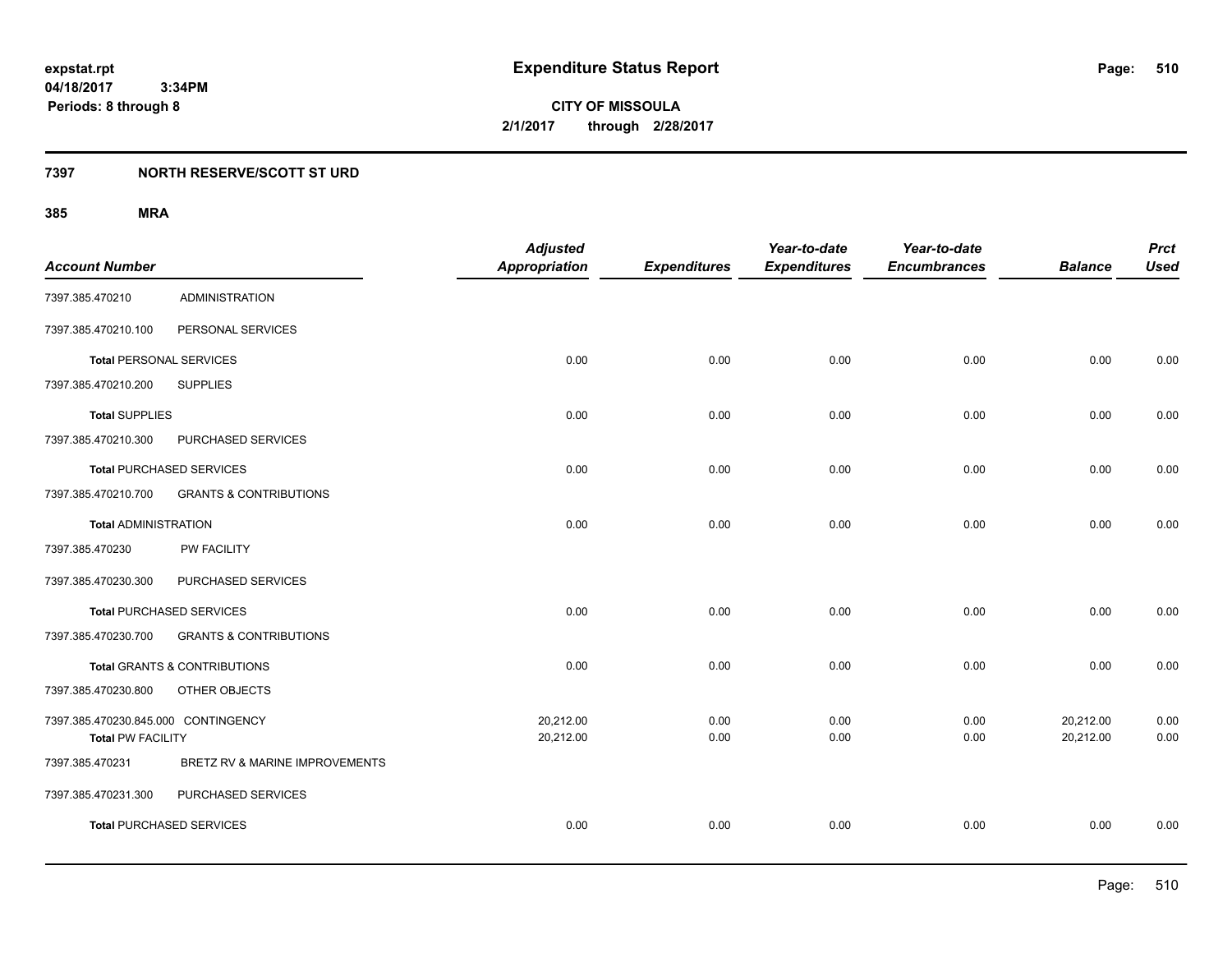**CITY OF MISSOULA 2/1/2017 through 2/28/2017**

### **7397 NORTH RESERVE/SCOTT ST URD**

|                            |                                                | <b>Adjusted</b>      |                     | Year-to-date        | Year-to-date        |                | <b>Prct</b> |
|----------------------------|------------------------------------------------|----------------------|---------------------|---------------------|---------------------|----------------|-------------|
| <b>Account Number</b>      |                                                | <b>Appropriation</b> | <b>Expenditures</b> | <b>Expenditures</b> | <b>Encumbrances</b> | <b>Balance</b> | <b>Used</b> |
| 7397.385.470231.700        | <b>GRANTS &amp; CONTRIBUTIONS</b>              |                      |                     |                     |                     |                |             |
|                            | <b>Total GRANTS &amp; CONTRIBUTIONS</b>        | 0.00                 | 0.00                | 0.00                | 0.00                | 0.00           | 0.00        |
| 7397.385.470231.800        | OTHER OBJECTS                                  |                      |                     |                     |                     |                |             |
|                            | Total BRETZ RV & MARINE IMPROVEMENTS           | 0.00                 | 0.00                | 0.00                | 0.00                | 0.00           | 0.00        |
| 7397.385.470232            | CONSUMER DIRECT IMPROVEMENTS                   |                      |                     |                     |                     |                |             |
| 7397.385.470232.300        | PURCHASED SERVICES                             |                      |                     |                     |                     |                |             |
|                            | <b>Total PURCHASED SERVICES</b>                | 0.00                 | 0.00                | 0.00                | 0.00                | 0.00           | 0.00        |
| 7397.385.470232.700        | <b>GRANTS &amp; CONTRIBUTIONS</b>              |                      |                     |                     |                     |                |             |
|                            | 7397.385.470232.700.000 GRANTS & CONTRIBUTIONS | 0.00                 | 0.00                | 315,000.00          | 0.00                | $-315,000.00$  | 0.00        |
|                            | <b>Total GRANTS &amp; CONTRIBUTIONS</b>        | 0.00                 | 0.00                | 315,000.00          | 0.00                | $-315,000.00$  | 0.00        |
| 7397.385.470232.800        | OTHER OBJECTS                                  |                      |                     |                     |                     |                |             |
| <b>Total OTHER OBJECTS</b> |                                                | 0.00                 | 0.00                | 0.00                | 0.00                | 0.00           | 0.00        |
|                            | Total CONSUMER DIRECT IMPROVEMENTS             | 0.00                 | 0.00                | 315,000.00          | 0.00                | $-315,000.00$  | 0.00        |
| 7397.385.470233            | <b>SCOTT ST VILLAGE IMPROVEMENTS</b>           |                      |                     |                     |                     |                |             |
| 7397.385.470233.300        | PURCHASED SERVICES                             |                      |                     |                     |                     |                |             |
|                            | <b>Total PURCHASED SERVICES</b>                | 0.00                 | 0.00                | 0.00                | 0.00                | 0.00           | 0.00        |
| 7397.385.470233.800        | OTHER OBJECTS                                  |                      |                     |                     |                     |                |             |
|                            | Total SCOTT ST VILLAGE IMPROVEMENTS            | 0.00                 | 0.00                | 0.00                | 0.00                | 0.00           | 0.00        |
| 7397.385.470240            | <b>REHAB LOANS</b>                             |                      |                     |                     |                     |                |             |
| 7397.385.470240.700        | <b>GRANTS &amp; CONTRIBUTIONS</b>              |                      |                     |                     |                     |                |             |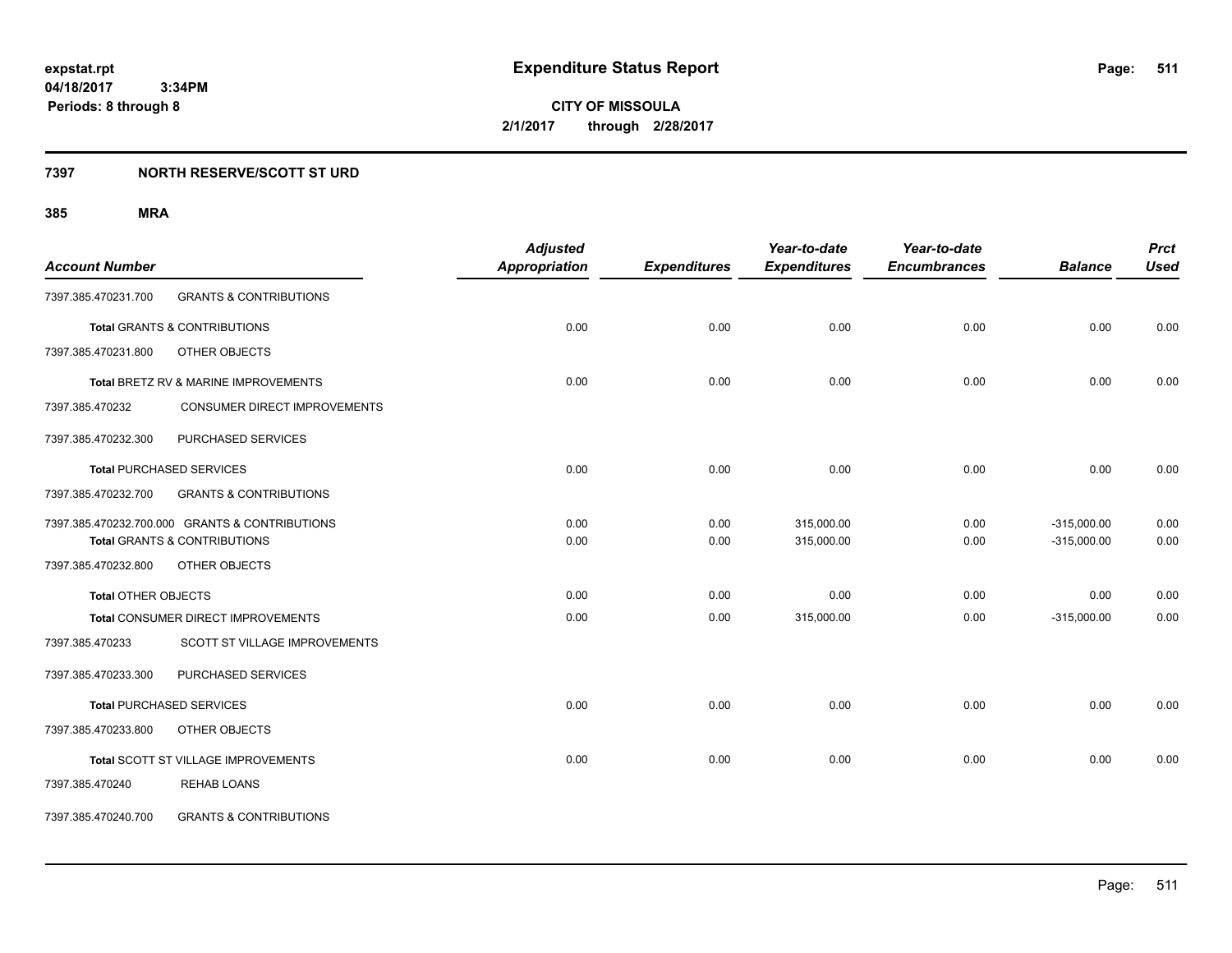**CITY OF MISSOULA 2/1/2017 through 2/28/2017**

### **7397 NORTH RESERVE/SCOTT ST URD**

| <b>Account Number</b>          |                                               | <b>Adjusted</b><br><b>Appropriation</b> | <b>Expenditures</b> | Year-to-date<br><b>Expenditures</b> | Year-to-date<br><b>Encumbrances</b> | <b>Balance</b> | <b>Prct</b><br><b>Used</b> |
|--------------------------------|-----------------------------------------------|-----------------------------------------|---------------------|-------------------------------------|-------------------------------------|----------------|----------------------------|
| <b>Total REHAB LOANS</b>       |                                               | 0.00                                    | 0.00                | 0.00                                | 0.00                                | 0.00           | 0.00                       |
| 7397.385.470250                | <b>RELOCATION PAYMENTS</b>                    |                                         |                     |                                     |                                     |                |                            |
| 7397.385.470250.800            | OTHER OBJECTS                                 |                                         |                     |                                     |                                     |                |                            |
|                                | <b>Total RELOCATION PAYMENTS</b>              | 0.00                                    | 0.00                | 0.00                                | 0.00                                | 0.00           | 0.00                       |
| 7397.385.470260                | <b>PLANNING &amp; MGMT</b>                    |                                         |                     |                                     |                                     |                |                            |
| 7397.385.470260.300            | PURCHASED SERVICES                            |                                         |                     |                                     |                                     |                |                            |
|                                | 7397.385.470260.350.000 PROFESSIONAL SERVICES | 7,550.00                                | 0.00                | 1,343.15                            | 0.00                                | 6,206.85       | 17.79                      |
|                                | <b>Total PURCHASED SERVICES</b>               | 7,550.00                                | 0.00                | 1,343.15                            | 0.00                                | 6,206.85       | 17.79                      |
| 7397.385.470260.800            | OTHER OBJECTS                                 |                                         |                     |                                     |                                     |                |                            |
| <b>Total OTHER OBJECTS</b>     |                                               | 0.00                                    | 0.00                | 0.00                                | 0.00                                | 0.00           | 0.00                       |
| Total PLANNING & MGMT          |                                               | 7,550.00                                | 0.00                | 1,343.15                            | 0.00                                | 6,206.85       | 17.79                      |
| 7397.385.470270                | <b>CLEARING &amp; DEMO</b>                    |                                         |                     |                                     |                                     |                |                            |
| 7397.385.470270.700            | <b>GRANTS &amp; CONTRIBUTIONS</b>             |                                         |                     |                                     |                                     |                |                            |
|                                | <b>Total GRANTS &amp; CONTRIBUTIONS</b>       | 0.00                                    | 0.00                | 0.00                                | 0.00                                | 0.00           | 0.00                       |
| 7397.385.470270.800            | OTHER OBJECTS                                 |                                         |                     |                                     |                                     |                |                            |
| Total CLEARING & DEMO          |                                               | 0.00                                    | 0.00                | 0.00                                | 0.00                                | 0.00           | 0.00                       |
| 7397.385.510110                | <b>MERCHANT SERVICES</b>                      |                                         |                     |                                     |                                     |                |                            |
| 7397.385.510110.500            | <b>FIXED CHARGES</b>                          |                                         |                     |                                     |                                     |                |                            |
| <b>Total MERCHANT SERVICES</b> |                                               | 0.00                                    | 0.00                | 0.00                                | 0.00                                | 0.00           | 0.00                       |
|                                | Total NORTH RESERVE/SCOTT ST URD              | 27,762.00                               | 0.00                | 316,343.15                          | 0.00                                | $-288,581.15$  | 1,139.48                   |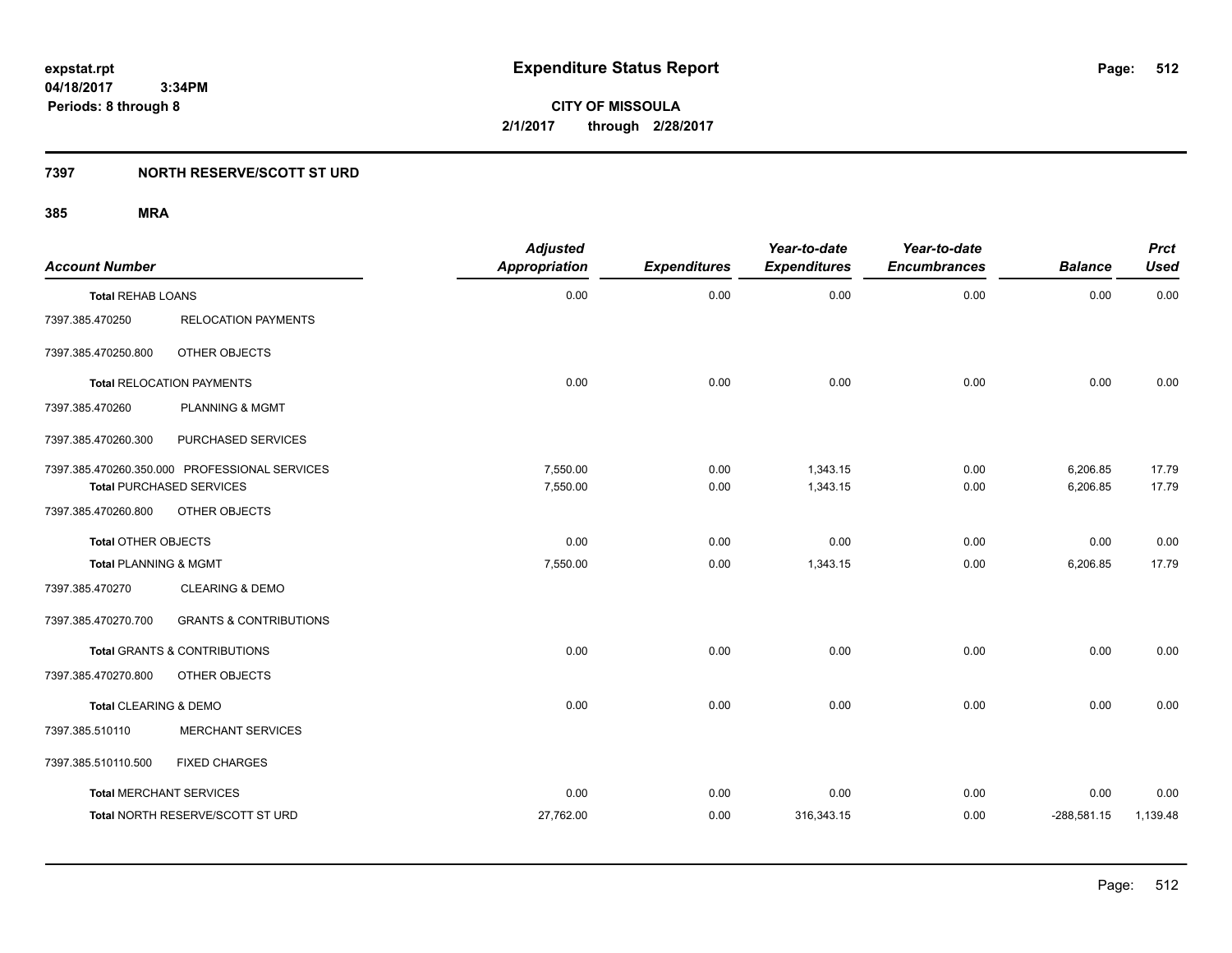**CITY OF MISSOULA 2/1/2017 through 2/28/2017**

**7398 HELLGATE URD**

| <b>Account Number</b>      |                                         | <b>Adjusted</b><br><b>Appropriation</b> | <b>Expenditures</b> | Year-to-date<br><b>Expenditures</b> | Year-to-date<br><b>Encumbrances</b> | <b>Balance</b> | <b>Prct</b><br><b>Used</b> |
|----------------------------|-----------------------------------------|-----------------------------------------|---------------------|-------------------------------------|-------------------------------------|----------------|----------------------------|
| 7398.385.470220            | PROPERTY ACQUISITION                    |                                         |                     |                                     |                                     |                |                            |
| 7398.385.470220.900        | CAPITAL OUTLAY                          |                                         |                     |                                     |                                     |                |                            |
|                            | <b>Total PROPERTY ACQUISITION</b>       | 0.00                                    | 0.00                | 0.00                                | 0.00                                | 0.00           | 0.00                       |
| 7398.385.470230            | PW FACILITY                             |                                         |                     |                                     |                                     |                |                            |
| 7398.385.470230.300        | PURCHASED SERVICES                      |                                         |                     |                                     |                                     |                |                            |
|                            | <b>Total PURCHASED SERVICES</b>         | 0.00                                    | 0.00                | 0.00                                | 0.00                                | 0.00           | 0.00                       |
| 7398.385.470230.700        | <b>GRANTS &amp; CONTRIBUTIONS</b>       |                                         |                     |                                     |                                     |                |                            |
|                            | Total GRANTS & CONTRIBUTIONS            | 0.00                                    | 0.00                | 0.00                                | 0.00                                | 0.00           | 0.00                       |
| 7398.385.470230.800        | OTHER OBJECTS                           |                                         |                     |                                     |                                     |                |                            |
| <b>Total OTHER OBJECTS</b> |                                         | 0.00                                    | 0.00                | 0.00                                | 0.00                                | 0.00           | 0.00                       |
| 7398.385.470230.900        | <b>CAPITAL OUTLAY</b>                   |                                         |                     |                                     |                                     |                |                            |
| <b>Total PW FACILITY</b>   |                                         | 0.00                                    | 0.00                | 0.00                                | 0.00                                | 0.00           | 0.00                       |
| 7398.385.470240            | <b>REHAB LOANS</b>                      |                                         |                     |                                     |                                     |                |                            |
| 7398.385.470240.700        | <b>GRANTS &amp; CONTRIBUTIONS</b>       |                                         |                     |                                     |                                     |                |                            |
|                            | <b>Total GRANTS &amp; CONTRIBUTIONS</b> | 0.00                                    | 0.00                | 0.00                                | 0.00                                | 0.00           | 0.00                       |
| 7398.385.470240.800        | OTHER OBJECTS                           |                                         |                     |                                     |                                     |                |                            |
| <b>Total REHAB LOANS</b>   |                                         | 0.00                                    | 0.00                | 0.00                                | 0.00                                | 0.00           | 0.00                       |
| 7398.385.470250            | <b>RELOCATION PAYMENTS</b>              |                                         |                     |                                     |                                     |                |                            |
| 7398.385.470250.700        | <b>GRANTS &amp; CONTRIBUTIONS</b>       |                                         |                     |                                     |                                     |                |                            |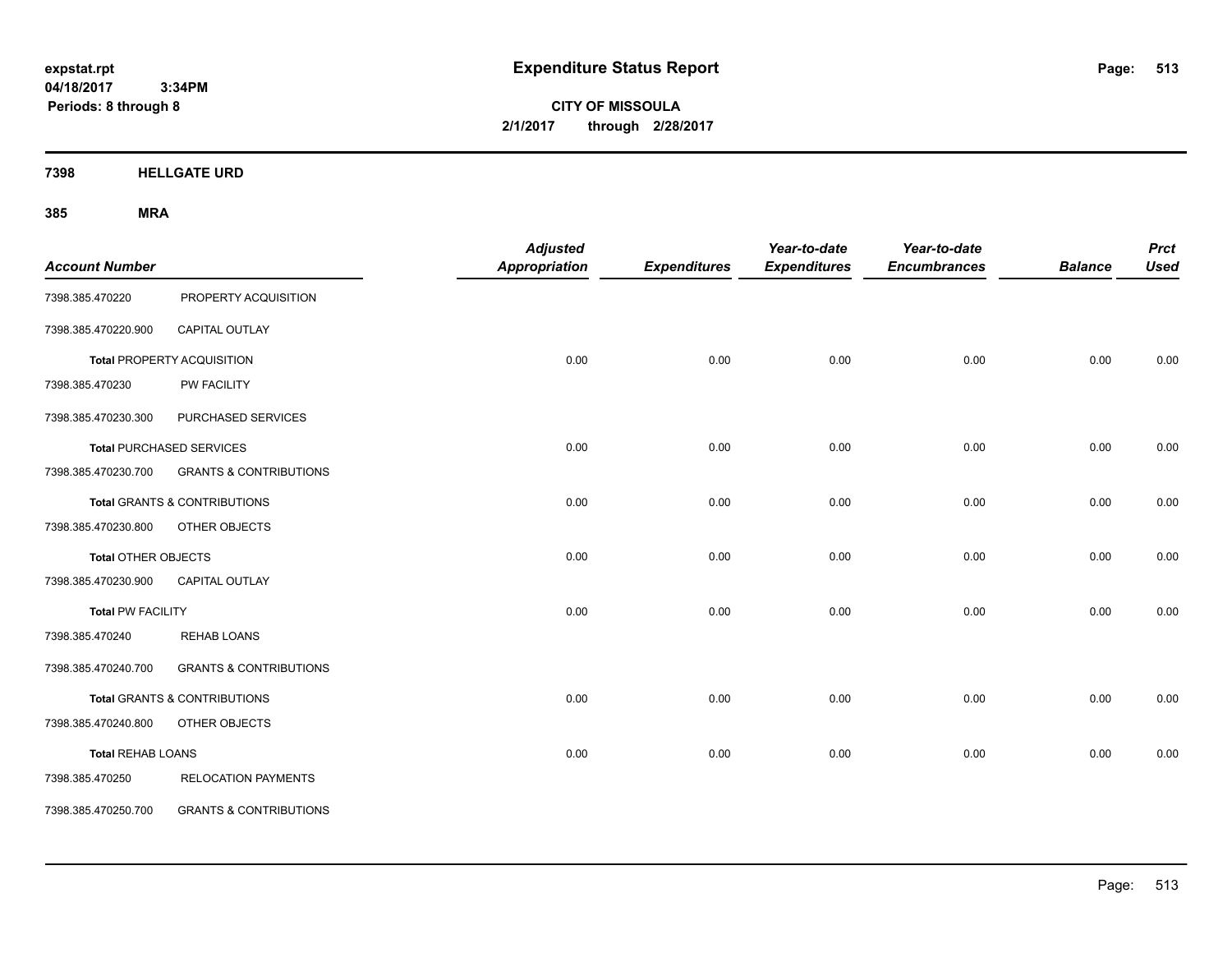**CITY OF MISSOULA 2/1/2017 through 2/28/2017**

**7398 HELLGATE URD**

| <b>Account Number</b>            |                                         | <b>Adjusted</b><br><b>Appropriation</b> | <b>Expenditures</b> | Year-to-date<br><b>Expenditures</b> | Year-to-date<br><b>Encumbrances</b> | <b>Balance</b> | <b>Prct</b><br><b>Used</b> |
|----------------------------------|-----------------------------------------|-----------------------------------------|---------------------|-------------------------------------|-------------------------------------|----------------|----------------------------|
|                                  | Total GRANTS & CONTRIBUTIONS            | 0.00                                    | 0.00                | 0.00                                | 0.00                                | 0.00           | 0.00                       |
| 7398.385.470250.800              | OTHER OBJECTS                           |                                         |                     |                                     |                                     |                |                            |
|                                  | <b>Total RELOCATION PAYMENTS</b>        | 0.00                                    | 0.00                | 0.00                                | 0.00                                | 0.00           | 0.00                       |
| 7398.385.470260                  | <b>PLANNING &amp; MGMT</b>              |                                         |                     |                                     |                                     |                |                            |
| 7398.385.470260.300              | PURCHASED SERVICES                      |                                         |                     |                                     |                                     |                |                            |
|                                  | <b>Total PURCHASED SERVICES</b>         | 0.00                                    | 0.00                | 0.00                                | 0.00                                | 0.00           | 0.00                       |
| 7398.385.470260.700              | <b>GRANTS &amp; CONTRIBUTIONS</b>       |                                         |                     |                                     |                                     |                |                            |
|                                  | <b>Total GRANTS &amp; CONTRIBUTIONS</b> | 0.00                                    | 0.00                | 0.00                                | 0.00                                | 0.00           | 0.00                       |
| 7398.385.470260.800              | OTHER OBJECTS                           |                                         |                     |                                     |                                     |                |                            |
| <b>Total PLANNING &amp; MGMT</b> |                                         | 0.00                                    | 0.00                | 0.00                                | 0.00                                | 0.00           | 0.00                       |
| 7398.385.470270                  | <b>CLEARING &amp; DEMO</b>              |                                         |                     |                                     |                                     |                |                            |
| 7398.385.470270.300              | PURCHASED SERVICES                      |                                         |                     |                                     |                                     |                |                            |
|                                  | <b>Total PURCHASED SERVICES</b>         | 0.00                                    | 0.00                | 0.00                                | 0.00                                | 0.00           | 0.00                       |
| 7398.385.470270.700              | <b>GRANTS &amp; CONTRIBUTIONS</b>       |                                         |                     |                                     |                                     |                |                            |
|                                  | <b>Total GRANTS &amp; CONTRIBUTIONS</b> | 0.00                                    | 0.00                | 0.00                                | 0.00                                | 0.00           | 0.00                       |
| 7398.385.470270.800              | OTHER OBJECTS                           |                                         |                     |                                     |                                     |                |                            |
| Total OTHER OBJECTS              |                                         | 0.00                                    | 0.00                | 0.00                                | 0.00                                | 0.00           | 0.00                       |
| 7398.385.470270.900              | CAPITAL OUTLAY                          |                                         |                     |                                     |                                     |                |                            |
| <b>Total CLEARING &amp; DEMO</b> |                                         | 0.00                                    | 0.00                | 0.00                                | 0.00                                | 0.00           | 0.00                       |
| <b>Total HELLGATE URD</b>        |                                         | 0.00                                    | 0.00                | 0.00                                | 0.00                                | 0.00           | 0.00                       |
|                                  |                                         |                                         |                     |                                     |                                     |                |                            |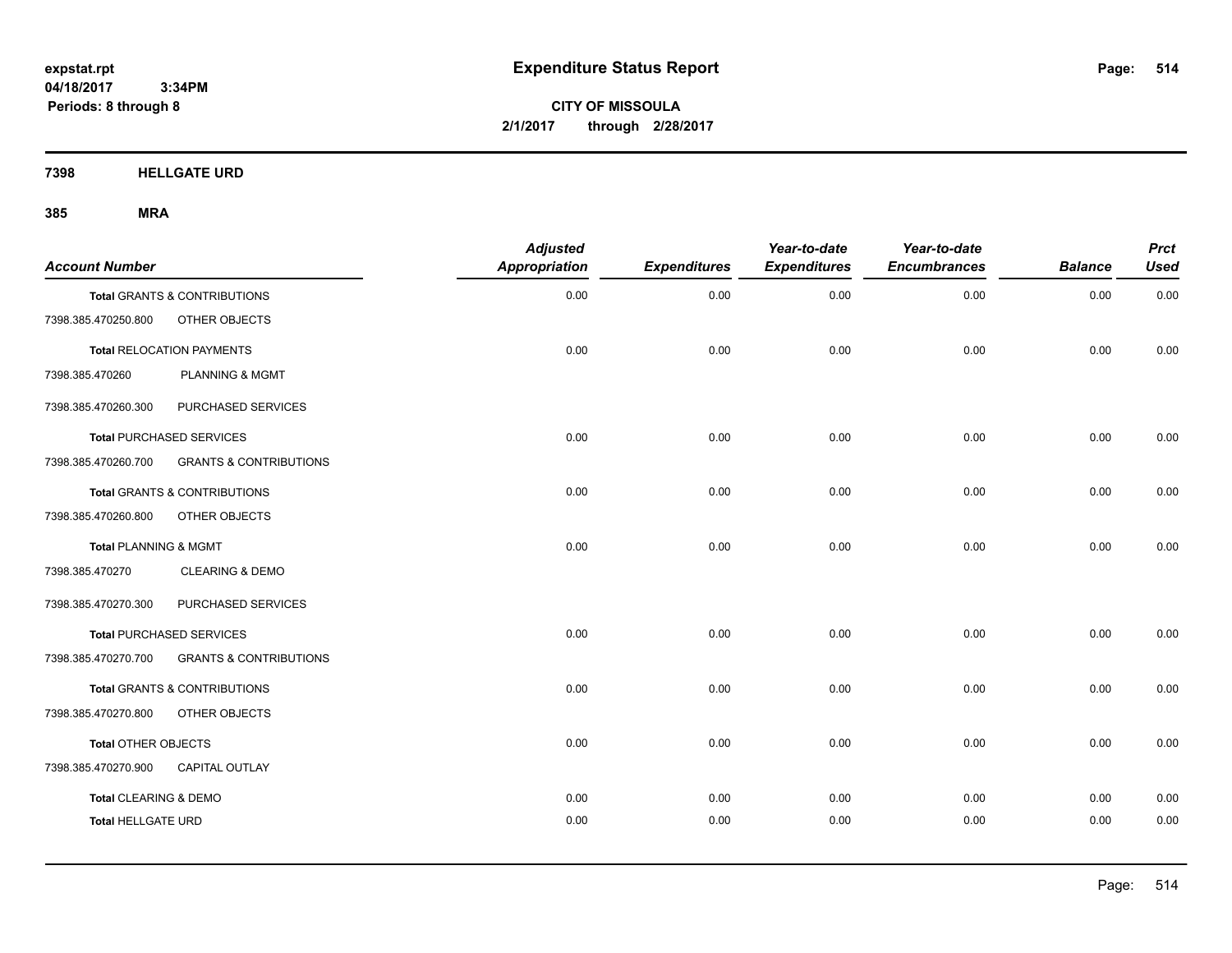**CITY OF MISSOULA 2/1/2017 through 2/28/2017**

#### **7399 INTERMOUNTAIN BOND DEBT SERVICE**

| <b>Account Number</b>             |                                 | <b>Adjusted</b><br>Appropriation | <b>Expenditures</b> | Year-to-date<br><b>Expenditures</b> | Year-to-date<br><b>Encumbrances</b> | <b>Balance</b> | <b>Prct</b><br><b>Used</b> |
|-----------------------------------|---------------------------------|----------------------------------|---------------------|-------------------------------------|-------------------------------------|----------------|----------------------------|
| 7399.385.490200                   | REVENUE BOND DEBT SERVICE       |                                  |                     |                                     |                                     |                |                            |
| 7399.385.490200.600               | <b>DEBT SERVICE</b>             |                                  |                     |                                     |                                     |                |                            |
| 7399.385.490200.610.000 PRINCIPAL |                                 | 78,500.00                        | 0.00                | 38,500.00                           | 0.00                                | 40,000.00      | 49.04                      |
| 7399.385.490200.620.000 INTEREST  |                                 | 67,437.00                        | 0.00                | 34,727.50                           | 0.00                                | 32,709.50      | 51.50                      |
|                                   | Total REVENUE BOND DEBT SERVICE | 145,937.00                       | 0.00                | 73,227.50                           | 0.00                                | 72,709.50      | 50.18                      |
| 7399.385.510110                   | <b>MERCHANT SERVICES</b>        |                                  |                     |                                     |                                     |                |                            |
| 7399.385.510110.500               | <b>FIXED CHARGES</b>            |                                  |                     |                                     |                                     |                |                            |
| <b>Total MERCHANT SERVICES</b>    |                                 | 0.00                             | 0.00                | 0.00                                | 0.00                                | 0.00           | 0.00                       |
| <b>Total MRA</b>                  |                                 | 145,937.00                       | 0.00                | 73.227.50                           | 0.00                                | 72.709.50      | 50.18                      |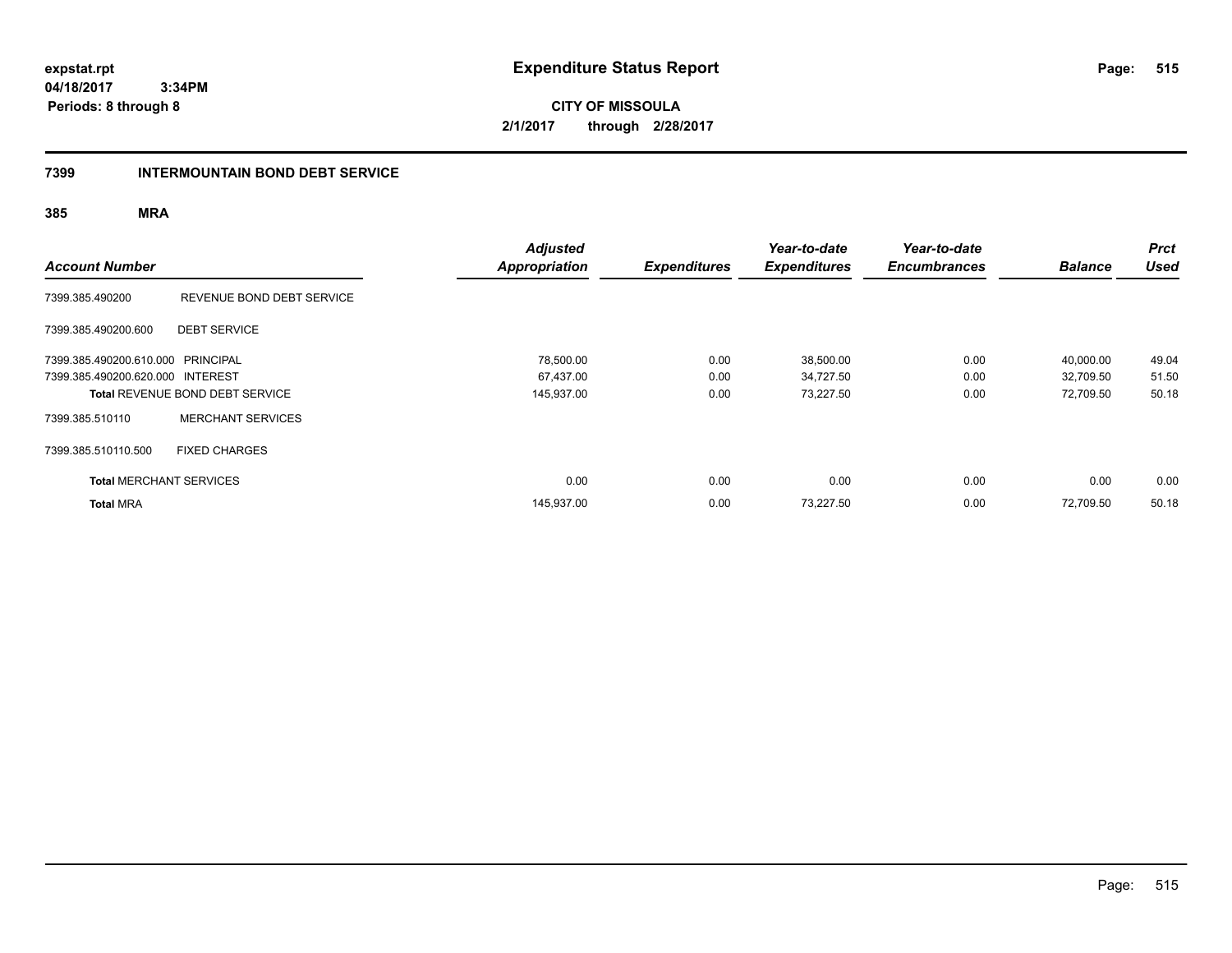**516**

**04/18/2017 3:34PM Periods: 8 through 8**

**CITY OF MISSOULA 2/1/2017 through 2/28/2017**

### **7399 INTERMOUNTAIN BOND DEBT SERVICE**

### **390 NON-DEPARTMENTAL**

| <b>Account Number</b>         |                                              | <b>Adjusted</b><br><b>Appropriation</b> | <b>Expenditures</b> | Year-to-date<br><b>Expenditures</b> | Year-to-date<br><b>Encumbrances</b> | <b>Balance</b> | <b>Prct</b><br>Used |
|-------------------------------|----------------------------------------------|-----------------------------------------|---------------------|-------------------------------------|-------------------------------------|----------------|---------------------|
| 7399.390.490604               | TI BOND RESERVE                              |                                         |                     |                                     |                                     |                |                     |
| 7399.390.490604.800           | OTHER OBJECTS                                |                                         |                     |                                     |                                     |                |                     |
| <b>Total NON-DEPARTMENTAL</b> |                                              | 0.00                                    | 0.00                | 0.00                                | 0.00                                | 0.00           | 0.00                |
|                               | <b>Total INTERMOUNTAIN BOND DEBT SERVICE</b> | 145,937.00                              | 0.00                | 73.227.50                           | 0.00                                | 72,709.50      | 50.18               |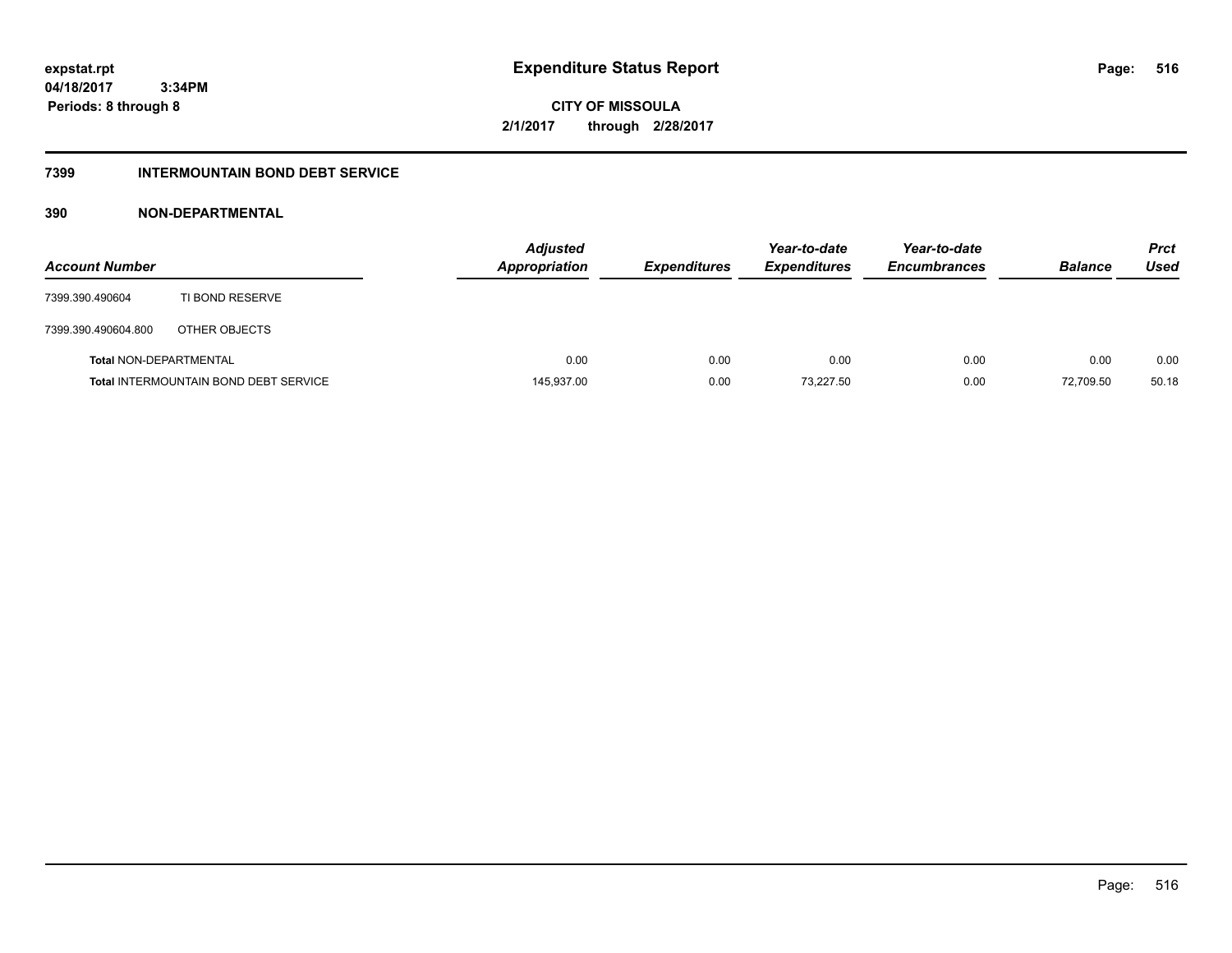**CITY OF MISSOULA 2/1/2017 through 2/28/2017**

### **7400 FRONT ST BOND CLEARING**

| <b>Account Number</b>            |                                   | Adjusted<br><b>Appropriation</b> | <b>Expenditures</b> | Year-to-date<br><b>Expenditures</b> | Year-to-date<br><b>Encumbrances</b> | <b>Balance</b> | <b>Prct</b><br><b>Used</b> |
|----------------------------------|-----------------------------------|----------------------------------|---------------------|-------------------------------------|-------------------------------------|----------------|----------------------------|
| 7400.385.470210                  | <b>ADMINISTRATION</b>             |                                  |                     |                                     |                                     |                |                            |
| 7400.385.470210.800              | OTHER OBJECTS                     |                                  |                     |                                     |                                     |                |                            |
| 7400.385.470210.820.000          | <b>TRANSFERS TO OTHER FUNDS</b>   | 0.00                             | 0.00                | $-17,603.78$                        | 0.00                                | 17,603.78      | 0.00                       |
| 7400.385.470210.820.600          | <b>TRANSFERS TO OTHER FUNDS</b>   | 208,660.00                       | 0.00                | 0.00                                | 0.00                                | 208,660.00     | 0.00                       |
| 7400.385.470210.820.603          | <b>TRANSFERS TO OTHER FUNDS</b>   | 208.290.00                       | 133,425.29          | 133,425.29                          | 0.00                                | 74,864.71      | 64.06                      |
| 7400.385.470210.820.604          | <b>TRANSFERS TO OTHER FUNDS</b>   | 131,207.00                       | 38,888.00           | 38,888.00                           | 0.00                                | 92,319.00      | 29.64                      |
| 7400.385.470210.820.605          | <b>TRANSFERS TO OTHER FUNDS</b>   | 68,286.00                        | 88,971.23           | 88,971.23                           | 0.00                                | $-20,685.23$   | 130.29                     |
| <b>Total ADMINISTRATION</b>      |                                   | 616,443.00                       | 261,284.52          | 243,680.74                          | 0.00                                | 372,762.26     | 39.53                      |
| 7400.385.470260                  | <b>PLANNING &amp; MGMT</b>        |                                  |                     |                                     |                                     |                |                            |
| 7400.385.470260.700              | <b>GRANTS &amp; CONTRIBUTIONS</b> |                                  |                     |                                     |                                     |                |                            |
| <b>Total PLANNING &amp; MGMT</b> |                                   | 0.00                             | 0.00                | 0.00                                | 0.00                                | 0.00           | 0.00                       |
| 7400.385.510110                  | <b>MERCHANT SERVICES</b>          |                                  |                     |                                     |                                     |                |                            |
| 7400.385.510110.500              | <b>FIXED CHARGES</b>              |                                  |                     |                                     |                                     |                |                            |
| <b>Total MERCHANT SERVICES</b>   |                                   | 0.00                             | 0.00                | 0.00                                | 0.00                                | 0.00           | 0.00                       |
|                                  | Total FRONT ST BOND CLEARING      | 616,443.00                       | 261,284.52          | 243,680.74                          | 0.00                                | 372,762.26     | 39.53                      |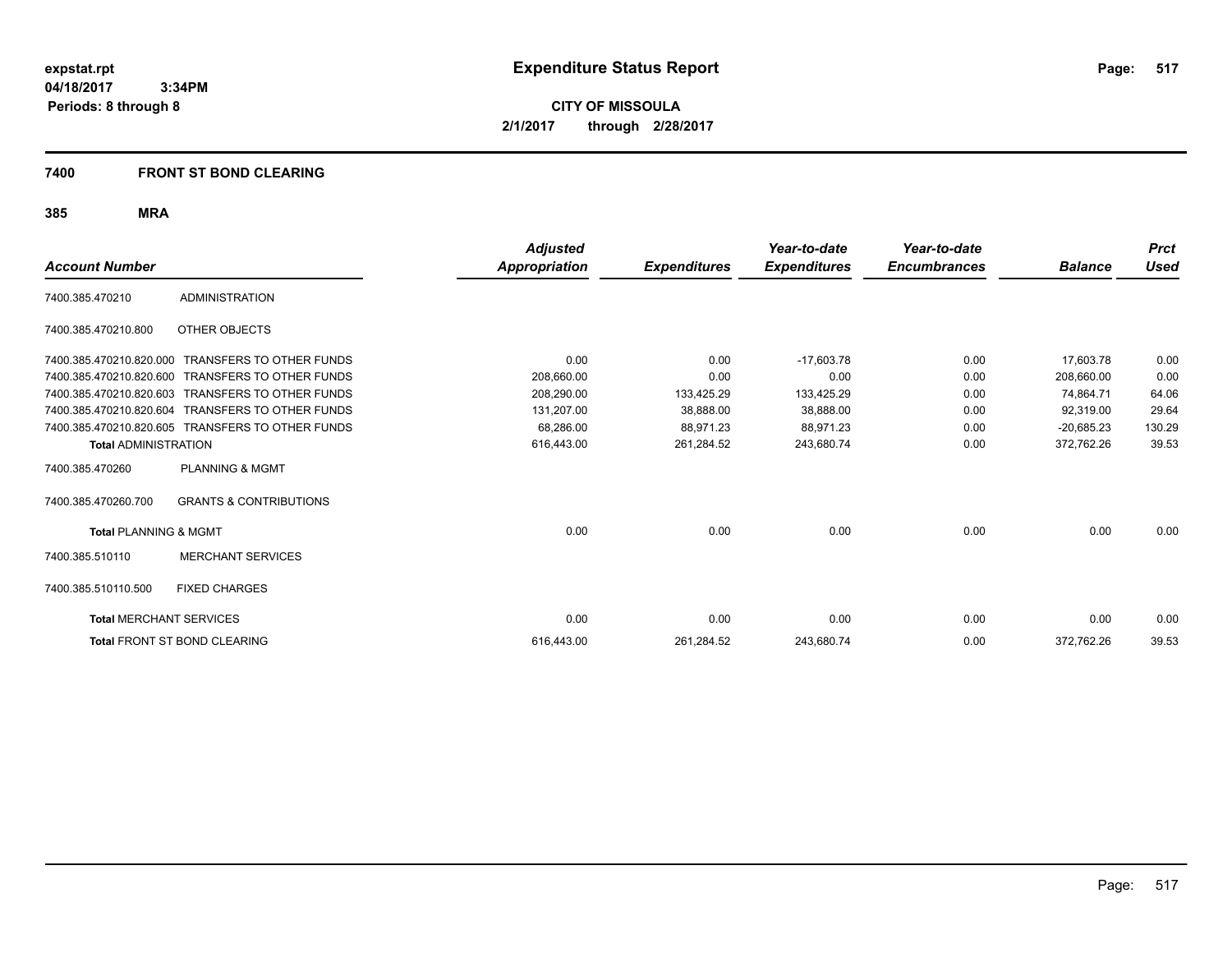### **7401 FRONT ST PARKING STRUCTURE**

| <b>Account Number</b>           |                                                 | <b>Adjusted</b><br><b>Appropriation</b> | <b>Expenditures</b> | Year-to-date<br><b>Expenditures</b> | Year-to-date<br><b>Encumbrances</b> | <b>Balance</b> | <b>Prct</b><br><b>Used</b> |
|---------------------------------|-------------------------------------------------|-----------------------------------------|---------------------|-------------------------------------|-------------------------------------|----------------|----------------------------|
| 7401.385.470210                 | <b>ADMINISTRATION</b>                           |                                         |                     |                                     |                                     |                |                            |
| 7401.385.470210.800             | <b>OTHER OBJECTS</b>                            |                                         |                     |                                     |                                     |                |                            |
| <b>Total ADMINISTRATION</b>     |                                                 | 0.00                                    | 0.00                | 0.00                                | 0.00                                | 0.00           | 0.00                       |
| 7401.385.490000                 | <b>DEBT SERVICE</b>                             |                                         |                     |                                     |                                     |                |                            |
| 7401.385.490000.600             | <b>DEBT SERVICE</b>                             |                                         |                     |                                     |                                     |                |                            |
| 7401.385.490000.610.000         | <b>PRINCIPAL</b>                                | 74,000.00                               | 0.00                | 100,000.00                          | 0.00                                | $-26,000.00$   | 135.14                     |
|                                 | 7401.385.490000.620.000 INTEREST / SERVICE FEES | 132,340.00                              | 0.00                | 54,145.00                           | 0.00                                | 78,195.00      | 40.91                      |
| <b>Total DEBT SERVICE</b>       |                                                 | 206,340.00                              | 0.00                | 154,145.00                          | 0.00                                | 52,195.00      | 74.70                      |
| 7401.385.510110                 | <b>MERCHANT SERVICES</b>                        |                                         |                     |                                     |                                     |                |                            |
| 7401.385.510110.500             | <b>FIXED CHARGES</b>                            |                                         |                     |                                     |                                     |                |                            |
| <b>Total MERCHANT SERVICES</b>  |                                                 | 0.00                                    | 0.00                | 0.00                                | 0.00                                | 0.00           | 0.00                       |
| 7401.385.522000                 | PTI PAYMENT TO MPC                              |                                         |                     |                                     |                                     |                |                            |
| 7401.385.522000.300             | PURCHASED SERVICES                              |                                         |                     |                                     |                                     |                |                            |
| <b>Total PTI PAYMENT TO MPC</b> |                                                 | 0.00                                    | 0.00                | 0.00                                | 0.00                                | 0.00           | 0.00                       |
|                                 | Total FRONT ST PARKING STRUCTURE                | 206,340.00                              | 0.00                | 154,145.00                          | 0.00                                | 52,195.00      | 74.70                      |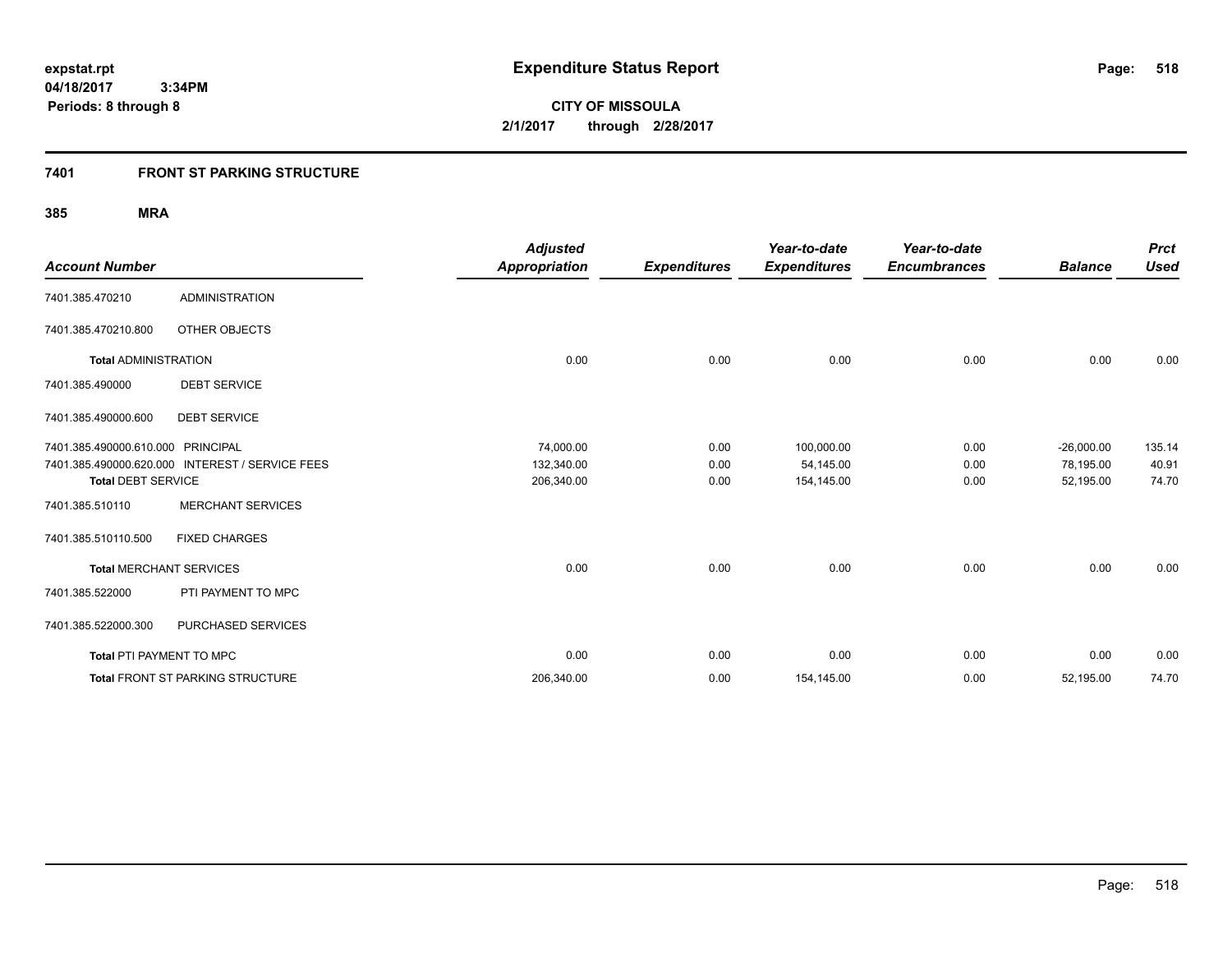**CITY OF MISSOULA 2/1/2017 through 2/28/2017**

# **7402 FRONT ST SUBORDINATE LIEN NOTE**

| <b>Account Number</b>       |                                                                                          | <b>Adjusted</b><br><b>Appropriation</b> | <b>Expenditures</b>  | Year-to-date<br><b>Expenditures</b> | Year-to-date<br><b>Encumbrances</b> | <b>Balance</b>             | <b>Prct</b><br><b>Used</b> |
|-----------------------------|------------------------------------------------------------------------------------------|-----------------------------------------|----------------------|-------------------------------------|-------------------------------------|----------------------------|----------------------------|
| 7402.385.470210             | <b>ADMINISTRATION</b>                                                                    |                                         |                      |                                     |                                     |                            |                            |
| 7402.385.470210.800         | OTHER OBJECTS                                                                            |                                         |                      |                                     |                                     |                            |                            |
| <b>Total ADMINISTRATION</b> |                                                                                          | 0.00                                    | 0.00                 | 0.00                                | 0.00                                | 0.00                       | 0.00                       |
| 7402.385.470333             | THE WILMA NOTE                                                                           |                                         |                      |                                     |                                     |                            |                            |
| 7402.385.470333.600         | <b>DEBT SERVICE</b>                                                                      |                                         |                      |                                     |                                     |                            |                            |
| <b>Total DEBT SERVICE</b>   |                                                                                          | 0.00                                    | 0.00                 | 0.00                                | 0.00                                | 0.00                       | 0.00                       |
| 7402.385.470333.700         | <b>GRANTS &amp; CONTRIBUTIONS</b>                                                        |                                         |                      |                                     |                                     |                            |                            |
| <b>Total THE WILMA NOTE</b> |                                                                                          | 0.00                                    | 0.00                 | 0.00                                | 0.00                                | 0.00                       | 0.00                       |
| 7402.385.470334             | <b>CARAS PARK OBLIGATION</b>                                                             |                                         |                      |                                     |                                     |                            |                            |
| 7402.385.470334.700         | <b>GRANTS &amp; CONTRIBUTIONS</b>                                                        |                                         |                      |                                     |                                     |                            |                            |
|                             | <b>Total CARAS PARK OBLIGATION</b>                                                       | 0.00                                    | 0.00                 | 0.00                                | 0.00                                | 0.00                       | 0.00                       |
| 7402.385.490505             | FRONT ST URD \$1.6m REFUNDING A                                                          |                                         |                      |                                     |                                     |                            |                            |
| 7402.385.490505.500         | <b>FIXED CHARGES</b>                                                                     |                                         |                      |                                     |                                     |                            |                            |
| <b>Total FIXED CHARGES</b>  |                                                                                          | 0.00                                    | 0.00                 | 0.00                                | 0.00                                | 0.00                       | 0.00                       |
| 7402.385.490505.600         | <b>DEBT SERVICE</b>                                                                      |                                         |                      |                                     |                                     |                            |                            |
|                             | 7402.385.490505.620.000 INTEREST / SERVICE FEES<br>Total FRONT ST URD \$1.6m REFUNDING A | 0.00<br>0.00                            | 1,200.00<br>1,200.00 | 1,200.00<br>1,200.00                | 0.00<br>0.00                        | $-1,200.00$<br>$-1,200.00$ | 0.00<br>0.00               |
| 7402.385.490506             | FRONT ST URD \$1.6m REFUNDING B                                                          |                                         |                      |                                     |                                     |                            |                            |
| 7402.385.490506.500         | <b>FIXED CHARGES</b>                                                                     |                                         |                      |                                     |                                     |                            |                            |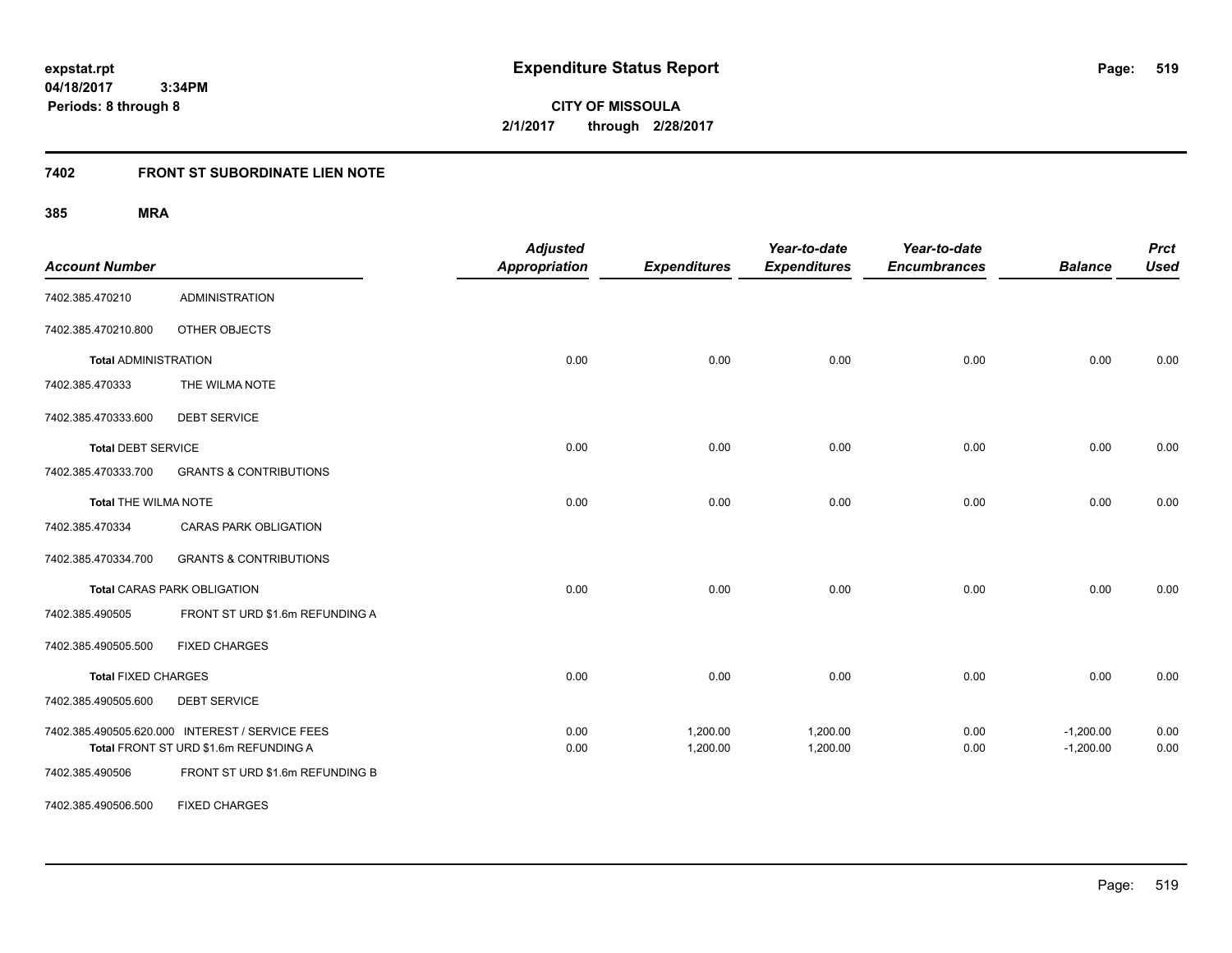# **7402 FRONT ST SUBORDINATE LIEN NOTE**

| <b>Account Number</b>          |                                                              | <b>Adjusted</b><br>Appropriation | <b>Expenditures</b> | Year-to-date<br><b>Expenditures</b> | Year-to-date<br><b>Encumbrances</b> | <b>Balance</b> | <b>Prct</b><br><b>Used</b> |
|--------------------------------|--------------------------------------------------------------|----------------------------------|---------------------|-------------------------------------|-------------------------------------|----------------|----------------------------|
| <b>Total FIXED CHARGES</b>     |                                                              | 0.00                             | 0.00                | 0.00                                | 0.00                                | 0.00           | 0.00                       |
| 7402.385.490506.600            | <b>DEBT SERVICE</b>                                          |                                  |                     |                                     |                                     |                |                            |
|                                | Total FRONT ST URD \$1.6m REFUNDING B                        | 0.00                             | 0.00                | 0.00                                | 0.00                                | 0.00           | 0.00                       |
| 7402.385.490507                | FIB SUBORDINATE LIEN NOTE PARKING STRUCT                     |                                  |                     |                                     |                                     |                |                            |
| 7402.385.490507.600            | <b>DEBT SERVICE</b>                                          |                                  |                     |                                     |                                     |                |                            |
| 7402.385.490507.610.000        | FIB SUB LIEN NOTE-PRINCIPAL                                  | 34,930.00                        | 0.00                | 37,217.80                           | 0.00                                | $-2,287.80$    | 106.55                     |
|                                | 7402.385.490507.620.000 FIB SUB LIEN NOTE-INTEREST/ SVS FEES | 96,231.00                        | 0.00                | 47,580.68                           | 0.00                                | 48.650.32      | 49.44                      |
|                                | <b>Total FIB SUBORDINATE LIEN NOTE PARKING STRUCT</b>        | 131,161.00                       | 0.00                | 84,798.48                           | 0.00                                | 46,362.52      | 64.65                      |
| 7402.385.490509                | <b>WILMA NOTE DEBT SERVICE</b>                               |                                  |                     |                                     |                                     |                |                            |
| 7402.385.490509.600            | <b>DEBT SERVICE</b>                                          |                                  |                     |                                     |                                     |                |                            |
|                                | Total WILMA NOTE DEBT SERVICE                                | 0.00                             | 0.00                | 0.00                                | 0.00                                | 0.00           | 0.00                       |
| 7402.385.510110                | <b>MERCHANT SERVICES</b>                                     |                                  |                     |                                     |                                     |                |                            |
| 7402.385.510110.500            | <b>FIXED CHARGES</b>                                         |                                  |                     |                                     |                                     |                |                            |
| <b>Total MERCHANT SERVICES</b> |                                                              | 0.00                             | 0.00                | 0.00                                | 0.00                                | 0.00           | 0.00                       |
|                                | Total FRONT ST SUBORDINATE LIEN NOTE                         | 131,161.00                       | 1,200.00            | 85,998.48                           | 0.00                                | 45,162.52      | 65.57                      |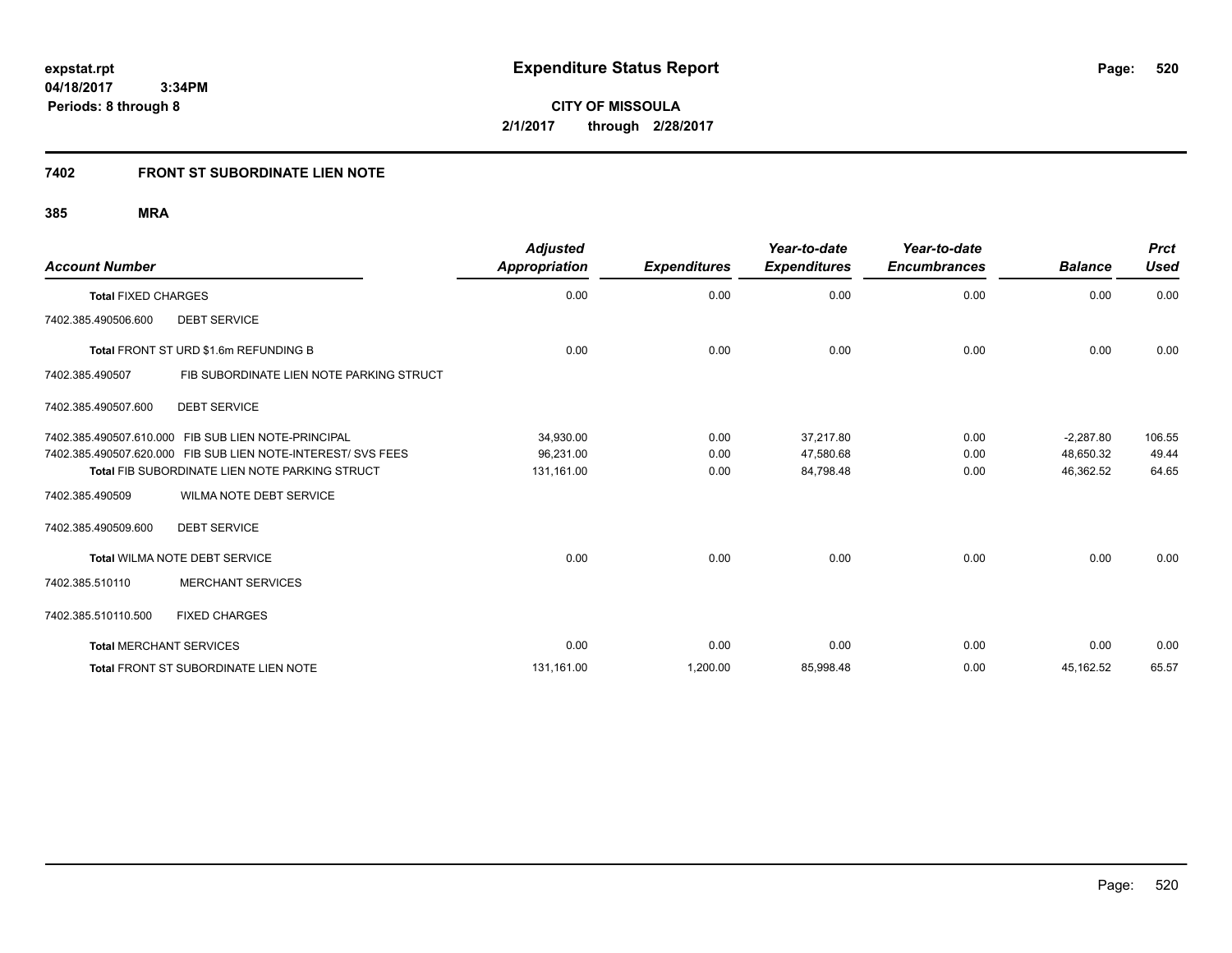**CITY OF MISSOULA 2/1/2017 through 2/28/2017**

### **7447 COURT COLLECTED PARKING FINES**

### **230 MUNICIPAL COURT**

| <b>Account Number</b> |                                            | <b>Adjusted</b><br>Appropriation | <b>Expenditures</b> | Year-to-date<br><b>Expenditures</b> | Year-to-date<br><b>Encumbrances</b> | <b>Balance</b> | <b>Prct</b><br><b>Used</b> |
|-----------------------|--------------------------------------------|----------------------------------|---------------------|-------------------------------------|-------------------------------------|----------------|----------------------------|
| 7447.230.410360       | CITY/MUNICIPAL COURT                       |                                  |                     |                                     |                                     |                |                            |
| 7447.230.410360.500   | <b>FIXED CHARGES</b>                       |                                  |                     |                                     |                                     |                |                            |
|                       | <b>Total CITY/MUNICIPAL COURT</b>          | 0.00                             | 0.00                | 0.00                                | 0.00                                | 0.00           | 0.00                       |
| 7447.230.510110       | <b>MERCHANT SERVICES</b>                   |                                  |                     |                                     |                                     |                |                            |
| 7447.230.510110.500   | <b>FIXED CHARGES</b>                       |                                  |                     |                                     |                                     |                |                            |
|                       | <b>Total MERCHANT SERVICES</b>             | 0.00                             | 0.00                | 0.00                                | 0.00                                | 0.00           | 0.00                       |
|                       | <b>Total COURT COLLECTED PARKING FINES</b> | 0.00                             | 0.00                | 0.00                                | 0.00                                | 0.00           | 0.00                       |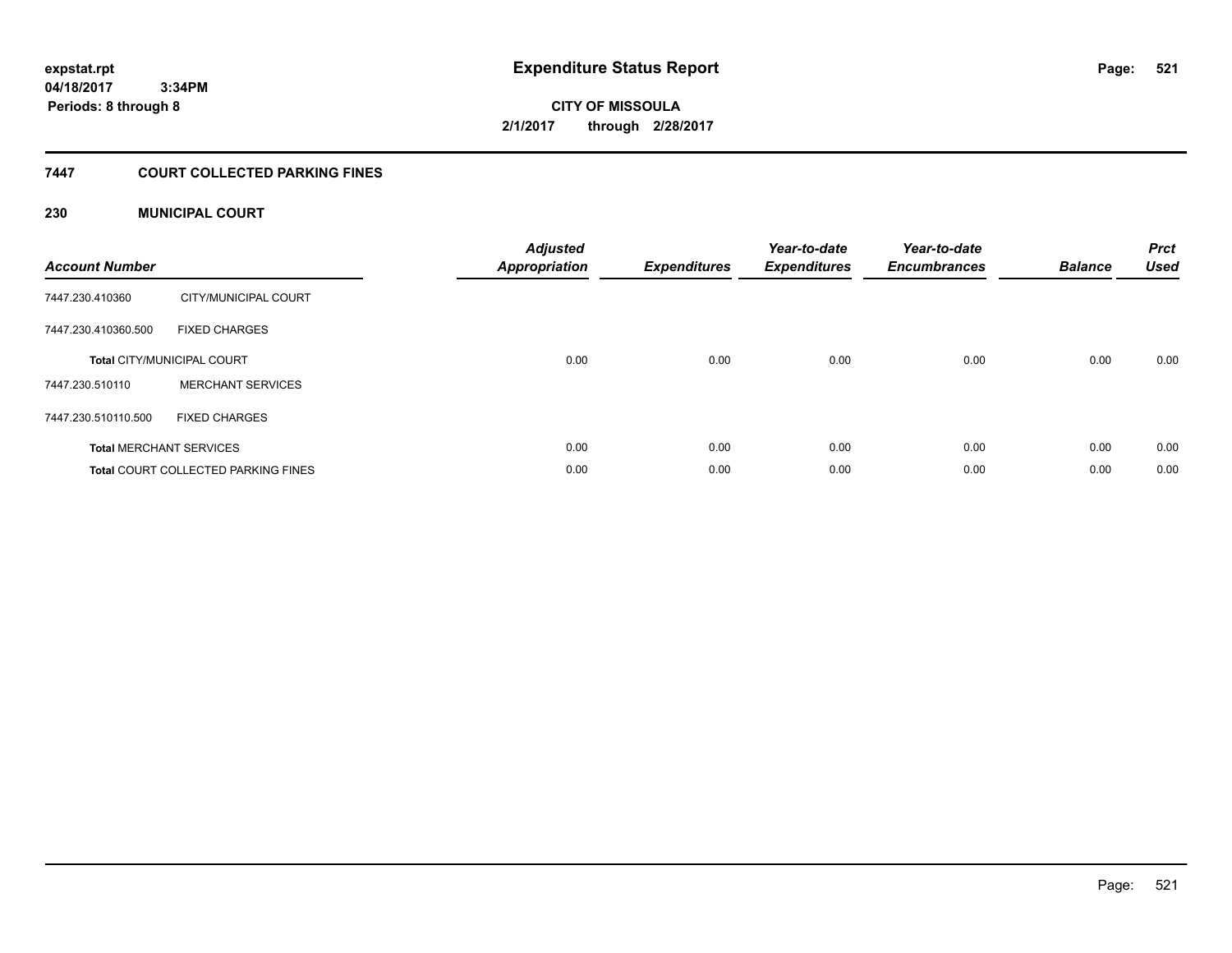**CITY OF MISSOULA 2/1/2017 through 2/28/2017**

# **7458 COURT SURCHARGE**

### **230 MUNICIPAL COURT**

| <b>Account Number</b>        |                                   | <b>Adjusted</b><br><b>Appropriation</b> | <b>Expenditures</b> | Year-to-date<br><b>Expenditures</b> | Year-to-date<br><b>Encumbrances</b> | <b>Balance</b> | <b>Prct</b><br><b>Used</b> |
|------------------------------|-----------------------------------|-----------------------------------------|---------------------|-------------------------------------|-------------------------------------|----------------|----------------------------|
| 7458.230.410360              | CITY/MUNICIPAL COURT              |                                         |                     |                                     |                                     |                |                            |
| 7458.230.410360.500          | <b>FIXED CHARGES</b>              |                                         |                     |                                     |                                     |                |                            |
|                              | <b>Total CITY/MUNICIPAL COURT</b> | 0.00                                    | 0.00                | 0.00                                | 0.00                                | 0.00           | 0.00                       |
| 7458.230.510110              | <b>MERCHANT SERVICES</b>          |                                         |                     |                                     |                                     |                |                            |
| 7458.230.510110.500          | <b>FIXED CHARGES</b>              |                                         |                     |                                     |                                     |                |                            |
|                              | <b>Total MERCHANT SERVICES</b>    | 0.00                                    | 0.00                | 0.00                                | 0.00                                | 0.00           | 0.00                       |
| <b>Total COURT SURCHARGE</b> |                                   | 0.00                                    | 0.00                | 0.00                                | 0.00                                | 0.00           | 0.00                       |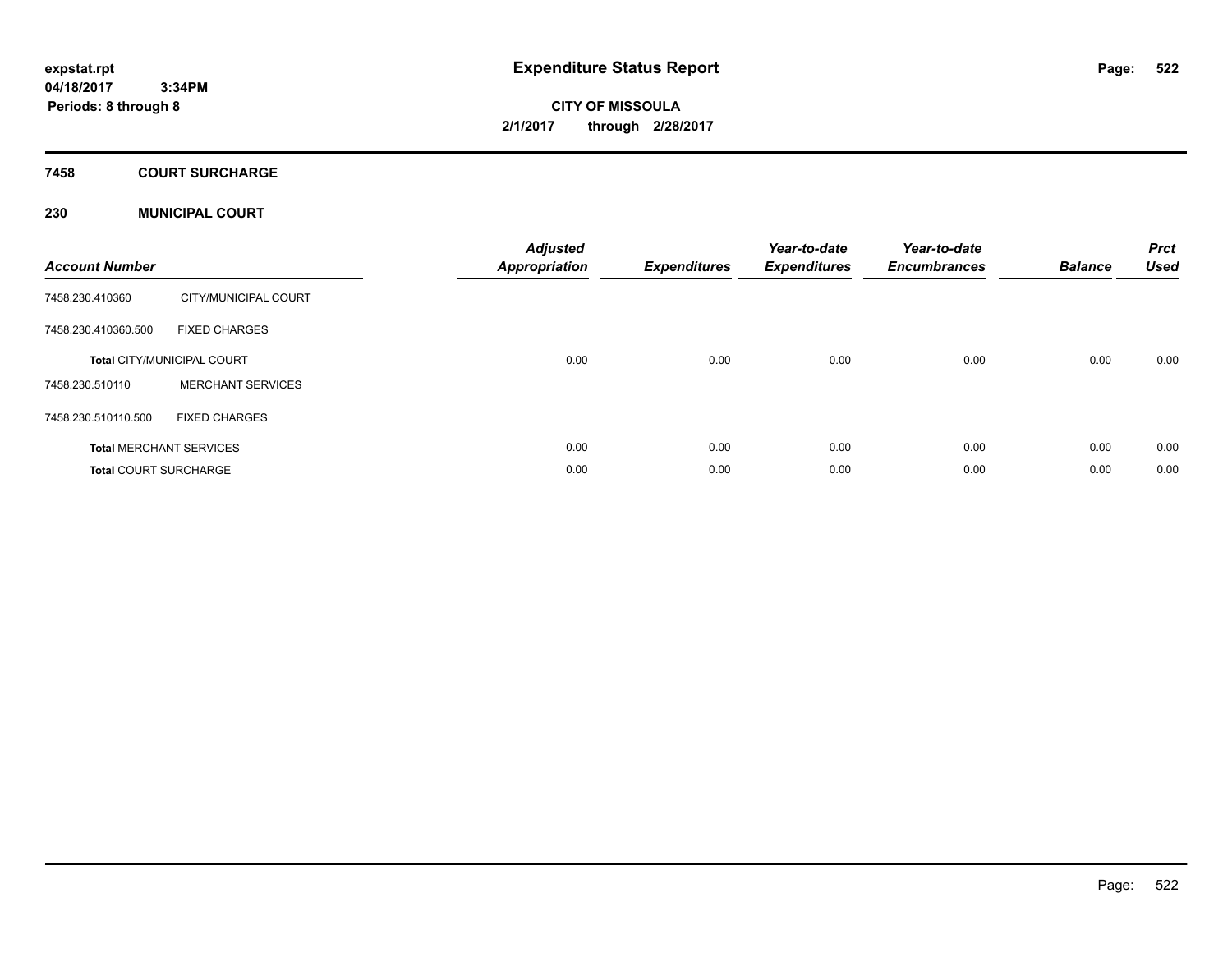#### **7469 PUBLIC DEFENDER FEES**

### **230 MUNICIPAL COURT**

| <b>Account Number</b> |                                   | <b>Adjusted</b><br>Appropriation | <b>Expenditures</b> | Year-to-date<br><b>Expenditures</b> | Year-to-date<br><b>Encumbrances</b> | <b>Balance</b> | <b>Prct</b><br><b>Used</b> |
|-----------------------|-----------------------------------|----------------------------------|---------------------|-------------------------------------|-------------------------------------|----------------|----------------------------|
| 7469.230.410360       | CITY/MUNICIPAL COURT              |                                  |                     |                                     |                                     |                |                            |
| 7469.230.410360.500   | <b>FIXED CHARGES</b>              |                                  |                     |                                     |                                     |                |                            |
|                       | <b>Total CITY/MUNICIPAL COURT</b> | 0.00                             | 0.00                | 0.00                                | 0.00                                | 0.00           | 0.00                       |
| 7469.230.510110       | <b>MERCHANT SERVICES</b>          |                                  |                     |                                     |                                     |                |                            |
| 7469.230.510110.500   | <b>FIXED CHARGES</b>              |                                  |                     |                                     |                                     |                |                            |
|                       | <b>Total PUBLIC DEFENDER FEES</b> | 0.00                             | 0.00                | 0.00                                | 0.00                                | 0.00           | 0.00                       |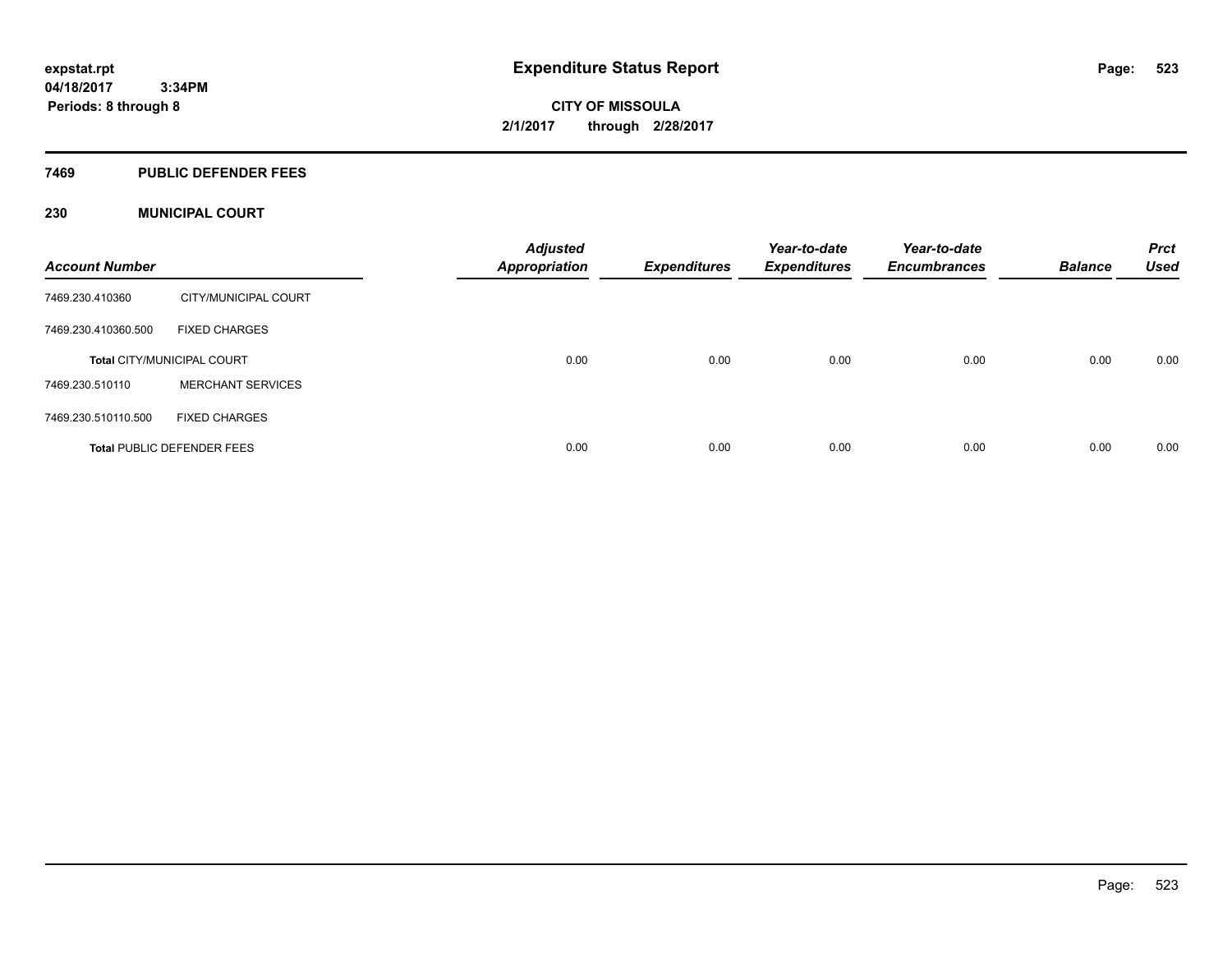**7903 COUNTY CLEARING**

### **390 NON-DEPARTMENTAL**

| <b>Account Number</b>          |                                                                                            | <b>Adjusted</b><br><b>Appropriation</b> | <b>Expenditures</b> | Year-to-date<br><b>Expenditures</b> | Year-to-date<br><b>Encumbrances</b> | <b>Balance</b>             | Prct<br><b>Used</b> |
|--------------------------------|--------------------------------------------------------------------------------------------|-----------------------------------------|---------------------|-------------------------------------|-------------------------------------|----------------------------|---------------------|
| 7903.390.440600                | ANIMAL CONTROL SERVICES                                                                    |                                         |                     |                                     |                                     |                            |                     |
| 7903.390.440600.800            | OTHER OBJECTS                                                                              |                                         |                     |                                     |                                     |                            |                     |
|                                | 7903.390.440600.845.000 CONTINGENCY - DOG LICENSES<br><b>Total ANIMAL CONTROL SERVICES</b> | 0.00<br>0.00                            | 598.79<br>598.79    | 4,861.53<br>4,861.53                | 0.00<br>0.00                        | $-4,861.53$<br>$-4,861.53$ | 0.00<br>0.00        |
| 7903.390.510110                | <b>MERCHANT SERVICES</b>                                                                   |                                         |                     |                                     |                                     |                            |                     |
| 7903.390.510110.500            | <b>FIXED CHARGES</b>                                                                       |                                         |                     |                                     |                                     |                            |                     |
| <b>Total MERCHANT SERVICES</b> |                                                                                            | 0.00                                    | 0.00                | 0.00                                | 0.00                                | 0.00                       | 0.00                |
| <b>Total COUNTY CLEARING</b>   |                                                                                            | 0.00                                    | 598.79              | 4,861.53                            | 0.00                                | $-4,861.53$                | 0.00                |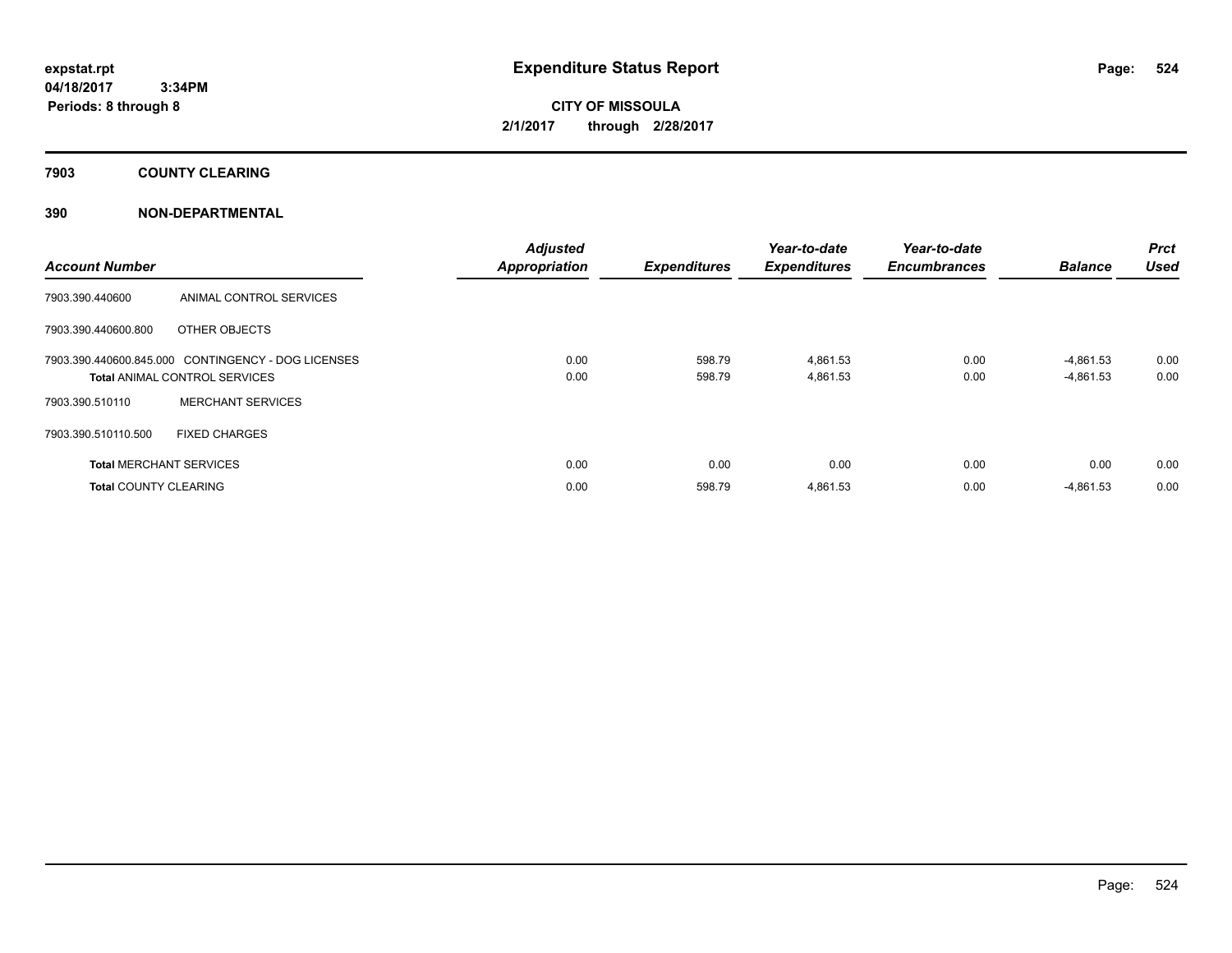### **7904 SEWER REBATE**

### **280 PUBLIC WORKS OPERATIONS**

|                                       |                          | <b>Adjusted</b> |                     | Year-to-date        | Year-to-date        |                | <b>Prct</b> |
|---------------------------------------|--------------------------|-----------------|---------------------|---------------------|---------------------|----------------|-------------|
| <b>Account Number</b>                 |                          | Appropriation   | <b>Expenditures</b> | <b>Expenditures</b> | <b>Encumbrances</b> | <b>Balance</b> | <b>Used</b> |
| 7904.280.430600                       | <b>SEWER UTILITIES</b>   |                 |                     |                     |                     |                |             |
| 7904.280.430600.500                   | <b>FIXED CHARGES</b>     |                 |                     |                     |                     |                |             |
| 7904.280.430600.500.000 FIXED CHARGES |                          | 0.00            | 9,870.60            | 9,870.60            | 0.00                | $-9,870.60$    | 0.00        |
| <b>Total FIXED CHARGES</b>            |                          | 0.00            | 9,870.60            | 9,870.60            | 0.00                | $-9,870.60$    | 0.00        |
| 7904.280.430600.800                   | OTHER OBJECTS            |                 |                     |                     |                     |                |             |
| <b>Total OTHER OBJECTS</b>            |                          | 0.00            | 0.00                | 0.00                | 0.00                | 0.00           | 0.00        |
| <b>Total SEWER UTILITIES</b>          |                          | 0.00            | 9,870.60            | 9,870.60            | 0.00                | $-9,870.60$    | 0.00        |
| 7904.280.510110                       | <b>MERCHANT SERVICES</b> |                 |                     |                     |                     |                |             |
| 7904.280.510110.500                   | <b>FIXED CHARGES</b>     |                 |                     |                     |                     |                |             |
| <b>Total MERCHANT SERVICES</b>        |                          | 0.00            | 0.00                | 0.00                | 0.00                | 0.00           | 0.00        |
| <b>Total SEWER REBATE</b>             |                          | 0.00            | 9,870.60            | 9,870.60            | 0.00                | $-9,870.60$    | 0.00        |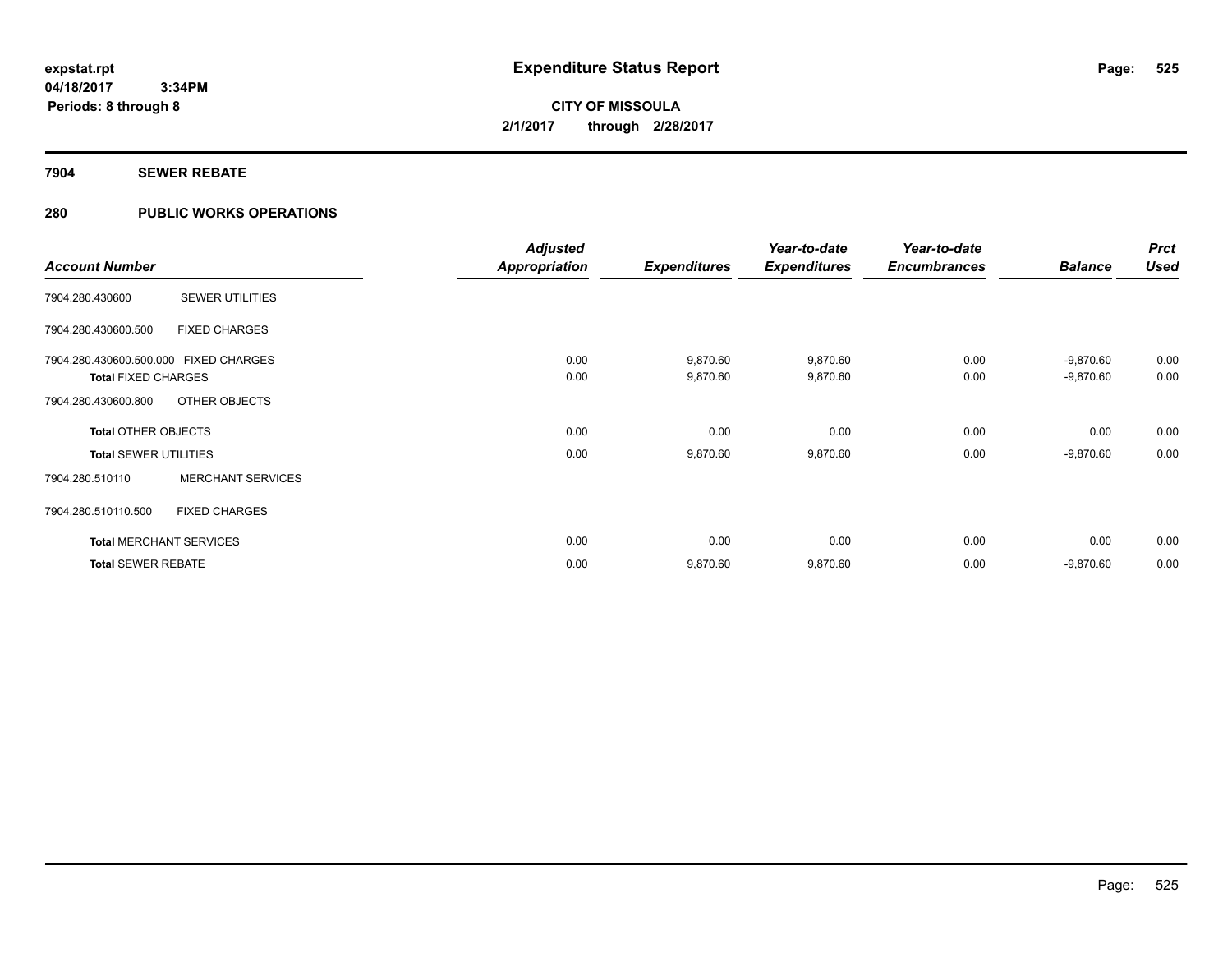#### **7905 WYE SEWER RSID 8489**

### **280 PUBLIC WORKS OPERATIONS**

| <b>Account Number</b>        |                           | <b>Adjusted</b><br><b>Appropriation</b> | <b>Expenditures</b> | Year-to-date<br><b>Expenditures</b> | Year-to-date<br><b>Encumbrances</b> | <b>Balance</b> | <b>Prct</b><br><b>Used</b> |
|------------------------------|---------------------------|-----------------------------------------|---------------------|-------------------------------------|-------------------------------------|----------------|----------------------------|
| 7905.280.430600              | <b>SEWER UTILITIES</b>    |                                         |                     |                                     |                                     |                |                            |
| 7905.280.430600.500          | <b>FIXED CHARGES</b>      |                                         |                     |                                     |                                     |                |                            |
| <b>Total SEWER UTILITIES</b> |                           | 0.00                                    | 0.00                | 0.00                                | 0.00                                | 0.00           | 0.00                       |
| 7905.280.510110              | <b>MERCHANT SERVICES</b>  |                                         |                     |                                     |                                     |                |                            |
| 7905.280.510110.500          | <b>FIXED CHARGES</b>      |                                         |                     |                                     |                                     |                |                            |
|                              | Total WYE SEWER RSID 8489 | 0.00                                    | 0.00                | 0.00                                | 0.00                                | 0.00           | 0.00                       |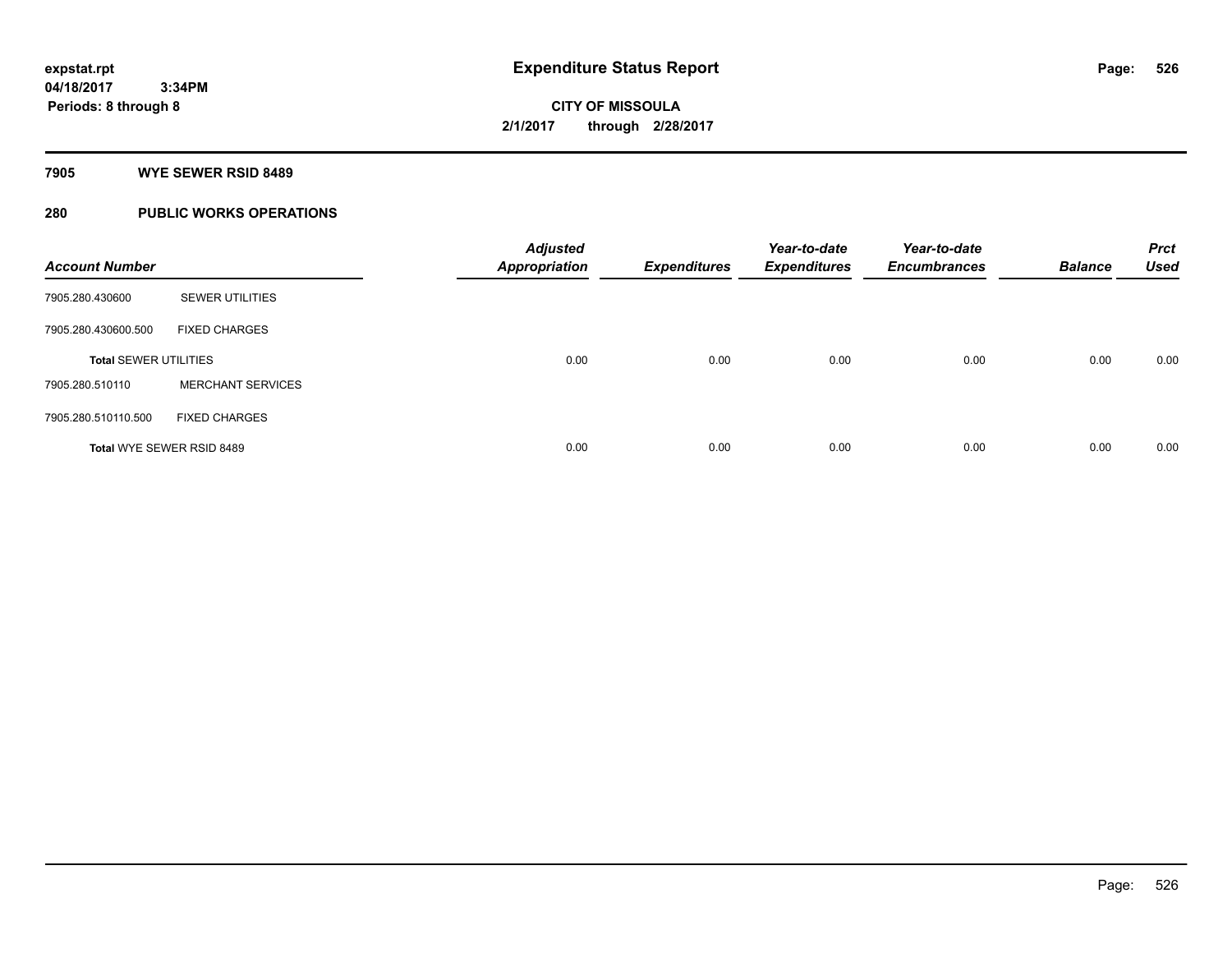### **7911 RESIDENTIAL INSPECTION FUND**

### **310 BUILDING INSPECTION**

| <b>Account Number</b>         |                                              | <b>Adjusted</b><br><b>Appropriation</b> | <b>Expenditures</b> | Year-to-date<br><b>Expenditures</b> | Year-to-date<br><b>Encumbrances</b> | <b>Balance</b> | <b>Prct</b><br><b>Used</b> |
|-------------------------------|----------------------------------------------|-----------------------------------------|---------------------|-------------------------------------|-------------------------------------|----------------|----------------------------|
| 7911.310.420501               | CONTRACTUAL SERVICE AGRMNTS - BUILDING       |                                         |                     |                                     |                                     |                |                            |
| 7911.310.420501.200           | <b>SUPPLIES</b>                              |                                         |                     |                                     |                                     |                |                            |
| <b>Total SUPPLIES</b>         |                                              | 0.00                                    | 0.00                | 0.00                                | 0.00                                | 0.00           | 0.00                       |
| 7911.310.420501.300           | PURCHASED SERVICES                           |                                         |                     |                                     |                                     |                |                            |
|                               | Total CONTRACTUAL SERVICE AGRMNTS - BUILDING | 0.00                                    | 0.00                | 0.00                                | 0.00                                | 0.00           | 0.00                       |
| 7911.310.420502               | *** Title Not Found ***                      |                                         |                     |                                     |                                     |                |                            |
| 7911.310.420502.200           | <b>SUPPLIES</b>                              |                                         |                     |                                     |                                     |                |                            |
| Total *** Title Not Found *** |                                              | 0.00                                    | 0.00                | 0.00                                | 0.00                                | 0.00           | 0.00                       |
| 7911.310.510110               | <b>MERCHANT SERVICES</b>                     |                                         |                     |                                     |                                     |                |                            |
| 7911.310.510110.500           | <b>FIXED CHARGES</b>                         |                                         |                     |                                     |                                     |                |                            |
|                               | Total RESIDENTIAL INSPECTION FUND            | 0.00                                    | 0.00                | 0.00                                | 0.00                                | 0.00           | 0.00                       |